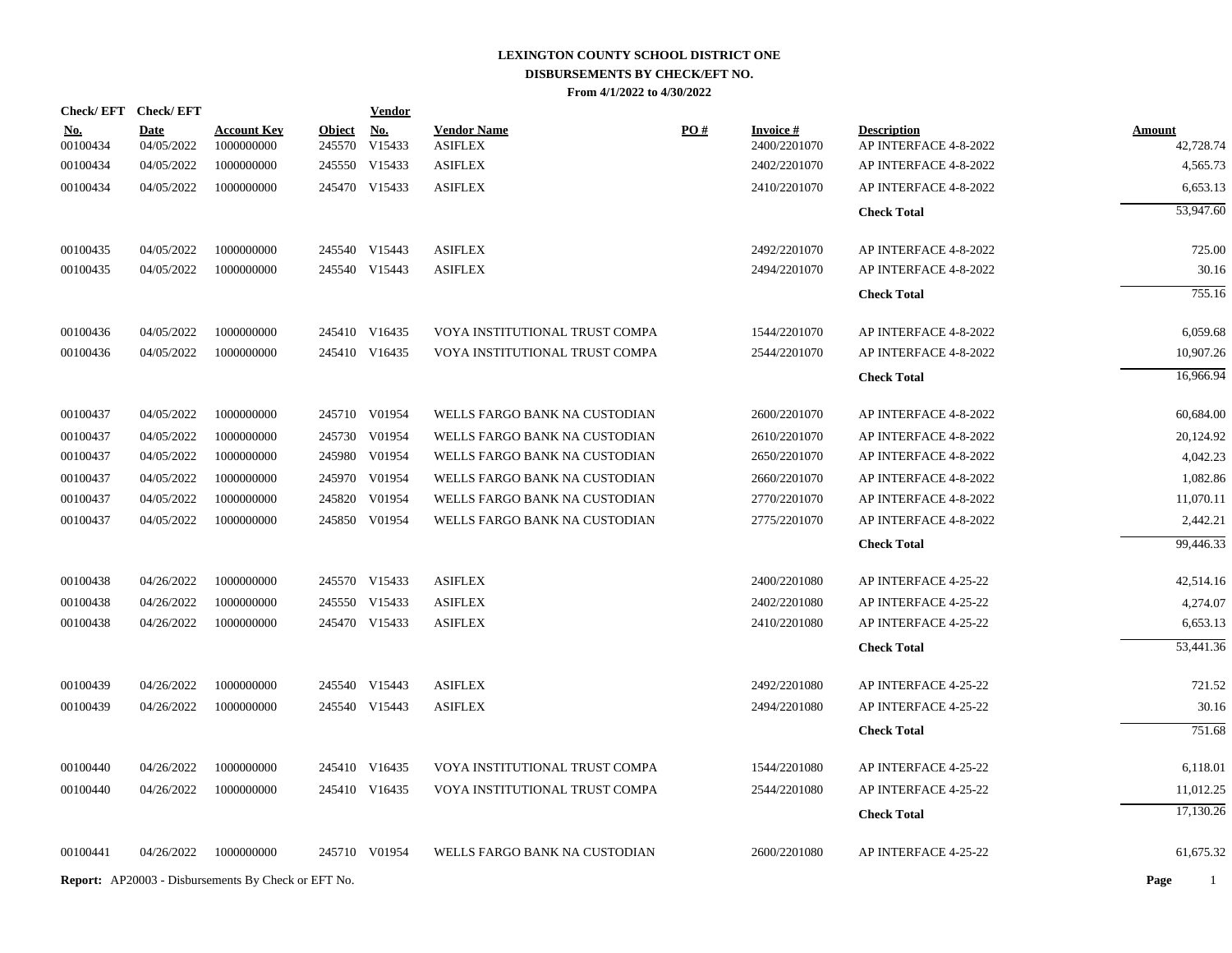|                        |                           |                                  |                  | <b>Vendor</b> |                                                                                                                                                                                                                                                                                                                          |                   |                           |                                                  |                                                            |
|------------------------|---------------------------|----------------------------------|------------------|---------------|--------------------------------------------------------------------------------------------------------------------------------------------------------------------------------------------------------------------------------------------------------------------------------------------------------------------------|-------------------|---------------------------|--------------------------------------------------|------------------------------------------------------------|
| <u>No.</u><br>00100441 | <b>Date</b><br>04/26/2022 | <b>Account Key</b><br>1000000000 | Object<br>245710 | No.<br>V01954 | <b>Vendor Name</b><br>WELLS FARGO BANK NA CUSTODIAN                                                                                                                                                                                                                                                                      | $\underline{PO#}$ | Invoice #<br>2600/2201085 | <b>Description</b><br>AP INTERFACE 4-25-22 BONUS | Amount<br>18,200.00                                        |
| 00100441               | 04/26/2022                | 1000000000                       |                  |               | WELLS FARGO BANK NA CUSTODIAN                                                                                                                                                                                                                                                                                            |                   | 2610/2201080              | AP INTERFACE 4-25-22                             | 20,401.92                                                  |
| 00100441               | 04/26/2022                | 1000000000                       |                  |               | WELLS FARGO BANK NA CUSTODIAN                                                                                                                                                                                                                                                                                            |                   | 2650/2201080              | AP INTERFACE 4-25-22                             | 4,042.23                                                   |
| 00100441               | 04/26/2022                | 1000000000                       |                  |               | WELLS FARGO BANK NA CUSTODIAN                                                                                                                                                                                                                                                                                            |                   | 2660/2201080              | AP INTERFACE 4-25-22                             | 1,034.28                                                   |
| 00100441               | 04/26/2022                | 1000000000                       | 245820           | V01954        | WELLS FARGO BANK NA CUSTODIAN                                                                                                                                                                                                                                                                                            |                   | 2770/2201080              | AP INTERFACE 4-25-22                             | 11,070.11                                                  |
| 00100441               | 04/26/2022                | 1000000000                       |                  |               | WELLS FARGO BANK NA CUSTODIAN                                                                                                                                                                                                                                                                                            |                   | 2775/2201080              | AP INTERFACE 4-25-22                             | 2,442.21                                                   |
|                        |                           |                                  |                  |               |                                                                                                                                                                                                                                                                                                                          |                   |                           | <b>Check Total</b>                               | 118,866.07                                                 |
| 00100442               | 04/26/2022                | 1000000000                       |                  |               | <b>SC RETIREMENT SYS</b>                                                                                                                                                                                                                                                                                                 |                   | 04.05.2022                | 3 day services                                   | 350.55                                                     |
|                        |                           |                                  |                  |               |                                                                                                                                                                                                                                                                                                                          |                   |                           | <b>Check Total</b>                               | 350.55                                                     |
| 00100443               | 04/29/2022                | 1000000000                       |                  |               | <b>SC RETIREMENT SYS</b>                                                                                                                                                                                                                                                                                                 |                   | 03.31.2022                | <b>SCRS Retirement Ded/Cont</b>                  | 4,866,454.01                                               |
| 00100443               | 04/29/2022                | 1000000000                       |                  |               | <b>SC RETIREMENT SYS</b>                                                                                                                                                                                                                                                                                                 |                   | 03.31.2022                | ORP Retirement Ded/Cont                          | 228,693.95                                                 |
| 00100443               | 04/29/2022                | 1000000000                       |                  |               | <b>SC RETIREMENT SYS</b>                                                                                                                                                                                                                                                                                                 |                   | 03.31.2022                | PORS Retirement Ded/Cont                         | 5,799.94                                                   |
|                        |                           |                                  |                  |               |                                                                                                                                                                                                                                                                                                                          |                   |                           | <b>Check Total</b>                               | 5,100,947.90                                               |
| 00636685               | 04/01/2022                | 1000025411                       |                  |               | ABC SUPPLY CO                                                                                                                                                                                                                                                                                                            | P2208539          | 24023868                  | LHS, WKHS, GES, LMES - Fabric F/G                | 128.24                                                     |
| 00636685               | 04/01/2022                | 1000025411                       |                  |               | ABC SUPPLY CO                                                                                                                                                                                                                                                                                                            | P2208539          | 24023868                  | Richland County additional 1%                    | 1.20                                                       |
| 00636685               | 04/01/2022                | 1000025414                       |                  |               | ABC SUPPLY CO                                                                                                                                                                                                                                                                                                            | P2208539          | 24023868                  | LHS, WKHS, GES, LMES - Fabric F/G                | 128.24                                                     |
| 00636685               | 04/01/2022                | 1000025414                       |                  |               | ABC SUPPLY CO                                                                                                                                                                                                                                                                                                            | P2208539          | 24023868                  | Richland County additional 1%                    | 1.20                                                       |
| 00636685               | 04/01/2022                | 1000025427                       |                  | V00925        | ABC SUPPLY CO                                                                                                                                                                                                                                                                                                            | P2208539          | 24023868                  | LHS, WKHS, GES, LMES - Fabric F/G                | 128.23                                                     |
| 00636685               | 04/01/2022                | 1000025427                       |                  |               | ABC SUPPLY CO                                                                                                                                                                                                                                                                                                            | P2208539          | 24023868                  | Richland County additional 1%                    | 1.20                                                       |
| 00636685               | 04/01/2022                | 1000025431                       | 441020           | V00925        | ABC SUPPLY CO                                                                                                                                                                                                                                                                                                            | P2208539          | 24023868                  | LHS, WKHS, GES, LMES - Fabric F/G                | 128.24                                                     |
| 00636685               | 04/01/2022                | 1000025431                       |                  |               | ABC SUPPLY CO                                                                                                                                                                                                                                                                                                            | P2208539          | 24023868                  | Richland County additional 1%                    | 1.20                                                       |
|                        |                           |                                  |                  |               |                                                                                                                                                                                                                                                                                                                          |                   |                           | <b>Check Total</b>                               | 517.75                                                     |
| 00636686               | 04/01/2022                | 1000025408                       |                  |               | AMERICAN TIRE DISTRIBUTORS INC                                                                                                                                                                                                                                                                                           | P2210232          | S165205136                | DM - Hercules Power ST2 ST Tra                   | 101.58                                                     |
| 00636686               | 04/01/2022                | 1000025408                       |                  |               | AMERICAN TIRE DISTRIBUTORS INC                                                                                                                                                                                                                                                                                           | P2210232          | S165205136                | Disposal Fee                                     | 2.00                                                       |
|                        |                           |                                  |                  |               |                                                                                                                                                                                                                                                                                                                          |                   |                           | <b>Check Total</b>                               | 103.58                                                     |
| 00636687               | 04/01/2022                | 7802074044                       |                  |               | ASHLEY, PHILLIP D                                                                                                                                                                                                                                                                                                        |                   |                           |                                                  | 76.70                                                      |
|                        |                           |                                  |                  |               |                                                                                                                                                                                                                                                                                                                          |                   |                           | <b>Check Total</b>                               | 76.70                                                      |
| 00636688               | 04/01/2022                | 7802091011                       |                  |               | <b>BAILEY, JOHN RYAN</b>                                                                                                                                                                                                                                                                                                 |                   |                           |                                                  | 87.10                                                      |
|                        |                           | Check/EFT Check/EFT              |                  |               | 245730 V01954<br>245980 V01954<br>245970 V01954<br>245850 V01954<br>245400 V00373<br>245400 V00373<br>245410 V00373<br>245420 V00373<br>441020 V00925<br>441020 V00925<br>441020 V00925<br>441020 V00925<br>441020<br>441020 V00925<br>441020 V00925<br>441020 V16827<br>441020 V16827<br>466034 V14304<br>466034 V11135 |                   |                           |                                                  | VBASE/LEX/3/25/2 VBASE VS LEX<br>VLX.LHS.03.28.22 Official |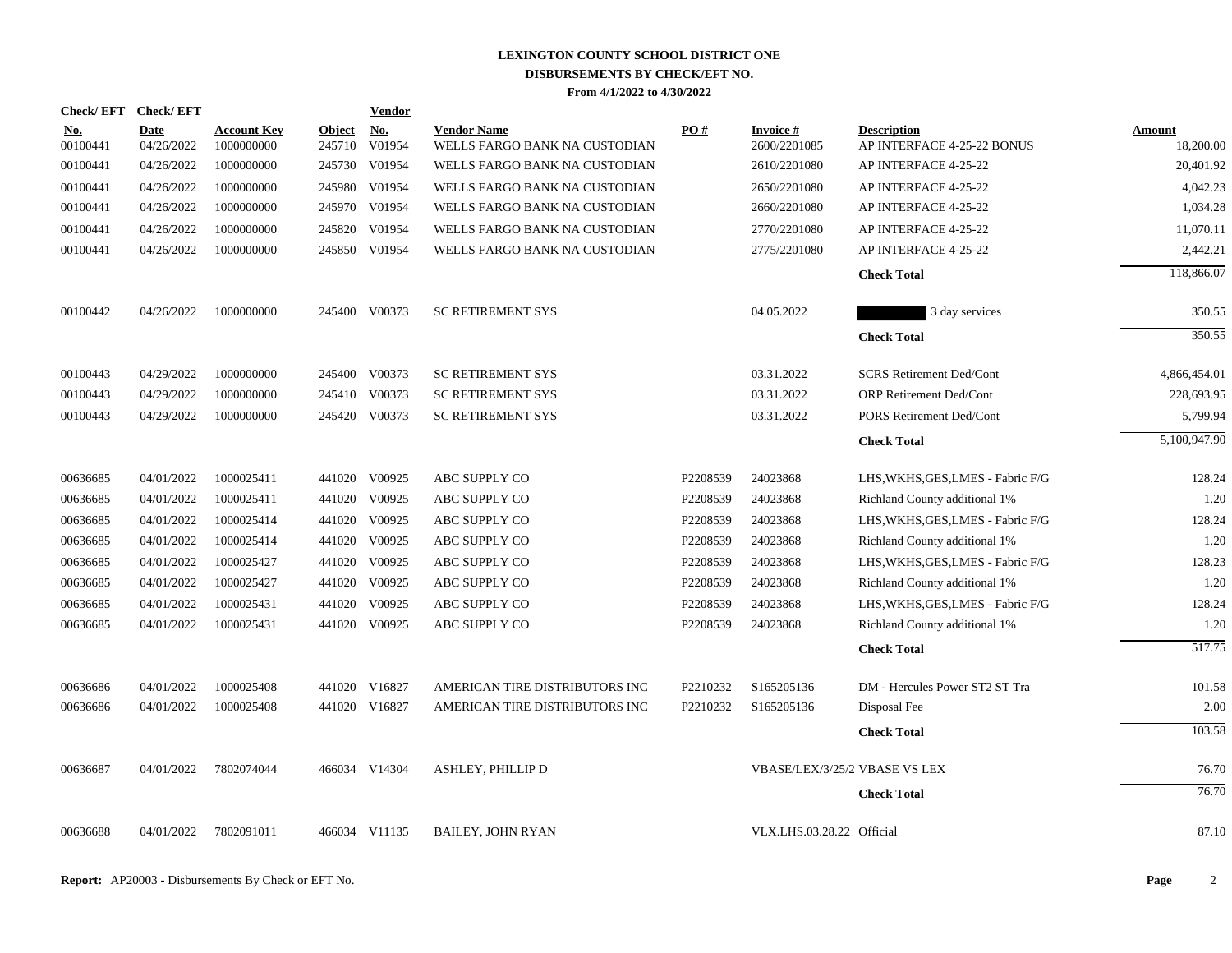| <b>Check/EFT</b> | <b>Check/EFT</b> |                    |               | Vendor        |                          |          |                                |                                       |          |
|------------------|------------------|--------------------|---------------|---------------|--------------------------|----------|--------------------------------|---------------------------------------|----------|
| <u>No.</u>       | <b>Date</b>      | <b>Account Key</b> | <b>Object</b> | <b>No.</b>    | <b>Vendor Name</b>       | PO#      | <b>Invoice#</b>                | <b>Description</b>                    | Amount   |
|                  |                  |                    |               |               |                          |          |                                | <b>Check Total</b>                    | 87.10    |
| 00636689         | 04/01/2022       | 2022011203         |               | 441000 V00884 | <b>BOOKSOURCE</b>        | P2208729 | 22978335                       | ORDER OF STUDENT BOOKS.               | 498.22   |
| 00636689         | 04/01/2022       | 2022011203         | 441000        | V00884        | <b>BOOKSOURCE</b>        | P2208541 | 22978600                       | Book order for student use.           | 7.94     |
| 00636689         | 04/01/2022       | 2022011203         |               | 441000 V00884 | <b>BOOKSOURCE</b>        | P2209377 | 22979210                       | <b>Order of Student Books</b>         | 224.31   |
|                  |                  |                    |               |               |                          |          |                                | <b>Check Total</b>                    | 730.47   |
| 00636690         | 04/01/2022       | 7887074044         |               | 466034 V17169 | <b>BRUNO, MATTHEW</b>    |          | BBASE/LEX/3/22/2 B BASE VS LEX |                                       | 108.60   |
|                  |                  |                    |               |               |                          |          |                                | <b>Check Total</b>                    | 108.60   |
| 00636691         | 04/01/2022       | 7802073043         |               | 466041 V13255 | <b>BSN SPORTS</b>        | P2208130 | 916588669                      | Black, Black, Silver-Hustle 3.        | 352.03   |
| 00636691         | 04/01/2022       | 7802073043         |               | 466041 V13255 | <b>BSN SPORTS</b>        | P2208130 | 916588669                      | Letterwoe External Decoration         | 0.00     |
| 00636691         | 04/01/2022       | 7802073043         |               | 466041 V13255 | <b>BSN SPORTS</b>        | P2208130 | 916588669                      | Freight                               | 34.22    |
|                  |                  |                    |               |               |                          |          |                                | <b>Check Total</b>                    | 386.25   |
| 00636692         | 04/01/2022       | 7814027021         |               | 466041 V14170 | <b>BWI COMPANIES INC</b> | P2206496 | 16913332                       | <b>CARRY TRAY-1020 STANDARD WEB</b>   | 255.05   |
| 00636692         | 04/01/2022       | 7814027021         |               | 466041 V14170 | <b>BWI COMPANIES INC</b> | P2206496 | 16913332                       | <b>INSERT-804 STANDARD</b>            | 293.88   |
| 00636692         | 04/01/2022       | 7814027021         |               | 466041 V14170 | <b>BWI COMPANIES INC</b> | P2206496 | 16913332                       | 3-STRAND LONG WIRE HANGER 21"         | 18.78    |
| 00636692         | 04/01/2022       | 7814027021         |               | 466041 V14170 | <b>BWI COMPANIES INC</b> | P2206496 | 16913332                       | INJECTION MOLDED AZALEA ROUND         | 167.56   |
| 00636692         | 04/01/2022       | 7814027021         |               | 466041 V14170 | <b>BWI COMPANIES INC</b> | P2206496 | 16913332                       | <b>INJECTION MOLDED AZALEA TRADIT</b> | 390.05   |
| 00636692         | 04/01/2022       | 7814027013         |               | 466041 V14170 | <b>BWI COMPANIES INC</b> | P2207408 | 16965452                       | Molded Azalea Thinwall Round P        | 502.68   |
| 00636692         | 04/01/2022       | 7814027013         |               | 466041 V14170 | <b>BWI COMPANIES INC</b> | P2207408 | 16965452                       | Fuel Surcharge                        | 4.52     |
| 00636692         | 04/01/2022       | 7814027013         |               | 466041 V14170 | <b>BWI COMPANIES INC</b> | P2207739 | 16983296                       | Traditional Hanging Baskets wi        | 439.42   |
| 00636692         | 04/01/2022       | 7814027013         |               | 466041 V14170 | <b>BWI COMPANIES INC</b> | P2207739 | 16983296                       | Fuel Surcharge                        | 3.78     |
| 00636692         | 04/01/2022       | 7814027021         |               | 466041 V14170 | <b>BWI COMPANIES INC</b> | P2206496 | 16987232                       | 3-STRAND LONG WIRE HANGER 21"         | 18.78    |
| 00636692         | 04/01/2022       | 7814027021         |               | 466041 V14170 | <b>BWI COMPANIES INC</b> | P2206496 | 16987232                       | HANGING BASKET TRADITIONAL SAU        | 113.27   |
| 00636692         | 04/01/2022       | 7814027021         |               | 466041 V14170 | <b>BWI COMPANIES INC</b> | P2206496 | 16987232                       | <b>INJECTION MOLDED AZALEA ROUND</b>  | 347.49   |
|                  |                  |                    |               |               |                          |          |                                | <b>Check Total</b>                    | 2,555.26 |
| 00636693         | 04/01/2022       | 7802075015         |               | 466034 V16151 | CARTER, KITTY C          |          | VSOF.PE.03.29.22 Official      |                                       | 126.70   |
|                  |                  |                    |               |               |                          |          |                                | <b>Check Total</b>                    | 126.70   |
| 00636694         | 04/01/2022       | 7814027013         |               | 466032 Exxxxx | Employee                 |          | 03.25.2022                     | SC FFA Dairy CDE Judging              | 131.04   |
|                  |                  |                    |               |               |                          |          |                                | <b>Check Total</b>                    | 131.04   |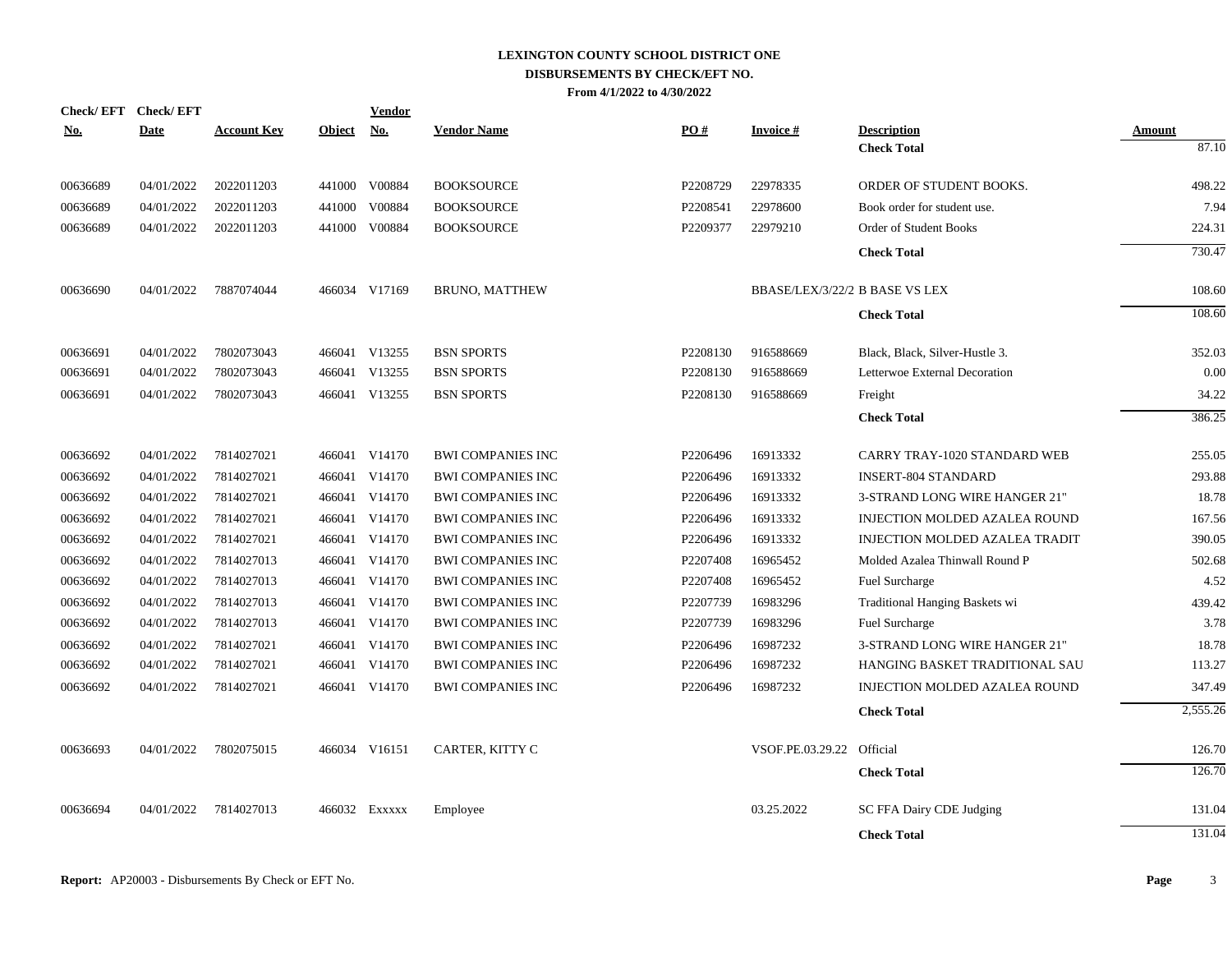|                        | Check/EFT Check/EFT |                                  |                         | <b>Vendor</b> |                                         |          |                                               |                                 |                 |
|------------------------|---------------------|----------------------------------|-------------------------|---------------|-----------------------------------------|----------|-----------------------------------------------|---------------------------------|-----------------|
| <u>No.</u><br>00636695 | Date<br>04/01/2022  | <b>Account Key</b><br>7802074011 | <b>Object</b><br>466034 | No.<br>V02718 | <b>Vendor Name</b><br>CAUGHMAN, MICHAEL | PO#      | <b>Invoice #</b><br>VBB.LHS.03.28.22 Official | <b>Description</b>              | Amount<br>78.50 |
|                        |                     |                                  |                         |               |                                         |          |                                               | <b>Check Total</b>              | 78.50           |
| 00636696               | 04/01/2022          | 7843019043                       |                         | 466035 V11483 | <b>CHALLENGE DESIGN INNOVATIONS I</b>   | P2208501 | INV-22-001789                                 | Construction: Repairs/Minor     | 137.86          |
| 00636696               | 04/01/2022          | 7843019043                       |                         | 466035 V11483 | <b>CHALLENGE DESIGN INNOVATIONS I</b>   | P2208501 | INV-22-001789                                 | Construction: Repairs/Minor     | 157.10          |
| 00636696               | 04/01/2022          | 7843019043                       |                         | 466035 V11483 | <b>CHALLENGE DESIGN INNOVATIONS I</b>   | P2208501 | INV-22-001789                                 | Construction: Repairs/Minor     | 98.32           |
| 00636696               | 04/01/2022          | 7843019043                       |                         | 466035 V11483 | <b>CHALLENGE DESIGN INNOVATIONS I</b>   | P2208501 | INV-22-001789                                 | Construction: Repairs/Minor     | 275.44          |
|                        |                     |                                  |                         |               |                                         |          |                                               | <b>Check Total</b>              | 668.72          |
| 00636697               | 04/01/2022          | 1000021107                       |                         | 433200 EXXXXX | Employee                                |          | 05.11.05.13.22                                | <b>TACE Conference</b>          | 671.08          |
|                        |                     |                                  |                         |               |                                         |          |                                               | <b>Check Total</b>              | 671.08          |
| 00636698               | 04/01/2022          | 1000025411                       |                         | 441020 V01395 | CITY ELECTRIC SUPPLY CO                 | P2208694 | LEX/172421                                    | LHS - F96T12/CW/HO-O Alto Lamp  | 862.69          |
| 00636698               | 04/01/2022          | 1000025413                       |                         | 441020 V01395 | CITY ELECTRIC SUPPLY CO                 | P2209143 | LEX/172464                                    | GHS, LMS - MP175/U/MED Lamps    | 511.04          |
| 00636698               | 04/01/2022          | 1000025420                       |                         | 441020 V01395 | CITY ELECTRIC SUPPLY CO                 | P2209143 | LEX/172464                                    | GHS, LMS - MP175/U/MED Lamps    | 511.03          |
| 00636698               | 04/01/2022          | 1000025407                       |                         | 441020 V01395 | CITY ELECTRIC SUPPLY CO                 | P2208694 | LEX/172465                                    | Transportation - F96CWS/ECO/M   | 597.06          |
| 00636698               | 04/01/2022          | 1000025415                       |                         | 441020 V01395 | CITY ELECTRIC SUPPLY CO                 | P2208694 | LEX/172628                                    | PHS, WKHS - MP70/ED17/U/4K Lamp | 301.42          |
| 00636698               | 04/01/2022          | 1000025427                       |                         | 441020 V01395 | CITY ELECTRIC SUPPLY CO                 | P2208694 | LEX/172628                                    | PHS, WKHS - MP70/ED17/U/4K Lamp | 301.42          |
| 00636698               | 04/01/2022          | 1000025444                       |                         | 441020 V01395 | CITY ELECTRIC SUPPLY CO                 | P2208694 | LEX/172628                                    | RBHS - MP150/ED17/U4K Lamps     | 200.82          |
|                        |                     |                                  |                         |               |                                         |          |                                               | <b>Check Total</b>              | 3,285.48        |
| 00636699               | 04/01/2022          | 7802075044                       |                         | 466034 V02630 | <b>COMBS, OBIE</b>                      |          |                                               | SOFTBALL/LEX/3/ SOFTBALL VS LEX | 117.70          |
|                        |                     |                                  |                         |               |                                         |          |                                               | <b>Check Total</b>              | 117.70          |
| 00636700               | 04/01/2022          | 1000025413                       |                         | 441020 V10639 | COOK & BOARDMAN LLC                     | P2209481 | 71325318                                      | GHS, WKHS - Drop Plates         | 160.50          |
| 00636700               | 04/01/2022          | 1000025427                       |                         | 441020 V10639 | COOK & BOARDMAN LLC                     | P2209481 | 71325318                                      | GHS, WKHS - Drop Plates         | 160.50          |
|                        |                     |                                  |                         |               |                                         |          |                                               | <b>Check Total</b>              | 321.00          |
| 00636701               | 04/01/2022          | 7802078011                       |                         | 466034 V15679 | COOK, BLAINE                            |          | VSC.LHS.03.24.22 Official                     |                                 | 102.50          |
|                        |                     |                                  |                         |               |                                         |          |                                               | <b>Check Total</b>              | 102.50          |
| 00636702               | 04/01/2022          | 1000023314                       |                         | 433200 Exxxxx | Employee                                |          | 03.09.03.11.22                                | <b>SCASL Conference</b>         | 103.50          |
| 00636702               | 04/01/2022          | 2022022414                       | 433200                  | Exxxxx        | Employee                                |          | 03.09.03.11.22                                | <b>SCASL Conference</b>         | 260.88          |
|                        |                     |                                  |                         |               |                                         |          |                                               | <b>Check Total</b>              | 364.38          |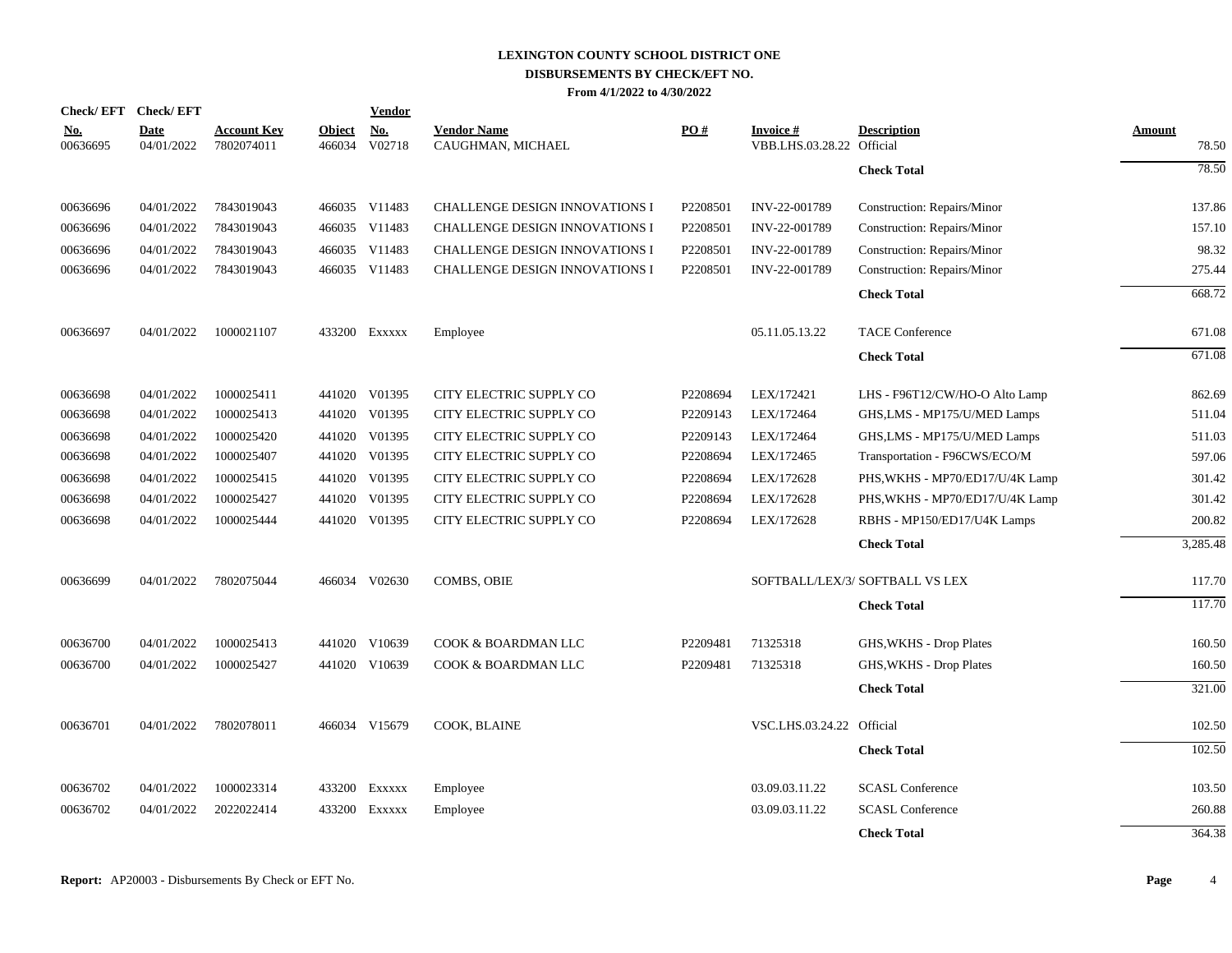| <b>Check/EFT</b>       | <b>Check/EFT</b>          |                                  |                         | <b>Vendor</b>        |                                                  |                 |                                |                                                      |                         |
|------------------------|---------------------------|----------------------------------|-------------------------|----------------------|--------------------------------------------------|-----------------|--------------------------------|------------------------------------------------------|-------------------------|
| <u>No.</u><br>00636703 | <b>Date</b><br>04/01/2022 | <b>Account Key</b><br>1000025411 | <b>Object</b><br>432300 | <b>No.</b><br>V11477 | <b>Vendor Name</b><br><b>CULLUM SERVICES INC</b> | PO#<br>P2209043 | <b>Invoice#</b><br>62132       | <b>Description</b><br>LHS Hall of Fame - Replace Ind | <b>Amount</b><br>663.56 |
| 00636703               | 04/01/2022                | 1000025411                       | 432300                  | V11477               | <b>CULLUM SERVICES INC</b>                       | P2209043        | 62132                          | Labor                                                | 195.00                  |
| 00636703               | 04/01/2022                | 1000025411                       |                         | 432300 V11477        | <b>CULLUM SERVICES INC</b>                       | P2209043        | 62133                          | LHS Old Gym - Replace Blower M                       | 1,613.37                |
| 00636703               | 04/01/2022                | 1000025411                       | 432300                  | V11477               | <b>CULLUM SERVICES INC</b>                       | P2209043        | 62133                          | Labor                                                | 195.00                  |
| 00636703               | 04/01/2022                | 1000025427                       |                         | 432300 V11477        | <b>CULLUM SERVICES INC</b>                       | P2209038        | 62134                          | WKHS RTU 56 - Replace Blower M                       | 452.45                  |
| 00636703               | 04/01/2022                | 1000025427                       |                         | 432300 V11477        | <b>CULLUM SERVICES INC</b>                       | P2209038        | 62134                          | Labor                                                | 195.00                  |
| 00636703               | 04/01/2022                | 1000025427                       |                         | 432300 V11477        | <b>CULLUM SERVICES INC</b>                       | P2209038        | 62135                          | WKHS AD Office - Replace Conde                       | 193.68                  |
| 00636703               | 04/01/2022                | 1000025427                       |                         | 432300 V11477        | <b>CULLUM SERVICES INC</b>                       | P2209038        | 62135                          | Labor                                                | 195.00                  |
|                        |                           |                                  |                         |                      |                                                  |                 |                                | <b>Check Total</b>                                   | 3,703.06                |
| 00636704               | 04/01/2022                | 7802075015                       |                         | 466034 V17191        | DAVIS, MATTHEW A                                 |                 | SOF.PE.03.24.22                | Official                                             | 97.00                   |
|                        |                           |                                  |                         |                      |                                                  |                 |                                | <b>Check Total</b>                                   | 97.00                   |
| 00636705               | 04/01/2022                | 1000026693                       |                         | 444510 V01040        | DELL COMPUTERS                                   | P2210335        | 10572946786                    | Dell 32 Curved Gaming Monitor                        | 674.07                  |
| 00636705               | 04/01/2022                | 1000026693                       |                         | 444510 V01040        | <b>DELL COMPUTERS</b>                            | P2210335        | 10572946786                    | Logitech MK345 Wireless Keyboa                       | 95.32                   |
|                        |                           |                                  |                         |                      |                                                  |                 |                                | <b>Check Total</b>                                   | 769.39                  |
| 00636706               | 04/01/2022                | 1000011544                       |                         | 433200 Exxxxx        | Employee                                         |                 | 03.16.03.18.22                 | <b>State HOSA Competition</b>                        | 323.86                  |
|                        |                           |                                  |                         |                      |                                                  |                 |                                | <b>Check Total</b>                                   | 323.86                  |
| 00636707               | 04/01/2022                | 1000011544                       |                         | 433200 EXXXXX        | Employee                                         |                 | 03.16.03.18.22                 | <b>State HOSA Competition</b>                        | 197.50                  |
|                        |                           |                                  |                         |                      |                                                  |                 |                                | <b>Check Total</b>                                   | 197.50                  |
| 00636708               | 04/01/2022                | 7887074044                       |                         | 466034 V16641        | DIFFLY, JAMES HUBBARD                            |                 | BBASE/LEX/3/22/2 B BASE VS LEX |                                                      | 76.20                   |
|                        |                           |                                  |                         |                      |                                                  |                 |                                | <b>Check Total</b>                                   | 76.20                   |
| 00636709               | 04/01/2022                | 1000025412                       |                         | 441020 V14994        | DILLON SEED AND SUPPLY CO INC                    | P2210106        | 151135                         | SGES, LES - HY Bug Blaster #23                       | 240.43                  |
| 00636709               | 04/01/2022                | 1000025422                       |                         | 441020 V14994        | DILLON SEED AND SUPPLY CO INC                    | P2210106        | 151135                         | RBES, OGES - HY Bug Blaster #23                      | 240.43                  |
| 00636709               | 04/01/2022                | 1000025423                       |                         | 441020 V14994        | DILLON SEED AND SUPPLY CO INC                    | P2210106        | 151135                         | SGES, LES - HY Bug Blaster #23                       | 240.43                  |
| 00636709               | 04/01/2022                | 1000025424                       |                         | 441020 V14994        | DILLON SEED AND SUPPLY CO INC                    | P2210106        | 151135                         | RBES, OGES - HY Bug Blaster #23                      | 240.43                  |
| 00636709               | 04/01/2022                | 1000025425                       |                         | 441020 V14994        | DILLON SEED AND SUPPLY CO INC                    | P2210106        | 151135                         | WKES, CSES - HY Bug Blaster #23                      | 240.43                  |
| 00636709               | 04/01/2022                | 1000025428                       |                         | 441020 V14994        | DILLON SEED AND SUPPLY CO INC                    | P2210106        | 151135                         | MES, MGES - HY Bug Blaster #23                       | 240.43                  |
| 00636709               | 04/01/2022                | 1000025428                       |                         | 441020 V14994        | DILLON SEED AND SUPPLY CO INC                    | P2210106        | 151135                         | <b>Fuel Surcharge</b>                                | 15.00                   |
| 00636709               | 04/01/2022                | 1000025438                       |                         | 441020 V14994        | DILLON SEED AND SUPPLY CO INC                    | P2210106        | 151135                         | WKES, CSES - HY Bug Blaster #23                      | 240.43                  |
| 00636709               | 04/01/2022                | 1000025442                       |                         | 441020 V14994        | DILLON SEED AND SUPPLY CO INC                    | P2210106        | 151135                         | MES, MGES - HY Bug Blaster #23                       | 240.43                  |
|                        |                           |                                  |                         |                      |                                                  |                 |                                |                                                      |                         |

**Report:** AP20003 - Disbursements By Check or EFT No. **Page** 5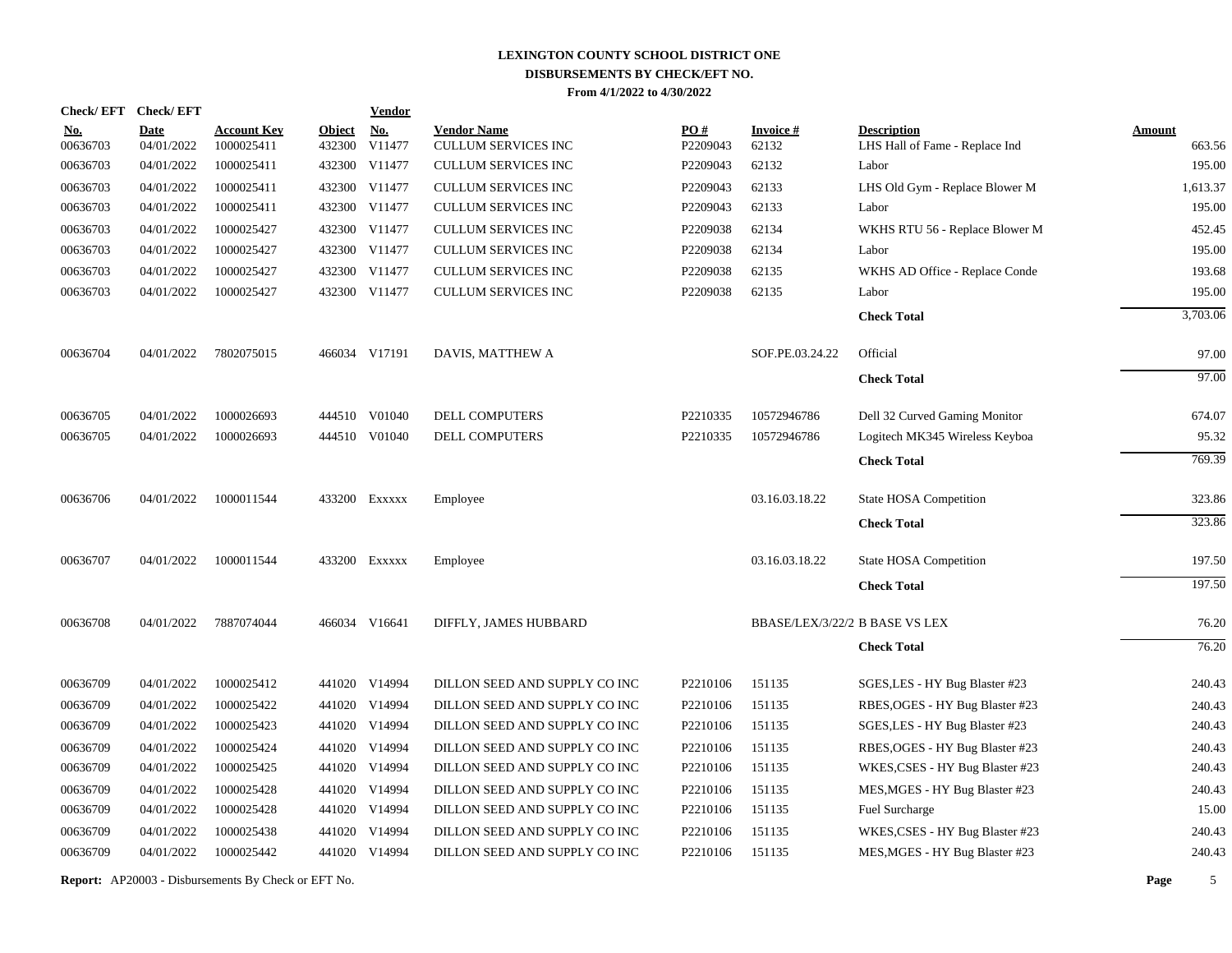|            | Check/EFT Check/EFT |                                                            |               | <b>Vendor</b> |                                         |          |                |                                    |           |
|------------|---------------------|------------------------------------------------------------|---------------|---------------|-----------------------------------------|----------|----------------|------------------------------------|-----------|
| <u>No.</u> | <b>Date</b>         | <u>Account Kev</u>                                         | <b>Object</b> | <u>No.</u>    | <b>Vendor Name</b>                      | PO#      | Invoice #      | <b>Description</b>                 | Amount    |
| 00636709   | 04/01/2022          | 1000025442                                                 |               | 441020 V14994 | DILLON SEED AND SUPPLY CO INC           | P2210106 | 151135         | Fuel Surcharge                     | 15.00     |
|            |                     |                                                            |               |               |                                         |          |                | <b>Check Total</b>                 | 1,953.44  |
| 00636710   | 04/01/2022          | 7802075044                                                 |               | 466034 V02748 | DOLAN, RICK W                           |          |                | SOFTBALL/WEST SOFTBALL VS WESTWOOD | 97.00     |
|            |                     |                                                            |               |               |                                         |          |                | <b>Check Total</b>                 | 97.00     |
| 00636711   | 04/01/2022          | 7887091011                                                 |               | 466041 V16543 | DOWNSTREAM MANUFACTURING AND O P2210550 |          | 36445          | Shooting shirts                    | 846.00    |
| 00636711   | 04/01/2022          | 7887091011                                                 |               | 466041 V16543 | DOWNSTREAM MANUFACTURING AND O P2210550 |          | 36445          | shipping                           | 30.00     |
|            |                     |                                                            |               |               |                                         |          |                | <b>Check Total</b>                 | 876.00    |
| 00636712   | 04/01/2022          | 7843019043                                                 |               | 466041 V17196 | DYNAMIC DISTRIBUTION CO                 | P2209933 | 141340         | Dynamic Discs Blank Prime Burs     | 220.00    |
| 00636712   | 04/01/2022          | 7843019043                                                 |               | 466041 V17196 | DYNAMIC DISTRIBUTION CO                 | P2209933 | 141340         | Dynamic Discs Blank Lucid Evad     | 95.00     |
| 00636712   | 04/01/2022          | 7843019043                                                 |               | 466041 V17196 | DYNAMIC DISTRIBUTION CO                 | P2209933 | 141340         | Latitude 64 Blank Zero Medium      | 280.00    |
| 00636712   | 04/01/2022          | 7843019043                                                 |               | 466041 V17196 | DYNAMIC DISTRIBUTION CO                 | P2209933 | 141340         | Latitude 64 Blank Opto Diamond     | 95.00     |
| 00636712   | 04/01/2022          | 7843019043                                                 |               | 466041 V17196 | DYNAMIC DISTRIBUTION CO                 | P2209933 | 141340         | FS Classic/Zero/BT/PB Moonshin     | 23.75     |
| 00636712   | 04/01/2022          | 7843019043                                                 |               | 466041 V17196 | DYNAMIC DISTRIBUTION CO                 | P2209933 | 141340         | FS Prime/Retro/Origio Midrange     | 3.75      |
| 00636712   | 04/01/2022          | 7843019043                                                 |               | 466041 V17196 | DYNAMIC DISTRIBUTION CO                 | P2209933 | 141340         | FS Lucid/Opto/VIP/BioFuzion Dr     | 26.00     |
| 00636712   | 04/01/2022          | 7843019043                                                 |               | 466041 V17196 | DYNAMIC DISTRIBUTION CO                 | P2209933 | 141340         | Shipping                           | 31.23     |
|            |                     |                                                            |               |               |                                         |          |                | <b>Check Total</b>                 | 774.73    |
| 00636713   | 04/01/2022          | 1000011544                                                 |               | 433200 Exxxxx | Employee                                |          | 03.16.03.18.22 | Travel                             | 197.50    |
|            |                     |                                                            |               |               |                                         |          |                | <b>Check Total</b>                 | 197.50    |
| 00636714   | 04/01/2022          | 1000025421                                                 |               | 441020 V00033 | <b>ENLOWS AUTO SUPPLY</b>               | P2210049 | 480253         | LTC - Radiator                     | 254.66    |
| 00636714   | 04/01/2022          | 1000025421                                                 |               | 441020 V00033 | <b>ENLOWS AUTO SUPPLY</b>               | P2210049 | 480253         | Antifreezze                        | 27.35     |
|            |                     |                                                            |               |               |                                         |          |                | <b>Check Total</b>                 | 282.01    |
| 00636715   | 04/01/2022          | 1000025808                                                 |               | 439500 V15853 | <b>EXTRA DUTY SOLUTIONS</b>             |          | 791008         | Extra Duty Officer(s)              | 4,405.10  |
|            |                     |                                                            |               |               |                                         |          |                | <b>Check Total</b>                 | 4,405.10  |
| 00636716   | 04/01/2022          | 1000022403                                                 |               | 432510 V15897 | FIRST COMMUNITY BANK                    | P2210585 | ADM.1907.03.22 | Shell Oil (Pitt Stop)              | 52.49     |
| 00636716   | 04/01/2022          | 1000022403                                                 |               | 432510 V15897 | FIRST COMMUNITY BANK                    | P2210585 | ADM.1907.03.22 | Enterprise                         | 186.95    |
| 00636716   | 04/01/2022          | 1000022403                                                 |               | 433200 V15897 | FIRST COMMUNITY BANK                    | P2210585 | ADM.1907.03.22 | <b>Westin Peachtree</b>            | $-97.99$  |
| 00636716   | 04/01/2022          | 1000022403                                                 |               | 433200 V15897 | FIRST COMMUNITY BANK                    | P2210585 | ADM.1907.03.22 | <b>SCASA</b>                       | 305.00    |
| 00636716   | 04/01/2022          | 1000022403                                                 |               | 433200 V15897 | FIRST COMMUNITY BANK                    | P2210585 | ADM.1907.03.22 | Delta                              | 490.40    |
|            |                     | <b>Report:</b> AP20003 - Disbursements By Check or EFT No. |               |               |                                         |          |                |                                    | Page<br>6 |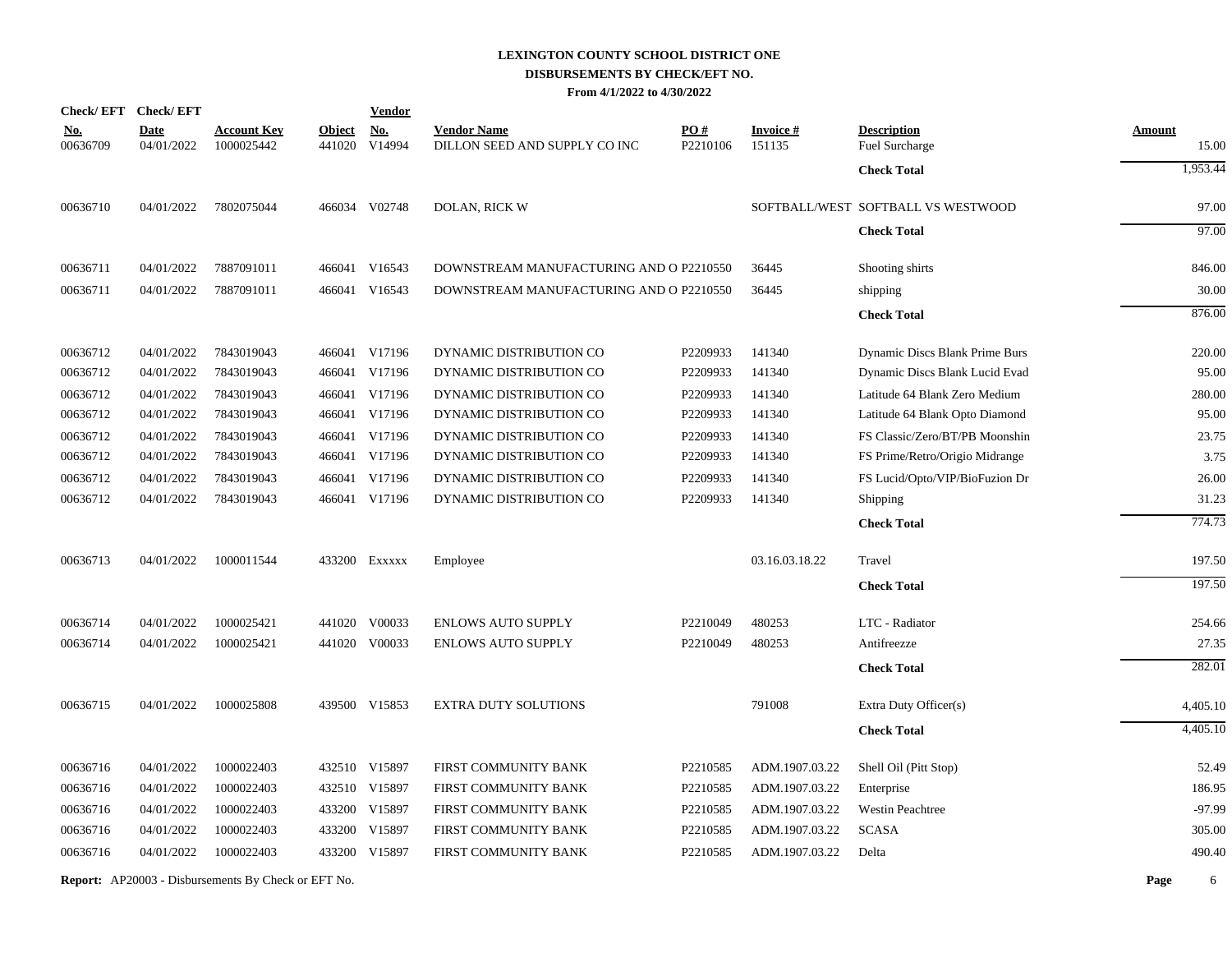| Check/EFT Check/EFT    |                           |                                  |                  | <u>Vendor</u> |                                            |                 |                             |                                    |                  |
|------------------------|---------------------------|----------------------------------|------------------|---------------|--------------------------------------------|-----------------|-----------------------------|------------------------------------|------------------|
| <u>No.</u><br>00636716 | <b>Date</b><br>04/01/2022 | <b>Account Key</b><br>1000022403 | Object<br>433200 | No.<br>V15897 | <b>Vendor Name</b><br>FIRST COMMUNITY BANK | PO#<br>P2210585 | Invoice #<br>ADM.1907.03.22 | <b>Description</b><br>Westin Hotel | Amount<br>514.81 |
| 00636716               | 04/01/2022                | 1000022403                       |                  | 433200 V15897 | FIRST COMMUNITY BANK                       | P2210585        | ADM.1907.03.22              | Westin Hotel                       | 416.81           |
| 00636716               | 04/01/2022                | 1000022403                       |                  | 433200 V15897 | FIRST COMMUNITY BANK                       | P2210585        | ADM.1907.03.22              | Delta                              | 592.20           |
| 00636716               | 04/01/2022                | 1000022403                       |                  | 433200 V15897 | FIRST COMMUNITY BANK                       | P2210585        | ADM.1907.03.22              | Alianz Global Assistance           | 39.97            |
| 00636716               | 04/01/2022                | 1000022403                       |                  | 433200 V15897 | FIRST COMMUNITY BANK                       | P2210585        | ADM.1907.03.22              | <b>Allianz Travel</b>              | 27.01            |
| 00636716               | 04/01/2022                | 1000022403                       |                  | 433200 V15897 | FIRST COMMUNITY BANK                       | P2210585        | ADM.1907.03.22              | <b>American Airlines</b>           | 352.19           |
| 00636716               | 04/01/2022                | 1000022403                       |                  | 433200 V15897 | FIRST COMMUNITY BANK                       | P2210585        | ADM.1907.03.22              | Allianz Travel                     | 55.44            |
| 00636716               | 04/01/2022                | 1000022403                       |                  | 441000 V15897 | FIRST COMMUNITY BANK                       | P2210585        | ADM.1907.03.22              | The State Newspaper                | 15.99            |
| 00636716               | 04/01/2022                | 1000022403                       |                  | 441000 V15897 | FIRST COMMUNITY BANK                       | P2210585        | ADM.1907.03.22              | <b>RBT</b> Shell                   | $-0.52$          |
| 00636716               | 04/01/2022                | 1000022403                       |                  | 441000 V15897 | FIRST COMMUNITY BANK                       | P2210585        | ADM.1907.03.22              | Dollar General                     | 13.75            |
| 00636716               | 04/01/2022                | 1000022403                       |                  | 441000 V15897 | FIRST COMMUNITY BANK                       | P2210585        | ADM.1907.03.22              | Dollar General                     | 14.07            |
| 00636716               | 04/01/2022                | 1000022403                       |                  | 441000 V15897 | FIRST COMMUNITY BANK                       | P2210585        | ADM.1907.03.22              | Storey's Florist                   | 74.20            |
| 00636716               | 04/01/2022                | 1000022403                       |                  | 441000 V15897 | FIRST COMMUNITY BANK                       | P2210585        | ADM.1907.03.22              | The State Newspaper                | 15.99            |
| 00636716               | 04/01/2022                | 1000022403                       |                  | 469000 V15897 | FIRST COMMUNITY BANK                       | P2210585        | ADM.1907.03.22              | Food Lion                          | 24.42            |
| 00636716               | 04/01/2022                | 1000022403                       | 469000           | V15897        | FIRST COMMUNITY BANK                       | P2210585        | ADM.1907.03.22              | Ohara's                            | 148.65           |
| 00636716               | 04/01/2022                | 1000022403                       |                  | 469000 V15897 | FIRST COMMUNITY BANK                       | P2210585        | ADM.1907.03.22              | Knead Pizza                        | 102.87           |
| 00636716               | 04/01/2022                | 1000011247                       |                  | 441030 V15897 | FIRST COMMUNITY BANK                       | P2210534        | CES.5139.03.22              | <b>AMAZON</b>                      | 15.26            |
| 00636716               | 04/01/2022                | 1000011347                       |                  | 441000 V15897 | FIRST COMMUNITY BANK                       | P2210534        | CES.5139.03.22              | <b>AMAZON</b>                      | 32.94            |
| 00636716               | 04/01/2022                | 1000021247                       |                  | 441000 V15897 | FIRST COMMUNITY BANK                       | P2210534        | CES.5139.03.22              | <b>AMAZON</b>                      | 6.96             |
| 00636716               | 04/01/2022                | 1000021247                       |                  | 441000 V15897 | FIRST COMMUNITY BANK                       | P2210534        | CES.5139.03.22              | <b>AMAZON</b>                      | 10.65            |
| 00636716               | 04/01/2022                | 1000025447                       |                  | 441000 V15897 | FIRST COMMUNITY BANK                       | P2210534        | CES.5139.03.22              | PITT STOP                          | 34.10            |
| 00636716               | 04/01/2022                | 1000025447                       |                  | 441000 V15897 | FIRST COMMUNITY BANK                       | P2210534        | CES.5139.03.22              | <b>LEXINGTON TRUE VALUE</b>        | 28.12            |
| 00636716               | 04/01/2022                | 2021011247                       |                  | 441000 V15897 | FIRST COMMUNITY BANK                       | P2210534        | CES.5139.03.22              | <b>AMAZON</b>                      | 74.83            |
| 00636716               | 04/01/2022                | 2022022447                       |                  | 433200 V15897 | FIRST COMMUNITY BANK                       | P2210534        | CES.5139.03.22              | LOVE & LOGIC                       | 499.00           |
| 00636716               | 04/01/2022                | 7743019047                       |                  | 466041 V15897 | FIRST COMMUNITY BANK                       | P2210534        | CES.5139.03.22              | <b>AMAZON</b>                      | 32.05            |
| 00636716               | 04/01/2022                | 7743019047                       |                  | 466041 V15897 | FIRST COMMUNITY BANK                       | P2210534        | CES.5139.03.22              | SCHOLASTIC/TEACHER STORE           | 38.51            |
| 00636716               | 04/01/2022                | 7793027047                       |                  | 466041 V15897 | FIRST COMMUNITY BANK                       | P2210534        | CES.5139.03.22              | <b>TARGET</b>                      | 49.22            |
| 00636716               | 04/01/2022                | 7793027047                       |                  | 466041 V15897 | FIRST COMMUNITY BANK                       | P2210534        | CES.5139.03.22              | <b>TARGET</b>                      | 6.42             |
| 00636716               | 04/01/2022                | 7793027047                       |                  | 466041 V15897 | FIRST COMMUNITY BANK                       | P2210534        | CES.5139.03.22              | <b>TARGET</b>                      | 87.01            |
| 00636716               | 04/01/2022                | 7793027047                       |                  | 466041 V15897 | FIRST COMMUNITY BANK                       | P2210534        | CES.5139.03.22              | <b>TARGET</b>                      | 6.42             |
| 00636716               | 04/01/2022                | 7793027047                       |                  | 466041 V15897 | FIRST COMMUNITY BANK                       | P2210534        | CES.5139.03.22              | <b>TARGET</b>                      | 6.42             |
| 00636716               | 04/01/2022                | 7884027047                       | 466041           | V15897        | FIRST COMMUNITY BANK                       | P2210534        | CES.5139.03.22              | <b>DOLLAR TREE</b>                 | 12.04            |
| 00636716               | 04/01/2022                | 7884027047                       | 466041           | V15897        | FIRST COMMUNITY BANK                       | P2210534        | CES.5139.03.22              | IGA                                | 1.34             |
| 00636716               | 04/01/2022                | 7884027047                       |                  | 466041 V15897 | FIRST COMMUNITY BANK                       | P2210534        | CES.5139.03.22              | <b>AMAZON</b>                      | 58.80            |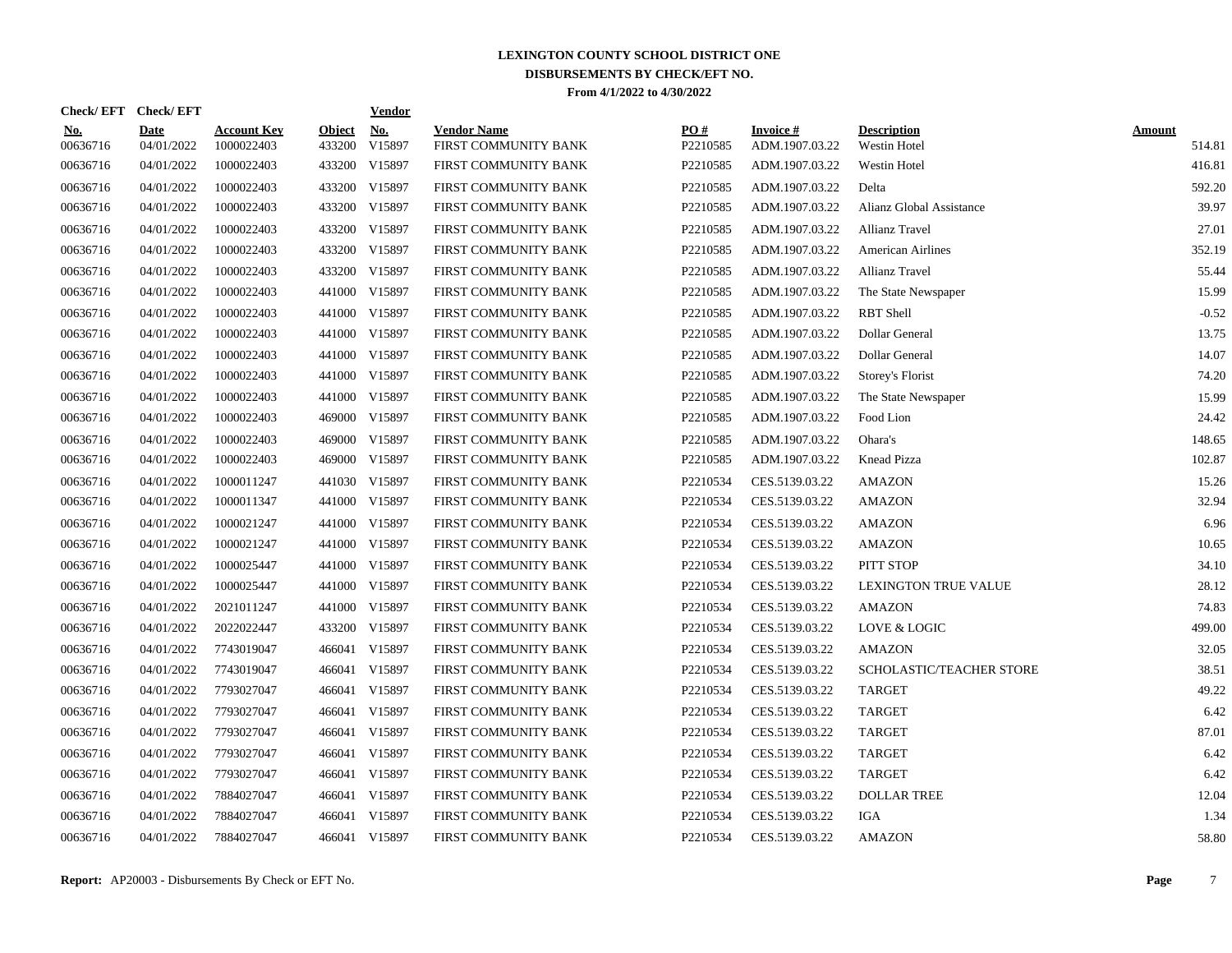| Check/EFT Check/EFT    |                           |                                  |                         | <b>Vendor</b> |                                            |                 |                             |                                     |                         |
|------------------------|---------------------------|----------------------------------|-------------------------|---------------|--------------------------------------------|-----------------|-----------------------------|-------------------------------------|-------------------------|
| <u>No.</u><br>00636716 | <b>Date</b><br>04/01/2022 | <b>Account Key</b><br>7884027047 | <b>Object</b><br>466041 | No.<br>V15897 | <b>Vendor Name</b><br>FIRST COMMUNITY BANK | PO#<br>P2210534 | Invoice #<br>CES.5139.03.22 | <b>Description</b><br><b>AMAZON</b> | <b>Amount</b><br>719.81 |
| 00636716               | 04/01/2022                | 7884027047                       |                         | 466041 V15897 | FIRST COMMUNITY BANK                       | P2210534        | CES.5139.03.22              | <b>AMAZON</b>                       | 36.38                   |
| 00636716               | 04/01/2022                | 7884027047                       |                         | 466041 V15897 | FIRST COMMUNITY BANK                       | P2210534        | CES.5139.03.22              | <b>DOLLAR TREE</b>                  | 29.43                   |
| 00636716               | 04/01/2022                | 7884027047                       |                         | 466041 V15897 | FIRST COMMUNITY BANK                       | P2210534        | CES.5139.03.22              | <b>HOME DEPOT</b>                   | 87.01                   |
| 00636716               | 04/01/2022                | 7884027047                       |                         | 466041 V15897 | FIRST COMMUNITY BANK                       | P2210534        | CES.5139.03.22              | <b>HOME DEPOT</b>                   | 17.44                   |
| 00636716               | 04/01/2022                | 7884027047                       |                         | 466041 V15897 | FIRST COMMUNITY BANK                       | P2210534        | CES.5139.03.22              | <b>AMAZON</b>                       | 119.25                  |
| 00636716               | 04/01/2022                | 7884027047                       |                         | 466041 V15897 | FIRST COMMUNITY BANK                       | P2210534        | CES.5139.03.22              | <b>AMAZON</b>                       | 29.95                   |
| 00636716               | 04/01/2022                | 7884027047                       |                         | 466041 V15897 | FIRST COMMUNITY BANK                       | P2210534        | CES.5139.03.22              | <b>AMAZON</b>                       | 31.59                   |
| 00636716               | 04/01/2022                | 7884027047                       |                         | 466041 V15897 | FIRST COMMUNITY BANK                       | P2210534        | CES.5139.03.22              | <b>AMAZON</b>                       | $-36.38$                |
| 00636716               | 04/01/2022                | 7884027047                       |                         | 466069 V15897 | FIRST COMMUNITY BANK                       | P2210534        | CES.5139.03.22              | <b>AMAZON</b>                       | 52.97                   |
| 00636716               | 04/01/2022                | 7884027047                       |                         | 466069 V15897 | FIRST COMMUNITY BANK                       | P2210534        | CES.5139.03.22              | <b>AMAZON</b>                       | 16.59                   |
| 00636716               | 04/01/2022                | 7884027047                       |                         | 466069 V15897 | FIRST COMMUNITY BANK                       | P2210534        | CES.5139.03.22              | <b>AMAZON</b>                       | 13.89                   |
| 00636716               | 04/01/2022                | 7884027047                       |                         | 466069 V15897 | FIRST COMMUNITY BANK                       | P2210534        | CES.5139.03.22              | <b>AMAZON</b>                       | 97.68                   |
| 00636716               | 04/01/2022                | 7884027047                       |                         | 466069 V15897 | FIRST COMMUNITY BANK                       | P2210534        | CES.5139.03.22              | YUMMIE CREATIONS                    | 94.44                   |
| 00636716               | 04/01/2022                | 7884027047                       | 466069                  | V15897        | FIRST COMMUNITY BANK                       | P2210534        | CES.5139.03.22              | <b>EGGS UP GRILL</b>                | 34.87                   |
| 00636716               | 04/01/2022                | 7884027047                       | 466069                  | V15897        | FIRST COMMUNITY BANK                       | P2210534        | CES.5139.03.22              | <b>DOLLAR TREE</b>                  | 20.00                   |
| 00636716               | 04/01/2022                | 7884027047                       | 466069                  | V15897        | FIRST COMMUNITY BANK                       | P2210534        | CES.5139.03.22              | YUMMIE CREATIONS                    | 25.16                   |
| 00636716               | 04/01/2022                | 7884027047                       |                         | 466069 V15897 | FIRST COMMUNITY BANK                       | P2210534        | CES.5139.03.22              | IGA                                 | 71.92                   |
| 00636716               | 04/01/2022                | 7884027047                       | 466069                  | V15897        | FIRST COMMUNITY BANK                       | P2210534        | CES.5139.03.22              | <b>LOWES FOODS</b>                  | 27.99                   |
| 00636716               | 04/01/2022                | 7884027047                       |                         | 466069 V15897 | FIRST COMMUNITY BANK                       | P2210534        | CES.5139.03.22              | <b>AMAZON</b>                       | 61.94                   |
| 00636716               | 04/01/2022                | 7884027047                       |                         | 466069 V15897 | FIRST COMMUNITY BANK                       | P2210534        | CES.5139.03.22              | SPUDDERING AROUND                   | 1,241.51                |
| 00636716               | 04/01/2022                | 7884027047                       |                         | 466069 V15897 | FIRST COMMUNITY BANK                       | P2210534        | CES.5139.03.22              | <b>AMAZON</b>                       | $-97.68$                |
| 00636716               | 04/01/2022                | 7884027047                       | 466069                  | V15897        | FIRST COMMUNITY BANK                       | P2210534        | CES.5139.03.22              | PITT STOP                           | $-0.34$                 |
| 00636716               | 04/01/2022                | 7884027047                       |                         | 466099 V15897 | FIRST COMMUNITY BANK                       | P2210534        | CES.5139.03.22              | DOLLAR GENERAL                      | 66.07                   |
| 00636716               | 04/01/2022                | 7884027047                       |                         | 466099 V15897 | FIRST COMMUNITY BANK                       | P2210534        | CES.5139.03.22              | <b>DOLLAR TREE</b>                  | 33.50                   |
| 00636716               | 04/01/2022                | 1000011214                       |                         | 441000 V15897 | FIRST COMMUNITY BANK                       | P2210541        | GES.3944.03.22              | The Critical Thinking Company       | 82.26                   |
| 00636716               | 04/01/2022                | 1000011214                       |                         | 441000 V15897 | FIRST COMMUNITY BANK                       | P2210541        | GES.3944.03.22              | Amazon.com                          | 81.22                   |
| 00636716               | 04/01/2022                | 1000011314                       |                         | 443000 V15897 | FIRST COMMUNITY BANK                       | P2210541        | GES.3944.03.22              | Amazon.com                          | 189.80                  |
| 00636716               | 04/01/2022                | 1000014114                       |                         | 441000 V15897 | FIRST COMMUNITY BANK                       | P2210541        | GES.3944.03.22              | Amazon.com                          | 164.66                  |
| 00636716               | 04/01/2022                | 1000021314                       |                         | 441000 V15897 | FIRST COMMUNITY BANK                       | P2210541        | GES.3944.03.22              | IGA - Gilbert                       | 26.24                   |
| 00636716               | 04/01/2022                | 2021018814                       |                         | 441000 V15897 | FIRST COMMUNITY BANK                       | P2210541        | GES.3944.03.22              | Amazon.com                          | 605.20                  |
| 00636716               | 04/01/2022                | 2022022414                       |                         | 433200 V15897 | FIRST COMMUNITY BANK                       | P2210541        | GES.3944.03.22              | Delta                               | 402.20                  |
| 00636716               | 04/01/2022                | 2022022414                       |                         | 433200 V15897 | FIRST COMMUNITY BANK                       | P2210541        | GES.3944.03.22              | Delta                               | 402.20                  |
| 00636716               | 04/01/2022                | 2022022414                       |                         | 433200 V15897 | FIRST COMMUNITY BANK                       | P2210541        | GES.3944.03.22              | Delta                               | 402.20                  |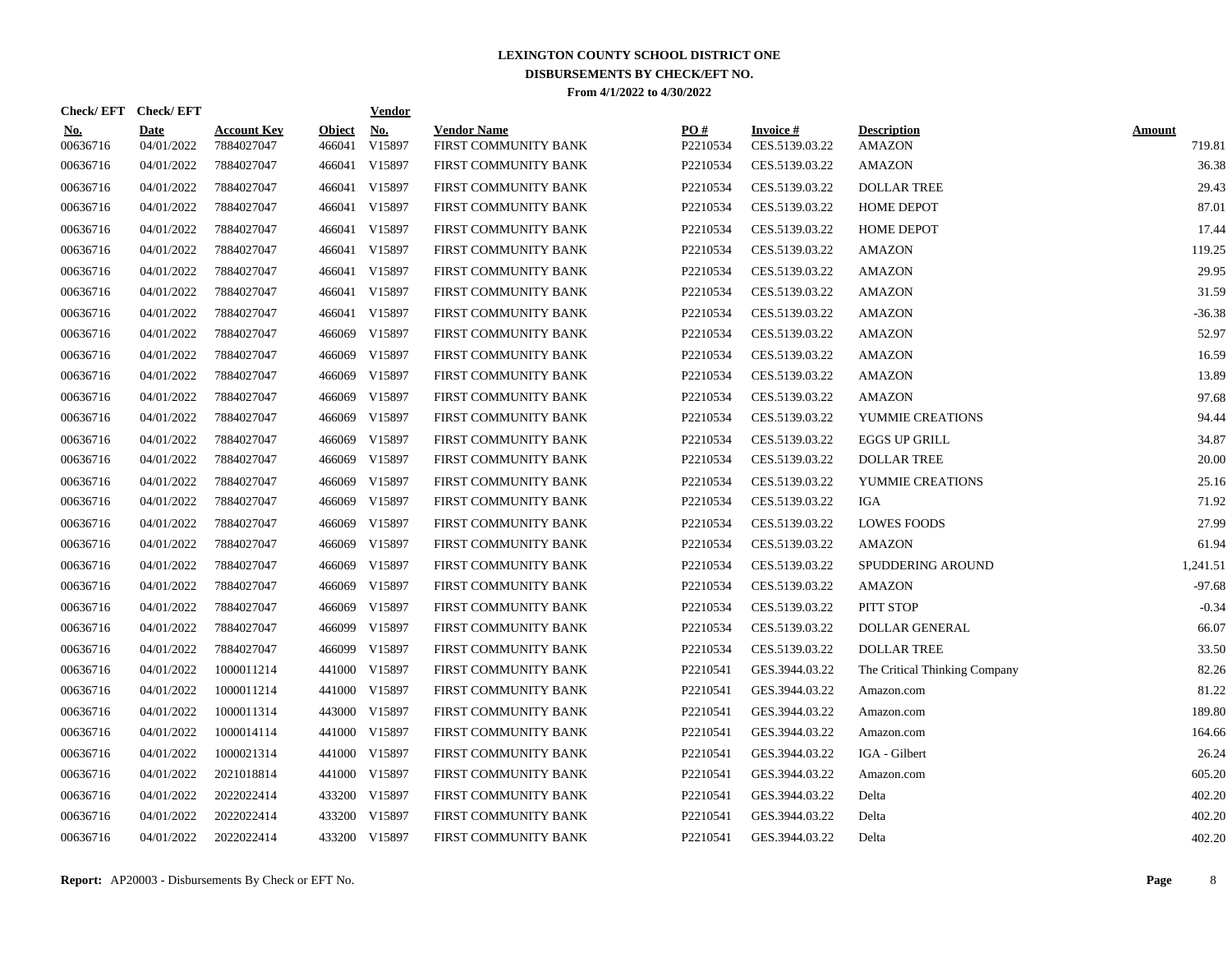| Check/ EFT             | <b>Check/EFT</b>          |                                  |                         | <b>Vendor</b> |                                            |                 |                             |                               |                         |
|------------------------|---------------------------|----------------------------------|-------------------------|---------------|--------------------------------------------|-----------------|-----------------------------|-------------------------------|-------------------------|
| <u>No.</u><br>00636716 | <b>Date</b><br>04/01/2022 | <b>Account Key</b><br>2022022414 | <b>Object</b><br>433200 | No.<br>V15897 | <b>Vendor Name</b><br>FIRST COMMUNITY BANK | PO#<br>P2210541 | Invoice #<br>GES.3944.03.22 | <b>Description</b><br>Delta   | <b>Amount</b><br>402.20 |
| 00636716               | 04/01/2022                | 2022022414                       | 433200                  | V15897        | FIRST COMMUNITY BANK                       | P2210541        | GES.3944.03.22              | Delta                         | 402.20                  |
| 00636716               | 04/01/2022                | 7740019014                       |                         | 466041 V15897 | FIRST COMMUNITY BANK                       | P2210541        | GES.3944.03.22              | Walmart                       | 50.87                   |
| 00636716               | 04/01/2022                | 7740019014                       |                         | 466041 V15897 | FIRST COMMUNITY BANK                       | P2210541        | GES.3944.03.22              | <b>Hobby Lobby</b>            | 31.19                   |
| 00636716               | 04/01/2022                | 7863027014                       |                         | 466041 V15897 | FIRST COMMUNITY BANK                       | P2210541        | GES.3944.03.22              | Target                        | 12.84                   |
| 00636716               | 04/01/2022                | 7863027014                       |                         | 466041 V15897 | FIRST COMMUNITY BANK                       | P2210541        | GES.3944.03.22              | Walmart                       | 58.81                   |
| 00636716               | 04/01/2022                | 7863027014                       |                         | 466041 V15897 | FIRST COMMUNITY BANK                       | P2210541        | GES.3944.03.22              | Dollar Tree                   | 14.72                   |
| 00636716               | 04/01/2022                | 7863027014                       |                         | 466041 V15897 | FIRST COMMUNITY BANK                       | P2210541        | GES.3944.03.22              | Target.com                    | 9.72                    |
| 00636716               | 04/01/2022                | 7863027014                       |                         | 466099 V15897 | FIRST COMMUNITY BANK                       | P2210541        | GES.3944.03.22              | Greer Florist                 | 68.90                   |
| 00636716               | 04/01/2022                | 7802070013                       |                         | 466041 V15897 | FIRST COMMUNITY BANK                       | P2210542        | GHS.1774.03.22              | 44 Truck Stop Gas for Athlet  | 32.39                   |
| 00636716               | 04/01/2022                | 7802070013                       |                         | 466041 V15897 | FIRST COMMUNITY BANK                       | P2210542        | GHS.1774.03.22              | 44 Truck Stop Diesel for Ath  | 94.07                   |
| 00636716               | 04/01/2022                | 7802070013                       |                         | 466041 V15897 | FIRST COMMUNITY BANK                       | P2210542        | GHS.1774.03.22              | Autozone Battery for Athleti  | 108.99                  |
| 00636716               | 04/01/2022                | 7802070013                       |                         | 466069 V15897 | FIRST COMMUNITY BANK                       | P2210542        | GHS.1774.03.22              | Jersey Mike's Lex Ten Meals   | 91.29                   |
| 00636716               | 04/01/2022                | 7802070013                       |                         | 466099 V15897 | FIRST COMMUNITY BANK                       | P2210542        | GHS.1774.03.22              | Restaurant Network RBT Easys  | $-3.65$                 |
| 00636716               | 04/01/2022                | 7802070013                       | 466099                  | V15897        | FIRST COMMUNITY BANK                       | P2210542        | GHS.1774.03.22              | RBT Truck Stop 44 Easysavings | $-0.32$                 |
| 00636716               | 04/01/2022                | 7802070013                       | 466099                  | V15897        | FIRST COMMUNITY BANK                       | P2210542        | GHS.1774.03.22              | RBT Truck Stop 44 Easysavings | $-0.94$                 |
| 00636716               | 04/01/2022                | 7802071013                       |                         | 466041 V15897 | FIRST COMMUNITY BANK                       | P2210542        | GHS.1774.03.22              | Henry Schein Coolant/Athletic | 53.84                   |
| 00636716               | 04/01/2022                | 7802076013                       |                         | 466041 V15897 | FIRST COMMUNITY BANK                       | P2210542        | GHS.1774.03.22              | Ed Smith Lumber Locks and Key | 41.72                   |
| 00636716               | 04/01/2022                | 7802076013                       |                         | 466041 V15897 | FIRST COMMUNITY BANK                       | P2210542        | GHS.1774.03.22              | Amazon Track Rollers          | 16.26                   |
| 00636716               | 04/01/2022                | 7802076013                       |                         | 466041 V15897 | FIRST COMMUNITY BANK                       | P2210542        | GHS.1774.03.22              | Amazon Track Spikes           | 49.08                   |
| 00636716               | 04/01/2022                | 7802079013                       |                         | 466031 V15897 | FIRST COMMUNITY BANK                       | P2210542        | GHS.1774.03.22              | Holiday Inn Wrestling State   | 154.29                  |
| 00636716               | 04/01/2022                | 7802079013                       |                         | 466031 V15897 | FIRST COMMUNITY BANK                       | P2210542        | GHS.1774.03.22              | Holiday Inn Wrestling State   | 154.29                  |
| 00636716               | 04/01/2022                | 7802079013                       |                         | 466031 V15897 | FIRST COMMUNITY BANK                       | P2210542        | GHS.1774.03.22              | Holiday Inn Wrestling State   | 154.29                  |
| 00636716               | 04/01/2022                | 7802079013                       |                         | 466031 V15897 | FIRST COMMUNITY BANK                       | P2210542        | GHS.1774.03.22              | Holiday Inn Wrestling State   | 154.29                  |
| 00636716               | 04/01/2022                | 7802079013                       |                         | 466031 V15897 | FIRST COMMUNITY BANK                       | P2210542        | GHS.1774.03.22              | Holiday Inn Wrestling State   | 154.29                  |
| 00636716               | 04/01/2022                | 7802079013                       |                         | 466031 V15897 | FIRST COMMUNITY BANK                       | P2210542        | GHS.1774.03.22              | Holiday Inn Wrestling State   | 154.29                  |
| 00636716               | 04/01/2022                | 7802079013                       |                         | 466031 V15897 | FIRST COMMUNITY BANK                       | P2210542        | GHS.1774.03.22              | Comfort Inn Wrestling State   | 127.65                  |
| 00636716               | 04/01/2022                | 7802079013                       |                         | 466031 V15897 | FIRST COMMUNITY BANK                       | P2210542        | GHS.1774.03.22              | Comfort Inn Wrestling State   | 127.65                  |
| 00636716               | 04/01/2022                | 7802079013                       |                         | 466031 V15897 | FIRST COMMUNITY BANK                       | P2210542        | GHS.1774.03.22              | Comfort Inn Wrestling State   | 127.65                  |
| 00636716               | 04/01/2022                | 7802079013                       |                         | 466031 V15897 | FIRST COMMUNITY BANK                       | P2210542        | GHS.1774.03.22              | Comfort Inn Wrestling State   | 127.65                  |
| 00636716               | 04/01/2022                | 7802079013                       |                         | 466031 V15897 | FIRST COMMUNITY BANK                       | P2210542        | GHS.1774.03.22              | Comfort Inn Wrestling State   | 127.65                  |
| 00636716               | 04/01/2022                | 7802079013                       |                         | 466031 V15897 | FIRST COMMUNITY BANK                       | P2210542        | GHS.1774.03.22              | Comfort Inn Wrestling State   | 127.65                  |
| 00636716               | 04/01/2022                | 7802081013                       |                         | 466041 V15897 | FIRST COMMUNITY BANK                       | P2210542        | GHS.1774.03.22              | Academy Sports Boys Golf Shi  | 587.60                  |
| 00636716               | 04/01/2022                | 7802082013                       |                         | 466041 V15897 | FIRST COMMUNITY BANK                       | P2210542        | GHS.1774.03.22              | Amazon Tennis Balls           | 179.74                  |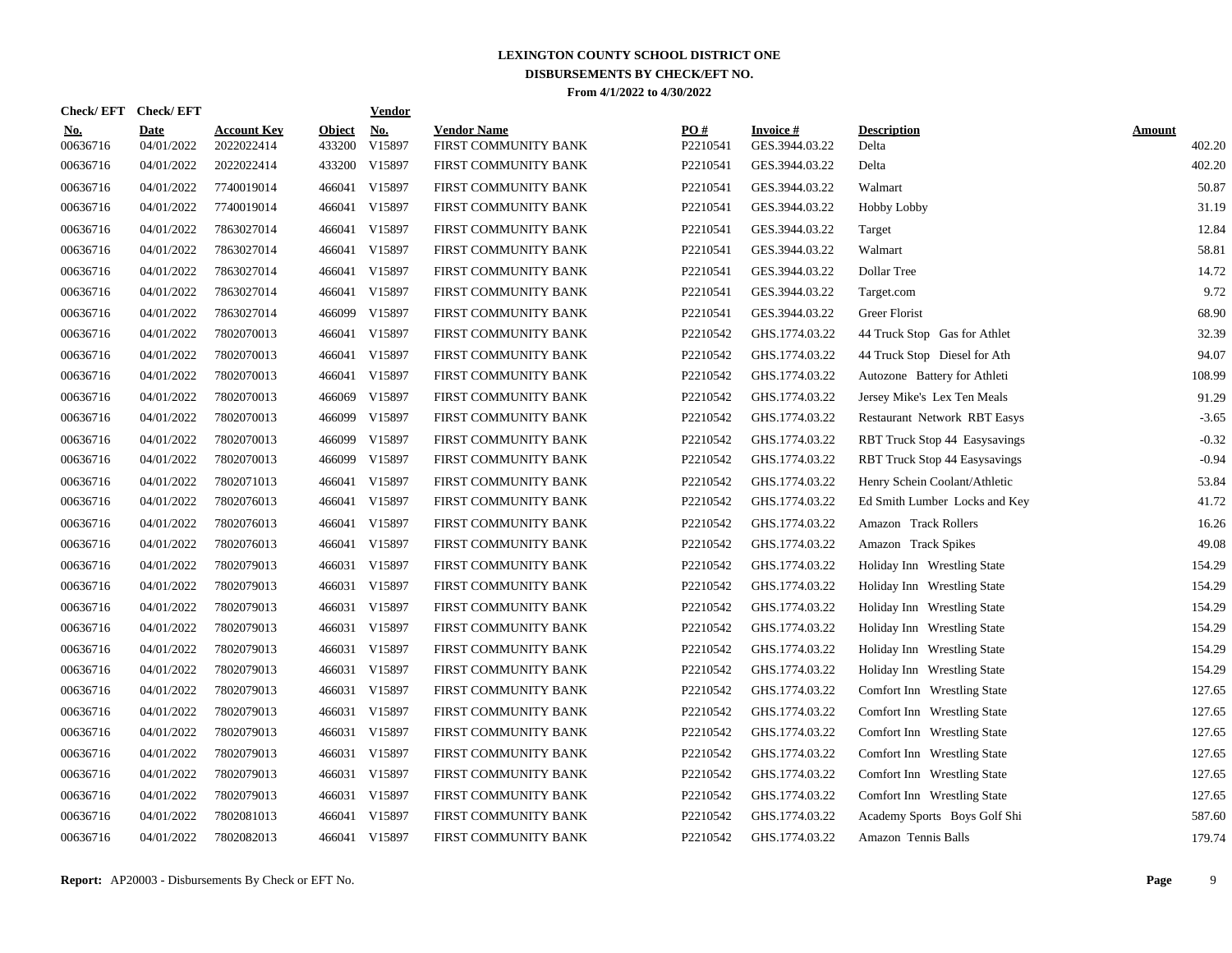| No.<br><b>Vendor Name</b><br>PO#<br><b>Date</b><br><b>Account Key</b><br><b>Object</b><br>Invoice #<br><b>Description</b><br><u>No.</u><br><b>Amount</b><br>V15897<br>00636716<br>04/01/2022<br>7887073013<br>466041<br>FIRST COMMUNITY BANK<br>P2210542<br>GHS.1774.03.22<br>WalMart Coach Items<br>00636716<br>7887073013<br>V15897<br>04/01/2022<br>466041<br>FIRST COMMUNITY BANK<br>P2210542<br>GHS.1774.03.22<br>WalMart Coach Items Remainde<br>00636716<br>04/01/2022<br>7887075013<br>466041 V15897<br>FIRST COMMUNITY BANK<br>P2210542<br>GHS.1774.03.22<br>WalMart Softball Canteen Ite<br>00636716<br>04/01/2022<br>7887075013<br>466041 V15897<br>P2210542<br>GHS.1774.03.22<br>WalMart Softball Canteen Ite<br>FIRST COMMUNITY BANK<br>00636716<br>04/01/2022<br>7887075013<br>466041 V15897<br>FIRST COMMUNITY BANK<br>P2210542<br>GHS.1774.03.22<br>WalMart Softball Canteen Ite<br>7887075013<br>00636716<br>04/01/2022<br>466069 V15897<br>FIRST COMMUNITY BANK<br>P2210542<br>GHS.1774.03.22<br>WalMart Softball Pregame Item<br>7887075013<br>V15897<br>P2210542<br>00636716<br>04/01/2022<br>466069<br>FIRST COMMUNITY BANK<br>GHS.1774.03.22<br>WalMart Softball Pregame Ite<br>00636716<br>04/01/2022<br>1000011329<br>441000<br>V15897<br>FIRST COMMUNITY BANK<br>P2210536<br>GMS.2053.03.22<br><b>AMLE</b><br>00636716<br>441000 V15897<br>04/01/2022<br>1000014129<br>FIRST COMMUNITY BANK<br>P2210536<br>GMS.2053.03.22<br><b>Row-loff Productions</b><br>V15897<br>00636716<br>04/01/2022<br>1000014129<br>441000<br>FIRST COMMUNITY BANK<br>P2210536<br>GMS.2053.03.22<br>Amazon<br>00636716<br>04/01/2022<br>1000021229<br>441000 V15897<br>P2210536<br>FIRST COMMUNITY BANK<br>GMS.2053.03.22<br>Walmart<br>1000021229<br>441000 V15897<br>P2210536<br>00636716<br>04/01/2022<br>FIRST COMMUNITY BANK<br>GMS.2053.03.22<br><b>JW</b> Pepper<br>464000 V15897<br>00636716<br>04/01/2022<br>1000023329<br>FIRST COMMUNITY BANK<br>P2210536<br>GMS.2053.03.22<br>AMLE<br>00636716<br>04/01/2022<br>1000025429<br>441000 V15897<br>P2210536<br>GMS.2053.03.22<br>FIRST COMMUNITY BANK<br>Quick Serve<br>V15897<br>00636716<br>04/01/2022<br>1000025429<br>441000<br>FIRST COMMUNITY BANK<br>P2210536<br>GMS.2053.03.22<br>Lowe's<br>00636716<br>04/01/2022<br>1000025429<br>441000 V15897<br>FIRST COMMUNITY BANK<br>P2210536<br>GMS.2053.03.22<br>Ed Smith Lumber<br>466035 V15897<br>00636716<br>04/01/2022<br>7735027029<br>FIRST COMMUNITY BANK<br>P2210536<br>GMS.2053.03.22<br><b>SC ACDA</b><br>466099 V15897<br>00636716<br>04/01/2022<br>7841827029<br>FIRST COMMUNITY BANK<br>P2210536<br>GMS.2053.03.22<br>Target<br>V15897<br>00636716<br>04/01/2022<br>7841827029<br>466099<br>FIRST COMMUNITY BANK<br>P2210536<br>GMS.2053.03.22<br>Publix<br>466069 V15897<br>00636716<br>04/01/2022<br>7860527029<br>FIRST COMMUNITY BANK<br>P2210536<br>GMS.2053.03.22<br>Walmart<br>00636716<br>04/01/2022<br>7860527029<br>V15897<br>P2210536<br>466069<br>FIRST COMMUNITY BANK<br>GMS.2053.03.22<br><b>Cromers P-Nuts</b><br>04/01/2022<br>V15897<br>P2210536<br>00636716<br>7860527029<br>466069<br>FIRST COMMUNITY BANK<br>GMS.2053.03.22<br>Joey's Subs<br>00636716<br>04/01/2022<br>7860527029<br>466069<br>V15897<br>FIRST COMMUNITY BANK<br>P2210536<br>GMS.2053.03.22<br>Joey's Sub<br>04/01/2022<br>466099<br>V15897<br>00636716<br>7860527029<br>FIRST COMMUNITY BANK<br>P2210536<br>GMS.2053.03.22<br>Amazon<br>00636716<br>04/01/2022<br>1000011329<br>433200<br>V15897<br>FIRST COMMUNITY BANK<br>P2210537<br>GMS.5832.03.22<br>Travelocity<br>1000011329<br>V15897<br>00636716<br>04/01/2022<br>433200<br>FIRST COMMUNITY BANK<br>P2210537<br>GMS.5832.03.22<br>Travelocity<br>433200 V15897<br>00636716<br>04/01/2022<br>1000011329<br>FIRST COMMUNITY BANK<br>P2210537<br>GMS.5832.03.22<br>Travelocity<br>04/01/2022<br>1000011329<br>433200 V15897<br>P2210537<br>00636716<br>FIRST COMMUNITY BANK<br>GMS.5832.03.22<br>Travelocity<br>04/01/2022<br>1000011329<br>433200 V15897<br>P2210537<br>00636716<br>FIRST COMMUNITY BANK<br>GMS.5832.03.22<br>Travelocity<br>00636716<br>04/01/2022<br>1000011329<br>433200 V15897<br>P2210537<br>FIRST COMMUNITY BANK<br>GMS.5832.03.22<br>Travelocity<br>00636716<br>04/01/2022<br>1000011329<br>436000 V15897<br>P2210537<br><b>USPS</b><br>FIRST COMMUNITY BANK<br>GMS.5832.03.22<br>00636716<br>04/01/2022<br>1000011329<br>436000<br>V15897<br>P2210537<br>GMS.5832.03.22<br><b>USPS</b><br>FIRST COMMUNITY BANK<br>00636716<br>04/01/2022<br>1000011329<br>441000<br>V15897<br>P2210537<br>FIRST COMMUNITY BANK<br>GMS.5832.03.22<br>Amazon<br>00636716<br>04/01/2022<br>1000011329<br>441000 V15897<br>FIRST COMMUNITY BANK<br>P2210537<br>GMS.5832.03.22<br>Amazon | Check/EFT Check/EFT |  | <b>Vendor</b> |  |  |                |
|---------------------------------------------------------------------------------------------------------------------------------------------------------------------------------------------------------------------------------------------------------------------------------------------------------------------------------------------------------------------------------------------------------------------------------------------------------------------------------------------------------------------------------------------------------------------------------------------------------------------------------------------------------------------------------------------------------------------------------------------------------------------------------------------------------------------------------------------------------------------------------------------------------------------------------------------------------------------------------------------------------------------------------------------------------------------------------------------------------------------------------------------------------------------------------------------------------------------------------------------------------------------------------------------------------------------------------------------------------------------------------------------------------------------------------------------------------------------------------------------------------------------------------------------------------------------------------------------------------------------------------------------------------------------------------------------------------------------------------------------------------------------------------------------------------------------------------------------------------------------------------------------------------------------------------------------------------------------------------------------------------------------------------------------------------------------------------------------------------------------------------------------------------------------------------------------------------------------------------------------------------------------------------------------------------------------------------------------------------------------------------------------------------------------------------------------------------------------------------------------------------------------------------------------------------------------------------------------------------------------------------------------------------------------------------------------------------------------------------------------------------------------------------------------------------------------------------------------------------------------------------------------------------------------------------------------------------------------------------------------------------------------------------------------------------------------------------------------------------------------------------------------------------------------------------------------------------------------------------------------------------------------------------------------------------------------------------------------------------------------------------------------------------------------------------------------------------------------------------------------------------------------------------------------------------------------------------------------------------------------------------------------------------------------------------------------------------------------------------------------------------------------------------------------------------------------------------------------------------------------------------------------------------------------------------------------------------------------------------------------------------------------------------------------------------------------------------------------------------------------------------------------------------------------------------------------------------------------------------------------------------------------------------------------------------------------------------------------------------------------------------------------------------------------------------------------------------------------------------------------------------------------------------------------------------------------------------------------------------------------------------------------------------------------------------------------------------------------------------------------------------------------|---------------------|--|---------------|--|--|----------------|
|                                                                                                                                                                                                                                                                                                                                                                                                                                                                                                                                                                                                                                                                                                                                                                                                                                                                                                                                                                                                                                                                                                                                                                                                                                                                                                                                                                                                                                                                                                                                                                                                                                                                                                                                                                                                                                                                                                                                                                                                                                                                                                                                                                                                                                                                                                                                                                                                                                                                                                                                                                                                                                                                                                                                                                                                                                                                                                                                                                                                                                                                                                                                                                                                                                                                                                                                                                                                                                                                                                                                                                                                                                                                                                                                                                                                                                                                                                                                                                                                                                                                                                                                                                                                                                                                                                                                                                                                                                                                                                                                                                                                                                                                                                                                                                     |                     |  |               |  |  | 97.99          |
|                                                                                                                                                                                                                                                                                                                                                                                                                                                                                                                                                                                                                                                                                                                                                                                                                                                                                                                                                                                                                                                                                                                                                                                                                                                                                                                                                                                                                                                                                                                                                                                                                                                                                                                                                                                                                                                                                                                                                                                                                                                                                                                                                                                                                                                                                                                                                                                                                                                                                                                                                                                                                                                                                                                                                                                                                                                                                                                                                                                                                                                                                                                                                                                                                                                                                                                                                                                                                                                                                                                                                                                                                                                                                                                                                                                                                                                                                                                                                                                                                                                                                                                                                                                                                                                                                                                                                                                                                                                                                                                                                                                                                                                                                                                                                                     |                     |  |               |  |  | 0.81           |
|                                                                                                                                                                                                                                                                                                                                                                                                                                                                                                                                                                                                                                                                                                                                                                                                                                                                                                                                                                                                                                                                                                                                                                                                                                                                                                                                                                                                                                                                                                                                                                                                                                                                                                                                                                                                                                                                                                                                                                                                                                                                                                                                                                                                                                                                                                                                                                                                                                                                                                                                                                                                                                                                                                                                                                                                                                                                                                                                                                                                                                                                                                                                                                                                                                                                                                                                                                                                                                                                                                                                                                                                                                                                                                                                                                                                                                                                                                                                                                                                                                                                                                                                                                                                                                                                                                                                                                                                                                                                                                                                                                                                                                                                                                                                                                     |                     |  |               |  |  | 49.60          |
|                                                                                                                                                                                                                                                                                                                                                                                                                                                                                                                                                                                                                                                                                                                                                                                                                                                                                                                                                                                                                                                                                                                                                                                                                                                                                                                                                                                                                                                                                                                                                                                                                                                                                                                                                                                                                                                                                                                                                                                                                                                                                                                                                                                                                                                                                                                                                                                                                                                                                                                                                                                                                                                                                                                                                                                                                                                                                                                                                                                                                                                                                                                                                                                                                                                                                                                                                                                                                                                                                                                                                                                                                                                                                                                                                                                                                                                                                                                                                                                                                                                                                                                                                                                                                                                                                                                                                                                                                                                                                                                                                                                                                                                                                                                                                                     |                     |  |               |  |  | 127.55         |
|                                                                                                                                                                                                                                                                                                                                                                                                                                                                                                                                                                                                                                                                                                                                                                                                                                                                                                                                                                                                                                                                                                                                                                                                                                                                                                                                                                                                                                                                                                                                                                                                                                                                                                                                                                                                                                                                                                                                                                                                                                                                                                                                                                                                                                                                                                                                                                                                                                                                                                                                                                                                                                                                                                                                                                                                                                                                                                                                                                                                                                                                                                                                                                                                                                                                                                                                                                                                                                                                                                                                                                                                                                                                                                                                                                                                                                                                                                                                                                                                                                                                                                                                                                                                                                                                                                                                                                                                                                                                                                                                                                                                                                                                                                                                                                     |                     |  |               |  |  | 164.70         |
|                                                                                                                                                                                                                                                                                                                                                                                                                                                                                                                                                                                                                                                                                                                                                                                                                                                                                                                                                                                                                                                                                                                                                                                                                                                                                                                                                                                                                                                                                                                                                                                                                                                                                                                                                                                                                                                                                                                                                                                                                                                                                                                                                                                                                                                                                                                                                                                                                                                                                                                                                                                                                                                                                                                                                                                                                                                                                                                                                                                                                                                                                                                                                                                                                                                                                                                                                                                                                                                                                                                                                                                                                                                                                                                                                                                                                                                                                                                                                                                                                                                                                                                                                                                                                                                                                                                                                                                                                                                                                                                                                                                                                                                                                                                                                                     |                     |  |               |  |  | 43.16          |
|                                                                                                                                                                                                                                                                                                                                                                                                                                                                                                                                                                                                                                                                                                                                                                                                                                                                                                                                                                                                                                                                                                                                                                                                                                                                                                                                                                                                                                                                                                                                                                                                                                                                                                                                                                                                                                                                                                                                                                                                                                                                                                                                                                                                                                                                                                                                                                                                                                                                                                                                                                                                                                                                                                                                                                                                                                                                                                                                                                                                                                                                                                                                                                                                                                                                                                                                                                                                                                                                                                                                                                                                                                                                                                                                                                                                                                                                                                                                                                                                                                                                                                                                                                                                                                                                                                                                                                                                                                                                                                                                                                                                                                                                                                                                                                     |                     |  |               |  |  | 56.41          |
|                                                                                                                                                                                                                                                                                                                                                                                                                                                                                                                                                                                                                                                                                                                                                                                                                                                                                                                                                                                                                                                                                                                                                                                                                                                                                                                                                                                                                                                                                                                                                                                                                                                                                                                                                                                                                                                                                                                                                                                                                                                                                                                                                                                                                                                                                                                                                                                                                                                                                                                                                                                                                                                                                                                                                                                                                                                                                                                                                                                                                                                                                                                                                                                                                                                                                                                                                                                                                                                                                                                                                                                                                                                                                                                                                                                                                                                                                                                                                                                                                                                                                                                                                                                                                                                                                                                                                                                                                                                                                                                                                                                                                                                                                                                                                                     |                     |  |               |  |  | 259.80         |
|                                                                                                                                                                                                                                                                                                                                                                                                                                                                                                                                                                                                                                                                                                                                                                                                                                                                                                                                                                                                                                                                                                                                                                                                                                                                                                                                                                                                                                                                                                                                                                                                                                                                                                                                                                                                                                                                                                                                                                                                                                                                                                                                                                                                                                                                                                                                                                                                                                                                                                                                                                                                                                                                                                                                                                                                                                                                                                                                                                                                                                                                                                                                                                                                                                                                                                                                                                                                                                                                                                                                                                                                                                                                                                                                                                                                                                                                                                                                                                                                                                                                                                                                                                                                                                                                                                                                                                                                                                                                                                                                                                                                                                                                                                                                                                     |                     |  |               |  |  |                |
|                                                                                                                                                                                                                                                                                                                                                                                                                                                                                                                                                                                                                                                                                                                                                                                                                                                                                                                                                                                                                                                                                                                                                                                                                                                                                                                                                                                                                                                                                                                                                                                                                                                                                                                                                                                                                                                                                                                                                                                                                                                                                                                                                                                                                                                                                                                                                                                                                                                                                                                                                                                                                                                                                                                                                                                                                                                                                                                                                                                                                                                                                                                                                                                                                                                                                                                                                                                                                                                                                                                                                                                                                                                                                                                                                                                                                                                                                                                                                                                                                                                                                                                                                                                                                                                                                                                                                                                                                                                                                                                                                                                                                                                                                                                                                                     |                     |  |               |  |  | 21.00<br>44.42 |
|                                                                                                                                                                                                                                                                                                                                                                                                                                                                                                                                                                                                                                                                                                                                                                                                                                                                                                                                                                                                                                                                                                                                                                                                                                                                                                                                                                                                                                                                                                                                                                                                                                                                                                                                                                                                                                                                                                                                                                                                                                                                                                                                                                                                                                                                                                                                                                                                                                                                                                                                                                                                                                                                                                                                                                                                                                                                                                                                                                                                                                                                                                                                                                                                                                                                                                                                                                                                                                                                                                                                                                                                                                                                                                                                                                                                                                                                                                                                                                                                                                                                                                                                                                                                                                                                                                                                                                                                                                                                                                                                                                                                                                                                                                                                                                     |                     |  |               |  |  |                |
|                                                                                                                                                                                                                                                                                                                                                                                                                                                                                                                                                                                                                                                                                                                                                                                                                                                                                                                                                                                                                                                                                                                                                                                                                                                                                                                                                                                                                                                                                                                                                                                                                                                                                                                                                                                                                                                                                                                                                                                                                                                                                                                                                                                                                                                                                                                                                                                                                                                                                                                                                                                                                                                                                                                                                                                                                                                                                                                                                                                                                                                                                                                                                                                                                                                                                                                                                                                                                                                                                                                                                                                                                                                                                                                                                                                                                                                                                                                                                                                                                                                                                                                                                                                                                                                                                                                                                                                                                                                                                                                                                                                                                                                                                                                                                                     |                     |  |               |  |  | 15.50          |
|                                                                                                                                                                                                                                                                                                                                                                                                                                                                                                                                                                                                                                                                                                                                                                                                                                                                                                                                                                                                                                                                                                                                                                                                                                                                                                                                                                                                                                                                                                                                                                                                                                                                                                                                                                                                                                                                                                                                                                                                                                                                                                                                                                                                                                                                                                                                                                                                                                                                                                                                                                                                                                                                                                                                                                                                                                                                                                                                                                                                                                                                                                                                                                                                                                                                                                                                                                                                                                                                                                                                                                                                                                                                                                                                                                                                                                                                                                                                                                                                                                                                                                                                                                                                                                                                                                                                                                                                                                                                                                                                                                                                                                                                                                                                                                     |                     |  |               |  |  | 21.99          |
|                                                                                                                                                                                                                                                                                                                                                                                                                                                                                                                                                                                                                                                                                                                                                                                                                                                                                                                                                                                                                                                                                                                                                                                                                                                                                                                                                                                                                                                                                                                                                                                                                                                                                                                                                                                                                                                                                                                                                                                                                                                                                                                                                                                                                                                                                                                                                                                                                                                                                                                                                                                                                                                                                                                                                                                                                                                                                                                                                                                                                                                                                                                                                                                                                                                                                                                                                                                                                                                                                                                                                                                                                                                                                                                                                                                                                                                                                                                                                                                                                                                                                                                                                                                                                                                                                                                                                                                                                                                                                                                                                                                                                                                                                                                                                                     |                     |  |               |  |  | 74.99          |
|                                                                                                                                                                                                                                                                                                                                                                                                                                                                                                                                                                                                                                                                                                                                                                                                                                                                                                                                                                                                                                                                                                                                                                                                                                                                                                                                                                                                                                                                                                                                                                                                                                                                                                                                                                                                                                                                                                                                                                                                                                                                                                                                                                                                                                                                                                                                                                                                                                                                                                                                                                                                                                                                                                                                                                                                                                                                                                                                                                                                                                                                                                                                                                                                                                                                                                                                                                                                                                                                                                                                                                                                                                                                                                                                                                                                                                                                                                                                                                                                                                                                                                                                                                                                                                                                                                                                                                                                                                                                                                                                                                                                                                                                                                                                                                     |                     |  |               |  |  | 104.59         |
|                                                                                                                                                                                                                                                                                                                                                                                                                                                                                                                                                                                                                                                                                                                                                                                                                                                                                                                                                                                                                                                                                                                                                                                                                                                                                                                                                                                                                                                                                                                                                                                                                                                                                                                                                                                                                                                                                                                                                                                                                                                                                                                                                                                                                                                                                                                                                                                                                                                                                                                                                                                                                                                                                                                                                                                                                                                                                                                                                                                                                                                                                                                                                                                                                                                                                                                                                                                                                                                                                                                                                                                                                                                                                                                                                                                                                                                                                                                                                                                                                                                                                                                                                                                                                                                                                                                                                                                                                                                                                                                                                                                                                                                                                                                                                                     |                     |  |               |  |  | 200.00         |
|                                                                                                                                                                                                                                                                                                                                                                                                                                                                                                                                                                                                                                                                                                                                                                                                                                                                                                                                                                                                                                                                                                                                                                                                                                                                                                                                                                                                                                                                                                                                                                                                                                                                                                                                                                                                                                                                                                                                                                                                                                                                                                                                                                                                                                                                                                                                                                                                                                                                                                                                                                                                                                                                                                                                                                                                                                                                                                                                                                                                                                                                                                                                                                                                                                                                                                                                                                                                                                                                                                                                                                                                                                                                                                                                                                                                                                                                                                                                                                                                                                                                                                                                                                                                                                                                                                                                                                                                                                                                                                                                                                                                                                                                                                                                                                     |                     |  |               |  |  | 14.12          |
|                                                                                                                                                                                                                                                                                                                                                                                                                                                                                                                                                                                                                                                                                                                                                                                                                                                                                                                                                                                                                                                                                                                                                                                                                                                                                                                                                                                                                                                                                                                                                                                                                                                                                                                                                                                                                                                                                                                                                                                                                                                                                                                                                                                                                                                                                                                                                                                                                                                                                                                                                                                                                                                                                                                                                                                                                                                                                                                                                                                                                                                                                                                                                                                                                                                                                                                                                                                                                                                                                                                                                                                                                                                                                                                                                                                                                                                                                                                                                                                                                                                                                                                                                                                                                                                                                                                                                                                                                                                                                                                                                                                                                                                                                                                                                                     |                     |  |               |  |  | 33.46          |
|                                                                                                                                                                                                                                                                                                                                                                                                                                                                                                                                                                                                                                                                                                                                                                                                                                                                                                                                                                                                                                                                                                                                                                                                                                                                                                                                                                                                                                                                                                                                                                                                                                                                                                                                                                                                                                                                                                                                                                                                                                                                                                                                                                                                                                                                                                                                                                                                                                                                                                                                                                                                                                                                                                                                                                                                                                                                                                                                                                                                                                                                                                                                                                                                                                                                                                                                                                                                                                                                                                                                                                                                                                                                                                                                                                                                                                                                                                                                                                                                                                                                                                                                                                                                                                                                                                                                                                                                                                                                                                                                                                                                                                                                                                                                                                     |                     |  |               |  |  | 500.00         |
|                                                                                                                                                                                                                                                                                                                                                                                                                                                                                                                                                                                                                                                                                                                                                                                                                                                                                                                                                                                                                                                                                                                                                                                                                                                                                                                                                                                                                                                                                                                                                                                                                                                                                                                                                                                                                                                                                                                                                                                                                                                                                                                                                                                                                                                                                                                                                                                                                                                                                                                                                                                                                                                                                                                                                                                                                                                                                                                                                                                                                                                                                                                                                                                                                                                                                                                                                                                                                                                                                                                                                                                                                                                                                                                                                                                                                                                                                                                                                                                                                                                                                                                                                                                                                                                                                                                                                                                                                                                                                                                                                                                                                                                                                                                                                                     |                     |  |               |  |  | 500.00         |
|                                                                                                                                                                                                                                                                                                                                                                                                                                                                                                                                                                                                                                                                                                                                                                                                                                                                                                                                                                                                                                                                                                                                                                                                                                                                                                                                                                                                                                                                                                                                                                                                                                                                                                                                                                                                                                                                                                                                                                                                                                                                                                                                                                                                                                                                                                                                                                                                                                                                                                                                                                                                                                                                                                                                                                                                                                                                                                                                                                                                                                                                                                                                                                                                                                                                                                                                                                                                                                                                                                                                                                                                                                                                                                                                                                                                                                                                                                                                                                                                                                                                                                                                                                                                                                                                                                                                                                                                                                                                                                                                                                                                                                                                                                                                                                     |                     |  |               |  |  | 41.37          |
|                                                                                                                                                                                                                                                                                                                                                                                                                                                                                                                                                                                                                                                                                                                                                                                                                                                                                                                                                                                                                                                                                                                                                                                                                                                                                                                                                                                                                                                                                                                                                                                                                                                                                                                                                                                                                                                                                                                                                                                                                                                                                                                                                                                                                                                                                                                                                                                                                                                                                                                                                                                                                                                                                                                                                                                                                                                                                                                                                                                                                                                                                                                                                                                                                                                                                                                                                                                                                                                                                                                                                                                                                                                                                                                                                                                                                                                                                                                                                                                                                                                                                                                                                                                                                                                                                                                                                                                                                                                                                                                                                                                                                                                                                                                                                                     |                     |  |               |  |  | 59.26          |
|                                                                                                                                                                                                                                                                                                                                                                                                                                                                                                                                                                                                                                                                                                                                                                                                                                                                                                                                                                                                                                                                                                                                                                                                                                                                                                                                                                                                                                                                                                                                                                                                                                                                                                                                                                                                                                                                                                                                                                                                                                                                                                                                                                                                                                                                                                                                                                                                                                                                                                                                                                                                                                                                                                                                                                                                                                                                                                                                                                                                                                                                                                                                                                                                                                                                                                                                                                                                                                                                                                                                                                                                                                                                                                                                                                                                                                                                                                                                                                                                                                                                                                                                                                                                                                                                                                                                                                                                                                                                                                                                                                                                                                                                                                                                                                     |                     |  |               |  |  | 12.76          |
|                                                                                                                                                                                                                                                                                                                                                                                                                                                                                                                                                                                                                                                                                                                                                                                                                                                                                                                                                                                                                                                                                                                                                                                                                                                                                                                                                                                                                                                                                                                                                                                                                                                                                                                                                                                                                                                                                                                                                                                                                                                                                                                                                                                                                                                                                                                                                                                                                                                                                                                                                                                                                                                                                                                                                                                                                                                                                                                                                                                                                                                                                                                                                                                                                                                                                                                                                                                                                                                                                                                                                                                                                                                                                                                                                                                                                                                                                                                                                                                                                                                                                                                                                                                                                                                                                                                                                                                                                                                                                                                                                                                                                                                                                                                                                                     |                     |  |               |  |  | 15.74          |
|                                                                                                                                                                                                                                                                                                                                                                                                                                                                                                                                                                                                                                                                                                                                                                                                                                                                                                                                                                                                                                                                                                                                                                                                                                                                                                                                                                                                                                                                                                                                                                                                                                                                                                                                                                                                                                                                                                                                                                                                                                                                                                                                                                                                                                                                                                                                                                                                                                                                                                                                                                                                                                                                                                                                                                                                                                                                                                                                                                                                                                                                                                                                                                                                                                                                                                                                                                                                                                                                                                                                                                                                                                                                                                                                                                                                                                                                                                                                                                                                                                                                                                                                                                                                                                                                                                                                                                                                                                                                                                                                                                                                                                                                                                                                                                     |                     |  |               |  |  | 59.07          |
|                                                                                                                                                                                                                                                                                                                                                                                                                                                                                                                                                                                                                                                                                                                                                                                                                                                                                                                                                                                                                                                                                                                                                                                                                                                                                                                                                                                                                                                                                                                                                                                                                                                                                                                                                                                                                                                                                                                                                                                                                                                                                                                                                                                                                                                                                                                                                                                                                                                                                                                                                                                                                                                                                                                                                                                                                                                                                                                                                                                                                                                                                                                                                                                                                                                                                                                                                                                                                                                                                                                                                                                                                                                                                                                                                                                                                                                                                                                                                                                                                                                                                                                                                                                                                                                                                                                                                                                                                                                                                                                                                                                                                                                                                                                                                                     |                     |  |               |  |  | 485.00         |
|                                                                                                                                                                                                                                                                                                                                                                                                                                                                                                                                                                                                                                                                                                                                                                                                                                                                                                                                                                                                                                                                                                                                                                                                                                                                                                                                                                                                                                                                                                                                                                                                                                                                                                                                                                                                                                                                                                                                                                                                                                                                                                                                                                                                                                                                                                                                                                                                                                                                                                                                                                                                                                                                                                                                                                                                                                                                                                                                                                                                                                                                                                                                                                                                                                                                                                                                                                                                                                                                                                                                                                                                                                                                                                                                                                                                                                                                                                                                                                                                                                                                                                                                                                                                                                                                                                                                                                                                                                                                                                                                                                                                                                                                                                                                                                     |                     |  |               |  |  | 660.20         |
|                                                                                                                                                                                                                                                                                                                                                                                                                                                                                                                                                                                                                                                                                                                                                                                                                                                                                                                                                                                                                                                                                                                                                                                                                                                                                                                                                                                                                                                                                                                                                                                                                                                                                                                                                                                                                                                                                                                                                                                                                                                                                                                                                                                                                                                                                                                                                                                                                                                                                                                                                                                                                                                                                                                                                                                                                                                                                                                                                                                                                                                                                                                                                                                                                                                                                                                                                                                                                                                                                                                                                                                                                                                                                                                                                                                                                                                                                                                                                                                                                                                                                                                                                                                                                                                                                                                                                                                                                                                                                                                                                                                                                                                                                                                                                                     |                     |  |               |  |  | 660.20         |
|                                                                                                                                                                                                                                                                                                                                                                                                                                                                                                                                                                                                                                                                                                                                                                                                                                                                                                                                                                                                                                                                                                                                                                                                                                                                                                                                                                                                                                                                                                                                                                                                                                                                                                                                                                                                                                                                                                                                                                                                                                                                                                                                                                                                                                                                                                                                                                                                                                                                                                                                                                                                                                                                                                                                                                                                                                                                                                                                                                                                                                                                                                                                                                                                                                                                                                                                                                                                                                                                                                                                                                                                                                                                                                                                                                                                                                                                                                                                                                                                                                                                                                                                                                                                                                                                                                                                                                                                                                                                                                                                                                                                                                                                                                                                                                     |                     |  |               |  |  | 570.20         |
|                                                                                                                                                                                                                                                                                                                                                                                                                                                                                                                                                                                                                                                                                                                                                                                                                                                                                                                                                                                                                                                                                                                                                                                                                                                                                                                                                                                                                                                                                                                                                                                                                                                                                                                                                                                                                                                                                                                                                                                                                                                                                                                                                                                                                                                                                                                                                                                                                                                                                                                                                                                                                                                                                                                                                                                                                                                                                                                                                                                                                                                                                                                                                                                                                                                                                                                                                                                                                                                                                                                                                                                                                                                                                                                                                                                                                                                                                                                                                                                                                                                                                                                                                                                                                                                                                                                                                                                                                                                                                                                                                                                                                                                                                                                                                                     |                     |  |               |  |  | 38.49          |
|                                                                                                                                                                                                                                                                                                                                                                                                                                                                                                                                                                                                                                                                                                                                                                                                                                                                                                                                                                                                                                                                                                                                                                                                                                                                                                                                                                                                                                                                                                                                                                                                                                                                                                                                                                                                                                                                                                                                                                                                                                                                                                                                                                                                                                                                                                                                                                                                                                                                                                                                                                                                                                                                                                                                                                                                                                                                                                                                                                                                                                                                                                                                                                                                                                                                                                                                                                                                                                                                                                                                                                                                                                                                                                                                                                                                                                                                                                                                                                                                                                                                                                                                                                                                                                                                                                                                                                                                                                                                                                                                                                                                                                                                                                                                                                     |                     |  |               |  |  | 89.12          |
|                                                                                                                                                                                                                                                                                                                                                                                                                                                                                                                                                                                                                                                                                                                                                                                                                                                                                                                                                                                                                                                                                                                                                                                                                                                                                                                                                                                                                                                                                                                                                                                                                                                                                                                                                                                                                                                                                                                                                                                                                                                                                                                                                                                                                                                                                                                                                                                                                                                                                                                                                                                                                                                                                                                                                                                                                                                                                                                                                                                                                                                                                                                                                                                                                                                                                                                                                                                                                                                                                                                                                                                                                                                                                                                                                                                                                                                                                                                                                                                                                                                                                                                                                                                                                                                                                                                                                                                                                                                                                                                                                                                                                                                                                                                                                                     |                     |  |               |  |  | 11.25          |
|                                                                                                                                                                                                                                                                                                                                                                                                                                                                                                                                                                                                                                                                                                                                                                                                                                                                                                                                                                                                                                                                                                                                                                                                                                                                                                                                                                                                                                                                                                                                                                                                                                                                                                                                                                                                                                                                                                                                                                                                                                                                                                                                                                                                                                                                                                                                                                                                                                                                                                                                                                                                                                                                                                                                                                                                                                                                                                                                                                                                                                                                                                                                                                                                                                                                                                                                                                                                                                                                                                                                                                                                                                                                                                                                                                                                                                                                                                                                                                                                                                                                                                                                                                                                                                                                                                                                                                                                                                                                                                                                                                                                                                                                                                                                                                     |                     |  |               |  |  | 32.48          |
|                                                                                                                                                                                                                                                                                                                                                                                                                                                                                                                                                                                                                                                                                                                                                                                                                                                                                                                                                                                                                                                                                                                                                                                                                                                                                                                                                                                                                                                                                                                                                                                                                                                                                                                                                                                                                                                                                                                                                                                                                                                                                                                                                                                                                                                                                                                                                                                                                                                                                                                                                                                                                                                                                                                                                                                                                                                                                                                                                                                                                                                                                                                                                                                                                                                                                                                                                                                                                                                                                                                                                                                                                                                                                                                                                                                                                                                                                                                                                                                                                                                                                                                                                                                                                                                                                                                                                                                                                                                                                                                                                                                                                                                                                                                                                                     |                     |  |               |  |  | 8.53           |
|                                                                                                                                                                                                                                                                                                                                                                                                                                                                                                                                                                                                                                                                                                                                                                                                                                                                                                                                                                                                                                                                                                                                                                                                                                                                                                                                                                                                                                                                                                                                                                                                                                                                                                                                                                                                                                                                                                                                                                                                                                                                                                                                                                                                                                                                                                                                                                                                                                                                                                                                                                                                                                                                                                                                                                                                                                                                                                                                                                                                                                                                                                                                                                                                                                                                                                                                                                                                                                                                                                                                                                                                                                                                                                                                                                                                                                                                                                                                                                                                                                                                                                                                                                                                                                                                                                                                                                                                                                                                                                                                                                                                                                                                                                                                                                     |                     |  |               |  |  | 27.96          |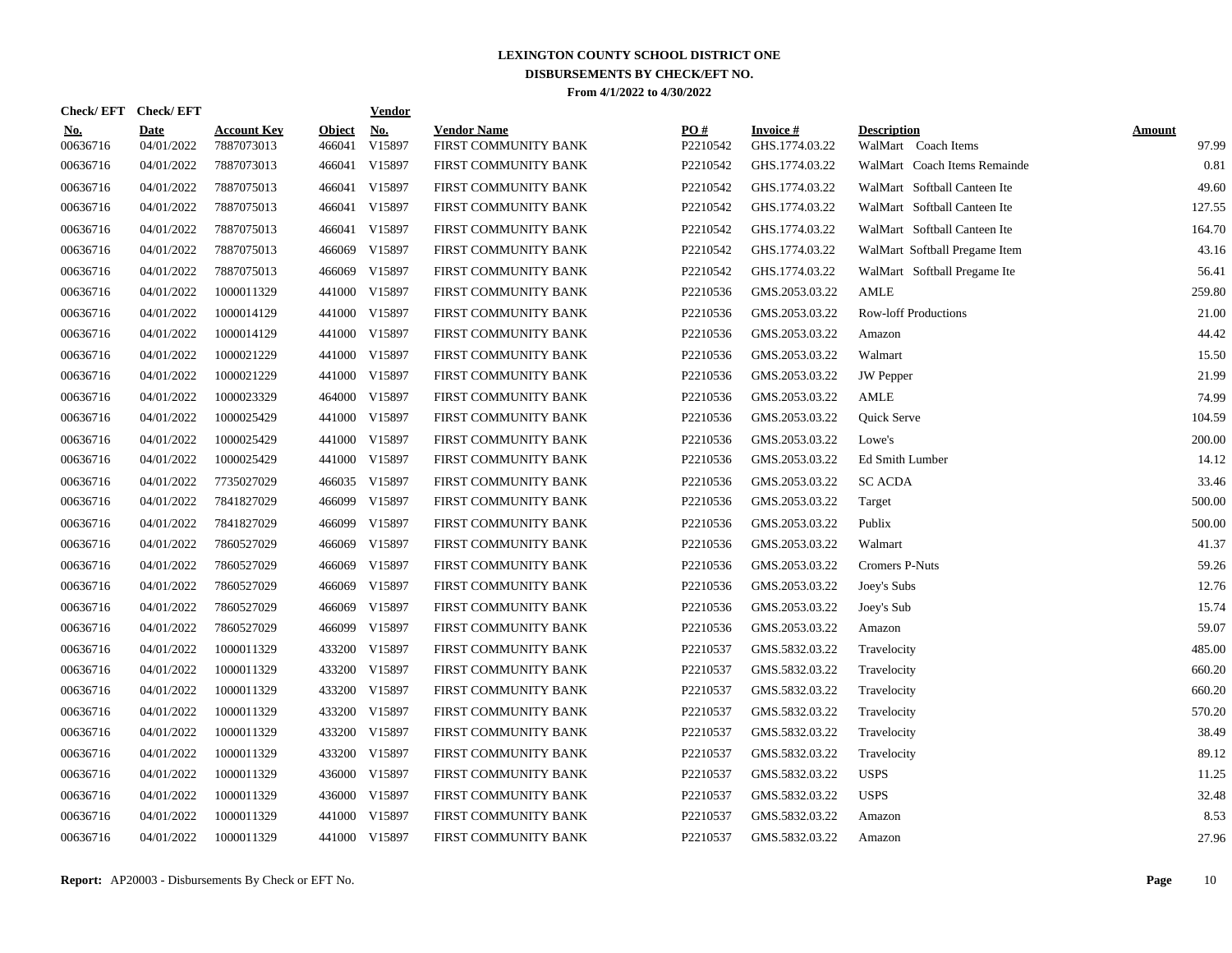| Check/EFT Check/EFT    |                           |                                  |                         | <b>Vendor</b> |                                            |                 |                             |                               |                        |
|------------------------|---------------------------|----------------------------------|-------------------------|---------------|--------------------------------------------|-----------------|-----------------------------|-------------------------------|------------------------|
| <u>No.</u><br>00636716 | <b>Date</b><br>04/01/2022 | <b>Account Key</b><br>1000011329 | <b>Object</b><br>441030 | No.<br>V15897 | <b>Vendor Name</b><br>FIRST COMMUNITY BANK | PO#<br>P2210537 | Invoice #<br>GMS.5832.03.22 | <b>Description</b><br>Walmart | <b>Amount</b><br>35.60 |
| 00636716               | 04/01/2022                | 1000011329                       |                         | 441030 V15897 | FIRST COMMUNITY BANK                       | P2210537        | GMS.5832.03.22              | Aldi                          | 14.63                  |
| 00636716               | 04/01/2022                | 1000014129                       |                         | 441000 V15897 | FIRST COMMUNITY BANK                       | P2210537        | GMS.5832.03.22              | Walmart                       | 38.51                  |
| 00636716               | 04/01/2022                | 7737019029                       |                         | 466041 V15897 | FIRST COMMUNITY BANK                       | P2210537        | GMS.5832.03.22              | Walmart                       | 41.46                  |
| 00636716               | 04/01/2022                | 7737019029                       |                         | 466041 V15897 | FIRST COMMUNITY BANK                       | P2210537        | GMS.5832.03.22              | Amazon                        | 24.64                  |
| 00636716               | 04/01/2022                | 7755019029                       |                         | 466041 V15897 | FIRST COMMUNITY BANK                       | P2210537        | GMS.5832.03.22              | Amazon                        | 12.87                  |
| 00636716               | 04/01/2022                | 7755019029                       |                         | 466041 V15897 | FIRST COMMUNITY BANK                       | P2210537        | GMS.5832.03.22              | Amazon                        | 21.36                  |
| 00636716               | 04/01/2022                | 7841827029                       | 466064                  | V15897        | FIRST COMMUNITY BANK                       | P2210537        | GMS.5832.03.22              | Run Hard                      | 90.00                  |
| 00636716               | 04/01/2022                | 7860527029                       | 466069                  | V15897        | FIRST COMMUNITY BANK                       | P2210537        | GMS.5832.03.22              | Walmart                       | 51.36                  |
| 00636716               | 04/01/2022                | 7860527029                       | 466069                  | V15897        | FIRST COMMUNITY BANK                       | P2210537        | GMS.5832.03.22              | Shumpert's Southern Grill     | 210.00                 |
| 00636716               | 04/01/2022                | 7860527029                       |                         | 466069 V15897 | FIRST COMMUNITY BANK                       | P2210537        | GMS.5832.03.22              | Hebrew's Caf??                | 67.65                  |
| 00636716               | 04/01/2022                | 7860527029                       |                         | 466069 V15897 | FIRST COMMUNITY BANK                       | P2210537        | GMS.5832.03.22              | Publix                        | 14.27                  |
| 00636716               | 04/01/2022                | 7860527029                       | 466069                  | V15897        | FIRST COMMUNITY BANK                       | P2210537        | GMS.5832.03.22              | Publix                        | 28.54                  |
| 00636716               | 04/01/2022                | 7860527029                       | 466069                  | V15897        | FIRST COMMUNITY BANK                       | P2210537        | GMS.5832.03.22              | Dominos                       | 85.49                  |
| 00636716               | 04/01/2022                | 7860527029                       | 466099                  | V15897        | FIRST COMMUNITY BANK                       | P2210537        | GMS.5832.03.22              | Amazon                        | 15.50                  |
| 00636716               | 04/01/2022                | 7885027029                       |                         | 466041 V15897 | FIRST COMMUNITY BANK                       | P2210537        | GMS.5832.03.22              | <b>Hobby Lobby</b>            | 109.54                 |
| 00636716               | 04/01/2022                | 7802070011                       |                         | 466041 V15897 | FIRST COMMUNITY BANK                       | P2210533        | LHS.1394.03.22              | Lowes                         | 71.55                  |
| 00636716               | 04/01/2022                | 7802070011                       |                         | 466041 V15897 | FIRST COMMUNITY BANK                       | P2210533        | LHS.1394.03.22              | Amazon                        | 23.53                  |
| 00636716               | 04/01/2022                | 7802070011                       |                         | 466041 V15897 | FIRST COMMUNITY BANK                       | P2210533        | LHS.1394.03.22              | Trophy and Awards             | 93.09                  |
| 00636716               | 04/01/2022                | 7802073011                       |                         | 466069 V15897 | FIRST COMMUNITY BANK                       | P2210533        | LHS.1394.03.22              | Chick Fila                    | 262.69                 |
| 00636716               | 04/01/2022                | 7802076011                       |                         | 466041 V15897 | FIRST COMMUNITY BANK                       | P2210533        | LHS.1394.03.22              | <b>Shealy Athletics</b>       | 900.00                 |
| 00636716               | 04/01/2022                | 7802078011                       |                         | 466041 V15897 | FIRST COMMUNITY BANK                       | P2210533        | LHS.1394.03.22              | Amazon                        | 59.84                  |
| 00636716               | 04/01/2022                | 7802078011                       |                         | 466041 V15897 | FIRST COMMUNITY BANK                       | P2210533        | LHS.1394.03.22              | Amazon                        | 26.64                  |
| 00636716               | 04/01/2022                | 7802078011                       |                         | 466041 V15897 | FIRST COMMUNITY BANK                       | P2210533        | LHS.1394.03.22              | Trophy and Awards             | 220.69                 |
| 00636716               | 04/01/2022                | 7802078011                       |                         | 466041 V15897 | FIRST COMMUNITY BANK                       | P2210533        | LHS.1394.03.22              | Amazon                        | 10.70                  |
| 00636716               | 04/01/2022                | 7802078011                       |                         | 466041 V15897 | FIRST COMMUNITY BANK                       | P2210533        | LHS.1394.03.22              | Amazon                        | 26.14                  |
| 00636716               | 04/01/2022                | 7810027011                       |                         | 466041 V15897 | FIRST COMMUNITY BANK                       | P2210533        | LHS.1394.03.22              | Amazon                        | 125.10                 |
| 00636716               | 04/01/2022                | 7837227011                       |                         | 466041 V15897 | FIRST COMMUNITY BANK                       | P2210533        | LHS.1394.03.22              | Pine Press                    | 59.39                  |
| 00636716               | 04/01/2022                | 7887072011                       |                         | 466041 V15897 | FIRST COMMUNITY BANK                       | P2210533        | LHS.1394.03.22              | Lowes                         | 92.50                  |
| 00636716               | 04/01/2022                | 7887072011                       | 466069                  | V15897        | FIRST COMMUNITY BANK                       | P2210533        | LHS.1394.03.22              | Bely's BBQ                    | 40.65                  |
| 00636716               | 04/01/2022                | 7887072011                       | 466069                  | V15897        | FIRST COMMUNITY BANK                       | P2210533        | LHS.1394.03.22              | <b>River Street Ale House</b> | 96.97                  |
| 00636716               | 04/01/2022                | 7887072011                       | 466069                  | V15897        | FIRST COMMUNITY BANK                       | P2210533        | LHS.1394.03.22              | <b>Bojangles</b>              | 27.68                  |
| 00636716               | 04/01/2022                | 7887072011                       | 466069                  | V15897        | FIRST COMMUNITY BANK                       | P2210533        | LHS.1394.03.22              | <b>Bojangles</b>              | 32.35                  |
| 00636716               | 04/01/2022                | 7887073011                       |                         | 466069 V15897 | FIRST COMMUNITY BANK                       | P2210533        | LHS.1394.03.22              | Sonic                         | 185.69                 |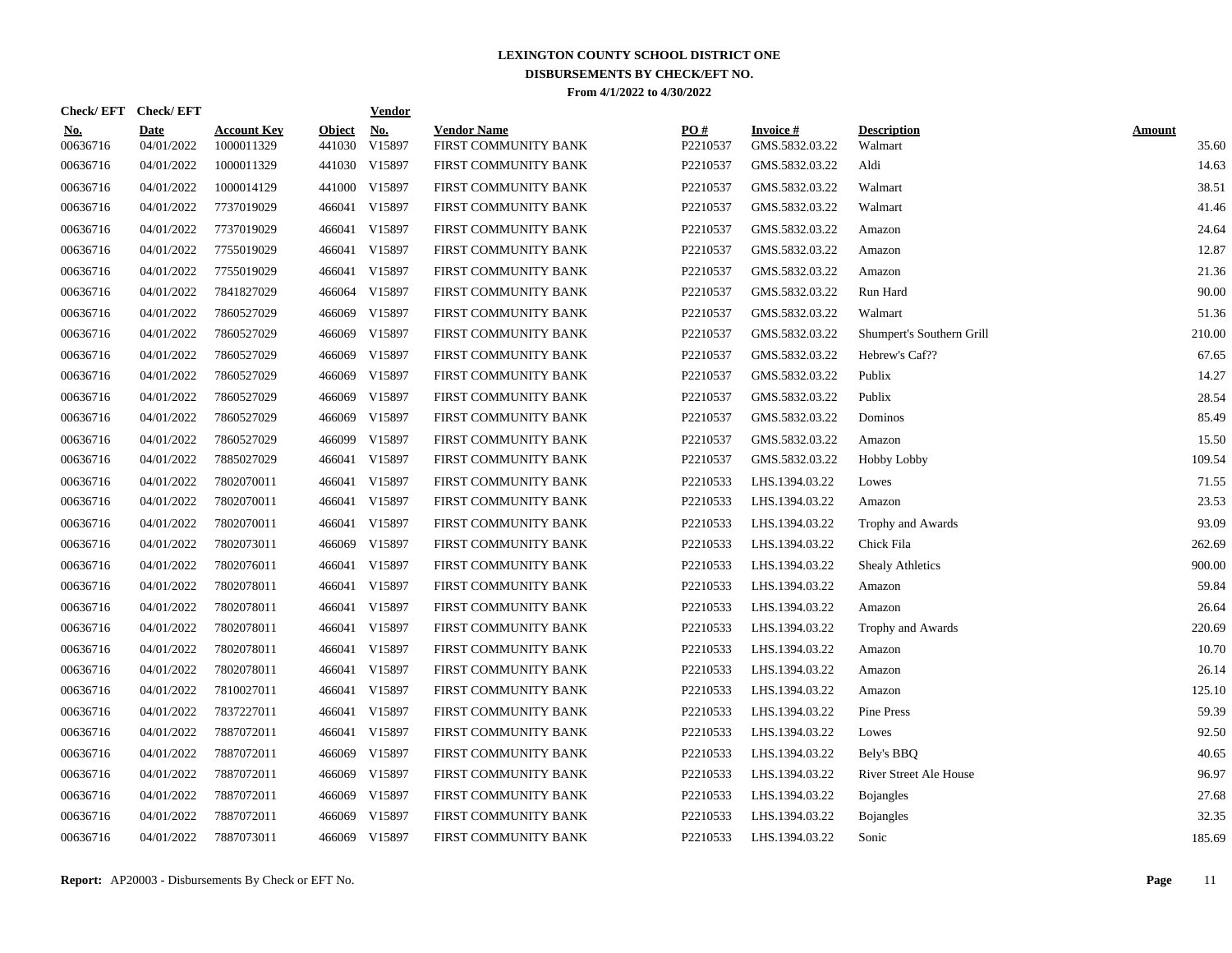| Check/EFT Check/EFT    |                           |                                  |                  | <u>Vendor</u> |                                            |                 |                             |                                    |                  |
|------------------------|---------------------------|----------------------------------|------------------|---------------|--------------------------------------------|-----------------|-----------------------------|------------------------------------|------------------|
| <u>No.</u><br>00636716 | <b>Date</b><br>04/01/2022 | <b>Account Key</b><br>7887073011 | Object<br>466069 | No.<br>V15897 | <b>Vendor Name</b><br>FIRST COMMUNITY BANK | PO#<br>P2210533 | Invoice #<br>LHS.1394.03.22 | <b>Description</b><br>Waffle House | Amount<br>259.00 |
| 00636716               | 04/01/2022                | 7887073011                       | 466069           | V15897        | FIRST COMMUNITY BANK                       | P2210533        | LHS.1394.03.22              | Publix                             | 118.86           |
| 00636716               | 04/01/2022                | 7887075011                       |                  | 466041 V15897 | FIRST COMMUNITY BANK                       | P2210533        | LHS.1394.03.22              | <b>CSI</b> Portrait Group          | 361.28           |
| 00636716               | 04/01/2022                | 7887079011                       |                  | 466041 V15897 | FIRST COMMUNITY BANK                       | P2210533        | LHS.1394.03.22              | <b>CSI Portrait Group</b>          | 873.20           |
| 00636716               | 04/01/2022                | 7887079011                       |                  | 466069 V15897 | FIRST COMMUNITY BANK                       | P2210533        | LHS.1394.03.22              | Zaxby's                            | 247.45           |
| 00636716               | 04/01/2022                | 7887079011                       |                  | 466069 V15897 | FIRST COMMUNITY BANK                       | P2210533        | LHS.1394.03.22              | Walmart                            | 276.05           |
| 00636716               | 04/01/2022                | 7887080011                       | 466041           | V15897        | FIRST COMMUNITY BANK                       | P2210533        | LHS.1394.03.22              | Amazon                             | 614.08           |
| 00636716               | 04/01/2022                | 7887081011                       | 466069           | V15897        | FIRST COMMUNITY BANK                       | P2210533        | LHS.1394.03.22              | Zaxby's                            | 641.90           |
| 00636716               | 04/01/2022                | 7887091011                       |                  | 466041 V15897 | FIRST COMMUNITY BANK                       | P2210533        | LHS.1394.03.22              | Amazon                             | 292.84           |
| 00636716               | 04/01/2022                | 7887091011                       |                  | 466041 V15897 | FIRST COMMUNITY BANK                       | P2210533        | LHS.1394.03.22              | School Pride                       | 630.00           |
| 00636716               | 04/01/2022                | 7887091011                       |                  | 466069 V15897 | FIRST COMMUNITY BANK                       | P2210533        | LHS.1394.03.22              | Chick Fila                         | 408.21           |
| 00636716               | 04/01/2022                | 7887091011                       |                  | 466069 V15897 | FIRST COMMUNITY BANK                       | P2210533        | LHS.1394.03.22              | Substation II                      | 337.66           |
| 00636716               | 04/01/2022                | 7887091011                       |                  | 466069 V15897 | FIRST COMMUNITY BANK                       | P2210533        | LHS.1394.03.22              | Chick Fila                         | 203.56           |
| 00636716               | 04/01/2022                | 7887091511                       |                  | 466041 V15897 | FIRST COMMUNITY BANK                       | P2210533        | LHS.1394.03.22              | Pine Press                         | 275.67           |
| 00636716               | 04/01/2022                | 7887091511                       | 466069           | V15897        | FIRST COMMUNITY BANK                       | P2210533        | LHS.1394.03.22              | <b>Little Ceasars</b>              | 59.39            |
| 00636716               | 04/01/2022                | 7964073511                       | 466069           | V15897        | FIRST COMMUNITY BANK                       | P2210533        | LHS.1394.03.22              | Groucho's                          | 183.77           |
| 00636716               | 04/01/2022                | 7964073511                       | 466069           | V15897        | FIRST COMMUNITY BANK                       | P2210533        | LHS.1394.03.22              | Knead Pizza                        | 147.77           |
| 00636716               | 04/01/2022                | 7802070011                       | 466069           | V15897        | FIRST COMMUNITY BANK                       | P2210535        | LHS.1683.03.22              | Kicken Chicken                     | 81.19            |
| 00636716               | 04/01/2022                | 7802071011                       |                  | 466041 V15897 | FIRST COMMUNITY BANK                       | P2210535        | LHS.1683.03.22              | <b>Red Cross</b>                   | 5.00             |
| 00636716               | 04/01/2022                | 7837227011                       |                  | 466041 V15897 | FIRST COMMUNITY BANK                       | P2210535        | LHS.1683.03.22              | Amazon                             | 87.58            |
| 00636716               | 04/01/2022                | 7887072011                       |                  | 466031 V15897 | FIRST COMMUNITY BANK                       | P2210535        | LHS.1683.03.22              | Four Points Sheraton               | 100.58           |
| 00636716               | 04/01/2022                | 7887072011                       |                  | 466031 V15897 | FIRST COMMUNITY BANK                       | P2210535        | LHS.1683.03.22              | Holiday Inn                        | 348.11           |
| 00636716               | 04/01/2022                | 7887072011                       | 466031           | V15897        | FIRST COMMUNITY BANK                       | P2210535        | LHS.1683.03.22              | Holiday Inn                        | 348.11           |
| 00636716               | 04/01/2022                | 7887072011                       |                  | 466031 V15897 | FIRST COMMUNITY BANK                       | P2210535        | LHS.1683.03.22              | Holiday Inn                        | 360.92           |
| 00636716               | 04/01/2022                | 7887072011                       |                  | 466041 V15897 | FIRST COMMUNITY BANK                       | P2210535        | LHS.1683.03.22              | Scotchman                          | 74.65            |
| 00636716               | 04/01/2022                | 7887072011                       |                  | 466041 V15897 | FIRST COMMUNITY BANK                       | P2210535        | LHS.1683.03.22              | Exonn                              | $-0.75$          |
| 00636716               | 04/01/2022                | 7887072011                       |                  | 466069 V15897 | FIRST COMMUNITY BANK                       | P2210535        | LHS.1683.03.22              | Rockefellers Raw Bar               | 61.50            |
| 00636716               | 04/01/2022                | 7887072011                       |                  | 466069 V15897 | FIRST COMMUNITY BANK                       | P2210535        | LHS.1683.03.22              | Dirty Dons Oyster Bar              | 65.59            |
| 00636716               | 04/01/2022                | 7887072011                       |                  | 466069 V15897 | FIRST COMMUNITY BANK                       | P2210535        | LHS.1683.03.22              | Dinos Pancake House                | 28.85            |
| 00636716               | 04/01/2022                | 7887072011                       |                  | 466069 V15897 | FIRST COMMUNITY BANK                       | P2210535        | LHS.1683.03.22              | Goodfells                          | 139.08           |
| 00636716               | 04/01/2022                | 7887073011                       | 466069           | V15897        | FIRST COMMUNITY BANK                       | P2210535        | LHS.1683.03.22              | Publix                             | 118.86           |
| 00636716               | 04/01/2022                | 7887075011                       | 466041           | V15897        | FIRST COMMUNITY BANK                       | P2210535        | LHS.1683.03.22              | Walmart                            | 209.31           |
| 00636716               | 04/01/2022                | 7887075011                       | 466041           | V15897        | FIRST COMMUNITY BANK                       | P2210535        | LHS.1683.03.22              | Walmart                            | 194.70           |
| 00636716               | 04/01/2022                | 7887075011                       |                  | 466069 V15897 | FIRST COMMUNITY BANK                       | P2210535        | LHS.1683.03.22              | Walmart                            | 237.98           |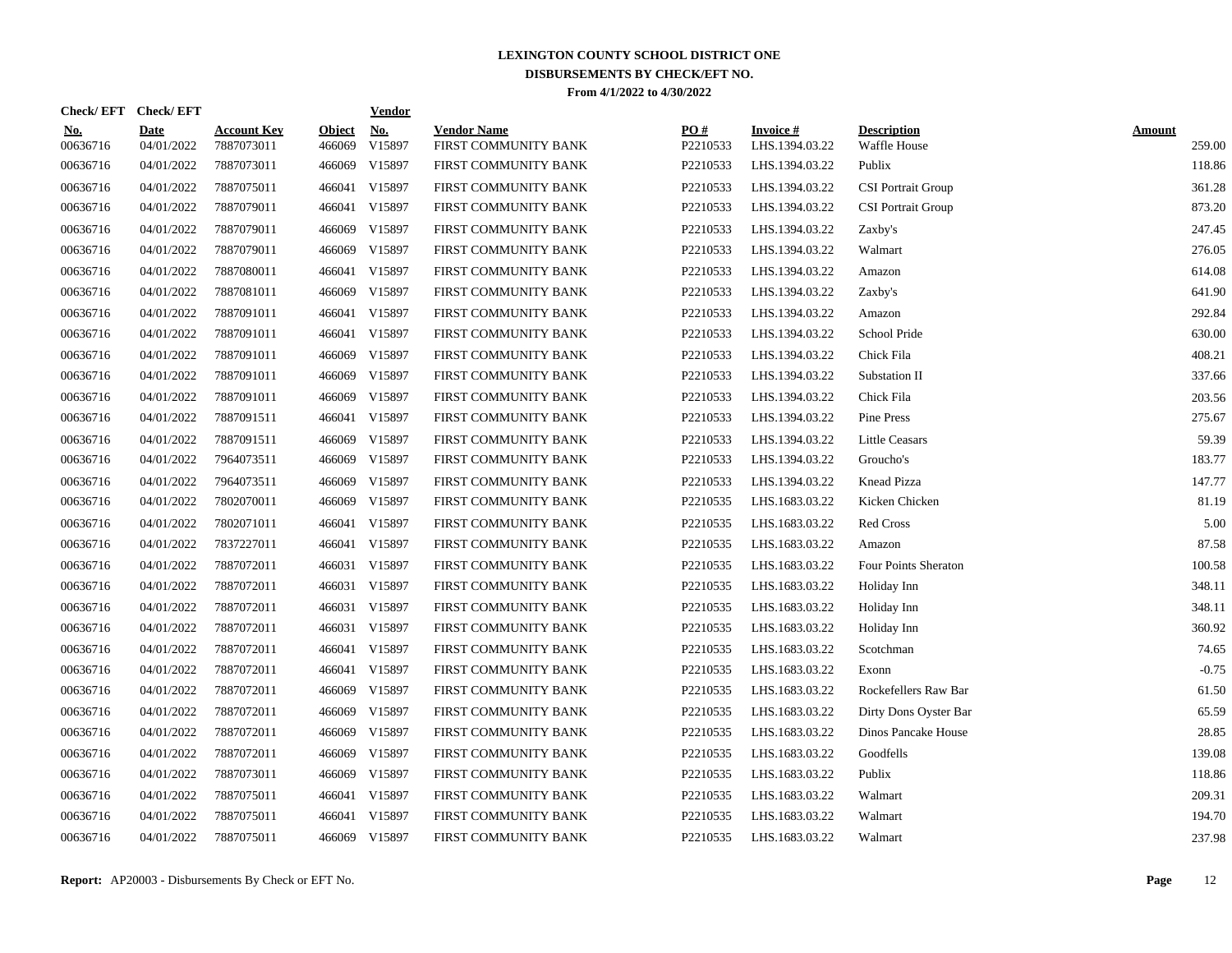| Check/EFT Check/EFT    |                           |                                  |                  | <u>Vendor</u> |                                            |                 |                             |                              |                         |
|------------------------|---------------------------|----------------------------------|------------------|---------------|--------------------------------------------|-----------------|-----------------------------|------------------------------|-------------------------|
| <u>No.</u><br>00636716 | <b>Date</b><br>04/01/2022 | <b>Account Key</b><br>7887075011 | Object<br>466069 | No.<br>V15897 | <b>Vendor Name</b><br>FIRST COMMUNITY BANK | PO#<br>P2210535 | Invoice #<br>LHS.1683.03.22 | <b>Description</b><br>Amazon | <b>Amount</b><br>243.51 |
| 00636716               | 04/01/2022                | 7887075011                       | 466069           | V15897        | FIRST COMMUNITY BANK                       | P2210535        | LHS.1683.03.22              | Amazon                       | 34.99                   |
| 00636716               | 04/01/2022                | 7887075011                       | 466069           | V15897        | FIRST COMMUNITY BANK                       | P2210535        | LHS.1683.03.22              | Amazon                       | 91.53                   |
| 00636716               | 04/01/2022                | 7887076011                       |                  | 466041 V15897 | FIRST COMMUNITY BANK                       | P2210535        | LHS.1683.03.22              | <b>MF</b> Athletics          | 238.82                  |
| 00636716               | 04/01/2022                | 7887078011                       |                  | 466041 V15897 | FIRST COMMUNITY BANK                       | P2210535        | LHS.1683.03.22              | Walmart                      | 83.44                   |
| 00636716               | 04/01/2022                | 7887079011                       |                  | 466031 V15897 | FIRST COMMUNITY BANK                       | P2210535        | LHS.1683.03.22              | Home to Suite                | 326.32                  |
| 00636716               | 04/01/2022                | 7887079011                       | 466031           | V15897        | FIRST COMMUNITY BANK                       | P2210535        | LHS.1683.03.22              | Home To Suite                | 326.32                  |
| 00636716               | 04/01/2022                | 7887079011                       | 466031           | V15897        | FIRST COMMUNITY BANK                       | P2210535        | LHS.1683.03.22              | Home To Suite                | 326.32                  |
| 00636716               | 04/01/2022                | 7887079011                       |                  | 466031 V15897 | FIRST COMMUNITY BANK                       | P2210535        | LHS.1683.03.22              | Home To Suite                | 326.32                  |
| 00636716               | 04/01/2022                | 7887079011                       |                  | 466031 V15897 | FIRST COMMUNITY BANK                       | P2210535        | LHS.1683.03.22              | Home To Suite                | 341.88                  |
| 00636716               | 04/01/2022                | 7887079011                       |                  | 466031 V15897 | FIRST COMMUNITY BANK                       | P2210535        | LHS.1683.03.22              | Home To Suite                | 326.32                  |
| 00636716               | 04/01/2022                | 7887079011                       |                  | 466031 V15897 | FIRST COMMUNITY BANK                       | P2210535        | LHS.1683.03.22              | Hampton Inn                  | 159.04                  |
| 00636716               | 04/01/2022                | 7887079011                       |                  | 466031 V15897 | FIRST COMMUNITY BANK                       | P2210535        | LHS.1683.03.22              | Hampton Inn                  | 159.04                  |
| 00636716               | 04/01/2022                | 7887079011                       |                  | 466041 V15897 | FIRST COMMUNITY BANK                       | P2210535        | LHS.1683.03.22              | Regal Cinemas                | 82.64                   |
| 00636716               | 04/01/2022                | 7887079011                       | 466041           | V15897        | FIRST COMMUNITY BANK                       | P2210535        | LHS.1683.03.22              | Regal Cinemas                | 48.48                   |
| 00636716               | 04/01/2022                | 7887079011                       | 466041           | V15897        | FIRST COMMUNITY BANK                       | P2210535        | LHS.1683.03.22              | <b>Breakers</b>              | 65.29                   |
| 00636716               | 04/01/2022                | 7887079011                       |                  | 466041 V15897 | FIRST COMMUNITY BANK                       | P2210535        | LHS.1683.03.22              | Enterprise                   | 639.86                  |
| 00636716               | 04/01/2022                | 7887079011                       |                  | 466041 V15897 | FIRST COMMUNITY BANK                       | P2210535        | LHS.1683.03.22              | Amazon                       | 383.06                  |
| 00636716               | 04/01/2022                | 7887079011                       | 466064           | V15897        | FIRST COMMUNITY BANK                       | P2210535        | LHS.1683.03.22              | <b>SCYWA</b>                 | 77.00                   |
| 00636716               | 04/01/2022                | 7887079011                       |                  | 466069 V15897 | FIRST COMMUNITY BANK                       | P2210535        | LHS.1683.03.22              | Chick Fil A                  | 85.76                   |
| 00636716               | 04/01/2022                | 7887079011                       | 466069           | V15897        | FIRST COMMUNITY BANK                       | P2210535        | LHS.1683.03.22              | Zaxbys                       | 43.61                   |
| 00636716               | 04/01/2022                | 7887079011                       |                  | 466069 V15897 | FIRST COMMUNITY BANK                       | P2210535        | LHS.1683.03.22              | Electric City Pizza          | 54.39                   |
| 00636716               | 04/01/2022                | 7887079011                       | 466069           | V15897        | FIRST COMMUNITY BANK                       | P2210535        | LHS.1683.03.22              | Subway                       | 41.33                   |
| 00636716               | 04/01/2022                | 7887080011                       | 466041           | V15897        | FIRST COMMUNITY BANK                       | P2210535        | LHS.1683.03.22              | Amazon                       | 638.96                  |
| 00636716               | 04/01/2022                | 7887081011                       |                  | 466041 V15897 | FIRST COMMUNITY BANK                       | P2210535        | LHS.1683.03.22              | Shell                        | 63.50                   |
| 00636716               | 04/01/2022                | 7887081011                       |                  | 466069 V15897 | FIRST COMMUNITY BANK                       | P2210535        | LHS.1683.03.22              | Captain Archies              | 6.10                    |
| 00636716               | 04/01/2022                | 7887081011                       |                  | 466069 V15897 | FIRST COMMUNITY BANK                       | P2210535        | LHS.1683.03.22              | <b>Boardwalk Billys</b>      | 15.47                   |
| 00636716               | 04/01/2022                | 7887091511                       |                  | 466041 V15897 | FIRST COMMUNITY BANK                       | P2210535        | LHS.1683.03.22              | Amazon                       | 139.09                  |
| 00636716               | 04/01/2022                | 7887091511                       |                  | 466041 V15897 | FIRST COMMUNITY BANK                       | P2210535        | LHS.1683.03.22              | Walmart                      | 26.58                   |
| 00636716               | 04/01/2022                | 7887091511                       |                  | 466041 V15897 | FIRST COMMUNITY BANK                       | P2210535        | LHS.1683.03.22              | Amazon                       | $-139.09$               |
| 00636716               | 04/01/2022                | 7887091511                       |                  | 466069 V15897 | FIRST COMMUNITY BANK                       | P2210535        | LHS.1683.03.22              | Sams Club                    | 36.94                   |
| 00636716               | 04/01/2022                | 7887091511                       | 466069           | V15897        | FIRST COMMUNITY BANK                       | P2210535        | LHS.1683.03.22              | Walmart                      | 132.10                  |
| 00636716               | 04/01/2022                | 7887091511                       | 466069           | V15897        | FIRST COMMUNITY BANK                       | P2210535        | LHS.1683.03.22              | Chick Fil A                  | 250.99                  |
| 00636716               | 04/01/2022                | 7887091511                       |                  | 466069 V15897 | FIRST COMMUNITY BANK                       | P2210535        | LHS.1683.03.22              | <b>Little Ceasars</b>        | 83.92                   |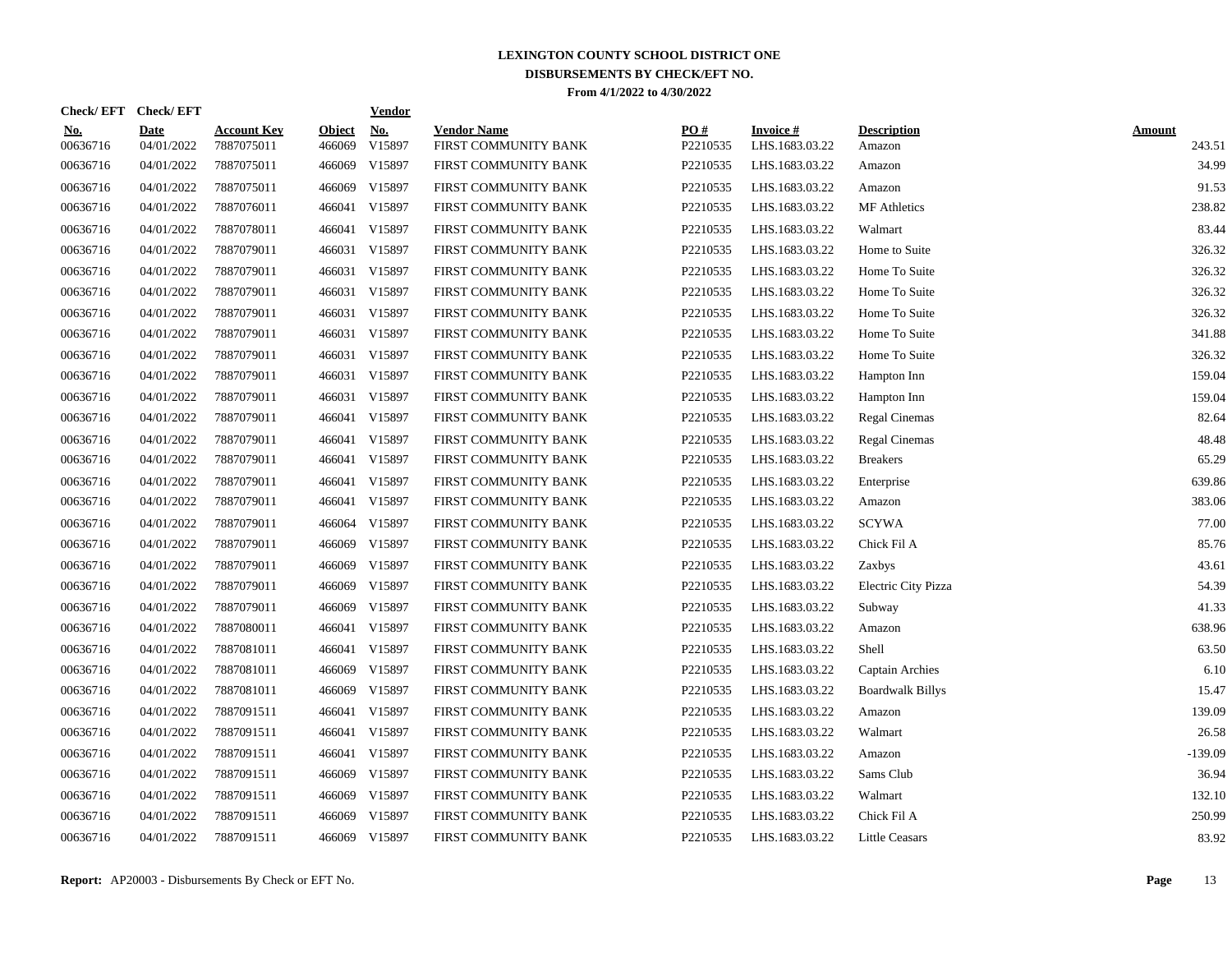|                        | Check/EFT Check/EFT       |                                  |                  | <b>Vendor</b> |                                            |                 |                             |                                   |                  |
|------------------------|---------------------------|----------------------------------|------------------|---------------|--------------------------------------------|-----------------|-----------------------------|-----------------------------------|------------------|
| <u>No.</u><br>00636716 | <b>Date</b><br>04/01/2022 | <b>Account Key</b><br>7964073511 | Object<br>466069 | No.<br>V15897 | <b>Vendor Name</b><br>FIRST COMMUNITY BANK | PO#<br>P2210535 | Invoice #<br>LHS.1683.03.22 | <b>Description</b><br>Chick Fil A | Amount<br>114.30 |
| 00636716               | 04/01/2022                | 7964073511                       | 466069           | V15897        | FIRST COMMUNITY BANK                       | P2210535        | LHS.1683.03.22              | McDonalds                         | 89.11            |
| 00636716               | 04/01/2022                | 7964073511                       | 466069           | V15897        | FIRST COMMUNITY BANK                       | P2210535        | LHS.1683.03.22              | Chick Fil A                       | 25.00            |
| 00636716               | 04/01/2022                | 1000021240                       |                  | 441000 V15897 | FIRST COMMUNITY BANK                       | P2210545        | NPE.4033.03.22              | Amazon                            | 16.04            |
| 00636716               | 04/01/2022                | 1000021340                       |                  | 441000 V15897 | FIRST COMMUNITY BANK                       | P2210545        | NPE.4033.03.22              | <b>CVS</b>                        | 3.98             |
| 00636716               | 04/01/2022                | 1000025440                       |                  | 441000 V15897 | FIRST COMMUNITY BANK                       | P2210545        | NPE.4033.03.22              | Circle K                          | 56.00            |
| 00636716               | 04/01/2022                | 1000025440                       | 441000           | V15897        | FIRST COMMUNITY BANK                       | P2210545        | NPE.4033.03.22              | Circle K                          | $-0.56$          |
| 00636716               | 04/01/2022                | 7703027040                       | 466099           | V15897        | FIRST COMMUNITY BANK                       | P2210545        | NPE.4033.03.22              | Image Ink                         | 877.52           |
| 00636716               | 04/01/2022                | 7740019040                       |                  | 466041 V15897 | FIRST COMMUNITY BANK                       | P2210545        | NPE.4033.03.22              | Amazon                            | 32.08            |
| 00636716               | 04/01/2022                | 7740019040                       |                  | 466041 V15897 | FIRST COMMUNITY BANK                       | P2210545        | NPE.4033.03.22              | Amazon                            | 38.49            |
| 00636716               | 04/01/2022                | 7743019040                       |                  | 466041 V15897 | FIRST COMMUNITY BANK                       | P2210545        | NPE.4033.03.22              | Amazon                            | 4.53             |
| 00636716               | 04/01/2022                | 7743019040                       |                  | 466041 V15897 | FIRST COMMUNITY BANK                       | P2210545        | NPE.4033.03.22              | Amazon                            | 26.72            |
| 00636716               | 04/01/2022                | 7743019040                       |                  | 466041 V15897 | FIRST COMMUNITY BANK                       | P2210545        | NPE.4033.03.22              | Amazon                            | 23.53            |
| 00636716               | 04/01/2022                | 7841827040                       |                  | 466041 V15897 | FIRST COMMUNITY BANK                       | P2210545        | NPE.4033.03.22              | Walmart                           | 121.79           |
| 00636716               | 04/01/2022                | 7863027040                       | 466035           | V15897        | FIRST COMMUNITY BANK                       | P2210545        | NPE.4033.03.22              | Le Bleu                           | 49.02            |
| 00636716               | 04/01/2022                | 7863027040                       |                  | 466041 V15897 | FIRST COMMUNITY BANK                       | P2210545        | NPE.4033.03.22              | Walmart                           | 80.89            |
| 00636716               | 04/01/2022                | 7863027040                       | 466041           | V15897        | FIRST COMMUNITY BANK                       | P2210545        | NPE.4033.03.22              | Teacher pay Teachers              | 204.00           |
| 00636716               | 04/01/2022                | 7863027040                       |                  | 466041 V15897 | FIRST COMMUNITY BANK                       | P2210545        | NPE.4033.03.22              | Amazon                            | 16.00            |
| 00636716               | 04/01/2022                | 7863027040                       |                  | 466041 V15897 | FIRST COMMUNITY BANK                       | P2210545        | NPE.4033.03.22              | Amazon                            | 51.32            |
| 00636716               | 04/01/2022                | 7863027040                       |                  | 466041 V15897 | FIRST COMMUNITY BANK                       | P2210545        | NPE.4033.03.22              | Amazon                            | 8.52             |
| 00636716               | 04/01/2022                | 7863027040                       |                  | 466041 V15897 | FIRST COMMUNITY BANK                       | P2210545        | NPE.4033.03.22              | <b>Insect Lore</b>                | 182.82           |
| 00636716               | 04/01/2022                | 7863027040                       |                  | 466041 V15897 | FIRST COMMUNITY BANK                       | P2210545        | NPE.4033.03.22              | Amazon                            | 36.36            |
| 00636716               | 04/01/2022                | 7863027040                       | 466069           | V15897        | FIRST COMMUNITY BANK                       | P2210545        | NPE.4033.03.22              | Walmart                           | 203.55           |
| 00636716               | 04/01/2022                | 7863027040                       | 466069           | V15897        | FIRST COMMUNITY BANK                       | P2210545        | NPE.4033.03.22              | Zoe's Kitchen                     | 43.63            |
| 00636716               | 04/01/2022                | 7863027040                       | 466069           | V15897        | FIRST COMMUNITY BANK                       | P2210545        | NPE.4033.03.22              | <b>NPES Cafe'</b>                 | 82.90            |
| 00636716               | 04/01/2022                | 7863027040                       | 466069           | V15897        | FIRST COMMUNITY BANK                       | P2210545        | NPE.4033.03.22              | Dunkin Donuts                     | 21.80            |
| 00636716               | 04/01/2022                | 7891527040                       |                  | 466041 V15897 | FIRST COMMUNITY BANK                       | P2210545        | NPE.4033.03.22              | Amazon                            | 10.97            |
| 00636716               | 04/01/2022                | 7891527040                       |                  | 466041 V15897 | FIRST COMMUNITY BANK                       | P2210545        | NPE.4033.03.22              | Amazon                            | 133.58           |
| 00636716               | 04/01/2022                | 1000011316                       |                  | 441000 V15897 | FIRST COMMUNITY BANK                       | P2210544        | PES.1956.03.22              | Walmart.com                       | 288.89           |
| 00636716               | 04/01/2022                | 1000021216                       |                  | 441000 V15897 | FIRST COMMUNITY BANK                       | P2210544        | PES.1956.03.22              | Walmart                           | 66.31            |
| 00636716               | 04/01/2022                | 2021018816                       |                  | 441000 V15897 | FIRST COMMUNITY BANK                       | P2210544        | PES.1956.03.22              | Amazon                            | 31.44            |
| 00636716               | 04/01/2022                | 2021018816                       | 441000           | V15897        | FIRST COMMUNITY BANK                       | P2210544        | PES.1956.03.22              | Walmart                           | 37.15            |
| 00636716               | 04/01/2022                | 7841827016                       | 466099           | V15897        | FIRST COMMUNITY BANK                       | P2210544        | PES.1956.03.22              | Walmart                           | 185.92           |
| 00636716               | 04/01/2022                | 7932027016                       |                  | 466041 V15897 | FIRST COMMUNITY BANK                       | P2210544        | PES.1956.03.22              | Walmart                           | 6.88             |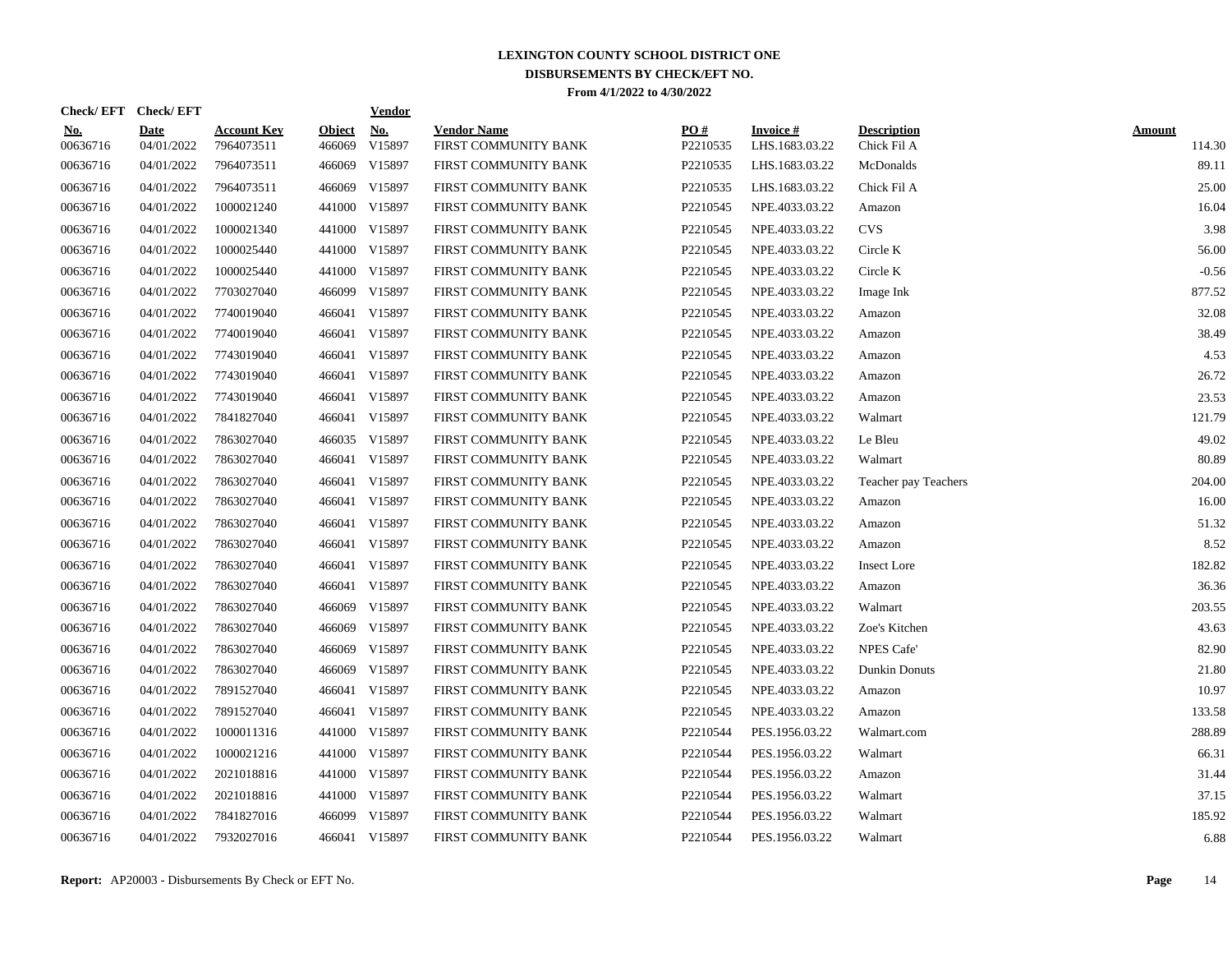| Check/EFT Check/EFT    |                           |                                  |                         | <b>Vendor</b> |                                            |                 |                             |                                   |                         |
|------------------------|---------------------------|----------------------------------|-------------------------|---------------|--------------------------------------------|-----------------|-----------------------------|-----------------------------------|-------------------------|
| <u>No.</u><br>00636716 | <b>Date</b><br>04/01/2022 | <b>Account Key</b><br>7932027016 | <b>Object</b><br>466064 | No.<br>V15897 | <b>Vendor Name</b><br>FIRST COMMUNITY BANK | PO#<br>P2210544 | Invoice #<br>PES.1956.03.22 | <b>Description</b><br><b>NASP</b> | <b>Amount</b><br>173.00 |
| 00636716               | 04/01/2022                | 7932027016                       |                         | 466064 V15897 | FIRST COMMUNITY BANK                       | P2210544        | PES.1956.03.22              | <b>NASP</b>                       | 351.00                  |
| 00636716               | 04/01/2022                | 1000011316                       |                         | 441000 V15897 | FIRST COMMUNITY BANK                       | P2210543        | PES.4504.03.22              | <b>Super Duper Publications</b>   | 46.95                   |
| 00636716               | 04/01/2022                | 1000021316                       |                         | 441000 V15897 | FIRST COMMUNITY BANK                       | P2210543        | PES.4504.03.22              | $\mathbf{X}\mathbf{X}$            | 0.00                    |
| 00636716               | 04/01/2022                | 1000025416                       |                         | 441000 V15897 | FIRST COMMUNITY BANK                       | P2210543        | PES.4504.03.22              | Amazon                            | 59.86                   |
| 00636716               | 04/01/2022                | 7841827016                       |                         | 466099 V15897 | FIRST COMMUNITY BANK                       | P2210543        | PES.4504.03.22              | Walmart                           | 111.28                  |
| 00636716               | 04/01/2022                | 7841827016                       | 466099                  | V15897        | FIRST COMMUNITY BANK                       | P2210543        | PES.4504.03.22              | Walgreens                         | 21.36                   |
| 00636716               | 04/01/2022                | 7841827016                       | 466099                  | V15897        | FIRST COMMUNITY BANK                       | P2210543        | PES.4504.03.22              | Fruit of the Loom                 | 70.93                   |
| 00636716               | 04/01/2022                | 7884027016                       |                         | 466069 V15897 | FIRST COMMUNITY BANK                       | P2210543        | PES.4504.03.22              | The Little Bake Shoppe            | 7.34                    |
| 00636716               | 04/01/2022                | 7932027016                       |                         | 466041 V15897 | FIRST COMMUNITY BANK                       | P2210543        | PES.4504.03.22              | Amazon.com                        | 48.85                   |
| 00636716               | 04/01/2022                | 1000011334                       |                         | 441000 V15897 | FIRST COMMUNITY BANK                       | P2210539        | PHM.2046.03.22              | Wayfair                           | $-55.54$                |
| 00636716               | 04/01/2022                | 1000011334                       |                         | 441000 V15897 | FIRST COMMUNITY BANK                       | P2210539        | PHM.2046.03.22              | Walgreens                         | 8.54                    |
| 00636716               | 04/01/2022                | 1000011334                       |                         | 441000 V15897 | FIRST COMMUNITY BANK                       | P2210539        | PHM.2046.03.22              | Trophy & Awards Center            | 32.10                   |
| 00636716               | 04/01/2022                | 1000011334                       |                         | 441000 V15897 | FIRST COMMUNITY BANK                       | P2210539        | PHM.2046.03.22              | <b>USPS</b>                       | 58.00                   |
| 00636716               | 04/01/2022                | 1000011334                       | 441000                  | V15897        | FIRST COMMUNITY BANK                       | P2210539        | PHM.2046.03.22              | Trophy & Awards Center            | 16.05                   |
| 00636716               | 04/01/2022                | 1000011334                       |                         | 441000 V15897 | FIRST COMMUNITY BANK                       | P2210539        | PHM.2046.03.22              | Wayfair                           | 60.98                   |
| 00636716               | 04/01/2022                | 1000011334                       | 441000                  | V15897        | FIRST COMMUNITY BANK                       | P2210539        | PHM.2046.03.22              | The Custom Framer                 | 269.64                  |
| 00636716               | 04/01/2022                | 1000011334                       | 441000                  | V15897        | FIRST COMMUNITY BANK                       | P2210539        | PHM.2046.03.22              | Teacher's Discovery               | 491.63                  |
| 00636716               | 04/01/2022                | 1000011334                       | 441000                  | V15897        | FIRST COMMUNITY BANK                       | P2210539        | PHM.2046.03.22              | Amazon                            | 189.38                  |
| 00636716               | 04/01/2022                | 1000025434                       |                         | 441000 V15897 | FIRST COMMUNITY BANK                       | P2210539        | PHM.2046.03.22              | Shell Oil                         | $-0.78$                 |
| 00636716               | 04/01/2022                | 1000025434                       |                         | 441000 V15897 | FIRST COMMUNITY BANK                       | P2210539        | PHM.2046.03.22              | Shell Oil                         | 78.40                   |
| 00636716               | 04/01/2022                | 7733027034                       |                         | 466041 V15897 | FIRST COMMUNITY BANK                       | P2210539        | PHM.2046.03.22              | JW Pepper                         | 32.10                   |
| 00636716               | 04/01/2022                | 7733027034                       |                         | 466041 V15897 | FIRST COMMUNITY BANK                       | P2210539        | PHM.2046.03.22              | Amazon                            | 82.85                   |
| 00636716               | 04/01/2022                | 7733027034                       |                         | 466041 V15897 | FIRST COMMUNITY BANK                       | P2210539        | PHM.2046.03.22              | Amazon                            | 38.19                   |
| 00636716               | 04/01/2022                | 7733027034                       |                         | 466041 V15897 | FIRST COMMUNITY BANK                       | P2210539        | PHM.2046.03.22              | <b>JW</b> Pepper                  | 59.92                   |
| 00636716               | 04/01/2022                | 7733027034                       |                         | 466041 V15897 | FIRST COMMUNITY BANK                       | P2210539        | PHM.2046.03.22              | <b>JW</b> Pepper                  | 24.08                   |
| 00636716               | 04/01/2022                | 7748019034                       |                         | 466041 V15897 | FIRST COMMUNITY BANK                       | P2210539        | PHM.2046.03.22              | <b>JW</b> Pepper                  | 201.95                  |
| 00636716               | 04/01/2022                | 7796027034                       |                         | 466032 V15897 | FIRST COMMUNITY BANK                       | P2210539        | PHM.2046.03.22              | <b>Allianz Travel</b>             | 26.81                   |
| 00636716               | 04/01/2022                | 7796027034                       |                         | 466032 V15897 | FIRST COMMUNITY BANK                       | P2210539        | PHM.2046.03.22              | <b>American Airlines</b>          | 354.21                  |
| 00636716               | 04/01/2022                | 7796027034                       |                         | 466032 V15897 | FIRST COMMUNITY BANK                       | P2210539        | PHM.2046.03.22              | <b>American Airlines</b>          | 19.66                   |
| 00636716               | 04/01/2022                | 7833027034                       |                         | 466041 V15897 | FIRST COMMUNITY BANK                       | P2210539        | PHM.2046.03.22              | Walmart                           | 6.29                    |
| 00636716               | 04/01/2022                | 7833027034                       | 466069                  | V15897        | FIRST COMMUNITY BANK                       | P2210539        | PHM.2046.03.22              | Food Lion                         | 111.88                  |
| 00636716               | 04/01/2022                | 7841827034                       |                         | 466035 V15897 | FIRST COMMUNITY BANK                       | P2210539        | PHM.2046.03.22              | Joint Municipal Water Commissi    | 237.44                  |
| 00636716               | 04/01/2022                | 7841827034                       |                         | 466041 V15897 | FIRST COMMUNITY BANK                       | P2210539        | PHM.2046.03.22              | <b>CVS</b>                        | 19.00                   |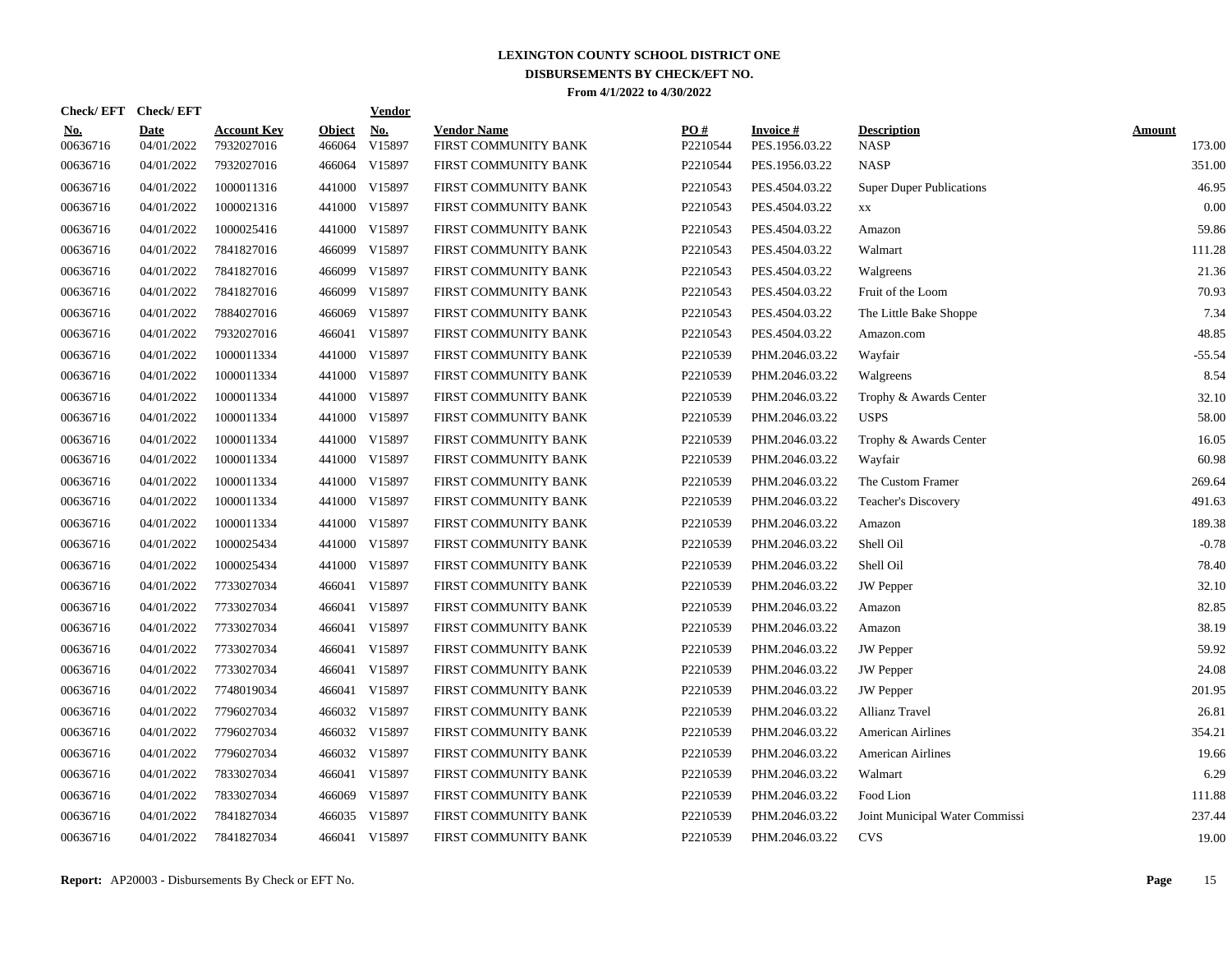| Check/EFT Check/EFT    |                           |                                  |                         | <b>Vendor</b> |                                            |                 |                             |                                             |                        |
|------------------------|---------------------------|----------------------------------|-------------------------|---------------|--------------------------------------------|-----------------|-----------------------------|---------------------------------------------|------------------------|
| <u>No.</u><br>00636716 | <b>Date</b><br>04/01/2022 | <b>Account Key</b><br>7881027034 | <b>Object</b><br>466041 | No.<br>V15897 | <b>Vendor Name</b><br>FIRST COMMUNITY BANK | PO#<br>P2210539 | Invoice #<br>PHM.2046.03.22 | <b>Description</b><br>Ring Around the Roses | <b>Amount</b><br>62.64 |
| 00636716               | 04/01/2022                | 7881027034                       |                         | 466041 V15897 | FIRST COMMUNITY BANK                       | P2210539        | PHM.2046.03.22              | DeLoache Florist                            | 87.42                  |
| 00636716               | 04/01/2022                | 7881027034                       |                         | 466069 V15897 | FIRST COMMUNITY BANK                       | P2210539        | PHM.2046.03.22              | Libby's                                     | 67.31                  |
| 00636716               | 04/01/2022                | 7887027034                       |                         | 466041 V15897 | FIRST COMMUNITY BANK                       | P2210539        | PHM.2046.03.22              | MC Security Adjustment                      | 278.32                 |
| 00636716               | 04/01/2022                | 7887027034                       |                         | 466041 V15897 | FIRST COMMUNITY BANK                       | P2210539        | PHM.2046.03.22              | Amazon                                      | 58.14                  |
| 00636716               | 04/01/2022                | 7887027034                       |                         | 466041 V15897 | FIRST COMMUNITY BANK                       | P2210539        | PHM.2046.03.22              | Credit balance                              | $-278.32$              |
| 00636716               | 04/01/2022                | 7887027034                       | 466069                  | V15897        | FIRST COMMUNITY BANK                       | P2210539        | PHM.2046.03.22              | PHMS Cafeteria                              | 165.66                 |
| 00636716               | 04/01/2022                | 7914527034                       |                         | 466041 V15897 | FIRST COMMUNITY BANK                       | P2210539        | PHM.2046.03.22              | Trophy & Awards Center                      | 132.15                 |
| 00636716               | 04/01/2022                | 7914527034                       | 466069                  | V15897        | FIRST COMMUNITY BANK                       | P2210539        | PHM.2046.03.22              | Walmart                                     | 24.97                  |
| 00636716               | 04/01/2022                | 7914527034                       | 466069                  | V15897        | FIRST COMMUNITY BANK                       | P2210539        | PHM.2046.03.22              | Papa Gio's                                  | 72.47                  |
| 00636716               | 04/01/2022                | 7965027034                       |                         | 466090 V15897 | FIRST COMMUNITY BANK                       | P2210539        | PHM.2046.03.22              | <b>SCAPHERD</b>                             | 771.75                 |
| 00636716               | 04/01/2022                | 8150011334                       |                         | 441000 V15897 | FIRST COMMUNITY BANK                       | P2210539        | PHM.2046.03.22              | Amazon                                      | 423.20                 |
| 00636716               | 04/01/2022                | 1000011334                       |                         | 441000 V15897 | FIRST COMMUNITY BANK                       | P2210538        | PHM.5246.03.22              | Amazon                                      | 11.76                  |
| 00636716               | 04/01/2022                | 1000011334                       |                         | 441000 V15897 | FIRST COMMUNITY BANK                       | P2210538        | PHM.5246.03.22              | Amazon                                      | 12.05                  |
| 00636716               | 04/01/2022                | 1000011334                       | 441000                  | V15897        | FIRST COMMUNITY BANK                       | P2210538        | PHM.5246.03.22              | Amazon                                      | 8.55                   |
| 00636716               | 04/01/2022                | 1000011334                       |                         | 441000 V15897 | FIRST COMMUNITY BANK                       | P2210538        | PHM.5246.03.22              | Amazon                                      | 513.48                 |
| 00636716               | 04/01/2022                | 1000011334                       | 441000                  | V15897        | FIRST COMMUNITY BANK                       | P2210538        | PHM.5246.03.22              | Amazon                                      | 256.20                 |
| 00636716               | 04/01/2022                | 1000011334                       |                         | 441000 V15897 | FIRST COMMUNITY BANK                       | P2210538        | PHM.5246.03.22              | Amazon                                      | 27.76                  |
| 00636716               | 04/01/2022                | 1000011334                       | 441000                  | V15897        | FIRST COMMUNITY BANK                       | P2210538        | PHM.5246.03.22              | Amazon                                      | 132.89                 |
| 00636716               | 04/01/2022                | 1000011334                       |                         | 441000 V15897 | FIRST COMMUNITY BANK                       | P2210538        | PHM.5246.03.22              | Amazon                                      | 332.71                 |
| 00636716               | 04/01/2022                | 1000011334                       |                         | 441000 V15897 | FIRST COMMUNITY BANK                       | P2210538        | PHM.5246.03.22              | Amazon                                      | 21.35                  |
| 00636716               | 04/01/2022                | 1000011334                       |                         | 441000 V15897 | FIRST COMMUNITY BANK                       | P2210538        | PHM.5246.03.22              | <b>Hobby Lobby</b>                          | 28.78                  |
| 00636716               | 04/01/2022                | 1000011334                       |                         | 441000 V15897 | FIRST COMMUNITY BANK                       | P2210538        | PHM.5246.03.22              | Amazon                                      | 49.36                  |
| 00636716               | 04/01/2022                | 1000011334                       |                         | 441000 V15897 | FIRST COMMUNITY BANK                       | P2210538        | PHM.5246.03.22              | Wipebook Corp.                              | 415.91                 |
| 00636716               | 04/01/2022                | 1000011334                       |                         | 441000 V15897 | FIRST COMMUNITY BANK                       | P2210538        | PHM.5246.03.22              | Amazon                                      | 128.25                 |
| 00636716               | 04/01/2022                | 1000011334                       | 441000                  | V15897        | FIRST COMMUNITY BANK                       | P2210538        | PHM.5246.03.22              | Sportsman's Warehouse                       | 43.31                  |
| 00636716               | 04/01/2022                | 1000011334                       |                         | 441000 V15897 | FIRST COMMUNITY BANK                       | P2210538        | PHM.5246.03.22              | Amazon                                      | 72.48                  |
| 00636716               | 04/01/2022                | 1000011334                       |                         | 441000 V15897 | FIRST COMMUNITY BANK                       | P2210538        | PHM.5246.03.22              | Amazon                                      | 209.92                 |
| 00636716               | 04/01/2022                | 1000025434                       |                         | 441000 V15897 | FIRST COMMUNITY BANK                       | P2210538        | PHM.5246.03.22              | Amazon                                      | 10.69                  |
| 00636716               | 04/01/2022                | 1000025434                       |                         | 441000 V15897 | FIRST COMMUNITY BANK                       | P2210538        | PHM.5246.03.22              | Lowes                                       | 66.64                  |
| 00636716               | 04/01/2022                | 7796027034                       |                         | 466041 V15897 | FIRST COMMUNITY BANK                       | P2210538        | PHM.5246.03.22              | Target                                      | 22.47                  |
| 00636716               | 04/01/2022                | 7796027034                       | 466064                  | V15897        | FIRST COMMUNITY BANK                       | P2210538        | PHM.5246.03.22              | <b>ASCD</b>                                 | 95.23                  |
| 00636716               | 04/01/2022                | 7887027034                       | 466041                  | V15897        | FIRST COMMUNITY BANK                       | P2210538        | PHM.5246.03.22              | Amazon                                      | 42.74                  |
| 00636716               | 04/01/2022                | 7887027034                       |                         | 466041 V15897 | FIRST COMMUNITY BANK                       | P2210538        | PHM.5246.03.22              | Amazon                                      | 42.79                  |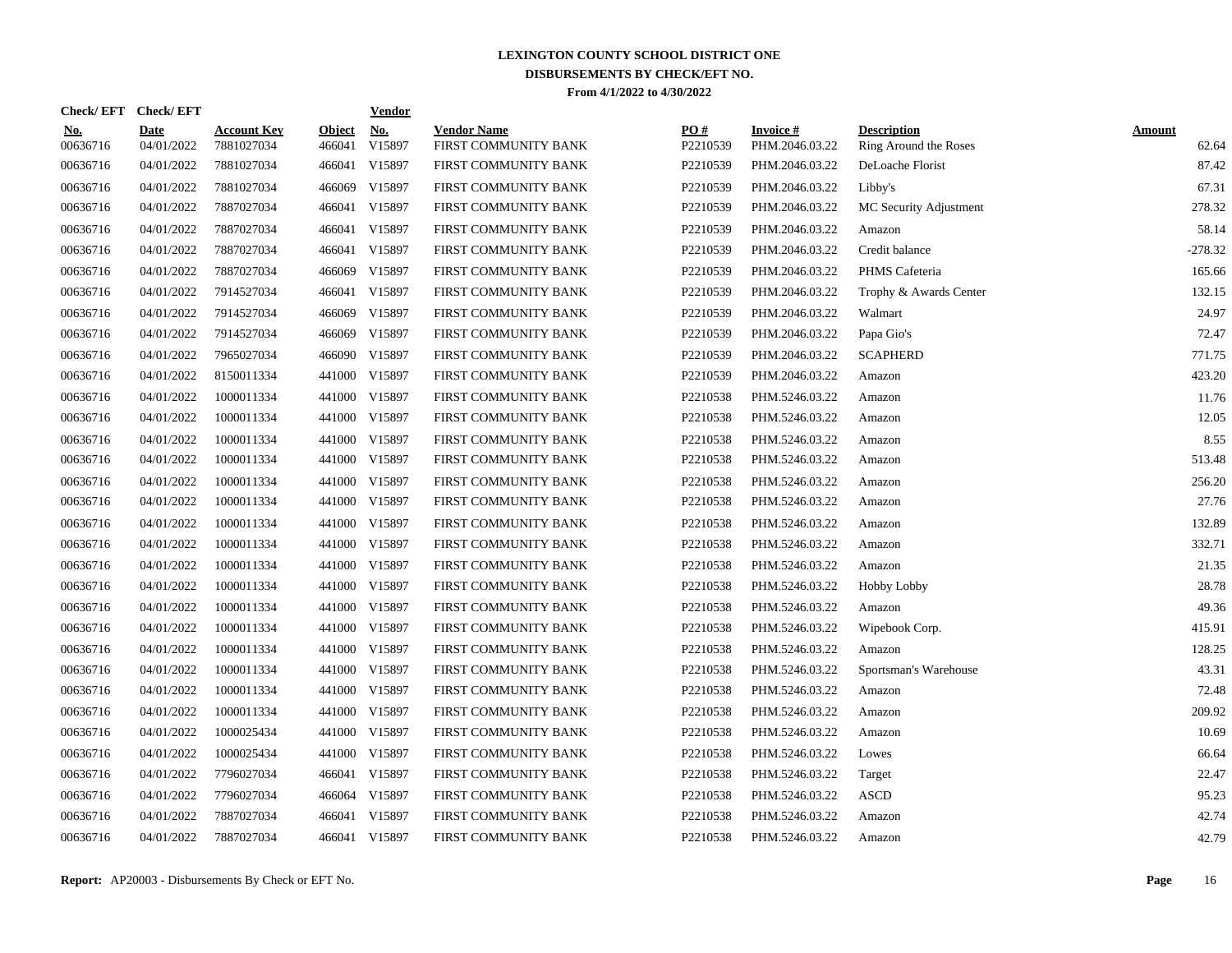| Check/EFT Check/EFT    |                           |                                  |                         | <b>Vendor</b> |                                            |                 |                             |                                |                  |
|------------------------|---------------------------|----------------------------------|-------------------------|---------------|--------------------------------------------|-----------------|-----------------------------|--------------------------------|------------------|
| <u>No.</u><br>00636716 | <b>Date</b><br>04/01/2022 | <b>Account Key</b><br>7887027034 | <b>Object</b><br>466041 | No.<br>V15897 | <b>Vendor Name</b><br>FIRST COMMUNITY BANK | PO#<br>P2210538 | Invoice #<br>PHM.5246.03.22 | <b>Description</b><br>Amazon   | Amount<br>206.48 |
| 00636716               | 04/01/2022                | 7887027034                       |                         | 466041 V15897 | FIRST COMMUNITY BANK                       | P2210538        | PHM.5246.03.22              | Amazon                         | 85.48            |
| 00636716               | 04/01/2022                | 7887027034                       |                         | 466069 V15897 | FIRST COMMUNITY BANK                       | P2210538        | PHM.5246.03.22              | Publix                         | 70.99            |
| 00636716               | 04/01/2022                | 7887027034                       |                         | 466069 V15897 | FIRST COMMUNITY BANK                       | P2210538        | PHM.5246.03.22              | Walmart                        | 72.00            |
| 00636716               | 04/01/2022                | 7965027034                       |                         | 466041 V15897 | FIRST COMMUNITY BANK                       | P2210538        | PHM.5246.03.22              | <b>ESquared Creations</b>      | 342.40           |
| 00636716               | 04/01/2022                | 8150011334                       |                         | 441000 V15897 | FIRST COMMUNITY BANK                       | P2210538        | PHM.5246.03.22              | Amazon                         | 145.44           |
| 00636716               | 04/01/2022                | 8150011334                       |                         | 441000 V15897 | FIRST COMMUNITY BANK                       | P2210538        | PHM.5246.03.22              | Amazon                         | 99.77            |
| 00636716               | 04/01/2022                | 8150011334                       |                         | 441000 V15897 | FIRST COMMUNITY BANK                       | P2210538        | PHM.5246.03.22              | Amazon                         | 137.82           |
| 00636716               | 04/01/2022                | 1000011324                       |                         | 436000 V15897 | FIRST COMMUNITY BANK                       | P2210546        | RBE.4603.03.22              | Another Printer                | 272.72           |
| 00636716               | 04/01/2022                | 1000011324                       |                         | 441000 V15897 | FIRST COMMUNITY BANK                       | P2210546        | RBE.4603.03.22              | School Health                  | 176.13           |
| 00636716               | 04/01/2022                | 1000011324                       |                         | 441000 V15897 | FIRST COMMUNITY BANK                       | P2210546        | RBE.4603.03.22              | Lowe's                         | 15.41            |
| 00636716               | 04/01/2022                | 1000011324                       |                         | 443000 V15897 | FIRST COMMUNITY BANK                       | P2210546        | RBE.4603.03.22              | <b>Books A Million</b>         | 200.80           |
| 00636716               | 04/01/2022                | 1000025424                       |                         | 441000 V15897 | FIRST COMMUNITY BANK                       | P2210546        | RBE.4603.03.22              | Lowe's                         | 33.81            |
| 00636716               | 04/01/2022                | 1000025424                       |                         | 441000 V15897 | FIRST COMMUNITY BANK                       | P2210546        | RBE.4603.03.22              | Shell                          | 84.25            |
| 00636716               | 04/01/2022                | 7841827024                       |                         | 466041 V15897 | FIRST COMMUNITY BANK                       | P2210546        | RBE.4603.03.22              | Wal Mart                       | 18.47            |
| 00636716               | 04/01/2022                | 7841827024                       |                         | 466041 V15897 | FIRST COMMUNITY BANK                       | P2210546        | RBE.4603.03.22              | Amazon.com                     | 39.52            |
| 00636716               | 04/01/2022                | 7846027024                       |                         | 466099 V15897 | FIRST COMMUNITY BANK                       | P2210546        | RBE.4603.03.22              | Publix                         | 40.00            |
| 00636716               | 04/01/2022                | 7956027024                       |                         | 466069 V15897 | FIRST COMMUNITY BANK                       | P2210546        | RBE.4603.03.22              | Chickfila                      | 400.00           |
| 00636716               | 04/01/2022                | 8145011224                       |                         | 441000 V15897 | FIRST COMMUNITY BANK                       | P2210546        | RBE.4603.03.22              | Amazon.com                     | 402.30           |
| 00636716               | 04/01/2022                | 8175139024                       |                         | 441000 V15897 | FIRST COMMUNITY BANK                       | P2210546        | RBE.4603.03.22              | Sam's Club                     | 328.54           |
| 00636716               | 04/01/2022                | 8175139024                       |                         | 441000 V15897 | FIRST COMMUNITY BANK                       | P2210546        | RBE.4603.03.22              | Dollar General                 | 41.73            |
| 00636716               | 04/01/2022                | 8175139024                       |                         | 469000 V15897 | FIRST COMMUNITY BANK                       | P2210546        | RBE.4603.03.22              | Sam's Club                     | 238.35           |
| 00636716               | 04/01/2022                | 8175139024                       |                         | 469000 V15897 | FIRST COMMUNITY BANK                       | P2210546        | RBE.4603.03.22              | Dollar General                 | 3.50             |
| 00636716               | 04/01/2022                | 8175139024                       |                         | 469000 V15897 | FIRST COMMUNITY BANK                       | P2210546        | RBE.4603.03.22              | Wal Mart                       | 210.35           |
| 00636716               | 04/01/2022                | 8175139024                       |                         | 469000 V15897 | FIRST COMMUNITY BANK                       | P2210546        | RBE.4603.03.22              | Aldi                           | 47.92            |
|                        |                           |                                  |                         |               |                                            |                 |                             | <b>Check Total</b>             | 50,508.08        |
| 00636717               | 04/01/2022                | 7802074011                       |                         | 466034 V17208 | <b>FISHER, PETER</b>                       |                 | VBB.LHS.03.29.22 Official   |                                | 124.70           |
|                        |                           |                                  |                         |               |                                            |                 |                             | <b>Check Total</b>             | 124.70           |
| 00636718               | 04/01/2022                | 1000022411                       |                         | 431210 V01729 | FLORIDA LEAGUE OF IB SCHOOLS (             | P2210561        | 22-D-49747                  | IB Diploma Program Workshop Re | 975.00           |
|                        |                           |                                  |                         |               |                                            |                 |                             | <b>Check Total</b>             | 975.00           |
| 00636719               | 04/01/2022                | 5039025341                       |                         | 443000 V17061 | FOLLETT CONTENT SOLUTIONS LLC              | P2208664        | 459083                      | Per attached Booklist          | 16.00            |
|                        |                           |                                  |                         |               |                                            |                 |                             |                                |                  |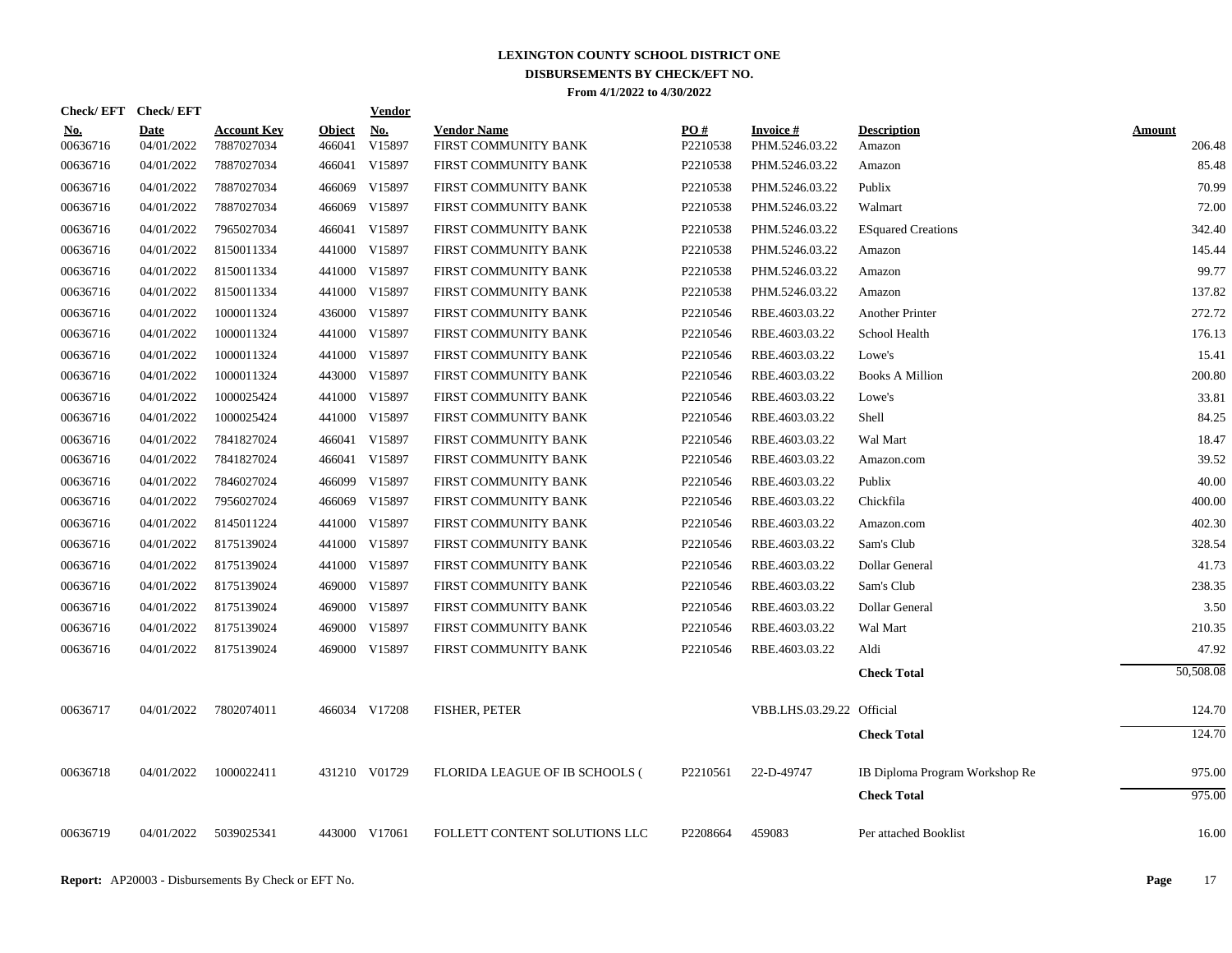| <b>Check/EFT</b> | <b>Check/EFT</b> |                    |               | <b>Vendor</b> |                                       |          |                 |                                       |               |
|------------------|------------------|--------------------|---------------|---------------|---------------------------------------|----------|-----------------|---------------------------------------|---------------|
| <u>No.</u>       | <b>Date</b>      | <b>Account Key</b> | <b>Object</b> | <b>No.</b>    | <b>Vendor Name</b>                    | PO#      | <b>Invoice#</b> | <b>Description</b>                    | <b>Amount</b> |
|                  |                  |                    |               |               |                                       |          |                 | <b>Check Total</b>                    | 16.00         |
| 00636720         | 04/01/2022       | 1000011415         | 441000        | V00549        | FORMS AND SUPPLY INC (FSI)            | P2206312 | 5984246-0       | Integra Pen Style Fluorescent         | 1.33          |
| 00636720         | 04/01/2022       | 1000011415         | 441000        | V00549        | FORMS AND SUPPLY INC (FSI)            | P2206312 | 5984246-0       | Sharpie Accent Highlighter Li         | 6.26          |
| 00636720         | 04/01/2022       | 1000011415         | 441000        | V00549        | FORMS AND SUPPLY INC (FSI)            | P2206312 | 5984246-0       | Pilot FriXion Light Pastel Era        | 4.26          |
| 00636720         | 04/01/2022       | 1000022215         | 441000        | V00549        | FORMS AND SUPPLY INC (FSI)            | P2206312 | 5984246-0       | Crayola 240 Count Colored Penc        | 42.80         |
| 00636720         | 04/01/2022       | 7796027040         |               | 466041 V00549 | FORMS AND SUPPLY INC (FSI)            | P2209115 | 6063824-0       | Multipurpose Copy Paper 20# 92        | 1,374.31      |
| 00636720         | 04/01/2022       | 7863027040         | 466041        | V00549        | FORMS AND SUPPLY INC (FSI)            | P2209758 | 6074404-0       | Expo LowOdor Dryerase Set Chi         | 23.64         |
| 00636720         | 04/01/2022       | 7863027040         | 466041        | V00549        | FORMS AND SUPPLY INC (FSI)            | P2209758 | 6074404-0       | Expo Low Odor Markers Chisel          | 13.86         |
| 00636720         | 04/01/2022       | 7863027040         | 466041        | V00549        | FORMS AND SUPPLY INC (FSI)            | P2209758 | 6074404-0       | Officemate Giant Paper Clips          | 15.73         |
| 00636720         | 04/01/2022       | 7863027040         | 466041        | V00549        | FORMS AND SUPPLY INC (FSI)            | P2209758 | 6074404-0       | <b>Business Source Chisel Point S</b> | 22.90         |
| 00636720         | 04/01/2022       | 7863027040         | 466041        | V00549        | FORMS AND SUPPLY INC (FSI)            | P2209758 | 6074404-0       | Scotch Sure Start Packaging Ta        | 14.89         |
| 00636720         | 04/01/2022       | 7863027040         | 466041        | V00549        | FORMS AND SUPPLY INC (FSI)            | P2209758 | 6074404-0       | Business Source Premium Invisi        | 20.65         |
| 00636720         | 04/01/2022       | 7863027040         |               | 466041 V00549 | FORMS AND SUPPLY INC (FSI)            | P2209758 | 6074404-0       | Business Source 12 Invisible T        | 24.40         |
| 00636720         | 04/01/2022       | 7863027040         | 466041        | V00549        | FORMS AND SUPPLY INC (FSI)            | P2209758 | 6074404-0       | Bostitch Ergonomic Desktop Sta        | 45.58         |
| 00636720         | 04/01/2022       | 7863027040         |               | 466041 V00549 | FORMS AND SUPPLY INC (FSI)            | P2209758 | 6074404-1       | Scotch Twotone Desktop Office         | 36.59         |
| 00636720         | 04/01/2022       | 7863027040         |               | 466041 V00549 | FORMS AND SUPPLY INC (FSI)            | P2209758 | 6074404-1       | Scotch Twotone Desktop Office         | 3.66          |
| 00636720         | 04/01/2022       | 1000011326         | 441000        | V00549        | FORMS AND SUPPLY INC (FSI)            | P2210012 | 6078964-0       | cork strip bar                        | 77.04         |
| 00636720         | 04/01/2022       | 1000011326         | 441000        | V00549        | FORMS AND SUPPLY INC (FSI)            | P2210012 | 6078964-0       | cork strip bar                        | 186.82        |
| 00636720         | 04/01/2022       | 1000011326         | 441000        | V00549        | FORMS AND SUPPLY INC (FSI)            | P2210012 | 6078964-0       | cork strip bar                        | 276.83        |
| 00636720         | 04/01/2022       | 1000014125         | 441000        | V00549        | FORMS AND SUPPLY INC (FSI)            | P2210045 | 6079862-0       | <b>Postitreg Super Sticky Notes</b>   | 30.80         |
| 00636720         | 04/01/2022       | 1000014125         | 441000        | V00549        | FORMS AND SUPPLY INC (FSI)            | P2210045 | 6079862-0       | Expo Low Odor Markers Ultra F         | 15.54         |
| 00636720         | 04/01/2022       | 1000014125         | 441000        | V00549        | FORMS AND SUPPLY INC (FSI)            | P2210045 | 6079862-0       | Mr Sketch Scented Watercolor M        | 6.94          |
| 00636720         | 04/01/2022       | 1000014125         | 441000        | V00549        | FORMS AND SUPPLY INC (FSI)            | P2210045 | 6079862-0       | Pilot Bottle to Pen (B2P) B2P         | 8.65          |
| 00636720         | 04/01/2022       | 1000014125         | 441000        | V00549        | FORMS AND SUPPLY INC (FSI)            | P2210045 | 6079862-0       | <b>Postitreg Super Sticky Notes</b>   | 6.48          |
| 00636720         | 04/01/2022       | 1000014125         | 441000        | V00549        | FORMS AND SUPPLY INC (FSI)            | P2210045 | 6079862-0       | Postitreg Super Sticky Notes          | 8.75          |
| 00636720         | 04/01/2022       | 1000014125         | 441000        | V00549        | FORMS AND SUPPLY INC (FSI)            | P2210045 | 6079862-0       | Postitreg Super Stick Notes R         | 16.68         |
| 00636720         | 04/01/2022       | 1000014125         | 441000        | V00549        | FORMS AND SUPPLY INC (FSI)            | P2210045 | 6079862-0       | Postitreg Super Sticky Lined N        | 21.31         |
| 00636720         | 04/01/2022       | 1000014125         | 441000        | V00549        | FORMS AND SUPPLY INC (FSI)            | P2210045 | 6079862-0       | Postitreg Super Sticky Notes          | 9.65          |
| 00636720         | 04/01/2022       | 1000021312         |               | 441000 V00549 | FORMS AND SUPPLY INC (FSI)            | P2210074 | 6080591-0       | Duracell DL1632 Lithium Coin B        | 33.05         |
|                  |                  |                    |               |               |                                       |          |                 | <b>Check Total</b>                    | 2,349.40      |
| 00636721         | 04/01/2022       | 1000025440         |               | 441020 V15598 | <b>GREENVILLE OFFICE SUPPLY CO IN</b> | P2209949 | 129996-0        | BWK16BLUCLOTHV2 MICROFIBER TOW        | 20.14         |
|                  |                  |                    |               |               |                                       |          |                 | <b>Check Total</b>                    | 20.14         |
|                  |                  |                    |               |               |                                       |          |                 |                                       |               |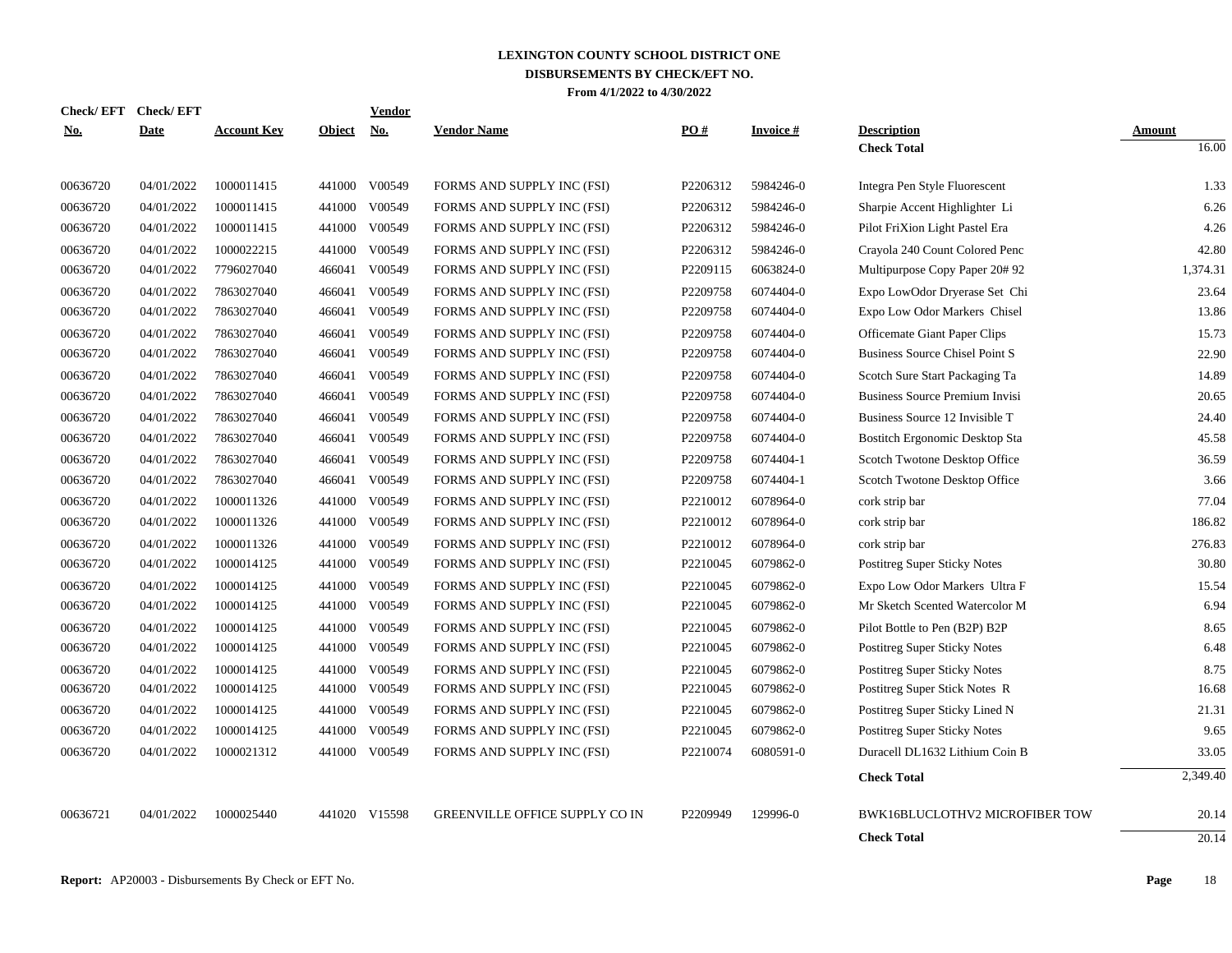## **LEXINGTON COUNTY SCHOOL DISTRICT ONE DISBURSEMENTS BY CHECK/EFT NO.**

**From 4/1/2022 to 4/30/2022**

| Check/EFT Check/EFT    |                           |                                  |                         | Vendor        |                                              |          |                                              |                                |                        |
|------------------------|---------------------------|----------------------------------|-------------------------|---------------|----------------------------------------------|----------|----------------------------------------------|--------------------------------|------------------------|
| <u>No.</u><br>00636722 | <b>Date</b><br>04/01/2022 | <b>Account Key</b><br>7802078011 | <b>Object</b><br>466034 | No.<br>V16688 | <b>Vendor Name</b><br><b>GUSTAFSON, KYLE</b> | PO#      | <b>Invoice#</b><br>VSC.LHS.03.24.22 Official | <b>Description</b>             | <u>Amount</u><br>62.90 |
|                        |                           |                                  |                         |               |                                              |          |                                              | <b>Check Total</b>             | 62.90                  |
| 00636723               | 04/01/2022                | 5727025327                       |                         | 452000 V02159 | H G REYNOLDS COMPANY INC                     | P2012750 | 23M.P2012750                                 | GMP for White Knoll High Schoo | 1,032,126.37           |
|                        |                           |                                  |                         |               |                                              |          |                                              | <b>Check Total</b>             | 1,032,126.37           |
| 00636724               | 04/01/2022                | 7887091044                       |                         | 466034 V14957 | HARDEN, MARK A                               |          |                                              | BLAX/FLORA/3/23/B LAX VS FLORA | 128.60                 |
|                        |                           |                                  |                         |               |                                              |          |                                              | <b>Check Total</b>             | 128.60                 |
| 00636725               | 04/01/2022                | 1000011347                       |                         | 443000 V12508 | <b>HEINEMANN</b>                             | P2205667 | 7401104                                      | CALKINS/CLASS LIB LEV A SHELF  | 440.00                 |
| 00636725               | 04/01/2022                | 1000011347                       |                         | 443000 V12508 | <b>HEINEMANN</b>                             | P2205667 | 7401104                                      | CALKINS/CLASS LIB LEV A SHELF  | 1,090.00               |
| 00636725               | 04/01/2022                | 1000011347                       |                         | 443000 V12508 | <b>HEINEMANN</b>                             | P2205667 | 7401104                                      | CALKINS/CLASS LIB LEV B SHELF  | 570.00                 |
| 00636725               | 04/01/2022                | 1000011347                       |                         | 443000 V12508 | <b>HEINEMANN</b>                             | P2205667 | 7401104                                      | CALKINS/CLASS LIB LEV B SHELF  | 720.00                 |
| 00636725               | 04/01/2022                | 1000011347                       |                         | 443000 V12508 | <b>HEINEMANN</b>                             | P2205667 | 7401104                                      | CALKINS/CLASS LIB LEV C SHELF  | 740.00                 |
| 00636725               | 04/01/2022                | 1000011347                       |                         | 443000 V12508 | <b>HEINEMANN</b>                             | P2205667 | 7401104                                      | CALKINS/CLASS LIB LEV D SHELF  | 685.00                 |
| 00636725               | 04/01/2022                | 1000011347                       |                         | 443000 V12508 | <b>HEINEMANN</b>                             | P2205667 | 7401104                                      | <b>SHIPPING</b>                | 382.05                 |
| 00636725               | 04/01/2022                | 2022011225                       |                         | 441000 V12508 | <b>HEINEMANN</b>                             | P2208947 | 7425226                                      | Benchmark Assessmnt System 2,  | 900.00                 |
| 00636725               | 04/01/2022                | 2022011225                       |                         | 441000 V12508 | <b>HEINEMANN</b>                             | P2208947 | 7425226                                      | Shipping                       | 90.00                  |
|                        |                           |                                  |                         |               |                                              |          |                                              | <b>Check Total</b>             | 5,617.05               |
| 00636726               | 04/01/2022                | 1000022411                       |                         | 431210 V16204 | <b>IBARMS</b>                                | P2210566 | WKNJ3BLJK78                                  | Registration for IB Program Co | 30.00                  |
|                        |                           |                                  |                         |               |                                              |          |                                              | <b>Check Total</b>             | 30.00                  |
| 00636727               | 04/01/2022                | 7860527046                       |                         | 466099 V16263 | <b>IMAGE INK SC LLC</b>                      | P2208431 | 54654                                        | Clear Iced Beverage Glass      | 468.66                 |
| 00636727               | 04/01/2022                | 7860527046                       | 466099                  | V16263        | <b>IMAGE INK SC LLC</b>                      | P2208431 | 54654                                        | Setup Fee                      | 64.20                  |
| 00636727               | 04/01/2022                | 7860527046                       |                         | 466099 V16263 | <b>IMAGE INK SC LLC</b>                      | P2208431 | 54654                                        | <b>Shipping</b>                | 206.25                 |
|                        |                           |                                  |                         |               |                                              |          |                                              | <b>Check Total</b>             | 739.11                 |
| 00636728               | 04/01/2022                | 3260011303                       |                         | 441000 V00299 | <b>INSECT LORE</b>                           | P2209339 | INV1492418                                   | Ladybug larvae prepaid voucher | 133.70                 |
| 00636728               | 04/01/2022                | 3260011303                       |                         | 441000 V00299 | <b>INSECT LORE</b>                           | P2209339 | INV1492418                                   | <b>Shipping</b>                | 9.58                   |
|                        |                           |                                  |                         |               |                                              |          |                                              | <b>Check Total</b>             | 143.28                 |
| 00636729               | 04/01/2022                | 1000022411                       |                         | 431210 V01891 | INTERNATIONAL BACCALAUREATE OR P2210562      |          | HRN5LYJBWJC                                  | IB Global Conference 2022 Regi | 162.15                 |
|                        |                           |                                  |                         |               |                                              |          |                                              | <b>Check Total</b>             | 162.15                 |
|                        |                           |                                  |                         |               |                                              |          |                                              |                                |                        |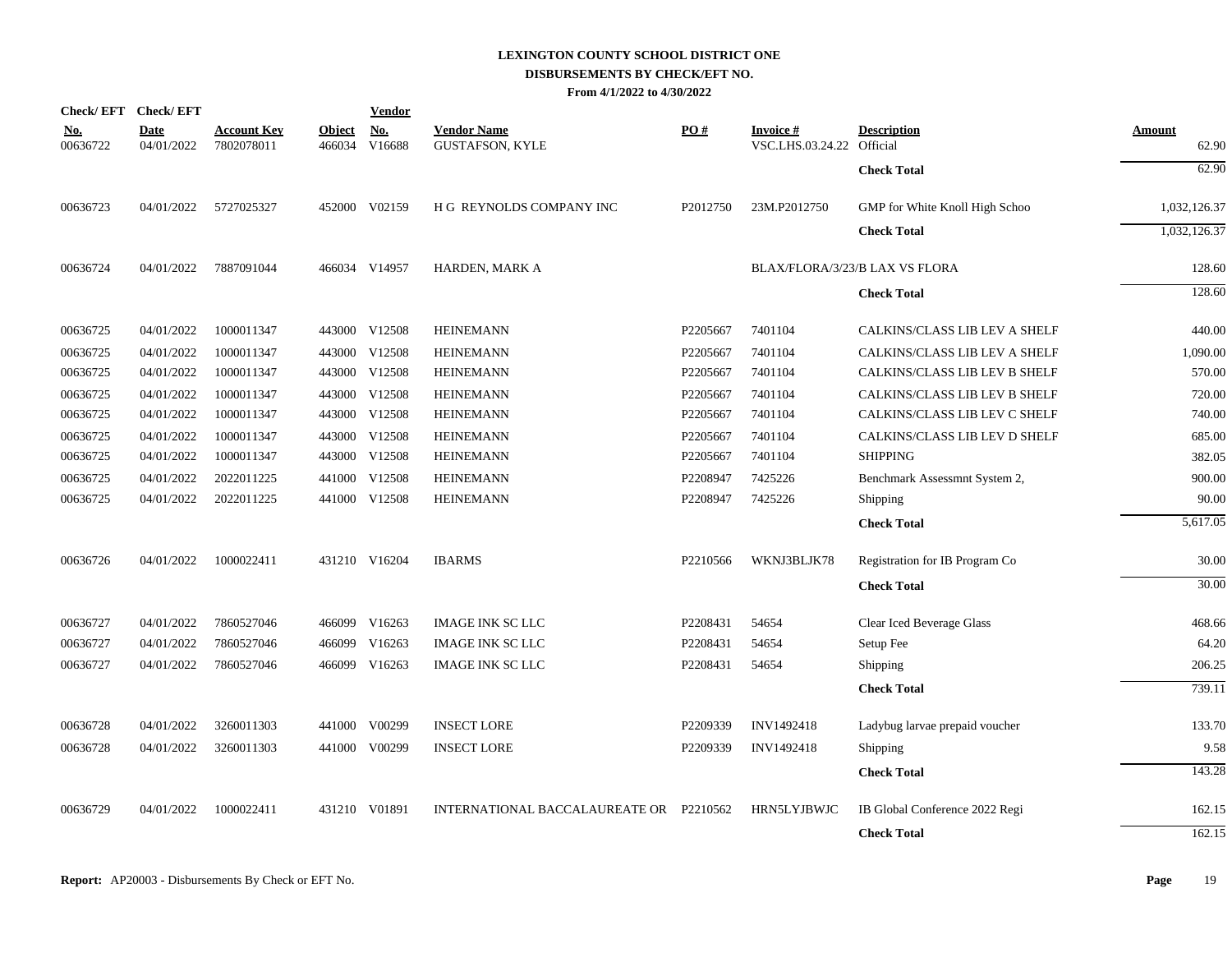| Check/EFT Check/EFT    |                           |                                  |                         | <b>Vendor</b>        |                                                      |                 |                             |                                                      |                  |
|------------------------|---------------------------|----------------------------------|-------------------------|----------------------|------------------------------------------------------|-----------------|-----------------------------|------------------------------------------------------|------------------|
| <u>No.</u><br>00636730 | <b>Date</b><br>04/01/2022 | <b>Account Key</b><br>1000025428 | <b>Object</b><br>432300 | <b>No.</b><br>V00158 | <b>Vendor Name</b><br>JOHNSON CONTROLS FIRE PROTECTI | PO#<br>P2207537 | Invoice #<br>88564471       | <b>Description</b><br>MES - Fire Extinguisher Inspec | Amount<br>476.00 |
|                        |                           |                                  |                         |                      |                                                      |                 |                             | <b>Check Total</b>                                   | 476.00           |
| 00636731               | 04/01/2022                | 7802075015                       |                         | 466041 V16836        | JOHNSON-LAMBE CO CORP                                | P2210021        |                             | ABC003655-AG05 Softball Pitcher Protector Scr        | 151.93           |
| 00636731               | 04/01/2022                | 7802075015                       |                         | 466041 V16836        | JOHNSON-LAMBE CO CORP                                | P2210021        | ABC003655-AG05 Shipping     |                                                      | 32.10            |
| 00636731               | 04/01/2022                | 7802076015                       |                         | 466041 V16836        | JOHNSON-LAMBE CO CORP                                | P2210276        |                             | ABC003660-AG06 Gill .32 Starter pistols              | 556.40           |
| 00636731               | 04/01/2022                | 7802076015                       | 466041                  | V16836               | JOHNSON-LAMBE CO CORP                                | P2210276        | ABC003660-AG06 Boxes Blanks |                                                      | 149.80           |
| 00636731               | 04/01/2022                | 7802076015                       |                         | 466041 V16836        | JOHNSON-LAMBE CO CORP                                | P2210276        | ABC003660-AG06 Shipping     |                                                      | 42.80            |
|                        |                           |                                  |                         |                      |                                                      |                 |                             | <b>Check Total</b>                                   | 933.03           |
| 00636732               | 04/01/2022                | 1000011411                       |                         | 441000 V00102        | JW PEPPER AND SON INC                                | P2210476        | 364194504                   | Through The Years, Michael Jac                       | 70.00            |
|                        |                           |                                  |                         |                      |                                                      |                 |                             | <b>Check Total</b>                                   | 70.00            |
| 00636733               | 04/01/2022                | 9240013903                       |                         | 441000 V00211        | KAPLAN EARLY LEARNING COMPANY                        | P2206563        | 0006160043                  | Sense of Place Refrigerator                          | 254.96           |
| 00636733               | 04/01/2022                | 9240013903                       |                         | 441000 V00211        | KAPLAN EARLY LEARNING COMPANY                        | P2206563        | 0006160043                  | Sense of Place Kitchen Island                        | 446.21           |
| 00636733               | 04/01/2022                | 9240013903                       |                         | 441000 V00211        | KAPLAN EARLY LEARNING COMPANY                        | P2206563        | 0006160043                  | Sense of Place Kitchen Island                        | 152.96           |
| 00636733               | 04/01/2022                | 9240013903                       | 441000                  | V00211               | KAPLAN EARLY LEARNING COMPANY                        | P2206563        | 0006160043                  | Sense of Place Armoire                               | 379.06           |
| 00636733               | 04/01/2022                | 9240013903                       |                         | 441000 V00211        | KAPLAN EARLY LEARNING COMPANY                        | P2206563        | 0006160043                  | Sense of Place Rectangular Sto                       | 84.96            |
| 00636733               | 04/01/2022                | 9240013903                       | 441000                  | V00211               | KAPLAN EARLY LEARNING COMPANY                        | P2206563        | 0006160043                  | Farmer's Market Color Sorting                        | 36.51            |
| 00636733               | 04/01/2022                | 9240013903                       | 441000                  | V00211               | KAPLAN EARLY LEARNING COMPANY                        | P2206563        | 0006160043                  | Counting Cans                                        | 45.01            |
| 00636733               | 04/01/2022                | 9240013903                       | 441000                  | V00211               | KAPLAN EARLY LEARNING COMPANY                        | P2206563        | 0006160043                  | Sense of Place 30" Compartment                       | 294.06           |
| 00636733               | 04/01/2022                | 9240013903                       |                         | 441000 V00211        | KAPLAN EARLY LEARNING COMPANY                        | P2206563        | 0006160043                  | Carolina 5-Shelf Book Display                        | 144.46           |
| 00636733               | 04/01/2022                | 9240013903                       | 441000                  | V00211               | KAPLAN EARLY LEARNING COMPANY                        | P2206563        | 0006160043                  | Writing Center                                       | 407.96           |
| 00636733               | 04/01/2022                | 9240013903                       | 441000                  | V00211               | KAPLAN EARLY LEARNING COMPANY                        | P2206563        | 0006160043                  | Carolina Block Storage organiz                       | 365.46           |
| 00636733               | 04/01/2022                | 9240013903                       | 441000                  | V00211               | KAPLAN EARLY LEARNING COMPANY                        | P2206563        | 0006160043                  | Block Labels-85 Dark Brown, Ad                       | 16.96            |
| 00636733               | 04/01/2022                | 9240013903                       |                         | 441000 V00211        | KAPLAN EARLY LEARNING COMPANY                        | P2206563        | 0006160043                  | Unit Blocks-Basic Classroom Se                       | 254.96           |
| 00636733               | 04/01/2022                | 9240013903                       | 441000                  | V00211               | KAPLAN EARLY LEARNING COMPANY                        | P2206563        | 0006160043                  | Sense of Place Highland Stripe                       | 251.56           |
| 00636733               | 04/01/2022                | 9240013903                       | 441000                  | V00211               | KAPLAN EARLY LEARNING COMPANY                        | P2206563        | 0006206873                  | Sense of Place Range and Sink                        | 404.57           |
| 00636733               | 04/01/2022                | 9240013903                       | 441000                  | V00211               | KAPLAN EARLY LEARNING COMPANY                        | P2206563        | 0006206873                  | Sense of Place Tan Vinyl Couch                       | 254.96           |
| 00636733               | 04/01/2022                | 9240013903                       |                         | 441000 V00211        | KAPLAN EARLY LEARNING COMPANY                        | P2206563        | 0006206873                  | Sense of Place Tan Vinyl Chair                       | 178.46           |
| 00636733               | 04/01/2022                | 9240013903                       |                         | 441000 V00211        | KAPLAN EARLY LEARNING COMPANY                        | P2206563        | 0006206873                  | Nature Inspired carpet-Navy-4'                       | 186.91           |
|                        |                           |                                  |                         |                      |                                                      |                 |                             | <b>Check Total</b>                                   | 4,159.99         |
| 00636734               | 04/01/2022                | 7802074015                       |                         | 466034 V02872        | <b>KEMFORT, JAMES</b>                                |                 | JBAS.PE.03.24.22            | Official                                             | 82.50            |
|                        |                           |                                  |                         |                      |                                                      |                 |                             |                                                      |                  |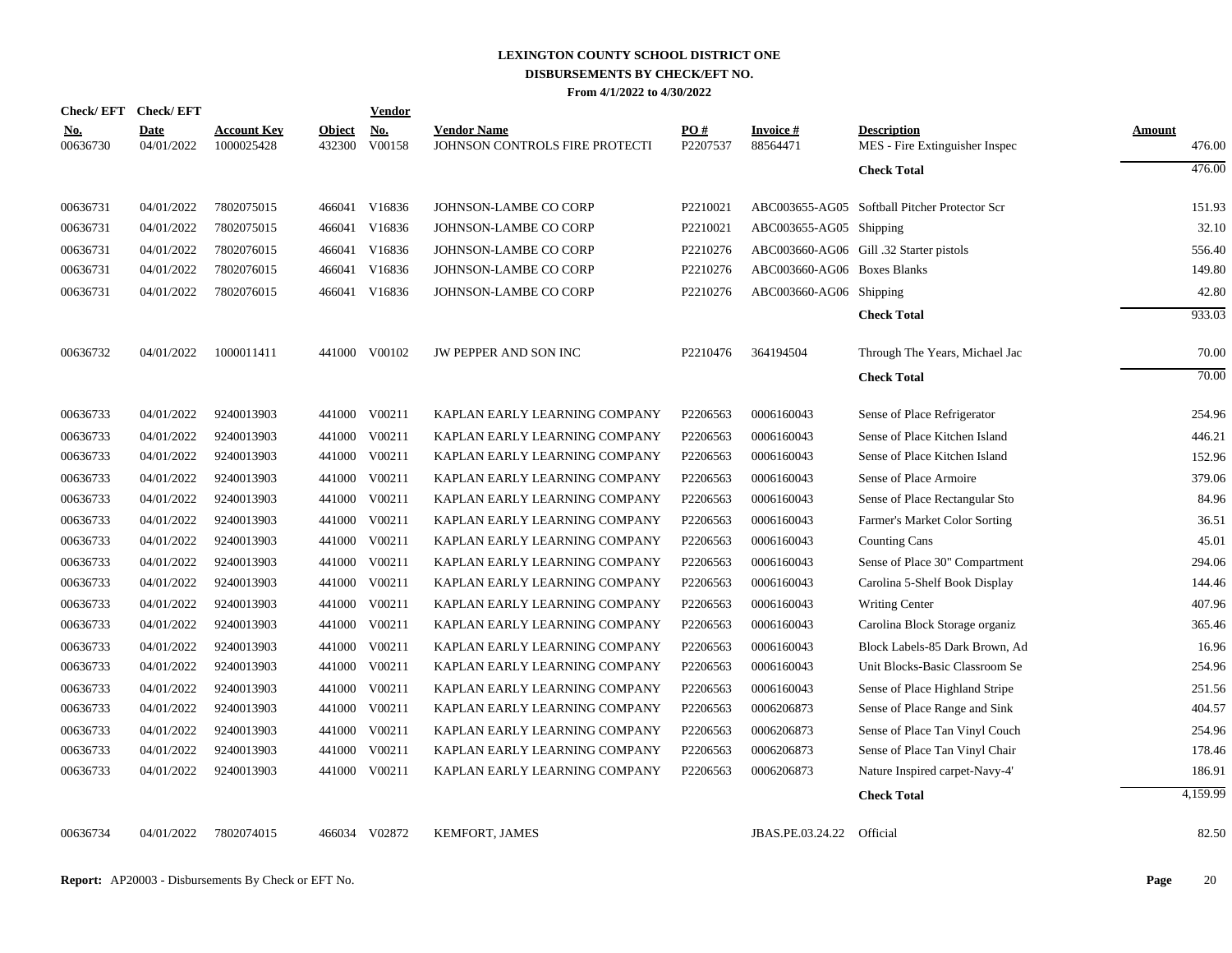| Check/EFT Check/EFT |             |                    |               | <b>Vendor</b> |                                |          |                           |                                |               |
|---------------------|-------------|--------------------|---------------|---------------|--------------------------------|----------|---------------------------|--------------------------------|---------------|
| <u>No.</u>          | <b>Date</b> | <b>Account Key</b> | <b>Object</b> | <u>No.</u>    | <b>Vendor Name</b>             | PO#      | <b>Invoice#</b>           | <b>Description</b>             | <b>Amount</b> |
|                     |             |                    |               |               |                                |          |                           | <b>Check Total</b>             | 82.50         |
| 00636735            | 04/01/2022  | 3260011303         |               | 441000 V13973 | KENDALL HUNT PUBLISHING CO     | P2208955 | 12996786                  | 8.6 Natural Selection: Student | 29.54         |
| 00636735            | 04/01/2022  | 3260011303         | 441000 V13973 |               | KENDALL HUNT PUBLISHING CO     | P2208954 | 12996787                  | 8.6 Natural Selection: Teacher | 35.15         |
| 00636735            | 04/01/2022  | 3260011303         |               | 441000 V13973 | KENDALL HUNT PUBLISHING CO     | P2208959 | 12996788                  | 8.6 Natural Selection: Teacher | 11.72         |
|                     |             |                    |               |               |                                |          |                           | <b>Check Total</b>             | 76.41         |
| 00636736            | 04/01/2022  | 7802091011         |               | 466034 V02581 | KUHN, DAVID H                  |          | VLX.LHS.03.30.22 Official |                                | 131.70        |
|                     |             |                    |               |               |                                |          |                           | <b>Check Total</b>             | 131.70        |
| 00636737            | 04/01/2022  | 7802078011         |               | 466034 V16618 | LAMB, LILIAN                   |          | VSC.LHS.03.29.22 Official |                                | 53.00         |
|                     |             |                    |               |               |                                |          |                           | <b>Check Total</b>             | 53.00         |
| 00636738            | 04/01/2022  | 7743019011         |               | 466041 V11817 | LANGUAGE TESTING INTERNATIONAL | P2210565 | 100033                    | Lexington High School student  | 270.00        |
|                     |             |                    |               |               |                                |          |                           | <b>Check Total</b>             | 270.00        |
| 00636739            | 04/01/2022  | 2022022403         |               | 431200 V15932 | LEMPP EDUCATIONAL CONSULTING L | P2203177 | 007                       | Professional Development Sessi | 3,750.00      |
|                     |             |                    |               |               |                                |          |                           | <b>Check Total</b>             | 3,750.00      |
| 00636740            | 04/01/2022  | 7802078011         |               | 466034 V16291 | LEWIS, CAMERON                 |          | VSC.LHS.03.24.22 Official |                                | 126.20        |
|                     |             |                    |               |               |                                |          |                           | <b>Check Total</b>             | 126.20        |
| 00636741            | 04/01/2022  | 1000011521         |               | 441000 V15295 | MARKETING & TECHNICAL MATERIAL |          | 175611.REISSUE            | Copier paper, ship/hdlg charge | 366.41        |
|                     |             |                    |               |               |                                |          |                           | <b>Check Total</b>             | 366.41        |
| 00636742            | 04/01/2022  | 1000025415         |               | 441000 V11444 | MASTER LOCK CO LLC             | P2210472 | 265119                    | KEYS F118                      | 42.20         |
| 00636742            | 04/01/2022  | 1000025415         |               | 441000 V11444 | <b>MASTER LOCK CO LLC</b>      | P2210472 | 265119                    | <b>SHIPPING</b>                | 5.00          |
|                     |             |                    |               |               |                                |          |                           | <b>Check Total</b>             | 47.20         |
| 00636743            | 04/01/2022  | 7802074015         |               | 466034 V12794 | <b>MAURER, MARK R</b>          |          | JBAS.PE.03.24.22          | Official                       | 78.00         |
|                     |             |                    |               |               |                                |          |                           | <b>Check Total</b>             | 78.00         |
| 00636744            | 04/01/2022  | 3280022421         |               | 433200 EXXXXX | Employee                       |          | 03.02.03.28.22            | <b>Clinical Rotations</b>      | 99.92         |
|                     |             |                    |               |               |                                |          |                           | <b>Check Total</b>             | 99.92         |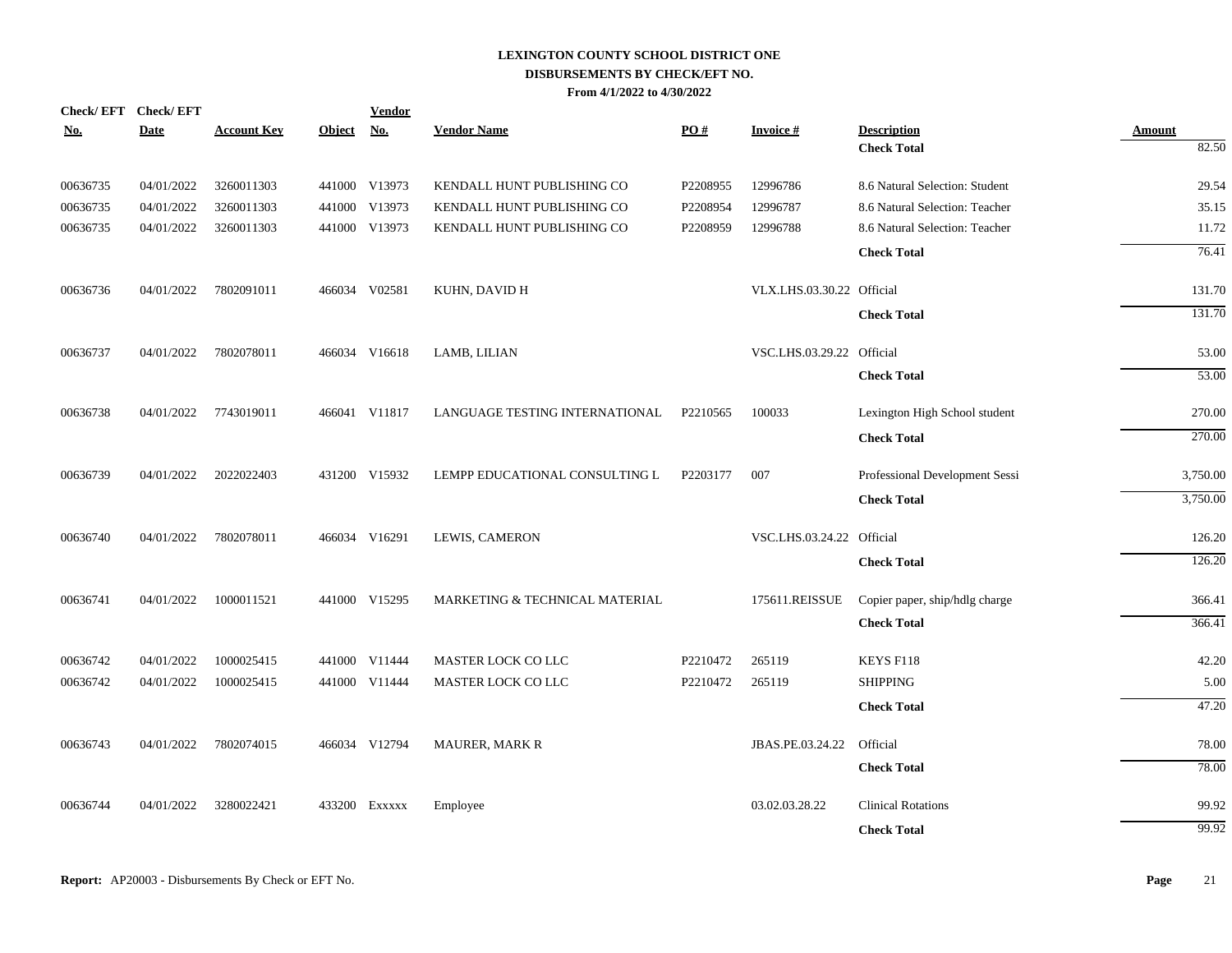# **LEXINGTON COUNTY SCHOOL DISTRICT ONE DISBURSEMENTS BY CHECK/EFT NO.**

**From 4/1/2022 to 4/30/2022**

|                        | Check/EFT Check/EFT       |                                                            |                         | <b>Vendor</b>        |                                      |          |                           |                                                      |               |          |
|------------------------|---------------------------|------------------------------------------------------------|-------------------------|----------------------|--------------------------------------|----------|---------------------------|------------------------------------------------------|---------------|----------|
| <u>No.</u><br>00636745 | <b>Date</b><br>04/01/2022 | <u>Account Key</u><br>7887091544                           | <b>Object</b><br>466034 | <b>No.</b><br>V16215 | <b>Vendor Name</b><br>PARR, REAGAN A | PO#      | <b>Invoice#</b>           | <b>Description</b><br>WLAX/DFORK/3/2 W LAX VS D FORK | <b>Amount</b> | 138.90   |
|                        |                           |                                                            |                         |                      |                                      |          |                           | <b>Check Total</b>                                   |               | 138.90   |
| 00636746               | 04/01/2022                | 7802075044                                                 |                         | 466034 V03129        | PERRY, DONALD                        |          |                           | SOFTBALL/LEX/3/ SOFTBALL VS LEX                      |               | 97.00    |
|                        |                           |                                                            |                         |                      |                                      |          |                           | <b>Check Total</b>                                   |               | 97.00    |
| 00636747               | 04/01/2022                | 2022011203                                                 |                         | 441000 V15036        | PIONEER VALLEY BOOKS                 | P2209431 | I228939                   | Single Student: Tidbit and Mor                       |               | 21.91    |
| 00636747               | 04/01/2022                | 2022011203                                                 |                         | 441000 V15036        | PIONEER VALLEY BOOKS                 | P2209431 | I228939                   | Single Student: Marshmallow th                       |               | 22.00    |
| 00636747               | 04/01/2022                | 2022011203                                                 |                         | 441000 V15036        | PIONEER VALLEY BOOKS                 | P2209431 | I228939                   | Single Student: Jack and Daisy                       |               | 44.00    |
| 00636747               | 04/01/2022                | 2022011203                                                 |                         | 441000 V15036        | PIONEER VALLEY BOOKS                 | P2209431 | I228939                   | Single Student: Clarence the                         |               | 22.00    |
| 00636747               | 04/01/2022                | 2022011203                                                 |                         | 441000 V15036        | PIONEER VALLEY BOOKS                 | P2209431 | I228939                   | Single Student: Bella and Rois                       |               | 22.00    |
| 00636747               | 04/01/2022                | 2022011203                                                 |                         | 441000 V15036        | PIONEER VALLEY BOOKS                 | P2209431 | I228939                   | Single Student: Sally the Cow                        |               | 32.00    |
| 00636747               | 04/01/2022                | 2022011203                                                 |                         | 441000 V15036        | PIONEER VALLEY BOOKS                 | P2209431 | I228939                   | Single Student: Nonfiction Orc                       |               | 44.00    |
| 00636747               | 04/01/2022                | 2022011203                                                 |                         | 441000 V15036        | PIONEER VALLEY BOOKS                 | P2209431 | I228939                   | Single Student: Pricess Pig Se                       |               | 32.00    |
| 00636747               | 04/01/2022                | 2022011203                                                 |                         | 441000 V15036        | PIONEER VALLEY BOOKS                 | P2209431 | I228939                   | Robot Plush Companion                                |               | 14.00    |
| 00636747               | 04/01/2022                | 2022011203                                                 |                         | 441000 V15036        | PIONEER VALLEY BOOKS                 | P2209431 | I228939                   | Quack the Duck Plush                                 |               | 12.00    |
| 00636747               | 04/01/2022                | 2022011203                                                 |                         | 441000 V15036        | PIONEER VALLEY BOOKS                 | P2209431 | I228939                   | Single Student: Traditional Ta                       |               | 32.00    |
| 00636747               | 04/01/2022                | 2022011203                                                 |                         | 441000 V15036        | PIONEER VALLEY BOOKS                 | P2209431 | I228939                   | Shipping                                             |               | 31.89    |
| 00636747               | 04/01/2022                | 1000011339                                                 |                         | 443000 V15036        | PIONEER VALLEY BOOKS                 | P2209541 | I228985                   | Picture Card Set                                     |               | 164.78   |
| 00636747               | 04/01/2022                | 1000011339                                                 |                         | 443000 V15036        | PIONEER VALLEY BOOKS                 | P2209541 | I228985                   | Shipping and handling                                |               | 16.48    |
| 00636747               | 04/01/2022                | 2022011203                                                 |                         | 441000 V15036        | PIONEER VALLEY BOOKS                 | P2209445 | I229065                   | Send Home Book Bags, 4-Pack-Se                       |               | 41.57    |
| 00636747               | 04/01/2022                | 2022011203                                                 | 441000                  | V15036               | PIONEER VALLEY BOOKS                 | P2209445 | I229065                   | Send Home Book Bags, 4-Pack-Se                       |               | 41.57    |
| 00636747               | 04/01/2022                | 2022011203                                                 |                         | 441000 V15036        | PIONEER VALLEY BOOKS                 | P2209445 | I229065                   | Shipping                                             |               | 8.31     |
|                        |                           |                                                            |                         |                      |                                      |          |                           | <b>Check Total</b>                                   |               | 602.51   |
| 00636748               | 04/01/2022                | 7802078011                                                 |                         | 466034 V15005        | PITTS, WILLIAM AUBURN                |          | VSC.LHS.03.29.22 Official |                                                      |               | 107.90   |
|                        |                           |                                                            |                         |                      |                                      |          |                           | <b>Check Total</b>                                   |               | 107.90   |
| 00636749               | 04/01/2022                | 2200021307                                                 |                         | 434500 V01575        | PROFESSIONAL SOFTWARE FOR NURS       | P2204237 | 40279                     | SNAP HEALTH CENTER SOFTWARE CL                       |               | 2,730.00 |
|                        |                           |                                                            |                         |                      |                                      |          |                           |                                                      |               | 2,730.00 |
|                        |                           |                                                            |                         |                      |                                      |          |                           | <b>Check Total</b>                                   |               |          |
| 00636750               | 04/01/2022                | 7802075015                                                 |                         | 466034 V14811        | <b>OUARLES, JOSEPH W</b>             |          | VSOF.PE.03.29.22 Official |                                                      |               | 112.30   |
|                        |                           |                                                            |                         |                      |                                      |          |                           | <b>Check Total</b>                                   |               | 112.30   |
| 00636751               | 04/01/2022                | 7802075044                                                 |                         | 466034 V02850        | RITTER, WILLIAM KEITH                |          |                           | SOFTBALL/WEST SOFTBALL VS WESTWOOD                   |               | 99.70    |
|                        |                           | <b>Report:</b> AP20003 - Disbursements By Check or EFT No. |                         |                      |                                      |          |                           |                                                      | Page          | 22       |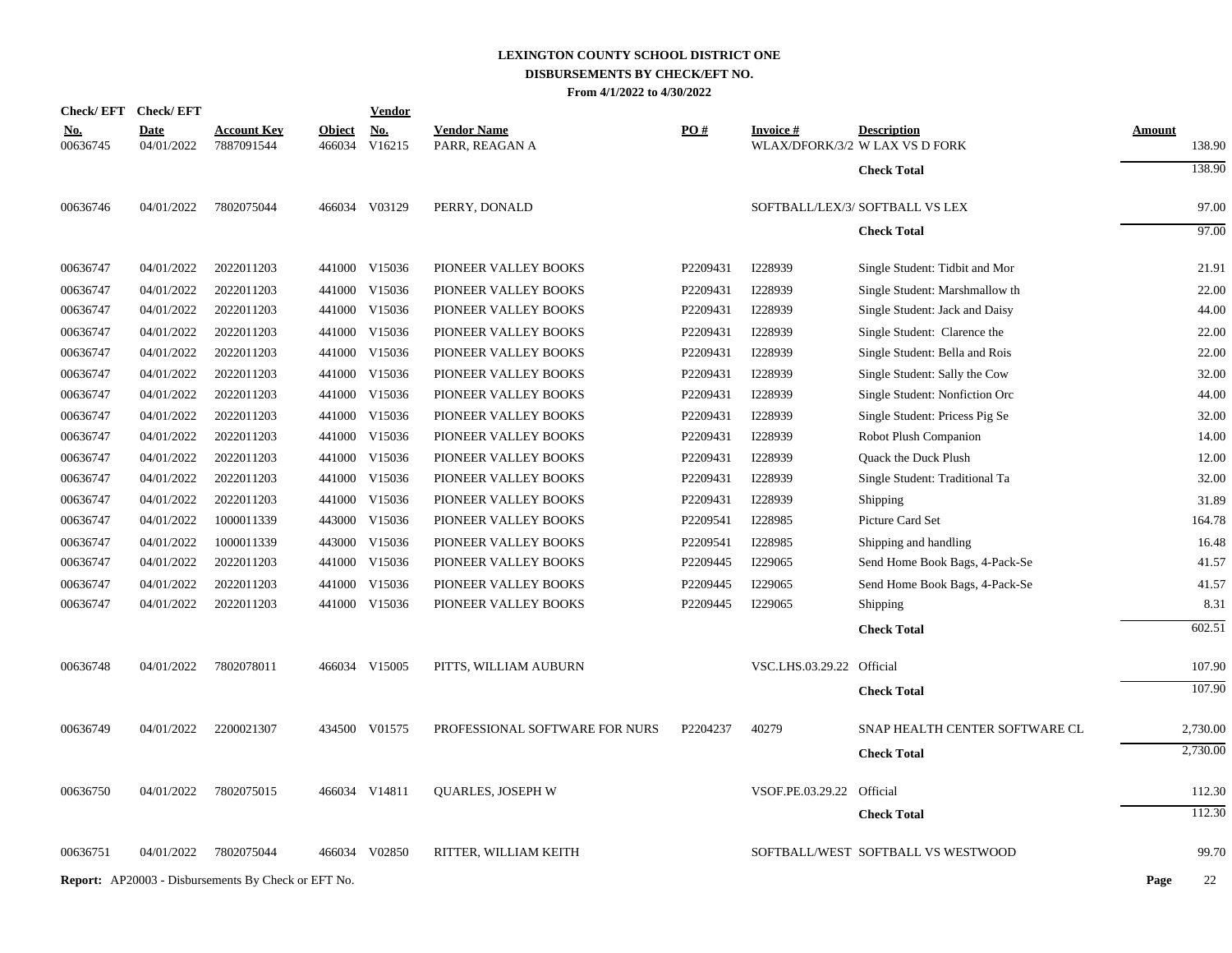| <b>Check/EFT</b> | <b>Check/EFT</b> |                                                            |               | <u>Vendor</u> |                            |          |                 |                                |               |          |
|------------------|------------------|------------------------------------------------------------|---------------|---------------|----------------------------|----------|-----------------|--------------------------------|---------------|----------|
| <u>No.</u>       | <b>Date</b>      | <u>Account Key</u>                                         | <b>Object</b> | <u>No.</u>    | <b>Vendor Name</b>         | PO#      | <b>Invoice#</b> | <b>Description</b>             | <b>Amount</b> |          |
|                  |                  |                                                            |               |               |                            |          |                 | <b>Check Total</b>             |               | 99.70    |
| 00636752         | 04/01/2022       | 7887091044                                                 |               | 466034 V16602 | <b>ROGERS, KIRK</b>        |          |                 | BLAX/FLORA/3/23/B LAX VS FLORA |               | 62.90    |
|                  |                  |                                                            |               |               |                            |          |                 | <b>Check Total</b>             |               | 62.90    |
| 00636753         | 04/01/2022       | 1000012903                                                 |               | 441000 V13622 | RR BOOKS LLC               | P2209032 | 38819           | Order of Student Books per Boo |               | 2,122.20 |
|                  |                  |                                                            |               |               |                            |          |                 | <b>Check Total</b>             |               | 2,122.20 |
| 00636754         | 04/01/2022       | 1000026693                                                 |               | 433200 EXXXXX | Employee                   |          | 02.28.03.28.22  | In District                    |               | 130.75   |
|                  |                  |                                                            |               |               |                            |          |                 | <b>Check Total</b>             |               | 130.75   |
| 00636755         | 04/01/2022       | 3260011303                                                 |               | 441000 V00435 | SARGENT WELCH LLC A VWR CO | P2202194 | 8807948026      | Clamp, buret, econ             |               | 37.11    |
| 00636755         | 04/01/2022       | 3260011303                                                 |               | 441000 V00435 | SARGENT WELCH LLC A VWR CO | P2202194 | 8807948026      | Conical tubes; 50/pkg          |               | 84.59    |
| 00636755         | 04/01/2022       | 3260011303                                                 |               | 441000 V00435 | SARGENT WELCH LLC A VWR CO | P2202194 | 8807948026      | Wards laser pointer            |               | 50.18    |
| 00636755         | 04/01/2022       | 7713019022                                                 | 466041        | V00435        | SARGENT WELCH LLC A VWR CO | P2209239 | 8807948678      | Repl. Larvae For LM Butterfly  |               | 64.34    |
| 00636755         | 04/01/2022       | 7713019022                                                 |               | 466041 V00435 | SARGENT WELCH LLC A VWR CO | P2209239 | 8807948678      | Live material ship             |               | 16.73    |
|                  |                  |                                                            |               |               |                            |          |                 | <b>Check Total</b>             |               | 252.95   |
| 00636756         | 04/01/2022       | 2022011203                                                 |               | 441000 V01844 | <b>SCHOLASTIC INC</b>      | P2209549 | 37526837        | Order of Student Boos          |               | 156.16   |
| 00636756         | 04/01/2022       | 2022011203                                                 |               | 441000 V01844 | <b>SCHOLASTIC INC</b>      | P2209549 | 37526837        | Shipping                       |               | 15.03    |
| 00636756         | 04/01/2022       | 1000022403                                                 |               | 441000 V01844 | <b>SCHOLASTIC INC</b>      | P2209462 | 37598261        | Around the World We Go!        |               | 158.40   |
| 00636756         | 04/01/2022       | 1000022403                                                 |               | 441000 V01844 | <b>SCHOLASTIC INC</b>      | P2209462 | 37598261        | Big Red Barn                   |               | 135.60   |
| 00636756         | 04/01/2022       | 1000022403                                                 |               | 441000 V01844 | SCHOLASTIC INC             | P2209462 | 37598261        | Chicka Chicka Boom Boom        |               | 181.20   |
| 00636756         | 04/01/2022       | 1000022403                                                 | 441000        | V01844        | SCHOLASTIC INC             | P2209462 | 37598261        | Duck on a Bike                 |               | 158.40   |
| 00636756         | 04/01/2022       | 1000022403                                                 |               | 441000 V01844 | <b>SCHOLASTIC INC</b>      | P2209462 | 37598261        | The Kissing Hand.              |               | 181.20   |
| 00636756         | 04/01/2022       | 1000022403                                                 |               | 441000 V01844 | <b>SCHOLASTIC INC</b>      | P2209462 | 37598261        | The Snowy Day                  |               | 158.40   |
| 00636756         | 04/01/2022       | 1000022403                                                 |               | 441000 V01844 | <b>SCHOLASTIC INC</b>      | P2209462 | 37598261        | Walk and See ABC               |               | 72.80    |
| 00636756         | 04/01/2022       | 1000022403                                                 | 441000        | V01844        | <b>SCHOLASTIC INC</b>      | P2209462 | 37598261        | We're Going On a Bear Hunt     |               | 158.40   |
| 00636756         | 04/01/2022       | 1000022403                                                 |               | 441000 V01844 | <b>SCHOLASTIC INC</b>      | P2209462 | 37598261        | I Spy Animals                  |               | 90.80    |
|                  |                  |                                                            |               |               |                            |          |                 | <b>Check Total</b>             |               | 1,466.39 |
| 00636758         | 04/01/2022       | 7713527028                                                 |               | 466041 V16452 | SCHOOL SPECIALTY LLC       | P2208375 | 208129568034    | Childcraft Sand Pails and Scoo |               | 45.66    |
| 00636758         | 04/01/2022       | 7713527028                                                 |               | 466041 V16452 | SCHOOL SPECIALTY LLC       | P2208375 | 208129568034    | Childcraft Sand Scoops 9 Inche |               | 9.94     |
| 00636758         | 04/01/2022       | 7743019040                                                 | 466041        | V16452        | SCHOOL SPECIALTY LLC       | P2208941 | 208129597954    | School Smart Fastener 1 Inch S |               | 22.90    |
| 00636758         | 04/01/2022       | 7743019040                                                 |               | 466041 V16452 | SCHOOL SPECIALTY LLC       | P2208941 | 208129597954    | School Smart Prong Fasteners 1 |               | 20.12    |
|                  |                  | <b>Report:</b> AP20003 - Disbursements By Check or EFT No. |               |               |                            |          |                 |                                | Page          | 23       |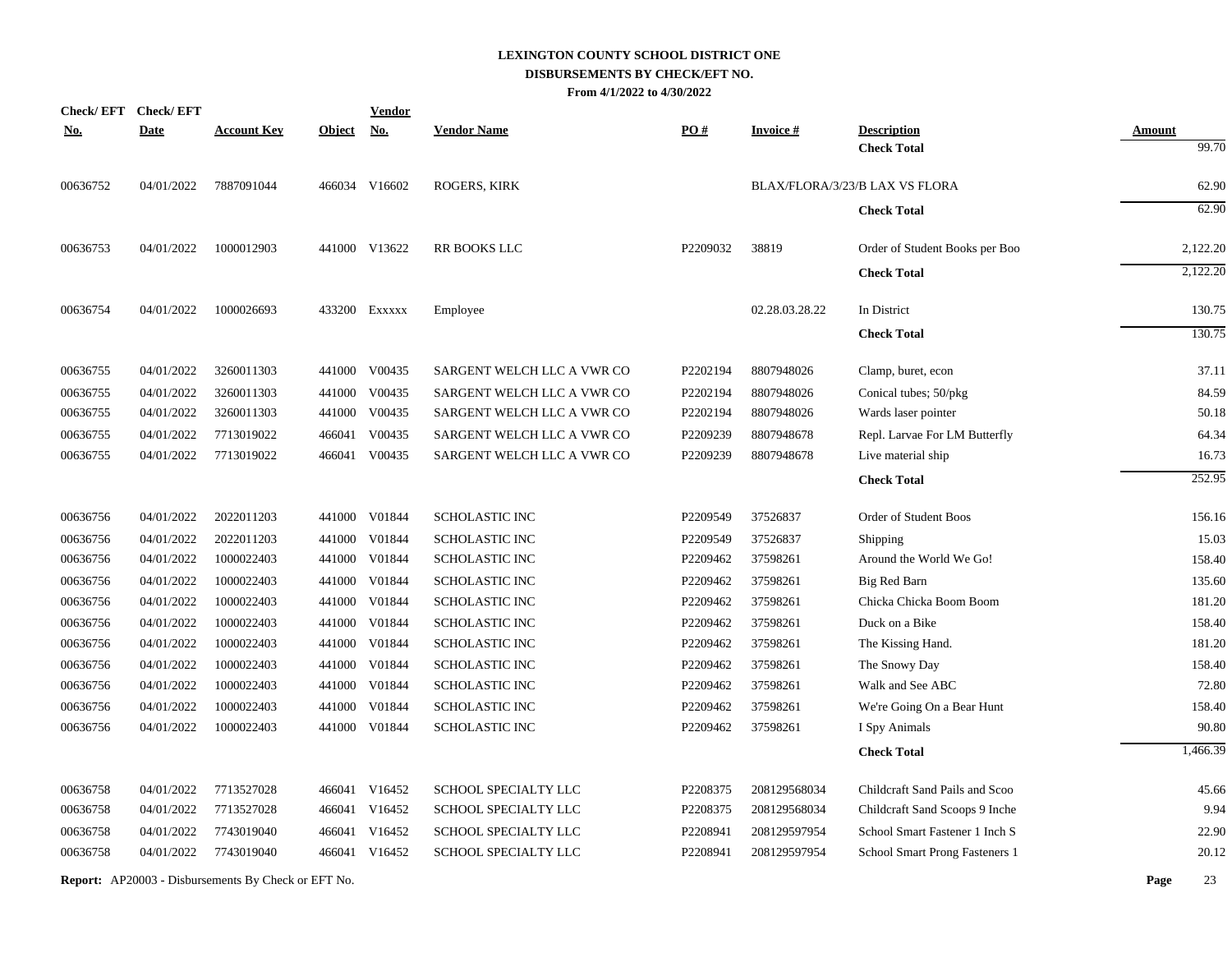| <b>Check/EFT</b>       | <b>Check/EFT</b>          |                                  |                         | <b>Vendor</b> |                                            |                 |                                  |                                                      |                        |
|------------------------|---------------------------|----------------------------------|-------------------------|---------------|--------------------------------------------|-----------------|----------------------------------|------------------------------------------------------|------------------------|
| <u>No.</u><br>00636758 | <b>Date</b><br>04/01/2022 | <b>Account Kev</b><br>7743019040 | <b>Object</b><br>466041 | No.<br>V16452 | <b>Vendor Name</b><br>SCHOOL SPECIALTY LLC | PO#<br>P2208941 | <b>Invoice</b> #<br>208129597954 | <b>Description</b><br>School Smart 3Hole Punched Fil | <b>Amount</b><br>37.45 |
| 00636758               | 04/01/2022                | 7743019040                       | 466041                  | V16452        | SCHOOL SPECIALTY LLC                       | P2208941        | 208129597954                     | School Smart 3Hole Punched Loo                       | 31.89                  |
| 00636758               | 04/01/2022                | 7743019040                       | 466041                  | V16452        | SCHOOL SPECIALTY LLC                       | P2208941        | 208129597954                     | School Smart Low Odor NonToxic                       | 28.92                  |
| 00636758               | 04/01/2022                | 7743019040                       | 466041                  | V16452        | SCHOOL SPECIALTY LLC                       | P2208941        | 208129597954                     | School Smart Dry Erase Tank St                       | 28.92                  |
| 00636758               | 04/01/2022                | 7743019040                       | 466041                  | V16452        | SCHOOL SPECIALTY LLC                       | P2208941        | 208129597954                     | <b>School Smart Standard Staples</b>                 | 20.60                  |
| 00636758               | 04/01/2022                | 7743019040                       | 466041                  | V16452        | SCHOOL SPECIALTY LLC                       | P2208941        | 208129597954                     | Astrobrights Colored Paper 812                       | 77.85                  |
| 00636758               | 04/01/2022                | 2022011203                       | 441000                  | V16452        | SCHOOL SPECIALTY LLC                       | P2209775        | 208129631217                     | <b>Storex Interlock Storage Book</b>                 | 27.81                  |
| 00636758               | 04/01/2022                | 2021011247                       | 441000                  | V16452        | SCHOOL SPECIALTY LLC                       | P2208689        | 208129631554                     | Califone 3068AV10L Switchable                        | 71.60                  |
| 00636758               | 04/01/2022                | 2021011247                       | 441000                  | V16452        | SCHOOL SPECIALTY LLC                       | P2208705        | 208129631589                     | Califone 3068AV10L Switchable                        | 143.21                 |
| 00636758               | 04/01/2022                | 2021011247                       | 441000                  | V16452        | SCHOOL SPECIALTY LLC                       | P2208680        | 208129631590                     | Califone 3068AV10L Switchable                        | 143.21                 |
| 00636758               | 04/01/2022                | 2021011247                       | 441000                  | V16452        | SCHOOL SPECIALTY LLC                       | P2208687        | 208129631625                     | Califone 3068AV10L Switchable                        | 71.60                  |
| 00636758               | 04/01/2022                | 2021011247                       |                         | 441000 V16452 | SCHOOL SPECIALTY LLC                       | P2208690        | 208129631642                     | Califone 3068AV10L Switchable                        | 71.60                  |
| 00636758               | 04/01/2022                | 1000011316                       |                         | 441000 V16452 | SCHOOL SPECIALTY LLC                       | P2209662        | 208129631823                     | Scotch Thermal Laminating Pouc                       | 36.02                  |
| 00636758               | 04/01/2022                | 1000011324                       |                         | 441000 V16452 | SCHOOL SPECIALTY LLC                       | P2209850        | 208129631833                     | Sax True Flow Gloss Glaze Old                        | 10.84                  |
| 00636758               | 04/01/2022                | 1000011324                       | 441000                  | V16452        | SCHOOL SPECIALTY LLC                       | P2209850        | 208129631833                     | Sharpie Retractable Permanent                        | 270.28                 |
| 00636758               | 04/01/2022                | 7740019035                       | 466041                  | V16452        | SCHOOL SPECIALTY LLC                       | P2209658        | 208129631836                     | School Smart Polypropylene DRi                       | 202.62                 |
| 00636758               | 04/01/2022                | 7740019035                       | 466041                  | V16452        | SCHOOL SPECIALTY LLC                       | P2209658        | 208129631836                     | Avery 23075 Big Tab Write and                        | 49.69                  |
| 00636758               | 04/01/2022                | 7740019035                       | 466041                  | V16452        | SCHOOL SPECIALTY LLC                       | P2209658        | 208129631836                     | School Smart Zipper Pencil Pou                       | 50.05                  |
| 00636758               | 04/01/2022                | 1000011235                       | 441000                  | V16452        | SCHOOL SPECIALTY LLC                       | P2209762        | 208129631842                     | School Smart Zipper Pencil Pou                       | 375.41                 |
| 00636758               | 04/01/2022                | 7743019040                       |                         | 466041 V16452 | SCHOOL SPECIALTY LLC                       | P2208941        | 208129631918                     | School Specialty Accusplit LR4                       | 54.45                  |
| 00636758               | 04/01/2022                | 1000011322                       |                         | 441000 V16452 | SCHOOL SPECIALTY LLC                       | P2208895        | 208129632281                     | <b>Creativity Street Colossal Bar</b>                | 56.05                  |
| 00636758               | 04/01/2022                | 1000011135                       |                         | 441000 V16452 | SCHOOL SPECIALTY LLC                       | P2209723        | 208129632430                     | Words I Use When I Write                             | 154.62                 |
| 00636758               | 04/01/2022                | 1000011135                       |                         | 441000 V16452 | SCHOOL SPECIALTY LLC                       | P2209723        | 208129632430                     | Shipping & Handling                                  | 13.91                  |
| 00636758               | 04/01/2022                | 1000011341                       | 441000                  | V16452        | SCHOOL SPECIALTY LLC                       | P2209776        | 208129642502                     | Scotch Thermal Laminating Pouc                       | 108.05                 |
| 00636758               | 04/01/2022                | 1000011444                       |                         | 441000 V16452 | SCHOOL SPECIALTY LLC                       | P2209852        | 208129642513                     | Tangle Relax Therapy Tool For                        | 6.25                   |
| 00636758               | 04/01/2022                | 1000011444                       | 441000                  | V16452        | SCHOOL SPECIALTY LLC                       | P2209852        | 208129642513                     | Warm Fuzzy Toys Poppin Peeper                        | 5.55                   |
| 00636758               | 04/01/2022                | 1000011444                       | 441000                  | V16452        | <b>SCHOOL SPECIALTY LLC</b>                | P2209852        | 208129642513                     | Play Visions FunFidget Squishy                       | 7.58                   |
| 00636758               | 04/01/2022                | 1000011444                       |                         | 441000 V16452 | SCHOOL SPECIALTY LLC                       | P2209852        | 208129642513                     | Sensory Playtivity Hidden Sens                       | 14.81                  |
| 00636758               | 04/01/2022                | 1000011444                       |                         | 441000 V16452 | SCHOOL SPECIALTY LLC                       | P2209852        | 208129642513                     | Fat Brain Toys Dimpl                                 | 12.03                  |
| 00636758               | 04/01/2022                | 1000011322                       |                         | 441000 V16452 | SCHOOL SPECIALTY LLC                       | P2209763        | 208129642519                     | School Smart VShape Training                         | 8.88                   |
| 00636758               | 04/01/2022                | 1000011322                       |                         | 441000 V16452 | SCHOOL SPECIALTY LLC                       | P2209763        | 208129642519                     | School Smart Paper Edger Sciss                       | 6.67                   |
| 00636758               | 04/01/2022                | 1000011322                       |                         | 441000 V16452 | SCHOOL SPECIALTY LLC                       | P2209763        | 208129642519                     | Childcraft Single Wire Puzzle                        | 14.18                  |
| 00636758               | 04/01/2022                | 1000011322                       | 441000                  | V16452        | SCHOOL SPECIALTY LLC                       | P2209763        | 208129642519                     | Spectra Deluxe Bleeding Tissue                       | 3.26                   |
| 00636758               | 04/01/2022                | 1000011322                       |                         | 441000 V16452 | SCHOOL SPECIALTY LLC                       | P2209763        | 208129642519                     | Creativity Street Round Wiggle                       | 12.51                  |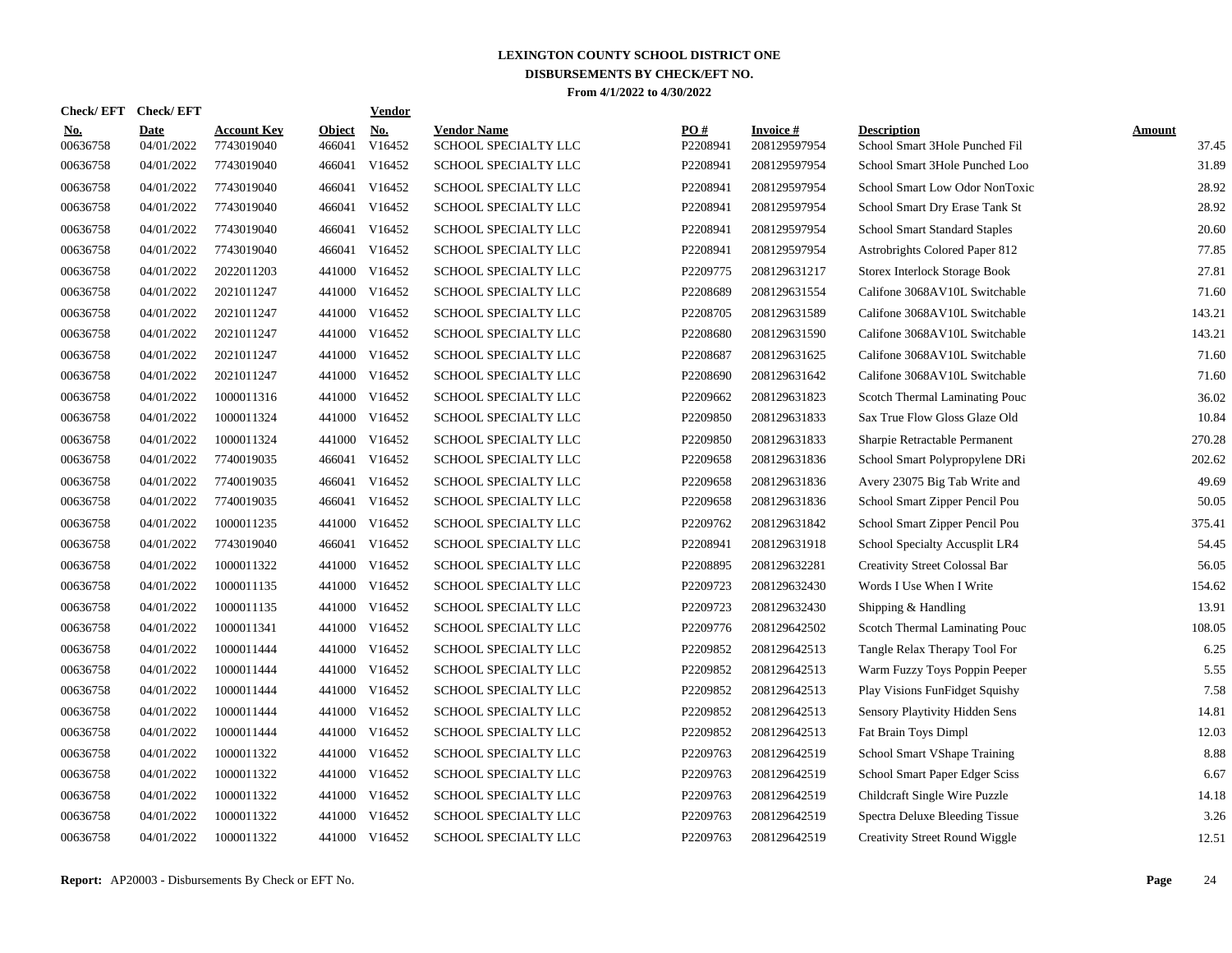| Check/ EFT             | <b>Check/EFT</b>          |                                  |                         | <b>Vendor</b>                       |                                            |                 |                           |                                                      |                        |
|------------------------|---------------------------|----------------------------------|-------------------------|-------------------------------------|--------------------------------------------|-----------------|---------------------------|------------------------------------------------------|------------------------|
| <u>No.</u><br>00636758 | <b>Date</b><br>04/01/2022 | <b>Account Key</b><br>1000011322 | <b>Object</b><br>441000 | $\underline{\text{No}}$ .<br>V16452 | <b>Vendor Name</b><br>SCHOOL SPECIALTY LLC | PO#<br>P2209763 | Invoice #<br>208129642519 | <b>Description</b><br>Creativity Street Chubby White | <b>Amount</b><br>16.68 |
| 00636758               | 04/01/2022                | 2021011247                       | 441000                  | V16452                              | SCHOOL SPECIALTY LLC                       | P2208698        | 208129642759              | Learning Advantage Ten Frame a                       | 16.68                  |
| 00636758               | 04/01/2022                | 1000011325                       | 441000                  | V16452                              | SCHOOL SPECIALTY LLC                       | P2208717        | 208129642760              | Postit Notes 3 x 3 Inches Cana                       | 77.39                  |
| 00636758               | 04/01/2022                | 1000011325                       |                         | 441000 V16452                       | SCHOOL SPECIALTY LLC                       | P2208717        | 208129642760              | School Smart Take Home HeavyDu                       | 44.16                  |
| 00636758               | 04/01/2022                | 7793027047                       |                         | 466041 V16452                       | SCHOOL SPECIALTY LLC                       | P2208718        | 208129642813              | School Smart Lefty Pointed Tip                       | 10.38                  |
| 00636758               | 04/01/2022                | 1000011116                       |                         | 441000 V16452                       | SCHOOL SPECIALTY LLC                       | P2209659        | 208129642985              | Postit Filing Tabs 3 x 1710 in                       | 21.10                  |
| 00636758               | 04/01/2022                | 1000011116                       | 441000                  | V16452                              | SCHOOL SPECIALTY LLC                       | P2209659        | 208129642985              | Crayola Washable Sidewalk Chal                       | 4.52                   |
| 00636758               | 04/01/2022                | 1000011341                       | 441000                  | V16452                              | SCHOOL SPECIALTY LLC                       | P2209765        | 208129642987              | Paper Mate Flair Felt Tip Pens                       | 167.99                 |
| 00636758               | 04/01/2022                | 1000011341                       | 441000                  | V16452                              | SCHOOL SPECIALTY LLC                       | P2209765        | 208129642987              | Rainbow DuoFinish Kraft Paper                        | 65.78                  |
| 00636758               | 04/01/2022                | 1000011324                       | 441000                  | V16452                              | SCHOOL SPECIALTY LLC                       | P2209850        | 208129643017              | Sax Olympia Interlocked Hog Ha                       | 157.68                 |
| 00636758               | 04/01/2022                | 1000011324                       |                         | 441000 V16452                       | SCHOOL SPECIALTY LLC                       | P2209850        | 208129643017              | Strathmore 300 Series Paper Pa                       | 83.30                  |
| 00636758               | 04/01/2022                | 1000011324                       |                         | 441000 V16452                       | SCHOOL SPECIALTY LLC                       | P2209850        | 208129643017              | Sax Sulphite Drawing Paper 80                        | 55.60                  |
| 00636758               | 04/01/2022                | 1000011324                       |                         | 441000 V16452                       | SCHOOL SPECIALTY LLC                       | P2209850        | 208129643017              | Paper Mate Pink Pearl Premium                        | 13.90                  |
| 00636758               | 04/01/2022                | 1000011324                       |                         | 441000 V16452                       | SCHOOL SPECIALTY LLC                       | P2209850        | 208129643017              | Sakura CrayPas Junior Artist O                       | 34.35                  |
| 00636758               | 04/01/2022                | 1000011324                       |                         | 441000 V16452                       | SCHOOL SPECIALTY LLC                       | P2209850        | 208129643017              | Pentel Arts Oil Pastels Assort                       | 55.21                  |
| 00636758               | 04/01/2022                | 1000011324                       | 441000                  | V16452                              | SCHOOL SPECIALTY LLC                       | P2209850        | 208129643017              | Sakura CrayPas Junior Artist O                       | 47.85                  |
| 00636758               | 04/01/2022                | 1000011324                       | 441000                  | V16452                              | <b>SCHOOL SPECIALTY LLC</b>                | P2209850        | 208129643017              | Crayola Hexagonal NonToxic Jum                       | 52.30                  |
| 00636758               | 04/01/2022                | 1000011324                       | 441000                  | V16452                              | SCHOOL SPECIALTY LLC                       | P2209850        | 208129643017              | <b>Creativity Street Round Wiggle</b>                | 11.07                  |
| 00636758               | 04/01/2022                | 1000011324                       | 441000                  | V16452                              | SCHOOL SPECIALTY LLC                       | P2209850        | 208129643017              | Crayola Construction Paper Cra                       | 35.19                  |
| 00636758               | 04/01/2022                | 1000011324                       |                         | 441000 V16452                       | SCHOOL SPECIALTY LLC                       | P2209850        | 208129643017              | Crayola Glitter Crayons Set of                       | 42.43                  |
| 00636758               | 04/01/2022                | 1000011324                       |                         | 441000 V16452                       | SCHOOL SPECIALTY LLC                       | P2209850        | 208129643017              | Crayola Metallic Crayons Set o                       | 42.43                  |
| 00636758               | 04/01/2022                | 1000011324                       |                         | 441000 V16452                       | SCHOOL SPECIALTY LLC                       | P2209850        | 208129643017              | Strathmore 200 Series Watercol                       | 69.34                  |
| 00636758               | 04/01/2022                | 1000011324                       |                         | 441000 V16452                       | SCHOOL SPECIALTY LLC                       | P2209850        | 208129643017              | Duck Brand Clean Release Paint                       | 73.71                  |
| 00636758               | 04/01/2022                | 1000011324                       |                         | 441000 V16452                       | <b>SCHOOL SPECIALTY LLC</b>                | P2209850        | 208129643017              | Sax True Flow Colorburst Glaze                       | 15.99                  |
| 00636758               | 04/01/2022                | 1000011324                       | 441000                  | V16452                              | SCHOOL SPECIALTY LLC                       | P2209850        | 208129643017              | Sax True Flow Colorburst Glaze                       | 152.30                 |
| 00636758               | 04/01/2022                | 1000011324                       | 441000                  | V16452                              | SCHOOL SPECIALTY LLC                       | P2209850        | 208129643017              | Sax True Flow Gloss Glaze Pret                       | 10.84                  |
| 00636758               | 04/01/2022                | 1000011324                       | 441000                  | V16452                              | SCHOOL SPECIALTY LLC                       | P2209850        | 208129643017              | Sax True Flow Gloss Glazes Ass                       | 108.49                 |
| 00636758               | 04/01/2022                | 1000011324                       |                         | 441000 V16452                       | SCHOOL SPECIALTY LLC                       | P2209850        | 208129643017              | Sax True Flow Gloss Glaze Foli                       | 10.84                  |
| 00636758               | 04/01/2022                | 1000011324                       |                         | 441000 V16452                       | SCHOOL SPECIALTY LLC                       | P2209850        | 208129643017              | Sax True Flow Gloss Glaze Purp                       | 10.84                  |
| 00636758               | 04/01/2022                | 1000011324                       |                         | 441000 V16452                       | SCHOOL SPECIALTY LLC                       | P2209850        | 208129643017              | Sax True Flow Gloss Glaze Cran                       | 10.84                  |
| 00636758               | 04/01/2022                | 1000011324                       |                         | 441000 V16452                       | SCHOOL SPECIALTY LLC                       | P2209850        | 208129643017              | Sax True Flow Opaque Gloss Gla                       | 10.84                  |
| 00636758               | 04/01/2022                | 1000011324                       |                         | 441000 V16452                       | SCHOOL SPECIALTY LLC                       | P2209850        | 208129643017              | School Smart Washable Markers                        | 49.18                  |
| 00636758               | 04/01/2022                | 1000011324                       |                         | 441000 V16452                       | SCHOOL SPECIALTY LLC                       | P2209850        | 208129643017              | <b>Creativity Street Plastic Pony</b>                | 18.32                  |
| 00636758               | 04/01/2022                | 1000011324                       |                         | 441000 V16452                       | SCHOOL SPECIALTY LLC                       | P2209850        | 208129643017              | Sax Versatemp HeavyBodied Temp                       | 21.35                  |
|                        |                           |                                  |                         |                                     |                                            |                 |                           |                                                      |                        |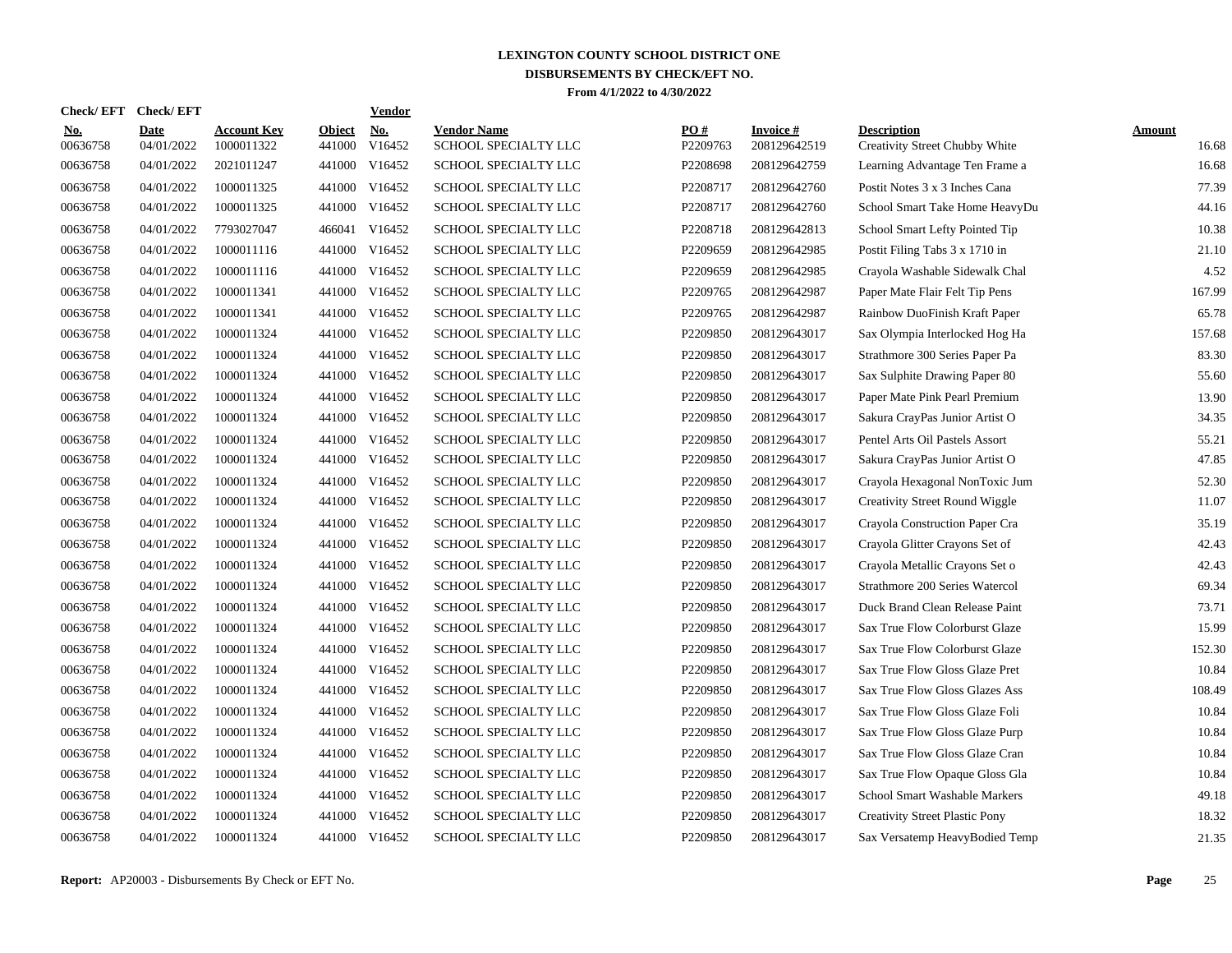| <b>Check/EFT</b>       | <b>Check/EFT</b>          |                                                            |                         | Vendor               |                                            |                               |                                 |                                                      |                        |
|------------------------|---------------------------|------------------------------------------------------------|-------------------------|----------------------|--------------------------------------------|-------------------------------|---------------------------------|------------------------------------------------------|------------------------|
| <u>No.</u><br>00636758 | <b>Date</b><br>04/01/2022 | <b>Account Key</b><br>1000011324                           | <b>Object</b><br>441000 | <u>No.</u><br>V16452 | <b>Vendor Name</b><br>SCHOOL SPECIALTY LLC | $\underline{PO#}$<br>P2209850 | <b>Invoice#</b><br>208129643017 | <b>Description</b><br>Sax Versatemp HeavyBodied Temp | <b>Amount</b><br>42.69 |
| 00636758               | 04/01/2022                | 1000011324                                                 | 441000                  | V16452               | SCHOOL SPECIALTY LLC                       | P2209850                      | 208129643017                    | Sax Versatemp HeavyBodied Temp                       | 21.35                  |
| 00636758               | 04/01/2022                | 1000011324                                                 | 441000                  | V16452               | SCHOOL SPECIALTY LLC                       | P2209850                      | 208129643017                    | Sax Versatemp HeavyBodied Temp                       | 21.35                  |
| 00636758               | 04/01/2022                | 1000011322                                                 | 441000                  | V16452               | SCHOOL SPECIALTY LLC                       | P2209853                      | 208129643047                    | Crayola Crayon Classroom Pack                        | 48.67                  |
| 00636758               | 04/01/2022                | 1000011322                                                 | 441000                  | V16452               | SCHOOL SPECIALTY LLC                       | P2209853                      | 208129643047                    | Popular Playthings Playstix Li                       | 18.29                  |
| 00636758               | 04/01/2022                | 1000011322                                                 |                         | 441000 V16452        | SCHOOL SPECIALTY LLC                       | P2209853                      | 208129643047                    | MagnaTiles 3D Magnetic Buildin                       | 69.54                  |
| 00636758               | 04/01/2022                | 1000011322                                                 | 441000                  | V16452               | SCHOOL SPECIALTY LLC                       | P2209853                      | 208129643047                    | Paper Mate Flair Felt Tip Pens                       | 8.34                   |
| 00636758               | 04/01/2022                | 1000011322                                                 |                         | 441000 V16452        | SCHOOL SPECIALTY LLC                       | P2209853                      | 208129643047                    | Learning Resources Programmabl                       | 330.78                 |
| 00636758               | 04/01/2022                | 1000011322                                                 | 441000                  | V16452               | <b>SCHOOL SPECIALTY LLC</b>                | P2209853                      | 208129643047                    | <b>KNEX Imagine Classic Construct</b>                | 38.38                  |
| 00636758               | 04/01/2022                | 1000011322                                                 | 441000                  | V16452               | SCHOOL SPECIALTY LLC                       | P2209853                      | 208129643047                    | Mindware KEVA Contraptions 200                       | 48.19                  |
| 00636758               | 04/01/2022                | 1000011338                                                 | 441000                  | V16452               | SCHOOL SPECIALTY LLC                       | P2209778                      | 208129643051                    | Lee 3Line Removable Highlighte                       | 33.28                  |
| 00636758               | 04/01/2022                | 1000011338                                                 | 441000                  | V16452               | SCHOOL SPECIALTY LLC                       | P2209778                      | 208129643051                    | PRESaply PermanentAdhesive Shi                       | 8.34                   |
| 00636758               | 04/01/2022                | 1000011338                                                 |                         | 441000 V16452        | <b>SCHOOL SPECIALTY LLC</b>                | P2209778                      | 208129643051                    | Pacon Dry Erase Sentence Strip                       | 18.03                  |
| 00636758               | 04/01/2022                | 1000011338                                                 | 441000                  | V16452               | SCHOOL SPECIALTY LLC                       | P2209778                      | 208129643051                    | Bingo Game Sight Words Level                         | 20.99                  |
| 00636758               | 04/01/2022                | 1000011338                                                 |                         | 441000 V16452        | SCHOOL SPECIALTY LLC                       | P2209778                      | 208129643051                    | Junior Learning Rainbow Ten Fr                       | 9.03                   |
| 00636758               | 04/01/2022                | 1000011338                                                 |                         | 441000 V16452        | SCHOOL SPECIALTY LLC                       | P2209778                      | 208129643051                    | Didax WriteOnWipeOff 120 Numbe                       | 142.52                 |
| 00636758               | 04/01/2022                | 1000011338                                                 |                         | 441000 V16452        | <b>SCHOOL SPECIALTY LLC</b>                | P2209778                      | 208129643051                    | Learning Resources Mini Muffin                       | 61.18                  |
| 00636758               | 04/01/2022                | 1000011338                                                 |                         | 441000 V16452        | SCHOOL SPECIALTY LLC                       | P2209778                      | 208129643051                    | Lee 3Line Removable Highlighte                       | 33.28                  |
| 00636758               | 04/01/2022                | 1000011338                                                 |                         | 441000 V16452        | SCHOOL SPECIALTY LLC                       | P2209778                      | 208129643051                    | Lee 3Line Removable Highlighte                       | 33.28                  |
| 00636758               | 04/01/2022                | 1000011347                                                 |                         | 441000 V16452        | SCHOOL SPECIALTY LLC                       | P2209668                      | 208129643060                    | Mobile Organizer 10 Drawers 13                       | 64.88                  |
| 00636758               | 04/01/2022                | 1000011316                                                 |                         | 441000 V16452        | SCHOOL SPECIALTY LLC                       | P2209757                      | 208129643061                    | School Smart Reusable String E                       | 0.39                   |
| 00636758               | 04/01/2022                | 1000011316                                                 |                         | 441000 V16452        | SCHOOL SPECIALTY LLC                       | P2209757                      | 208129643061                    | The Classics 12in1 Whiteboard                        | 47.70                  |
| 00636758               | 04/01/2022                | 1000022216                                                 | 441000                  | V16452               | SCHOOL SPECIALTY LLC                       | P2209757                      | 208129643061                    | School Smart Reusable String E                       | 11.60                  |
| 00636758               | 04/01/2022                | 1000023316                                                 |                         | 441000 V16452        | SCHOOL SPECIALTY LLC                       | P2209757                      | 208129643061                    | School Smart Reusable String E                       | 19.69                  |
| 00636758               | 04/01/2022                | 2050013703                                                 |                         | 441000 V16452        | SCHOOL SPECIALTY LLC                       | P2209607                      | 208129643062                    | Elmers Washable No Run School                        | 1.46                   |
| 00636758               | 04/01/2022                | 2050013703                                                 |                         | 441000 V16452        | SCHOOL SPECIALTY LLC                       | P2209607                      | 208129643062                    | PullBuoy Basic Hoops 24 Inches                       | 32.47                  |
| 00636758               | 04/01/2022                | 1000011338                                                 |                         | 441000 V16452        | SCHOOL SPECIALTY LLC                       | P2209609                      | 208129643063                    | Crayola Ultra Clean Washable C                       | 294.46                 |
| 00636758               | 04/01/2022                | 2021011247                                                 |                         | 441000 V16452        | SCHOOL SPECIALTY LLC                       | P2208685                      | 208129643125                    | Guidecraft Block Play Traffic                        | 30.09                  |
| 00636758               | 04/01/2022                | 1000011626                                                 |                         | 441000 V16452        | SCHOOL SPECIALTY LLC                       | P2208771                      | 208129643855                    | <b>VELCRO Brand Sticky Back Coins</b>                | 26.56                  |
|                        |                           |                                                            |                         |                      |                                            |                               |                                 | <b>Check Total</b>                                   | 5,482.67               |
| 00636759               | 04/01/2022                | 7887091027                                                 |                         | 466099 V16164        | <b>SCOTT MILES PHOTOGRAPHY</b>             | P2210492                      | 28                              | 3 more senior banners/pictures                       | 240.75                 |
|                        |                           |                                                            |                         |                      |                                            |                               |                                 | <b>Check Total</b>                                   | 240.75                 |
| 00636760               | 04/01/2022                | 7802074044                                                 |                         | 466034 V02871        | <b>SCOTT, DAMON</b>                        |                               |                                 | VBASE/LEX/3/25/2 VBASE VS LEX                        | 83.90                  |
|                        |                           | <b>Report:</b> AP20003 - Disbursements By Check or EFT No. |                         |                      |                                            |                               |                                 |                                                      | Page<br>26             |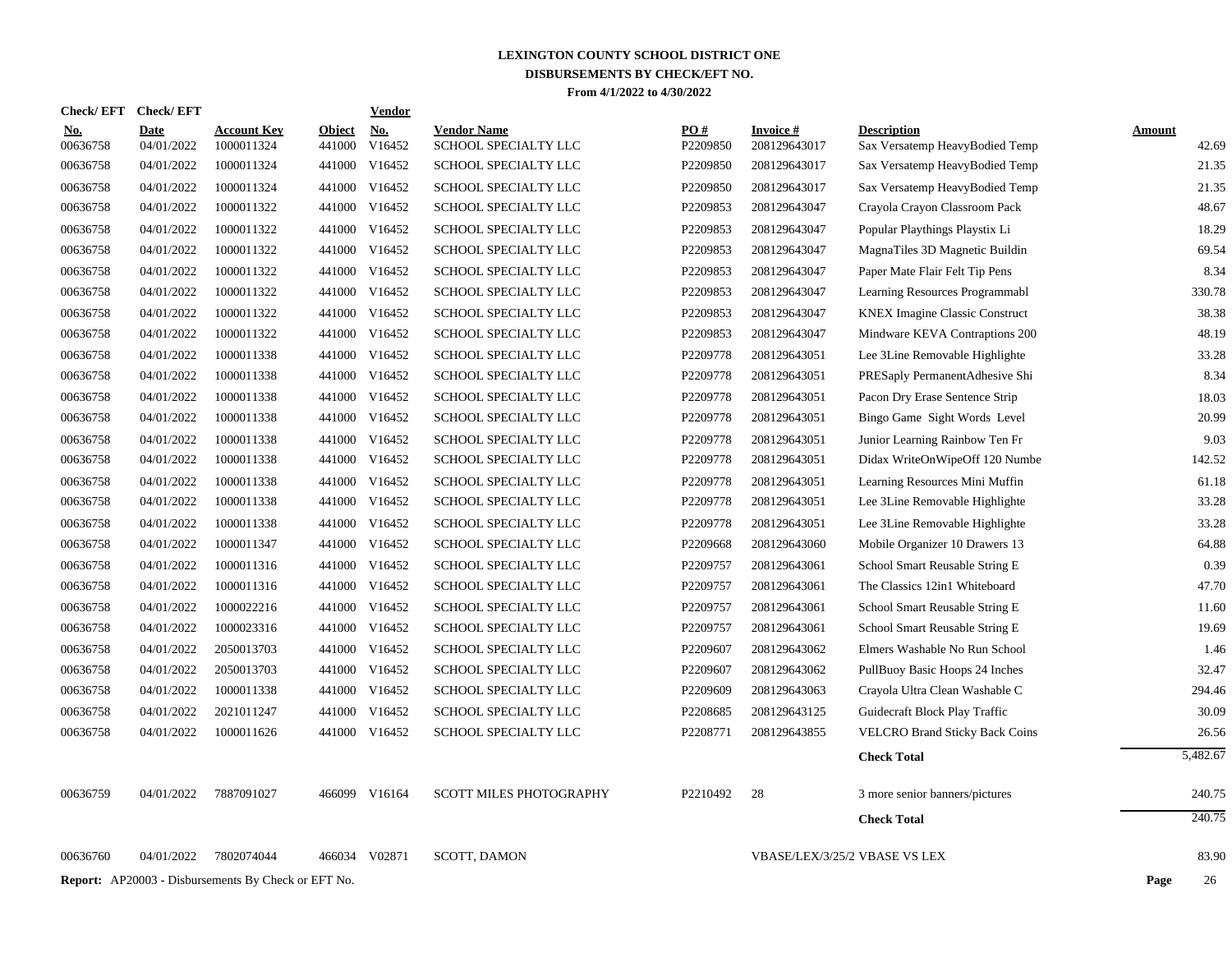|            | Check/EFT Check/EFT |                    |               | <b>Vendor</b> |                                |          |                           |                                          |                        |
|------------|---------------------|--------------------|---------------|---------------|--------------------------------|----------|---------------------------|------------------------------------------|------------------------|
| <u>No.</u> | <b>Date</b>         | <b>Account Key</b> | <b>Object</b> | <u>No.</u>    | <b>Vendor Name</b>             | PO#      | <b>Invoice#</b>           | <b>Description</b><br><b>Check Total</b> | <b>Amount</b><br>83.90 |
| 00636761   | 04/01/2022          | 1000011544         |               | 433200 Exxxxx | Employee                       |          | 03.16.03.18.22            | State HOSA Competition                   | 323.86                 |
|            |                     |                    |               |               |                                |          |                           |                                          | 323.86                 |
|            |                     |                    |               |               |                                |          |                           | <b>Check Total</b>                       |                        |
| 00636762   | 04/01/2022          | 7802091011         |               | 466034 V13360 | SMALLS, DWAYNE L               |          | VLX.LHS.03.30.22 Official |                                          | 203.70                 |
| 00636762   | 04/01/2022          | 7887091544         |               | 466034 V13360 | SMALLS, DWAYNE L               |          |                           | WLAX/DFORK/3/2 W LAX VS D FORK           | 203.70                 |
|            |                     |                    |               |               |                                |          |                           | <b>Check Total</b>                       | 407.40                 |
| 00636763   | 04/01/2022          | 1000025426         |               | 441020 V13230 | SMITH AND JONES JANITORIAL SUP | P2208275 | 216682                    | <b>CLIP</b>                              | 5.65                   |
| 00636763   | 04/01/2022          | 1000025426         |               | 441020 V13230 | SMITH AND JONES JANITORIAL SUP | P2208275 | 216682                    | <b>BEARING BLOCKRH</b>                   | 21.74                  |
| 00636763   | 04/01/2022          | 1000025426         |               | 441020 V13230 | SMITH AND JONES JANITORIAL SUP | P2208275 | 216682                    | <b>AXLE ASSBLY</b>                       | 124.12                 |
| 00636763   | 04/01/2022          | 1000025442         |               | 441020 V13230 | SMITH AND JONES JANITORIAL SUP | P2208275 | 216682                    | <b>EXHAUST FILTER</b>                    | 83.72                  |
| 00636763   | 04/01/2022          | 1000025444         |               | 441020 V13230 | SMITH AND JONES JANITORIAL SUP | P2208275 | 216682                    | NIPPLE GUARD                             | 17.38                  |
| 00636763   | 04/01/2022          | 1000025444         |               | 441020 V13230 | SMITH AND JONES JANITORIAL SUP | P2208275 | 216682                    | <b>ROD GUARD</b>                         | 125.83                 |
| 00636763   | 04/01/2022          | 1000025444         |               | 441020 V13230 | SMITH AND JONES JANITORIAL SUP | P2208275 | 216682                    | <b>PULLEY</b>                            | 191.74                 |
| 00636763   | 04/01/2022          | 1000025443         |               | 441020 V13230 | SMITH AND JONES JANITORIAL SUP | P2209599 | 216683                    | <b>6485 LIQUID FIRE ANT KILLER</b>       | 358.24                 |
| 00636763   | 04/01/2022          | 1000025435         |               | 441020 V13230 | SMITH AND JONES JANITORIAL SUP | P2209675 | 216684                    | 6485 ASSAULT LIQUID FIRE ANT K           | 179.11                 |
| 00636763   | 04/01/2022          | 1000025419         |               | 441020 V13230 | SMITH AND JONES JANITORIAL SUP | P2209885 | 216685                    | CAN DO FLOOR CLEANER                     | 67.03                  |
| 00636763   | 04/01/2022          | 1000025419         |               | 441020 V13230 | SMITH AND JONES JANITORIAL SUP | P2209885 | 216685                    | <b>LEMON DISINFECTANT</b>                | 71.60                  |
| 00636763   | 04/01/2022          | 1000025414         |               | 441020 V13230 | SMITH AND JONES JANITORIAL SUP | P2209241 | 216697                    | LIQUID DEODORIZER                        | 193.56                 |
| 00636763   | 04/01/2022          | 1000025414         |               | 441020 V13230 | SMITH AND JONES JANITORIAL SUP | P2209241 | 216697                    | LIQUID CARPET CLEANER                    | 90.48                  |
| 00636763   | 04/01/2022          | 1000025414         |               | 441020 V13230 | SMITH AND JONES JANITORIAL SUP | P2209241 | 216697                    | <b>SPEEDIKLEEN</b>                       | 134.82                 |
| 00636763   | 04/01/2022          | 1000025414         |               | 441020 V13230 | SMITH AND JONES JANITORIAL SUP | P2209241 | 216697                    | CAN DO FLOOR CLEANER                     | 201.07                 |
| 00636763   | 04/01/2022          | 1000025414         |               | 441020 V13230 | SMITH AND JONES JANITORIAL SUP | P2209241 | 216697                    | <b>EXQUISIT WAX</b>                      | 1,107.45               |
| 00636763   | 04/01/2022          | 1000025414         |               | 441020 V13230 | SMITH AND JONES JANITORIAL SUP | P2209241 | 216697                    | ANTIBACTERIAL BAG SOAP                   | 584.22                 |
| 00636763   | 04/01/2022          | 1000025421         |               | 441020 V13230 | SMITH AND JONES JANITORIAL SUP | P2209830 | 216698                    | 95118 ATLAS WIPES                        | 368.09                 |
| 00636763   | 04/01/2022          | 1000025421         |               | 441020 V13230 | SMITH AND JONES JANITORIAL SUP | P2209830 | 216698                    | 9013 24" DUST MOP 3"                     | 85.51                  |
| 00636763   | 04/01/2022          | 1000025441         |               | 441020 V13230 | SMITH AND JONES JANITORIAL SUP | P2209838 | 216699                    | 20" 20014 BLACK STRIPPING PADS           | 52.43                  |
| 00636763   | 04/01/2022          | 1000025441         |               | 441020 V13230 | SMITH AND JONES JANITORIAL SUP | P2209838 | 216699                    | 20" 20286 BEIGE BURNISHING PAD           | 28.36                  |
| 00636763   | 04/01/2022          | 1000025419         |               | 441020 V13230 | SMITH AND JONES JANITORIAL SUP | P2209805 | 216701                    | <b>SUDS LAUNDRY DETERGENT</b>            | 42.80                  |
| 00636763   | 04/01/2022          | 1000025419         |               | 441020 V13230 | SMITH AND JONES JANITORIAL SUP | P2209805 | 216701                    | URINAL BLOCK CHERRY                      | 17.70                  |
| 00636763   | 04/01/2022          | 1000025419         |               | 441020 V13230 | SMITH AND JONES JANITORIAL SUP | P2209805 | 216701                    | BACIL ENZYME ODOR DETERGENT              | 119.43                 |
| 00636763   | 04/01/2022          | 1000025419         |               | 441020 V13230 | SMITH AND JONES JANITORIAL SUP | P2209805 | 216701                    | <b>ZIP STRIPPER</b>                      | 261.51                 |
| 00636763   | 04/01/2022          | 1000025419         |               | 441020 V13230 | SMITH AND JONES JANITORIAL SUP | P2209805 | 216701                    | <b>EXOUISIT WAX</b>                      | 590.64                 |
|            |                     |                    |               |               |                                |          |                           |                                          |                        |

**Report:** AP20003 - Disbursements By Check or EFT No. **Page** 27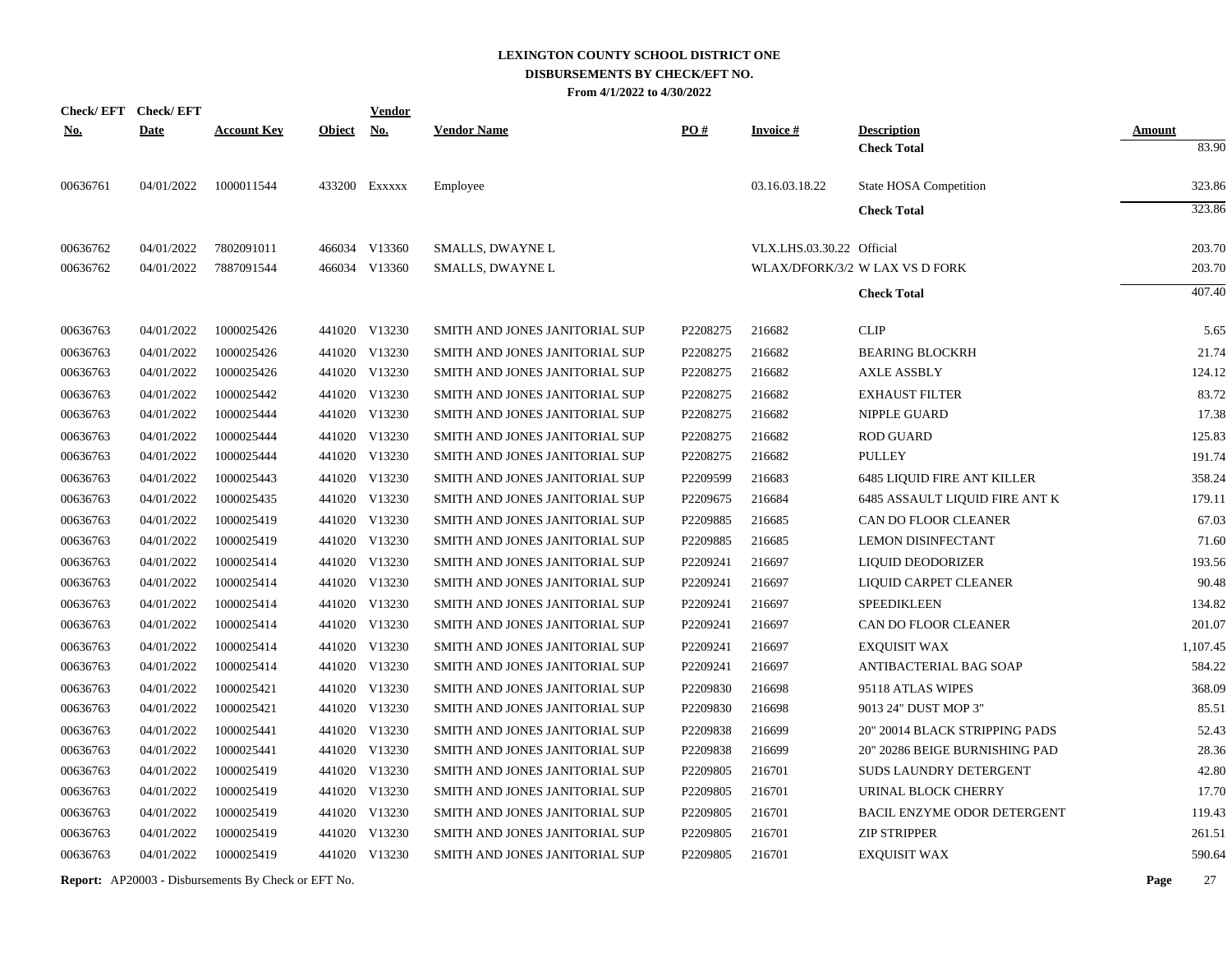| <b>Check/EFT</b>       | <b>Check/EFT</b>          |                                  |                         | <b>Vendor</b> |                                                      |                 |                           |                                          |                 |
|------------------------|---------------------------|----------------------------------|-------------------------|---------------|------------------------------------------------------|-----------------|---------------------------|------------------------------------------|-----------------|
| <u>No.</u><br>00636763 | <b>Date</b><br>04/01/2022 | <b>Account Kev</b><br>1000025419 | <b>Object</b><br>441020 | No.<br>V13230 | <b>Vendor Name</b><br>SMITH AND JONES JANITORIAL SUP | PO#<br>P2209805 | Invoice #<br>216701       | <b>Description</b><br>ANTIBACTERIAL SOAP | Amount<br>83.46 |
| 00636763               | 04/01/2022                | 1000025444                       |                         | 441020 V13230 | SMITH AND JONES JANITORIAL SUP                       | P2209067        | 216738                    | LIQUID DEODORIZER                        | 68.82           |
| 00636763               | 04/01/2022                | 1000025444                       |                         | 441020 V13230 | SMITH AND JONES JANITORIAL SUP                       | P2209067        | 216738                    | LIQUID CARPET CLEANER                    | 84.49           |
| 00636763               | 04/01/2022                | 1000025444                       |                         | 441020 V13230 | SMITH AND JONES JANITORIAL SUP                       | P2209067        | 216738                    | <b>SPEEDIKLEEN</b>                       | 39.85           |
| 00636763               | 04/01/2022                | 1000025444                       |                         | 441020 V13230 | SMITH AND JONES JANITORIAL SUP                       | P2209067        | 216738                    | CAN DO FLOOR CLEANER                     | 89.89           |
| 00636763               | 04/01/2022                | 1000025444                       |                         | 441020 V13230 | SMITH AND JONES JANITORIAL SUP                       | P2209067        | 216738                    | <b>GLASS CLEANER</b>                     | 44.94           |
| 00636763               | 04/01/2022                | 1000025444                       |                         | 441020 V13230 | SMITH AND JONES JANITORIAL SUP                       | P2209067        | 216738                    | HUSKI CREAM CLEANER                      | 86.67           |
| 00636763               | 04/01/2022                | 1000025444                       |                         | 441020 V13230 | SMITH AND JONES JANITORIAL SUP                       | P2209067        | 216738                    | URINAL SCREENS CHERRY                    | 12.11           |
| 00636763               | 04/01/2022                | 1000025444                       |                         | 441020 V13230 | SMITH AND JONES JANITORIAL SUP                       | P2209067        | 216738                    | <b>LEMON DISINFECTANT</b>                | 65.61           |
| 00636763               | 04/01/2022                | 1000025444                       |                         | 441020 V13230 | SMITH AND JONES JANITORIAL SUP                       | P2209067        | 216738                    | WHITE PEARL HAND SOAP                    | 65.06           |
| 00636763               | 04/01/2022                | 1000025444                       |                         | 441020 V13230 | SMITH AND JONES JANITORIAL SUP                       | P2209067        | 216738                    | ANTIBACTERIAL BAG SOAP                   | 223.67          |
| 00636763               | 04/01/2022                | 1000025444                       |                         | 441020 V13230 | SMITH AND JONES JANITORIAL SUP                       | P2209067        | 216738                    | SOAP DISPENSERS(800ML)                   | 52.36           |
| 00636763               | 04/01/2022                | 1000025444                       |                         | 441020 V13230 | SMITH AND JONES JANITORIAL SUP                       | P2209067        | 216738                    | URINAL SCREENS CHERRY                    | 12.11           |
| 00636763               | 04/01/2022                | 1000025411                       |                         | 441020 V13230 | SMITH AND JONES JANITORIAL SUP                       | P2209455        | 216739                    | 4013WHI POLISHING PADS                   | 48.80           |
| 00636763               | 04/01/2022                | 1000025442                       |                         | 441020 V13230 | SMITH AND JONES JANITORIAL SUP                       | P2209828        | 216740                    | 95118 ATLAS WIPES                        | 138.03          |
| 00636763               | 04/01/2022                | 1000025442                       |                         | 441020 V13230 | SMITH AND JONES JANITORIAL SUP                       | P2209828        | 216740                    | <b>20" REDWOOD FLOOR PADS</b>            | 171.20          |
| 00636763               | 04/01/2022                | 1000025441                       |                         | 441020 V13230 | SMITH AND JONES JANITORIAL SUP                       | P2209841        | 216741                    | <b>6485 ASSAULT LIQUID FIRE ANT K</b>    | 179.11          |
|                        |                           |                                  |                         |               |                                                      |                 |                           | <b>Check Total</b>                       | 6,590.41        |
| 00636764               | 04/01/2022                | 7887078044                       |                         | 466034 V10269 | <b>SMITH, AUSTIN</b>                                 |                 |                           | GSOCCER/DFORK/G SOCCER VS D FORK         | 57.50           |
|                        |                           |                                  |                         |               |                                                      |                 |                           | <b>Check Total</b>                       | 57.50           |
| 00636765               | 04/01/2022                | 7887078044                       |                         | 466034 V02910 | SMITH, STAN                                          |                 |                           | GSOCCER/DFORK/G SOCCER VS D FORK         | 102.50          |
|                        |                           |                                  |                         |               |                                                      |                 |                           | <b>Check Total</b>                       | 102.50          |
| 00636766               | 04/01/2022                | 1000025440                       |                         | 441020 V00302 | SOUTHEASTERN PAPER GROUP                             | P2209954        | 05554639                  | TORK TM1616S 2PLY TP                     | 289.01          |
|                        |                           |                                  |                         |               |                                                      |                 |                           | <b>Check Total</b>                       | 289.01          |
| 00636767               | 04/01/2022                | 1000012603                       |                         | 439500 V14839 | SOUTHEASTERN SPEECH AND LANGUA                       | P2202522        | 462                       | Speech Language Therapy Servic           | 4,706.25        |
| 00636767               | 04/01/2022                | 1000012603                       |                         | 439500 V14839 | SOUTHEASTERN SPEECH AND LANGUA P2202522              |                 | 463                       | Speech Language Therapy Servic           | 4,200.00        |
|                        |                           |                                  |                         |               |                                                      |                 |                           | <b>Check Total</b>                       | 8,906.25        |
| 00636768               | 04/01/2022                | 7802091011                       |                         | 466034 V14370 | STARR, RUSSELL T                                     |                 | VLX.LHS.03.26.22 Official |                                          | 88.90           |
|                        |                           |                                  |                         |               |                                                      |                 |                           | <b>Check Total</b>                       | 88.90           |
|                        |                           |                                  |                         |               |                                                      |                 |                           |                                          |                 |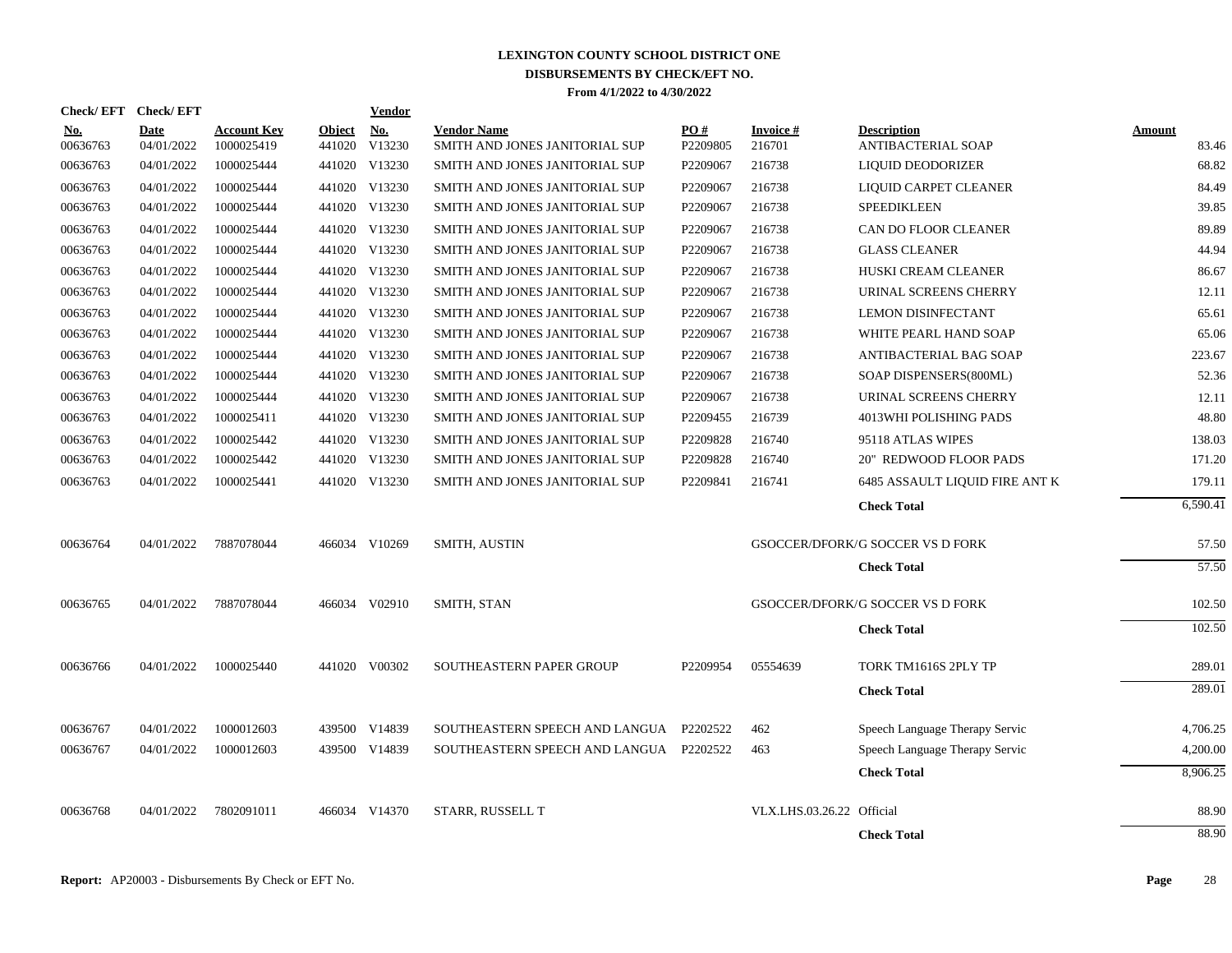| Check/EFT Check/EFT |             |                                                            |               | Vendor        |                               |          |                           |                                      |               |          |
|---------------------|-------------|------------------------------------------------------------|---------------|---------------|-------------------------------|----------|---------------------------|--------------------------------------|---------------|----------|
| <u>No.</u>          | <b>Date</b> | <b>Account Key</b>                                         | <b>Object</b> | <b>No.</b>    | <b>Vendor Name</b>            | PO#      | <b>Invoice#</b>           | <b>Description</b>                   | <b>Amount</b> |          |
| 00636769            | 04/01/2022  | 3291025521                                                 | 433100        | V00208        | STATE DEPARTMENT OF EDUCATION |          | 03.21-03.27.22            | 33118.1                              |               | 85.56    |
| 00636769            | 04/01/2022  | 3291025521                                                 | 433100        | V00208        | STATE DEPARTMENT OF EDUCATION |          | 03.21-03.27.22            | 33119.1                              |               | 70.68    |
| 00636769            | 04/01/2022  | 3291025521                                                 |               | 433100 V00208 | STATE DEPARTMENT OF EDUCATION |          | 03.21-03.27.22            | 33121.1                              |               | 37.20    |
| 00636769            | 04/01/2022  | 3291025521                                                 | 433100        | V00208        | STATE DEPARTMENT OF EDUCATION |          | 03.21-03.27.22            | 33116.1                              |               | 24.80    |
| 00636769            | 04/01/2022  | 3291025521                                                 |               | 433100 V00208 | STATE DEPARTMENT OF EDUCATION |          | 03.21-03.27.22            | 33120.1                              |               | 68.20    |
| 00636769            | 04/01/2022  | 3291025521                                                 |               | 433100 V00208 | STATE DEPARTMENT OF EDUCATION |          | 03.21-03.27.22            | 33117.1                              |               | 65.72    |
| 00636769            | 04/01/2022  | 7733027029                                                 |               | 466031 V00208 | STATE DEPARTMENT OF EDUCATION |          | 03.21-03.27.22            | 33202.1                              |               | 32.24    |
| 00636769            | 04/01/2022  | 7733027034                                                 |               | 466031 V00208 | STATE DEPARTMENT OF EDUCATION |          | 03.21-03.27.22            | 33099.1                              |               | 45.88    |
| 00636769            | 04/01/2022  | 7733027034                                                 |               | 466031 V00208 | STATE DEPARTMENT OF EDUCATION |          | 03.21-03.27.22            | 33099.2                              |               | 47.12    |
| 00636769            | 04/01/2022  | 7802070020                                                 |               | 466031 V00208 | STATE DEPARTMENT OF EDUCATION |          | 03.21-03.27.22            | 33402.1                              |               | 31.00    |
| 00636769            | 04/01/2022  | 7802070020                                                 | 466031        | V00208        | STATE DEPARTMENT OF EDUCATION |          | 03.21-03.27.22            | 33244.1                              |               | 23.56    |
| 00636769            | 04/01/2022  | 7802070027                                                 |               | 466031 V00208 | STATE DEPARTMENT OF EDUCATION |          | 03.21-03.27.22            | 33347.1                              |               | 33.48    |
| 00636769            | 04/01/2022  | 7802070044                                                 |               | 466031 V00208 | STATE DEPARTMENT OF EDUCATION |          | 03.21-03.27.22            | 32662.1                              |               | 40.92    |
| 00636769            | 04/01/2022  | 7802074015                                                 |               | 466031 V00208 | STATE DEPARTMENT OF EDUCATION |          | 03.21-03.27.22            | 32545.1                              |               | 35.96    |
| 00636769            | 04/01/2022  | 7802074015                                                 |               | 466031 V00208 | STATE DEPARTMENT OF EDUCATION |          | 03.21-03.27.22            | 32528.1                              |               | 29.76    |
| 00636769            | 04/01/2022  | 7802075015                                                 |               | 466031 V00208 | STATE DEPARTMENT OF EDUCATION |          | 03.21-03.27.22            | 33318.1                              |               | 29.76    |
| 00636769            | 04/01/2022  | 7887027034                                                 |               | 466031 V00208 | STATE DEPARTMENT OF EDUCATION |          | 03.21-03.27.22            | 33386.1                              |               | 7.44     |
|                     |             |                                                            |               |               |                               |          |                           | <b>Check Total</b>                   |               | 709.28   |
| 00636770            | 04/01/2022  | 1000025413                                                 |               | 447000 V01108 | <b>SUBURBAN PROPANE</b>       |          | 1053-221157               | Propane                              |               | 840.29   |
| 00636770            | 04/01/2022  | 1000025413                                                 |               | 447000 V01108 | <b>SUBURBAN PROPANE</b>       |          | 1053-221158               | Propane                              |               | 1,349.19 |
|                     |             |                                                            |               |               |                               |          |                           | <b>Check Total</b>                   |               | 2,189.48 |
| 00636771            | 04/01/2022  | 7802078011                                                 |               | 466034 V02634 | TANVERDI, JOHN                |          | VSC.LHS.03.29.22 Official |                                      |               | 121.70   |
|                     |             |                                                            |               |               |                               |          |                           | <b>Check Total</b>                   |               | 121.70   |
| 00636772            | 04/01/2022  | 2301016103                                                 |               | 431300 V16857 | THE BEHAVIOR CO LLC           | P2202526 | 1047                      | <b>Behavior Services for Special</b> |               | 3,375.00 |
| 00636772            | 04/01/2022  | 2301016103                                                 |               | 431300 V16857 | THE BEHAVIOR CO LLC           | P2202526 | 1048                      | Behavior Services for Special        |               | 3,750.00 |
|                     |             |                                                            |               |               |                               |          |                           | <b>Check Total</b>                   |               | 7,125.00 |
| 00636773            | 04/01/2022  | 7975027021                                                 |               | 466041 V00183 | THE BURMAX CO INC             | P2209334 | 1075446-00                | <b>BARBER PRINT STYLING CAPE</b>     |               | 200.93   |
| 00636773            | 04/01/2022  | 7975027021                                                 |               | 466041 V00183 | THE BURMAX CO INC             | P2209334 | 1075446-00                | TERRY CLOTH VELCRO SPA HEADBAN       |               | 23.33    |
| 00636773            | 04/01/2022  | 7975027021                                                 |               | 466041 V00183 | THE BURMAX CO INC             | P2209334 | 1075446-00                | NECK DUSTER WITH POWDER DISPEN       |               | 2.73     |
| 00636773            | 04/01/2022  | 7975027021                                                 |               | 466041 V00183 | THE BURMAX CO INC             | P2209334 | 1075446-00                | COTTON TOWELS-WHITE ECONOMY          |               | 102.55   |
| 00636773            | 04/01/2022  | 7975027021                                                 |               | 466041 V00183 | THE BURMAX CO INC             | P2209334 | 1075446-00                | CLAIROL BASIC WHITE 32-OZ TUB        |               | 193.11   |
|                     |             | <b>Report:</b> AP20003 - Disbursements By Check or EFT No. |               |               |                               |          |                           |                                      | Page          | 29       |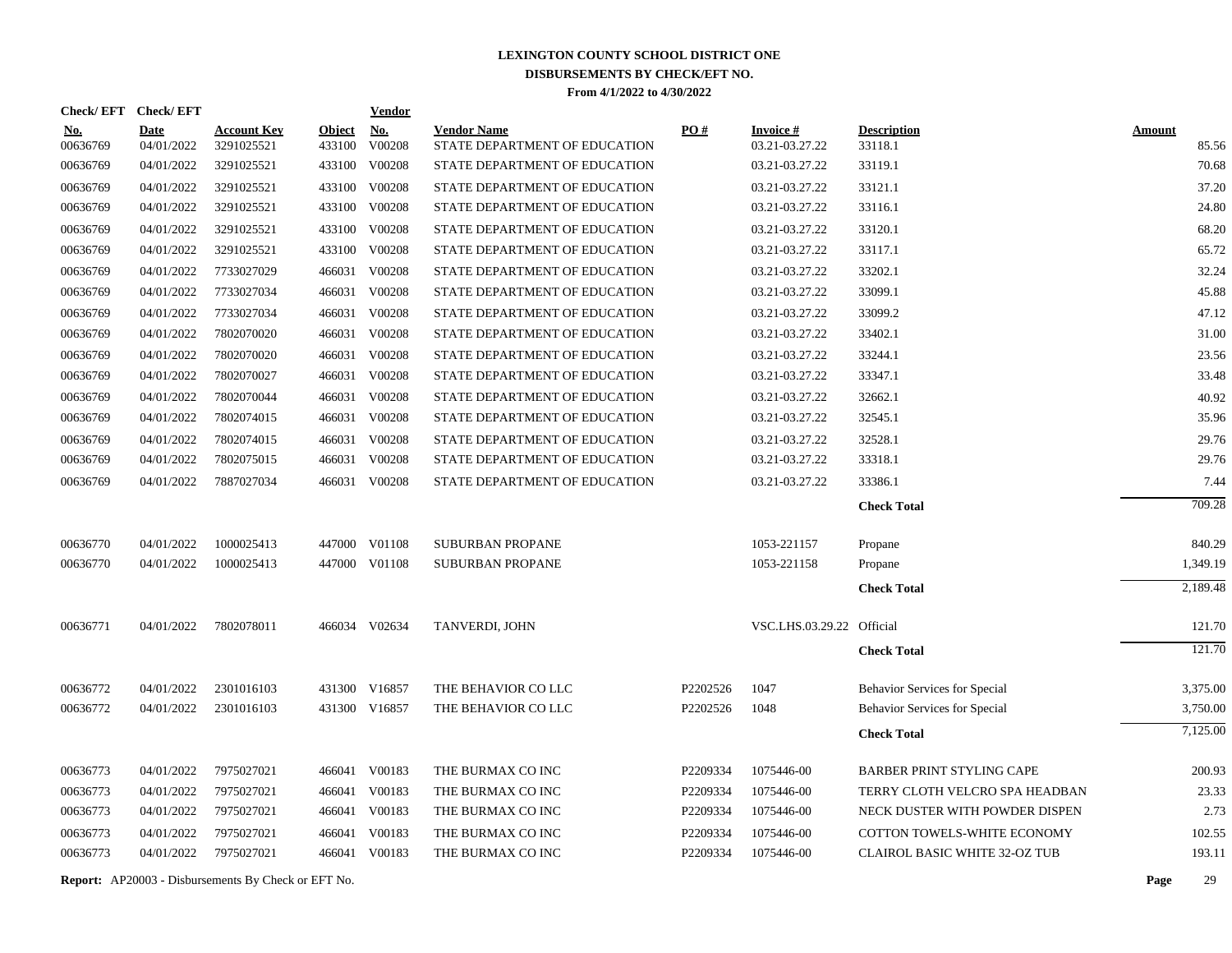| Check/EFT Check/EFT    |                    |                                  |                         | <u>Vendor</u>        |                                         |                 |                         |                                                      |                 |
|------------------------|--------------------|----------------------------------|-------------------------|----------------------|-----------------------------------------|-----------------|-------------------------|------------------------------------------------------|-----------------|
| <u>No.</u><br>00636773 | Date<br>04/01/2022 | <b>Account Key</b><br>7975027021 | <b>Object</b><br>466041 | <b>No.</b><br>V00183 | <b>Vendor Name</b><br>THE BURMAX CO INC | PO#<br>P2209334 | Invoice #<br>1075446-00 | <b>Description</b><br>CLAIROL PURE WHITE 20 VOLUME D | Amount<br>49.18 |
| 00636773               | 04/01/2022         | 7975027021                       | 466041                  | V00183               | THE BURMAX CO INC                       | P2209334        | 1075446-00              | <b>10-OZ FLAIROSOL BOTTLE</b>                        | 18.78           |
| 00636773               | 04/01/2022         | 7975027021                       | 466041                  | V00183               | THE BURMAX CO INC                       | P2209334        | 1075446-00              | GENA PEDI CARE SLOUGHING LOTIO                       | 14.67           |
| 00636773               | 04/01/2022         | 7975027021                       | 466041                  | V00183               | THE BURMAX CO INC                       | P2209334        | 1075446-00              | GENO PEDI SOFT FOOT & LEG LOTI                       | 9.12            |
| 00636773               | 04/01/2022         | 7975027021                       | 466041                  | V00183               | THE BURMAX CO INC                       | P2209334        | 1075446-00              | <b>OSTER BLADE WASH</b>                              | 19.45           |
| 00636773               | 04/01/2022         | 7975027021                       | 466041                  | V00183               | THE BURMAX CO INC                       | P2209334        | 1075446-00              | <b>OUEEN HELLENE NATURAL FACIAL S</b>                | 16.09           |
| 00636773               | 04/01/2022         | 7975027021                       | 466041                  | V00183               | THE BURMAX CO INC                       | P2209334        | 1075446-00              | NATURAL NAIL DEHYDRATOR                              | 16.35           |
| 00636773               | 04/01/2022         | 7975027021                       | 466041                  | V00183               | THE BURMAX CO INC                       | P2209334        | 1075446-00              | <b>3 GRAM NAIL GLUE</b>                              | 15.41           |
| 00636773               | 04/01/2022         | 7975027021                       | 466041                  | V00183               | THE BURMAX CO INC                       | P2209334        | 1075446-00              | 3-1/4" WIDE NEON BUTTERFLY CLA                       | 9.82            |
| 00636773               | 04/01/2022         | 7975027021                       | 466041                  | V00183               | THE BURMAX CO INC                       | P2209334        | 1075446-00              | NEON RULER & RAT TAIL COMB IN                        | 45.20           |
| 00636773               | 04/01/2022         | 7975027021                       | 466041                  | V00183               | THE BURMAX CO INC                       | P2209334        | 1075446-00              | 5" PLASTIC SPATULAS DOX                              | 6.63            |
| 00636773               | 04/01/2022         | 7975027021                       | 466041                  | V00183               | THE BURMAX CO INC                       | P2209334        | 1075446-00              | DOUBLE SIDED COTTON APPLICATOR                       | 9.63            |
| 00636773               | 04/01/2022         | 7975027021                       | 466041                  | V00183               | THE BURMAX CO INC                       | P2209334        | 1075446-00              | <b>100CT BEAUTY BALLS</b>                            | 24.40           |
| 00636773               | 04/01/2022         | 7975027021                       | 466041                  | V00183               | THE BURMAX CO INC                       | P2209334        | 1075446-00              | 100CT DISPOSABLE VINYL GLOVE,                        | 21.94           |
| 00636773               | 04/01/2022         | 7975027021                       | 466041                  | V00183               | THE BURMAX CO INC                       | P2209334        | 1075446-00              | 100CT DISPOSABLE VINYL GLOVES                        | 21.94           |
| 00636773               | 04/01/2022         | 7975027021                       | 466041                  | V00183               | THE BURMAX CO INC                       | P2209334        | 1075446-00              | 100CT DISPOSABLE VINYL GLOVES                        | 10.97           |
| 00636773               | 04/01/2022         | 7975027021                       | 466041                  | V00183               | THE BURMAX CO INC                       | P2209334        | 1075446-00              | SOFT N STYLE 200CT 5X11" EMBOS                       | 42.69           |
| 00636773               | 04/01/2022         | 7975027021                       | 466041                  | V00183               | THE BURMAX CO INC                       | P2209334        | 1075446-00              | 5-3/4" RUBBER GRIP CUTICLE PUS                       | 9.46            |
| 00636773               | 04/01/2022         | 7975027021                       | 466041                  | V00183               | THE BURMAX CO INC                       | P2209334        | 1075446-00              | <b>2-SIDED QUICK SHINE BUFFER</b>                    | 16.05           |
| 00636773               | 04/01/2022         | 7975027021                       | 466041                  | V00183               | THE BURMAX CO INC                       | P2209334        | 1075446-00              | 24PK 100/200 GRIT MINI BUFFING                       | 7.10            |
| 00636773               | 04/01/2022         | 7975027021                       | 466041                  | V00183               | THE BURMAX CO INC                       | P2209334        | 1075446-00              | FANTA SEA LAVENDER PARAFFIN WA                       | 20.35           |
| 00636773               | 04/01/2022         | 7975027021                       | 466041                  | V00183               | THE BURMAX CO INC                       | P2209334        | 1075446-00              | ARDELL WISPIES 113 LASHES, BLA                       | 26.96           |
| 00636773               | 04/01/2022         | 7975027021                       | 466041                  | V00183               | THE BURMAX CO INC                       | P2209334        | 1075446-00              | 250ML 8.5-OZ LARGE JAR                               | 4.75            |
| 00636773               | 04/01/2022         | 7975027021                       | 466041                  | V00183               | THE BURMAX CO INC                       | P2209334        | 1075446-00              | 30ML 1-OZ JAR                                        | 3.34            |
| 00636773               | 04/01/2022         | 7975027021                       | 466041                  | V00183               | THE BURMAX CO INC                       | P2209334        | 1075446-00              | 8ML 0.27-OZ JAR                                      | 1.61            |
| 00636773               | 04/01/2022         | 7975027021                       | 466041                  | V00183               | THE BURMAX CO INC                       | P2209334        | 1075446-00              | 2-TONE TRANSLUCENT FAN BRUSH                         | 12.71           |
| 00636773               | 04/01/2022         | 7975027021                       | 466041                  | V00183               | THE BURMAX CO INC                       | P2209334        | 1075446-00              | <b>NAIL POLISH PALETTE</b>                           | 7.22            |
| 00636773               | 04/01/2022         | 7975027021                       | 466041                  | V00183               | THE BURMAX CO INC                       | P2209334        | 1075446-00              | NAILTRAINER REFILL PACK OF PRA                       | 105.46          |
| 00636773               | 04/01/2022         | 7975027021                       | 466041                  | V00183               | THE BURMAX CO INC                       | P2209334        | 1075446-00              | <b>2.5 OZ LOTION DISPENSER BOTTLE</b>                | 2.89            |
| 00636773               | 04/01/2022         | 7975027021                       | 466041                  | V00183               | THE BURMAX CO INC                       | P2209334        | 1075446-00              | <b>JUMBO FOUNDATION BRUSH</b>                        | 4.24            |
| 00636773               | 04/01/2022         | 7975027021                       | 466041                  | V00183               | THE BURMAX CO INC                       | P2209334        | 1075446-00              | FANTA SEA MICROBLADING KIT                           | 12.05           |
| 00636773               | 04/01/2022         | 7975027021                       | 466041                  | V00183               | THE BURMAX CO INC                       | P2209334        | 1075446-00              | DELUXE STRAIGHT EDGE SHAVING R                       | 4.61            |
| 00636773               | 04/01/2022         | 7975027021                       | 466041                  | V00183               | THE BURMAX CO INC                       | P2209334        | 1075446-00              | OFRA GETAWAY SIGNATURE EYESHAD                       | 14.64           |
| 00636773               | 04/01/2022         | 7975027021                       |                         | 466041 V00183        | THE BURMAX CO INC                       | P2209334        | 1075446-00              | TOGATTA 5-1/2" DIAMOND ERGONOM                       | 69.02           |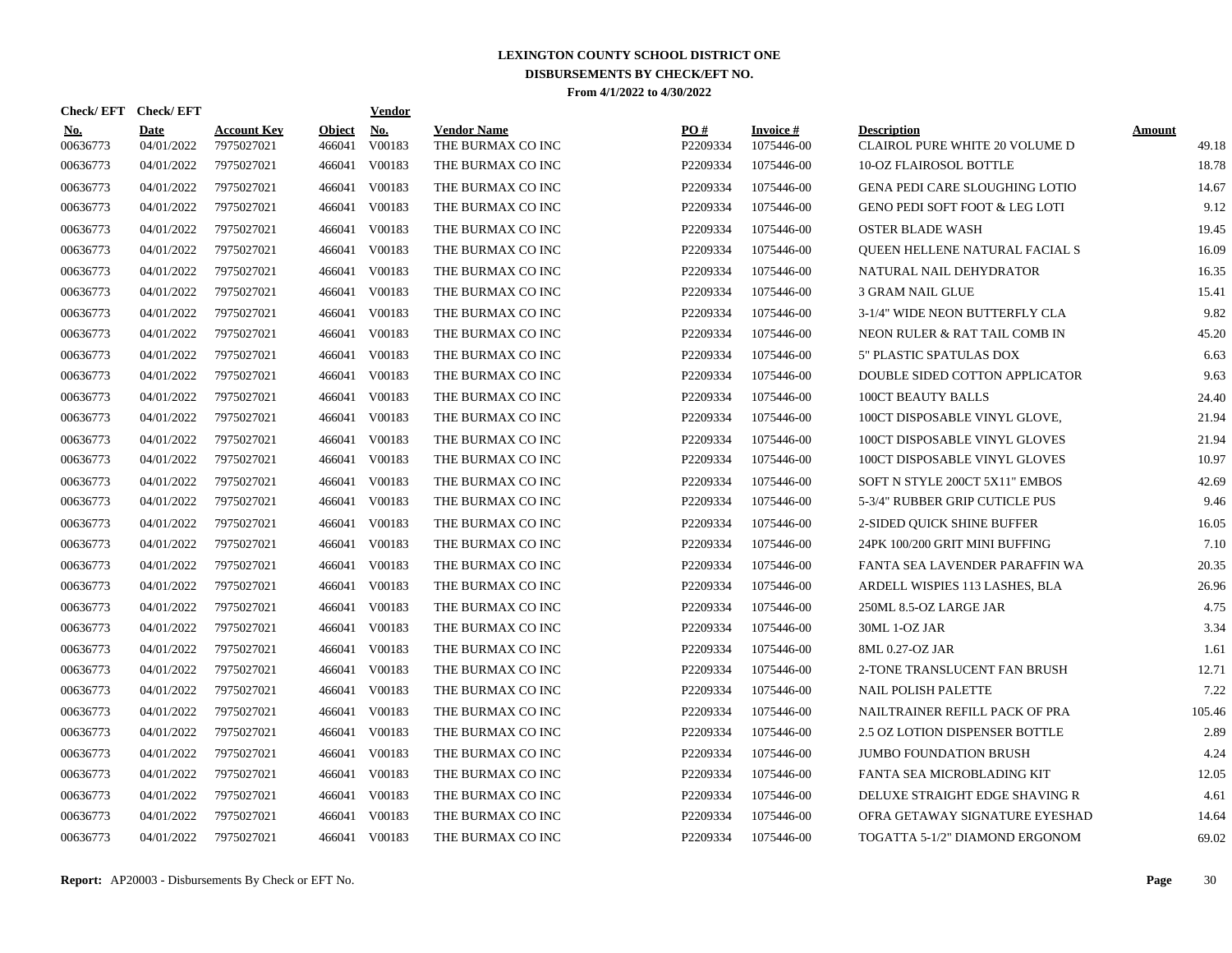| Check/EFT Check/EFT    |                    |                           |                         | <u>Vendor</u> |                                         |                 |                                |                                              |                       |
|------------------------|--------------------|---------------------------|-------------------------|---------------|-----------------------------------------|-----------------|--------------------------------|----------------------------------------------|-----------------------|
| <u>No.</u><br>00636773 | Date<br>04/01/2022 | Account Kev<br>7975027021 | <b>Object</b><br>466041 | No.<br>V00183 | <b>Vendor Name</b><br>THE BURMAX CO INC | PO#<br>P2209334 | <b>Invoice</b> #<br>1075446-00 | <b>Description</b><br>2PK POCKET SCALP BRUSH | <b>Amount</b><br>0.55 |
| 00636773               | 04/01/2022         | 7975027021                | 466041                  | V00183        | THE BURMAX CO INC                       | P2209334        | 1075446-00                     | <b>NAIL DRILL BIT HOLDER 48</b>              | 4.25                  |
| 00636773               | 04/01/2022         | 7975027021                | 466041                  | V00183        | THE BURMAX CO INC                       | P2209334        | 1075446-00                     | 4-1/2" RUBBERIZED SUPER GRIP C               | 5.03                  |
| 00636773               | 04/01/2022         | 7975027021                | 466041                  | V00183        | THE BURMAX CO INC                       | P2209334        | 1075446-00                     | 25-ct DISPOSABLE MASCARA BRUSH               | 6.90                  |
| 00636773               | 04/01/2022         | 7975027021                | 466041                  | V00183        | THE BURMAX CO INC                       | P2209334        | 1075446-00                     | <b>METAL WHISK</b>                           | 11.29                 |
| 00636773               | 04/01/2022         | 7975027021                | 466041                  | V00183        | THE BURMAX CO INC                       | P2209334        | 1075446-00                     | 10-PK SOAK OFF CLIPS                         | 3.34                  |
| 00636773               | 04/01/2022         | 7975027021                | 466041                  | V00183        | THE BURMAX CO INC                       | P2209334        | 1075446-00                     | <b>BLEACH PROOF TOWELS, BLACK</b>            | 82.37                 |
| 00636773               | 04/01/2022         | 7975027021                | 466041                  | V00183        | THE BURMAX CO INC                       | P2209334        | 1075446-00                     | 20-PC NAIL ART TOOL SET                      | 16.95                 |
| 00636773               | 04/01/2022         | 7975027021                | 466041                  | V00183        | THE BURMAX CO INC                       | P2209334        | 1075446-00                     | <b>BEACHSIDE SIGNATURE EYESHADOW</b>         | 29.28                 |
| 00636773               | 04/01/2022         | 7975027021                | 466041                  | V00183        | THE BURMAX CO INC                       | P2209334        | 1075446-00                     | <b>3PK TOUCH UP RAZORS</b>                   | 0.78                  |
| 00636773               | 04/01/2022         | 7975027021                | 466041                  | V00183        | THE BURMAX CO INC                       | P2209334        | 1075446-00                     | 24PC EYELASH GLUE RINGS                      | 1.25                  |
| 00636773               | 04/01/2022         | 7975027021                | 466041                  | V00183        | THE BURMAX CO INC                       | P2209334        | 1075446-00                     | 3/4 OZ LASTITE ADHESIVE CLEAR                | 2.77                  |
| 00636773               | 04/01/2022         | 7975027021                | 466041                  | V00183        | THE BURMAX CO INC                       | P2209334        | 1075446-00                     | <b>3PC SILICONE MASK APPLICATOR S</b>        | 4.80                  |
| 00636773               | 04/01/2022         | 7975027021                | 466041                  | V00183        | THE BURMAX CO INC                       | P2209334        | 1075446-00                     | SMOOTH BACK PRESSING COMB                    | 11.44                 |
| 00636773               | 04/01/2022         | 7975027021                | 466041                  | V00183        | THE BURMAX CO INC                       | P2209334        | 1075446-00                     | <b>18MIL JAR WITH GOLD RIM</b>               | 6.26                  |
| 00636773               | 04/01/2022         | 7975027021                | 466041                  | V00183        | THE BURMAX CO INC                       | P2209334        | 1075446-00                     | 6MIL JAR WITH GOLD RIM                       | 4.33                  |
| 00636773               | 04/01/2022         | 7975027021                | 466041                  | V00183        | THE BURMAX CO INC                       | P2209334        | 1075446-00                     | <b>GOLD BARBER RAZOR</b>                     | 6.29                  |
| 00636773               | 04/01/2022         | 7975027021                | 466041                  | V00183        | THE BURMAX CO INC                       | P2209334        | 1075446-00                     | <b>SCALPMASTER 7-1/2" SHEAR</b>              | 6.15                  |
| 00636773               | 04/01/2022         | 7975027021                | 466041                  | V00183        | THE BURMAX CO INC                       | P2209334        | 1075446-00                     | SPRING GRIP STRAIGHTENING COMB               | 4.00                  |
| 00636773               | 04/01/2022         | 7975027021                | 466041                  | V00183        | THE BURMAX CO INC                       | P2209334        | 1075446-00                     | 5-IN-1 CLEANSING BRUSH                       | 5.17                  |
| 00636773               | 04/01/2022         | 7975027021                | 466041                  | V00183        | THE BURMAX CO INC                       | P2209334        | 1075446-00                     | #2 OVAL BRUSH                                | 6.79                  |
| 00636773               | 04/01/2022         | 7975027021                | 466041                  | V00183        | THE BURMAX CO INC                       | P2209334        | 1075446-00                     | #4 OVAL BRUSH                                | 8.40                  |
| 00636773               | 04/01/2022         | 7975027021                | 466041                  | V00183        | THE BURMAX CO INC                       | P2209334        | 1075446-00                     | #8 OVAL BRUSH                                | 12.03                 |
| 00636773               | 04/01/2022         | 7975027021                | 466041                  | V00183        | THE BURMAX CO INC                       | P2209334        | 1075446-00                     | RECHARGEABLE ELECTRIC NAIL FIL               | 78.99                 |
| 00636773               | 04/01/2022         | 7975027021                | 466041                  | V00183        | THE BURMAX CO INC                       | P2209334        | 1075446-00                     | #12 OVAL BRUSH                               | 20.88                 |
| 00636773               | 04/01/2022         | 7975027021                | 466041                  | V00183        | THE BURMAX CO INC                       | P2209334        | 1075446-00                     | 3PC FINE MIST SPRAY BOTTLE SET               | 2.30                  |
| 00636773               | 04/01/2022         | 7975027021                | 466041                  | V00183        | THE BURMAX CO INC                       | P2209334        | 1075446-00                     | 8 OZ LOCKABLE PUMP DISPENSER B               | 1.27                  |
| 00636773               | 04/01/2022         | 7975027021                | 466041                  | V00183        | THE BURMAX CO INC                       | P2209334        | 1075446-00                     | 7PC CLEAR TRAVEL BOTTLE SET                  | 2.35                  |
| 00636773               | 04/01/2022         | 7975027021                | 466041                  | V00183        | THE BURMAX CO INC                       | P2209334        | 1075446-00                     | RUBBERIZED SUPER GRIP CLIPS                  | 7.54                  |
| 00636773               | 04/01/2022         | 7975027021                | 466041                  | V00183        | THE BURMAX CO INC                       | P2209334        | 1075446-00                     | 12PC PLASTIC COMB SET                        | 2.97                  |
| 00636773               | 04/01/2022         | 7975027021                | 466041                  | V00183        | THE BURMAX CO INC                       | P2209334        | 1075446-00                     | WIDE NEON BUTTERFLY CLAMP IN C               | 4.91                  |
| 00636773               | 04/01/2022         | 7975027021                | 466041                  | V00183        | THE BURMAX CO INC                       | P2209334        | 1075446-00                     | CONTROL CLIPS IN CONTAINER                   | 3.75                  |
| 00636773               | 04/01/2022         | 7975027021                | 466041                  | V00183        | THE BURMAX CO INC                       | P2209334        | 1075446-00                     | <b>RHINESTONE KIT</b>                        | 3.20                  |
| 00636773               | 04/01/2022         | 7975027021                |                         | 466041 V00183 | THE BURMAX CO INC                       | P2209334        | 1075446-00                     | <b>2" BUTTERFLY CLAMPS</b>                   | 1.03                  |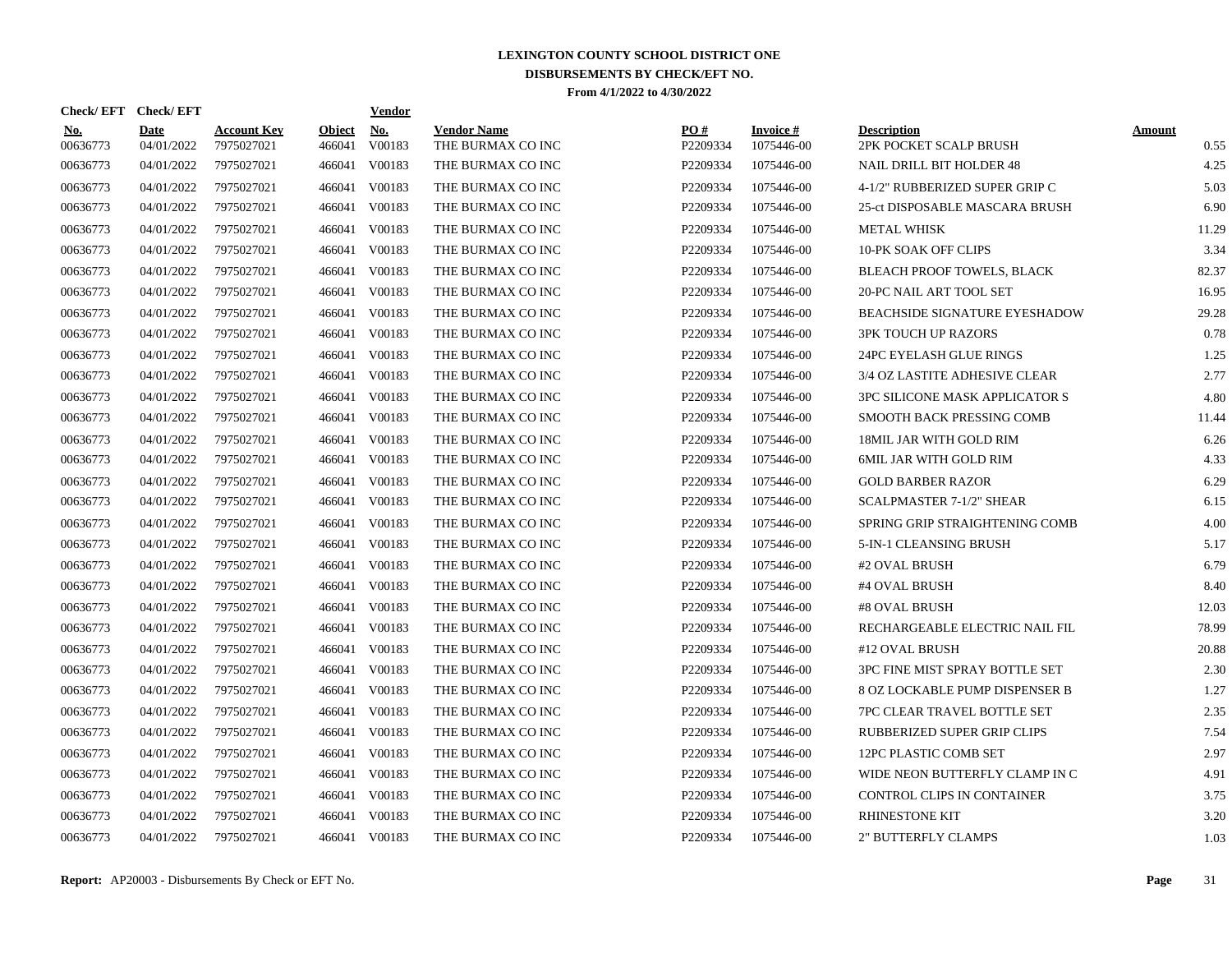| Check/EFT Check/EFT    |                           |                                  |                         | <b>Vendor</b> |                                         |                 |                           |                                                |                 |
|------------------------|---------------------------|----------------------------------|-------------------------|---------------|-----------------------------------------|-----------------|---------------------------|------------------------------------------------|-----------------|
| <u>No.</u><br>00636773 | <b>Date</b><br>04/01/2022 | <b>Account Kev</b><br>7975027021 | <b>Object</b><br>466041 | No.<br>V00183 | <b>Vendor Name</b><br>THE BURMAX CO INC | PO#<br>P2209334 | Invoice #<br>1075446-00   | <b>Description</b><br>3-1/2" SCALPMASTER BRUSH | Amount<br>12.13 |
| 00636773               | 04/01/2022                | 7975027021                       | 466041                  | V00183        | THE BURMAX CO INC                       | P2209334        | 1075446-00                | 2-1/2" SCALPMASTER BRUSH                       | 4.83            |
| 00636773               | 04/01/2022                | 7975027021                       | 466041                  | V00183        | THE BURMAX CO INC                       | P2209334        | 1075446-00                | <b>3PC COMB SET</b>                            | 6.16            |
| 00636773               | 04/01/2022                | 7975027021                       | 466041                  | V00183        | THE BURMAX CO INC                       | P2209334        | 1075446-00                | COLLAPSIBLE COLOR BOWL                         | 1.17            |
| 00636773               | 04/01/2022                | 7975027021                       | 466041                  | V00183        | THE BURMAX CO INC                       | P2209334        | 1075446-00                | 3PC MEDIUM TINT BRUSH SET                      | 0.80            |
| 00636773               | 04/01/2022                | 7975027021                       | 466041                  | V00183        | THE BURMAX CO INC                       | P2209334        | 1075446-00                | <b>CONTINUOUS SPRAY BOTTLE</b>                 | 8.51            |
| 00636773               | 04/01/2022                | 7975027021                       | 466041                  | V00183        | THE BURMAX CO INC                       | P2209334        | 1075446-00                | <b>3PK ERGO BRUSHES</b>                        | 5.33            |
| 00636773               | 04/01/2022                | 7975027021                       | 466041                  | V00183        | THE BURMAX CO INC                       | P2209334        | 1075446-00                | <b>3PK ANGLED BRUSHES</b>                      | 5.33            |
| 00636773               | 04/01/2022                | 7975027021                       | 466041                  | V00183        | THE BURMAX CO INC                       | P2209334        | 1075446-00                | MURAD CLARIFYING CLEANSER                      | 12.84           |
| 00636773               | 04/01/2022                | 7975027021                       | 466041                  | V00183        | THE BURMAX CO INC                       | P2209334        | 1075446-00                | <b>COLLASPSIBLE SILICONE DIFFUSER</b>          | 4.99            |
| 00636773               | 04/01/2022                | 7975027021                       |                         | 466041 V00183 | THE BURMAX CO INC                       | P2209334        | 1075446-00                | <b>BALLAYAGE &amp; OMBRE KIT</b>               | 9.42            |
| 00636773               | 04/01/2022                | 7975027021                       |                         | 466041 V00183 | THE BURMAX CO INC                       | P2209334        | 1075446-00                | 5-3/4" DIAMOND PROFESSIONAL SE                 | 139.05          |
| 00636773               | 04/01/2022                | 7975027021                       |                         | 466041 V00183 | THE BURMAX CO INC                       | P2209334        | 1075446-00                | 5-1/2" CHAMPION SHEAR WITH FIN                 | 104.13          |
| 00636773               | 04/01/2022                | 7975027021                       |                         | 466041 V00183 | THE BURMAX CO INC                       | P2209334        | 1075446-00                | 5-1/2" SWORDSMAN MULTI-COLOR S                 | 99.96           |
| 00636773               | 04/01/2022                | 7975027021                       | 466041                  | V00183        | THE BURMAX CO INC                       | P2209334        | 1075446-00                | 5-3/4" BLUE WAVE SHEAR                         | 38.46           |
| 00636773               | 04/01/2022                | 7975027021                       | 466041                  | V00183        | THE BURMAX CO INC                       | P2209334        | 1075446-00                | 5-3/4" BLACK ICE PROFESSIONAL                  | 88.51           |
| 00636773               | 04/01/2022                | 7975027021                       | 466041                  | V00183        | THE BURMAX CO INC                       | P2209334        | 1075446-00                | 6-1/4" SWORDSMAN RAZOR EDGE TI                 | 48.60           |
| 00636773               | 04/01/2022                | 7975027021                       |                         | 466041 V00183 | THE BURMAX CO INC                       | P2209334        | 1075446-00                | 5-1/2" DIAMOND EROGONOMIC SHEA                 | 138.03          |
|                        |                           |                                  |                         |               |                                         |                 |                           | <b>Check Total</b>                             | 2,295.24        |
| 00636774               | 04/01/2022                | 6000025610                       | 441000                  | V02065        | THE OFFICE PAL INC                      | P2209925        | 0197884-IN                | DELL C2660 6K BLK TONER                        | 512.19          |
| 00636774               | 04/01/2022                | 1000023331                       |                         | 441000 V02065 | THE OFFICE PAL INC                      | P2209653        | 0197948-IN                | <b>6,000-PAGE BLACK TONER CARTRIR</b>          | 116.80          |
|                        |                           |                                  |                         |               |                                         |                 |                           | <b>Check Total</b>                             | 628.99          |
| 00636775               | 04/01/2022                | 1000026306                       |                         | 469000 V10542 | THE TROPHY & AWARDS CENTER              | P2208231        | 18347                     | Magnetic name badge                            | 13.38           |
| 00636775               | 04/01/2022                | 1000026306                       |                         | 469000 V10542 | THE TROPHY & AWARDS CENTER              | P2208231        | 18347                     | Trophy                                         | 80.25           |
| 00636775               | 04/01/2022                | 1000026306                       |                         | 469000 V10542 | THE TROPHY & AWARDS CENTER              | P2208231        | 18347                     | Desk plate                                     | 37.45           |
| 00636775               | 04/01/2022                | 1000026306                       |                         | 469000 V10542 | THE TROPHY & AWARDS CENTER              | P2208231        | 18347                     | Engraved plate for the photo d                 | 16.05           |
| 00636775               | 04/01/2022                | 1000026306                       | 469000                  | V10542        | THE TROPHY & AWARDS CENTER              | P2209154        | 18348                     | Engraved plate for the TOY fin                 | 88.28           |
| 00636775               | 04/01/2022                | 1000026306                       |                         | 469000 V10542 | THE TROPHY & AWARDS CENTER              | P2209159        | 18349                     | Engraved plates for the retire                 | 1,203.75        |
|                        |                           |                                  |                         |               |                                         |                 |                           | <b>Check Total</b>                             | 1,439.16        |
| 00636776               | 04/01/2022                | 7802091011                       |                         | 466034 V14498 | TOLAR, CHARLES JACKSON                  |                 | VLX.LHS.03.28.22 Official |                                                | 79.00           |
|                        |                           |                                  |                         |               |                                         |                 |                           | <b>Check Total</b>                             | 79.00           |
|                        |                           |                                  |                         |               |                                         |                 |                           |                                                |                 |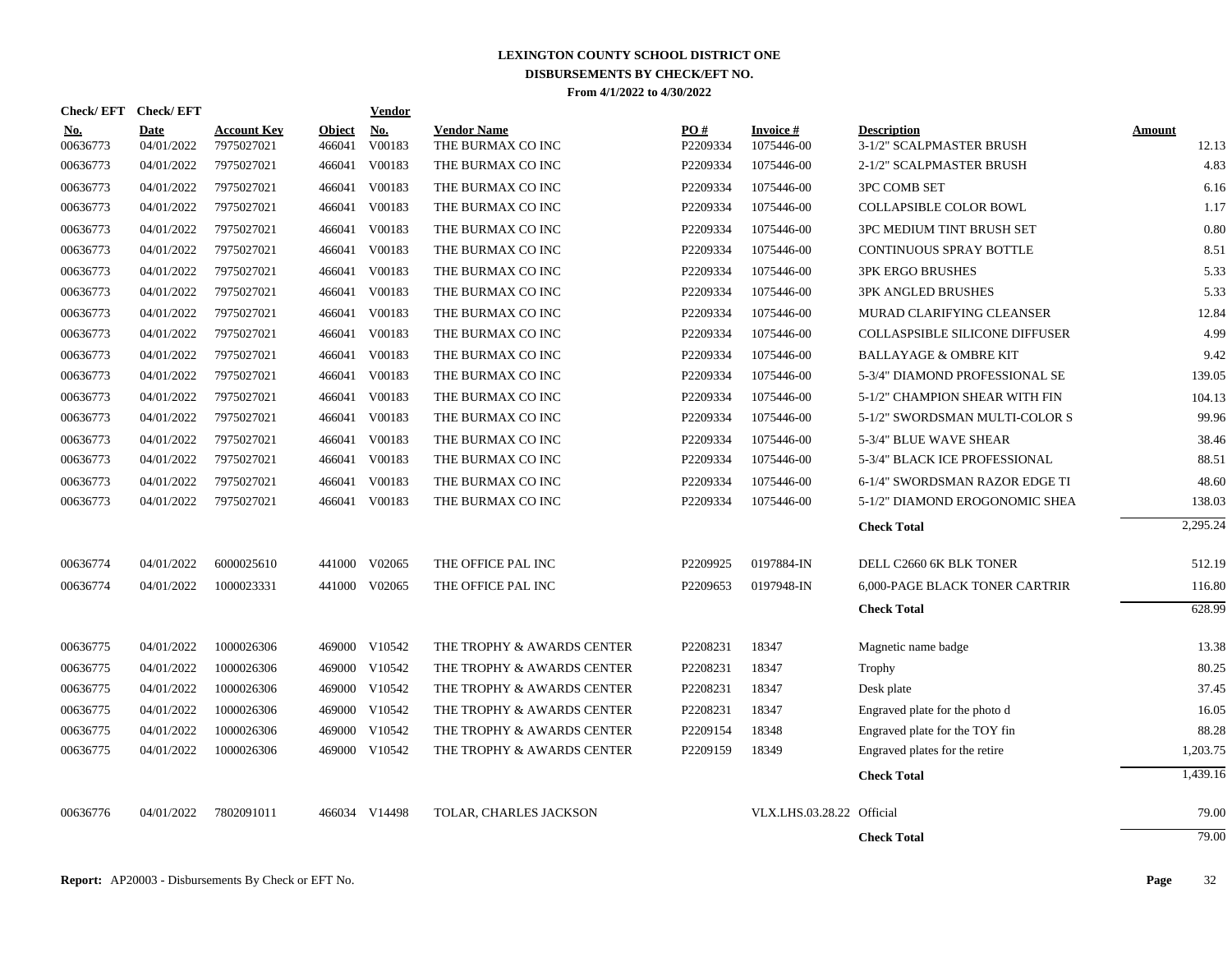| <u>No.</u><br>00636778 | <b>Date</b><br>04/01/2022 | <b>Account Kev</b><br>6000025639 | Object<br>446200 | <b>No.</b><br>V00079 | <b>Vendor Name</b><br><b>US FOODS</b> | PO# | Invoice #<br>2665459 | <b>Description</b><br>039-Forts Pond ES cust #208410 | Amount<br>20.00 |
|------------------------|---------------------------|----------------------------------|------------------|----------------------|---------------------------------------|-----|----------------------|------------------------------------------------------|-----------------|
| 00636778               | 04/01/2022                | 6000025626                       | 446200           | V00079               | <b>US FOODS</b>                       |     | 2887471              | 026-White Knoll MS cust #80839                       | 16.00           |
| 00636778               | 04/01/2022                | 6000025637                       | 446200           | V00079               | <b>US FOODS</b>                       |     | 2887472              | 037-Carolina Springs MS cust #                       | 20.00           |
| 00636778               | 04/01/2022                | 6000025625                       | 446200           | V00079               | <b>US FOODS</b>                       |     | 2887473              | 025-White Knoll ES cust #50841                       | 16.00           |
| 00636778               | 04/01/2022                | 6000025627                       |                  | 446200 V00079        | <b>US FOODS</b>                       |     | 2887474              | 027-White Knoll HS cust #70841                       | 16.00           |
| 00636778               | 04/01/2022                | 6000025638                       |                  | 446200 V00079        | <b>US FOODS</b>                       |     | 2887475              | 038-Carolina Springs ES cust #                       | 20.00           |
| 00636778               | 04/01/2022                | 6000025623                       |                  | 446200 V00079        | <b>US FOODS</b>                       |     | 2887476              | 023-Saxe Gotha ES cust #808413                       | 16.00           |
| 00636778               | 04/01/2022                | 6000025616                       |                  | 446200 V00079        | <b>US FOODS</b>                       |     | 2888395              | 016-Pelion ES cust #30841308                         | 20.00           |
| 00636778               | 04/01/2022                | 6000025630                       | 446200           | V00079               | US FOODS                              |     | 2888396              | 030-Pelion MS cust #50841303                         | 20.00           |
| 00636778               | 04/01/2022                | 6000025645                       |                  | 446200 V00079        | <b>US FOODS</b>                       |     | 2888397              | 045-Deerfield ES cust #111015                        | 20.00           |
| 00636778               | 04/01/2022                | 6000025615                       |                  | 446200 V00079        | <b>US FOODS</b>                       |     | 2888398              | 015-Pelion HS cust #40841306                         | 20.00           |
| 00636778               | 04/01/2022                | 6000025639                       |                  | 446200 V00079        | <b>US FOODS</b>                       |     | 2888399              | 039-Forts Pond ES cust #208410                       | 20.00           |
| 00636778               | 04/01/2022                | 6000025631                       |                  | 446200 V00079        | <b>US FOODS</b>                       |     | 2889087              | 031-Lake Murray ES cust #40841                       | 20.00           |
| 00636778               | 04/01/2022                | 6000025644                       |                  | 446200 V00079        | <b>US FOODS</b>                       |     | 2889179              | 044-River Bluff HS cust #7104                        | 24.00           |
| 00636778               | 04/01/2022                | 6000025612                       |                  | 446200 V00079        | <b>US FOODS</b>                       |     | 2889496              | 012-Lexington ES cust #6084120                       | 20.00           |
| 00636778               | 04/01/2022                | 6000025620                       |                  | 446200 V00079        | <b>US FOODS</b>                       |     | 2889497              | 020-Lexington MS cust #9084120                       | 20.00           |
| 00636778               | 04/01/2022                | 6000025643                       |                  | 446200 V00079        | <b>US FOODS</b>                       |     | 2889537              | 043-Meadow Glen MS cust #10980                       | 20.00           |
| 00636778               | 04/01/2022                | 6000025640                       |                  | 446200 V00079        | <b>US FOODS</b>                       |     | 2889538              | 040-New Providence ES cust #20                       | 20.00           |
| 00636778               | 04/01/2022                | 6000025642                       |                  | 446200 V00079        | <b>US FOODS</b>                       |     | 2889539              | 042-Meadow Glen ES cust #80913                       | 20.00           |
| 00636778               | 04/01/2022                | 6000025622                       |                  | 446200 V00079        | <b>US FOODS</b>                       |     | 2889540              | 022-Oak Grove ES cust #1084127                       | 20.00           |
| 00636778               | 04/01/2022                | 6000025628                       | 446200           | V00079               | US FOODS                              |     | 2889541              | 028-Midway ES cust #70841242                         | 20.00           |
| 00636778               | 04/01/2022                | 6000025647                       |                  | 446200 V00079        | <b>US FOODS</b>                       |     | 2889684              | 047-Centerville ES cust #3142                        | 26.00           |
| 00636778               | 04/01/2022                | 6000025629                       |                  | 446200 V00079        | <b>US FOODS</b>                       |     | 2889685              | 029-Gilbert MS cust #60841103                        | 20.00           |
| 00636778               | 04/01/2022                | 6000025613                       | 446200           | V00079               | <b>US FOODS</b>                       |     | 2889686              | 013-Gilbert HS cust #50841105                        | 20.00           |
| 00636778               | 04/01/2022                | 6000025614                       |                  | 446200 V00079        | <b>US FOODS</b>                       |     | 2889687              | 014-Gilbert ES cust #30841100                        | 20.00           |
| 00636778               | 04/01/2022                | 6000025624                       | 446200           | V00079               | <b>US FOODS</b>                       |     | 2889863              | 024-Red Bank ES cust #2084132                        | 20.00           |
| 00636778               | 04/01/2022                | 6000025635                       |                  | 446200 V00079        | <b>US FOODS</b>                       |     | 2889932              | 035-Pleasant Hill ES cust #308                       | 20.00           |
| 00636778               | 04/01/2022                | 6000025611                       |                  | 446200 V00079        | <b>US FOODS</b>                       |     | 2889933              | 011-Lexington HS cust #7083808                       | 20.00           |
| 00636778               | 04/01/2022                | 6000025641                       |                  | 446200 V00079        | <b>US FOODS</b>                       |     | 2889934              | 041-Rocky Creek ES cust #40882                       | 20.00           |
| 00636778               | 04/01/2022                | 6000025646                       |                  | 446200 V00079        | <b>US FOODS</b>                       |     | 2889935              | 046-Beechwood MS cust #941341                        | 20.00           |
| 00636778               | 04/01/2022                | 6000025634                       | 446200           | V00079               | <b>US FOODS</b>                       |     | 2889936              | 034-Pleasant Hill MS cust #208                       | 20.00           |
| 00636778               | 04/01/2022                | 6000025619                       | 446200           | V00079               | <b>US FOODS</b>                       |     | 2931503              | 019-AES Cust #50838085                               | 12.00           |
|                        |                           |                                  |                  |                      |                                       |     |                      | <b>Check Total</b>                                   | 626.00          |
|                        |                           |                                  |                  |                      |                                       |     |                      |                                                      |                 |

00636779 04/01/2022 1000022403 439500 V16563 VERBATIM LANGUAGE SERVICES INC P2202776 10832 Onsite Interpreting: Hourly co 201.84

**Report:** AP20003 - Disbursements By Check or EFT No. **Page** 33

**Check/ EFT Vendor Check/ EFT**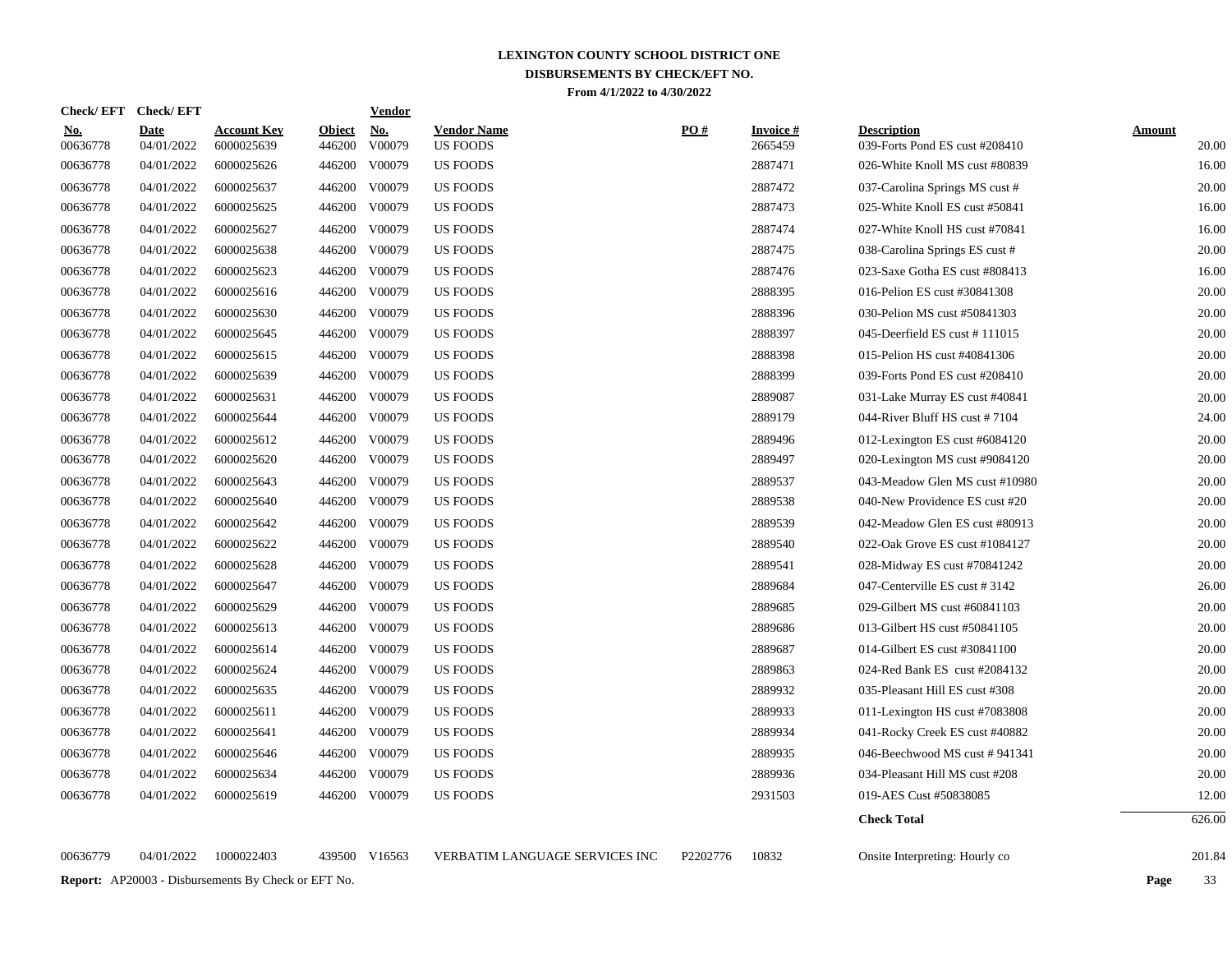| <b>Check/EFT</b>       | <b>Check/EFT</b>          |                                  |                         | Vendor        |                                                      |                 |                          |                                                      |                        |
|------------------------|---------------------------|----------------------------------|-------------------------|---------------|------------------------------------------------------|-----------------|--------------------------|------------------------------------------------------|------------------------|
| <u>No.</u><br>00636779 | <b>Date</b><br>04/01/2022 | <b>Account Key</b><br>1000022403 | <b>Object</b><br>439500 | No.<br>V16563 | <b>Vendor Name</b><br>VERBATIM LANGUAGE SERVICES INC | PO#<br>P2202776 | <b>Invoice#</b><br>10832 | <b>Description</b><br>Mileage for Interpreter Travel | <b>Amount</b><br>24.57 |
|                        |                           |                                  |                         |               |                                                      |                 |                          | <b>Check Total</b>                                   | 226.41                 |
| 00636780               | 04/01/2022                | 2080011521                       |                         | 441000 V13240 | <b>VEX ROBOTICS INC</b>                              | P2209329        | 567028                   | Straight Flex Wheel 4 inch                           | 38.48                  |
| 00636780               | 04/01/2022                | 2080011521                       |                         | 441000 V13240 | VEX ROBOTICS INC                                     | P2209329        | 567028                   | 1 inch Standoffs (10-pk)                             | 23.49                  |
| 00636780               | 04/01/2022                | 2080011521                       |                         | 441000 V13240 | VEX ROBOTICS INC                                     | P2209329        | 567028                   | $#8-32 \times 3/8"$ Star Drive Screw                 | 5.87                   |
| 00636780               | 04/01/2022                | 2080011521                       |                         | 441000 V13240 | <b>VEX ROBOTICS INC</b>                              | P2209329        | 567028                   | <b>Shipping Charge</b>                               | 15.09                  |
|                        |                           |                                  |                         |               |                                                      |                 |                          | <b>Check Total</b>                                   | 82.93                  |
| 00636781               | 04/01/2022                | 1000025408                       |                         | 441020 V00189 | <b>WW GRAINGER</b>                                   | P2209787        | 9253127527               | DM - Digital Manometer                               | 109.49                 |
| 00636781               | 04/01/2022                | 1000025413                       | 441020                  | V00189        | <b>WW GRAINGER</b>                                   | P2209997        | 9253336987               | GHS AD Office - Enclosed Power                       | 109.46                 |
| 00636781               | 04/01/2022                | 1000025444                       |                         | 441020 V00189 | <b>WW GRAINGER</b>                                   | P2209997        | 9253336987               | RBHS C Wing - Line Voltage Mec                       | 450.00                 |
|                        |                           |                                  |                         |               |                                                      |                 |                          | <b>Check Total</b>                                   | 668.95                 |
| 00636782               | 04/01/2022                | 7885027013                       |                         | 466032 EXXXXX | Employee                                             |                 | 03.23.03.26.22           | <b>SC Skills USA State Contest</b>                   | 324.67                 |
|                        |                           |                                  |                         |               |                                                      |                 |                          | <b>Check Total</b>                                   | 324.67                 |
| 00636783               | 04/01/2022                | 1000022403                       |                         | 464000 V00197 | <b>ASCD</b>                                          | P2210186        | P2210186.INST            | ASCD Membership                                      | 63.13                  |
| 00636783               | 04/01/2022                | 1000022403                       |                         | 464000 V00197 | <b>ASCD</b>                                          | P2210186        | P2210186.INST            | <b>ASCD</b> Membership                               | 63.13                  |
| 00636783               | 04/01/2022                | 1000022403                       |                         | 464000 V00197 | <b>ASCD</b>                                          | P2210186        | P2210186.INST            | <b>ASCD</b> Membership                               | 59.00                  |
|                        |                           |                                  |                         |               |                                                      |                 |                          | <b>Check Total</b>                                   | 185.26                 |
| 00636784               | 04/01/2022                | 7932027026                       |                         | 466090 V00513 | WHITE KNOLL MIDDLE SCHOOL                            | P2210558        | P2210558.WKM             | Imprest Check#1201                                   | 35.00                  |
| 00636784               | 04/01/2022                | 7932027026                       |                         | 466099 V00513 | WHITE KNOLL MIDDLE SCHOOL                            | P2210558        | P2210558.WKM             | Imprest check#1202                                   | 376.70                 |
|                        |                           |                                  |                         |               |                                                      |                 |                          | <b>Check Total</b>                                   | 411.70                 |
| 00636785               | 04/01/2022                | 7814027015                       |                         | 466041 V00281 | NATIONAL FFA ORGANIZATION                            | P2204853        | MDS247920                | MENS OFFICAL FFA JACKET 48                           | 55.00                  |
| 00636785               | 04/01/2022                | 7814027015                       |                         | 466041 V00281 | NATIONAL FFA ORGANIZATION                            | P2204853        | MDS247920                | <b>SHIPPING</b>                                      | 6.00                   |
|                        |                           |                                  |                         |               |                                                      |                 |                          | <b>Check Total</b>                                   | 61.00                  |
| 00636786               | 04/04/2022                | 1000011521                       |                         | 441000 V15937 | AIRGAS USA LLC                                       | P2208493        | 9123689118               | Specialty Gases, ACETYLEN 99.6                       | 254.23                 |
| 00636786               | 04/04/2022                | 1000011521                       |                         | 441000 V15937 | AIRGAS USA LLC                                       | P2208493        | 9123689118               | Specialty Gases, OXYGEN 99.6%,                       | 43.27                  |
| 00636786               | 04/04/2022                | 1000011521                       |                         | 441000 V15937 | AIRGAS USA LLC                                       | P2208493        | 9123689118               | STANDARD DELIVERY CHARGE                             | 10.17                  |
|                        |                           |                                  |                         |               |                                                      |                 |                          | <b>Check Total</b>                                   | 307.67                 |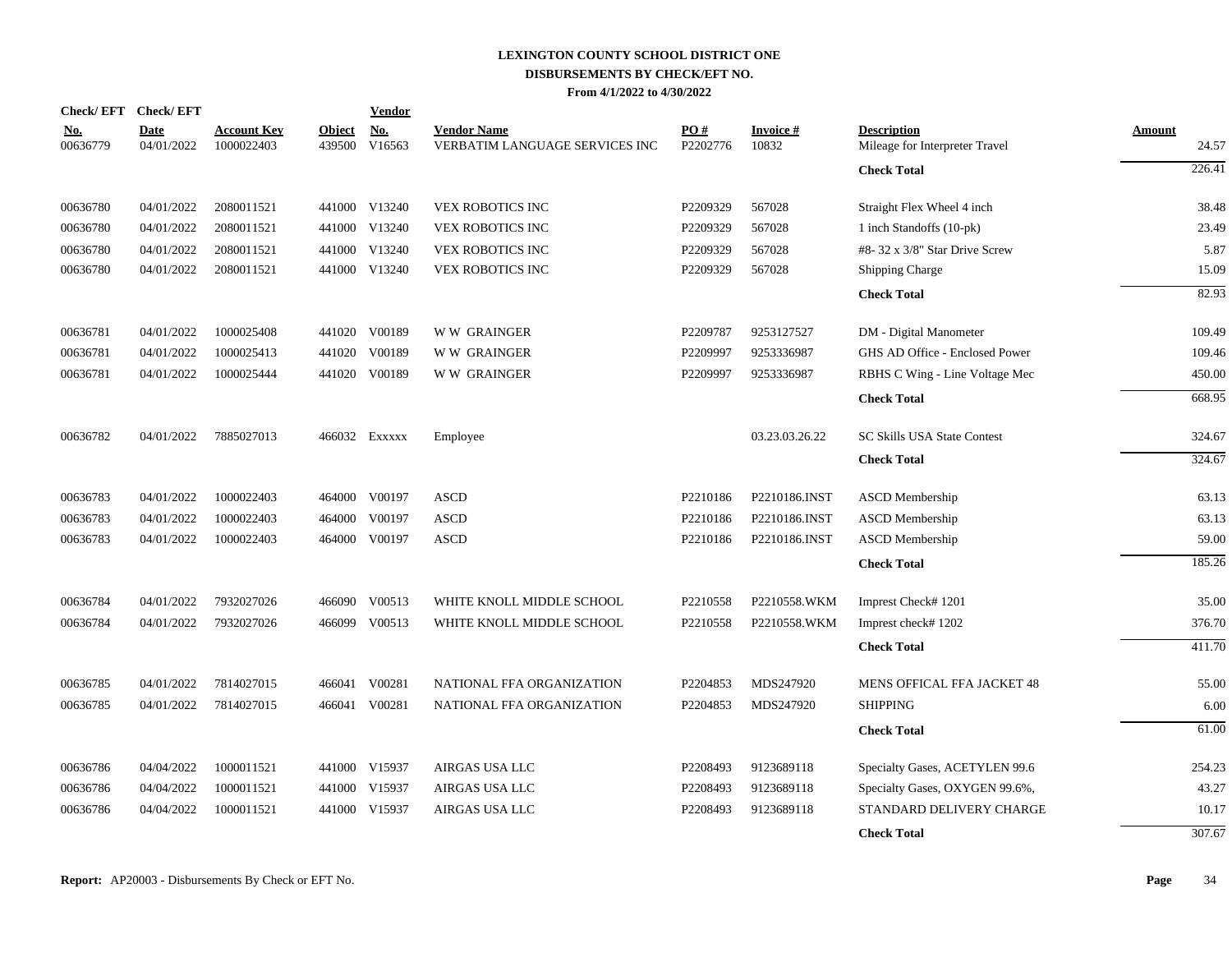| Check/EFT Check/EFT    |                           |                                  |                         | <b>Vendor</b>        |                                        |                 |                               |                                                     |                         |
|------------------------|---------------------------|----------------------------------|-------------------------|----------------------|----------------------------------------|-----------------|-------------------------------|-----------------------------------------------------|-------------------------|
| <u>No.</u><br>00636787 | <b>Date</b><br>04/04/2022 | <u>Account Key</u><br>1000011411 | <b>Object</b><br>444500 | <b>No.</b><br>V00391 | <b>Vendor Name</b><br><b>APPLE INC</b> | PO#<br>P2209771 | <b>Invoice#</b><br>AH31774673 | <b>Description</b><br>3 year AppleCare+ for schools | <b>Amount</b><br>191.53 |
|                        |                           |                                  |                         |                      |                                        |                 |                               | <b>Check Total</b>                                  | 191.53                  |
| 00636788               | 04/04/2022                | 1000025453                       |                         | 432300 V12343        | AQUA SEAL MFG AND ROOFING INC          | P2206608        | PMS.APP1                      | Provide All Labor, Material, E                      | 9,650.00                |
|                        |                           |                                  |                         |                      |                                        |                 |                               | <b>Check Total</b>                                  | 9,650.00                |
| 00636789               | 04/04/2022                | 2642218803                       |                         | 441000 V13824        | <b>BEDFORD FALLS BOOK FAIR</b>         | P2210526        | 3759                          | Books selected by ESOL student                      | 599.15                  |
|                        |                           |                                  |                         |                      |                                        |                 |                               | <b>Check Total</b>                                  | 599.15                  |
| 00636790               | 04/04/2022                | 6000025639                       |                         | 446031 V16416        | <b>BORDEN DAIRY</b>                    |                 | 479181500                     | 039-Forts Pond ES #20961                            | 46.72                   |
| 00636790               | 04/04/2022                | 6000025639                       |                         | 446031 V16416        | <b>BORDEN DAIRY</b>                    |                 | 479542563                     | 039-Forts Pond ES #20961                            | 11.68                   |
| 00636790               | 04/04/2022                | 6000025639                       |                         | 446031 V16416        | <b>BORDEN DAIRY</b>                    |                 | 479861779                     | 039-Forts Pond ES #20961                            | 23.36                   |
| 00636790               | 04/04/2022                | 6000025639                       |                         | 446031 V16416        | <b>BORDEN DAIRY</b>                    |                 | 480369673                     | 039-Forts Pond ES #20961                            | 46.72                   |
| 00636790               | 04/04/2022                | 6000025639                       |                         | 446031 V16416        | <b>BORDEN DAIRY</b>                    |                 | 480687344                     | 039-Forts Pond ES #20961                            | 23.36                   |
| 00636790               | 04/04/2022                | 6000025616                       |                         | 446031 V16416        | <b>BORDEN DAIRY</b>                    |                 | 481190799                     | 016-Pelion ES #02977                                | 46.72                   |
|                        |                           |                                  |                         |                      |                                        |                 |                               | <b>Check Total</b>                                  | 198.56                  |
| 00636791               | 04/04/2022                | 5708025393                       |                         | 444510 V01145        | CAMCOR INC.                            | P2203632        | 2524576                       | Tripp Lite TLP606B Protect IT                       | 1,504.39                |
| 00636791               | 04/04/2022                | 5708025393                       |                         | 444510 V01145        | CAMCOR INC.                            | P2203632        | 2524576                       | LG 86US340C0UD 86in. UHD, 3HDM                      | 20,501.20               |
| 00636791               | 04/04/2022                | 5708025393                       |                         | 444510 V01145        | CAMCOR INC.                            | P2203632        | 2524576                       | Crimson A65 Articulating mount                      | 2,293.99                |
| 00636791               | 04/04/2022                | 5708025393                       |                         | 444510 V01145        | CAMCOR INC.                            | P2203632        | 2524576                       | Sharp 4T-B70CJ1U 70" 4K UHD LE                      | 115,665.50              |
| 00636791               | 04/04/2022                | 5708025393                       |                         | 444510 V01145        | CAMCOR INC.                            | P2203632        | 2524576                       | Crimson A70F Articulating moun                      | 11,994.70               |
| 00636791               | 04/04/2022                | 5708025393                       |                         | 444510 V01145        | CAMCOR INC.                            | P2203632        | 2524576                       | Audio Enhancements KIT1000-160                      | 10,544.85               |
| 00636791               | 04/04/2022                | 5708025393                       |                         | 444510 V01145        | CAMCOR INC.                            | P2203633        | 2524647                       | LG 86US340C0UD 86in. UHD, 3HDM                      | 7,687.95                |
| 00636791               | 04/04/2022                | 3290011521                       |                         | 444500 V01145        | CAMCOR INC.                            | P2203759        | 2524648                       | LG 86US34OCOUD 86 INCH UHD, 3H                      | 2.562.65                |
| 00636791               | 04/04/2022                | 3290011521                       |                         | 444500 V01145        | CAMCOR INC.                            | P2203759        | 2524648                       | TRIPP LITE TLP606B PROTECT IT                       | 14.61                   |
| 00636791               | 04/04/2022                | 3290011521                       |                         | 444500 V01145        | CAMCOR INC.                            | P2203759        | 2524648                       | CRIMSON T80A UNIVERSAL TILTING                      | 148.73                  |
| 00636791               | 04/04/2022                | 3290011521                       |                         | 444500 V01145        | CAMCOR INC.                            | P2203759        | 2524648                       | AUDIO ENHANCEMENT KIT1000-1602                      | 1.171.65                |
| 00636791               | 04/04/2022                | 3290011521                       |                         | 444500 V01145        | CAMCOR INC.                            | P2203759        | 2524648                       | <b>INSTALLATION CHARGE</b>                          | 750.00                  |
| 00636791               | 04/04/2022                | 5708025393                       |                         | 444510 V01145        | CAMCOR INC.                            | P2203631        | 2524651                       | LG 86US340C0UD 86in. UHD, 3HDM                      | 5,125.30                |
| 00636791               | 04/04/2022                | 2021011239                       |                         | 441000 V01145        | CAMCOR INC.                            | P2208760        | 2526575                       | Califone 2800 Listening First                       | 951.23                  |
| 00636791               | 04/04/2022                | 1000011342                       |                         | 444500 V01145        | CAMCOR INC.                            | P2210055        | 2526696                       | Dukane WC350 Web Cam, High Def                      | 403.39                  |
|                        |                           |                                  |                         |                      |                                        |                 |                               | <b>Check Total</b>                                  | 181,320.14              |
| 00636792               | 04/04/2022                | 1000025444                       |                         | 441020 V16517        | COASTAL SANITARY SUPPLY COMPAN         | P2206795        | 320911-1                      | BETTER BRUSH 430309B PLASTIC B                      | 25.74                   |

**Report:** AP20003 - Disbursements By Check or EFT No. **Page** 35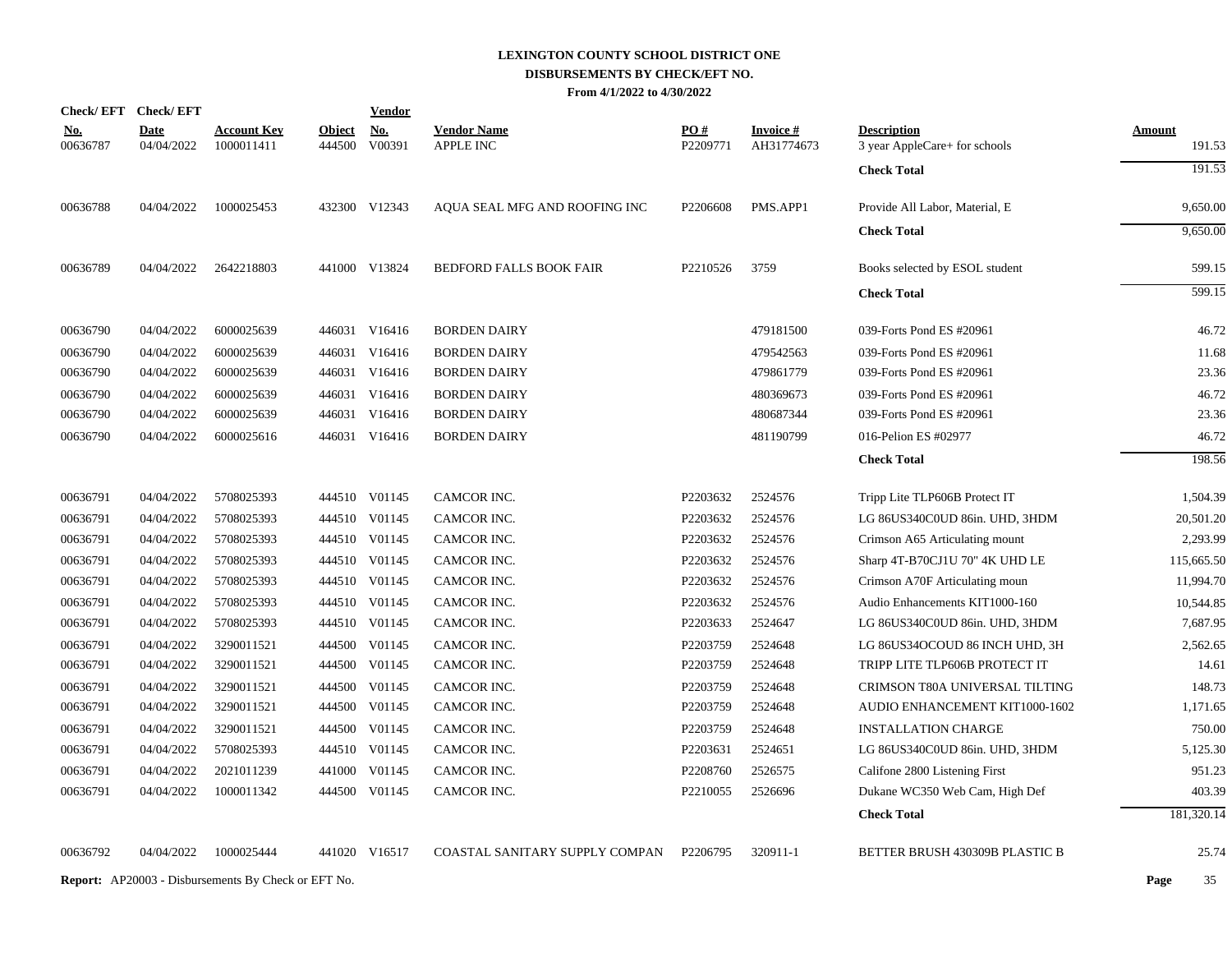| <b>Check/EFT</b>       | <b>Check/EFT</b>          |                                  |               | <b>Vendor</b>               |                                                      |                 |                             |                                                      |                        |
|------------------------|---------------------------|----------------------------------|---------------|-----------------------------|------------------------------------------------------|-----------------|-----------------------------|------------------------------------------------------|------------------------|
| <u>No.</u><br>00636792 | <b>Date</b><br>04/04/2022 | <b>Account Key</b><br>1000025414 | <b>Object</b> | <b>No.</b><br>441020 V16517 | <b>Vendor Name</b><br>COASTAL SANITARY SUPPLY COMPAN | PO#<br>P2208983 | <b>Invoice#</b><br>321970-1 | <b>Description</b><br>BETTER BRUSH 430309B PLASTIC B | <b>Amount</b><br>60.07 |
| 00636792               | 04/04/2022                | 1000025413                       |               | 441020 V16517               | COASTAL SANITARY SUPPLY COMPAN                       | P2209013        | 321988-1                    | BETTER BRUSH 430309B PLASTIC B                       | 34.33                  |
| 00636792               | 04/04/2022                | 1000025434                       |               | 441020 V16517               | COASTAL SANITARY SUPPLY COMPAN                       | P2209035        | 321991                      | SYNTFLEXGP1 NITRILE GLOVES MED                       | 481.44                 |
| 00636792               | 04/04/2022                | 1000025434                       |               | 441020 V16517               | COASTAL SANITARY SUPPLY COMPAN                       | P2209035        | 321991                      | SYNTFLEXGP1 NITRILE GLOVES XLR                       | 641.98                 |
| 00636792               | 04/04/2022                | 1000025434                       |               | 441020 V16517               | COASTAL SANITARY SUPPLY COMPAN                       | P2209035        | 321991                      | BETTER BRUSH 430309B PLASTIC B                       | 34.33                  |
|                        |                           |                                  |               |                             |                                                      |                 |                             | <b>Check Total</b>                                   | 1,277.89               |
| 00636793               | 04/04/2022                | 6000025625                       |               | 444500 V01040               | DELL COMPUTERS                                       | P2208322        | 10572924300                 | LEXMARK MX331ADN MFP LASERPR P                       | 418.51                 |
| 00636793               | 04/04/2022                | 6000025626                       |               | 444500 V01040               | DELL COMPUTERS                                       | P2208322        | 10572924300                 | LEXMARK MX331 ADN MFP LASERPR                        | 418.51                 |
| 00636793               | 04/04/2022                | 6000025639                       |               | 444500 V01040               | DELL COMPUTERS                                       | P2208322        | 10572924300                 | LEXMARK MX331ADN MFP LASERPR P                       | 418.51                 |
|                        |                           |                                  |               |                             |                                                      |                 |                             | <b>Check Total</b>                                   | 1,255.53               |
| 00636794               | 04/04/2022                | 1000023101                       |               | 431900 V00859               | DUFF FREEMAN LYON LLC                                |                 | 17387                       | Professional Services                                | 4,364.30               |
|                        |                           |                                  |               |                             |                                                      |                 |                             | <b>Check Total</b>                                   | 4,364.30               |
| 00636795               | 04/04/2022                | 1000025411                       |               | 441020 V15897               | FIRST COMMUNITY BANK                                 | P2210657        | ADM.2087.03.22              | LHS - Exhaust Fan                                    | 1,163.64               |
| 00636795               | 04/04/2022                | 1000011413                       |               | 433200 V15897               | FIRST COMMUNITY BANK                                 | P2210658        | GHS.4124.03.22              | <b>SCAAA</b>                                         | 160.80                 |
| 00636795               | 04/04/2022                | 1000011413                       |               | 433200 V15897               | FIRST COMMUNITY BANK                                 | P2210658        | GHS.4124.03.22              | <b>Kingston Plantation</b>                           | 1,253.07               |
| 00636795               | 04/04/2022                | 1000011413                       |               | 441000 V15897               | FIRST COMMUNITY BANK                                 | P2210658        | GHS.4124.03.22              | Amazon                                               | 52.19                  |
| 00636795               | 04/04/2022                | 1000011413                       |               | 441000 V15897               | FIRST COMMUNITY BANK                                 | P2210658        | GHS.4124.03.22              | <b>Rhodes Graduation</b>                             | 71.68                  |
| 00636795               | 04/04/2022                | 1000011413                       |               | 441000 V15897               | FIRST COMMUNITY BANK                                 | P2210658        | GHS.4124.03.22              | Amazon                                               | 59.48                  |
| 00636795               | 04/04/2022                | 1000011413                       |               | 433200 V15897               | FIRST COMMUNITY BANK                                 | P2210658        | GHS.4124.03.22              | The Garden of English                                | 650.00                 |
| 00636795               | 04/04/2022                | 1000011413                       |               | 433200 V15897               | FIRST COMMUNITY BANK                                 | P2210658        | GHS.4124.03.22              | Hilton Myrtle Beach Resort                           | $-278.88$              |
| 00636795               | 04/04/2022                | 1000011413                       |               | 433200 V15897               | FIRST COMMUNITY BANK                                 | P2210658        | GHS.4124.03.22              | <b>Charleston Marriott Hotel</b>                     | 632.50                 |
| 00636795               | 04/04/2022                | 1000014113                       |               | 433200 V15897               | FIRST COMMUNITY BANK                                 | P2210658        | GHS.4124.03.22              | Fairfield Inn - Rock Hill                            | 143.71                 |
| 00636795               | 04/04/2022                | 1000022213                       |               | 443000 V15897               | FIRST COMMUNITY BANK                                 | P2210658        | GHS.4124.03.22              | Amazon                                               | 37.40                  |
| 00636795               | 04/04/2022                | 1000023313                       |               | 464000 V15897               | FIRST COMMUNITY BANK                                 | P2210658        | GHS.4124.03.22              | <b>SCAAA</b>                                         | 120.00                 |
| 00636795               | 04/04/2022                | 1000025413                       |               | 441000 V15897               | FIRST COMMUNITY BANK                                 | P2210658        | GHS.4124.03.22              | Home Depot                                           | 176.55                 |
| 00636795               | 04/04/2022                | 1000025413                       |               | 441000 V15897               | FIRST COMMUNITY BANK                                 | P2210658        | GHS.4124.03.22              | <b>Ed Smith Lumber</b>                               | 43.59                  |
| 00636795               | 04/04/2022                | 1000025413                       |               | 441000 V15897               | FIRST COMMUNITY BANK                                 | P2210658        | GHS.4124.03.22              | Amazon                                               | 24.60                  |
| 00636795               | 04/04/2022                | 1000025413                       |               | 441000 V15897               | FIRST COMMUNITY BANK                                 | P2210658        | GHS.4124.03.22              | <b>LOWES</b>                                         | $-98.51$               |
| 00636795               | 04/04/2022                | 7711027013                       |               | 466041 V15897               | FIRST COMMUNITY BANK                                 | P2210658        | GHS.4124.03.22              | Amazon                                               | 63.98                  |
| 00636795               | 04/04/2022                | 7711027013                       |               | 466041 V15897               | FIRST COMMUNITY BANK                                 | P2210658        | GHS.4124.03.22              | Amazon                                               | 147.70                 |
| 00636795               | 04/04/2022                | 7711027013                       |               | 466041 V15897               | FIRST COMMUNITY BANK                                 | P2210658        | GHS.4124.03.22              | Amazon                                               | 28.98                  |
| 00636795               | 04/04/2022                | 7711027013                       |               | 466041 V15897               | FIRST COMMUNITY BANK                                 | P2210658        | GHS.4124.03.22              | Amazon                                               | 52.34                  |
|                        |                           |                                  |               |                             |                                                      |                 |                             |                                                      |                        |

**Report:** AP20003 - Disbursements By Check or EFT No. **Page** 36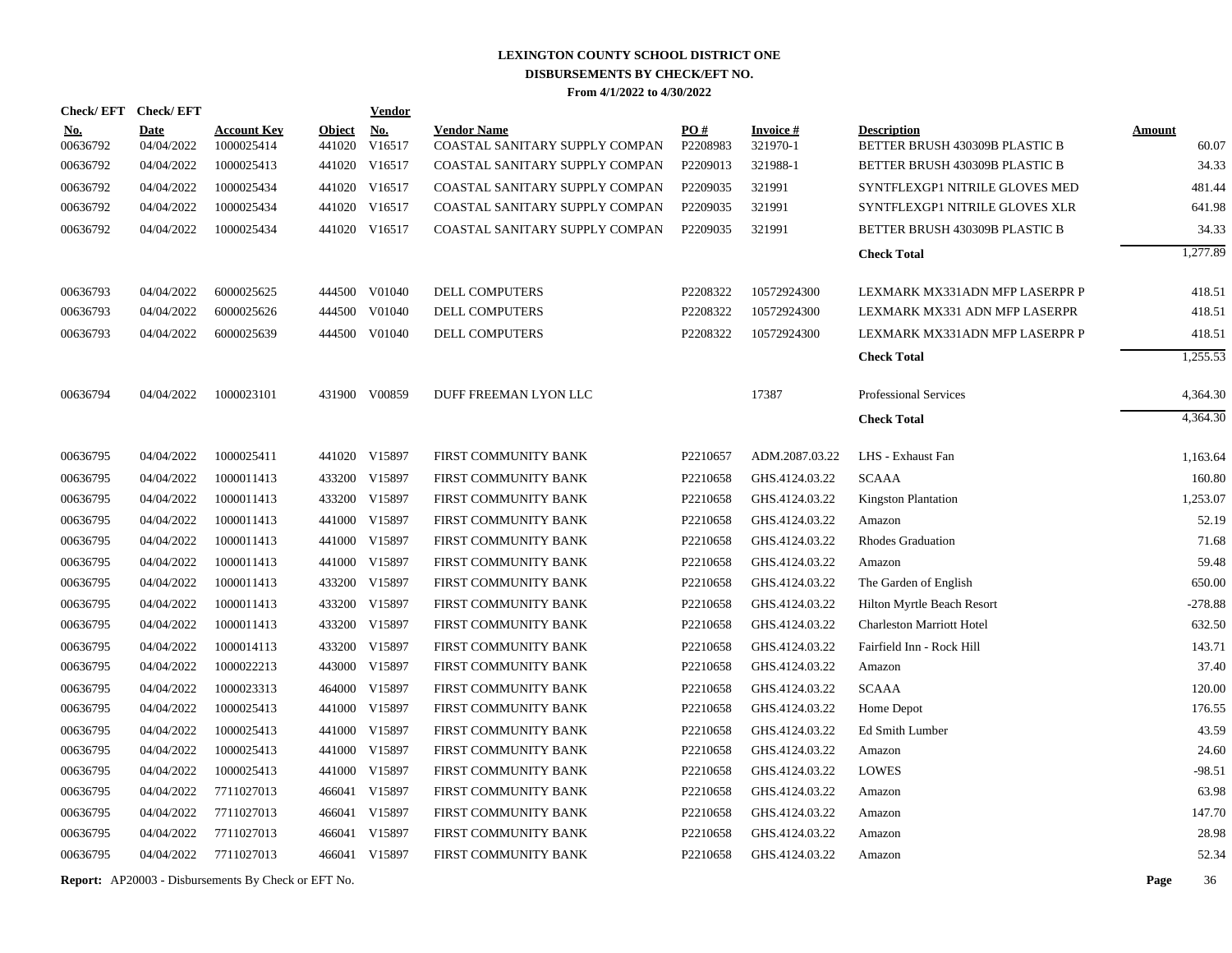| Check/EFT Check/EFT    |                           |                                  |                  | <u>Vendor</u> |                                            |                 |                             |                              |                        |
|------------------------|---------------------------|----------------------------------|------------------|---------------|--------------------------------------------|-----------------|-----------------------------|------------------------------|------------------------|
| <u>No.</u><br>00636795 | <b>Date</b><br>04/04/2022 | <b>Account Key</b><br>7711027013 | Object<br>466041 | No.<br>V15897 | <b>Vendor Name</b><br>FIRST COMMUNITY BANK | PO#<br>P2210658 | Invoice #<br>GHS.4124.03.22 | <b>Description</b><br>Amazon | <b>Amount</b><br>23.53 |
| 00636795               | 04/04/2022                | 7711027013                       |                  | 466041 V15897 | FIRST COMMUNITY BANK                       | P2210658        | GHS.4124.03.22              | Amazon                       | 24.99                  |
| 00636795               | 04/04/2022                | 7731019013                       |                  | 466041 V15897 | FIRST COMMUNITY BANK                       | P2210658        | GHS.4124.03.22              | W.P. LAW Inc.                | 663.95                 |
| 00636795               | 04/04/2022                | 7731019013                       |                  | 466041 V15897 | FIRST COMMUNITY BANK                       | P2210658        | GHS.4124.03.22              | Price's Country Store        | 145.00                 |
| 00636795               | 04/04/2022                | 7814027013                       |                  | 466041 V15897 | FIRST COMMUNITY BANK                       | P2210658        | GHS.4124.03.22              | FFA.org                      | 445.00                 |
| 00636795               | 04/04/2022                | 7814027013                       |                  | 466041 V15897 | FIRST COMMUNITY BANK                       | P2210658        | GHS.4124.03.22              | <b>LOWES</b>                 | 17.27                  |
| 00636795               | 04/04/2022                | 7814027013                       |                  | 466041 V15897 | FIRST COMMUNITY BANK                       | P2210658        | GHS.4124.03.22              | Caughman's Meat Market       | 339.29                 |
| 00636795               | 04/04/2022                | 7814027013                       |                  | 466041 V15897 | FIRST COMMUNITY BANK                       | P2210658        | GHS.4124.03.22              | Gilbert IGA                  | 51.06                  |
| 00636795               | 04/04/2022                | 7814027013                       |                  | 466069 V15897 | FIRST COMMUNITY BANK                       | P2210658        | GHS.4124.03.22              | DOC's BBQ                    | 197.87                 |
| 00636795               | 04/04/2022                | 7834027013                       | 466069           | V15897        | FIRST COMMUNITY BANK                       | P2210658        | GHS.4124.03.22              | Chick-fil-A                  | 645.00                 |
| 00636795               | 04/04/2022                | 7841827013                       |                  | 466041 V15897 | FIRST COMMUNITY BANK                       | P2210658        | GHS.4124.03.22              | Amazon                       | 617.73                 |
| 00636795               | 04/04/2022                | 7841827013                       |                  | 466041 V15897 | FIRST COMMUNITY BANK                       | P2210658        | GHS.4124.03.22              | Amazon                       | 17.11                  |
| 00636795               | 04/04/2022                | 7841827013                       |                  | 466041 V15897 | FIRST COMMUNITY BANK                       | P2210658        | GHS.4124.03.22              | Amazon                       | 250.72                 |
| 00636795               | 04/04/2022                | 7860527013                       |                  | 466041 V15897 | FIRST COMMUNITY BANK                       | P2210658        | GHS.4124.03.22              | Zoe's Kitchen                | 50.00                  |
| 00636795               | 04/04/2022                | 7860527013                       |                  | 466041 V15897 | FIRST COMMUNITY BANK                       | P2210658        | GHS.4124.03.22              | Publix                       | 74.85                  |
| 00636795               | 04/04/2022                | 7860527013                       | 466069           | V15897        | FIRST COMMUNITY BANK                       | P2210658        | GHS.4124.03.22              | Zoe's Kitchen                | 135.78                 |
| 00636795               | 04/04/2022                | 7885027013                       |                  | 466041 V15897 | FIRST COMMUNITY BANK                       | P2210658        | GHS.4124.03.22              | Ed Smith Lumber              | 498.95                 |
| 00636795               | 04/04/2022                | 7885027013                       |                  | 466064 V15897 | FIRST COMMUNITY BANK                       | P2210658        | GHS.4124.03.22              | Skills USA                   | 105.00                 |
| 00636795               | 04/04/2022                | 7924099813                       |                  | 466031 V15897 | FIRST COMMUNITY BANK                       | P2210658        | GHS.4124.03.22              | Fairfield Inn - Rock Hill    | 268.94                 |
| 00636795               | 04/04/2022                | 7924099813                       |                  | 466032 V15897 | FIRST COMMUNITY BANK                       | P2210658        | GHS.4124.03.22              | Fairfield Inn - Rock Hill    | 102.63                 |
| 00636795               | 04/04/2022                | 7928527013                       |                  | 466041 V15897 | FIRST COMMUNITY BANK                       | P2210658        | GHS.4124.03.22              | Envision Family EyeCare LLC  | 145.00                 |
| 00636795               | 04/04/2022                | 7995027013                       |                  | 466041 V15897 | FIRST COMMUNITY BANK                       | P2210658        | GHS.4124.03.22              | Amazon                       | 16.04                  |
| 00636795               | 04/04/2022                | 8670011413                       |                  | 441000 V15897 | FIRST COMMUNITY BANK                       | P2210658        | GHS.4124.03.22              | Amazon                       | 574.81                 |
| 00636795               | 04/04/2022                | 8670011413                       |                  | 441000 V15897 | FIRST COMMUNITY BANK                       | P2210658        | GHS.4124.03.22              | Amazon                       | 191.12                 |
| 00636795               | 04/04/2022                | 8670011413                       |                  | 441000 V15897 | FIRST COMMUNITY BANK                       | P2210658        | GHS.4124.03.22              | Amazon                       | 13.81                  |
| 00636795               | 04/04/2022                | 8670011413                       |                  | 441000 V15897 | FIRST COMMUNITY BANK                       | P2210658        | GHS.4124.03.22              | Amazon                       | 6.41                   |
| 00636795               | 04/04/2022                | 1000011124                       |                  | 441030 V15897 | FIRST COMMUNITY BANK                       | P2210540        | RBE.4595.03.22              | Amazon.com                   | 29.02                  |
| 00636795               | 04/04/2022                | 1000011224                       |                  | 441000 V15897 | FIRST COMMUNITY BANK                       | P2210540        | RBE.4595.03.22              | Amazon.com                   | 25.45                  |
| 00636795               | 04/04/2022                | 1000011324                       |                  | 441000 V15897 | FIRST COMMUNITY BANK                       | P2210540        | RBE.4595.03.22              | Amazon.com                   | 90.80                  |
| 00636795               | 04/04/2022                | 1000011324                       |                  | 441000 V15897 | FIRST COMMUNITY BANK                       | P2210540        | RBE.4595.03.22              | Amazon.com                   | 156.20                 |
| 00636795               | 04/04/2022                | 1000011324                       |                  | 441030 V15897 | FIRST COMMUNITY BANK                       | P2210540        | RBE.4595.03.22              | Amazon.com                   | 23.34                  |
| 00636795               | 04/04/2022                | 1000011324                       |                  | 441030 V15897 | FIRST COMMUNITY BANK                       | P2210540        | RBE.4595.03.22              | Amazon.com                   | 16.00                  |
| 00636795               | 04/04/2022                | 1000011324                       |                  | 441030 V15897 | FIRST COMMUNITY BANK                       | P2210540        | RBE.4595.03.22              | Amazon.com                   | 19.38                  |
| 00636795               | 04/04/2022                | 1000011324                       |                  | 441030 V15897 | FIRST COMMUNITY BANK                       | P2210540        | RBE.4595.03.22              | Amazon.com                   | 7.99                   |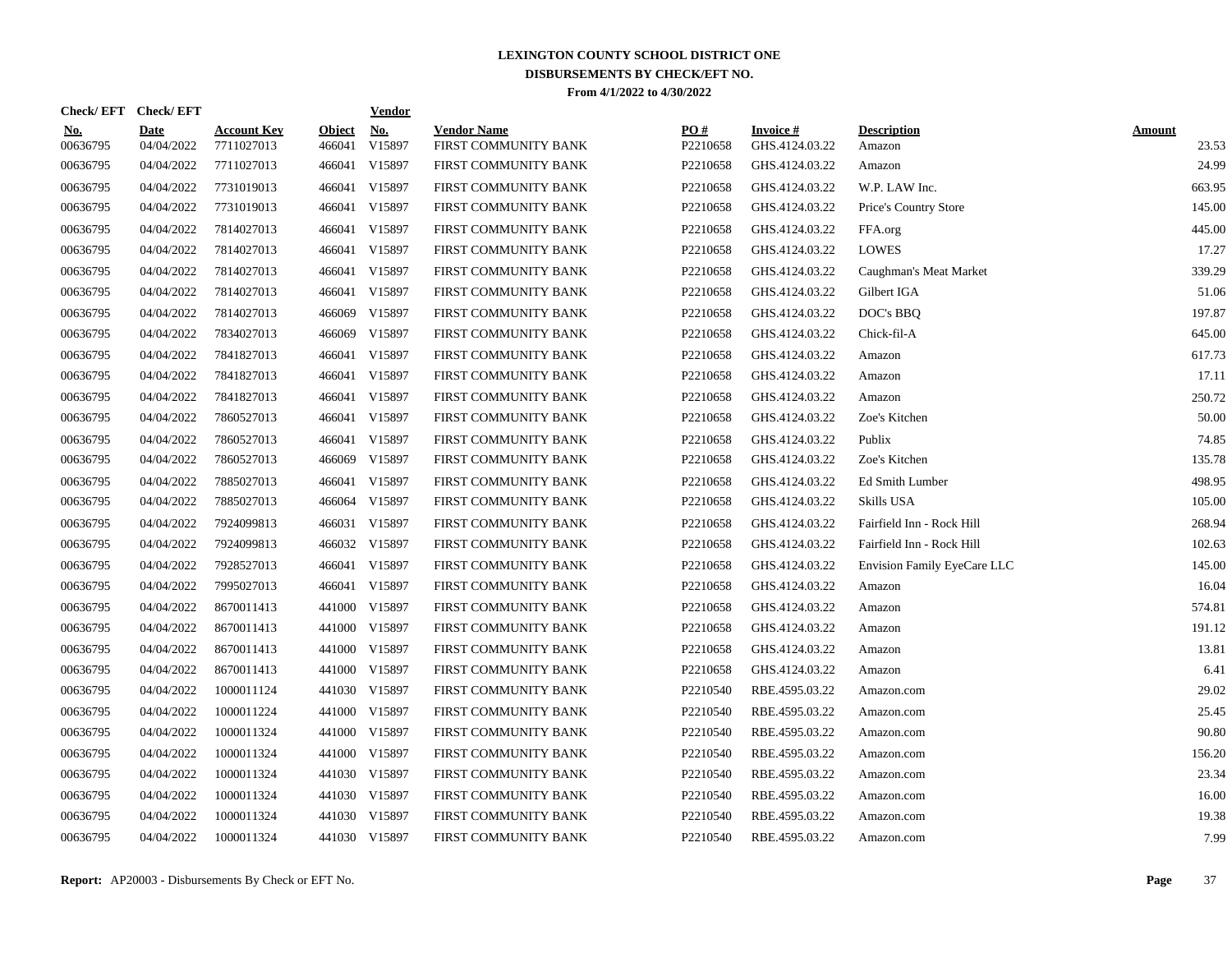| <b>Check/EFT</b> | <b>Check/EFT</b> |                    |               | <b>Vendor</b> |                               |          |                 |                                       |               |
|------------------|------------------|--------------------|---------------|---------------|-------------------------------|----------|-----------------|---------------------------------------|---------------|
| <u>No.</u>       | <b>Date</b>      | <b>Account Key</b> | <b>Object</b> | <b>No.</b>    | <b>Vendor Name</b>            | PO#      | <b>Invoice#</b> | <b>Description</b>                    | <u>Amount</u> |
| 00636795         | 04/04/2022       | 1000011324         | 441030        | V15897        | FIRST COMMUNITY BANK          | P2210540 | RBE.4595.03.22  | Amazon.com                            | 24.50         |
| 00636795         | 04/04/2022       | 1000011324         |               | 441030 V15897 | FIRST COMMUNITY BANK          | P2210540 | RBE.4595.03.22  | Amazon.com                            | 25.67         |
| 00636795         | 04/04/2022       | 1000011324         | 441030        | V15897        | FIRST COMMUNITY BANK          | P2210540 | RBE.4595.03.22  | Amazon.com                            | 12.82         |
| 00636795         | 04/04/2022       | 1000011324         |               | 441030 V15897 | FIRST COMMUNITY BANK          | P2210540 | RBE.4595.03.22  | Amazon.com                            | 140.74        |
| 00636795         | 04/04/2022       | 1000011324         |               | 441030 V15897 | FIRST COMMUNITY BANK          | P2210540 | RBE.4595.03.22  | Amazon.com                            | 13.86         |
| 00636795         | 04/04/2022       | 1000011324         |               | 441030 V15897 | FIRST COMMUNITY BANK          | P2210540 | RBE.4595.03.22  | Amaozon.com                           | 319.35        |
| 00636795         | 04/04/2022       | 1000011324         |               | 441030 V15897 | FIRST COMMUNITY BANK          | P2210540 | RBE.4595.03.22  | Amazon.com                            | 13.90         |
| 00636795         | 04/04/2022       | 1000011324         |               | 441030 V15897 | FIRST COMMUNITY BANK          | P2210540 | RBE.4595.03.22  | Amazon.com                            | 148.28        |
| 00636795         | 04/04/2022       | 1000011324         |               | 441030 V15897 | FIRST COMMUNITY BANK          | P2210540 | RBE.4595.03.22  | Amazon.com                            | 26.02         |
| 00636795         | 04/04/2022       | 1000011324         |               | 441030 V15897 | FIRST COMMUNITY BANK          | P2210540 | RBE.4595.03.22  | Amazon.com                            | 23.33         |
| 00636795         | 04/04/2022       | 1000025424         |               | 441000 V15897 | FIRST COMMUNITY BANK          | P2210540 | RBE.4595.03.22  | Lowe's                                | 142.75        |
| 00636795         | 04/04/2022       | 1000025424         |               | 441000 V15897 | FIRST COMMUNITY BANK          | P2210540 | RBE.4595.03.22  | Lowe's                                | 14.95         |
| 00636795         | 04/04/2022       | 1000025424         |               | 441000 V15897 | FIRST COMMUNITY BANK          | P2210540 | RBE.4595.03.22  | Amazon.com                            | 12.80         |
| 00636795         | 04/04/2022       | 7701027024         |               | 466069 V15897 | FIRST COMMUNITY BANK          | P2210540 | RBE.4595.03.22  | Wal Mart                              | 31.06         |
| 00636795         | 04/04/2022       | 7745019024         |               | 466041 V15897 | FIRST COMMUNITY BANK          | P2210540 | RBE.4595.03.22  | Amazon.com                            | 174.34        |
| 00636795         | 04/04/2022       | 7745027024         |               | 466041 V15897 | FIRST COMMUNITY BANK          | P2210540 | RBE.4595.03.22  | Amazon.com                            | $-46.84$      |
| 00636795         | 04/04/2022       | 8175139024         |               | 441000 V15897 | FIRST COMMUNITY BANK          | P2210540 | RBE.4595.03.22  | Wal Mart                              | 440.20        |
| 00636795         | 04/04/2022       | 8175139024         |               | 441000 V15897 | FIRST COMMUNITY BANK          | P2210540 | RBE.4595.03.22  | Dollar General                        | 114.49        |
| 00636795         | 04/04/2022       | 8175139024         |               | 441000 V15897 | FIRST COMMUNITY BANK          | P2210540 | RBE.4595.03.22  | Wal Mart                              | 205.07        |
| 00636795         | 04/04/2022       | 8175139024         |               | 469000 V15897 | FIRST COMMUNITY BANK          | P2210540 | RBE.4595.03.22  | Aldi                                  | 54.49         |
| 00636795         | 04/04/2022       | 1000011341         |               | 443000 V15897 | FIRST COMMUNITY BANK          | P2210668 | RCE.6210.03.22  | <b>Bedford Falls Bookfair</b>         | 149.90        |
| 00636795         | 04/04/2022       | 7743019041         |               | 466041 V15897 | FIRST COMMUNITY BANK          | P2210668 | RCE.6210.03.22  | Literacy Footprint/Pioneer Val        | 49.43         |
| 00636795         | 04/04/2022       | 7846027041         |               | 466041 V15897 | FIRST COMMUNITY BANK          | P2210668 | RCE.6210.03.22  | Dollar General                        | 9.31          |
|                  |                  |                    |               |               |                               |          |                 | <b>Check Total</b>                    | 12,595.28     |
| 00636796         | 04/04/2022       | 1000022244         |               | 443000 V17061 | FOLLETT CONTENT SOLUTIONS LLC | P2207982 | 439538B         | Book list attached                    | 564.51        |
|                  |                  |                    |               |               |                               |          |                 | <b>Check Total</b>                    | 564.51        |
|                  |                  |                    |               |               |                               |          |                 |                                       |               |
| 00636797         | 04/04/2022       | 1000026405         |               | 441000 V00549 | FORMS AND SUPPLY INC (FSI)    | P2205373 | 5957560-0       | Postitreg Super Sticky Notes C        | 42.18         |
| 00636797         | 04/04/2022       | 1000026405         |               | 441000 V00549 | FORMS AND SUPPLY INC (FSI)    | P2205373 | 5957560-0       | <b>TOPS Spiral Bound Voice Messag</b> | 5.30          |
| 00636797         | 04/04/2022       | 1000026405         | 441000        | V00549        | FORMS AND SUPPLY INC (FSI)    | P2205373 | 5957560-0       | Pendaflex 25 Tab Cut Letter           | 357.27        |
| 00636797         | 04/04/2022       | 1000011330         | 441000        | V00549        | FORMS AND SUPPLY INC (FSI)    | P2209391 | 6068733-0       | Pilot Precise V5 ExtraFine Pre        | 44.21         |
| 00636797         | 04/04/2022       | 1000011330         |               | 441000 V00549 | FORMS AND SUPPLY INC (FSI)    | P2209391 | 6068733-0       | UniBall Signo 207 Ultramicro G        | 28.09         |
|                  |                  |                    |               |               |                               |          |                 | <b>Check Total</b>                    | 477.05        |
|                  |                  |                    |               |               |                               |          |                 |                                       |               |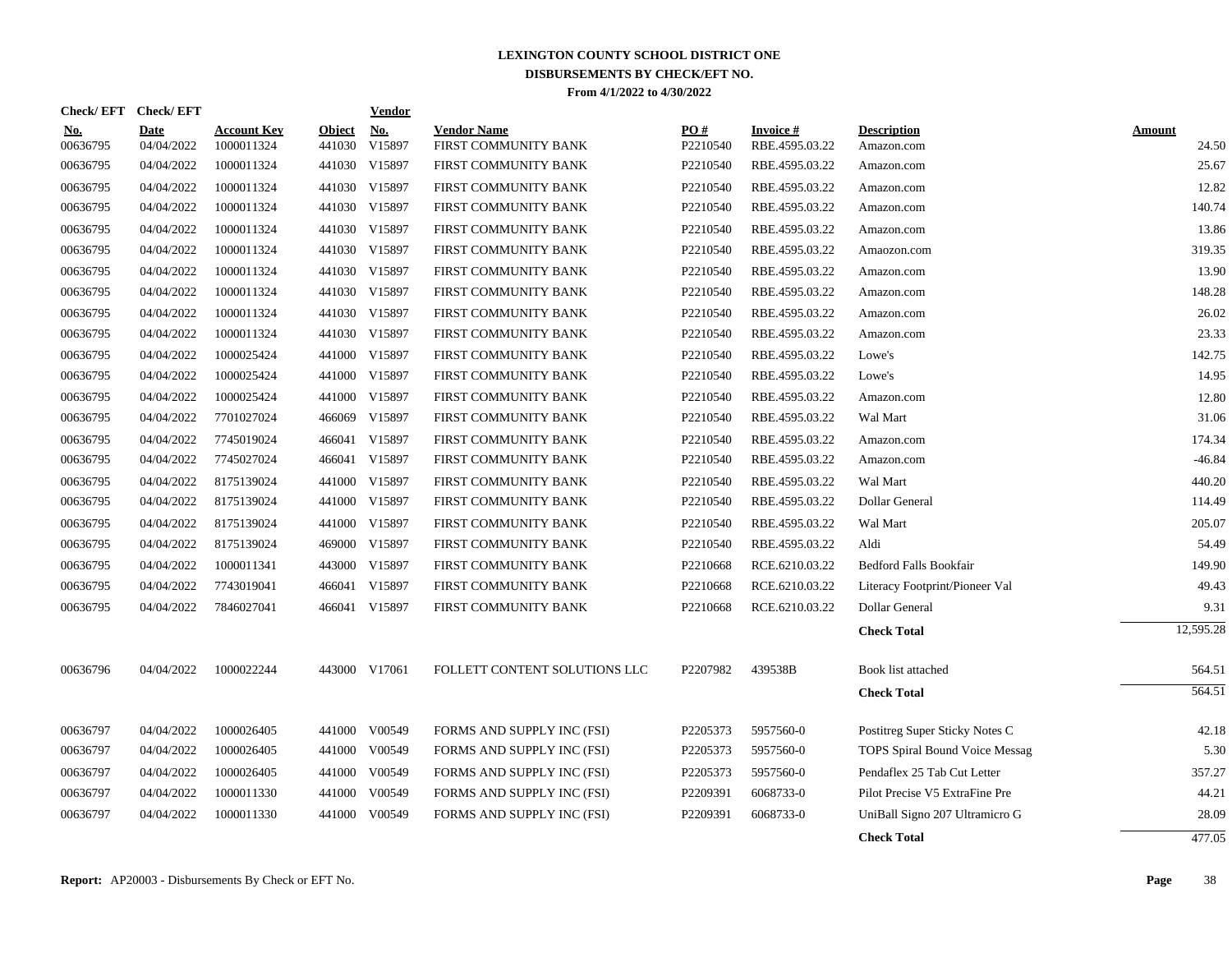|                      | Check/EFT Check/EFT      |                                                            |                         | Vendor                  |                                                                         |                      |                      |                                                                  |                |
|----------------------|--------------------------|------------------------------------------------------------|-------------------------|-------------------------|-------------------------------------------------------------------------|----------------------|----------------------|------------------------------------------------------------------|----------------|
| <b>No.</b>           | <b>Date</b>              | <b>Account Key</b><br>1000025429                           | <b>Object</b><br>441020 | No.                     | <b>Vendor Name</b>                                                      | PO#<br>P2209271      | <b>Invoice#</b>      | <b>Description</b>                                               | <b>Amount</b>  |
| 00636798<br>00636798 | 04/04/2022<br>04/04/2022 | 1000025424                                                 |                         | V15598<br>441020 V15598 | GREENVILLE OFFICE SUPPLY CO IN<br><b>GREENVILLE OFFICE SUPPLY CO IN</b> | P2209277             | 126914-0<br>126919-0 | BWK16BLUCLOTHV2 MICROFIBER TOW<br>BWK16BLUCLOTHV2 MICROFIBER TOW | 80.55<br>40.28 |
|                      |                          |                                                            |                         | 441020 V15598           |                                                                         |                      |                      |                                                                  |                |
| 00636798<br>00636798 | 04/04/2022<br>04/04/2022 | 1000025424<br>1000025435                                   |                         | 441020 V15598           | <b>GREENVILLE OFFICE SUPPLY CO IN</b><br>GREENVILLE OFFICE SUPPLY CO IN | P2209277<br>P2209674 | 126919-0<br>128624-1 | HOS536605DZBX WHITE COTTON TOW<br>CAROLINA MOP 1064 16 OZ RAYON  | 48.51<br>84.49 |
|                      |                          |                                                            |                         |                         |                                                                         |                      |                      |                                                                  |                |
| 00636798             | 04/04/2022               | 1000025435                                                 |                         | 441020 V15598           | <b>GREENVILLE OFFICE SUPPLY CO IN</b>                                   | P2209674             | 128624-1             | ODELL AF-700L-CH LRG LOOP END                                    | 22.47          |
| 00636798             | 04/04/2022               | 1000025411                                                 |                         | 441020 V15598           | GREENVILLE OFFICE SUPPLY CO IN                                          | P2209689             | 128662-2             | CAROLINA MOP 1064 16 OZ RAYON                                    | 543.14         |
| 00636798             | 04/04/2022               | 1000025411                                                 |                         | 441020 V15598           | <b>GREENVILLE OFFICE SUPPLY CO IN</b>                                   | P2209689             | 128662-2             | CAROLINA MOP 1065 20 OZ RAYON                                    | 51.70          |
| 00636798             | 04/04/2022               | 1000025411                                                 |                         | 441020 V15598           | GREENVILLE OFFICE SUPPLY CO IN                                          | P2209689             | 128662-2             | CAROLINA MOP 1066 24 OZ RAYON                                    | 48.79          |
| 00636798             | 04/04/2022               | 1000025411                                                 |                         | 441020 V15598           | <b>GREENVILLE OFFICE SUPPLY CO IN</b>                                   | P2209689             | 128662-2             | CAROLINA MOP 7220 SIDE GATE HA                                   | 26.52          |
| 00636798             | 04/04/2022               | 1000025412                                                 |                         | 441020 V15598           | <b>GREENVILLE OFFICE SUPPLY CO IN</b>                                   | P2209699             | 128674-0             | CAROLINA MOP 1065 20 OZ RAYON                                    | 387.77         |
| 00636798             | 04/04/2022               | 1000025412                                                 |                         | 441020 V15598           | <b>GREENVILLE OFFICE SUPPLY CO IN</b>                                   | P2209699             | 128674-0             | CAROLINA MOP 1066 24 OZ RAYON                                    | 97.58          |
| 00636798             | 04/04/2022               | 1000025412                                                 |                         | 441020 V15598           | <b>GREENVILLE OFFICE SUPPLY CO IN</b>                                   | P <sub>2209699</sub> | 128674-0             | ODELL AF-700L-CH LOOP END MOP                                    | 11.24          |
| 00636798             | 04/04/2022               | 1000025415                                                 |                         | 441020 V15598           | <b>GREENVILLE OFFICE SUPPLY CO IN</b>                                   | P2209756             | 128750-0             | CAROLINA MOP 1064 16 OZ RAYON                                    | 603.48         |
| 00636798             | 04/04/2022               | 1000025443                                                 |                         | 441020 V15598           | <b>GREENVILLE OFFICE SUPPLY CO IN</b>                                   | P2209795             | 128912-0             | CAROLINA MOP 1064 16 OZ RAYON                                    | 181.04         |
| 00636798             | 04/04/2022               | 1000025422                                                 |                         | 441020 V15598           | <b>GREENVILLE OFFICE SUPPLY CO IN</b>                                   | P2209801             | 128913-0             | ODELL AF-700L-CH LOOP END MOP                                    | 67.41          |
| 00636798             | 04/04/2022               | 1000025422                                                 |                         | 441020 V15598           | <b>GREENVILLE OFFICE SUPPLY CO IN</b>                                   | P2209801             | 128913-0             | CAROLINA MOP 1064 16 OZ RAYON                                    | 108.63         |
| 00636798             | 04/04/2022               | 1000025422                                                 |                         | 441020 V15598           | <b>GREENVILLE OFFICE SUPPLY CO IN</b>                                   | P <sub>2209801</sub> | 128913-0             | CAROLINA MOP 1065 20 OZ RAYON                                    | 116.33         |
| 00636798             | 04/04/2022               | 1000025422                                                 |                         | 441020 V15598           | GREENVILLE OFFICE SUPPLY CO IN                                          | P2209801             | 128913-0             | CAROLINA MOP 7220 SIDE GATE HA                                   | 26.51          |
| 00636798             | 04/04/2022               | 1000025428                                                 |                         | 441020 V15598           | <b>GREENVILLE OFFICE SUPPLY CO IN</b>                                   | P2209797             | 128915-0             | CAROLINA MOP 1064 16 OZ RAYON                                    | 181.04         |
| 00636798             | 04/04/2022               | 1000025428                                                 |                         | 441020 V15598           | <b>GREENVILLE OFFICE SUPPLY CO IN</b>                                   | P2209797             | 128915-0             | CAROLINA MOP 1065 20 0Z RAYON                                    | 193.88         |
| 00636798             | 04/04/2022               | 1000025428                                                 |                         | 441020 V15598           | <b>GREENVILLE OFFICE SUPPLY CO IN</b>                                   | P2209797             | 128915-0             | CAROLINA MOP 1066 24 OZ RAYON                                    | 243.96         |
| 00636798             | 04/04/2022               | 1000025428                                                 |                         | 441020 V15598           | GREENVILLE OFFICE SUPPLY CO IN                                          | P2209797             | 128915-0             | ODELL AF-700M-CH LOOP MOP                                        | 16.91          |
| 00636798             | 04/04/2022               | 1000025441                                                 |                         | 441020 V15598           | <b>GREENVILLE OFFICE SUPPLY CO IN</b>                                   | P2209840             | 128924-0             | CAROLINA MOP 1064 16 OZ RAYON                                    | 144.83         |
| 00636798             | 04/04/2022               | 1000025441                                                 |                         | 441020 V15598           | <b>GREENVILLE OFFICE SUPPLY CO IN</b>                                   | P2209840             | 128924-0             | ODELL AF-700M-CH MED LOOP END                                    | 50.72          |
| 00636798             | 04/04/2022               | 1000025419                                                 |                         | 441020 V15598           | GREENVILLE OFFICE SUPPLY CO IN                                          | P2209824             | 128926-0             | CAROLINA MOP 1065 20 OZ RAYON                                    | 77.55          |
| 00636798             | 04/04/2022               | 1000025426                                                 |                         | 441020 V15598           | <b>GREENVILLE OFFICE SUPPLY CO IN</b>                                   | P2209962             | 129998-0             | CAROLINA MOP 1066 24 OZ RAYON                                    | 32.53          |
| 00636798             | 04/04/2022               | 1000025426                                                 |                         | 441020 V15598           | <b>GREENVILLE OFFICE SUPPLY CO IN</b>                                   | P2209962             | 129998-1             | CAROLINA MOP 1066 24 OZ RAYON                                    | 16.26          |
| 00636798             | 04/04/2022               | 1000025419                                                 |                         | 441020 V15598           | <b>GREENVILLE OFFICE SUPPLY CO IN</b>                                   | P2210191             | 131183-0             | BWK16BLUCLOTHV2 MICROFIBER TOW                                   | 20.14          |
| 00636798             | 04/04/2022               | 1000025454                                                 |                         | 441020 V15598           | <b>GREENVILLE OFFICE SUPPLY CO IN</b>                                   | P2210190             | 131192-0             | BWK16BLUCLOTHV2 MICROFIBER TOW                                   | 20.14          |
|                      |                          |                                                            |                         |                         |                                                                         |                      |                      | <b>Check Total</b>                                               | 3,544.40       |
| 00636799             | 04/04/2022               | 1000011427                                                 |                         | 433100 EXXXXX           | Employee                                                                |                      | 03.29.22             | Nat Assoc for Music Ed Dues                                      | 133.00         |
|                      |                          |                                                            |                         |                         |                                                                         |                      |                      | <b>Check Total</b>                                               | 133.00         |
| 00636800             | 04/04/2022               | 6000025634                                                 |                         | 446000 V12469           | <b>HERSHEYS ICE CREAM</b>                                               | P2209511             | INVE0017551797       | FRUIT PUNCH POLAR BLAST BAR                                      | 47.75          |
|                      |                          | <b>Report:</b> AP20003 - Disbursements By Check or EFT No. |                         |                         |                                                                         |                      |                      |                                                                  | 39<br>Page     |
|                      |                          |                                                            |                         |                         |                                                                         |                      |                      |                                                                  |                |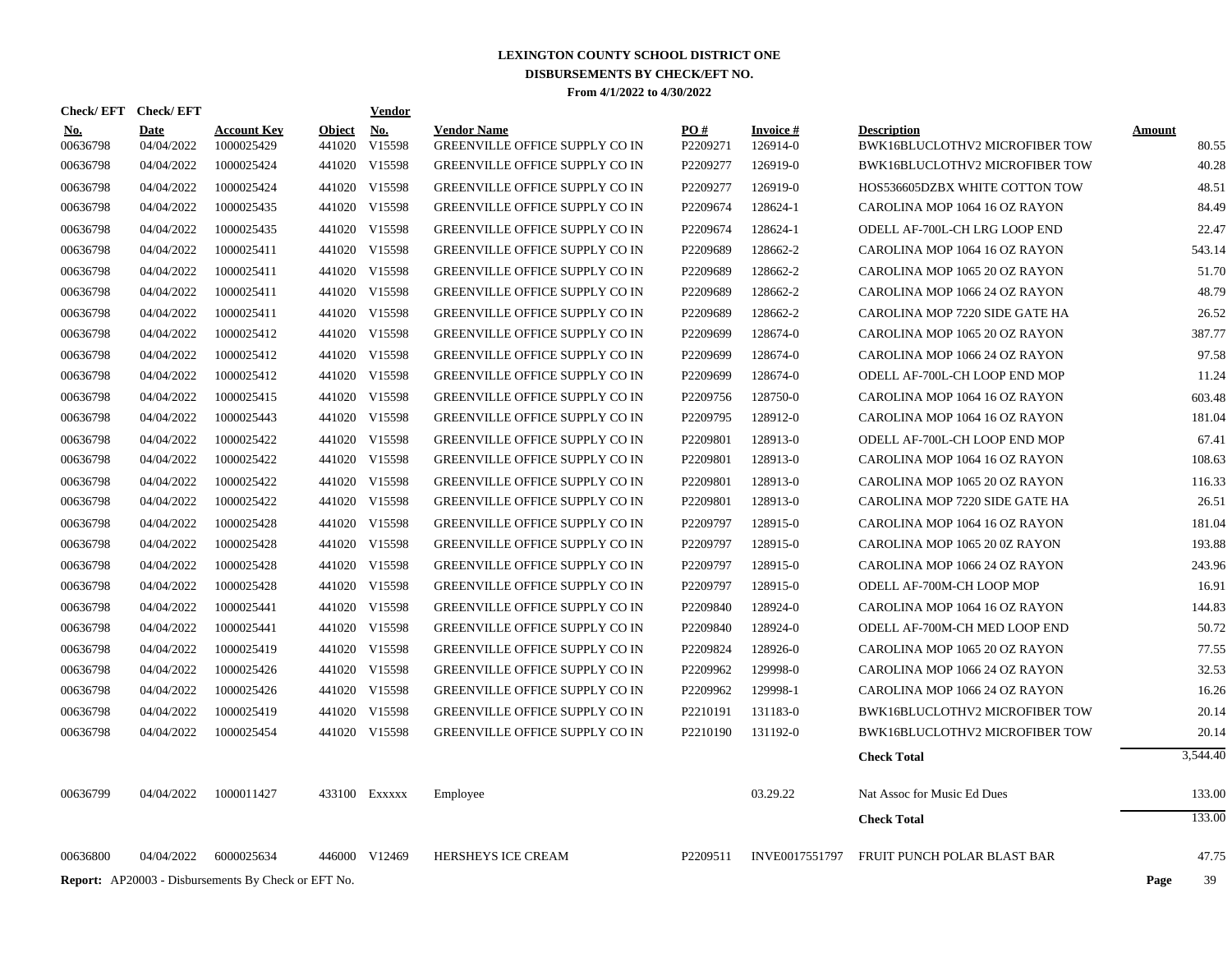| Check/EFT Check/EFT    |                           |                                                            |                         | <b>Vendor</b> |                                          |                 |                                   |                                             |                        |
|------------------------|---------------------------|------------------------------------------------------------|-------------------------|---------------|------------------------------------------|-----------------|-----------------------------------|---------------------------------------------|------------------------|
| <b>No.</b><br>00636800 | <b>Date</b><br>04/04/2022 | <b>Account Key</b><br>6000025634                           | <b>Object</b><br>446000 | No.<br>V12469 | <b>Vendor Name</b><br>HERSHEYS ICE CREAM | PO#<br>P2209511 | <b>Invoice#</b><br>INVE0017551797 | <b>Description</b><br>CHOCOLATE SCOOTER BAR | <b>Amount</b><br>59.95 |
| 00636800               | 04/04/2022                | 6000025634                                                 | 446000                  | V12469        | <b>HERSHEYS ICE CREAM</b>                | P2209511        | INVE0017551797                    | STRAWBERRY SCOOTER BAR                      | 59.95                  |
| 00636800               | 04/04/2022                | 6000025634                                                 |                         | 446000 V12469 | <b>HERSHEYS ICE CREAM</b>                | P2209511        | INVE0017551797                    | <b>CRAZY CONE</b>                           | 54.95                  |
| 00636800               | 04/04/2022                | 6000025634                                                 |                         | 446000 V12469 | <b>HERSHEYS ICE CREAM</b>                | P2209511        | INVE0017551797                    | <b>COOKIES &amp; CREAM CONE</b>             | 54.95                  |
| 00636800               | 04/04/2022                | 6000025634                                                 |                         | 446000 V12469 | HERSHEYS ICE CREAM                       | P2209511        | INVE0017551797                    | VANILLA/CHOCOLATE TWIST CONE                | 54.95                  |
| 00636800               | 04/04/2022                | 6000025634                                                 |                         | 446000 V12469 | HERSHEYS ICE CREAM                       | P2209511        | INVE0017551797                    | VANILLA SANDWICH                            | 22.98                  |
| 00636800               | 04/04/2022                | 6000025634                                                 |                         | 446000 V12469 | <b>HERSHEYS ICE CREAM</b>                | P2209511        | INVE0017551797                    | <b>COOKIES &amp; CREAM SANDWICH</b>         | 34.47                  |
| 00636800               | 04/04/2022                | 6000025634                                                 |                         | 446000 V12469 | <b>HERSHEYS ICE CREAM</b>                | P2209511        | INVE0017551797                    | <b>COTTON CANDY TWISTER</b>                 | 18.72                  |
| 00636800               | 04/04/2022                | 6000025634                                                 |                         | 446000 V12469 | <b>HERSHEYS ICE CREAM</b>                | P2209511        | INVE0017551797                    | UNICORN HORN TWISTER                        | 37.44                  |
| 00636800               | 04/04/2022                | 6000025639                                                 |                         | 446000 V12469 | <b>HERSHEYS ICE CREAM</b>                | P2210318        | INVE0017600723                    | FRUIT PUNCH POLAR BLAST BAR                 | 47.75                  |
| 00636800               | 04/04/2022                | 6000025639                                                 |                         | 446000 V12469 | <b>HERSHEYS ICE CREAM</b>                | P2210318        | INVE0017600723                    | <b>CRAZY CONE</b>                           | 54.95                  |
| 00636800               | 04/04/2022                | 6000025639                                                 |                         | 446000 V12469 | HERSHEYS ICE CREAM                       | P2210318        | INVE0017600723                    | <b>COOKIES &amp; CREAM CONE</b>             | 54.95                  |
| 00636800               | 04/04/2022                | 6000025639                                                 | 446000                  | V12469        | <b>HERSHEYS ICE CREAM</b>                | P2210318        | INVE0017600723                    | VANILLA MIGHTY MINI SANDWICH                | 72.40                  |
| 00636800               | 04/04/2022                | 6000025644                                                 |                         | 446000 V12469 | <b>HERSHEYS ICE CREAM</b>                | P2210322        | INVE0017600730                    | FRUIT PUNCH POLAR BLAST BAR                 | 38.20                  |
| 00636800               | 04/04/2022                | 6000025644                                                 | 446000                  | V12469        | HERSHEYS ICE CREAM                       | P2210322        | INVE0017600730                    | <b>CHOCOLATE SCOOTER BAR</b>                | 35.97                  |
| 00636800               | 04/04/2022                | 6000025644                                                 |                         | 446000 V12469 | <b>HERSHEYS ICE CREAM</b>                | P2210322        | INVE0017600730                    | STRAWBERRY SCOOTER BAR                      | 35.97                  |
| 00636800               | 04/04/2022                | 6000025644                                                 | 446000                  | V12469        | <b>HERSHEYS ICE CREAM</b>                | P2210322        | INVE0017600730                    | VANILLA SANDWICH                            | 45.96                  |
| 00636800               | 04/04/2022                | 6000025644                                                 |                         | 446000 V12469 | <b>HERSHEYS ICE CREAM</b>                | P2210322        | INVE0017600730                    | BIRTHDAY CAKE YOGURT CUP                    | 40.44                  |
| 00636800               | 04/04/2022                | 6000025644                                                 | 446000                  | V12469        | <b>HERSHEYS ICE CREAM</b>                | P2210322        | INVE0017600730                    | <b>COTTON CANDY TWISTER</b>                 | 56.16                  |
| 00636800               | 04/04/2022                | 6000025644                                                 |                         | 446000 V12469 | HERSHEYS ICE CREAM                       | P2210322        | INVE0017600730                    | SOUR BLUE RASPBERRY TWISTER                 | 56.16                  |
| 00636800               | 04/04/2022                | 6000025642                                                 | 446000                  | V12469        | <b>HERSHEYS ICE CREAM</b>                | P2210320        | INVE0017600759                    | FRUIT PUNCH POLAR BLAST BAR                 | 19.10                  |
| 00636800               | 04/04/2022                | 6000025642                                                 | 446000                  | V12469        | HERSHEYS ICE CREAM                       | P2210320        | INVE0017600759                    | <b>CHOCOLATE SCOOTER BAR</b>                | 23.98                  |
| 00636800               | 04/04/2022                | 6000025642                                                 |                         | 446000 V12469 | <b>HERSHEYS ICE CREAM</b>                | P2210320        | INVE0017600759                    | STRAWBERRY SCOOTER BAR                      | 23.98                  |
| 00636800               | 04/04/2022                | 6000025642                                                 |                         | 446000 V12469 | <b>HERSHEYS ICE CREAM</b>                | P2210320        | INVE0017600759                    | <b>FUDGE-O BAR</b>                          | 19.10                  |
| 00636800               | 04/04/2022                | 6000025642                                                 |                         | 446000 V12469 | HERSHEYS ICE CREAM                       | P2210320        | INVE0017600759                    | <b>CRAZY CONE</b>                           | 87.92                  |
| 00636800               | 04/04/2022                | 6000025642                                                 |                         | 446000 V12469 | <b>HERSHEYS ICE CREAM</b>                | P2210320        | INVE0017600759                    | VANILLA MIGHTY MINI SANDWICH                | 28.96                  |
| 00636800               | 04/04/2022                | 6000025642                                                 |                         | 446000 V12469 | <b>HERSHEYS ICE CREAM</b>                | P2210320        | INVE0017600759                    | <b>BIRTHDAY CAKE YOGURT CUP</b>             | 26.96                  |
| 00636800               | 04/04/2022                | 6000025642                                                 |                         | 446000 V12469 | <b>HERSHEYS ICE CREAM</b>                | P2210320        | INVE0017600759                    | <b>COTTON CANDY CUP</b>                     | 26.96                  |
| 00636800               | 04/04/2022                | 6000025642                                                 | 446000                  | V12469        | <b>HERSHEYS ICE CREAM</b>                | P2210320        | INVE0017600759                    | <b>CHOCOLATE SUNDAE CUP</b>                 | 26.96                  |
| 00636800               | 04/04/2022                | 6000025642                                                 |                         | 446000 V12469 | HERSHEYS ICE CREAM                       | P2210320        | INVE0017600759                    | <b>VANILLA CUP</b>                          | 26.96                  |
|                        |                           |                                                            |                         |               |                                          |                 |                                   | <b>Check Total</b>                          | 1,295.90               |
| 00636801               | 04/04/2022                | 1000025423                                                 |                         | 441020 V12096 | <b>HYMAN PAPER CO INC</b>                | P2209218        | 287156A                           | SPARTAN TERRA GLAZE 5810-5                  | 634.47                 |
| 00636801               | 04/04/2022                | 1000025429                                                 |                         | 441020 V12096 | <b>HYMAN PAPER CO INC</b>                | P2209261        | 287410A                           | SPARTAN TERRA GLAZE 5810-5                  | 793.08                 |
| 00636801               | 04/04/2022                | 1000025429                                                 |                         | 441020 V12096 | <b>HYMAN PAPER CO INC</b>                | P2209261        | 287410A                           | SPARTAN 302403 DEFOAMER                     | 65.32                  |
|                        |                           | <b>Report:</b> AP20003 - Disbursements By Check or EFT No. |                         |               |                                          |                 |                                   |                                             | 40<br>Page             |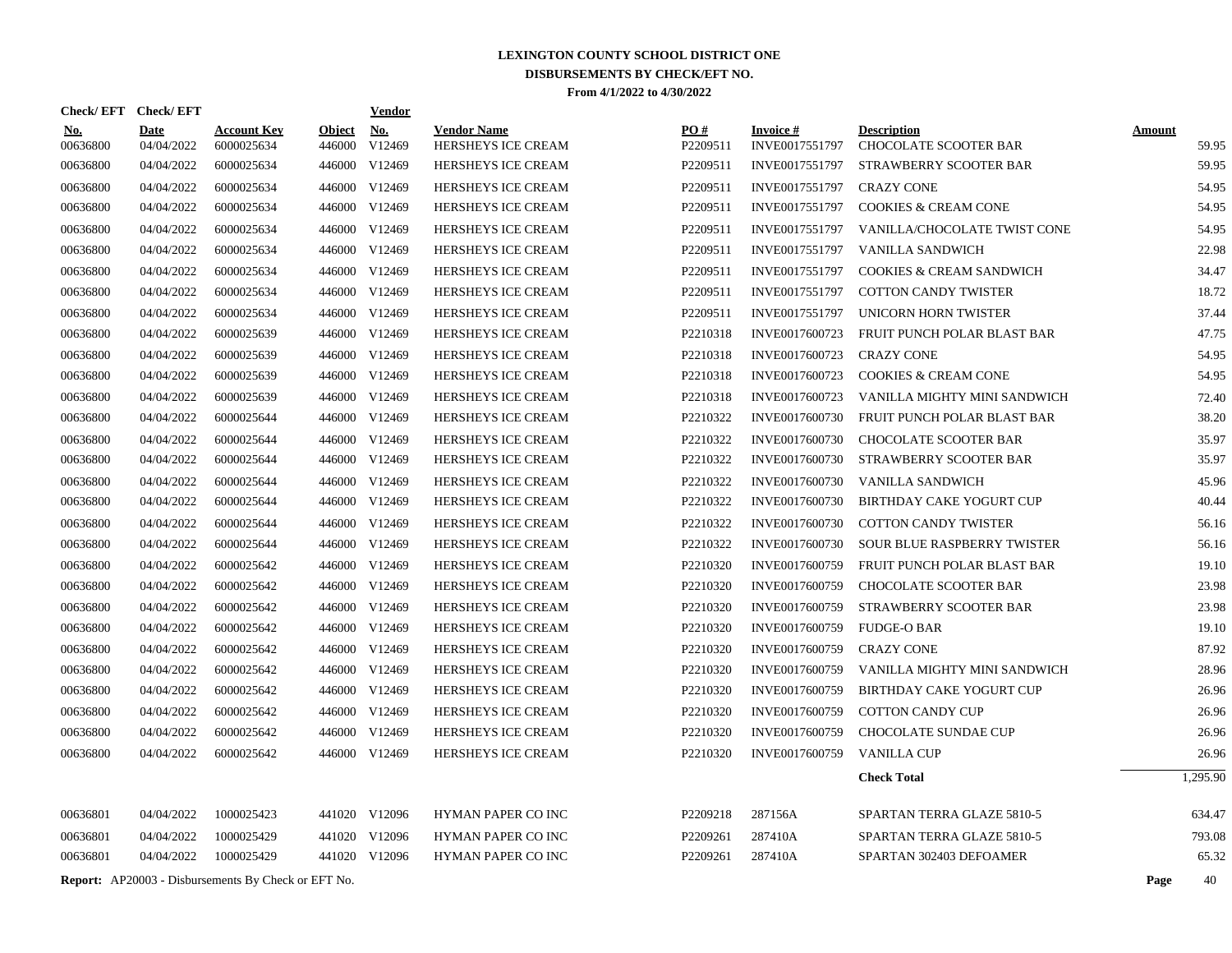| <b>Check/EFT</b>       | <b>Check/EFT</b>   |                           |                         | <u>Vendor</u>        |                                          |                 |                             |                                               |                  |
|------------------------|--------------------|---------------------------|-------------------------|----------------------|------------------------------------------|-----------------|-----------------------------|-----------------------------------------------|------------------|
| <u>No.</u><br>00636801 | Date<br>04/04/2022 | Account Kev<br>1000025435 | <b>Object</b><br>441020 | <b>No.</b><br>V12096 | <b>Vendor Name</b><br>HYMAN PAPER CO INC | PO#<br>P2209672 | <b>Invoice</b> #<br>287631A | <b>Description</b><br>SPARTAN 302403 DEFOAMER | Amount<br>130.64 |
| 00636801               | 04/04/2022         | 1000025411                | 441020                  | V12096               | <b>HYMAN PAPER CO INC</b>                | P2209691        | 287633A                     | SPARTAN TERRA GLAZE 5810-5                    | 2,855.08         |
| 00636801               | 04/04/2022         | 1000025411                | 441020                  | V12096               | <b>HYMAN PAPER CO INC</b>                | P2209691        | 287633A                     | SPARTAN 302403 DEFOAMER                       | 391.92           |
| 00636801               | 04/04/2022         | 1000025421                |                         | 441020 V12096        | HYMAN PAPER CO INC                       | P2209835        | 287726A                     | SPARTAN TERRA GLAZE 5810-5                    | 237.93           |
| 00636801               | 04/04/2022         | 1000025441                |                         | 441020 V12096        | HYMAN PAPER CO INC                       | P2209842        | 287727                      | SPARTAN TERRA GLAZE 5810-5                    | 1,189.62         |
| 00636801               | 04/04/2022         | 1000025441                |                         | 441020 V12096        | HYMAN PAPER CO INC                       | P2209842        | 287727                      | SPARTAN 302403 DEFOAMER                       | 261.28           |
| 00636801               | 04/04/2022         | 1000025415                | 441020                  | V12096               | HYMAN PAPER CO INC                       | P2209779        | 287728                      | SPARTAN DAMP MOP 301604                       | 31.15            |
| 00636801               | 04/04/2022         | 1000025415                | 441020                  | V12096               | HYMAN PAPER CO INC                       | P2209779        | 287728                      | SPARTAN 302403 DEFOAMER                       | 195.96           |
| 00636801               | 04/04/2022         | 1000025443                |                         | 441020 V12096        | <b>HYMAN PAPER CO INC</b>                | P2209783        | 287729                      | SPARTAN 700504 BLEACH                         | 81.16            |
| 00636801               | 04/04/2022         | 1000025443                |                         | 441020 V12096        | <b>HYMAN PAPER CO INC</b>                | P2209783        | 287729                      | SPARTAN TERRA GLAZE 5810-5                    | 793.07           |
| 00636801               | 04/04/2022         | 1000025427                |                         | 441020 V12096        | HYMAN PAPER CO INC                       | P2209784        | 287730A                     | SPARTAN 302403 DEFOAMER                       | 261.28           |
| 00636801               | 04/04/2022         | 1000025422                |                         | 441020 V12096        | HYMAN PAPER CO INC                       | P2209802        | 287732                      | CONTINENTAL 8110GY 10 QT BUCKE                | 73.34            |
| 00636801               | 04/04/2022         | 1000025422                |                         | 441020 V12096        | HYMAN PAPER CO INC                       | P2209802        | 287732                      | CARLISLE 336141003 LOBBY DUST                 | 76.53            |
| 00636801               | 04/04/2022         | 1000025442                |                         | 441020 V12096        | HYMAN PAPER CO INC                       | P2209815        | 287734                      | CARLISLE 36538014 SWIVEL PAD H                | 30.69            |
| 00636801               | 04/04/2022         | 1000025442                |                         | 441020 V12096        | HYMAN PAPER CO INC                       | P2209815        | 287734                      | <b>CARLISLE 4072500 SCRUB PAD</b>             | 94.90            |
| 00636801               | 04/04/2022         | 1000025442                |                         | 441020 V12096        | HYMAN PAPER CO INC                       | P2209815        | 287734                      | SPARTAN 700504 BLEACH                         | 81.16            |
| 00636801               | 04/04/2022         | 1000025442                |                         | 441020 V12096        | <b>HYMAN PAPER CO INC</b>                | P2209815        | 287734                      | CARLISLE 36141003 DUST PAN                    | 76.53            |
| 00636801               | 04/04/2022         | 1000025442                |                         | 441020 V12096        | HYMAN PAPER CO INC                       | P2209815        | 287734                      | SPARTAN TERRA GLAZE 5810-5                    | 1.982.70         |
| 00636801               | 04/04/2022         | 1000025442                |                         | 441020 V12096        | <b>HYMAN PAPER CO INC</b>                | P2209815        | 287734                      | SPARTAN DAMP MOP 304604                       | 233.57           |
| 00636801               | 04/04/2022         | 1000025431                |                         | 441020 V12096        | HYMAN PAPER CO INC                       | P2209880        | 287994                      | SPARTAN 3195 SANITYZE                         | 61.55            |
| 00636801               | 04/04/2022         | 1000025431                |                         | 441020 V12096        | HYMAN PAPER CO INC                       | P2209880        | 287994                      | ANT1L DEB FOAM SOAP                           | 202.23           |
| 00636801               | 04/04/2022         | 1000025431                |                         | 441020 V12096        | <b>HYMAN PAPER CO INC</b>                | P2209880        | 287994                      | SPARTAN TERRA GLAZE 5810-5                    | 317.23           |
| 00636801               | 04/04/2022         | 1000025431                |                         | 441020 V12096        | HYMAN PAPER CO INC                       | P2209880        | 287994                      | SPARTAN 302403 DEFOAMER                       | 130.64           |
| 00636801               | 04/04/2022         | 1000025440                |                         | 441020 V12096        | <b>HYMAN PAPER CO INC</b>                | P2209952        | 288208                      | CARLISLE 4072500 SCRUB PAD BLU                | 31.63            |
| 00636801               | 04/04/2022         | 1000025440                |                         | 441020 V12096        | HYMAN PAPER CO INC                       | P2209952        | 288208                      | SPARTAN 700504 BLEACH                         | 81.16            |
| 00636801               | 04/04/2022         | 1000025426                |                         | 441020 V12096        | <b>HYMAN PAPER CO INC</b>                | P2209960        | 288209                      | SPARTAN 700504 BLEACH                         | 81.16            |
| 00636801               | 04/04/2022         | 1000025426                |                         | 441020 V12096        | <b>HYMAN PAPER CO INC</b>                | P2209960        | 288209                      | SPARTAN 3195 SANITYZE                         | 61.55            |
| 00636801               | 04/04/2022         | 1000025426                |                         | 441020 V12096        | HYMAN PAPER CO INC                       | P2209960        | 288209                      | SPARTAN DAMP MOP 301604                       | 93.43            |
| 00636801               | 04/04/2022         | 1000025426                |                         | 441020 V12096        | HYMAN PAPER CO INC                       | P2209960        | 288209                      | SPARTAN TERRA GLAZE 5810-5                    | 1,586.16         |
| 00636801               | 04/04/2022         | 1000025426                |                         | 441020 V12096        | HYMAN PAPER CO INC                       | P2209960        | 288209                      | SPARTAN 302403 DEFOAMER                       | 65.32            |
| 00636801               | 04/04/2022         | 1000025447                |                         | 441020 V12096        | HYMAN PAPER CO INC                       | P2209967        | 288210                      | CARLISLE 4314AF07 MEASURING CU                | 19.47            |
| 00636801               | 04/04/2022         | 1000025447                |                         | 441020 V12096        | <b>HYMAN PAPER CO INC</b>                | P2209967        | 288210                      | CARLISLE 36315600 DUSTER 52-81                | 36.11            |
| 00636801               | 04/04/2022         | 1000025447                |                         | 441020 V12096        | HYMAN PAPER CO INC                       | P2209967        | 288210                      | SPARTAN TERRA GLAZE 5810-5                    | 79.31            |
| 00636801               | 04/04/2022         | 1000025447                |                         | 441020 V12096        | <b>HYMAN PAPER CO INC</b>                | P2209967        | 288210                      | <b>ANTIL DEB FOAM SOAP</b>                    | 303.35           |
|                        |                    |                           |                         |                      |                                          |                 |                             |                                               |                  |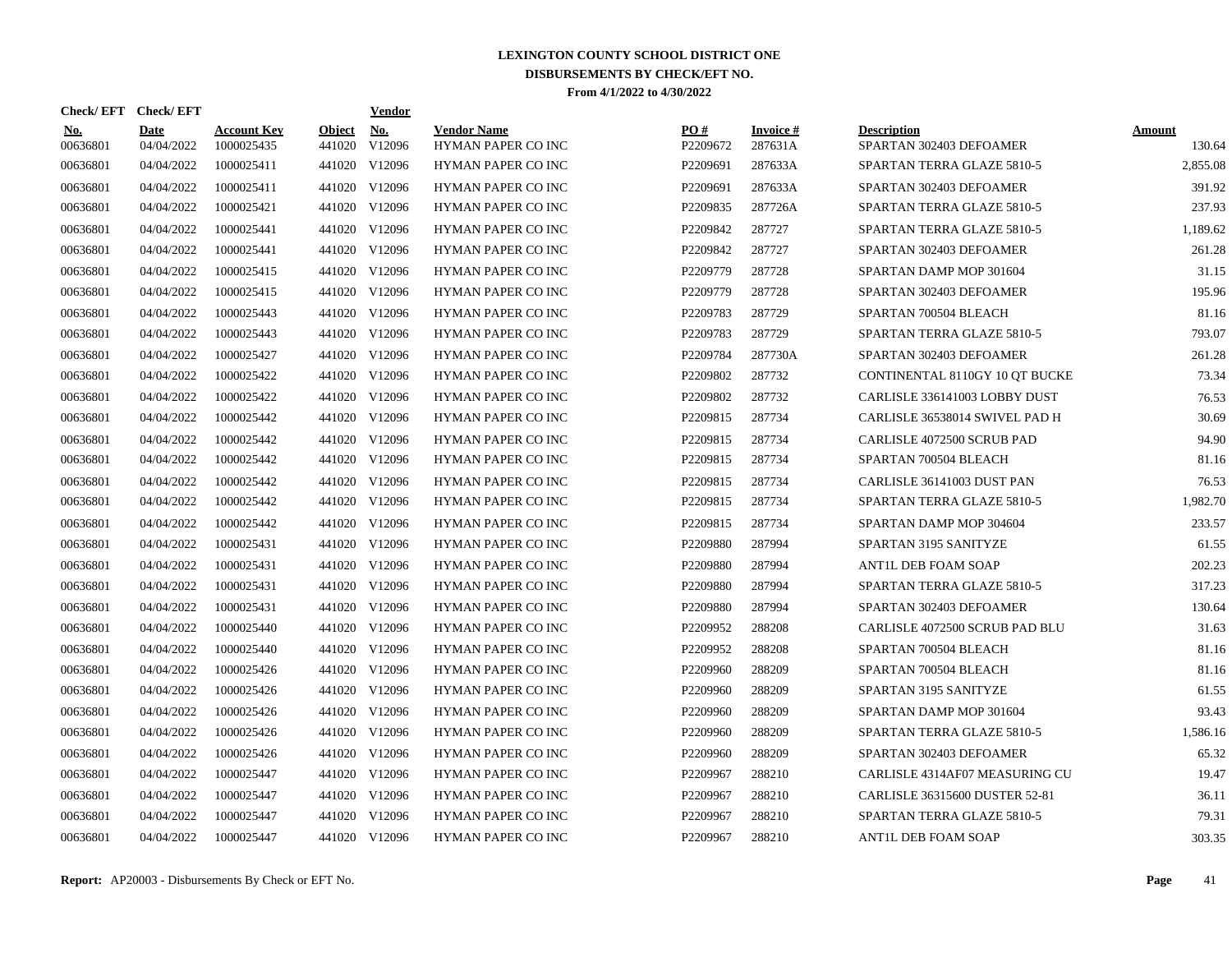| <b>Check/EFT</b>       | <b>Check/EFT</b>          |                                                            |                         | Vendor        |                                          |                 |                           |                                             |               |           |
|------------------------|---------------------------|------------------------------------------------------------|-------------------------|---------------|------------------------------------------|-----------------|---------------------------|---------------------------------------------|---------------|-----------|
| <u>No.</u><br>00636801 | <b>Date</b><br>04/04/2022 | <b>Account Key</b><br>1000025438                           | <b>Object</b><br>441020 | No.<br>V12096 | <b>Vendor Name</b><br>HYMAN PAPER CO INC | PO#<br>P2209973 | <b>Invoice#</b><br>288219 | <b>Description</b><br>SPARTAN 700504 BLEACH | <b>Amount</b> | 81.16     |
| 00636801               | 04/04/2022                | 1000025438                                                 | 441020                  | V12096        | <b>HYMAN PAPER CO INC</b>                | P2209973        | 288219                    | CONTINENTAL 8110GY BUCKET                   |               | 44.01     |
| 00636801               | 04/04/2022                | 1000025438                                                 | 441020                  | V12096        | HYMAN PAPER CO INC                       | P2209973        | 288219                    | SPARTAN 302403 DEFOAMER                     |               | 195.96    |
| 00636801               | 04/04/2022                | 1000025425                                                 |                         | 441020 V12096 | HYMAN PAPER CO INC                       | P2209998        | 288227                    | CARLISLE 36P502 BOWL BRUSH 17"              |               | 20.96     |
| 00636801               | 04/04/2022                | 1000025425                                                 |                         | 441020 V12096 | HYMAN PAPER CO INC                       | P2209998        | 288227                    | SPARTAN 700504 BLEACH                       |               | 40.59     |
| 00636801               | 04/04/2022                | 1000025425                                                 |                         | 441020 V12096 | HYMAN PAPER CO INC                       | P2209998        | 288227                    | CARLISLE 3643903 PLUNGER                    |               | 15.49     |
| 00636801               | 04/04/2022                | 1000025425                                                 |                         | 441020 V12096 | HYMAN PAPER CO INC                       | P2209998        | 288227                    | CARLISLE 361203600 FLOOR SOUEE              |               | 133.90    |
| 00636801               | 04/04/2022                | 1000025446                                                 |                         | 441020 V12096 | HYMAN PAPER CO INC                       | P2209902        | 288230                    | CARLISLE 4072500 SCRUB PAD                  |               | 31.61     |
| 00636801               | 04/04/2022                | 1000025446                                                 | 441020                  | V12096        | <b>HYMAN PAPER CO INC</b>                | P2209902        | 288230                    | CARLISLE 36P502 BOWL BRUSH 17"              |               | 52.40     |
| 00636801               | 04/04/2022                | 1000025446                                                 |                         | 441020 V12096 | HYMAN PAPER CO INC                       | P2209902        | 288230                    | CARLISLE 3621123 COUNTER BRUSH              |               | 43.34     |
| 00636801               | 04/04/2022                | 1000025446                                                 | 441020                  | V12096        | HYMAN PAPER CO INC                       | P2209902        | 288230                    | SPARTAN 700504 BLEACH                       |               | 81.16     |
| 00636801               | 04/04/2022                | 1000025446                                                 |                         | 441020 V12096 | <b>HYMAN PAPER CO INC</b>                | P2209902        | 288230                    | CONTINENTAL 8110GY 10 OT BUCKE              |               | 73.35     |
| 00636801               | 04/04/2022                | 1000025446                                                 | 441020                  | V12096        | <b>HYMAN PAPER CO INC</b>                | P2209902        | 288230                    | CARLISLE 43141AF07 MEASURING C              |               | 25.97     |
| 00636801               | 04/04/2022                | 1000025446                                                 |                         | 441020 V12096 | HYMAN PAPER CO INC                       | P2209902        | 288230                    | CARLISLE 36550100 SPONGE                    |               | 34.48     |
| 00636801               | 04/04/2022                | 1000025446                                                 |                         | 441020 V12096 | HYMAN PAPER CO INC                       | P2209902        | 288230                    | CARLISLE 36315600 DUSTER 52-81              |               | 96.30     |
| 00636801               | 04/04/2022                | 1000025446                                                 |                         | 441020 V12096 | <b>HYMAN PAPER CO INC</b>                | P2209902        | 288230                    | SPARTAN 3195 SANITYZE                       |               | 246.19    |
| 00636801               | 04/04/2022                | 1000025446                                                 | 441020                  | V12096        | <b>HYMAN PAPER CO INC</b>                | P2209902        | 288230                    | ANTIL DEB FOAM SOAP                         |               | 337.05    |
| 00636801               | 04/04/2022                | 1000025454                                                 |                         | 441020 V12096 | HYMAN PAPER CO INC                       | P2210209        | 288366                    | SPARTAN 700504 BLEACH                       |               | 81.16     |
|                        |                           |                                                            |                         |               |                                          |                 |                           | <b>Check Total</b>                          |               | 15,356.76 |
| 00636802               | 04/04/2022                | 1000025415                                                 | 432300                  | V15245        | INTELLIGENT LIFECYCLE SOLUTION           | P2200873        | PO3562                    | Pickup junked items listed on               |               | 166.16    |
| 00636802               | 04/04/2022                | 1000025415                                                 | 432300                  | V15245        | INTELLIGENT LIFECYCLE SOLUTION           | P2200873        | PO3563                    | Pickup junked items listed on               |               | 223.32    |
| 00636802               | 04/04/2022                | 1000025427                                                 | 432300                  | V15245        | INTELLIGENT LIFECYCLE SOLUTION           | P2203596        | PO3668                    | Pickup junked items listed on               |               | 53.18     |
| 00636802               | 04/04/2022                | 1000025413                                                 | 432300                  | V15245        | INTELLIGENT LIFECYCLE SOLUTION           | P2203595        | PO3699                    | Pickup junked items listed on               |               | 874.93    |
|                        |                           |                                                            |                         |               |                                          |                 |                           | <b>Check Total</b>                          |               | 1,317.59  |
| 00636803               | 04/04/2022                | 3260011303                                                 |                         | 441000 V13973 | KENDALL HUNT PUBLISHING CO               | P2208961        | 12990418                  | 6.1 Light & Matter: Student Ed              |               | 3.69      |
| 00636803               | 04/04/2022                | 3260011303                                                 | 441000                  | V13973        | KENDALL HUNT PUBLISHING CO               | P2208961        | 12990418                  | 6.1 Light & Matter: Teacher Gu              |               | 23.43     |
| 00636803               | 04/04/2022                | 3260011303                                                 | 441000                  | V13973        | KENDALL HUNT PUBLISHING CO               | P2208961        | 12990418                  | 6.1 Light & Matter: Spanish St              |               | 3.69      |
| 00636803               | 04/04/2022                | 3260011303                                                 | 441000                  | V13973        | KENDALL HUNT PUBLISHING CO               | P2208961        | 12990418                  | 6.4 Plate Tectonics & Rocky Cy              |               | 23.43     |
| 00636803               | 04/04/2022                | 3260011303                                                 | 441000                  | V13973        | KENDALL HUNT PUBLISHING CO               | P2208961        | 12990418                  | 6.5 Natural Hazards: Teacher E              |               | 23.43     |
| 00636803               | 04/04/2022                | 3260011303                                                 | 441000                  | V13973        | KENDALL HUNT PUBLISHING CO               | P2208961        | 12990418                  | 7.2 Chemical Reactions (B): Te              |               | 23.43     |
| 00636803               | 04/04/2022                | 3260011303                                                 | 441000                  | V13973        | KENDALL HUNT PUBLISHING CO               | P2208961        | 12990418                  | 7.3 Metabolic Reactions: Teach              |               | 23.43     |
| 00636803               | 04/04/2022                | 3260011303                                                 | 441000                  | V13973        | KENDALL HUNT PUBLISHING CO               | P2208961        | 12990418                  | 7.3 Metabolic Reactions: Spani              |               | 3.69      |
| 00636803               | 04/04/2022                | 3260011303                                                 | 441000                  | V13973        | KENDALL HUNT PUBLISHING CO               | P2208961        | 12990418                  | 7.4 Photosynthesis and Matter               |               | 23.43     |
|                        |                           | <b>Report:</b> AP20003 - Disbursements By Check or EFT No. |                         |               |                                          |                 |                           |                                             | Page          | 42        |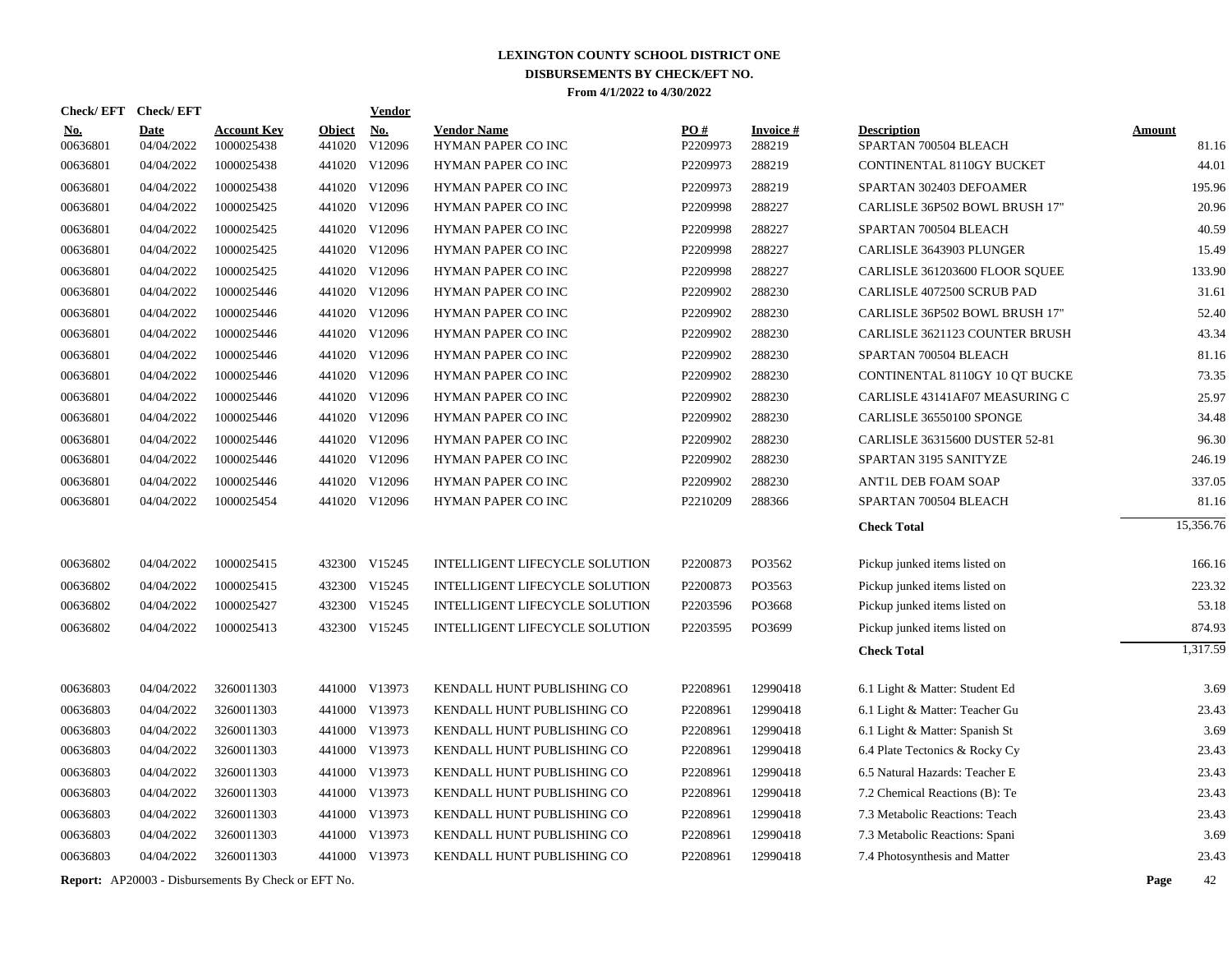| Check/ EFT             | <b>Check/EFT</b>          |                                  |                         | Vendor               |                                                  |                               |                             |                                                      |                        |
|------------------------|---------------------------|----------------------------------|-------------------------|----------------------|--------------------------------------------------|-------------------------------|-----------------------------|------------------------------------------------------|------------------------|
| <u>No.</u><br>00636803 | <b>Date</b><br>04/04/2022 | <b>Account Key</b><br>3260011303 | <b>Object</b><br>441000 | <b>No.</b><br>V13973 | <b>Vendor Name</b><br>KENDALL HUNT PUBLISHING CO | $\underline{PO#}$<br>P2208961 | <b>Invoice#</b><br>12990418 | <b>Description</b><br>8.3 Forces at a Distance: Teac | <b>Amount</b><br>23.43 |
| 00636803               | 04/04/2022                | 3260011303                       | 441000                  | V13973               | KENDALL HUNT PUBLISHING CO                       | P2208961                      | 12990418                    | Shipping at 12%                                      | 46.94                  |
| 00636803               | 04/04/2022                | 3260011303                       | 441000                  | V13973               | KENDALL HUNT PUBLISHING CO                       | P2208961                      | 12991032                    | 7.5 Ecosystem Dynamics: Teache                       | 23.43                  |
| 00636803               | 04/04/2022                | 3260011303                       | 441000                  | V13973               | KENDALL HUNT PUBLISHING CO                       | P2208961                      | 12991032                    | 8.5 Genetics: Teacher Edition                        | 23.43                  |
| 00636803               | 04/04/2022                | 3260011303                       | 441000                  | V13973               | KENDALL HUNT PUBLISHING CO                       | P2208961                      | 12992367                    | 6.4 Plate Tectonics & Rocky Cy                       | 3.69                   |
| 00636803               | 04/04/2022                | 3260011303                       | 441000                  | V13973               | KENDALL HUNT PUBLISHING CO                       | P2208961                      | 12992367                    | 6.4 Plate Tectonics & Rocky Cy                       | 3.69                   |
| 00636803               | 04/04/2022                | 3260011303                       | 441000                  | V13973               | KENDALL HUNT PUBLISHING CO                       | P2208961                      | 12992367                    | 6.5 Natural Hazards: Student E                       | 3.69                   |
| 00636803               | 04/04/2022                | 3260011303                       | 441000                  | V13973               | KENDALL HUNT PUBLISHING CO                       | P2208961                      | 12992367                    | 6.5 Natural Hazards: Spanish S                       | 3.69                   |
| 00636803               | 04/04/2022                | 3260011303                       | 441000                  | V13973               | KENDALL HUNT PUBLISHING CO                       | P2208961                      | 12992367                    | 7.2 Chemical Reactions (B): St                       | 3.69                   |
| 00636803               | 04/04/2022                | 3260011303                       |                         | 441000 V13973        | KENDALL HUNT PUBLISHING CO                       | P2208961                      | 12992367                    | 7.2 Chemical Reactions (B): Sp                       | 3.69                   |
| 00636803               | 04/04/2022                | 3260011303                       | 441000                  | V13973               | KENDALL HUNT PUBLISHING CO                       | P2208961                      | 12992367                    | 7.3 Metabolic Reactions: Stude                       | 3.69                   |
| 00636803               | 04/04/2022                | 3260011303                       |                         | 441000 V13973        | KENDALL HUNT PUBLISHING CO                       | P2208961                      | 12992367                    | 7.4 Photosynthesis and Matter                        | 3.69                   |
| 00636803               | 04/04/2022                | 3260011303                       | 441000                  | V13973               | KENDALL HUNT PUBLISHING CO                       | P2208961                      | 12992367                    | 7.4 Photosynthesis and Matter                        | 3.69                   |
| 00636803               | 04/04/2022                | 3260011303                       |                         | 441000 V13973        | KENDALL HUNT PUBLISHING CO                       | P2208961                      | 12992367                    | 7.5 Ecosystem Dynamics: Studen                       | 3.69                   |
| 00636803               | 04/04/2022                | 3260011303                       | 441000                  | V13973               | KENDALL HUNT PUBLISHING CO                       | P2208961                      | 12992367                    | 7.5 Ecosystem Dynamics: Spanis                       | 3.69                   |
| 00636803               | 04/04/2022                | 3260011303                       | 441000                  | V13973               | KENDALL HUNT PUBLISHING CO                       | P2208961                      | 12992367                    | 8.3 Forces at a Distance: Span                       | 3.69                   |
| 00636803               | 04/04/2022                | 3260011303                       | 441000                  | V13973               | KENDALL HUNT PUBLISHING CO                       | P2208961                      | 12992373                    | 6.6 Cell Systems: Student Edit                       | 3.69                   |
| 00636803               | 04/04/2022                | 3260011303                       | 441000                  | V13973               | KENDALL HUNT PUBLISHING CO                       | P2208961                      | 12992373                    | 7.6 Natural Resources: Student                       | 3.69                   |
| 00636803               | 04/04/2022                | 3260011303                       | 441000                  | V13973               | KENDALL HUNT PUBLISHING CO                       | P2208955                      | 12995328                    | 7.6 Natural Resources: Teacher                       | 58.59                  |
| 00636803               | 04/04/2022                | 3260011303                       | 441000                  | V13973               | KENDALL HUNT PUBLISHING CO                       | P2208954                      | 12995329                    | 7.6 Natural Resources: Teache                        | 23.43                  |
| 00636803               | 04/04/2022                | 3260011303                       | 441000                  | V13973               | KENDALL HUNT PUBLISHING CO                       | P2208961                      | 12995330                    | 6.6 Cell Systems: Teacher Edit                       | 23.43                  |
| 00636803               | 04/04/2022                | 3260011303                       | 441000                  | V13973               | KENDALL HUNT PUBLISHING CO                       | P2208961                      | 12995330                    | 7.6 Natural Resources: Teacher                       | 23.43                  |
| 00636803               | 04/04/2022                | 3260011303                       |                         | 441000 V13973        | KENDALL HUNT PUBLISHING CO                       | P2208961                      | 12996789                    | 8.6 Natural Selection: Teache                        | 23.43                  |
|                        |                           |                                  |                         |                      |                                                  |                               |                             | <b>Check Total</b>                                   | 472.85                 |
| 00636804               | 04/04/2022                | 9240013903                       | 441000                  | V00500               | LAKESHORE LEARNING MATERIALS                     | P2209585                      | 718789031822                | Hardwood Community Vehicles Se                       | 30.51                  |
| 00636804               | 04/04/2022                | 9240013903                       | 441000                  | V00500               | LAKESHORE LEARNING MATERIALS                     | P2209585                      | 718789031822                | Hardwood Construction Vehicles                       | 30.48                  |
| 00636804               | 04/04/2022                | 9240013903                       | 441000                  | V00500               | LAKESHORE LEARNING MATERIALS                     | P2209585                      | 718789031822                | Crazy Shapes Mag Build Set                           | 50.81                  |
| 00636804               | 04/04/2022                | 9240013903                       | 441000                  | V00500               | LAKESHORE LEARNING MATERIALS                     | P2209585                      | 718789031822                | <b>Big Bolt Construction Starter</b>                 | 60.98                  |
| 00636804               | 04/04/2022                | 9240013903                       | 441000                  | V00500               | LAKESHORE LEARNING MATERIALS                     | P2209585                      | 718789031822                | Slot A Shape Builders                                | 60.98                  |
| 00636804               | 04/04/2022                | 9240013903                       | 441000                  | V00500               | LAKESHORE LEARNING MATERIALS                     | P2209585                      | 718789031822                | <b>Vehicle Counters</b>                              | 27.43                  |
| 00636804               | 04/04/2022                | 9240013903                       | 441000                  | V00500               | LAKESHORE LEARNING MATERIALS                     | P2209585                      | 718789031822                | Sea Animal Counters                                  | 27.43                  |
| 00636804               | 04/04/2022                | 9240013903                       | 441000                  | V00500               | LAKESHORE LEARNING MATERIALS                     | P2209585                      | 718789031822                | <b>Fish Tank Counting Box</b>                        | 25.40                  |
| 00636804               | 04/04/2022                | 9240013903                       | 441000                  | V00500               | LAKESHORE LEARNING MATERIALS                     | P2209585                      | 718789031822                | Count and Link                                       | 25.40                  |
| 00636804               | 04/04/2022                | 9240013903                       |                         | 441000 V00500        | LAKESHORE LEARNING MATERIALS                     | P2209585                      | 718789031822                | Geoboard Design Center                               | 30.48                  |
|                        |                           |                                  |                         |                      |                                                  |                               |                             |                                                      |                        |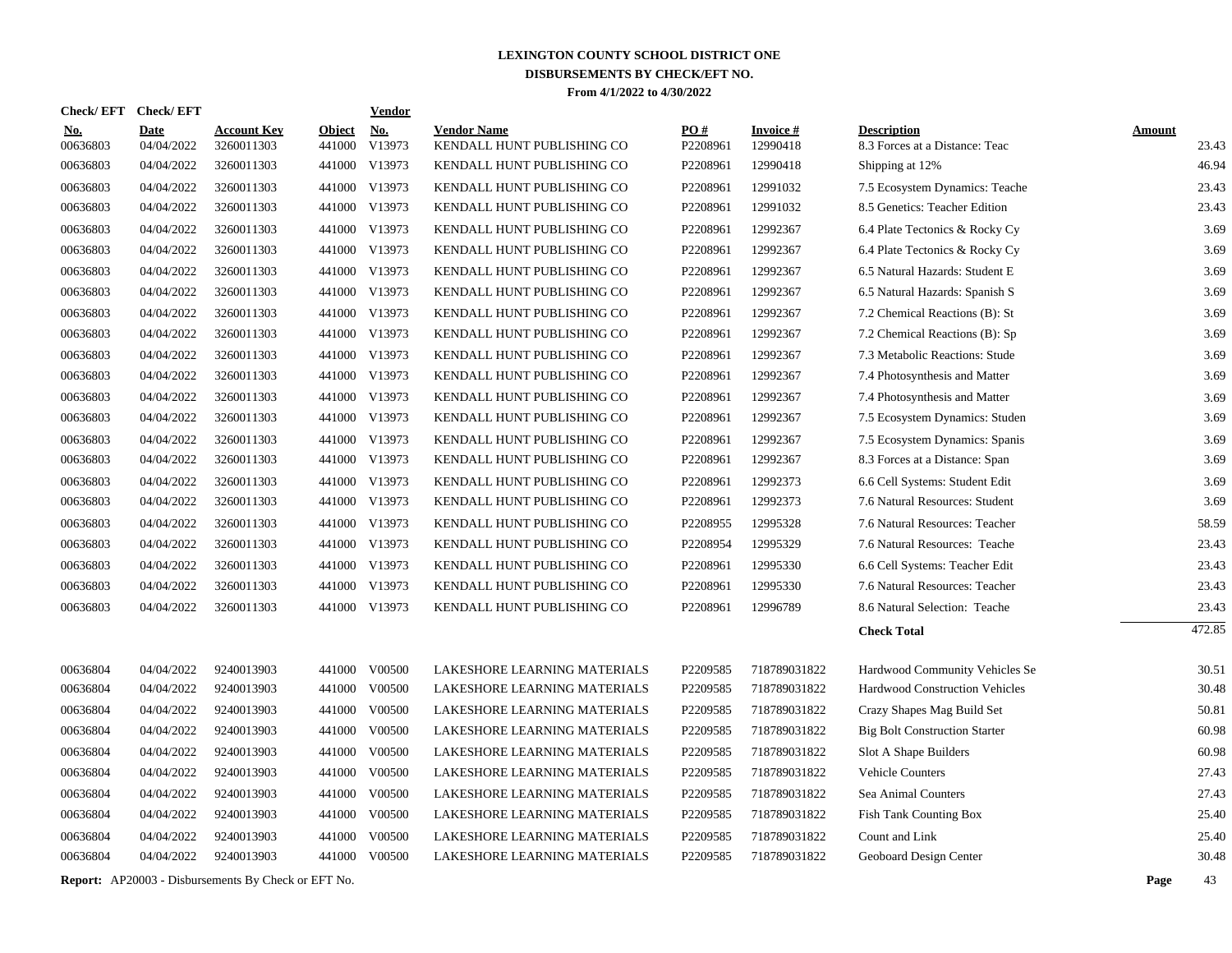| Check/EFT Check/EFT |             |                    |               | <b>Vendor</b> |                                |          |                  |                                     |               |
|---------------------|-------------|--------------------|---------------|---------------|--------------------------------|----------|------------------|-------------------------------------|---------------|
| <u>No.</u>          | <b>Date</b> | <u>Account Key</u> | <b>Object</b> | <u>No.</u>    | <b>Vendor Name</b>             | PO#      | <u>Invoice #</u> | <b>Description</b>                  | <b>Amount</b> |
|                     |             |                    |               |               |                                |          |                  | <b>Check Total</b>                  | 369.90        |
| 00636805            | 04/04/2022  | 7887078544         |               | 466034 V16291 | LEWIS, CAMERON                 |          |                  | SOCCER.CNEWM G/B SOCCER VS C NEWMAN | 125.20        |
|                     |             |                    |               |               |                                |          |                  | <b>Check Total</b>                  | 125.20        |
| 00636806            | 04/04/2022  | 7948027022         |               | 466099 V00071 | LEXINGTON FLORIST AND FLOWER C | P2210669 | 44324            | Invoice 44324 - Peace Lilly -       | 64.20         |
| 00636806            | 04/04/2022  | 7948027022         |               | 466099 V00071 | LEXINGTON FLORIST AND FLOWER C | P2210669 | 44324            | Delivery Charge                     | 8.00          |
|                     |             |                    |               |               |                                |          |                  | <b>Check Total</b>                  | 72.20         |
| 00636807            | 04/04/2022  | 7887074011         |               | 466041 V13862 | MODERN TURF INC                | P2210554 | 10784            | Bullpen contruction                 | 3,178.00      |
| 00636807            | 04/04/2022  | 7887074011         |               | 466041 V13862 | MODERN TURF INC                | P2210549 | 10887            | Clay                                | 749.00        |
| 00636807            | 04/04/2022  | 7887074011         |               | 466041 V13862 | MODERN TURF INC                | P2210549 | 10887            | Base anchors                        | 96.30         |
| 00636807            | 04/04/2022  | 7887074011         |               | 466041 V13862 | MODERN TURF INC                | P2210549 | 10887            | Base plugs                          | 25.68         |
|                     |             |                    |               |               |                                |          |                  | <b>Check Total</b>                  | 4,048.98      |
| 00636808            | 04/04/2022  | 5708425315         |               | 441000 V00078 | NUIDEA SCHOOL SUPPLY CO        | P2205390 | 1006371          | Global Industries, Inc., 26.56      | 9,697.38      |
| 00636808            | 04/04/2022  | 5708425315         |               | 441000 V00078 | NUIDEA SCHOOL SUPPLY CO        | P2205390 | 1006371          | Saffe Furniture, TEACHER DESK       | 44,278.74     |
| 00636808            | 04/04/2022  | 5708425315         |               | 441000 V00078 | NUIDEA SCHOOL SUPPLY CO        | P2205390 | 1006371          | Saffe Furniture, TEACHER PODIU      | 33,297.33     |
| 00636808            | 04/04/2022  | 5708425315         | 441000        | V00078        | NUIDEA SCHOOL SUPPLY CO        | P2205390 | 1006371          | Scholar Craft, 2Thrive Injecte      | 4,732.26      |
| 00636808            | 04/04/2022  | 5708425315         |               | 441000 V00078 | NUIDEA SCHOOL SUPPLY CO        | P2205390 | 1006371          | Scholar Craft, 18"H Thrive Con      | 39,700.51     |
| 00636808            | 04/04/2022  | 5708425315         |               | 441000 V00078 | NUIDEA SCHOOL SUPPLY CO        | P2205390 | 1006371          | Scholar Craft, Vertebrae - Sta      | 64,395.60     |
| 00636808            | 04/04/2022  | 5708425315         |               | 441000 V00078 | NUIDEA SCHOOL SUPPLY CO        | P2205390 | 1006371          | Smith System, Flavors 28" A Fi      | 66,547.58     |
| 00636808            | 04/04/2022  | 5708425315         | 441000        | V00078        | NUIDEA SCHOOL SUPPLY CO        | P2205390 | 1006371          | Smith System, Interchange Diam      | 123,295.46    |
| 00636808            | 04/04/2022  | 5708425315         |               | 441000 V00078 | NUIDEA SCHOOL SUPPLY CO        | P2205390 | 1006371          | Smith System, Interchange Larg      | 30,268.16     |
| 00636808            | 04/04/2022  | 5708425315         |               | 441000 V00078 | NUIDEA SCHOOL SUPPLY CO        | P2205390 | 1006371          | VS America, seat height 18 1/8      | 18,297.00     |
| 00636808            | 04/04/2022  | 5313025313         |               | 441000 V00078 | NUIDEA SCHOOL SUPPLY CO        | P2206101 | 1006407          | Smith System, Groove series C       | 14,056.42     |
| 00636808            | 04/04/2022  | 5313025313         |               | 441000 V00078 | NUIDEA SCHOOL SUPPLY CO        | P2206101 | 1006407          | Special T LLC, 36" round table      | 18,337.66     |
| 00636808            | 04/04/2022  | 5313025313         |               | 441000 V00078 | NUIDEA SCHOOL SUPPLY CO        | P2206101 | 1006407          | Moore Co Inc., Individual side      | 84,628.44     |
| 00636808            | 04/04/2022  | 5313025313         |               | 441000 V00078 | NUIDEA SCHOOL SUPPLY CO        | P2206101 | 1006407          | Special T LLC, 24 x 48 rectang      | 6,615.81      |
| 00636808            | 04/04/2022  | 5313025313         |               | 441000 V00078 | NUIDEA SCHOOL SUPPLY CO        | P2206101 | 1006407          | Special T LLC, Rectangle tabl       | 4,173.00      |
| 00636808            | 04/04/2022  | 5313025313         |               | 441000 V00078 | NUIDEA SCHOOL SUPPLY CO        | P2206101 | 1006407          | Smith System, Groove series se      | 17,199.18     |
| 00636808            | 04/04/2022  | 5313025313         | 441000        | V00078        | NUIDEA SCHOOL SUPPLY CO        | P2206101 | 1006407          | Amtab, 60" round tables - seat      | 27,156.60     |
| 00636808            | 04/04/2022  | 1000011411         |               | 441000 V00078 | NUIDEA SCHOOL SUPPLY CO        | P2210230 | 3015144          | Eurotech #GENE Mesh back confe      | 234.33        |
| 00636808            | 04/04/2022  | 1000021311         |               | 441000 V00078 | NUIDEA SCHOOL SUPPLY CO        | P2210230 | 3015144          | Eurotech #GENE Mesh back confe      | 234.33        |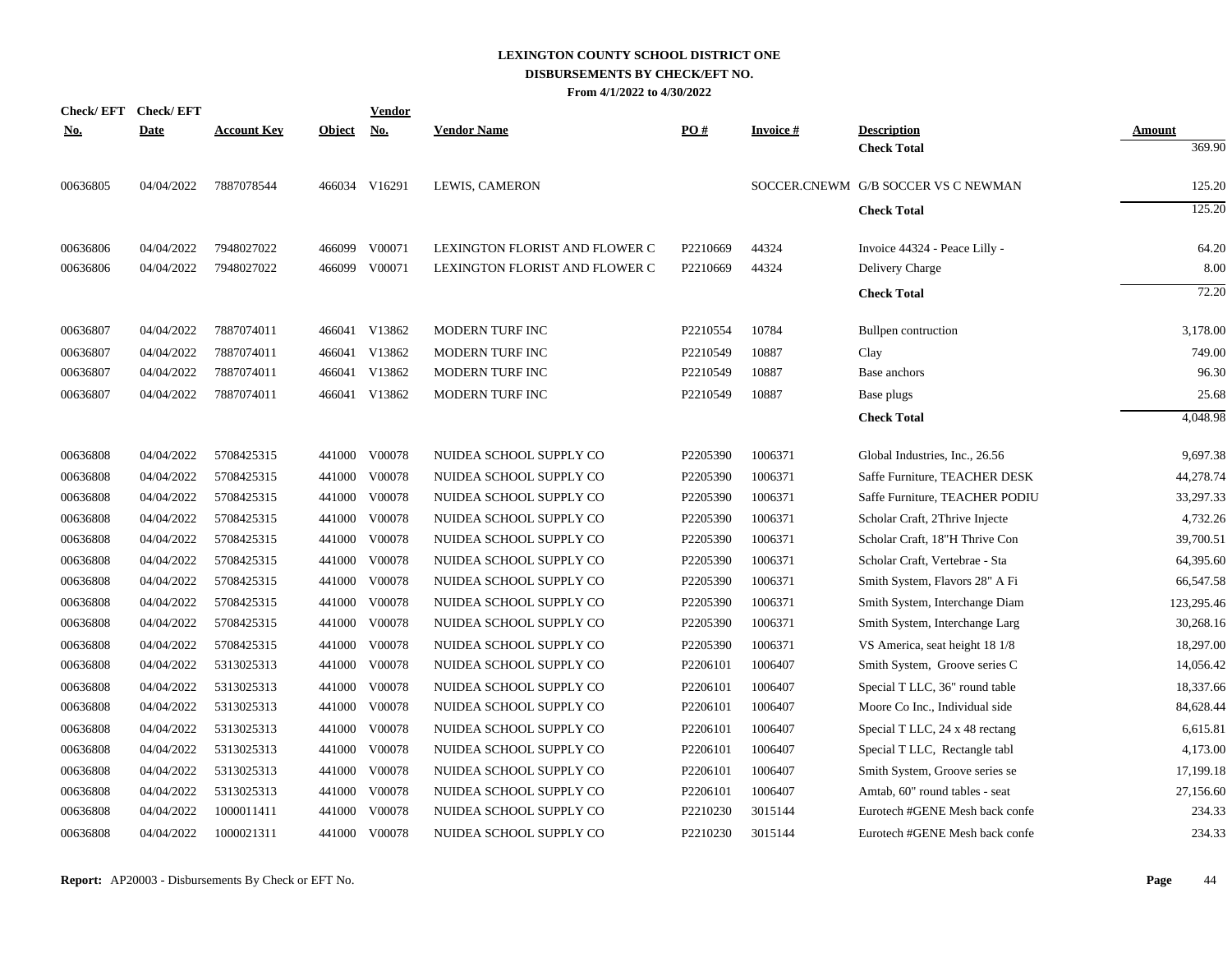| <b>Check/EFT</b> | <b>Check/EFT</b> |                    |               | <b>Vendor</b> |                                |                   |                 |                               |               |
|------------------|------------------|--------------------|---------------|---------------|--------------------------------|-------------------|-----------------|-------------------------------|---------------|
| <u>No.</u>       | <b>Date</b>      | <b>Account Key</b> | <b>Object</b> | <u>No.</u>    | <b>Vendor Name</b>             | $\underline{PO#}$ | <b>Invoice#</b> | <b>Description</b>            | <b>Amount</b> |
|                  |                  |                    |               |               |                                |                   |                 | <b>Check Total</b>            | 607,145.79    |
| 00636809         | 04/04/2022       | 1000014144         |               | 432300 V17008 | PANTUNER INC                   | P2208532          | 1267            | Equipment Repair              | 250.00        |
| 00636809         | 04/04/2022       | 1000014144         |               | 432300 V17008 | PANTUNER INC                   | P2208532          | 1267            | Mallet Repair                 | 300.00        |
|                  |                  |                    |               |               |                                |                   |                 | <b>Check Total</b>            | 550.00        |
| 00636810         | 04/04/2022       | 1000014130         |               | 441000 V15935 | PECKNEL MUSIC COMPANY INC      | P2208361          | 704481          | D'Addario, H310 4/4M Helicore | 482.57        |
|                  |                  |                    |               |               |                                |                   |                 | <b>Check Total</b>            | 482.57        |
| 00636811         | 04/04/2022       | 1000021244         |               | 441000 V00103 | PINE PRESS OF LEXINGTON INC    | P2209204          | 134239          | Poster                        | 35.31         |
|                  |                  |                    |               |               |                                |                   |                 | <b>Check Total</b>            | 35.31         |
| 00636812         | 04/04/2022       | 1000011444         |               | 441000 V00760 | PRESENTATION SYSTEMS SOUTH INC | P2210519          | 7059            | Ink Cartridge, Black          | 106.94        |
| 00636812         | 04/04/2022       | 1000011444         | 441000        | V00760        | PRESENTATION SYSTEMS SOUTH INC | P2210519          | 7059            | Ink Cartridge, Cyan           | 106.95        |
| 00636812         | 04/04/2022       | 1000011444         | 441000        | V00760        | PRESENTATION SYSTEMS SOUTH INC | P2210519          | 7059            | Ink Cartridge, Magenta        | 213.89        |
| 00636812         | 04/04/2022       | 1000011444         | 441000        | V00760        | PRESENTATION SYSTEMS SOUTH INC | P2210519          | 7059            | Ink Cartridge, Matte Black    | 427.79        |
| 00636812         | 04/04/2022       | 1000011444         | 441000        | V00760        | PRESENTATION SYSTEMS SOUTH INC | P2210519          | 7059            | Ink Cartridge, Yellow         | 320.84        |
| 00636812         | 04/04/2022       | 1000011444         | 441000        | V00760        | PRESENTATION SYSTEMS SOUTH INC | P2210519          | 7059            | Shipping                      | 105.88        |
| 00636812         | 04/04/2022       | 7745019030         | 466041        | V00760        | PRESENTATION SYSTEMS SOUTH INC | P2210494          | 7061            | Standard Paper 24" x 150"     | 267.24        |
| 00636812         | 04/04/2022       | 7745019030         | 466041        | V00760        | PRESENTATION SYSTEMS SOUTH INC | P2210494          | 7061            | Shipping and Handling         | 24.05         |
|                  |                  |                    |               |               |                                |                   |                 | <b>Check Total</b>            | 1,573.58      |
| 00636813         | 04/04/2022       | 1000025411         |               | 441020 V12998 | PRICES COUNTRY STORE           | P2209564          | 344185          | <b>LHS Ballfields</b>         | 505.58        |
| 00636813         | 04/04/2022       | 1000025413         |               | 441020 V12998 | PRICES COUNTRY STORE           | P2209564          | 344185          | <b>GHS Practice Fields</b>    | 393.21        |
| 00636813         | 04/04/2022       | 1000025415         |               | 441020 V12998 | PRICES COUNTRY STORE           | P2209564          | 344185          | PHS Oval                      | 299.60        |
| 00636813         | 04/04/2022       | 1000025420         |               | 441020 V12998 | PRICES COUNTRY STORE           | P2209564          | 344185          | <b>LMS</b>                    | 262.15        |
| 00636813         | 04/04/2022       | 1000025426         |               | 441020 V12998 | PRICES COUNTRY STORE           | P2209564          | 344185          | WKMS Oval, Playground         | 262.15        |
| 00636813         | 04/04/2022       | 1000025427         |               | 441020 V12998 | PRICES COUNTRY STORE           | P2209564          | 344185          | WKHS Upper Practice Fields    | 374.50        |
| 00636813         | 04/04/2022       | 1000025428         |               | 441020 V12998 | PRICES COUNTRY STORE           | P2209564          | 344185          | <b>MES</b>                    | 168.53        |
| 00636813         | 04/04/2022       | 1000025429         |               | 441020 V12998 | PRICES COUNTRY STORE           | P2209564          | 344185          | GMS Oval, Practice, B/B, S/B  | 1,086.05      |
| 00636813         | 04/04/2022       | 1000025430         |               | 441020 V12998 | PRICES COUNTRY STORE           | P2209564          | 344185          | <b>NEW PMS</b>                | 262.15        |
| 00636813         | 04/04/2022       | 1000025431         | 441020        | V12998        | PRICES COUNTRY STORE           | P2209564          | 344185          | <b>LMES</b>                   | 168.53        |
| 00636813         | 04/04/2022       | 1000025434         |               | 441020 V12998 | PRICES COUNTRY STORE           | P2209564          | 344185          | <b>PHMS</b>                   | 262.15        |
| 00636813         | 04/04/2022       | 1000025437         | 441020        | V12998        | PRICES COUNTRY STORE           | P2209564          | 344185          | <b>CSMS</b>                   | 262.15        |
| 00636813         | 04/04/2022       | 1000025442         |               | 441020 V12998 | PRICES COUNTRY STORE           | P2209564          | 344185          | <b>MGES</b>                   | 112.35        |
|                  |                  |                    |               |               |                                |                   |                 |                               |               |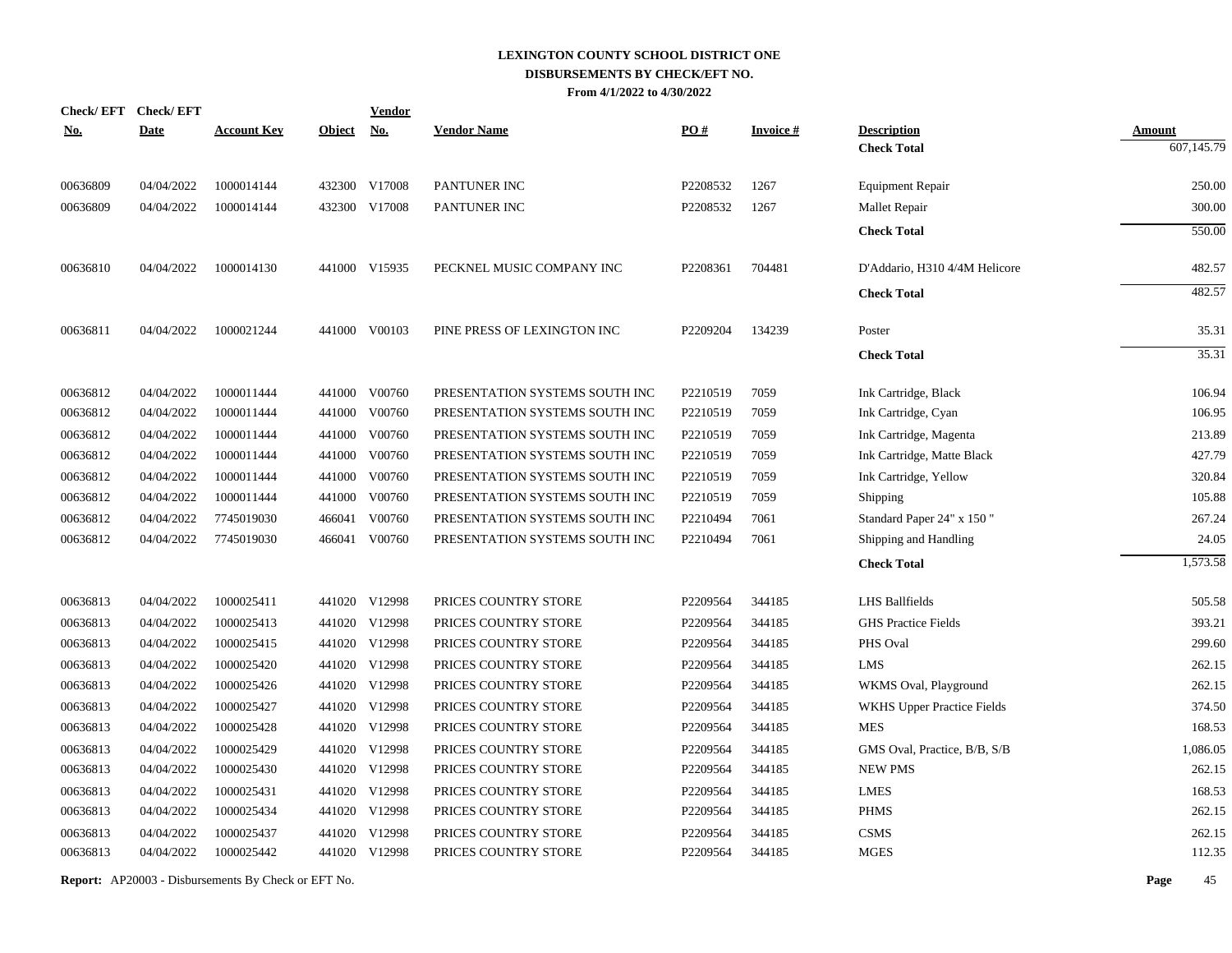| <b>Check/EFT</b>       | <b>Check/EFT</b>          |                                                            |               | <b>Vendor</b>               |                                            |                 |                           |                                   |                         |
|------------------------|---------------------------|------------------------------------------------------------|---------------|-----------------------------|--------------------------------------------|-----------------|---------------------------|-----------------------------------|-------------------------|
| <u>No.</u><br>00636813 | <b>Date</b><br>04/04/2022 | <b>Account Key</b><br>1000025443                           | <b>Object</b> | <b>No.</b><br>441020 V12998 | <b>Vendor Name</b><br>PRICES COUNTRY STORE | PO#<br>P2209564 | <b>Invoice#</b><br>344185 | <b>Description</b><br><b>MGMS</b> | <b>Amount</b><br>262.15 |
| 00636813               | 04/04/2022                | 1000025444                                                 |               | 441020 V12998               | PRICES COUNTRY STORE                       | P2209564        | 344185                    | <b>RBHS</b>                       | 861.35                  |
| 00636813               | 04/04/2022                | 1000025446                                                 |               | 441020 V12998               | PRICES COUNTRY STORE                       | P2209564        | 344185                    | <b>BMS</b>                        | 262.15                  |
|                        |                           |                                                            |               |                             |                                            |                 |                           | <b>Check Total</b>                | 5,804.75                |
|                        |                           |                                                            |               |                             |                                            |                 |                           |                                   |                         |
| 00636814               | 04/04/2022                | 1000011303                                                 |               | 439500 V00295               | PSAT/NMSQT                                 |                 | 382200319A                | 8 8th grade Jr Scholars           | 144.00                  |
| 00636814               | 04/04/2022                | 7886027026                                                 |               | 466035 V00295               | PSAT/NMSQT                                 |                 | 382200319A                | <b>PSAT Testing</b>               | 424.00                  |
|                        |                           |                                                            |               |                             |                                            |                 |                           | <b>Check Total</b>                | 568.00                  |
| 00636815               | 04/04/2022                | 7886027040                                                 |               | 466041 V00636               | RICHLAND COUNTY SCHOOL DISTRIC             | P2201799        | 34576                     | Carpool Number Signs              | 279.94                  |
|                        |                           |                                                            |               |                             |                                            |                 |                           | <b>Check Total</b>                | 279.94                  |
| 00636816               | 04/04/2022                | 7887072044                                                 |               | 466041 V00749               | RIDDELL / ALL AMERICAN                     | P2209480        | 951544137                 | FB HELMET SPDFX SPEED FLEX        | 8,035.43                |
| 00636816               | 04/04/2022                | 7887072044                                                 |               | 466041 V00749               | RIDDELL / ALL AMERICAN                     | P2209480        | 951544137                 | FREIGHT AND HANDLING              | 280.34                  |
|                        |                           |                                                            |               |                             |                                            |                 |                           | <b>Check Total</b>                | 8,315.77                |
| 00636817               | 04/04/2022                | 1000022403                                                 |               | 464000 V00340               | <b>ROTARY CLUB OF LEXINGTON</b>            | P2210688        | 6484                      | Rotary Club Quarterly Dues for    | 180.00                  |
|                        |                           |                                                            |               |                             |                                            |                 |                           | <b>Check Total</b>                | 180.00                  |
| 00636818               | 04/04/2022                | 1000012903                                                 |               | 441000 V13622               | RR BOOKS LLC                               | P2210065        | 38757                     | 6BLEND, six-pack set              | 2,093.00                |
| 00636818               | 04/04/2022                | 1000012903                                                 |               | 441000 V13622               | RR BOOKS LLC                               | P2210065        | 38757                     | BLEND, single copy set            | 59.00                   |
| 00636818               | 04/04/2022                | 1000012903                                                 |               | 441000 V13622               | RR BOOKS LLC                               | P2210065        | 38757                     | Shipping                          | 107.60                  |
|                        |                           |                                                            |               |                             |                                            |                 |                           | <b>Check Total</b>                | 2,259.60                |
| 00636819               | 04/04/2022                | 1000011427                                                 |               | 441000 V00435               | SARGENT WELCH LLC A VWR CO                 | P2206280        | 8807206982                | conductivity indicator            | 223.67                  |
|                        |                           |                                                            |               |                             |                                            |                 |                           | <b>Check Total</b>                | 223.67                  |
| 00636820               | 04/04/2022                | 7802070027                                                 |               | 466064 V16025               | SC HIGH SCHOOL BOWLING LEAGUE              | P2210589        | 2022-8Q                   | Coed Bowling League Fees for T    | 250.00                  |
| 00636820               | 04/04/2022                | 7802070027                                                 |               | 466064 V16025               | SC HIGH SCHOOL BOWLING LEAGUE              | P2210589        | 2022-8Q                   | Coed Bowling League Fees Team     | 250.00                  |
|                        |                           |                                                            |               |                             |                                            |                 |                           | <b>Check Total</b>                | 500.00                  |
| 00636821               | 04/04/2022                | 1000011124                                                 |               | 441030 V01844               | <b>SCHOLASTIC INC</b>                      | P2205543        | M72141864                 | Lainez-Let's Find Out Magazine    | 127.33                  |
| 00636821               | 04/04/2022                | 1000011224                                                 |               | 441030 V01844               | SCHOLASTIC INC                             | P2205543        | M72141864                 | Crolley's-Let's Find Out Spani    | 214.20                  |
| 00636821               | 04/04/2022                | 7713019024                                                 |               | 466041 V01844               | SCHOLASTIC INC                             | P2205543        | M72141864                 | Caviness-Let's Find Out Magazi    | 124.95                  |
| 00636821               | 04/04/2022                | 7713019024                                                 |               | 466041 V01844               | SCHOLASTIC INC                             | P2205543        | M72141864                 | Hughes-Let's Find Out Magazine    | 113.05                  |
|                        |                           | <b>Report:</b> AP20003 - Disbursements By Check or EFT No. |               |                             |                                            |                 |                           |                                   | Page<br>46              |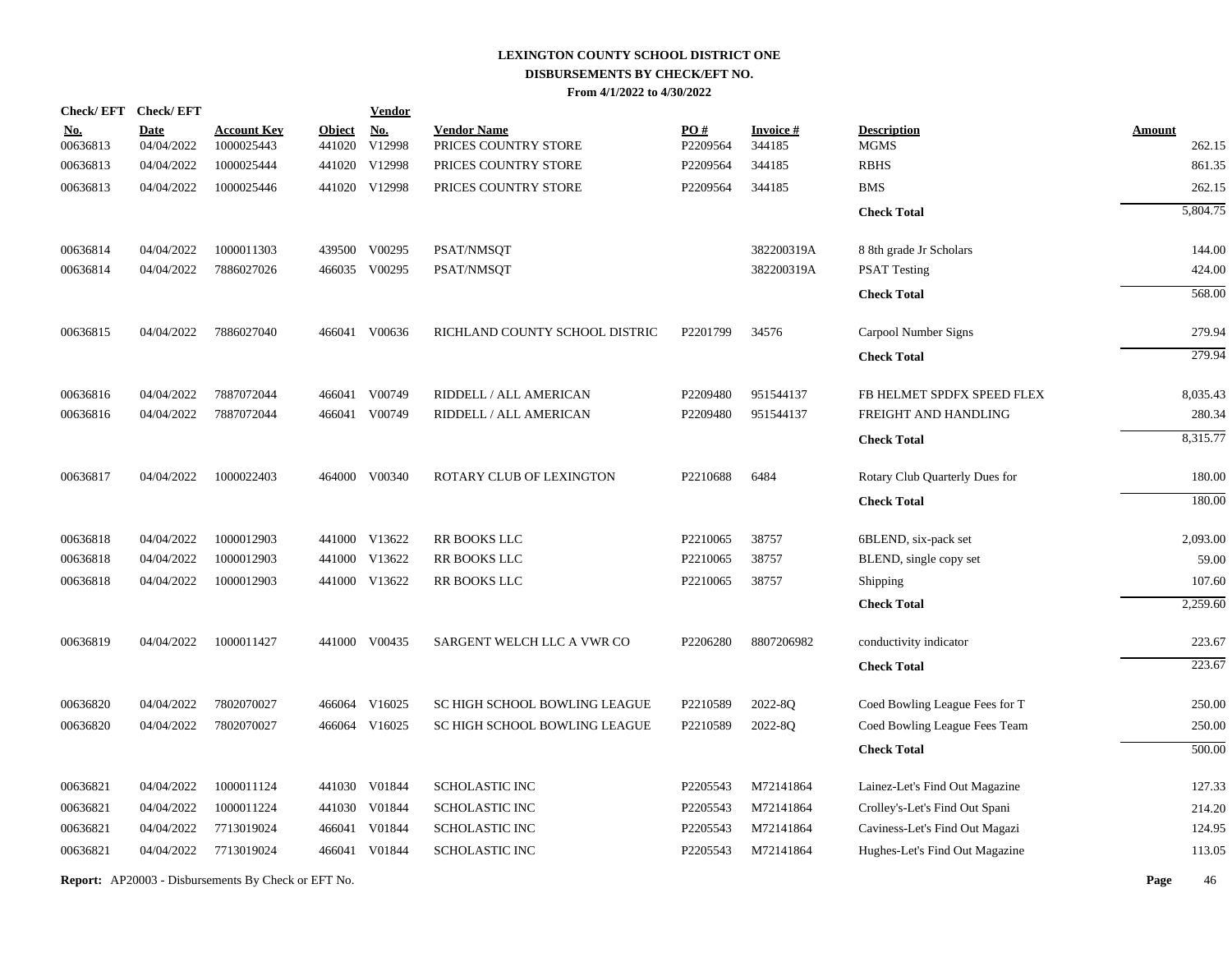| <b>Check/EFT</b> | <b>Check/EFT</b> |                    |               | <b>Vendor</b> |                       |          |                 |                                       |               |
|------------------|------------------|--------------------|---------------|---------------|-----------------------|----------|-----------------|---------------------------------------|---------------|
| <u>No.</u>       | <b>Date</b>      | <b>Account Key</b> | <b>Object</b> | <b>No.</b>    | <b>Vendor Name</b>    | PO#      | <b>Invoice#</b> | <b>Description</b>                    | <b>Amount</b> |
| 00636821         | 04/04/2022       | 7713019024         | 466041        | V01844        | <b>SCHOLASTIC INC</b> | P2205543 | M72141864       | Davis-Let's Find Out Magazine         | 113.05        |
| 00636821         | 04/04/2022       | 7713019024         | 466041        | V01844        | <b>SCHOLASTIC INC</b> | P2205543 | M72141864       | Ricard-Let's Find Out Magazine        | 107.10        |
| 00636821         | 04/04/2022       | 7713019024         | 466041        | V01844        | SCHOLASTIC INC        | P2205543 | M72141864       | Shipping and Handling                 | 74.99         |
| 00636821         | 04/04/2022       | 7793027024         | 466041        | V01844        | <b>SCHOLASTIC INC</b> | P2205543 | M72141864       | Shultz-Let's Find Out Magazine        | 41.65         |
|                  |                  |                    |               |               |                       |          |                 | <b>Check Total</b>                    | 916.32        |
|                  |                  |                    |               |               |                       |          |                 |                                       |               |
| 00636822         | 04/04/2022       | 7863027040         |               | 466041 V16452 | SCHOOL SPECIALTY LLC  | P2208076 | 208129485259    | School Smart Laminating Film R        | 341.29        |
| 00636822         | 04/04/2022       | 7863027040         | 466041        | V16452        | SCHOOL SPECIALTY LLC  | P2208076 | 208129485259    | Scotch Thermal Laminating Pouc        | 42.83         |
| 00636822         | 04/04/2022       | 1000011316         | 441000        | V16452        | SCHOOL SPECIALTY LLC  | P2208290 | 208129508911    | School Smart Laminating Film R        | 198.20        |
| 00636822         | 04/04/2022       | 1000011316         | 441000        | V16452        | SCHOOL SPECIALTY LLC  | P2208290 | 208129508911    | Rainbow DuoFinish Kraft Paper         | 25.94         |
| 00636822         | 04/04/2022       | 1000011316         | 441000        | V16452        | SCHOOL SPECIALTY LLC  | P2208290 | 208129508911    | Rainbow DuoFinish Kraft Paper         | 25.94         |
| 00636822         | 04/04/2022       | 1000011316         |               | 441000 V16452 | SCHOOL SPECIALTY LLC  | P2208290 | 208129508911    | Rainbow DuoFinish Kraft Paper         | 25.94         |
| 00636822         | 04/04/2022       | 1000011316         |               | 441000 V16452 | SCHOOL SPECIALTY LLC  | P2208290 | 208129508911    | Rainbow DuoFinish Kraft Paper         | 25.94         |
| 00636822         | 04/04/2022       | 1000011316         |               | 441000 V16452 | SCHOOL SPECIALTY LLC  | P2208290 | 208129508911    | Rainbow DuoFinish Kraft Paper         | 25.94         |
| 00636822         | 04/04/2022       | 1000011316         |               | 441000 V16452 | SCHOOL SPECIALTY LLC  | P2208290 | 208129508911    | Fadeless Designs Paper Roll Te        | 9.11          |
| 00636822         | 04/04/2022       | 1000011316         |               | 441000 V16452 | SCHOOL SPECIALTY LLC  | P2208290 | 208129508911    | Fadeless Designs Paper Roll Ge        | 9.11          |
| 00636822         | 04/04/2022       | 1000011316         |               | 441000 V16452 | SCHOOL SPECIALTY LLC  | P2208290 | 208129508911    | Fadeless Designs Paper Roll Wh        | 9.11          |
| 00636822         | 04/04/2022       | 1000011316         |               | 441000 V16452 | SCHOOL SPECIALTY LLC  | P2208290 | 208129508911    | Home Sweet Classroom Acts of K        | 10.42         |
| 00636822         | 04/04/2022       | 1000011316         |               | 441000 V16452 | SCHOOL SPECIALTY LLC  | P2208290 | 208129508911    | Barker Creek DoubleSided Scall        | 6.46          |
| 00636822         | 04/04/2022       | 1000011316         | 441000        | V16452        | SCHOOL SPECIALTY LLC  | P2208290 | 208129508911    | Barker Creek Sea and Sky Lette        | 10.77         |
| 00636822         | 04/04/2022       | 1000011316         | 441000        | V16452        | SCHOOL SPECIALTY LLC  | P2208290 | 208129508911    | Eureka Marvel Super Hero Adven        | 4.16          |
| 00636822         | 04/04/2022       | 1000011316         | 441000        | V16452        | SCHOOL SPECIALTY LLC  | P2208290 | 208129508911    | <b>Trend Enterprises Sea Buddies</b>  | 3.82          |
| 00636822         | 04/04/2022       | 1000011316         | 441000        | V16452        | SCHOOL SPECIALTY LLC  | P2208290 | 208129508911    | Eureka Blue Harmony Extra Wide        | 6.67          |
| 00636822         | 04/04/2022       | 1000011316         |               | 441000 V16452 | SCHOOL SPECIALTY LLC  | P2208290 | 208129508911    | <b>Teacher Created Resources What</b> | 10.22         |
| 00636822         | 04/04/2022       | 1000011316         |               | 441000 V16452 | SCHOOL SPECIALTY LLC  | P2208290 | 208129508911    | Barker Creek Sea and Sky Otter        | 5.55          |
| 00636822         | 04/04/2022       | 1000011316         |               | 441000 V16452 | SCHOOL SPECIALTY LLC  | P2208290 | 208129508911    | Trend Enterprises Jigsaw Terri        | 3.26          |
| 00636822         | 04/04/2022       | 1000011316         |               | 441000 V16452 | SCHOOL SPECIALTY LLC  | P2208290 | 208129508911    | Postit Super Sticky Large Line        | 625.73        |
| 00636822         | 04/04/2022       | 1000011411         | 441000        | V16452        | SCHOOL SPECIALTY LLC  | P2208371 | 208129597921    | PlayDoh Super Color Pack 3 Oun        | 37.54         |
| 00636822         | 04/04/2022       | 1000011411         |               | 441000 V16452 | SCHOOL SPECIALTY LLC  | P2208371 | 208129597921    | Elmers Glitter Slime Kit 4 Pie        | 68.11         |
|                  |                  |                    |               |               |                       |          |                 | <b>Check Total</b>                    | 1,532.06      |
|                  |                  |                    |               |               |                       |          |                 |                                       |               |
| 00636823         | 04/04/2022       | 6000025639         |               | 446041 V00879 | SENN BROTHERS INC     |          | M50256          | 039-Forts Pond ES #2114               | 24.50         |
| 00636823         | 04/04/2022       | 6000025639         | 446041        | V00879        | SENN BROTHERS INC     |          | M50257          | 039-Forts Pond ES #2114               | 288.70        |
| 00636823         | 04/04/2022       | 6000025639         |               | 446041 V00879 | SENN BROTHERS INC     |          | M54111          | 039-Forts Pond ES #2114               | 179.70        |
|                  |                  |                    |               |               |                       |          |                 |                                       |               |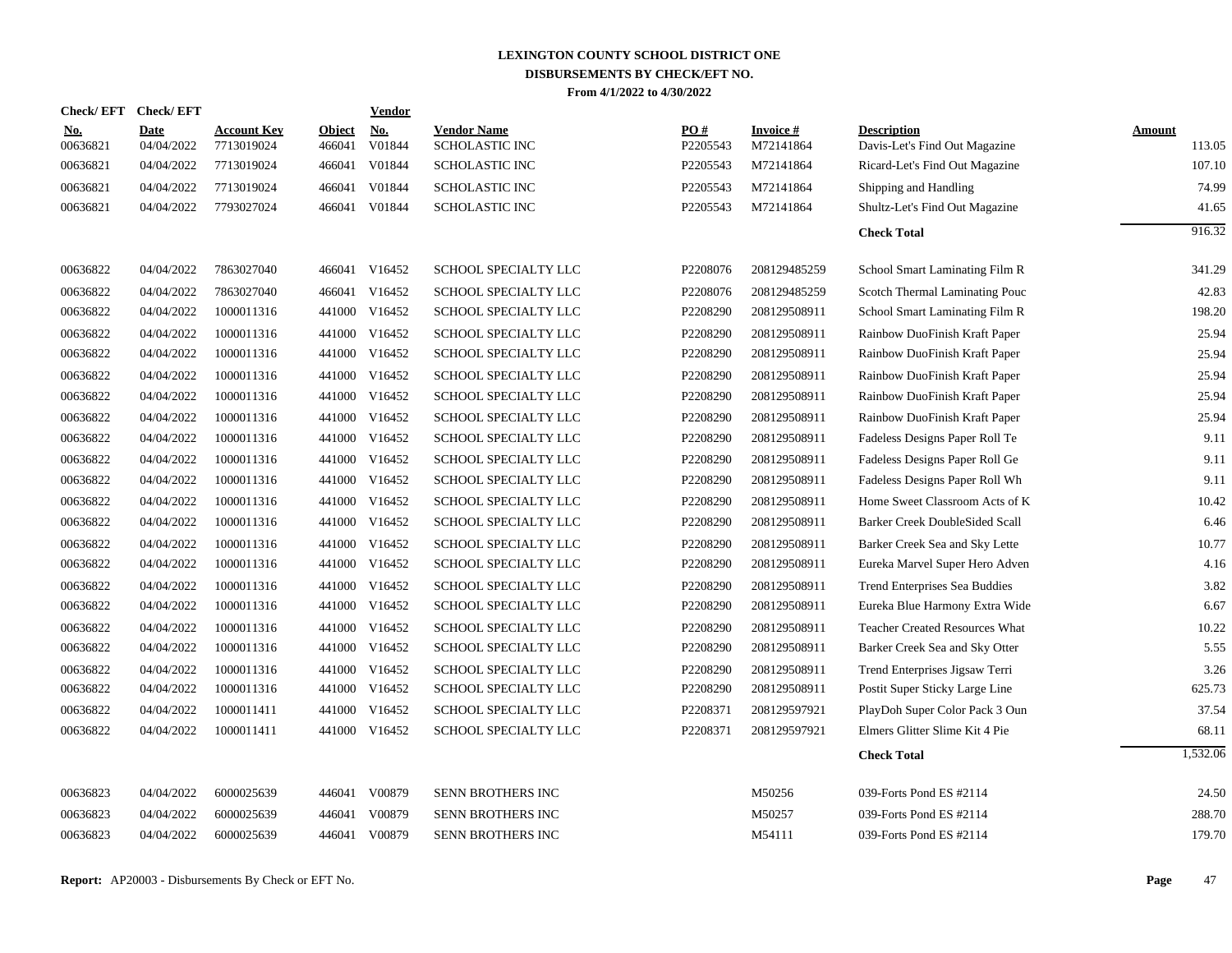| <b>Check/EFT</b> | <b>Check/EFT</b> |                    |               | Vendor        |                          |          |                 |                                 |               |
|------------------|------------------|--------------------|---------------|---------------|--------------------------|----------|-----------------|---------------------------------|---------------|
| <u>No.</u>       | <b>Date</b>      | <b>Account Key</b> | <b>Object</b> | No.           | <b>Vendor Name</b>       | PO#      | <b>Invoice#</b> | <b>Description</b>              | <b>Amount</b> |
|                  |                  |                    |               |               |                          |          |                 | <b>Check Total</b>              | 492.90        |
| 00636824         | 04/04/2022       | 7860527046         |               | 466035 V01207 | <b>SHRED WITH US</b>     | P2201103 | 249118          | On site 65 gallon security con  | 5.50          |
| 00636824         | 04/04/2022       | 7860527046         |               | 466035 V01207 | <b>SHRED WITH US</b>     | P2201103 | 249118          | On site shredding service       | 19.99         |
| 00636824         | 04/04/2022       | 7846027031         |               | 466035 V01207 | <b>SHRED WITH US</b>     | P2200439 | 249127          | ONSITE SECURITY CONSOLE         | 4.50          |
| 00636824         | 04/04/2022       | 7846027031         |               | 466035 V01207 | <b>SHRED WITH US</b>     | P2200439 | 249127          | ONSITE SCHREDDING SVCE MINIMUM  | 19.99         |
| 00636824         | 04/04/2022       | 7860527011         | 466035        | V01207        | <b>SHRED WITH US</b>     | P2202098 | 249129          | On Site 95 Gallon security con  | 13.00         |
| 00636824         | 04/04/2022       | 7860527011         |               | 466035 V01207 | <b>SHRED WITH US</b>     | P2202098 | 249129          | On-Site unscheduled service vi  | 19.99         |
|                  |                  |                    |               |               |                          |          |                 | <b>Check Total</b>              | 82.97         |
| 00636825         | 04/04/2022       | 7914027027         |               | 466041 Exxxxx | Employee                 |          | 03.28.22        | Prom Decor Paint                | 12.01         |
|                  |                  |                    |               |               |                          |          |                 | <b>Check Total</b>              | 12.01         |
| 00636826         | 04/04/2022       | 1000026405         |               | 435000 V13776 | SPLASH OMNIMEDIA LLC     | P2201270 | 19398           | Marketing Strategy/Management   | 1,750.00      |
| 00636826         | 04/04/2022       | 1000026405         |               | 435000 V13776 | SPLASH OMNIMEDIA LLC     | P2201270 | 19398           | Digital Advertising             | 2,500.00      |
|                  |                  |                    |               |               |                          |          |                 | <b>Check Total</b>              | 4,250.00      |
| 00636827         | 04/04/2022       | 6000025610         |               | 439500 V14216 | STREETMAN RESOURCES INC  | P2206945 | 021122          | Food Service and Nutrition Com  | 9,920.00      |
|                  |                  |                    |               |               |                          |          |                 | <b>Check Total</b>              | 9,920.00      |
| 00636828         | 04/04/2022       | 1000026306         |               | 469000 V00568 | <b>SUN SOLUTIONS USA</b> | P2210576 | 19687           | Signs for 2021-2022 Teacher of  | 137.56        |
|                  |                  |                    |               |               |                          |          |                 | <b>Check Total</b>              | 137.56        |
| 00636829         | 04/04/2022       | 1000011444         |               | 441000 V02065 | THE OFFICE PAL INC       | P2207677 | 0197902-IN      | HX756 - Black                   | 116.80        |
|                  |                  |                    |               |               |                          |          |                 | <b>Check Total</b>              | 116.80        |
| 00636830         | 04/04/2022       | 1000025437         |               | 441020 V11177 | THERMAL RESOURCES SALES  | P2209869 | 089293          | CSMS - 116816 Kit, Fastener Fla | 272.85        |
|                  |                  |                    |               |               |                          |          |                 | <b>Check Total</b>              | 272.85        |
| 00636831         | 04/04/2022       | 6000025616         |               | 446010 V00079 | <b>US FOODS</b>          |          | 165422          | 016-Pelion ES cust #10838290    | 124.86        |
| 00636831         | 04/04/2022       | 6000025639         |               | 446010 V00079 | <b>US FOODS</b>          |          | 165424          | 039-Forts Pond ES cust #208378  | 1,008.87      |
| 00636831         | 04/04/2022       | 6000025639         |               | 446010 V00079 | <b>US FOODS</b>          |          | 2665452         | 039-Forts Pond ES cust #208378  | 449.06        |
| 00636831         | 04/04/2022       | 6000025639         | 446010        | V00079        | <b>US FOODS</b>          |          | 2888381         | 039-Forts Pond ES cust #208378  | 531.70        |
| 00636831         | 04/04/2022       | 6000025639         |               | 441060 V00079 | <b>US FOODS</b>          |          | 2888387         | 039-Forts Pond ES cust #208378  | 207.87        |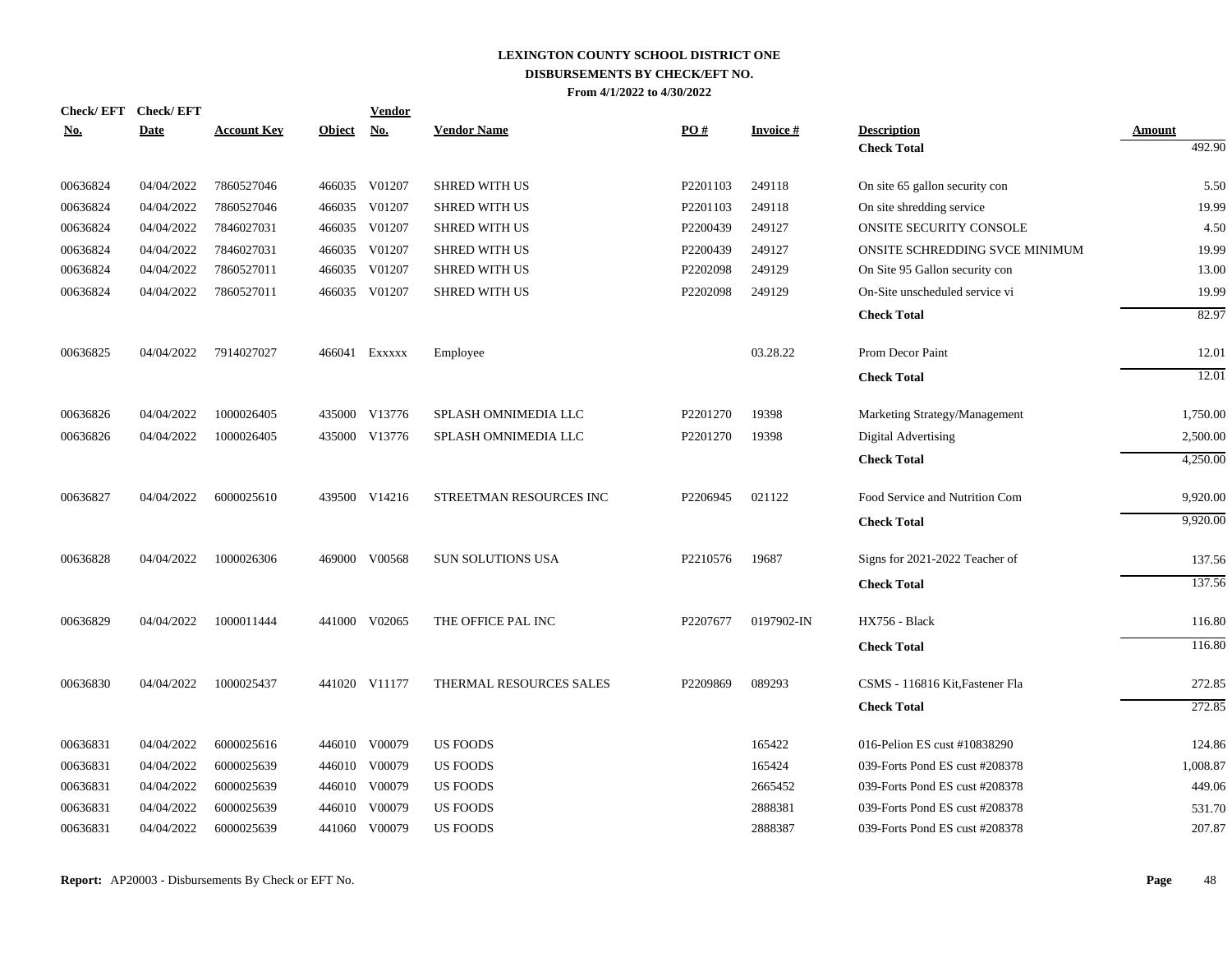| <b>Check/EFT</b> | <b>Check/EFT</b> |                    |               | Vendor        |                                |          |                 |                                          |                           |
|------------------|------------------|--------------------|---------------|---------------|--------------------------------|----------|-----------------|------------------------------------------|---------------------------|
| <u>No.</u>       | <b>Date</b>      | <b>Account Key</b> | <b>Object</b> | No.           | <b>Vendor Name</b>             | PO#      | <b>Invoice#</b> | <b>Description</b><br><b>Check Total</b> | <b>Amount</b><br>2,322.36 |
| 00636832         | 04/04/2022       | 6000025612         |               | 441000 V00189 | <b>WW GRAINGER</b>             | P2208269 | 9215472615      | SANITIZER, J-512                         | 147.21                    |
|                  |                  |                    |               |               |                                |          |                 | <b>Check Total</b>                       | 147.21                    |
| 00636833         | 04/04/2022       | 7745027027         |               | 466041 Exxxxx | Employee                       |          | 03.28.2022      | Supplies Reimbursement                   | 10.66                     |
|                  |                  |                    |               |               |                                |          |                 | <b>Check Total</b>                       | 10.66                     |
| 00636834         | 04/04/2022       | 1000025415         | 447000        | V02150        | <b>BARNES PROPANE</b>          |          | 18939           | Propane                                  | 620.80                    |
| 00636834         | 04/04/2022       | 1000025415         |               | 447000 V02150 | <b>BARNES PROPANE</b>          |          | 18940           | Propane                                  | 901.47                    |
|                  |                  |                    |               |               |                                |          |                 | <b>Check Total</b>                       | 1,522.27                  |
| 00636835         | 04/04/2022       | 7704027022         |               | 466064 V01392 | PORKCHOP PRODUCTIONS           | P2210660 | P2210660.OGE    | Weeklong residency with fourth           | 2,000.00                  |
|                  |                  |                    |               |               |                                |          |                 | <b>Check Total</b>                       | 2,000.00                  |
| 00636836         | 04/04/2022       | 7714027021         |               | 466064 V15469 | SC ASSOCIATION OF ADULT AND CO | P2208839 | P2208839.ADM    | 2022 SCAACE Membership dues fo           | 320.00                    |
|                  |                  |                    |               |               |                                |          |                 | <b>Check Total</b>                       | 320.00                    |
| 00636837         | 04/04/2022       | 2022011203         |               | 441000 V01844 | <b>SCHOLASTIC INC</b>          | P2209707 | 37598541        | Big Nate Triple Play Box Set             | 29.40                     |
| 00636837         | 04/04/2022       | 2022011203         | 441000        | V01844        | SCHOLASTIC INC                 | P2209707 | 37598541        | Dog Man Collection (Books #1-1           | 111.90                    |
| 00636837         | 04/04/2022       | 2022011203         | 441000        | V01844        | <b>SCHOLASTIC INC</b>          | P2209548 | 37617584        | Nat. Geo. - Dinosaurs book               | 3.71                      |
| 00636837         | 04/04/2022       | 2022011203         | 441000        | V01844        | SCHOLASTIC INC                 | P2209548 | 37617584        | Dinosaur Bones book                      | 4.46                      |
| 00636837         | 04/04/2022       | 2022011203         | 441000        | V01844        | SCHOLASTIC INC                 | P2209548 | 37617584        | Nat. Geo. - Backyard Animals             | 14.00                     |
| 00636837         | 04/04/2022       | 2022011203         | 441000        | V01844        | <b>SCHOLASTIC INC</b>          | P2209548 | 37617584        | I Can Read - Level 1                     | 14.00                     |
| 00636837         | 04/04/2022       | 2022011203         | 441000        | V01844        | <b>SCHOLASTIC INC</b>          | P2209548 | 37617584        | Fly Guy                                  | 15.00                     |
| 00636837         | 04/04/2022       | 2022011203         | 441000        | V01844        | <b>SCHOLASTIC INC</b>          | P2209548 | 37617584        | Shipping                                 | 4.92                      |
| 00636837         | 04/04/2022       | 2022011203         | 441000        | V01844        | <b>SCHOLASTIC INC</b>          | P2209703 | 37669195        | <b>HP</b> Goblet Fire                    | 19.48                     |
| 00636837         | 04/04/2022       | 2022011203         | 441000        | V01844        | <b>SCHOLASTIC INC</b>          | P2209703 | 37669195        | HP Chamber                               | 16.48                     |
| 00636837         | 04/04/2022       | 2022011203         | 441000        | V01844        | SCHOLASTIC INC                 | P2209703 | 37669195        | <b>HP</b> Sorcerer                       | 16.48                     |
| 00636837         | 04/04/2022       | 2022011203         | 441000        | V01844        | SCHOLASTIC INC                 | P2209703 | 37669195        | Percy Jackson Pack                       | 34.99                     |
| 00636837         | 04/04/2022       | 2022011203         | 441000        | V01844        | SCHOLASTIC INC                 | P2209703 | 37669195        | Kate Dicamillo Pack                      | 25.00                     |
| 00636837         | 04/04/2022       | 2022011203         | 441000        | V01844        | <b>SCHOLASTIC INC</b>          | P2209703 | 37669195        | Stargirl                                 | 5.96                      |
| 00636837         | 04/04/2022       | 2022011203         | 441000        | V01844        | <b>SCHOLASTIC INC</b>          | P2209703 | 37669195        | Shipping                                 | 8.41                      |
|                  |                  |                    |               |               |                                |          |                 | <b>Check Total</b>                       | 324.19                    |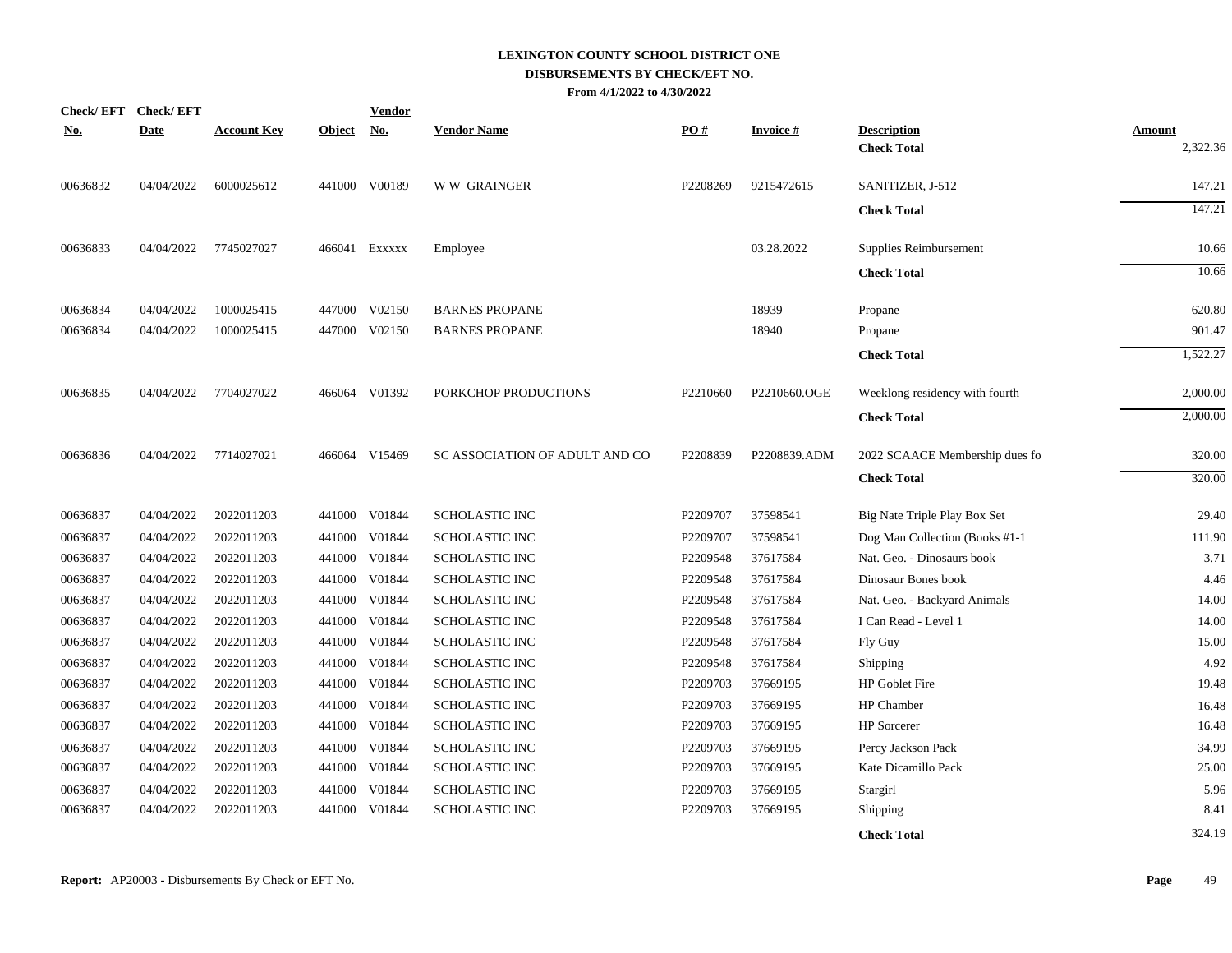| Check/EFT Check/EFT  |                          |                                                            |               | <u>Vendor</u>                  |                                      |     |                                  |                       |                |
|----------------------|--------------------------|------------------------------------------------------------|---------------|--------------------------------|--------------------------------------|-----|----------------------------------|-----------------------|----------------|
| <u>No.</u>           | <b>Date</b>              | <b>Account Key</b>                                         | <b>Object</b> | No.                            | <b>Vendor Name</b>                   | PO# | <b>Invoice#</b>                  | <b>Description</b>    | <b>Amount</b>  |
| 00636838<br>00636838 | 04/04/2022<br>04/04/2022 | 1000011337<br>1000011343                                   |               | 433100 V00231<br>433100 V00231 | LEXINGTON COUNTY SCHOOL DIST 1       |     | 03.21.03.27.22<br>03.21.03.27.22 | 32891.1<br>33260.1    | 49.60<br>66.96 |
|                      |                          |                                                            |               |                                | LEXINGTON COUNTY SCHOOL DIST 1       |     |                                  |                       |                |
| 00636838             | 04/04/2022               | 1000011343                                                 |               | 433100 V00231                  | LEXINGTON COUNTY SCHOOL DIST 1       |     | 03.21.03.27.22                   | 33260.2               | 74.40          |
| 00636838             | 04/04/2022               | 1000011444                                                 |               | 433100 V00231                  | LEXINGTON COUNTY SCHOOL DIST 1       |     | 03.21.03.27.22                   | 33146.1               | 265.36         |
| 00636838             | 04/04/2022               | 1000014127                                                 |               | 433100 V00231                  | LEXINGTON COUNTY SCHOOL DIST 1       |     | 03.21.03.27.22                   | 33108.1               | 261.64         |
| 00636838             | 04/04/2022               | 3291025521                                                 |               | 433100 V00231                  | LEXINGTON COUNTY SCHOOL DIST 1       |     | 03.21.03.27.22                   | 33218.1               | 23.56          |
| 00636838             | 04/04/2022               | 7705027045                                                 |               | 466031 V00231                  | LEXINGTON COUNTY SCHOOL DIST 1       |     | 03.21.03.27.22                   | 33070.1               | 97.96          |
| 00636838             | 04/04/2022               | 7705027045                                                 |               | 466031 V00231                  | LEXINGTON COUNTY SCHOOL DIST 1       |     | 03.21.03.27.22                   | 33071.1               | 94.24          |
| 00636838             | 04/04/2022               | 7705027045                                                 |               | 466031 V00231                  | LEXINGTON COUNTY SCHOOL DIST 1       |     | 03.21.03.27.22                   | 33072.1               | 93.00          |
| 00636838             | 04/04/2022               | 7705027045                                                 |               | 466031 V00231                  | LEXINGTON COUNTY SCHOOL DIST 1       |     | 03.21.03.27.22                   | 33073.1               | 100.44         |
| 00636838             | 04/04/2022               | 7705027045                                                 |               | 466031 V00231                  | LEXINGTON COUNTY SCHOOL DIST 1       |     | 03.21.03.27.22                   | 33074.1               | 95.48          |
| 00636838             | 04/04/2022               | 7733019030                                                 |               | 466031 V00231                  | LEXINGTON COUNTY SCHOOL DIST 1       |     | 03.21.03.27.22                   | 33271.1               | 107.88         |
| 00636838             | 04/04/2022               | 7733027020                                                 |               | 466031 V00231                  | LEXINGTON COUNTY SCHOOL DIST 1       |     | 03.21.03.27.22                   | 33288.1               | 49.60          |
| 00636838             | 04/04/2022               | 7733027046                                                 |               | 466031 V00231                  | LEXINGTON COUNTY SCHOOL DIST 1       |     | 03.21.03.27.22                   | 33129.1               | 43.40          |
|                      |                          |                                                            |               |                                |                                      |     |                                  | <b>Check Total</b>    | 1,423.52       |
| 00636839             | 04/05/2022               | 1000000000                                                 |               | 245830 V02431                  | AMERIPRISE FINANCIAL SERV            |     | 2620/2201070                     | AP INTERFACE 4-8-2022 | 525.00         |
|                      |                          |                                                            |               |                                |                                      |     |                                  | <b>Check Total</b>    | 525.00         |
| 00636840             | 04/05/2022               | 1000000000                                                 |               | 245830 V02431                  | AMERIPRISE FINANCIAL SERV            |     | 2622/2201070                     | AP INTERFACE 4-8-2022 | 150.00         |
|                      |                          |                                                            |               |                                |                                      |     |                                  | <b>Check Total</b>    | 150.00         |
| 00636841             | 04/05/2022               | 1000000000                                                 |               | 245800 V00600                  | ANN B MATTHEWS TRUSTEE               |     | 2760/2201070                     | AP INTERFACE 4-8-2022 | 1,125.00       |
|                      |                          |                                                            |               |                                |                                      |     |                                  | <b>Check Total</b>    | 1,125.00       |
| 00636842             | 04/05/2022               | 1000000000                                                 |               | 245830 V00179                  | AXA EQUITABLE LIFE INS COEQUI        |     | 2620/2201070                     | AP INTERFACE 4-8-2022 | 4,848.23       |
|                      |                          |                                                            |               |                                |                                      |     |                                  | <b>Check Total</b>    | 4,848.23       |
| 00636843             | 04/05/2022               | 1000000000                                                 |               | 245830 V00179                  | AXA EQUITABLE LIFE INS COEQUI        |     | 2622/2201070                     | AP INTERFACE 4-8-2022 | 170.00         |
|                      |                          |                                                            |               |                                |                                      |     |                                  | <b>Check Total</b>    | 170.00         |
| 00636844             | 04/05/2022               | 1000000000                                                 |               | 245650 V00193                  | <b>COLONIAL SUPPLEMENTAL INS SUP</b> |     | 2350/2201070                     | AP INTERFACE 4-8-2022 | 21,276.64      |
|                      |                          |                                                            |               |                                |                                      |     |                                  | <b>Check Total</b>    | 21,276.64      |
|                      |                          |                                                            |               |                                |                                      |     |                                  |                       |                |
| 00636845             | 04/05/2022               | 1000000000                                                 |               | 245670 V00194                  | COLONIAL SUPPLEMENTAL INS SUPP       |     | 2354/2201070                     | AP INTERFACE 4-8-2022 | 21,342.90      |
|                      |                          | <b>Report:</b> AP20003 - Disbursements By Check or EFT No. |               |                                |                                      |     |                                  |                       | Page<br>50     |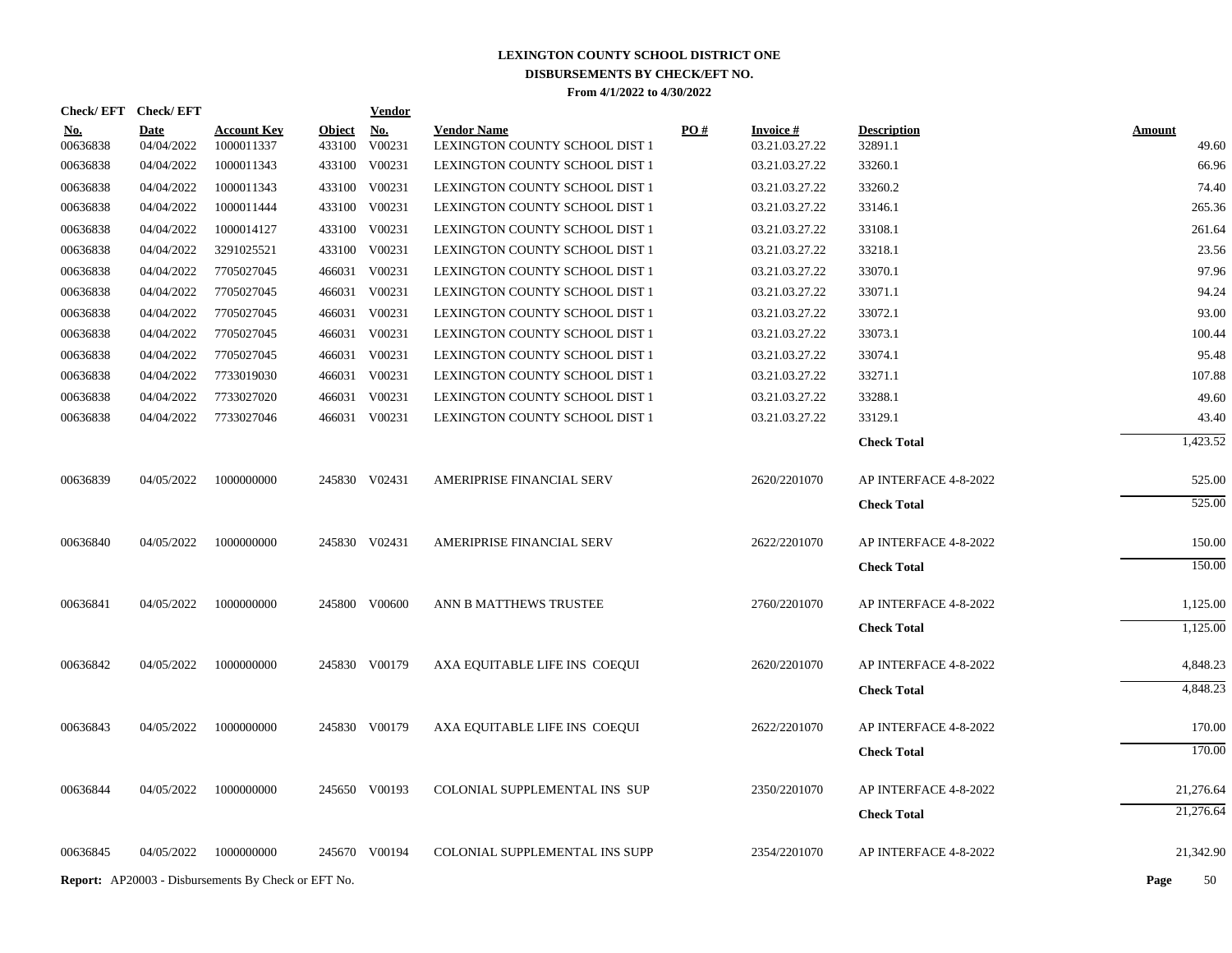| Check/EFT Check/EFT |             |                    |               | <b>Vendor</b> |                                     |     |                 |                                          |                            |
|---------------------|-------------|--------------------|---------------|---------------|-------------------------------------|-----|-----------------|------------------------------------------|----------------------------|
| <u>No.</u>          | <b>Date</b> | <b>Account Key</b> | <b>Object</b> | <b>No.</b>    | <b>Vendor Name</b>                  | PO# | <b>Invoice#</b> | <b>Description</b><br><b>Check Total</b> | <b>Amount</b><br>21,342.90 |
| 00636846            | 04/05/2022  | 1000000000         |               | 245660 V00195 | COLONIAL SUPPLEMENTAL INS SUPP      |     | 2352/2201070    | AP INTERFACE 4-8-2022                    | 41,694.06                  |
|                     |             |                    |               |               |                                     |     |                 | <b>Check Total</b>                       | 41,694.06                  |
| 00636847            | 04/05/2022  | 1000000000         |               | 245680 V14828 | COLONIAL SUPPLEMENTAL INSURANC      |     | 2356/2201070    | AP INTERFACE 4-8-2022                    | 5,872.61                   |
|                     |             |                    |               |               |                                     |     |                 | <b>Check Total</b>                       | 5,872.61                   |
| 00636848            | 04/05/2022  | 1000000000         |               | 245681 V14829 | COLONIAL SUPPLEMENTAL INSURANC      |     | 2358/2201070    | AP INTERFACE 4-8-2022                    | 18,276.38                  |
|                     |             |                    |               |               |                                     |     |                 | <b>Check Total</b>                       | 18,276.38                  |
| 00636849            | 04/05/2022  | 1000000000         |               | 245800 V15351 | FLORIDA STATE DISBURSEMENT UNI      |     | 2910/2201070    | AP INTERFACE 4-8-2022                    | 160.00                     |
|                     |             |                    |               |               |                                     |     |                 | <b>Check Total</b>                       | 160.00                     |
| 00636850            | 04/05/2022  | 1000000000         |               | 245780 V10676 | FUTURE SCHOLAR 529 COLLEGE SAV      |     | 2740/2201070    | AP INTERFACE 4-8-2022                    | 2,165.00                   |
|                     |             |                    |               |               |                                     |     |                 | <b>Check Total</b>                       | 2,165.00                   |
| 00636851            | 04/05/2022  | 1000000000         |               | 245830 V00180 | HORACE MANN LIFE INSURANCE CO       |     | 2620/2201070    | AP INTERFACE 4-8-2022                    | 3,650.00                   |
|                     |             |                    |               |               |                                     |     |                 | <b>Check Total</b>                       | 3,650.00                   |
| 00636852            | 04/05/2022  | 1000000000         |               | 245990 V14784 | HY HOLDINGS INC                     |     | 1585/2201070    | AP INTERFACE 4-8-2022                    | 2,387.00                   |
|                     |             |                    |               |               |                                     |     |                 | <b>Check Total</b>                       | 2,387.00                   |
| 00636853            | 04/05/2022  | 1000000000         |               | 245990 v14784 | HY HOLDINGS INC                     |     | 2585/2201070    | AP INTERFACE 4-8-2022                    | 2,387.00                   |
|                     |             |                    |               |               |                                     |     |                 | <b>Check Total</b>                       | 2,387.00                   |
| 00636854            | 04/05/2022  | 1000000000         |               | 245800 V01948 | INTERNAL REVENUE SERVICE            |     | 2900/2201070    | AP INTERFACE 4-8-2022                    | 30.00                      |
|                     |             |                    |               |               |                                     |     |                 | <b>Check Total</b>                       | 30.00                      |
| 00636855            | 04/05/2022  | 1000000000         |               | 245830 V14153 | <b>IVY FUNDS</b>                    |     | 2620/2201070    | AP INTERFACE 4-8-2022                    | 605.00                     |
|                     |             |                    |               |               |                                     |     |                 | <b>Check Total</b>                       | 605.00                     |
| 00636856            | 04/05/2022  | 1000000000         |               | 245630 V02086 | <b>LCSD1 EDFOUND LEAP EDUCATION</b> |     | 2732/2201070    | AP INTERFACE 4-8-2022                    | 996.10                     |
|                     |             |                    |               |               |                                     |     |                 | <b>Check Total</b>                       | 996.10                     |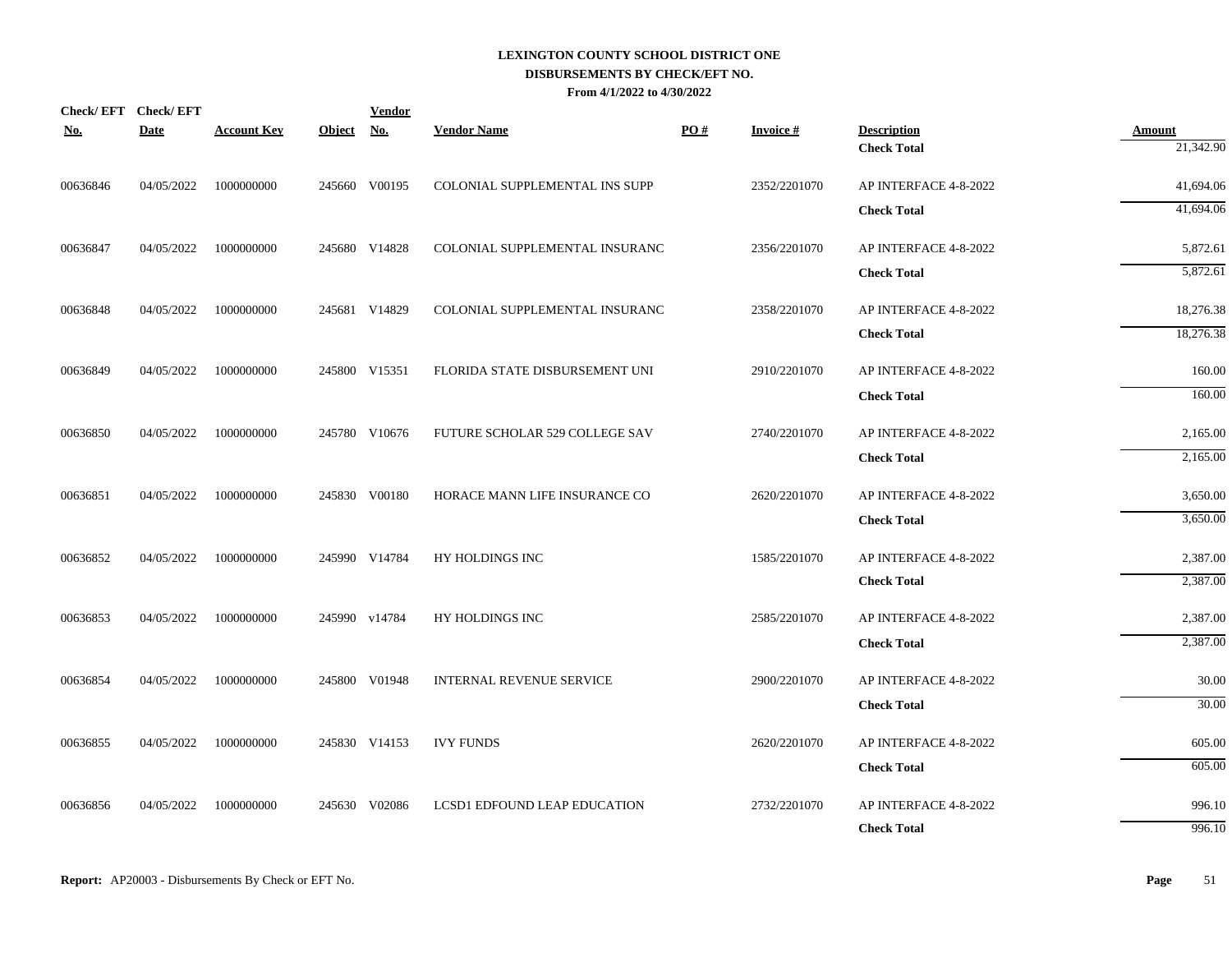| Check/EFT Check/EFT    |                           |                                  |                         | <b>Vendor</b>        |                                                    |     |                                 |                                             |                    |
|------------------------|---------------------------|----------------------------------|-------------------------|----------------------|----------------------------------------------------|-----|---------------------------------|---------------------------------------------|--------------------|
| <u>No.</u><br>00636857 | <b>Date</b><br>04/05/2022 | <b>Account Key</b><br>1000000000 | <b>Object</b><br>245690 | <b>No.</b><br>V01290 | <b>Vendor Name</b><br>LCSD1 EDUCATIONAL FOUNDATION | PO# | <b>Invoice#</b><br>2730/2201070 | <b>Description</b><br>AP INTERFACE 4-8-2022 | Amount<br>2,809.61 |
|                        |                           |                                  |                         |                      |                                                    |     |                                 | <b>Check Total</b>                          | 2,809.61           |
| 00636858               | 04/05/2022                | 1000000000                       |                         | 245830 V16153        | LIFE INSURANCE COMPANY OF THE                      |     | 2620/2201070                    | AP INTERFACE 4-8-2022                       | 1,465.50           |
|                        |                           |                                  |                         |                      |                                                    |     |                                 | <b>Check Total</b>                          | 1,465.50           |
| 00636859               | 04/05/2022                | 1000000000                       |                         | 245830 V16147        | <b>LPL FINANCIAL</b>                               |     | 2620/2201070                    | AP INTERFACE 4-8-2022                       | 875.11             |
|                        |                           |                                  |                         |                      |                                                    |     |                                 | <b>Check Total</b>                          | 875.11             |
| 00636860               | 04/05/2022                | 1000000000                       |                         | 245830 V00768        | METROPOLITAN LIFE                                  |     | 2620/2201070                    | AP INTERFACE 4-8-2022                       | 275.00             |
|                        |                           |                                  |                         |                      |                                                    |     |                                 | <b>Check Total</b>                          | 275.00             |
| 00636861               | 04/05/2022                | 1000000000                       |                         | 245800 V12302        | NC CHILD SUPPORT CENTRALIZED C                     |     | 2910/2201070                    | AP INTERFACE 4-8-2022                       | 498.61             |
|                        |                           |                                  |                         |                      |                                                    |     |                                 | <b>Check Total</b>                          | 498.61             |
| 00636862               | 04/05/2022                | 1000000000                       |                         | 245800 V16822        | NEW JERSEY FAMILY SUPPORT PAYM                     |     | 2910/2201070                    | AP INTERFACE 4-8-2022                       | 439.84             |
|                        |                           |                                  |                         |                      |                                                    |     |                                 | <b>Check Total</b>                          | 439.84             |
| 00636863               | 04/05/2022                | 1000000000                       |                         | 245830 V00686        | NORTHERN LIFE INSURANCE CO                         |     | 2620/2201070                    | AP INTERFACE 4-8-2022                       | 857.50             |
|                        |                           |                                  |                         |                      |                                                    |     |                                 | <b>Check Total</b>                          | 857.50             |
| 00636864               | 04/05/2022                | 1000000000                       |                         | 245800 V01293        | PAMELA SIMMONS BEASLEY                             |     | 2760/2201070                    | AP INTERFACE 4-8-2022                       | 2,635.50           |
|                        |                           |                                  |                         |                      |                                                    |     |                                 | <b>Check Total</b>                          | 2,635.50           |
| 00636865               | 04/05/2022                | 1000000000                       |                         | 245580 V00556        | PROVIDENT LIFE AND ACCIDENT CO                     |     | 2302/2201070                    | AP INTERFACE 4-8-2022                       | 3.64               |
|                        |                           |                                  |                         |                      |                                                    |     |                                 | <b>Check Total</b>                          | 3.64               |
| 00636866               | 04/05/2022                | 1000000000                       |                         | 245800 V11745        | SC DEPARTMENT OF EMPLOYMENT AN                     |     | 2760/2201070                    | AP INTERFACE 4-8-2022                       | 491.78             |
|                        |                           |                                  |                         |                      |                                                    |     |                                 | <b>Check Total</b>                          | 491.78             |
| 00636867               | 04/05/2022                | 1000000000                       |                         | 245800 V01785        | SC DEPARTMENT OF REVENUE                           |     | 2900/2201070                    | AP INTERFACE 4-8-2022                       | 1,697.24           |
|                        |                           |                                  |                         |                      |                                                    |     |                                 | <b>Check Total</b>                          | 1,697.24           |
| 00636868               | 04/05/2022                | 1000000000                       |                         | 245440 V00172        | SC RETIREMENT SYSTEM                               |     | 2580/2201070                    | AP INTERFACE 4-8-2022                       | 647.15             |
| 00636868               | 04/05/2022                | 1000000000                       |                         | 245450 V00172        | <b>SC RETIREMENT SYSTEM</b>                        |     | 2581/2201070                    | AP INTERFACE 4-8-2022                       | 735.18             |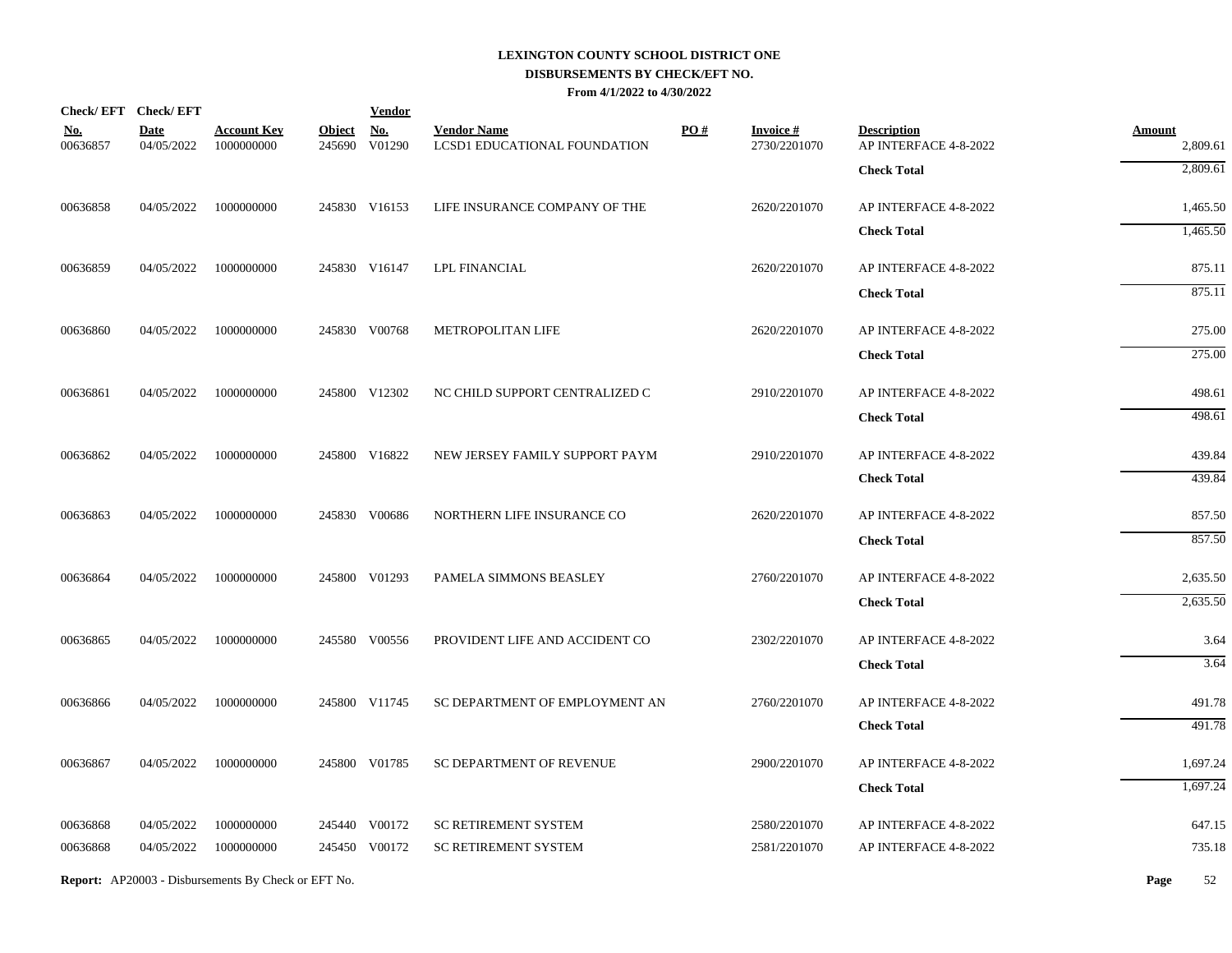|            | Check/EFT Check/EFT |                    |               | <b>Vendor</b> |                                |                   |                 |                                |               |
|------------|---------------------|--------------------|---------------|---------------|--------------------------------|-------------------|-----------------|--------------------------------|---------------|
| <u>No.</u> | <b>Date</b>         | <b>Account Key</b> | <b>Object</b> | <b>No.</b>    | <b>Vendor Name</b>             | $\underline{PO#}$ | <b>Invoice#</b> | <b>Description</b>             | <b>Amount</b> |
|            |                     |                    |               |               |                                |                   |                 | <b>Check Total</b>             | 1,382.33      |
| 00636869   | 04/05/2022          | 1000000000         |               | 245830 V16157 | SECURITY BENEFIT LIFE INSURANC |                   | 2622/2201070    | AP INTERFACE 4-8-2022          | 275.00        |
|            |                     |                    |               |               |                                |                   |                 | <b>Check Total</b>             | 275.00        |
| 00636870   | 04/05/2022          | 1000000000         |               | 245800 V16031 | STATE DISBURSEMENT UNIT        |                   | 2910/2201070    | AP INTERFACE 4-8-2022          | 779.62        |
|            |                     |                    |               |               |                                |                   |                 | <b>Check Total</b>             | 779.62        |
| 00636871   | 04/05/2022          | 1000000000         |               | 245410 V01114 | TIAACREF (ORP)                 |                   | 1546/2201070    | AP INTERFACE 4-8-2022          | 10,606.05     |
| 00636871   | 04/05/2022          | 1000000000         |               | 245410 V01114 | <b>TIAACREF (ORP)</b>          |                   | 2546/2201070    | AP INTERFACE 4-8-2022          | 19,090.84     |
|            |                     |                    |               |               |                                |                   |                 | <b>Check Total</b>             | 29,696.89     |
| 00636872   | 04/05/2022          | 1000000000         |               | 245410 V15219 | TTEE FOR SCORP MM061953 001 09 |                   | 1540/2201070    | AP INTERFACE 4-8-2022          | 5,752.08      |
| 00636872   | 04/05/2022          | 1000000000         |               | 245410 V15219 | TTEE FOR SCORP MM061953 001 09 |                   | 2540/2201070    | AP INTERFACE 4-8-2022          | 10,353.68     |
|            |                     |                    |               |               |                                |                   |                 | <b>Check Total</b>             | 16,105.76     |
| 00636873   | 04/05/2022          | 1000000000         |               | 245800 V01819 | UNITED STATES TREASURY/IRS ACS |                   | 2900/2201070    | AP INTERFACE 4-8-2022          | 68.50         |
|            |                     |                    |               |               |                                |                   |                 | <b>Check Total</b>             | 68.50         |
| 00636874   | 04/05/2022          | 1000000000         |               | 245810 V00170 | <b>UNITED WAY</b>              |                   | 2700/2201070    | AP INTERFACE 4-8-2022          | 849.89        |
|            |                     |                    |               |               |                                |                   |                 | <b>Check Total</b>             | 849.89        |
| 00636875   | 04/05/2022          | 1000000000         |               | 245830 V00387 | <b>VALIC</b>                   |                   | 2620/2201070    | AP INTERFACE 4-8-2022          | 3,873.00      |
|            |                     |                    |               |               |                                |                   |                 | <b>Check Total</b>             | 3,873.00      |
| 00636876   | 04/05/2022          | 1000000000         |               | 245410 V01113 | VALIC TRUST CO (ORP)           |                   | 1542/2201070    | AP INTERFACE 4-8-2022          | 9,866.83      |
| 00636876   | 04/05/2022          | 1000000000         |               | 245410 V01113 | VALIC TRUST CO (ORP)           |                   | 2542/2201070    | AP INTERFACE 4-8-2022          | 17,760.29     |
|            |                     |                    |               |               |                                |                   |                 | <b>Check Total</b>             | 27,627.12     |
| 00636877   | 04/05/2022          | 1000011415         |               | 441000 V17111 | 9.95 UNIFORM STORE             | P2207786          | 115             | LABCOATS UNISEX STYLE WHITE NO | 250.00        |
| 00636877   | 04/05/2022          | 1000011415         |               | 441000 V17111 | 9.95 UNIFORM STORE             | P2207786          | 115             | TSHIRTS LOGO LEFT CHEST        | 52.00         |
|            |                     |                    |               |               |                                |                   |                 | <b>Check Total</b>             | 302.00        |
| 00636878   | 04/05/2022          | 1000011324         |               | 441000 V02519 | ACADEMIC SUPPLIER DBA RASIX CO | P2210006          | ID79875         | HP Toner                       | 213.92        |
| 00636878   | 04/05/2022          | 1000011322         |               | 441000 V02519 | ACADEMIC SUPPLIER DBA RASIX CO | P2209974          | ID79878         | HP 30X (CF230X) Black Original | 123.86        |
|            |                     |                    |               |               |                                |                   |                 |                                |               |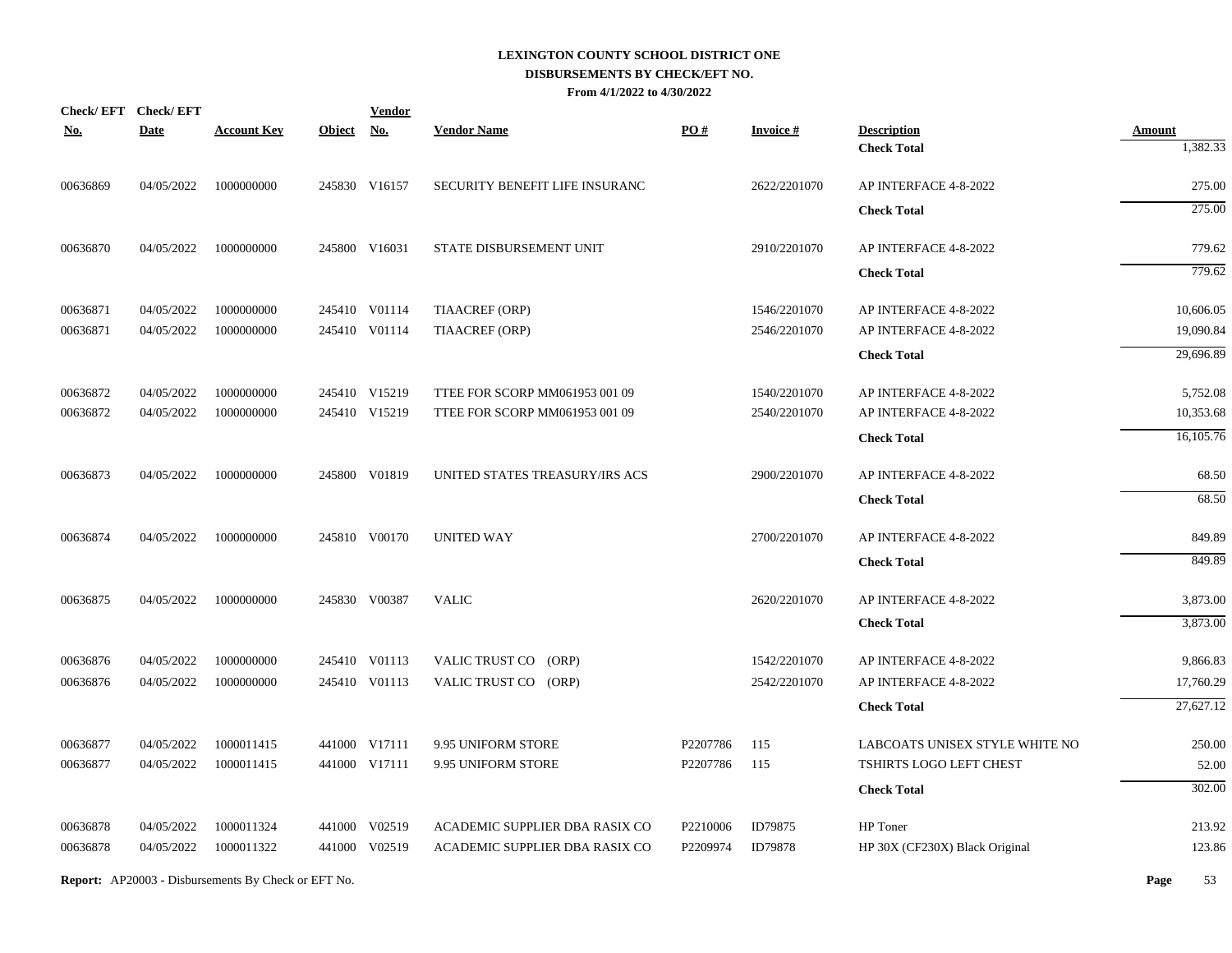| <b>Check/EFT</b> | <b>Check/EFT</b> |                                                            |               | <b>Vendor</b> |                                  |                      |                           |                                   |                  |
|------------------|------------------|------------------------------------------------------------|---------------|---------------|----------------------------------|----------------------|---------------------------|-----------------------------------|------------------|
| <u>No.</u>       | <b>Date</b>      | <b>Account Key</b>                                         | <b>Object</b> | <b>No.</b>    | <b>Vendor Name</b>               | PO#                  | <b>Invoice#</b>           | <b>Description</b>                | <b>Amount</b>    |
| 00636878         | 04/05/2022       | 1000023339<br>1000023339                                   | 441000        | V02519        | ACADEMIC SUPPLIER DBA RASIX CO   | P2209883<br>P2209883 | ID79908<br>ID79908        | HP508A Black Original LaserJet    | 185.68<br>232.80 |
| 00636878         | 04/05/2022       |                                                            | 441000        | V02519        | ACADEMIC SUPPLIER DBA RASIX CO   |                      |                           | HP508A Cyan Original LaserJet     |                  |
| 00636878         | 04/05/2022       | 1000023339                                                 |               | 441000 V02519 | ACADEMIC SUPPLIER DBA RASIX CO   | P2209883             | ID79908                   | HP508A Yellow Original LaserJe    | 232.80           |
| 00636878         | 04/05/2022       | 1000023339                                                 |               | 441000 V02519 | ACADEMIC SUPPLIER DBA RASIX CO   | P2209883             | ID79908                   | HP508A Magenta Original LaserJ    | 582.00           |
| 00636878         | 04/05/2022       | 1000023339<br>1000011320                                   |               | 441000 V02519 | ACADEMIC SUPPLIER DBA RASIX CO   | P2209883             | ID79908<br>ID79918        | HP58X Toner Cartridge Black La    | 193.48           |
| 00636878         | 04/05/2022       |                                                            |               | 441000 V02519 | ACADEMIC SUPPLIER DBA RASIX CO   | P2208972             |                           | HP Toner Collection Unit (54,0)   | 87.16            |
|                  |                  |                                                            |               |               |                                  |                      |                           | <b>Check Total</b>                | 1,851.70         |
| 00636879         | 04/05/2022       | 1000011415                                                 |               | 441000 V15937 | AIRGAS USA LLC                   | P2202129             | 9987388375                | (2) INDUSTRIAL, LARGE, CYLINDE    | 7.30             |
|                  |                  |                                                            |               |               |                                  |                      |                           | <b>Check Total</b>                | 7.30             |
| 00636880         | 04/05/2022       | 7802074013                                                 |               | 466034 V17174 | <b>AMAKER, DENNIS</b>            |                      | BJBA.GI.03.28.22          | <b>Athletic Official</b>          | 150.60           |
|                  |                  |                                                            |               |               |                                  |                      |                           | <b>Check Total</b>                | 150.60           |
| 00636881         | 04/05/2022       | 1000011411                                                 |               | 444500 V00391 | <b>APPLE INC</b>                 | P2209771             | AH33109273                | Smart Folio for iPad Pro 12.9     | 105.93           |
|                  |                  |                                                            |               |               |                                  |                      |                           | <b>Check Total</b>                | 105.93           |
| 00636882         | 04/05/2022       | 1000026405                                                 |               | 439500 V14154 | AZURA INVESTIGATIONS LLC         | P2200675             | 236434                    | <b>Employee Background Checks</b> | 252.00           |
| 00636882         | 04/05/2022       | 1000026405                                                 |               | 439500 V14154 | AZURA INVESTIGATIONS LLC         | P2200675             | 236434                    | New York Repository Fee           | 384.00           |
| 00636882         | 04/05/2022       | 1000026405                                                 |               | 439500 V14154 | AZURA INVESTIGATIONS LLC         | P2200675             | 236434                    | National Name Search Fee          | 195.00           |
|                  |                  |                                                            |               |               |                                  |                      |                           | <b>Check Total</b>                | 831.00           |
| 00636883         | 04/05/2022       | 1000014311                                                 |               | 441000 V12318 | BARNES & NOBLE BOOKSELLERS INC   | P2209136             | 4239658                   | Princeton Review AP Biology Pr    | 668.36           |
|                  |                  |                                                            |               |               |                                  |                      |                           | <b>Check Total</b>                | 668.36           |
| 00636884         | 04/05/2022       | 2022011203                                                 |               | 441000 V00714 | BENCHMARK EDUCATION CO           | P2210400             | 450129                    | Decodable Packages Grade 1, de    | 395.00           |
| 00636884         | 04/05/2022       | 2022011203                                                 |               | 441000 V00714 | BENCHMARK EDUCATION CO           | P2210400             | 450129                    | Shipping                          | 39.50            |
|                  |                  |                                                            |               |               |                                  |                      |                           | <b>Check Total</b>                | 434.50           |
| 00636885         | 04/05/2022       | 7802070027                                                 |               | 466034 V16229 | <b>BOWERS, CHRISTOPHER SCOTT</b> |                      | VLAX.WK.3.28.202 OFFICIAL |                                   | 139.80           |
|                  |                  |                                                            |               |               |                                  |                      |                           | <b>Check Total</b>                | 139.80           |
| 00636886         | 04/05/2022       | 7802082011                                                 |               | 466041 V13255 | <b>BSN SPORTS</b>                | P2208448             | 916374307                 | White team legend tee             | 192.60           |
| 00636886         | 04/05/2022       | 7802082011                                                 |               | 466041 V13255 | <b>BSN SPORTS</b>                | P2208448             | 916374307                 | Royal team legend tee             | 417.30           |
| 00636886         | 04/05/2022       | 7802082011                                                 |               | 466041 V13255 | <b>BSN SPORTS</b>                | P2208448             | 916374307                 | Black woven flex short            | 247.17           |
|                  |                  | <b>Report:</b> AP20003 - Disbursements By Check or EFT No. |               |               |                                  |                      |                           |                                   | Page<br>54       |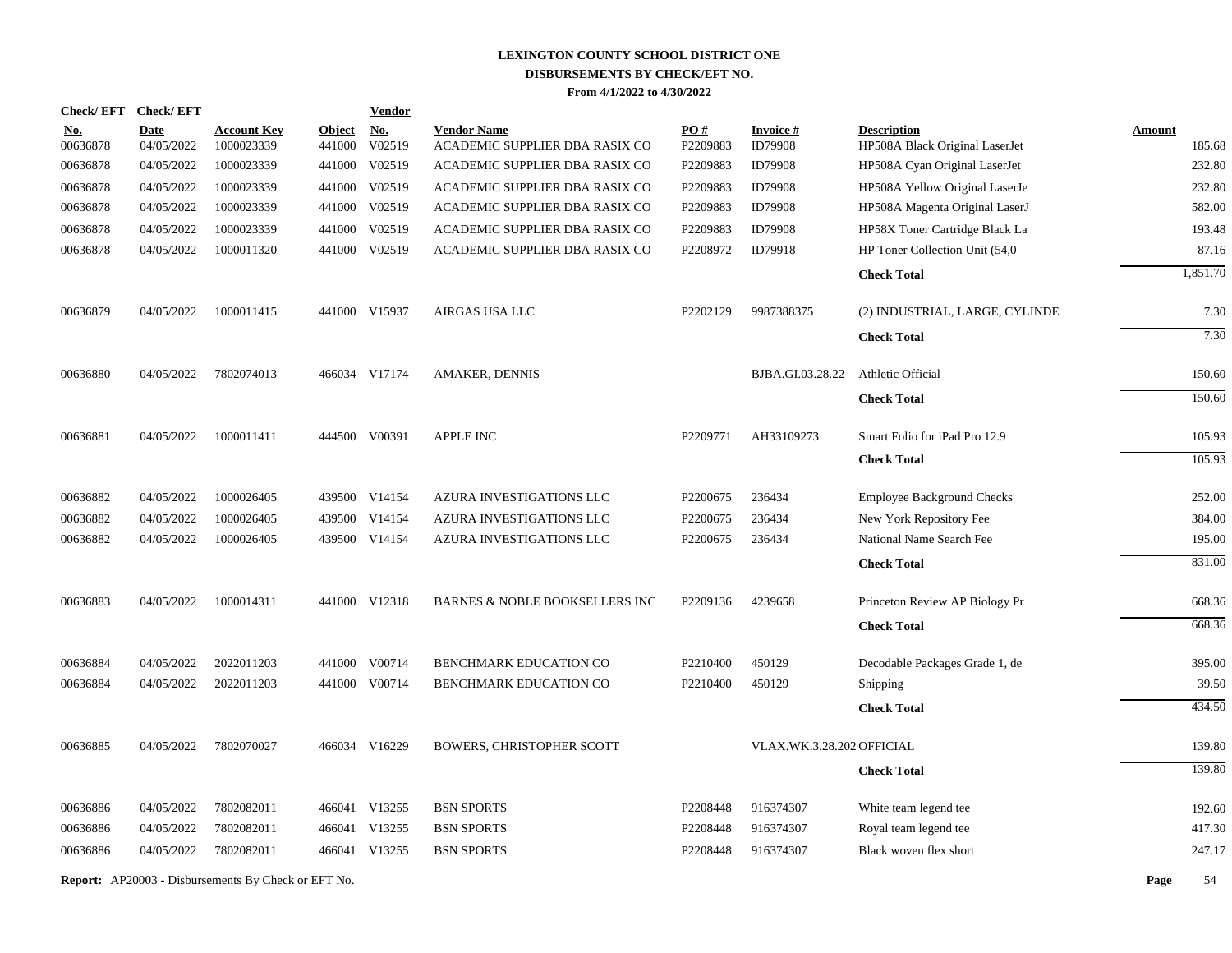| <b>Check/EFT</b> | <b>Check/EFT</b> |                    |               | <u>Vendor</u> |                                     |          |                                    |                                |               |
|------------------|------------------|--------------------|---------------|---------------|-------------------------------------|----------|------------------------------------|--------------------------------|---------------|
| <u>No.</u>       | <b>Date</b>      | <b>Account Key</b> | <b>Object</b> | <b>No.</b>    | <b>Vendor Name</b>                  | PO#      | <b>Invoice#</b>                    | <b>Description</b>             | <u>Amount</u> |
| 00636886         | 04/05/2022       | 7802082011         | 466041        | V13255        | <b>BSN SPORTS</b>                   | P2208448 | 916374307                          | shipping                       | 48.05         |
| 00636886         | 04/05/2022       | 7887079011         | 466041        | V13255        | <b>BSN SPORTS</b>                   | P2202485 | 916542672                          | Lexington HS custom wrestling  | 9.093.93      |
| 00636886         | 04/05/2022       | 7887079011         |               | 466041 V13255 | <b>BSN SPORTS</b>                   | P2202485 | 916542672                          | shipping                       | 425.00        |
|                  |                  |                    |               |               |                                     |          |                                    | <b>Check Total</b>             | 10,424.05     |
| 00636887         | 04/05/2022       | 1000011346         |               | 444500 V01145 | CAMCOR INC.                         | P2208844 | 2526226                            | Dukane WC350 Web Cam, High Def | 302.55        |
| 00636887         | 04/05/2022       | 3290011515         |               | 441000 V01145 | CAMCOR INC.                         | P2207922 | 2526709                            | CANON 3380C132 EOS RP RF24-105 | 1,385.65      |
|                  |                  |                    |               |               |                                     |          |                                    | <b>Check Total</b>             | 1,688.20      |
| 00636888         | 04/05/2022       | 7732027011         |               | 466041 Exxxxx | Employee                            |          | 03.29.22                           | AP Art Show supplies           | 40.63         |
|                  |                  |                    |               |               |                                     |          |                                    | <b>Check Total</b>             | 40.63         |
| 00636889         | 04/05/2022       | 7814027013         |               | 466069 Exxxxx | Employee                            |          | 03.28.2022                         | Supplies for FFA Students      | 133.12        |
|                  |                  |                    |               |               |                                     |          |                                    | <b>Check Total</b>             | 133.12        |
| 00636890         | 04/05/2022       | 1000025434         |               | 441020 V15374 | CENTRAL POLY BAG CORPORATION        | P2209041 | 288383                             | CP2433N8 CAN LINER             | 263.22        |
| 00636890         | 04/05/2022       | 1000025434         |               | 441020 V15374 | CENTRAL POLY BAG CORPORATION        | P2209041 | 288383                             | CP3858K1.7 CAN LINER           | 510.39        |
| 00636890         | 04/05/2022       | 1000025412         |               | 441020 V15374 | CENTRAL POLY BAG CORPORATION        | P2209698 | 288413                             | CP3340N16 CAN LINER            | 529.65        |
| 00636890         | 04/05/2022       | 1000025435         |               | 441020 V15374 | CENTRAL POLY BAG CORPORATION        | P2209671 | 288414                             | CP2433N8 CAN LINER             | 263.22        |
| 00636890         | 04/05/2022       | 1000025435         |               | 441020 V15374 | CENTRAL POLY BAG CORPORATION        | P2209671 | 288414                             | CP3340N16 CAN LINER            | 353.10        |
| 00636890         | 04/05/2022       | 1000025435         |               | 441020 V15374 | CENTRAL POLY BAG CORPORATION        | P2209671 | 288414                             | CP3858K1.7 CAN LINER           | 850.65        |
| 00636890         | 04/05/2022       | 1000025421         |               | 441020 V15374 | CENTRAL POLY BAG CORPORATION        | P2209844 | 288415                             | CP2433N8 CAN LINER             | 658.05        |
| 00636890         | 04/05/2022       | 1000025430         |               | 441020 V15374 | CENTRAL POLY BAG CORPORATION        | P2209000 | 288416                             | CP3340N16 CAN LINER            | 706.20        |
| 00636890         | 04/05/2022       | 1000025430         |               | 441020 V15374 | CENTRAL POLY BAG CORPORATION        | P2209000 | 288416                             | CP3858K1.7 CAN LINER           | 680.52        |
| 00636890         | 04/05/2022       | 1000025416         |               | 441020 V15374 | <b>CENTRAL POLY BAG CORPORATION</b> | P2209050 | 288417                             | CP3340N16 CAN LINER            | 176.55        |
| 00636890         | 04/05/2022       | 1000025416         |               | 441020 V15374 | CENTRAL POLY BAG CORPORATION        | P2209050 | 288417                             | CP3858K1.7 CAN LINER           | 850.65        |
| 00636890         | 04/05/2022       | 1000025413         |               | 441020 V15374 | <b>CENTRAL POLY BAG CORPORATION</b> | P2209051 | 288418                             | CP2433N8 CAN LINER             | 315.86        |
| 00636890         | 04/05/2022       | 1000025413         |               | 441020 V15374 | CENTRAL POLY BAG CORPORATION        | P2209051 | 288418                             | CP3340N16 CAN LINER            | 211.86        |
| 00636890         | 04/05/2022       | 1000025413         |               | 441020 V15374 | <b>CENTRAL POLY BAG CORPORATION</b> | P2209051 | 288418                             | CP3858K1.7 CAN LINER           | 850.65        |
| 00636890         | 04/05/2022       | 1000025423         |               | 441020 V15374 | CENTRAL POLY BAG CORPORATION        | P2209216 | 288420                             | CP2433N8 CAN LINER             | 526.44        |
| 00636890         | 04/05/2022       | 1000025423         |               | 441020 V15374 | CENTRAL POLY BAG CORPORATION        | P2209216 | 288420                             | CP3340N16 CAN LINER            | 353.10        |
| 00636890         | 04/05/2022       | 1000025423         |               | 441020 V15374 | CENTRAL POLY BAG CORPORATION        | P2209216 | 288420                             | CP3858K1.7 CAN LINER           | 170.13        |
|                  |                  |                    |               |               |                                     |          |                                    | <b>Check Total</b>             | 8,270.24      |
| 00636891         | 04/05/2022       | 7802074013         |               | 466034 V15615 | CHAPMAN, ZHACKERY ALLAN             |          | VBAS.GI.03.31.22 Athletic Official |                                | 109.10        |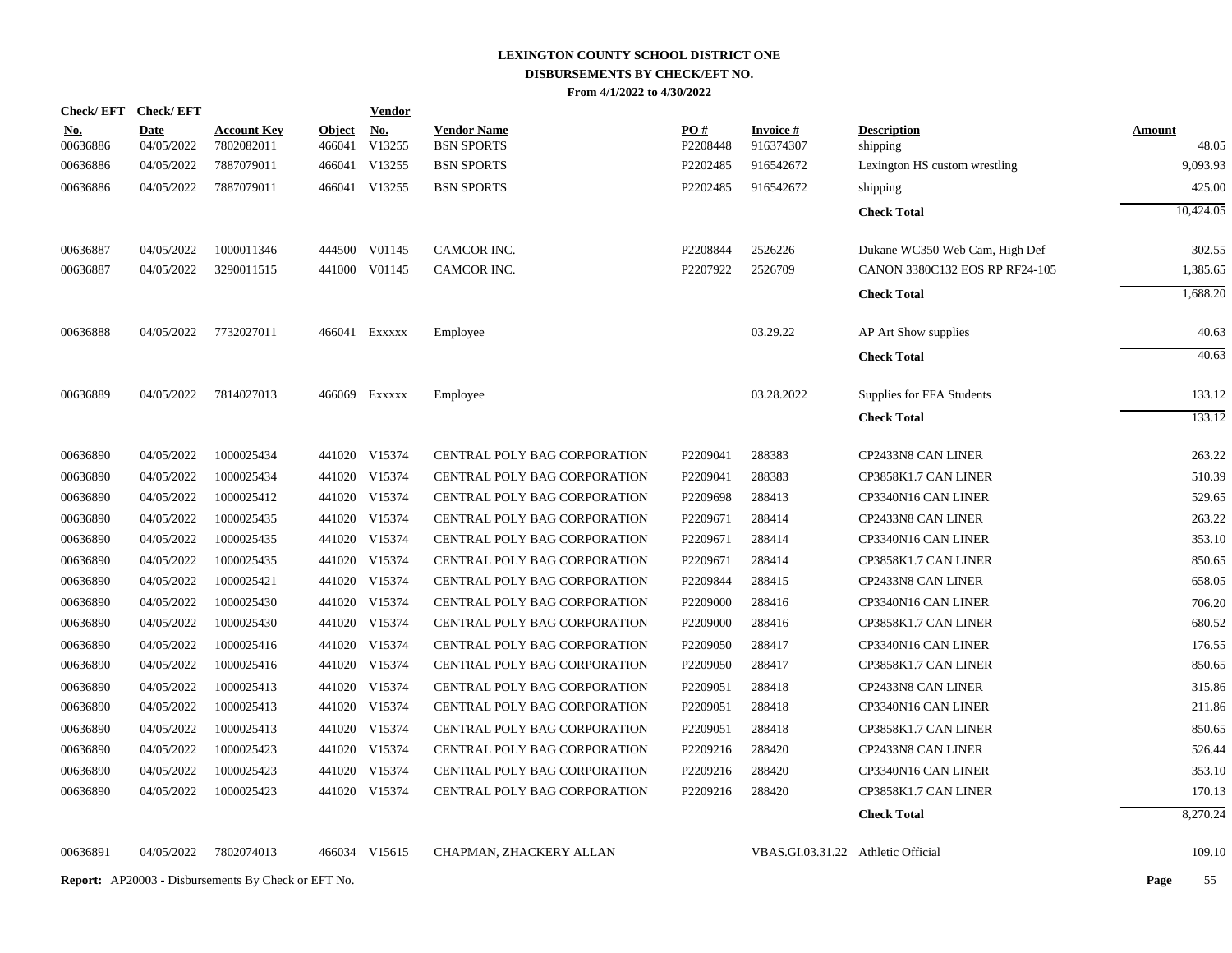| <b>Check/EFT</b>       | <b>Check/EFT</b>          |                                  |                         | <b>Vendor</b>        |                                               |                   |                                        |                                       |                         |
|------------------------|---------------------------|----------------------------------|-------------------------|----------------------|-----------------------------------------------|-------------------|----------------------------------------|---------------------------------------|-------------------------|
| <u>No.</u><br>00636891 | <b>Date</b><br>04/05/2022 | <b>Account Key</b><br>7802074013 | <b>Object</b><br>466034 | <u>No.</u><br>V15615 | <b>Vendor Name</b><br>CHAPMAN, ZHACKERY ALLAN | $\underline{PO#}$ | Invoice #<br>VBAS.GI.03.31.22 OFFICIAL | <b>Description</b>                    | <b>Amount</b><br>109.10 |
| 00636891               | 04/05/2022                | 7887079027                       |                         | 466034 V15615        | CHAPMAN, ZHACKERY ALLAN                       |                   | VBAS.WK.3.30.202 OFFICIAL              |                                       | 74.00                   |
|                        |                           |                                  |                         |                      |                                               |                   |                                        |                                       | 292.20                  |
|                        |                           |                                  |                         |                      |                                               |                   |                                        | <b>Check Total</b>                    |                         |
| 00636892               | 04/05/2022                | 7802078013                       |                         | 466034 V15688        | CHERUP, DAVID                                 |                   | WSOCC.GI.03.31.2 Athletic Official     |                                       | 105.90                  |
|                        |                           |                                  |                         |                      |                                               |                   |                                        | <b>Check Total</b>                    | 105.90                  |
| 00636893               | 04/05/2022                | 7802078013                       |                         | 466034 V11155        | CHERUP, MONTY                                 |                   | WSOCC.GI.03.31.2 Athletic Official     |                                       | 105.90                  |
|                        |                           |                                  |                         |                      |                                               |                   |                                        | <b>Check Total</b>                    | 105.90                  |
| 00636894               | 04/05/2022                | 3290011521                       |                         | 441000 V01395        | CITY ELECTRIC SUPPLY CO                       | P2209332          | LEX/172531                             | 1" EMT PIPE                           | 504.59                  |
| 00636894               | 04/05/2022                | 3290011521                       |                         | 441000 V01395        | CITY ELECTRIC SUPPLY CO                       | P2209332          | LEX/172531                             | 1" EMT 1 HOLE STRAP                   | 13.01                   |
| 00636894               | 04/05/2022                | 3290011521                       |                         | 441000 V01395        | CITY ELECTRIC SUPPLY CO                       | P2209332          | LEX/172531                             | 1" EMT COMP CONN STL                  | 8.22                    |
| 00636894               | 04/05/2022                | 3290011521                       |                         | 441000 V01395        | CITY ELECTRIC SUPPLY CO                       | P2209332          | LEX/172531                             | 1" STL COMP ENT CPLG                  | 22.92                   |
| 00636894               | 04/05/2022                | 3290011521                       |                         | 441000 V01395        | CITY ELECTRIC SUPPLY CO                       | P2209332          | LEX/172531                             | THHN-3-BLK-19STR-CU                   | 694.32                  |
| 00636894               | 04/05/2022                | 3290011521                       |                         | 441000 V01395        | CITY ELECTRIC SUPPLY CO                       | P2209332          | LEX/172531                             | THHN-8-BLK-19STR-CU                   | 123.79                  |
| 00636894               | 04/05/2022                | 3290011521                       |                         | 441000 V01395        | CITY ELECTRIC SUPPLY CO                       | P2209332          | LEX/172531                             | 8X8X4 NEMA1 SC BOX                    | 36.96                   |
| 00636894               | 04/05/2022                | 3290011521                       |                         | 441000 V01395        | CITY ELECTRIC SUPPLY CO                       | P2209332          | LEX/172531                             | 1/4X3 SLOT/PHIL TOGGLE BOLT           | 32.39                   |
| 00636894               | 04/05/2022                | 3290011521                       |                         | 441000 V01395        | CITY ELECTRIC SUPPLY CO                       | P2209332          | LEX/172700                             | 1/0-14 AWG POLARIS INSUL SPLIC        | 49.61                   |
|                        |                           |                                  |                         |                      |                                               |                   |                                        | <b>Check Total</b>                    | 1,485.81                |
| 00636895               | 04/05/2022                | 3290011527                       |                         | 454500 V17070        | <b>COLDESI INC</b>                            | P2208232          | 84618                                  | Crio DFX-PRT-C 8432WT 11 X 17         | 9,545.00                |
| 00636895               | 04/05/2022                | 3290011527                       |                         | 454500 V17070        | <b>COLDESI INC</b>                            | P2208232          | 84618                                  | Digital Heat FX Print Optimize        | 0.00                    |
| 00636895               | 04/05/2022                | 3290011527                       |                         | 454500 V17070        | <b>COLDESI INC</b>                            | P2208232          | 84618                                  | 2-Year Warranty Coldesi and O         | 0.00                    |
| 00636895               | 04/05/2022                | 3290011527                       |                         | 454500 V17070        | <b>COLDESI INC</b>                            | P2208232          | 84618                                  | Lifetime Training and Support         | 0.00                    |
| 00636895               | 04/05/2022                | 3290011527                       |                         | 454500 V17070        | <b>COLDESI INC</b>                            | P2208232          | 84618                                  | DFX Success Kit: Includes Onli        | 0.00                    |
| 00636895               | 04/05/2022                | 3290011527                       |                         | 454500 V17070        | COLDESI INC                                   | P2208232          | 84618                                  | 16 x 20 Hotronix Fusion with D        | 2,575.00                |
| 00636895               | 04/05/2022                | 3290011527                       |                         | 454500 V17070        | COLDESI INC                                   | P2208232          | 84618                                  | Papers Savers Club Membership         | 0.00                    |
| 00636895               | 04/05/2022                | 3290011527                       |                         | 454500 V17070        | <b>COLDESI INC</b>                            | P2208232          | 84618                                  | \$50 Blank Apparel redeemed at        | 0.00                    |
| 00636895               | 04/05/2022                | 3290011527                       |                         | 454500 V17070        | <b>COLDESI INC</b>                            | P2208232          | 84618                                  | \$50 Supply Coupon redeemed at        | 0.00                    |
| 00636895               | 04/05/2022                | 3290011527                       |                         | 454500 V17070        | <b>COLDESI INC</b>                            | P2208232          | 84618                                  | Graphics Design Coupon (up to         | 0.00                    |
| 00636895               | 04/05/2022                | 3290011527                       |                         | 454500 V17070        | <b>COLDESI INC</b>                            | P2208232          | 84618                                  | EZ Peel Hard Surface Paper SAM        | 0.00                    |
| 00636895               | 04/05/2022                | 3290011527                       |                         | 454500 V17070        | COLDESI INC                                   | P2208232          | 84618                                  | <b>BONUS</b> - How to Start a T-Shirt | 0.00                    |
| 00636895               | 04/05/2022                | 3290011527                       |                         | 454500 V17070        | <b>COLDESI INC</b>                            | P2208232          | 84618                                  | <b>BONUS</b> - Gimp Training Course   | 0.00                    |
| 00636895               | 04/05/2022                | 3290011527                       |                         | 454500 V17070        | <b>COLDESI INC</b>                            | P2208232          | 84618                                  | <b>DISCOUNT</b>                       | $-1,550.00$             |
|                        |                           |                                  |                         |                      |                                               |                   |                                        |                                       |                         |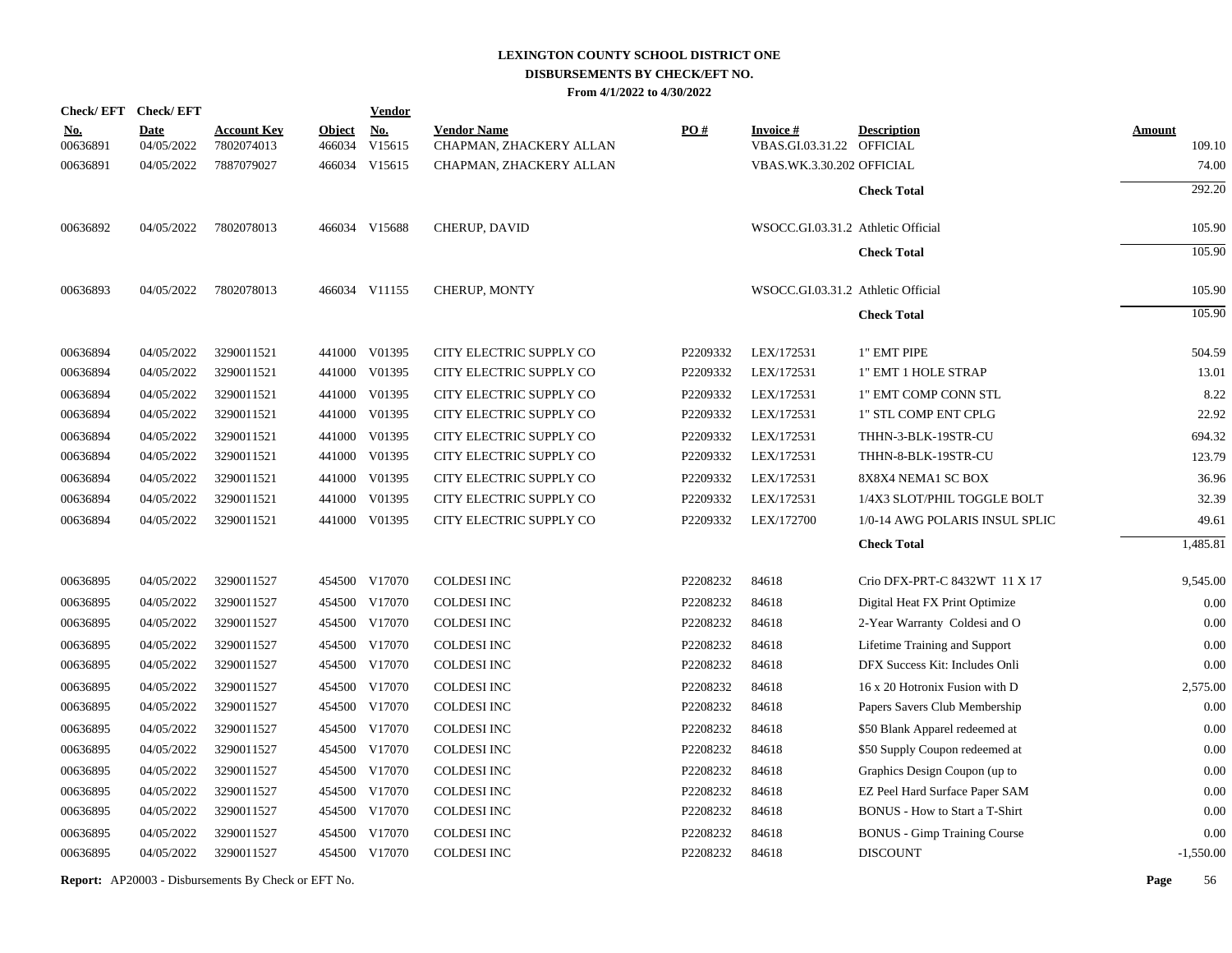| <b>Check/EFT</b> | <b>Check/EFT</b> |                    |               | <b>Vendor</b> |                                       |          |                                    |                                          |                            |
|------------------|------------------|--------------------|---------------|---------------|---------------------------------------|----------|------------------------------------|------------------------------------------|----------------------------|
| <u>No.</u>       | <b>Date</b>      | <u>Account Key</u> | <b>Object</b> | <u>No.</u>    | <b>Vendor Name</b>                    | PO#      | <b>Invoice#</b>                    | <b>Description</b><br><b>Check Total</b> | <b>Amount</b><br>10,570.00 |
|                  |                  |                    |               |               |                                       |          |                                    |                                          |                            |
| 00636896         | 04/05/2022       | 1000011427         |               | 433100 Exxxxx | Employee                              |          | 03.30.2022                         | Annual Inspection Observation            | 353.06                     |
|                  |                  |                    |               |               |                                       |          |                                    | <b>Check Total</b>                       | 353.06                     |
| 00636897         | 04/05/2022       | 1000011135         |               | 441000 V12704 | COLUMBIA FLAG AND SIGN COMPANY        | P2210356 | 198208                             | 3x5 ft United States Nylon Fla           | 33.77                      |
| 00636897         | 04/05/2022       | 1000011135         |               | 441000 V12704 | COLUMBIA FLAG AND SIGN COMPANY        | P2210356 | 198208                             | Shipping                                 | 13.00                      |
|                  |                  |                    |               |               |                                       |          |                                    | <b>Check Total</b>                       | 46.77                      |
| 00636898         | 04/05/2022       | 7887079027         |               | 466034 V02630 | <b>COMBS, OBIE</b>                    |          | SOF.WK.3.29.2022 OFFICIAL          |                                          | 123.10                     |
|                  |                  |                    |               |               |                                       |          |                                    | <b>Check Total</b>                       | 123.10                     |
| 00636899         | 04/05/2022       | 7802074013         |               | 466034 V02807 | <b>CROMER, ANTHONY</b>                |          | VBAS.GI.03.31.22 Athletic Official |                                          | 99.20                      |
|                  |                  |                    |               |               |                                       |          |                                    | <b>Check Total</b>                       | 99.20                      |
|                  |                  |                    |               |               |                                       |          |                                    |                                          |                            |
| 00636900         | 04/05/2022       | 7811027044         |               | 466041 V00322 | <b>DECA</b>                           | P2210780 | 63379                              | Ladies' Official DECA Blazer             | 240.00                     |
| 00636900         | 04/05/2022       | 7811027044         | 466041        | V00322        | <b>DECA</b>                           | P2210780 | 63379                              | Ladies' Official DECA Blazer             | 240.00                     |
| 00636900         | 04/05/2022       | 7811027044         | 466041        | V00322        | <b>DECA</b>                           | P2210780 | 63379                              | Men's Official DECA Blazer               | 80.00                      |
| 00636900         | 04/05/2022       | 7811027044         | 466041        | V00322        | <b>DECA</b>                           | P2210780 | 63379                              | Men's Official DECA Blazer               | 160.00                     |
| 00636900         | 04/05/2022       | 7811027044         | 466041        | V00322        | <b>DECA</b>                           | P2210780 | 63379                              | <b>Garment Bags</b>                      | 0.00                       |
| 00636900         | 04/05/2022       | 7811027044         |               | 466041 V00322 | <b>DECA</b>                           | P2210780 | 63379                              | Shipping                                 | 9.10                       |
|                  |                  |                    |               |               |                                       |          |                                    | <b>Check Total</b>                       | 729.10                     |
| 00636901         | 04/05/2022       | 1000023327         |               | 433200 V00731 | ENTERPRISE LEASING COMPANY SOU        | P2204883 | 7500-4822-4465                     | CAR RENTAL FOR BLUE RIBBON SCH           | 205.33                     |
|                  |                  |                    |               |               |                                       |          |                                    | <b>Check Total</b>                       | 205.33                     |
| 00636902         | 04/05/2022       | 2080011544         |               | 433100 V00731 | ENTERPRISE LEASING COMPANY SOU        | P2207787 | 651934159                          | CFC per day                              | 6.42                       |
| 00636902         | 04/05/2022       | 2080011544         |               | 433100 V00731 | ENTERPRISE LEASING COMPANY SOU        | P2207787 | 651934159                          | <b>CONCESSION FEE RECOVERY 11.11</b>     | 8.45                       |
| 00636902         | 04/05/2022       | 2080011544         | 433100        | V00731        | ENTERPRISE LEASING COMPANY SOU        | P2207787 | 651934159                          | <b>VLF</b>                               | 0.54                       |
| 00636902         | 04/05/2022       | 2080011544         |               | 433100 V00731 | ENTERPRISE LEASING COMPANY SOU        | P2207787 | 651934159                          | Minivan Rental - 1082848389              | 75.59                      |
|                  |                  |                    |               |               |                                       |          |                                    | <b>Check Total</b>                       | 91.00                      |
| 00636903         | 04/05/2022       | 7802079027         |               | 466099 V00731 | <b>ENTERPRISE LEASING COMPANY SOU</b> | P2207771 | 8500-4632-2402                     | Premium SUV Rental for Wrestli           | 212.83                     |
| 00636903         | 04/05/2022       | 7802079027         |               | 466099 V00731 | ENTERPRISE LEASING COMPANY SOU        | P2207771 | 8500-4632-2402                     | Vehicle License fee                      | 1.50                       |
|                  |                  |                    |               |               |                                       |          |                                    |                                          |                            |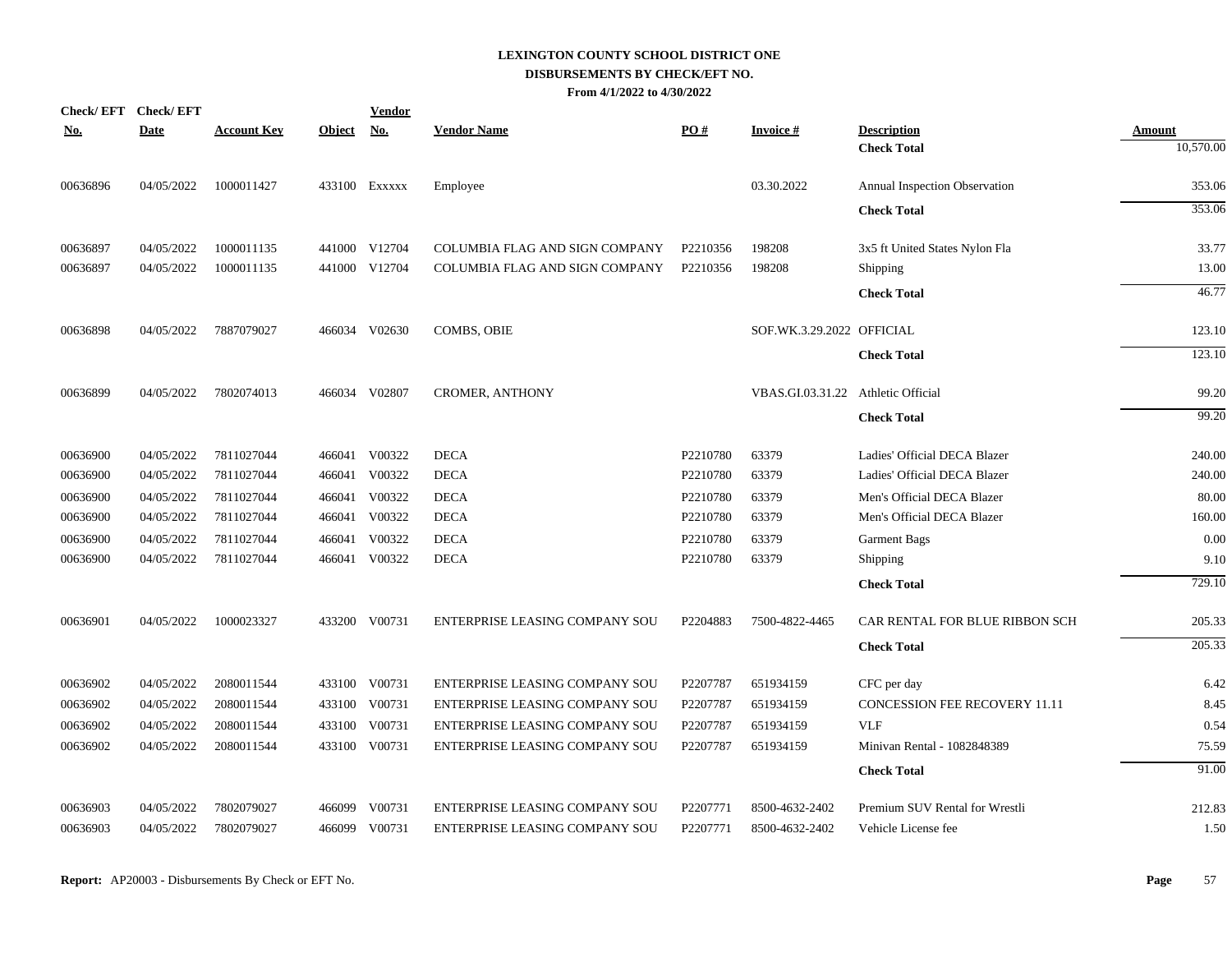|            | Check/EFT Check/EFT |                    |               | <b>Vendor</b> |                               |          |                 |                                       |               |
|------------|---------------------|--------------------|---------------|---------------|-------------------------------|----------|-----------------|---------------------------------------|---------------|
| <u>No.</u> | <b>Date</b>         | <u>Account Key</u> | <b>Object</b> | <b>No.</b>    | <b>Vendor Name</b>            | PO#      | <b>Invoice#</b> | <b>Description</b>                    | <b>Amount</b> |
|            |                     |                    |               |               |                               |          |                 | <b>Check Total</b>                    | 214.33        |
| 00636904   | 04/05/2022          | 1000014803         |               | 441000 V15897 | FIRST COMMUNITY BANK          | P2210808 | ADM.5873.03.22  | J.W. Pepper - Chorus Books for        | 9.75          |
| 00636904   | 04/05/2022          | 1000014803         | 441000        | V15897        | FIRST COMMUNITY BANK          | P2210808 | ADM.5873.03.22  | J.W. Pepper - Chorus Books for        | 97.50         |
| 00636904   | 04/05/2022          | 1000014803         |               | 441000 V15897 | FIRST COMMUNITY BANK          | P2210808 | ADM.5873.03.22  | J.W. Pepper - Chorus Books for        | 39.06         |
| 00636904   | 04/05/2022          | 1000022403         |               | 469000 V15897 | FIRST COMMUNITY BANK          | P2210808 | ADM.5873.03.22  | Groucho's Deli - Lunch for Spe        | 108.88        |
| 00636904   | 04/05/2022          | 1000022409         |               | 469000 V15897 | FIRST COMMUNITY BANK          | P2210808 | ADM.5873.03.22  | Wal-Mart - Snacks for support         | 36.41         |
| 00636904   | 04/05/2022          | 1000022409         |               | 469000 V15897 | FIRST COMMUNITY BANK          | P2210808 | ADM.5873.03.22  | Lowe's Foods - Water for New L        | 3.99          |
| 00636904   | 04/05/2022          | 3972022403         |               | 441000 V15897 | FIRST COMMUNITY BANK          | P2210808 | ADM.5873.03.22  | Amazon.com - "Catching Readers        | 36.38         |
| 00636904   | 04/05/2022          | 3972022403         |               | 441000 V15897 | FIRST COMMUNITY BANK          | P2210808 | ADM.5873.03.22  | Wal-Mart - 15qt plastic tote f        | 6.83          |
| 00636904   | 04/05/2022          | 3972022403         |               | 441000 V15897 | FIRST COMMUNITY BANK          | P2210808 | ADM.5873.03.22  | Best Buy - Tripod for Swivl Ro        | 64.19         |
|            |                     |                    |               |               |                               |          |                 | <b>Check Total</b>                    | 402.99        |
| 00636905   | 04/05/2022          | 7745027046         |               | 466041 V17061 | FOLLETT CONTENT SOLUTIONS LLC | P2207655 | 433756B         | 34 Books, 10 eBooks and Digita        | 358.27        |
|            |                     |                    |               |               |                               |          |                 | <b>Check Total</b>                    | 358.27        |
|            |                     |                    |               |               |                               |          |                 |                                       |               |
| 00636906   | 04/05/2022          | 1000011427         |               | 441000 V00549 | FORMS AND SUPPLY INC (FSI)    | P2209626 | 6073352-0       | S. C. Johnson & Son, Inc.             | 98.77         |
| 00636906   | 04/05/2022          | 1000011427         |               | 441000 V00549 | FORMS AND SUPPLY INC (FSI)    | P2209626 | 6073352-0       | BIC AMERICA non-refillable mec        | 19.17         |
| 00636906   | 04/05/2022          | 1000011427         |               | 441000 V00549 | FORMS AND SUPPLY INC (FSI)    | P2209626 | 6073352-1       | Sharpie Magnum Red permanent m        | 13.87         |
| 00636906   | 04/05/2022          | 1000011326         | 441000        | V00549        | FORMS AND SUPPLY INC (FSI)    | P2209946 | 6078591-1       | bankers box                           | 20.94         |
| 00636906   | 04/05/2022          | 1000011326         | 441000        | V00549        | FORMS AND SUPPLY INC (FSI)    | P2209946 | 6078591-1       | dymo tape                             | 17.30         |
| 00636906   | 04/05/2022          | 1000011326         | 441000        | V00549        | FORMS AND SUPPLY INC (FSI)    | P2209946 | 6078591-2       | jr legal pads                         | 30.92         |
| 00636906   | 04/05/2022          | 1000014125         |               | 441000 V00549 | FORMS AND SUPPLY INC (FSI)    | P2210045 | 6079862-1       | Smead TUFF Legal Recycled Hang        | 53.55         |
| 00636906   | 04/05/2022          | 1000011411         |               | 441000 V00549 | FORMS AND SUPPLY INC (FSI)    | P2210174 | 6082850-0       | Multipurpose Copy Paper 20#92         | 1,374.31      |
| 00636906   | 04/05/2022          | 1000011329         |               | 441000 V00549 | FORMS AND SUPPLY INC (FSI)    | P2210202 | 6082956-0       | Postitreg 12W Flags in Primary        | 3.88          |
| 00636906   | 04/05/2022          | 1000011329         |               | 441000 V00549 | FORMS AND SUPPLY INC (FSI)    | P2210202 | 6082956-0       | Postitreg Message Flags 2             | 4.61          |
| 00636906   | 04/05/2022          | 1000011329         |               | 441000 V00549 | FORMS AND SUPPLY INC (FSI)    | P2210202 | 6082956-0       | Postitreg Message Flags 2 Dis         | 4.61          |
| 00636906   | 04/05/2022          | 1000011228         |               | 441000 V00549 | FORMS AND SUPPLY INC (FSI)    | P2210212 | 6082967-0       | Film Permalam $#15027$ in x 500       | 208.44        |
| 00636906   | 04/05/2022          | 1000011411         |               | 441000 V00549 | FORMS AND SUPPLY INC (FSI)    | P2210218 | 6082973-0       | Fellowes Thermal Laminating Po        | 24.40         |
| 00636906   | 04/05/2022          | 1000011411         |               | 441000 V00549 | FORMS AND SUPPLY INC (FSI)    | P2210218 | 6082973-0       | Business Source 25x30 Selfstic        | 57.35         |
| 00636906   | 04/05/2022          | 1000011411         | 441000        | V00549        | FORMS AND SUPPLY INC (FSI)    | P2210218 | 6082973-0       | Postitreg Super Sticky Lined N        | 14.49         |
| 00636906   | 04/05/2022          | 2022011203         |               | 441000 V00549 | FORMS AND SUPPLY INC (FSI)    | P2210203 | 6082984-0       | <b>EXPO</b> Eraser                    | 14.76         |
| 00636906   | 04/05/2022          | 2022011203         | 441000        | V00549        | FORMS AND SUPPLY INC (FSI)    | P2210203 | 6082984-0       | Post-It Super Sticky Lined Not        | 36.22         |
| 00636906   | 04/05/2022          | 2022011203         |               | 441000 V00549 | FORMS AND SUPPLY INC (FSI)    | P2210203 | 6082984-0       | <b>BIC Brite Liner Fluorescent Hi</b> | 19.23         |
| 00636906   | 04/05/2022          | 2022011203         |               | 441000 V00549 | FORMS AND SUPPLY INC (FSI)    | P2210205 | 6082988-0       | Integra Handheld 1-Hole Pencil        | 55.64         |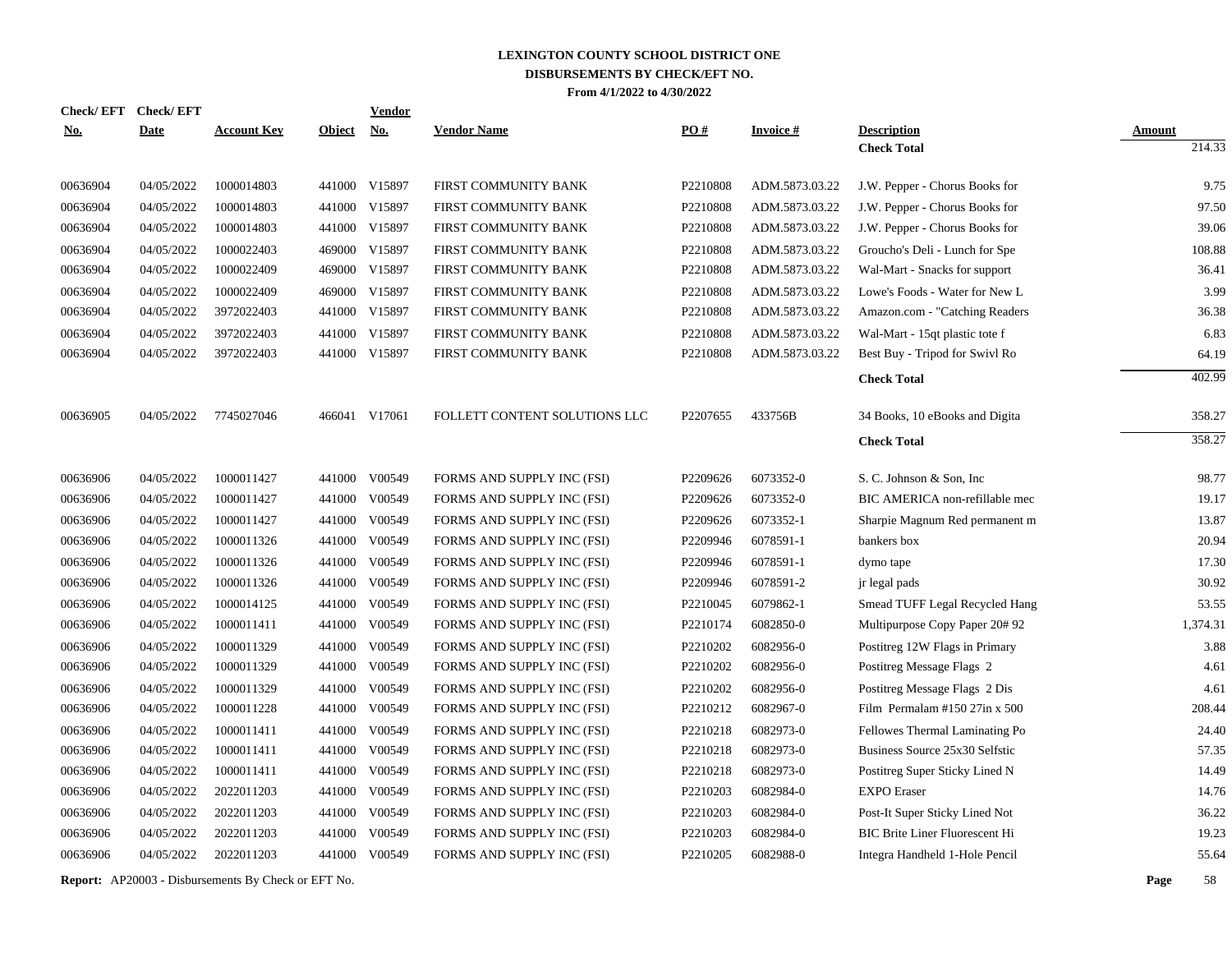| <b>Check/EFT</b>          |                                  |                         | <b>Vendor</b>        |                                                    |                               |                              |                                                      |                        |
|---------------------------|----------------------------------|-------------------------|----------------------|----------------------------------------------------|-------------------------------|------------------------------|------------------------------------------------------|------------------------|
| <b>Date</b><br>04/05/2022 | <b>Account Key</b><br>2022011203 | <b>Object</b><br>441000 | <b>No.</b><br>V00549 | <b>Vendor Name</b><br>FORMS AND SUPPLY INC (FSI)   | $\underline{PO#}$<br>P2210205 | <b>Invoice#</b><br>6082988-0 | <b>Description</b><br>Sparco 5" Kids Pointed End Sci | <b>Amount</b><br>13.18 |
| 04/05/2022                | 2022011203                       | 441000                  | V00549               | FORMS AND SUPPLY INC (FSI)                         | P2210205                      | 6082988-0                    | Crayola Regular Size Crayon Se                       | 19.47                  |
| 04/05/2022                | 2022011203                       | 441000                  | V00549               | FORMS AND SUPPLY INC (FSI)                         | P2210205                      | 6082988-0                    | Newell Brands EXPO Low Odor Dr                       | 11.21                  |
| 04/05/2022                | 2022011203                       | 441000                  | V00549               | FORMS AND SUPPLY INC (FSI)                         | P2210205                      | 6082988-0                    | Newell Brands EXPO Low Odor Ma                       | 8.62                   |
| 04/05/2022                | 2022011203                       | 441000                  | V00549               | FORMS AND SUPPLY INC (FSI)                         | P2210205                      | 6082988-0                    | Neenah Inkjet, Laser Printable                       | 12.62                  |
| 04/05/2022                | 2022011203                       | 441000                  | V00549               | FORMS AND SUPPLY INC (FSI)                         | P2210205                      | 6082988-0                    | Astrobrights Inkjet, Laser Pri                       | 28.98                  |
| 04/05/2022                | 2022011203                       | 441000                  | V00549               | FORMS AND SUPPLY INC (FSI)                         | P2210205                      | 6082988-0                    | Astrobrights Colored Card                            | 14.49                  |
| 04/05/2022                | 2022011203                       | 441000                  | V00549               | FORMS AND SUPPLY INC (FSI)                         | P2210205                      | 6082988-0                    | Carters Reinkable Felt Stamp P                       | 2.01                   |
| 04/05/2022                | 2022011203                       | 441000                  | V00549               | FORMS AND SUPPLY INC (FSI)                         | P2210206                      | 6082999-0                    | <b>Integra Chisel Point Dry Erase</b>                | 5.09                   |
| 04/05/2022                | 2022011203                       | 441000                  | V00549               | FORMS AND SUPPLY INC (FSI)                         | P2210206                      | 6082999-0                    | Business Source Woodcase No. 2                       | 3.54                   |
| 04/05/2022                | 2022011203                       | 441000                  | V00549               | FORMS AND SUPPLY INC (FSI)                         | P2210206                      | 6082999-0                    | EXPO Large Barrel Dry Erase Ma                       | 8.69                   |
| 04/05/2022                | 2022011203                       | 441000                  | V00549               | FORMS AND SUPPLY INC (FSI)                         | P2210201                      | 6083002-0                    | Sharpie Fine Point                                   | 11.97                  |
| 04/05/2022                | 2022011203                       |                         |                      | FORMS AND SUPPLY INC (FSI)                         | P2210200                      | 6083005-0                    | <b>BIC</b> Intensity Fine Point White                | 41.62                  |
| 04/05/2022                | 2022011203                       |                         |                      | FORMS AND SUPPLY INC (FSI)                         | P2210199                      | 6083018-0                    | Tops Pendaflex File Folders-Aq                       | 29.45                  |
| 04/05/2022                | 2022011203                       | 441000                  | V00549               | FORMS AND SUPPLY INC (FSI)                         | P2210199                      | 6083018-0                    | Tops Pendaflex File Folders-Pi                       | 29.48                  |
| 04/05/2022                | 2022011203                       | 441000                  | V00549               | FORMS AND SUPPLY INC (FSI)                         | P2210199                      | 6083018-0                    | Tops Pendaflex File Folders-Pu                       | 29.48                  |
| 04/05/2022                | 2022011203                       | 441000                  | V00549               | FORMS AND SUPPLY INC (FSI)                         | P2210199                      | 6083018-0                    | <b>Fellowes Laminating Pouches</b>                   | 26.11                  |
| 04/05/2022                | 2022011203                       | 441000                  | V00549               | FORMS AND SUPPLY INC (FSI)                         | P2210199                      | 6083018-0                    | BIC Chisel Tip Dry Erase Marke                       | 13.48                  |
| 04/05/2022                | 2022011203                       | 441000                  | V00549               | FORMS AND SUPPLY INC (FSI)                         | P2210199                      | 6083018-0                    | <b>BIC White-Out</b>                                 | 4.39                   |
| 04/05/2022                | 2022011203                       | 441000                  | V00549               | FORMS AND SUPPLY INC (FSI)                         | P2210199                      | 6083018-0                    | <b>BIC White Out</b>                                 | 4.07                   |
| 04/05/2022                | 2022011203                       | 441000                  | V00549               | FORMS AND SUPPLY INC (FSI)                         | P2210199                      | 6083018-0                    | Sharpie Metallic Permanent Mar                       | 9.83                   |
| 04/05/2022                | 2022011203                       | 441000                  | V00549               | FORMS AND SUPPLY INC (FSI)                         | P2210199                      | 6083018-0                    | <b>EXPO Dry Erase</b>                                | 5.52                   |
| 04/05/2022                | 2022011203                       | 441000                  | V00549               | FORMS AND SUPPLY INC (FSI)                         | P2210207                      | 6083081-0                    | TOPS Wide-Ruled Composition No                       | 25.14                  |
| 04/05/2022                | 2022011203                       | 441000                  | V00549               | FORMS AND SUPPLY INC (FSI)                         | P2210207                      | 6083081-0                    | Paper Mate Flair Guard Point F                       | 18.34                  |
| 04/05/2022                | 6000025610                       | 441000                  | V00549               | FORMS AND SUPPLY INC (FSI)                         | P2210237                      | 6083105-0                    | VERBATIM 64 GB PINSTRIPE USB F                       | 7.70                   |
| 04/05/2022                | 6000025610                       | 441000                  | V00549               | FORMS AND SUPPLY INC (FSI)                         | P2210237                      | 6083105-0                    | 3M SCOTCH SURE START PACKAGING                       | 67.51                  |
| 04/05/2022                | 1000014129                       | 441000                  | V00549               | FORMS AND SUPPLY INC (FSI)                         | P2210354                      | 6084569-0                    | PURELLreg Advanced Gel Hand Sa                       | 9.82                   |
| 04/05/2022                | 1000014129                       | 441000                  | V00549               | FORMS AND SUPPLY INC (FSI)                         | P2210354                      | 6084569-0                    | Smead SuperTab 13 Tab Cut Lett                       | 41.01                  |
| 04/05/2022                | 1000014129                       |                         | V00549               | FORMS AND SUPPLY INC (FSI)                         | P2210354                      | 6084569-0                    | Paper Mate Flair Candy Pop Lim                       | 13.28                  |
| 04/05/2022                | 1000014129                       | 441000                  | V00549               | FORMS AND SUPPLY INC (FSI)                         | P2210354                      | 6084569-0                    | Averyreg White SelfAdhesive                          | 2.15                   |
| 04/05/2022                | 1000014129                       | 441000                  | V00549               | FORMS AND SUPPLY INC (FSI)                         | P2210354                      | 6084569-0                    | CLine WriteOn Poly File Jacket                       | 13.50                  |
| 04/05/2022                | 1000014129                       | 441000                  | V00549               | FORMS AND SUPPLY INC (FSI)                         | P2210354                      | 6084569-0                    | <b>Teacher Created Resources Colo</b>                | 13.20                  |
| 04/05/2022                | 1000014129                       | 441000                  | V00549               | FORMS AND SUPPLY INC (FSI)                         | P2210354                      | 6084569-0                    | Crayola Washable Paint Brush P                       | 36.87                  |
| 04/05/2022                | 1000014129                       |                         | V00549               | FORMS AND SUPPLY INC (FSI)                         | P2210354                      | 6084569-0                    | Crayola Project QuickDry Paint                       | 19.07                  |
|                           |                                  |                         |                      | 441000 V00549<br>441000 V00549<br>441000<br>441000 |                               |                              |                                                      |                        |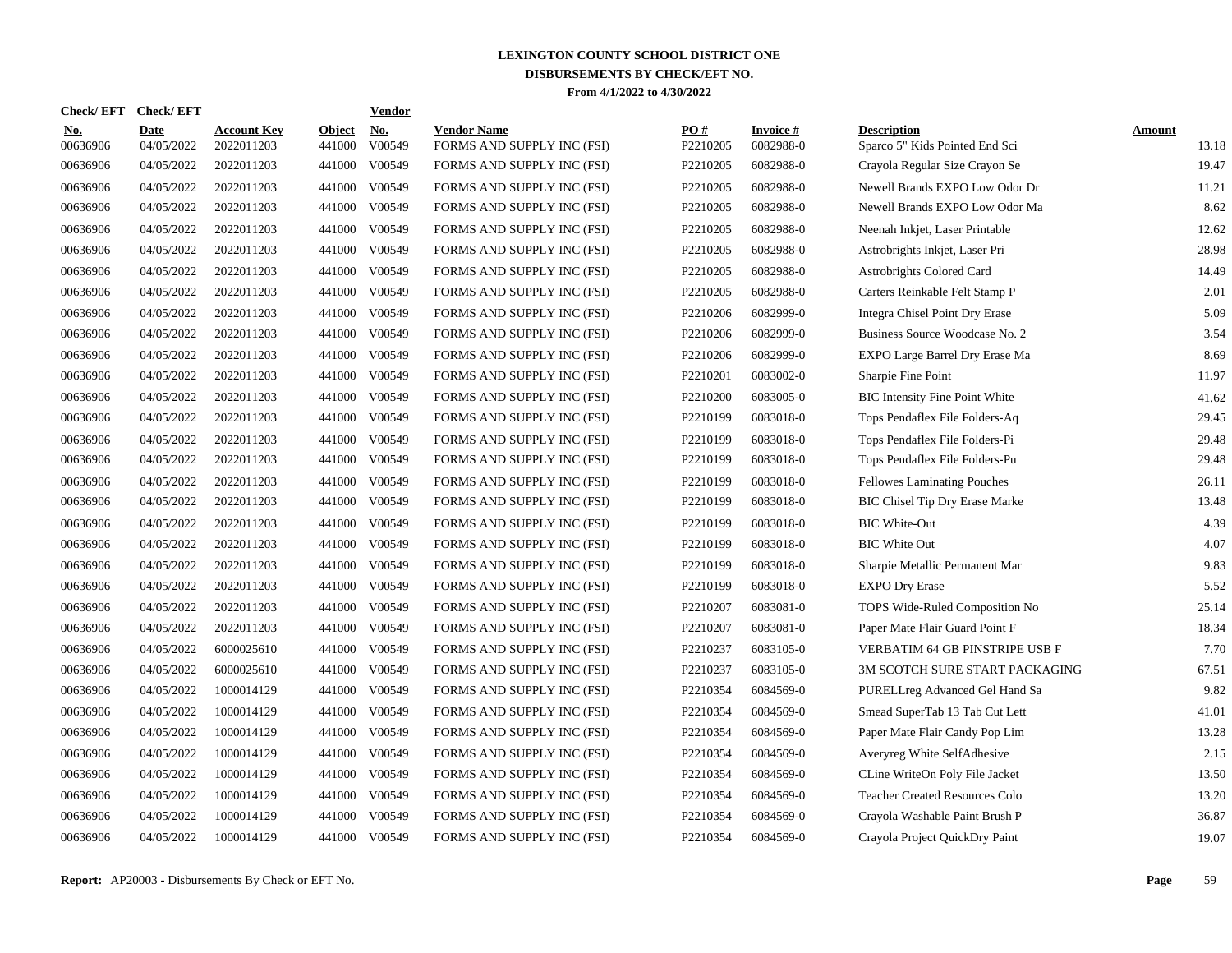| <b>Check/EFT</b>       | <b>Check/EFT</b>          |                           |                         | <b>Vendor</b>        |                                                  |                 |                               |                                                      |                        |
|------------------------|---------------------------|---------------------------|-------------------------|----------------------|--------------------------------------------------|-----------------|-------------------------------|------------------------------------------------------|------------------------|
| <u>No.</u><br>00636906 | <u>Date</u><br>04/05/2022 | Account Kev<br>1000014129 | <b>Object</b><br>441000 | <b>No.</b><br>V00549 | <b>Vendor Name</b><br>FORMS AND SUPPLY INC (FSI) | PO#<br>P2210354 | <b>Invoice</b> #<br>6084569-0 | <b>Description</b><br>Crayola XL Classic Poster Mark | <b>Amount</b><br>21.40 |
| 00636906               | 04/05/2022                | 1000014129                | 441000                  | V00549               | FORMS AND SUPPLY INC (FSI)                       | P2210354        | 6084569-0                     | Crayola Multicultural Washable                       | 22.95                  |
| 00636906               | 04/05/2022                | 1000014129                | 441000                  | V00549               | FORMS AND SUPPLY INC (FSI)                       | P2210354        | 6084569-0                     | Crayola Multicultural Color Pe                       | 10.43                  |
| 00636906               | 04/05/2022                | 1000014129                | 441000                  | V00549               | FORMS AND SUPPLY INC (FSI)                       | P2210354        | 6084569-0                     | Crayola Washable Sidewalk Chal                       | 150.87                 |
| 00636906               | 04/05/2022                | 1000014129                | 441000                  | V00549               | FORMS AND SUPPLY INC (FSI)                       | P2210354        | 6084569-0                     | <b>Creativity Street Paper Mache</b>                 | 118.10                 |
| 00636906               | 04/05/2022                | 1000014129                | 441000                  | V00549               | FORMS AND SUPPLY INC (FSI)                       | P2210354        | 6084569-0                     | Creativity Street Plumage 1oz                        | 11.06                  |
| 00636906               | 04/05/2022                | 1000014129                | 441000                  | V00549               | FORMS AND SUPPLY INC (FSI)                       | P2210354        | 6084569-0                     | Creativity Street Assorted Cla                       | 39.85                  |
| 00636906               | 04/05/2022                | 1000014129                | 441000                  | V00549               | FORMS AND SUPPLY INC (FSI)                       | P2210354        | 6084569-0                     | Pacon Craft Button Variety Pac                       | 11.21                  |
| 00636906               | 04/05/2022                | 1000014129                | 441000                  | V00549               | FORMS AND SUPPLY INC (FSI)                       | P2210354        | 6084569-0                     | Creativity Street PeelnStick P                       | 12.01                  |
| 00636906               | 04/05/2022                | 1000014129                | 441000                  | V00549               | FORMS AND SUPPLY INC (FSI)                       | P2210354        | 6084569-0                     | <b>Creativity Street Colossal Ste</b>                | 23.41                  |
| 00636906               | 04/05/2022                | 1000014129                | 441000                  | V00549               | FORMS AND SUPPLY INC (FSI)                       | P2210354        | 6084569-0                     | Pacon Inkjet Laser Bond Paper                        | 44.23                  |
| 00636906               | 04/05/2022                | 1000014129                | 441000                  | V00549               | FORMS AND SUPPLY INC (FSI)                       | P2210354        | 6084569-0                     | Pacon DuoFinish Kraft Paper                          | 39.94                  |
| 00636906               | 04/05/2022                | 1000011444                | 441000                  | V00549               | FORMS AND SUPPLY INC (FSI)                       | P2210358        | 6084585-0                     | <b>Business Source Stainless Stee</b>                | 15.40                  |
| 00636906               | 04/05/2022                | 1000011444                | 441000                  | V00549               | FORMS AND SUPPLY INC (FSI)                       | P2210358        | 6084585-0                     | Neenah Card Stock Bright Whit                        | 23.84                  |
| 00636906               | 04/05/2022                | 1000011444                | 441000                  | V00549               | FORMS AND SUPPLY INC (FSI)                       | P2210358        | 6084585-0                     | Postitreg Popup Notes Cape To                        | 37.28                  |
| 00636906               | 04/05/2022                | 1000011444                | 441000                  | V00549               | FORMS AND SUPPLY INC (FSI)                       | P2210358        | 6084585-0                     | Averyreg Easy Peel White Shipp                       | 28.36                  |
| 00636906               | 04/05/2022                | 1000011337                | 441000                  | V00549               | FORMS AND SUPPLY INC (FSI)                       | P2210359        | 6084587-0                     | Averyreg Heavyweight Sheet Pro                       | 81.33                  |
| 00636906               | 04/05/2022                | 1000011337                | 441000                  | V00549               | FORMS AND SUPPLY INC (FSI)                       | P2210359        | 6084587-0                     | Crayola Presharpened Colored P                       | 69.18                  |
| 00636906               | 04/05/2022                | 1000011337                | 441000                  | V00549               | FORMS AND SUPPLY INC (FSI)                       | P2210359        | 6084587-0                     | Crayola Presharpened Colored P                       | 22.90                  |
| 00636906               | 04/05/2022                | 1000011337                | 441000                  | V00549               | FORMS AND SUPPLY INC (FSI)                       | P2210359        | 6084587-0                     | Crayola 16Color Classpack Cray                       | 150.34                 |
| 00636906               | 04/05/2022                | 1000011337                | 441000                  | V00549               | FORMS AND SUPPLY INC (FSI)                       | P2210359        | 6084587-0                     | Sharpie Flip Chart Markers Bu                        | 17.12                  |
| 00636906               | 04/05/2022                | 1000011337                | 441000                  | V00549               | FORMS AND SUPPLY INC (FSI)                       | P2210359        | 6084587-0                     | PRESaply White Labels 2 Width                        | 13.32                  |
| 00636906               | 04/05/2022                | 1000011337                | 441000                  | V00549               | FORMS AND SUPPLY INC (FSI)                       | P2210359        | 6084587-0                     | PRESaply Labels 1 Width x 2 5                        | 39.96                  |
| 00636906               | 04/05/2022                | 1000011337                | 441000                  | V00549               | FORMS AND SUPPLY INC (FSI)                       | P2210359        | 6084587-0                     | EconomyValue ClearVue RoundRin                       | 116.84                 |
| 00636906               | 04/05/2022                | 1000011337                | 441000                  | V00549               | FORMS AND SUPPLY INC (FSI)                       | P2210359        | 6084587-0                     | <b>Business Source Transparent Pl</b>                | 18.56                  |
| 00636906               | 04/05/2022                | 1000011337                | 441000                  | V00549               | FORMS AND SUPPLY INC (FSI)                       | P2210359        | 6084587-0                     | <b>Business Source Transparent Pl</b>                | 18.56                  |
| 00636906               | 04/05/2022                | 1000011337                | 441000                  | V00549               | FORMS AND SUPPLY INC (FSI)                       | P2210359        | 6084587-0                     | <b>Business Source Transparent Pl</b>                | 18.56                  |
| 00636906               | 04/05/2022                | 1000011337                | 441000                  | V00549               | FORMS AND SUPPLY INC (FSI)                       | P2210359        | 6084587-0                     | <b>Business Source Transparent Pl</b>                | 18.56                  |
| 00636906               | 04/05/2022                | 1000011337                | 441000                  | V00549               | FORMS AND SUPPLY INC (FSI)                       | P2210359        | 6084587-0                     | Neenah Card Stock Bright Whit                        | 178.80                 |
| 00636906               | 04/05/2022                | 1000011337                | 441000                  | V00549               | FORMS AND SUPPLY INC (FSI)                       | P2210359        | 6084587-0                     | EXPO Large Barrel DryErase Mar                       | 83.14                  |
| 00636906               | 04/05/2022                | 1000011337                |                         | 441000 V00549        | FORMS AND SUPPLY INC (FSI)                       | P2210359        | 6084587-0                     | EXPO Large Barrel DryErase Mar                       | 68.32                  |
| 00636906               | 04/05/2022                | 1000011337                | 441000                  | V00549               | FORMS AND SUPPLY INC (FSI)                       | P2210359        | 6084587-0                     | EXPO Large Barrel DryErase Mar                       | 56.07                  |
| 00636906               | 04/05/2022                | 1000011337                | 441000                  | V00549               | FORMS AND SUPPLY INC (FSI)                       | P2210359        | 6084587-0                     | EXPO LowOdor Dryerase Markers                        | 56.07                  |
| 00636906               | 04/05/2022                | 1000011337                |                         | 441000 V00549        | FORMS AND SUPPLY INC (FSI)                       | P2210359        | 6084587-0                     | EXPO Large Barrel DryErase Mar                       | 43.44                  |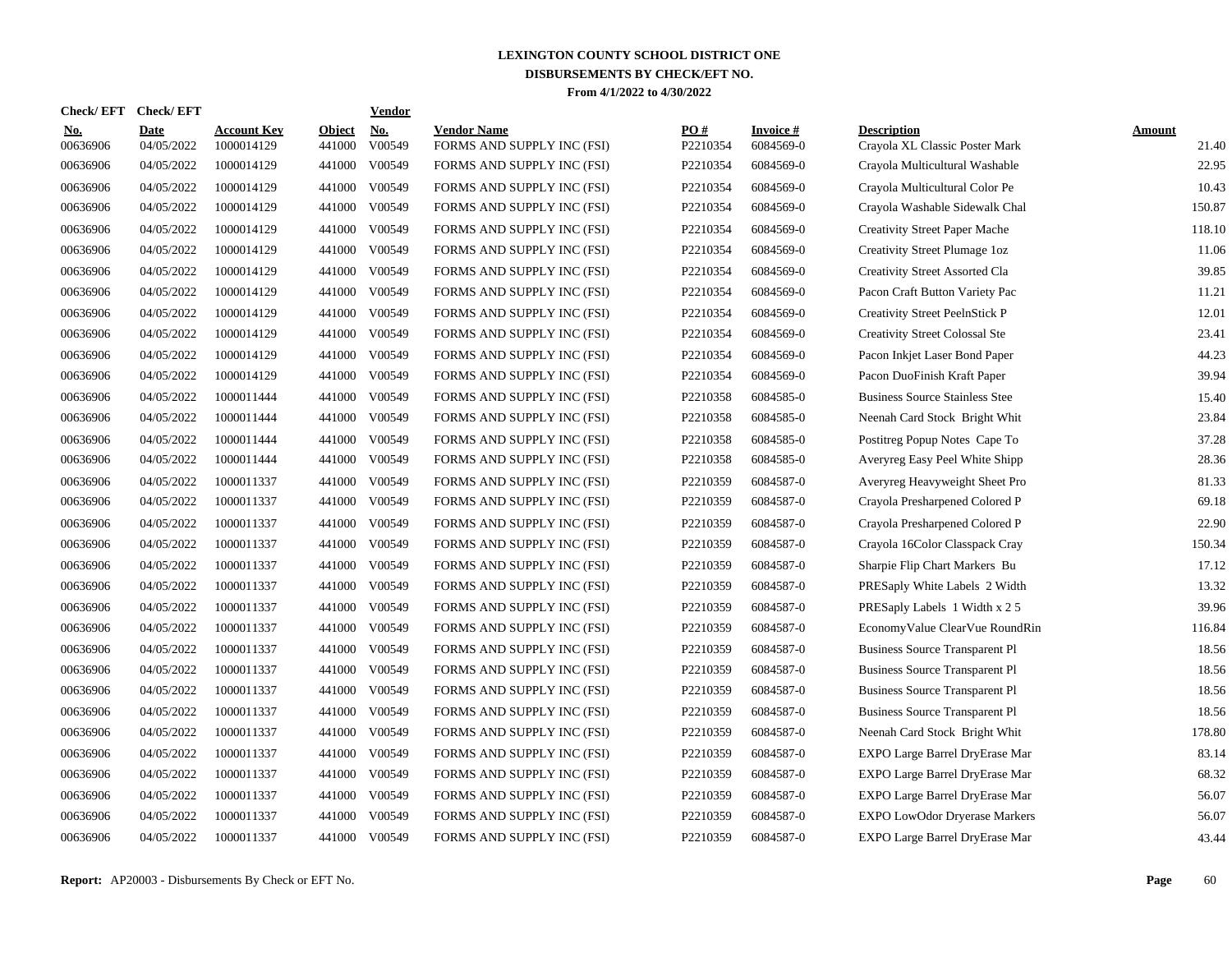|                        | Check/EFT Check/EFT       |                                                            |                         | Vendor               |                                                  |                 |                              |                                                      |                         |
|------------------------|---------------------------|------------------------------------------------------------|-------------------------|----------------------|--------------------------------------------------|-----------------|------------------------------|------------------------------------------------------|-------------------------|
| <u>No.</u><br>00636906 | <b>Date</b><br>04/05/2022 | <b>Account Key</b><br>1000011337                           | <b>Object</b><br>441000 | <b>No.</b><br>V00549 | <b>Vendor Name</b><br>FORMS AND SUPPLY INC (FSI) | PO#<br>P2210359 | <b>Invoice#</b><br>6084587-0 | <b>Description</b><br>EXPO Large Barrel DryErase Mar | <b>Amount</b><br>173.77 |
| 00636906               | 04/05/2022                | 1000011322                                                 | 441000                  | V00549               | FORMS AND SUPPLY INC (FSI)                       | P2210360        | 6084589-0                    | <b>BIC</b> Intensity Fine Point White                | 4.14                    |
| 00636906               | 04/05/2022                | 1000011322                                                 | 441000                  | V00549               | FORMS AND SUPPLY INC (FSI)                       | P2210360        | 6084589-0                    | <b>BIC Intensity Fine Point White</b>                | 7.89                    |
| 00636906               | 04/05/2022                | 1000011322                                                 | 441000                  | V00549               | FORMS AND SUPPLY INC (FSI)                       | P2210360        | 6084589-0                    | <b>BIC</b> Intensity Fine Point White                | 7.89                    |
| 00636906               | 04/05/2022                | 1000011322                                                 | 441000                  | V00549               | FORMS AND SUPPLY INC (FSI)                       | P2210360        | 6084589-0                    | Averyreg ColorCoding Labels                          | 4.41                    |
| 00636906               | 04/05/2022                | 1000011322                                                 | 441000                  | V00549               | FORMS AND SUPPLY INC (FSI)                       | P2210360        | 6084589-0                    | Averyreg ColorCoding Labels                          | 4.41                    |
| 00636906               | 04/05/2022                | 1000011322                                                 | 441000                  | V00549               | FORMS AND SUPPLY INC (FSI)                       | P2210360        | 6084589-0                    | <b>Averyreg ColorCoding Labels</b>                   | 4.41                    |
| 00636906               | 04/05/2022                | 1000011322                                                 | 441000                  | V00549               | FORMS AND SUPPLY INC (FSI)                       | P2210360        | 6084589-0                    | Averyreg Removable ColorCoding                       | 4.41                    |
| 00636906               | 04/05/2022                | 1000011322                                                 | 441000                  | V00549               | FORMS AND SUPPLY INC (FSI)                       | P2210360        | 6084589-0                    | Averyreg Removable ColorCoding                       | 4.41                    |
| 00636906               | 04/05/2022                | 1000011322                                                 | 441000                  | V00549               | FORMS AND SUPPLY INC (FSI)                       | P2210360        | 6084589-0                    | Elmers Washable All Purpose Sc                       | 29.92                   |
| 00636906               | 04/05/2022                | 1000011415                                                 | 441000                  | V00549               | FORMS AND SUPPLY INC (FSI)                       | P2210370        | 6084624-0                    | Quality Park Gummed Kraft Clas                       | 18.57                   |
| 00636906               | 04/05/2022                | 1000011415                                                 | 441000                  | V00549               | FORMS AND SUPPLY INC (FSI)                       | P2210370        | 6084624-0                    | Quality Park High Bulk 9x12 Kr                       | 33.21                   |
| 00636906               | 04/05/2022                | 1000011415                                                 | 441000                  | V00549               | FORMS AND SUPPLY INC (FSI)                       | P2210370        | 6084624-0                    | Quality Park High Bulk 10x13 K                       | 40.02                   |
| 00636906               | 04/05/2022                | 1000011415                                                 | 441000                  | V00549               | FORMS AND SUPPLY INC (FSI)                       | P2210370        | 6084624-0                    | <b>BIC Brite Liner Highlighters</b>                  | 21.06                   |
| 00636906               | 04/05/2022                | 1000011415                                                 | 441000                  | V00549               | FORMS AND SUPPLY INC (FSI)                       | P2210370        | 6084624-0                    | Exact Vellum Bristol Inkjet La                       | 33.13                   |
| 00636906               | 04/05/2022                | 1000011330                                                 | 441000                  | V00549               | FORMS AND SUPPLY INC (FSI)                       | P2210380        | 6084638-0                    | 7 Outlet Metal Power Strip wit                       | 92.42                   |
| 00636906               | 04/05/2022                | 1000011330                                                 | 441000                  | V00549               | FORMS AND SUPPLY INC (FSI)                       | P2210380        | 6084638-0                    | Business Source Electric Adjus                       | 49.89                   |
| 00636906               | 04/05/2022                | 1000011330                                                 | 441000                  | V00549               | FORMS AND SUPPLY INC (FSI)                       | P2210380        | 6084638-0                    | <b>Business Source Colored Foldba</b>                | 39.20                   |
| 00636906               | 04/05/2022                | 1000021230                                                 | 441000                  | V00549               | FORMS AND SUPPLY INC (FSI)                       | P2210380        | 6084638-0                    | <b>BIC WiteOut Quick Dry Correcti</b>                | 7.81                    |
| 00636906               | 04/05/2022                | 1000021230                                                 | 441000                  | V00549               | FORMS AND SUPPLY INC (FSI)                       | P2210380        | 6084638-0                    | <b>BIC Round Stic Ballpoint Pens</b>                 | 7.06                    |
| 00636906               | 04/05/2022                | 1000021230                                                 | 441000                  | V00549               | FORMS AND SUPPLY INC (FSI)                       | P2210380        | 6084638-0                    | <b>Business Source Steno Notebook</b>                | 6.71                    |
| 00636906               | 04/05/2022                | 1000021230                                                 | 441000                  | V00549               | FORMS AND SUPPLY INC (FSI)                       | P2210380        | 6084638-0                    | Postitreg Popup Notes Alterna                        | 19.07                   |
| 00636906               | 04/05/2022                | 1000021230                                                 | 441000                  | V00549               | FORMS AND SUPPLY INC (FSI)                       | P2210380        | 6084638-0                    | Kleenex Naturals Facial Tissue                       | 31.94                   |
| 00636906               | 04/05/2022                | 1000021230                                                 | 441000                  | V00549               | FORMS AND SUPPLY INC (FSI)                       | P2210380        | 6084638-0                    | G2 Retractable Gel Ink Pens wi                       | 24.90                   |
| 00636906               | 04/05/2022                | 1000021230                                                 | 441000                  | V00549               | FORMS AND SUPPLY INC (FSI)                       | P2210380        | 6084638-0                    | Fellowes PrivaScreentrade Blac                       | 141.87                  |
| 00636906               | 04/05/2022                | 2042122303                                                 | 441000                  | V00549               | FORMS AND SUPPLY INC (FSI)                       | P2210403        | 6084715-0                    | <b>GRAY ALPHABETICAL FILE GUIDE S</b>                | 15.04                   |
| 00636906               | 04/05/2022                | 2042122303                                                 | 441000                  | V00549               | FORMS AND SUPPLY INC (FSI)                       | P2210403        | 6084715-0                    | PINK FILE FOLDERS                                    | 38.87                   |
| 00636906               | 04/05/2022                | 2042122303                                                 | 441000                  | V00549               | FORMS AND SUPPLY INC (FSI)                       | P2210403        | 6084715-0                    | <b>EXPO FINE MARKERS</b>                             | 31.07                   |
| 00636906               | 04/05/2022                | 2042122303                                                 | 441000                  | V00549               | FORMS AND SUPPLY INC (FSI)                       | P2210403        | 6084715-0                    | <b>AVERY CLEAR LABELS</b>                            | 179.44                  |
| 00636906               | 04/05/2022                | 2042122303                                                 | 441000                  | V00549               | FORMS AND SUPPLY INC (FSI)                       | P2210403        | 6084715-0                    | <b>RECEIVED STAMP</b>                                | 43.71                   |
| 00636906               | 04/05/2022                | 1000011326                                                 |                         | 441000 V00549        | FORMS AND SUPPLY INC (FSI)                       | P2208248        | 6091732-0                    | pencil sharpener                                     | 60.57                   |
|                        |                           |                                                            |                         |                      |                                                  |                 |                              | <b>Check Total</b>                                   | 5.535.98                |
| 00636907               | 04/05/2022                | 7730027011                                                 | 466041                  | V12715               | <b>GLENDALE PARADE STORE LLC</b>                 | P2210017        | 500873A                      | ABU Gigital Camo AFJROTC Tape,                       | 338.12                  |
| 00636907               | 04/05/2022                | 7730027011                                                 |                         | 466041 V12715        | <b>GLENDALE PARADE STORE LLC</b>                 | P2210017        | 500873A                      | USAF JROTC Patch, full color 3                       | 347.75                  |
|                        |                           | <b>Report:</b> AP20003 - Disbursements By Check or EFT No. |                         |                      |                                                  |                 |                              |                                                      | Page<br>61              |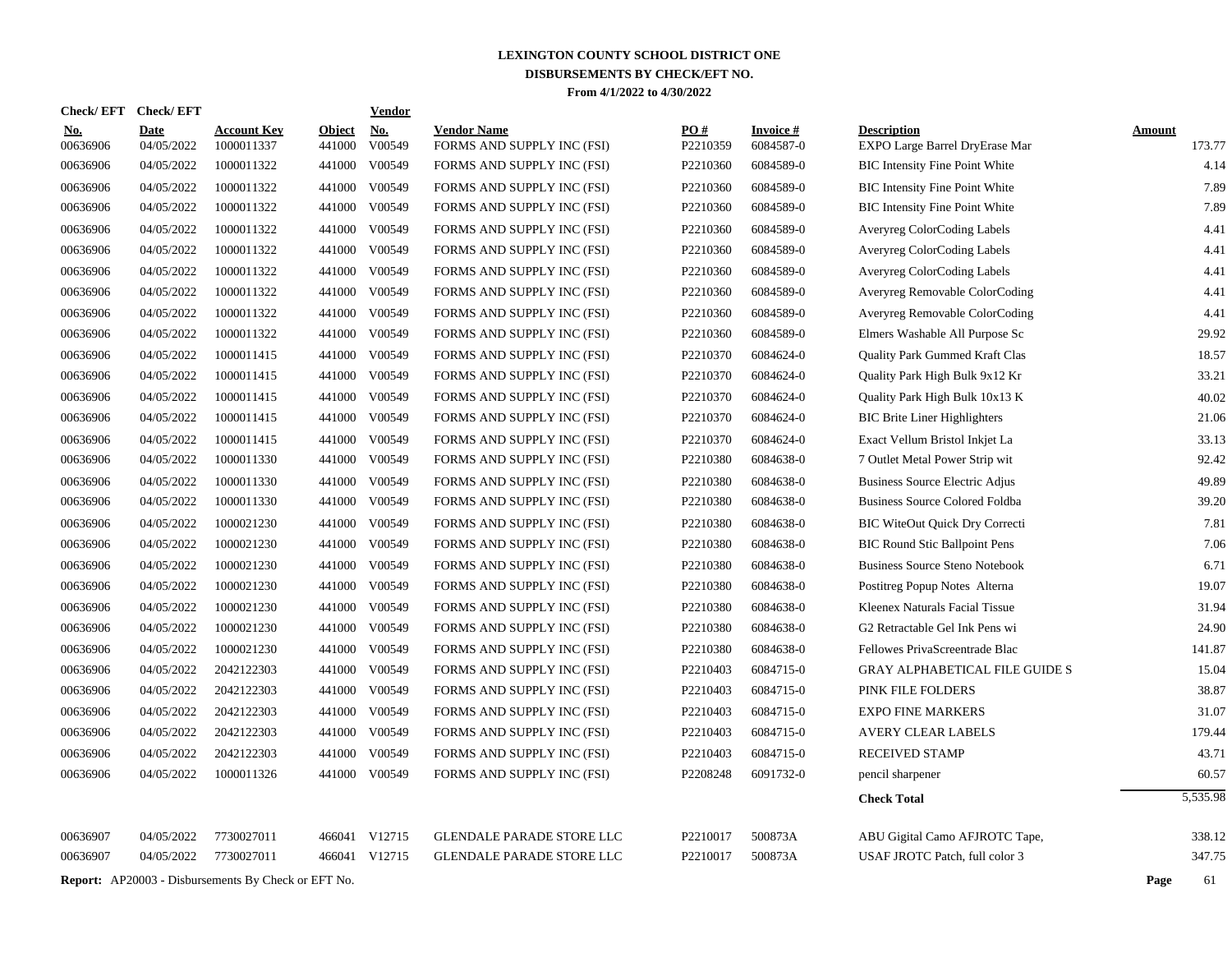| <b>Check/EFT</b> | <b>Check/EFT</b> |                    |               | <b>Vendor</b> |                                       |          |                  |                                    |                         |
|------------------|------------------|--------------------|---------------|---------------|---------------------------------------|----------|------------------|------------------------------------|-------------------------|
| <u>No.</u>       | <b>Date</b>      | <u>Account Key</u> | <b>Object</b> | <b>No.</b>    | <b>Vendor Name</b>                    | PO#      | <u>Invoice #</u> | <b>Description</b>                 | <b>Amount</b><br>685.87 |
|                  |                  |                    |               |               |                                       |          |                  | <b>Check Total</b>                 |                         |
| 00636908         | 04/05/2022       | 1000025427         |               | 441020 V15598 | <b>GREENVILLE OFFICE SUPPLY CO IN</b> | P2209798 | 128914-0         | CAROLINA MOP 1064 16 OZ RAYON      | 181.04                  |
| 00636908         | 04/05/2022       | 1000025427         |               | 441020 V15598 | <b>GREENVILLE OFFICE SUPPLY CO IN</b> | P2209798 | 128914-0         | CAROLINA MOP 1065 20 OZ RAYON      | 129.26                  |
| 00636908         | 04/05/2022       | 1000025427         |               | 441020 V15598 | GREENVILLE OFFICE SUPPLY CO IN        | P2209798 | 128914-0         | CAROLINA MOP 1066 24 OZ RAYON      | 81.32                   |
| 00636908         | 04/05/2022       | 1000025427         |               | 441020 V15598 | GREENVILLE OFFICE SUPPLY CO IN        | P2209798 | 128914-0         | ODELL AF-700M-CH MED LOOP END      | 84.53                   |
| 00636908         | 04/05/2022       | 1000025442         |               | 441020 V15598 | GREENVILLE OFFICE SUPPLY CO IN        | P2209825 | 128929-0         | CAROLINA MOP 1064 16 OZ RAYON      | 72.42                   |
| 00636908         | 04/05/2022       | 1000025442         |               | 441020 V15598 | <b>GREENVILLE OFFICE SUPPLY CO IN</b> | P2209825 | 128929-0         | CAROLINA MOP 1065 20 OZ RAYON      | 77.55                   |
| 00636908         | 04/05/2022       | 1000025442         |               | 441020 V15598 | <b>GREENVILLE OFFICE SUPPLY CO IN</b> | P2209825 | 128929-0         | ODELL AF-700M-CH MED LOOP MOP      | 25.36                   |
|                  |                  |                    |               |               |                                       |          |                  | <b>Check Total</b>                 | 651.48                  |
| 00636909         | 04/05/2022       | 1000011326         |               | 441000 V02048 | <b>GROVE MEDICAL</b>                  | P2210257 | 6223296          | masks                              | 164.48                  |
| 00636909         | 04/05/2022       | 1000011326         |               | 441000 V02048 | <b>GROVE MEDICAL</b>                  | P2210257 | 6223296          | alcohol wipes 75% alcohol pk80     | 125.28                  |
| 00636909         | 04/05/2022       | 7928527026         | 466041        | V02048        | <b>GROVE MEDICAL</b>                  | P2210257 | 6223296          | toothbrush                         | 51.04                   |
| 00636909         | 04/05/2022       | 7928527026         | 466041        | V02048        | <b>GROVE MEDICAL</b>                  | P2210257 | 6223296          | Colgate toothpaste 2.5 oz          | 82.13                   |
| 00636909         | 04/05/2022       | 7928527026         | 466041        | V02048        | <b>GROVE MEDICAL</b>                  | P2210257 | 6223296          | hairbrush                          | 134.20                  |
| 00636909         | 04/05/2022       | 2042121303         |               | 441000 V02048 | <b>GROVE MEDICAL</b>                  | P2210270 | 6223337          | <b>GLOVES LARGE</b>                | 74.90                   |
| 00636909         | 04/05/2022       | 2042121303         | 441000        | V02048        | <b>GROVE MEDICAL</b>                  | P2210270 | 6223337          | <b>WET WIPES</b>                   | 50.91                   |
| 00636909         | 04/05/2022       | 2042121303         | 441000        | V02048        | <b>GROVE MEDICAL</b>                  | P2210270 | 6223337          | <b>FLEXIBLE STRAWS</b>             | 3.04                    |
| 00636909         | 04/05/2022       | 2042121303         |               | 441000 V02048 | <b>GROVE MEDICAL</b>                  | P2210270 | 6223337          | UNDERPAD 30X30                     | 28.71                   |
| 00636909         | 04/05/2022       | 2042121303         | 441000        | V02048        | <b>GROVE MEDICAL</b>                  | P2210270 | 6223337          | <b>CLOROX WIPES</b>                | 64.01                   |
| 00636909         | 04/05/2022       | 1000021347         | 441000        | V02048        | <b>GROVE MEDICAL</b>                  | P2210227 | 6223356          | <b>EMESIS BAG W/RING</b>           | 35.84                   |
| 00636909         | 04/05/2022       | 1000021347         | 441000        | V02048        | <b>GROVE MEDICAL</b>                  | P2210227 | 6223356          | <b>BRAUN PRO 6000 PROBE COVERS</b> | 67.73                   |
| 00636909         | 04/05/2022       | 1000021347         |               | 441000 V02048 | <b>GROVE MEDICAL</b>                  | P2210227 | 6223356          | TONGUE DEPRESSORS ADULT N/S        | 4.00                    |
| 00636909         | 04/05/2022       | 1000021347         |               | 441000 V02048 | <b>GROVE MEDICAL</b>                  | P2210227 | 6223356          | ALCOHOL PREP PAD MED STR           | 2.53                    |
| 00636909         | 04/05/2022       | 1000021347         | 441000        | V02048        | <b>GROVE MEDICAL</b>                  | P2210227 | 6223356          | BP CUFF LARGE ADULT LATEX FREE     | 21.21                   |
| 00636909         | 04/05/2022       | 1000021347         |               | 441000 V02048 | <b>GROVE MEDICAL</b>                  | P2210227 | 6223356          | PROBE COVERS SURETEMP              | 21.19                   |
| 00636909         | 04/05/2022       | 1000021347         |               | 441000 V02048 | <b>GROVE MEDICAL</b>                  | P2210227 | 6223356          | <b>GLOVE NITRILE MEDIUM BX200</b>  | 68.48                   |
| 00636909         | 04/05/2022       | 1000021326         |               | 441000 V02048 | <b>GROVE MEDICAL</b>                  | P2210257 | 6223365          | Cup Translucent $5oz$ (2500/cs)    | 30.78                   |
| 00636909         | 04/05/2022       | 2042121303         |               | 441000 V02048 | <b>GROVE MEDICAL</b>                  | P2209651 | 6223393          | Cup 7oz                            | 34.89                   |
| 00636909         | 04/05/2022       | 2042121303         |               | 441000 V02048 | <b>GROVE MEDICAL</b>                  | P2210379 | 6223804          | WET WIPE PREVAIL SOFT PACK         | 84.85                   |
| 00636909         | 04/05/2022       | 2042121303         |               | 441000 V02048 | <b>GROVE MEDICAL</b>                  | P2210379 | 6223804          | UNDERPAD 30X30                     | 143.54                  |
| 00636909         | 04/05/2022       | 2042121303         |               | 441000 V02048 | <b>GROVE MEDICAL</b>                  | P2210379 | 6223804          | <b>CLOROX WIPES</b>                | 96.01                   |
| 00636909         | 04/05/2022       | 2042121303         | 441000        | V02048        | <b>GROVE MEDICAL</b>                  | P2210383 | 6223809          | WET WIPES PREVAIL SOFT PACK        | 203.65                  |
| 00636909         | 04/05/2022       | 2042121303         |               | 441000 V02048 | <b>GROVE MEDICAL</b>                  | P2210383 | 6223809          | UNDERPAD 30X30                     | 344.50                  |
|                  |                  |                    |               |               |                                       |          |                  |                                    |                         |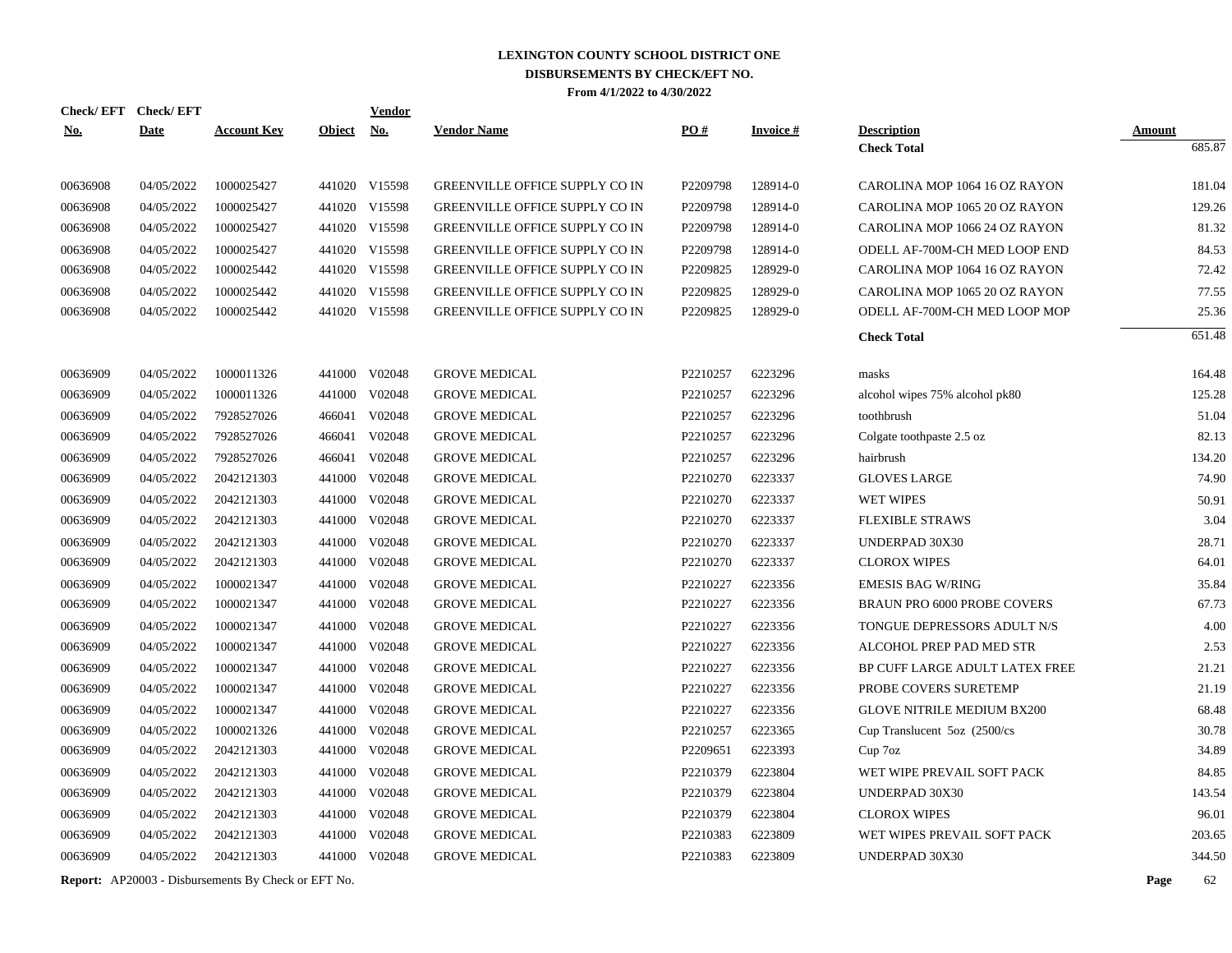|            |          | Check/EFT Check/EFT       |                                  |                         | <b>Vendor</b>        |                                            |                 |                            |                                           |                         |
|------------|----------|---------------------------|----------------------------------|-------------------------|----------------------|--------------------------------------------|-----------------|----------------------------|-------------------------------------------|-------------------------|
| <u>No.</u> | 00636909 | <b>Date</b><br>04/05/2022 | <b>Account Key</b><br>2042121303 | <b>Object</b><br>441000 | <u>No.</u><br>V02048 | <b>Vendor Name</b><br><b>GROVE MEDICAL</b> | PO#<br>P2210383 | <b>Invoice#</b><br>6223809 | <b>Description</b><br><b>CLOROX WIPES</b> | <b>Amount</b><br>384.04 |
|            |          |                           |                                  |                         |                      |                                            |                 |                            | <b>Check Total</b>                        | 2,321.94                |
|            | 00636910 | 04/05/2022                | 7802078013                       |                         | 466034 V10133        | HARMON, SCOTT                              |                 | JMSC.GI.03.30.22           | Athletic Official                         | 130.50                  |
|            |          |                           |                                  |                         |                      |                                            |                 |                            | <b>Check Total</b>                        | 130.50                  |
|            | 00636911 | 04/05/2022                | 6000025640                       |                         | 446000 V12469        | HERSHEYS ICE CREAM                         | P2208573        | INVE0017509036             | FRUIT PUNCH POLAR BLAST BAR               | 38.20                   |
|            | 00636911 | 04/05/2022                | 6000025640                       | 446000                  | V12469               | <b>HERSHEYS ICE CREAM</b>                  | P2208573        | INVE0017509036             | VANILLA SANDWICH                          | 22.98                   |
|            | 00636911 | 04/05/2022                | 6000025640                       |                         | 446000 V12469        | <b>HERSHEYS ICE CREAM</b>                  | P2208573        | INVE0017509036             | VANILLA MIGHTY MINI SANDWICH              | 57.92                   |
|            | 00636911 | 04/05/2022                | 6000025640                       | 446000                  | V12469               | HERSHEYS ICE CREAM                         | P2208573        | INVE0017509036             | <b>BROWNIE BATTER SANDWICH</b>            | 22.98                   |
|            | 00636911 | 04/05/2022                | 6000025640                       | 446000                  | V12469               | HERSHEYS ICE CREAM                         | P2208573        | INVE0017509036             | CHOCOLATE SUNDAE CUP                      | 26.96                   |
|            | 00636911 | 04/05/2022                | 6000025640                       | 446000                  | V12469               | HERSHEYS ICE CREAM                         | P2208573        | INVE0017509036             | <b>VANILLA CUP</b>                        | 26.96                   |
|            | 00636911 | 04/05/2022                | 6000025640                       | 446000                  | V12469               | HERSHEYS ICE CREAM                         | P2208573        | INVE0017509036             | <b>COTTON CANDY TWISTER</b>               | 18.72                   |
|            | 00636911 | 04/05/2022                | 6000025640                       |                         | 446000 V12469        | <b>HERSHEYS ICE CREAM</b>                  | P2208573        | INVE0017509036             | <b>SOUR BLUE RASPBERRY TWISTER</b>        | 18.72                   |
|            | 00636911 | 04/05/2022                | 6000025620                       |                         | 446000 V12469        | HERSHEYS ICE CREAM                         | P2210310        | INVE0017600666             | FRUIT PUNCH POLAR BLAST BAR               | 9.55                    |
|            | 00636911 | 04/05/2022                | 6000025620                       |                         | 446000 V12469        | HERSHEYS ICE CREAM                         | P2210310        | INVE0017600666             | <b>CHOCOLATE SCOOTER BAR</b>              | 47.96                   |
|            | 00636911 | 04/05/2022                | 6000025620                       |                         | 446000 V12469        | HERSHEYS ICE CREAM                         | P2210310        | INVE0017600666             | STRAWBERRY SCOOTER BAR                    | 47.96                   |
|            | 00636911 | 04/05/2022                | 6000025620                       |                         | 446000 V12469        | HERSHEYS ICE CREAM                         | P2210310        | INVE0017600666             | <b>CRAZY CONE</b>                         | 21.98                   |
|            | 00636911 | 04/05/2022                | 6000025620                       |                         | 446000 V12469        | HERSHEYS ICE CREAM                         | P2210310        | INVE0017600666             | <b>COOKIES &amp; CREAM CONE</b>           | 21.98                   |
|            | 00636911 | 04/05/2022                | 6000025620                       | 446000                  | V12469               | HERSHEYS ICE CREAM                         | P2210310        | INVE0017600666             | VANILLA SANDWICH                          | 34.47                   |
|            | 00636911 | 04/05/2022                | 6000025620                       | 446000                  | V12469               | <b>HERSHEYS ICE CREAM</b>                  | P2210310        | INVE0017600666             | VANILLA MIGHTY MINI SANDWICH              | 14.48                   |
|            | 00636911 | 04/05/2022                | 6000025620                       | 446000                  | V12469               | HERSHEYS ICE CREAM                         | P2210310        | INVE0017600666             | COOKIES & CREAM SANDWICH                  | 34.47                   |
|            | 00636911 | 04/05/2022                | 6000025620                       | 446000                  | V12469               | <b>HERSHEYS ICE CREAM</b>                  | P2210310        | INVE0017600666             | <b>BROWNIE BATTER SANDWICH</b>            | 22.98                   |
|            | 00636911 | 04/05/2022                | 6000025620                       | 446000                  | V12469               | <b>HERSHEYS ICE CREAM</b>                  | P2210310        | INVE0017600666             | <b>COTTON CANDY TWISTER</b>               | 18.72                   |
|            | 00636911 | 04/05/2022                | 6000025620                       |                         | 446000 V12469        | HERSHEYS ICE CREAM                         | P2210310        | INVE0017600666             | UNICORN HORN TWISTER                      | 9.36                    |
|            | 00636911 | 04/05/2022                | 6000025620                       | 446000                  | V12469               | <b>HERSHEYS ICE CREAM</b>                  | P2210310        | INVE0017600666             | <b>SOUR BLUE RASPBERRY TWISTER</b>        | 18.72                   |
|            | 00636911 | 04/05/2022                | 6000025628                       | 446000                  | V12469               | <b>HERSHEYS ICE CREAM</b>                  | P2210315        | INVE0017600683             | FRUIT PUNCH POLAR BLAST BAR               | 47.75                   |
|            | 00636911 | 04/05/2022                | 6000025628                       |                         | 446000 V12469        | HERSHEYS ICE CREAM                         | P2210315        | INVE0017600683             | <b>CRAZY CONE</b>                         | 32.97                   |
|            | 00636911 | 04/05/2022                | 6000025628                       | 446000                  | V12469               | HERSHEYS ICE CREAM                         | P2210315        | INVE0017600683             | COOKIES & CREAM CONE                      | 32.97                   |
|            | 00636911 | 04/05/2022                | 6000025628                       |                         | 446000 V12469        | <b>HERSHEYS ICE CREAM</b>                  | P2210315        | INVE0017600683             | VANILLA MIGHTY MINI SANDWICH              | 72.40                   |
|            | 00636911 | 04/05/2022                | 6000025628                       | 446000                  | V12469               | <b>HERSHEYS ICE CREAM</b>                  | P2210315        | INVE0017600683             | <b>VANILLA CUP</b>                        | 67.40                   |
|            | 00636911 | 04/05/2022                | 6000025645                       |                         | 446000 V12469        | <b>HERSHEYS ICE CREAM</b>                  | P2210323        | INVE0017600706             | FRUIT PUNCH POLAR BLAST BAR               | 28.65                   |
|            | 00636911 | 04/05/2022                | 6000025645                       |                         | 446000 V12469        | <b>HERSHEYS ICE CREAM</b>                  | P2210323        | INVE0017600706             | STRAWBERRY SCOOTER BAR                    | 11.99                   |
|            | 00636911 | 04/05/2022                | 6000025645                       | 446000                  | V12469               | HERSHEYS ICE CREAM                         | P2210323        | INVE0017600706             | <b>CRAZY CONE</b>                         | 32.97                   |
|            | 00636911 | 04/05/2022                | 6000025645                       |                         | 446000 V12469        | HERSHEYS ICE CREAM                         | P2210323        | INVE0017600706             | <b>COOKIES &amp; CREAM CONE</b>           | 32.97                   |
|            |          |                           |                                  |                         |                      |                                            |                 |                            |                                           |                         |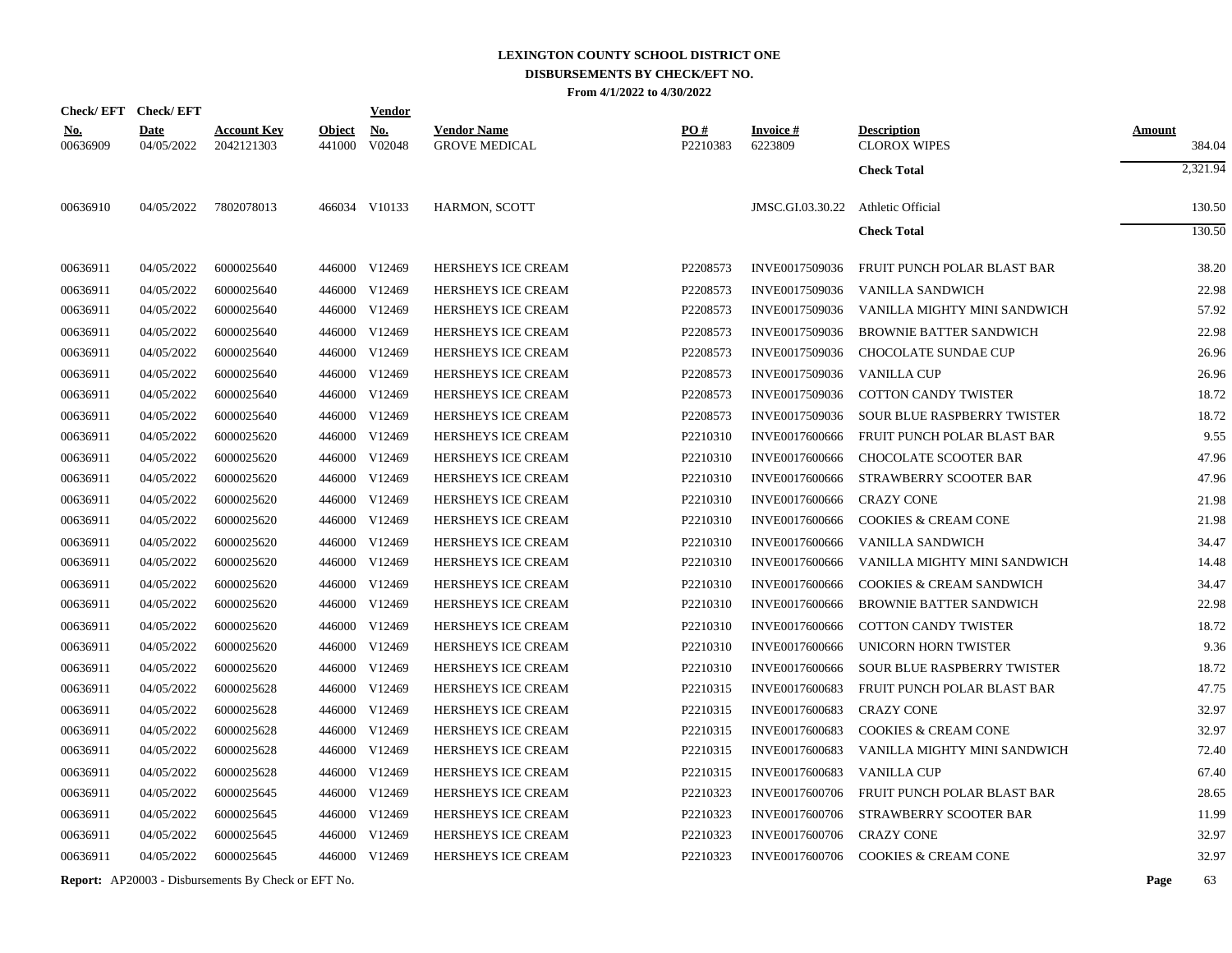| Check/EFT Check/EFT  |                          |                                                            |                  | Vendor                         |                                                 |                      |                                  |                                                                |                |
|----------------------|--------------------------|------------------------------------------------------------|------------------|--------------------------------|-------------------------------------------------|----------------------|----------------------------------|----------------------------------------------------------------|----------------|
| <u>No.</u>           | <b>Date</b>              | <b>Account Key</b>                                         | <b>Object</b>    | <u>No.</u>                     | <b>Vendor Name</b>                              | PO#                  | <b>Invoice#</b>                  | <b>Description</b>                                             | <b>Amount</b>  |
| 00636911<br>00636911 | 04/05/2022<br>04/05/2022 | 6000025645<br>6000025645                                   | 446000<br>446000 | V12469<br>V12469               | HERSHEYS ICE CREAM<br>HERSHEYS ICE CREAM        | P2210323<br>P2210323 | INVE0017600706<br>INVE0017600706 | COOKIES & CREAM SANDWICH<br><b>COTTON CANDY TWISTER</b>        | 11.49<br>9.36  |
|                      | 04/05/2022               | 6000025645                                                 |                  | 446000 V12469                  | HERSHEYS ICE CREAM                              | P2210323             | INVE0017600706                   | <b>UNICORN HORN TWISTER</b>                                    | 18.72          |
| 00636911<br>00636911 | 04/05/2022               | 6000025645                                                 |                  | 446000 V12469                  | HERSHEYS ICE CREAM                              | P2210323             | INVE0017600706                   | SOUR BLUE RASPBERRY TWISTER                                    | 18.72          |
|                      |                          | 6000025624                                                 |                  | 446000 V12469                  |                                                 |                      | INVE0017600777                   |                                                                |                |
| 00636911<br>00636911 | 04/05/2022<br>04/05/2022 | 6000025624                                                 |                  | 446000 V12469                  | <b>HERSHEYS ICE CREAM</b><br>HERSHEYS ICE CREAM | P2210311<br>P2210311 | INVE0017600777                   | <b>FRUIT PUNCH POLAR BLAST</b><br>CHOCOLATE SCOOTER BAR        | 19.10<br>23.98 |
|                      |                          |                                                            |                  |                                |                                                 |                      |                                  |                                                                |                |
| 00636911<br>00636911 | 04/05/2022<br>04/05/2022 | 6000025624<br>6000025624                                   |                  | 446000 V12469<br>446000 V12469 | HERSHEYS ICE CREAM<br>HERSHEYS ICE CREAM        | P2210311<br>P2210311 | INVE0017600777<br>INVE0017600777 | STRAWBERRY SCOOTER BAR<br><b>FRUDGE-O BAR</b>                  | 23.98<br>19.10 |
|                      |                          |                                                            |                  |                                |                                                 |                      |                                  |                                                                | 21.98          |
| 00636911<br>00636911 | 04/05/2022<br>04/05/2022 | 6000025624<br>6000025624                                   | 446000           | V12469<br>446000 V12469        | <b>HERSHEYS ICE CREAM</b><br>HERSHEYS ICE CREAM | P2210311<br>P2210311 | INVE0017600777<br>INVE0017600777 | <b>COOKIES &amp; CREAM CONE</b><br><b>COTTON CANDY TWISTER</b> | 18.72          |
|                      |                          |                                                            |                  |                                |                                                 |                      |                                  |                                                                |                |
| 00636911             | 04/05/2022               | 6000025613                                                 | 446000           | V12469                         | HERSHEYS ICE CREAM                              | P2210308             | INVE0017600799                   | <b>CHOCOLATE SCOOTER BAR</b>                                   | 59.95<br>59.95 |
| 00636911             | 04/05/2022               | 6000025613                                                 |                  | 446000 V12469                  | <b>HERSHEYS ICE CREAM</b>                       | P2210308             | INVE0017600799                   | STRAWBERRY SCOOTER BAR                                         |                |
| 00636911             | 04/05/2022               | 6000025613                                                 |                  | 446000 V12469                  | <b>HERSHEYS ICE CREAM</b>                       | P2210308             | INVE0017600799                   | <b>COOKIES &amp; CREAM CONE</b>                                | 21.98          |
| 00636911             | 04/05/2022               | 6000025613                                                 | 446000           | V12469                         | HERSHEYS ICE CREAM                              | P2210308             | INVE0017600799                   | <b>COOKIES &amp; CREAM SANDWICH</b>                            | 45.96          |
| 00636911             | 04/05/2022               | 6000025613                                                 |                  | 446000 V12469                  | HERSHEYS ICE CREAM                              | P2210308             | INVE0017600799                   | <b>BIRTHDAY CAKE YOGURT CUP</b>                                | 13.48          |
| 00636911             | 04/05/2022               | 6000025613                                                 |                  | 446000 V12469                  | <b>HERSHEYS ICE CREAM</b>                       | P2210308             | INVE0017600799                   | <b>COTTON CANDY CUP</b>                                        | 26.96          |
| 00636911             | 04/05/2022               | 6000025613                                                 |                  | 446000 V12469                  | <b>HERSHEYS ICE CREAM</b>                       | P2210308             | INVE0017600799                   | <b>COTTON CANDY TWISTER</b>                                    | 9.36           |
| 00636911             | 04/05/2022               | 6000025643                                                 |                  | 446000 V12469                  | HERSHEYS ICE CREAM                              | P2210321             | INVE0017600831                   | FRUIT PUNCH POLAR BLAST BAR                                    | 19.10          |
| 00636911             | 04/05/2022               | 6000025643                                                 | 446000           | V12469                         | HERSHEYS ICE CREAM                              | P2210321             | INVE0017600831                   | <b>CHOCOLATE SCOOTER BAR</b>                                   | 23.98          |
| 00636911             | 04/05/2022               | 6000025643                                                 |                  | 446000 V12469                  | <b>HERSHEYS ICE CREAM</b>                       | P2210321             | INVE0017600831                   | STRAWBERRY SCOOTER BAR                                         | 23.98          |
| 00636911             | 04/05/2022               | 6000025643                                                 | 446000           | V12469                         | <b>HERSHEYS ICE CREAM</b>                       | P2210321             | INVE0017600831                   | <b>COOKIES &amp; CREAM CONE</b>                                | 65.94          |
| 00636911             | 04/05/2022               | 6000025643                                                 |                  | 446000 V12469                  | HERSHEYS ICE CREAM                              | P2210321             | INVE0017600831                   | <b>COTTON CANDY CUP</b>                                        | 13.48          |
| 00636911             | 04/05/2022               | 6000025643                                                 |                  | 446000 V12469                  | HERSHEYS ICE CREAM                              | P2210321             | INVE0017600831                   | <b>CHOCOLATE SUNDAE CUP</b>                                    | 13.48          |
|                      |                          |                                                            |                  |                                |                                                 |                      |                                  | <b>Check Total</b>                                             | 1,478.89       |
| 00636912             | 04/05/2022               | 1000014803                                                 | 441000           | V00102                         | JW PEPPER AND SON INC                           | P2207745             | 364026694                        | Sing Dem Herrn Michael Praetor                                 | 2.05           |
| 00636912             | 04/05/2022               | 1000014803                                                 | 441000           | V00102                         | JW PEPPER AND SON INC                           | P2207745             | 364026694                        | Confitemini Domino Greg Gilpin                                 | 1.95           |
| 00636912             | 04/05/2022               | 1000014803                                                 | 441000           | V00102                         | JW PEPPER AND SON INC                           | P2207745             | 364026694                        | shipping                                                       | 2.99           |
| 00636912             | 04/05/2022               | 1000014803                                                 | 441000           | V00102                         | JW PEPPER AND SON INC                           | P2207745             | 364026694                        | handling                                                       | 1.00           |
| 00636912             | 04/05/2022               | 1000014803                                                 | 441000           | V00102                         | JW PEPPER AND SON INC                           | P2207745             | 364086511                        | I Dream a World Andre Thomas S                                 | 2.25           |
|                      |                          |                                                            |                  |                                |                                                 |                      |                                  | <b>Check Total</b>                                             | 10.24          |
| 00636913             | 04/05/2022               | 9240013903                                                 | 441000           | V00211                         | KAPLAN EARLY LEARNING COMPANY                   | P2206293             | 0006238150                       | Sense of Place Range and Sink                                  | 404.56         |
| 00636913             | 04/05/2022               | 9240013903                                                 | 441000           | V00211                         | KAPLAN EARLY LEARNING COMPANY                   | P2206293             | 0006238150                       | Sense of Place Tan Vinyl Couch                                 | 254.96         |
| 00636913             | 04/05/2022               | 9240013903                                                 | 441000           | V00211                         | KAPLAN EARLY LEARNING COMPANY                   | P2206293             | 0006238150                       | Sense of Place Tan Vinyl Chair                                 | 178.46         |
|                      |                          | <b>Report:</b> AP20003 - Disbursements By Check or EFT No. |                  |                                |                                                 |                      |                                  |                                                                | Page<br>64     |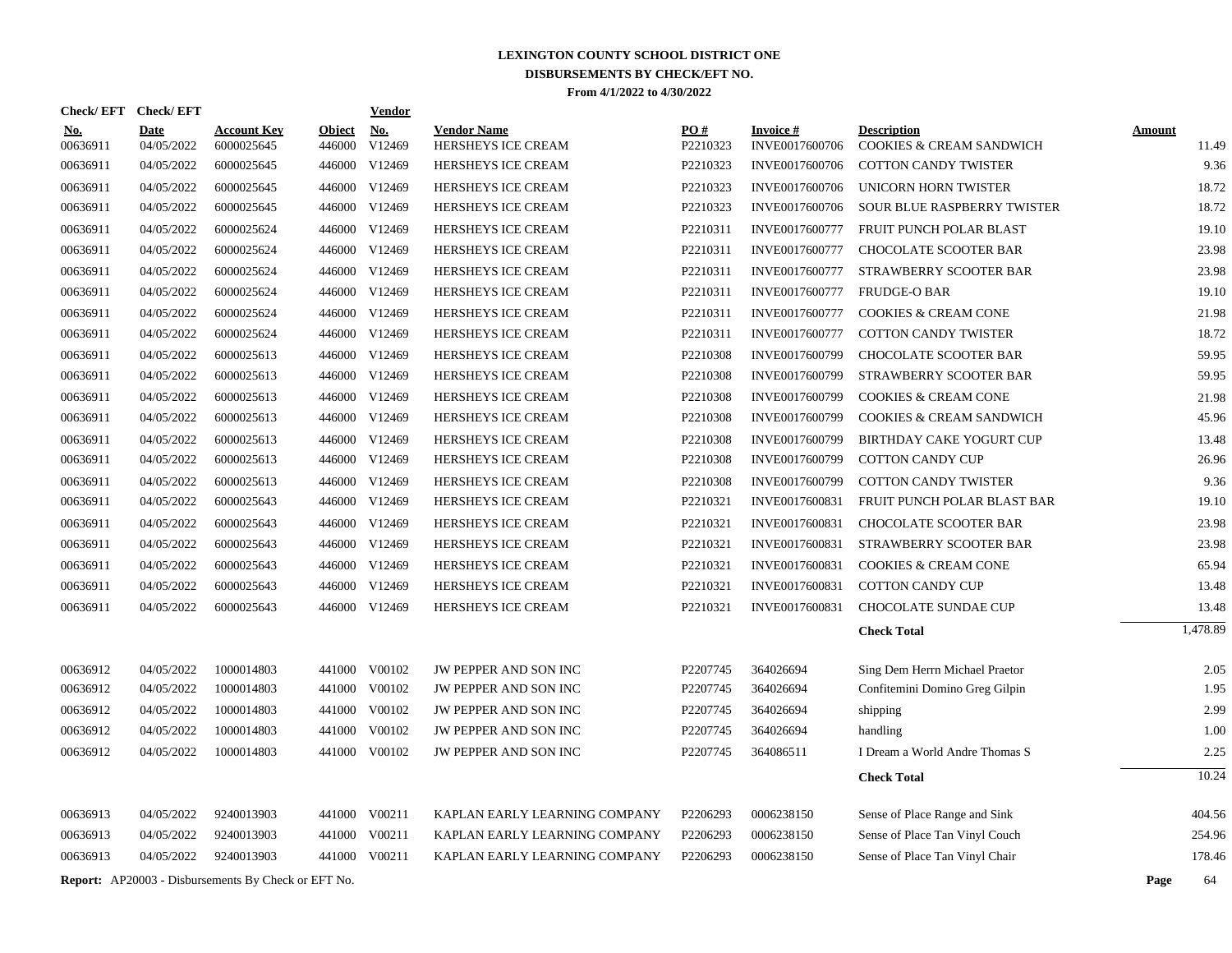|                        | Check/EFT Check/EFT       |                                  |                         | <b>Vendor</b>        |                                                     |                 |                                    |                                                    |                         |
|------------------------|---------------------------|----------------------------------|-------------------------|----------------------|-----------------------------------------------------|-----------------|------------------------------------|----------------------------------------------------|-------------------------|
| <u>No.</u><br>00636913 | <b>Date</b><br>04/05/2022 | <b>Account Key</b><br>2022011203 | <b>Object</b><br>441000 | <u>No.</u><br>V00211 | <b>Vendor Name</b><br>KAPLAN EARLY LEARNING COMPANY | PO#<br>P2210267 | <b>Invoice#</b><br>0006239030      | <b>Description</b><br>Royal Reading/Writing Center | <b>Amount</b><br>399.46 |
|                        |                           |                                  |                         |                      |                                                     |                 |                                    | <b>Check Total</b>                                 | 1,237.44                |
| 00636914               | 04/05/2022                | 7802074013                       |                         | 466034 V02872        | KEMFORT, JAMES                                      |                 | BJBA.GI.04.02.22                   | Athletic Official                                  | 131.25                  |
| 00636914               | 04/05/2022                | 7887079027                       |                         | 466034 V02872        | <b>KEMFORT, JAMES</b>                               |                 | JBAS.WK.3.29.202 OFFICIAL          |                                                    | 122.00                  |
|                        |                           |                                  |                         |                      |                                                     |                 |                                    | <b>Check Total</b>                                 | 253.25                  |
| 00636915               | 04/05/2022                | 1000011329                       |                         | 433200 EXXXXX        | Employee                                            |                 | 03.29.2022                         | <b>SCACDA</b> Conference                           | 20.50                   |
|                        |                           |                                  |                         |                      |                                                     |                 |                                    | <b>Check Total</b>                                 | 20.50                   |
| 00636916               | 04/05/2022                | 1000023315                       |                         | 441000 V00068        | LAMINEX INC DBA ID SHOP                             | P2210271        | 111660                             | FABRIC LANYARD BREAKAWAY BLACK                     | 794.48                  |
| 00636916               | 04/05/2022                | 1000023315                       |                         | 441000 V00068        | LAMINEX INC DBA ID SHOP                             | P2210271        | 111660                             | <b>HOLDER</b>                                      | 128.40                  |
|                        |                           |                                  |                         |                      |                                                     |                 |                                    | <b>Check Total</b>                                 | 922.88                  |
| 00636917               | 04/05/2022                | 1000011212                       |                         | 441000 V14592        | LEGO EDUCATION NOTH AMERICA                         | P2210513        | 1190499281                         | <b>LEGO Education SPIKE Prime Set</b>              | 2,669.06                |
|                        |                           |                                  |                         |                      |                                                     |                 |                                    | <b>Check Total</b>                                 | 2,669.06                |
| 00636918               | 04/05/2022                | 7887079027                       |                         | 466034 V17222        | LEUTHOLD, ERIC J                                    |                 | VLAX.WK.3.30.202 OFFICIAL          |                                                    | 63.50                   |
|                        |                           |                                  |                         |                      |                                                     |                 |                                    | <b>Check Total</b>                                 | 63.50                   |
| 00636919               | 04/05/2022                | 1000023315                       |                         | 441000 V12455        | LEXINGTON PRINTING LLC                              | P2208928        | 84208                              | 8 1/2 x 11 letterhead 2 color                      | 138.03                  |
| 00636919               | 04/05/2022                | 1000023315                       |                         | 441000 V12455        | LEXINGTON PRINTING LLC                              | P2208928        | 84208                              | 300 sets of the $41/2 x 4$ refe                    | 211.86                  |
|                        |                           |                                  |                         |                      |                                                     |                 |                                    | <b>Check Total</b>                                 | 349.89                  |
| 00636920               | 04/05/2022                | 1000021211                       |                         | 441000 V00148        | <b>LORICK OFFICE PRODUCTS</b>                       | P2209059        | <b>INV895695</b>                   | Eurotech Task Chair                                | 895.00                  |
|                        |                           |                                  |                         |                      |                                                     |                 |                                    | <b>Check Total</b>                                 | 895.00                  |
| 00636921               | 04/05/2022                | 1000021107                       |                         | 439500 V12838        | <b>LRADAC</b>                                       |                 | 04.01.22                           | LOCC Invoice/April'22                              | 4,623.25                |
|                        |                           |                                  |                         |                      |                                                     |                 |                                    | <b>Check Total</b>                                 | 4,623.25                |
| 00636922               | 04/05/2022                | 7802078013                       |                         | 466034 V14315        | <b>MAJOR, GRANT CURTIS</b>                          |                 | WSOCC.GI.03.28.2 Athletic Official |                                                    | 115.50                  |
|                        |                           |                                  |                         |                      |                                                     |                 |                                    | <b>Check Total</b>                                 | 115.50                  |
| 00636923               | 04/05/2022                | 7887079027                       |                         | 466034 V02647        | MCGOVERN, JAMES J                                   |                 | VWR.WK.2.25.2022 OFFICIAL          |                                                    | 367.00                  |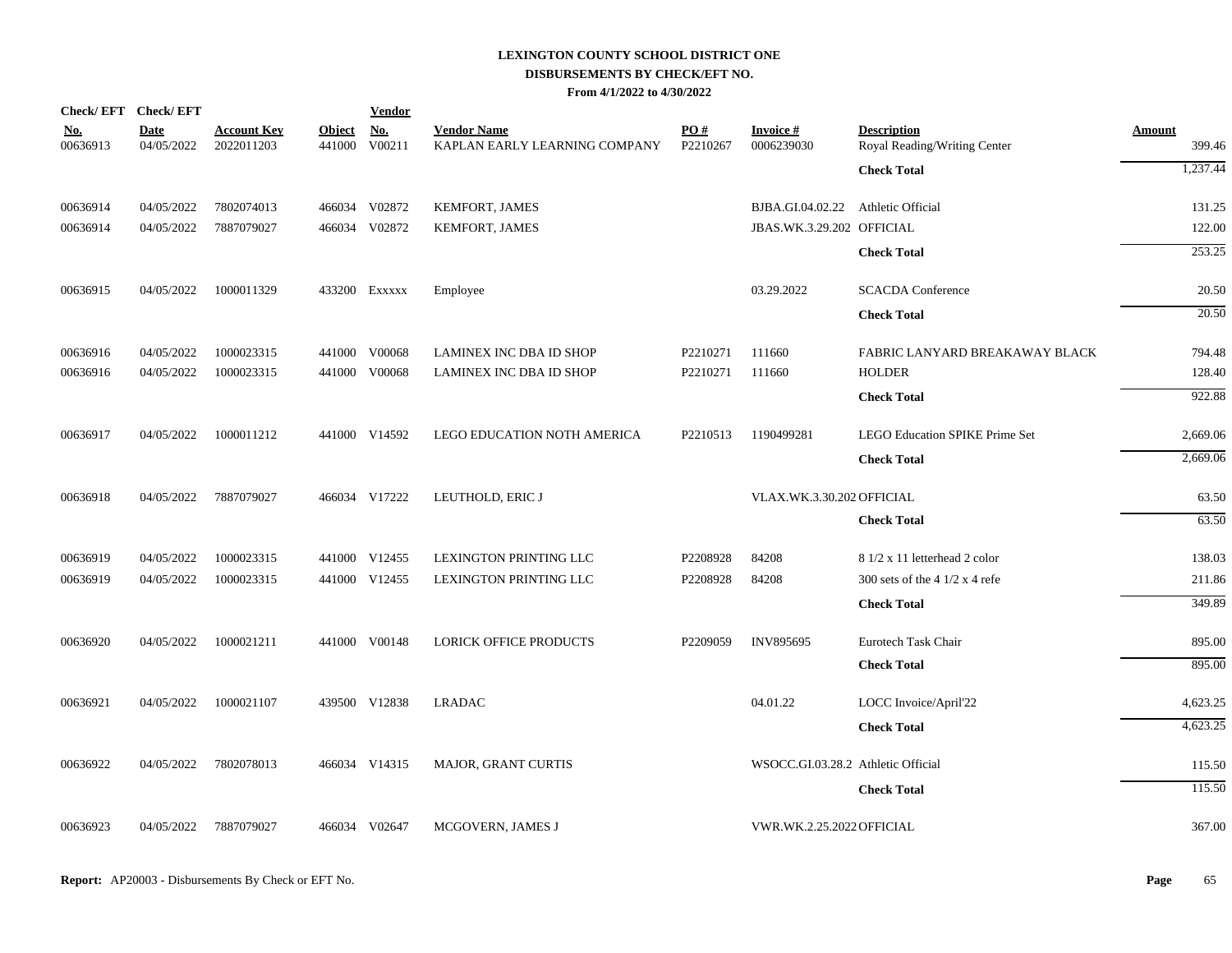| Check/EFT Check/EFT |             |                                                            |               | <u>Vendor</u> |                                |          |                                    |                                |               |
|---------------------|-------------|------------------------------------------------------------|---------------|---------------|--------------------------------|----------|------------------------------------|--------------------------------|---------------|
| <u>No.</u>          | <b>Date</b> | <b>Account Key</b>                                         | <b>Object</b> | <b>No.</b>    | <b>Vendor Name</b>             | PO#      | <b>Invoice#</b>                    | <b>Description</b>             | <b>Amount</b> |
|                     |             |                                                            |               |               |                                |          |                                    | <b>Check Total</b>             | 367.00        |
| 00636924            | 04/05/2022  | 1000025507                                                 |               | 432300 V12782 | MCKENZIE, EDDIE                | P2209348 | 955                                | Install old camera. systems on | 5,225.00      |
|                     |             |                                                            |               |               |                                |          |                                    | <b>Check Total</b>             | 5,225.00      |
| 00636925            | 04/05/2022  | 1000011527                                                 |               | 441000 V00512 | MCWATERS INC (OFFICE FURNITURE | P2209207 | 389084                             | Exemplis LLC, 1123.BK2.MB.YE3. | 1,816.86      |
| 00636925            | 04/05/2022  | 1000011527                                                 |               | 441000 V00512 | MCWATERS INC (OFFICE FURNITURE | P2209207 | 389084                             | Exemplis LLC, 1123.BK1.MB.B.S2 | 1,179.14      |
| 00636925            | 04/05/2022  | 1000011527                                                 |               | 441000 V00512 | MCWATERS INC (OFFICE FURNITURE | P2209207 | 389084                             | MCWREG - INSTALLATION          | 130.00        |
|                     |             |                                                            |               |               |                                |          |                                    | <b>Check Total</b>             | 3,126.00      |
| 00636926            | 04/05/2022  | 7802078013                                                 |               | 466034 V16674 | MUNDY, SAMMY WILSON            |          | JMSC.GI.03.30.22                   | Athletic Official              | 101.70        |
|                     |             |                                                            |               |               |                                |          |                                    | <b>Check Total</b>             | 101.70        |
| 00636927            | 04/05/2022  | 1000011346                                                 |               | 432300 V11389 | MUSICAL INNOVATIONS            | P2210119 | D493216                            | <b>Upper Woodwind Repairs</b>  | 150.00        |
| 00636927            | 04/05/2022  | 1000011346                                                 |               | 432300 V11389 | MUSICAL INNOVATIONS            | P2210119 | D493216                            | Brass Cleaning with Minor Repa | 172.00        |
|                     |             |                                                            |               |               |                                |          |                                    | <b>Check Total</b>             | 322.00        |
| 00636928            | 04/05/2022  | 7802075013                                                 |               | 466034 V17192 | NASO, STEPHEN J                |          | VSOF.GI.03.31.22                   | Athletic Official              | 66.80         |
|                     |             |                                                            |               |               |                                |          |                                    | <b>Check Total</b>             | 66.80         |
| 00636929            | 04/05/2022  | 7843027027                                                 |               | 466041 V10970 | <b>NASP INC</b>                | P2209181 | 268758                             | RIGHT HAND ARROW REST          | 48.00         |
| 00636929            | 04/05/2022  | 7843027027                                                 |               | 466041 V10970 | <b>NASP INC</b>                | P2209181 | 268758                             | LEFT HAND ARROW REST           | 48.00         |
| 00636929            | 04/05/2022  | 7843027027                                                 |               | 466041 V10970 | <b>NASP INC</b>                | P2209181 | 268758                             | MORRELL DOUBLE SIDED TARGET CO | 76.00         |
| 00636929            | 04/05/2022  | 7843027027                                                 |               | 466041 V10970 | <b>NASP INC</b>                | P2209181 | 268758                             | <b>EASTON ARROWS</b>           | 186.00        |
|                     |             |                                                            |               |               |                                |          |                                    | <b>Check Total</b>             | 358.00        |
| 00636930            | 04/05/2022  | 1000011329                                                 |               | 433200 Exxxxx | Employee                       |          | 03.09.03.11.22                     | SC Assoc of Sch Librarian Conf | 690.91        |
|                     |             |                                                            |               |               |                                |          |                                    | <b>Check Total</b>             | 690.91        |
| 00636931            | 04/05/2022  | 7887079027                                                 |               | 466034 V03129 | PERRY, DONALD                  |          | SOF.WK.3.29.2022 OFFICIAL          |                                | 97.00         |
| 00636931            | 04/05/2022  | 7802075013                                                 |               | 466034 V03129 | PERRY, DONALD                  |          | VSOF.GI.03.31.22 Athletic Official |                                | 63.50         |
|                     |             |                                                            |               |               |                                |          |                                    | <b>Check Total</b>             | 160.50        |
| 00636932            | 04/05/2022  | 1000026405                                                 |               | 441000 V00705 | POSITIVE PROMOTIONS INC        | P2209631 | 06912618                           | THROW KINDNESS AROUND LIKE CON | 52.25         |
| 00636932            | 04/05/2022  | 1000026405                                                 |               | 441000 V00705 | POSITIVE PROMOTIONS INC        | P2209631 | 06912618                           | PROUD OF THE WORK WE DO & THE  | 72.25         |
|                     |             | <b>Report:</b> AP20003 - Disbursements By Check or EFT No. |               |               |                                |          |                                    |                                | Page<br>66    |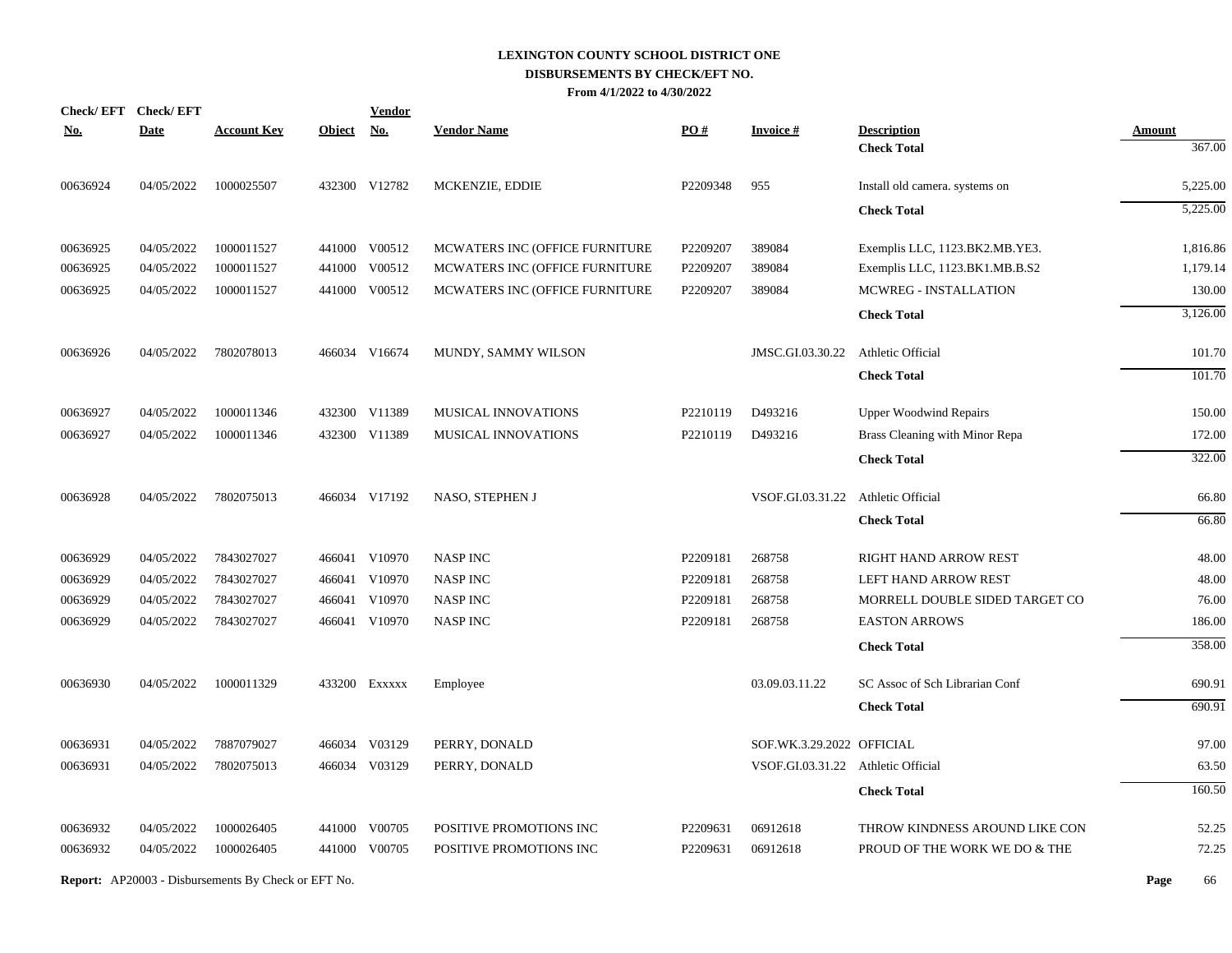| Check/EFT Check/EFT    |                           |                                  |                         | Vendor        |                                               |                 |                             |                                                      |                       |
|------------------------|---------------------------|----------------------------------|-------------------------|---------------|-----------------------------------------------|-----------------|-----------------------------|------------------------------------------------------|-----------------------|
| <u>No.</u><br>00636932 | <b>Date</b><br>04/05/2022 | <b>Account Key</b><br>1000026405 | <b>Object</b><br>441000 | No.<br>V00705 | <b>Vendor Name</b><br>POSITIVE PROMOTIONS INC | PO#<br>P2209631 | <b>Invoice#</b><br>06912618 | <b>Description</b><br>KINDNESS MATTERS ADULT SMALL T | <b>Amount</b><br>9.99 |
| 00636932               | 04/05/2022                | 1000026405                       | 441000                  | V00705        | POSITIVE PROMOTIONS INC                       | P2209631        | 06912618                    | KINDNESS MATTERS ADULT MEDIUM                        | 59.94                 |
|                        |                           |                                  |                         |               |                                               |                 |                             |                                                      |                       |
| 00636932               | 04/05/2022                | 1000026405                       | 441000                  | V00705        | POSITIVE PROMOTIONS INC                       | P2209631        | 06912618                    | KINDNESS MATTERS ADULT LARGE T                       | 49.95<br>69.93        |
| 00636932               | 04/05/2022                | 1000026405                       |                         | 441000 V00705 | POSITIVE PROMOTIONS INC                       | P2209631        | 06912618                    | KINDNESS MATTERS ADULT XLARGE                        |                       |
| 00636932               | 04/05/2022                | 1000026405                       | 441000                  | V00705        | POSITIVE PROMOTIONS INC                       | P2209631        | 06912618                    | KINDNESS MATTERS ADULT 2XLARGE                       | 47.96                 |
| 00636932               | 04/05/2022                | 1000026405                       | 441000                  | V00705        | POSITIVE PROMOTIONS INC                       | P2209631        | 06912618                    | <b>SHIPPING CHARGES</b>                              | 41.66                 |
|                        |                           |                                  |                         |               |                                               |                 |                             | <b>Check Total</b>                                   | 403.93                |
| 00636933               | 04/05/2022                | 1000011415                       |                         | 441000 V13221 | RAPTOR TECHNOLOGIES LLC                       | P2210275        | <b>INV30832</b>             | RAPTOR STUDENT TARDY PASS NON                        | 500.00                |
|                        |                           |                                  |                         |               |                                               |                 |                             | <b>Check Total</b>                                   | 500.00                |
| 00636934               | 04/05/2022                | 7887079027                       |                         | 466034 V14935 | RICE, CHRISTOPHER                             |                 | VBAS.WK.3.30.202 OFFICIAL   |                                                      | 220.30                |
|                        |                           |                                  |                         |               |                                               |                 |                             | <b>Check Total</b>                                   | 220.30                |
| 00636935               | 04/05/2022                | 1000023326                       |                         | 464000 V00340 | ROTARY CLUB OF LEXINGTON                      | P2210786        | 6518                        | <b>Quarterly Dues</b>                                | 180.00                |
| 00636935               | 04/05/2022                | 7860527011                       | 466064                  | V00340        | ROTARY CLUB OF LEXINGTON                      | P2210711        | 6520                        | 2022 Quarterly Dues for Ryan T                       | 180.00                |
|                        |                           |                                  |                         |               |                                               |                 |                             | <b>Check Total</b>                                   | 360.00                |
| 00636936               | 04/05/2022                | 7860527030                       | 466069                  | V01887        | <b>SALSARITAS</b>                             | P2210521        | 10607                       | Taco Bar                                             | 935.00                |
| 00636936               | 04/05/2022                | 7860527030                       | 466069                  | V01887        | <b>SALSARITAS</b>                             | P2210521        | 10607                       | Queso                                                | 148.75                |
| 00636936               | 04/05/2022                | 7860527030                       | 466069                  | V01887        | <b>SALSARITAS</b>                             | P2210521        | 10607                       | 32Oz. Guacamole                                      | 95.94                 |
| 00636936               | 04/05/2022                | 7860527030                       | 466069                  | V01887        | <b>SALSARITAS</b>                             | P2210521        | 10607                       | Gallon Tea                                           | 60.00                 |
| 00636936               | 04/05/2022                | 7860527030                       | 466069                  | V01887        | <b>SALSARITAS</b>                             | P2210521        | 10607                       | Gallon Lemonade                                      | 15.00                 |
| 00636936               | 04/05/2022                | 7860527030                       | 466069                  | V01887        | <b>SALSARITAS</b>                             | P2210521        | 10607                       | \$10.00 Discount which totals \$                     | $-50.00$              |
| 00636936               | 04/05/2022                | 7860527030                       | 466069                  | V01887        | <b>SALSARITAS</b>                             | P2210521        | 10607                       | Delivery/Set-Up                                      | 25.00                 |
| 00636936               | 04/05/2022                | 7860527030                       | 466069                  | V01887        | <b>SALSARITAS</b>                             | P2210521        | 10607                       | 9% Sales Tax on Prepared Foods                       | 108.42                |
|                        |                           |                                  |                         |               |                                               |                 |                             | <b>Check Total</b>                                   | 1,338.11              |
| 00636937               | 04/05/2022                | 2021011247                       |                         | 441000 V16452 | SCHOOL SPECIALTY LLC                          | P2208707        | 208129568046                | Crayola Washable Bold Fingerpa                       | 8.34                  |
| 00636937               | 04/05/2022                | 2021011247                       |                         | 441000 V16452 | SCHOOL SPECIALTY LLC                          | P2208707        | 208129568046                | CLine Spiral bound Poly Portfo                       | 14.57                 |
| 00636937               | 04/05/2022                | 2021011247                       |                         | 441000 V16452 | SCHOOL SPECIALTY LLC                          | P2208707        | 208129568046                | School Smart Washable Markers                        | 19.46                 |
| 00636937               | 04/05/2022                | 2021011247                       | 441000                  | V16452        | SCHOOL SPECIALTY LLC                          | P2208707        | 208129568046                | PlayDoh Super Color Pack 3 Oun                       | 18.77                 |
| 00636937               | 04/05/2022                | 2021011247                       |                         | 441000 V16452 | SCHOOL SPECIALTY LLC                          | P2208707        | 208129568046                | Scholastic Monthly Calendar Po                       | 26.32                 |
| 00636937               | 04/05/2022                | 2021011247                       |                         | 441000 V16452 | SCHOOL SPECIALTY LLC                          | P2208707        | 208129568046                | Astrobrights Filler Paper 8 x                        | 19.58                 |
|                        |                           |                                  |                         |               |                                               |                 |                             |                                                      |                       |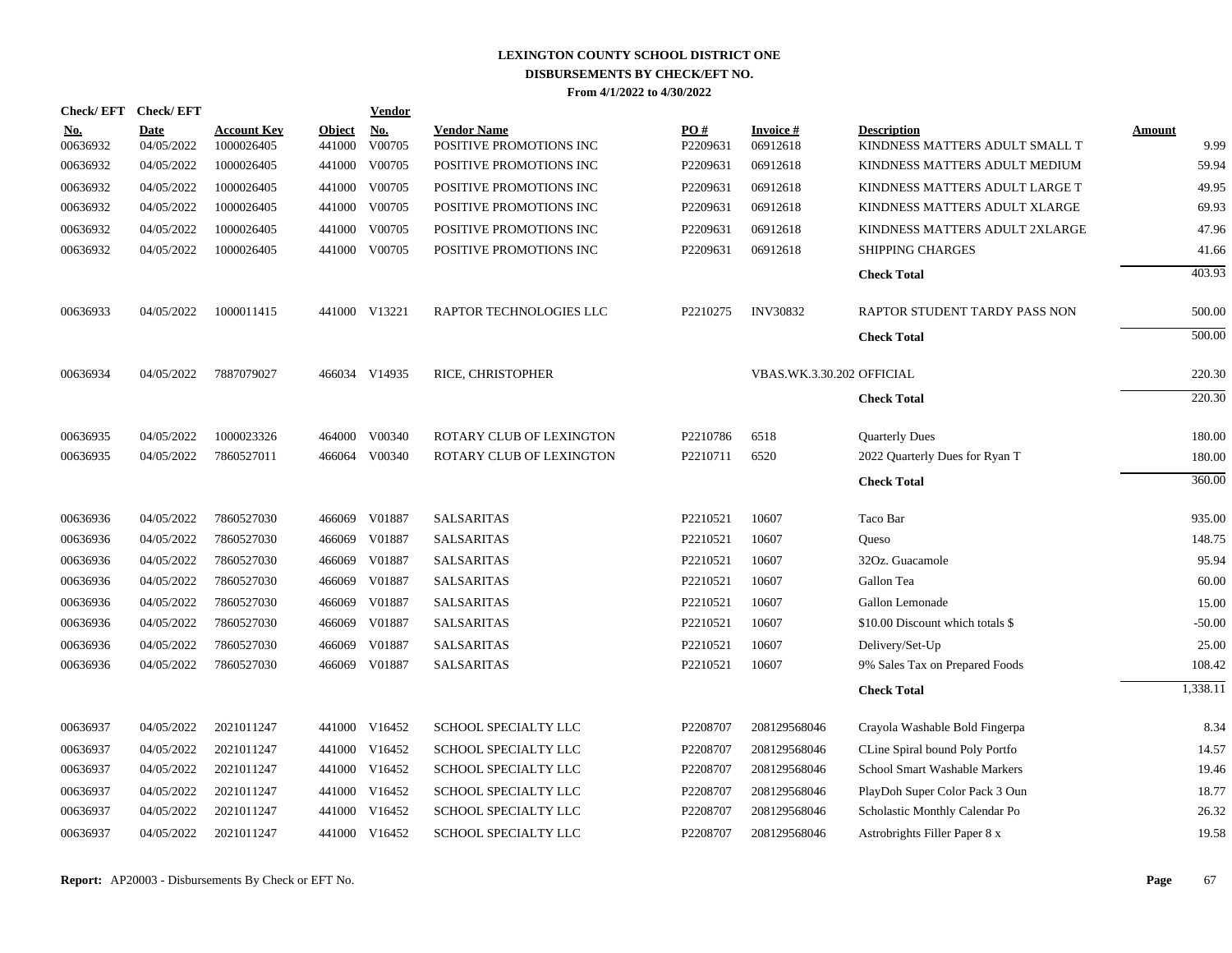| <b>Check/EFT</b> | <b>Check/EFT</b> |                    |               | Vendor        |                                |                      |                                    |                                          |                         |
|------------------|------------------|--------------------|---------------|---------------|--------------------------------|----------------------|------------------------------------|------------------------------------------|-------------------------|
| <u>No.</u>       | <b>Date</b>      | <b>Account Key</b> | <b>Object</b> | <u>No.</u>    | <b>Vendor Name</b>             | PO#                  | <u>Invoice #</u>                   | <b>Description</b><br><b>Check Total</b> | <b>Amount</b><br>107.04 |
| 00636938         | 04/05/2022       | 7802070027         |               | 466034 V14989 | <b>SEARS, NATHAN CRAIG</b>     |                      | VLAX.WK.3.28.202 OFFICIAL          |                                          | 151.50                  |
|                  |                  |                    |               |               |                                |                      |                                    | <b>Check Total</b>                       | 151.50                  |
| 00636939         | 04/05/2022       | 7802074013         |               | 466034 V16232 | SHEALY, DAVID ANDREW           |                      | JBAS.GI.03.30.22                   | Athletic Official                        | 143.40                  |
|                  |                  |                    |               |               |                                |                      |                                    | <b>Check Total</b>                       | 143.40                  |
| 00636940         | 04/05/2022       | 1000025204         |               | 439500 V01207 | <b>SHRED WITH US</b>           | P <sub>2200913</sub> | 249130                             | ON-SITE 8 (QTY) - 95 GALLON CO           | 52.00                   |
| 00636940         | 04/05/2022       | 1000025204         |               | 439500 V01207 | <b>SHRED WITH US</b>           | P2200913             | 249130                             | ON-SITE SHREDDING (PICK-UP) SE           | 19.99                   |
|                  |                  |                    |               |               |                                |                      |                                    | <b>Check Total</b>                       | 71.99                   |
| 00636941         | 04/05/2022       | 1000025447         |               | 441020 V13230 | SMITH AND JONES JANITORIAL SUP | P2209971             | 216802                             | 95118 ATLAS WIPES                        | 276.06                  |
| 00636941         | 04/05/2022       | 1000025447         |               | 441020 V13230 | SMITH AND JONES JANITORIAL SUP | P2209971             | 216802                             | <b>20" REDWOOD FLOOR PADS</b>            | 85.60                   |
| 00636941         | 04/05/2022       | 1000025447         |               | 441020 V13230 | SMITH AND JONES JANITORIAL SUP | P2209971             | 216802                             | 7250 DUST MOP HANDLE CLIP ON 3           | 34.78                   |
| 00636941         | 04/05/2022       | 1000025414         |               | 441020 V13230 | SMITH AND JONES JANITORIAL SUP | P2208993             | 216803                             | 95118 ATLAS WIPES                        | 230.06                  |
| 00636941         | 04/05/2022       | 1000025414         |               | 441020 V13230 | SMITH AND JONES JANITORIAL SUP | P2208993             | 216803                             | 20" 20014 BLACK STRIPPING PADS           | 39.32                   |
| 00636941         | 04/05/2022       | 1000025414         |               | 441020 V13230 | SMITH AND JONES JANITORIAL SUP | P2208993             | 216803                             | 20" 20286 BEIGE BURNINHING PAD           | 42.53                   |
| 00636941         | 04/05/2022       | 1000025414         |               | 441020 V13230 | SMITH AND JONES JANITORIAL SUP | P2208993             | 216803                             | 20" REDWOOD RECONDITIONING PAD           | 85.60                   |
| 00636941         | 04/05/2022       | 1000025414         |               | 441020 V13230 | SMITH AND JONES JANITORIAL SUP | P2208993             | 216803                             | 9013 24" DUST MOP 3"                     | 85.51                   |
| 00636941         | 04/05/2022       | 1000025414         |               | 441020 V13230 | SMITH AND JONES JANITORIAL SUP | P2208993             | 216803                             | 9014 36" DUST MOP 3"                     | 112.99                  |
|                  |                  |                    |               |               |                                |                      |                                    | <b>Check Total</b>                       | 992.45                  |
| 00636942         | 04/05/2022       | 7802078013         |               | 466034 V17209 | SMITH, CAMERON                 |                      | WSOCC.GI.03.28.2 Athletic Official |                                          | 105.90                  |
|                  |                  |                    |               |               |                                |                      |                                    | <b>Check Total</b>                       | 105.90                  |
| 00636943         | 04/05/2022       | 7887081044         |               | 466069 Exxxxx | Employee                       |                      | 03.28.22                           | Reimb Expenses for tournament            | 569.29                  |
|                  |                  |                    |               |               |                                |                      |                                    | <b>Check Total</b>                       | 569.29                  |
| 00636944         | 04/05/2022       | 1000025426         |               | 441020 V00302 | SOUTHEASTERN PAPER GROUP       | P2209956             | 05565187                           | TORK MB540A MULTIFOLD PAPER TO           | 328.49                  |
| 00636944         | 04/05/2022       | 1000025447         |               | 441020 V00302 | SOUTHEASTERN PAPER GROUP       | P2209955             | 05565188                           | TORK CENTER PULL DISPENSER 93T           | 93.73                   |
|                  |                  |                    |               |               |                                |                      |                                    | <b>Check Total</b>                       | 422.22                  |
| 00636945         | 04/05/2022       | 7802070020         |               | 466041 Exxxxx | Employee                       |                      | 03.28.2022                         | <b>Coaching Supplies</b>                 | 757.56                  |
|                  |                  |                    |               |               |                                |                      |                                    |                                          |                         |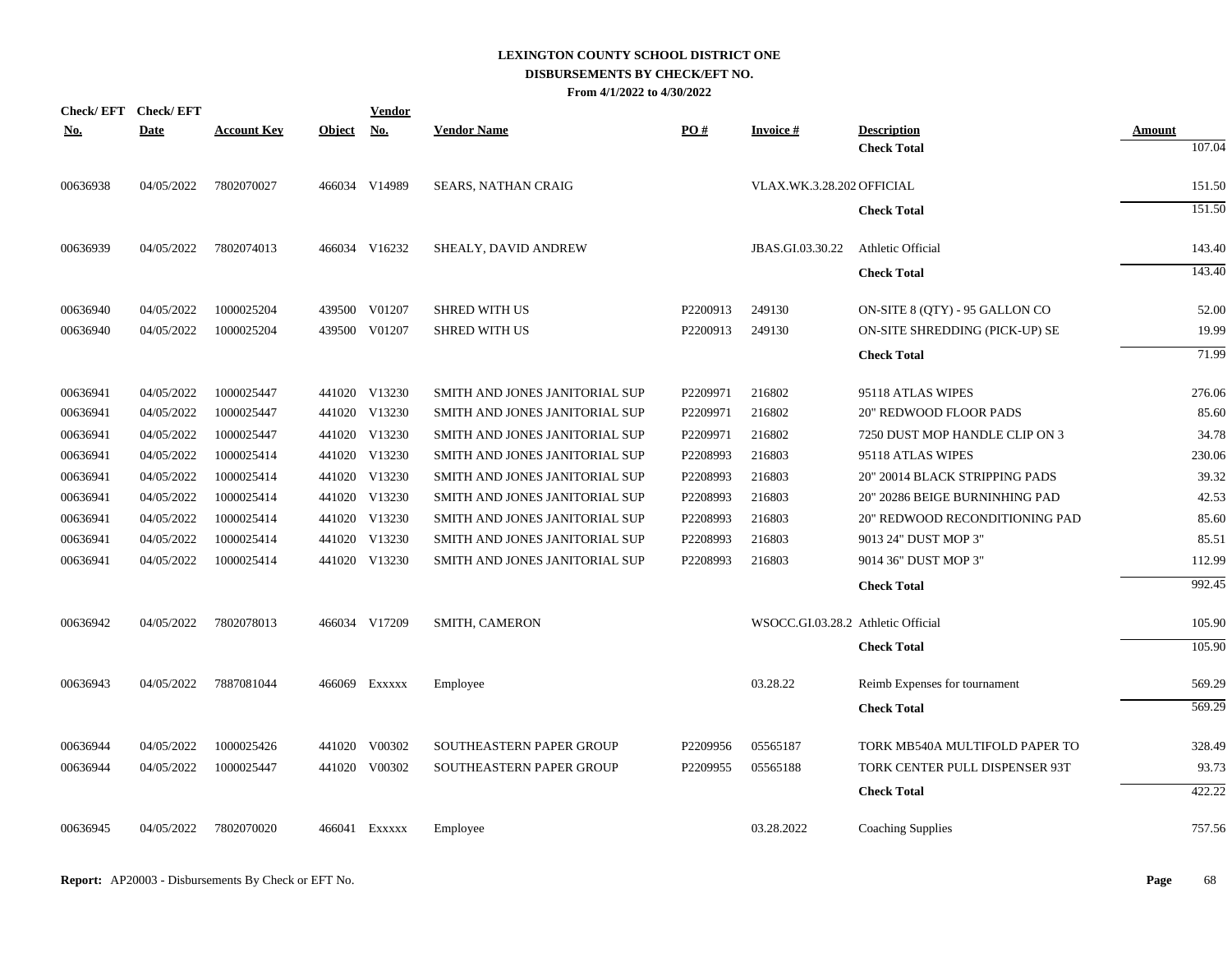|            | Check/EFT Check/EFT |                    |               | <b>Vendor</b> |                                |          |                           |                                          |                         |
|------------|---------------------|--------------------|---------------|---------------|--------------------------------|----------|---------------------------|------------------------------------------|-------------------------|
| <u>No.</u> | <b>Date</b>         | <b>Account Key</b> | <b>Object</b> | <b>No.</b>    | <b>Vendor Name</b>             | PO#      | <b>Invoice#</b>           | <b>Description</b><br><b>Check Total</b> | <b>Amount</b><br>757.56 |
| 00636946   | 04/05/2022          | 7802070027         |               | 466034 V02755 | SULLIVAN, MATT                 |          | VBAS.WK.3.25.202 OFFICIAL |                                          | 74.00                   |
|            |                     |                    |               |               |                                |          |                           |                                          |                         |
|            |                     |                    |               |               |                                |          |                           | <b>Check Total</b>                       | 74.00                   |
| 00636947   | 04/05/2022          | 7953427021         |               | 466031 V17224 | THE COMPLETE PLAN INC DBA TEAM | P2210765 | G-00059475                | HOTEL DEPOSIT-ADMIN FEES                 | 19.95                   |
| 00636947   | 04/05/2022          | 7953427021         |               | 466031 V17224 | THE COMPLETE PLAN INC DBA TEAM | P2210765 | G-00059475                | <b>VEX ROBOTICS SERVICE FEE</b>          | 160.00                  |
|            |                     |                    |               |               |                                |          |                           | <b>Check Total</b>                       | 179.95                  |
| 00636948   | 04/05/2022          | 3950021203         |               | 441000 V02065 | THE OFFICE PAL INC             | P2210471 | 0198011-IN                | Dell P3HJK Toner - Cyan                  | 399.18                  |
| 00636948   | 04/05/2022          | 3950021203         | 441000        | V02065        | THE OFFICE PAL INC             | P2210471 | 0198011-IN                | Dell 3P7C4 Toner - Yellow                | 399.20                  |
| 00636948   | 04/05/2022          | 3950021203         |               | 441000 V02065 | THE OFFICE PAL INC             | P2210471 | 0198011-IN                | Dell 5PG7P Toner - Magenta               | 399.20                  |
|            |                     |                    |               |               |                                |          |                           | <b>Check Total</b>                       | 1,197.58                |
| 00636949   | 04/05/2022          | 7860527015         |               | 466041 V10542 | THE TROPHY & AWARDS CENTER     | P2208460 | 18206                     | BROWN DOOR SIGN HOLDERS                  | 66.88                   |
|            |                     |                    |               |               |                                |          |                           | <b>Check Total</b>                       | 66.88                   |
| 00636950   | 04/05/2022          | 7802074013         |               | 466034 V16635 | TOLLI, WILLIAM D               |          | JBAS.GI.03.30.22          | Athletic Official                        | 142.50                  |
|            |                     |                    |               |               |                                |          |                           | <b>Check Total</b>                       | 142.50                  |
|            |                     |                    |               |               |                                |          |                           |                                          |                         |
| 00636951   | 04/05/2022          | 7802083044         |               | 466041 V02180 | TOTAL STRENGTH AND SPEED       | P2206336 | 9945                      | 14' KEVLAR MED BALL 14 LBS               | 1,733.27                |
|            |                     |                    |               |               |                                |          |                           | <b>Check Total</b>                       | 1,733.27                |
| 00636952   | 04/05/2022          | 1000026693         |               | 434000 V16624 | VERIZON WIRELESS SERVICES LLC  |          | 9902595041                | Monthly Charges 2/24-3/23                | 684.18                  |
|            |                     |                    |               |               |                                |          |                           | <b>Check Total</b>                       | 684.18                  |
| 00636953   | 04/05/2022          | 2080011626         |               | 441000 V13240 | VEX ROBOTICS INC               | P2209519 | 568248                    | Tool Kit V2                              | 19.24                   |
| 00636953   | 04/05/2022          | 2080011626         |               | 441000 V13240 | <b>VEX ROBOTICS INC</b>        | P2209519 | 568248                    | shipping and handling                    | 15.09                   |
|            |                     |                    |               |               |                                |          |                           | <b>Check Total</b>                       | 34.33                   |
| 00636954   | 04/05/2022          | 7802070027         |               | 466034 V02659 | WOODRING, JIM                  |          | VBAS.WK.3.25.202 OFFICIAL |                                          | 74.00                   |
|            |                     |                    |               |               |                                |          |                           | <b>Check Total</b>                       | 74.00                   |
|            |                     |                    |               |               |                                |          |                           |                                          |                         |
| 00636955   | 04/05/2022          | 7802074013         |               | 466034 V10184 | WOODRING, STEVE                |          | BJBA.GI.03.28.22          | Athletic Official                        | 156.90                  |
| 00636955   | 04/05/2022          | 7802074013         |               | 466034 V10184 | WOODRING, STEVE                |          | BJBA.GI.04.02.22          | Athletic Official                        | 156.90                  |
|            |                     |                    |               |               |                                |          |                           |                                          |                         |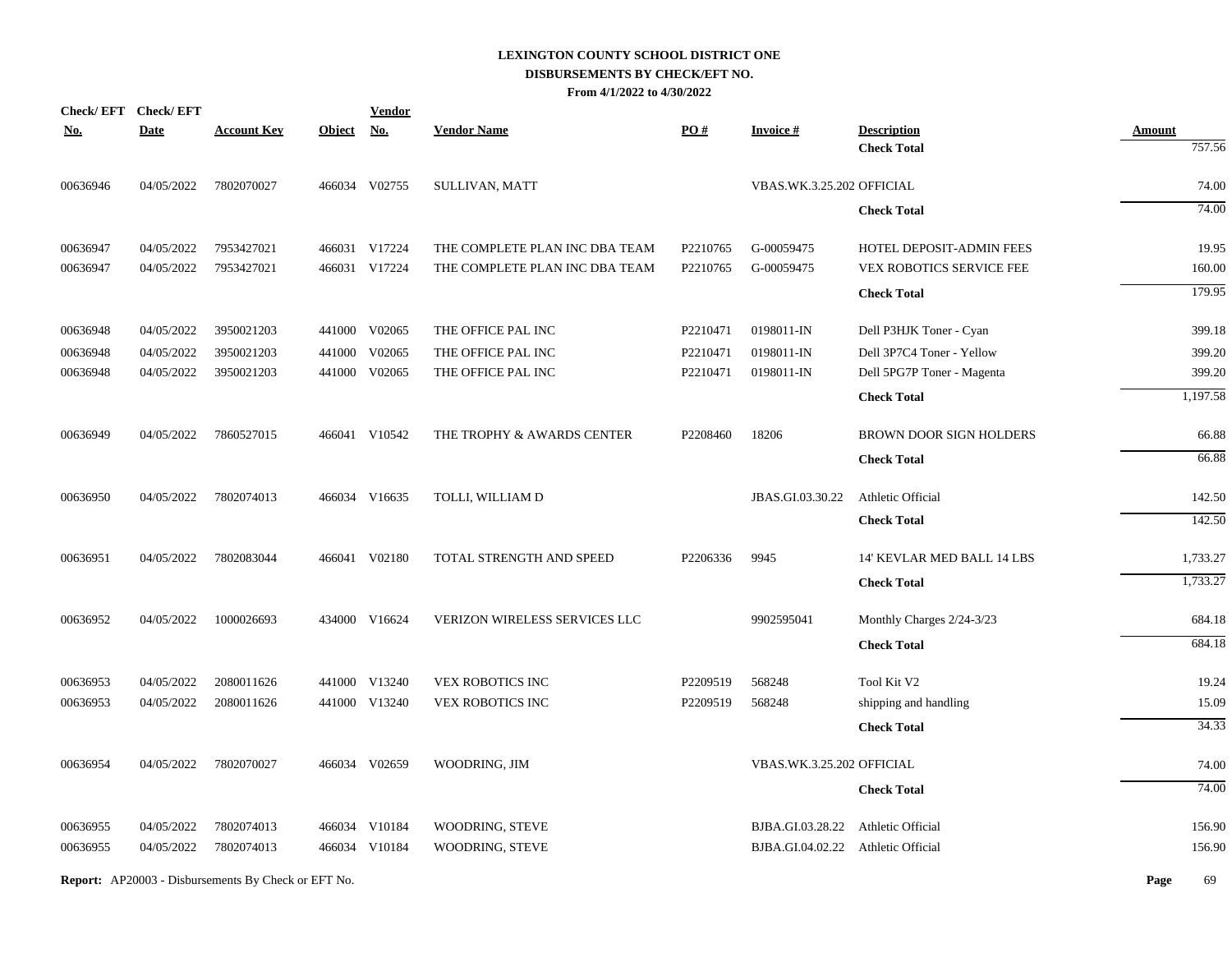| <b>Check/EFT</b> | <b>Check/EFT</b> |                    |               | Vendor        |                                |          |                               |                                                 |                         |
|------------------|------------------|--------------------|---------------|---------------|--------------------------------|----------|-------------------------------|-------------------------------------------------|-------------------------|
| <u>No.</u>       | <b>Date</b>      | <b>Account Key</b> | <b>Object</b> | No.           | <b>Vendor Name</b>             | PO#      | <b>Invoice#</b>               | <b>Description</b><br><b>Check Total</b>        | <b>Amount</b><br>313.80 |
| 00636956         | 04/05/2022       | 7866027044         |               | 466064 V13884 | <b>JOSTENS WORKSHOP</b>        | P2210779 | P2210779.RBH                  | Yearbook Workshop                               | 280.00                  |
|                  |                  |                    |               |               |                                |          |                               | <b>Check Total</b>                              | 280.00                  |
| 00636957         | 04/05/2022       | 2372211239         | 441000        | V01844        | <b>SCHOLASTIC INC</b>          | P2209537 | 37617580                      | Rise and Rise Up (Levels C-Z)                   | 6,500.00                |
| 00636957         | 04/05/2022       | 2372211239         | 441000        | V01844        | <b>SCHOLASTIC INC</b>          | P2209537 | 37617580                      | Shipping and Handling                           | 625.95                  |
|                  |                  |                    |               |               |                                |          |                               | <b>Check Total</b>                              | 7,125.95                |
| 00636958         | 04/05/2022       | 1000000000         |               | 245000 V01209 | EMPLOYEE INSURANCE PROGRAM     |          | 4/1/2022                      | <b>Employer Share Dental</b>                    | 46,919.60               |
| 00636958         | 04/05/2022       | 1000000000         | 245000        | V01209        | EMPLOYEE INSURANCE PROGRAM     |          | 4/1/2022                      | <b>Employee Dental</b>                          | 30,121.70               |
| 00636958         | 04/05/2022       | 1000000000         |               | 245010 V01209 | EMPLOYEE INSURANCE PROGRAM     |          | 4/1/2022                      | Dental Plus                                     | 114,211.38              |
| 00636958         | 04/05/2022       | 1000000000         |               | 245020 V01209 | EMPLOYEE INSURANCE PROGRAM     |          | 4/1/2022                      | Tobacco Surcharge                               | 11,960.00               |
| 00636958         | 04/05/2022       | 1000000000         |               | 245030 V01209 | EMPLOYEE INSURANCE PROGRAM     |          | 4/1/2022                      | Vision                                          | 28,136.46               |
| 00636958         | 04/05/2022       | 1000000000         |               | 245510 V01209 | EMPLOYEE INSURANCE PROGRAM     |          | 4/1/2022                      | <b>Employer Share Health</b>                    | 2,252,067.74            |
| 00636958         | 04/05/2022       | 1000000000         | 245510        | V01209        | EMPLOYEE INSURANCE PROGRAM     |          | 4/1/2022                      | <b>Employee Health</b>                          | 584,870.00              |
| 00636958         | 04/05/2022       | 1000000000         |               | 245590 V01209 | EMPLOYEE INSURANCE PROGRAM     |          | 4/1/2022                      | Dependent Life Child                            | 1,790.46                |
| 00636958         | 04/05/2022       | 1000000000         | 245600        | V01209        | EMPLOYEE INSURANCE PROGRAM     |          | 4/1/2022                      | Dependent Life Spouse                           | 6,585.86                |
| 00636958         | 04/05/2022       | 1000000000         | 245620        | V01209        | EMPLOYEE INSURANCE PROGRAM     |          | 4/1/2022                      | <b>Optional Life</b>                            | 52,369.72               |
| 00636958         | 04/05/2022       | 1000000000         |               | 245640 V01209 | EMPLOYEE INSURANCE PROGRAM     |          | 4/1/2022                      | <b>SLTD</b>                                     | 20,703.10               |
|                  |                  |                    |               |               |                                |          |                               | <b>Check Total</b>                              | 3,149,736.02            |
| 00636959         | 04/05/2022       | 7841827029         |               | 466099 Exxxxx | Employee                       |          | 03.31.2022                    | <b>Fuel Reimbursement</b>                       | 519.75                  |
|                  |                  |                    |               |               |                                |          |                               | <b>Check Total</b>                              | 519.75                  |
| 00636960         | 04/06/2022       | 1000023202         |               | 441000 V02519 | ACADEMIC SUPPLIER DBA RASIX CO | P2210470 | ID80321                       | HP 508A (CF360A) Black Origina                  | 92.84                   |
| 00636960         | 04/06/2022       | 1000023202         |               | 441000 V02519 | ACADEMIC SUPPLIER DBA RASIX CO | P2210470 | ID80321                       | HP 655A (CF453A) Toner Cartrid                  | 165.82                  |
|                  |                  |                    |               |               |                                |          |                               | <b>Check Total</b>                              | 258.66                  |
| 00636961         | 04/06/2022       | 1000025408         |               | 441020 V16827 | AMERICAN TIRE DISTRIBUTORS INC | P2207717 |                               | S163159371-59499 DM - Michelin Defender Tires   | 692.97                  |
| 00636961         | 04/06/2022       | 1000025408         |               | 441020 V16827 | AMERICAN TIRE DISTRIBUTORS INC | P2207717 | S163159371-59499 Disposal Fee |                                                 | 8.00                    |
| 00636961         | 04/06/2022       | 1000025415         |               | 441020 V16827 | AMERICAN TIRE DISTRIBUTORS INC | P2207743 |                               | S163159371-59499 PHS - Tires 7-169/6 CAR R1 Far | 201.61                  |
| 00636961         | 04/06/2022       | 1000025408         |               | 441020 V16827 | AMERICAN TIRE DISTRIBUTORS INC | P2210692 | S165559321                    | DM - Tires ST175/85D14.5/12                     | 237.54                  |
| 00636961         | 04/06/2022       | 1000025408         |               | 441020 V16827 | AMERICAN TIRE DISTRIBUTORS INC | P2210692 | S165559321                    | Disposal Fee                                    | 6.00                    |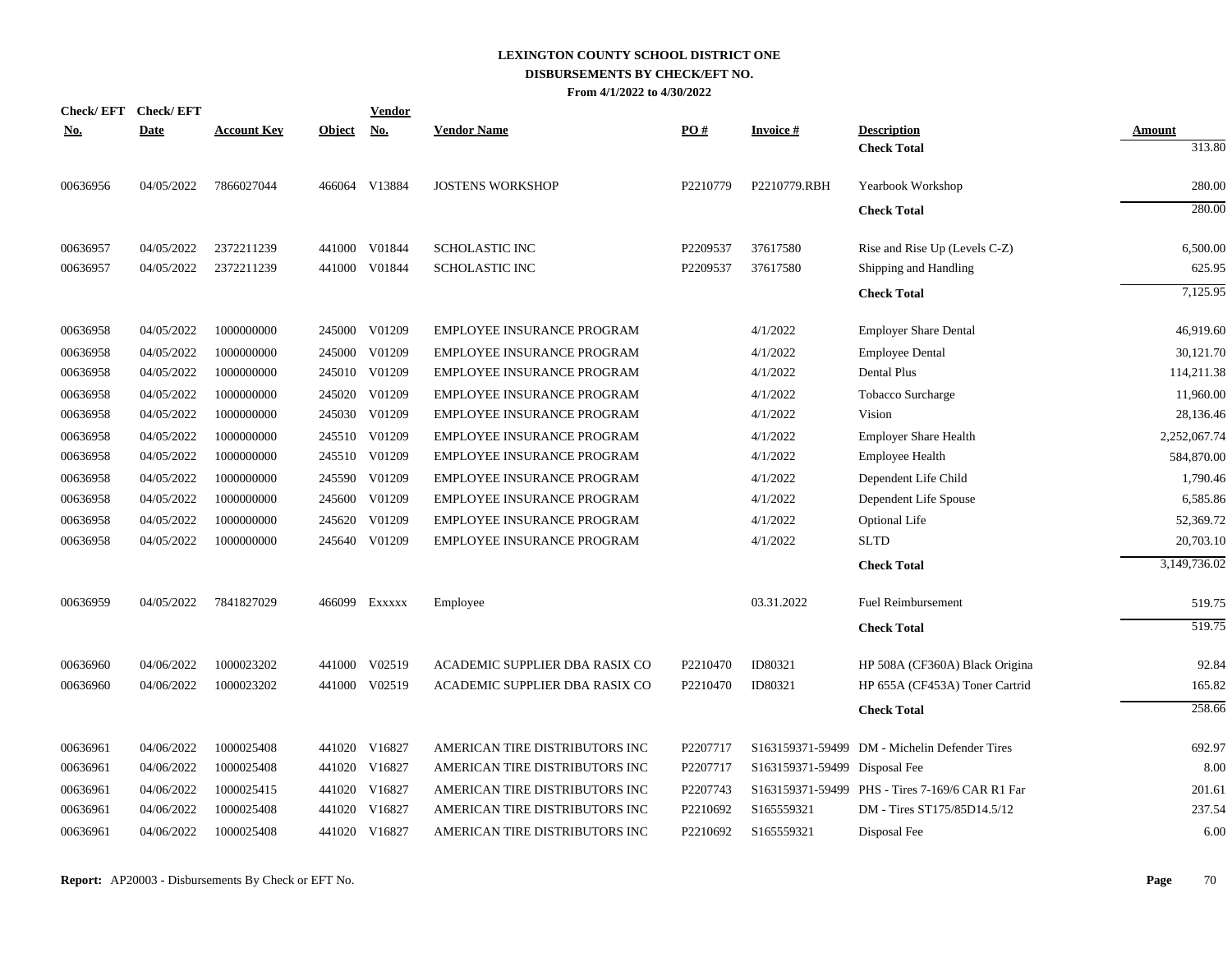| <b>Check/EFT</b> | <b>Check/EFT</b> |                    |               | <b>Vendor</b> |                                |                   |                 |                                |               |
|------------------|------------------|--------------------|---------------|---------------|--------------------------------|-------------------|-----------------|--------------------------------|---------------|
| <u>No.</u>       | <b>Date</b>      | <b>Account Key</b> | <b>Object</b> | <u>No.</u>    | <b>Vendor Name</b>             | $\underline{PO#}$ | <b>Invoice#</b> | <b>Description</b>             | <b>Amount</b> |
|                  |                  |                    |               |               |                                |                   |                 | <b>Check Total</b>             | 1,146.12      |
| 00636962         | 04/06/2022       | 7901527027         |               | 466041 V02125 | ATHENS PAPER COMPANY           | P2210464          | 15716822        | 4mm 50 x 100"                  | 216.67        |
| 00636962         | 04/06/2022       | 7901527027         | 466041        | V02125        | ATHENS PAPER COMPANY           | P2210464          | 15716822        | Avery 2903 Gloss Adhesive Viny | 511.03        |
| 00636962         | 04/06/2022       | 7901527027         |               | 466041 V02125 | ATHENS PAPER COMPANY           | P2210464          | 15716822        | UltraFlex Eclispe Mesh Banner  | 508.23        |
|                  |                  |                    |               |               |                                |                   |                 | <b>Check Total</b>             | 1,235.93      |
| 00636963         | 04/06/2022       | 7802070027         |               | 466034 V13767 | <b>BATES, CHARLES DAVID</b>    |                   |                 | VLAX.WK.3.10.202 OFFICIAL      | 90.70         |
|                  |                  |                    |               |               |                                |                   |                 | <b>Check Total</b>             | 90.70         |
| 00636964         | 04/06/2022       | 1000011444         |               | 441000 V13041 | <b>BLICK ART MATERIALS LLC</b> | P2208570          | 8261445         | Gelli Art Get Plate 8X10       | 50.46         |
| 00636964         | 04/06/2022       | 1000014127         |               | 441000 V13041 | <b>BLICK ART MATERIALS LLC</b> | P2206399          | 8368594         | Standard E-12 Press            | 1,400.63      |
| 00636964         | 04/06/2022       | 1000014127         |               | 441000 V13041 | <b>BLICK ART MATERIALS LLC</b> | P2206399          | 8368594         | <b>SHIPPING</b>                | 176.55        |
|                  |                  |                    |               |               |                                |                   |                 | <b>Check Total</b>             | 1,627.64      |
| 00636965         | 04/06/2022       | 5708025393         |               | 444510 V01145 | CAMCOR INC.                    | P2203634          | 2524577         | Tripp Lite TLP606B Protect IT  | 1,051.59      |
| 00636965         | 04/06/2022       | 5708025393         |               | 444510 V01145 | CAMCOR INC.                    | P2203634          | 2524577         | Sharp 4T-B70CJ1U 70" 4K UHD LE | 87,662.28     |
| 00636965         | 04/06/2022       | 5708025393         |               | 444510 V01145 | CAMCOR INC.                    | P2203634          | 2524577         | Crimson A70F Articulating moun | 9,090.72      |
| 00636965         | 04/06/2022       | 5708025393         |               | 444510 V01145 | CAMCOR INC.                    | P2203634          | 2524577         | Audio Enhancements KIT1000-160 | 4,686.60      |
| 00636965         | 04/06/2022       | 5708025393         |               | 444510 V01145 | CAMCOR INC.                    | P2203634          | 2524646         | LG 86US340C0UD 86in. UHD, 3HDM | 15,375.90     |
| 00636965         | 04/06/2022       | 5708025393         |               | 444510 V01145 | CAMCOR INC.                    | P2203634          | 2524646         | Crimson A65 Articulating mount | 1,720.50      |
|                  |                  |                    |               |               |                                |                   |                 | <b>Check Total</b>             | 119,587.59    |
| 00636966         | 04/06/2022       | 7914027044         |               | 466035 V13728 | CAPITAL CITY CATERING LLC      | P2210133          | 2609            | <b>Event Rentals</b>           | 8,445.00      |
| 00636966         | 04/06/2022       | 7914027044         |               | 466035 V13728 | CAPITAL CITY CATERING LLC      | P2210133          | 2609            | 120" Linen                     | 720.00        |
| 00636966         | 04/06/2022       | 7914027044         |               | 466035 V13728 | CAPITAL CITY CATERING LLC      | P2210133          | 2609            | Stage, 8x16                    | 720.00        |
| 00636966         | 04/06/2022       | 7914027044         |               | 466035 V13728 | CAPITAL CITY CATERING LLC      | P2210133          | 2609            | Misc D??cor/Attire             | 400.00        |
| 00636966         | 04/06/2022       | 7914027044         |               | 466035 V13728 | CAPITAL CITY CATERING LLC      | P2210133          | 2609            | Misc Decor/Attire              | 250.00        |
| 00636966         | 04/06/2022       | 7914027044         |               | 466035 V13728 | CAPITAL CITY CATERING LLC      | P2210133          | 2609            | Misc Decor                     | 613.43        |
| 00636966         | 04/06/2022       | 7914027044         |               | 466035 V13728 | CAPITAL CITY CATERING LLC      | P2210133          | 2609            | Misc Decor                     | 800.00        |
| 00636966         | 04/06/2022       | 7914027044         |               | 466035 V13728 | CAPITAL CITY CATERING LLC      | P2210133          | 2609            | Misc                           | 6,738.00      |
| 00636966         | 04/06/2022       | 7914027044         |               | 466035 V13728 | CAPITAL CITY CATERING LLC      | P2210133          | 2609            | Misc Decor                     | 3,800.00      |
| 00636966         | 04/06/2022       | 7914027044         |               | 466035 V13728 | CAPITAL CITY CATERING LLC      | P2210133          | 2609            | Onsite Chef                    | 120.00        |
| 00636966         | 04/06/2022       | 7914027044         |               | 466035 V13728 | CAPITAL CITY CATERING LLC      | P2210133          | 2609            | Server                         | 300.00        |
| 00636966         | 04/06/2022       | 7914027044         |               | 466035 V13728 | CAPITAL CITY CATERING LLC      | P2210133          | 2609            | 15% Service Fee                | 1,883.25      |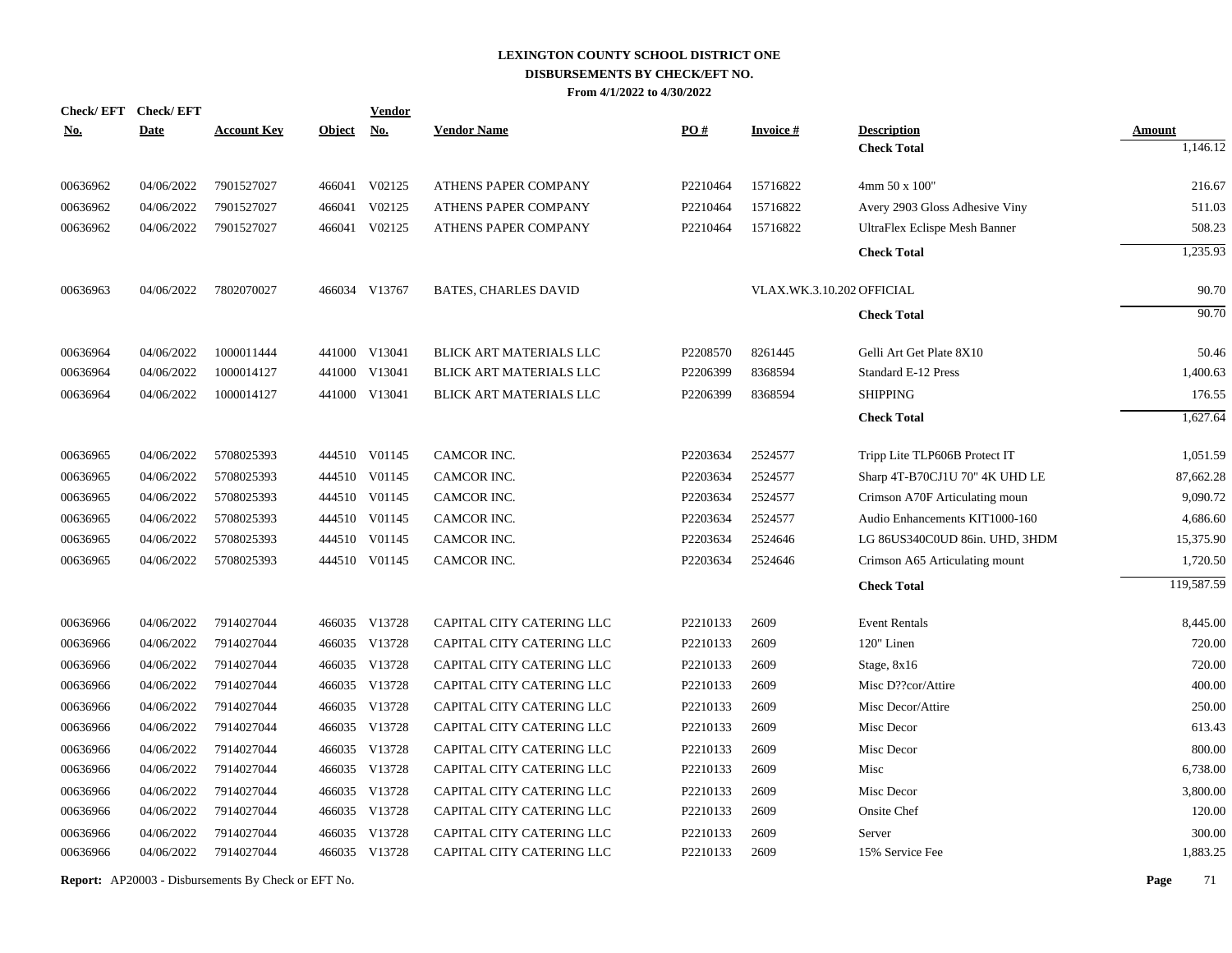| Check/EFT Check/EFT |                                                      |                                                      | Vendor                                                     |                                                                                                                                                                                                                                                                                                                                                     |                                                                                                                  |                                              |                                |                                                                                                                                                                                                                                                       |
|---------------------|------------------------------------------------------|------------------------------------------------------|------------------------------------------------------------|-----------------------------------------------------------------------------------------------------------------------------------------------------------------------------------------------------------------------------------------------------------------------------------------------------------------------------------------------------|------------------------------------------------------------------------------------------------------------------|----------------------------------------------|--------------------------------|-------------------------------------------------------------------------------------------------------------------------------------------------------------------------------------------------------------------------------------------------------|
| <b>Date</b>         | <b>Account Key</b>                                   |                                                      | <b>No.</b>                                                 | <b>Vendor Name</b>                                                                                                                                                                                                                                                                                                                                  | PO#                                                                                                              | <b>Invoice#</b>                              | <b>Description</b>             | Amount                                                                                                                                                                                                                                                |
|                     |                                                      |                                                      |                                                            |                                                                                                                                                                                                                                                                                                                                                     |                                                                                                                  |                                              |                                | 3,006.77                                                                                                                                                                                                                                              |
|                     |                                                      |                                                      |                                                            |                                                                                                                                                                                                                                                                                                                                                     |                                                                                                                  |                                              |                                | 251.10                                                                                                                                                                                                                                                |
|                     |                                                      |                                                      |                                                            |                                                                                                                                                                                                                                                                                                                                                     |                                                                                                                  |                                              |                                | 240.00                                                                                                                                                                                                                                                |
|                     |                                                      |                                                      |                                                            |                                                                                                                                                                                                                                                                                                                                                     |                                                                                                                  |                                              |                                | 12,555.01                                                                                                                                                                                                                                             |
|                     |                                                      |                                                      |                                                            |                                                                                                                                                                                                                                                                                                                                                     |                                                                                                                  |                                              |                                | 40,842.56                                                                                                                                                                                                                                             |
| 04/06/2022          | 7802070027                                           |                                                      |                                                            | CAUDILL, MICHAEL R                                                                                                                                                                                                                                                                                                                                  |                                                                                                                  |                                              |                                | 200.00                                                                                                                                                                                                                                                |
|                     |                                                      |                                                      |                                                            |                                                                                                                                                                                                                                                                                                                                                     |                                                                                                                  |                                              | <b>Check Total</b>             | $\overline{200.00}$                                                                                                                                                                                                                                   |
| 04/06/2022          | 2250012903                                           |                                                      |                                                            | CBM LLC DBA CHERRY LAKE PUBLIS                                                                                                                                                                                                                                                                                                                      | P2206927                                                                                                         | 182235                                       | Pig                            | 15.90                                                                                                                                                                                                                                                 |
| 04/06/2022          | 2250012903                                           |                                                      |                                                            | CBM LLC DBA CHERRY LAKE PUBLIS                                                                                                                                                                                                                                                                                                                      | P2206927                                                                                                         | 182235                                       | Seeing Red                     | 15.90                                                                                                                                                                                                                                                 |
|                     |                                                      |                                                      |                                                            |                                                                                                                                                                                                                                                                                                                                                     |                                                                                                                  |                                              | <b>Check Total</b>             | 31.80                                                                                                                                                                                                                                                 |
| 04/06/2022          | 1000025444                                           |                                                      |                                                            | CENTRAL POLY BAG CORPORATION                                                                                                                                                                                                                                                                                                                        | P2209057                                                                                                         | 288419                                       | CP3340N16 CAN LINER            | 706.20                                                                                                                                                                                                                                                |
| 04/06/2022          | 1000025444                                           |                                                      |                                                            | CENTRAL POLY BAG CORPORATION                                                                                                                                                                                                                                                                                                                        | P2209057                                                                                                         | 288419                                       | CP3858K1.7 CAN LINER           | 680.52                                                                                                                                                                                                                                                |
|                     |                                                      |                                                      |                                                            |                                                                                                                                                                                                                                                                                                                                                     |                                                                                                                  |                                              | <b>Check Total</b>             | 1,386.72                                                                                                                                                                                                                                              |
| 04/06/2022          | 7802070027                                           |                                                      |                                                            | CHAPMAN, ZHACKERY ALLAN                                                                                                                                                                                                                                                                                                                             |                                                                                                                  |                                              |                                | 109.10                                                                                                                                                                                                                                                |
| 04/06/2022          | 7802074013                                           |                                                      |                                                            | CHAPMAN, ZHACKERY ALLAN                                                                                                                                                                                                                                                                                                                             |                                                                                                                  |                                              |                                | 109.10                                                                                                                                                                                                                                                |
| 04/06/2022          | 7887079027                                           |                                                      |                                                            | CHAPMAN, ZHACKERY ALLAN                                                                                                                                                                                                                                                                                                                             |                                                                                                                  |                                              |                                | 74.00                                                                                                                                                                                                                                                 |
|                     |                                                      |                                                      |                                                            |                                                                                                                                                                                                                                                                                                                                                     |                                                                                                                  |                                              | <b>Check Total</b>             | 292.20                                                                                                                                                                                                                                                |
| 04/06/2022          | 1000026693                                           |                                                      |                                                            | COCOBOLO SOFTWARE LLC                                                                                                                                                                                                                                                                                                                               | P2210453                                                                                                         | 20220329.1434                                | BatchPatch license renewal for | 249.00                                                                                                                                                                                                                                                |
|                     |                                                      |                                                      |                                                            |                                                                                                                                                                                                                                                                                                                                                     |                                                                                                                  |                                              | <b>Check Total</b>             | 249.00                                                                                                                                                                                                                                                |
| 04/06/2022          | 1000025444                                           |                                                      |                                                            | COLUMBIA FLAG AND SIGN COMPANY                                                                                                                                                                                                                                                                                                                      | P2210175                                                                                                         | 198145                                       | 12X18 IN UNITED STATES RAYON F | 24.08                                                                                                                                                                                                                                                 |
| 04/06/2022          | 1000025444                                           |                                                      |                                                            | COLUMBIA FLAG AND SIGN COMPANY                                                                                                                                                                                                                                                                                                                      | P2210175                                                                                                         | 198145                                       | Shipping                       | 8.00                                                                                                                                                                                                                                                  |
| 04/06/2022          | 7802070044                                           |                                                      |                                                            | COLUMBIA FLAG AND SIGN COMPANY                                                                                                                                                                                                                                                                                                                      | P2210175                                                                                                         | 198145                                       | 3X5 FT UNITED STATES NYLON FLA | 101.30                                                                                                                                                                                                                                                |
| 04/06/2022          | 7802070044                                           |                                                      |                                                            | COLUMBIA FLAG AND SIGN COMPANY                                                                                                                                                                                                                                                                                                                      | P2210175                                                                                                         | 198145                                       | Shipping                       | 8.00                                                                                                                                                                                                                                                  |
|                     |                                                      |                                                      |                                                            |                                                                                                                                                                                                                                                                                                                                                     |                                                                                                                  |                                              | <b>Check Total</b>             | 141.38                                                                                                                                                                                                                                                |
| 04/06/2022          | 7802070027                                           |                                                      |                                                            | <b>COMBS, OBIE</b>                                                                                                                                                                                                                                                                                                                                  |                                                                                                                  |                                              |                                | 123.10                                                                                                                                                                                                                                                |
|                     |                                                      |                                                      |                                                            |                                                                                                                                                                                                                                                                                                                                                     |                                                                                                                  |                                              | <b>Check Total</b>             | 123.10                                                                                                                                                                                                                                                |
| 04/06/2022          | 1000025411                                           |                                                      |                                                            | COOK & BOARDMAN LLC                                                                                                                                                                                                                                                                                                                                 | P2209481                                                                                                         | 71327252                                     | LHS, PHS, OGES - Springs       | 38.52                                                                                                                                                                                                                                                 |
|                     |                                                      |                                                      |                                                            |                                                                                                                                                                                                                                                                                                                                                     |                                                                                                                  |                                              |                                | Page<br>72                                                                                                                                                                                                                                            |
|                     | 04/06/2022<br>04/06/2022<br>04/06/2022<br>04/06/2022 | 7914027044<br>7914027044<br>7914027044<br>7914027044 | <b>Report:</b> AP20003 - Disbursements By Check or EFT No. | <b>Object</b><br>466035<br>V13728<br>466035 V13728<br>466035 V13728<br>466069 V13728<br>466034 V14934<br>441012 V17009<br>441012 V17009<br>441020 V15374<br>441020 V15374<br>466034 V15615<br>466034 V15615<br>466034 V15615<br>434510 V14850<br>441000 V12704<br>441000 V12704<br>466041 V12704<br>466041 V12704<br>466034 V02630<br>441020 V10639 | CAPITAL CITY CATERING LLC<br>CAPITAL CITY CATERING LLC<br>CAPITAL CITY CATERING LLC<br>CAPITAL CITY CATERING LLC | P2210133<br>P2210133<br>P2210133<br>P2210133 | 2609<br>2609<br>2609<br>2609   | 8% Sales Tax<br>2% Hospitality Tax<br>Security<br>Night in Vegas Food<br><b>Check Total</b><br>VLAX.WK.3.23.202 OFFICIAL<br>VBAS.GI.03.31.22 Athletic Official<br>VBAS.GI.03.31.22 OFFICIAL<br>VBAS.WK.3.30.202 OFFICIAL<br>SOF.WK.3.29.2022 OFFICIAL |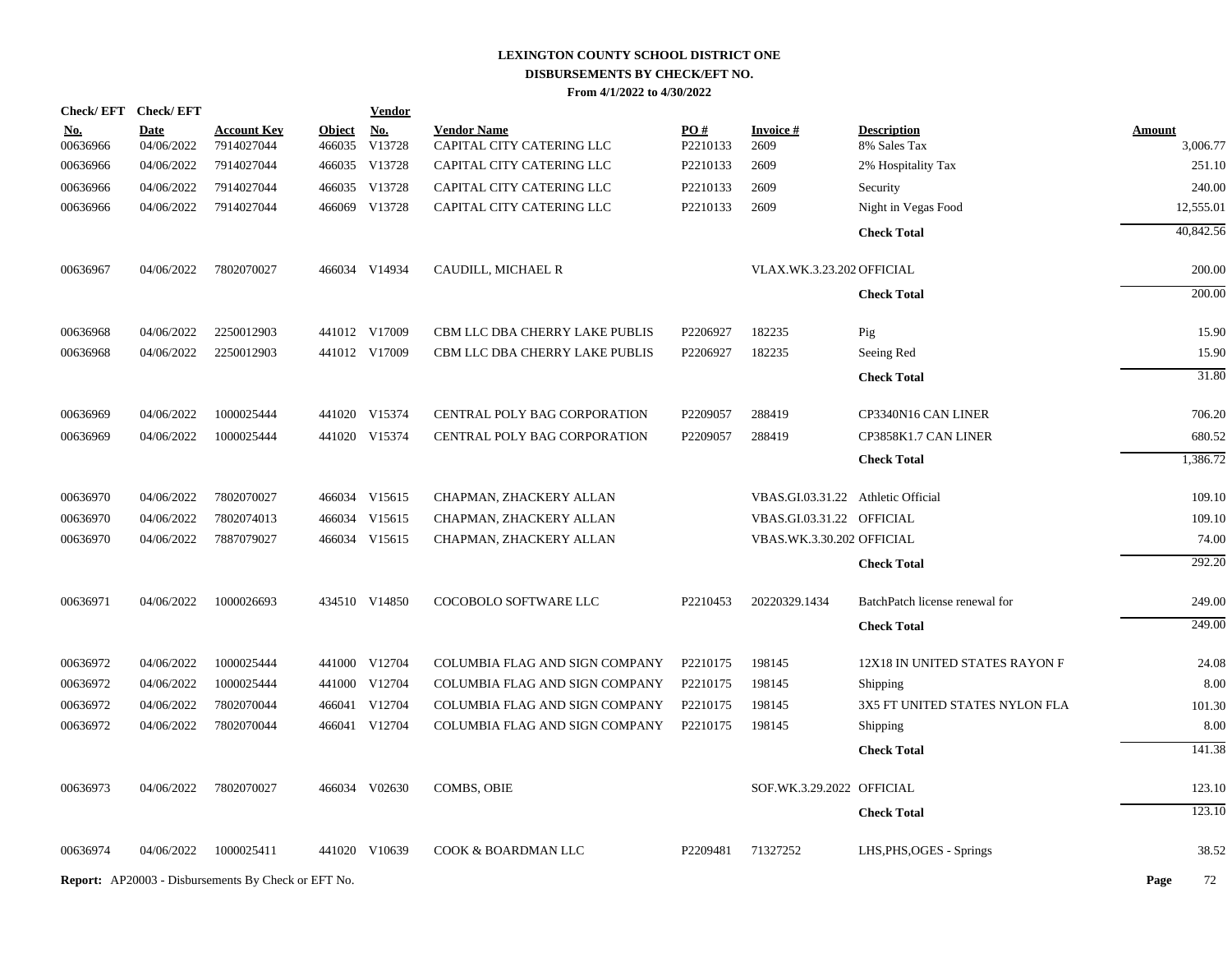| <b>Check/EFT</b>       | <b>Check/EFT</b>          |                                  |                         | <b>Vendor</b> |                                           |                 |                             |                                                |                 |
|------------------------|---------------------------|----------------------------------|-------------------------|---------------|-------------------------------------------|-----------------|-----------------------------|------------------------------------------------|-----------------|
| <u>No.</u><br>00636974 | <b>Date</b><br>04/06/2022 | <b>Account Key</b><br>1000025415 | <b>Object</b><br>441020 | No.<br>V10639 | <b>Vendor Name</b><br>COOK & BOARDMAN LLC | PO#<br>P2209481 | <b>Invoice#</b><br>71327252 | <b>Description</b><br>LHS, PHS, OGES - Springs | Amount<br>19.26 |
| 00636974               | 04/06/2022                | 1000025415                       | 441020                  | V10639        | COOK & BOARDMAN LLC                       | P2209481        | 71327252                    | PHS, PES - Tailpiece Assembly                  | 256.80          |
| 00636974               | 04/06/2022                | 1000025416                       |                         | 441020 V10639 | COOK & BOARDMAN LLC                       | P2209481        | 71327252                    | PHS, PES - Tailpiece Assembly                  | 256.80          |
| 00636974               | 04/06/2022                | 1000025422                       |                         | 441020 V10639 | COOK & BOARDMAN LLC                       | P2209481        | 71327252                    | LHS, PHS, OGES - Springs                       | 19.26           |
| 00636974               | 04/06/2022                | 1000025423                       |                         | 441020 V10639 | COOK & BOARDMAN LLC                       | P2209481        | 71327252                    | CES, SGES - Mortise Case ML203                 | 223.09          |
| 00636974               | 04/06/2022                | 1000025447                       |                         | 441020 V10639 | COOK & BOARDMAN LLC                       | P2209481        | 71327252                    | CES, SGES - Mortise Case ML203                 | 669.29          |
|                        |                           |                                  |                         |               |                                           |                 |                             | <b>Check Total</b>                             | 1,483.02        |
| 00636975               | 04/06/2022                | 7802070027                       |                         | 466034 V17170 | CORBITT, DEWAYNE                          |                 | JBAS.WK.3.24.202 OFFICIAL   |                                                | 122.00          |
|                        |                           |                                  |                         |               |                                           |                 |                             | <b>Check Total</b>                             | 122.00          |
| 00636976               | 04/06/2022                | 7714027021                       |                         | 466041 V16276 | CULLIGAN WATER CONDITIONING OF            | P2202303        | 57916                       | Monthly Cooler Rental - 1 Unit                 | 10.70           |
| 00636976               | 04/06/2022                | 7714027021                       |                         | 466041 V16276 | CULLIGAN WATER CONDITIONING OF            | P2202303        | 57916                       | Trip Surcharge (July 2021 - Ju                 | 1.80            |
| 00636976               | 04/06/2022                | 7714027021                       |                         | 466041 V16276 | CULLIGAN WATER CONDITIONING OF            | P2202303        | 57916                       | Bottle Delivery (est. 4 per mo                 | 50.56           |
|                        |                           |                                  |                         |               |                                           |                 |                             | <b>Check Total</b>                             | 63.06           |
| 00636977               | 04/06/2022                | 7811027021                       |                         | 466031 V00322 | <b>DECA</b>                               | P2210475        | 116117                      | DECA DAY AT SIX FLAGS                          | 429.00          |
|                        |                           |                                  |                         |               |                                           |                 |                             | <b>Check Total</b>                             | 429.00          |
| 00636978               | 04/06/2022                | 1000026646                       |                         | 444510 V01040 | <b>DELL COMPUTERS</b>                     | P2210334        | 10573107296                 | Keyboard, 80, United                           | 8.34            |
| 00636978               | 04/06/2022                | 1000021211                       |                         | 444500 V01040 | <b>DELL COMPUTERS</b>                     | P2209772        | 10574031373                 | Dell 24" Monitor                               | 256.80          |
|                        |                           |                                  |                         |               |                                           |                 |                             | <b>Check Total</b>                             | 265.14          |
| 00636979               | 04/06/2022                | 7802070027                       |                         | 466034 V11188 | DILLON, MATTHEW W                         |                 | VBAS.WK.3.21.202 OFFICIAL   |                                                | 165.50          |
|                        |                           |                                  |                         |               |                                           |                 |                             | <b>Check Total</b>                             | 165.50          |
| 00636980               | 04/06/2022                | 7802070027                       |                         | 466034 V16390 | DONNELLY, KRAIG                           |                 | VLAX.WK.3.21.202 OFFICIAL   |                                                | 79.00           |
|                        |                           |                                  |                         |               |                                           |                 |                             | <b>Check Total</b>                             | 79.00           |
| 00636981               | 04/06/2022                | 7843027043                       | 466035 V00731           |               | ENTERPRISE LEASING COMPANY SOU            | P2210004        | 6500-4784-1107              | Rental of Minivans for Outdoor                 | 210.74          |
| 00636981               | 04/06/2022                | 7843027043                       | 466035 V00731           |               | ENTERPRISE LEASING COMPANY SOU            | P2210004        | 6500-4784-1107              | VLF fee for South Carolina                     | 1.60            |
|                        |                           |                                  |                         |               |                                           |                 |                             | <b>Check Total</b>                             | 212.34          |
| 00636982               | 04/06/2022                | 7802070027                       |                         | 466034 V16642 | FINNEGAN, MICHAEL JOHN                    |                 | WMSC.WK.3.22.20 OFFICIAL    |                                                | 53.00           |
|                        |                           |                                  |                         |               |                                           |                 |                             |                                                |                 |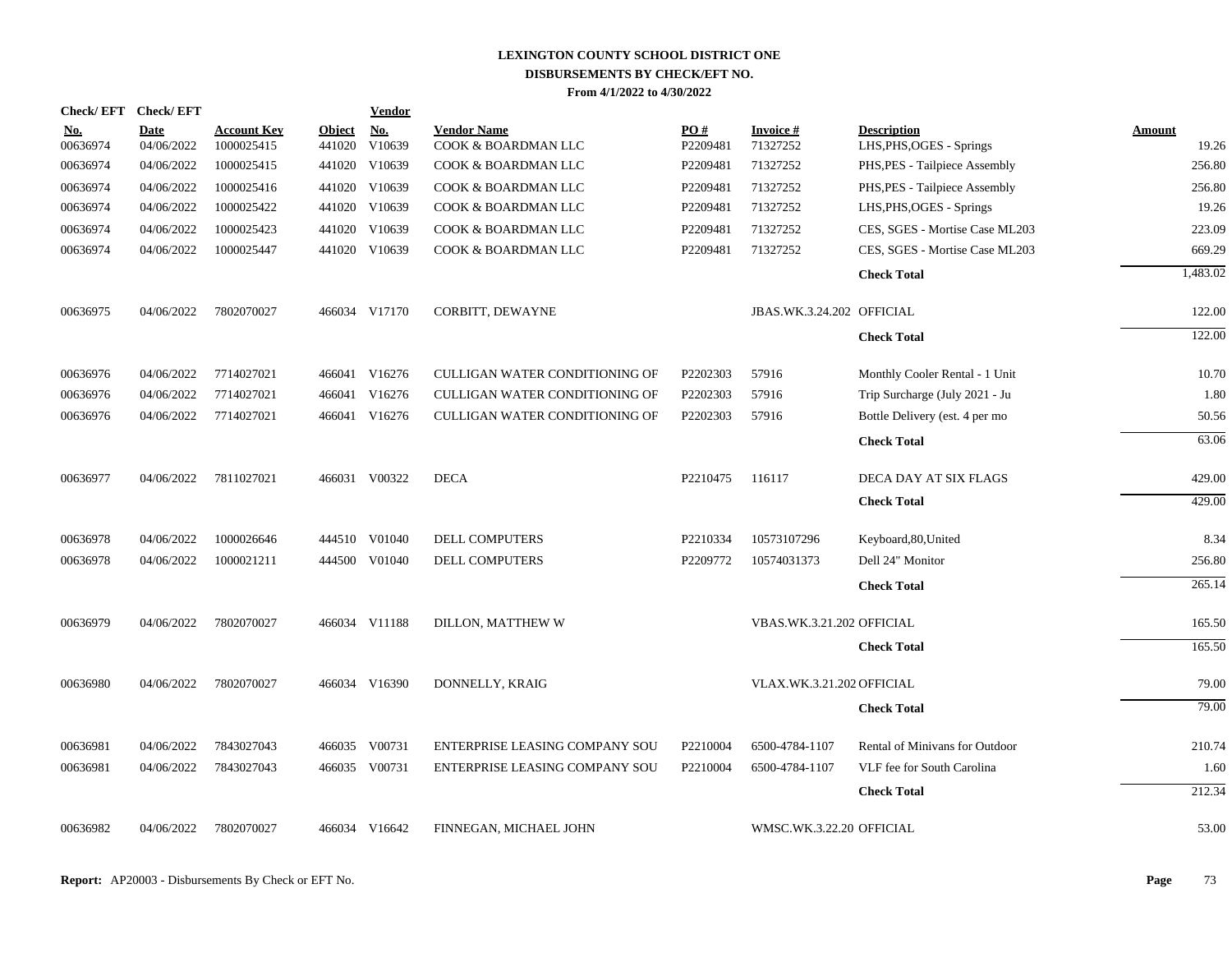| <b>Check/EFT</b> | <b>Check/EFT</b> |                    |               | <b>Vendor</b> |                      |          |                 |                                          |                        |
|------------------|------------------|--------------------|---------------|---------------|----------------------|----------|-----------------|------------------------------------------|------------------------|
| <u>No.</u>       | <b>Date</b>      | <b>Account Key</b> | <b>Object</b> | <u>No.</u>    | <b>Vendor Name</b>   | PO#      | <b>Invoice#</b> | <b>Description</b><br><b>Check Total</b> | <b>Amount</b><br>53.00 |
|                  |                  |                    |               |               |                      |          |                 |                                          |                        |
| 00636983         | 04/06/2022       | 1000011343         |               | 441000 V15897 | FIRST COMMUNITY BANK | P2210924 | MGM.2095.03.22  | Hobby Lobby                              | 60.71                  |
| 00636983         | 04/06/2022       | 1000011343         | 441000        | V15897        | FIRST COMMUNITY BANK | P2210924 | MGM.2095.03.22  | Dollar Tree                              | 15.54                  |
| 00636983         | 04/06/2022       | 1000011343         | 441000        | V15897        | FIRST COMMUNITY BANK | P2210924 | MGM.2095.03.22  | Dollar Tree                              | 31.06                  |
| 00636983         | 04/06/2022       | 1000011343         | 441000        | V15897        | FIRST COMMUNITY BANK | P2210924 | MGM.2095.03.22  | Dollar Tree                              | 130.48                 |
| 00636983         | 04/06/2022       | 1000011343         | 441000        | V15897        | FIRST COMMUNITY BANK | P2210924 | MGM.2095.03.22  | Target                                   | 24.60                  |
| 00636983         | 04/06/2022       | 1000011343         | 441000        | V15897        | FIRST COMMUNITY BANK | P2210924 | MGM.2095.03.22  | <b>Hobby Lobby</b>                       | $-18.18$               |
| 00636983         | 04/06/2022       | 1000014143         | 441000        | V15897        | FIRST COMMUNITY BANK | P2210924 | MGM.2095.03.22  | Amazon                                   | 42.76                  |
| 00636983         | 04/06/2022       | 1000025443         |               | 432300 V15897 | FIRST COMMUNITY BANK | P2210924 | MGM.2095.03.22  | Amazon                                   | 33.17                  |
| 00636983         | 04/06/2022       | 7802073043         |               | 466069 V15897 | FIRST COMMUNITY BANK | P2210924 | MGM.2095.03.22  | Salsaritas                               | 973.34                 |
| 00636983         | 04/06/2022       | 7841827043         |               | 466099 V15897 | FIRST COMMUNITY BANK | P2210924 | MGM.2095.03.22  | Hibbett                                  | 510.34                 |
| 00636983         | 04/06/2022       | 7860527043         | 466069        | V15897        | FIRST COMMUNITY BANK | P2210924 | MGM.2095.03.22  | Zoes Kitchen                             | 140.78                 |
| 00636983         | 04/06/2022       | 7860527043         | 466069        | V15897        | FIRST COMMUNITY BANK | P2210924 | MGM.2095.03.22  | <b>Nothing Bundt Cakes</b>               | 28.05                  |
| 00636983         | 04/06/2022       | 7860527043         | 466069        | V15897        | FIRST COMMUNITY BANK | P2210924 | MGM.2095.03.22  | Zoes                                     | 73.29                  |
| 00636983         | 04/06/2022       | 7860527043         | 466069        | V15897        | FIRST COMMUNITY BANK | P2210924 | MGM.2095.03.22  | Zoes                                     | $-73.29$               |
| 00636983         | 04/06/2022       | 7860527043         | 466099        | V15897        | FIRST COMMUNITY BANK | P2210924 | MGM.2095.03.22  | Target                                   | 14.27                  |
| 00636983         | 04/06/2022       | 7932027043         | 466041        | V15897        | FIRST COMMUNITY BANK | P2210924 | MGM.2095.03.22  | School Pride                             | 162.00                 |
| 00636983         | 04/06/2022       | 7932027043         | 466069        | V15897        | FIRST COMMUNITY BANK | P2210924 | MGM.2095.03.22  | Chick Fil A                              | 100.41                 |
| 00636983         | 04/06/2022       | 7932027043         | 466069        | V15897        | FIRST COMMUNITY BANK | P2210924 | MGM.2095.03.22  | Walgreens                                | 29.63                  |
| 00636983         | 04/06/2022       | 7932027043         | 466069        | V15897        | FIRST COMMUNITY BANK | P2210924 | MGM.2095.03.22  | Walmart                                  | 48.31                  |
| 00636983         | 04/06/2022       | 7932027043         | 466069        | V15897        | FIRST COMMUNITY BANK | P2210924 | MGM.2095.03.22  | Walmart                                  | 4.28                   |
| 00636983         | 04/06/2022       | 7932027043         | 466069        | V15897        | FIRST COMMUNITY BANK | P2210924 | MGM.2095.03.22  | SAMS                                     | 137.08                 |
| 00636983         | 04/06/2022       | 7932027043         | 466069        | V15897        | FIRST COMMUNITY BANK | P2210924 | MGM.2095.03.22  | Walmart                                  | 8.98                   |
| 00636983         | 04/06/2022       | 7934027043         | 466069        | V15897        | FIRST COMMUNITY BANK | P2210924 | MGM.2095.03.22  | Chick Fil A                              | 242.51                 |
| 00636983         | 04/06/2022       | 7960027043         | 466069        | V15897        | FIRST COMMUNITY BANK | P2210924 | MGM.2095.03.22  | Lowes Foods                              | 17.99                  |
| 00636983         | 04/06/2022       | 1000011341         | 443000        | V15897        | FIRST COMMUNITY BANK | P2210923 | RCE.6202.03.22  | Kids Can Press                           | 75.59                  |
| 00636983         | 04/06/2022       | 1000011341         |               | 443000 V15897 | FIRST COMMUNITY BANK | P2210923 | RCE.6202.03.22  | Foreign Currancy Charge for Ki           | 2.26                   |
| 00636983         | 04/06/2022       | 1000011341         |               | 443000 V15897 | FIRST COMMUNITY BANK | P2210923 | RCE.6202.03.22  | Amazon                                   | 17.02                  |
| 00636983         | 04/06/2022       | 1000011341         |               | 443000 V15897 | FIRST COMMUNITY BANK | P2210923 | RCE.6202.03.22  | Amazon                                   | 166.80                 |
| 00636983         | 04/06/2022       | 1000011341         |               | 443000 V15897 | FIRST COMMUNITY BANK | P2210923 | RCE.6202.03.22  | Amazon                                   | 51.06                  |
| 00636983         | 04/06/2022       | 1000021241         |               | 441000 V15897 | FIRST COMMUNITY BANK | P2210923 | RCE.6202.03.22  | Amazon                                   | 24.67                  |
| 00636983         | 04/06/2022       | 1000021241         |               | 441000 V15897 | FIRST COMMUNITY BANK | P2210923 | RCE.6202.03.22  | Amazon                                   | 29.41                  |
| 00636983         | 04/06/2022       | 1000021241         | 441000        | V15897        | FIRST COMMUNITY BANK | P2210923 | RCE.6202.03.22  | Amazon                                   | 28.56                  |
| 00636983         | 04/06/2022       | 1000021241         |               | 441000 V15897 | FIRST COMMUNITY BANK | P2210923 | RCE.6202.03.22  | Inspire to Create - Emotions b           | 43.56                  |
|                  |                  |                    |               |               |                      |          |                 |                                          |                        |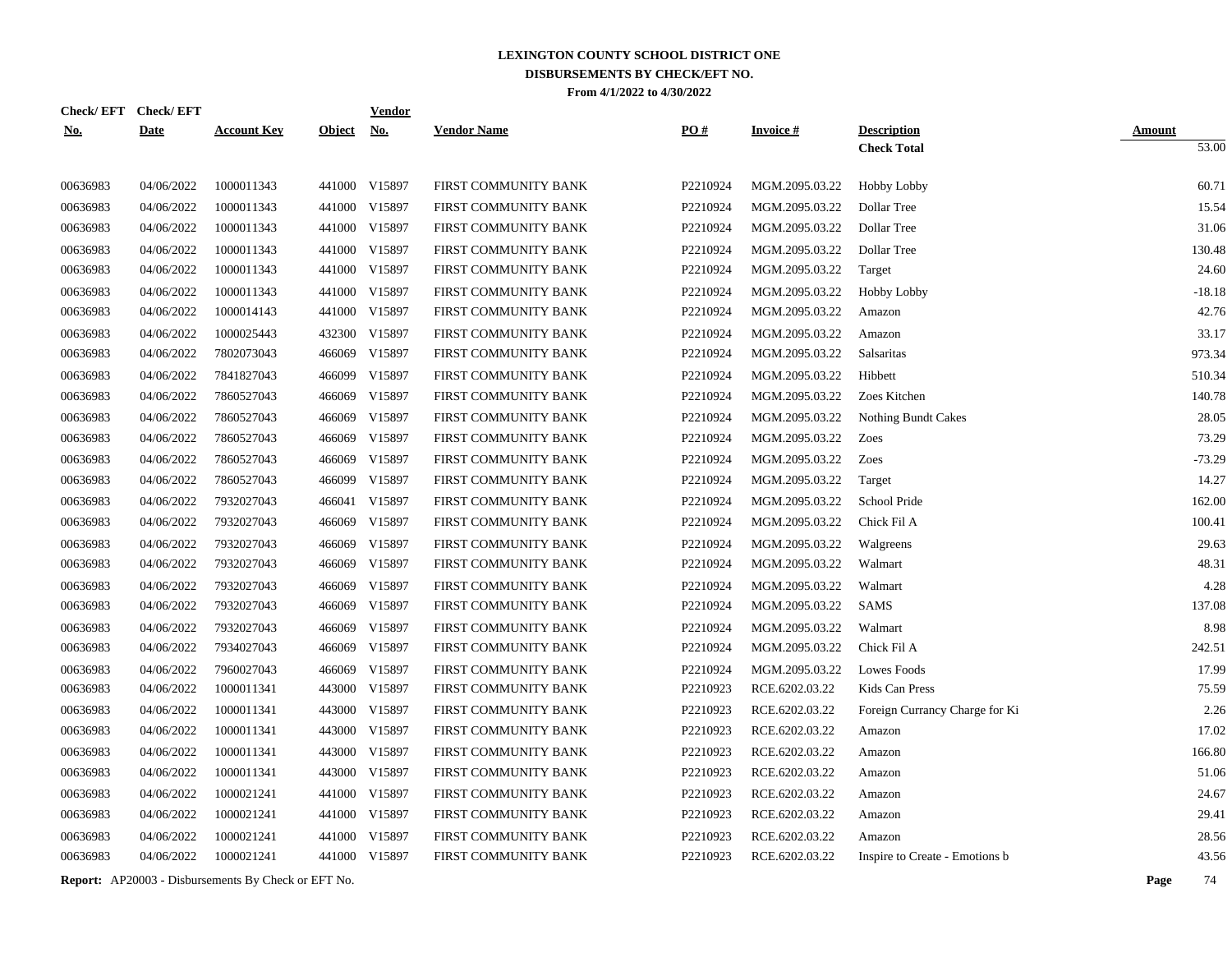| <b>Check/EFT</b>       | <b>Check/EFT</b>          |                                  |                         | <b>Vendor</b>                       |                                            |                 |                                    |                                       |                         |
|------------------------|---------------------------|----------------------------------|-------------------------|-------------------------------------|--------------------------------------------|-----------------|------------------------------------|---------------------------------------|-------------------------|
| <u>No.</u><br>00636983 | <b>Date</b><br>04/06/2022 | <b>Account Key</b><br>1000025441 | <b>Object</b><br>441000 | $\underline{\textbf{No}}$<br>V15897 | <b>Vendor Name</b><br>FIRST COMMUNITY BANK | PO#<br>P2210923 | <u>Invoice #</u><br>RCE.6202.03.22 | <b>Description</b><br>Amazon          | <b>Amount</b><br>160.50 |
| 00636983               | 04/06/2022                | 7743019041                       |                         | 466041 V15897                       | FIRST COMMUNITY BANK                       | P2210923        | RCE.6202.03.22                     | Office Depot                          | 83.50                   |
| 00636983               | 04/06/2022                | 7743019041                       |                         | 466041 V15897                       | FIRST COMMUNITY BANK                       | P2210923        | RCE.6202.03.22                     | Amazon                                | 51.85                   |
| 00636983               | 04/06/2022                | 7743019041                       |                         | 466041 V15897                       | FIRST COMMUNITY BANK                       | P2210923        | RCE.6202.03.22                     | Amazon                                | 67.34                   |
| 00636983               | 04/06/2022                | 7846027041                       |                         | 466041 V15897                       | FIRST COMMUNITY BANK                       | P2210923        | RCE.6202.03.22                     | Amazon                                | 28.98                   |
| 00636983               | 04/06/2022                | 7926027141                       |                         | 466041 V15897                       | FIRST COMMUNITY BANK                       | P2210923        | RCE.6202.03.22                     | Amazon                                | 34.10                   |
| 00636983               | 04/06/2022                | 7926027141                       |                         | 466041 V15897                       | FIRST COMMUNITY BANK                       | P2210923        | RCE.6202.03.22                     | Amazon                                | 72.72                   |
| 00636983               | 04/06/2022                | 7926027141                       |                         | 466041 V15897                       | FIRST COMMUNITY BANK                       | P2210923        | RCE.6202.03.22                     | Office Depot                          | 20.88                   |
| 00636983               | 04/06/2022                | 7926027141                       |                         | 466041 V15897                       | FIRST COMMUNITY BANK                       | P2210923        | RCE.6202.03.22                     | Amazon credit                         | $-32.07$                |
|                        |                           |                                  |                         |                                     |                                            |                 |                                    | <b>Check Total</b>                    | 3,664.84                |
| 00636984               | 04/06/2022                | 7802074015                       |                         | 466034 V17208                       | <b>FISHER, PETER</b>                       |                 | JBAS.PE.04.04.22                   | Official                              | 112.60                  |
|                        |                           |                                  |                         |                                     |                                            |                 |                                    | <b>Check Total</b>                    | 112.60                  |
| 00636985               | 04/06/2022                | 1000022215                       |                         | 443000 V17061                       | FOLLETT CONTENT SOLUTIONS LLC              | P2206523        | 408149                             | Library Books - Consideration         | 6,819.85                |
| 00636985               | 04/06/2022                | 1000022215                       | 443000 V17061           |                                     | FOLLETT CONTENT SOLUTIONS LLC              | P2206523        | 408149F                            | Library Books - Consideration         | 701.21                  |
|                        |                           |                                  |                         |                                     |                                            |                 |                                    | <b>Check Total</b>                    | 7.521.06                |
| 00636986               | 04/06/2022                | 1000011341                       |                         | 441000 V00549                       | FORMS AND SUPPLY INC (FSI)                 | P2207525        | 6023165-0                          | Business Source TopLoading Pol        | 155.36                  |
| 00636986               | 04/06/2022                | 1000011341                       | 441000                  | V00549                              | FORMS AND SUPPLY INC (FSI)                 | P2207525        | 6023165-0                          | Neenah Card Stock Bright Whit         | 59.60                   |
| 00636986               | 04/06/2022                | 1000021107                       | 441000                  | V00549                              | FORMS AND SUPPLY INC (FSI)                 | P2209167        | 6065339-0                          | Advantus Clear Base File Tote         | 78.24                   |
| 00636986               | 04/06/2022                | 1000011411                       | 441000                  | V00549                              | FORMS AND SUPPLY INC (FSI)                 | P2210218        | 6082973-1                          | Fellowes Jupiter2 125 Laminato        | 155.61                  |
| 00636986               | 04/06/2022                | 1000025507                       |                         | 441000 V00549                       | FORMS AND SUPPLY INC (FSI)                 | P2210343        | 6084175-0                          | <b>Business. Source Easel Documen</b> | 21.91                   |
| 00636986               | 04/06/2022                | 1000014129                       | 441000                  | V00549                              | FORMS AND SUPPLY INC (FSI)                 | P2210353        | 6084565-0                          | Business Source Utilitypurpose        | 3.75                    |
| 00636986               | 04/06/2022                | 1000014129                       | 441000                  | V00549                              | FORMS AND SUPPLY INC (FSI)                 | P2210353        | 6084565-0                          | <b>Business Source Utilitypurpose</b> | 7.51                    |
| 00636986               | 04/06/2022                | 1000014129                       |                         | 441000 V00549                       | FORMS AND SUPPLY INC (FSI)                 | P2210353        | 6084565-0                          | Sharpie Penstyle Permanent Mar        | 6.09                    |
| 00636986               | 04/06/2022                | 1000014129                       |                         | 441000 V00549                       | FORMS AND SUPPLY INC (FSI)                 | P2210353        | 6084565-0                          | Sharpie Fine Point Permanent M        | 23.95                   |
| 00636986               | 04/06/2022                | 1000014129                       |                         | 441000 V00549                       | FORMS AND SUPPLY INC (FSI)                 | P2210353        | 6084565-0                          | TOPS Wide Rule 1 subject Spiral       | 2.25                    |
| 00636986               | 04/06/2022                | 1000014129                       |                         | 441000 V00549                       | FORMS AND SUPPLY INC (FSI)                 | P2210353        | 6084565-0                          | Pacon Wide Ruled Filler Paper         | 3.21                    |
| 00636986               | 04/06/2022                | 1000014129                       |                         | 441000 V00549                       | FORMS AND SUPPLY INC (FSI)                 | P2210353        | 6084565-0                          | Business Source 13 Tab Cut Let        | 18.08                   |
| 00636986               | 04/06/2022                | 1000014129                       |                         | 441000 V00549                       | FORMS AND SUPPLY INC (FSI)                 | P2210353        | 6084565-0                          | Sharpie Flip Chart Markers            | 4.28                    |
| 00636986               | 04/06/2022                | 1000014129                       |                         | 441000 V00549                       | FORMS AND SUPPLY INC (FSI)                 | P2210353        | 6084565-0                          | Postitreg SelfStick Easel Pads        | 29.68                   |
| 00636986               | 04/06/2022                | 1000014129                       |                         | 441000 V00549                       | FORMS AND SUPPLY INC (FSI)                 | P2210353        | 6084565-0                          | Business Source 12 Plastic Rul        | 1.66                    |
| 00636986               | 04/06/2022                | 1000014129                       |                         | 441000 V00549                       | FORMS AND SUPPLY INC (FSI)                 | P2210353        | 6084565-0                          | Crayola Classic Washable Marke        | 19.26                   |
| 00636986               | 04/06/2022                | 1000014129                       |                         | 441000 V00549                       | FORMS AND SUPPLY INC (FSI)                 | P2210353        | 6084565-0                          | Rainbow Colored Kraft DuoFinis        | 36.68                   |
|                        |                           |                                  |                         |                                     |                                            |                 |                                    |                                       |                         |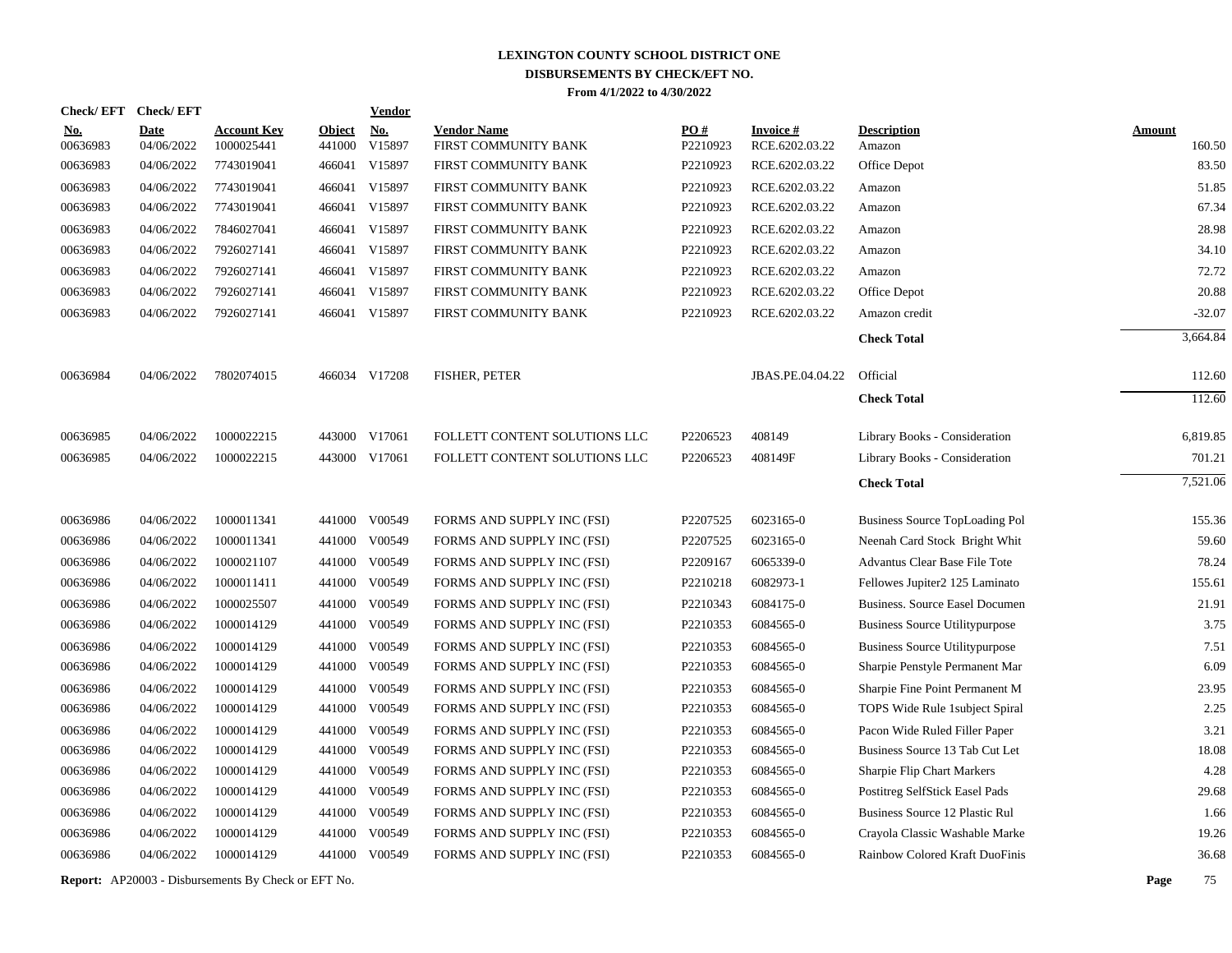| <b>Check/EFT</b>     | <b>Check/EFT</b>         |                                                            |                  | Vendor           |                                  |                      |                          |                                                                |                 |
|----------------------|--------------------------|------------------------------------------------------------|------------------|------------------|----------------------------------|----------------------|--------------------------|----------------------------------------------------------------|-----------------|
| <u>No.</u>           | <b>Date</b>              | <b>Account Key</b>                                         | <b>Object</b>    | <b>No.</b>       | <b>Vendor Name</b>               | PO#                  | <b>Invoice#</b>          | <b>Description</b>                                             | <b>Amount</b>   |
| 00636986<br>00636986 | 04/06/2022<br>04/06/2022 | 1000011347<br>1000025431                                   | 441000<br>441000 | V00549<br>V00549 | FORMS AND SUPPLY INC (FSI)       | P2210357<br>P2210361 | 6084582-0<br>6084590-0   | Advantus Binder Pencil Pouch<br>Rayovac Ultra Pro Alka AAA24 B | 129.20<br>13.15 |
|                      |                          |                                                            |                  |                  | FORMS AND SUPPLY INC (FSI)       |                      |                          |                                                                |                 |
| 00636986             | 04/06/2022               | 1000025431<br>1000011322                                   | 441000           | V00549<br>V00549 | FORMS AND SUPPLY INC (FSI)       | P2210361             | 6084590-0                | Rayovac Ultra Pro Alkaline C B                                 | 23.48<br>0.35   |
| 00636986             | 04/06/2022               |                                                            | 441000           |                  | FORMS AND SUPPLY INC (FSI)       | P2210367             | 6084620-0                | <b>Business Source Foldback Binde</b>                          |                 |
| 00636986             | 04/06/2022               | 1000011322                                                 | 441000           | V00549           | FORMS AND SUPPLY INC (FSI)       | P2210367             | 6084620-0                | Integra Pink Pencil Cap Eraser                                 | 0.92            |
| 00636986             | 04/06/2022               | 1000011322                                                 |                  | 441000 V00549    | FORMS AND SUPPLY INC (FSI)       | P2210367             | 6084620-0                | <b>Bostitch Contemporary Staple R</b>                          | 3.83            |
| 00636986             | 04/06/2022               | 1000011322                                                 | 441000           | V00549           | FORMS AND SUPPLY INC (FSI)       | P2210367             | 6084620-0                | Crayola 16Color Classpack Cray                                 | 30.07           |
| 00636986             | 04/06/2022               | 1000011322                                                 |                  | 441000 V00549    | FORMS AND SUPPLY INC (FSI)       | P2210367             | 6084620-0                | Astrobrights Inkjet Laser Prin                                 | 14.49           |
| 00636986             | 04/06/2022               | 1000011322                                                 | 441000           | V00549           | FORMS AND SUPPLY INC (FSI)       | P2210367             | 6084620-0                | Astrobrights Inkjet Laser Prin                                 | 12.07           |
| 00636986             | 04/06/2022               | 1000011322                                                 |                  | 441000 V00549    | FORMS AND SUPPLY INC (FSI)       | P2210367             | 6084620-0                | Sharpie Flip Chart Markers                                     | 4.28            |
| 00636986             | 04/06/2022               | 1000011322                                                 | 441000           | V00549           | FORMS AND SUPPLY INC (FSI)       | P2210367             | 6084620-0                | Business Source Plain Index Ca                                 | 6.53            |
| 00636986             | 04/06/2022               | 1000011322                                                 |                  | 441000 V00549    | FORMS AND SUPPLY INC (FSI)       | P2210367             | 6084620-0                | Averyreg Office Essentials Ins                                 | 12.84           |
| 00636986             | 04/06/2022               | 1000011322                                                 | 441000           | V00549           | FORMS AND SUPPLY INC (FSI)       | P2210367             | 6084620-0                | <b>Bostitch Personal Electric Pen</b>                          | 17.00           |
| 00636986             | 04/06/2022               | 1000011322                                                 | 441000           | V00549           | FORMS AND SUPPLY INC (FSI)       | P2210367             | 6084620-0                | Officemate Giant Paper Clips                                   | 3.15            |
| 00636986             | 04/06/2022               | 1000011322                                                 | 441000           | V00549           | FORMS AND SUPPLY INC (FSI)       | P2210367             | 6084620-0                | EconomyValue ClearVue RoundRin                                 | 23.37           |
| 00636986             | 04/06/2022               | 1000014142                                                 | 441000           | V00549           | FORMS AND SUPPLY INC (FSI)       | P2210368             | 6084621-0                | Sharpie Precision Permanent Ma                                 | 12.18           |
| 00636986             | 04/06/2022               | 1000014142                                                 | 441000           | V00549           | FORMS AND SUPPLY INC (FSI)       | P2210368             | 6084621-0                | Clorox Disinfecting Cleaning W                                 | 52.00           |
| 00636986             | 04/06/2022               | 1000014142                                                 | 441000           | V00549           | FORMS AND SUPPLY INC (FSI)       | P2210368             | 6084621-0                | EconomyValue ClearVue RoundRin                                 | 89.88           |
| 00636986             | 04/06/2022               | 1000011228                                                 | 441000           | V00549           | FORMS AND SUPPLY INC (FSI)       | P2210369             | 6084623-0                | Sparco 5 Kids Pointed End Scis                                 | 26.36           |
| 00636986             | 04/06/2022               | 1000011316                                                 | 441000           | V00549           | FORMS AND SUPPLY INC (FSI)       | P2210372             | 6084626-0                | Paper Mate InkJoy Gel Pen                                      | 22.88           |
| 00636986             | 04/06/2022               | 1000025507                                                 | 441000           | V00549           | FORMS AND SUPPLY INC (FSI)       | P2210374             | 6084629-0                | Pentel EnerGel RTX Liquid Gel                                  | 11.42           |
| 00636986             | 04/06/2022               | 1000025507                                                 | 441000           | V00549           | FORMS AND SUPPLY INC (FSI)       | P2210374             | 6084629-0                | BIC Gelocity 7mm Retractable P                                 | 25.00           |
| 00636986             | 04/06/2022               | 1000025204                                                 | 441000           | V00549           | FORMS AND SUPPLY INC (FSI)       | P2210373             | 6084692-0                | Avery dividers, 5 tab sets, cl                                 | 2.46            |
| 00636986             | 04/06/2022               | 1000025204                                                 | 441000           | V00549           | FORMS AND SUPPLY INC (FSI)       | P2210373             | 6084692-0                | Avery dividers, 5 tab sets, mu                                 | 2.95            |
| 00636986             | 04/06/2022               | 1000025204                                                 | 441000           | V00549           | FORMS AND SUPPLY INC (FSI)       | P2210373             | 6084692-0                | Avery dividers, 25 tab sets, A                                 | 20.35           |
| 00636986             | 04/06/2022               | 1000025204                                                 | 441000           | V00549           | FORMS AND SUPPLY INC (FSI)       | P2210373             | 6084692-0                | Avery dividers, 8 tab sets, 1-                                 | 5.94            |
| 00636986             | 04/06/2022               | 1000025204                                                 |                  | 441000 V00549    | FORMS AND SUPPLY INC (FSI)       | P2210373             | 6084692-0                | Pendaflex hanging folder                                       | 123.48          |
|                      |                          |                                                            |                  |                  |                                  |                      |                          | <b>Check Total</b>                                             | 1,316.75        |
| 00636987             | 04/06/2022               | 7802070027                                                 |                  | 466034 V11259    | <b>GIBBONS, RICHARD D</b>        |                      | WMSC.WK.3.22.20 OFFICIAL |                                                                | 119.00          |
|                      |                          |                                                            |                  |                  |                                  |                      |                          | <b>Check Total</b>                                             | 119.00          |
| 00636988             | 04/06/2022               | 7730027011                                                 |                  | 466041 V12715    | <b>GLENDALE PARADE STORE LLC</b> | P2209198             | 500237A                  | Drill Team Beret, Navy                                         | 106.73          |
| 00636988             | 04/06/2022               | 7730027011                                                 |                  | 466041 V12715    | <b>GLENDALE PARADE STORE LLC</b> | P2209198             | 500237A                  | Shoulder Cord Pin Scarlet/Blac                                 | 90.68           |
| 00636988             | 04/06/2022               | 7730027011                                                 |                  | 466041 V12715    | <b>GLENDALE PARADE STORE LLC</b> | P2209198             | 500237A                  | Shoulder Cord Pin Med Blue                                     | 239.95          |
|                      |                          | <b>Report:</b> AP20003 - Disbursements By Check or EFT No. |                  |                  |                                  |                      |                          |                                                                | Page<br>76      |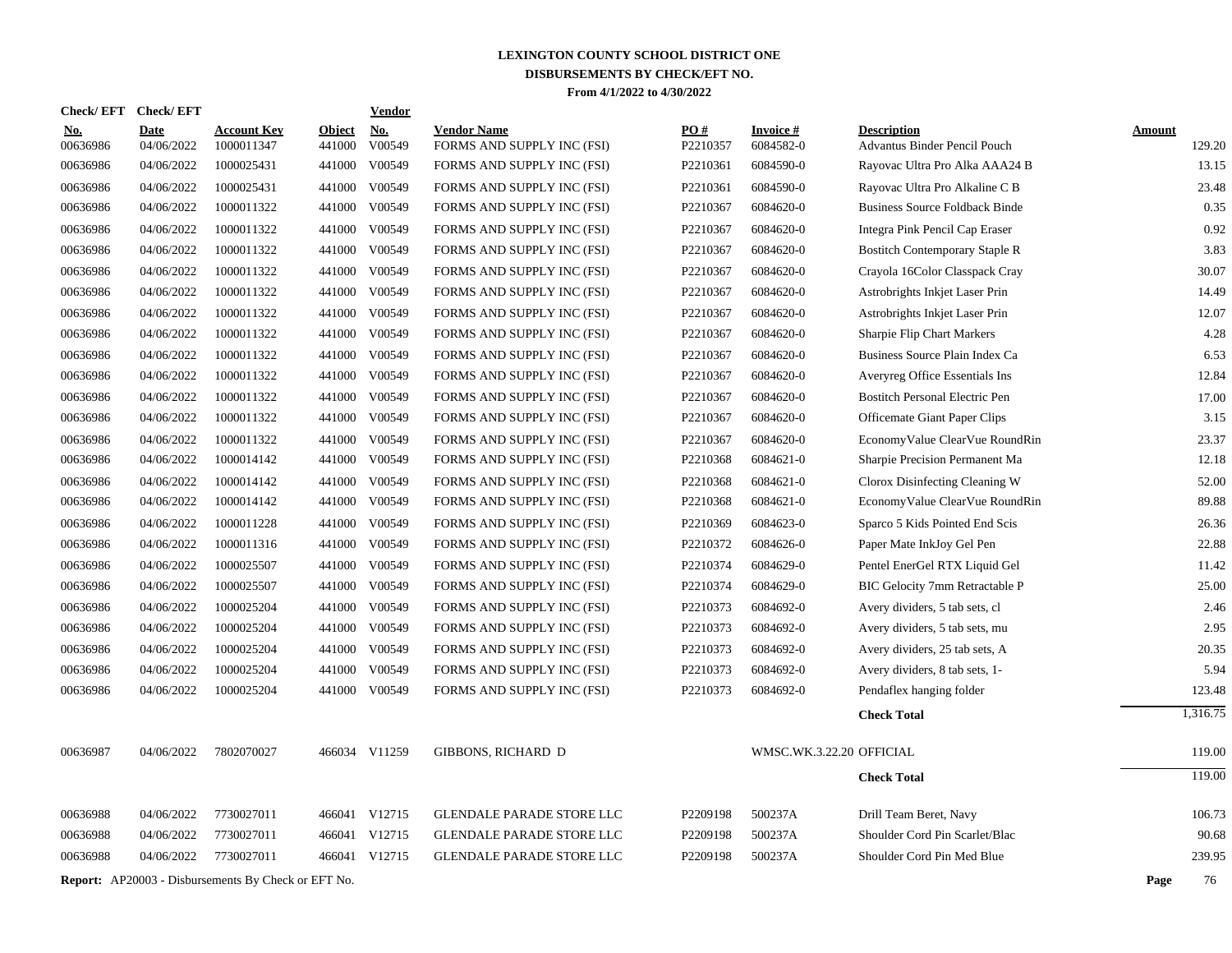| Check/EFT Check/EFT |             |                    |               | <b>Vendor</b> |                                      |          |                           |                                      |               |
|---------------------|-------------|--------------------|---------------|---------------|--------------------------------------|----------|---------------------------|--------------------------------------|---------------|
| <u>No.</u>          | <b>Date</b> | <b>Account Key</b> | <b>Object</b> | <u>No.</u>    | <b>Vendor Name</b>                   | PO#      | <b>Invoice#</b>           | <b>Description</b>                   | <b>Amount</b> |
| 00636988            | 04/06/2022  | 7730027011         | 466041        | V12715        | <b>GLENDALE PARADE STORE LLC</b>     | P2209198 | 500237A                   | Armed Forces Beret, Navy, Unli       | 16.32         |
| 00636988            | 04/06/2022  | 7730027011         |               | 466041 V12715 | <b>GLENDALE PARADE STORE LLC</b>     | P2209198 | 500237A                   | Shipping                             | 34.24         |
|                     |             |                    |               |               |                                      |          |                           | <b>Check Total</b>                   | 487.92        |
| 00636989            | 04/06/2022  | 1000025507         |               | 435000 V13990 | <b>GRACE OUTDOOR ADVERTISING LLC</b> | P2210344 | 49470                     | April advertising billboard          | 900.00        |
|                     |             |                    |               |               |                                      |          |                           | <b>Check Total</b>                   | 900.00        |
| 00636990            | 04/06/2022  | 7802070027         |               | 466034 V02932 | HIGHTOWER, JOSEPH                    |          | SOF.WK.3.22.2022 OFFICIAL |                                      | 97.00         |
|                     |             |                    |               |               |                                      |          |                           | <b>Check Total</b>                   | 97.00         |
| 00636991            | 04/06/2022  | 7802070027         |               | 466034 V02590 | <b>JONES, SAMUEL H</b>               |          | VSOF.WK.3.19.202 OFFICIAL |                                      | 121.30        |
|                     |             |                    |               |               |                                      |          |                           | <b>Check Total</b>                   | 121.30        |
| 00636992            | 04/06/2022  | 9240013903         |               | 441000 V00211 | KAPLAN EARLY LEARNING COMPANY        | P2206213 | 0006146228                | Sense of Place Refrigerator          | 173.43        |
| 00636992            | 04/06/2022  | 9240013903         |               | 441000 V00211 | KAPLAN EARLY LEARNING COMPANY        | P2206213 | 0006146228                | Sense of Place Fireplace             | 467.46        |
| 00636992            | 04/06/2022  | 9240013903         |               | 441000 V00211 | KAPLAN EARLY LEARNING COMPANY        | P2206213 | 0006146228                | Carolina Block Storage Organiz       | 730.91        |
| 00636992            | 04/06/2022  | 9240013903         | 441000        | V00211        | KAPLAN EARLY LEARNING COMPANY        | P2206213 | 0006146228                | Block labels-85 Dark Brown, Sd       | 16.96         |
| 00636992            | 04/06/2022  | 9240013903         | 441000        | V00211        | KAPLAN EARLY LEARNING COMPANY        | P2206213 | 0006146228                | Unit Blocks-Basic Classroom Se       | 271.96        |
| 00636992            | 04/06/2022  | 9240013903         |               | 441000 V00211 | KAPLAN EARLY LEARNING COMPANY        | P2206213 | 0006146228                | Birch Plywood Carolina Double-       | 450.46        |
| 00636992            | 04/06/2022  | 9240013903         | 441000        | V00211        | KAPLAN EARLY LEARNING COMPANY        | P2206213 | 0006146228                | Birch Plywood Wooden Carolina        | 424.96        |
| 00636992            | 04/06/2022  | 9240013903         |               | 441000 V00211 | KAPLAN EARLY LEARNING COMPANY        | P2206213 | 0006146228                | Sense of Place Farmhouse Table       | 686.76        |
| 00636992            | 04/06/2022  | 9240013903         | 441000        | V00211        | KAPLAN EARLY LEARNING COMPANY        | P2206213 | 0006146228                | Birch Plywood Carolina 30" 5-C       | 254.96        |
| 00636992            | 04/06/2022  | 9240013903         | 441000        | V00211        | KAPLAN EARLY LEARNING COMPANY        | P2206213 | 0006146228                | Carolina 3 Shelf Storage             | 268.56        |
| 00636992            | 04/06/2022  | 9240013903         |               | 441000 V00211 | KAPLAN EARLY LEARNING COMPANY        | P2206213 | 0006146228                | Wooden Doll Bed with Bedding         | 84.96         |
| 00636992            | 04/06/2022  | 9240013903         |               | 441000 V00211 | KAPLAN EARLY LEARNING COMPANY        | P2206213 | 0006146228                | Wooden High Chair for Dolls          | 84.96         |
| 00636992            | 04/06/2022  | 9240013903         |               | 441000 V00211 | KAPLAN EARLY LEARNING COMPANY        | P2206213 | 0006146228                | Sense of Place Blue leaf Carpe       | 251.56        |
| 00636992            | 04/06/2022  | 9240013903         | 441000        | V00211        | KAPLAN EARLY LEARNING COMPANY        | P2206213 | 0006146228                | Clear Storage Bins - Set of 20       | 156.36        |
| 00636992            | 04/06/2022  | 9240013903         |               | 441000 V00211 | KAPLAN EARLY LEARNING COMPANY        | P2206213 | 0006146228                | Clear Storage Bins - Set of 5        | 39.06         |
| 00636992            | 04/06/2022  | 9240013903         | 441000        | V00211        | KAPLAN EARLY LEARNING COMPANY        | P2206213 | 0006146228                | Clear Storage Bin Lid                | 62.69         |
| 00636992            | 04/06/2022  | 9240013903         |               | 441000 V00211 | KAPLAN EARLY LEARNING COMPANY        | P2206213 | 0006146228                | <b>Smart Toss</b>                    | 55.21         |
| 00636992            | 04/06/2022  | 9240013903         | 441000        | V00211        | KAPLAN EARLY LEARNING COMPANY        | P2206213 | 0006146228                | Block Play Family Play Set - H       | 23.76         |
| 00636992            | 04/06/2022  | 9240013903         |               | 441000 V00211 | KAPLAN EARLY LEARNING COMPANY        | P2206213 | 0006146228                | Block Play Family Play Set - A       | 23.76         |
| 00636992            | 04/06/2022  | 9240013903         |               | 441000 V00211 | KAPLAN EARLY LEARNING COMPANY        | P2206213 | 0006146228                | <b>Community Preschool Polyester</b> | 94.31         |
| 00636992            | 04/06/2022  | 9240013903         | 441000        | V00211        | KAPLAN EARLY LEARNING COMPANY        | P2206213 | 0006146228                | Fold and Go Mini Barn                | 46.71         |
| 00636992            | 04/06/2022  | 9240013903         |               | 441000 V00211 | KAPLAN EARLY LEARNING COMPANY        | P2206213 | 0006206863                | Sense of Place Range and Sink        | 404.56        |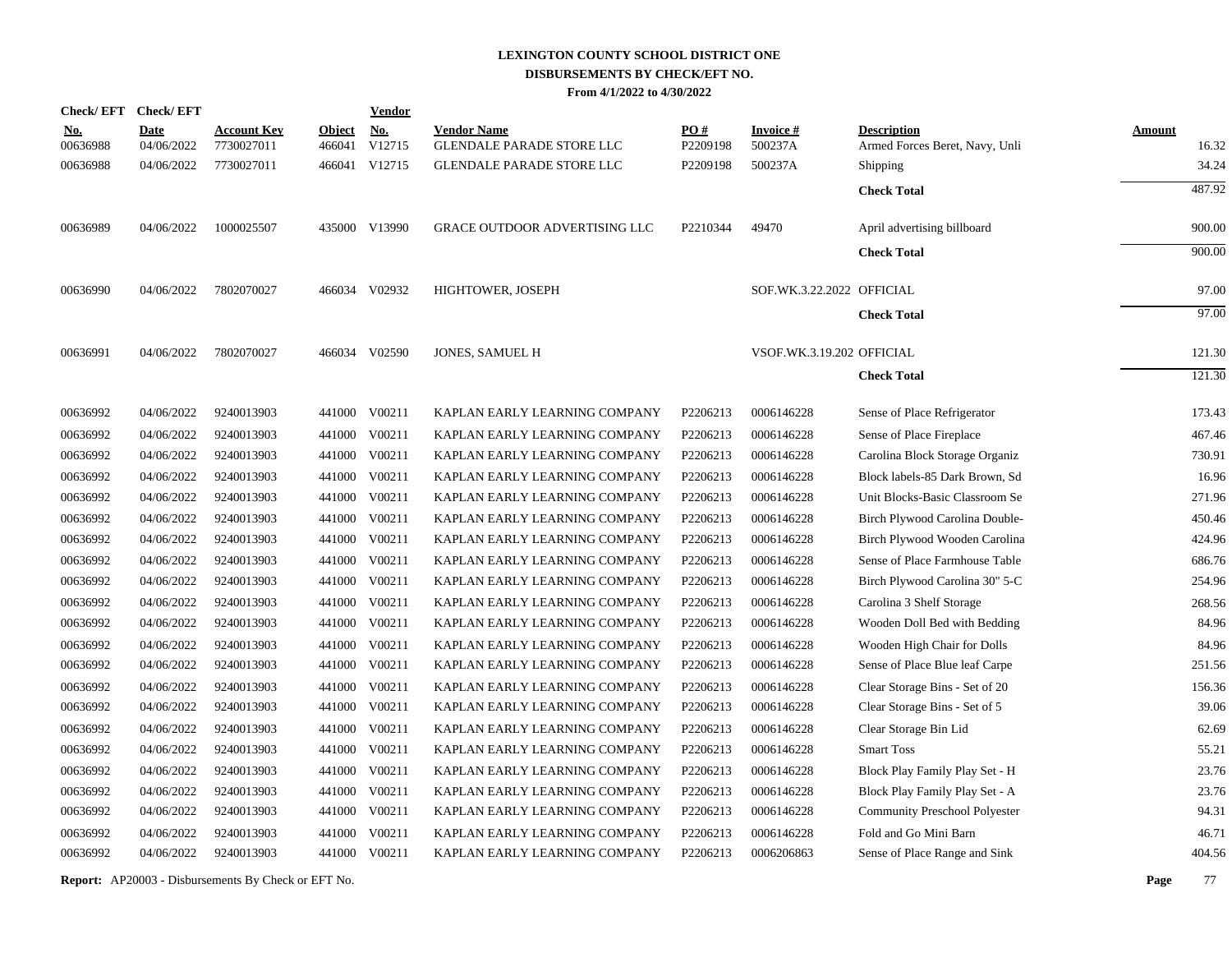| <b>Check/EFT</b>       | <b>Check/EFT</b>          |                                                            |                         | Vendor        |                                                     |                 |                                    |                                                      |               |          |
|------------------------|---------------------------|------------------------------------------------------------|-------------------------|---------------|-----------------------------------------------------|-----------------|------------------------------------|------------------------------------------------------|---------------|----------|
| <u>No.</u><br>00636992 | <b>Date</b><br>04/06/2022 | <b>Account Key</b><br>9240013903                           | <b>Object</b><br>441000 | No.<br>V00211 | <b>Vendor Name</b><br>KAPLAN EARLY LEARNING COMPANY | PO#<br>P2206213 | <b>Invoice#</b><br>0006206863      | <b>Description</b><br>Sense of Place Tan Vinyl Couch | <b>Amount</b> | 254.96   |
| 00636992               | 04/06/2022                | 9240013903                                                 | 441000                  | V00211        | KAPLAN EARLY LEARNING COMPANY                       | P2206213        | 0006206863                         | Sense of Place Tan Vinyl Chair                       |               | 178.46   |
| 00636992               | 04/06/2022                | 9240013903                                                 | 441000                  | V00211        | KAPLAN EARLY LEARNING COMPANY                       | P2206213        | 0006206863                         | Baltic Birch Wood Carolina Lar                       |               | 212.46   |
| 00636992               | 04/06/2022                | 9240013903                                                 | 441000                  | V00211        | KAPLAN EARLY LEARNING COMPANY                       | P2206213        | 0006206863                         | Block Play Family Play Set - C                       |               | 22.91    |
| 00636992               | 04/06/2022                | 9240013903                                                 | 441000                  | V00211        | KAPLAN EARLY LEARNING COMPANY                       | P2206213        | 0006206863                         | Block Play Family Play Set - A                       |               | 22.91    |
| 00636992               | 04/06/2022                | 9240013903                                                 | 441000                  | V00211        | KAPLAN EARLY LEARNING COMPANY                       | P2210167        | 0006238905                         | Carolina 3-Shelf Storage                             |               | 268.56   |
| 00636992               | 04/06/2022                | 9240013903                                                 | 441000                  | V00211        | KAPLAN EARLY LEARNING COMPANY                       | P2210167        | 0006238905                         | Sense of Place Curio Storage                         |               | 403.71   |
| 00636992               | 04/06/2022                | 9240013903                                                 | 441000                  | V00211        | KAPLAN EARLY LEARNING COMPANY                       | P2210167        | 0006238905                         | Carolina Market                                      |               | 220.96   |
| 00636992               | 04/06/2022                | 9240013903                                                 | 441000                  | V00211        | KAPLAN EARLY LEARNING COMPANY                       | P2210167        | 0006238905                         | Sense of Place Fireplace                             |               | 467.46   |
| 00636992               | 04/06/2022                | 9240013903                                                 |                         | 441000 V00211 | KAPLAN EARLY LEARNING COMPANY                       | P2210167        | 0006238905                         | Carolina Book Display                                |               | 192.06   |
| 00636992               | 04/06/2022                | 9240013903                                                 | 441000                  | V00211        | KAPLAN EARLY LEARNING COMPANY                       | P2210167        | 0006238905                         | Storage Bins with Lids, Set of                       |               | 207.24   |
| 00636992               | 04/06/2022                | 9240013903                                                 |                         | 441000 V00211 | KAPLAN EARLY LEARNING COMPANY                       | P2210167        | 0006238905                         | Washable Woven Plastic Wicker                        |               | 35.58    |
|                        |                           |                                                            |                         |               |                                                     |                 |                                    | <b>Check Total</b>                                   |               | 7,561.59 |
| 00636993               | 04/06/2022                | 7802070027                                                 |                         | 466034 V02872 | KEMFORT, JAMES                                      |                 | BBAS.WK.3.22.202 OFFICIAL          |                                                      |               | 69.00    |
| 00636993               | 04/06/2022                | 7802074013                                                 | 466034                  | V02872        | <b>KEMFORT, JAMES</b>                               |                 | BJBA.GI.03.29.22 Athletic Official |                                                      |               | 131.25   |
| 00636993               | 04/06/2022                | 7802074015                                                 | 466034                  | V02872        | KEMFORT, JAMES                                      |                 | JBAS.PE.04.04.22 Official          |                                                      |               | 113.50   |
| 00636993               | 04/06/2022                | 7802070027                                                 |                         | 466034 V02872 | KEMFORT, JAMES                                      |                 | JBAS.WK.3.29.202 OFFICIAL          |                                                      |               | 122.00   |
|                        |                           |                                                            |                         |               |                                                     |                 |                                    | <b>Check Total</b>                                   |               | 435.75   |
| 00636994               | 04/06/2022                | 9240013903                                                 |                         | 441000 V00500 | LAKESHORE LEARNING MATERIALS                        | P2207627        | 341453032322                       | Lakeshore Puppet Theater                             |               | 101.14   |
| 00636994               | 04/06/2022                | 9240013903                                                 | 441000                  | V00500        | LAKESHORE LEARNING MATERIALS                        | P2209584        | 719247032322                       | Treehouse Furniture Set                              |               | 141.29   |
| 00636994               | 04/06/2022                | 9240013903                                                 | 441000                  | V00500        | LAKESHORE LEARNING MATERIALS                        | P2209584        | 719247032322                       | Pose-Play African American Fam                       |               | 25.40    |
| 00636994               | 04/06/2022                | 9240013903                                                 | 441000                  | V00500        | LAKESHORE LEARNING MATERIALS                        | P2209584        | 719247032322                       | Pose-Play Hispanic Family                            |               | 25.40    |
| 00636994               | 04/06/2022                | 9240013903                                                 | 441000                  | V00500        | LAKESHORE LEARNING MATERIALS                        | P2209584        | 719247032322                       | <b>Fish Tank Counting Box</b>                        |               | 25.41    |
| 00636994               | 04/06/2022                | 9240013903                                                 | 441000                  | V00500        | LAKESHORE LEARNING MATERIALS                        | P2209584        | 719247032322                       | <b>Flowers Counting Box</b>                          |               | 25.40    |
| 00636994               | 04/06/2022                | 1000011324                                                 | 441000                  | V00500        | LAKESHORE LEARNING MATERIALS                        | P2209597        | 719406032322                       | Unlock it! Number Match                              |               | 81.30    |
| 00636994               | 04/06/2022                | 1000011324                                                 | 441000                  | V00500        | LAKESHORE LEARNING MATERIALS                        | P2209597        | 719406032322                       | Nuts about counting!                                 |               | 33.53    |
| 00636994               | 04/06/2022                | 1000011324                                                 | 441000                  | V00500        | LAKESHORE LEARNING MATERIALS                        | P2209597        | 719406032322                       | Float and Find Number Bubbles                        |               | 25.40    |
| 00636994               | 04/06/2022                | 1000011324                                                 | 441000                  | V00500        | LAKESHORE LEARNING MATERIALS                        | P2209597        | 719406032322                       | Learn To Count Dough Mats                            |               | 30.47    |
| 00636994               | 04/06/2022                | 1000011324                                                 | 441000                  | V00500        | LAKESHORE LEARNING MATERIALS                        | P2209597        | 719406032322                       | See and Solve Math Center                            |               | 89.41    |
| 00636994               | 04/06/2022                | 1000011324                                                 | 441000                  | V00500        | LAKESHORE LEARNING MATERIALS                        | P2209597        | 719406032322                       | Tactile Numbers Match-Ups                            |               | 15.24    |
| 00636994               | 04/06/2022                | 1000011324                                                 | 441000                  | V00500        | LAKESHORE LEARNING MATERIALS                        | P2209597        | 719406032322                       | <b>Magnetic Shape Sorting Rods</b>                   |               | 40.65    |
| 00636994               | 04/06/2022                | 1000011324                                                 | 441000                  | V00500        | LAKESHORE LEARNING MATERIALS                        | P2209597        | 719406032322                       | Tactile Numbers 1-30                                 |               | 20.32    |
| 00636994               | 04/06/2022                | 1000011324                                                 | 441000                  | V00500        | LAKESHORE LEARNING MATERIALS                        | P2209597        | 719406032322                       | Pop and Add to 12 Game                               |               | 113.81   |
|                        |                           | <b>Report:</b> AP20003 - Disbursements By Check or EFT No. |                         |               |                                                     |                 |                                    |                                                      | Page          | 78       |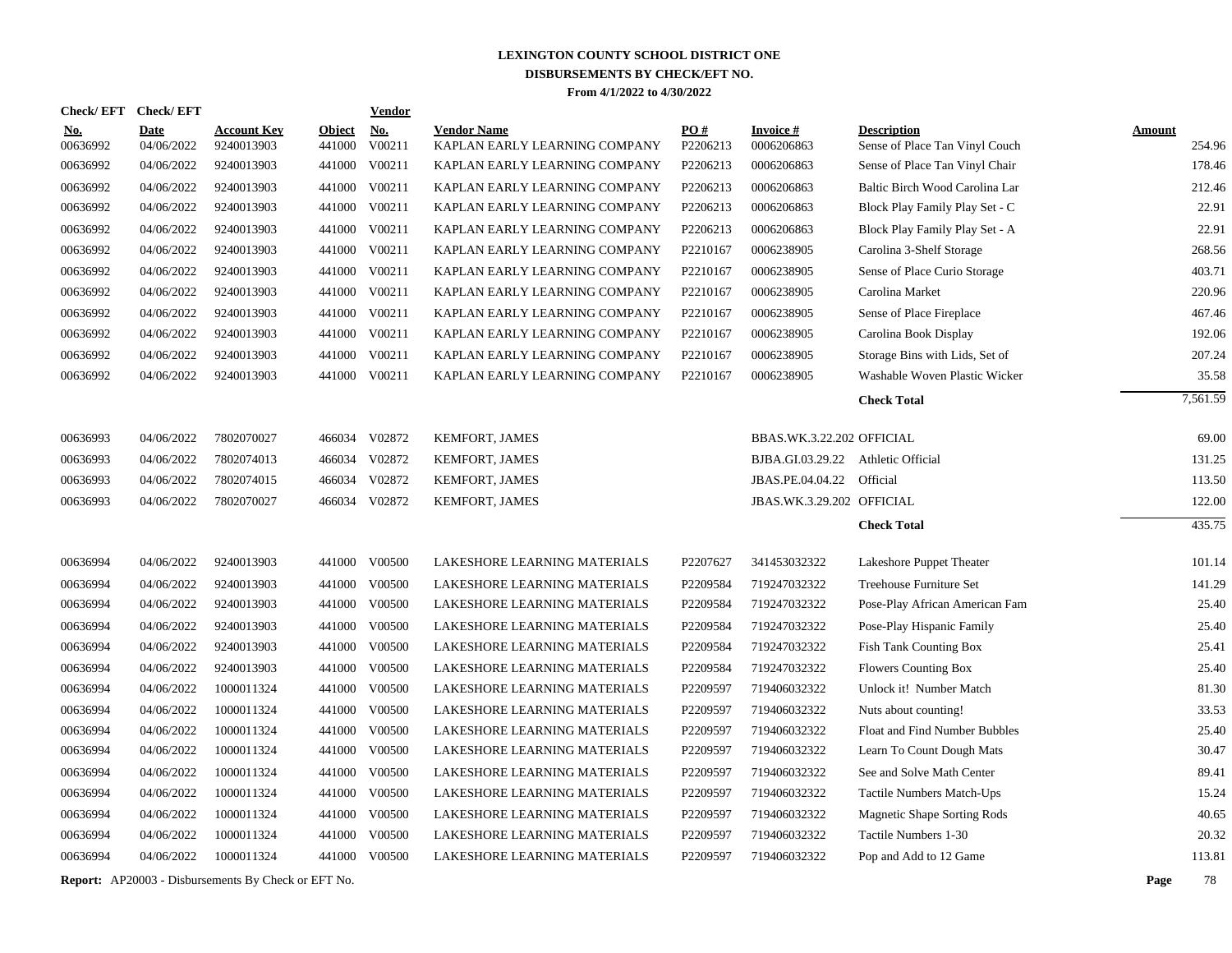| <b>Check/EFT</b>       | <b>Check/EFT</b>          |                           |                         | <b>Vendor</b> |                                                    |                 |                                  |                                                     |                        |
|------------------------|---------------------------|---------------------------|-------------------------|---------------|----------------------------------------------------|-----------------|----------------------------------|-----------------------------------------------------|------------------------|
| <u>No.</u><br>00636994 | <b>Date</b><br>04/06/2022 | Account Kev<br>1000011324 | <b>Object</b><br>441000 | No.<br>V00500 | <b>Vendor Name</b><br>LAKESHORE LEARNING MATERIALS | PO#<br>P2209597 | <b>Invoice</b> #<br>719406032322 | <b>Description</b><br>Snap & Slide Number Bonds-Set | <b>Amount</b><br>30.48 |
| 00636994               | 04/06/2022                | 1000011324                | 441000                  | V00500        | LAKESHORE LEARNING MATERIALS                       | P2209597        | 719406032322                     | Number Train Floor Puzzle                           | 14.22                  |
| 00636994               | 04/06/2022                | 1000011324                | 441000                  | V00500        | LAKESHORE LEARNING MATERIALS                       | P2209597        | 719406032322                     | Dishwasher Safe Round Natural                       | 25.40                  |
| 00636994               | 04/06/2022                | 1000011324                | 441000                  | V00500        | LAKESHORE LEARNING MATERIALS                       | P2209597        | 719406032322                     | Write and Wipe Thin Line Marke                      | 284.51                 |
| 00636994               | 04/06/2022                | 1000011324                | 441000                  | V00500        | LAKESHORE LEARNING MATERIALS                       | P2209597        | 719406032322                     | Celebrate Diversity! Kids Bord                      | 10.14                  |
| 00636994               | 04/06/2022                | 1000011324                |                         | 441000 V00500 | LAKESHORE LEARNING MATERIALS                       | P2209597        | 719406032322                     | 1" Craft Tape Pack-Bright Colo                      | 170.71                 |
| 00636994               | 04/06/2022                | 1000011324                | 441000                  | V00500        | LAKESHORE LEARNING MATERIALS                       | P2209597        | 719406032322                     | Duo Finish Butcher Paper Roll                       | 101.14                 |
| 00636994               | 04/06/2022                | 1000011324                | 441000                  | V00500        | LAKESHORE LEARNING MATERIALS                       | P2209597        | 719406032322                     | Duo Finish Butcher Paper Blue                       | 101.14                 |
| 00636994               | 04/06/2022                | 1000011324                | 441000                  | V00500        | LAKESHORE LEARNING MATERIALS                       | P2209597        | 719406032322                     | Duo Finish Butcher Paper                            | 101.14                 |
| 00636994               | 04/06/2022                | 8145011224                | 441000                  | V00500        | LAKESHORE LEARNING MATERIALS                       | P2209597        | 719406032322                     | <b>Tactile Liquid Letters</b>                       | 50.81                  |
| 00636994               | 04/06/2022                | 2050013703                | 441000                  | V00500        | LAKESHORE LEARNING MATERIALS                       | P2209589        | 719466032322                     | Kid-Safe Appliances - Complete                      | 61.00                  |
| 00636994               | 04/06/2022                | 2050013703                |                         | 441000 V00500 | LAKESHORE LEARNING MATERIALS                       | P2209589        | 719466032322                     | Lakeshore Career Costume Set P                      | 385.25                 |
| 00636994               | 04/06/2022                | 2050013703                |                         | 441000 V00500 | LAKESHORE LEARNING MATERIALS                       | P2209589        | 719466032322                     | Slice & Serve Play Food Set Pa                      | 60.98                  |
| 00636994               | 04/06/2022                | 2050013703                |                         | 441000 V00500 | LAKESHORE LEARNING MATERIALS                       | P2209589        | 719466032322                     | <b>Big Bolt Construction - Starte</b>               | 64.19                  |
| 00636994               | 04/06/2022                | 2050013703                | 441000                  | V00500        | LAKESHORE LEARNING MATERIALS                       | P2209589        | 719466032322                     | Alpha-Bots Page 194                                 | 30.48                  |
| 00636994               | 04/06/2022                | 2050013703                | 441000                  | V00500        | LAKESHORE LEARNING MATERIALS                       | P2209589        | 719466032322                     | Design & Build Water Blocks Pa                      | 30.48                  |
| 00636994               | 04/06/2022                | 2050013703                | 441000                  | V00500        | LAKESHORE LEARNING MATERIALS                       | P2209589        | 719466032322                     | Construct-A-Letter Activity Ce                      | 50.81                  |
| 00636994               | 04/06/2022                | 2050013703                | 441000                  | V00500        | LAKESHORE LEARNING MATERIALS                       | P2209589        | 719466032322                     | Replacement Hammering Board Pa                      | 9.14                   |
| 00636994               | 04/06/2022                | 2050013703                | 441000                  | V00500        | LAKESHORE LEARNING MATERIALS                       | P2209589        | 719466032322                     | Number Train Floor Puzzle Page                      | 14.22                  |
| 00636994               | 04/06/2022                | 2050013703                |                         | 441000 V00500 | LAKESHORE LEARNING MATERIALS                       | P2209589        | 719466032322                     | Log Builders - Master Set Page                      | 71.14                  |
| 00636994               | 04/06/2022                | 2050013703                | 441000                  | V00500        | LAKESHORE LEARNING MATERIALS                       | P2209589        | 719466032322                     | Gear Builders Page 42                               | 50.81                  |
| 00636994               | 04/06/2022                | 2050013703                |                         | 441000 V00500 | LAKESHORE LEARNING MATERIALS                       | P2209592        | 719852032322                     | Regular Dot Art Painters - Set                      | 77.23                  |
| 00636994               | 04/06/2022                | 2050013703                | 441000                  | V00500        | LAKESHORE LEARNING MATERIALS                       | P2209592        | 719852032322                     | <b>Classic Farm Animal Collection</b>               | 60.98                  |
| 00636994               | 04/06/2022                | 2050013703                | 441000                  | V00500        | LAKESHORE LEARNING MATERIALS                       | P2209592        | 719852032322                     | Classic Wild Animal Collection                      | 60.98                  |
| 00636994               | 04/06/2022                | 2050013703                | 441000                  | V00500        | LAKESHORE LEARNING MATERIALS                       | P2209592        | 719852032322                     | Lakeshore Heavy-Duty Play Tunn                      | 101.64                 |
| 00636994               | 04/06/2022                | 2050013703                | 441000                  | V00500        | LAKESHORE LEARNING MATERIALS                       | P2209592        | 719852032322                     | Big Knob First Puzzle Set Page                      | 50.81                  |
| 00636994               | 04/06/2022                | 2050013703                | 441000                  | V00500        | LAKESHORE LEARNING MATERIALS                       | P2209592        | 719852032322                     | Button Size-Sorting Box Page 1                      | 30.48                  |
| 00636994               | 04/06/2022                | 2050013703                | 441000                  | V00500        | LAKESHORE LEARNING MATERIALS                       | P2209592        | 719852032322                     | Toddler Manipulative Library 1                      | 202.28                 |
| 00636994               | 04/06/2022                | 2050013703                |                         | 441000 V00500 | LAKESHORE LEARNING MATERIALS                       | P2209592        | 719852032322                     | Fidget Poppers - Set of 4 Page                      | 20.32                  |
| 00636994               | 04/06/2022                | 2050013703                |                         | 441000 V00500 | LAKESHORE LEARNING MATERIALS                       | P2209592        | 719852032322                     | Sensory Rings Page 60                               | 17.27                  |
| 00636994               | 04/06/2022                | 2050013703                |                         | 441000 V00500 | LAKESHORE LEARNING MATERIALS                       | P2209592        | 719852032322                     | Tilt & Turn Liquid Sensory Win                      | 50.81                  |
| 00636994               | 04/06/2022                | 2050013703                | 441000                  | V00500        | LAKESHORE LEARNING MATERIALS                       | P2209592        | 719852032322                     | Gel-Bead Sensory Shapes - Set                       | 30.48                  |
| 00636994               | 04/06/2022                | 2050013703                | 441000                  | V00500        | LAKESHORE LEARNING MATERIALS                       | P2209592        | 719852032322                     | Tabletop Hardwood Blocks - Mas                      | 40.65                  |
| 00636994               | 04/06/2022                | 2050013703                |                         | 441000 V00500 | LAKESHORE LEARNING MATERIALS                       | P2209592        | 719852032422                     | Lakeshore Playground Balls - C                      | 101.14                 |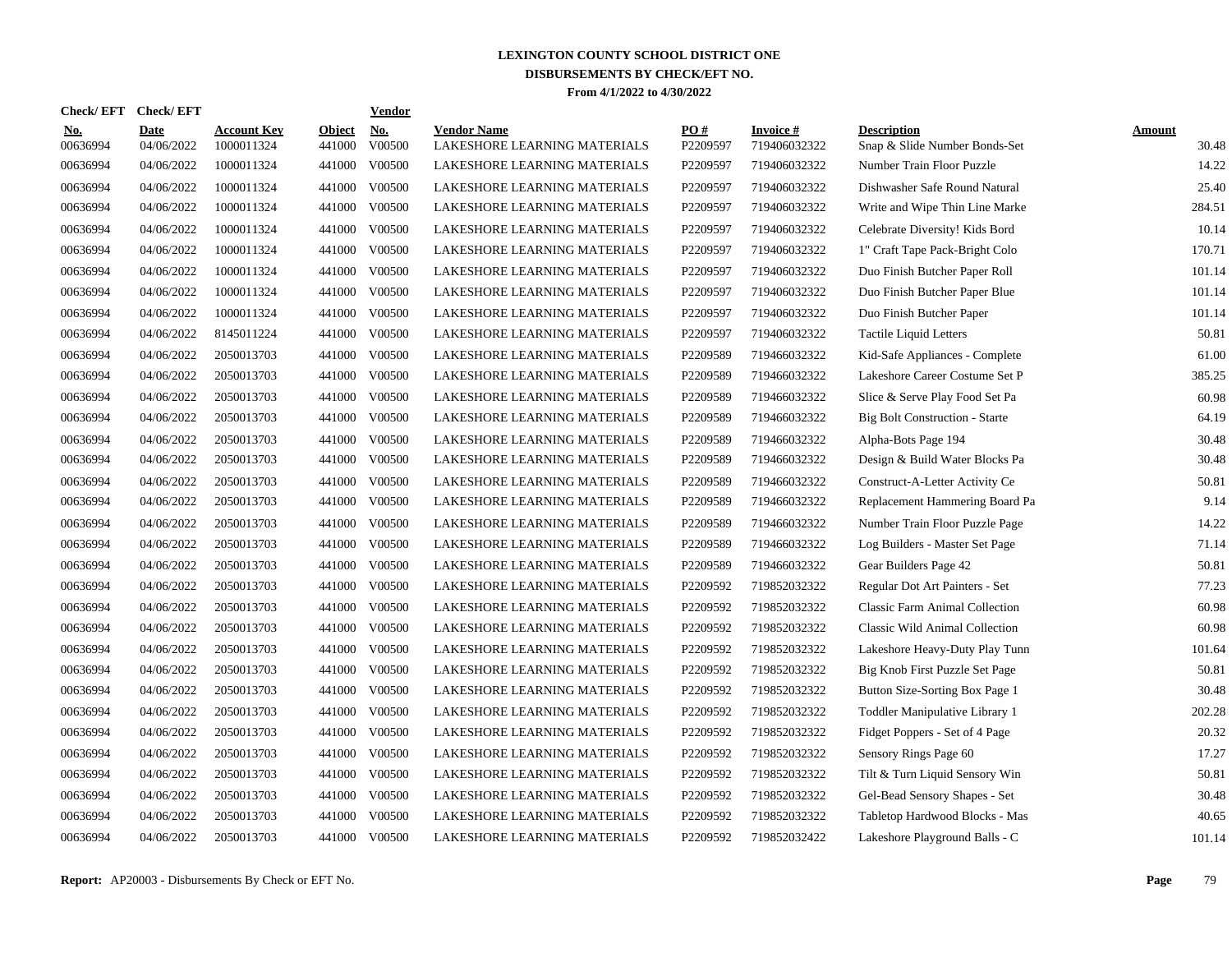| <b>Check/EFT</b> | <b>Check/EFT</b> |                    |               | <b>Vendor</b> |                              |          |                           |                                       |               |
|------------------|------------------|--------------------|---------------|---------------|------------------------------|----------|---------------------------|---------------------------------------|---------------|
| <u>No.</u>       | <b>Date</b>      | <b>Account Key</b> | <b>Object</b> | <b>No.</b>    | <b>Vendor Name</b>           | PO#      | <b>Invoice#</b>           | <b>Description</b>                    | <b>Amount</b> |
| 00636994         | 04/06/2022       | 2050013703         | 441000        | V00500        | LAKESHORE LEARNING MATERIALS | P2209592 | 719852032422              | Shapes Discovery Boxes Page 17        | 71.14         |
| 00636994         | 04/06/2022       | 2050013703         | 441000        | V00500        | LAKESHORE LEARNING MATERIALS | P2209591 | 719894032322              | Hardwood Community Vehicles -         | 30.49         |
| 00636994         | 04/06/2022       | 2050013703         | 441000        | V00500        | LAKESHORE LEARNING MATERIALS | P2209591 | 719894032322              | <b>Block Play Traffic Signs Page</b>  | 30.48         |
| 00636994         | 04/06/2022       | 2050013703         | 441000        | V00500        | LAKESHORE LEARNING MATERIALS | P2209591 | 719894032322              | Tub of Cars & Trucks Page 29          | 60.98         |
| 00636994         | 04/06/2022       | 2050013703         | 441000        | V00500        | LAKESHORE LEARNING MATERIALS | P2209591 | 719894032322              | Kid-Tough Trucks Page 13              | 90.97         |
| 00636994         | 04/06/2022       | 9240013903         | 441000        | V00500        | LAKESHORE LEARNING MATERIALS | P2209586 | 719930032322              | Lakeshore Dough Assortment-Set        | 61.01         |
| 00636994         | 04/06/2022       | 9240013903         | 441000        | V00500        | LAKESHORE LEARNING MATERIALS | P2209586 | 719930032322              | Lakeshore Dough Assortment-Set        | 60.98         |
| 00636994         | 04/06/2022       | 9240013903         | 441000        | V00500        | LAKESHORE LEARNING MATERIALS | P2209586 | 719930032322              | Adjustable paint Apron - Blue         | 21.31         |
| 00636994         | 04/06/2022       | 9240013903         | 441000        | V00500        | LAKESHORE LEARNING MATERIALS | P2209586 | 719930032322              | Treehouse Furniture Set               | 141.29        |
| 00636994         | 04/06/2022       | 9240013903         | 441000        | V00500        | LAKESHORE LEARNING MATERIALS | P2209586 | 719930032322              | Pose Play African American Fam        | 25.40         |
| 00636994         | 04/06/2022       | 9240013903         | 441000        | V00500        | LAKESHORE LEARNING MATERIALS | P2209586 | 719930032322              | Super Safe Craft Tape CTR-1 IN        | 91.47         |
| 00636994         | 04/06/2022       | 9240013903         | 441000        | V00500        | LAKESHORE LEARNING MATERIALS | P2209586 | 719930032322              | Extra 1IN Bright Craft Tape PK        | 28.45         |
| 00636994         | 04/06/2022       | 9240013903         | 441000        | V00500        | LAKESHORE LEARNING MATERIALS | P2209586 | 719930032322              | <b>Tabletop Easel Paper</b>           | 20.31         |
| 00636994         | 04/06/2022       | 9240013903         | 441000        | V00500        | LAKESHORE LEARNING MATERIALS | P2209586 | 719930032322              | Mouse paint Activity Kit              | 71.14         |
| 00636994         | 04/06/2022       | 9240013903         | 441000        | V00500        | LAKESHORE LEARNING MATERIALS | P2209586 | 719930032322              | Clothes for 14 IN Baby Dolls          | 40.65         |
| 00636994         | 04/06/2022       | 9240013903         | 441000        | V00500        | LAKESHORE LEARNING MATERIALS | P2209586 | 719930032322              | <b>Blocks Blueprints Learning Cen</b> | 60.98         |
| 00636994         | 04/06/2022       | 9240013903         | 441000        | V00500        | LAKESHORE LEARNING MATERIALS | P2209586 | 719930032322              | Light Table manips Numbers            | 13.20         |
| 00636994         | 04/06/2022       | 9240013903         | 441000        | V00500        | LAKESHORE LEARNING MATERIALS | P2209586 | 719930032322              | Peel Stick Magnetic Tape              | 20.32         |
| 00636994         | 04/06/2022       | 9240013903         | 441000        | V00500        | LAKESHORE LEARNING MATERIALS | P2209586 | 719930032322              | Sponge Painting Design Set            | 30.48         |
| 00636994         | 04/06/2022       | 9240013903         | 441000        | V00500        | LAKESHORE LEARNING MATERIALS | P2209586 | 719930032322              | Pet Vet Center                        | 40.65         |
| 00636994         | 04/06/2022       | 9240013903         | 441000        | V00500        | LAKESHORE LEARNING MATERIALS | P2209586 | 719930032322              | Writing Practice Magic Board          | 79.22         |
| 00636994         | 04/06/2022       | 9240013903         | 441000        | V00500        | LAKESHORE LEARNING MATERIALS | P2209586 | 719930032322              | Grandmas Dress Up Trunk               | 202.28        |
| 00636994         | 04/06/2022       | 2042112703         | 441000        | V00500        | LAKESHORE LEARNING MATERIALS | P2209895 | 735825032422              | Calming Colors Easy-Clean Room        | 545.86        |
| 00636994         | 04/06/2022       | 1000011123         | 441000        | V00500        | LAKESHORE LEARNING MATERIALS | P2209921 | 736065032422              | UPPERCASE ALPHABET                    | 30.49         |
| 00636994         | 04/06/2022       | 1000011123         | 441000        | V00500        | LAKESHORE LEARNING MATERIALS | P2209921 | 736065032422              | <b>COUNTING CONES</b>                 | 30.48         |
| 00636994         | 04/06/2022       | 1000011341         | 441000        | V00500        | LAKESHORE LEARNING MATERIALS | P2210028 | 739945032422              | Ten Frames Magnetic Answer Boa        | 67.08         |
| 00636994         | 04/06/2022       | 1000011341         | 441000        | V00500        | LAKESHORE LEARNING MATERIALS | P2210028 | 739945032422              | Wikki Stix - Neon Colors              | 8.12          |
| 00636994         | 04/06/2022       | 1000011341         | 441000        | V00500        | LAKESHORE LEARNING MATERIALS | P2210028 | 739945032422              | Touch and Read Blends & Digrap        | 30.48         |
| 00636994         | 04/06/2022       | 1000011341         | 441000        | V00500        | LAKESHORE LEARNING MATERIALS | P2210028 | 739945032422              | Touch and Read CVC Words Match        | 30.48         |
| 00636994         | 04/06/2022       | 1000011341         | 441000        | V00500        | LAKESHORE LEARNING MATERIALS | P2210028 | 739945032422              | Snap & Build CVC Words                | 30.48         |
|                  |                  |                    |               |               |                              |          |                           | <b>Check Total</b>                    | 5,424.10      |
| 00636995         | 04/06/2022       | 7802070027         |               | 466034 V12125 | LEATHERMAN, JOSEPH M         |          | SOF.WK.3.22.2022 OFFICIAL |                                       | 99.70         |
|                  |                  |                    |               |               |                              |          |                           | <b>Check Total</b>                    | 99.70         |
|                  |                  |                    |               |               |                              |          |                           |                                       |               |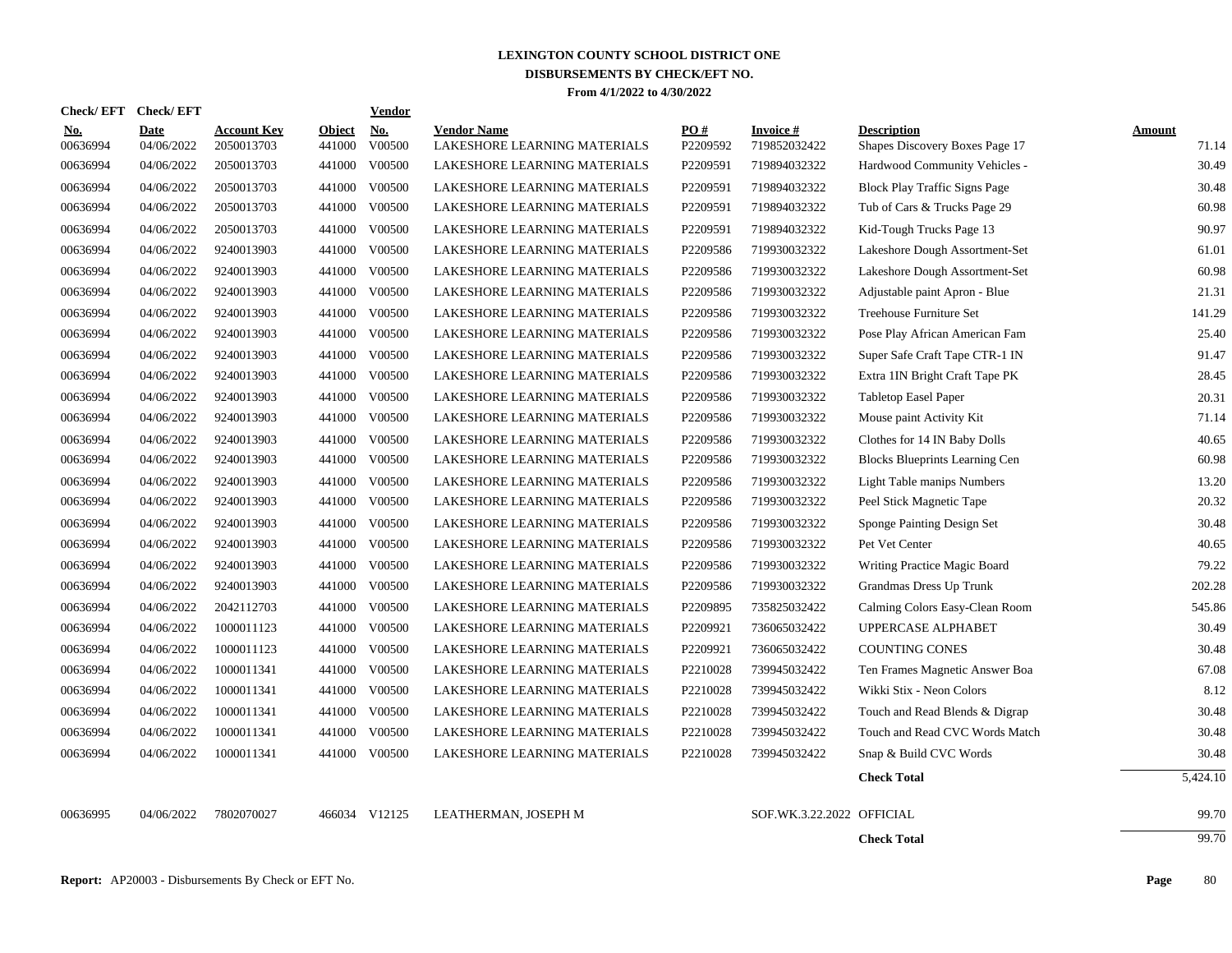|                        | Check/EFT Check/EFT       |                                                            |                         | <b>Vendor</b>        |                                        |          |                                               |                                |                        |
|------------------------|---------------------------|------------------------------------------------------------|-------------------------|----------------------|----------------------------------------|----------|-----------------------------------------------|--------------------------------|------------------------|
| <u>No.</u><br>00636996 | <b>Date</b><br>04/06/2022 | <u>Account Kev</u><br>7802070027                           | <b>Object</b><br>466034 | <u>No.</u><br>V17222 | <b>Vendor Name</b><br>LEUTHOLD, ERIC J | PO#      | <u>Invoice #</u><br>VLAX.WK.3.10.202 OFFICIAL | <b>Description</b>             | <b>Amount</b><br>83.50 |
| 00636996               | 04/06/2022                | 7802070027                                                 |                         | 466034 V17222        | LEUTHOLD, ERIC J                       |          | VLAX.WK.3.30.202 OFFICIAL                     |                                | 63.50                  |
|                        |                           |                                                            |                         |                      |                                        |          |                                               | <b>Check Total</b>             | 147.00                 |
|                        |                           |                                                            |                         |                      |                                        |          |                                               |                                |                        |
| 00636997               | 04/06/2022                | 7802070027                                                 |                         | 466034 V16291        | LEWIS, CAMERON                         |          | MSOC.WK.3.25.202 OFFICIAL                     |                                | 107.00                 |
|                        |                           |                                                            |                         |                      |                                        |          |                                               | <b>Check Total</b>             | 107.00                 |
| 00636998               | 04/06/2022                | 1000026405                                                 |                         | 436000 V12455        | LEXINGTON PRINTING LLC                 | P2209102 | 84203                                         | HR29 SUB REPORT FORMS 11,850 8 | 1,531.17               |
|                        |                           |                                                            |                         |                      |                                        |          |                                               | <b>Check Total</b>             | 1,531.17               |
| 00636999               | 04/06/2022                | 2042212703                                                 |                         | 439500 V16840        | MAXIM HEALTHCARE SERVICES INC          | P2202525 | E5285810143                                   | VIRTUAL SCHOOL TEACHER - A. KR | 2,040.00               |
|                        |                           |                                                            |                         |                      |                                        |          |                                               | <b>Check Total</b>             | 2,040.00               |
| 00637000               | 04/06/2022                | 7748019034                                                 |                         | 466041 V00719        | <b>MUSICIAN SUPPLY</b>                 | P2209406 | 875                                           | Prelude 4/4 Violin String Set  | 213.89                 |
| 00637000               | 04/06/2022                | 1000011329                                                 |                         | 432300 V00719        | <b>MUSICIAN SUPPLY</b>                 | P2209178 | 881                                           | D'Addario EJ27N Classic Nylon  | 15.98                  |
| 00637000               | 04/06/2022                | 1000011329                                                 |                         | 432300 V00719        | <b>MUSICIAN SUPPLY</b>                 | P2209178 | 881                                           | <b>Quick Restring</b>          | 30.00                  |
| 00637000               | 04/06/2022                | 1000011329                                                 |                         | 432300 V00719        | <b>MUSICIAN SUPPLY</b>                 | P2209178 | 881                                           | String Instrument, Glue Finger | 55.00                  |
| 00637000               | 04/06/2022                | 1000011329                                                 |                         | 432300 V00719        | <b>MUSICIAN SUPPLY</b>                 | P2209178 | 881                                           | String Instrument, Violin Brid | 135.00                 |
| 00637000               | 04/06/2022                | 1000011329                                                 |                         | 432300 V00719        | <b>MUSICIAN SUPPLY</b>                 | P2209178 | 881                                           | String Instrument, Cello Bridg | 387.00                 |
| 00637000               | 04/06/2022                | 1000011329                                                 |                         | 432300 V00719        | MUSICIAN SUPPLY                        | P2209178 | 881                                           | String Instrument, Cello PegHe | 800.00                 |
| 00637000               | 04/06/2022                | 1000011329                                                 |                         | 432300 V00719        | <b>MUSICIAN SUPPLY</b>                 | P2209178 | 881                                           | String Instrument, Bass Bridge | 250.00                 |
| 00637000               | 04/06/2022                | 1000011329                                                 |                         | 432300 V00719        | <b>MUSICIAN SUPPLY</b>                 | P2209178 | 881                                           | Bow, Violin/Viola/Cello Rehair | 300.00                 |
|                        |                           |                                                            |                         |                      |                                        |          |                                               | <b>Check Total</b>             | 2,186.87               |
| 00637001               | 04/06/2022                | 7802070027                                                 |                         | 466034 V16653        | NEWMAN, JACOB                          |          | WMSC.WK.3.22.20 OFFICIAL                      |                                | 104.30                 |
|                        |                           |                                                            |                         |                      |                                        |          |                                               | <b>Check Total</b>             | 104.30                 |
| 00637002               | 04/06/2022                | 7886027021                                                 |                         | 466041 V00735        | OSWALD WHOLESALE LUMBER INC            | P2201679 | 132874                                        | Building supplies for LTC stud | 440.94                 |
| 00637002               | 04/06/2022                | 7886027021                                                 |                         | 466041 V00735        | OSWALD WHOLESALE LUMBER INC            | P2201679 | 134241                                        | Building supplies for LTC stud | 2,163.40               |
|                        |                           |                                                            |                         |                      |                                        |          |                                               | <b>Check Total</b>             | 2,604.34               |
| 00637003               | 04/06/2022                | 7802070027                                                 |                         | 466034 V16215        | PARR, REAGAN A                         |          | VLAX.WK.3.21.202 OFFICIAL                     |                                | 89.80                  |
|                        |                           |                                                            |                         |                      |                                        |          |                                               | <b>Check Total</b>             | 89.80                  |
| 00637004               | 04/06/2022                | 1000011427                                                 |                         | 432300 V15935        | PECKNEL MUSIC COMPANY INC              | P2208743 | M678657                                       | Bach Trombone 25364 - SERVICE  | 21.00                  |
|                        |                           | <b>Report:</b> AP20003 - Disbursements By Check or EFT No. |                         |                      |                                        |          |                                               |                                | 81<br>Page             |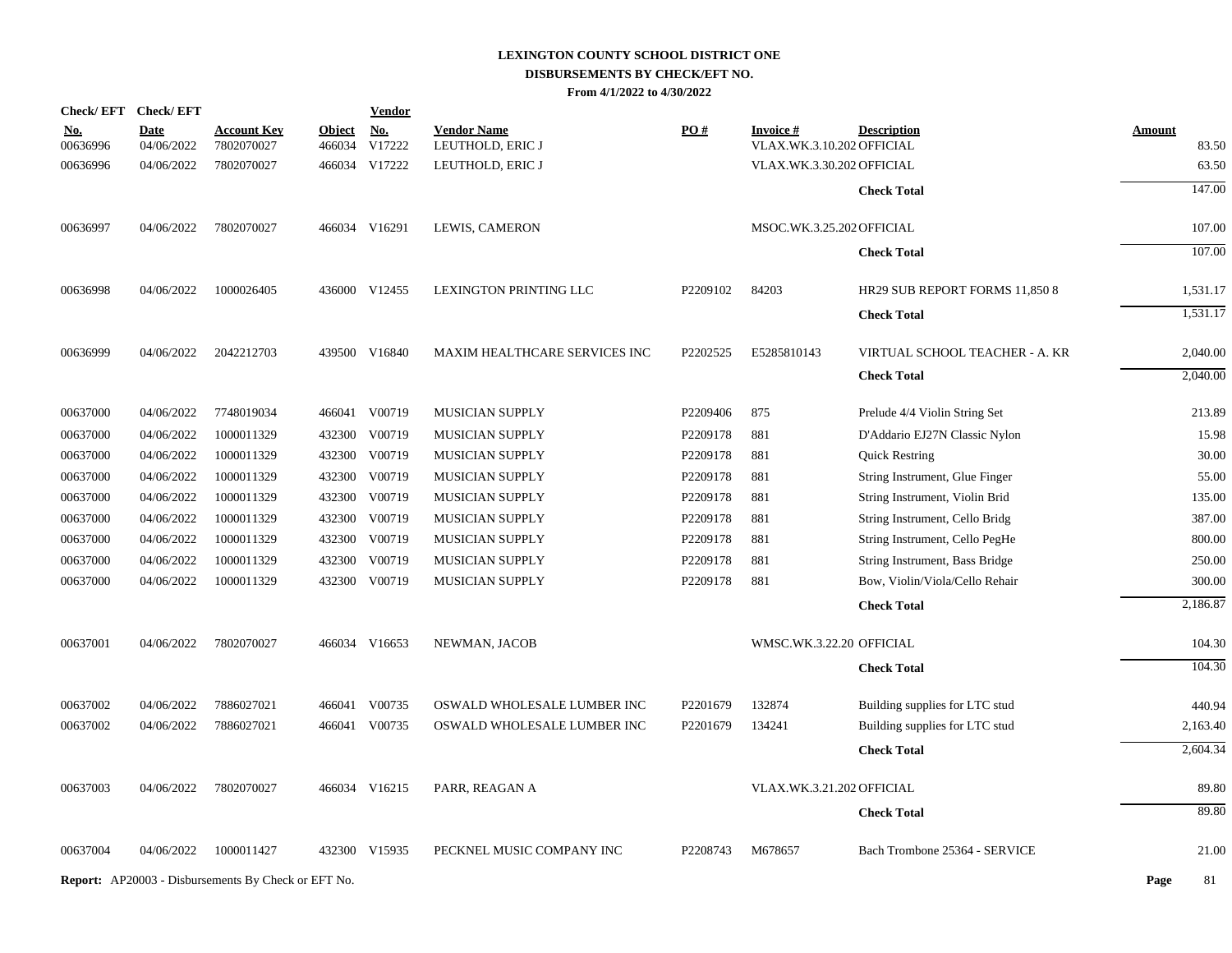| <b>Check/EFT</b>       | <b>Check/EFT</b>          |                                  |                         | <b>Vendor</b>        |                                                 |                 |                                    |                                                     |                        |
|------------------------|---------------------------|----------------------------------|-------------------------|----------------------|-------------------------------------------------|-----------------|------------------------------------|-----------------------------------------------------|------------------------|
| <u>No.</u><br>00637004 | <b>Date</b><br>04/06/2022 | <b>Account Key</b><br>1000011427 | <b>Object</b><br>432300 | <b>No.</b><br>V15935 | <b>Vendor Name</b><br>PECKNEL MUSIC COMPANY INC | PO#<br>P2208743 | <b>Invoice#</b><br>M678657         | <b>Description</b><br>Bach Trombone 25364 - SERVICE | <b>Amount</b><br>30.00 |
| 00637004               | 04/06/2022                | 1000011427                       | 432300                  | V15935               | PECKNEL MUSIC COMPANY INC                       | P2208743        | M678657                            | Bach Trombone 215366 - SERVICE                      | 50.00                  |
| 00637004               | 04/06/2022                | 1000011427                       | 432300                  | V15935               | PECKNEL MUSIC COMPANY INC                       | P2208743        | M678657                            | <b>Buffet Clarinet - SERVICE</b>                    | 90.00                  |
| 00637004               | 04/06/2022                | 1000011427                       | 432300                  | V15935               | PECKNEL MUSIC COMPANY INC                       | P2208743        | M678657                            | Bach Mellophone - SERVICE                           | 214.00                 |
| 00637004               | 04/06/2022                | 1000011427                       |                         | 432300 V15935        | PECKNEL MUSIC COMPANY INC                       | P2208743        | M678657                            | Fox Oboe - CHECK & ADJUST                           | 50.00                  |
| 00637004               | 04/06/2022                | 1000011427                       |                         | 441000 V15935        | PECKNEL MUSIC COMPANY INC                       | P2208743        | M678657                            | Bach Trombone 25364 - PART                          | 2.09                   |
| 00637004               | 04/06/2022                | 1000011427                       |                         | 441000 V15935        | PECKNEL MUSIC COMPANY INC                       | P2208743        | M678657                            | Bach Trombone 215366 - PART                         | 1.61                   |
| 00637004               | 04/06/2022                | 1000011427                       |                         | 441000 V15935        | PECKNEL MUSIC COMPANY INC                       | P2208743        | M678657                            | <b>Buffet Clarinet - PART</b>                       | 2.89                   |
|                        |                           |                                  |                         |                      |                                                 |                 |                                    | <b>Check Total</b>                                  | 461.59                 |
| 00637005               | 04/06/2022                | 7802070027                       |                         | 466034 V03129        | PERRY, DONALD                                   |                 | SOF.WK.3.29.2022 OFFICIAL          |                                                     | 97.00                  |
| 00637005               | 04/06/2022                | 7802075013                       | 466034                  | V03129               | PERRY, DONALD                                   |                 | VSOF.GI.03.31.22 Athletic Official |                                                     | 63.50                  |
| 00637005               | 04/06/2022                | 7802070027                       |                         | 466034 V03129        | PERRY, DONALD                                   |                 | VSOF.WK.3.19.202 OFFICIAL          |                                                     | 97.00                  |
|                        |                           |                                  |                         |                      |                                                 |                 |                                    | <b>Check Total</b>                                  | 257.50                 |
| 00637006               | 04/06/2022                | 1000025411                       |                         | 441020 V16846        | PINESTRAW PLACE LANDSCAPE SUPP                  | P2210224        | 925124                             | LHS - Bales of Pine Straw                           | 240.75                 |
| 00637006               | 04/06/2022                | 1000025421                       |                         | 441020 V16846        | PINESTRAW PLACE LANDSCAPE SUPP                  | P2210224        | 925124                             | LTC - Bales of Pine Straw                           | 240.75                 |
| 00637006               | 04/06/2022                | 1000025421                       | 441020                  | V16846               | PINESTRAW PLACE LANDSCAPE SUPP                  | P2210224        | 925124                             | Delivery                                            | 20.00                  |
| 00637006               | 04/06/2022                | 1000025435                       | 441020                  | V16846               | PINESTRAW PLACE LANDSCAPE SUPP                  | P2210224        | 925124                             | PHES - Bales of Pine Straw                          | 240.75                 |
| 00637006               | 04/06/2022                | 1000025445                       |                         | 441020 V16846        | PINESTRAW PLACE LANDSCAPE SUPP                  | P2210224        | 925124                             | DES - Bales of Pine Straw                           | 240.75                 |
|                        |                           |                                  |                         |                      |                                                 |                 |                                    | <b>Check Total</b>                                  | 983.00                 |
| 00637007               | 04/06/2022                | 7802070027                       |                         | 466034 V14935        | RICE, CHRISTOPHER                               |                 | VBAS.WK.3.30.202 OFFICIAL          |                                                     | 220.30                 |
|                        |                           |                                  |                         |                      |                                                 |                 |                                    | <b>Check Total</b>                                  | 220.30                 |
| 00637008               | 04/06/2022                | 7802070027                       |                         | 466034 V16602        | <b>ROGERS, KIRK</b>                             |                 | VLAX.WK.3.23.202 OFFICIAL          |                                                     | 79.00                  |
|                        |                           |                                  |                         |                      |                                                 |                 |                                    | <b>Check Total</b>                                  | 79.00                  |
| 00637009               | 04/06/2022                | 7727019044                       |                         | 466041 V16452        | SCHOOL SPECIALTY LLC                            | P2208811        | 208129574132                       | Storex 4 Gallon Storage Bin wi                      | 180.51                 |
| 00637009               | 04/06/2022                | 1000011316                       |                         | 441000 V16452        | SCHOOL SPECIALTY LLC                            | P2209662        | 208129646088                       | Cricut Standard Grip Cutting M                      | 16.68                  |
| 00637009               | 04/06/2022                | 1000014123                       |                         | 441000 V16452        | SCHOOL SPECIALTY LLC                            | P2209666        | 208129646452                       | School Smart Traditional No 2                       | 20.37                  |
| 00637009               | 04/06/2022                | 1000014123                       |                         | 441000 V16452        | SCHOOL SPECIALTY LLC                            | P2209666        | 208129646452                       | School Smart Pencil Cap Eraser                      | 7.85                   |
| 00637009               | 04/06/2022                | 1000014123                       |                         | 441000 V16452        | SCHOOL SPECIALTY LLC                            | P2209666        | 208129646452                       | School Smart Felt PreInked Sta                      | 11.07                  |
| 00637009               | 04/06/2022                | 1000014123                       |                         | 441000 V16452        | SCHOOL SPECIALTY LLC                            | P2209666        | 208129646452                       | School Smart Polypropylene Hea                      | 8.34                   |
| 00637009               | 04/06/2022                | 1000014123                       |                         | 441000 V16452        | SCHOOL SPECIALTY LLC                            | P2209666        | 208129646452                       | School Smart Ruled Index Cards                      | 2.28                   |
|                        |                           |                                  |                         |                      |                                                 |                 |                                    |                                                     |                        |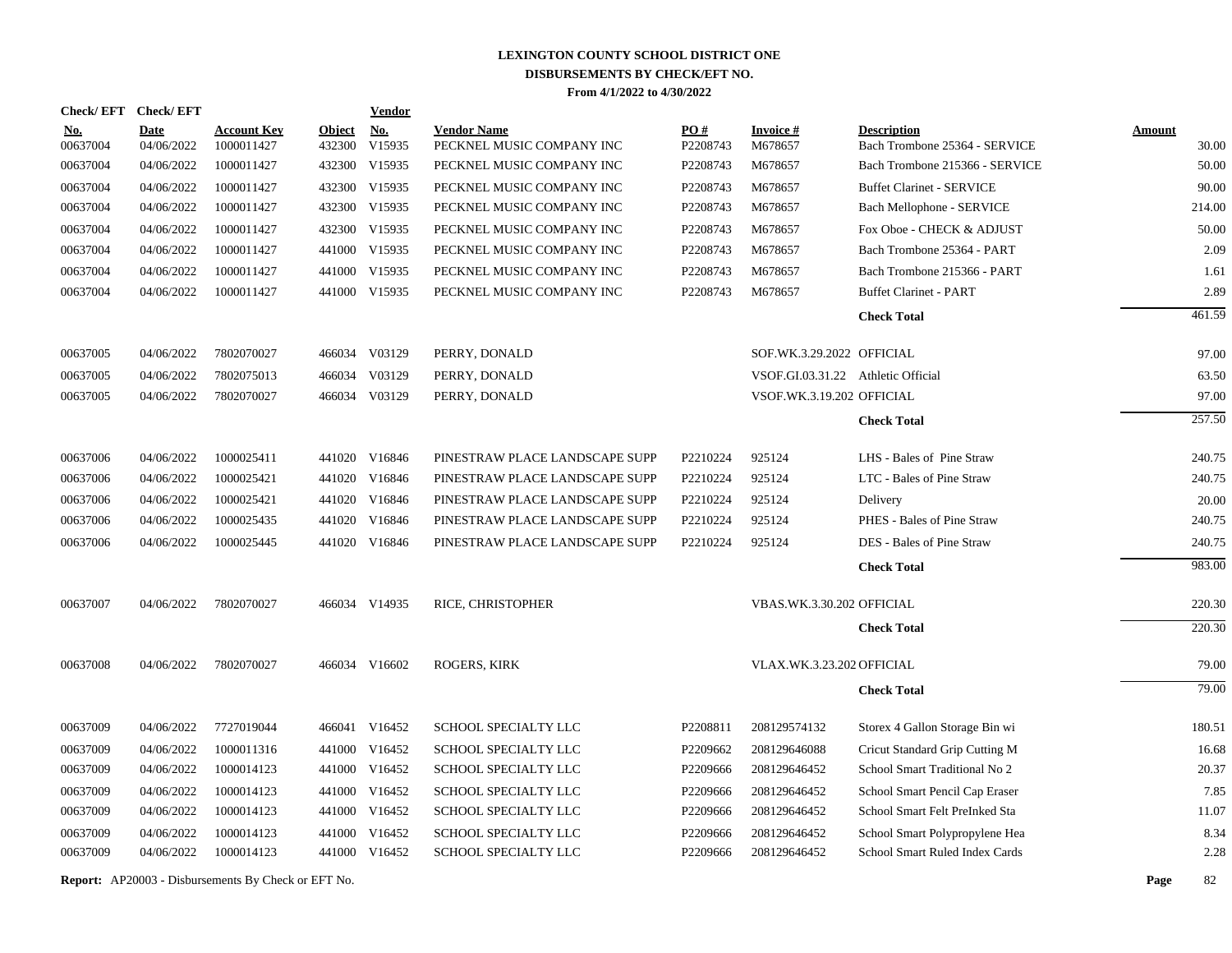|                      | Check/EFT Check/EFT      |                                                            |               | <b>Vendor</b>                  |                                              |                      |                              |                                                                 |               |                |
|----------------------|--------------------------|------------------------------------------------------------|---------------|--------------------------------|----------------------------------------------|----------------------|------------------------------|-----------------------------------------------------------------|---------------|----------------|
| <u>No.</u>           | <b>Date</b>              | <b>Account Key</b>                                         | <b>Object</b> | No.                            | <b>Vendor Name</b>                           | PO#                  | <b>Invoice#</b>              | <b>Description</b>                                              | <b>Amount</b> |                |
| 00637009<br>00637009 | 04/06/2022<br>04/06/2022 | 1000014123<br>1000014123                                   | 441000        | V16452<br>441000 V16452        | SCHOOL SPECIALTY LLC<br>SCHOOL SPECIALTY LLC | P2209666<br>P2209666 | 208129646452<br>208129646452 | Pacon Primary Chart Paper Pad<br>Enviroshades Recycled Legal Pa |               | 14.18<br>9.45  |
|                      |                          |                                                            |               |                                |                                              |                      |                              |                                                                 |               | 12.09          |
| 00637009<br>00637009 | 04/06/2022               | 1000014123<br>1000011342                                   |               | 441000 V16452<br>441000 V16452 | SCHOOL SPECIALTY LLC                         | P2209666<br>P2209854 | 208129646452                 | Pressman Wooden Mancala the Ga                                  |               |                |
|                      | 04/06/2022               |                                                            |               |                                | SCHOOL SPECIALTY LLC                         |                      | 208129646460                 | Time Timer Originals Audible 8                                  |               | 24.33          |
| 00637009             | 04/06/2022               | 1000011342                                                 |               | 441000 V16452                  | SCHOOL SPECIALTY LLC                         | P2209854             | 208129646460                 | Junior Learning 6 Reading Game                                  |               | 28.50<br>30.30 |
| 00637009             | 04/06/2022               | 1000011342                                                 |               | 441000 V16452                  | SCHOOL SPECIALTY LLC                         | P2209854             | 208129646460                 | Play Visions FunFidget Squishy                                  |               |                |
| 00637009             | 04/06/2022               | 1000011342                                                 |               | 441000 V16452                  | SCHOOL SPECIALTY LLC                         | P2209854             | 208129646460                 | Time Timer MOD Charcoal                                         |               | 28.09          |
| 00637009             | 04/06/2022               | 2022011203                                                 |               | 441000 V16452                  | SCHOOL SPECIALTY LLC                         | P2209774             | 208129646690                 | 24 Pack Privacy Cardboard                                       |               | 38.04          |
| 00637009             | 04/06/2022               | 2021011239                                                 | 441000        | V16452                         | SCHOOL SPECIALTY LLC                         | P2208802             | 208129647213                 | School Smart Highlighters Chis                                  |               | 120.10         |
| 00637009             | 04/06/2022               | 2021011239                                                 |               | 441000 V16452                  | SCHOOL SPECIALTY LLC                         | P2208802             | 208129647213                 | School Smart Hexagonal Pencils                                  |               | 162.98         |
| 00637009             | 04/06/2022               | 2021011239                                                 | 441000        | V16452                         | SCHOOL SPECIALTY LLC                         | P2208802             | 208129647213                 | Crayola Full Size Colored Penc                                  |               | 207.58         |
| 00637009             | 04/06/2022               | 2021011239                                                 |               | 441000 V16452                  | SCHOOL SPECIALTY LLC                         | P2208802             | 208129647213                 | School Smart Pointed Tip Sciss                                  |               | 192.12         |
| 00637009             | 04/06/2022               | 2021011239                                                 |               | 441000 V16452                  | <b>SCHOOL SPECIALTY LLC</b>                  | P2208802             | 208129647213                 | School Smart Ruled Index Cards                                  |               | 75.97          |
| 00637009             | 04/06/2022               | 2021011239                                                 |               | 441000 V16452                  | SCHOOL SPECIALTY LLC                         | P2208802             | 208129647213                 | School Smart Dry Erase Pen Sty                                  |               | 360.38         |
| 00637009             | 04/06/2022               | 2021011239                                                 |               | 441000 V16452                  | SCHOOL SPECIALTY LLC                         | P2208802             | 208129647213                 | Postit Original Notes Cabinet                                   |               | 111.24         |
| 00637009             | 04/06/2022               | 2021011239                                                 |               | 441000 V16452                  | SCHOOL SPECIALTY LLC                         | P2208802             | 208129647213                 | Elmers Washable School Glue St                                  |               | 208.01         |
| 00637009             | 04/06/2022               | 2021011239                                                 |               | 441000 V16452                  | SCHOOL SPECIALTY LLC                         | P2208802             | 208129647213                 | School Smart TwoPocket Poly Fo                                  |               | 133.45         |
| 00637009             | 04/06/2022               | 2021011239                                                 |               | 441000 V16452                  | SCHOOL SPECIALTY LLC                         | P2208802             | 208129647213                 | School Smart TwoPocket Poly Fo                                  |               | 133.45         |
| 00637009             | 04/06/2022               | 2021011239                                                 | 441000        | V16452                         | SCHOOL SPECIALTY LLC                         | P2208802             | 208129647213                 | School Smart TwoPocket Poly Fo                                  |               | 133.45         |
| 00637009             | 04/06/2022               | 2021011239                                                 |               | 441000 V16452                  | SCHOOL SPECIALTY LLC                         | P2208802             | 208129647213                 | School Smart TwoPocket Poly Fo                                  |               | 133.45         |
| 00637009             | 04/06/2022               | 1000011444                                                 |               | 441000 V16452                  | SCHOOL SPECIALTY LLC                         | P2209852             | 208129657616                 | The Pencil Grip Inc Swingo and                                  |               | 10.22          |
|                      |                          |                                                            |               |                                |                                              |                      |                              | <b>Check Total</b>                                              |               | 2,414.48       |
|                      |                          |                                                            |               |                                |                                              |                      |                              |                                                                 |               |                |
| 00637010             | 04/06/2022               | 7802070027                                                 |               | 466034 V17220                  | <b>SHEPKER</b>                               |                      | VLAX.WK.3.26.202 OFFICIAL    |                                                                 |               | 93.50          |
|                      |                          |                                                            |               |                                |                                              |                      |                              | <b>Check Total</b>                                              |               | 93.50          |
| 00637011             | 04/06/2022               | 1000025427                                                 |               | 441020 V13230                  | SMITH AND JONES JANITORIAL SUP               | P2207124             | 216768                       | <b>BRUSH END NON-DRIVE</b>                                      |               | 100.16         |
| 00637011             | 04/06/2022               | 1000025427                                                 |               | 441020 V13230                  | SMITH AND JONES JANITORIAL SUP               | P2207124             | 216768                       | <b>BRUSH, VACUUM 20"</b>                                        |               | 198.59         |
| 00637011             | 04/06/2022               | 1000025427                                                 |               | 441020 V13230                  | SMITH AND JONES JANITORIAL SUP               | P2207124             | 216768                       | <b>COVER PLATE BRUSH HOUSING</b>                                |               | 27.39          |
| 00637011             | 04/06/2022               | 1000025427                                                 |               | 441020 V13230                  | SMITH AND JONES JANITORIAL SUP               | P2207124             | 216768                       | <b>SENSOR FILTER BAG CASE</b>                                   |               | 569.24         |
| 00637011             | 04/06/2022               | 1000025421                                                 |               | 441020 V13230                  | SMITH AND JONES JANITORIAL SUP               | P2210100             | 216882                       | VA650001 POWER CABLE                                            |               | 254.97         |
| 00637011             | 04/06/2022               | 1000025421                                                 |               | 441020 V13230                  | SMITH AND JONES JANITORIAL SUP               | P2210100             | 216882                       | <b>GV15006 GASKET MOUNT BASE</b>                                |               | 18.32          |
| 00637011             | 04/06/2022               | 1000025426                                                 |               | 441020 V13230                  | SMITH AND JONES JANITORIAL SUP               | P2210100             | 216882                       | VA00001A SQUEEGEE 24"                                           |               | 179.84         |
| 00637011             | 04/06/2022               | 1000025426                                                 |               | 441020 V13230                  | SMITH AND JONES JANITORIAL SUP               | P2210100             | 216882                       | VA20104A PLUG                                                   |               | 8.29           |
| 00637011             | 04/06/2022               | 1000025426                                                 |               | 441020 V13230                  | SMITH AND JONES JANITORIAL SUP               | P2210100             | 216882                       | VA75021 BLADE 24"                                               |               | 173.85         |
|                      |                          | <b>Report:</b> AP20003 - Disbursements By Check or EFT No. |               |                                |                                              |                      |                              |                                                                 | Page          | 83             |
|                      |                          |                                                            |               |                                |                                              |                      |                              |                                                                 |               |                |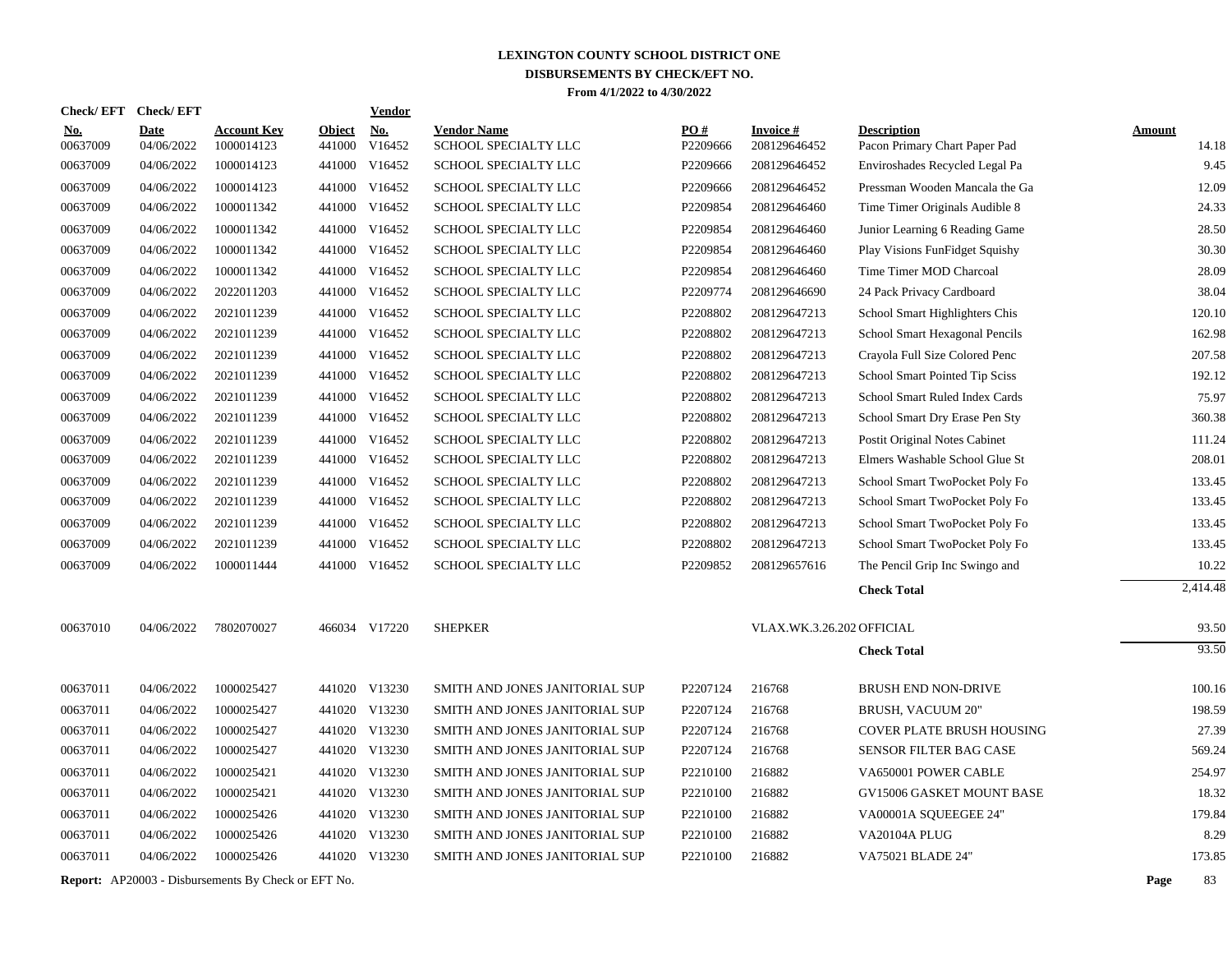| <b>Check/EFT</b> | <b>Check/EFT</b> |                                                            |               | Vendor        |                                |          |                 |                                      |               |          |
|------------------|------------------|------------------------------------------------------------|---------------|---------------|--------------------------------|----------|-----------------|--------------------------------------|---------------|----------|
| <u>No.</u>       | <b>Date</b>      | <b>Account Key</b>                                         | <b>Object</b> | <b>No.</b>    | <b>Vendor Name</b>             | PO#      | <b>Invoice#</b> | <b>Description</b>                   | <b>Amount</b> |          |
| 00637011         | 04/06/2022       | 1000025445                                                 | 441020        | V13230        | SMITH AND JONES JANITORIAL SUP | P2210100 | 216882          | VA85003 KNOB                         |               | 33.17    |
| 00637011         | 04/06/2022       | 1000025445                                                 |               | 441020 V13230 | SMITH AND JONES JANITORIAL SUP | P2210100 | 216882          | VA860078 BUMPER                      |               | 16.59    |
| 00637011         | 04/06/2022       | 1000025445                                                 |               | 441020 V13230 | SMITH AND JONES JANITORIAL SUP | P2210100 | 216882          | <b>GV 70034 CLAMP</b>                |               | 16.59    |
|                  |                  |                                                            |               |               |                                |          |                 | <b>Check Total</b>                   |               | 1,597.00 |
| 00637012         | 04/06/2022       | 1000021344                                                 |               | 441000 V00285 | SNACKTIME DISTRIBUTORS         | P2210264 | 1541265         | 8oz Styrofoam Cups                   |               | 59.76    |
| 00637012         | 04/06/2022       | 7860527044                                                 |               | 466069 V00285 | SNACKTIME DISTRIBUTORS         | P2210264 | 1541265         | Creamer                              |               | 64.20    |
|                  |                  |                                                            |               |               |                                |          |                 | <b>Check Total</b>                   |               | 123.96   |
| 00637013         | 04/06/2022       | 1000025421                                                 |               | 441020 V00302 | SOUTHEASTERN PAPER GROUP       | P2209832 | 05551051        | TORK TJ0922A JUMBO ROLL TP           |               | 510.00   |
|                  |                  |                                                            |               |               |                                |          |                 | <b>Check Total</b>                   |               | 510.00   |
| 00637014         | 04/06/2022       | 7743019044                                                 |               | 466041 V00674 | <b>TEACHER'S DISCOVERY</b>     | P2210284 | 179124          | <b>IMAGINEMOS ESO! BOOK DOWNLOAD</b> |               | 35.99    |
| 00637014         | 04/06/2022       | 7743019044                                                 | 466041        | V00674        | <b>TEACHER'S DISCOVERY</b>     | P2210284 | 179124          | DON OUIJOTE DE LA MANCHA SPANI       |               | 247.50   |
| 00637014         | 04/06/2022       | 7743019044                                                 | 466041        | V00674        | <b>TEACHER'S DISCOVERY</b>     | P2210284 | 179124          | Shipping                             |               | 37.13    |
| 00637014         | 04/06/2022       | 7743019044                                                 | 466041        | V00674        | <b>TEACHER'S DISCOVERY</b>     | P2210284 | 179124          | FRIDA SOY COMPLICADA SPANISH L       |               | 630.00   |
| 00637014         | 04/06/2022       | 7743019044                                                 | 466041        | V00674        | TEACHER'S DISCOVERY            | P2210284 | 179124          | ESTUDIAR EN EL EXTRANJERO NOVI       |               | 22.99    |
| 00637014         | 04/06/2022       | 7743019044                                                 | 466041        | V00674        | <b>TEACHER'S DISCOVERY</b>     | P2210284 | 179124          | Shipping                             |               | 94.50    |
|                  |                  |                                                            |               |               |                                |          |                 | <b>Check Total</b>                   |               | 1,068.11 |
| 00637015         | 04/06/2022       | 1000014130                                                 |               | 441000 V00489 | THEATRE HOUSE INC              | P2208365 | 62887           | Sounds: Backgrounds                  |               | 24.56    |
| 00637015         | 04/06/2022       | 1000014130                                                 |               | 441000 V00489 | THEATRE HOUSE INC              | P2208365 | 62887           | Sounds: Environment and Ambia        |               | 24.56    |
| 00637015         | 04/06/2022       | 1000014130                                                 | 441000        | V00489        | THEATRE HOUSE INC              | P2208365 | 62887           | Sounds: Animals                      |               | 24.56    |
| 00637015         | 04/06/2022       | 1000014130                                                 |               | 441000 V00489 | THEATRE HOUSE INC              | P2208365 | 62887           | Sounds: Household                    |               | 24.56    |
| 00637015         | 04/06/2022       | 1000014130                                                 | 441000        | V00489        | THEATRE HOUSE INC              | P2208365 | 62887           | Sounds: Transport 1                  |               | 24.56    |
| 00637015         | 04/06/2022       | 1000014130                                                 | 441000        | V00489        | THEATRE HOUSE INC              | P2208365 | 62887           | 20 W Mini Strobe Light               |               | 42.69    |
| 00637015         | 04/06/2022       | 1000014130                                                 | 441000        | V00489        | THEATRE HOUSE INC              | P2208365 | 62887           | Master Bruise Wheel                  |               | 128.40   |
| 00637015         | 04/06/2022       | 1000014130                                                 | 441000        | V00489        | THEATRE HOUSE INC              | P2208365 | 62887           | <b>Effects Gel Wound Kit</b>         |               | 160.50   |
| 00637015         | 04/06/2022       | 1000014130                                                 |               | 441000 V00489 | THEATRE HOUSE INC              | P2208365 | 62887           | Shipping                             |               | 22.98    |
|                  |                  |                                                            |               |               |                                |          |                 | <b>Check Total</b>                   |               | 477.37   |
| 00637016         | 04/06/2022       | 6000025615                                                 |               | 441000 V02364 | <b>USA SUPPLY</b>              | P2210254 | 2096880         | DISH MACHINE DETERGENT 4 CAPSU       |               | 232.73   |
| 00637016         | 04/06/2022       | 6000025615                                                 |               | 441000 V02364 | <b>USA SUPPLY</b>              | P2210254 | 2096880         | DISH MACHINE RINSE AGENT 1 CON       |               | 59.92    |
| 00637016         | 04/06/2022       | 6000025626                                                 | 441000        | V02364        | <b>USA SUPPLY</b>              | P2210249 | 2096882         | DISH MACHINE DETERGENT 4 CAPSU       |               | 310.30   |
| 00637016         | 04/06/2022       | 6000025626                                                 |               | 441000 V02364 | <b>USA SUPPLY</b>              | P2210249 | 2096882         | SANITIZER - SOLID QUAT TABLETS       |               | 62.06    |
|                  |                  | <b>Report:</b> AP20003 - Disbursements By Check or EFT No. |               |               |                                |          |                 |                                      | Page          | 84       |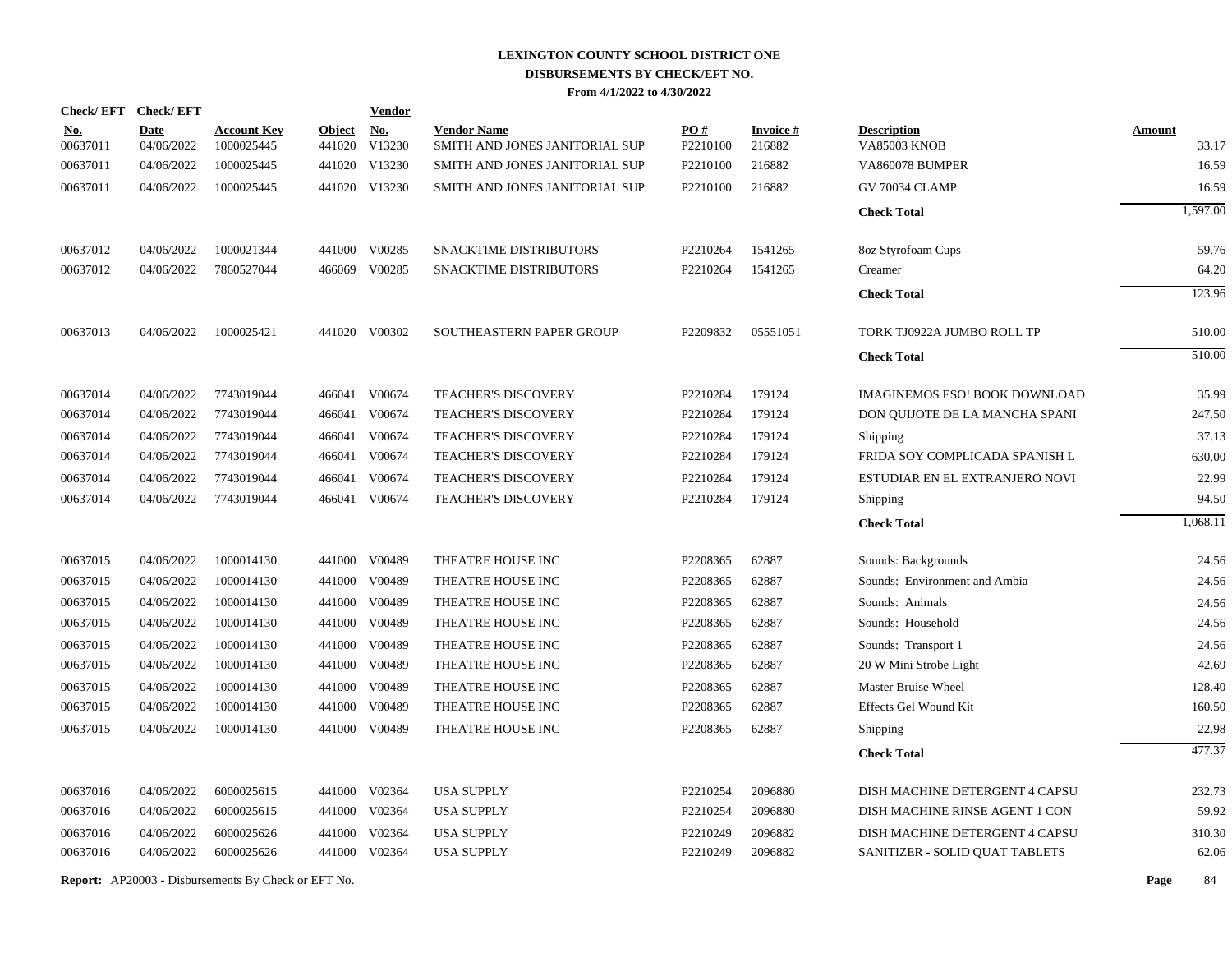| Check/EFT Check/EFT  |             |                                                            |               | <u>Vendor</u>           |                                |                      |                           |                                      |                  |
|----------------------|-------------|------------------------------------------------------------|---------------|-------------------------|--------------------------------|----------------------|---------------------------|--------------------------------------|------------------|
| <u>No.</u>           | <b>Date</b> | <b>Account Key</b>                                         | <b>Object</b> | <b>No.</b>              | <b>Vendor Name</b>             | PO#                  | <b>Invoice#</b>           | <b>Description</b>                   | <b>Amount</b>    |
| 00637016<br>00637016 | 04/06/2022  | 6000025613<br>6000025613                                   | 441000        | V02364<br>441000 V02364 | <b>USA SUPPLY</b>              | P2210248<br>P2210248 | 2096883<br>2096883        | DISH MACHINE DETERGENT 4 CAPSU       | 232.73<br>179.76 |
|                      | 04/06/2022  |                                                            |               |                         | <b>USA SUPPLY</b>              |                      |                           | DISH MACHINE RINSE AGENT 1 CON       |                  |
| 00637016             | 04/06/2022  | 6000025644                                                 |               | 441000 V02364           | <b>USA SUPPLY</b>              | P2210253             | 2096884                   | DISH MACHINE DETERGENT 4 CAPSU       | 232.73           |
| 00637016             | 04/06/2022  | 6000025644                                                 |               | 441000 V02364           | <b>USA SUPPLY</b>              | P2210253             | 2096884                   | DISH MACHINE RINSE AGENT 1 CON       | 299.60           |
| 00637016             | 04/06/2022  | 6000025644                                                 |               | 441000 V02364           | <b>USA SUPPLY</b>              | P2210253             | 2096884                   | DISH SINK LIQUID CONCETRATE 1        | 36.38            |
| 00637016             | 04/06/2022  | 6000025643                                                 |               | 441000 V02364           | <b>USA SUPPLY</b>              | P2210252             | 2096885                   | DISH MACHINE DETERGENT 4 CAPSU       | 232.73           |
| 00637016             | 04/06/2022  | 6000025643                                                 |               | 441000 V02364           | <b>USA SUPPLY</b>              | P2210252             | 2096885                   | DISH MACHINE RINSE AGENT 1 CON       | 59.92            |
| 00637016             | 04/06/2022  | 6000025643                                                 |               | 441000 V02364           | <b>USA SUPPLY</b>              | P2210252             | 2096885                   | DISH SINK LIQUID CONCETRATE 1        | 36.38            |
| 00637016             | 04/06/2022  | 6000025641                                                 |               | 441000 V02364           | <b>USA SUPPLY</b>              | P2210251             | 2096886                   | DISH MACHINE DETERGENT 4 CAPSU       | 155.15           |
| 00637016             | 04/06/2022  | 6000025641                                                 |               | 441000 V02364           | <b>USA SUPPLY</b>              | P2210251             | 2096886                   | DISH MACHINE RINSE AGENT 1 CON       | 119.84           |
| 00637016             | 04/06/2022  | 6000025641                                                 |               | 441000 V02364           | <b>USA SUPPLY</b>              | P2210251             | 2096886                   | SANITIZER - SOLID QUAT TABLETS       | 62.06            |
| 00637016             | 04/06/2022  | 6000025639                                                 |               | 441000 V02364           | <b>USA SUPPLY</b>              | P2210250             | 2096887                   | DISH MACHINE DETERGENT 4 CAPSU       | 77.58            |
| 00637016             | 04/06/2022  | 6000025639                                                 |               | 441000 V02364           | <b>USA SUPPLY</b>              | P <sub>2210250</sub> | 2096887                   | DISH MACHINE RINSE AGENT 1 CON       | 119.84           |
|                      |             |                                                            |               |                         |                                |                      |                           | <b>Check Total</b>                   | 2,509.71         |
| 00637017             | 04/06/2022  | 1000025431                                                 |               | 432300 V01256           | WATTS AND ASSOCIATES ROOFING I | P2210068             | 13813                     | LES - Roof Repair                    | 875.00           |
|                      |             |                                                            |               |                         |                                |                      |                           | <b>Check Total</b>                   | 875.00           |
| 00637018             | 04/06/2022  | 7802070027                                                 |               | 466034 V15593           | WIMBERLY, KEVIN P              |                      | JBAS.WK.3.24.202 OFFICIAL |                                      | 132.80           |
|                      |             |                                                            |               |                         |                                |                      |                           | <b>Check Total</b>                   | 132.80           |
|                      |             |                                                            |               |                         |                                |                      |                           |                                      |                  |
| 00637019             | 04/06/2022  | 7802070027                                                 |               | 466034 V16663           | YEAKLEY, BRANSON               |                      | VLAX.WK.3.23.202 OFFICIAL |                                      | 175.00           |
|                      |             |                                                            |               |                         |                                |                      |                           | <b>Check Total</b>                   | 175.00           |
| 00637020             | 04/06/2022  | 1000022403                                                 |               | 464000 V00197           | <b>ASCD</b>                    | P2210282             | P2210282.INST             | <b>ASCD</b> Institutional Membership | 1,385.65         |
|                      |             |                                                            |               |                         |                                |                      |                           | <b>Check Total</b>                   | 1,385.65         |
| 00637021             | 04/06/2022  | 7914027044                                                 |               | 466041 V10819           | BIG TIME ENTERTAINMENT LLC     | P2200492             | P2200492.FINAL            | Remaining Balance                    | 1,450.00         |
|                      |             |                                                            |               |                         |                                |                      |                           | <b>Check Total</b>                   | 1,450.00         |
|                      |             |                                                            |               |                         |                                |                      |                           |                                      |                  |
| 00637022             | 04/06/2022  | 7914027044                                                 |               | 466064 V14435           | MY CAROLINA ALUMNI ASSOCIATION | P2201171             | 9824.FIN                  | Rental Space-RBHS Prom Final         | 2,303.75         |
|                      |             |                                                            |               |                         |                                |                      |                           | <b>Check Total</b>                   | 2,303.75         |
| 00637023             | 04/06/2022  | 5039025341                                                 |               | 443000 V00940           | WORLD BOOK SCHOOL AND LIBRARY  | P2208714             | 0001635442                | Per Attached Booklist                | 269.00           |
| 00637023             | 04/06/2022  | 5039025341                                                 |               | 443000 V00940           | WORLD BOOK SCHOOL AND LIBRARY  | P2208714             | 0001635510                | Per Attached Booklist                | 699.00           |
|                      |             | <b>Report:</b> AP20003 - Disbursements By Check or EFT No. |               |                         |                                |                      |                           |                                      | Page<br>85       |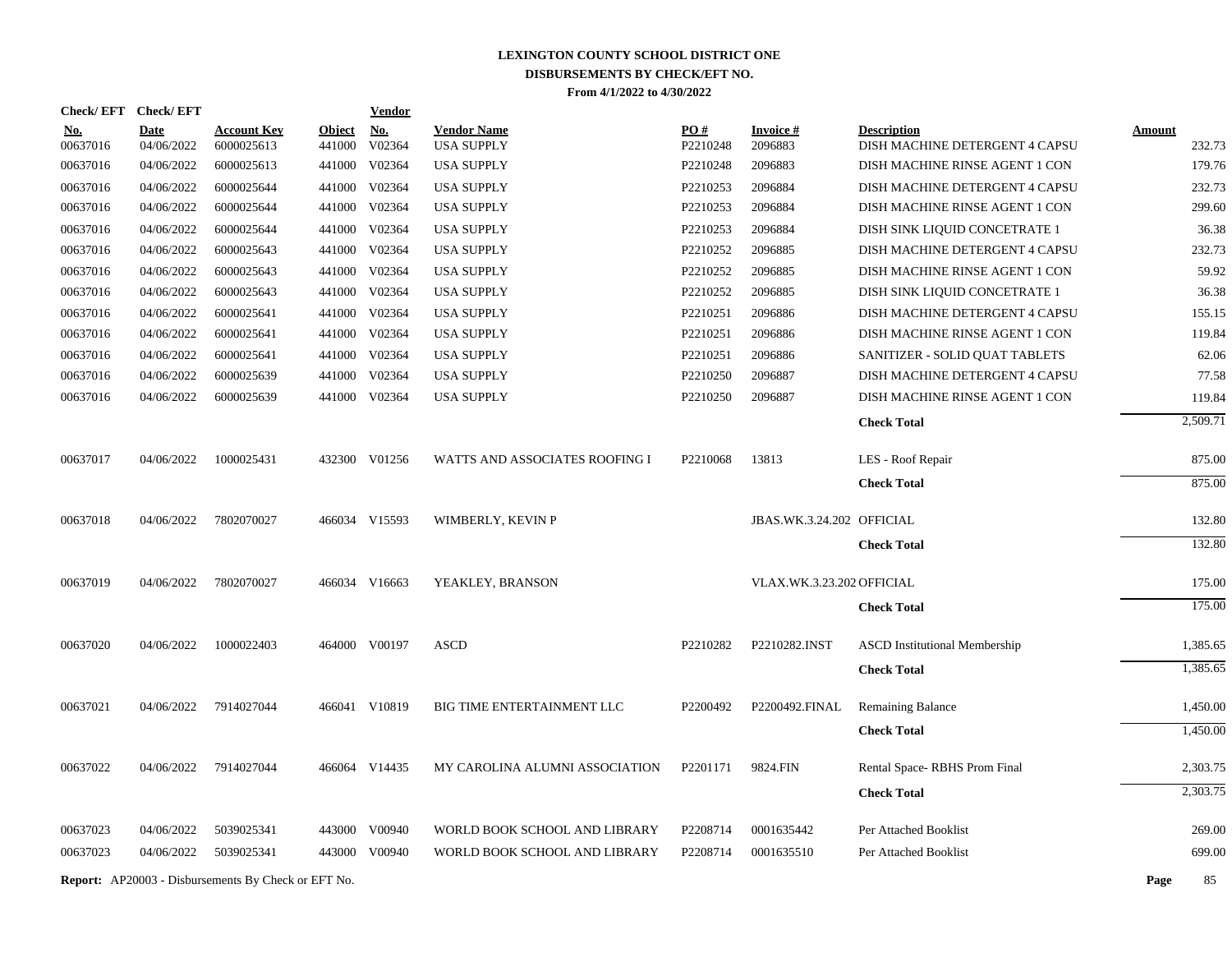|            | Check/EFT Check/EFT |                    |               | <b>Vendor</b> |                                   |          |                 |                                       |               |
|------------|---------------------|--------------------|---------------|---------------|-----------------------------------|----------|-----------------|---------------------------------------|---------------|
| <u>No.</u> | <b>Date</b>         | <b>Account Key</b> | <b>Object</b> | <u>No.</u>    | <b>Vendor Name</b>                | PO#      | <b>Invoice#</b> | <b>Description</b>                    | <b>Amount</b> |
|            |                     |                    |               |               |                                   |          |                 | <b>Check Total</b>                    | 968.00        |
| 00637024   | 04/06/2022          | 2180012603         |               | 439501 V17083 | PALMETTO CHATTERBOX SPEECH PAT    | P2206930 | 013             | Speech Language Therapy               | 2,993.00      |
|            |                     |                    |               |               |                                   |          |                 | <b>Check Total</b>                    | 2,993.00      |
| 00637025   | 04/06/2022          | 1000011329         |               | 444500 V00391 | <b>APPLE INC</b>                  | P2208923 | AH31493488      | Apple Care                            | 191.53        |
|            |                     |                    |               |               |                                   |          |                 | <b>Check Total</b>                    | 191.53        |
| 00637026   | 04/06/2022          | 2372222411         | 441000        | V00197        | <b>ASCD</b>                       | P2210584 | P2210584.LHS    | Teaching for Deeper Learning          | 478.50        |
| 00637026   | 04/06/2022          | 2372222411         | 441000        | V00197        | <b>ASCD</b>                       | P2210584 | P2210584.LHS    | Shipping                              | 26.83         |
|            |                     |                    |               |               |                                   |          |                 | <b>Check Total</b>                    | 505.33        |
| 00637027   | 04/06/2022          | 1000025507         |               | 433100 V13473 | ASMAR, HAYA A                     |          | 04.01.22        | Trans 3/1-3/31                        | 73.71         |
|            |                     |                    |               |               |                                   |          |                 | <b>Check Total</b>                    | 73.71         |
| 00637028   | 04/06/2022          | 7901027015         |               | 466041 V02125 | ATHENS PAPER COMPANY              | P2210496 | 15722222        | Athenian 3.2 mil Gloss Laminat        | 188.83        |
|            |                     |                    |               |               |                                   |          |                 | <b>Check Total</b>                    | 188.83        |
| 00637029   | 04/06/2022          | 1000026306         | 434500        | V16332        | <b>BENCHMARKONE</b>               | P2210941 | P2210941.ADM    | Email marketing database one y        | 3,588.00      |
| 00637029   | 04/06/2022          | 1000026306         |               | 434500 V16332 | <b>BENCHMARKONE</b>               | P2210941 | P2210941.ADM    | 15% discount                          | $-538.20$     |
|            |                     |                    |               |               |                                   |          |                 | <b>Check Total</b>                    | 3,049.80      |
| 00637030   | 04/06/2022          | 1000026306         |               | 434500 V10426 | <b>BLACKBOARD INC</b>             | P2210931 | 1378684         | Contract 5000013710                   | 245.19        |
|            |                     |                    |               |               |                                   |          |                 | <b>Check Total</b>                    | 245.19        |
| 00637031   | 04/06/2022          | 7841827039         | 466099        | V16756        | <b>BLAZON APPAREL &amp; PRINT</b> | P2210693 | 1020318         | Gildan Adult Heavy Cotton T-sh        | 21.89         |
| 00637031   | 04/06/2022          | 7841827039         |               | 466099 V16756 | <b>BLAZON APPAREL &amp; PRINT</b> | P2210693 | 1020318         | Gildan Adult Heavy Cotton T-Sh        | 10.95         |
|            |                     |                    |               |               |                                   |          |                 | <b>Check Total</b>                    | 32.84         |
| 00637032   | 04/06/2022          | 1000011346         |               | 441000 V13041 | <b>BLICK ART MATERIALS LLC</b>    | P2210302 | 8330699         | Niji Pearlescent Watercolor Se        | 67.96         |
| 00637032   | 04/06/2022          | 1000011346         |               | 441000 V13041 | BLICK ART MATERIALS LLC           | P2210302 | 8330699         | Canson XL Watercolor Pads 18x2        | 291.81        |
| 00637032   | 04/06/2022          | 1000011346         | 441000        | V13041        | BLICK ART MATERIALS LLC           | P2210302 | 8330699         | 3M Command Adhesive Poster Str        | 36.47         |
| 00637032   | 04/06/2022          | 1000011346         |               | 441000 V13041 | BLICK ART MATERIALS LLC           | P2210302 | 8330699         | Star Products Red Wallet Handl        | 160.93        |
| 00637032   | 04/06/2022          | 1000011346         | 441000        | V13041        | BLICK ART MATERIALS LLC           | P2210302 | 8330699         | <b>Blick Essentials Value Foam Br</b> | 51.76         |
| 00637032   | 04/06/2022          | 1000011346         |               | 441000 V13041 | <b>BLICK ART MATERIALS LLC</b>    | P2210302 | 8330699         | <b>Blick Essentials Value Foam Br</b> | 42.46         |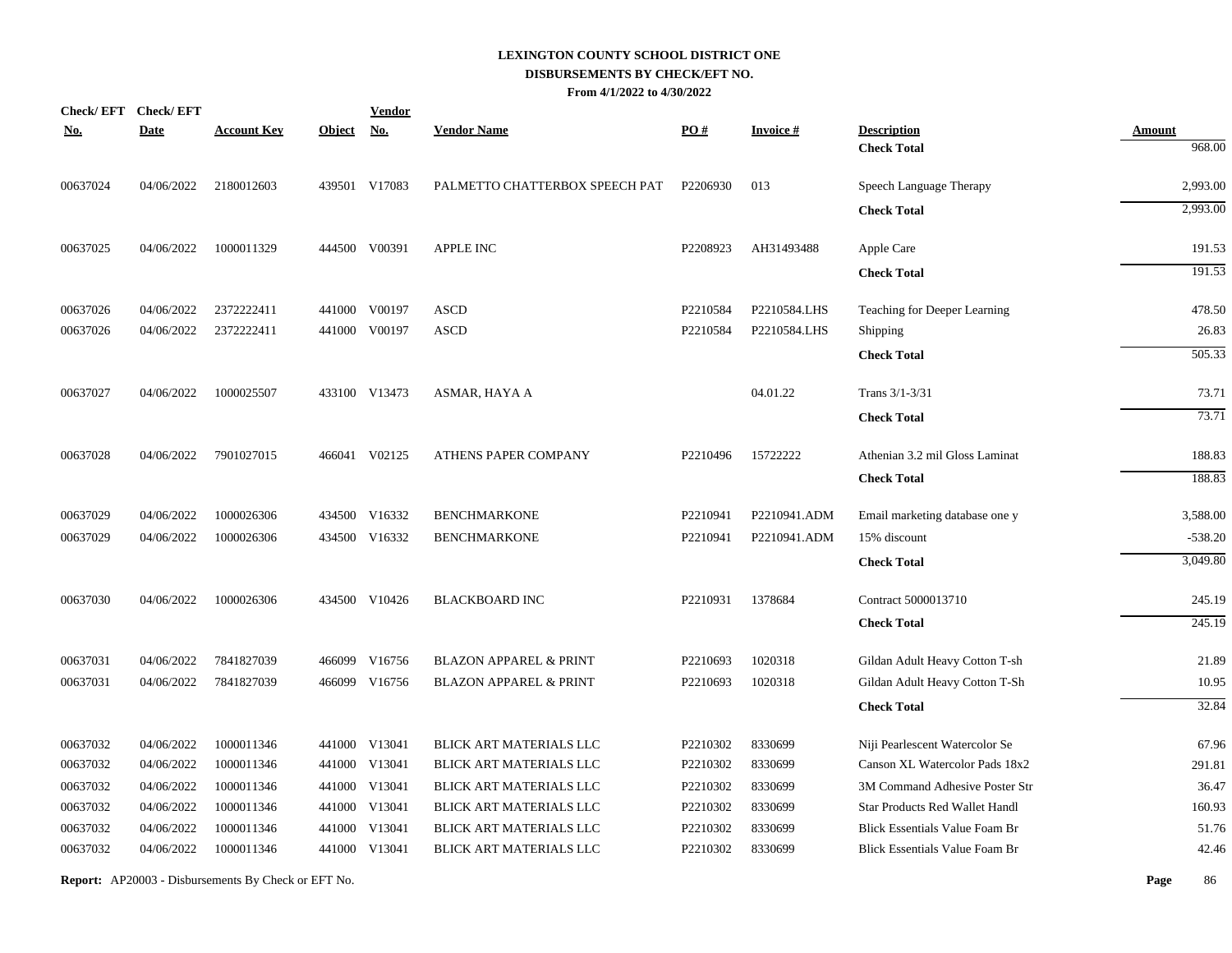| <b>Check/EFT</b>       | <b>Check/EFT</b>          |                                  |                  | <b>Vendor</b>                         |                                               |                        |                             |                                                      |                  |
|------------------------|---------------------------|----------------------------------|------------------|---------------------------------------|-----------------------------------------------|------------------------|-----------------------------|------------------------------------------------------|------------------|
| <u>No.</u><br>00637032 | <b>Date</b><br>04/06/2022 | <b>Account Key</b><br>1000011346 | Object<br>441000 | $\underline{\textbf{No}}$ .<br>V13041 | <b>Vendor Name</b><br>BLICK ART MATERIALS LLC | <b>PO#</b><br>P2210302 | <b>Invoice</b> #<br>8330699 | <b>Description</b><br>Sharpie Ultra-Fine Point Marke | Amount<br>121.21 |
| 00637032               | 04/06/2022                | 1000011346                       | 441000           | V13041                                | BLICK ART MATERIALS LLC                       | P2210302               | 8330699                     | Sharpie Metallic Markers pack                        | 108.88           |
| 00637032               | 04/06/2022                | 1000011346                       | 441000           | V13041                                | BLICK ART MATERIALS LLC                       | P2210302               | 8330699                     | Faber-Castell Foldfaber Graphi                       | 76.42            |
| 00637032               | 04/06/2022                | 1000011346                       |                  | 441000 V13041                         | BLICK ART MATERIALS LLC                       | P2210302               | 8330699                     | Yasutomo Student Origami Paper                       | 32.44            |
| 00637032               | 04/06/2022                | 1000011346                       |                  | 441000 V13041                         | BLICK ART MATERIALS LLC                       | P2210302               | 8330699                     | Elmers Washable School Glue St                       | 26.47            |
| 00637032               | 04/06/2022                | 1000011346                       |                  | 441000 V13041                         | <b>BLICK ART MATERIALS LLC</b>                | P2210302               | 8330699                     | <b>Blick Metallic Liquid Watercol</b>                | 7.96             |
| 00637032               | 04/06/2022                | 1000011346                       | 441000           | V13041                                | BLICK ART MATERIALS LLC                       | P2210302               | 8330699                     | <b>Blick Metallic Liquid Watercol</b>                | 7.96             |
| 00637032               | 04/06/2022                | 1000011346                       |                  | 441000 V13041                         | BLICK ART MATERIALS LLC                       | P2210302               | 8330699                     | <b>Blick Metallic Liquid Watercol</b>                | 7.96             |
| 00637032               | 04/06/2022                | 1000011346                       | 441000           | V13041                                | BLICK ART MATERIALS LLC                       | P2210302               | 8330699                     | Dr. Martins Bombay India Ink R                       | 78.65            |
| 00637032               | 04/06/2022                | 1000011346                       | 441000           | V13041                                | BLICK ART MATERIALS LLC                       | P2210302               | 8330699                     | Dr. Martins Bombay India Ink R                       | 78.65            |
| 00637032               | 04/06/2022                | 1000011346                       |                  | 441000 V13041                         | BLICK ART MATERIALS LLC                       | P2210302               | 8330699                     | Speedball Fine Point Dip Pen N                       | 43.55            |
| 00637032               | 04/06/2022                | 1000011346                       |                  | 441000 V13041                         | BLICK ART MATERIALS LLC                       | P2210302               | 8330699                     | Speedball Fine Point Dip Pen N                       | 57.78            |
| 00637032               | 04/06/2022                | 1000011346                       |                  | 441000 V13041                         | BLICK ART MATERIALS LLC                       | P2210302               | 8330699                     | <b>Plastic Tray Palette</b>                          | 29.31            |
| 00637032               | 04/06/2022                | 1000011346                       |                  | 441000 V13041                         | BLICK ART MATERIALS LLC                       | P2210302               | 8330699                     | Speedball Super Black Waterpro                       | 8.54             |
| 00637032               | 04/06/2022                | 1000011346                       | 441000           | V13041                                | BLICK ART MATERIALS LLC                       | P2210302               | 8330699                     | Jacquard SolarFast Starter Kit                       | 43.93            |
| 00637032               | 04/06/2022                | 1000011346                       |                  | 441000 V13041                         | BLICK ART MATERIALS LLC                       | P2210302               | 8330699                     | Trait-tex Standard Weight Yarn                       | 117.49           |
| 00637032               | 04/06/2022                | 1000011346                       | 441000           | V13041                                | <b>BLICK ART MATERIALS LLC</b>                | P2210302               | 8330699                     | Pacon Railroad white                                 | 147.23           |
| 00637032               | 04/06/2022                | 1000011346                       | 441000           | V13041                                | BLICK ART MATERIALS LLC                       | P2210302               | 8330699                     | Canson XL Bristol Pads 14x17                         | 91.62            |
| 00637032               | 04/06/2022                | 7732019044                       |                  | 466041 V13041                         | BLICK ART MATERIALS LLC                       | P2207380               | 8337362                     | Steel pointed star stilts - pk                       | 17.21            |
| 00637032               | 04/06/2022                | 7732019044                       |                  | 466041 V13041                         | BLICK ART MATERIALS LLC                       | P2207380               | 8337362                     | Steel pointed star stilts - pk                       | 8.84             |
|                        |                           |                                  |                  |                                       |                                               |                        |                             | <b>Check Total</b>                                   | 1,763.49         |
| 00637033               | 04/06/2022                | 1000011241                       | 441000           | V00884                                | <b>BOOKSOURCE</b>                             | P2209524               | 22978854                    | Cart ID 792B4863-87F3-48F0                           | 339.10           |
| 00637033               | 04/06/2022                | 1000011341                       | 441000           | V00884                                | <b>BOOKSOURCE</b>                             | P2209524               | 22978854                    | Cart ID 792B4863-87F3-48F0                           | 105.56           |
|                        |                           |                                  |                  |                                       |                                               |                        |                             | <b>Check Total</b>                                   | 444.66           |
| 00637034               | 04/06/2022                | 1000025507                       |                  | 433100 V15069                         | <b>BOW, DOMINIQUE</b>                         |                        | 04.01.22                    | Trans 3/1-3/31                                       | 147.42           |
|                        |                           |                                  |                  |                                       |                                               |                        |                             | <b>Check Total</b>                                   | 147.42           |
| 00637035               | 04/06/2022                | 7887079011                       |                  | 466041 V13255                         | <b>BSN SPORTS</b>                             | P2209267               | 916485379                   | Royal legend team short sleeve                       | 1,107.45         |
| 00637035               | 04/06/2022                | 7887079011                       |                  | 466041 V13255                         | <b>BSN SPORTS</b>                             | P2209267               | 916485379                   | shipping                                             | 52.92            |
|                        |                           |                                  |                  |                                       |                                               |                        |                             | <b>Check Total</b>                                   | 1,160.37         |
| 00637036               | 04/06/2022                | 1000025438                       |                  | 441020 V16936                         | <b>CALICO PACKAGING LLC</b>                   | P2209992               | INVM00006202                | 9911593 CAN LINER 38 X 58                            | 1,226.87         |
|                        |                           |                                  |                  |                                       |                                               |                        |                             |                                                      |                  |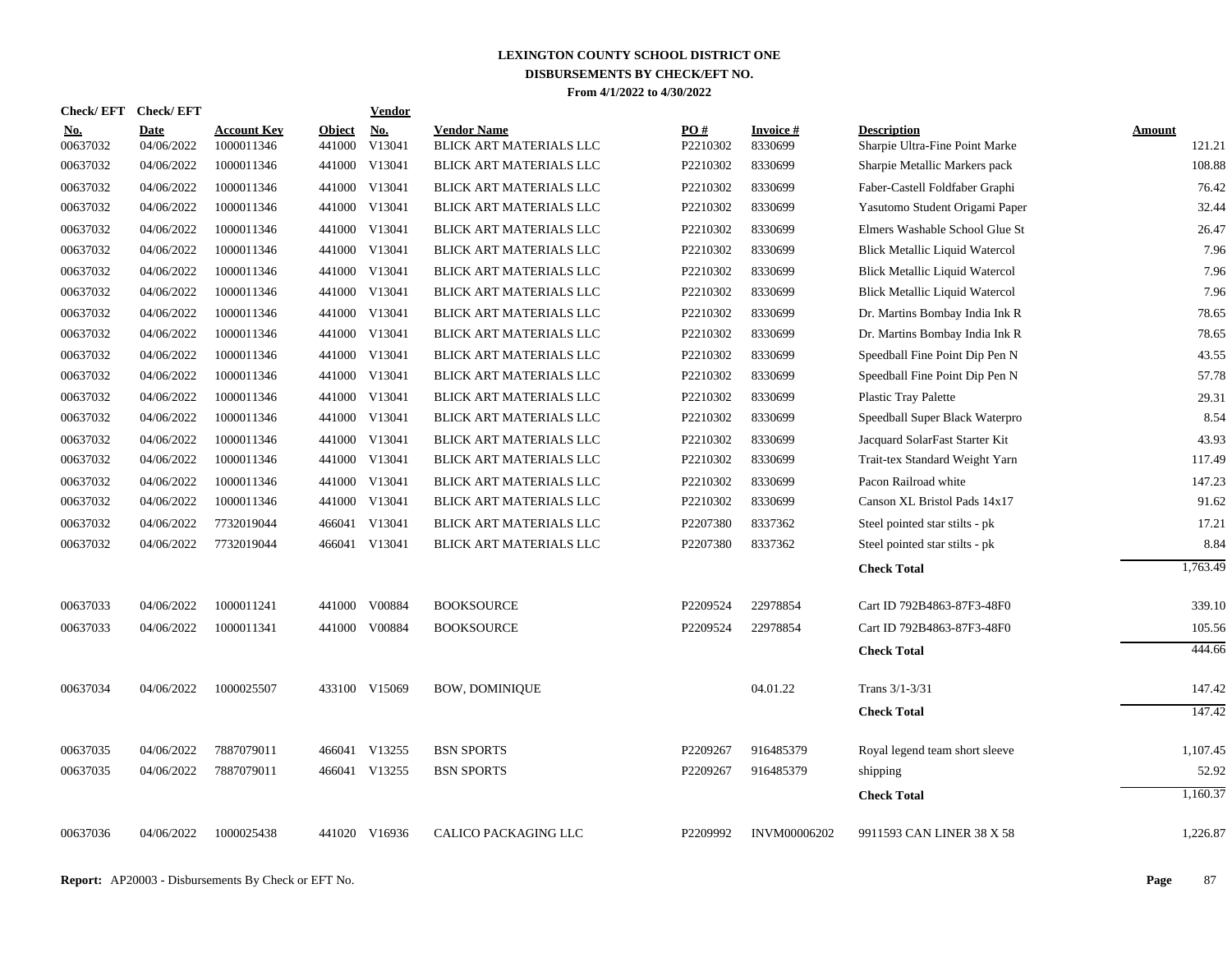|            | Check/EFT Check/EFT |                                                            |               | <b>Vendor</b> |                                |          |                 |                                 |               |
|------------|---------------------|------------------------------------------------------------|---------------|---------------|--------------------------------|----------|-----------------|---------------------------------|---------------|
| <u>No.</u> | <b>Date</b>         | <b>Account Key</b>                                         | <b>Object</b> | <b>No.</b>    | <b>Vendor Name</b>             | PO#      | <b>Invoice#</b> | <b>Description</b>              | <b>Amount</b> |
|            |                     |                                                            |               |               |                                |          |                 | <b>Check Total</b>              | 1,226.87      |
| 00637037   | 04/06/2022          | 7887078011                                                 |               | 466041 V01144 | <b>CAROLINA IDEAS</b>          | P2208964 | 450311          | Lexington soccer shirts blue    | 387.88        |
| 00637037   | 04/06/2022          | 7887078011                                                 | 466041        | V01144        | <b>CAROLINA IDEAS</b>          | P2208964 | 450311          | Lexington soccer shirts gray    | 361.13        |
|            |                     |                                                            |               |               |                                |          |                 | <b>Check Total</b>              | 749.01        |
| 00637038   | 04/06/2022          | 1000025507                                                 |               | 433100 V11275 | COLE, SUSAN                    |          | 04.01.22        | Trans 3/1-3/31                  | 772.20        |
|            |                     |                                                            |               |               |                                |          |                 | <b>Check Total</b>              | 772.20        |
| 00637039   | 04/06/2022          | 7887027034                                                 |               | 466041 V00227 | CONCEPT UNLIMITED INC          | P2209002 | 22-000406       | Quote #: 20787                  | 269.64        |
| 00637039   | 04/06/2022          | 7887027034                                                 | 466041        | V00227        | CONCEPT UNLIMITED INC          | P2209002 | 22-000406       | Pack and ship                   | 21.40         |
|            |                     |                                                            |               |               |                                |          |                 | <b>Check Total</b>              | 291.04        |
| 00637040   | 04/06/2022          | 5708025320                                                 |               | 444510 V01040 | <b>DELL COMPUTERS</b>          | P2210333 | 10574031381     | DELL LATITUDE 5520              | 35,310.02     |
|            |                     |                                                            |               |               |                                |          |                 | <b>Check Total</b>              | 35,310.02     |
| 00637041   | 04/06/2022          | 1000011411                                                 |               | 433100 V00731 | ENTERPRISE LEASING COMPANY SOU | P2210176 | 7500-4980-0336  | Minivan, 7 seat, 5 day          | 210.73        |
| 00637041   | 04/06/2022          | 1000011411                                                 |               | 433100 V00731 | ENTERPRISE LEASING COMPANY SOU | P2210176 | 7500-4980-0336  | Vehicle License Fee             | 1.61          |
|            |                     |                                                            |               |               |                                |          |                 | <b>Check Total</b>              | 212.34        |
| 00637042   | 04/06/2022          | 1000025808                                                 |               | 439500 V15853 | <b>EXTRA DUTY SOLUTIONS</b>    |          | 791015          | Extra Duty Officer(s)           | 4,679.15      |
|            |                     |                                                            |               |               |                                |          |                 | <b>Check Total</b>              | 4,679.15      |
| 00637043   | 04/06/2022          | 1000011339                                                 |               | 443000 V16603 | FLYLEAF PUBLISHING LLC         | P2208906 | 22532           | Reading Series Two: Book Set (  | 628.60        |
| 00637043   | 04/06/2022          | 1000011339                                                 | 443000        | V16603        | FLYLEAF PUBLISHING LLC         | P2208906 | 22532           | Shipping                        | 41.80         |
| 00637043   | 04/06/2022          | 1000011339                                                 |               | 443000 V16603 | FLYLEAF PUBLISHING LLC         | P2208906 | 22532           | Discount                        | $-31.43$      |
|            |                     |                                                            |               |               |                                |          |                 | <b>Check Total</b>              | 638.97        |
| 00637044   | 04/06/2022          | 1000022245                                                 |               | 443000 V17061 | FOLLETT CONTENT SOLUTIONS LLC  | P2207225 | 426633F         | List of books attached. Total s | 1,684.86      |
| 00637044   | 04/06/2022          | 1000011341                                                 |               | 443000 V17061 | FOLLETT CONTENT SOLUTIONS LLC  | P2207571 | 441173          | See Attached Quote 10766698     | 535.95        |
|            |                     |                                                            |               |               |                                |          |                 | <b>Check Total</b>              | 2,220.81      |
| 00637045   | 04/06/2022          | 1000011427                                                 |               | 441000 V00549 | FORMS AND SUPPLY INC (FSI)     | P2209626 | 6073352-2       | Sharpie magnum Permanent Matke  | 14.22         |
| 00637045   | 04/06/2022          | 1000011316                                                 | 441000        | V00549        | FORMS AND SUPPLY INC (FSI)     | P2209759 | 6074407-1       | Business Source Ruled White In  | 3.32          |
| 00637045   | 04/06/2022          | 1000011326                                                 |               | 441000 V00549 | FORMS AND SUPPLY INC (FSI)     | P2209946 | 6078591-3       | colored index cards             | 27.61         |
|            |                     | <b>Report:</b> AP20003 - Disbursements By Check or EFT No. |               |               |                                |          |                 |                                 | Page<br>88    |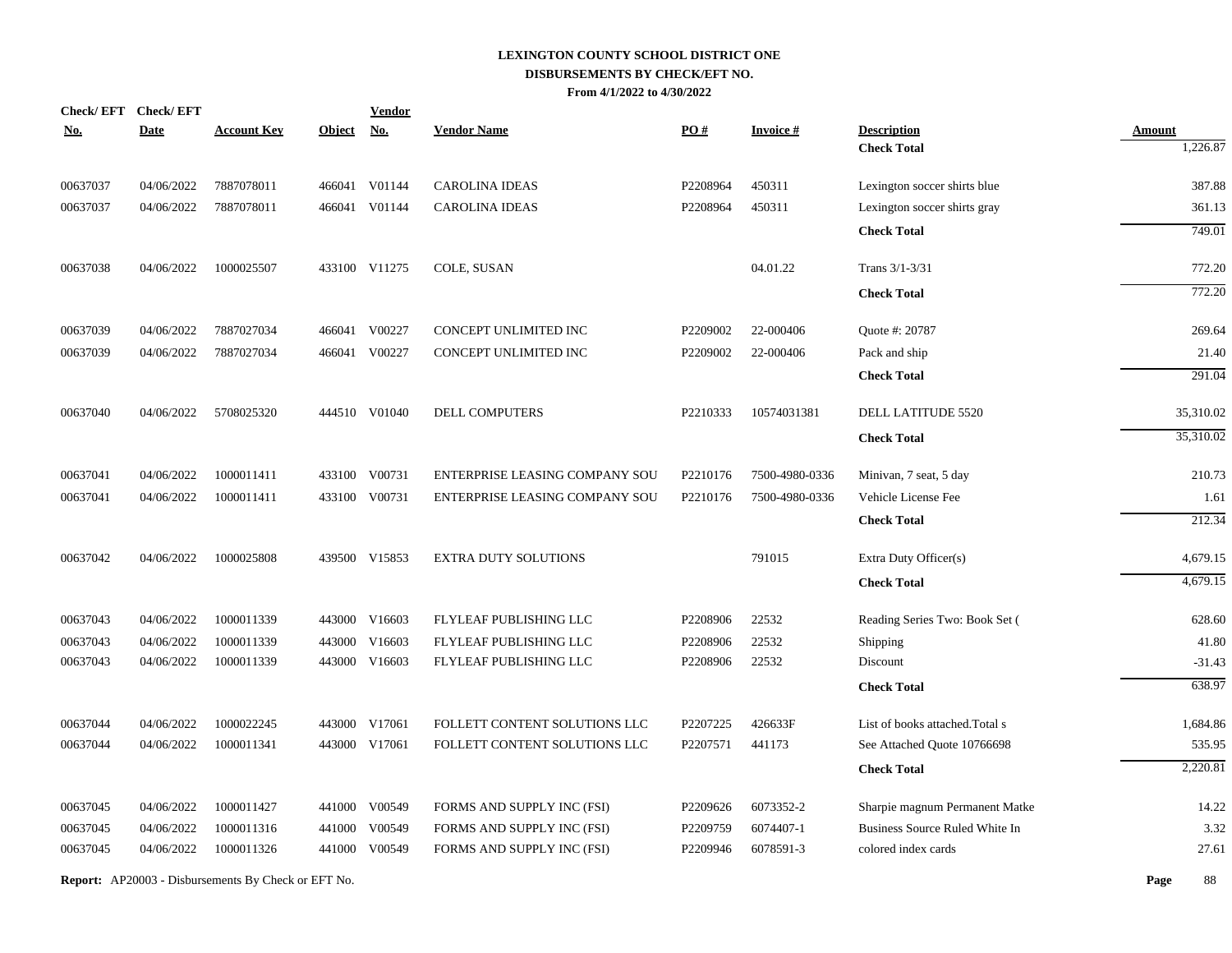| <b>Check/EFT</b>       | <b>Check/EFT</b>          |                           |                         | <b>Vendor</b> |                                                  |                      |                               |                                                      |                        |
|------------------------|---------------------------|---------------------------|-------------------------|---------------|--------------------------------------------------|----------------------|-------------------------------|------------------------------------------------------|------------------------|
| <u>No.</u><br>00637045 | <b>Date</b><br>04/06/2022 | Account Kev<br>1000014129 | <b>Object</b><br>441000 | No.<br>V00549 | <b>Vendor Name</b><br>FORMS AND SUPPLY INC (FSI) | PO#<br>P2210354      | <b>Invoice</b> #<br>6084569-1 | <b>Description</b><br>Teacher Created Resources Chal | <b>Amount</b><br>13.13 |
| 00637045               | 04/06/2022                | 1000014129                | 441000                  | V00549        | FORMS AND SUPPLY INC (FSI)                       | P2210354             | 6084569-1                     | <b>Creativity Street People Shape</b>                | 26.13                  |
| 00637045               | 04/06/2022                | 1000014129                | 441000                  | V00549        | FORMS AND SUPPLY INC (FSI)                       | P2210354             | 6084569-2                     | Pacon Laser Bond Paper Assort                        | 59.45                  |
| 00637045               | 04/06/2022                | 1000011337                | 441000                  | V00549        | FORMS AND SUPPLY INC (FSI)                       | P2210359             | 6084587-1                     | Crayola Broadline Classpack Ma                       | 124.13                 |
| 00637045               | 04/06/2022                | 3570017103                | 441000                  | V00549        | FORMS AND SUPPLY INC (FSI)                       | P2210458             | 6085694-0                     | PRESaply Labels 1 x 2 58 Leng                        | 8.88                   |
| 00637045               | 04/06/2022                | 1000014411                | 441000                  | V00549        | FORMS AND SUPPLY INC (FSI)                       | P2210648             | 6089978-0                     | Texas Instruments TI84 Plus Gr                       | 1,773.20               |
| 00637045               | 04/06/2022                | 1000014411                | 441000                  | V00549        | FORMS AND SUPPLY INC (FSI)                       | P2210648             | 6089978-0                     | Paper Mate InkJoy Gel Pen                            | 297.40                 |
| 00637045               | 04/06/2022                | 1000014411                | 441000                  | V00549        | FORMS AND SUPPLY INC (FSI)                       | P2210648             | 6089978-0                     | Expo LowOdor Dry Erase Chisel                        | 300.60                 |
| 00637045               | 04/06/2022                | 1000014411                | 441000                  | V00549        | FORMS AND SUPPLY INC (FSI)                       | P2210648             | 6089978-0                     | MasterVision 3in1 Combo Monthl                       | 209.18                 |
| 00637045               | 04/06/2022                | 1000014411                | 441000                  | V00549        | FORMS AND SUPPLY INC (FSI)                       | P2210648             | 6089978-0                     | Postitreg SelfStick Easel Pad                        | 480.60                 |
| 00637045               | 04/06/2022                | 1000011415                | 441000                  | V00549        | FORMS AND SUPPLY INC (FSI)                       | P2210650             | 6089982-0                     | Astrobrights Laser Inkjet Colo                       | 24.25                  |
| 00637045               | 04/06/2022                | 1000011415                | 441000                  | V00549        | FORMS AND SUPPLY INC (FSI)                       | P2210650             | 6089982-0                     | Astrobrights Inkjet Laser Colo                       | 17.08                  |
| 00637045               | 04/06/2022                | 1000011415                | 441000                  | V00549        | FORMS AND SUPPLY INC (FSI)                       | P2210650             | 6089982-0                     | Astrobrights Inkjet Laser Colo                       | 17.08                  |
| 00637045               | 04/06/2022                | 1000011415                | 441000                  | V00549        | FORMS AND SUPPLY INC (FSI)                       | P2210650             | 6089982-0                     | Astrobrights Inkjet Laser Colo                       | 42.69                  |
| 00637045               | 04/06/2022                | 1000011415                | 441000                  | V00549        | FORMS AND SUPPLY INC (FSI)                       | P2210650             | 6089982-0                     | TOPS Letr Trim Perforation Jr                        | 6.18                   |
| 00637045               | 04/06/2022                | 1000011415                | 441000                  | V00549        | FORMS AND SUPPLY INC (FSI)                       | P2210650             | 6089982-0                     | TOPS Prism Plus Legal Pads Jr                        | 11.37                  |
| 00637045               | 04/06/2022                | 1000011415                | 441000                  | V00549        | FORMS AND SUPPLY INC (FSI)                       | P2210650             | 6089982-0                     | Smartchoice Letritrim Perforat                       | 5.86                   |
| 00637045               | 04/06/2022                | 1000011415                | 441000                  | V00549        | FORMS AND SUPPLY INC (FSI)                       | P2210650             | 6089982-0                     | Smartchoice Letritrim Perforat                       | 5.86                   |
| 00637045               | 04/06/2022                | 1000011415                | 441000                  | V00549        | FORMS AND SUPPLY INC (FSI)                       | P2210650             | 6089982-0                     | <b>Business Source Yellow Reposit</b>                | 6.10                   |
| 00637045               | 04/06/2022                | 1000011415                | 441000                  | V00549        | FORMS AND SUPPLY INC (FSI)                       | P2210650             | 6089982-0                     | Postitreg Super Sticky Lined N                       | 21.73                  |
| 00637045               | 04/06/2022                | 1000011415                | 441000                  | V00549        | FORMS AND SUPPLY INC (FSI)                       | P2210650             | 6089982-0                     | <b>Postitreg Notes Cabinet Pack</b>                  | 10.63                  |
| 00637045               | 04/06/2022                | 1000011415                | 441000                  | V00549        | FORMS AND SUPPLY INC (FSI)                       | P2210650             | 6089982-0                     | Postitreg Super Sticky Notes C                       | 42.18                  |
| 00637045               | 04/06/2022                | 1000011415                | 441000                  | V00549        | FORMS AND SUPPLY INC (FSI)                       | P2210650             | 6089982-0                     | Postitreg Notes Value Pack                           | 6.43                   |
| 00637045               | 04/06/2022                | 1000011415                | 441000                  | V00549        | FORMS AND SUPPLY INC (FSI)                       | P2210650             | 6089982-0                     | <b>BIC Round Stic Ballpoint Pens</b>                 | 2.12                   |
| 00637045               | 04/06/2022                | 1000011415                | 441000                  | V00549        | FORMS AND SUPPLY INC (FSI)                       | P2210650             | 6089982-0                     | <b>BIC Retractable Ballpoint Pens</b>                | 17.85                  |
| 00637045               | 04/06/2022                | 1000011415                | 441000                  | V00549        | FORMS AND SUPPLY INC (FSI)                       | P2210650             | 6089982-0                     | <b>BIC Retractable Ballpoint Pens</b>                | 17.85                  |
| 00637045               | 04/06/2022                | 1000011415                | 441000                  | V00549        | FORMS AND SUPPLY INC (FSI)                       | P <sub>2210650</sub> | 6089982-0                     | BIC BU3 Retractable Ballpoint                        | 8.86                   |
| 00637045               | 04/06/2022                | 1000011415                | 441000                  | V00549        | FORMS AND SUPPLY INC (FSI)                       | P2210650             | 6089982-0                     | BIC Gelocity Quick Dry 05mm                          | 25.00                  |
| 00637045               | 04/06/2022                | 1000011415                | 441000                  | V00549        | FORMS AND SUPPLY INC (FSI)                       | P2210650             | 6089982-0                     | BIC Gelocity Quick Dry 05mm                          | 25.00                  |
| 00637045               | 04/06/2022                | 1000011415                | 441000                  | V00549        | FORMS AND SUPPLY INC (FSI)                       | P2210650             | 6089982-0                     | <b>BIC Round Stic Ballpoint Pens</b>                 | 6.93                   |
| 00637045               | 04/06/2022                | 1000011415                | 441000                  | V00549        | FORMS AND SUPPLY INC (FSI)                       | P2210650             | 6089982-0                     | <b>BIC Round Stic Ballpoint Pens</b>                 | 6.93                   |
| 00637045               | 04/06/2022                | 1000011415                | 441000                  | V00549        | FORMS AND SUPPLY INC (FSI)                       | P2210650             | 6089982-0                     | <b>EXPO LowOdor Dryerase Markers</b>                 | 22.43                  |
| 00637045               | 04/06/2022                | 1000011415                | 441000                  | V00549        | FORMS AND SUPPLY INC (FSI)                       | P2210650             | 6089982-0                     | Integra Chisel Point Dryerase                        | 7.64                   |
| 00637045               | 04/06/2022                | 1000011415                |                         | 441000 V00549 | FORMS AND SUPPLY INC (FSI)                       | P2210650             | 6089982-0                     | <b>BIC</b> Intensity Fine Point White                | 8.32                   |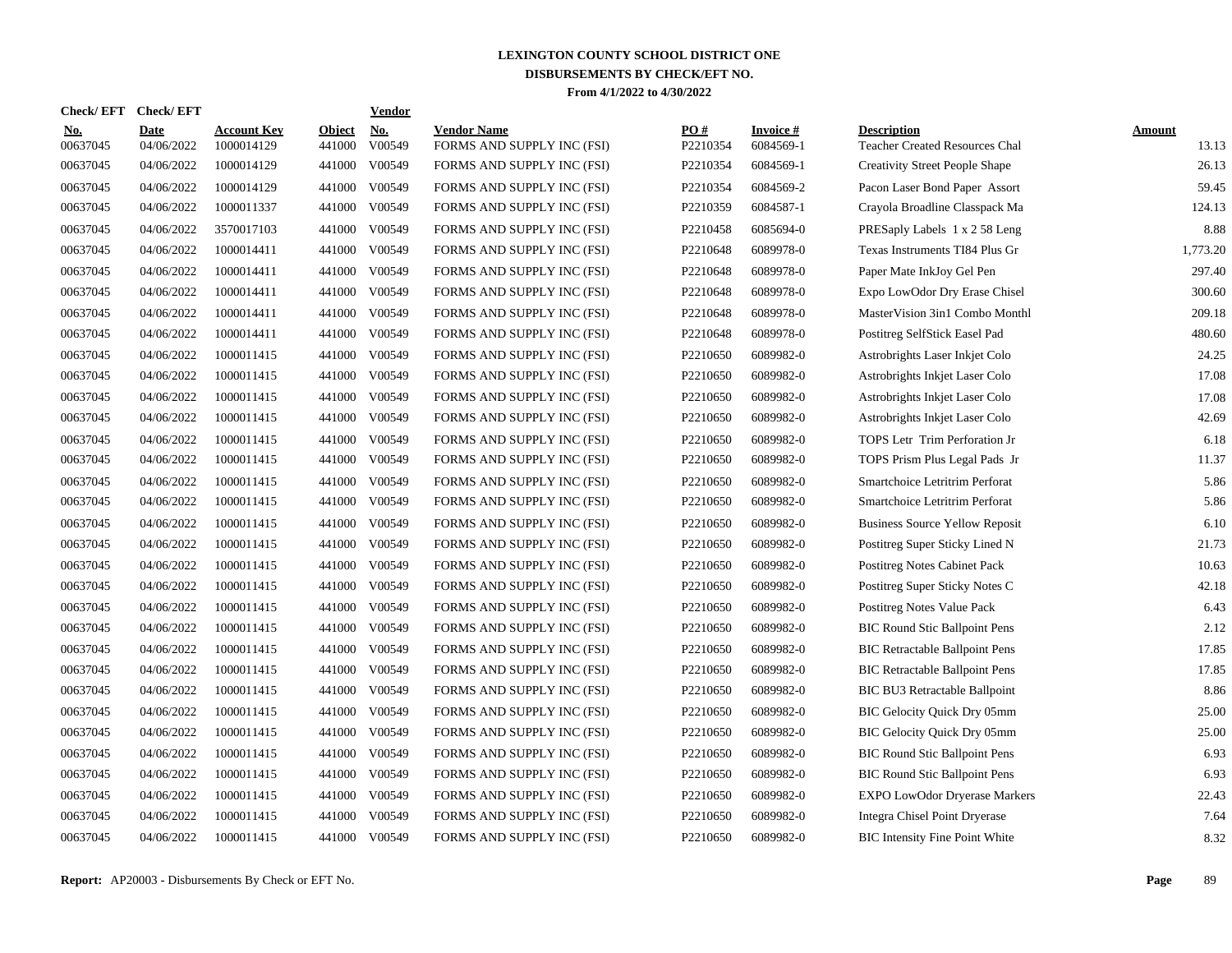| <b>Check/EFT</b>       | <b>Check/EFT</b>          |                                  |                         | Vendor        |                                                          |                 |                        |                                                                  |                 |
|------------------------|---------------------------|----------------------------------|-------------------------|---------------|----------------------------------------------------------|-----------------|------------------------|------------------------------------------------------------------|-----------------|
| <u>No.</u><br>00637045 | <b>Date</b><br>04/06/2022 | <b>Account Kev</b><br>1000011415 | <b>Object</b><br>441000 | No.<br>V00549 | <b>Vendor Name</b><br>FORMS AND SUPPLY INC (FSI)         | PO#<br>P2210650 | Invoice #<br>6089982-0 | <b>Description</b><br><b>Business Source Allpurpose</b>          | Amount<br>25.62 |
| 00637045               | 04/06/2022                | 1000011415                       | 441000                  | V00549        | FORMS AND SUPPLY INC (FSI)                               | P2210650        | 6089982-0              | Smead SuperTab 13 Tab Cut Lett                                   | 20.07           |
|                        | 04/06/2022                | 1000011415                       |                         | 441000 V00549 |                                                          | P2210650        | 6089982-0              |                                                                  | 57.03           |
| 00637045<br>00637045   | 04/06/2022                | 1000011415                       |                         | 441000 V00549 | FORMS AND SUPPLY INC (FSI)<br>FORMS AND SUPPLY INC (FSI) | P2210650        | 6089982-0              | Smead SuperTab Straight Tab Cu<br>Averyreg Ready Index Custom TO | 7.32            |
|                        |                           |                                  |                         |               |                                                          |                 |                        |                                                                  |                 |
| 00637045               | 04/06/2022                | 1000011415                       |                         | 441000 V00549 | FORMS AND SUPPLY INC (FSI)                               | P2210650        | 6089982-0              | Averyreg Ready Index Custom TO                                   | 5.94            |
| 00637045               | 04/06/2022                | 1000021215                       |                         | 441000 V00549 | FORMS AND SUPPLY INC (FSI)                               | P2210650        | 6089982-0              | Hammermill Paper for Copy Lase                                   | 9.93            |
| 00637045               | 04/06/2022                | 1000021215                       |                         | 441000 V00549 | FORMS AND SUPPLY INC (FSI)                               | P2210650        | 6089982-0              | Astrobrights Inkjet Inkjet Col                                   | 24.25           |
| 00637045               | 04/06/2022                | 1000021215                       | 441000                  | V00549        | FORMS AND SUPPLY INC (FSI)                               | P2210650        | 6089982-0              | Astrobrights Inkjet Laser Colo                                   | 18.54           |
| 00637045               | 04/06/2022                | 1000022215                       |                         | 441000 V00549 | FORMS AND SUPPLY INC (FSI)                               | P2210650        | 6089982-0              | Astrobrights Inkjet Laser Colo                                   | 15.61           |
|                        |                           |                                  |                         |               |                                                          |                 |                        | <b>Check Total</b>                                               | 3,888.53        |
| 00637046               | 04/06/2022                | 6000025623                       |                         | 433200 EXXXXX | Employee                                                 |                 | 03.01.03.31.22         | Bank Deposits/school to school                                   | 33.17           |
|                        |                           |                                  |                         |               |                                                          |                 |                        | <b>Check Total</b>                                               | 33.17           |
| 00637047               | 04/06/2022                | 1000014803                       |                         | 439500 V17202 | <b>GLASS, JABARIE</b>                                    | P2210687        | - 1                    | District Honors Choir                                            | 400.00          |
|                        |                           |                                  |                         |               |                                                          |                 |                        | <b>Check Total</b>                                               | 400.00          |
| 00637048               | 04/06/2022                | 1000022433                       |                         | 433200 Exxxxx | Employee                                                 |                 | 03.14.2022             | Field Experience Commute                                         | 76.64           |
|                        |                           |                                  |                         |               |                                                          |                 |                        | <b>Check Total</b>                                               | 76.64           |
| 00637049               | 04/06/2022                | 1000025507                       |                         | 433100 V16984 | <b>GOODWIN, LELIA</b>                                    |                 | 04.01.22               | Trans 3/1-3/31                                                   | 530.71          |
|                        |                           |                                  |                         |               |                                                          |                 |                        | <b>Check Total</b>                                               | 530.71          |
| 00637050               | 04/06/2022                | 1000025428                       |                         | 441020 V15598 | GREENVILLE OFFICE SUPPLY CO IN                           | P2207116        | 111558-0               | WINDSOR XP15 SENSOR VACUUM                                       | 648.08          |
| 00637050               | 04/06/2022                | 1000025421                       |                         | 441020 V15598 | GREENVILLE OFFICE SUPPLY CO IN                           | P2209837        | 128925-0               | CAROLINA MOP 1064 16 OZ RAYON                                    | 144.84          |
| 00637050               | 04/06/2022                | 1000025421                       |                         | 441020 V15598 | GREENVILLE OFFICE SUPPLY CO IN                           | P2209837        | 128925-0               | CAROLINA MOP 1065 20 OZ RAYON                                    | 310.21          |
| 00637050               | 04/06/2022                | 1000025421                       |                         | 441020 V15598 | GREENVILLE OFFICE SUPPLY CO IN                           | P2209837        | 128925-0               | CAROLINA MOP 1066 24 OZ RAYON                                    | 390.34          |
|                        |                           |                                  |                         |               |                                                          |                 |                        | <b>Check Total</b>                                               | 1,493.47        |
| 00637051               | 04/06/2022                | 6000025634                       |                         | 433210 EXXXXX | Employee                                                 |                 | 03.01.03.31.22         | <b>Bank Deposit Commutes</b>                                     | 71.84           |
|                        |                           |                                  |                         |               |                                                          |                 |                        | <b>Check Total</b>                                               | 71.84           |
| 00637052               | 04/06/2022                | 1000023101                       |                         | 431900 V14280 | HALLIGAN MAHONEY AND WILLIAMS                            |                 | 16724                  | <b>Professional Services</b>                                     | 2,216.25        |
|                        |                           |                                  |                         |               |                                                          |                 |                        | <b>Check Total</b>                                               | 2,216.25        |
|                        |                           |                                  |                         |               |                                                          |                 |                        |                                                                  |                 |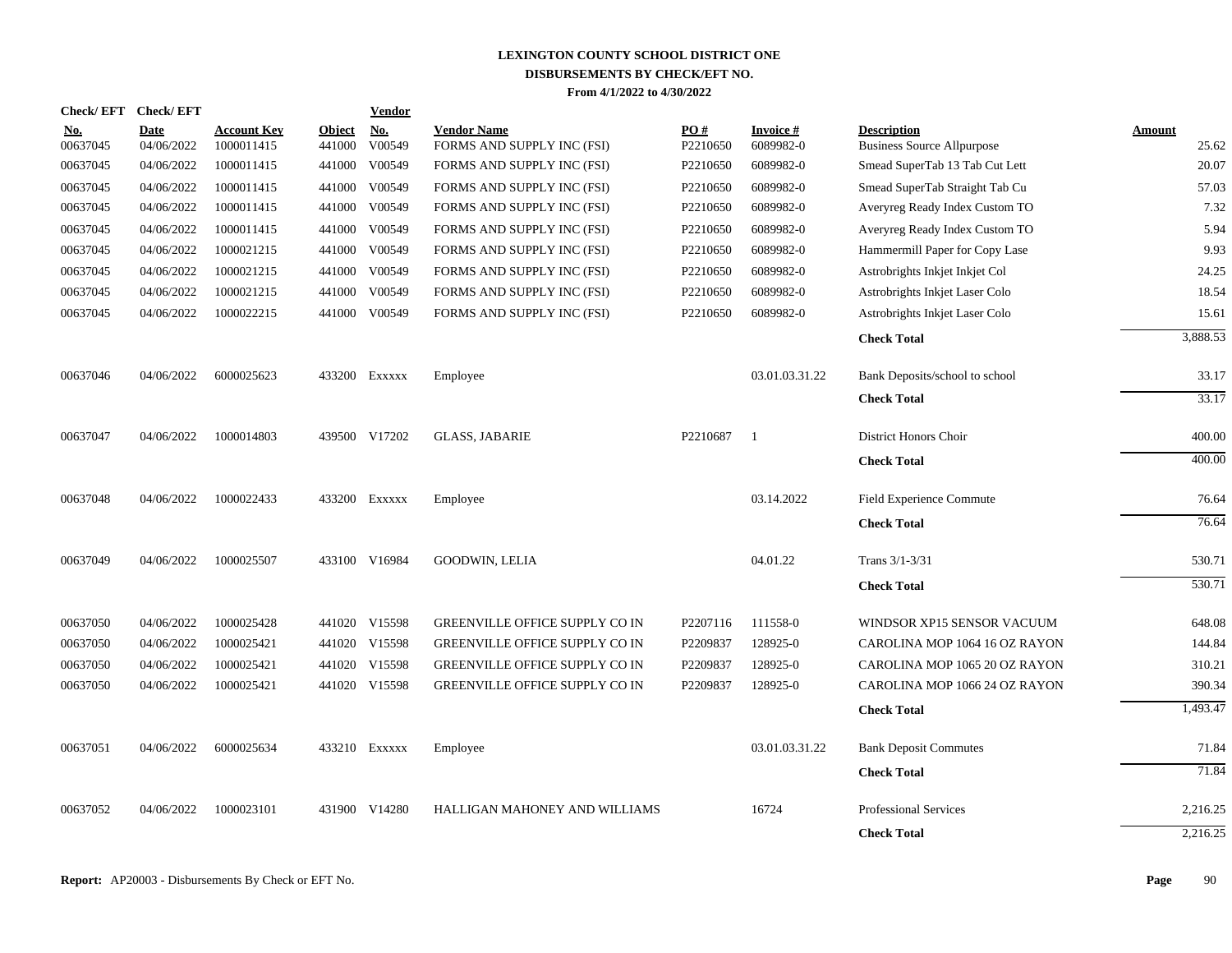| <b>Check/EFT</b>       | <b>Check/EFT</b>          |                                  |                         | <b>Vendor</b> |                                |          |                                   |                                                 |                       |
|------------------------|---------------------------|----------------------------------|-------------------------|---------------|--------------------------------|----------|-----------------------------------|-------------------------------------------------|-----------------------|
| <u>No.</u><br>00637053 | <b>Date</b><br>04/06/2022 | <b>Account Key</b><br>1000011303 | <b>Object</b><br>433200 | No.<br>EXXXXX | <b>Vendor Name</b><br>Employee | PO#      | <b>Invoice#</b><br>02.15.02.17.22 | <b>Description</b><br>Program Errands/Promotion | <b>Amount</b><br>6.55 |
|                        |                           |                                  |                         |               |                                |          |                                   | <b>Check Total</b>                              | 6.55                  |
| 00637054               | 04/06/2022                | 6000025622                       |                         | 433200 EXXXXX | Employee                       |          | 03.01.03.31.22                    | <b>Bank Deposit commutes</b>                    | 38.26                 |
|                        |                           |                                  |                         |               |                                |          |                                   | <b>Check Total</b>                              | 38.26                 |
| 00637055               | 04/06/2022                | 1000021307                       |                         | 433200 EXXXXX | Employee                       |          | 03.03.04.01.22                    | Nurse Coverage                                  | 36.86                 |
|                        |                           |                                  |                         |               |                                |          |                                   | <b>Check Total</b>                              | 36.86                 |
| 00637056               | 04/06/2022                | 6000025626                       |                         | 446000 V12469 | HERSHEYS ICE CREAM             | P2210313 | INVE0017600654                    | FRUIT PUNCH POLAR BLAST BAR                     | 9.55                  |
| 00637056               | 04/06/2022                | 6000025626                       |                         | 446000 V12469 | <b>HERSHEYS ICE CREAM</b>      | P2210313 | INVE0017600654                    | CHOCOLATE SCOOTER BAR                           | 23.98                 |
| 00637056               | 04/06/2022                | 6000025626                       |                         | 446000 V12469 | HERSHEYS ICE CREAM             | P2210313 | INVE0017600654                    | STRAWBERRY SCOOTER BAR                          | 23.98                 |
| 00637056               | 04/06/2022                | 6000025626                       |                         | 446000 V12469 | HERSHEYS ICE CREAM             | P2210313 | INVE0017600654                    | <b>CRAZY CONE</b>                               | 43.96                 |
| 00637056               | 04/06/2022                | 6000025626                       |                         | 446000 V12469 | HERSHEYS ICE CREAM             | P2210313 | INVE0017600654                    | <b>COOKIES &amp; CREAM CONE</b>                 | 43.96                 |
| 00637056               | 04/06/2022                | 6000025626                       |                         | 446000 V12469 | HERSHEYS ICE CREAM             | P2210313 | INVE0017600654                    | VANILLA SANDWICH                                | 22.98                 |
| 00637056               | 04/06/2022                | 6000025626                       |                         | 446000 V12469 | HERSHEYS ICE CREAM             | P2210313 | INVE0017600654                    | VANILLA MIGHTY MINI SANDWICH                    | 14.48                 |
| 00637056               | 04/06/2022                | 6000025635                       |                         | 446000 V12469 | HERSHEYS ICE CREAM             | P2210316 | INVE0017600741                    | VANILLA SANDWICH                                | 22.98                 |
| 00637056               | 04/06/2022                | 6000025635                       |                         | 446000 V12469 | HERSHEYS ICE CREAM             | P2210316 | INVE0017600741                    | VANILLA MIGHTY MINI SANDWICH                    | 28.96                 |
| 00637056               | 04/06/2022                | 6000025635                       |                         | 446000 V12469 | HERSHEYS ICE CREAM             | P2210316 | INVE0017600741                    | CHOCOLATE SUNDAE CUP                            | 40.44                 |
| 00637056               | 04/06/2022                | 6000025635                       |                         | 446000 V12469 | HERSHEYS ICE CREAM             | P2210316 | INVE0017600741                    | <b>VANILLA CUP</b>                              | 40.44                 |
| 00637056               | 04/06/2022                | 6000025634                       |                         | 446000 V12469 | HERSHEYS ICE CREAM             | P2210317 | INVE0017600790                    | FRUIT PUNCH POLAR BLAST BAR                     | 47.75                 |
| 00637056               | 04/06/2022                | 6000025634                       |                         | 446000 V12469 | HERSHEYS ICE CREAM             | P2210317 | INVE0017600790                    | <b>CHOCOLATE SCOOTER BAR</b>                    | 59.95                 |
| 00637056               | 04/06/2022                | 6000025634                       |                         | 446000 V12469 | HERSHEYS ICE CREAM             | P2210317 | INVE0017600790                    | STRAWBERRY SCOOTER BAR                          | 59.95                 |
| 00637056               | 04/06/2022                | 6000025634                       |                         | 446000 V12469 | <b>HERSHEYS ICE CREAM</b>      | P2210317 | INVE0017600790                    | <b>CRAZY CONE</b>                               | 54.95                 |
| 00637056               | 04/06/2022                | 6000025634                       |                         | 446000 V12469 | HERSHEYS ICE CREAM             | P2210317 | INVE0017600790                    | <b>COOKIES &amp; CREAM CONE</b>                 | 54.95                 |
| 00637056               | 04/06/2022                | 6000025634                       |                         | 446000 V12469 | HERSHEYS ICE CREAM             | P2210317 | INVE0017600790                    | VANILLA MIGHTY MINI SANDWICH                    | 14.48                 |
| 00637056               | 04/06/2022                | 6000025634                       | 446000                  | V12469        | HERSHEYS ICE CREAM             | P2210317 | INVE0017600790                    | <b>COTTON CANDY TWISTER</b>                     | 18.72                 |
| 00637056               | 04/06/2022                | 6000025634                       |                         | 446000 V12469 | HERSHEYS ICE CREAM             | P2210317 | INVE0017600790                    | SOUR BLUE RASPBERRY TWISTER                     | 18.72                 |
|                        |                           |                                  |                         |               |                                |          |                                   | <b>Check Total</b>                              | 645.18                |
| 00637057               | 04/06/2022                | 6000025611                       |                         | 433200 Exxxxx | Employee                       |          | 03.01.03.31.22                    | FS Deposits                                     | 70.02                 |
|                        |                           |                                  |                         |               |                                |          |                                   | <b>Check Total</b>                              | 70.02                 |
| 00637058               | 04/06/2022                | 1000025411                       |                         | 441020 V15573 | HOME DEPOT USA INC DBA THE HOM | P2210044 | 675733166                         | LHS - Flush Valve Vacuum Break                  | 289.97                |
| 00637058               | 04/06/2022                | 1000025413                       |                         | 441020 V15573 | HOME DEPOT USA INC DBA THE HOM | P2210044 | 675733166                         | GHS - B50A Handle Repair Kit                    | 62.92                 |
|                        |                           |                                  |                         |               |                                |          |                                   |                                                 |                       |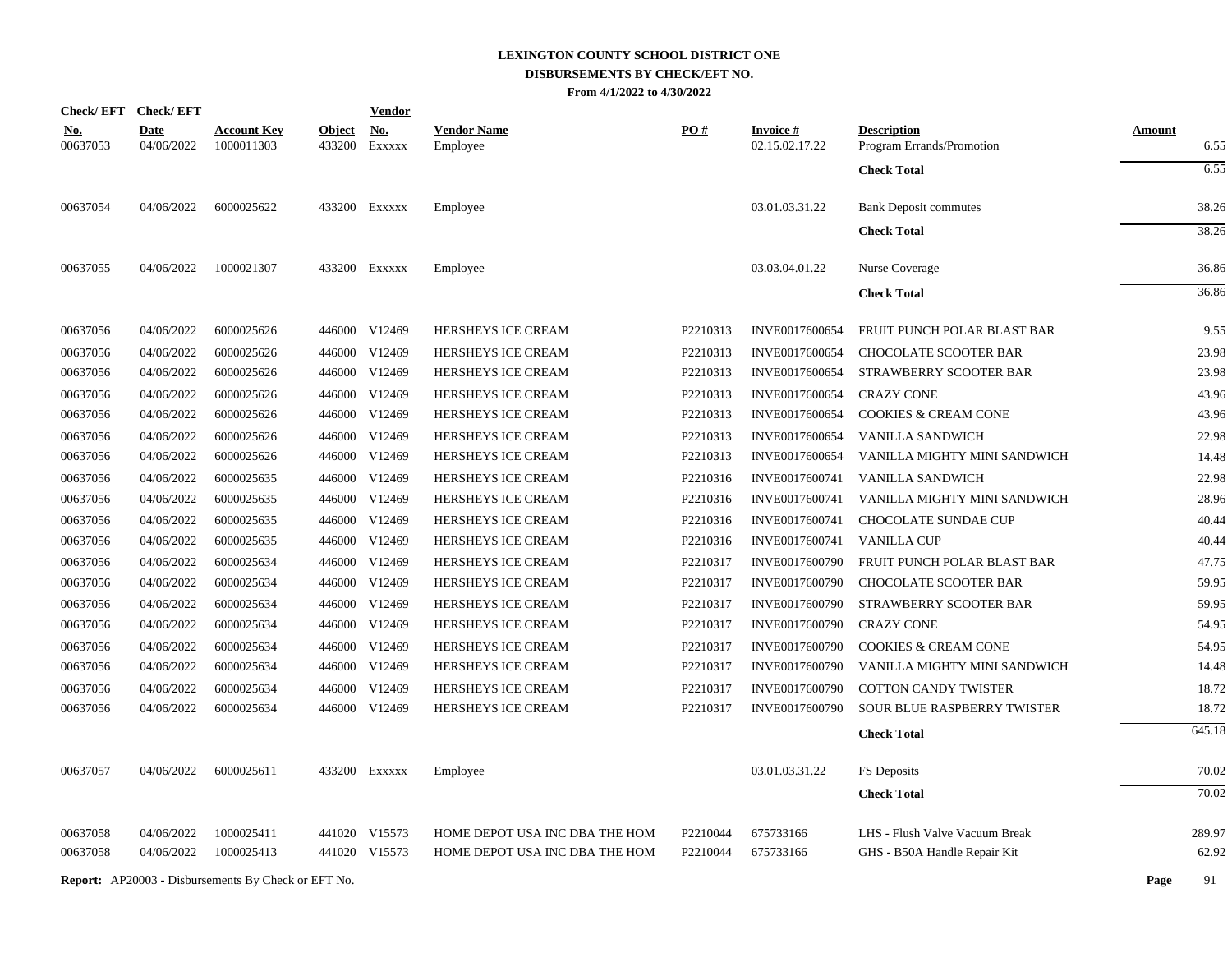| <b>Check/EFT</b>       | <b>Check/EFT</b>          |                                                            |                         | Vendor               |                                                      |                 |                              |                                                      |               |          |
|------------------------|---------------------------|------------------------------------------------------------|-------------------------|----------------------|------------------------------------------------------|-----------------|------------------------------|------------------------------------------------------|---------------|----------|
| <u>No.</u><br>00637058 | <b>Date</b><br>04/06/2022 | <b>Account Key</b><br>1000025413                           | <b>Object</b><br>441020 | <b>No.</b><br>V15573 | <b>Vendor Name</b><br>HOME DEPOT USA INC DBA THE HOM | PO#<br>P2210044 | <b>Invoice#</b><br>675733166 | <b>Description</b><br>GHS - Zurn 3/4 - 27 THRD Femal | <b>Amount</b> | 57.46    |
| 00637058               | 04/06/2022                | 1000025420                                                 | 441020                  | V15573               | HOME DEPOT USA INC DBA THE HOM                       | P2210044        | 675733166                    | LMS - 1 1/4 Slip Joint Washer                        |               | 14.45    |
| 00637058               | 04/06/2022                | 1000025423                                                 |                         | 441020 V15573        | HOME DEPOT USA INC DBA THE HOM                       | P2210044        | 675733166                    | SGES - SJ Washer Natural Rubbe                       |               | 17.82    |
| 00637058               | 04/06/2022                | 1000025426                                                 |                         | 441020 V15573        | HOME DEPOT USA INC DBA THE HOM                       | P2210044        | 675733166                    | WKMS - T&S Repair Kit for B-96                       |               | 252.95   |
| 00637058               | 04/06/2022                | 1000025427                                                 |                         | 441020 V15573        | HOME DEPOT USA INC DBA THE HOM                       | P2210044        | 675733166                    | WKHS - Toilet & Urnial Spud 1                        |               | 203.19   |
| 00637058               | 04/06/2022                | 1000025427                                                 |                         | 441020 V15573        | HOME DEPOT USA INC DBA THE HOM                       | P2210044        | 675733166                    | WKHS - White Bemis EL. O/F Sea                       |               | 293.01   |
| 00637058               | 04/06/2022                | 1000025431                                                 |                         | 441020 V15573        | HOME DEPOT USA INC DBA THE HOM                       | P2210044        | 675733166                    | <b>LMES</b> - Flanged Vinyl Sink Stra                |               | 8.03     |
| 00637058               | 04/06/2022                | 1000025437                                                 |                         | 441020 V15573        | HOME DEPOT USA INC DBA THE HOM                       | P2210044        | 675733166                    | CSMS - Spindle Hot T&S Brass                         |               | 95.34    |
| 00637058               | 04/06/2022                | 1000025437                                                 |                         | 441020 V15573        | HOME DEPOT USA INC DBA THE HOM                       | P2210044        | 675733166                    | CSMS - Spindle Cold T&S Brass                        |               | 95.34    |
| 00637058               | 04/06/2022                | 1000025438                                                 |                         | 441020 V15573        | HOME DEPOT USA INC DBA THE HOM                       | P2210044        | 675733166                    | CSES - T&S Insert W/Integral S                       |               | 108.18   |
| 00637058               | 04/06/2022                | 1000025438                                                 |                         | 441020 V15573        | HOME DEPOT USA INC DBA THE HOM                       | P2210044        | 675733166                    | CSES - T&S Cold Insert W/Integ                       |               | 108.18   |
| 00637058               | 04/06/2022                | 1000025444                                                 |                         | 441020 V15573        | HOME DEPOT USA INC DBA THE HOM                       | P2210044        | 675733166                    | RBHS - Heavy Duty Wax Bowl Rin                       |               | 43.44    |
| 00637058               | 04/06/2022                | 1000025445                                                 |                         | 441020 V15573        | HOME DEPOT USA INC DBA THE HOM                       | P2210044        | 675733166                    | DES - T&S Bubbler W/Flexable M                       |               | 488.30   |
| 00637058               | 04/06/2022                | 1000025416                                                 |                         | 441020 V15573        | HOME DEPOT USA INC DBA THE HOM                       | P2210044        | 675733174                    | PES - A-38-A Sloan Rebuild Kit                       |               | 210.83   |
| 00637058               | 04/06/2022                | 1000025416                                                 |                         | 441020 V15573        | HOME DEPOT USA INC DBA THE HOM                       | P2210044        | 675733182                    | PES - A-38-A Sloan Rebuild Kit                       |               | 140.56   |
|                        |                           |                                                            |                         |                      |                                                      |                 |                              | <b>Check Total</b>                                   |               | 2,489.97 |
|                        |                           |                                                            |                         |                      |                                                      |                 |                              |                                                      |               |          |
| 00637059               | 04/06/2022                | 6000025642                                                 |                         | 433200 EXXXXX        | Employee                                             |                 | 03.01.03.31.22               | FS Deposits                                          |               | 93.72    |
|                        |                           |                                                            |                         |                      |                                                      |                 |                              | <b>Check Total</b>                                   |               | 93.72    |
| 00637060               | 04/06/2022                | 2050013703                                                 |                         | 441000 V00500        | LAKESHORE LEARNING MATERIALS                         | P2209589        | 719466032822                 | 10-Player Rhythm Set Page 88                         |               | 50.81    |
| 00637060               | 04/06/2022                | 2022011214                                                 | 441000                  | V00500               | LAKESHORE LEARNING MATERIALS                         | P2209877        | 735738032422                 | It's a Snap! Counting                                |               | 121.94   |
| 00637060               | 04/06/2022                | 2022011214                                                 | 441000                  | V00500               | LAKESHORE LEARNING MATERIALS                         | P2209877        | 735738032422                 | It's a Snap! Addition                                |               | 121.94   |
| 00637060               | 04/06/2022                | 2022011214                                                 | 441000                  | V00500               | LAKESHORE LEARNING MATERIALS                         | P2209877        | 735738032422                 | Foam Number Dice                                     |               | 30.48    |
| 00637060               | 04/06/2022                | 2022011214                                                 | 441000                  | V00500               | LAKESHORE LEARNING MATERIALS                         | P2209877        | 735738032422                 | Double-Sided Counters                                |               | 20.32    |
| 00637060               | 04/06/2022                | 1000021214                                                 | 441000                  | V00500               | LAKESHORE LEARNING MATERIALS                         | P2209939        | 737338032822                 | Wonder Wands                                         |               | 30.49    |
| 00637060               | 04/06/2022                | 1000021214                                                 | 441000                  | V00500               | LAKESHORE LEARNING MATERIALS                         | P2209939        | 737338032822                 | Rainbow liquid sensory viewers                       |               | 243.87   |
| 00637060               | 04/06/2022                | 1000021214                                                 | 441000                  | V00500               | LAKESHORE LEARNING MATERIALS                         | P2209939        | 737338032822                 | Multicolored tape pack                               |               | 20.32    |
| 00637060               | 04/06/2022                | 1000021214                                                 | 441000                  | V00500               | LAKESHORE LEARNING MATERIALS                         | P2209939        | 737338032822                 | Pipe Stems 1,000pk                                   |               | 20.32    |
| 00637060               | 04/06/2022                | 1000021214                                                 | 441000                  | V00500               | LAKESHORE LEARNING MATERIALS                         | P2209939        | 737338032822                 | Pony Beads 1lb                                       |               | 22.34    |
| 00637060               | 04/06/2022                | 1000021214                                                 | 441000                  | V00500               | LAKESHORE LEARNING MATERIALS                         | P2209939        | 737338032822                 | Cash Register                                        |               | 40.65    |
| 00637060               | 04/06/2022                | 1000021214                                                 | 441000                  | V00500               | LAKESHORE LEARNING MATERIALS                         | P2209939        | 737338032822                 | Pose and Play families set                           |               | 96.57    |
| 00637060               | 04/06/2022                | 1000021214                                                 | 441000                  | V00500               | LAKESHORE LEARNING MATERIALS                         | P2209939        | 737338032822                 | Peel and Stick Moody Monsters                        |               | 20.32    |
| 00637060               | 04/06/2022                | 2021011247                                                 | 441000                  | V00500               | LAKESHORE LEARNING MATERIALS                         | P2210178        | 748839032922                 | <b>CONNECT - STORE BOOK BIN BRIGH</b>                |               | 1,065.54 |
| 00637060               | 04/06/2022                | 2021011247                                                 | 441000                  | V00500               | LAKESHORE LEARNING MATERIALS                         | P2210178        | 748839032922                 | <b>CONNECT - STORE BOOK BIN BRIGH</b>                |               | 1,065.55 |
|                        |                           | <b>Report:</b> AP20003 - Disbursements By Check or EFT No. |                         |                      |                                                      |                 |                              |                                                      | Page          | 92       |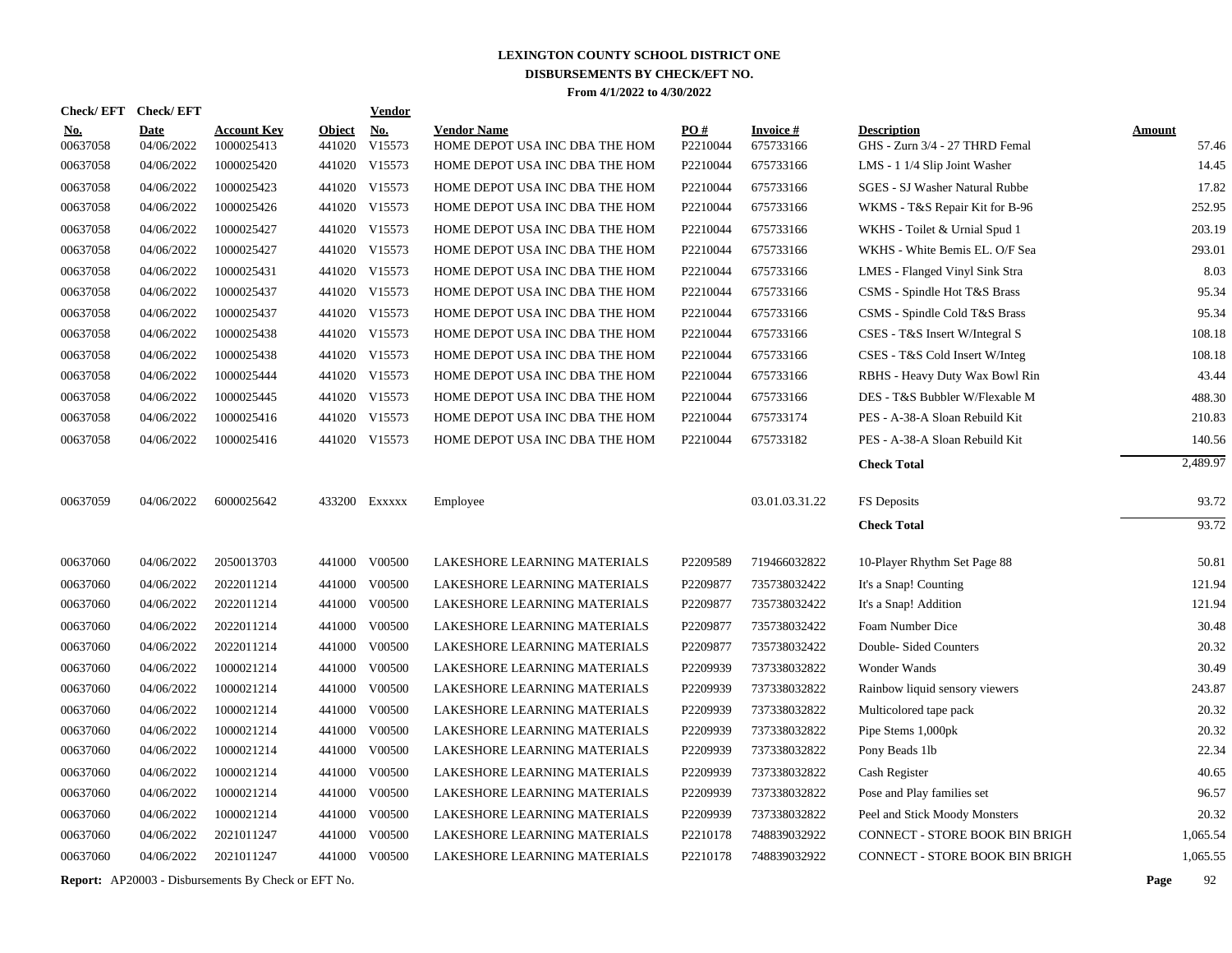| <b>Check/EFT</b> | <b>Check/EFT</b>                                           |                    |               | <b>Vendor</b> |                               |          |                 |                                |               |
|------------------|------------------------------------------------------------|--------------------|---------------|---------------|-------------------------------|----------|-----------------|--------------------------------|---------------|
| <u>No.</u>       | <b>Date</b>                                                | <b>Account Key</b> | <b>Object</b> | <b>No.</b>    | <b>Vendor Name</b>            | PO#      | <b>Invoice#</b> | <b>Description</b>             | <b>Amount</b> |
| 00637060         | 04/06/2022                                                 | 1000011116         | 441000        | V00500        | LAKESHORE LEARNING MATERIALS  | P2210179 | 748857032922    | splash middle sounds game      | 11.18         |
| 00637060         | 04/06/2022                                                 | 1000011116         | 441000        | V00500        | LAKESHORE LEARNING MATERIALS  | P2210179 | 748857032922    | splash ending sounds game      | 11.17         |
| 00637060         | 04/06/2022                                                 | 1000011116         |               | 441000 V00500 | LAKESHORE LEARNING MATERIALS  | P2210179 | 748857032922    | splash rhyming game            | 11.17         |
| 00637060         | 04/06/2022                                                 | 1000011116         |               | 441000 V00500 | LAKESHORE LEARNING MATERIALS  | P2210179 | 748857032922    | work family practice cards     | 25.40         |
| 00637060         | 04/06/2022                                                 | 1000011116         |               | 441000 V00500 | LAKESHORE LEARNING MATERIALS  | P2210179 | 748857032922    | beginning operations library   | 40.65         |
| 00637060         | 04/06/2022                                                 | 1000011116         |               | 441000 V00500 | LAKESHORE LEARNING MATERIALS  | P2210179 | 748857032922    | patterning match up            | 11.17         |
| 00637060         | 04/06/2022                                                 | 1000011116         |               | 441000 V00500 | LAKESHORE LEARNING MATERIALS  | P2210179 | 748857032922    | addition match up              | 11.17         |
| 00637060         | 04/06/2022                                                 | 1000011116         |               | 441000 V00500 | LAKESHORE LEARNING MATERIALS  | P2210179 | 748857032922    | pop and add to 20              | 30.48         |
| 00637060         | 04/06/2022                                                 | 1000011316         | 441000        | V00500        | LAKESHORE LEARNING MATERIALS  | P2210226 | 749278032922    | Word Building Tiles student pa | 91.48         |
| 00637060         | 04/06/2022                                                 | 1000011316         |               | 441000 V00500 | LAKESHORE LEARNING MATERIALS  | P2210226 | 749278032922    | Word Building Tiles Student pa | 24.35         |
| 00637060         | 04/06/2022                                                 | 1000011303         | 441000        | V00500        | LAKESHORE LEARNING MATERIALS  | P2210197 | 749322032922    | Learning to Get ALong Bilingua | 454.38        |
| 00637060         | 04/06/2022                                                 | 1000011303         |               | 441000 V00500 | LAKESHORE LEARNING MATERIALS  | P2210197 | 749322032922    | Spanish NOnfiction Emergent Re | 50.81         |
|                  |                                                            |                    |               |               |                               |          |                 | <b>Check Total</b>             | 3,744.87      |
| 00637061         | 04/06/2022                                                 | 7793027025         |               | 466041 V14859 | LEBLEU ENTERPRISES            | P2210944 | 001597075       | Delivery Charge                | 3.21          |
| 00637061         | 04/06/2022                                                 | 7793027025         |               | 466041 V14859 | <b>LEBLEU ENTERPRISES</b>     | P2210944 | 001597075       | 5 Gallon Water                 | 81.23         |
| 00637061         | 04/06/2022                                                 | 7793027025         |               | 466041 V14859 | LEBLEU ENTERPRISES            | P2210944 | 001597075       | Hot & Cold Cooler Rental       | 12.84         |
| 00637061         | 04/06/2022                                                 | 7793027025         |               | 466041 V14859 | LEBLEU ENTERPRISES            | P2210944 | 001597075       | NC/SC State Property Tax       | 0.40          |
| 00637061         | 04/06/2022                                                 | 7793027025         |               | 466041 V14859 | LEBLEU ENTERPRISES            | P2210944 | 001597075       | Tax Adjustment                 | 0.34          |
|                  |                                                            |                    |               |               |                               |          |                 | <b>Check Total</b>             | 98.02         |
|                  |                                                            |                    |               |               |                               |          |                 |                                |               |
| 00637062         | 04/06/2022                                                 | 1000022403         |               | 436000 V12455 | LEXINGTON PRINTING LLC        | P2208661 | 84197-8         | 20,000 Progress report card sh | 897.73        |
| 00637062         | 04/06/2022                                                 | 1000022403         |               | 436000 V12455 | LEXINGTON PRINTING LLC        | P2208661 | 84197-8         | 2000 Elementary school test ca | 266.43        |
| 00637062         | 04/06/2022                                                 | 1000022403         |               | 436000 V12455 | LEXINGTON PRINTING LLC        | P2208661 | 84197-8         | 2000 MS test cards - blue inde | 266.43        |
| 00637062         | 04/06/2022                                                 | 1000022403         |               | 436000 V12455 | LEXINGTON PRINTING LLC        | P2208661 | 84197-8         | 2000 HS test cards - white ind | 262.15        |
| 00637062         | 04/06/2022                                                 | 1000011322         |               | 436000 V12455 | LEXINGTON PRINTING LLC        | P2209088 | 84211           | Large Memo Pads - 5000 sheets  | 919.13        |
|                  |                                                            |                    |               |               |                               |          |                 | <b>Check Total</b>             | 2,611.87      |
| 00637063         | 04/06/2022                                                 | 1000011303         |               | 433200 Exxxxx | Employee                      |          | 03.01.03.31.22  | ESOL teacher btw CSM and PHM   | 87.75         |
|                  |                                                            |                    |               |               |                               |          |                 | <b>Check Total</b>             | 87.75         |
| 00637064         | 04/06/2022                                                 | 1000025507         |               | 433100 V16599 | LYONS, LISA                   |          | 04.01.22        | Trans 3/1-3/31                 | 359.16        |
|                  |                                                            |                    |               |               |                               |          |                 | <b>Check Total</b>             | 359.16        |
|                  |                                                            |                    |               |               |                               |          |                 |                                |               |
| 00637065         | 04/06/2022                                                 | 2042212703         |               | 439500 V16840 | MAXIM HEALTHCARE SERVICES INC | P2202523 | E5388050143     | VIRTUAL SCHOOL TEACHER         | 2,720.00      |
|                  | <b>Report:</b> AP20003 - Disbursements By Check or EFT No. |                    |               |               |                               |          |                 |                                | Page<br>93    |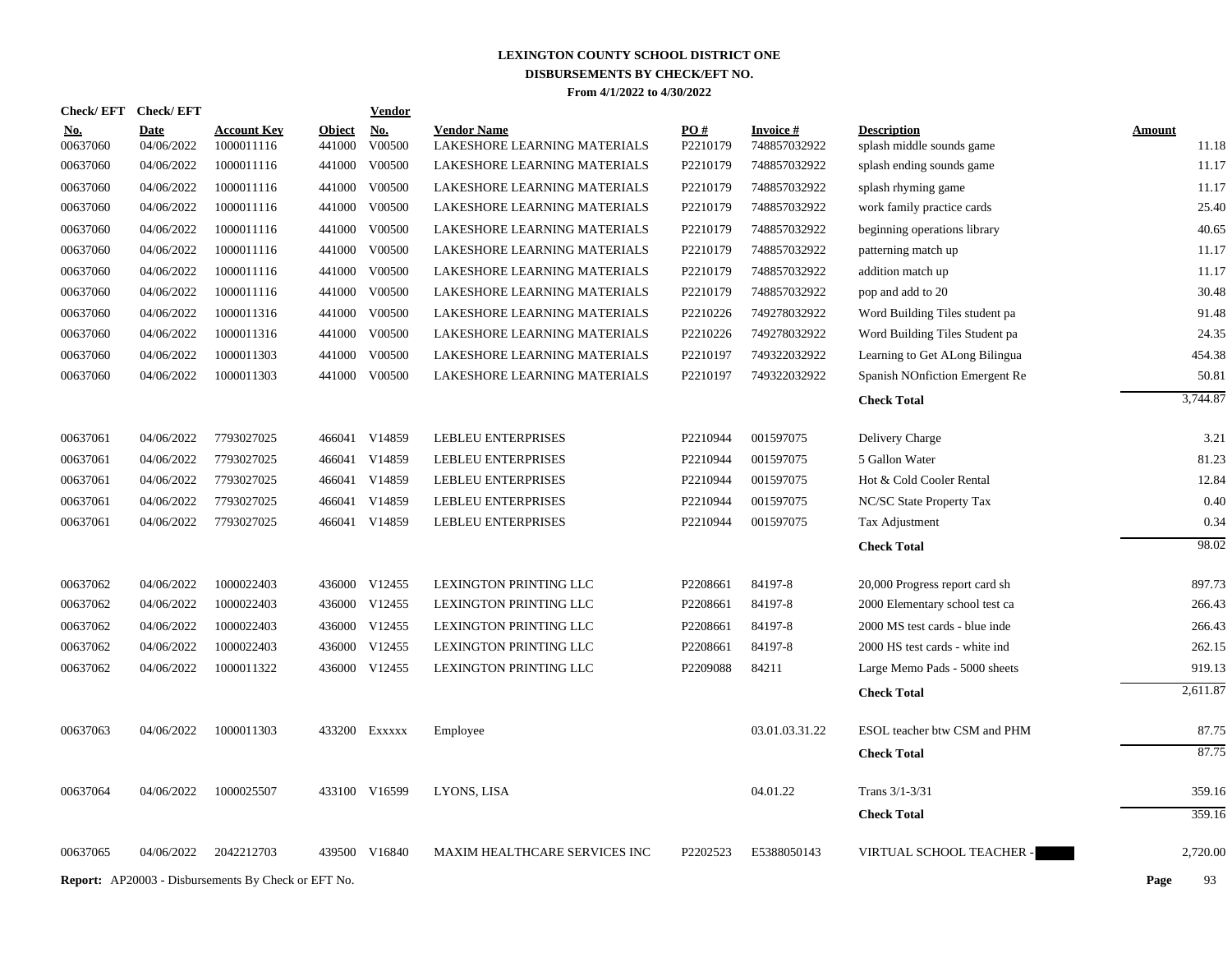|                        | Check/EFT Check/EFT       |                                                            |                         | <u>Vendor</u> |                                                     |                 |                                |                                                      |                           |
|------------------------|---------------------------|------------------------------------------------------------|-------------------------|---------------|-----------------------------------------------------|-----------------|--------------------------------|------------------------------------------------------|---------------------------|
| <u>No.</u><br>00637065 | <b>Date</b><br>04/06/2022 | <b>Account Key</b><br>2042212703                           | <b>Object</b><br>439500 | No.<br>V16840 | <b>Vendor Name</b><br>MAXIM HEALTHCARE SERVICES INC | PO#<br>P2202524 | <b>Invoice#</b><br>E5388240143 | <b>Description</b><br>VIRTUAL SCHOOL TEACHER - MARIL | <b>Amount</b><br>2,720.00 |
|                        |                           |                                                            |                         |               |                                                     |                 |                                | <b>Check Total</b>                                   | 5,440.00                  |
| 00637066               | 04/06/2022                | 6000025643                                                 |                         | 433200 Exxxxx | Employee                                            |                 | 03.01.03.31.22                 | <b>Bank Deposit</b>                                  | 94.48                     |
|                        |                           |                                                            |                         |               |                                                     |                 |                                | <b>Check Total</b>                                   | 94.48                     |
| 00637067               | 04/06/2022                | 7887081011                                                 |                         | 466041 V15000 | <b>MGM SPORTS</b>                                   | P2210899        | 1959                           | White Flip scorecard holders                         | 358.80                    |
| 00637067               | 04/06/2022                | 7887081011                                                 | 466041                  | V15000        | <b>MGM SPORTS</b>                                   | P2210899        | 1959                           | White tour towels                                    | 538.50                    |
| 00637067               | 04/06/2022                | 7887081011                                                 |                         | 466041 V15000 | <b>MGM SPORTS</b>                                   | P2210899        | 1959                           | shipping                                             | 31.40                     |
|                        |                           |                                                            |                         |               |                                                     |                 |                                | <b>Check Total</b>                                   | 928.70                    |
| 00637068               | 04/06/2022                | 7887085511                                                 |                         | 466041 V13862 | MODERN TURF INC                                     | P2208935        | 10865                          | February field maintenance                           | 1,233.75                  |
| 00637068               | 04/06/2022                | 7887085511                                                 |                         | 466041 V13862 | MODERN TURF INC                                     | P2209230        | 10886                          | Pre-emerge on Track Field                            | 700.00                    |
|                        |                           |                                                            |                         |               |                                                     |                 |                                | <b>Check Total</b>                                   | 1,933.75                  |
| 00637069               | 04/06/2022                | 1000011521                                                 |                         | 433200 Exxxxx | Employee                                            |                 | 03.01.03.31.22                 | Various local errands                                | 140.40                    |
|                        |                           |                                                            |                         |               |                                                     |                 |                                | <b>Check Total</b>                                   | 140.40                    |
| 00637070               | 04/06/2022                | 1000025446                                                 |                         | 432300 V15844 | NALCO COMPANY LLC                                   | P2200536        | 6660086927                     | <b>BMS-Monthly Water Treatment Se</b>                | 80.00                     |
| 00637070               | 04/06/2022                | 1000025446                                                 |                         | 432300 V15844 | NALCO COMPANY LLC                                   | P2200536        | 6660086929                     | <b>BMS-Monthly Water Treatment Se</b>                | 80.00                     |
|                        |                           |                                                            |                         |               |                                                     |                 |                                | <b>Check Total</b>                                   | 160.00                    |
| 00637071               | 04/06/2022                | 7932027038                                                 |                         | 466041 V10970 | <b>NASP INC</b>                                     | P2209453        | 268827                         | EASTON 1820 Aluminum 5 dzn                           | 186.00                    |
|                        |                           |                                                            |                         |               |                                                     |                 |                                | <b>Check Total</b>                                   | 186.00                    |
| 00637072               | 04/06/2022                | 2022011203                                                 |                         | 441000 V00095 | NATIONAL SCHOOL PRODUCTS                            | P2209337        | 124238                         | Thank you Mr. Falker Spanish p                       | 9.99                      |
| 00637072               | 04/06/2022                | 2022011203                                                 | 441000                  | V00095        | NATIONAL SCHOOL PRODUCTS                            | P2209337        | 124238                         | Life Cycles of Insects Spanish                       | 44.00                     |
| 00637072               | 04/06/2022                | 2022011203                                                 | 441000                  | V00095        | NATIONAL SCHOOL PRODUCTS                            | P2209337        | 124238                         | Life Cycles Spanish Set 2                            | 44.00                     |
| 00637072               | 04/06/2022                | 2022011203                                                 | 441000                  | V00095        | NATIONAL SCHOOL PRODUCTS                            | P2209337        | 124238                         | My Science Library Set Grade 2                       | 83.88                     |
| 00637072               | 04/06/2022                | 2022011203                                                 | 441000                  | V00095        | NATIONAL SCHOOL PRODUCTS                            | P2209337        | 124238                         | Incredible Creatures Spanish B                       | 159.00                    |
| 00637072               | 04/06/2022                | 2022011203                                                 | 441000                  | V00095        | NATIONAL SCHOOL PRODUCTS                            | P2209337        | 124238                         | Ciencia asombras: Las m?quinas                       | 79.00                     |
| 00637072               | 04/06/2022                | 2022011203                                                 |                         | 441000 V00095 | NATIONAL SCHOOL PRODUCTS                            | P2209337        | 124238                         | Shipping                                             | 75.40                     |
|                        |                           |                                                            |                         |               |                                                     |                 |                                | <b>Check Total</b>                                   | 495.27                    |
| 00637073               | 04/06/2022                | 9901018803                                                 |                         | 431200 V00685 | PARENTS AS TEACHERS NATIONAL C                      | P2210976        | 795771                         | Registration for virtual Found                       | 1,050.00                  |
|                        |                           | <b>Report:</b> AP20003 - Disbursements By Check or EFT No. |                         |               |                                                     |                 |                                |                                                      | Page<br>94                |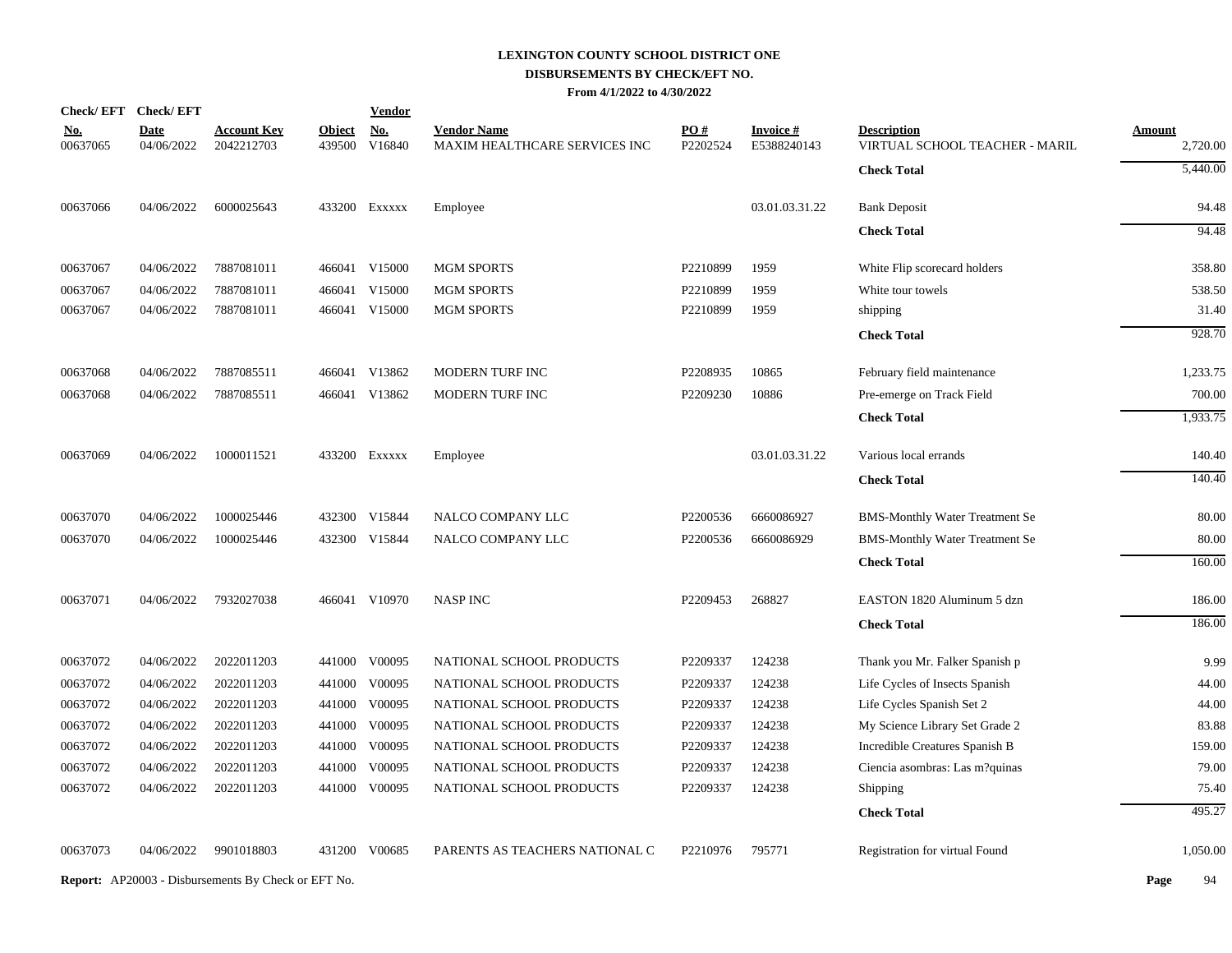# **LEXINGTON COUNTY SCHOOL DISTRICT ONE DISBURSEMENTS BY CHECK/EFT NO.**

|  |  | From 4/1/2022 to 4/30/2022 |
|--|--|----------------------------|
|--|--|----------------------------|

|                        | Check/EFT Check/EFT       |                                  |                         | <b>Vendor</b>        |                                                      |                 |                           |                                                      |                        |
|------------------------|---------------------------|----------------------------------|-------------------------|----------------------|------------------------------------------------------|-----------------|---------------------------|------------------------------------------------------|------------------------|
| <u>No.</u><br>00637073 | <b>Date</b><br>04/06/2022 | <b>Account Key</b><br>9901018803 | <b>Object</b><br>431200 | <b>No.</b><br>V00685 | <b>Vendor Name</b><br>PARENTS AS TEACHERS NATIONAL C | PO#<br>P2210976 | <b>Invoice#</b><br>795771 | <b>Description</b><br>Technical Fee for Virtual Trai | <b>Amount</b><br>75.00 |
|                        |                           |                                  |                         |                      |                                                      |                 |                           | <b>Check Total</b>                                   | 1,125.00               |
| 00637074               | 04/06/2022                | 1000011415                       |                         | 441000 V15935        | PECKNEL MUSIC COMPANY INC                            | P2210279        | 709474                    | Yamaha P45B Keyboard                                 | 1,409.19               |
|                        |                           |                                  |                         |                      |                                                      |                 |                           | <b>Check Total</b>                                   | 1,409.19               |
| 00637075               | 04/06/2022                | 6000025610                       |                         | 433200 EXXXXX        | Employee                                             |                 | 03.01.03.30.22            | Job Responsibilities                                 | 141.86                 |
|                        |                           |                                  |                         |                      |                                                      |                 |                           | <b>Check Total</b>                                   | 141.86                 |
| 00637076               | 04/06/2022                | 1000011411                       |                         | 433200 EXXXXX        | Employee                                             |                 | 03.11.03.13.22            | <b>SCBDA Band Clinic</b>                             | 202.12                 |
|                        |                           |                                  |                         |                      |                                                      |                 |                           | <b>Check Total</b>                                   | 202.12                 |
| 00637077               | 04/06/2022                | 1000011342                       |                         | 443000 V15036        | PIONEER VALLEY BOOKS                                 | P2209026        | I229215                   | Comprehension Box Set                                | 130.01                 |
| 00637077               | 04/06/2022                | 1000011342                       |                         | 443000 V15036        | PIONEER VALLEY BOOKS                                 | P2209026        | I229215                   | Prompting Guide Card Set                             | 28.89                  |
| 00637077               | 04/06/2022                | 1000011342                       |                         | 443000 V15036        | PIONEER VALLEY BOOKS                                 | P2209026        | I229215                   | Advanced Comprehension Box Set                       | 130.01                 |
| 00637077               | 04/06/2022                | 1000011342                       |                         | 443000 V15036        | PIONEER VALLEY BOOKS                                 | P2209026        | I229215                   | Pioneer Valley Picture Card Se                       | 148.30                 |
| 00637077               | 04/06/2022                | 1000011342                       | 443000                  | V15036               | PIONEER VALLEY BOOKS                                 | P2209026        | I229215                   | Affix Box Set 2                                      | 86.67                  |
| 00637077               | 04/06/2022                | 1000011342                       | 443000                  | V15036               | PIONEER VALLEY BOOKS                                 | P2209026        | I229215                   | Affix Box Set 1                                      | 86.67                  |
| 00637077               | 04/06/2022                | 1000011342                       |                         | 443000 V15036        | PIONEER VALLEY BOOKS                                 | P2209026        | I229215                   | Storage Box for Magnetic Lette                       | 13.48                  |
| 00637077               | 04/06/2022                | 1000011342                       |                         | 443000 V15036        | PIONEER VALLEY BOOKS                                 | P2209026        | I229215                   | lowercase Magnetic Letters                           | 277.34                 |
| 00637077               | 04/06/2022                | 1000011342                       |                         | 443000 V15036        | PIONEER VALLEY BOOKS                                 | P2209026        | I229215                   | Shipping                                             | 90.13                  |
|                        |                           |                                  |                         |                      |                                                      |                 |                           | <b>Check Total</b>                                   | 991.50                 |
| 00637078               | 04/06/2022                | 1000011322                       |                         | 441000 V00104        | PRO ED INC                                           | P2210127        | 2933062                   | <b>Stuttering Severity Instrument</b>                | 161.57                 |
| 00637078               | 04/06/2022                | 1000011322                       |                         | 441000 V00104        | PRO ED INC                                           | P2210127        | 2933062                   | Shipping                                             | 16.16                  |
|                        |                           |                                  |                         |                      |                                                      |                 |                           | <b>Check Total</b>                                   | 177.73                 |
| 00637079               | 04/06/2022                | 2180012603                       |                         | 439501 V14709        | PROCARE THERAPY INC                                  | P2203189        | 20356559                  | Speech Language Therapy Servic                       | 2,067.00               |
|                        |                           |                                  |                         |                      |                                                      |                 |                           | <b>Check Total</b>                                   | 2,067.00               |
| 00637080               | 04/06/2022                | 7893027027                       |                         | 466032 Exxxxx        | Employee                                             |                 | 03.16.03.18.22            | SC HOSA St Competition Chapero                       | 197.50                 |
|                        |                           |                                  |                         |                      |                                                      |                 |                           | <b>Check Total</b>                                   | 197.50                 |
| 00637081               | 04/06/2022                | 1000023325                       |                         | 433200 EXXXXX        | Employee                                             |                 | 03.08.03.10.22            | <b>SCASL</b>                                         | 859.02                 |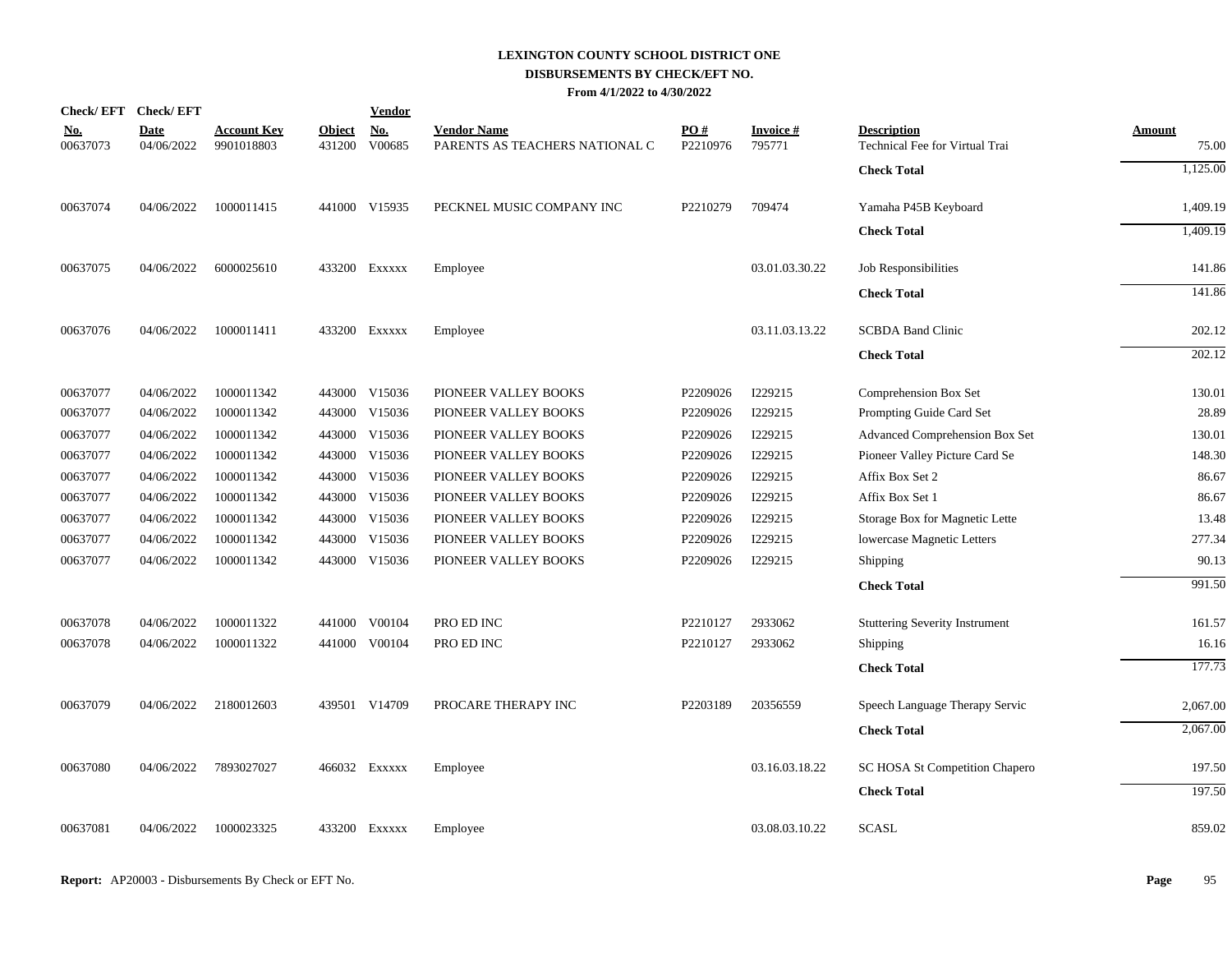| <b>Check/EFT</b> | <b>Check/EFT</b> |                    |               | <b>Vendor</b> |                                |          |                 |                                          |                         |
|------------------|------------------|--------------------|---------------|---------------|--------------------------------|----------|-----------------|------------------------------------------|-------------------------|
| <u>No.</u>       | <b>Date</b>      | <b>Account Key</b> | <b>Object</b> | <b>No.</b>    | <b>Vendor Name</b>             | PO#      | <b>Invoice#</b> | <b>Description</b><br><b>Check Total</b> | <b>Amount</b><br>859.02 |
|                  |                  |                    |               |               |                                |          |                 |                                          |                         |
| 00637082         | 04/06/2022       | 1000011515         |               | 441000 V11858 | RODGERS FERTILIZER CO          | P2210274 | P2210274.PHS    | 50lb bag                                 | 267.50                  |
| 00637082         | 04/06/2022       | 1000011515         |               | 441000 V11858 | RODGERS FERTILIZER CO          | P2210274 | P2210274.PHS    | 50lb bag                                 | 359.52                  |
|                  |                  |                    |               |               |                                |          |                 | <b>Check Total</b>                       | 627.02                  |
| 00637083         | 04/06/2022       | 6000025614         |               | 433200 Exxxxx | Employee                       |          | 02.01.03.31.22  | <b>Bank Deposit Commutes</b>             | 44.58                   |
|                  |                  |                    |               |               |                                |          |                 | <b>Check Total</b>                       | 44.58                   |
| 00637084         | 04/06/2022       | 1000011427         |               | 441000 V00435 | SARGENT WELCH LLC A VWR CO     | P2206280 | 8806989742      | Beaker tongs                             | 34.38                   |
| 00637084         | 04/06/2022       | 1000011427         | 441000        | V00435        | SARGENT WELCH LLC A VWR CO     | P2206280 | 8806989742      | Scoop type spatula                       | 22.58                   |
| 00637084         | 04/06/2022       | 1000011427         |               | 441000 V00435 | SARGENT WELCH LLC A VWR CO     | P2206280 | 8806989742      | teacher kit scientific calcula           | 319.74                  |
|                  |                  |                    |               |               |                                |          |                 | <b>Check Total</b>                       | 376.70                  |
| 00637085         | 04/06/2022       | 2050013703         |               | 441000 V01844 | SCHOLASTIC INC                 | P2209513 | 37757221        | Good Nigh Moon - PreK - ISBN:            | 440.70                  |
| 00637085         | 04/06/2022       | 2050013703         |               | 441000 V01844 | <b>SCHOLASTIC INC</b>          | P2209513 | 37757221        | Little Old Lady - PreK - ISBN:           | 395.01                  |
| 00637085         | 04/06/2022       | 2050013703         |               | 441000 V01844 | <b>SCHOLASTIC INC</b>          | P2209513 | 37757221        | One Duck Stuck - PreK - ISBN:            | 770.35                  |
| 00637085         | 04/06/2022       | 2050013703         |               | 441000 V01844 | <b>SCHOLASTIC INC</b>          | P2209513 | 37757221        | Three Bears - PreK - ISBN:               | 724.80                  |
| 00637085         | 04/06/2022       | 2050013703         | 441000        | V01844        | <b>SCHOLASTIC INC</b>          | P2209513 | 37757221        | Is Your Mama A Llama? - BL Pre           | 596.54                  |
| 00637085         | 04/06/2022       | 1000011303         | 441000        | V01844        | <b>SCHOLASTIC INC</b>          | P2209918 | 37768788        | Best New Books Spanish Grades            | 98.45                   |
| 00637085         | 04/06/2022       | 1000011303         | 441000        | V01844        | <b>SCHOLASTIC INC</b>          | P2209918 | 37768788        | Friends at School Spanish Grad           | 29.96                   |
| 00637085         | 04/06/2022       | 1000011303         | 441000        | V01844        | <b>SCHOLASTIC INC</b>          | P2209918 | 37768788        | Social Emotional en espanol Gr           | 47.08                   |
| 00637085         | 04/06/2022       | 1000011303         | 441000        | V01844        | <b>SCHOLASTIC INC</b>          | P2209918 | 37768788        | Cuentos foneticos de Scholasti           | 641.95                  |
| 00637085         | 04/06/2022       | 1000011303         |               | 441000 V01844 | <b>SCHOLASTIC INC</b>          | P2209918 | 37768788        | Shipping and handling charge             | 73.57                   |
|                  |                  |                    |               |               |                                |          |                 | <b>Check Total</b>                       | 3,818.41                |
| 00637086         | 04/06/2022       | 7866027044         |               | 466041 V00708 | SCHOOL CUTS SCREENING AND EMBR | P2209203 | 54478           | <b>Black Vintage Tshirt</b>              | 371.83                  |
|                  |                  |                    |               |               |                                |          |                 | <b>Check Total</b>                       | 371.83                  |
| 00637087         | 04/06/2022       | 2021011247         |               | 441000 V16452 | <b>SCHOOL SPECIALTY LLC</b>    | P2208698 | 208129568041    | Learning Resources Magnetic Te           | 153.82                  |
| 00637087         | 04/06/2022       | 2021011247         |               | 441000 V16452 | <b>SCHOOL SPECIALTY LLC</b>    | P2208698 | 208129568041    | Sargent Art Marker Set Fine Ti           | 6.53                    |
| 00637087         | 04/06/2022       | 2021011247         |               | 441000 V16452 | SCHOOL SPECIALTY LLC           | P2208698 | 208129568041    | Creativity Street Wood NonToxi           | 10.50                   |
| 00637087         | 04/06/2022       | 2021011247         |               | 441000 V16452 | SCHOOL SPECIALTY LLC           | P2208698 | 208129568041    | PlayDoh Super Color Pack 3 Oun           | 37.54                   |
| 00637087         | 04/06/2022       | 2021011247         | 441000        | V16452        | SCHOOL SPECIALTY LLC           | P2208698 | 208129568041    | Roylco Leaf Rubbing Plates 4 x           | 12.03                   |
| 00637087         | 04/06/2022       | 1000011521         |               | 441000 V16452 | SCHOOL SPECIALTY LLC           | P2209947 | 208129643488    | NO 1 PRECISION KNIFE WITH CAP            | 88.30                   |
|                  |                  |                    |               |               |                                |          |                 |                                          |                         |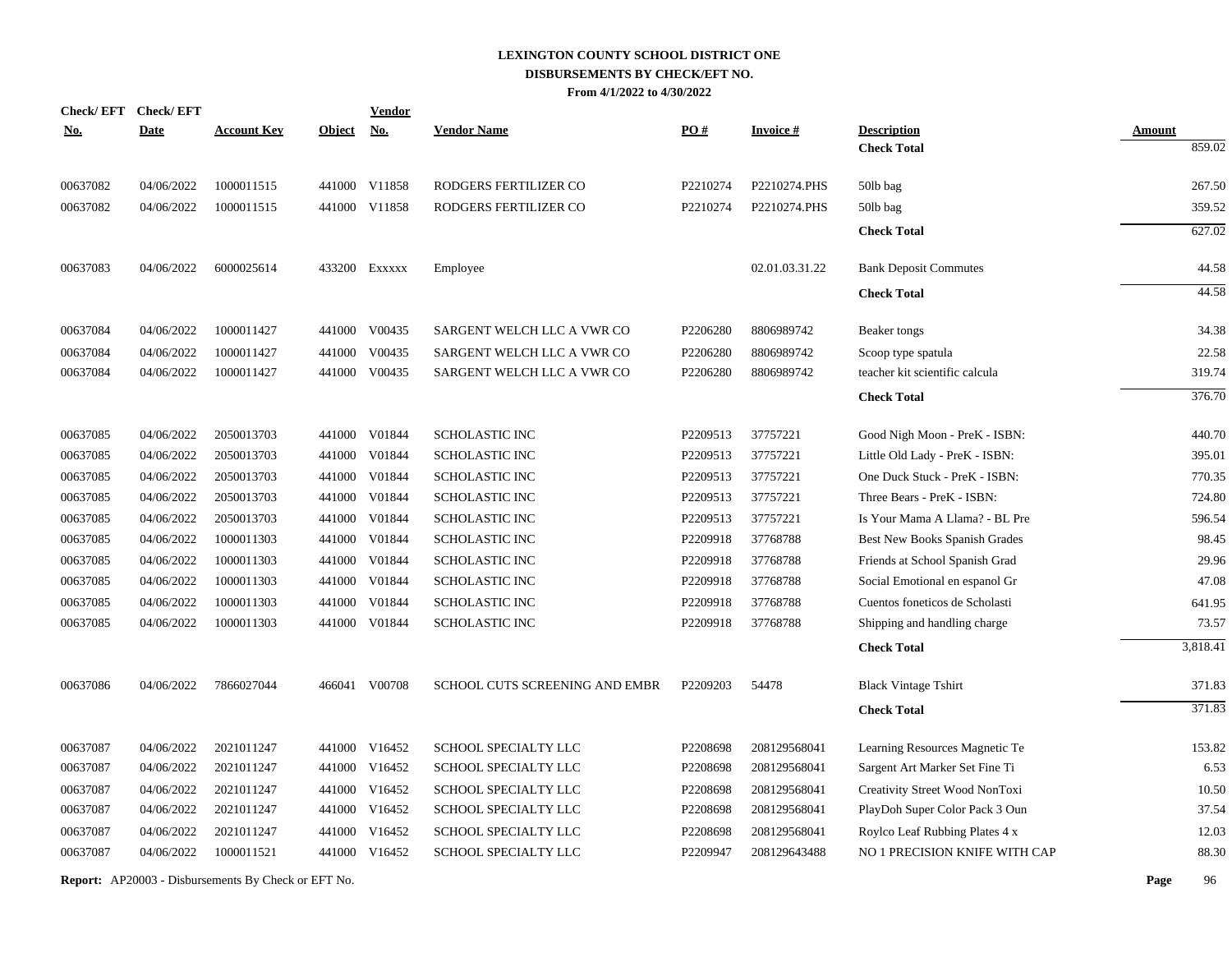| <b>Check/EFT</b>       | <b>Check/EFT</b>   |                                  |                         | <b>Vendor</b> |                                            |                 |                                  |                                                    |                       |
|------------------------|--------------------|----------------------------------|-------------------------|---------------|--------------------------------------------|-----------------|----------------------------------|----------------------------------------------------|-----------------------|
| <u>No.</u><br>00637087 | Date<br>04/06/2022 | <b>Account Kev</b><br>7743019021 | <b>Object</b><br>466041 | No.<br>V16452 | <b>Vendor Name</b><br>SCHOOL SPECIALTY LLC | PO#<br>P2209947 | <b>Invoice</b> #<br>208129643488 | <b>Description</b><br>SCHOOL SMARTGLUE STICK 30-PK | <b>Amount</b><br>8.34 |
| 00637087               | 04/06/2022         | 7743019021                       | 466041                  | V16452        | SCHOOL SPECIALTY LLC                       | P2209947        | 208129643488                     | LOW TEMP GLUE STICKS 100-CT                        | 10.00                 |
| 00637087               | 04/06/2022         | 7743019021                       | 466041                  | V16452        | SCHOOL SPECIALTY LLC                       | P2209947        | 208129643488                     | SCHOOL SMART PERMANENT MARKERS                     | 51.04                 |
| 00637087               | 04/06/2022         | 7743019021                       | 466041                  | V16452        | SCHOOL SPECIALTY LLC                       | P2209947        | 208129643488                     | 3/4" MASKING TAPE, 12-PK                           | 25.03                 |
| 00637087               | 04/06/2022         | 7743019021                       | 466041                  | V16452        | SCHOOL SPECIALTY LLC                       | P2209947        | 208129643488                     | <b>ELMERS GLUE ALL 128-OZ</b>                      | 16.68                 |
| 00637087               | 04/06/2022         | 7743019021                       | 466041                  | V16452        | SCHOOL SPECIALTY LLC                       | P2209947        | 208129643488                     | <b>ELMERS WOOD GLUE 8-OZ</b>                       | 22.07                 |
| 00637087               | 04/06/2022         | 7743019021                       | 466041                  | V16452        | SCHOOL SPECIALTY LLC                       | P2209947        | 208129643488                     | CRAYOLA SUPER TIPS WASHABLE MA                     | 9.94                  |
| 00637087               | 04/06/2022         | 7743019021                       | 466041                  | V16452        | SCHOOL SPECIALTY LLC                       | P2209947        | 208129643488                     | LOW TEMP GLUE GUN                                  | 41.66                 |
| 00637087               | 04/06/2022         | 1000011341                       | 441000                  | V16452        | SCHOOL SPECIALTY LLC                       | P2209776        | 208129646415                     | Didax Magnetic Base Ten Place                      | 57.01                 |
| 00637087               | 04/06/2022         | 1000011341                       | 441000                  | V16452        | SCHOOL SPECIALTY LLC                       | P2209776        | 208129646415                     | Westcott For Kids Antimicrobia                     | 47.64                 |
| 00637087               | 04/06/2022         | 1000011341                       |                         | 441000 V16452 | SCHOOL SPECIALTY LLC                       | P2209776        | 208129646415                     | Command Wire Hooks and Adhesiv                     | 136.24                |
| 00637087               | 04/06/2022         | 1000011341                       |                         | 441000 V16452 | SCHOOL SPECIALTY LLC                       | P2209776        | 208129646415                     | Avery Easy Peel Adhesive Maili                     | 27.81                 |
| 00637087               | 04/06/2022         | 1000011341                       |                         | 441000 V16452 | SCHOOL SPECIALTY LLC                       | P2209776        | 208129646415                     | Mr Sketch Scented Washable Mar                     | 81.27                 |
| 00637087               | 04/06/2022         | 1000011521                       |                         | 441000 V16452 | SCHOOL SPECIALTY LLC                       | P2209947        | 208129647801                     | <b>CALIFONE HEADPHONES 10-PK</b>                   | 71.58                 |
| 00637087               | 04/06/2022         | 7743019021                       | 466041                  | V16452        | SCHOOL SPECIALTY LLC                       | P2209947        | 208129647801                     | 3.5" X 1/8" RUBBERBANDS                            | 6.92                  |
| 00637087               | 04/06/2022         | 7743019021                       | 466041                  | V16452        | SCHOOL SPECIALTY LLC                       | P2209947        | 208129647801                     | CRAYOLA CONSTRUCTION PAPER, 24                     | 6.05                  |
| 00637087               | 04/06/2022         | 1000011231                       | 441000                  | V16452        | SCHOOL SPECIALTY LLC                       | P2209683        | 208129654095                     | School Smart TwoTone Reversibl                     | 140.73                |
| 00637087               | 04/06/2022         | 1000011231                       | 441000                  | V16452        | SCHOOL SPECIALTY LLC                       | P2209683        | 208129654095                     | School Smart Polypropylene Hea                     | 108.36                |
| 00637087               | 04/06/2022         | 1000011231                       | 441000                  | V16452        | SCHOOL SPECIALTY LLC                       | P2209683        | 208129654095                     | Avery Easy Peel Adhesive Maili                     | 166.86                |
| 00637087               | 04/06/2022         | 1000011231                       |                         | 441000 V16452 | SCHOOL SPECIALTY LLC                       | P2209683        | 208129654095                     | School Smart TwoPocket Poly Fo                     | 100.09                |
| 00637087               | 04/06/2022         | 1000011231                       |                         | 441000 V16452 | SCHOOL SPECIALTY LLC                       | P2209683        | 208129654095                     | School Smart Felt Tip Pens Wat                     | 91.25                 |
| 00637087               | 04/06/2022         | 1000011231                       |                         | 441000 V16452 | SCHOOL SPECIALTY LLC                       | P2209683        | 208129654095                     | School Smart Folder Tabs for 3                     | 133.22                |
| 00637087               | 04/06/2022         | 1000011231                       |                         | 441000 V16452 | SCHOOL SPECIALTY LLC                       | P2209683        | 208129654095                     | School Smart Kraft Envelopes w                     | 62.54                 |
| 00637087               | 04/06/2022         | 1000011231                       | 441000                  | V16452        | SCHOOL SPECIALTY LLC                       | P2209683        | 208129654095                     | School Smart TwoPocket Poly Fo                     | 41.71                 |
| 00637087               | 04/06/2022         | 1000011228                       |                         | 441000 V16452 | SCHOOL SPECIALTY LLC                       | P2209937        | 208129654806                     | School Smart NonToxic Pen Styl                     | 47.94                 |
| 00637087               | 04/06/2022         | 1000011228                       | 441000                  | V16452        | SCHOOL SPECIALTY LLC                       | P2209937        | 208129654806                     | School Smart Chart Paper Pad 2                     | 125.03                |
| 00637087               | 04/06/2022         | 1000011231                       | 441000                  | V16452        | <b>SCHOOL SPECIALTY LLC</b>                | P2209873        | 208129654822                     | School Smart Colored Lined Pap                     | 107.21                |
| 00637087               | 04/06/2022         | 1000011116                       |                         | 441000 V16452 | SCHOOL SPECIALTY LLC                       | P2209659        | 208129659226                     | Storex Interlocking Book Bin L                     | 33.35                 |
| 00637087               | 04/06/2022         | 7886027031                       |                         | 466041 V16452 | SCHOOL SPECIALTY LLC                       | P2210217        | 208129668155                     | Adam 3 Parts Carbonless Tapebo                     | 59.06                 |
| 00637087               | 04/06/2022         | 1000014114                       |                         | 441000 V16452 | SCHOOL SPECIALTY LLC                       | P2209898        | 208129671973                     | SGetti Classroom Pack 6 Spools                     | 20.37                 |
| 00637087               | 04/06/2022         | 2021017539                       |                         | 441000 V16452 | SCHOOL SPECIALTY LLC                       | P2206690        | 208129672189                     | Mesh Zipper Bag 5x9 (page 18)                      | 92.13                 |
| 00637087               | 04/06/2022         | 2022011203                       |                         | 441000 V16452 | SCHOOL SPECIALTY LLC                       | P2209867        | 208129672223                     | Two-Color Counters, Red/Yellow                     | 59.22                 |
| 00637087               | 04/06/2022         | 1000011341                       | 441000                  | V16452        | SCHOOL SPECIALTY LLC                       | P2210213        | 208129672267                     | Learning Resources Magnetic Ho                     | 21.41                 |
| 00637087               | 04/06/2022         | 2021011247                       |                         | 441000 V16452 | SCHOOL SPECIALTY LLC                       | P2209881        | 208129672273                     | Learning Resources Custom Safe                     | 133.79                |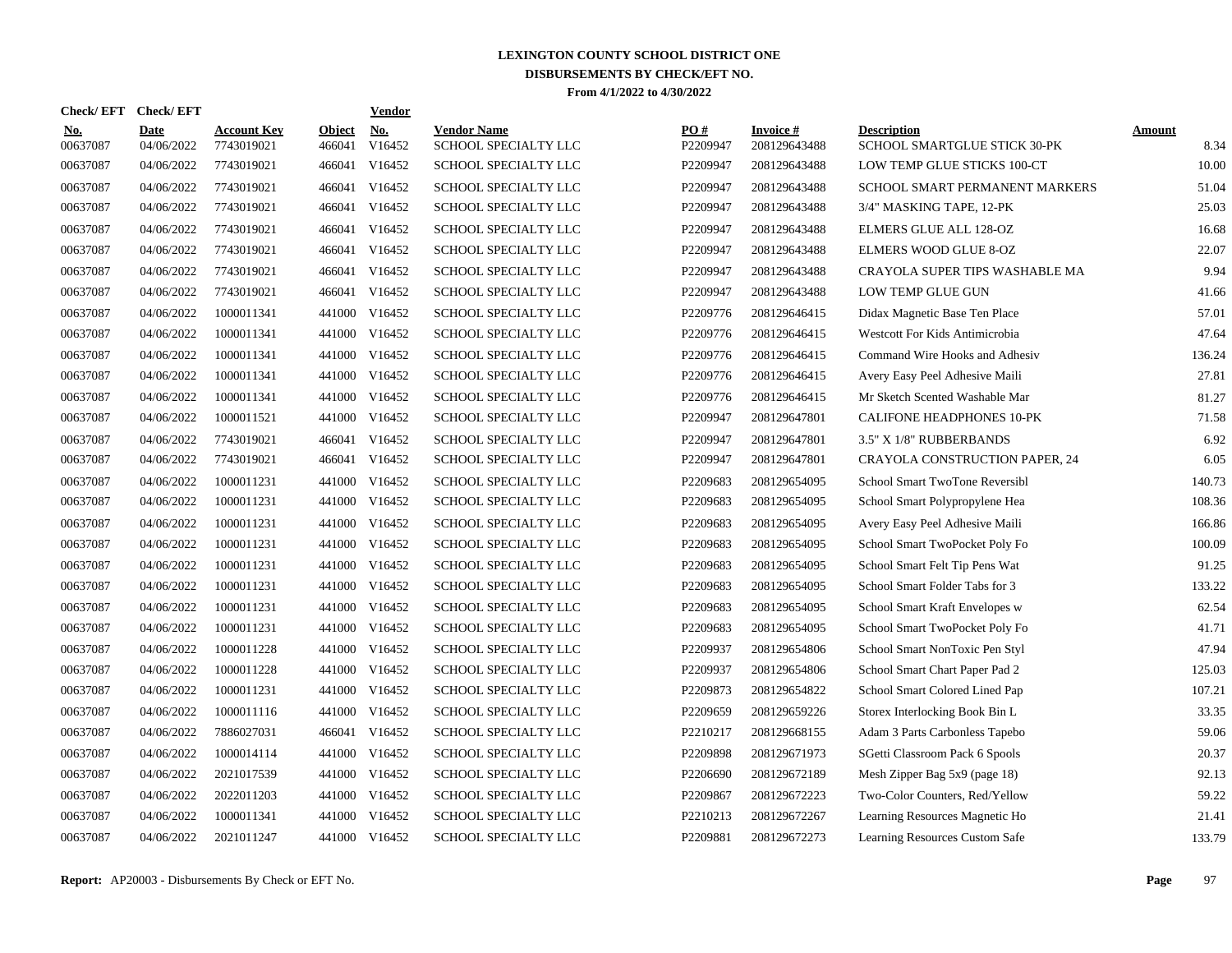| <b>Check/EFT</b> | <b>Check/EFT</b>                                                                                         |                                                                                                                            |                                                                                                                            | <b>Vendor</b>                                                        |                                                                                                                                                                                                                                                                                                                                                            |                                                                                                                                                                                                                                                    |                                                                                                          |                                                                                                                            |                                                                                                                                                                                                                                                                                     |          |
|------------------|----------------------------------------------------------------------------------------------------------|----------------------------------------------------------------------------------------------------------------------------|----------------------------------------------------------------------------------------------------------------------------|----------------------------------------------------------------------|------------------------------------------------------------------------------------------------------------------------------------------------------------------------------------------------------------------------------------------------------------------------------------------------------------------------------------------------------------|----------------------------------------------------------------------------------------------------------------------------------------------------------------------------------------------------------------------------------------------------|----------------------------------------------------------------------------------------------------------|----------------------------------------------------------------------------------------------------------------------------|-------------------------------------------------------------------------------------------------------------------------------------------------------------------------------------------------------------------------------------------------------------------------------------|----------|
| <u>No.</u>       | <b>Date</b>                                                                                              | <b>Account Key</b>                                                                                                         | <b>Object</b>                                                                                                              | <b>No.</b>                                                           | <b>Vendor Name</b>                                                                                                                                                                                                                                                                                                                                         | PO#                                                                                                                                                                                                                                                | Invoice #                                                                                                | <b>Description</b>                                                                                                         | <b>Amount</b>                                                                                                                                                                                                                                                                       |          |
|                  |                                                                                                          |                                                                                                                            |                                                                                                                            |                                                                      |                                                                                                                                                                                                                                                                                                                                                            |                                                                                                                                                                                                                                                    |                                                                                                          |                                                                                                                            |                                                                                                                                                                                                                                                                                     | 37.20    |
|                  |                                                                                                          |                                                                                                                            |                                                                                                                            |                                                                      |                                                                                                                                                                                                                                                                                                                                                            |                                                                                                                                                                                                                                                    |                                                                                                          |                                                                                                                            |                                                                                                                                                                                                                                                                                     | 33.37    |
|                  |                                                                                                          |                                                                                                                            |                                                                                                                            |                                                                      |                                                                                                                                                                                                                                                                                                                                                            |                                                                                                                                                                                                                                                    |                                                                                                          |                                                                                                                            |                                                                                                                                                                                                                                                                                     | 16.68    |
|                  |                                                                                                          |                                                                                                                            |                                                                                                                            |                                                                      |                                                                                                                                                                                                                                                                                                                                                            |                                                                                                                                                                                                                                                    |                                                                                                          |                                                                                                                            |                                                                                                                                                                                                                                                                                     | 15.09    |
|                  |                                                                                                          |                                                                                                                            |                                                                                                                            |                                                                      |                                                                                                                                                                                                                                                                                                                                                            |                                                                                                                                                                                                                                                    |                                                                                                          |                                                                                                                            |                                                                                                                                                                                                                                                                                     | 23.43    |
|                  |                                                                                                          |                                                                                                                            |                                                                                                                            |                                                                      |                                                                                                                                                                                                                                                                                                                                                            |                                                                                                                                                                                                                                                    |                                                                                                          |                                                                                                                            |                                                                                                                                                                                                                                                                                     | 143.33   |
|                  |                                                                                                          |                                                                                                                            |                                                                                                                            |                                                                      |                                                                                                                                                                                                                                                                                                                                                            |                                                                                                                                                                                                                                                    |                                                                                                          | <b>Check Total</b>                                                                                                         |                                                                                                                                                                                                                                                                                     | 2,741.37 |
| 00637088         | 04/06/2022                                                                                               | 6000025644                                                                                                                 |                                                                                                                            |                                                                      | Employee                                                                                                                                                                                                                                                                                                                                                   |                                                                                                                                                                                                                                                    | 03.01.03.31.22                                                                                           | Food Service Bank Deposits                                                                                                 |                                                                                                                                                                                                                                                                                     | 71.49    |
|                  |                                                                                                          |                                                                                                                            |                                                                                                                            |                                                                      |                                                                                                                                                                                                                                                                                                                                                            |                                                                                                                                                                                                                                                    |                                                                                                          | <b>Check Total</b>                                                                                                         |                                                                                                                                                                                                                                                                                     | 71.49    |
| 00637089         | 04/06/2022                                                                                               | 7860527029                                                                                                                 |                                                                                                                            |                                                                      | <b>SHRED WITH US</b>                                                                                                                                                                                                                                                                                                                                       | P2200315                                                                                                                                                                                                                                           | 249126                                                                                                   | On-site Shredding Service Mini                                                                                             |                                                                                                                                                                                                                                                                                     | 19.99    |
| 00637089         | 04/06/2022                                                                                               | 7860527029                                                                                                                 |                                                                                                                            |                                                                      | <b>SHRED WITH US</b>                                                                                                                                                                                                                                                                                                                                       | P2200315                                                                                                                                                                                                                                           | 249126                                                                                                   | On-site Sixty-five (65) Gallon                                                                                             |                                                                                                                                                                                                                                                                                     | 5.50     |
|                  |                                                                                                          |                                                                                                                            |                                                                                                                            |                                                                      |                                                                                                                                                                                                                                                                                                                                                            |                                                                                                                                                                                                                                                    |                                                                                                          | <b>Check Total</b>                                                                                                         |                                                                                                                                                                                                                                                                                     | 25.49    |
|                  |                                                                                                          |                                                                                                                            |                                                                                                                            |                                                                      |                                                                                                                                                                                                                                                                                                                                                            |                                                                                                                                                                                                                                                    |                                                                                                          |                                                                                                                            |                                                                                                                                                                                                                                                                                     | 55.97    |
|                  |                                                                                                          |                                                                                                                            |                                                                                                                            |                                                                      |                                                                                                                                                                                                                                                                                                                                                            |                                                                                                                                                                                                                                                    |                                                                                                          |                                                                                                                            |                                                                                                                                                                                                                                                                                     | 569.24   |
|                  |                                                                                                          |                                                                                                                            |                                                                                                                            |                                                                      |                                                                                                                                                                                                                                                                                                                                                            |                                                                                                                                                                                                                                                    |                                                                                                          |                                                                                                                            |                                                                                                                                                                                                                                                                                     | 23.63    |
|                  |                                                                                                          |                                                                                                                            |                                                                                                                            |                                                                      |                                                                                                                                                                                                                                                                                                                                                            |                                                                                                                                                                                                                                                    |                                                                                                          | <b>Check Total</b>                                                                                                         |                                                                                                                                                                                                                                                                                     | 648.84   |
|                  |                                                                                                          |                                                                                                                            |                                                                                                                            |                                                                      |                                                                                                                                                                                                                                                                                                                                                            |                                                                                                                                                                                                                                                    |                                                                                                          |                                                                                                                            |                                                                                                                                                                                                                                                                                     |          |
| 00637091         | 04/06/2022                                                                                               | 1000025425                                                                                                                 |                                                                                                                            |                                                                      | SOUTHEASTERN PAPER GROUP                                                                                                                                                                                                                                                                                                                                   | P2209993                                                                                                                                                                                                                                           | 05565190                                                                                                 | TORK 120932 CENTER PULL PAPER                                                                                              |                                                                                                                                                                                                                                                                                     | 18.45    |
|                  |                                                                                                          |                                                                                                                            |                                                                                                                            |                                                                      |                                                                                                                                                                                                                                                                                                                                                            |                                                                                                                                                                                                                                                    |                                                                                                          | <b>Check Total</b>                                                                                                         |                                                                                                                                                                                                                                                                                     | 18.45    |
| 00637092         | 04/06/2022                                                                                               | 6000025645                                                                                                                 |                                                                                                                            |                                                                      | Employee                                                                                                                                                                                                                                                                                                                                                   |                                                                                                                                                                                                                                                    | 03.04.03.31.22                                                                                           | <b>Bank Deposit Commutes</b>                                                                                               |                                                                                                                                                                                                                                                                                     | 19.31    |
|                  |                                                                                                          |                                                                                                                            |                                                                                                                            |                                                                      |                                                                                                                                                                                                                                                                                                                                                            |                                                                                                                                                                                                                                                    |                                                                                                          | <b>Check Total</b>                                                                                                         |                                                                                                                                                                                                                                                                                     | 19.31    |
| 00637093         | 04/06/2022                                                                                               | 1000025507                                                                                                                 |                                                                                                                            |                                                                      | Employee                                                                                                                                                                                                                                                                                                                                                   |                                                                                                                                                                                                                                                    | 03.01.03.31.22                                                                                           | Attendance and route assessmen                                                                                             |                                                                                                                                                                                                                                                                                     | 452.79   |
|                  |                                                                                                          |                                                                                                                            |                                                                                                                            |                                                                      |                                                                                                                                                                                                                                                                                                                                                            |                                                                                                                                                                                                                                                    |                                                                                                          | <b>Check Total</b>                                                                                                         |                                                                                                                                                                                                                                                                                     | 452.79   |
|                  |                                                                                                          |                                                                                                                            |                                                                                                                            |                                                                      |                                                                                                                                                                                                                                                                                                                                                            |                                                                                                                                                                                                                                                    |                                                                                                          |                                                                                                                            |                                                                                                                                                                                                                                                                                     |          |
| 00637094         | 04/06/2022                                                                                               | 1000011303                                                                                                                 |                                                                                                                            |                                                                      | TEACHER CREATED MATERIALS INC                                                                                                                                                                                                                                                                                                                              | P2210286                                                                                                                                                                                                                                           | 2437735                                                                                                  | 180 Days of Writing for Kinder                                                                                             |                                                                                                                                                                                                                                                                                     | 51.62    |
| 00637094         | 04/06/2022                                                                                               | 1000011303                                                                                                                 |                                                                                                                            |                                                                      | TEACHER CREATED MATERIALS INC                                                                                                                                                                                                                                                                                                                              | P2210286                                                                                                                                                                                                                                           | 2437735                                                                                                  | 180 Days of Writing for First                                                                                              |                                                                                                                                                                                                                                                                                     | 51.66    |
| 00637094         | 04/06/2022                                                                                               | 1000011303                                                                                                                 |                                                                                                                            |                                                                      | TEACHER CREATED MATERIALS INC                                                                                                                                                                                                                                                                                                                              | P2210286                                                                                                                                                                                                                                           | 2437735                                                                                                  | 180 Days of Reading for First                                                                                              |                                                                                                                                                                                                                                                                                     | 51.66    |
| 00637094         | 04/06/2022                                                                                               | 1000011303                                                                                                                 |                                                                                                                            |                                                                      | TEACHER CREATED MATERIALS INC                                                                                                                                                                                                                                                                                                                              | P2210286                                                                                                                                                                                                                                           | 2437735                                                                                                  | 180 Days of Writing for Second                                                                                             |                                                                                                                                                                                                                                                                                     | 51.66    |
| 00637094         | 04/06/2022                                                                                               | 1000011303                                                                                                                 |                                                                                                                            |                                                                      | TEACHER CREATED MATERIALS INC                                                                                                                                                                                                                                                                                                                              | P2210286                                                                                                                                                                                                                                           | 2437735                                                                                                  | 180 Days of Reading for Second                                                                                             |                                                                                                                                                                                                                                                                                     | 51.66    |
| 00637094         | 04/06/2022                                                                                               | 1000011303                                                                                                                 |                                                                                                                            |                                                                      | TEACHER CREATED MATERIALS INC                                                                                                                                                                                                                                                                                                                              | P2210286                                                                                                                                                                                                                                           | 2437735                                                                                                  | 180 Days of Writing for Third                                                                                              |                                                                                                                                                                                                                                                                                     | 51.66    |
|                  |                                                                                                          |                                                                                                                            |                                                                                                                            |                                                                      |                                                                                                                                                                                                                                                                                                                                                            |                                                                                                                                                                                                                                                    |                                                                                                          |                                                                                                                            | Page                                                                                                                                                                                                                                                                                | 98       |
|                  | 00637087<br>00637087<br>00637087<br>00637087<br>00637087<br>00637087<br>00637090<br>00637090<br>00637090 | 04/06/2022<br>04/06/2022<br>04/06/2022<br>04/06/2022<br>04/06/2022<br>04/06/2022<br>04/06/2022<br>04/06/2022<br>04/06/2022 | 2022011203<br>2022011203<br>2022011203<br>2022011203<br>1000011316<br>1000011235<br>1000025441<br>1000025441<br>1000025441 | 441000<br><b>Report:</b> AP20003 - Disbursements By Check or EFT No. | V16452<br>441000 V16452<br>441000 V16452<br>441000 V16452<br>441000 V16452<br>441000 V16452<br>433200 EXXXXX<br>466035 V01207<br>466035 V01207<br>441020 V13230<br>441020 V13230<br>441020 V13230<br>441020 V00302<br>433200 EXXXXX<br>433200 EXXXXX<br>441000 V12149<br>441000 V12149<br>441000 V12149<br>441000 V12149<br>441000 V12149<br>441000 V12149 | SCHOOL SPECIALTY LLC<br>SCHOOL SPECIALTY LLC<br>SCHOOL SPECIALTY LLC<br>SCHOOL SPECIALTY LLC<br>SCHOOL SPECIALTY LLC<br>SCHOOL SPECIALTY LLC<br>SMITH AND JONES JANITORIAL SUP<br>SMITH AND JONES JANITORIAL SUP<br>SMITH AND JONES JANITORIAL SUP | P2209866<br>P2209866<br>P2209866<br>P2209866<br>P2208290<br>P2209762<br>P2207546<br>P2207546<br>P2207546 | 208129672293<br>208129672293<br>208129672293<br>208129672293<br>208129672366<br>208129672719<br>215750<br>215750<br>215750 | Large Sticky Notes, 6x8, Rio d<br>Astrobrights Bright White Card<br>Astrobrights "Bright" Assortme<br>Mr. Sketch Markers (22 Pack)<br>School Smart Corrugated Border<br>Kolorfast PreCut Tissue Flower<br><b>CORD SET</b><br>SENSOR FILTER BAG CASE<br><b>EXHAUST FILTER BAG V2</b> |          |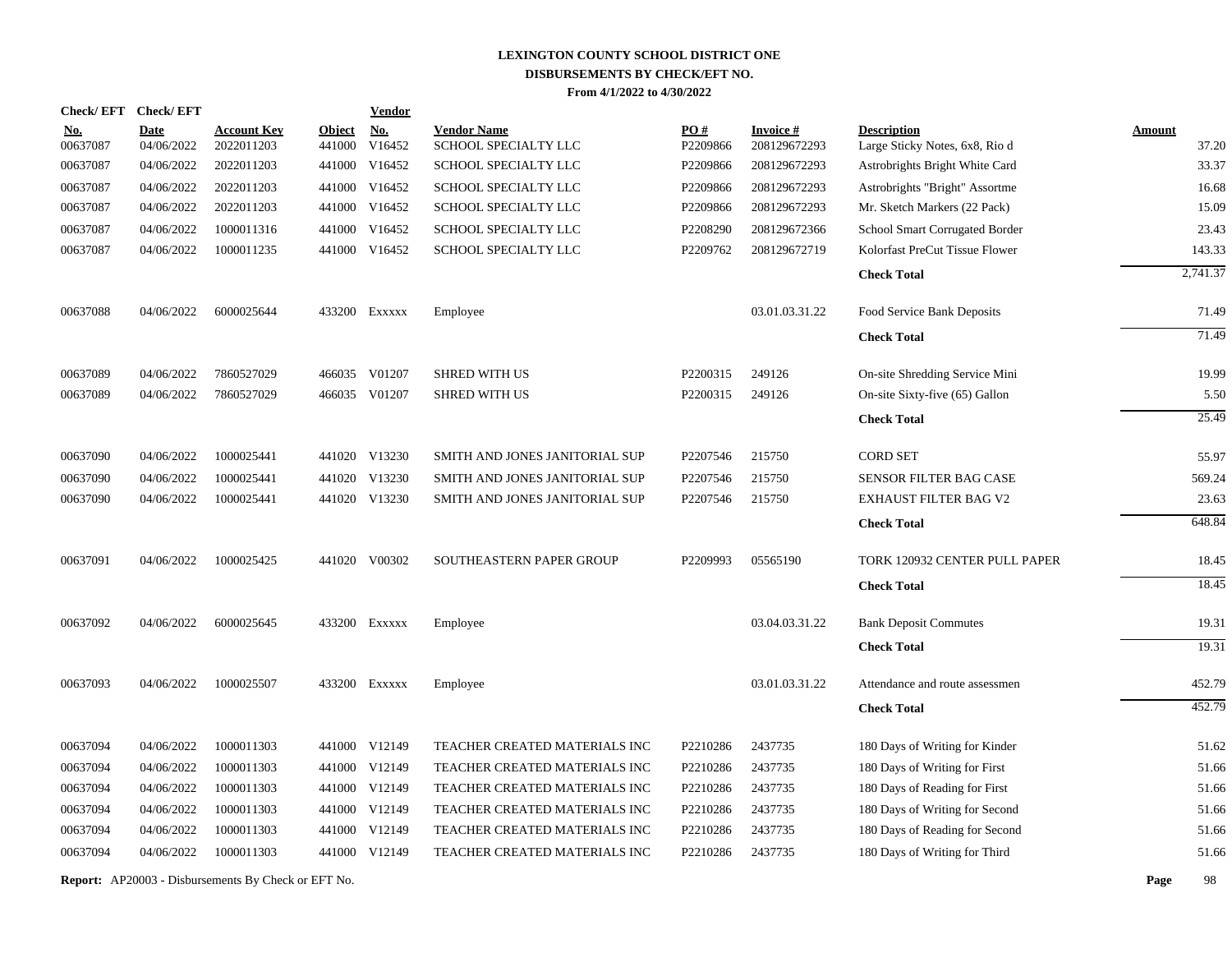| <b>Check/EFT</b>       | <b>Check/EFT</b>          |                                  |                         | <b>Vendor</b>                       |                                                     |                 |                            |                                                     |                        |
|------------------------|---------------------------|----------------------------------|-------------------------|-------------------------------------|-----------------------------------------------------|-----------------|----------------------------|-----------------------------------------------------|------------------------|
| <u>No.</u><br>00637094 | <b>Date</b><br>04/06/2022 | <u>Account Kev</u><br>1000011303 | <b>Object</b><br>441000 | $\underline{\textbf{No}}$<br>V12149 | <b>Vendor Name</b><br>TEACHER CREATED MATERIALS INC | PO#<br>P2210286 | <b>Invoice#</b><br>2437735 | <b>Description</b><br>180 Days of Reading for Third | <b>Amount</b><br>51.66 |
| 00637094               | 04/06/2022                | 1000011303                       |                         | 441000 V12149                       | TEACHER CREATED MATERIALS INC                       | P2210286        | 2437735                    | 180 Days of Writing for Fourth                      | 51.66                  |
| 00637094               | 04/06/2022                | 1000011303                       |                         | 441000 V12149                       | TEACHER CREATED MATERIALS INC                       | P2210286        | 2437735                    | 180 Days of Reading for Fourth                      | 51.66                  |
| 00637094               | 04/06/2022                | 1000011303                       |                         | 441000 V12149                       | TEACHER CREATED MATERIALS INC                       | P2210286        | 2437735                    | 180 Days of Writing for Fifth                       | 51.66                  |
| 00637094               | 04/06/2022                | 1000011303                       |                         | 441000 V12149                       | TEACHER CREATED MATERIALS INC                       | P2210286        | 2437735                    | 180 Days of Reading for Fifth                       | 51.66                  |
| 00637094               | 04/06/2022                | 1000011303                       |                         | 441000 V12149                       | TEACHER CREATED MATERIALS INC                       | P2210286        | 2437735                    | Mathematics Readers 2nd Editio                      | 133.74                 |
| 00637094               | 04/06/2022                | 1000011303                       |                         | 441000 V12149                       | TEACHER CREATED MATERIALS INC                       | P2210286        | 2437735                    | Smithsonian STEAM Readers Grad                      | 112.34                 |
| 00637094               | 04/06/2022                | 1000011303                       |                         | 441000 V12149                       | TEACHER CREATED MATERIALS INC                       | P2210286        | 2437735                    | Fiction Readers: Emergent: Add                      | 74.89                  |
| 00637094               | 04/06/2022                | 1000011303                       |                         | 441000 V12149                       | TEACHER CREATED MATERIALS INC                       | P2210286        | 2437735                    | Fiction Readers: Foundations P                      | 74.89                  |
| 00637094               | 04/06/2022                | 1000011303                       |                         | 441000 V12149                       | TEACHER CREATED MATERIALS INC                       | P2210286        | 2437735                    | Mathematics Readers 2nd Editio                      | 149.79                 |
| 00637094               | 04/06/2022                | 1000011303                       |                         | 441000 V12149                       | <b>TEACHER CREATED MATERIALS INC</b>                | P2210286        | 2437735                    | Nonfiction Readers Grade 2 Spa                      | 283.54                 |
| 00637094               | 04/06/2022                | 1000011303                       |                         | 441000 V12149                       | TEACHER CREATED MATERIALS INC                       | P2210286        | 2437735                    | Nonfiction Readers Grade 3 Spa                      | 342.39                 |
| 00637094               | 04/06/2022                | 1000011303                       |                         | 441000 V12149                       | TEACHER CREATED MATERIALS INC                       | P2210286        | 2437735                    | Shipping and Handling                               | 197.33                 |
|                        |                           |                                  |                         |                                     |                                                     |                 |                            | <b>Check Total</b>                                  | 1,937.13               |
| 00637095               | 04/06/2022                | 6000025628                       |                         | 433200 EXXXXX                       | Employee                                            |                 | 03.01.03.31.22             | Product exchange/FS Deposits                        | 37.38                  |
|                        |                           |                                  |                         |                                     |                                                     |                 |                            | <b>Check Total</b>                                  | 37.38                  |
| 00637096               | 04/06/2022                | 6000025637                       |                         | 441000 V02364                       | <b>USA SUPPLY</b>                                   | P2210246        | 2096881                    | DISH MACHINE DETERGENT 4 CAPSU                      | 155.15                 |
| 00637096               | 04/06/2022                | 6000025637                       |                         | 441000 V02364                       | <b>USA SUPPLY</b>                                   | P2210246        | 2096881                    | DISH MACHINE RINSE AGENT 1 CON                      | 179.76                 |
| 00637096               | 04/06/2022                | 6000025627                       |                         | 441000 V02364                       | <b>USA SUPPLY</b>                                   | P2210304        | 2096888                    | DISH MACHINE RINSE AGENT 1 CON                      | 239.68                 |
|                        |                           |                                  |                         |                                     |                                                     |                 |                            | <b>Check Total</b>                                  | 574.59                 |
| 00637097               | 04/06/2022                | 1000025446                       |                         | 441020 V00189                       | <b>WW GRAINGER</b>                                  | P2209903        | 9258299537                 | <b>GRAFFITI WIPES</b>                               | 173.85                 |
| 00637097               | 04/06/2022                | 1000025446                       |                         | 441020 V00189                       | W W GRAINGER                                        | P2209903        | 9258299537                 | WAVEBREAK BUCKET COMBO                              | 458.84                 |
| 00637097               | 04/06/2022                | 1000025446                       |                         | 441020 V00189                       | W W GRAINGER                                        | P2209903        | 9258299537                 | UNGER SCRAPER HANDLE                                | 48.71                  |
| 00637097               | 04/06/2022                | 1000025426                       |                         | 441020 V00189                       | <b>WW GRAINGER</b>                                  | P2209961        | 9258299545                 | WAVEBREAK BUCKET COMBO                              | 229.41                 |
| 00637097               | 04/06/2022                | 1000025421                       |                         | 441020 V00189                       | <b>WW GRAINGER</b>                                  | P2209836        | 9258299560                 | <b>GRAFFITI WIPES</b>                               | 173.85                 |
| 00637097               | 04/06/2022                | 1000025412                       |                         | 441020 V00189                       | <b>WW GRAINGER</b>                                  | P2209697        | 9258501411                 | RUBBERMAID WAVEBREAK BUCKET                         | 229.41                 |
| 00637097               | 04/06/2022                | 1000011330                       |                         | 441000 V00189                       | <b>WW GRAINGER</b>                                  | P2209685        | 9258658278                 | Rubbermaid Mop Bucket and Wrin                      | 142.56                 |
| 00637097               | 04/06/2022                | 1000011330                       | 441000                  | V00189                              | <b>WW GRAINGER</b>                                  | P2209685        | 9258658278                 | Tough Guy Wet Mop Handle                            | 25.95                  |
| 00637097               | 04/06/2022                | 1000025435                       |                         | 441000 V00189                       | W W GRAINGER                                        | P2209913        | 9258658286                 | Trash Grabber, aluminum, 32",                       | 48.94                  |
| 00637097               | 04/06/2022                | 1000025435                       | 441000                  | V00189                              | <b>WW GRAINGER</b>                                  | P2209913        | 9258658286                 | Bissell Commercial BG10, walk                       | 693.16                 |
| 00637097               | 04/06/2022                | 1000025435                       | 441000                  | V00189                              | <b>WW GRAINGER</b>                                  | P2209913        | 9258658286                 | Rubbermaid Commercial Products                      | 578.57                 |
| 00637097               | 04/06/2022                | 1000025420                       |                         | 441020 V00189                       | <b>WW GRAINGER</b>                                  | P2208490        | 9258899542                 | TILT AND ROLL LADDER                                | 413.72                 |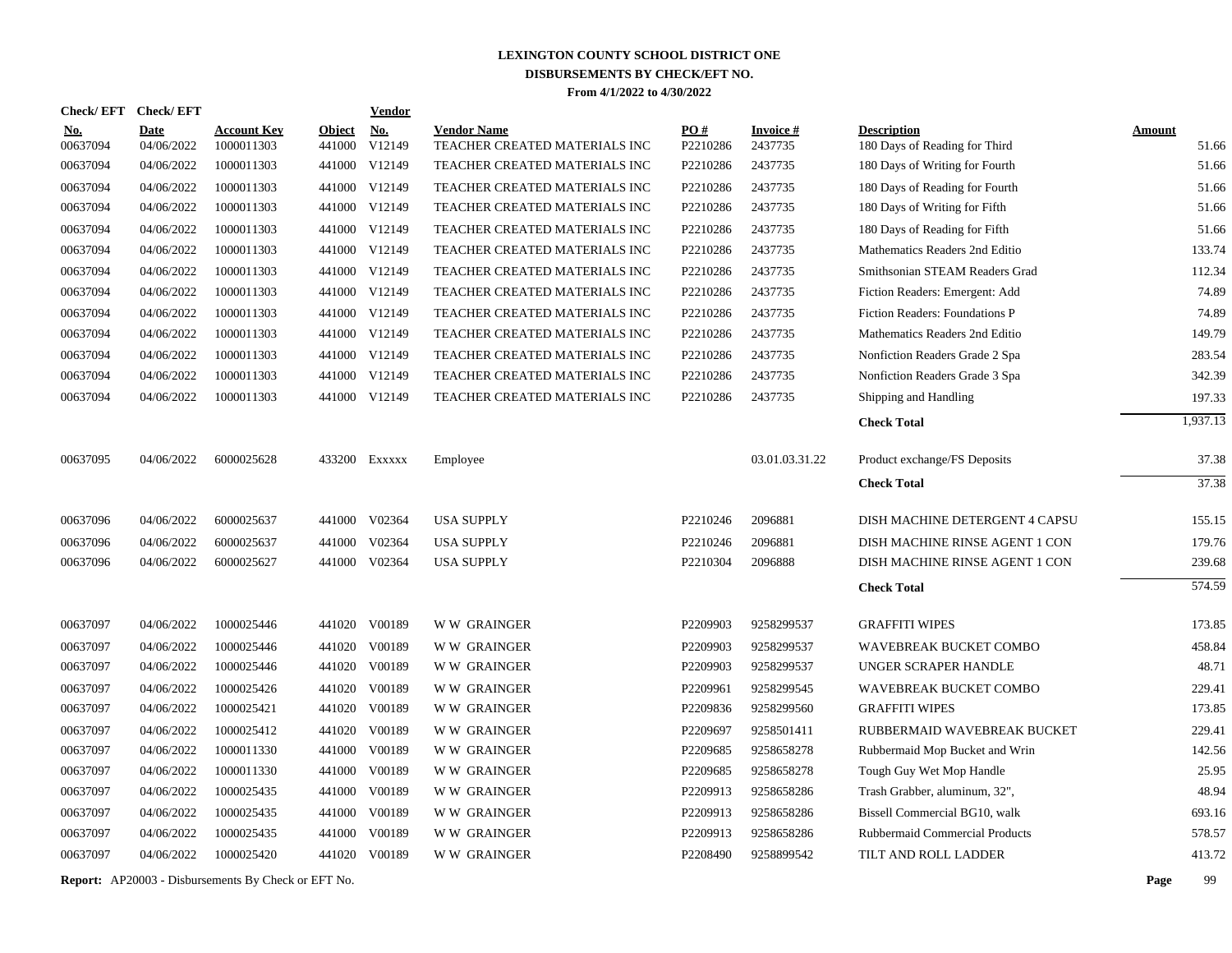| Check/EFT Check/EFT    |                           |                                  |                         | <u>Vendor</u>        |                                          |                 |                               |                                             |                  |
|------------------------|---------------------------|----------------------------------|-------------------------|----------------------|------------------------------------------|-----------------|-------------------------------|---------------------------------------------|------------------|
| <u>No.</u><br>00637097 | <b>Date</b><br>04/06/2022 | <b>Account Key</b><br>1000025442 | <b>Object</b><br>441020 | <b>No.</b><br>V00189 | <b>Vendor Name</b><br><b>WW GRAINGER</b> | PO#<br>P2209826 | <b>Invoice#</b><br>9259075019 | <b>Description</b><br><b>GRAFFITI WIPES</b> | Amount<br>173.84 |
| 00637097               | 04/06/2022                | 1000025442                       | 441020                  | V00189               | W W GRAINGER                             | P2209826        | 9259075019                    | UNGER SCRAPER HANDLE                        | 73.06            |
| 00637097               | 04/06/2022                | 1000025422                       |                         | 441020 V00189        | <b>WW GRAINGER</b>                       | P2210375        | 9259426337                    | OGES Room 506 - Dehumidifier                | 403.05           |
|                        |                           |                                  |                         |                      |                                          |                 |                               | <b>Check Total</b>                          | 3,866.92         |
| 00637098               | 04/06/2022                | 1000014503                       |                         | 433200 Exxxxx        | Employee                                 |                 | 02.23.03.16.22                | Homebound services                          | 37.32            |
|                        |                           |                                  |                         |                      |                                          |                 |                               | <b>Check Total</b>                          | 37.32            |
| 00637099               | 04/06/2022                | 1000025507                       |                         | 433100 V17085        | WINTERS, DIANA                           |                 | 04.01.22                      | Trans 3/1-3/31                              | 288.99           |
|                        |                           |                                  |                         |                      |                                          |                 |                               | <b>Check Total</b>                          | 288.99           |
| 00637100               | 04/06/2022                | 1000023335                       |                         | 433200 Exxxxx        | Employee                                 |                 | 03.01.03.31.22                | <b>Bank Deposit Commutes</b>                | 168.01           |
|                        |                           |                                  |                         |                      |                                          |                 |                               | <b>Check Total</b>                          | 168.01           |
| 00637101               | 04/06/2022                | 1000021211                       |                         | 441000 V12255        | <b>WOODBURN PRESS</b>                    | P2210140        | 20669                         | Mental Health Awareness Rack C              | 198.95           |
| 00637101               | 04/06/2022                | 1000021211                       |                         | 441000 V12255        | <b>WOODBURN PRESS</b>                    | P2210140        | 20669                         | <b>FAFSA Brochures</b>                      | 73.50            |
| 00637101               | 04/06/2022                | 1000021211                       |                         | 441000 V12255        | <b>WOODBURN PRESS</b>                    | P2210140        | 20669                         | Scholarships                                | 49.00            |
| 00637101               | 04/06/2022                | 1000021211                       |                         | 441000 V12255        | <b>WOODBURN PRESS</b>                    | P2210140        | 20669                         | College Admissions                          | 49.00            |
| 00637101               | 04/06/2022                | 1000021211                       |                         | 441000 V12255        | <b>WOODBURN PRESS</b>                    | P2210140        | 20669                         | Shipping                                    | 33.34            |
|                        |                           |                                  |                         |                      |                                          |                 |                               | <b>Check Total</b>                          | 403.79           |
| 00637102               | 04/06/2022                | 7893027027                       |                         | 466032 Exxxxx        | Employee                                 |                 | 03.16.03.18.22                | Chaperone SC HOSA Competition               | 197.50           |
|                        |                           |                                  |                         |                      |                                          |                 |                               | <b>Check Total</b>                          | 197.50           |
| 00637103               | 04/06/2022                | 1000011515                       |                         | 441000 V11858        | RODGERS FERTILIZER CO                    | P2210274        | P2210274.PHS                  | 50lb bag                                    | 275.86           |
|                        |                           |                                  |                         |                      |                                          |                 |                               | <b>Check Total</b>                          | 275.86           |
| 00637104               | 04/06/2022                | 7802074011                       |                         | 466064 V11893        | SC DIAMOND INVITATIONAL                  | P2210896        | P2210896.LHS                  | Entry fee to 2022 SCDI basebal              | 300.00           |
|                        |                           |                                  |                         |                      |                                          |                 |                               | <b>Check Total</b>                          | 300.00           |
| 00637105               | 04/06/2022                | 3972022403                       |                         | 433200 Exxxxx        | Employee                                 |                 | 03.10.03.31.22                | Leadership Development                      | 31.59            |
|                        |                           |                                  |                         |                      |                                          |                 |                               | <b>Check Total</b>                          | 31.59            |
| 00637106               | 04/06/2022                | 1000025204                       |                         | 433200 Exxxxx        | Employee                                 |                 | 03.01.03.30.22                | <b>Banking Errands for Finance</b>          | 58.97            |
|                        |                           |                                  |                         |                      |                                          |                 |                               |                                             |                  |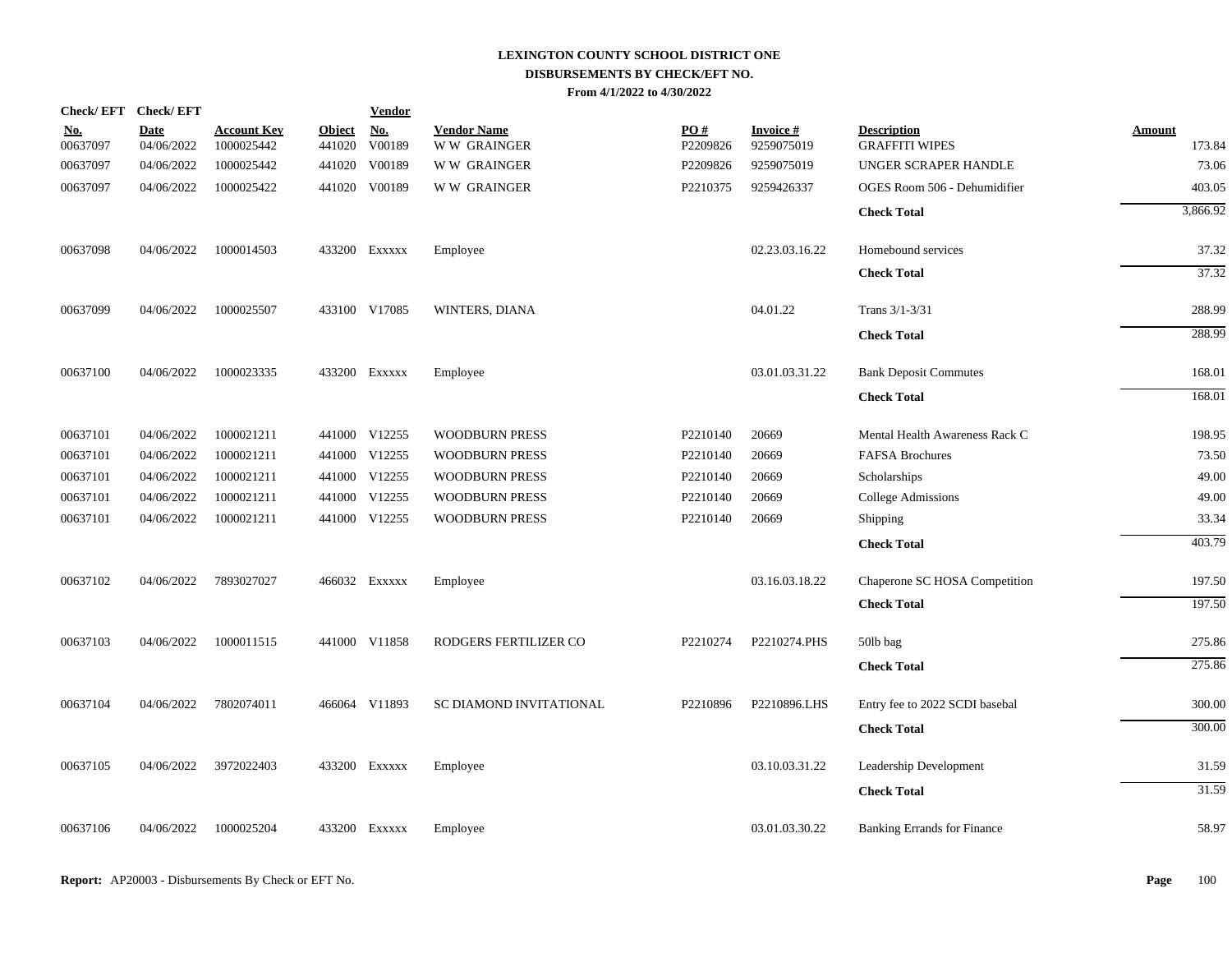| <b>Check/EFT</b> | <b>Check/EFT</b> |                    |               | Vendor        |                    |          |                 |                                          |                        |
|------------------|------------------|--------------------|---------------|---------------|--------------------|----------|-----------------|------------------------------------------|------------------------|
| <u>No.</u>       | <b>Date</b>      | <b>Account Key</b> | <b>Object</b> | <u>No.</u>    | <b>Vendor Name</b> | PO#      | <b>Invoice#</b> | <b>Description</b><br><b>Check Total</b> | <b>Amount</b><br>58.97 |
|                  |                  |                    |               |               |                    |          |                 |                                          |                        |
| 00637107         | 04/06/2022       | 7748027046         | 466099        | V00609        | <b>CAROWINDS</b>   | P2210971 | P2210971.BMS    | Festival of Music Admission              | 3,564.00               |
| 00637107         | 04/06/2022       | 7748027046         | 466099        | V00609        | <b>CAROWINDS</b>   | P2210971 | P2210971.BMS    | Festival of Music Observing Ad           | 665.00                 |
| 00637107         | 04/06/2022       | 7748027046         | 466099        | V00609        | <b>CAROWINDS</b>   | P2210971 | P2210971.BMS    | Season Passholder                        | 35.00                  |
| 00637107         | 04/06/2022       | 7748027046         | 466099        | V00609        | <b>CAROWINDS</b>   | P2210971 | P2210971.BMS    | Festival of Music Flex Meal              | 1,470.75               |
| 00637107         | 04/06/2022       | 7748027046         | 466099        | V00609        | <b>CAROWINDS</b>   | P2210971 | P2210971.BMS    | <b>Bottomless Soda Wristband</b>         | 952.00                 |
| 00637107         | 04/06/2022       | 7748027046         | 466099        | V00609        | <b>CAROWINDS</b>   | P2210971 | P2210971.BMS    | Complimentary Chaperone Ticket           | 0.00                   |
| 00637107         | 04/06/2022       | 7748027046         | 466099        | V00609        | <b>CAROWINDS</b>   | P2210971 | P2210971.BMS    | Processing Fee                           | 11.00                  |
|                  |                  |                    |               |               |                    |          |                 | <b>Check Total</b>                       | 6,697.75               |
| 00637108         | 04/06/2022       | 7733027046         |               | 466099 V00609 | <b>CAROWINDS</b>   | P2210972 | P2210972.BMS    | <b>Festival of Music Admission</b>       | 2,376.00               |
| 00637108         | 04/06/2022       | 7733027046         | 466099        | V00609        | <b>CAROWINDS</b>   | P2210972 | P2210972.BMS    | Festival of Music Observing Ad           | 175.00                 |
| 00637108         | 04/06/2022       | 7733027046         | 466099        | V00609        | <b>CAROWINDS</b>   | P2210972 | P2210972.BMS    | Picnic Buffet                            | 840.75                 |
| 00637108         | 04/06/2022       | 7733027046         | 466099        | V00609        | <b>CAROWINDS</b>   | P2210972 | P2210972.BMS    | Processing Fee                           | 11.00                  |
|                  |                  |                    |               |               |                    |          |                 | <b>Check Total</b>                       | 3,402.75               |
| 00637109         | 04/06/2022       | 1000025507         |               | 433100 V17019 | CHAVIS, COURTNEY   |          | 04.04.22        | MV Reimbursement                         | 54.72                  |
|                  |                  |                    |               |               |                    |          |                 | <b>Check Total</b>                       | 54.72                  |
| 00637110         | 04/06/2022       | 1000022403         |               | 433200 Exxxxx | Employee           |          | 03.01.03.31.22  | Various Administrative Duties            | 209.72                 |
|                  |                  |                    |               |               |                    |          |                 | <b>Check Total</b>                       | 209.72                 |
| 00637111         | 04/06/2022       | 1000026306         |               | 433200 Exxxxx | Employee           |          | 03.01.04.01.22  | Retiree/TOY preparations                 | 196.56                 |
|                  |                  |                    |               |               |                    |          |                 | <b>Check Total</b>                       | 196.56                 |
| 00637112         | 04/06/2022       | 2042122303         |               | 469000 Exxxxx | Employee           |          | 03.24.22        | Meal Orton-Gillingham Training           | 408.24                 |
|                  |                  |                    |               |               |                    |          |                 | <b>Check Total</b>                       | 408.24                 |
|                  |                  |                    |               |               |                    |          |                 |                                          |                        |
| 00637113         | 04/06/2022       | 3972022403         |               | 433200 Exxxxx | Employee           |          | 03.16.03.30.22  | Grant signatures/AVID/DLT                | 47.39                  |
|                  |                  |                    |               |               |                    |          |                 | <b>Check Total</b>                       | 47.39                  |
| 00637114         | 04/06/2022       | 1000025204         |               | 433200 Exxxxx | Employee           |          | 03.28.22        | <b>Bank Deposit</b>                      | 4.91                   |
|                  |                  |                    |               |               |                    |          |                 | <b>Check Total</b>                       | 4.91                   |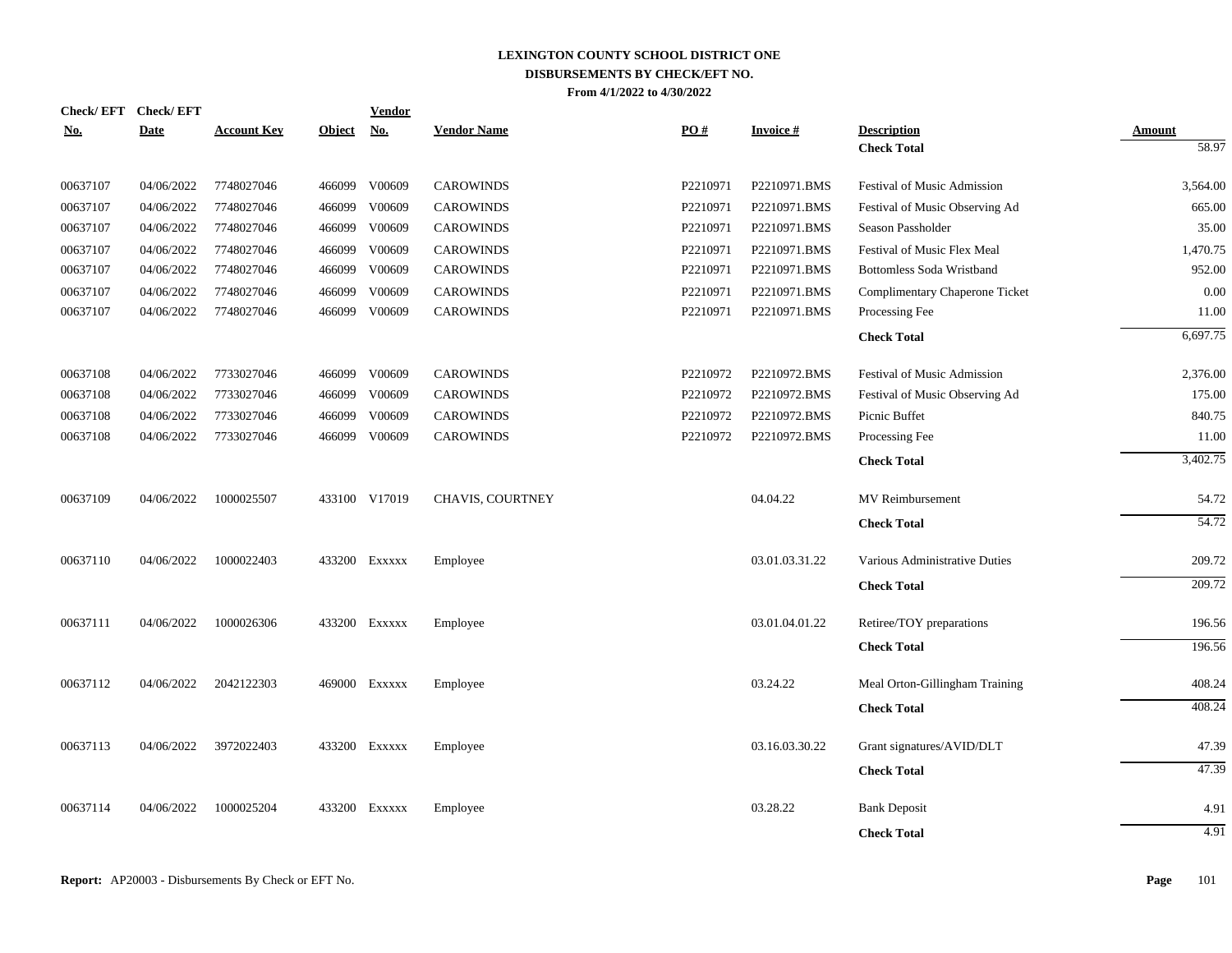| Check/EFT Check/EFT    |                           |                                  |                         | <b>Vendor</b>        |                                |                   |                             |                                                    |                        |
|------------------------|---------------------------|----------------------------------|-------------------------|----------------------|--------------------------------|-------------------|-----------------------------|----------------------------------------------------|------------------------|
| <u>No.</u><br>00637115 | <b>Date</b><br>04/06/2022 | <b>Account Key</b><br>1000022403 | <b>Object</b><br>433200 | <b>No.</b><br>EXXXXX | <b>Vendor Name</b><br>Employee | $\underline{PO#}$ | Invoice #<br>03.01.03.28.22 | <b>Description</b><br>Planning mtngs/learning walk | <b>Amount</b><br>80.73 |
|                        |                           |                                  |                         |                      |                                |                   |                             | <b>Check Total</b>                                 | 80.73                  |
| 00637116               | 04/06/2022                | 1000026306                       |                         | 433200 Exxxxx        | Employee                       |                   | 03.24.03.31.22              | TOY preparation duties                             | 28.67                  |
|                        |                           |                                  |                         |                      |                                |                   |                             | <b>Check Total</b>                                 | 28.67                  |
| 00637117               | 04/06/2022                | 1000026306                       |                         | 433200 EXXXXX        | Employee                       |                   | 03.30.03.31.22              | TOY rehersal/duties                                | 20.48                  |
|                        |                           |                                  |                         |                      |                                |                   |                             | <b>Check Total</b>                                 | 20.48                  |
| 00637118               | 04/06/2022                | 1000022403                       |                         | 433200 EXXXXX        | Employee                       |                   | 03.01.03.31.22              | Meetings/support/otherlocal                        | 163.80                 |
|                        |                           |                                  |                         |                      |                                |                   |                             | <b>Check Total</b>                                 | 163.80                 |
| 00637119               | 04/06/2022                | 1000022403                       |                         | 433200 Exxxxx        | Employee                       |                   | 02.09.02.28.22              | <b>Instruction Services Duties</b>                 | 40.37                  |
| 00637119               | 04/06/2022                | 1000022403                       |                         | 433200 EXXXXX        | Employee                       |                   | 03.07.03.31.22              | Job Responsibilities                               | 33.93                  |
|                        |                           |                                  |                         |                      |                                |                   |                             | <b>Check Total</b>                                 | 74.30                  |
| 00637120               | 04/06/2022                | 1000021207                       |                         | 433200 EXXXXX        | Employee                       |                   | 03.01.03.31.22              | Monthly local travel                               | 205.92                 |
|                        |                           |                                  |                         |                      |                                |                   |                             | <b>Check Total</b>                                 | 205.92                 |
| 00637121               | 04/06/2022                | 1000022403                       |                         | 433200 EXXXXX        | Employee                       |                   | 03.14.03.25.22              | Meeting & USPS commutes                            | 14.63                  |
|                        |                           |                                  |                         |                      |                                |                   |                             | <b>Check Total</b>                                 | 14.63                  |
| 00637122               | 04/06/2022                | 1000022403                       |                         | 433200 Exxxxx        | Employee                       |                   | 03.16.03.30.22              | Job Responsibilities                               | 43.29                  |
|                        |                           |                                  |                         |                      |                                |                   |                             | <b>Check Total</b>                                 | 43.29                  |
| 00637123               | 04/06/2022                | 1000025204                       |                         | 433200 Exxxxx        | Employee                       |                   | 03.04.03.31.22              | <b>Banking</b>                                     | 22.82                  |
|                        |                           |                                  |                         |                      |                                |                   |                             | <b>Check Total</b>                                 | 22.82                  |
| 00637124               | 04/06/2022                | 1000026405                       |                         | 433200 EXXXXX        | Employee                       |                   | 02.02.03.29.22              | Out of District Travel                             | 312.10                 |
| 00637124               | 04/06/2022                | 1000026405                       |                         | 433200 Exxxxx        | Employee                       |                   | 03.02.03.21.22              | AP Resume Reviews                                  | 34.52                  |
|                        |                           |                                  |                         |                      |                                |                   |                             | <b>Check Total</b>                                 | 346.62                 |
| 00637125               | 04/06/2022                | 1000026306                       |                         | 433200 EXXXXX        | Employee                       |                   | 03.01.03.31.22              | Filming/TOY/streaming duties                       | 129.87                 |
|                        |                           |                                  |                         |                      |                                |                   |                             | <b>Check Total</b>                                 | 129.87                 |
|                        |                           |                                  |                         |                      |                                |                   |                             |                                                    |                        |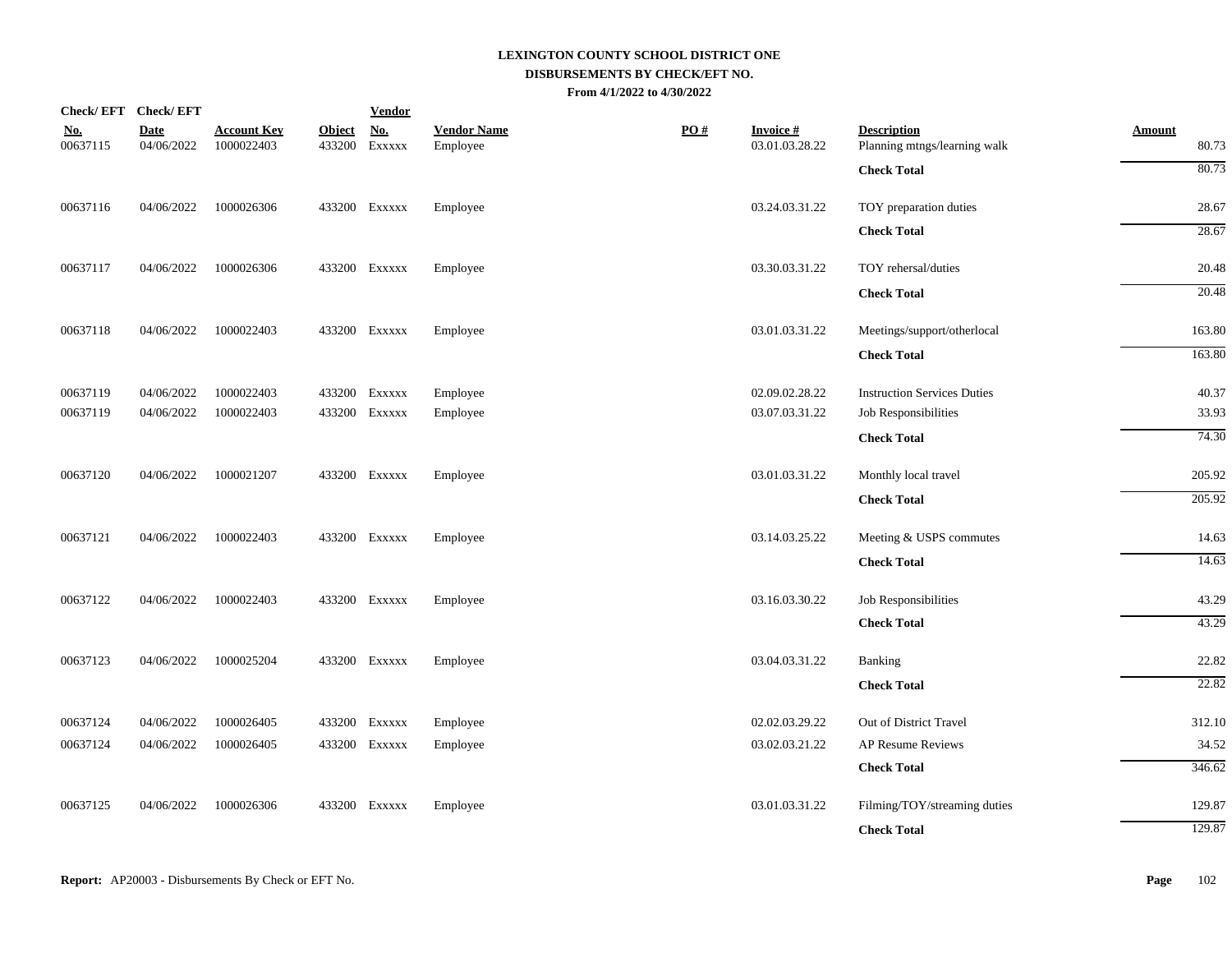| <b>Check/EFT</b>       | <b>Check/EFT</b>          |                                  |                         | <b>Vendor</b>        |                                         |                   |                                   |                                                      |                         |
|------------------------|---------------------------|----------------------------------|-------------------------|----------------------|-----------------------------------------|-------------------|-----------------------------------|------------------------------------------------------|-------------------------|
| <u>No.</u><br>00637126 | <b>Date</b><br>04/06/2022 | <b>Account Key</b><br>1000022403 | <b>Object</b><br>433200 | <b>No.</b><br>EXXXXX | <b>Vendor Name</b><br>Employee          | $\underline{PO#}$ | <b>Invoice#</b><br>03.02.03.31.22 | <b>Description</b><br>Assessmt/Accountability duties | <u>Amount</u><br>113.20 |
|                        |                           |                                  |                         |                      |                                         |                   |                                   | <b>Check Total</b>                                   | 113.20                  |
| 00637127               | 04/06/2022                | 3972022403                       |                         | 433200 Exxxxx        | Employee                                |                   | 03.01.03.31.22                    | Leadership Development                               | 39.37                   |
|                        |                           |                                  |                         |                      |                                         |                   |                                   | <b>Check Total</b>                                   | 39.37                   |
| 00637128               | 04/07/2022                | 7793027047                       |                         | 466049 V02217        | <b>KRISPY KREME</b>                     |                   | 04.07.2022                        | Relay for Life Fundraiser                            | 3,553.01                |
|                        |                           |                                  |                         |                      |                                         |                   |                                   | <b>Check Total</b>                                   | 3,553.01                |
| 00637129               | 04/08/2022                | 2042112603                       |                         | 433200 Exxxxx        | Employee                                |                   | 03.01.03.21.22                    | Special Services within dist.                        | 52.07                   |
|                        |                           |                                  |                         |                      |                                         |                   |                                   | <b>Check Total</b>                                   | 52.07                   |
| 00637130               | 04/08/2022                | 1000025408                       |                         | 432900 V15987        | ANCHOR SHRED AND RECYCLE COMPA P2207770 |                   | 2902                              | Provide Single Stream/Comingle                       | 93.63                   |
| 00637130               | 04/08/2022                | 1000025408                       |                         | 432900 V15987        | ANCHOR SHRED AND RECYCLE COMPA P2207770 |                   | 2902                              | Provide Single Stream/Comingle                       | 93.63                   |
| 00637130               | 04/08/2022                | 1000025408                       | 432900                  | V15987               | ANCHOR SHRED AND RECYCLE COMPA          | P2207770          | 2902                              | (8)95 Gallon Containers Monthl                       | 34.40                   |
| 00637130               | 04/08/2022                | 1000025408                       |                         | 432900 V15987        | ANCHOR SHRED AND RECYCLE COMPA P2207770 |                   | 2902                              | (8)95 Gallon Containers Monthl                       | 34.40                   |
| 00637130               | 04/08/2022                | 1000025411                       | 432900                  | V15987               | ANCHOR SHRED AND RECYCLE COMPA          | P2207770          | 2902                              | Provide Single Stream/Comingle                       | 93.63                   |
| 00637130               | 04/08/2022                | 1000025411                       | 432900                  | V15987               | ANCHOR SHRED AND RECYCLE COMPA          | P2207770          | 2902                              | (8)95 Gallon Containers Monthl                       | 34.40                   |
| 00637130               | 04/08/2022                | 1000025412                       | 432900                  | V15987               | ANCHOR SHRED AND RECYCLE COMPA P2207770 |                   | 2902                              | Provide Single Stream/Comingle                       | 93.63                   |
| 00637130               | 04/08/2022                | 1000025412                       | 432900                  | V15987               | ANCHOR SHRED AND RECYCLE COMPA          | P2207770          | 2902                              | (8)95 Gallon Containers Monthl                       | 34.40                   |
| 00637130               | 04/08/2022                | 1000025413                       | 432900                  | V15987               | ANCHOR SHRED AND RECYCLE COMPA P2207770 |                   | 2902                              | Provide Single Stream/Comingle                       | 93.63                   |
| 00637130               | 04/08/2022                | 1000025413                       | 432900                  | V15987               | ANCHOR SHRED AND RECYCLE COMPA          | P2207770          | 2902                              | (8)95 Gallon Containers Monthl                       | 34.40                   |
| 00637130               | 04/08/2022                | 1000025414                       | 432900                  | V15987               | ANCHOR SHRED AND RECYCLE COMPA P2207770 |                   | 2902                              | Provide Single Stream/Comingle                       | 93.63                   |
| 00637130               | 04/08/2022                | 1000025414                       | 432900                  | V15987               | ANCHOR SHRED AND RECYCLE COMPA P2207770 |                   | 2902                              | (8)95 Gallon Containers Monthl                       | 34.40                   |
| 00637130               | 04/08/2022                | 1000025415                       | 432900                  | V15987               | ANCHOR SHRED AND RECYCLE COMPA P2207770 |                   | 2902                              | Provide Single Stream/Comingle                       | 93.63                   |
| 00637130               | 04/08/2022                | 1000025415                       | 432900                  | V15987               | ANCHOR SHRED AND RECYCLE COMPA P2207770 |                   | 2902                              | (8)95 Gallon Containers Monthl                       | 34.40                   |
| 00637130               | 04/08/2022                | 1000025416                       |                         | 432900 V15987        | ANCHOR SHRED AND RECYCLE COMPA P2207770 |                   | 2902                              | Provide Single Stream/Comingle                       | 93.63                   |
| 00637130               | 04/08/2022                | 1000025416                       |                         | 432900 V15987        | ANCHOR SHRED AND RECYCLE COMPA P2207770 |                   | 2902                              | (8)95 Gallon Containers Monthl                       | 34.40                   |
| 00637130               | 04/08/2022                | 1000025419                       | 432900                  | V15987               | ANCHOR SHRED AND RECYCLE COMPA          | P2207770          | 2902                              | Provide Single Stream/Comingle                       | 93.63                   |
| 00637130               | 04/08/2022                | 1000025419                       |                         | 432900 V15987        | ANCHOR SHRED AND RECYCLE COMPA P2207770 |                   | 2902                              | (8)95 Gallon Containers Monthl                       | 34.40                   |
| 00637130               | 04/08/2022                | 1000025420                       | 432900                  | V15987               | ANCHOR SHRED AND RECYCLE COMPA          | P2207770          | 2902                              | Provide Single Stream/Comingle                       | 93.63                   |
| 00637130               | 04/08/2022                | 1000025420                       | 432900                  | V15987               | ANCHOR SHRED AND RECYCLE COMPA          | P2207770          | 2902                              | (8)95 Gallon Containers Monthl                       | 34.40                   |
| 00637130               | 04/08/2022                | 1000025421                       |                         | 432900 V15987        | ANCHOR SHRED AND RECYCLE COMPA          | P2207770          | 2902                              | Provide Single Stream/Comingle                       | 93.63                   |
| 00637130               | 04/08/2022                | 1000025421                       | 432900                  | V15987               | ANCHOR SHRED AND RECYCLE COMPA          | P2207770          | 2902                              | (8)95 Gallon Containers Monthl                       | 34.40                   |
| 00637130               | 04/08/2022                | 1000025422                       |                         | 432900 V15987        | ANCHOR SHRED AND RECYCLE COMPA P2207770 |                   | 2902                              | Provide Single Stream/Comingle                       | 93.63                   |
|                        |                           |                                  |                         |                      |                                         |                   |                                   |                                                      |                         |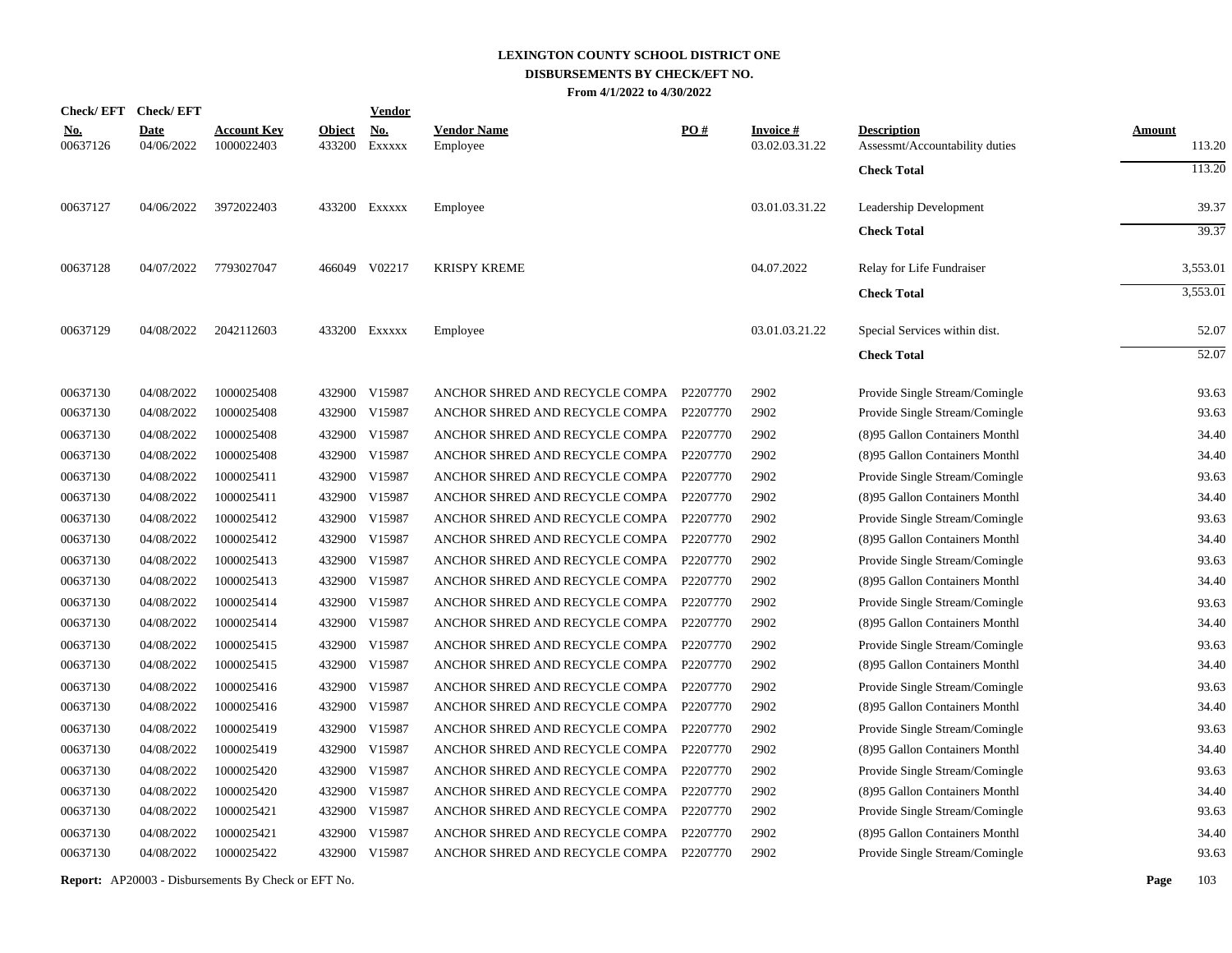| Check/EFT Check/EFT    |                           |                                  |                         | <b>Vendor</b>                         |                                                      |                 |                          |                                                      |                        |
|------------------------|---------------------------|----------------------------------|-------------------------|---------------------------------------|------------------------------------------------------|-----------------|--------------------------|------------------------------------------------------|------------------------|
| <u>No.</u><br>00637130 | <b>Date</b><br>04/08/2022 | <b>Account Key</b><br>1000025422 | <b>Object</b><br>432900 | $\underline{\mathrm{No}}$ .<br>V15987 | <b>Vendor Name</b><br>ANCHOR SHRED AND RECYCLE COMPA | PO#<br>P2207770 | <b>Invoice</b> #<br>2902 | <b>Description</b><br>(8)95 Gallon Containers Monthl | <b>Amount</b><br>34.40 |
| 00637130               | 04/08/2022                | 1000025423                       | 432900                  | V15987                                | ANCHOR SHRED AND RECYCLE COMPA P2207770              |                 | 2902                     | Provide Single Stream/Comingle                       | 93.63                  |
| 00637130               | 04/08/2022                | 1000025423                       | 432900                  | V15987                                | ANCHOR SHRED AND RECYCLE COMPA P2207770              |                 | 2902                     | (8)95 Gallon Containers Monthl                       | 34.40                  |
| 00637130               | 04/08/2022                | 1000025424                       | 432900                  | V15987                                | ANCHOR SHRED AND RECYCLE COMPA                       | P2207770        | 2902                     | Provide Single Stream/Comingle                       | 93.63                  |
| 00637130               | 04/08/2022                | 1000025424                       | 432900                  | V15987                                | ANCHOR SHRED AND RECYCLE COMPA P2207770              |                 | 2902                     | (8)95 Gallon Containers Monthl                       | 34.40                  |
| 00637130               | 04/08/2022                | 1000025425                       | 432900                  | V15987                                | ANCHOR SHRED AND RECYCLE COMPA P2207770              |                 | 2902                     | Provide Single Stream/Comingle                       | 93.63                  |
| 00637130               | 04/08/2022                | 1000025425                       | 432900                  | V15987                                | ANCHOR SHRED AND RECYCLE COMPA                       | P2207770        | 2902                     | (8)95 Gallon Containers Monthl                       | 34.40                  |
| 00637130               | 04/08/2022                | 1000025426                       | 432900                  | V15987                                | ANCHOR SHRED AND RECYCLE COMPA                       | P2207770        | 2902                     | Provide Single Stream/Comingle                       | 93.63                  |
| 00637130               | 04/08/2022                | 1000025426                       | 432900                  | V15987                                | ANCHOR SHRED AND RECYCLE COMPA P2207770              |                 | 2902                     | (8)95 Gallon Containers Monthl                       | 34.40                  |
| 00637130               | 04/08/2022                | 1000025427                       | 432900                  | V15987                                | ANCHOR SHRED AND RECYCLE COMPA P2207770              |                 | 2902                     | Provide Single Stream/Comingle                       | 93.63                  |
| 00637130               | 04/08/2022                | 1000025427                       | 432900 V15987           |                                       | ANCHOR SHRED AND RECYCLE COMPA P2207770              |                 | 2902                     | (8)95 Gallon Containers Monthl                       | 34.40                  |
| 00637130               | 04/08/2022                | 1000025428                       |                         | 432900 V15987                         | ANCHOR SHRED AND RECYCLE COMPA                       | P2207770        | 2902                     | Provide Single Stream/Comingle                       | 93.63                  |
| 00637130               | 04/08/2022                | 1000025428                       | 432900 V15987           |                                       | ANCHOR SHRED AND RECYCLE COMPA P2207770              |                 | 2902                     | (8)95 Gallon Containers Monthl                       | 34.40                  |
| 00637130               | 04/08/2022                | 1000025429                       |                         | 432900 V15987                         | ANCHOR SHRED AND RECYCLE COMPA P2207770              |                 | 2902                     | Provide Single Stream/Comingle                       | 93.63                  |
| 00637130               | 04/08/2022                | 1000025429                       | 432900                  | V15987                                | ANCHOR SHRED AND RECYCLE COMPA                       | P2207770        | 2902                     | (8)95 Gallon Containers Monthl                       | 34.40                  |
| 00637130               | 04/08/2022                | 1000025430                       | 432900                  | V15987                                | ANCHOR SHRED AND RECYCLE COMPA                       | P2207770        | 2902                     | Provide Single Stream/Comingle                       | 93.63                  |
| 00637130               | 04/08/2022                | 1000025430                       | 432900                  | V15987                                | ANCHOR SHRED AND RECYCLE COMPA                       | P2207770        | 2902                     | (8)95 Gallon Containers Monthl                       | 34.40                  |
| 00637130               | 04/08/2022                | 1000025431                       | 432900                  | V15987                                | ANCHOR SHRED AND RECYCLE COMPA                       | P2207770        | 2902                     | Provide Single Stream/Comingle                       | 93.63                  |
| 00637130               | 04/08/2022                | 1000025431                       | 432900                  | V15987                                | ANCHOR SHRED AND RECYCLE COMPA                       | P2207770        | 2902                     | (8)95 Gallon Containers Monthl                       | 34.40                  |
| 00637130               | 04/08/2022                | 1000025434                       | 432900                  | V15987                                | ANCHOR SHRED AND RECYCLE COMPA P2207770              |                 | 2902                     | Provide Single Stream/Comingle                       | 93.63                  |
| 00637130               | 04/08/2022                | 1000025434                       | 432900                  | V15987                                | ANCHOR SHRED AND RECYCLE COMPA                       | P2207770        | 2902                     | (8)95 Gallon Containers Monthl                       | 34.40                  |
| 00637130               | 04/08/2022                | 1000025435                       | 432900 V15987           |                                       | ANCHOR SHRED AND RECYCLE COMPA                       | P2207770        | 2902                     | Provide Single Stream/Comingle                       | 93.63                  |
| 00637130               | 04/08/2022                | 1000025435                       | 432900                  | V15987                                | ANCHOR SHRED AND RECYCLE COMPA                       | P2207770        | 2902                     | (8)95 Gallon Containers Monthl                       | 34.40                  |
| 00637130               | 04/08/2022                | 1000025437                       | 432900                  | V15987                                | ANCHOR SHRED AND RECYCLE COMPA                       | P2207770        | 2902                     | Provide Single Stream/Comingle                       | 93.63                  |
| 00637130               | 04/08/2022                | 1000025437                       | 432900                  | V15987                                | ANCHOR SHRED AND RECYCLE COMPA                       | P2207770        | 2902                     | (8)95 Gallon Containers Monthl                       | 34.40                  |
| 00637130               | 04/08/2022                | 1000025438                       | 432900                  | V15987                                | ANCHOR SHRED AND RECYCLE COMPA                       | P2207770        | 2902                     | Provide Single Stream/Comingle                       | 93.63                  |
| 00637130               | 04/08/2022                | 1000025438                       | 432900                  | V15987                                | ANCHOR SHRED AND RECYCLE COMPA                       | P2207770        | 2902                     | (8)95 Gallon Containers Monthl                       | 34.40                  |
| 00637130               | 04/08/2022                | 1000025439                       | 432900                  | V15987                                | ANCHOR SHRED AND RECYCLE COMPA P2207770              |                 | 2902                     | Provide Single Stream/Comingle                       | 93.63                  |
| 00637130               | 04/08/2022                | 1000025439                       | 432900                  | V15987                                | ANCHOR SHRED AND RECYCLE COMPA P2207770              |                 | 2902                     | (8)95 Gallon Containers Monthl                       | 34.40                  |
| 00637130               | 04/08/2022                | 1000025440                       | 432900                  | V15987                                | ANCHOR SHRED AND RECYCLE COMPA P2207770              |                 | 2902                     | Provide Single Stream/Comingle                       | 93.63                  |
| 00637130               | 04/08/2022                | 1000025440                       | 432900 V15987           |                                       | ANCHOR SHRED AND RECYCLE COMPA P2207770              |                 | 2902                     | (8)95 Gallon Containers Monthl                       | 34.40                  |
| 00637130               | 04/08/2022                | 1000025441                       | 432900                  | V15987                                | ANCHOR SHRED AND RECYCLE COMPA P2207770              |                 | 2902                     | Provide Single Stream/Comingle                       | 93.63                  |
| 00637130               | 04/08/2022                | 1000025441                       | 432900                  | V15987                                | ANCHOR SHRED AND RECYCLE COMPA                       | P2207770        | 2902                     | (8)95 Gallon Containers Monthl                       | 34.40                  |
| 00637130               | 04/08/2022                | 1000025442                       | 432900 V15987           |                                       | ANCHOR SHRED AND RECYCLE COMPA P2207770              |                 | 2902                     | Provide Single Stream/Comingle                       | 93.63                  |
|                        |                           |                                  |                         |                                       |                                                      |                 |                          |                                                      |                        |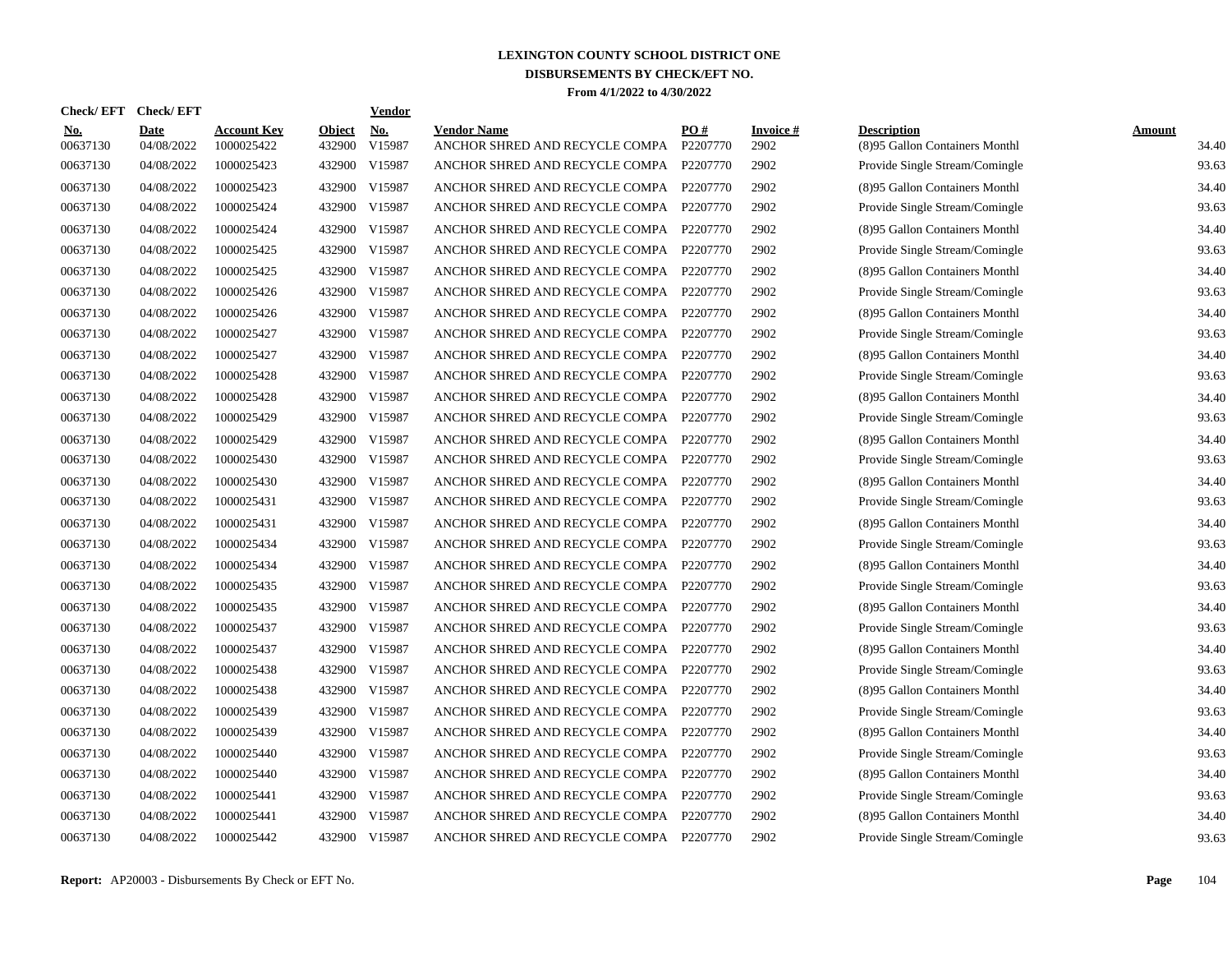| Check/ EFT             | <b>Check/EFT</b>          |                                  |                         | Vendor               |                                                               |                      |                   |                                                      |                 |
|------------------------|---------------------------|----------------------------------|-------------------------|----------------------|---------------------------------------------------------------|----------------------|-------------------|------------------------------------------------------|-----------------|
| <u>No.</u><br>00637130 | <b>Date</b><br>04/08/2022 | <b>Account Key</b><br>1000025442 | <b>Object</b><br>432900 | <b>No.</b><br>V15987 | <b>Vendor Name</b><br>ANCHOR SHRED AND RECYCLE COMPA P2207770 | PO#                  | Invoice #<br>2902 | <b>Description</b><br>(8)95 Gallon Containers Monthl | Amount<br>34.40 |
| 00637130               | 04/08/2022                | 1000025443                       | 432900                  | V15987               | ANCHOR SHRED AND RECYCLE COMPA P2207770                       |                      | 2902              | Provide Single Stream/Comingle                       | 93.63           |
| 00637130               | 04/08/2022                | 1000025443                       | 432900                  | V15987               | ANCHOR SHRED AND RECYCLE COMPA P2207770                       |                      | 2902              | (8)95 Gallon Containers Monthl                       | 34.40           |
| 00637130               | 04/08/2022                | 1000025444                       |                         | 432900 V15987        | ANCHOR SHRED AND RECYCLE COMPA P2207770                       |                      | 2902              | Provide Single Stream/Comingle                       | 93.63           |
| 00637130               | 04/08/2022                | 1000025444                       | 432900                  | V15987               | ANCHOR SHRED AND RECYCLE COMPA P2207770                       |                      | 2902              | (8)95 Gallon Containers Monthl                       | 34.40           |
| 00637130               | 04/08/2022                | 1000025445                       | 432900                  | V15987               | ANCHOR SHRED AND RECYCLE COMPA P2207770                       |                      | 2902              | Provide Single Stream/Comingle                       | 93.63           |
| 00637130               | 04/08/2022                | 1000025445                       |                         | 432900 V15987        | ANCHOR SHRED AND RECYCLE COMPA P2207770                       |                      | 2902              | (8)95 Gallon Containers Monthl                       | 34.40           |
| 00637130               | 04/08/2022                | 1000025446                       | 432900                  | V15987               | ANCHOR SHRED AND RECYCLE COMPA P2207770                       |                      | 2902              | Provide Single Stream/Comingle                       | 93.63           |
| 00637130               | 04/08/2022                | 1000025446                       |                         | 432900 V15987        | ANCHOR SHRED AND RECYCLE COMPA P2207770                       |                      | 2902              | (8)95 Gallon Containers Monthl                       | 34.40           |
| 00637130               | 04/08/2022                | 1000025447                       | 432900                  | V15987               | ANCHOR SHRED AND RECYCLE COMPA                                | P2207770             | 2902              | Provide Single Stream/Comingle                       | 93.63           |
| 00637130               | 04/08/2022                | 1000025447                       |                         | 432900 V15987        | ANCHOR SHRED AND RECYCLE COMPA P2207770                       |                      | 2902              | (8) 95 Gallon Container Monthl                       | 34.40           |
|                        |                           |                                  |                         |                      |                                                               |                      |                   | <b>Check Total</b>                                   | 4,353.02        |
| 00637131               | 04/08/2022                | 1000011329                       |                         | 444500 V00391        | <b>APPLE INC</b>                                              | P2208923             | AH34723195        | 12.9" iPad Pro Wi-Fi 128 GB -                        | 1,068.93        |
|                        |                           |                                  |                         |                      |                                                               |                      |                   | <b>Check Total</b>                                   | 1,068.93        |
| 00637132               | 04/08/2022                | 7932027027                       |                         | 466064 V17217        | ASHLEY HALL SCHOOL                                            | P2211120             | BE-L-12276412     | WINTER VIRTUAL CHALLENGE                             | 240.00          |
|                        |                           |                                  |                         |                      |                                                               |                      |                   | <b>Check Total</b>                                   | 240.00          |
| 00637133               | 04/08/2022                | 7901027015                       | 466041                  | V02125               | ATHENS PAPER COMPANY                                          | P2211077             | 18542521          | 63X150 SINGLE SIDE GLOSS FINIS                       | 194.65          |
| 00637133               | 04/08/2022                | 7901027015                       |                         | 466041 V02125        | ATHENS PAPER COMPANY                                          | P2211077             | 18542521          | <b>DELIVERY</b>                                      | 50.01           |
|                        |                           |                                  |                         |                      |                                                               |                      |                   | <b>Check Total</b>                                   | 244.66          |
| 00637134               | 04/08/2022                | 2042112603                       |                         | 433200 Exxxxx        | Employee                                                      |                      | 03.01.03.31.22    | AT Services/training/distribut                       | 134.55          |
|                        |                           |                                  |                         |                      |                                                               |                      |                   | <b>Check Total</b>                                   | 134.55          |
| 00637135               | 04/08/2022                | 3560018221                       |                         | 441000 V00470        | <b>CAMBRIDGE UNIVERSITY PRESS</b>                             | P2208939             | 1410690455        | Ventures Level 1 Digital Value                       | 93.73           |
| 00637135               | 04/08/2022                | 3560018321                       |                         | 441000 V00470        | CAMBRIDGE UNIVERSITY PRESS                                    | P2208939             | 1410690455        | Ventures Level 1 Digital Value                       | 502.27          |
| 00637135               | 04/08/2022                | 3560018321                       | 441000                  | V00470               | CAMBRIDGE UNIVERSITY PRESS                                    | P2208939             | 1410690455        | Ventures Level 3 Digital Value                       | 151.87          |
| 00637135               | 04/08/2022                | 3560022321                       | 441000                  | V00470               | CAMBRIDGE UNIVERSITY PRESS                                    | P2208939             | 1410690455        | Ventures Level 3 Digital Value                       | 295.13          |
| 00637135               | 04/08/2022                | 3560022321                       |                         | 441000 V00470        | <b>CAMBRIDGE UNIVERSITY PRESS</b>                             | P2208939             | 1410690455        | Freight                                              | 23.69           |
|                        |                           |                                  |                         |                      |                                                               |                      |                   | <b>Check Total</b>                                   | 1,066.69        |
| 00637136               | 04/08/2022                | 1000023314                       |                         | 444500 V01145        | CAMCOR INC.                                                   | P <sub>2210160</sub> | 2526767           | Dukane WC350 Web Cam, High Def                       | 100.85          |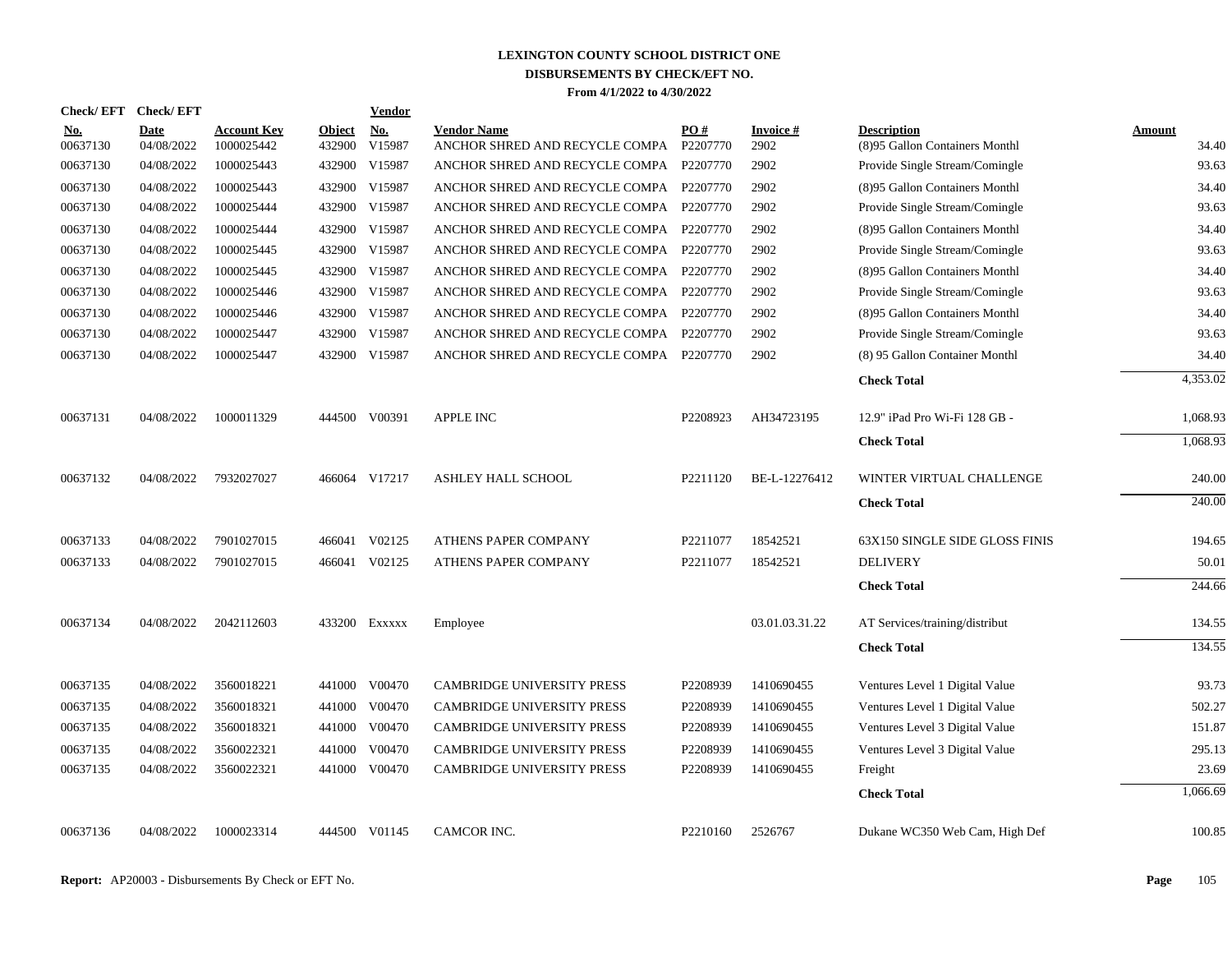| <b>Check/EFT</b> | <b>Check/EFT</b> |                                                            |               | <b>Vendor</b> |                                |          |                     |                                       |               |
|------------------|------------------|------------------------------------------------------------|---------------|---------------|--------------------------------|----------|---------------------|---------------------------------------|---------------|
| <u>No.</u>       | <b>Date</b>      | <b>Account Key</b>                                         | <b>Object</b> | No.           | <b>Vendor Name</b>             | PO#      | <u>Invoice #</u>    | <b>Description</b>                    | <b>Amount</b> |
|                  |                  |                                                            |               |               |                                |          |                     | <b>Check Total</b>                    | 100.85        |
| 00637137         | 04/08/2022       | 7748027020                                                 |               | 466031 V00343 | <b>CAPITOL TOURS</b>           | P2210904 | <b>CBL27727.DEP</b> | Deposit for Carowinds Trip            | 135.00        |
|                  |                  |                                                            |               |               |                                |          |                     | <b>Check Total</b>                    | 135.00        |
| 00637138         | 04/08/2022       | 1000026306                                                 |               | 439500 V15623 | CARLOS D HARRIS DBA CDH TRANSL |          | 04.07.2022          | <b>Spanish Translation Services</b>   | 10.00         |
|                  |                  |                                                            |               |               |                                |          |                     | <b>Check Total</b>                    | 10.00         |
| 00637139         | 04/08/2022       | 1000025444                                                 |               | 441020 V16517 | COASTAL SANITARY SUPPLY COMPAN | P2209060 | 321999-1            | SYNTFLEXGP1 NITRILE GLOVES XLR        | 160.49        |
| 00637139         | 04/08/2022       | 1000025446                                                 |               | 441020 V16517 | COASTAL SANITARY SUPPLY COMPAN | P2209823 | 322845              | BETTER BRUSH 430309B PLASTIC B        | 42.91         |
|                  |                  |                                                            |               |               |                                |          |                     | <b>Check Total</b>                    | 203.40        |
| 00637140         | 04/08/2022       | 1000025429                                                 |               | 432300 V11477 | CULLUM SERVICES INC            | P2209054 | 62353               | GMS Health Room - Replace Mits        | 327.43        |
| 00637140         | 04/08/2022       | 1000025408                                                 |               | 432300 V11477 | CULLUM SERVICES INC            | P2209044 | 62360               | CS Bldg. 3 - Replace Compresso        | 1,338.60      |
| 00637140         | 04/08/2022       | 1000025408                                                 |               | 432300 V11477 | <b>CULLUM SERVICES INC</b>     | P2209044 | 62360               | Labor                                 | 390.00        |
|                  |                  |                                                            |               |               |                                |          |                     | <b>Check Total</b>                    | 2,056.03      |
| 00637141         | 04/08/2022       | 1000011241                                                 |               | 441000 V00817 | EAI (ERIC ARMIN INC)           | P2209523 | INV1161175          | <b>Magnetic Marker Boards Kits</b>    | 99.95         |
| 00637141         | 04/08/2022       | 1000011241                                                 |               | 441000 V00817 | EAI (ERIC ARMIN INC)           | P2209523 | INV1161175          | Quiet Shape Foam Student Erase        | 13.20         |
| 00637141         | 04/08/2022       | 1000011241                                                 |               | 441000 V00817 | EAI (ERIC ARMIN INC)           | P2209523 | INV1161175          | Plus-Plus 300 Piece Set               | 16.95         |
| 00637141         | 04/08/2022       | 1000011341                                                 |               | 441000 V00817 | EAI (ERIC ARMIN INC)           | P2210027 | INV1161176          | Magnetic Quiet Shape Foam Lett        | 22.95         |
| 00637141         | 04/08/2022       | 1000011341                                                 |               | 441000 V00817 | EAI (ERIC ARMIN INC)           | P2210027 | INV1161176          | Quietshape Foam Double Sided M        | 14.95         |
| 00637141         | 04/08/2022       | 1000011341                                                 |               | 441000 V00817 | EAI (ERIC ARMIN INC)           | P2210027 | INV1161176          | Magnetic Marker Boards Kit            | 129.95        |
| 00637141         | 04/08/2022       | 2022011203                                                 | 441000        | V00817        | EAI (ERIC ARMIN INC)           | P2210097 | INV1161177          | Math Standards Game-Grade 2: D        | 10.63         |
| 00637141         | 04/08/2022       | 2022011203                                                 |               | 441000 V00817 | EAI (ERIC ARMIN INC)           | P2210097 | INV1161177          | Time Timer 8"                         | 30.56         |
| 00637141         | 04/08/2022       | 2022011203                                                 | 441000        | V00817        | EAI (ERIC ARMIN INC)           | P2210097 | INV1161177          | 50 Money Activitites                  | 11.72         |
| 00637141         | 04/08/2022       | 2022011203                                                 |               | 441000 V00817 | EAI (ERIC ARMIN INC)           | P2210097 | INV1161177          | Sensational Math Subitizing Ac        | 10.62         |
| 00637141         | 04/08/2022       | 2022011203                                                 | 441000        | V00817        | EAI (ERIC ARMIN INC)           | P2210097 | INV1161177          | Student Beadstring 1-100; Set         | 84.02         |
| 00637141         | 04/08/2022       | 2022011203                                                 |               | 441000 V00817 | EAI (ERIC ARMIN INC)           | P2210097 | INV1161177          | 50 Bead String Activities             | 11.72         |
| 00637141         | 04/08/2022       | 2022011203                                                 | 441000        | V00817        | EAI (ERIC ARMIN INC)           | P2210097 | INV1161177          | 50 Pattern Block Activities           | 11.72         |
| 00637141         | 04/08/2022       | 2022011203                                                 | 441000        | V00817        | EAI (ERIC ARMIN INC)           | P2210097 | INV1161177          | Build & Solve Pattern Blocks A        | 19.95         |
| 00637141         | 04/08/2022       | 2022011203                                                 |               | 441000 V00817 | EAI (ERIC ARMIN INC)           | P2210097 | INV1161177          | Ten Frames 1-50 Cards                 | 5.77          |
|                  |                  |                                                            |               |               |                                |          |                     | <b>Check Total</b>                    | 494.66        |
| 00637142         | 04/08/2022       | 1000011330                                                 |               | 431100 V16590 | ELEVATE K12                    | P2202410 | <b>INV454</b>       | <b>Exploratory German - Spring Se</b> | 6,500.00      |
|                  |                  | <b>Report:</b> AP20003 - Disbursements By Check or EFT No. |               |               |                                |          |                     |                                       | Page<br>106   |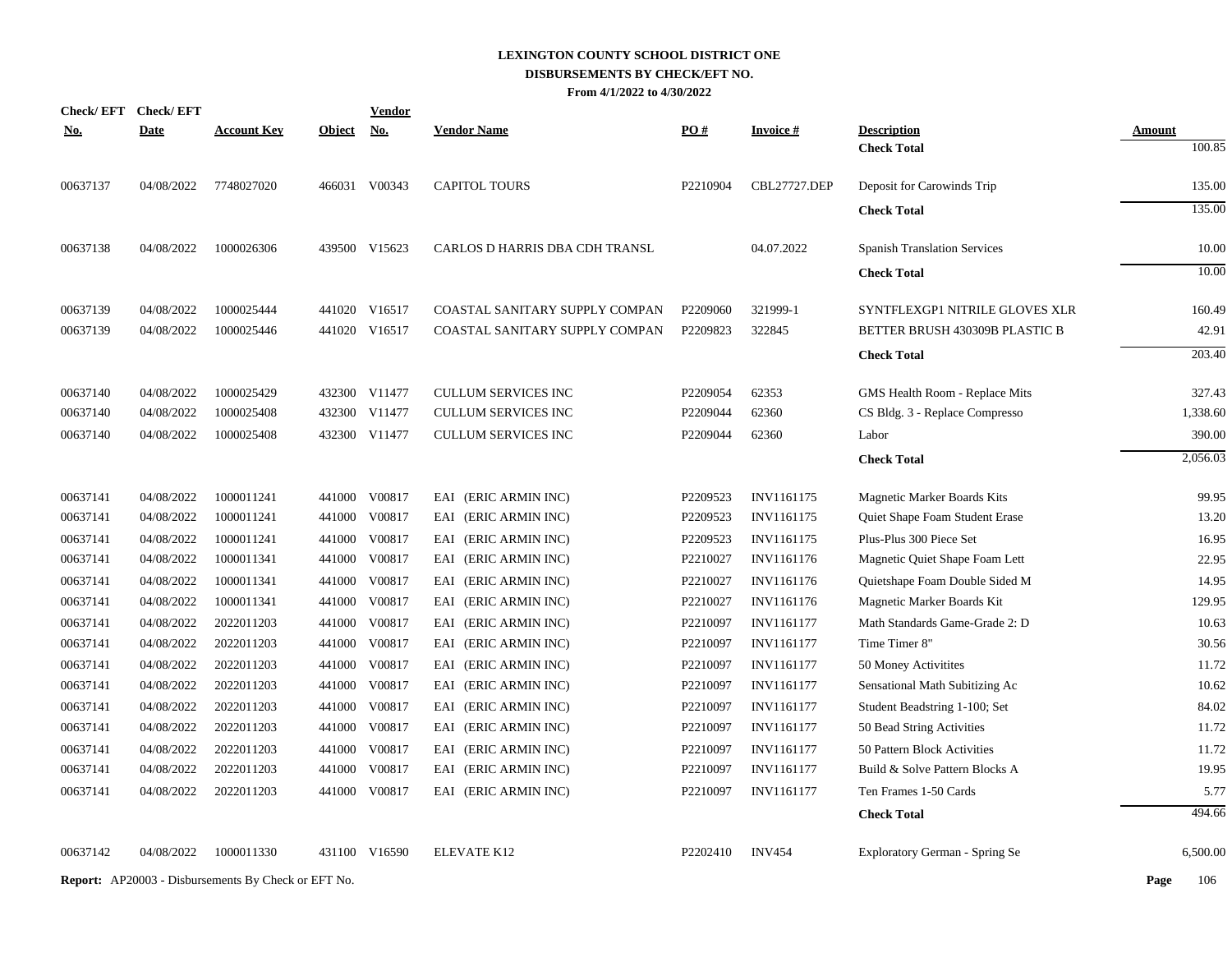| <b>Check/EFT</b> | <b>Check/EFT</b> |                                                            |               | Vendor        |                                |          |                             |                                 |               |
|------------------|------------------|------------------------------------------------------------|---------------|---------------|--------------------------------|----------|-----------------------------|---------------------------------|---------------|
| <u>No.</u>       | <b>Date</b>      | <b>Account Key</b>                                         | <b>Object</b> | <b>No.</b>    | <b>Vendor Name</b>             | PO#      | <b>Invoice#</b>             | <b>Description</b>              | <b>Amount</b> |
| 00637142         | 04/08/2022       | 1000011330                                                 | 431100        | V16590        | ELEVATE K12                    | P2202410 | <b>INV454</b>               | Exploratory German - 6th grade  | 12,750.00     |
| 00637142         | 04/08/2022       | 1000011330                                                 |               | 431100 V16590 | ELEVATE K12                    | P2202410 | <b>INV454</b>               | German 1 / German 2/ German 3 - | 19,000.00     |
|                  |                  |                                                            |               |               |                                |          |                             | <b>Check Total</b>              | 38,250.00     |
| 00637143         | 04/08/2022       | 1000022213                                                 |               | 443000 V17061 | FOLLETT CONTENT SOLUTIONS LLC  | P2206244 | 403408F                     | 2021 November List - (15)Books  | 81.47         |
|                  |                  |                                                            |               |               |                                |          |                             | <b>Check Total</b>              | 81.47         |
| 00637144         | 04/08/2022       | 7750019027                                                 |               | 466041 V00549 | FORMS AND SUPPLY INC (FSI)     | P2209361 | 6068389-0                   | EXPO Large Barrel DryErase Mar  | 13.86         |
|                  |                  |                                                            |               |               |                                |          |                             | <b>Check Total</b>              | 13.86         |
| 00637145         | 04/08/2022       | 1000025446                                                 |               | 441020 V15598 | GREENVILLE OFFICE SUPPLY CO IN | P2209904 | 129856-0                    | CAROLINA MOP 1064 16 OZ RAYON   | 24.14         |
| 00637145         | 04/08/2022       | 1000025446                                                 |               | 441020 V15598 | GREENVILLE OFFICE SUPPLY CO IN | P2209904 | 129856-0                    | CAROLINA MOP 1065 20 OZ RAYON   | 25.85         |
|                  |                  |                                                            |               |               |                                |          |                             | <b>Check Total</b>              | 49.99         |
| 00637146         | 04/08/2022       | 2022011225                                                 |               | 441000 V00050 | HOUGHTON MIFFLIN HARCOURT PUBL | P2209347 | 955534016                   | Rigby PM Collection Platinum E  | 2,147.10      |
|                  |                  |                                                            |               |               |                                |          |                             | <b>Check Total</b>              | 2,147.10      |
| 00637147         | 04/08/2022       | 2042121503                                                 |               | 433200 Exxxxx | Employee                       |          | 02.01.03.31.22              | Occupational Therapy Services   | 34.81         |
|                  |                  |                                                            |               |               |                                |          |                             | <b>Check Total</b>              | 34.81         |
| 00637148         | 04/08/2022       | 1000025445                                                 |               | 432300 V00158 | JOHNSON CONTROLS FIRE PROTECTI | P2207537 | 88658721                    | DES - Fire Extinguisher Inspec  | 406.00        |
| 00637148         | 04/08/2022       | 1000025437                                                 | 432300        | V00158        | JOHNSON CONTROLS FIRE PROTECTI | P2207537 | 88659006                    | CSMS - Fire Extinguisher Inspe  | 644.00        |
| 00637148         | 04/08/2022       | 1000025452                                                 |               | 432300 V00158 | JOHNSON CONTROLS FIRE PROTECTI | P2207537 | 88659015                    | OLD GES - Fire Extinguisher In  | 518.00        |
|                  |                  |                                                            |               |               |                                |          |                             | <b>Check Total</b>              | 1,568.00      |
| 00637149         | 04/08/2022       | 7802081015                                                 |               | 466041 V16836 | JOHNSON-LAMBE CO CORP          | P2209410 | ABC003606-AG08 Recruit Polo |                                 | 486.84        |
| 00637149         | 04/08/2022       | 7802081015                                                 |               | 466041 V16836 | JOHNSON-LAMBE CO CORP          | P2209410 | ABC003606-AG08 1/4 Zip S    |                                 | 50.83         |
| 00637149         | 04/08/2022       | 7802081015                                                 |               | 466041 V16836 | JOHNSON-LAMBE CO CORP          | P2209410 | ABC003606-AG08 1/4 Zip M    |                                 | 76.24         |
| 00637149         | 04/08/2022       | 7802081015                                                 |               | 466041 V16836 | JOHNSON-LAMBE CO CORP          | P2209410 | ABC003606-AG08 1/4 Zip L    |                                 | 76.24         |
| 00637149         | 04/08/2022       | 7802081015                                                 |               | 466041 V16836 | JOHNSON-LAMBE CO CORP          | P2209410 | ABC003606-AG08 1/4 Zip XL   |                                 | 101.65        |
| 00637149         | 04/08/2022       | 7802081015                                                 |               | 466041 V16836 | JOHNSON-LAMBE CO CORP          | P2209410 | ABC003606-AG08 1/4 Zip 2X   |                                 | 25.41         |
| 00637149         | 04/08/2022       | 7802081015                                                 |               | 466041 V16836 | JOHNSON-LAMBE CO CORP          | P2209410 | ABC003606-AG08 Shipping     |                                 | 37.45         |
|                  |                  |                                                            |               |               |                                |          |                             | <b>Check Total</b>              | 854.66        |
| 00637150         | 04/08/2022       | 7712027044                                                 |               | 466041 V00867 | <b>JOSTENS</b>                 | P2211154 | 26810987                    | Invoice 26810987                | 1.03          |
|                  |                  | <b>Report:</b> AP20003 - Disbursements By Check or EFT No. |               |               |                                |          |                             |                                 | Page<br>107   |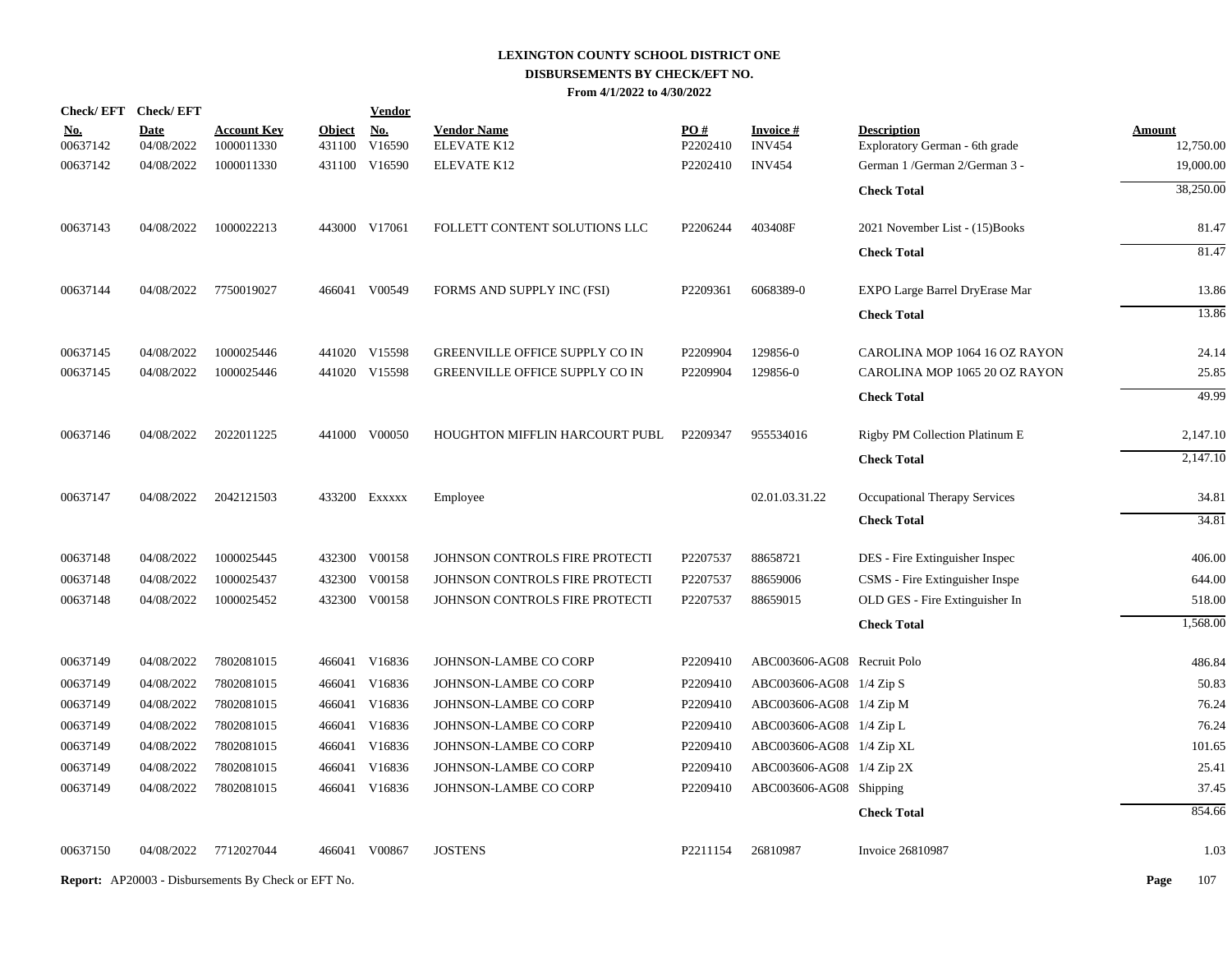| Check/EFT Check/EFT    |                           |                                  |                         | Vendor               |                                      |                 |                             |                                               |                       |
|------------------------|---------------------------|----------------------------------|-------------------------|----------------------|--------------------------------------|-----------------|-----------------------------|-----------------------------------------------|-----------------------|
| <u>No.</u><br>00637150 | <b>Date</b><br>04/08/2022 | <b>Account Key</b><br>7712027044 | <b>Object</b><br>466041 | <b>No.</b><br>V00867 | <b>Vendor Name</b><br><b>JOSTENS</b> | PO#<br>P2211154 | <b>Invoice#</b><br>26828360 | <b>Description</b><br><b>Invoice 26828360</b> | <b>Amount</b><br>4.11 |
| 00637150               | 04/08/2022                | 7712027044                       | 466041                  | V00867               | <b>JOSTENS</b>                       | P2211154        | 27272660                    | <b>Invoice 27272660</b>                       | 1.03                  |
| 00637150               | 04/08/2022                | 7712027044                       | 466041                  | V00867               | <b>JOSTENS</b>                       | P2211154        | 27308785                    | <b>Invoice 27308785</b>                       | 7.19                  |
| 00637150               | 04/08/2022                | 7712027044                       |                         | 466041 V00867        | <b>JOSTENS</b>                       | P2211154        | 27405491                    | Invoice 27405491                              | 1.03                  |
| 00637150               | 04/08/2022                | 7712027044                       | 466041                  | V00867               | <b>JOSTENS</b>                       | P2211154        | 27818136                    | Invoice 27818136                              | 1.03                  |
| 00637150               | 04/08/2022                | 7712027044                       | 466041                  | V00867               | <b>JOSTENS</b>                       | P2211154        | 28274765                    | Invoice 28274765                              | 33.90                 |
| 00637150               | 04/08/2022                | 7712027044                       |                         | 466041 V00867        | <b>JOSTENS</b>                       | P2211154        | 28274765                    | <b>Invoice 28274765</b>                       | 513.60                |
|                        |                           |                                  |                         |                      |                                      |                 |                             | <b>Check Total</b>                            | 562.92                |
| 00637151               | 04/08/2022                | 2022011203                       |                         | 441000 V00211        | KAPLAN EARLY LEARNING COMPANY        | P2210402        | 0006242008                  | Royal Reading/Writing Center                  | 399.46                |
| 00637151               | 04/08/2022                | 9240013903                       |                         | 441000 V00211        | KAPLAN EARLY LEARNING COMPANY        | P2210169        | 0006242854                  | Wooden High Chair for Dolls                   | 67.96                 |
| 00637151               | 04/08/2022                | 9240013903                       |                         | 441000 V00211        | KAPLAN EARLY LEARNING COMPANY        | P2210169        | 0006242854                  | Pretend Play Stainless Steel K                | 49.26                 |
| 00637151               | 04/08/2022                | 9240013903                       |                         | 441000 V00211        | KAPLAN EARLY LEARNING COMPANY        | P2210169        | 0006242854                  | Lil' Chefs Kitchen Set                        | 28.01                 |
| 00637151               | 04/08/2022                | 9240013903                       |                         | 441000 V00211        | KAPLAN EARLY LEARNING COMPANY        | P2210169        | 0006242854                  | Kaplan Pretend Foods Condiment                | 29.71                 |
| 00637151               | 04/08/2022                | 9240013903                       |                         | 441000 V00211        | KAPLAN EARLY LEARNING COMPANY        | P2210169        | 0006242854                  | Pretend Play Healthy Eating Fo                | 44.16                 |
| 00637151               | 04/08/2022                | 9240013903                       | 441000                  | V00211               | KAPLAN EARLY LEARNING COMPANY        | P2210169        | 0006242854                  | Super Wheels Combo - Set of 4                 | 52.66                 |
| 00637151               | 04/08/2022                | 9240013903                       | 441000                  | V00211               | KAPLAN EARLY LEARNING COMPANY        | P2210169        | 0006242854                  | Vinyl Career Figures - Set of                 | 64.52                 |
| 00637151               | 04/08/2022                | 9240013903                       |                         | 441000 V00211        | KAPLAN EARLY LEARNING COMPANY        | P2210169        | 0006242854                  | <b>Community Buildings</b>                    | 67.96                 |
|                        |                           |                                  |                         |                      |                                      |                 |                             | <b>Check Total</b>                            | 803.70                |
| 00637152               | 04/08/2022                | 1000021207                       |                         | 433200 Exxxxx        | Employee                             |                 | 03.01.03.30.22              | District Travel                               | 73.42                 |
|                        |                           |                                  |                         |                      |                                      |                 |                             | <b>Check Total</b>                            | 73.42                 |
| 00637153               | 04/08/2022                | 2042112703                       | 433200                  | Exxxxx               | Employee                             |                 | 02.01.02.28.22              | 5K Transition                                 | 137.77                |
| 00637153               | 04/08/2022                | 2042112703                       |                         | 433200 Exxxxx        | Employee                             |                 | 03.01.03.31.22              | 5K Transition                                 | 131.92                |
|                        |                           |                                  |                         |                      |                                      |                 |                             | <b>Check Total</b>                            | 269.69                |
| 00637154               | 04/08/2022                | 1000025507                       |                         | 433100 V10256        | MANSFIELD OIL CO OF GAINESVILL       | P2211044        | SQLCD-751830                | SQLCD-751830                                  | 9,883.67              |
|                        |                           |                                  |                         |                      |                                      |                 |                             | <b>Check Total</b>                            | 9,883.67              |
| 00637155               | 04/08/2022                | 2372212939                       |                         | 441000 V16405        | MARYRUTH BOOKS INC                   | P2210269        | 33319                       | Reading Recovery Approved Book                | 725.00                |
| 00637155               | 04/08/2022                | 2372212939                       |                         | 441000 V16405        | MARYRUTH BOOKS INC                   | P2210269        | 33319                       | Reading Recovery Approved Book                | 0.00                  |
| 00637155               | 04/08/2022                | 2372212939                       | 441000                  | V16405               | <b>MARYRUTH BOOKS INC</b>            | P2210269        | 33319                       | Shipping and Handling                         | 72.50                 |
|                        |                           |                                  |                         |                      |                                      |                 |                             | <b>Check Total</b>                            | 797.50                |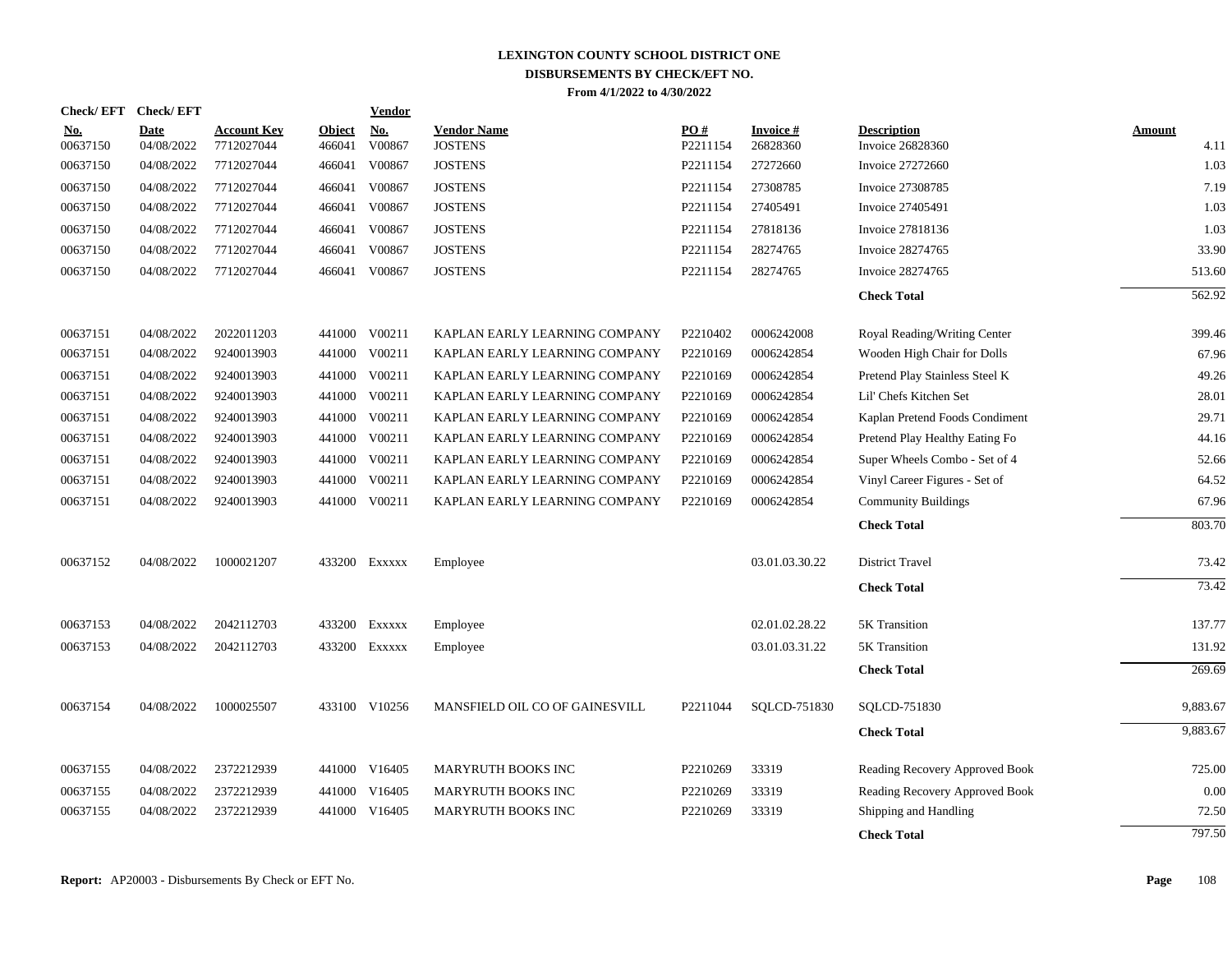|                        | Check/EFT Check/EFT       |                                  |                         | <b>Vendor</b>        |                                       |                 |                          |                                               |                           |
|------------------------|---------------------------|----------------------------------|-------------------------|----------------------|---------------------------------------|-----------------|--------------------------|-----------------------------------------------|---------------------------|
| <u>No.</u><br>00637156 | <b>Date</b><br>04/08/2022 | <b>Account Key</b><br>7887085511 | <b>Object</b><br>466041 | <b>No.</b><br>V13862 | <b>Vendor Name</b><br>MODERN TURF INC | PO#<br>P2211112 | <b>Invoice#</b><br>11015 | <b>Description</b><br>March Field maintenance | <b>Amount</b><br>1,720.33 |
|                        |                           |                                  |                         |                      |                                       |                 |                          | <b>Check Total</b>                            | 1,720.33                  |
| 00637157               | 04/08/2022                | 1000011338                       |                         | 441000 V00460        | <b>MUSIC IN MOTION</b>                | P2210479        | 00770992                 | <b>JUMBI JAM Blue Steel Drum Case</b>         | 899.00                    |
| 00637157               | 04/08/2022                | 1000011338                       |                         | 441000 V00460        | <b>MUSIC IN MOTION</b>                | P2210479        | 00770992                 | Shipping Charges                              | 71.92                     |
|                        |                           |                                  |                         |                      |                                       |                 |                          | <b>Check Total</b>                            | 970.92                    |
| 00637158               | 04/08/2022                | 1000011413                       |                         | 433200 Exxxxx        | Employee                              |                 | 03.03.03.31.22           | School events & meetings                      | 77.00                     |
| 00637158               | 04/08/2022                | 1000023313                       |                         | 433200 Exxxxx        | Employee                              |                 | 03.03.03.31.22           | School events & meetings                      | 55.21                     |
|                        |                           |                                  |                         |                      |                                       |                 |                          | <b>Check Total</b>                            | 132.21                    |
| 00637159               | 04/08/2022                | 1000014503                       |                         | 433200 Exxxxx        | Employee                              |                 | 03.01.03.23.22           | Homebound Instruction                         | 143.73                    |
| 00637159               | 04/08/2022                | 1000014503                       |                         | 433200 Exxxxx        | Employee                              |                 | 03.23.03.31.22           | Homebound Instruction                         | 63.88                     |
|                        |                           |                                  |                         |                      |                                       |                 |                          | <b>Check Total</b>                            | 207.61                    |
| 00637160               | 04/08/2022                | 1000023101                       |                         | 439500 V00130        | <b>SC SCHOOL BOARD ASSOCIATION</b>    | P2205222        | 34785                    | Fee Schedule for minor revisio                | 2,000.00                  |
|                        |                           |                                  |                         |                      |                                       |                 |                          | <b>Check Total</b>                            | 2,000.00                  |
| 00637161               | 04/08/2022                | 9240013903                       |                         | 441000 V16452        | SCHOOL SPECIALTY LLC                  | P2209868        | 208129672219             | Crayons Crayola multicultural                 | 7.17                      |
| 00637161               | 04/08/2022                | 9240013903                       |                         | 441000 V16452        | SCHOOL SPECIALTY LLC                  | P2209868        | 208129672219             | Chalk sidewalk, 48/Set                        | 6.25                      |
| 00637161               | 04/08/2022                | 9240013903                       |                         | 441000 V16452        | SCHOOL SPECIALTY LLC                  | P2209868        | 208129672219             | Paper Contact Clear Mate, 18in                | 26.84                     |
| 00637161               | 04/08/2022                | 9240013903                       |                         | 441000 V16452        | SCHOOL SPECIALTY LLC                  | P2209868        | 208129672219             | Elmers Glue Stick, .24 oz., pu                | 26.00                     |
| 00637161               | 04/08/2022                | 9240013903                       |                         | 441000 V16452        | SCHOOL SPECIALTY LLC                  | P2209868        | 208129672219             | Magnetic Ceramic Disc 1 in, 6                 | 8.34                      |
| 00637161               | 04/08/2022                | 9240013903                       |                         | 441000 V16452        | SCHOOL SPECIALTY LLC                  | P2209868        | 208129672219             | Construction Paper 9x12 White                 | 9.15                      |
| 00637161               | 04/08/2022                | 9240013903                       |                         | 441000 V16452        | SCHOOL SPECIALTY LLC                  | P2209868        | 208129672219             | Paint Tempera Solid Kwik Stix                 | 9.59                      |
| 00637161               | 04/08/2022                | 9240013903                       |                         | 441000 V16452        | SCHOOL SPECIALTY LLC                  | P2209868        | 208129672219             | Chalk, assorted, 12 pack                      | 4.42                      |
| 00637161               | 04/08/2022                | 9240013903                       |                         | 441000 V16452        | SCHOOL SPECIALTY LLC                  | P2209868        | 208129672219             | Highlighter pen, assorted, 48/                | 15.01                     |
| 00637161               | 04/08/2022                | 9240013903                       |                         | 441000 V16452        | SCHOOL SPECIALTY LLC                  | P2209868        | 208129672219             | Highlighter Tank, assorted, 48                | 18.01                     |
| 00637161               | 04/08/2022                | 9240013903                       |                         | 441000 V16452        | SCHOOL SPECIALTY LLC                  | P2209868        | 208129672219             | Template Tesselations Animal s                | 14.95                     |
| 00637161               | 04/08/2022                | 9240013903                       |                         | 441000 V16452        | SCHOOL SPECIALTY LLC                  | P2209868        | 208129672219             | Rubbing plates doodles, 6 Set                 | 21.83                     |
| 00637161               | 04/08/2022                | 9240013903                       |                         | 441000 V16452        | SCHOOL SPECIALTY LLC                  | P2209868        | 208129672219             | Rubbing Plates True Insect, 16                | 10.22                     |
| 00637161               | 04/08/2022                | 9240013903                       | 441000                  | V16452               | SCHOOL SPECIALTY LLC                  | P2209868        | 208129672219             | Pencils colored school smart s                | 29.69                     |
| 00637161               | 04/08/2022                | 9240013903                       |                         | 441000 V16452        | SCHOOL SPECIALTY LLC                  | P2209868        | 208129672219             | Paper Drawing Manila, 9x12, 40                | 15.71                     |
| 00637161               | 04/08/2022                | 9240013903                       | 441000                  | V16452               | SCHOOL SPECIALTY LLC                  | P2209868        | 208129672219             | Magnetic Dots w/adhesive, pack                | 10.00                     |
| 00637161               | 04/08/2022                | 9240013903                       |                         | 441000 V16452        | SCHOOL SPECIALTY LLC                  | P2209868        | 208129672219             | AVE8660 Labels, clear                         | 23.36                     |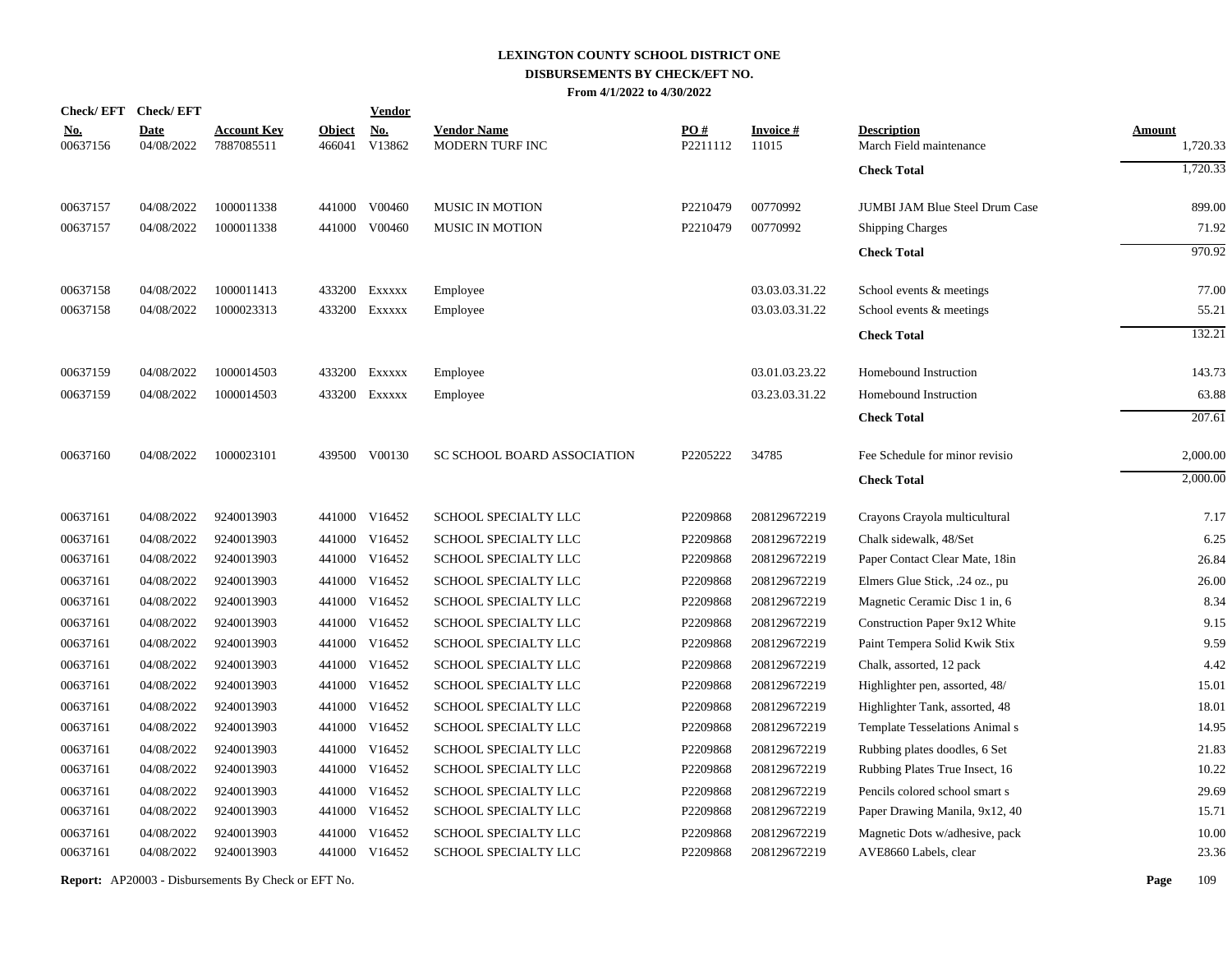| <b>Check/EFT</b> | <b>Check/EFT</b>          |                                  | <b>Vendor</b>                                              |                                                                                                                                                                                                                                                                                                                                                                                                                                                                                                                                         |                 |                           |                                                      |                                                                                                    |
|------------------|---------------------------|----------------------------------|------------------------------------------------------------|-----------------------------------------------------------------------------------------------------------------------------------------------------------------------------------------------------------------------------------------------------------------------------------------------------------------------------------------------------------------------------------------------------------------------------------------------------------------------------------------------------------------------------------------|-----------------|---------------------------|------------------------------------------------------|----------------------------------------------------------------------------------------------------|
| No.<br>00637161  | <b>Date</b><br>04/08/2022 | <b>Account Key</b><br>9240013903 | <b>No.</b><br>V16452                                       | <b>Vendor Name</b><br>SCHOOL SPECIALTY LLC                                                                                                                                                                                                                                                                                                                                                                                                                                                                                              | PO#<br>P2209868 | Invoice #<br>208129672219 | <b>Description</b><br>Paint Tempera Paint, Kwik Stix | <b>Amount</b><br>9.59                                                                              |
| 00637161         | 04/08/2022                | 9240013903                       | V16452                                                     | SCHOOL SPECIALTY LLC                                                                                                                                                                                                                                                                                                                                                                                                                                                                                                                    | P2209868        | 208129672219              | Construction Paper, 9x12, Warm                       | 9.15                                                                                               |
| 00637161         | 04/08/2022                | 9240013903                       |                                                            | SCHOOL SPECIALTY LLC                                                                                                                                                                                                                                                                                                                                                                                                                                                                                                                    | P2209868        | 208129672219              | Construction Paper, 9x12, Holi                       | 9.15                                                                                               |
| 00637161         | 04/08/2022                | 9240013903                       |                                                            | SCHOOL SPECIALTY LLC                                                                                                                                                                                                                                                                                                                                                                                                                                                                                                                    | P2209868        | 208129672219              | Construction Paper, 9x12, Atom                       | 9.15                                                                                               |
| 00637161         | 04/08/2022                | 9240013903                       |                                                            | SCHOOL SPECIALTY LLC                                                                                                                                                                                                                                                                                                                                                                                                                                                                                                                    | P2209868        | 208129672219              | Construction Paper, 9x12, Holi                       | 9.15                                                                                               |
| 00637161         | 04/08/2022                | 9240013903                       |                                                            | SCHOOL SPECIALTY LLC                                                                                                                                                                                                                                                                                                                                                                                                                                                                                                                    | P2209868        | 208129672219              | Wooden Farm and Tractor Play-S                       | 34.28                                                                                              |
| 00637161         | 04/08/2022                | 9240013903                       |                                                            | SCHOOL SPECIALTY LLC                                                                                                                                                                                                                                                                                                                                                                                                                                                                                                                    | P2209868        | 208129672219              | Marker Crayola Washable, Tropi                       | 13.04                                                                                              |
| 00637161         | 04/08/2022                | 9240013903                       |                                                            | SCHOOL SPECIALTY LLC                                                                                                                                                                                                                                                                                                                                                                                                                                                                                                                    | P2209868        | 208129672219              | Paint Tempera Poster Crafty DA                       | 15.29                                                                                              |
| 00637161         | 04/08/2022                | 9240013903                       |                                                            | SCHOOL SPECIALTY LLC                                                                                                                                                                                                                                                                                                                                                                                                                                                                                                                    | P2209868        | 208129672219              | Wonderfoam assorted shapes/siz                       | 4.86                                                                                               |
| 00637161         | 04/08/2022                | 9240013903                       |                                                            | SCHOOL SPECIALTY LLC                                                                                                                                                                                                                                                                                                                                                                                                                                                                                                                    | P2209868        | 208129672219              | Play-Doh Super Color, pack set                       | 17.38                                                                                              |
| 00637161         | 04/08/2022                | 1000011337                       |                                                            | SCHOOL SPECIALTY LLC                                                                                                                                                                                                                                                                                                                                                                                                                                                                                                                    | P2210233        | 208129672276              | Learning Resources Social Dist                       | 34.76                                                                                              |
| 00637161         | 04/08/2022                | 1000011228                       |                                                            | SCHOOL SPECIALTY LLC                                                                                                                                                                                                                                                                                                                                                                                                                                                                                                                    | P2210221        | 208129672376              | Paper Mate InkJoy 300 RT Retra                       | 79.99                                                                                              |
|                  |                           |                                  |                                                            |                                                                                                                                                                                                                                                                                                                                                                                                                                                                                                                                         |                 |                           | <b>Check Total</b>                                   | 502.33                                                                                             |
| 00637162         | 04/08/2022                | 7725019028                       |                                                            | <b>SMARTPHONE MEDIC LLC</b>                                                                                                                                                                                                                                                                                                                                                                                                                                                                                                             | P2204013        | 1706                      |                                                      | 158.00                                                                                             |
| 00637162         | 04/08/2022                | 7725019028                       |                                                            | SMARTPHONE MEDIC LLC                                                                                                                                                                                                                                                                                                                                                                                                                                                                                                                    | P2204013        | 1706                      |                                                      | 30.00                                                                                              |
| 00637162         | 04/08/2022                | 7725019012                       |                                                            | <b>SMARTPHONE MEDIC LLC</b>                                                                                                                                                                                                                                                                                                                                                                                                                                                                                                             | P2204004        | 1707                      |                                                      | 316.00                                                                                             |
| 00637162         | 04/08/2022                | 7725019012                       |                                                            | <b>SMARTPHONE MEDIC LLC</b>                                                                                                                                                                                                                                                                                                                                                                                                                                                                                                             | P2204004        | 1707                      | 5th/6th gen - replace adhesive                       | 60.00                                                                                              |
| 00637162         | 04/08/2022                | 7725019012                       |                                                            | SMARTPHONE MEDIC LLC                                                                                                                                                                                                                                                                                                                                                                                                                                                                                                                    | P2204008        | 1708                      | 5th/6th gen-Glass/Digitizer Re                       | 316.00                                                                                             |
| 00637162         | 04/08/2022                | 7725019012                       |                                                            | <b>SMARTPHONE MEDIC LLC</b>                                                                                                                                                                                                                                                                                                                                                                                                                                                                                                             | P2204008        | 1708                      | 5th/6th gen - replace adhesive                       | 60.00                                                                                              |
| 00637162         | 04/08/2022                | 7725019047                       |                                                            | SMARTPHONE MEDIC LLC                                                                                                                                                                                                                                                                                                                                                                                                                                                                                                                    | P2203994        | 1709                      | 5th/6th gen-Glass/Digitizer Re                       | 316.00                                                                                             |
| 00637162         | 04/08/2022                | 7725019047                       |                                                            | <b>SMARTPHONE MEDIC LLC</b>                                                                                                                                                                                                                                                                                                                                                                                                                                                                                                             | P2203994        | 1709                      | 5th/6th gen - replace adhesive                       | 60.00                                                                                              |
| 00637162         | 04/08/2022                | 7725019045                       |                                                            | SMARTPHONE MEDIC LLC                                                                                                                                                                                                                                                                                                                                                                                                                                                                                                                    | P2204006        | 1710                      | 5th/6th gen-Glass/Digitizer Re                       | 237.00                                                                                             |
| 00637162         | 04/08/2022                | 7725019045                       |                                                            | SMARTPHONE MEDIC LLC                                                                                                                                                                                                                                                                                                                                                                                                                                                                                                                    | P2204006        | 1710                      | 5th/6th gen -Glass/Digitizer a                       | 119.00                                                                                             |
| 00637162         | 04/08/2022                | 7725019045                       |                                                            | SMARTPHONE MEDIC LLC                                                                                                                                                                                                                                                                                                                                                                                                                                                                                                                    | P2204006        | 1710                      | 5th/6th gen - replace adhesive                       | 60.00                                                                                              |
| 00637162         | 04/08/2022                | 7725019038                       | V10104                                                     | SMARTPHONE MEDIC LLC                                                                                                                                                                                                                                                                                                                                                                                                                                                                                                                    | P2204011        | 1711                      | 5th/6th gen-Glass/Digitizer Re                       | 316.00                                                                                             |
| 00637162         | 04/08/2022                | 7725019038                       |                                                            | SMARTPHONE MEDIC LLC                                                                                                                                                                                                                                                                                                                                                                                                                                                                                                                    | P2204011        | 1711                      | 5th/6th gen-Home Button Repla                        | 40.00                                                                                              |
| 00637162         | 04/08/2022                | 7725019038                       |                                                            | SMARTPHONE MEDIC LLC                                                                                                                                                                                                                                                                                                                                                                                                                                                                                                                    | P2204011        | 1711                      | 5th/6th gen - replace adhesive                       | 60.00                                                                                              |
| 00637162         | 04/08/2022                | 7725019039                       |                                                            | SMARTPHONE MEDIC LLC                                                                                                                                                                                                                                                                                                                                                                                                                                                                                                                    | P2204000        | 1712                      | 5th/6th gen-Glass/Digitizer Re                       | 316.00                                                                                             |
| 00637162         | 04/08/2022                | 7725019039                       |                                                            | SMARTPHONE MEDIC LLC                                                                                                                                                                                                                                                                                                                                                                                                                                                                                                                    | P2204000        | 1712                      | 5th/6th gen - replace adhesive                       | 60.00                                                                                              |
|                  |                           |                                  |                                                            |                                                                                                                                                                                                                                                                                                                                                                                                                                                                                                                                         |                 |                           | <b>Check Total</b>                                   | 2,524.00                                                                                           |
| 00637163         | 04/08/2022                | 1000025442                       |                                                            | SMITH AND JONES JANITORIAL SUP                                                                                                                                                                                                                                                                                                                                                                                                                                                                                                          | P2209862        | 216878                    | <b>KAIDRI RINSE AID</b>                              | 231.12                                                                                             |
| 00637163         | 04/08/2022                | 1000025442                       |                                                            | SMITH AND JONES JANITORIAL SUP                                                                                                                                                                                                                                                                                                                                                                                                                                                                                                          | P2209862        | 216878                    | KAIBOSH DISINFECTANT                                 | 171.20                                                                                             |
| 00637163         | 04/08/2022                | 1000025421                       |                                                            | SMITH AND JONES JANITORIAL SUP                                                                                                                                                                                                                                                                                                                                                                                                                                                                                                          | P2209829        | 216883                    | LIQUID DEODORIZER                                    | 77.42                                                                                              |
|                  |                           |                                  |                                                            |                                                                                                                                                                                                                                                                                                                                                                                                                                                                                                                                         |                 |                           |                                                      | Page<br>110                                                                                        |
|                  |                           |                                  | <b>Report:</b> AP20003 - Disbursements By Check or EFT No. | <b>Object</b><br>441000<br>441000<br>441000 V16452<br>441000 V16452<br>441000 V16452<br>441000 V16452<br>441000 V16452<br>441000 V16452<br>441000 V16452<br>441000 V16452<br>441000 V16452<br>441000 V16452<br>466037 V10104<br>466037 V10104<br>466037 V10104<br>466037 V10104<br>466037 V10104<br>466037 V10104<br>466037 V10104<br>466037 V10104<br>466037 V10104<br>466037 V10104<br>466037 V10104<br>466037<br>466037 V10104<br>466037 V10104<br>466037 V10104<br>466037 V10104<br>441020 V13230<br>441020 V13230<br>441020 V13230 |                 |                           |                                                      | 5th/6th gen-Glass/Digitizer Re<br>5th/6th gen - replace adhesive<br>5th/6th gen-Glass/Digitizer Re |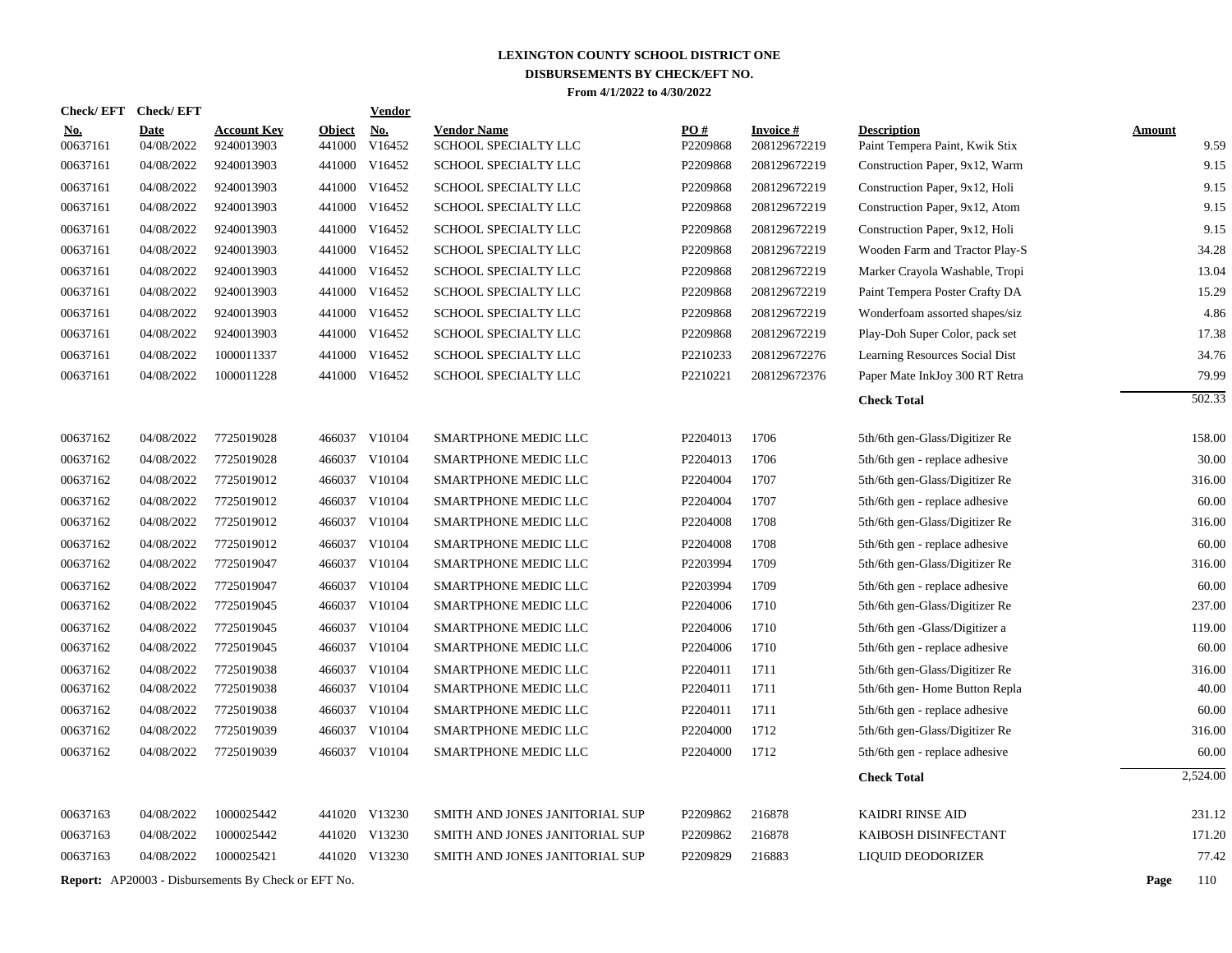|                        | Check/EFT Check/EFT       |                                                            |                         | Vendor               |                                                      |                      |                           |                                          |               |          |
|------------------------|---------------------------|------------------------------------------------------------|-------------------------|----------------------|------------------------------------------------------|----------------------|---------------------------|------------------------------------------|---------------|----------|
| <u>No.</u><br>00637163 | <b>Date</b><br>04/08/2022 | <b>Account Key</b><br>1000025421                           | <b>Object</b><br>441020 | <u>No.</u><br>V13230 | <b>Vendor Name</b><br>SMITH AND JONES JANITORIAL SUP | PO#<br>P2209829      | <b>Invoice#</b><br>216883 | <b>Description</b><br><b>SPEEDIKLEEN</b> | <b>Amount</b> | 112.35   |
| 00637163               | 04/08/2022                | 1000025421                                                 |                         | 441020 V13230        | SMITH AND JONES JANITORIAL SUP                       | P2209829             | 216883                    | CAN DO FLOOR CLEANER                     |               | 402.15   |
| 00637163               | 04/08/2022                | 1000025421                                                 |                         | 441020 V13230        | SMITH AND JONES JANITORIAL SUP                       | P2209829             | 216883                    | <b>GLASS CLEANER</b>                     |               | 111.45   |
| 00637163               | 04/08/2022                | 1000025421                                                 |                         | 441020 V13230        | SMITH AND JONES JANITORIAL SUP                       | P2209829             | 216883                    | SUDS LAUNDRY DETERGENT                   |               | 42.80    |
| 00637163               | 04/08/2022                | 1000025421                                                 |                         | 441020 V13230        | SMITH AND JONES JANITORIAL SUP                       | P2209829             | 216883                    | URINAL BLOCKS CHERRY                     |               | 44.26    |
| 00637163               | 04/08/2022                | 1000025421                                                 |                         | 441020 V13230        | SMITH AND JONES JANITORIAL SUP                       | P2209829             | 216883                    | <b>LEMON DISINFECTANT</b>                |               | 179.01   |
| 00637163               | 04/08/2022                | 1000025421                                                 |                         | 441020 V13230        | SMITH AND JONES JANITORIAL SUP                       | P2209829             | 216883                    | <b>EXOUISIT WAX</b>                      |               | 1,845.75 |
| 00637163               | 04/08/2022                | 1000025421                                                 |                         | 441020 V13230        | SMITH AND JONES JANITORIAL SUP                       | P2209829             | 216883                    | ANTIBACTERIAL BAG SOAP                   |               | 417.30   |
| 00637163               | 04/08/2022                | 1000025431                                                 |                         | 441000 V13230        | SMITH AND JONES JANITORIAL SUP                       | P <sub>2210165</sub> | 216884                    | <b>GROUND FAULT 50FT 12/3 CORD</b>       |               | 207.20   |
| 00637163               | 04/08/2022                | 1000025434                                                 |                         | 441020 V13230        | SMITH AND JONES JANITORIAL SUP                       | P2209244             | 216885                    | LIQUID DEODORIZER                        |               | 309.70   |
| 00637163               | 04/08/2022                | 1000025434                                                 |                         | 441020 V13230        | SMITH AND JONES JANITORIAL SUP                       | P2209244             | 216885                    | CAN DO FLOOR CLEANER                     |               | 268.10   |
| 00637163               | 04/08/2022                | 1000025434                                                 |                         | 441020 V13230        | SMITH AND JONES JANITORIAL SUP                       | P2209244             | 216885                    | URINAL BLOCKS CHERRY                     |               | 53.10    |
| 00637163               | 04/08/2022                | 1000025434                                                 |                         | 441020 V13230        | SMITH AND JONES JANITORIAL SUP                       | P2209244             | 216885                    | URINAL SCREENS CHERRY                    |               | 72.69    |
| 00637163               | 04/08/2022                | 1000025434                                                 |                         | 441020 V13230        | SMITH AND JONES JANITORIAL SUP                       | P2209244             | 216885                    | <b>LEMON DISINFECTANT</b>                |               | 214.81   |
| 00637163               | 04/08/2022                | 1000025434                                                 |                         | 441020 V13230        | SMITH AND JONES JANITORIAL SUP                       | P2209244             | 216885                    | <b>EXQUISIT WAX</b>                      |               | 2,510.22 |
| 00637163               | 04/08/2022                | 1000025434                                                 |                         | 441020 V13230        | SMITH AND JONES JANITORIAL SUP                       | P2209244             | 216885                    | <b>ZIP STRIPPER</b>                      |               | 1,569.05 |
|                        |                           |                                                            |                         |                      |                                                      |                      |                           | <b>Check Total</b>                       |               | 8.839.68 |
| 00637164               | 04/08/2022                | 1000025507                                                 |                         | 433100 Exxxxx        | Employee                                             |                      | 04.01.22                  | Trans 3/1-3/31                           |               | 324.32   |
|                        |                           |                                                            |                         |                      |                                                      |                      |                           | <b>Check Total</b>                       |               | 324.32   |
| 00637165               | 04/08/2022                | 7802070027                                                 |                         | 466099 V10542        | THE TROPHY & AWARDS CENTER                           | P2211158             | 17857                     | Football plaques for Varsity             |               | 187.78   |
| 00637165               | 04/08/2022                | 7802070027                                                 |                         | 466099 V10542        | THE TROPHY & AWARDS CENTER                           | P2211158             | 17857                     | Football senior picture plaque           |               | 229.52   |
| 00637165               | 04/08/2022                | 7924099715                                                 |                         | 466041 V10542        | THE TROPHY & AWARDS CENTER                           | P2211078             | 18364                     | <b>MISS PRIDE TROPHY</b>                 |               | 27.54    |
| 00637165               | 04/08/2022                | 7924099715                                                 |                         | 466041 V10542        | THE TROPHY & AWARDS CENTER                           | P2211078             | 18364                     | <b>MISS MALLARD</b>                      |               | 74.63    |
| 00637165               | 04/08/2022                | 7924099715                                                 |                         | 466041 V10542        | THE TROPHY & AWARDS CENTER                           | P2211078             | 18364                     | <b>GRADE LEVEL WINNER</b>                |               | 66.88    |
| 00637165               | 04/08/2022                | 7924099715                                                 |                         | 466041 V10542        | THE TROPHY & AWARDS CENTER                           | P2211078             | 18364                     | RUNNER UP REPURPOSED                     |               | 5.35     |
| 00637165               | 04/08/2022                | 7924099715                                                 |                         | 466041 V10542        | THE TROPHY & AWARDS CENTER                           | P2211078             | 18364                     | FIRST RUNNER UP                          |               | 40.13    |
| 00637165               | 04/08/2022                | 7924099715                                                 |                         | 466041 V10542        | THE TROPHY & AWARDS CENTER                           | P2211078             | 18364                     | SECOND RUNNER UP REPURPOSED              |               | 12.84    |
| 00637165               | 04/08/2022                | 7924099715                                                 |                         | 466041 V10542        | THE TROPHY & AWARDS CENTER                           | P2211078             | 18364                     | <b>SECOND RUNNER UP</b>                  |               | 6.69     |
| 00637165               | 04/08/2022                | 7924099715                                                 |                         | 466041 V10542        | THE TROPHY & AWARDS CENTER                           | P2211078             | 18384                     | TOP 25 TROPHIES                          |               | 247.43   |
| 00637165               | 04/08/2022                | 7924099715                                                 |                         | 466041 V10542        | THE TROPHY & AWARDS CENTER                           | P2211078             | 18384                     | <b>BEST SEGA</b>                         |               | 71.69    |
| 00637165               | 04/08/2022                | 7924099715                                                 |                         | 466041 V10542        | THE TROPHY & AWARDS CENTER                           | P2211078             | 18384                     | PEOPLES CHOICE                           |               | 28.09    |
| 00637165               | 04/08/2022                | 7924099715                                                 |                         | 466041 V10542        | THE TROPHY & AWARDS CENTER                           | P2211078             | 18384                     | <b>BEST IN SHOW</b>                      |               | 30.50    |
| 00637165               | 04/08/2022                | 7924099715                                                 |                         | 466041 V10542        | THE TROPHY & AWARDS CENTER                           | P2211078             | 18384                     | <b>DASH PLATES</b>                       |               | 347.75   |
|                        |                           | <b>Report:</b> AP20003 - Disbursements By Check or EFT No. |                         |                      |                                                      |                      |                           |                                          | Page          | 111      |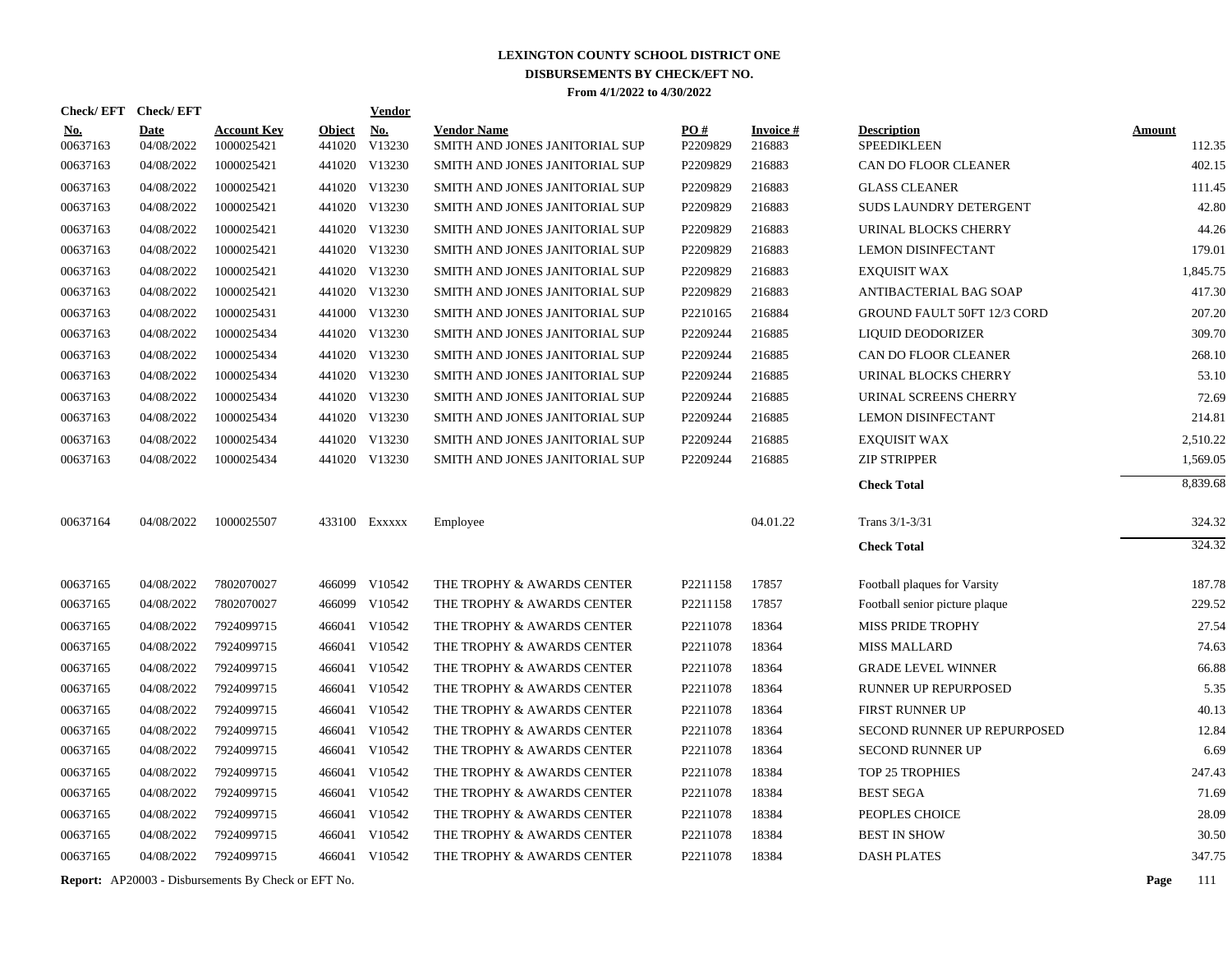| <b>Check/EFT</b> | <b>Check/EFT</b> |                                                            |               | <u>Vendor</u> |                                |          |                 |                                  |               |           |
|------------------|------------------|------------------------------------------------------------|---------------|---------------|--------------------------------|----------|-----------------|----------------------------------|---------------|-----------|
| <u>No.</u>       | <b>Date</b>      | <b>Account Key</b>                                         | <b>Object</b> | <b>No.</b>    | <b>Vendor Name</b>             | PO#      | <b>Invoice#</b> | <b>Description</b>               | <b>Amount</b> |           |
| 00637165         | 04/08/2022       | 7802077027                                                 | 466099        | V10542        | THE TROPHY & AWARDS CENTER     | P2211157 | 18404           | <b>Cross Country Plaques</b>     |               | 83.46     |
| 00637165         | 04/08/2022       | 7770027015                                                 | 466041        | V10542        | THE TROPHY & AWARDS CENTER     | P2211079 | 18409           | PHS Support Staff Plaque         |               | 34.19     |
| 00637165         | 04/08/2022       | 1000026306                                                 |               | 469000 V10542 | THE TROPHY & AWARDS CENTER     | P2210075 | 18418           | $12x15$ plaque for retiring admi |               | 74.85     |
|                  |                  |                                                            |               |               |                                |          |                 | <b>Check Total</b>               |               | 1,569.32  |
| 00637166         | 04/08/2022       | 2042121403                                                 |               | 433200 EXXXXX | Employee                       |          | 03.02.03.31.22  | Special Services within dist.    |               | 75.00     |
|                  |                  |                                                            |               |               |                                |          |                 | <b>Check Total</b>               |               | 75.00     |
| 00637167         | 04/08/2022       | 1000026693                                                 |               | 434500 V16613 | <b>VCLOUD TECH INC</b>         | P2209186 | 13956-0         | Annual Plan AS-OMNI-D-CL-        |               | 23,771.08 |
| 00637167         | 04/08/2022       | 1000026693                                                 |               | 434500 V16613 | <b>VCLOUD TECH INC</b>         | P2209186 | 13956-0         | Social 250 (Platform)            |               | 6,282.87  |
|                  |                  |                                                            |               |               |                                |          |                 | <b>Check Total</b>               |               | 30,053.95 |
| 00637168         | 04/08/2022       | 2042112603                                                 |               | 441000 V17189 | <b>VENTRIS LEARNING LLC</b>    | P2209709 | #460            | DELV: Diagnostic Evaluation of   |               | 64.19     |
| 00637168         | 04/08/2022       | 2042112603                                                 |               | 441000 V17189 | <b>VENTRIS LEARNING LLC</b>    | P2209709 | #460            | <b>Shipping</b>                  |               | 6.41      |
|                  |                  |                                                            |               |               |                                |          |                 | <b>Check Total</b>               |               | 70.60     |
| 00637169         | 04/08/2022       | 1000025424                                                 |               | 441020 V00189 | <b>WW GRAINGER</b>             | P2209275 | 9248670888      | UNGER SCRAPER BLADE HANDLE       |               | 12.17     |
| 00637169         | 04/08/2022       | 1000025424                                                 |               | 441020 V00189 | <b>WW GRAINGER</b>             | P2209275 | 9248670888      | WAVEBREAK BUCKET COMBO           |               | 458.84    |
| 00637169         | 04/08/2022       | 1000025411                                                 |               | 441020 V00189 | <b>WW GRAINGER</b>             | P2209690 | 9258299529      | <b>GRAFFITI WIPES</b>            |               | 86.92     |
| 00637169         | 04/08/2022       | 1000025427                                                 |               | 441020 V00189 | <b>WW GRAINGER</b>             | P2209788 | 9258299552      | WAVEBREAK COMBO BUCKET           |               | 458.84    |
|                  |                  |                                                            |               |               |                                |          |                 | <b>Check Total</b>               |               | 1,016.77  |
| 00637170         | 04/08/2022       | 7893027021                                                 |               | 466049 V16705 | BE THE MATCH FOUNDATION        | P2211061 | P2211061.LTC    | Lexington Technology Center HO   |               | 1,134.50  |
|                  |                  |                                                            |               |               |                                |          |                 | <b>Check Total</b>               |               | 1,134.50  |
| 00637171         | 04/08/2022       | 7802080011                                                 |               | 466064 V16280 | <b>CVBOA</b>                   | P2211006 | P2211006.LHS    | Booking for Lexington varsity    |               | 50.00     |
| 00637171         | 04/08/2022       | 7802080011                                                 |               | 466064 V16280 | <b>CVBOA</b>                   | P2211006 | P2211006.LHS    | Booking fee for Lexington JV v   |               | 50.00     |
| 00637171         | 04/08/2022       | 7802080027                                                 |               | 466064 V16280 | <b>CVBOA</b>                   | P2211057 | P2211057.WKH    | Volleyball Booking Fee for 202   |               | 50.00     |
| 00637171         | 04/08/2022       | 7802080027                                                 |               | 466064 V16280 | <b>CVBOA</b>                   | P2211057 | P2211057.WKH    | Volleyball booking fee for 202   |               | 50.00     |
|                  |                  |                                                            |               |               |                                |          |                 | <b>Check Total</b>               |               | 200.00    |
| 00637172         | 04/08/2022       | 7953027034                                                 |               | 466041 V15574 | DAVE AND BUSTERS OF SOUTH CARO | P2211115 | P2211115.PHM    | The Youth Party Package          |               | 649.50    |
| 00637172         | 04/08/2022       | 7953027034                                                 |               | 466041 V15574 | DAVE AND BUSTERS OF SOUTH CARO | P2211115 | P2211115.PHM    | Youth Playoff Package \$20 Powe  |               | 500.00    |
| 00637172         | 04/08/2022       | 7953027034                                                 |               | 466041 V15574 | DAVE AND BUSTERS OF SOUTH CARO | P2211115 | P2211115.PHM    | Unlimited Video Game Play add-   |               | 250.00    |
| 00637172         | 04/08/2022       | 7953027034                                                 |               | 466041 V15574 | DAVE AND BUSTERS OF SOUTH CARO | P2211115 | P2211115.PHM    | Area Rental                      |               | 100.00    |
|                  |                  | <b>Report:</b> AP20003 - Disbursements By Check or EFT No. |               |               |                                |          |                 |                                  | Page          | 112       |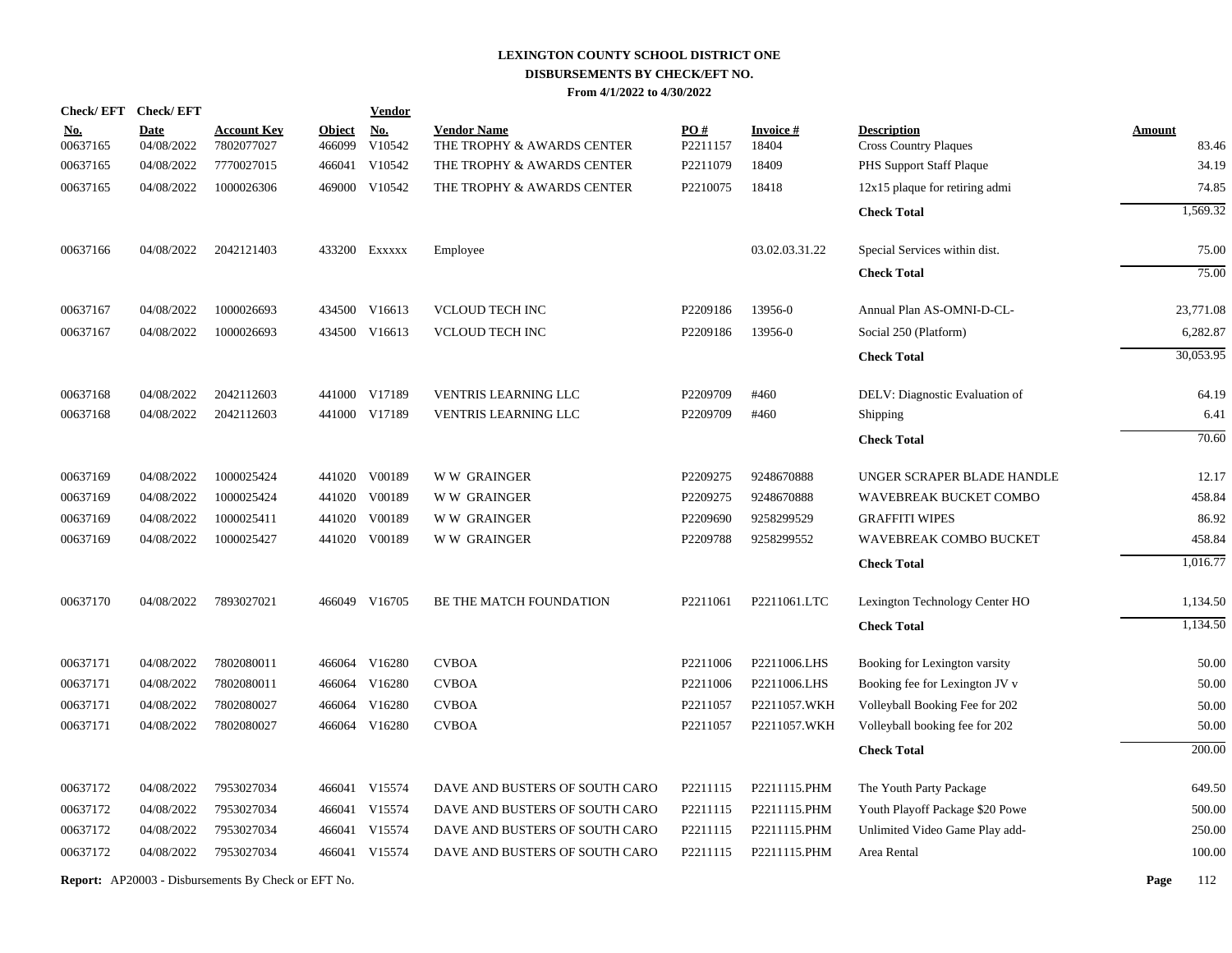# **LEXINGTON COUNTY SCHOOL DISTRICT ONE DISBURSEMENTS BY CHECK/EFT NO.**

|  |  | From 4/1/2022 to 4/30/2022 |
|--|--|----------------------------|
|--|--|----------------------------|

| Check/EFT Check/EFT    |                           |                                  |                         | <b>Vendor</b>        |                                                      |                 |                                 |                                                 |                         |
|------------------------|---------------------------|----------------------------------|-------------------------|----------------------|------------------------------------------------------|-----------------|---------------------------------|-------------------------------------------------|-------------------------|
| <u>No.</u><br>00637172 | <b>Date</b><br>04/08/2022 | <b>Account Key</b><br>7953027034 | <b>Object</b><br>466041 | <b>No.</b><br>V15574 | <b>Vendor Name</b><br>DAVE AND BUSTERS OF SOUTH CARO | PO#<br>P2211115 | <b>Invoice#</b><br>P2211115.PHM | <b>Description</b><br><b>Suggested Gratuity</b> | <b>Amount</b><br>251.91 |
|                        |                           |                                  |                         |                      |                                                      |                 |                                 | <b>Check Total</b>                              | 1,751.41                |
| 00637173               | 04/08/2022                | 7733027034                       |                         | 466031 V12858        | <b>LEWIS BUS LINE</b>                                | P2211114        | P2211114.DEP                    | $5/1/22$ - Deposit due for $5/21/$              | 200.00                  |
|                        |                           |                                  |                         |                      |                                                      |                 |                                 | <b>Check Total</b>                              | 200.00                  |
| 00637174               | 04/08/2022                | 7953027034                       |                         | 466031 V12858        | <b>LEWIS BUS LINE</b>                                | P2211113        | P2211113.DEP                    | Deposit due for 5/4/22 WEB fie                  | 400.00                  |
|                        |                           |                                  |                         |                      |                                                      |                 |                                 | <b>Check Total</b>                              | 400.00                  |
| 00637175               | 04/08/2022                | 1000014113                       | 441000                  | V00425               | MUSIC THEATRE INTERNATIONAL                          | P2211139        | 9712670.DEP                     | Security Fee Deposit                            | 428.00                  |
| 00637175               | 04/08/2022                | 7758027034                       |                         | 466041 V00425        | MUSIC THEATRE INTERNATIONAL                          | P2211116        | P2211116.PHM                    | Royalty                                         | 139.00                  |
| 00637175               | 04/08/2022                | 7758027034                       |                         | 466041 V00425        | MUSIC THEATRE INTERNATIONAL                          | P2211116        | P2211116.PHM                    | non-refundable materials fee                    | 556.00                  |
| 00637175               | 04/08/2022                | 7758027034                       |                         | 466041 V00425        | MUSIC THEATRE INTERNATIONAL                          | P2211116        | P2211116.PHM                    | Showkit shipping                                | 45.00                   |
| 00637175               | 04/08/2022                | 7758027034                       |                         | 466041 V00425        | MUSIC THEATRE INTERNATIONAL                          | P2211116        | P2211116.PHM                    | Additional materials (see pg.5                  | 398.00                  |
|                        |                           |                                  |                         |                      |                                                      |                 |                                 | <b>Check Total</b>                              | 1,566.00                |
| 00637176               | 04/08/2022                | 6000025610                       |                         | 467000 V00132        | SC DEPARTMENT OF REVENUE (SALE                       |                 | FS.03.22                        | Sales and Use Tax Return                        | 1,690.39                |
|                        |                           |                                  |                         |                      |                                                      |                 |                                 | <b>Check Total</b>                              | 1,690.39                |
| 00637177               | 04/08/2022                | 1000022403                       |                         | 433200 EXXXXX        | Employee                                             |                 | 03.01.03.31.22                  | Within District                                 | 138.35                  |
|                        |                           |                                  |                         |                      |                                                      |                 |                                 | <b>Check Total</b>                              | 138.35                  |
| 00637178               | 04/08/2022                | 7733027034                       |                         | 466031 V12858        | <b>LEWIS BUS LINE</b>                                | P2211114        | P2211114.FINAL                  | $5/21/22$ - Balance due for $5/21$              | 1,331.25                |
|                        |                           |                                  |                         |                      |                                                      |                 |                                 | <b>Check Total</b>                              | 1,331.25                |
| 00637179               | 04/08/2022                | 7953027034                       |                         | 466031 V12858        | LEWIS BUS LINE                                       | P2211113        | P2211113.FINAL                  | $5/4/21$ - Balance due for $5/4/2$              | 2,200.00                |
|                        |                           |                                  |                         |                      |                                                      |                 |                                 | <b>Check Total</b>                              | 2,200.00                |
| 00637180               | 04/08/2022                | 1000026306                       |                         | 469000 Exxxxx        | Employee                                             |                 | 04.05.2022                      | Supplies Reimbursement                          | 70.42                   |
|                        |                           |                                  |                         |                      |                                                      |                 |                                 | <b>Check Total</b>                              | 70.42                   |
| 00637181               | 04/08/2022                | 1000014113                       |                         | 441000 V00425        | MUSIC THEATRE INTERNATIONAL                          | P2211139        | 9712670.FINAL                   | Contract #9712670                               | 706.20                  |
| 00637181               | 04/08/2022                | 1000014113                       | 441000                  | V00425               | MUSIC THEATRE INTERNATIONAL                          | P2211139        | 9712670.FINAL                   | Scripts & Materials                             | 668.75                  |
|                        |                           |                                  |                         |                      |                                                      |                 |                                 | <b>Check Total</b>                              | 1,374.95                |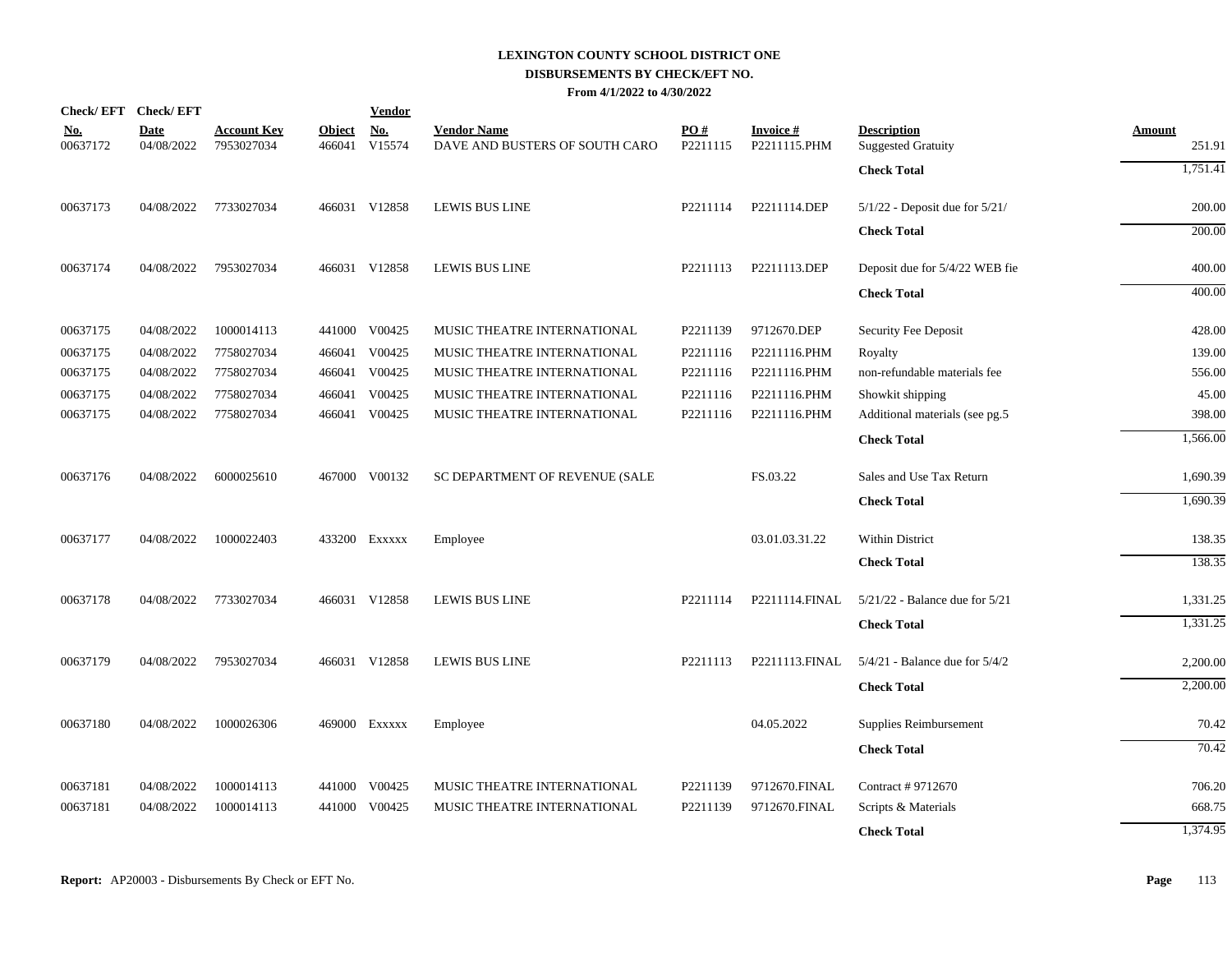| Check/EFT Check/EFT    |                           |                                  |               | <u>Vendor</u>                  |                                                      |                      |                               |                                                     |                      |
|------------------------|---------------------------|----------------------------------|---------------|--------------------------------|------------------------------------------------------|----------------------|-------------------------------|-----------------------------------------------------|----------------------|
| <u>No.</u><br>00637182 | <b>Date</b><br>04/08/2022 | <b>Account Key</b><br>1000025408 | <b>Object</b> | <b>No.</b><br>441020 V16827    | <b>Vendor Name</b><br>AMERICAN TIRE DISTRIBUTORS INC | PO#<br>P2210919      | <b>Invoice#</b><br>S165672398 | <b>Description</b><br>Tires LT265/70R17/10          | Amount<br>692.97     |
| 00637182               | 04/08/2022                | 1000025408                       |               | 441020 V16827                  | AMERICAN TIRE DISTRIBUTORS INC                       | P2210919             | S165672398                    | Tires LT245/75R17/10                                | 680.01               |
| 00637182               | 04/08/2022                | 1000025408                       |               | 441020 V16827                  | AMERICAN TIRE DISTRIBUTORS INC                       | P2210919             | S165672398                    | Disposal Fee                                        | 16.00                |
|                        |                           |                                  |               |                                |                                                      |                      |                               | <b>Check Total</b>                                  | 1,388.98             |
|                        |                           |                                  |               |                                |                                                      |                      |                               |                                                     |                      |
| 00637183               | 04/08/2022<br>04/08/2022  | 2200011393<br>2200011393         |               | 444510 V00391<br>444510 V00391 | <b>APPLE INC</b><br>APPLE INC                        | P2208466<br>P2208466 | AH27701720<br>AH34374800      | 3 year applecare+ for schools                       | 2,710.31<br>1,709.86 |
| 00637183               |                           |                                  |               |                                |                                                      |                      |                               | 13-inch MacBook Air: Apple M1<br><b>Check Total</b> | 4,420.17             |
|                        |                           |                                  |               |                                |                                                      |                      |                               |                                                     |                      |
| 00637184               | 04/08/2022                | 3382018803                       |               | 433200 Exxxxx                  | Employee                                             |                      | 03.09.03.10.22                | <b>Parenting Center Duties</b>                      | 24.57                |
|                        |                           |                                  |               |                                |                                                      |                      |                               | <b>Check Total</b>                                  | 24.57                |
| 00637185               | 04/08/2022                | 2042116103                       |               | 433200 Exxxxx                  | Employee                                             |                      | 03.01.03.31.22                | Autism Behavior Therapy Prog                        | 130.46               |
|                        |                           |                                  |               |                                |                                                      |                      |                               | <b>Check Total</b>                                  | 130.46               |
| 00637186               | 04/08/2022                | 1000014503                       |               | 433200 Exxxxx                  | Employee                                             |                      | 02.07.03.23.22                | Homebound                                           | 47.62                |
|                        |                           |                                  |               |                                |                                                      |                      |                               | <b>Check Total</b>                                  | 47.62                |
| 00637187               | 04/08/2022                | 1000025507                       |               | 433200 Exxxxx                  | Employee                                             |                      | 03.01.03.31.22                | District Business/route assess                      | 725.40               |
|                        |                           |                                  |               |                                |                                                      |                      |                               | <b>Check Total</b>                                  | 725.40               |
|                        |                           |                                  |               |                                |                                                      |                      |                               |                                                     |                      |
| 00637188               | 04/08/2022                | 1000025422                       |               | 432100 V01119                  | BLUE GRANITE WATER COMPANY                           |                      | 4276900000.04.22              | Water                                               | 1,827.47             |
|                        |                           |                                  |               |                                |                                                      |                      |                               | <b>Check Total</b>                                  | 1,827.47             |
| 00637189               | 04/08/2022                | 2042116103                       |               | 433200 Exxxxx                  | Employee                                             |                      | 03.01.03.31.22                | 5K Transition Program                               | 92.14                |
|                        |                           |                                  |               |                                |                                                      |                      |                               | <b>Check Total</b>                                  | 92.14                |
| 00637190               | 04/08/2022                | 2042112703                       |               | 433200 Exxxxx                  | Employee                                             |                      | 03.01.03.31.22                | <b>Itinerant Services</b>                           | 25.97                |
|                        |                           |                                  |               |                                |                                                      |                      |                               | <b>Check Total</b>                                  | 25.97                |
| 00637191               | 04/08/2022                | 5737025337                       |               | 452000 V15836                  | BUNNELL LAMMONS ENGINEERING IN                       | P2111717             | 83721                         | Ch 1 & 17 Testing - CSMS addit                      | 1,122.50             |
|                        |                           |                                  |               |                                |                                                      |                      |                               | <b>Check Total</b>                                  | 1,122.50             |
|                        |                           |                                  |               |                                |                                                      |                      |                               |                                                     |                      |
| 00637192               | 04/08/2022                | 1000025422                       |               | 441020 V16936                  | CALICO PACKAGING LLC                                 | P2209813             | <b>INVM00006135</b>           | 9911593 CAN LINER 38 X 58                           | 408.96               |
|                        |                           |                                  |               |                                |                                                      |                      |                               |                                                     |                      |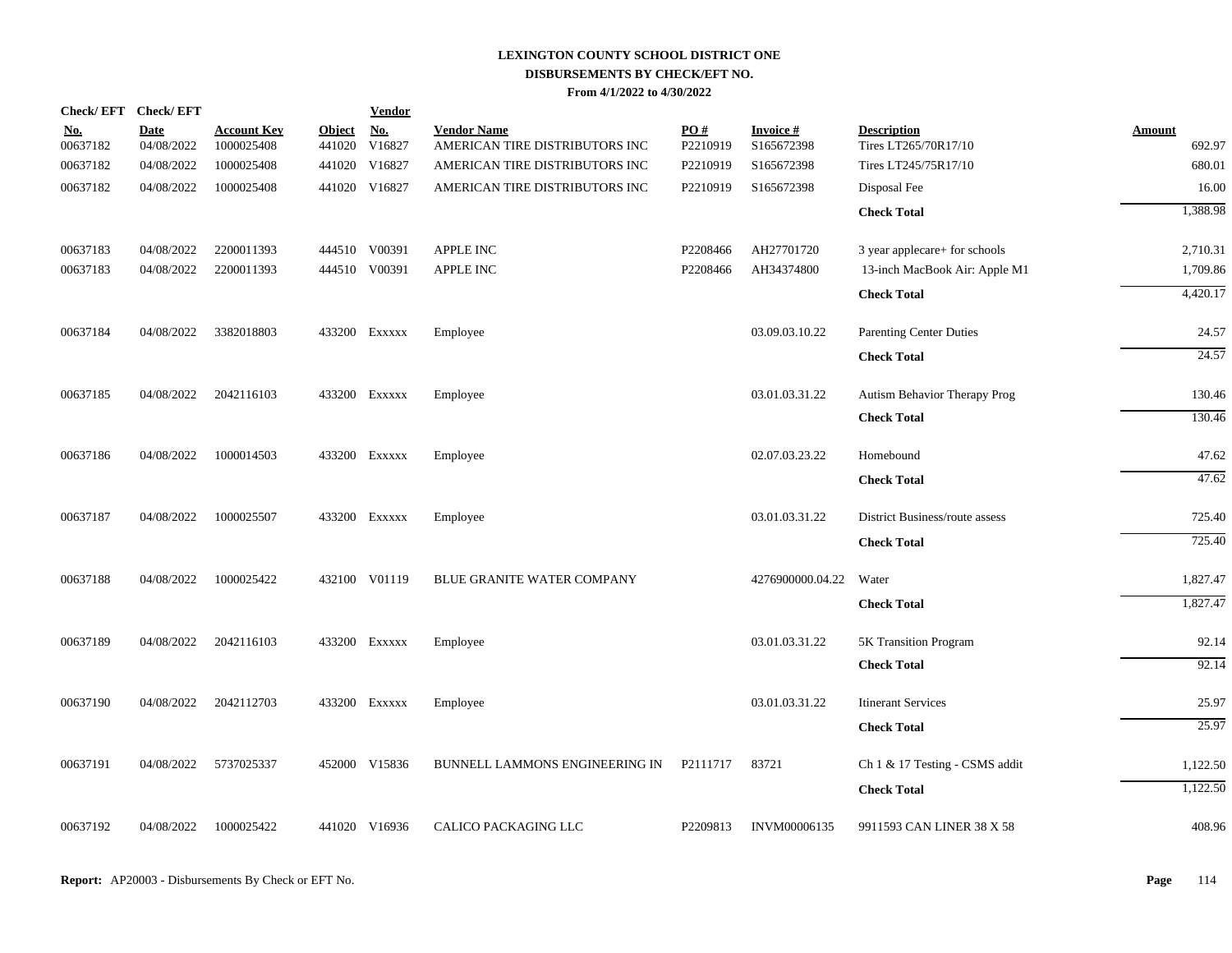|            | <b>Check/EFT</b> | <b>Check/EFT</b> |                                                            |               | <u>Vendor</u> |                                |          |                 |                                      |               |          |
|------------|------------------|------------------|------------------------------------------------------------|---------------|---------------|--------------------------------|----------|-----------------|--------------------------------------|---------------|----------|
| <u>No.</u> |                  | <b>Date</b>      | <b>Account Key</b>                                         | <b>Object</b> | No.           | <b>Vendor Name</b>             | PO#      | <b>Invoice#</b> | <b>Description</b>                   | <b>Amount</b> |          |
|            |                  |                  |                                                            |               |               |                                |          |                 | <b>Check Total</b>                   |               | 408.96   |
|            | 00637193         | 04/08/2022       | 2022011203                                                 |               | 441000 V17009 | CBM LLC DBA CHERRY LAKE PUBLIS | P2209444 | 185198          | Order of Student Books               |               | 463.87   |
|            | 00637193         | 04/08/2022       | 2022011203                                                 |               | 441000 V17009 | CBM LLC DBA CHERRY LAKE PUBLIS | P2209444 | 185198          | Shipping                             |               | 34.79    |
|            | 00637193         | 04/08/2022       | 2022011203                                                 |               | 441000 V17009 | CBM LLC DBA CHERRY LAKE PUBLIS | P2209446 | 185262          | Order of Student Books               |               | 463.87   |
|            | 00637193         | 04/08/2022       | 2022011203                                                 |               | 441000 V17009 | CBM LLC DBA CHERRY LAKE PUBLIS | P2209446 | 185262          | Shipping                             |               | 34.79    |
|            |                  |                  |                                                            |               |               |                                |          |                 | <b>Check Total</b>                   |               | 997.32   |
|            | 00637194         | 04/08/2022       | 2042116103                                                 |               | 433200 Exxxxx | Employee                       |          | 03.01.03.31.22  | <b>Behavior Support</b>              |               | 191.00   |
|            |                  |                  |                                                            |               |               |                                |          |                 | <b>Check Total</b>                   |               | 191.00   |
|            | 00637195         | 04/08/2022       | 1000025428                                                 |               | 432100 V00702 | CITY OF WEST COLUMBIA WATER CO |          | 86-052900-03.22 | Water                                |               | 1,281.70 |
|            |                  |                  |                                                            |               |               |                                |          |                 | <b>Check Total</b>                   |               | 1,281.70 |
|            | 00637196         | 04/08/2022       | 1000025424                                                 |               | 441020 V16517 | COASTAL SANITARY SUPPLY COMPAN | P2209273 | 322176          | BETTER BRUSH 550610 TRIGGER SP       |               | 8.13     |
|            | 00637196         | 04/08/2022       | 1000025424                                                 |               | 441020 V16517 | COASTAL SANITARY SUPPLY COMPAN | P2209273 | 322176          | BETTER BRUSH 550732 BOTTLE           |               | 8.43     |
|            |                  |                  |                                                            |               |               |                                |          |                 | <b>Check Total</b>                   |               | 16.56    |
|            | 00637197         | 04/08/2022       | 1000025408                                                 |               | 441020 V01708 | COMPASS GROUP DBA CANTEEN REFR | P2208133 | CAE20974        | <b>Maxwell House Coffee</b>          |               | 100.47   |
|            | 00637197         | 04/08/2022       | 1000025408                                                 |               | 441020 V01708 | COMPASS GROUP DBA CANTEEN REFR | P2208133 | <b>CAE20974</b> | <b>Maxwell House Decaf Coffee</b>    |               | 50.24    |
|            | 00637197         | 04/08/2022       | 1000025408                                                 |               | 441020 V01708 | COMPASS GROUP DBA CANTEEN REFR | P2208133 | <b>CAE20974</b> | Swiss Miss Mini Marsh Hot Coco       |               | 11.19    |
|            | 00637197         | 04/08/2022       | 1000025408                                                 |               | 441020 V01708 | COMPASS GROUP DBA CANTEEN REFR | P2208133 | <b>CAE20974</b> | Swiss Miss Sugar Free Hot Coco       |               | 8.93     |
|            | 00637197         | 04/08/2022       | 1000025408                                                 |               | 441020 V01708 | COMPASS GROUP DBA CANTEEN REFR | P2208133 | <b>CAE20974</b> | Nestle Coffee Mate French Vani       |               | 96.30    |
|            | 00637197         | 04/08/2022       | 1000025408                                                 |               | 441020 V01708 | COMPASS GROUP DBA CANTEEN REFR | P2208133 | <b>CAE20974</b> | Nestle Coffee Mate Original          |               | 96.30    |
|            | 00637197         | 04/08/2022       | 1000025408                                                 |               | 441020 V01708 | COMPASS GROUP DBA CANTEEN REFR | P2208133 | <b>CAE20974</b> | Splenda                              |               | 33.58    |
|            | 00637197         | 04/08/2022       | 1000025408                                                 |               | 441020 V01708 | COMPASS GROUP DBA CANTEEN REFR | P2208133 | CAE20974        | Powdered Creamer                     |               | 13.80    |
|            |                  |                  |                                                            |               |               |                                |          |                 | <b>Check Total</b>                   |               | 410.81   |
|            | 00637198         | 04/08/2022       | 1000014503                                                 |               | 433200 Exxxxx | Employee                       |          | 03.04.03.31.22  | Within District                      |               | 193.34   |
|            |                  |                  |                                                            |               |               |                                |          |                 | <b>Check Total</b>                   |               | 193.34   |
|            | 00637199         | 04/08/2022       | 1000022224                                                 |               | 441000 V00645 | DEMCO INC                      | P2209736 | 7098220         | <b>Color-Tinted Label Protectors</b> |               | 20.50    |
|            | 00637199         | 04/08/2022       | 1000022224                                                 |               | 441000 V00645 | DEMCO INC                      | P2209736 | 7098220         | <b>Color-Tinted Label Protectors</b> |               | 20.59    |
|            | 00637199         | 04/08/2022       | 1000022224                                                 |               | 441000 V00645 | DEMCO INC                      | P2209736 | 7098220         | Color-Tinted Label Protectors        |               | 20.59    |
|            | 00637199         | 04/08/2022       | 1000022224                                                 |               | 441000 V00645 | DEMCO INC                      | P2209736 | 7098220         | <b>Color-Tinted Label Protectors</b> |               | 20.59    |
|            |                  |                  | <b>Report:</b> AP20003 - Disbursements By Check or EFT No. |               |               |                                |          |                 |                                      | Page          | 115      |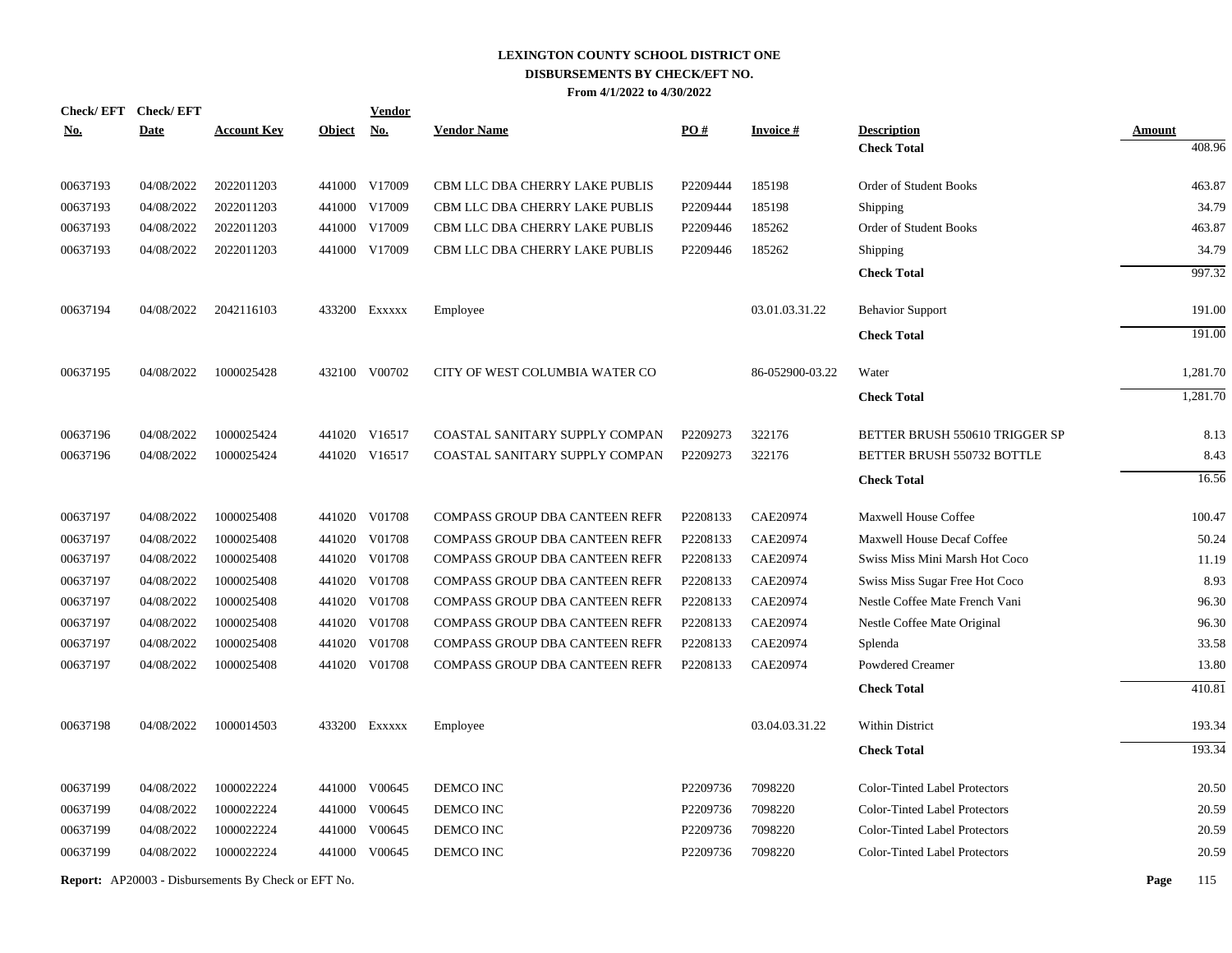| <b>Check/EFT</b>     | <b>Check/EFT</b>         |                                                            |               | Vendor        |                                |                      |                    |                                                                       |                |
|----------------------|--------------------------|------------------------------------------------------------|---------------|---------------|--------------------------------|----------------------|--------------------|-----------------------------------------------------------------------|----------------|
| <u>No.</u>           | <b>Date</b>              | <b>Account Key</b>                                         | <b>Object</b> | No.           | <b>Vendor Name</b>             | PO#                  | <b>Invoice#</b>    | <b>Description</b>                                                    | <b>Amount</b>  |
| 00637199<br>00637199 | 04/08/2022<br>04/08/2022 | 1000022224<br>1000022224                                   | 441000        | V00645        | DEMCO INC                      | P2209736<br>P2209736 | 7098220<br>7098220 | Color-Tinted Label Protectors<br><b>Color-Tinted Label Protectors</b> | 20.59<br>20.59 |
|                      |                          |                                                            | 441000        | V00645        | DEMCO INC                      |                      |                    |                                                                       |                |
| 00637199             | 04/08/2022               | 1000022224                                                 | 441000        | V00645        | DEMCO INC                      | P2209736             | 7098220            | <b>Color-Tinted Label Protectors</b>                                  | 20.59<br>20.59 |
| 00637199             | 04/08/2022               | 1000022224                                                 | 441000        | V00645        | DEMCO INC                      | P2209736             | 7098220            | Color-Tinted Label Protectors                                         |                |
| 00637199             | 04/08/2022               | 1000022224                                                 | 441000        | V00645        | DEMCO INC                      | P2209736             | 7098220            | <b>Color-Tinted Label Protectors</b>                                  | 20.59          |
| 00637199             | 04/08/2022               | 1000022224                                                 |               | 441000 V00645 | DEMCO INC                      | P2209736             | 7098220            | SHIPPING AND HANDLING                                                 | 20.38          |
|                      |                          |                                                            |               |               |                                |                      |                    | <b>Check Total</b>                                                    | 205.60         |
| 00637200             | 04/08/2022               | 1000025411                                                 |               | 432300 V14264 | <b>EA SERVICES LLC</b>         | P2201257             | 7365               | <b>LHS-Lift Station Inspection</b>                                    | 500.00         |
| 00637200             | 04/08/2022               | 1000025413                                                 |               | 432300 V14264 | <b>EA SERVICES LLC</b>         | P2201257             | 7365               | <b>GHS-Lift Station Inspection</b>                                    | 160.00         |
| 00637200             | 04/08/2022               | 1000025413                                                 |               | 432300 V14264 | EA SERVICES LLC                | P2201257             | 7365               | GHS Football Stadium- Lift Sta                                        | 60.00          |
| 00637200             | 04/08/2022               | 1000025414                                                 |               | 432300 V14264 | <b>EA SERVICES LLC</b>         | P2201257             | 7365               | GES WWTP-Lift Station Inspecti                                        | 2,300.00       |
| 00637200             | 04/08/2022               | 1000025414                                                 |               | 432300 V14264 | EA SERVICES LLC                | P2201257             | 7365               | GES WWTP-Wastewater Sampling                                          | 130.00         |
| 00637200             | 04/08/2022               | 1000025427                                                 |               | 432300 V14264 | <b>EA SERVICES LLC</b>         | P2201257             | 7365               | WKHS Classroom Addition-Lift S                                        | 200.00         |
| 00637200             | 04/08/2022               | 1000025427                                                 |               | 432300 V14264 | EA SERVICES LLC                | P2201257             | 7365               | WKHS Performing Art Center-Lif                                        | 200.00         |
| 00637200             | 04/08/2022               | 1000025430                                                 |               | 432300 V14264 | <b>EA SERVICES LLC</b>         | P2201257             | 7365               | <b>PMS-Lift Station Inspection</b>                                    | 160.00         |
| 00637200             | 04/08/2022               | 1000025434                                                 |               | 432300 V14264 | EA SERVICES LLC                | P2201257             | 7365               | PHMS-Lift Station Inspection                                          | 200.00         |
| 00637200             | 04/08/2022               | 1000025438                                                 | 432300        | V14264        | EA SERVICES LLC                | P2201257             | 7365               | <b>CSES-Lift Station Inspection</b>                                   | 400.00         |
| 00637200             | 04/08/2022               | 1000025440                                                 |               | 432300 V14264 | EA SERVICES LLC                | P2201257             | 7365               | NPES-Lift Station Inspection                                          | 400.00         |
| 00637200             | 04/08/2022               | 1000025441                                                 | 432300        | V14264        | <b>EA SERVICES LLC</b>         | P2201257             | 7365               | <b>RCES-Lift Station Inspection</b>                                   | 200.00         |
| 00637200             | 04/08/2022               | 1000025444                                                 |               | 432300 V14264 | EA SERVICES LLC                | P2201257             | 7365               | RBHS-Lift Station Inspection                                          | 325.00         |
| 00637200             | 04/08/2022               | 1000025445                                                 |               | 432300 V14264 | EA SERVICES LLC                | P2201257             | 7365               | DES-Lift Station Inspection                                           | 200.00         |
| 00637200             | 04/08/2022               | 1000025446                                                 | 432300        | V14264        | EA SERVICES LLC                | P2201257             | 7365               | <b>BMS-Lift Station Inspection</b>                                    | 200.00         |
| 00637200             | 04/08/2022               | 1000025452                                                 |               | 432300 V14264 | <b>EA SERVICES LLC</b>         | P2201257             | 7365               | Old GES-Lift Station Inspectio                                        | 160.00         |
|                      |                          |                                                            |               |               |                                |                      |                    | <b>Check Total</b>                                                    | 5,795.00       |
| 00637201             | 04/08/2022               | 3280022415                                                 |               | 433200 EXXXXX | Employee                       |                      | 03.09.03.24.22     | Health Science clinicals/rotat                                        | 165.85         |
|                      |                          |                                                            |               |               |                                |                      |                    | <b>Check Total</b>                                                    | 165.85         |
| 00637202             | 04/08/2022               | 1000023328                                                 |               | 433200 EXXXXX | Employee                       |                      | 03.11.03.31.22     | <b>Bank Deposits</b>                                                  | 25.27          |
|                      |                          |                                                            |               |               |                                |                      |                    |                                                                       | 25.27          |
|                      |                          |                                                            |               |               |                                |                      |                    | <b>Check Total</b>                                                    |                |
| 00637203             | 04/08/2022               | 7802070013                                                 |               | 466099 V12717 | FIRST TEAM SPORTS CENTER OF TH | P2207657             | 11921-00           | White Adidas Amplifier SS Tee                                         | 331.70         |
| 00637203             | 04/08/2022               | 7887080013                                                 |               | 466099 V12717 | FIRST TEAM SPORTS CENTER OF TH | P2207657             | 11921-00           | Grey Adidas Crewneck Sweatshir                                        | 722.25         |
| 00637203             | 04/08/2022               | 7887080013                                                 |               | 466099 V12717 | FIRST TEAM SPORTS CENTER OF TH | P2207657             | 11921-00           | Red Adidas 3 Stripe Cuffed Pom                                        | 428.00         |
|                      |                          | <b>Report:</b> AP20003 - Disbursements By Check or EFT No. |               |               |                                |                      |                    |                                                                       | Page<br>116    |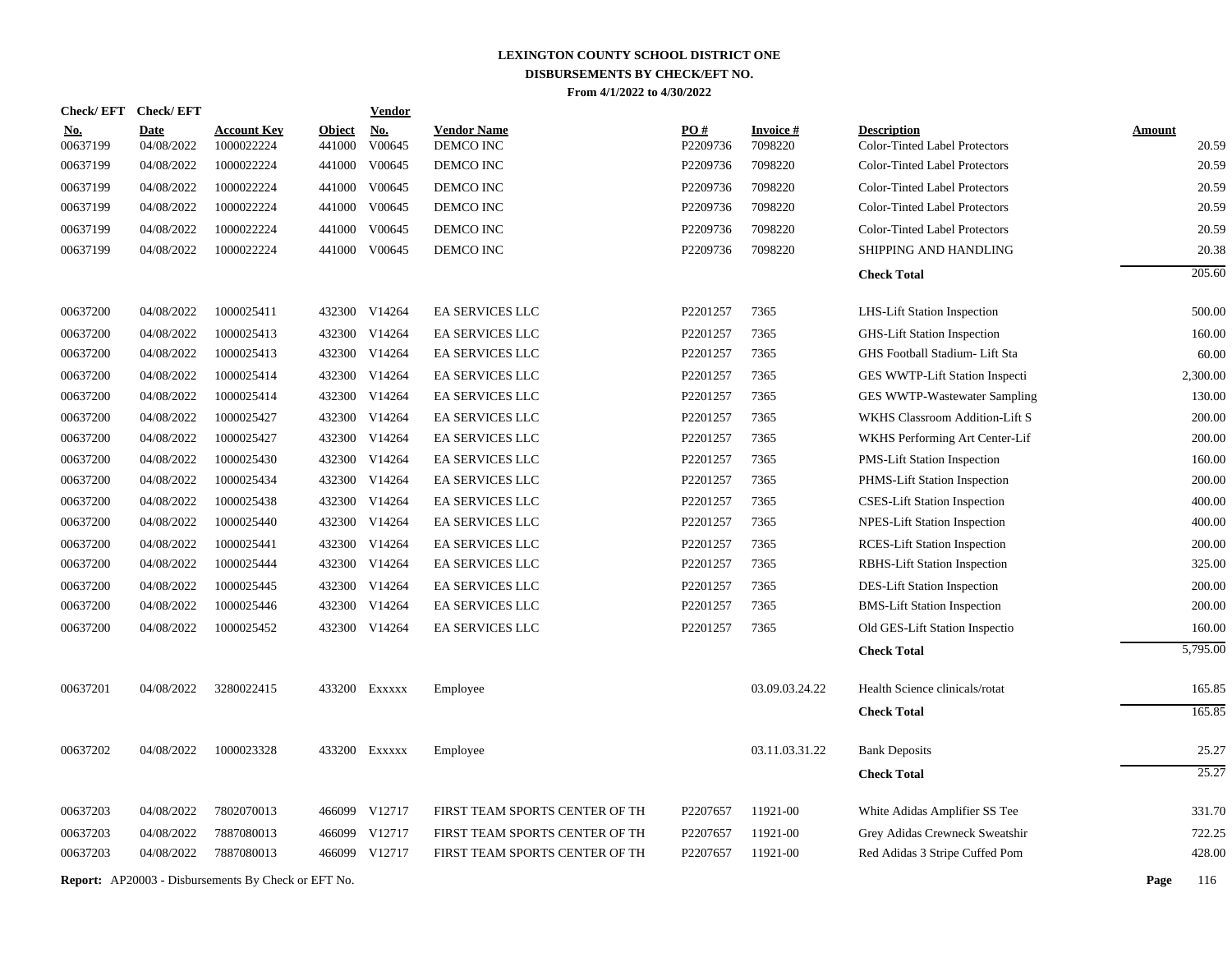| Check/EFT Check/EFT    |                           |                                  |                         | Vendor        |                                                      |                 |                             |                                     |                 |
|------------------------|---------------------------|----------------------------------|-------------------------|---------------|------------------------------------------------------|-----------------|-----------------------------|-------------------------------------|-----------------|
| <u>No.</u><br>00637203 | <b>Date</b><br>04/08/2022 | <b>Account Key</b><br>7887080013 | <b>Object</b><br>466099 | No.<br>V12717 | <b>Vendor Name</b><br>FIRST TEAM SPORTS CENTER OF TH | PO#<br>P2207657 | <b>Invoice#</b><br>11921-00 | <b>Description</b><br>Shipping      | Amount<br>21.40 |
| 00637203               | 04/08/2022                | 7802070013                       |                         | 466099 V12717 | FIRST TEAM SPORTS CENTER OF TH                       | P2207996        | 12016-00                    | 3 Color Front Screen Promo Shi      | 154.08          |
| 00637203               | 04/08/2022                | 7802070013                       |                         | 466099 V12717 | FIRST TEAM SPORTS CENTER OF TH                       | P2207996        | 12016-00                    | Shipping                            | 10.70           |
| 00637203               | 04/08/2022                | 7802075013                       |                         | 466041 V12717 | FIRST TEAM SPORTS CENTER OF TH                       | P2209565        | 12528-00                    | Bury Style Homeplate                | 96.29           |
| 00637203               | 04/08/2022                | 7802075013                       |                         | 466041 V12717 | FIRST TEAM SPORTS CENTER OF TH                       | P2209565        | 12528-00                    | Dozen Practice Softballs            | 369.15          |
| 00637203               | 04/08/2022                | 7802075013                       |                         | 466041 V12717 | FIRST TEAM SPORTS CENTER OF TH                       | P2209565        | 12528-00                    | TSI 9 Hole Pitching Target          | 1,078.53        |
| 00637203               | 04/08/2022                | 7802075013                       |                         | 466041 V12717 | FIRST TEAM SPORTS CENTER OF TH                       | P2209565        | 12528-00                    | TSI Z Screen                        | 348.81          |
| 00637203               | 04/08/2022                | 7802075013                       |                         | 466041 V12717 | FIRST TEAM SPORTS CENTER OF TH                       | P2209565        | 12528-00                    | Shipping                            | 169.06          |
|                        |                           |                                  |                         |               |                                                      |                 |                             | <b>Check Total</b>                  | 3,729.97        |
| 00637204               | 04/08/2022                | 1000011339                       |                         | 443000 V16603 | FLYLEAF PUBLISHING LLC                               | P2209112        | 22627                       | <b>Emergent Reader Series: Book</b> | 972.00          |
| 00637204               | 04/08/2022                | 1000011339                       |                         | 443000 V16603 | FLYLEAF PUBLISHING LLC                               | P2209112        | 22627                       | Shipping                            | 61.24           |
| 00637204               | 04/08/2022                | 1000011339                       |                         | 443000 V16603 | FLYLEAF PUBLISHING LLC                               | P2209112        | 22627                       | Discount                            | $-97.20$        |
|                        |                           |                                  |                         |               |                                                      |                 |                             | <b>Check Total</b>                  | 936.04          |
| 00637205               | 04/08/2022                | 2042121503                       |                         | 433200 EXXXXX | Employee                                             |                 | 03.01.03.30.22              | Physical Therapy                    | 70.20           |
|                        |                           |                                  |                         |               |                                                      |                 |                             | <b>Check Total</b>                  | 70.20           |
| 00637206               | 04/08/2022                | 2042122303                       |                         | 433200 Exxxxx | Employee                                             |                 | 02.28.03.30.22              | In District Travel                  | 109.10          |
|                        |                           |                                  |                         |               |                                                      |                 |                             | <b>Check Total</b>                  | 109.10          |
| 00637207               | 04/08/2022                | 1000025507                       |                         | 433200 Exxxxx | Employee                                             |                 | 03.01.03.24.22              | Various                             | 105.59          |
|                        |                           |                                  |                         |               |                                                      |                 |                             | <b>Check Total</b>                  | 105.59          |
| 00637208               | 04/08/2022                | 1000025424                       |                         | 441020 V15598 | <b>GREENVILLE OFFICE SUPPLY CO IN</b>                | P2209276        | 126917-0                    | CAROLINA MOP 1064 16 OZ RAYON       | 144.83          |
| 00637208               | 04/08/2022                | 1000025424                       |                         | 441020 V15598 | <b>GREENVILLE OFFICE SUPPLY CO IN</b>                | P2209276        | 126917-0                    | CAROLINA MOP 1065 20 OZ RAYON       | 116.33          |
| 00637208               | 04/08/2022                | 1000025424                       |                         | 441020 V15598 | GREENVILLE OFFICE SUPPLY CO IN                       | P2209276        | 126917-0                    | ODELL AF-700L-CH LRG LOOP END       | 33.71           |
|                        |                           |                                  |                         |               |                                                      |                 |                             | <b>Check Total</b>                  | 294.87          |
| 00637209               | 04/08/2022                | 2042112403                       |                         | 433200 Exxxxx | Employee                                             |                 | 03.01.03.31.22              | Serve Students                      | 352.76          |
|                        |                           |                                  |                         |               |                                                      |                 |                             | <b>Check Total</b>                  | 352.76          |
| 00637210               | 04/08/2022                | 1000026693                       |                         | 433200 Exxxxx | Employee                                             |                 | 02.08.02.28.22              | Feb local travel for IT             | 73.42           |
| 00637210               | 04/08/2022                | 1000026693                       |                         | 433200 Exxxxx | Employee                                             |                 | 03.01.03.31.22              | March local travel for IT           | 181.06          |
|                        |                           |                                  |                         |               |                                                      |                 |                             |                                     |                 |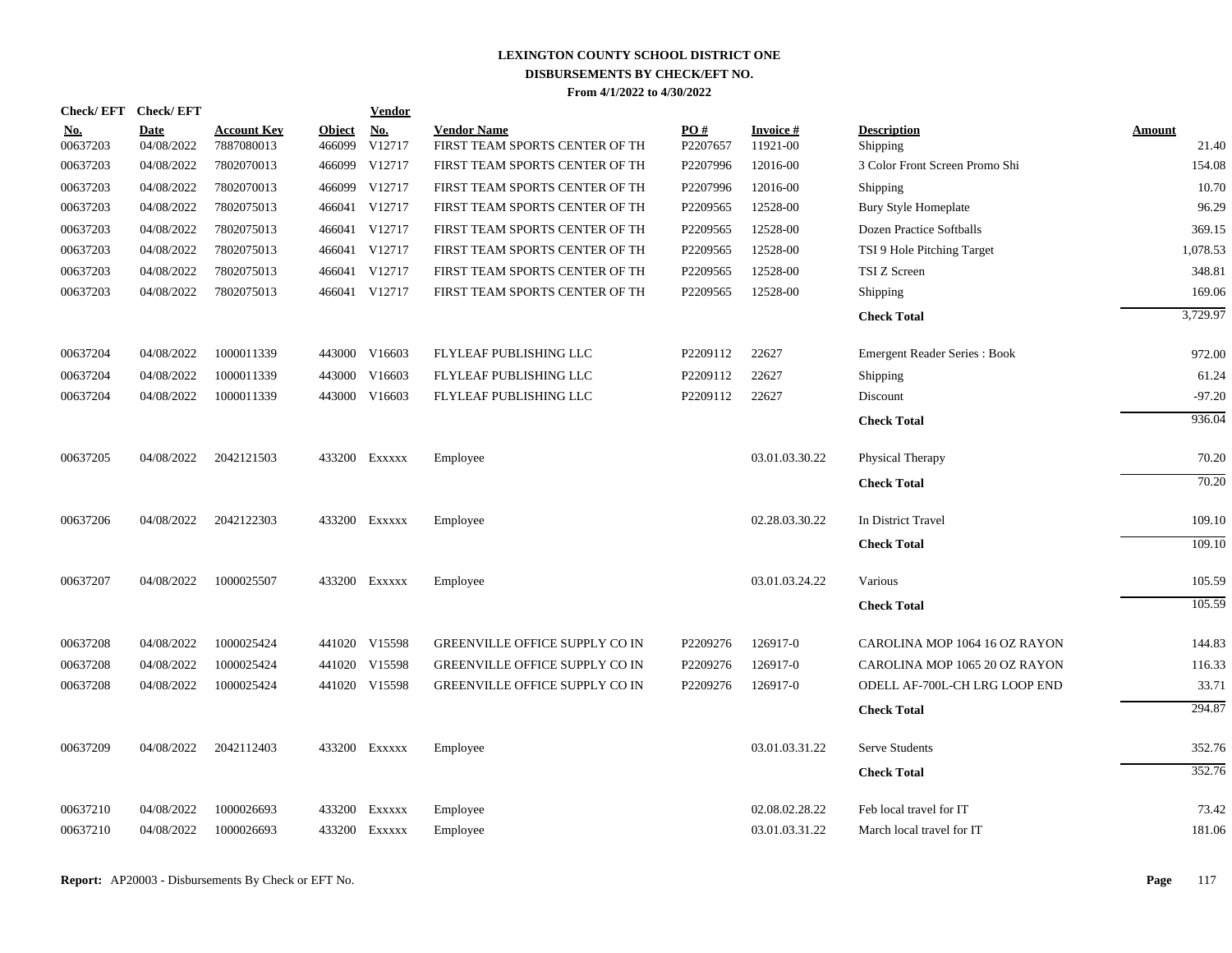|            | Check/EFT Check/EFT |                    |               | <b>Vendor</b> |                              |          |                 |                                   |               |
|------------|---------------------|--------------------|---------------|---------------|------------------------------|----------|-----------------|-----------------------------------|---------------|
| <u>No.</u> | <b>Date</b>         | <b>Account Key</b> | <b>Object</b> | <b>No.</b>    | <b>Vendor Name</b>           | PO#      | <b>Invoice#</b> | <b>Description</b>                | <b>Amount</b> |
|            |                     |                    |               |               |                              |          |                 | <b>Check Total</b>                | 254.48        |
| 00637211   | 04/08/2022          | 2042116103         |               | 433200 Exxxxx | Employee                     |          | 03.01.03.31.22  | <b>Behavior Therapy</b>           | 49.14         |
|            |                     |                    |               |               |                              |          |                 | <b>Check Total</b>                | 49.14         |
| 00637212   | 04/08/2022          | 1000011303         |               | 431300 V15651 | <b>ITUTOR.COM INC</b>        | P2210926 | 19193076        | 1:1 Homebound Instruction         | 12,000.00     |
| 00637212   | 04/08/2022          | 1000011303         |               | 431300 V15651 | <b>ITUTOR.COM INC</b>        | P2210926 | 19193076        | Implementation fee - 10%          | 1,200.00      |
|            |                     |                    |               |               |                              |          |                 | <b>Check Total</b>                | 13,200.00     |
| 00637213   | 04/08/2022          | 2042112503         |               | 433200 Exxxxx | Employee                     |          | 03.01.03.31.22  | Itinerant/Hard of hearing/deaf    | 142.45        |
|            |                     |                    |               |               |                              |          |                 | <b>Check Total</b>                | 142.45        |
| 00637214   | 04/08/2022          | 2042121503         |               | 433200 Exxxxx | Employee                     |          | 03.01.03.31.22  | <b>Itinerant Therapy Services</b> | 64.94         |
|            |                     |                    |               |               |                              |          |                 | <b>Check Total</b>                | 64.94         |
| 00637215   | 04/08/2022          | 2042116103         |               | 433200 Exxxxx | Employee                     |          | 03.01.03.31.22  | <b>Behavior Support Services</b>  | 110.86        |
|            |                     |                    |               |               |                              |          |                 | <b>Check Total</b>                | 110.86        |
| 00637216   | 04/08/2022          | 9240013903         |               | 441000 V00500 | LAKESHORE LEARNING MATERIALS | P2209586 | 719930033022    | Creative CNST MGNTC Builder St    | 40.65         |
| 00637216   | 04/08/2022          | 1000011303         |               | 441000 V00500 | LAKESHORE LEARNING MATERIALS | P2210187 | 749283033022    | Spanish CD Read-Alongs Comp St    | 177.89        |
|            |                     |                    |               |               |                              |          |                 | <b>Check Total</b>                | 218.54        |
| 00637217   | 04/08/2022          | 1000023331         |               | 433200 Exxxxx | Employee                     |          | 03.01.03.31.22  | Job errands                       | 67.50         |
| 00637217   | 04/08/2022          | 7846027031         |               | 466032 Exxxxx | Employee                     |          | 03.01.03.31.22  | Job errands                       | 10.89         |
|            |                     |                    |               |               |                              |          |                 | <b>Check Total</b>                | 78.39         |
| 00637218   | 04/08/2022          | 2042122303         |               | 433200 Exxxxx | Employee                     |          | 03.01.03.31.22  | Job Responsibilities              | 204.17        |
|            |                     |                    |               |               |                              |          |                 | <b>Check Total</b>                | 204.17        |
| 00637219   | 04/08/2022          | 1000023316         |               | 433200 Exxxxx | Employee                     |          | 03.23.04.06.22  | Training at CS                    | 45.63         |
|            |                     |                    |               |               |                              |          |                 | <b>Check Total</b>                | 45.63         |
| 00637220   | 04/08/2022          | 1000023338         |               | 433200 Exxxxx | Employee                     |          | 03.01.04.07.22  | CS and Bank Runs                  | 86.35         |
|            |                     |                    |               |               |                              |          |                 | <b>Check Total</b>                | 86.35         |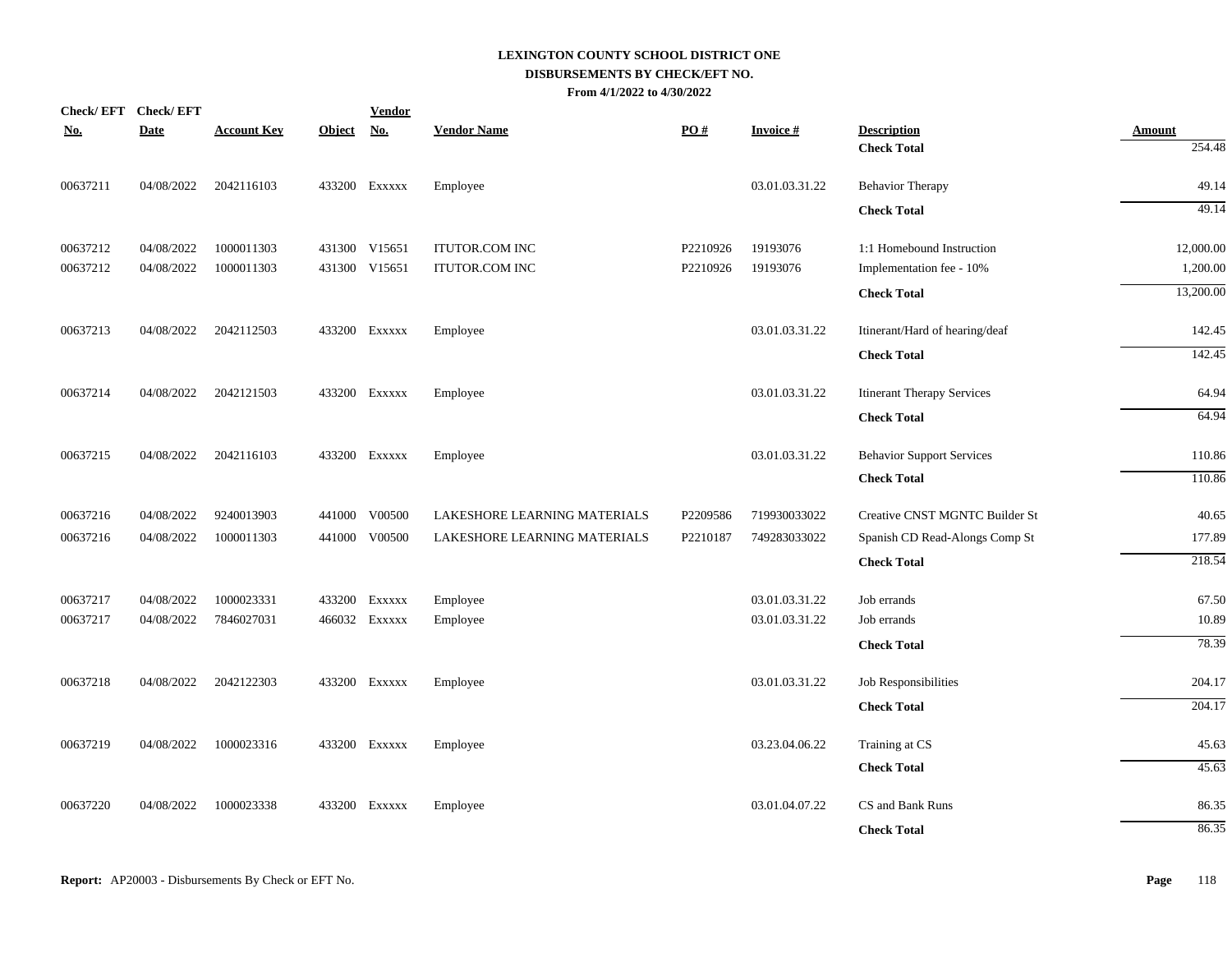| Check/EFT Check/EFT    |                           |                                  |                         | <b>Vendor</b> |                                |          |                                   |                                                |                  |
|------------------------|---------------------------|----------------------------------|-------------------------|---------------|--------------------------------|----------|-----------------------------------|------------------------------------------------|------------------|
| <u>No.</u><br>00637221 | <b>Date</b><br>04/08/2022 | <b>Account Key</b><br>1000011521 | <b>Object</b><br>433200 | No.<br>EXXXXX | <b>Vendor Name</b><br>Employee | PO#      | <b>Invoice#</b><br>03.01.03.31.22 | <b>Description</b><br>Various local errands    | Amount<br>128.12 |
|                        |                           |                                  |                         |               |                                |          |                                   | <b>Check Total</b>                             | 128.12           |
| 00637222               | 04/08/2022                | 1000021244                       |                         | 433200 Exxxxx | Employee                       |          | 07.08.07.12.22                    | <b>SCASA</b> Conference                        | 988.20           |
|                        |                           |                                  |                         |               |                                |          |                                   | <b>Check Total</b>                             | 988.20           |
| 00637223               | 04/08/2022                | 5707025307                       |                         | 452000 V13076 | PALMETTO CONSTRUCTION SERVICES | P2206524 | 7858                              | NPDES Inspections - Transporta                 | 380.00           |
|                        |                           |                                  |                         |               |                                |          |                                   | <b>Check Total</b>                             | 380.00           |
| 00637224               | 04/08/2022                | 7887078513                       |                         | 466099 V15099 | PALMETTO SPORTS IMAGING LLC    | P2210800 | 109                               | 2022 Girls Soccer Hype Video G                 | 175.00           |
| 00637224               | 04/08/2022                | 7887078513                       |                         | 466099 V15099 | PALMETTO SPORTS IMAGING LLC    | P2210800 | 109                               | Game Phot Services/Gallery Dow                 | 175.00           |
|                        |                           |                                  |                         |               |                                |          |                                   | <b>Check Total</b>                             | 350.00           |
| 00637225               | 04/08/2022                | 1000025507                       |                         | 433200 Exxxxx | Employee                       |          | 03.08.03.25.22                    | <b>Transportation Concerns</b>                 | 37.44            |
|                        |                           |                                  |                         |               |                                |          |                                   | <b>Check Total</b>                             | 37.44            |
| 00637226               | 04/08/2022                | 2042116103                       |                         | 433200 Exxxxx | Employee                       |          | 03.01.03.31.22                    | <b>Support Students</b>                        | 200.36           |
|                        |                           |                                  |                         |               |                                |          |                                   | <b>Check Total</b>                             | 200.36           |
| 00637227               | 04/08/2022                | 1000012803                       |                         | 437000 V15926 | PINE GROVE                     | P2203257 | DEM2022ED-03-22 TUITION           |                                                | 2,482.16         |
| 00637227               | 04/08/2022                | 1000012803                       |                         | 437000 V15926 | PINE GROVE                     | P2204328 |                                   | OLI2022ED-03-22 TUITION FOR STUDENT SCHOOL YEA | 2,482.16         |
| 00637227               | 04/08/2022                | 1000012803                       |                         | 437000 V15926 | PINE GROVE                     | P2203256 | WIM2022ED-03-22 TUITION FOR       |                                                | 2,482.16         |
|                        |                           |                                  |                         |               |                                |          |                                   | <b>Check Total</b>                             | 7,446.48         |
| 00637228               | 04/08/2022                | 1000011415                       |                         | 441000 V00103 | PINE PRESS OF LEXINGTON INC    | P2210020 | 134478                            | 6000 PHS #10 REGULAR ENVELOPES                 | 467.31           |
| 00637228               | 04/08/2022                | 1000011415                       |                         | 441000 V00103 | PINE PRESS OF LEXINGTON INC    | P2210020 | 134478                            | 6000 PHS #10 WINDOW ENVELOPES                  | 476.72           |
|                        |                           |                                  |                         |               |                                |          |                                   | <b>Check Total</b>                             | 944.03           |
| 00637229               | 04/08/2022                | 2022011203                       |                         | 441000 V15036 | PIONEER VALLEY BOOKS           | P2209450 | I228773                           | Spaceboy Chapter Books                         | 22.00            |
| 00637229               | 04/08/2022                | 2022011203                       |                         | 441000 V15036 | PIONEER VALLEY BOOKS           | P2209450 | I228773                           | Shipping                                       | 3.00             |
|                        |                           |                                  |                         |               |                                |          |                                   | <b>Check Total</b>                             | 25.00            |
| 00637230               | 04/08/2022                | 1000014113                       |                         | 441000 V01613 | PLAYSCRIPTS INC                | P2211193 | 2274452                           | Invoice No.: 2274452                           | 60.00            |
| 00637230               | 04/08/2022                | 1000014113                       |                         | 441000 V01613 | PLAYSCRIPTS INC                | P2211193 | 2274452                           | Production Book/Binder                         | 25.00            |
|                        |                           |                                  |                         |               |                                |          |                                   |                                                |                  |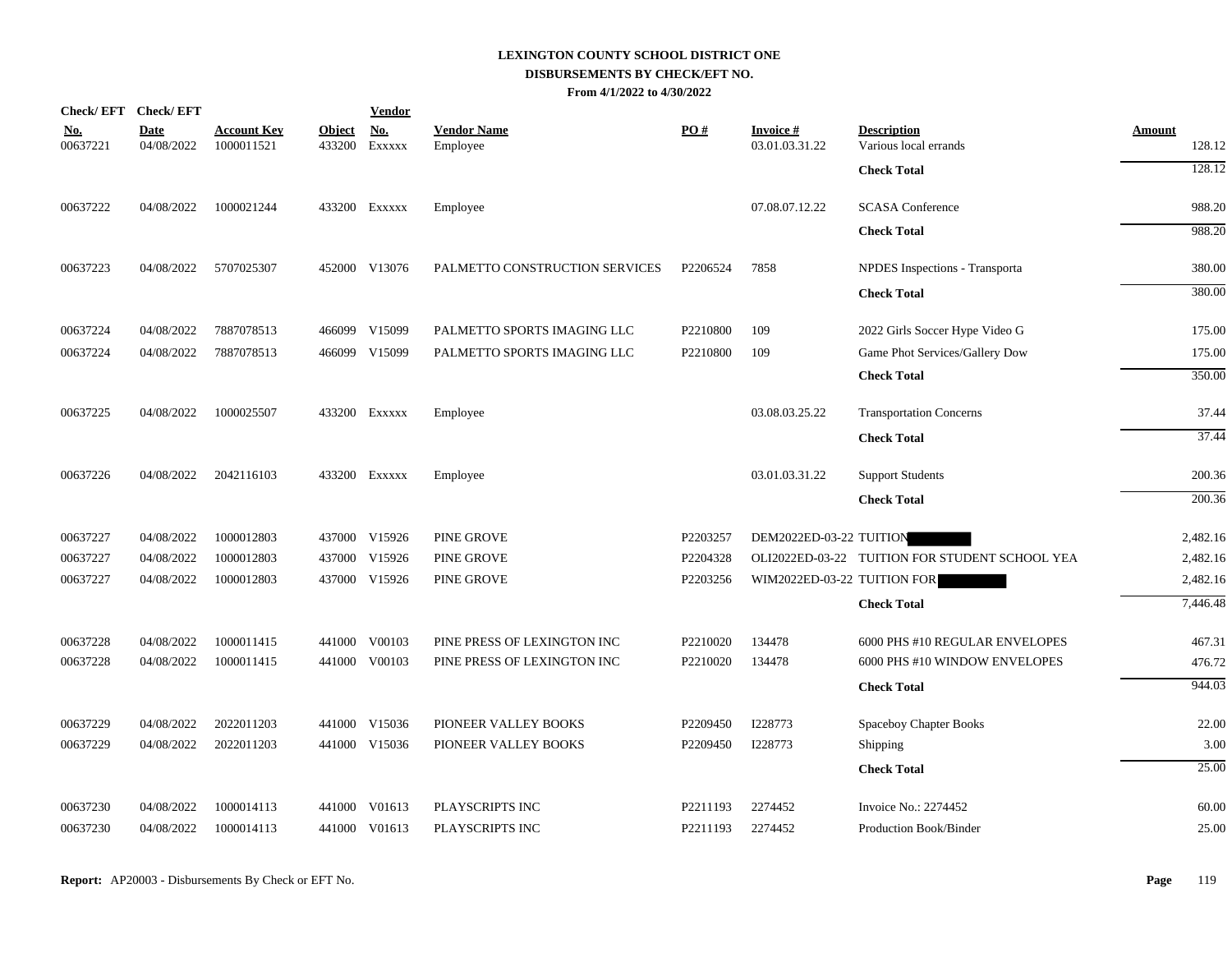| <b>Check/EFT</b> | <b>Check/EFT</b> |                    |               | <b>Vendor</b> |                                |                      |                  |                                      |               |
|------------------|------------------|--------------------|---------------|---------------|--------------------------------|----------------------|------------------|--------------------------------------|---------------|
| <u>No.</u>       | <b>Date</b>      | <b>Account Key</b> | <b>Object</b> | <b>No.</b>    | <b>Vendor Name</b>             | PO#                  | <b>Invoice#</b>  | <b>Description</b>                   | <b>Amount</b> |
|                  |                  |                    |               |               |                                |                      |                  | <b>Check Total</b>                   | 85.00         |
| 00637231         | 04/08/2022       | 1000026693         |               | 439500 V14447 | POWER SCHOOL GROUP LLC         | P2110525             | <b>INV298227</b> | Unified Admin BusinessPlus Pro       | 1,365.00      |
| 00637231         | 04/08/2022       | 1000026693         |               | 439500 V14447 | POWER SCHOOL GROUP LLC         | P <sub>2110525</sub> | <b>INV298227</b> | Unified Admin BusinessPlus Con       | 210.00        |
|                  |                  |                    |               |               |                                |                      |                  | <b>Check Total</b>                   | 1,575.00      |
| 00637232         | 04/08/2022       | 3280011521         |               | 439500 V17238 | PSI SERVICES LLC               |                      | 04.07.2022       | Cosmetology State Board Test         | 2,196.00      |
|                  |                  |                    |               |               |                                |                      |                  | <b>Check Total</b>                   | 2,196.00      |
| 00637233         | 04/08/2022       | 1000011341         |               | 441000 V00911 | <b>REALLY GOOD STUFF</b>       | P2210032             | 7890689          | <b>Standard Neon Privacy Shields</b> | 76.12         |
| 00637233         | 04/08/2022       | 1000011341         |               | 441000 V00911 | <b>REALLY GOOD STUFF</b>       | P2210032             | 7890689          | Carpet Mark-Its                      | 27.55         |
| 00637233         | 04/08/2022       | 1000011338         |               | 441000 V00911 | <b>REALLY GOOD STUFF</b>       | P2210414             | 7893171          | Store More hang-p toes an stur       | 147.42        |
| 00637233         | 04/08/2022       | 1000011338         |               | 441000 V00911 | <b>REALLY GOOD STUFF</b>       | P2210414             | 7893171          | Shipping charge 15%                  | 22.13         |
|                  |                  |                    |               |               |                                |                      |                  | <b>Check Total</b>                   | 273.22        |
| 00637234         | 04/08/2022       | 1000023313         |               | 464000 V00340 | ROTARY CLUB OF LEXINGTON       | P2211192             | 6464             | <b>Quarterly Dues</b>                | 360.00        |
|                  |                  |                    |               |               |                                |                      |                  | <b>Check Total</b>                   | 360.00        |
| 00637240         | 04/08/2022       | 9240013903         |               | 441000 V00132 | SC DEPARTMENT OF REVENUE (SALE | P2207628             | 0006193626       | Ladybug Land (page 205)              | 1.54          |
| 00637240         | 04/08/2022       | 9240013903         | 441000        | V00132        | SC DEPARTMENT OF REVENUE (SALE | P2207628             | 0006193626       | Animal Skin Picture Cards Matc       | 0.95          |
| 00637240         | 04/08/2022       | 9240013903         | 441000        | V00132        | SC DEPARTMENT OF REVENUE (SALE | P2207628             | 0006193626       | Sense of Place Rectangular Sto       | 5.95          |
| 00637240         | 04/08/2022       | 9240013903         |               | 441000 V00132 | SC DEPARTMENT OF REVENUE (SALE | P2207628             | 0006193626       | Crafting Yarn - 12 colors            | 0.59          |
| 00637240         | 04/08/2022       | 9240013903         |               | 441000 V00132 | SC DEPARTMENT OF REVENUE (SALE | P2207628             | 0006193626       | Agate Light Table Slices - Set       | 1.19          |
| 00637240         | 04/08/2022       | 9240013903         |               | 441000 V00132 | SC DEPARTMENT OF REVENUE (SALE | P2207628             | 0006193626       | Let's See Nature Loose parts w       | 1.66          |
| 00637240         | 04/08/2022       | 9240013903         |               | 441000 V00132 | SC DEPARTMENT OF REVENUE (SALE | P2207628             | 0006193626       | <b>Six Mighty Magnets</b>            | 1.31          |
| 00637240         | 04/08/2022       | 9240013903         |               | 441000 V00132 | SC DEPARTMENT OF REVENUE (SALE | P2207628             | 0006193626       | Science Sensory Tubes                | 2.08          |
| 00637240         | 04/08/2022       | 9240013903         |               | 441000 V00132 | SC DEPARTMENT OF REVENUE (SALE | P2207628             | 0006193626       | Carolina 10 - Section Locker         | 67.82         |
| 00637240         | 04/08/2022       | 9240013903         |               | 441000 V00132 | SC DEPARTMENT OF REVENUE (SALE | P2207628             | 0006193626       | Sense of Place Armoire               | 26.54         |
| 00637240         | 04/08/2022       | 9240013903         |               | 441000 V00132 | SC DEPARTMENT OF REVENUE (SALE | P2207628             | 0006193626       | Create and Contain Tiny Tornad       | 0.41          |
| 00637240         | 04/08/2022       | 9240013903         |               | 441000 V00132 | SC DEPARTMENT OF REVENUE (SALE | P2207628             | 0006193626       | <b>Classroom Thermometer</b>         | 0.53          |
| 00637240         | 04/08/2022       | 9240013903         |               | 441000 V00132 | SC DEPARTMENT OF REVENUE (SALE | P2207628             | 0006193626       | Light Table Accessory Kit            | 3.75          |
| 00637240         | 04/08/2022       | 9240013903         | 441000        | V00132        | SC DEPARTMENT OF REVENUE (SALE | P2207628             | 0006193626       | Pop Up wooden Toaster for Dram       | 1.60          |
| 00637240         | 04/08/2022       | 9240013903         |               | 441000 V00132 | SC DEPARTMENT OF REVENUE (SALE | P2207628             | 0006193626       | Pretend Condiment Set                | 1.07          |
| 00637240         | 04/08/2022       | 9240013903         | 441000        | V00132        | SC DEPARTMENT OF REVENUE (SALE | P2207628             | 0006193626       | Quick Stick Flannel Board            | 1.96          |
| 00637240         | 04/08/2022       | 9240013903         |               | 441000 V00132 | SC DEPARTMENT OF REVENUE (SALE | P2207628             | 0006193626       | Alphabet Acorns Activity Set         | 1.90          |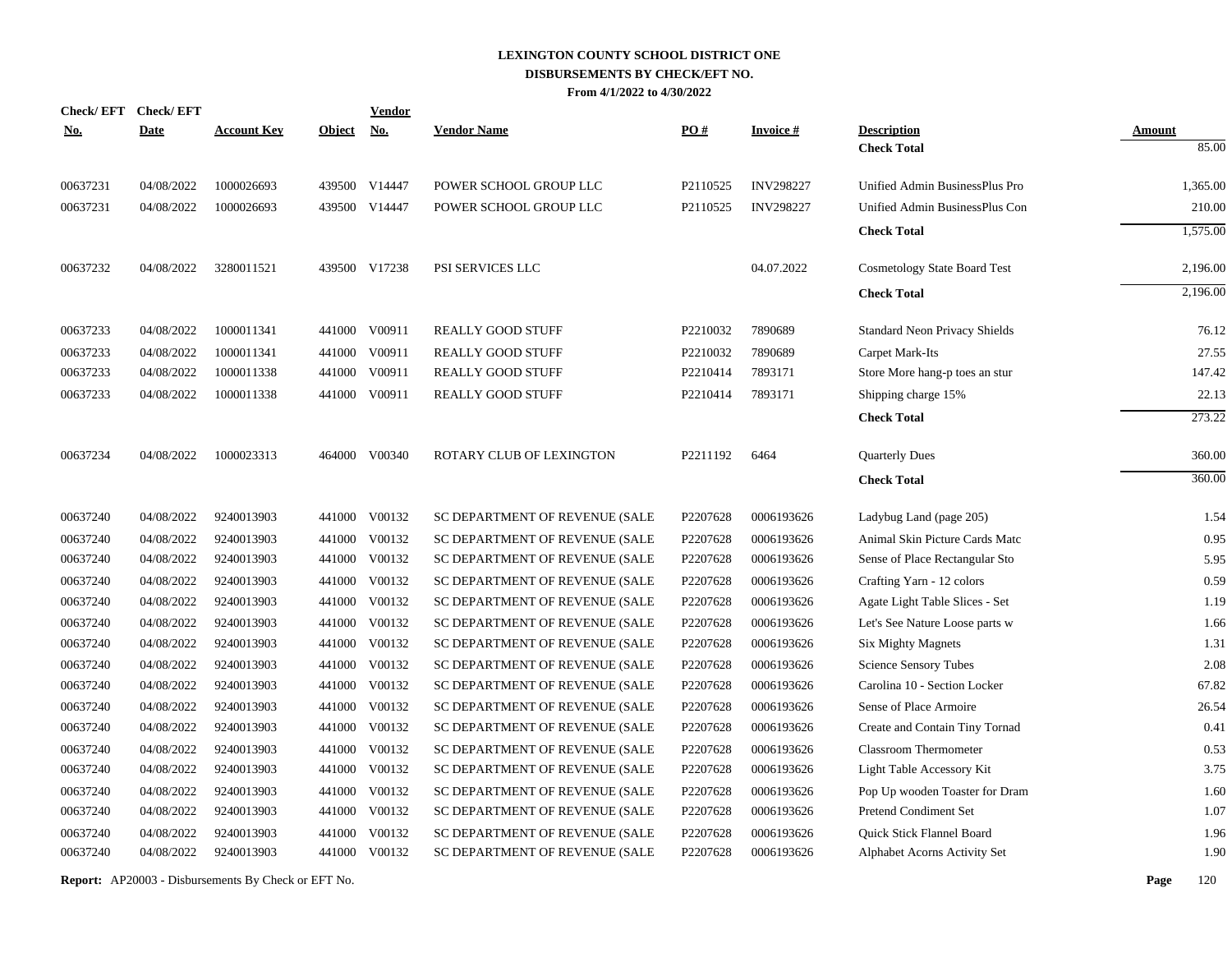| Check/EFT Check/EFT    |                    |                                  |                         | <b>Vendor</b>        |                                                      |                               |                         |                                                      |                       |
|------------------------|--------------------|----------------------------------|-------------------------|----------------------|------------------------------------------------------|-------------------------------|-------------------------|------------------------------------------------------|-----------------------|
| <u>No.</u><br>00637240 | Date<br>04/08/2022 | <b>Account Key</b><br>9240013903 | <b>Object</b><br>441000 | <b>No.</b><br>V00132 | <b>Vendor Name</b><br>SC DEPARTMENT OF REVENUE (SALE | $\underline{PO#}$<br>P2207628 | Invoice #<br>0006193626 | <b>Description</b><br>Art Apron - Sleeveless - Set o | <b>Amount</b><br>1.90 |
| 00637240               | 04/08/2022         | 9240013903                       | 441000                  | V00132               | SC DEPARTMENT OF REVENUE (SALE                       | P2207628                      | 0006193626              | Mini Hourglass Liquid Motion T                       | 0.95                  |
| 00637240               | 04/08/2022         | 9240013903                       | 441000                  | V00132               | SC DEPARTMENT OF REVENUE (SALE                       | P2207628                      | 0006193626              | <b>Counting Surprise Party</b>                       | 1.49                  |
| 00637240               | 04/08/2022         | 9240013903                       | 441000                  | V00132               | SC DEPARTMENT OF REVENUE (SALE                       | P2207628                      | 0006193626              | Airplane and Luggage Set                             | 1.30                  |
| 00637240               | 04/08/2022         | 9240013903                       | 441000                  | V00132               | SC DEPARTMENT OF REVENUE (SALE                       | P2207628                      | 0006193626              | Campout Camp Fire and Smores S                       | 4.40                  |
| 00637240               | 04/08/2022         | 9240013903                       | 441000                  | V00132               | SC DEPARTMENT OF REVENUE (SALE                       | P2207628                      | 0006193626              | <b>Stack and Count Numbers Layer</b>                 | 1.37                  |
| 00637240               | 04/08/2022         | 9240013903                       | 441000                  | V00132               | SC DEPARTMENT OF REVENUE (SALE                       | P2207628                      | 0006193626              | The Storyboard Flannel set - P                       | 27.96                 |
| 00637240               | 04/08/2022         | 9240013903                       | 441000                  | V00132               | SC DEPARTMENT OF REVENUE (SALE                       | P2207628                      | 0006193626              | Phonics Reader's Books - Set o                       | 2.20                  |
| 00637240               | 04/08/2022         | 9240013903                       | 441000                  | V00132               | SC DEPARTMENT OF REVENUE (SALE                       | P2206210                      | 0006206862              | Sense of Place Range and Sink                        | 28.32                 |
| 00637240               | 04/08/2022         | 9240013903                       | 441000                  | V00132               | SC DEPARTMENT OF REVENUE (SALE                       | P2206210                      | 0006206862              | Sense of Place Tan Vinyl Couch                       | 17.85                 |
| 00637240               | 04/08/2022         | 9240013903                       | 441000                  | V00132               | SC DEPARTMENT OF REVENUE (SALE                       | P2206210                      | 0006206862              | Sense of Place Tan Vinyl Chair                       | 12.49                 |
| 00637240               | 04/08/2022         | 9240013903                       | 441000                  | V00132               | SC DEPARTMENT OF REVENUE (SALE                       | P2206296                      | 0006206869              | Sense of Place Range and Sink                        | 28.32                 |
| 00637240               | 04/08/2022         | 9240013903                       | 441000                  | V00132               | SC DEPARTMENT OF REVENUE (SALE                       | P2206296                      | 0006206869              | Sense of Place Tan Vinyl Couch                       | 17.85                 |
| 00637240               | 04/08/2022         | 9240013903                       |                         | 441000 V00132        | SC DEPARTMENT OF REVENUE (SALE                       | P2206296                      | 0006206869              | Sense of Place tan Vinyl Chair                       | 12.49                 |
| 00637240               | 04/08/2022         | 9240013903                       | 441000                  | V00132               | SC DEPARTMENT OF REVENUE (SALE                       | P2206296                      | 0006206869              | Carolina Book Display                                | 13.44                 |
| 00637240               | 04/08/2022         | 9240013903                       | 441000                  | V00132               | SC DEPARTMENT OF REVENUE (SALE                       | P2206294                      | 0006206871              | Sense of Place Range and Sink                        | 28.32                 |
| 00637240               | 04/08/2022         | 9240013903                       | 441000                  | V00132               | SC DEPARTMENT OF REVENUE (SALE                       | P2206294                      | 0006206871              | Sense of Place Tan Vinyl Couch                       | 17.85                 |
| 00637240               | 04/08/2022         | 9240013903                       | 441000                  | V00132               | SC DEPARTMENT OF REVENUE (SALE                       | P2206294                      | 0006206871              | Sense of Place tan Vinyl Chair                       | 12.49                 |
| 00637240               | 04/08/2022         | 9240013903                       | 441000                  | V00132               | SC DEPARTMENT OF REVENUE (SALE                       | P2207628                      | 0006206913              | Children's Colorful Safety Gog                       | 1.60                  |
| 00637240               | 04/08/2022         | 1000025428                       |                         | 441020 V00132        | SC DEPARTMENT OF REVENUE (SALE                       | P2209794                      | 05551048                | TORK MB540A MULTIFOLD PAPER TO                       | 67.69                 |
| 00637240               | 04/08/2022         | 1000025428                       |                         | 441020 V00132        | SC DEPARTMENT OF REVENUE (SALE                       | P2209794                      | 05551048                | TORK TJ0922A JUMBO TP                                | 114.24                |
| 00637240               | 04/08/2022         | 1000025422                       |                         | 441020 V00132        | SC DEPARTMENT OF REVENUE (SALE                       | P2209804                      | 05551049                | TORK TJ0922A JUMBO TP                                | 49.98                 |
| 00637240               | 04/08/2022         | 1000025427                       |                         | 441020 V00132        | SC DEPARTMENT OF REVENUE (SALE                       | P2209793                      | 05551050                | TORK TM1616S 2 PLY TP                                | 94.54                 |
| 00637240               | 04/08/2022         | 1000021321                       | 441000                  | V00132               | SC DEPARTMENT OF REVENUE (SALE                       | P2208438                      | 0880231-IN              | 3/4 3" BANDAGE                                       | 9.10                  |
| 00637240               | 04/08/2022         | 1000021321                       | 441000                  | V00132               | SC DEPARTMENT OF REVENUE (SALE                       | P2208438                      | 0880231-IN              | 2X2" GAUZE PADS                                      | 0.47                  |
| 00637240               | 04/08/2022         | 1000021321                       | 441000                  | V00132               | SC DEPARTMENT OF REVENUE (SALE                       | P2208438                      | 0880231-IN              | 3"X5YDS COFLEX                                       | 0.56                  |
| 00637240               | 04/08/2022         | 1000021321                       | 441000                  | V00132               | SC DEPARTMENT OF REVENUE (SALE                       | P2208438                      | 0880231-IN              | WALL MOUNT EMESIS BAG DISPENSE                       | 4.72                  |
| 00637240               | 04/08/2022         | 1000021321                       | 441000                  | V00132               | SC DEPARTMENT OF REVENUE (SALE                       | P2208438                      | 0880231-IN              | <b>EMESIS BAG</b>                                    | 3.92                  |
| 00637240               | 04/08/2022         | 1000021321                       | 441000                  | V00132               | SC DEPARTMENT OF REVENUE (SALE                       | P2208438                      | 0880231-IN              | STUDENT TRAUMA FIRST AID KIT                         | 17.49                 |
| 00637240               | 04/08/2022         | 1000021321                       |                         | 441000 V00132        | SC DEPARTMENT OF REVENUE (SALE                       | P2208438                      | 0880231-IN              | <b>EYE DROPS</b>                                     | 1.02                  |
| 00637240               | 04/08/2022         | 1000021321                       |                         | 441000 V00132        | SC DEPARTMENT OF REVENUE (SALE                       | P2208438                      | 0880231-IN              | <b>MEDIMETER</b>                                     | 0.27                  |
| 00637240               | 04/08/2022         | 1000011223                       | 441000                  | V00132               | SC DEPARTMENT OF REVENUE (SALE                       | P2208326                      | 113461                  | <b>Premium Resolution Coated</b>                     | 17.36                 |
| 00637240               | 04/08/2022         | 1000011223                       | 441000                  | V00132               | SC DEPARTMENT OF REVENUE (SALE                       | P2208326                      | 113461                  | Pigment Matte Black Ink                              | 5.88                  |
| 00637240               | 04/08/2022         | 1000011223                       |                         | 441000 V00132        | SC DEPARTMENT OF REVENUE (SALE                       | P2208326                      | 113461                  | Pigment Magenta Ink Tank                             | 5.88                  |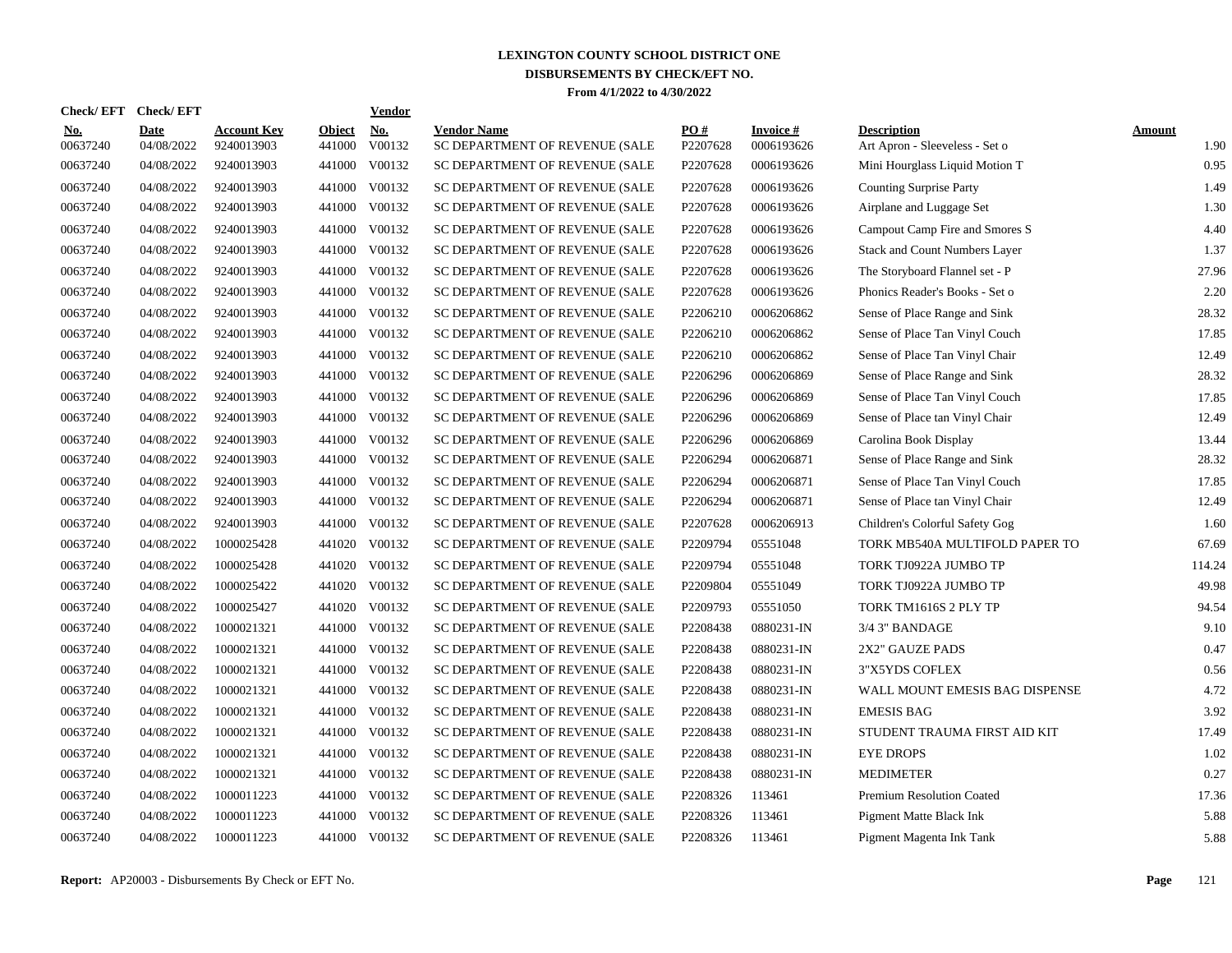| <b>Check/EFT</b>       | <b>Check/EFT</b>          |                                  |                         | <b>Vendor</b> |                                                      |                 |                     |                                        |                       |
|------------------------|---------------------------|----------------------------------|-------------------------|---------------|------------------------------------------------------|-----------------|---------------------|----------------------------------------|-----------------------|
| <u>No.</u><br>00637240 | <b>Date</b><br>04/08/2022 | <b>Account Kev</b><br>1000011223 | <b>Object</b><br>441000 | No.<br>V00132 | <b>Vendor Name</b><br>SC DEPARTMENT OF REVENUE (SALE | PO#<br>P2208326 | Invoice #<br>113461 | <b>Description</b><br>Pigment Cyan Ink | <b>Amount</b><br>5.88 |
| 00637240               | 04/08/2022                | 1000011223                       | 441000                  | V00132        | SC DEPARTMENT OF REVENUE (SALE                       | P2208326        | 113461              | shipping charge                        | 4.04                  |
| 00637240               | 04/08/2022                | 1000011324                       | 443000                  | V00132        | SC DEPARTMENT OF REVENUE (SALE                       | P2207794        | 1226253             | Shipping                               | 16.06                 |
| 00637240               | 04/08/2022                | 3260011303                       | 441000                  | V00132        | SC DEPARTMENT OF REVENUE (SALE                       | P2208955        | 12990402            | Shipping $@12\%$                       | 6.43                  |
| 00637240               | 04/08/2022                | 3260011303                       | 441000                  | V00132        | SC DEPARTMENT OF REVENUE (SALE                       | P2208954        | 12990405            | Shipping $@12\%$                       | 1.46                  |
| 00637240               | 04/08/2022                | 3260011303                       | 441000                  | V00132        | SC DEPARTMENT OF REVENUE (SALE                       | P2208959        | 12990415            | Shipping @ 12%                         | 0.30                  |
| 00637240               | 04/08/2022                | 1000011339                       | 441000                  | V00132        | SC DEPARTMENT OF REVENUE (SALE                       | P2209540        | 1323256             | Kaufman Treatment Kits 1&2             | 19.46                 |
| 00637240               | 04/08/2022                | 1000011339                       | 441000                  | V00132        | SC DEPARTMENT OF REVENUE (SALE                       | P2209540        | 1323256             | Shipping                               | 1.41                  |
| 00637240               | 04/08/2022                | 7765027020                       | 466041                  | V00132        | SC DEPARTMENT OF REVENUE (SALE                       | P2203343        | 154498              | LEOTARD WITHLONG SLEEVES AND B         | 116.93                |
| 00637240               | 04/08/2022                | 7765027020                       | 466041                  | V00132        | SC DEPARTMENT OF REVENUE (SALE                       | P2203343        | 154498              | <b>SHIPPING</b>                        | 1.75                  |
| 00637240               | 04/08/2022                | 7901027015                       | 466041                  | V00132        | SC DEPARTMENT OF REVENUE (SALE                       | P2208779        | 15513222            | <b>SHIPPING</b>                        | 3.50                  |
| 00637240               | 04/08/2022                | 1000011444                       | 441000                  | V00132        | SC DEPARTMENT OF REVENUE (SALE                       | P2208264        | 15767.00.RBH        | Fellowes Star Comb Binding Ma          | 7.46                  |
| 00637240               | 04/08/2022                | 1000014127                       | 441000                  | V00132        | SC DEPARTMENT OF REVENUE (SALE                       | P2207879        | 15969               | <b>SHIPPING</b>                        | 3.03                  |
| 00637240               | 04/08/2022                | 1000011224                       |                         | 441030 V00132 | SC DEPARTMENT OF REVENUE (SALE                       | P2209458        | 178774              | Prize Jar Incentive Assortment         | 33.60                 |
| 00637240               | 04/08/2022                | 1000011224                       | 441030                  | V00132        | SC DEPARTMENT OF REVENUE (SALE                       | P2209458        | 178774              | Classroom Nouns Spanish Set            | 5.59                  |
| 00637240               | 04/08/2022                | 1000011224                       | 441030                  | V00132        | SC DEPARTMENT OF REVENUE (SALE                       | P2209458        | 178774              | Tina's Weather Station Spanish         | 4.90                  |
| 00637240               | 04/08/2022                | 1000011224                       | 441030                  | V00132        | SC DEPARTMENT OF REVENUE (SALE                       | P2209458        | 178774              | Directions Spanish Poster Set          | 3.50                  |
| 00637240               | 04/08/2022                | 1000011224                       | 441030                  | V00132        | SC DEPARTMENT OF REVENUE (SALE                       | P2209458        | 178774              | Interrogative Words Skinny Pos         | 1.19                  |
| 00637240               | 04/08/2022                | 1000011224                       | 441030                  | V00132        | SC DEPARTMENT OF REVENUE (SALE                       | P2209458        | 178774              | Hello Skinny Poster                    | 1.19                  |
| 00637240               | 04/08/2022                | 1000011224                       | 441030                  | V00132        | SC DEPARTMENT OF REVENUE (SALE                       | P2209458        | 178774              | School Phrases Skinny Poster           | 1.19                  |
| 00637240               | 04/08/2022                | 1000011224                       | 441030                  | V00132        | SC DEPARTMENT OF REVENUE (SALE                       | P2209458        | 178774              | Classroom Commands Spanish Sig         | 2.80                  |
| 00637240               | 04/08/2022                | 1000011224                       |                         | 441030 V00132 | SC DEPARTMENT OF REVENUE (SALE                       | P2209458        | 178774              | Month Spanish Homework Chart           | 2.73                  |
| 00637240               | 04/08/2022                | 1000011224                       | 441030                  | V00132        | SC DEPARTMENT OF REVENUE (SALE                       | P2209458        | 178774              | Common Sense Mini Poster Set           | 3.01                  |
| 00637240               | 04/08/2022                | 1000011224                       | 441030                  | V00132        | SC DEPARTMENT OF REVENUE (SALE                       | P2209458        | 178774              | We Speak Spanish Laminated Doo         | 4.55                  |
| 00637240               | 04/08/2022                | 1000011224                       | 441030                  | V00132        | SC DEPARTMENT OF REVENUE (SALE                       | P2209458        | 178774              | Why to Learn a Language Skinny         | 1.19                  |
| 00637240               | 04/08/2022                | 1000011224                       | 441030                  | V00132        | SC DEPARTMENT OF REVENUE (SALE                       | P2209458        | 178774              | School Phrases Skinny Poster           | 1.19                  |
| 00637240               | 04/08/2022                | 1000011324                       | 441000                  | V00132        | SC DEPARTMENT OF REVENUE (SALE                       | P2209458        | 178774              | Spanish Speaking Nations Mini          | 7.00                  |
| 00637240               | 04/08/2022                | 1000011324                       | 441000                  | V00132        | SC DEPARTMENT OF REVENUE (SALE                       | P2209458        | 178774              | 3-in-1 Vocabulary Grab Games           | 2.03                  |
| 00637240               | 04/08/2022                | 1000011324                       | 441000                  | V00132        | SC DEPARTMENT OF REVENUE (SALE                       | P2209458        | 178774              | 3-in-1 Vocabulary Grab Games           | 2.03                  |
| 00637240               | 04/08/2022                | 1000011324                       |                         | 441000 V00132 | SC DEPARTMENT OF REVENUE (SALE                       | P2209458        | 178774              | Minillaveros de Madera-maracas         | 2.10                  |
| 00637240               | 04/08/2022                | 1000011324                       | 441000                  | V00132        | SC DEPARTMENT OF REVENUE (SALE                       | P2209458        | 178774              | Lumas con frases enesanol              | 3.85                  |
| 00637240               | 04/08/2022                | 1000011324                       | 441000                  | V00132        | SC DEPARTMENT OF REVENUE (SALE                       | P2209458        | 178774              | Deluxe SP Sticker Pack                 | 1.54                  |
| 00637240               | 04/08/2022                | 1000011324                       | 441000                  | V00132        | SC DEPARTMENT OF REVENUE (SALE                       | P2209458        | 178774              | <b>Birthday Stickers</b>               | 1.12                  |
| 00637240               | 04/08/2022                | 1000011324                       |                         | 441000 V00132 | SC DEPARTMENT OF REVENUE (SALE                       | P2209458        | 178774              | Shipping and Handling                  | 12.83                 |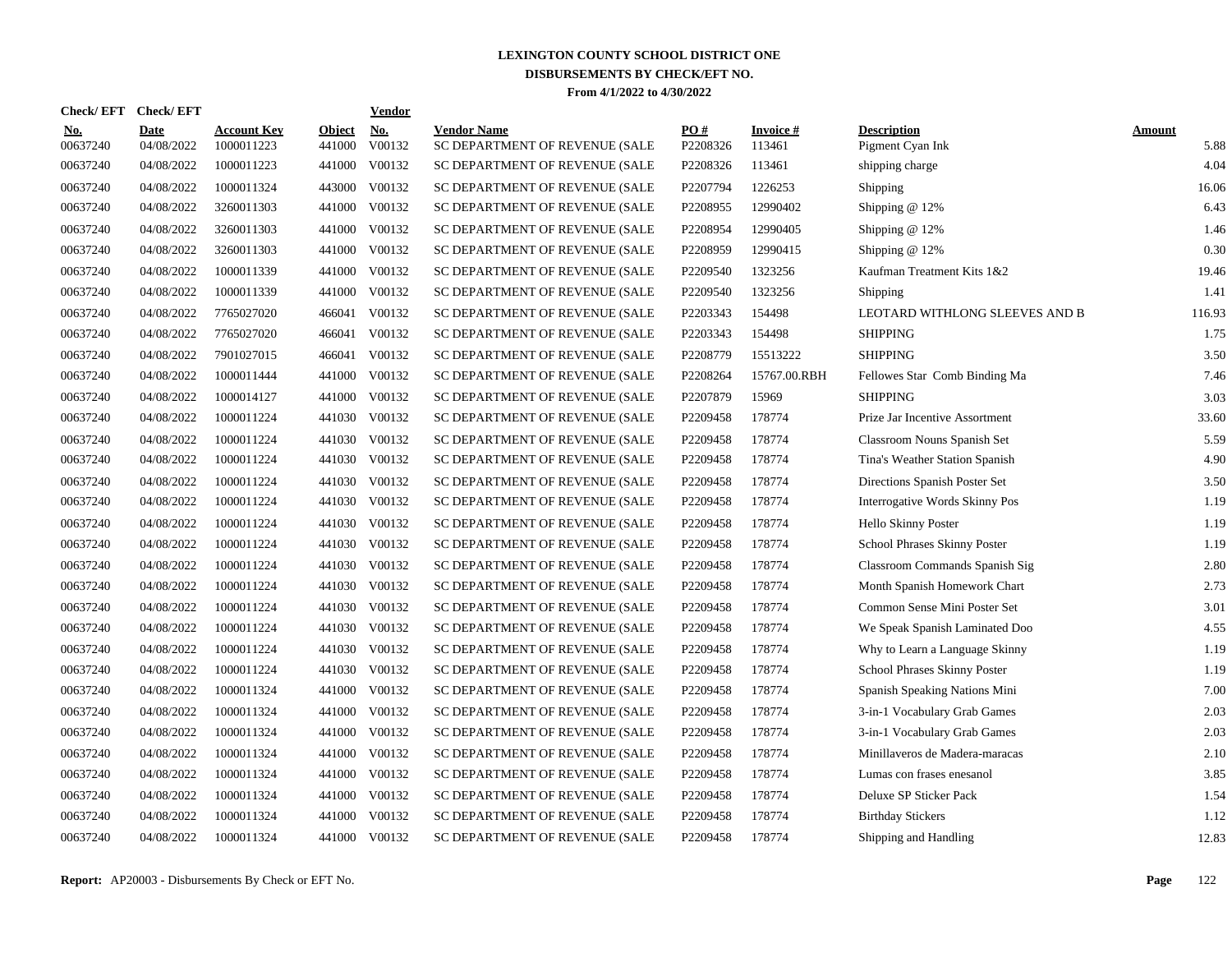| <b>Check/EFT</b>       | <b>Check/EFT</b>   |                                  |                  | <b>Vendor</b> |                                                      |                               |                    |                                       |                       |
|------------------------|--------------------|----------------------------------|------------------|---------------|------------------------------------------------------|-------------------------------|--------------------|---------------------------------------|-----------------------|
| <u>No.</u><br>00637240 | Date<br>04/08/2022 | <b>Account Key</b><br>1000011325 | Object<br>441000 | No.<br>V00132 | <b>Vendor Name</b><br>SC DEPARTMENT OF REVENUE (SALE | $\underline{PO#}$<br>P2208850 | Invoice #<br>18306 | <b>Description</b><br>Shipping        | <b>Amount</b><br>0.33 |
| 00637240               | 04/08/2022         | 2021022425                       | 441000           | V00132        | SC DEPARTMENT OF REVENUE (SALE                       | P2208850                      | 18306              | Management in the Active Class        | 1.40                  |
| 00637240               | 04/08/2022         | 2021022425                       | 441000           | V00132        | SC DEPARTMENT OF REVENUE (SALE                       | P2208850                      | 18306              | Shipping                              | 0.24                  |
| 00637240               | 04/08/2022         | 7946027015                       | 466041           | V00132        | SC DEPARTMENT OF REVENUE (SALE                       | P2210481                      | 1903893616         | <b>CUSTOM DRILL DESIGN 2022 DEPOS</b> | 131.25                |
| 00637240               | 04/08/2022         | 7946027015                       | 466041           | V00132        | SC DEPARTMENT OF REVENUE (SALE                       | P2210481                      | 1903893616         | CONCEPTUAL AND ARTISTIC DESIGN        | 17.50                 |
| 00637240               | 04/08/2022         | 2022011245                       | 441000           | V00132        | SC DEPARTMENT OF REVENUE (SALE                       | P2208300                      | 191233             | ISBN: Print Curriculum: Primar        | 11.20                 |
| 00637240               | 04/08/2022         | 2022011245                       | 441000           | V00132        | SC DEPARTMENT OF REVENUE (SALE                       | P2208300                      | 191233             | ISBN: 978-1-947260-28-3               | 8.40                  |
| 00637240               | 04/08/2022         | 2022011245                       | 441000           | V00132        | SC DEPARTMENT OF REVENUE (SALE                       | P2208300                      | 191233             | Shipping Costs for UPS.               | 1.90                  |
| 00637240               | 04/08/2022         | 1000011339                       | 441000           | V00132        | SC DEPARTMENT OF REVENUE (SALE                       | P2209620                      | 20099              | FPC White Earthenware c/05-3          | 5.64                  |
| 00637240               | 04/08/2022         | 1000011339                       | 441000           | V00132        | SC DEPARTMENT OF REVENUE (SALE                       | P2209620                      | 20099              | Fuel Surcharge for materials o        | 1.96                  |
| 00637240               | 04/08/2022         | 7887073027                       |                  | 466041 V00132 | SC DEPARTMENT OF REVENUE (SALE                       | P2210048                      | 20338              | Shooting machine for boys and         | 111.46                |
| 00637240               | 04/08/2022         | 7887073527                       |                  | 466041 V00132 | SC DEPARTMENT OF REVENUE (SALE                       | P2210048                      | 20338              | Shooting machine for boys and         | 107.10                |
| 00637240               | 04/08/2022         | 3290011521                       | 454500           | V00132        | SC DEPARTMENT OF REVENUE (SALE                       | P2111272                      | 210455             | <b>SHIPPING CHARGE</b>                | 38.50                 |
| 00637240               | 04/08/2022         | 1000011238                       |                  | 441000 V00132 | SC DEPARTMENT OF REVENUE (SALE                       | P2208783                      | 21128              | Expanding Expression Tool Kit-        | 17.43                 |
| 00637240               | 04/08/2022         | 1000011238                       | 441000           | V00132        | SC DEPARTMENT OF REVENUE (SALE                       | P2208783                      | 21128              | Additional EET Strand up to 4         | 2.45                  |
| 00637240               | 04/08/2022         | 1000011238                       | 441000           | V00132        | SC DEPARTMENT OF REVENUE (SALE                       | P2208783                      | 21128              | Shipping charges                      | 1.99                  |
| 00637240               | 04/08/2022         | 1000011415                       | 441000           | V00132        | SC DEPARTMENT OF REVENUE (SALE                       | P2202160                      | 220215             | <b>SANDEA</b>                         | 30.80                 |
| 00637240               | 04/08/2022         | 1000011415                       | 441000           | V00132        | SC DEPARTMENT OF REVENUE (SALE                       | P2202160                      | 220215             | <b>COVERALL 80-20 NON IONIC SURFA</b> | 3.85                  |
| 00637240               | 04/08/2022         | 7765027027                       | 466041           | V00132        | SC DEPARTMENT OF REVENUE (SALE                       | P2208453                      | 224322798          | <b>SHIPPING</b>                       | 0.60                  |
| 00637240               | 04/08/2022         | 7765027027                       | 466041           | V00132        | SC DEPARTMENT OF REVENUE (SALE                       | P2208453                      | 224322798          | LEATHER SLIP ON JAZZ SHOE SIZE        | 1.40                  |
| 00637240               | 04/08/2022         | 1000026693                       | 434500           | V00132        | SC DEPARTMENT OF REVENUE (SALE                       | P2208931                      | 24467044           | EZ5 SYSTEMS - SYSLOG WATCHER -        | 8.72                  |
| 00637240               | 04/08/2022         | 1000026693                       |                  | 434500 V00132 | SC DEPARTMENT OF REVENUE (SALE                       | P2210456                      | 25843              | ONE EMERGENCY MANAGEMENT SOFTW        | 970.20                |
| 00637240               | 04/08/2022         | 1000026693                       | 434500           | V00132        | SC DEPARTMENT OF REVENUE (SALE                       | P2210456                      | 25843              | RAPTOR VISITOR MANAGEMENT ANNU        | 1,457.75              |
| 00637240               | 04/08/2022         | 7730027015                       | 466069           | V00132        | SC DEPARTMENT OF REVENUE (SALE                       | P2209153                      | 2625951            | CHOCOLATE CHIP COOKIE DOUGH           | 30.54                 |
| 00637240               | 04/08/2022         | 7932027038                       | 466041           | V00132        | SC DEPARTMENT OF REVENUE (SALE                       | P2207935                      | 267899             | 1820 Aluminum 5 dzn                   | 13.02                 |
| 00637240               | 04/08/2022         | 1000014344                       | 441000           | V00132        | SC DEPARTMENT OF REVENUE (SALE                       | P2209123                      | 268261             | Shipping                              | 5.10                  |
| 00637240               | 04/08/2022         | 7932027038                       | 466041           | V00132        | SC DEPARTMENT OF REVENUE (SALE                       | P2208548                      | 268471             | Right hand bow/black                  | 8.19                  |
| 00637240               | 04/08/2022         | 7932027038                       |                  | 466041 V00132 | SC DEPARTMENT OF REVENUE (SALE                       | P2209452                      | 268825             | Academic Archer Patch                 | 4.62                  |
| 00637240               | 04/08/2022         | 7932027038                       | 466041           | V00132        | SC DEPARTMENT OF REVENUE (SALE                       | P2209454                      | 268826             | V2Push-in White N Nock, 100 pa        | 2.66                  |
| 00637240               | 04/08/2022         | 7932027038                       |                  | 466041 V00132 | SC DEPARTMENT OF REVENUE (SALE                       | P2209454                      | 268826             | Doctor Doug's .5 oz Vane Adhes        | 0.49                  |
| 00637240               | 04/08/2022         | 7932027038                       |                  | 466041 V00132 | SC DEPARTMENT OF REVENUE (SALE                       | P2209454                      | 268826             | Shipping                              | 0.35                  |
| 00637240               | 04/08/2022         | 7887079027                       |                  | 466041 V00132 | SC DEPARTMENT OF REVENUE (SALE                       | P2206316                      | 30095              | 2 YL 9 S 23 M 13 L 10 XL 2 XL         | 165.12                |
| 00637240               | 04/08/2022         | 7887079027                       | 466041           | V00132        | SC DEPARTMENT OF REVENUE (SALE                       | P2206316                      | 30095              | 2 YL, 10 S, 17 M, 17 L, 10 XL,        | 136.16                |
| 00637240               | 04/08/2022         | 7887079027                       |                  | 466041 V00132 | SC DEPARTMENT OF REVENUE (SALE                       | P2207000                      | 30396              | 1 yth med light weight wrestli        | 3.71                  |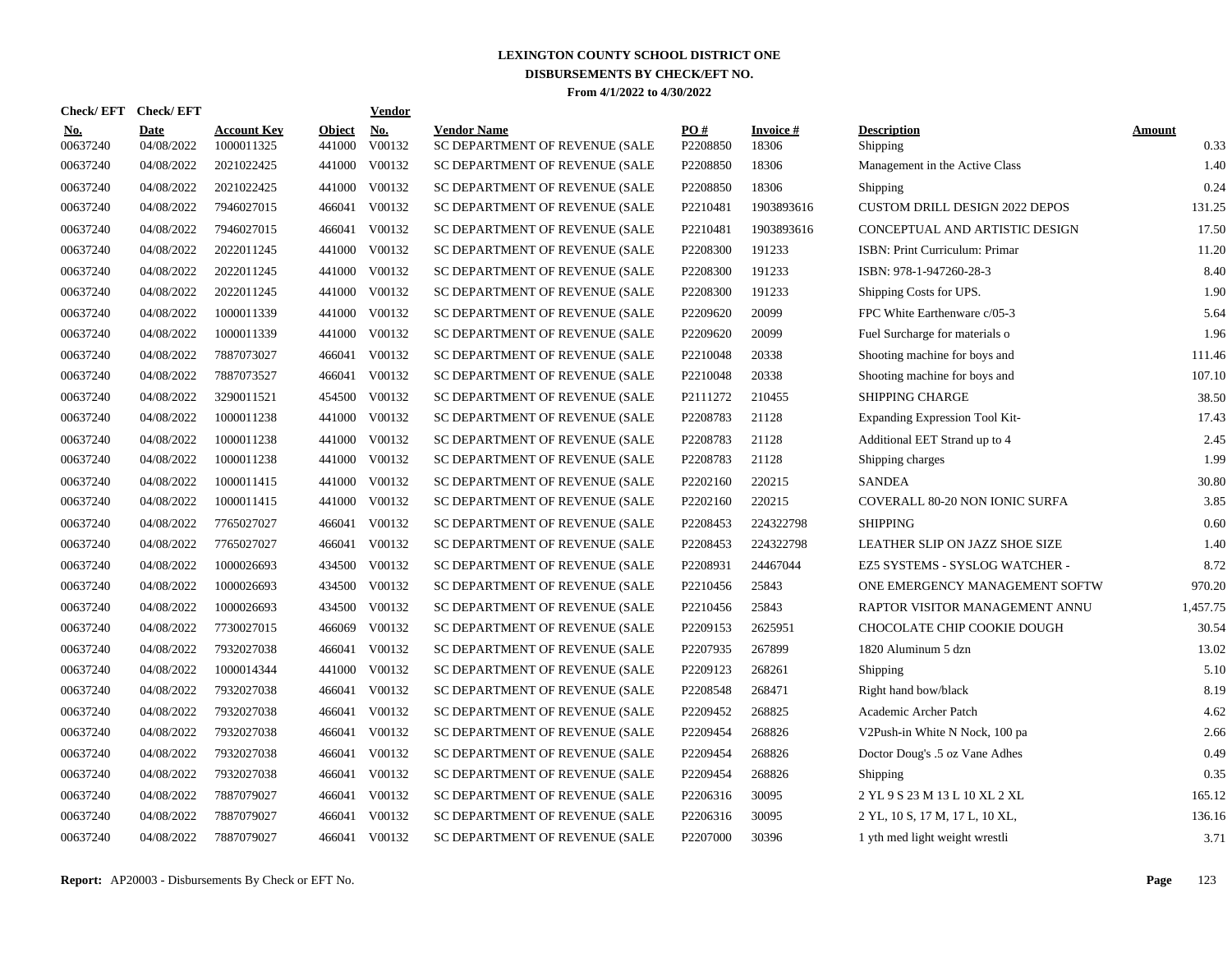| <b>Check/EFT</b>       | <b>Check/EFT</b>          |                                  |                         | <b>Vendor</b>        |                                                      |                      |                           |                                                      |                       |
|------------------------|---------------------------|----------------------------------|-------------------------|----------------------|------------------------------------------------------|----------------------|---------------------------|------------------------------------------------------|-----------------------|
| <u>No.</u><br>00637240 | <b>Date</b><br>04/08/2022 | <b>Account Key</b><br>7887079027 | <b>Object</b><br>466041 | <b>No.</b><br>V00132 | <b>Vendor Name</b><br>SC DEPARTMENT OF REVENUE (SALE | PO#<br>P2207000      | <b>Invoice</b> #<br>30396 | <b>Description</b><br>1 YL Light weight jacket wrest | <b>Amount</b><br>3.71 |
| 00637240               | 04/08/2022                | 7887079027                       | 466041                  | V00132               | SC DEPARTMENT OF REVENUE (SALE                       | P <sub>2207000</sub> | 30396                     | 7 sm Light weight jacket wrest                       | 25.95                 |
| 00637240               | 04/08/2022                | 7887079027                       | 466041                  | V00132               | SC DEPARTMENT OF REVENUE (SALE                       | P2207000             | 30396                     | 15 M Light weight jacket wrest                       | 55.62                 |
| 00637240               | 04/08/2022                | 7887079027                       | 466041                  | V00132               | SC DEPARTMENT OF REVENUE (SALE                       | P2207000             | 30396                     | 21 L Light weight jacket wrest                       | 77.87                 |
| 00637240               | 04/08/2022                | 7887079027                       | 466041                  | V00132               | SC DEPARTMENT OF REVENUE (SALE                       | P2207000             | 30396                     | 5 XL Light weight jacket wrest                       | 18.54                 |
| 00637240               | 04/08/2022                | 7887079027                       | 466041                  | V00132               | SC DEPARTMENT OF REVENUE (SALE                       | P2207000             | 30396                     | 5 2XL Light weight jacket wres                       | 18.53                 |
| 00637240               | 04/08/2022                | 7887079027                       | 466041                  | V00132               | SC DEPARTMENT OF REVENUE (SALE                       | P2207000             | 30396                     | freight                                              | 5.24                  |
| 00637240               | 04/08/2022                | 1000011527                       | 441000                  | V00132               | SC DEPARTMENT OF REVENUE (SALE                       | P2206617             | 323226                    | Exploring Biotechnology with G                       | 40.46                 |
| 00637240               | 04/08/2022                | 1000011527                       | 441000                  | V00132               | SC DEPARTMENT OF REVENUE (SALE                       | P2206617             | 323226                    | Bacterial Conjugation Kit (MI                        | 16.24                 |
| 00637240               | 04/08/2022                | 1000011527                       | 441000                  | V00132               | SC DEPARTMENT OF REVENUE (SALE                       | P2206617             | 323226                    | PLTW Elisa Kit by Edvotek (MI                        | 26.46                 |
| 00637240               | 04/08/2022                | 1000011527                       | 441000                  | V00132               | SC DEPARTMENT OF REVENUE (SALE                       | P2206617             | 323226                    | <b>Edvotek Precast Polyacrylamide</b>                | 17.92                 |
| 00637240               | 04/08/2022                | 1000011316                       |                         | 441000 V00132        | SC DEPARTMENT OF REVENUE (SALE                       | P2208626             | 32745                     | Countdown Student Workbook                           | 3.50                  |
| 00637240               | 04/08/2022                | 1000011316                       |                         | 441000 V00132        | SC DEPARTMENT OF REVENUE (SALE                       | P2208626             | 32745                     | Countdown Student Kit                                | 6.30                  |
| 00637240               | 04/08/2022                | 1000011316                       |                         | 441000 V00132        | SC DEPARTMENT OF REVENUE (SALE                       | P2208626             | 32745                     | HD Word Foundations Student wo                       | 5.25                  |
| 00637240               | 04/08/2022                | 1000011316                       | 441000                  | V00132               | SC DEPARTMENT OF REVENUE (SALE                       | P2208626             | 32745                     | 1st Grade Anchor Chart Poster                        | 7.35                  |
| 00637240               | 04/08/2022                | 1000011316                       |                         | 441000 V00132        | SC DEPARTMENT OF REVENUE (SALE                       | P2208626             | 32745                     | <b>Blast Primary Student Workbook</b>                | 8.75                  |
| 00637240               | 04/08/2022                | 1000011316                       | 441000                  | V00132               | SC DEPARTMENT OF REVENUE (SALE                       | P2208626             | 32745                     | shipping and handling                                | 3.74                  |
| 00637240               | 04/08/2022                | 5708025393                       | 434500                  | V00132               | SC DEPARTMENT OF REVENUE (SALE                       | P2207893             | 32988                     | SE p/n: 1 each WADVULTRA-NX-81                       | 728.56                |
| 00637240               | 04/08/2022                | 5708025393                       | 434500                  | V00132               | SC DEPARTMENT OF REVENUE (SALE                       | P2207893             | 32988                     | SE p/n: 6 each WADVULTRA-AX-15                       | 993.72                |
| 00637240               | 04/08/2022                | 5708025393                       | 434500                  | V00132               | SC DEPARTMENT OF REVENUE (SALE                       | P2207893             | 32988                     | SE p/n: 1 each WADVULTRA-PD-30                       | 120.26                |
| 00637240               | 04/08/2022                | 5708025393                       | 434500                  | V00132               | SC DEPARTMENT OF REVENUE (SALE                       | P2207893             | 32988                     | SE p/n: 1 each QRCO52337-04 Mu                       | 1,900.08              |
| 00637240               | 04/08/2022                | 7748019044                       |                         | 466041 V00132        | SC DEPARTMENT OF REVENUE (SALE                       | P2208191             | 364063688                 | Music Filing Boxes - Model 60-                       | 2.63                  |
| 00637240               | 04/08/2022                | 7748019044                       | 466041                  | V00132               | SC DEPARTMENT OF REVENUE (SALE                       | P2208191             | 364063688                 | Music Filing Boxes - Model 60-                       | 1.31                  |
| 00637240               | 04/08/2022                | 7733019011                       | 466041                  | V00132               | SC DEPARTMENT OF REVENUE (SALE                       | P2208413             | 364125155                 | Shipping                                             | 0.63                  |
| 00637240               | 04/08/2022                | 2022011238                       | 441000                  | V00132               | SC DEPARTMENT OF REVENUE (SALE                       | P2209491             | 38672                     | Shipping(Economy shipping & ha                       | 4.42                  |
| 00637240               | 04/08/2022                | 2372211239                       | 441000                  | V00132               | SC DEPARTMENT OF REVENUE (SALE                       | P2209533             | 38691                     | Shipping and Handling                                | 4.42                  |
| 00637240               | 04/08/2022                | 1000011338                       | 436000                  | V00132               | SC DEPARTMENT OF REVENUE (SALE                       | P2208252             | 389599                    | 2022-2023 Parent Pickup Tags                         | 100.94                |
| 00637240               | 04/08/2022                | 1000011338                       | 436000                  | V00132               | SC DEPARTMENT OF REVENUE (SALE                       | P2208252             | 389599                    | <b>Backpack Tags</b>                                 | 51.98                 |
| 00637240               | 04/08/2022                | 1000011338                       | 436000                  | V00132               | SC DEPARTMENT OF REVENUE (SALE                       | P2208252             | 389599                    | <b>Shipping Charges</b>                              | 3.50                  |
| 00637240               | 04/08/2022                | 1000014144                       |                         | 441000 V00132        | SC DEPARTMENT OF REVENUE (SALE                       | P2204167             | 482853                    | Adjustable Flat Front Tuxedo P                       | 1.82                  |
| 00637240               | 04/08/2022                | 1000014144                       |                         | 441000 V00132        | SC DEPARTMENT OF REVENUE (SALE                       | P2204167             | 482853                    | Peak Lapel Tuxedo Coat - Black                       | 3.99                  |
| 00637240               | 04/08/2022                | 1000014144                       |                         | 441000 V00132        | SC DEPARTMENT OF REVENUE (SALE                       | P2204167             | 482853                    | Rhinestone Pin                                       | 5.60                  |
| 00637240               | 04/08/2022                | 1000014144                       | 441000                  | V00132               | SC DEPARTMENT OF REVENUE (SALE                       | P2204167             | 482853                    | Wing Collar Tuxedo Shirt - Whi                       | 1.05                  |
| 00637240               | 04/08/2022                | 1000014144                       |                         | 441000 V00132        | SC DEPARTMENT OF REVENUE (SALE                       | P2204167             | 482853                    | Wing Collar Tuxedo Shirt - Whi                       | 1.05                  |
|                        |                           |                                  |                         |                      |                                                      |                      |                           |                                                      |                       |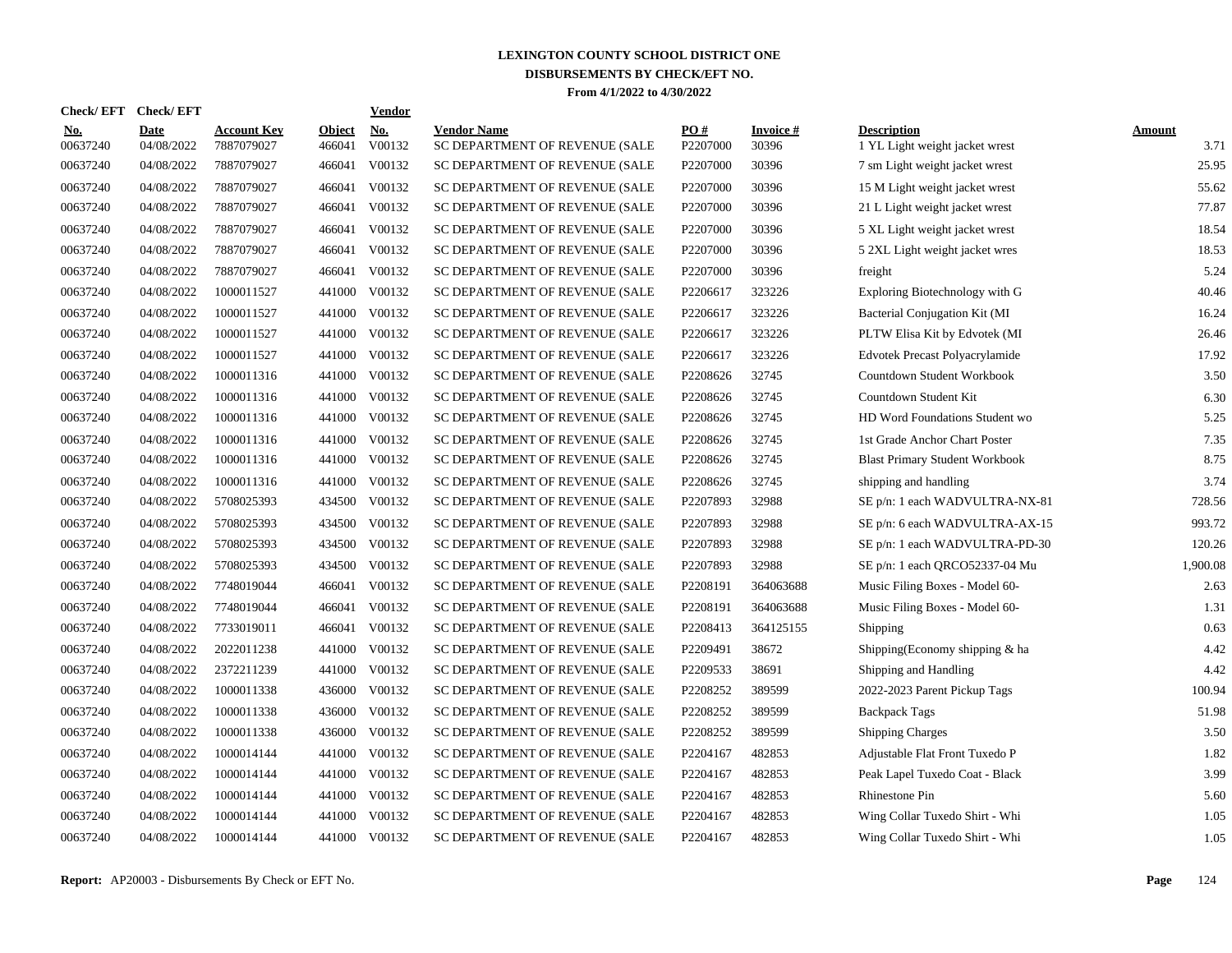| <b>Check/EFT</b>       | <b>Check/EFT</b>          |                                  |                         | <b>Vendor</b> |                                                      |                        |                     |                                                      |                |
|------------------------|---------------------------|----------------------------------|-------------------------|---------------|------------------------------------------------------|------------------------|---------------------|------------------------------------------------------|----------------|
| <u>No.</u><br>00637240 | <b>Date</b><br>04/08/2022 | <b>Account Key</b><br>1000014144 | <b>Object</b><br>441000 | No.<br>V00132 | <b>Vendor Name</b><br>SC DEPARTMENT OF REVENUE (SALE | <b>PO#</b><br>P2204167 | Invoice #<br>482853 | <b>Description</b><br>Wing Collar Tuxedo Shirt - Whi | Amount<br>2.10 |
| 00637240               | 04/08/2022                | 1000014144                       | 441000                  | V00132        | SC DEPARTMENT OF REVENUE (SALE                       | P2204167               | 482853              | Wing Collar Tuxedo Shirt - Whi                       | 1.05           |
| 00637240               | 04/08/2022                | 1000014144                       | 441000                  | V00132        | SC DEPARTMENT OF REVENUE (SALE                       | P2204167               | 482853              | Wing Collar Tuxedo Shirt - Whi                       | 1.05           |
| 00637240               | 04/08/2022                | 1000014144                       | 441000                  | V00132        | SC DEPARTMENT OF REVENUE (SALE                       | P2204167               | 482853              | Adjustable Flat Front Tuxedo P                       | 1.82           |
| 00637240               | 04/08/2022                | 1000014144                       | 441000                  | V00132        | SC DEPARTMENT OF REVENUE (SALE                       | P2204167               | 482853              | Adjustable Flat Front Tuxedo P                       | 1.82           |
| 00637240               | 04/08/2022                | 1000014144                       | 441000                  | V00132        | SC DEPARTMENT OF REVENUE (SALE                       | P2204167               | 482853              | Adjustable Flat Front Tuxedo P                       | 1.82           |
| 00637240               | 04/08/2022                | 1000014144                       | 441000                  | V00132        | SC DEPARTMENT OF REVENUE (SALE                       | P2204167               | 482853              | Shipping                                             | 6.55           |
| 00637240               | 04/08/2022                | 1000014144                       | 441000                  | V00132        | SC DEPARTMENT OF REVENUE (SALE                       | P2204167               | 482853              | Kristen Dress - Black - Size 0                       | 29.40          |
| 00637240               | 04/08/2022                | 1000014144                       | 441000                  | V00132        | SC DEPARTMENT OF REVENUE (SALE                       | P2204167               | 482853              | Kristen Dress - Black - Size 2                       | 12.60          |
| 00637240               | 04/08/2022                | 1000026693                       | 434500                  | V00132        | SC DEPARTMENT OF REVENUE (SALE                       | P2209174               | 49568               | Adobe Stock for teams                                | 22.12          |
| 00637240               | 04/08/2022                | 1000026693                       | 434500                  | V00132        | SC DEPARTMENT OF REVENUE (SALE                       | P2209174               | 49568               | Adobe Creative Cloud for                             | 651.00         |
| 00637240               | 04/08/2022                | 1000026693                       | 434500                  | V00132        | SC DEPARTMENT OF REVENUE (SALE                       | P2209174               | 49568               | Adobe Creative Cloud for                             | 813.75         |
| 00637240               | 04/08/2022                | 1000026693                       | 434500                  | V00132        | SC DEPARTMENT OF REVENUE (SALE                       | P2209174               | 49568               | Adobe Sign for enterprise -                          | 294.00         |
| 00637240               | 04/08/2022                | 2052213703                       | 441000                  | V00132        | SC DEPARTMENT OF REVENUE (SALE                       | P2208725               | 564029              | PES Home Version 36-72 Months                        | 17.15          |
| 00637240               | 04/08/2022                | 1000025426                       | 432300                  | V00132        | SC DEPARTMENT OF REVENUE (SALE                       | P2200536               | 6660084172          | <b>RBES-Monthly Water Treatment S</b>                | 5.60           |
| 00637240               | 04/08/2022                | 1000025416                       | 432300                  | V00132        | SC DEPARTMENT OF REVENUE (SALE                       | P2200536               | 6660084173          | PES-Monthly Water Treatment Se                       | 5.60           |
| 00637240               | 04/08/2022                | 1000025444                       | 432300                  | V00132        | SC DEPARTMENT OF REVENUE (SALE                       | P2200536               | 6660084174          | <b>RBHS-Monthly Water Treatment S</b>                | 5.60           |
| 00637240               | 04/08/2022                | 1000025414                       | 432300                  | V00132        | SC DEPARTMENT OF REVENUE (SALE                       | P2200536               | 6660084175          | GES-Monthly Water Treatment Se                       | 5.60           |
| 00637240               | 04/08/2022                | 1000025443                       | 432300                  | V00132        | SC DEPARTMENT OF REVENUE (SALE                       | P2200536               | 6660084176          | MGMS-Monthly Water Treatment S                       | 5.60           |
| 00637240               | 04/08/2022                | 1000025446                       | 432300                  | V00132        | SC DEPARTMENT OF REVENUE (SALE                       | P2200536               | 6660085494          | Add New PMS Monthly Water Trea                       | 5.60           |
| 00637240               | 04/08/2022                | 2021011216                       | 441000                  | V00132        | SC DEPARTMENT OF REVENUE (SALE                       | P2207933               | 7420143             | shipping and handling                                | 0.46           |
| 00637240               | 04/08/2022                | 3972022403                       | 441000                  | V00132        | SC DEPARTMENT OF REVENUE (SALE                       | P2208405               | 7423867             | 978-0-325-09915-6 SERRAVALLO /                       | 23.15          |
| 00637240               | 04/08/2022                | 3972022403                       | 441000                  | V00132        | SC DEPARTMENT OF REVENUE (SALE                       | P2208405               | 7423867             | 978-0-325-09918-7 ANDERSON /TE                       | 64.32          |
| 00637240               | 04/08/2022                | 3972022403                       | 441000                  | V00132        | SC DEPARTMENT OF REVENUE (SALE                       | P2208405               | 7423867             | Shipping                                             | 8.74           |
| 00637240               | 04/08/2022                | 2022011225                       | 441000                  | V00132        | SC DEPARTMENT OF REVENUE (SALE                       | P2208588               | 7424560             | Shipping                                             | 10.33          |
| 00637240               | 04/08/2022                | 5708025393                       | 444510                  | V00132        | SC DEPARTMENT OF REVENUE (SALE                       | P2208485               | 7733                | 10GBASE-ER SFP+, 1550NM, 40KM,                       | 172.90         |
| 00637240               | 04/08/2022                | 1000026630                       | 444510                  | V00132        | SC DEPARTMENT OF REVENUE (SALE                       | P2208845               | 7765                | 10GBASE-ZR SFP+, 1550NM, 80KM,                       | 53.90          |
| 00637240               | 04/08/2022                | 2180017514                       |                         | 441016 V00132 | SC DEPARTMENT OF REVENUE (SALE                       | P2208303               | 7869896             | Book Pouches LG Black Multi 4                        | 29.08          |
| 00637240               | 04/08/2022                | 2180017514                       |                         | 441016 V00132 | SC DEPARTMENT OF REVENUE (SALE                       | P2208303               | 7869896             | Shipping and Processing                              | 4.36           |
| 00637240               | 04/08/2022                | 7887027034                       |                         | 466041 V00132 | SC DEPARTMENT OF REVENUE (SALE                       | P2208420               | 8036                | Track - Banner Hoodie                                | 135.49         |
| 00637240               | 04/08/2022                | 7887027034                       | 466041                  | V00132        | SC DEPARTMENT OF REVENUE (SALE                       | P2208420               | 8036                | Track - Fleece Jogger                                | 131.02         |
| 00637240               | 04/08/2022                | 7887027034                       | 466041                  | V00132        | SC DEPARTMENT OF REVENUE (SALE                       | P2208420               | 8036                | Shipping / Handling                                  | 4.13           |
| 00637240               | 04/08/2022                | 7936527021                       | 466041                  | V00132        | SC DEPARTMENT OF REVENUE (SALE                       | P2204494               | 90930               | <b>SHIPPING</b>                                      | 0.44           |
| 00637240               | 04/08/2022                | 7936527021                       | 466041                  | V00132        | SC DEPARTMENT OF REVENUE (SALE                       | P2204494               | 91107               | I WILL TEACH YOU TO BE RICK: N                       | 7.84           |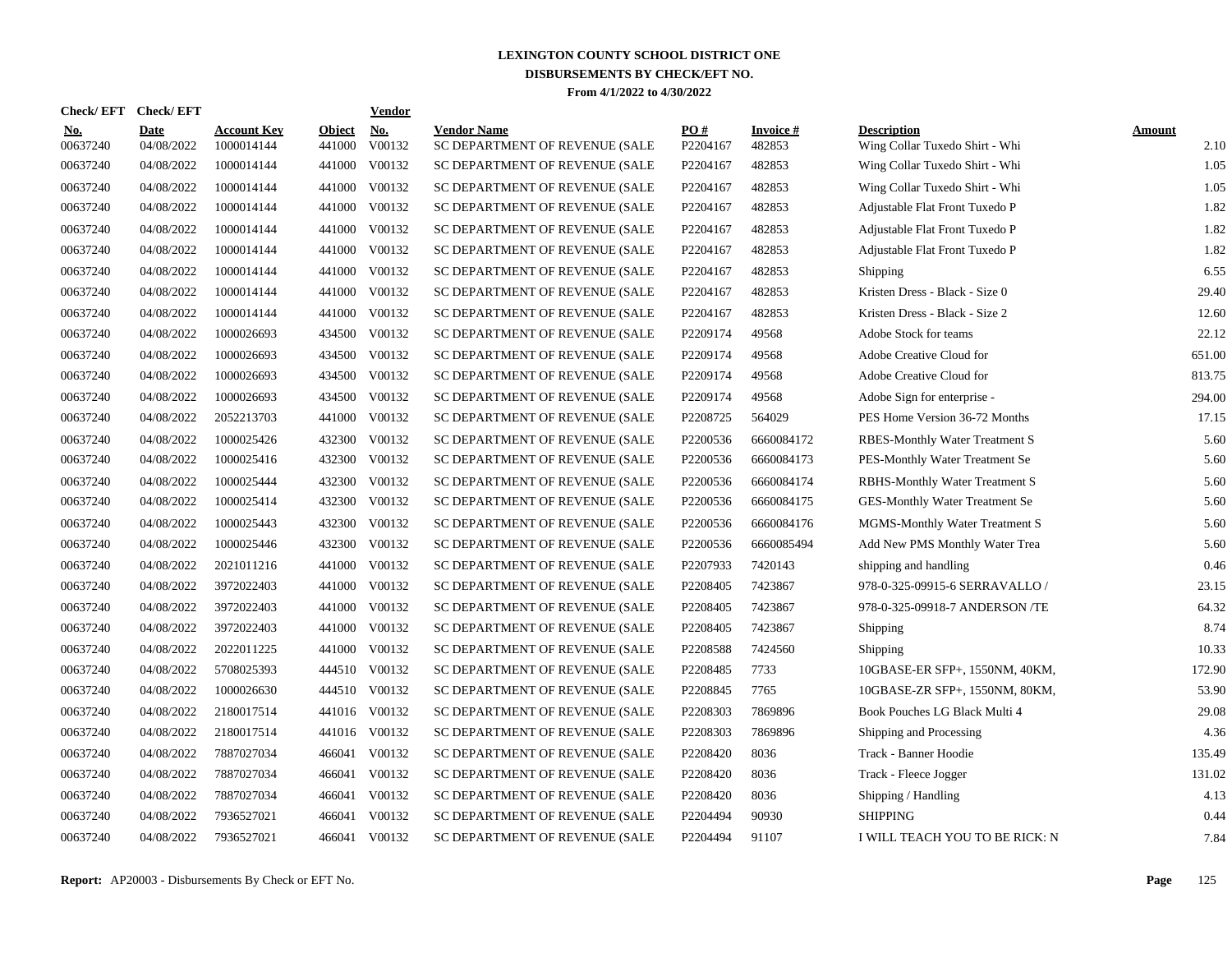| <b>Check/EFT</b>       | <b>Check/EFT</b>          |                                  |                         | <b>Vendor</b> |                                                      |                 |                    |                                       |                       |
|------------------------|---------------------------|----------------------------------|-------------------------|---------------|------------------------------------------------------|-----------------|--------------------|---------------------------------------|-----------------------|
| <u>No.</u><br>00637240 | <b>Date</b><br>04/08/2022 | <b>Account Key</b><br>7936527021 | <b>Object</b><br>466041 | No.<br>V00132 | <b>Vendor Name</b><br>SC DEPARTMENT OF REVENUE (SALE | PO#<br>P2204494 | Invoice #<br>91107 | <b>Description</b><br><b>SHIPPING</b> | <b>Amount</b><br>0.47 |
| 00637240               | 04/08/2022                | 3972022403                       | 441000                  | V00132        | SC DEPARTMENT OF REVENUE (SALE                       | P2208767        | 91140              | Learning That Lasts: Challengi        | 40.78                 |
| 00637240               | 04/08/2022                | 3972022403                       | 441000                  | V00132        | SC DEPARTMENT OF REVENUE (SALE                       | P2208767        | 91140              | Strategic Management of Human         | 91.55                 |
| 00637240               | 04/08/2022                | 3972022403                       | 441000                  | V00132        | SC DEPARTMENT OF REVENUE (SALE                       | P2209573        | 91178              | Unconscious Bias in Schools (2)       | 46.37                 |
| 00637240               | 04/08/2022                | 3972022403                       | 441000                  | V00132        | SC DEPARTMENT OF REVENUE (SALE                       | P2209573        | 91178              | Breakthrough Principals (24 co)       | 35.22                 |
| 00637240               | 04/08/2022                | 3972022403                       | 441000                  | V00132        | SC DEPARTMENT OF REVENUE (SALE                       | P2209562        | 91180              | Education of the Gifted and Ta        | 210.56                |
| 00637240               | 04/08/2022                | 7856027044                       | 466049                  | V00132        | SC DEPARTMENT OF REVENUE (SALE                       | P2207941        | 91338750           | \$1 Stock Bar Variety Pack - 60       | 198.66                |
| 00637240               | 04/08/2022                | 7856027044                       | 466049                  | V00132        | SC DEPARTMENT OF REVENUE (SALE                       | P2207941        | 91338750           | Shipping                              | 13.30                 |
| 00637240               | 04/08/2022                | 7887081511                       | 466041                  | V00132        | SC DEPARTMENT OF REVENUE (SALE                       | P2203236        | 913805897          | shipping                              | 0.90                  |
| 00637240               | 04/08/2022                | 7802074013                       | 466099                  | V00132        | SC DEPARTMENT OF REVENUE (SALE                       | P2205386        | 914611773          | Shipping                              | 1.86                  |
| 00637240               | 04/08/2022                | 7802074013                       | 466099                  | V00132        | SC DEPARTMENT OF REVENUE (SALE                       | P2205386        | 914645595          | Shipping                              | 3.00                  |
| 00637240               | 04/08/2022                | 7802075011                       | 466041                  | V00132        | SC DEPARTMENT OF REVENUE (SALE                       | P2203671        | 915430804          | shipping                              | 5.51                  |
| 00637240               | 04/08/2022                | 7802073020                       | 466041                  | V00132        | SC DEPARTMENT OF REVENUE (SALE                       | P2206231        | 915675399          | <b>SHIPPING</b>                       | 1.51                  |
| 00637240               | 04/08/2022                | 7887078027                       | 466099                  | V00132        | SC DEPARTMENT OF REVENUE (SALE                       | P2207516        | 916106151          | freight                               | 5.25                  |
| 00637240               | 04/08/2022                | 7887091044                       | 466041                  | V00132        | SC DEPARTMENT OF REVENUE (SALE                       | P2208132        | 916121770          | <b>FREIGHT</b>                        | 6.00                  |
| 00637240               | 04/08/2022                | 7887091544                       | 466041                  | V00132        | SC DEPARTMENT OF REVENUE (SALE                       | P2207538        | 916149023          | <b>FREIGHT</b>                        | 2.05                  |
| 00637240               | 04/08/2022                | 7887091544                       | 466041                  | V00132        | SC DEPARTMENT OF REVENUE (SALE                       | P2208132        | 916149083          | <b>FREIGHT</b>                        | 4.36                  |
| 00637240               | 04/08/2022                | 7887075044                       | 466041                  | V00132        | SC DEPARTMENT OF REVENUE (SALE                       | P2207538        | 916169318          | <b>FREIGHT</b>                        | 6.83                  |
| 00637240               | 04/08/2022                | 7750019011                       | 466041                  | V00132        | SC DEPARTMENT OF REVENUE (SALE                       | P2208509        | 916177530          | Shipping/Freight                      | 1.64                  |
| 00637240               | 04/08/2022                | 7802075011                       | 466041                  | V00132        | SC DEPARTMENT OF REVENUE (SALE                       | P2203877        | 916213571          | shipping                              | 2.48                  |
| 00637240               | 04/08/2022                | 7802091527                       | 466099                  | V00132        | SC DEPARTMENT OF REVENUE (SALE                       | P2208051        | 916215153          | <b>FREIGHT</b>                        | 1.75                  |
| 00637240               | 04/08/2022                | 7887079027                       | 466099                  | V00132        | SC DEPARTMENT OF REVENUE (SALE                       | P2207412        | 916215210          | <b>FREIGHT</b>                        | 1.57                  |
| 00637240               | 04/08/2022                | 7802078027                       | 466041                  | V00132        | SC DEPARTMENT OF REVENUE (SALE                       | P2207419        | 916215244          | Shipping                              | 3.03                  |
| 00637240               | 04/08/2022                | 7887091011                       | 466041                  | V00132        | SC DEPARTMENT OF REVENUE (SALE                       | P2207778        | 916282837          | shipping                              | 12.48                 |
| 00637240               | 04/08/2022                | 7887091011                       | 466041                  | V00132        | SC DEPARTMENT OF REVENUE (SALE                       | P2208313        | 916282843          | shipping                              | 20.23                 |
| 00637240               | 04/08/2022                | 7887076044                       | 466041                  | V00132        | SC DEPARTMENT OF REVENUE (SALE                       | P2209303        | 916320580          | <b>FREIGHT</b>                        | 2.71                  |
| 00637240               | 04/08/2022                | 7887072044                       | 466041                  | V00132        | SC DEPARTMENT OF REVENUE (SALE                       | P2209303        | 916320641          | <b>FREIGHT</b>                        | 4.87                  |
| 00637240               | 04/08/2022                | 7887076044                       | 466041                  | V00132        | SC DEPARTMENT OF REVENUE (SALE                       | P2209303        | 916340039          | <b>FREIGHT</b>                        | 0.49                  |
| 00637240               | 04/08/2022                | 7887075011                       | 466041                  | V00132        | SC DEPARTMENT OF REVENUE (SALE                       | P2207715        | 916367538          | shipping                              | 4.67                  |
| 00637240               | 04/08/2022                | 7802072027                       | 466041                  | V00132        | SC DEPARTMENT OF REVENUE (SALE                       | P2208418        | 916384409          | Freight                               | 3.43                  |
| 00637240               | 04/08/2022                | 7860527044                       | 466041                  | V00132        | SC DEPARTMENT OF REVENUE (SALE                       | P2202761        | 916426735          | Shipping                              | 1.75                  |
| 00637240               | 04/08/2022                | 7802070027                       | 466041                  | V00132        | SC DEPARTMENT OF REVENUE (SALE                       | P2206132        | 916437402          | freight                               | 2.45                  |
| 00637240               | 04/08/2022                | 7887091027                       | 466041                  | V00132        | SC DEPARTMENT OF REVENUE (SALE                       | P2208292        | 916457845          | <b>FREIGHT</b>                        | 8.05                  |
| 00637240               | 04/08/2022                | 7802082027                       | 466099                  | V00132        | SC DEPARTMENT OF REVENUE (SALE                       | P2208320        | 916507259          | freight                               | 2.00                  |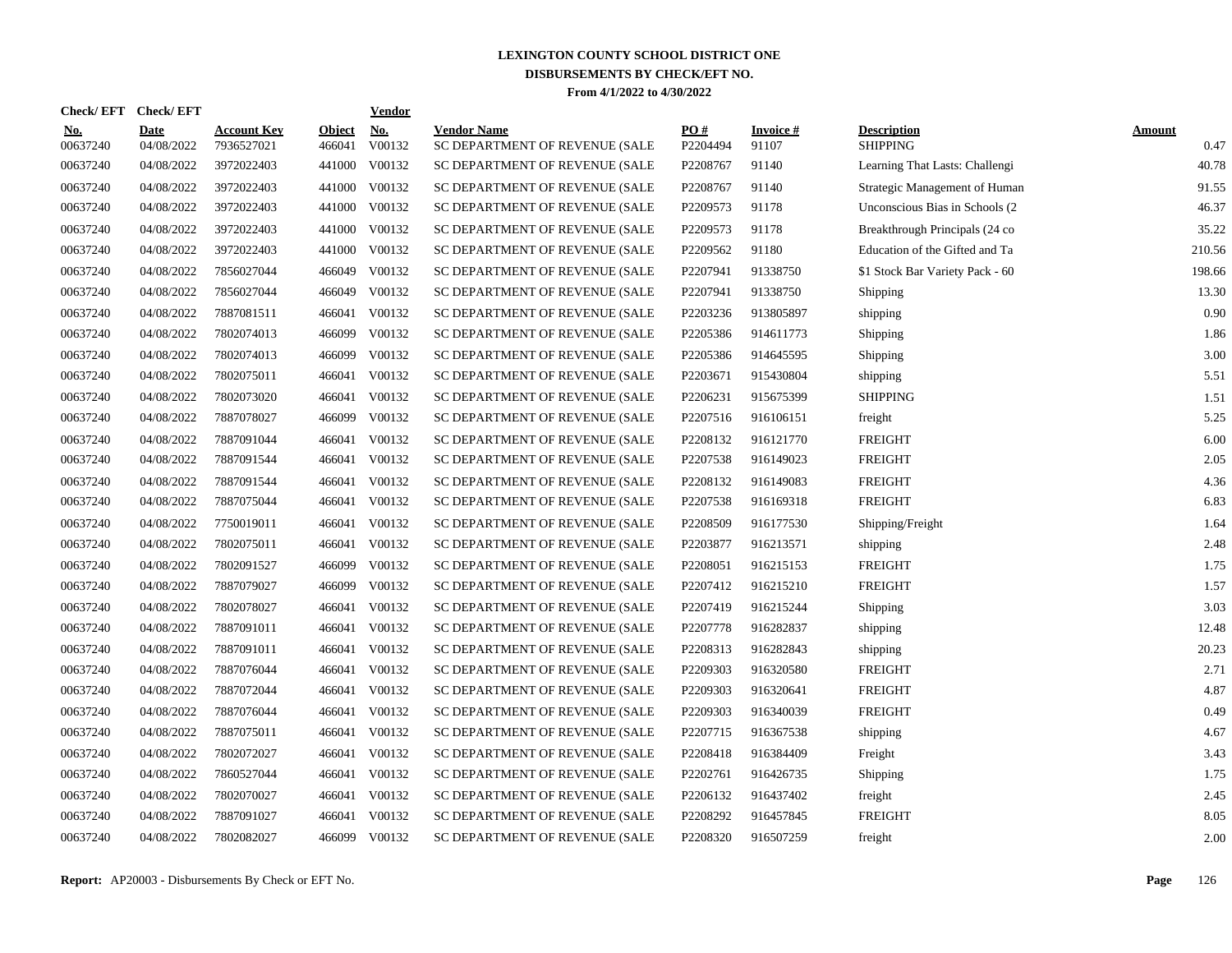| <b>Check/EFT</b>       | <b>Check/EFT</b>          |                                  |                         | <b>Vendor</b> |                                                      |                 |                               |                                |                       |
|------------------------|---------------------------|----------------------------------|-------------------------|---------------|------------------------------------------------------|-----------------|-------------------------------|--------------------------------|-----------------------|
| <u>No.</u><br>00637240 | <b>Date</b><br>04/08/2022 | <b>Account Key</b><br>7887074027 | <b>Object</b><br>466041 | No.<br>V00132 | <b>Vendor Name</b><br>SC DEPARTMENT OF REVENUE (SALE | PO#<br>P2208489 | <b>Invoice</b> #<br>916507299 | <b>Description</b><br>freight  | <b>Amount</b><br>2.75 |
| 00637240               | 04/08/2022                | 7887074527                       | 466041                  | V00132        | SC DEPARTMENT OF REVENUE (SALE                       | P2205302        | 916521363                     | <b>FREIGHT</b>                 | 4.50                  |
| 00637240               | 04/08/2022                | 7802088026                       | 466041                  | V00132        | SC DEPARTMENT OF REVENUE (SALE                       | P2208311        | 951541278                     | freight                        | 16.45                 |
| 00637240               | 04/08/2022                | 1000011339                       | 443000                  | V00132        | SC DEPARTMENT OF REVENUE (SALE                       | P2208284        | 9938                          | Shipping and Handling          | 4.58                  |
| 00637240               | 04/08/2022                | 1000011339                       | 443000                  | V00132        | SC DEPARTMENT OF REVENUE (SALE                       | P2208284        | 9938                          | Secret Stories Decorative Squa | 45.78                 |
| 00637240               | 04/08/2022                | 2022018838                       | 441000                  | V00132        | SC DEPARTMENT OF REVENUE (SALE                       | P2209412        | CI-00086900                   | <b>SHIPPING CHARGES</b>        | 4.20                  |
| 00637240               | 04/08/2022                | 1000011325                       | 441000                  | V00132        | SC DEPARTMENT OF REVENUE (SALE                       | P2208093        | H044891                       | Purge White-Fire C 04 Max      | 4.38                  |
| 00637240               | 04/08/2022                | 1000011325                       | 441000                  | V00132        | SC DEPARTMENT OF REVENUE (SALE                       | P2208093        | H044891                       | Freight                        | 14.84                 |
| 00637240               | 04/08/2022                | 2022011203                       | 441000                  | V00132        | SC DEPARTMENT OF REVENUE (SALE                       | P2209432        | I228789                       | Shipping                       | 2.04                  |
| 00637240               | 04/08/2022                | 2022011225                       | 441000                  | V00132        | SC DEPARTMENT OF REVENUE (SALE                       | P2209447        | I228821                       | Shipping                       | 5.59                  |
| 00637240               | 04/08/2022                | 2022011238                       | 441000                  | V00132        | SC DEPARTMENT OF REVENUE (SALE                       | P2209442        | I228954                       | Shipping $&$ Handling          | 3.57                  |
| 00637240               | 04/08/2022                | 1000011329                       | 441000                  | V00132        | SC DEPARTMENT OF REVENUE (SALE                       | P2207918        | ID76967                       | HP LaserJet Toner Cartridge    | 9.60                  |
| 00637240               | 04/08/2022                | 6000025610                       | 441000                  | V00132        | SC DEPARTMENT OF REVENUE (SALE                       | P2208387        | ID77989                       | HP 05A (CE505A) BLACK ORIGINAL | 52.41                 |
| 00637240               | 04/08/2022                | 6000025610                       | 441000                  | V00132        | SC DEPARTMENT OF REVENUE (SALE                       | P2208387        | ID77989                       | HP 49X (Q5949X) BLACK ORIGINAL | 34.35                 |
| 00637240               | 04/08/2022                | 6000025610                       | 441000                  | V00132        | SC DEPARTMENT OF REVENUE (SALE                       | P2208387        | ID77989                       | HP 17A (CF217A) BLACK ORIGINAL | 20.02                 |
| 00637240               | 04/08/2022                | 6000025610                       | 441000                  | V00132        | SC DEPARTMENT OF REVENUE (SALE                       | P2208387        | ID77989                       | HP 85A (CE285A) BLACK ORIGINAL | 17.36                 |
| 00637240               | 04/08/2022                | 6000025610                       | 441000                  | V00132        | SC DEPARTMENT OF REVENUE (SALE                       | P2208387        | ID77989                       | HP 12A (Q2312A) BLACK ORIGINAL | 9.88                  |
| 00637240               | 04/08/2022                | 1000023347                       | 441000                  | V00132        | SC DEPARTMENT OF REVENUE (SALE                       | P2208674        | ID78311                       | HP 972A (F6T80AN) BLACK ORIGIN | 8.26                  |
| 00637240               | 04/08/2022                | 1000023347                       | 441000                  | V00132        | SC DEPARTMENT OF REVENUE (SALE                       | P2208674        | ID78311                       | HP 972A (LOR92AN) YELLOW ORIGI | 4.72                  |
| 00637240               | 04/08/2022                | 1000023347                       | 441000                  | V00132        | SC DEPARTMENT OF REVENUE (SALE                       | P2208674        | ID78311                       | HP 972A (LOR89AN) MAGENTA ORIG | 4.72                  |
| 00637240               | 04/08/2022                | 1000023347                       | 441000                  | V00132        | SC DEPARTMENT OF REVENUE (SALE                       | P2208674        | ID78311                       | HP 972A (LOR86AN) CYAN ORIGINA | 4.73                  |
| 00637240               | 04/08/2022                | 1000011343                       | 441000                  | V00132        | SC DEPARTMENT OF REVENUE (SALE                       | P2208879        | ID78406                       | HP 410A (CF410A) Black Origina | 14.42                 |
| 00637240               | 04/08/2022                | 1000011343                       | 441000                  | V00132        | SC DEPARTMENT OF REVENUE (SALE                       | P2208879        | ID78406                       | HP 414A (W2020A) Toner Cartrid | 10.44                 |
| 00637240               | 04/08/2022                | 1000011322                       | 441000                  | V00132        | SC DEPARTMENT OF REVENUE (SALE                       | P2208761        | ID78456                       | HP30X (CF230X) Black Original  | 4.34                  |
| 00637240               | 04/08/2022                | 1000011138                       | 441000                  | V00132        | SC DEPARTMENT OF REVENUE (SALE                       | P2208804        | ID78457                       | HP 35A Black 2-pack original 1 | 5.68                  |
| 00637240               | 04/08/2022                | 1000011138                       | 441000                  | V00132        | SC DEPARTMENT OF REVENUE (SALE                       | P2208804        | ID78457                       | HP30X Black Original LaserJet  | 4.34                  |
| 00637240               | 04/08/2022                | 1000011138                       | 441000                  | V00132        | SC DEPARTMENT OF REVENUE (SALE                       | P2208804        | ID78457                       | HP 410A Cyan Original LaserJet | 4.66                  |
| 00637240               | 04/08/2022                | 1000011346                       | 441000                  | V00132        | SC DEPARTMENT OF REVENUE (SALE                       | P2208942        | ID78669                       | HP 414A Yellow Toner           | 25.49                 |
| 00637240               | 04/08/2022                | 1000011346                       | 441000                  | V00132        | SC DEPARTMENT OF REVENUE (SALE                       | P2208942        | ID78669                       | HP 58A, Black                  | 12.93                 |
| 00637240               | 04/08/2022                | 1000011346                       | 441000                  | V00132        | SC DEPARTMENT OF REVENUE (SALE                       | P2208942        | ID78669                       | HP 414A Cyan                   | 12.74                 |
| 00637240               | 04/08/2022                | 1000011346                       | 441000                  | V00132        | SC DEPARTMENT OF REVENUE (SALE                       | P2208942        | ID78669                       | HP 414A Magenta Toner          | 27.02                 |
| 00637240               | 04/08/2022                | 3972022403                       | 441000                  | V00132        | SC DEPARTMENT OF REVENUE (SALE                       | P2208940        | ID78708                       | HP 652A (CF320A) Black Origina | 8.21                  |
| 00637240               | 04/08/2022                | 3972022403                       | 441000                  | V00132        | SC DEPARTMENT OF REVENUE (SALE                       | P2208940        | ID78708                       | HP 654A (CF332A) Yellow Origin | 15.03                 |
| 00637240               | 04/08/2022                | 3972022403                       |                         | 441000 V00132 | SC DEPARTMENT OF REVENUE (SALE                       | P2208940        | ID78708                       | HP 654A (CF333A) Magenta Origi | 15.04                 |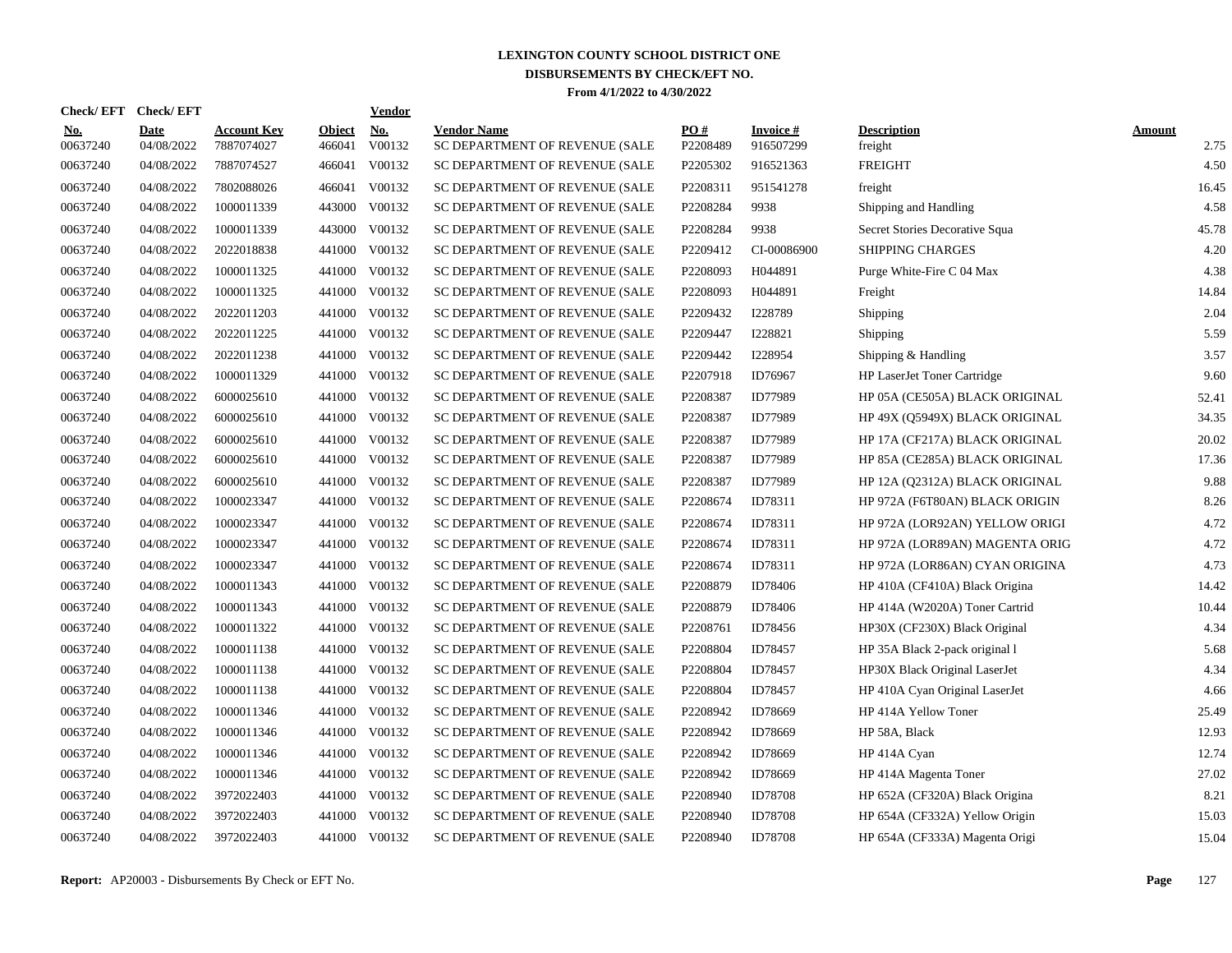| <b>Check/EFT</b>       | <b>Check/EFT</b>   |                                  |                         | <b>Vendor</b> |                                                      |                 |                             |                                                      |                 |
|------------------------|--------------------|----------------------------------|-------------------------|---------------|------------------------------------------------------|-----------------|-----------------------------|------------------------------------------------------|-----------------|
| <u>No.</u><br>00637240 | Date<br>04/08/2022 | <b>Account Key</b><br>3972022403 | <b>Object</b><br>441000 | No.<br>V00132 | <b>Vendor Name</b><br>SC DEPARTMENT OF REVENUE (SALE | PO#<br>P2208940 | Invoice #<br><b>ID78708</b> | <b>Description</b><br>HP 654A (CF331A) Cyan Original | Amount<br>15.04 |
| 00637240               | 04/08/2022         | 1000026405                       | 441000                  | V00132        | SC DEPARTMENT OF REVENUE (SALE                       | P2209117        | ID78758                     | HP 26A BLACK LASERJET TONER CA                       | 14.55           |
| 00637240               | 04/08/2022         | 1000026405                       | 441000                  | V00132        | SC DEPARTMENT OF REVENUE (SALE                       | P2209117        | ID78758                     | HP 78A BLACK LASERJET TONER CA                       | 6.63            |
| 00637240               | 04/08/2022         | 1000026405                       | 441000                  | V00132        | SC DEPARTMENT OF REVENUE (SALE                       | P2209117        | ID78758                     | HP 410A CYAN LASERJET TONER CA                       | 4.65            |
| 00637240               | 04/08/2022         | 1000026405                       | 441000                  | V00132        | SC DEPARTMENT OF REVENUE (SALE                       | P2209117        | ID78758                     | HP 410A BLACK LASERJET TONER C                       | 3.61            |
| 00637240               | 04/08/2022         | 1000011320                       | 441000                  | V00132        | SC DEPARTMENT OF REVENUE (SALE                       | P2208972        | ID78772                     | HP 508X (CF360XD) Toner Cartri                       | 36.74           |
| 00637240               | 04/08/2022         | 1000011320                       | 441000                  | V00132        | SC DEPARTMENT OF REVENUE (SALE                       | P2208972        | ID78772                     | HP 508X (CF361X) High Yield Cy                       | 27.73           |
| 00637240               | 04/08/2022         | 1000011320                       | 441000                  | V00132        | SC DEPARTMENT OF REVENUE (SALE                       | P2208972        | ID78772                     | HP 508X (CF363X) High Yield Ma                       | 27.73           |
| 00637240               | 04/08/2022         | 1000011320                       | 441000                  | V00132        | SC DEPARTMENT OF REVENUE (SALE                       | P2208972        | ID78772                     | HP 508X (CF362X) High Yield Ye                       | 27.74           |
| 00637240               | 04/08/2022         | 1000011320                       | 441000                  | V00132        | SC DEPARTMENT OF REVENUE (SALE                       | P2208972        | ID78772                     | HP 80A (CF280A) Black Original                       | 4.33            |
| 00637240               | 04/08/2022         | 1000011346                       | 441000                  | V00132        | SC DEPARTMENT OF REVENUE (SALE                       | P2208942        | ID78787                     | HP 414A Black Toner                                  | 24.62           |
| 00637240               | 04/08/2022         | 2042122303                       | 441000                  | V00132        | SC DEPARTMENT OF REVENUE (SALE                       | P2209316        | ID78915                     | LEXMARK CYAN TONER CARTRIDGE                         | 8.91            |
| 00637240               | 04/08/2022         | 2042122303                       | 441000                  | V00132        | SC DEPARTMENT OF REVENUE (SALE                       | P2209316        | ID78915                     | LEXMARK MAGENTA TONER CARTRIDG                       | 8.91            |
| 00637240               | 04/08/2022         | 2042122303                       | 441000                  | V00132        | SC DEPARTMENT OF REVENUE (SALE                       | P2209316        | ID78915                     | LEXMARK YELLOW TONER CARTRIDGE                       | 8.90            |
| 00637240               | 04/08/2022         | 2042122303                       | 441000                  | V00132        | SC DEPARTMENT OF REVENUE (SALE                       | P2209316        | ID78915                     | LEXMARK BLACK TONER CARTRIDGE                        | 11.11           |
| 00637240               | 04/08/2022         | 1000021211                       | 441000                  | V00132        | SC DEPARTMENT OF REVENUE (SALE                       | P2209327        | ID79086                     | HP 414A Black Toner Cartridge                        | 5.22            |
| 00637240               | 04/08/2022         | 1000021211                       | 441000                  | V00132        | SC DEPARTMENT OF REVENUE (SALE                       | P2209327        | ID79086                     | HP 414A Magenta Toner Cartridg                       | 6.75            |
| 00637240               | 04/08/2022         | 1000021211                       | 441000                  | V00132        | SC DEPARTMENT OF REVENUE (SALE                       | P2209327        | ID79091                     | HP 414A Cyan Toner Cartridge                         | 6.75            |
| 00637240               | 04/08/2022         | 1000021211                       | 441000                  | V00132        | SC DEPARTMENT OF REVENUE (SALE                       | P2209327        | ID79091                     | HP 414A Yellow Toner Cartridge                       | 6.76            |
| 00637240               | 04/08/2022         | 1000011116                       | 441000                  | V00132        | SC DEPARTMENT OF REVENUE (SALE                       | P2209777        | ID79435                     | HP 951XL high yield cyan ink c                       | 2.17            |
| 00637240               | 04/08/2022         | 1000011116                       | 441000                  | V00132        | SC DEPARTMENT OF REVENUE (SALE                       | P2209777        | ID79435                     | HP 951XL high yield magenta in                       | 2.18            |
| 00637240               | 04/08/2022         | 1000011116                       | 441000                  | V00132        | SC DEPARTMENT OF REVENUE (SALE                       | P2209777        | ID79435                     | HP 950XL high yield black ink                        | 0.55            |
| 00637240               | 04/08/2022         | 1000011216                       | 441000                  | V00132        | SC DEPARTMENT OF REVENUE (SALE                       | P2209777        | ID79435                     | HP 950XL high yield black ink                        | 10.79           |
| 00637240               | 04/08/2022         | 1000011316                       | 441000                  | V00132        | SC DEPARTMENT OF REVENUE (SALE                       | P2209777        | ID79435                     | HP 950XL high yield black ink                        | 0.18            |
| 00637240               | 04/08/2022         | 1000011419                       | 441000                  | V00132        | SC DEPARTMENT OF REVENUE (SALE                       | P2209572        | ID79451                     | HP 202A (CF500A) TONER CARTRID                       | 13.99           |
| 00637240               | 04/08/2022         | 1000011419                       | 441000                  | V00132        | SC DEPARTMENT OF REVENUE (SALE                       | P2209572        | ID79451                     | HP 202A (CF502A) TONER CARTRID                       | 6.59            |
| 00637240               | 04/08/2022         | 1000011419                       | 441000                  | V00132        | SC DEPARTMENT OF REVENUE (SALE                       | P2209572        | ID79451                     | HP 202A (CF500A) TONER CARTRID                       | 6.60            |
| 00637240               | 04/08/2022         | 1000011411                       | 441000                  | V00132        | SC DEPARTMENT OF REVENUE (SALE                       | P2209655        | ID79453                     | HP Black Ink, CF360A                                 | 6.50            |
| 00637240               | 04/08/2022         | 1000011411                       | 441000                  | V00132        | SC DEPARTMENT OF REVENUE (SALE                       | P2209655        | ID79453                     | HP Cyan Ink, CF361A                                  | 8.15            |
| 00637240               | 04/08/2022         | 1000011411                       | 441000                  | V00132        | SC DEPARTMENT OF REVENUE (SALE                       | P2209655        | ID79453                     | HP Yellow Ink, CF362A                                | 8.14            |
| 00637240               | 04/08/2022         | 1000011411                       | 441000                  | V00132        | SC DEPARTMENT OF REVENUE (SALE                       | P2209655        | ID79453                     | HP Magenta Ink, CF363A                               | 8.15            |
| 00637240               | 04/08/2022         | 1000021323                       | 441000                  | V00132        | SC DEPARTMENT OF REVENUE (SALE                       | P2208673        | IN0788322                   | <b>Economy Storage Bags</b>                          | 2.44            |
| 00637240               | 04/08/2022         | 1000021323                       | 441000                  | V00132        | SC DEPARTMENT OF REVENUE (SALE                       | P2208673        | IN0788322                   | Suretemp probe covers                                | 6.16            |
| 00637240               | 04/08/2022         | 1000021323                       |                         | 441000 V00132 | SC DEPARTMENT OF REVENUE (SALE                       | P2208673        | IN0788322                   | 1 x 3" Band aids/1500                                | 5.48            |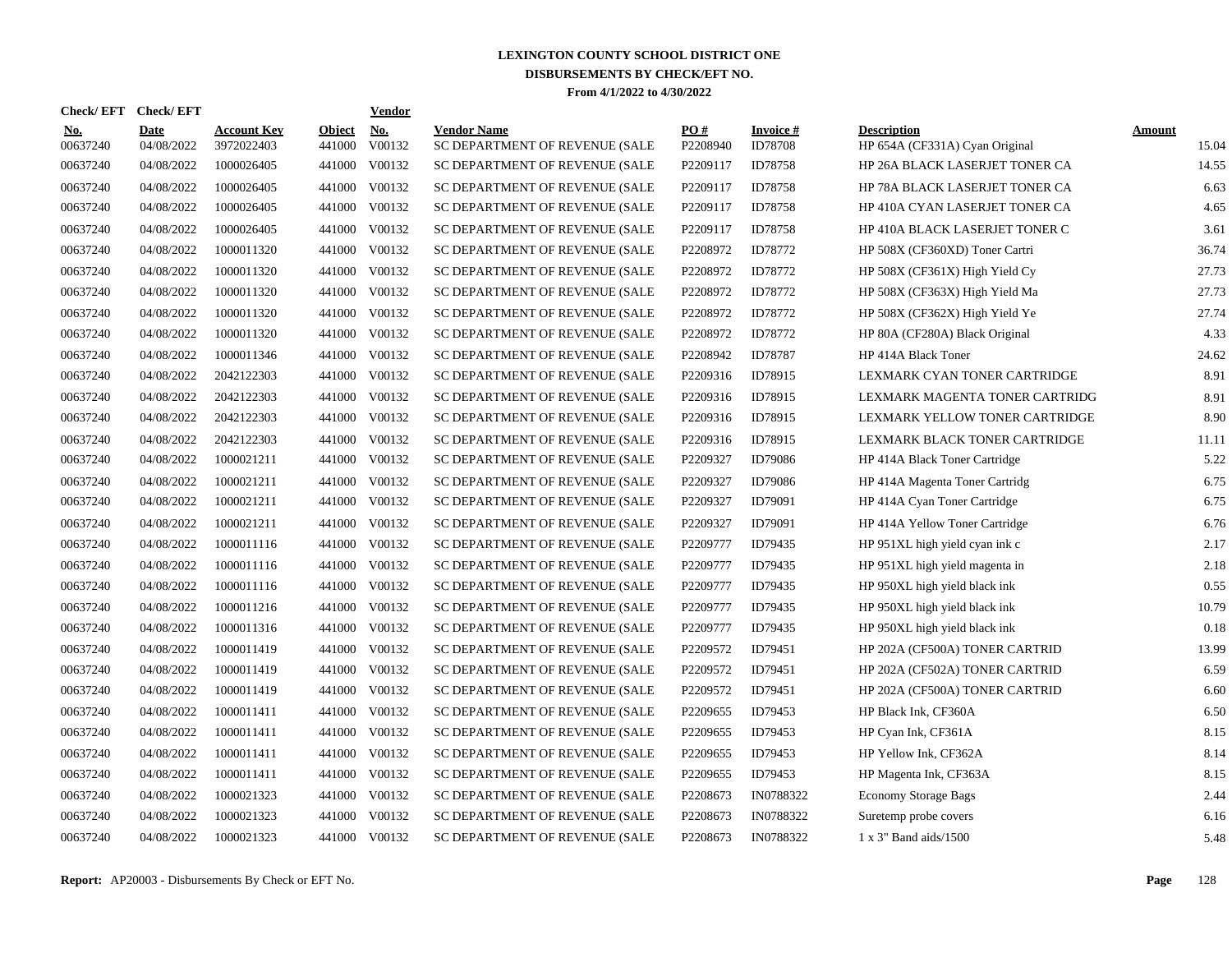| Check/ EFT             | <b>Check/EFT</b>          |                                  |                         | <u>Vendor</u>                       |                                                      |                               |                        |                                           |                       |
|------------------------|---------------------------|----------------------------------|-------------------------|-------------------------------------|------------------------------------------------------|-------------------------------|------------------------|-------------------------------------------|-----------------------|
| <u>No.</u><br>00637240 | <b>Date</b><br>04/08/2022 | <b>Account Key</b><br>1000021323 | <b>Object</b><br>441000 | $\underline{\text{No}}$ .<br>V00132 | <b>Vendor Name</b><br>SC DEPARTMENT OF REVENUE (SALE | $\underline{PO#}$<br>P2208673 | Invoice #<br>IN0788322 | <b>Description</b><br>fingertip band aids | <b>Amount</b><br>2.22 |
| 00637240               | 04/08/2022                | 1000021323                       | 441000                  | V00132                              | SC DEPARTMENT OF REVENUE (SALE                       | P2208673                      | IN0788322              | Tooth necklaces                           | 1.81                  |
| 00637240               | 04/08/2022                | 1000021323                       | 441000                  | V00132                              | SC DEPARTMENT OF REVENUE (SALE                       | P2208673                      | IN0788322              | Save a Tooth preserving                   | 1.82                  |
| 00637240               | 04/08/2022                | 1000021323                       |                         | 441000 V00132                       | SC DEPARTMENT OF REVENUE (SALE                       | P2208673                      | IN0788322              | 5 oz plastic cups/                        | 5.18                  |
| 00637240               | 04/08/2022                | 7748027030                       |                         | 466049 V00132                       | SC DEPARTMENT OF REVENUE (SALE                       | P2210038                      | INV-009992             | Pop-A-Licious Spicy & Sweet Mi            | 109.20                |
| 00637240               | 04/08/2022                | 7748027030                       |                         | 466049 V00132                       | SC DEPARTMENT OF REVENUE (SALE                       | P2210038                      | INV-009992             | Pop-A-Licious Sweet & Savory M            | 92.40                 |
| 00637240               | 04/08/2022                | 7748027030                       | 466049                  | V00132                              | SC DEPARTMENT OF REVENUE (SALE                       | P2210038                      | INV-009992             | Shipping Charge                           | 2.10                  |
| 00637240               | 04/08/2022                | 1000011444                       | 441000                  | V00132                              | SC DEPARTMENT OF REVENUE (SALE                       | P2208534                      | <b>INV-13757</b>       | Installation                              | 14.00                 |
| 00637240               | 04/08/2022                | 1000011312                       | 441000                  | V00132                              | SC DEPARTMENT OF REVENUE (SALE                       | P2207678                      | <b>INV-18110</b>       | 1 Piece Soprano Recorder                  | 27.25                 |
| 00637240               | 04/08/2022                | 1000011312                       | 441000                  | V00132                              | SC DEPARTMENT OF REVENUE (SALE                       | P2207678                      | <b>INV-18110</b>       | <b>Shipping</b>                           | 2.73                  |
| 00637240               | 04/08/2022                | 1000011235                       | 441000                  | V00132                              | SC DEPARTMENT OF REVENUE (SALE                       | P2209614                      | <b>INV010330</b>       | Nicky's Version II - 2 Pocket             | 49.00                 |
| 00637240               | 04/08/2022                | 7802071027                       |                         | 466041 V00132                       | SC DEPARTMENT OF REVENUE (SALE                       | P2205242                      | <b>INV098475</b>       | TEE LAKE SUPERIOR NAVY-L                  | 2.80                  |
| 00637240               | 04/08/2022                | 7814027013                       |                         | 466041 V00132                       | SC DEPARTMENT OF REVENUE (SALE                       | P2207607                      | INV1067279             | Coleus Defiance                           | 6.93                  |
| 00637240               | 04/08/2022                | 7814027013                       |                         | 466041 V00132                       | SC DEPARTMENT OF REVENUE (SALE                       | P2207607                      | INV1067279             | Coleus Solar Sunrise                      | 6.93                  |
| 00637240               | 04/08/2022                | 7814027013                       |                         | 466041 V00132                       | SC DEPARTMENT OF REVENUE (SALE                       | P2207607                      | INV1067279             | Cuphea Mexican Heather Allyson            | 3.65                  |
| 00637240               | 04/08/2022                | 7814027013                       | 466041                  | V00132                              | SC DEPARTMENT OF REVENUE (SALE                       | P2207607                      | INV1067279             | Lantana Fireworks                         | 3.73                  |
| 00637240               | 04/08/2022                | 7814027013                       | 466041                  | V00132                              | SC DEPARTMENT OF REVENUE (SALE                       | P2207607                      | <b>INV1067279</b>      | Lantana New Gold                          | 3.73                  |
| 00637240               | 04/08/2022                | 7814027013                       |                         | 466041 V00132                       | SC DEPARTMENT OF REVENUE (SALE                       | P2207607                      | INV1067279             | Lantana Trailing White                    | 3.73                  |
| 00637240               | 04/08/2022                | 7814027013                       | 466041                  | V00132                              | SC DEPARTMENT OF REVENUE (SALE                       | P2207607                      | INV1067279             | Shipping Freight Charge                   | 2.99                  |
| 00637240               | 04/08/2022                | 7814027013                       |                         | 466041 V00132                       | SC DEPARTMENT OF REVENUE (SALE                       | P2207607                      | INV1067279             | <b>Boxing Charge</b>                      | 0.98                  |
| 00637240               | 04/08/2022                | 1000014144                       |                         | 441000 V00132                       | SC DEPARTMENT OF REVENUE (SALE                       | P2208188                      | INV1115806.1           | Pyle Drum Set Cart                        | 118.93                |
| 00637240               | 04/08/2022                | 1000014144                       |                         | 441000 V00132                       | SC DEPARTMENT OF REVENUE (SALE                       | P2208188                      | INV1115806.1           | <b>Shipping</b>                           | 26.60                 |
| 00637240               | 04/08/2022                | 2021011247                       |                         | 441000 V00132                       | SC DEPARTMENT OF REVENUE (SALE                       | P2207756                      | INV1154645             | Hot Dots Jr. Cards                        | 2.31                  |
| 00637240               | 04/08/2022                | 2021011247                       | 441000                  | V00132                              | SC DEPARTMENT OF REVENUE (SALE                       | P2207756                      | INV1154645             | ULTRA-BRIGHT LED LIGHT PANEL              | 11.83                 |
| 00637240               | 04/08/2022                | 2021011247                       | 441000                  | V00132                              | SC DEPARTMENT OF REVENUE (SALE                       | P2207756                      | INV1155295             | <b>KEVA CONTRAPTIONS</b>                  | 3.64                  |
| 00637240               | 04/08/2022                | 2022011203                       | 441000                  | V00132                              | SC DEPARTMENT OF REVENUE (SALE                       | P2209376                      | INV1157956             | 12-Sided Dice-Set of 25                   | 0.87                  |
| 00637240               | 04/08/2022                | 2022011203                       | 441000                  | V00132                              | SC DEPARTMENT OF REVENUE (SALE                       | P2209376                      | INV1157956             | Fraction Tiles with Tray: Numbe           | 0.50                  |
| 00637240               | 04/08/2022                | 2022011203                       | 441000                  | V00132                              | SC DEPARTMENT OF REVENUE (SALE                       | P2209376                      | INV1157956             | I have, Who Has? Math Game, Cl            | 3.39                  |
| 00637240               | 04/08/2022                | 2022011203                       |                         | 441000 V00132                       | SC DEPARTMENT OF REVENUE (SALE                       | P2209376                      | INV1157956             | Number Line Bulletin Board Set            | 0.85                  |
| 00637240               | 04/08/2022                | 2022011203                       |                         | 441000 V00132                       | SC DEPARTMENT OF REVENUE (SALE                       | P2209376                      | INV1157956             | Blank Dry Erase Boards: 9x12,             | 3.92                  |
| 00637240               | 04/08/2022                | 2022011203                       |                         | 441000 V00132                       | SC DEPARTMENT OF REVENUE (SALE                       | P2209428                      | INV1157957             | Book Pouches 15.5" x 12.5" - B            | 8.08                  |
| 00637240               | 04/08/2022                | 2022011203                       |                         | 441000 V00132                       | SC DEPARTMENT OF REVENUE (SALE                       | P2209380                      | INV1157959             | 10-Sided Dice 0-9, Set of 5               | 0.19                  |
| 00637240               | 04/08/2022                | 2022011203                       | 441000                  | V00132                              | SC DEPARTMENT OF REVENUE (SALE                       | P2209380                      | INV1157959             | Quiet Shape Foam Double-Sided             | 0.35                  |
| 00637240               | 04/08/2022                | 2022011203                       |                         | 441000 V00132                       | SC DEPARTMENT OF REVENUE (SALE                       | P2209380                      | INV1157959             | Blank Dry Erase Boards: 9"x12"            | 1.31                  |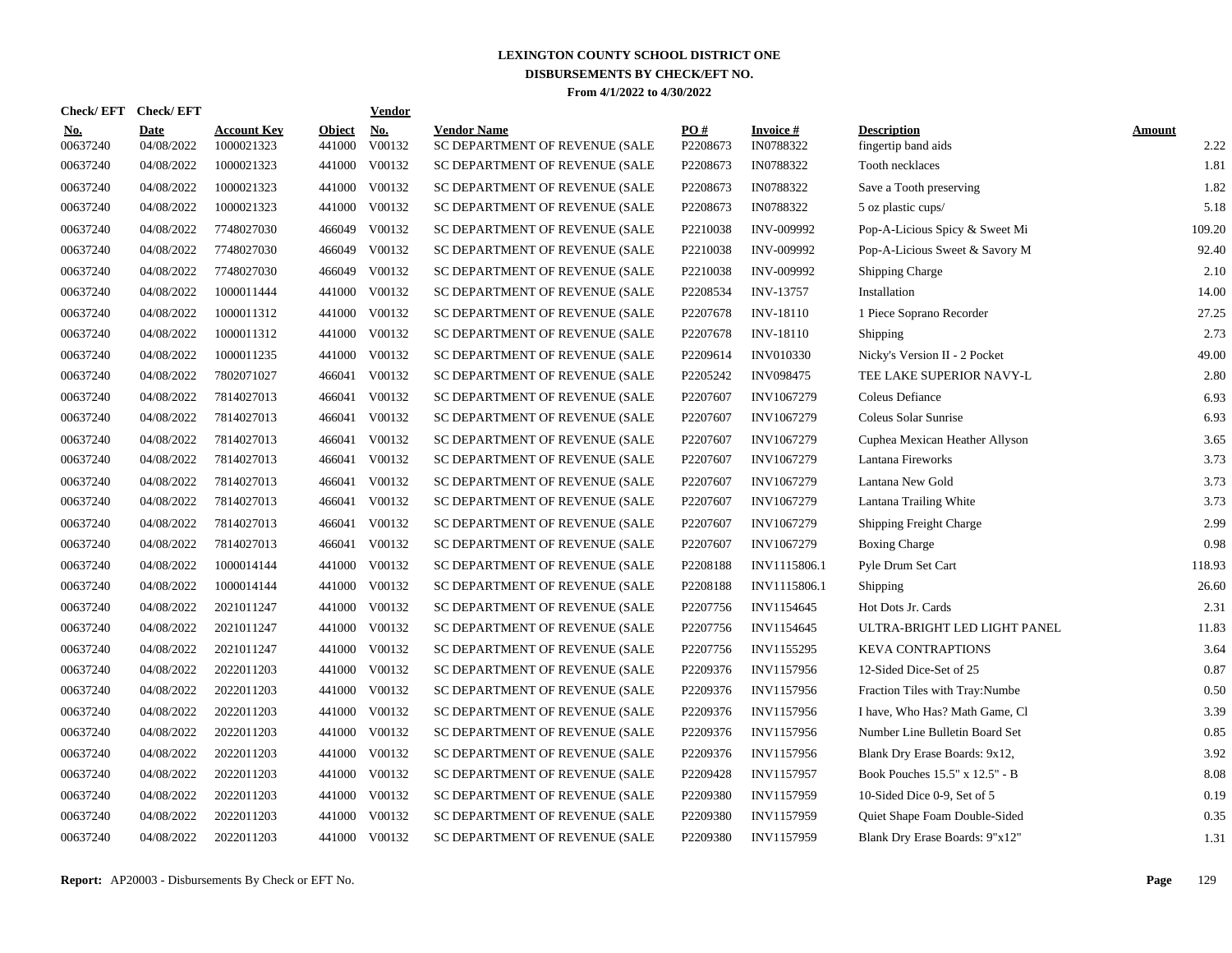| Check/EFT Check/EFT    |                           |                                  |                         | <b>Vendor</b>        |                                                      |                 |                               |                                |                       |
|------------------------|---------------------------|----------------------------------|-------------------------|----------------------|------------------------------------------------------|-----------------|-------------------------------|--------------------------------|-----------------------|
| <u>No.</u><br>00637240 | <b>Date</b><br>04/08/2022 | <b>Account Key</b><br>2022011203 | <b>Object</b><br>441000 | <u>No.</u><br>V00132 | <b>Vendor Name</b><br>SC DEPARTMENT OF REVENUE (SALE | PO#<br>P2209380 | <b>Invoice#</b><br>INV1157959 | <b>Description</b><br>Shipping | <b>Amount</b><br>0.63 |
| 00637240               | 04/08/2022                | 2022011203                       | 441000                  | V00132               | SC DEPARTMENT OF REVENUE (SALE                       | P2209375        | <b>INV1157960</b>             | Fraction Ruler - Set of 10     | 1.12                  |
| 00637240               | 04/08/2022                | 2022011203                       | 441000                  | V00132               | SC DEPARTMENT OF REVENUE (SALE                       | P2209375        | <b>INV1157960</b>             | Shipping                       | 0.63                  |
| 00637240               | 04/08/2022                | 1000011322                       | 441000                  | V00132               | SC DEPARTMENT OF REVENUE (SALE                       | P2209200        | <b>INV30069</b>               | Raptor Visitor Badges ORANGE ( | 14.00                 |
| 00637240               | 04/08/2022                | 3280011515                       | 441000                  | V00132               | SC DEPARTMENT OF REVENUE (SALE                       | P2208973        | INV3110189                    | TRUE Mfg., REACH IN REFRIGERAT | 333.65                |
| 00637240               | 04/08/2022                | 1000026693                       | 434500                  | V00132               | SC DEPARTMENT OF REVENUE (SALE                       | P2209197        | PAR220309-1633-9 VISUAL PST   |                                | 27.65                 |
| 00637240               | 04/08/2022                | 7733019025                       | 466041                  | V00132               | SC DEPARTMENT OF REVENUE (SALE                       | P2209156        | SI2122608                     | Harmony H147G Recorder         | 2.76                  |
| 00637240               | 04/08/2022                | 7733019025                       |                         | 466041 V00132        | SC DEPARTMENT OF REVENUE (SALE                       | P2209156        | SI2122608                     | Harmony H147R Recorder         | 3.92                  |
| 00637240               | 04/08/2022                | 7733019025                       |                         | 466041 V00132        | SC DEPARTMENT OF REVENUE (SALE                       | P2209156        | SI2122608                     | Harmony H147B Recorder         | 17.04                 |
| 00637240               | 04/08/2022                | 7733019025                       |                         | 466041 V00132        | SC DEPARTMENT OF REVENUE (SALE                       | P2209156        | SI2122608                     | Shipping                       | 1.66                  |
| 00637240               | 04/08/2022                | 1000011316                       | 441000                  | V00132               | SC DEPARTMENT OF REVENUE (SALE                       | P2209231        | SI2123231                     | <b>Basic Beat BBYM mallets</b> | 4.90                  |
| 00637240               | 04/08/2022                | 1000011316                       |                         | 441000 V00132        | SC DEPARTMENT OF REVENUE (SALE                       | P2209231        | SI2123231                     | shipping and handling          | 0.77                  |
| 00637240               | 04/08/2022                | 2042121503                       | 441000                  | V00132               | SC DEPARTMENT OF REVENUE (SALE                       | P2208848        | WPS-426480                    | SPM-2 Adolescent School Print  | 9.80                  |
| 00637240               | 04/08/2022                | 2042121503                       | 441000                  | V00132               | SC DEPARTMENT OF REVENUE (SALE                       | P2208848        | WPS-426480                    | Shipping                       | 0.98                  |
|                        |                           |                                  |                         |                      |                                                      |                 |                               | <b>Check Total</b>             | 13,611.87             |
| 00637241               | 04/08/2022                | 2710025204                       |                         | 439500 V00402        | SC DEPARTMENT OF EDUCATION                           |                 | 04.01.2022                    | FY 21-22 SCDE Medicaid Clm Fee | 2,187.23              |
|                        |                           |                                  |                         |                      |                                                      |                 |                               | <b>Check Total</b>             | 2.187.23              |
| 00637242               | 04/08/2022                | 2022011203                       |                         | 441000 V01844        | <b>SCHOLASTIC INC</b>                                | P2209718        | 37598514                      | Order of Student Books         | 187.11                |
| 00637242               | 04/08/2022                | 2022011203                       |                         | 441000 V01844        | <b>SCHOLASTIC INC</b>                                | P2209718        | 37598514                      | Shipping                       | 18.03                 |
| 00637242               | 04/08/2022                | 2022011203                       |                         | 441000 V01844        | <b>SCHOLASTIC INC</b>                                | P2209711        | 37654153                      | Order of Student Books         | 94.87                 |
| 00637242               | 04/08/2022                | 2022011203                       |                         | 441000 V01844        | <b>SCHOLASTIC INC</b>                                | P2209711        | 37654153                      | Shipping                       | 9.12                  |
| 00637242               | 04/08/2022                | 2022011203                       | 441000                  | V01844               | <b>SCHOLASTIC INC</b>                                | P2209702        | 37669194                      | Order of Student Books         | 157.75                |
| 00637242               | 04/08/2022                | 2022011203                       | 441000                  | V01844               | <b>SCHOLASTIC INC</b>                                | P2209702        | 37669194                      | Shipping                       | 15.07                 |
| 00637242               | 04/08/2022                | 2022011203                       | 441000                  | V01844               | <b>SCHOLASTIC INC</b>                                | P2209547        | 37712254                      | Order of Student Books         | 5.21                  |
| 00637242               | 04/08/2022                | 2022011203                       |                         | 441000 V01844        | <b>SCHOLASTIC INC</b>                                | P2209547        | 37712254                      | Shipping                       | 0.50                  |
|                        |                           |                                  |                         |                      |                                                      |                 |                               | <b>Check Total</b>             | 487.66                |
| 00637243               | 04/08/2022                | 2021011224                       |                         | 441000 V16452        | <b>SCHOOL SPECIALTY LLC</b>                          | P2209656        | 208129624890                  | Postit Super Sticky Large Line | 277.99                |
| 00637243               | 04/08/2022                | 2021011224                       |                         | 441000 V16452        | <b>SCHOOL SPECIALTY LLC</b>                          | P2209656        | 208129624890                  | Post It Tabletop Easel 20 x 23 | 890.07                |
| 00637243               | 04/08/2022                | 2021011224                       |                         | 441000 V16452        | SCHOOL SPECIALTY LLC                                 | P2209656        | 208129624890                  | EXPO Low Odor Dry Erase Marker | 133.47                |
| 00637243               | 04/08/2022                | 1000011342                       |                         | 441000 V16452        | SCHOOL SPECIALTY LLC                                 | P2209854        | 208129678305                  | Shirley Ks Storage Tray 14 x 1 | 97.20                 |
| 00637243               | 04/08/2022                | 1000011223                       |                         | 441000 V16452        | <b>SCHOOL SPECIALTY LLC</b>                          | P2209879        | 208129678601                  | Time Timer TWIST 312 x 1 Inche | 116.78                |
| 00637243               | 04/08/2022                | 1000011323                       |                         | 441000 V16452        | SCHOOL SPECIALTY LLC                                 | P2209928        | 208129678602                  | Postit Super Sticky Large Line | 69.50                 |
|                        |                           |                                  |                         |                      |                                                      |                 |                               |                                |                       |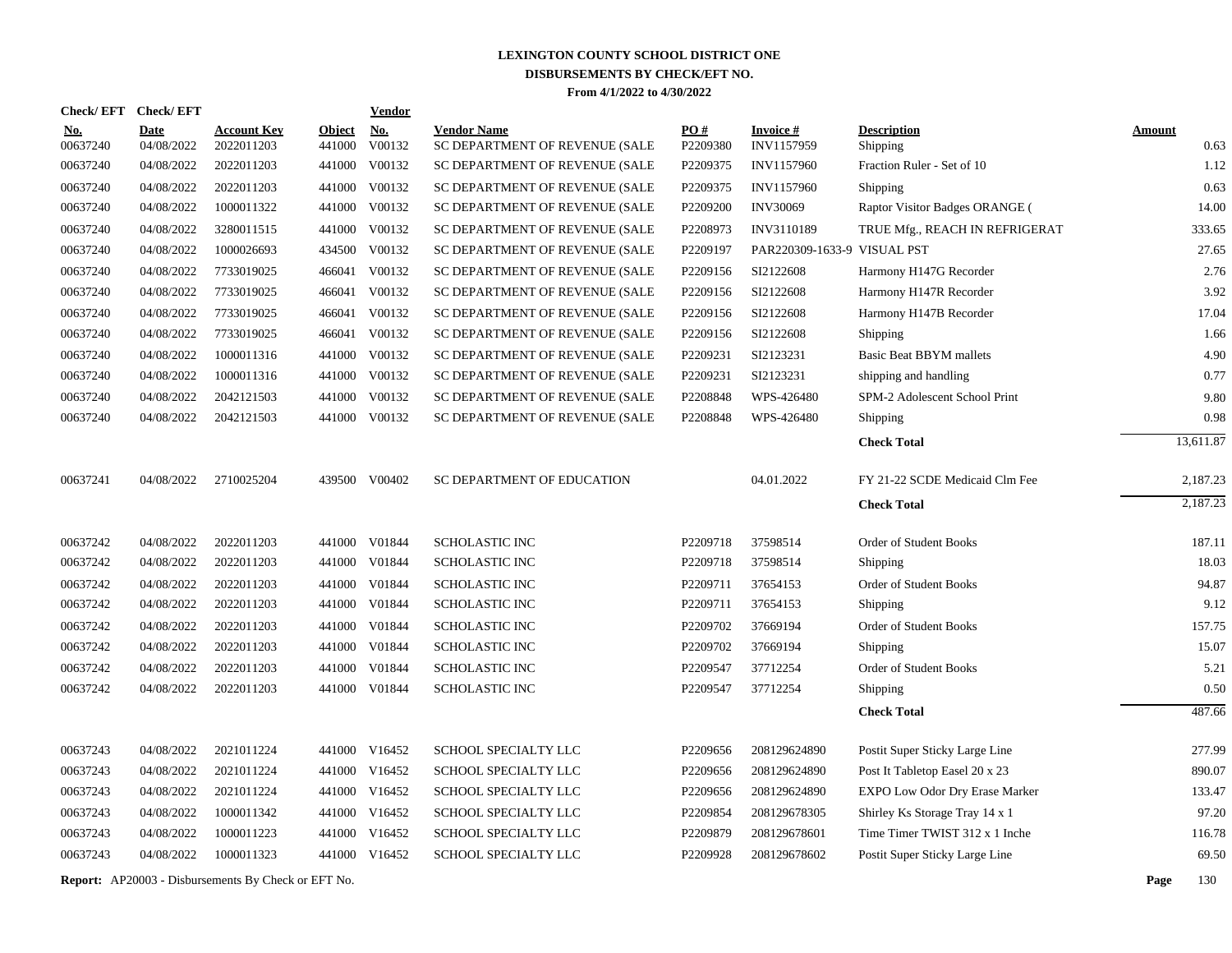| Check/ EFT             | <b>Check/EFT</b>          |                                  |                         | <b>Vendor</b> |                                            |                 |                           |                                                      |                  |
|------------------------|---------------------------|----------------------------------|-------------------------|---------------|--------------------------------------------|-----------------|---------------------------|------------------------------------------------------|------------------|
| <u>No.</u><br>00637243 | <b>Date</b><br>04/08/2022 | <b>Account Key</b><br>1000011123 | <b>Object</b><br>441000 | No.<br>V16452 | <b>Vendor Name</b><br>SCHOOL SPECIALTY LLC | PO#<br>P2209934 | Invoice #<br>208129678603 | <b>Description</b><br>Roylco Jumbo Straws and Connec | Amount<br>281.30 |
| 00637243               | 04/08/2022                | 1000011223                       | 441000                  | V16452        | SCHOOL SPECIALTY LLC                       | P2209884        | 208129678604              | Bostitch OneHole Twist N Sharp                       | 14.23            |
| 00637243               | 04/08/2022                | 9240013903                       | 441000                  | V16452        | SCHOOL SPECIALTY LLC                       | P2209868        | 208129678608              | AVE5267 Labels, white                                | 15.78            |
| 00637243               | 04/08/2022                | 9240013903                       |                         | 441000 V16452 | SCHOOL SPECIALTY LLC                       | P2209868        | 208129678608              | Stickers-Sweet Scents, 483/Pk                        | 10.56            |
| 00637243               | 04/08/2022                | 9240013903                       |                         | 441000 V16452 | SCHOOL SPECIALTY LLC                       | P2209868        | 208129678608              | Stickers-Fun Fest Trendy Stink                       | 6.94             |
| 00637243               | 04/08/2022                | 1000011337                       |                         | 441000 V16452 | SCHOOL SPECIALTY LLC                       | P2210234        | 208129678688              | Ticonderoga PreSharpened No 2                        | 934.00           |
| 00637243               | 04/08/2022                | 1000011337                       | 441000                  | V16452        | SCHOOL SPECIALTY LLC                       | P2210234        | 208129678688              | Ticonderoga My First TriWrite                        | 60.86            |
| 00637243               | 04/08/2022                | 1000011337                       | 441000                  | V16452        | SCHOOL SPECIALTY LLC                       | P2210234        | 208129678688              | School Smart Loose Leaf Rings                        | 23.14            |
| 00637243               | 04/08/2022                | 1000011337                       | 441000                  | V16452        | SCHOOL SPECIALTY LLC                       | P2210234        | 208129678688              | EXPO Dry Erase Whiteboard Liqu                       | 60.48            |
| 00637243               | 04/08/2022                | 1000011337                       | 441000                  | V16452        | SCHOOL SPECIALTY LLC                       | P2210234        | 208129678688              | <b>School Smart Loose Leaf Rings</b>                 | 14.25            |
| 00637243               | 04/08/2022                | 1000011337                       |                         | 441000 V16452 | SCHOOL SPECIALTY LLC                       | P2210234        | 208129678688              | School Smart Loose Leaf Rings                        | 14.25            |
| 00637243               | 04/08/2022                | 1000014114                       |                         | 441000 V16452 | SCHOOL SPECIALTY LLC                       | P2209898        | 208129678907              | Pressman FullSize Chess Game                         | 66.02            |
| 00637243               | 04/08/2022                | 1000014114                       |                         | 441000 V16452 | SCHOOL SPECIALTY LLC                       | P2209898        | 208129678907              | Didax Algebraic Expressions an                       | 19.46            |
| 00637243               | 04/08/2022                | 1000014114                       |                         | 441000 V16452 | SCHOOL SPECIALTY LLC                       | P2209898        | 208129678907              | Learning Resources Plastic Mos                       | 28.50            |
| 00637243               | 04/08/2022                | 1000014114                       | 441000                  | V16452        | SCHOOL SPECIALTY LLC                       | P2209898        | 208129678907              | Learning Resources Two Color C                       | 19.74            |
| 00637243               | 04/08/2022                | 1000014114                       | 441000                  | V16452        | SCHOOL SPECIALTY LLC                       | P2209898        | 208129678907              | SI Manufacturing Probability S                       | 11.67            |
| 00637243               | 04/08/2022                | 1000014114                       | 441000                  | V16452        | SCHOOL SPECIALTY LLC                       | P2209898        | 208129678907              | <b>School Smart Washable Markers</b>                 | 24.59            |
| 00637243               | 04/08/2022                | 1000011337                       | 441000                  | V16452        | SCHOOL SPECIALTY LLC                       | P2210235        | 208129679197              | School Smart Hundreds Counting                       | 24.13            |
| 00637243               | 04/08/2022                | 1000011337                       | 441000                  | V16452        | SCHOOL SPECIALTY LLC                       | P2210235        | 208129679197              | School Smart Sentence Strip Po                       | 25.03            |
| 00637243               | 04/08/2022                | 1000011337                       |                         | 441000 V16452 | SCHOOL SPECIALTY LLC                       | P2210235        | 208129679197              | Learning Resources DoubleSided                       | 24.68            |
| 00637243               | 04/08/2022                | 1000011337                       | 441000                  | V16452        | SCHOOL SPECIALTY LLC                       | P2210235        | 208129679197              | School Smart Interlocking Base                       | 107.79           |
| 00637243               | 04/08/2022                | 7750019046                       |                         | 466041 V16452 | SCHOOL SPECIALTY LLC                       | P2210236        | 208129679204              | WhamO Frisbee 3Disc Golf Set                         | 150.16           |
| 00637243               | 04/08/2022                | 7750019046                       | 466041                  | V16452        | SCHOOL SPECIALTY LLC                       | P2210236        | 208129679204              | PickAPaddle Indestructible Bad                       | 211.41           |
| 00637243               | 04/08/2022                | 7750019046                       | 466041                  | V16452        | SCHOOL SPECIALTY LLC                       | P2210236        | 208129679204              | Sportime Mondo Baseball Bat 29                       | 13.89            |
| 00637243               | 04/08/2022                | 7750019046                       | 466041                  | V16452        | <b>SCHOOL SPECIALTY LLC</b>                | P2210236        | 208129679204              | Champion Plastic Screwball Bat                       | 13.89            |
| 00637243               | 04/08/2022                | 7750019046                       | 466041                  | V16452        | SCHOOL SPECIALTY LLC                       | P2210236        | 208129679204              | Champion Sports Rhino Poly Imp                       | 15.78            |
| 00637243               | 04/08/2022                | 7750019046                       | 466041                  | V16452        | <b>SCHOOL SPECIALTY LLC</b>                | P2210236        | 208129679204              | Sportime FuzzySuede Indoor Soc                       | 44.08            |
| 00637243               | 04/08/2022                | 1000011316                       | 441000                  | V16452        | SCHOOL SPECIALTY LLC                       | P2209872        | 208129679210              | School Smart Reusable Dry Eras                       | 20.01            |
| 00637243               | 04/08/2022                | 1000011316                       |                         | 441000 V16452 | SCHOOL SPECIALTY LLC                       | P2209872        | 208129679210              | School Smart Reusable Dry Eras                       | 62.57            |
| 00637243               | 04/08/2022                | 1000021239                       |                         | 441000 V16452 | SCHOOL SPECIALTY LLC                       | P2209914        | 208129679213              | School Smart Colored Pencils A                       | 29.69            |
| 00637243               | 04/08/2022                | 1000011316                       |                         | 441000 V16452 | SCHOOL SPECIALTY LLC                       | P2209897        | 208129679214              | SunWorks Heavyweight Construct                       | 8.31             |
| 00637243               | 04/08/2022                | 1000011316                       | 441000                  | V16452        | <b>SCHOOL SPECIALTY LLC</b>                | P2209897        | 208129679214              | SunWorks Heavyweight Construct                       | 8.31             |
| 00637243               | 04/08/2022                | 1000011316                       | 441000                  | V16452        | SCHOOL SPECIALTY LLC                       | P2209897        | 208129679214              | Sax Colored Art Paper 9 x 12 I                       | 15.41            |
| 00637243               | 04/08/2022                | 1000011316                       |                         | 441000 V16452 | SCHOOL SPECIALTY LLC                       | P2209897        | 208129679214              | School Smart QuickDrying Perma                       | 20.00            |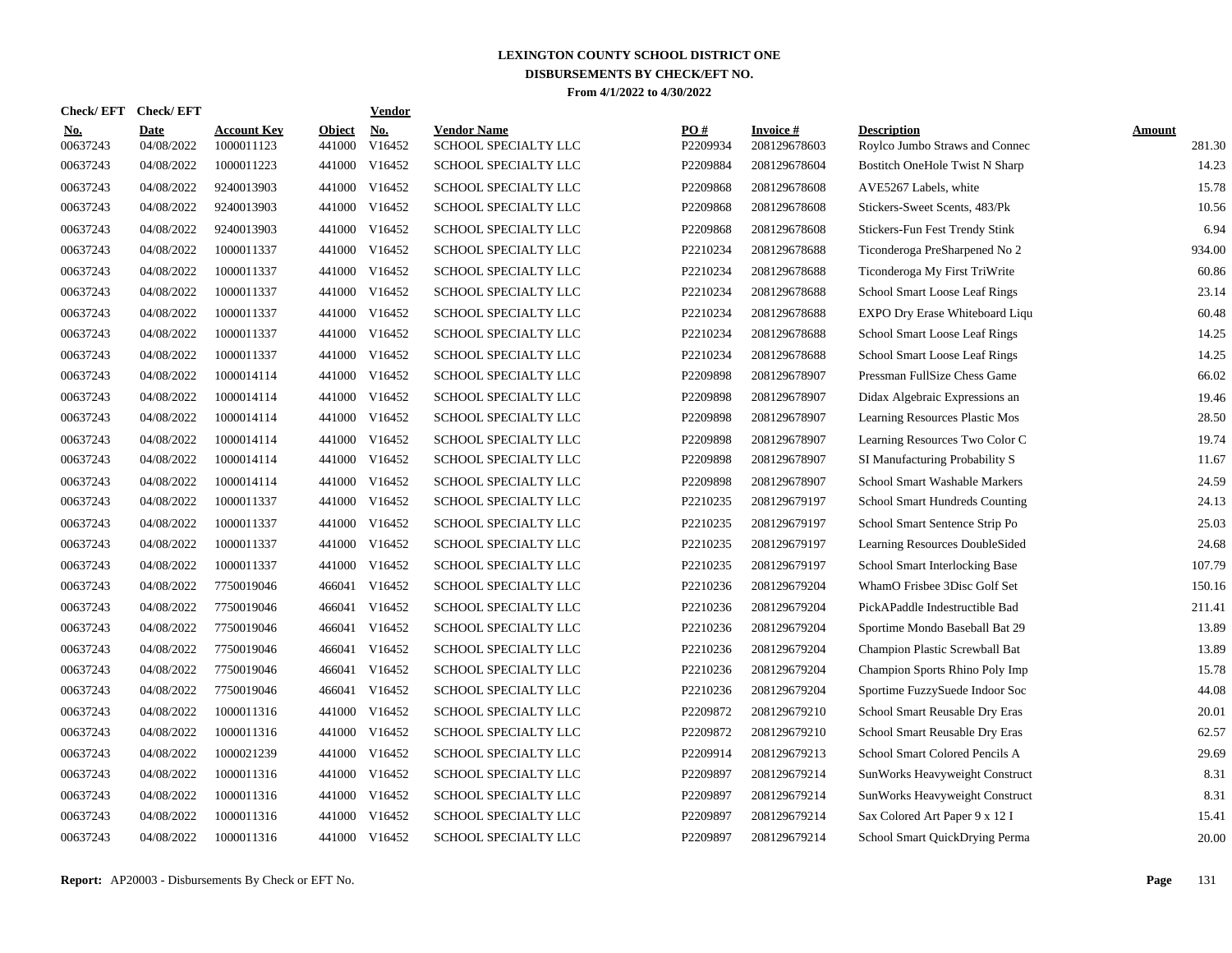| <b>Check/EFT</b> | <b>Check/EFT</b>                                                                             |                                                                                                              |                                                                                                              | <b>Vendor</b>                                                        |                                                                                                                                                                                                                                                                                                                                                                                                                                                                                                                              |                                                                                                                                                                                              |                                                                                              |                                                                                                                              |                                                                                                                                                                                                                                                                                         |          |
|------------------|----------------------------------------------------------------------------------------------|--------------------------------------------------------------------------------------------------------------|--------------------------------------------------------------------------------------------------------------|----------------------------------------------------------------------|------------------------------------------------------------------------------------------------------------------------------------------------------------------------------------------------------------------------------------------------------------------------------------------------------------------------------------------------------------------------------------------------------------------------------------------------------------------------------------------------------------------------------|----------------------------------------------------------------------------------------------------------------------------------------------------------------------------------------------|----------------------------------------------------------------------------------------------|------------------------------------------------------------------------------------------------------------------------------|-----------------------------------------------------------------------------------------------------------------------------------------------------------------------------------------------------------------------------------------------------------------------------------------|----------|
| <u>No.</u>       | <b>Date</b>                                                                                  | <b>Account Key</b>                                                                                           | <b>Object</b>                                                                                                | No.                                                                  | <b>Vendor Name</b>                                                                                                                                                                                                                                                                                                                                                                                                                                                                                                           | PO#                                                                                                                                                                                          | <u>Invoice #</u>                                                                             | <b>Description</b>                                                                                                           | <b>Amount</b>                                                                                                                                                                                                                                                                           |          |
|                  |                                                                                              |                                                                                                              |                                                                                                              |                                                                      |                                                                                                                                                                                                                                                                                                                                                                                                                                                                                                                              |                                                                                                                                                                                              |                                                                                              |                                                                                                                              |                                                                                                                                                                                                                                                                                         | 9.11     |
|                  |                                                                                              |                                                                                                              |                                                                                                              |                                                                      |                                                                                                                                                                                                                                                                                                                                                                                                                                                                                                                              |                                                                                                                                                                                              |                                                                                              |                                                                                                                              |                                                                                                                                                                                                                                                                                         | 15.01    |
|                  |                                                                                              |                                                                                                              |                                                                                                              |                                                                      |                                                                                                                                                                                                                                                                                                                                                                                                                                                                                                                              |                                                                                                                                                                                              |                                                                                              |                                                                                                                              |                                                                                                                                                                                                                                                                                         | 7.49     |
|                  |                                                                                              |                                                                                                              |                                                                                                              |                                                                      |                                                                                                                                                                                                                                                                                                                                                                                                                                                                                                                              |                                                                                                                                                                                              |                                                                                              |                                                                                                                              |                                                                                                                                                                                                                                                                                         | 19.45    |
|                  |                                                                                              |                                                                                                              |                                                                                                              |                                                                      |                                                                                                                                                                                                                                                                                                                                                                                                                                                                                                                              |                                                                                                                                                                                              |                                                                                              |                                                                                                                              |                                                                                                                                                                                                                                                                                         | 10.00    |
|                  |                                                                                              |                                                                                                              |                                                                                                              |                                                                      |                                                                                                                                                                                                                                                                                                                                                                                                                                                                                                                              |                                                                                                                                                                                              |                                                                                              |                                                                                                                              |                                                                                                                                                                                                                                                                                         | 5.91     |
|                  |                                                                                              |                                                                                                              |                                                                                                              |                                                                      |                                                                                                                                                                                                                                                                                                                                                                                                                                                                                                                              |                                                                                                                                                                                              |                                                                                              |                                                                                                                              |                                                                                                                                                                                                                                                                                         | 15.71    |
|                  |                                                                                              |                                                                                                              |                                                                                                              |                                                                      |                                                                                                                                                                                                                                                                                                                                                                                                                                                                                                                              |                                                                                                                                                                                              |                                                                                              |                                                                                                                              |                                                                                                                                                                                                                                                                                         | 17.66    |
|                  |                                                                                              |                                                                                                              |                                                                                                              |                                                                      |                                                                                                                                                                                                                                                                                                                                                                                                                                                                                                                              |                                                                                                                                                                                              |                                                                                              | <b>Check Total</b>                                                                                                           |                                                                                                                                                                                                                                                                                         | 4,086.26 |
| 00637244         | 04/08/2022                                                                                   | 1000026608                                                                                                   |                                                                                                              |                                                                      | <b>SEGRA</b>                                                                                                                                                                                                                                                                                                                                                                                                                                                                                                                 |                                                                                                                                                                                              | 4/30/2022                                                                                    | <b>Current Month Phone Service</b>                                                                                           |                                                                                                                                                                                                                                                                                         | 244.20   |
| 00637244         | 04/08/2022                                                                                   | 1000026608                                                                                                   |                                                                                                              |                                                                      | <b>SEGRA</b>                                                                                                                                                                                                                                                                                                                                                                                                                                                                                                                 |                                                                                                                                                                                              | 4/30/2022                                                                                    | <b>Current Month Phone Service</b>                                                                                           |                                                                                                                                                                                                                                                                                         | 7.88     |
| 00637244         | 04/08/2022                                                                                   | 1000026608                                                                                                   |                                                                                                              |                                                                      | <b>SEGRA</b>                                                                                                                                                                                                                                                                                                                                                                                                                                                                                                                 |                                                                                                                                                                                              | 4/30/2022                                                                                    | <b>Current Month Phone Service</b>                                                                                           |                                                                                                                                                                                                                                                                                         | 15.65    |
| 00637244         | 04/08/2022                                                                                   | 1000026611                                                                                                   |                                                                                                              |                                                                      | <b>SEGRA</b>                                                                                                                                                                                                                                                                                                                                                                                                                                                                                                                 |                                                                                                                                                                                              | 4/30/2022                                                                                    | <b>Current Month Phone Service</b>                                                                                           |                                                                                                                                                                                                                                                                                         | 58.80    |
| 00637244         | 04/08/2022                                                                                   | 1000026612                                                                                                   |                                                                                                              |                                                                      | <b>SEGRA</b>                                                                                                                                                                                                                                                                                                                                                                                                                                                                                                                 |                                                                                                                                                                                              | 4/30/2022                                                                                    | <b>Current Month Phone Service</b>                                                                                           |                                                                                                                                                                                                                                                                                         | 22.23    |
| 00637244         | 04/08/2022                                                                                   | 1000026613                                                                                                   |                                                                                                              | V16598                                                               | <b>SEGRA</b>                                                                                                                                                                                                                                                                                                                                                                                                                                                                                                                 |                                                                                                                                                                                              | 4/30/2022                                                                                    | <b>Current Month Phone Service</b>                                                                                           |                                                                                                                                                                                                                                                                                         | 37.19    |
| 00637244         | 04/08/2022                                                                                   | 1000026614                                                                                                   |                                                                                                              |                                                                      | <b>SEGRA</b>                                                                                                                                                                                                                                                                                                                                                                                                                                                                                                                 |                                                                                                                                                                                              | 4/30/2022                                                                                    | <b>Current Month Phone Service</b>                                                                                           |                                                                                                                                                                                                                                                                                         | 20.08    |
| 00637244         | 04/08/2022                                                                                   | 1000026615                                                                                                   |                                                                                                              |                                                                      | <b>SEGRA</b>                                                                                                                                                                                                                                                                                                                                                                                                                                                                                                                 |                                                                                                                                                                                              | 4/30/2022                                                                                    | <b>Current Month Phone Service</b>                                                                                           |                                                                                                                                                                                                                                                                                         | 25.42    |
| 00637244         | 04/08/2022                                                                                   | 1000026616                                                                                                   |                                                                                                              |                                                                      | <b>SEGRA</b>                                                                                                                                                                                                                                                                                                                                                                                                                                                                                                                 |                                                                                                                                                                                              | 4/30/2022                                                                                    | <b>Current Month Phone Service</b>                                                                                           |                                                                                                                                                                                                                                                                                         | 23.78    |
| 00637244         | 04/08/2022                                                                                   | 1000026619                                                                                                   |                                                                                                              |                                                                      | <b>SEGRA</b>                                                                                                                                                                                                                                                                                                                                                                                                                                                                                                                 |                                                                                                                                                                                              | 4/30/2022                                                                                    | <b>Current Month Phone Service</b>                                                                                           |                                                                                                                                                                                                                                                                                         | 13.41    |
| 00637244         | 04/08/2022                                                                                   | 1000026620                                                                                                   |                                                                                                              |                                                                      | <b>SEGRA</b>                                                                                                                                                                                                                                                                                                                                                                                                                                                                                                                 |                                                                                                                                                                                              | 4/30/2022                                                                                    | <b>Current Month Phone Service</b>                                                                                           |                                                                                                                                                                                                                                                                                         | 29.06    |
| 00637244         | 04/08/2022                                                                                   | 1000026621                                                                                                   |                                                                                                              |                                                                      | <b>SEGRA</b>                                                                                                                                                                                                                                                                                                                                                                                                                                                                                                                 |                                                                                                                                                                                              | 4/30/2022                                                                                    | <b>Current Month Phone Service</b>                                                                                           |                                                                                                                                                                                                                                                                                         | 20.03    |
| 00637244         | 04/08/2022                                                                                   | 1000026622                                                                                                   |                                                                                                              |                                                                      | <b>SEGRA</b>                                                                                                                                                                                                                                                                                                                                                                                                                                                                                                                 |                                                                                                                                                                                              | 4/30/2022                                                                                    | <b>Current Month Phone Service</b>                                                                                           |                                                                                                                                                                                                                                                                                         | 20.72    |
| 00637244         | 04/08/2022                                                                                   | 1000026623                                                                                                   |                                                                                                              |                                                                      | <b>SEGRA</b>                                                                                                                                                                                                                                                                                                                                                                                                                                                                                                                 |                                                                                                                                                                                              | 4/30/2022                                                                                    | <b>Current Month Phone Service</b>                                                                                           |                                                                                                                                                                                                                                                                                         | 21.19    |
| 00637244         | 04/08/2022                                                                                   | 1000026624                                                                                                   |                                                                                                              |                                                                      | <b>SEGRA</b>                                                                                                                                                                                                                                                                                                                                                                                                                                                                                                                 |                                                                                                                                                                                              | 4/30/2022                                                                                    | <b>Current Month Phone Service</b>                                                                                           |                                                                                                                                                                                                                                                                                         | 24.24    |
| 00637244         | 04/08/2022                                                                                   | 1000026625                                                                                                   |                                                                                                              | V16598                                                               | <b>SEGRA</b>                                                                                                                                                                                                                                                                                                                                                                                                                                                                                                                 |                                                                                                                                                                                              | 4/30/2022                                                                                    | <b>Current Month Phone Service</b>                                                                                           |                                                                                                                                                                                                                                                                                         | 22.09    |
| 00637244         | 04/08/2022                                                                                   | 1000026626                                                                                                   |                                                                                                              |                                                                      | <b>SEGRA</b>                                                                                                                                                                                                                                                                                                                                                                                                                                                                                                                 |                                                                                                                                                                                              | 4/30/2022                                                                                    | <b>Current Month Phone Service</b>                                                                                           |                                                                                                                                                                                                                                                                                         | 28.94    |
| 00637244         | 04/08/2022                                                                                   | 1000026627                                                                                                   |                                                                                                              |                                                                      | <b>SEGRA</b>                                                                                                                                                                                                                                                                                                                                                                                                                                                                                                                 |                                                                                                                                                                                              | 4/30/2022                                                                                    | <b>Current Month Phone Service</b>                                                                                           |                                                                                                                                                                                                                                                                                         | 54.19    |
| 00637244         | 04/08/2022                                                                                   | 1000026628                                                                                                   |                                                                                                              |                                                                      | <b>SEGRA</b>                                                                                                                                                                                                                                                                                                                                                                                                                                                                                                                 |                                                                                                                                                                                              | 4/30/2022                                                                                    | <b>Current Month Phone Service</b>                                                                                           |                                                                                                                                                                                                                                                                                         | 24.08    |
| 00637244         | 04/08/2022                                                                                   | 1000026629                                                                                                   |                                                                                                              | V16598                                                               | <b>SEGRA</b>                                                                                                                                                                                                                                                                                                                                                                                                                                                                                                                 |                                                                                                                                                                                              | 4/30/2022                                                                                    | <b>Current Month Phone Service</b>                                                                                           |                                                                                                                                                                                                                                                                                         | 23.63    |
| 00637244         | 04/08/2022                                                                                   | 1000026630                                                                                                   |                                                                                                              |                                                                      | <b>SEGRA</b>                                                                                                                                                                                                                                                                                                                                                                                                                                                                                                                 |                                                                                                                                                                                              | 4/30/2022                                                                                    | <b>Current Month Phone Service</b>                                                                                           |                                                                                                                                                                                                                                                                                         | 23.64    |
| 00637244         | 04/08/2022                                                                                   | 1000026631                                                                                                   |                                                                                                              | V16598                                                               | <b>SEGRA</b>                                                                                                                                                                                                                                                                                                                                                                                                                                                                                                                 |                                                                                                                                                                                              | 4/30/2022                                                                                    | <b>Current Month Phone Service</b>                                                                                           |                                                                                                                                                                                                                                                                                         | 22.72    |
| 00637244         | 04/08/2022                                                                                   | 1000026634                                                                                                   |                                                                                                              |                                                                      | <b>SEGRA</b>                                                                                                                                                                                                                                                                                                                                                                                                                                                                                                                 |                                                                                                                                                                                              | 4/30/2022                                                                                    | <b>Current Month Phone Service</b>                                                                                           |                                                                                                                                                                                                                                                                                         | 31.46    |
| 00637244         | 04/08/2022                                                                                   | 1000026635                                                                                                   | 434000                                                                                                       | V16598                                                               | <b>SEGRA</b>                                                                                                                                                                                                                                                                                                                                                                                                                                                                                                                 |                                                                                                                                                                                              | 4/30/2022                                                                                    | <b>Current Month Phone Service</b>                                                                                           |                                                                                                                                                                                                                                                                                         | 30.15    |
| 00637244         | 04/08/2022                                                                                   | 1000026637                                                                                                   |                                                                                                              |                                                                      | <b>SEGRA</b>                                                                                                                                                                                                                                                                                                                                                                                                                                                                                                                 |                                                                                                                                                                                              | 4/30/2022                                                                                    | <b>Current Month Phone Service</b>                                                                                           |                                                                                                                                                                                                                                                                                         | 24.47    |
|                  |                                                                                              |                                                                                                              |                                                                                                              |                                                                      |                                                                                                                                                                                                                                                                                                                                                                                                                                                                                                                              |                                                                                                                                                                                              |                                                                                              |                                                                                                                              | Page                                                                                                                                                                                                                                                                                    | 132      |
|                  | 00637243<br>00637243<br>00637243<br>00637243<br>00637243<br>00637243<br>00637243<br>00637243 | 04/08/2022<br>04/08/2022<br>04/08/2022<br>04/08/2022<br>04/08/2022<br>04/08/2022<br>04/08/2022<br>04/08/2022 | 1000023339<br>1000023339<br>1000023339<br>1000023339<br>1000023339<br>1000023339<br>1000023339<br>1000023339 | 441000<br><b>Report:</b> AP20003 - Disbursements By Check or EFT No. | V16452<br>V16452<br>441000<br>441000 V16452<br>441000 V16452<br>441000 V16452<br>441000 V16452<br>441000 V16452<br>441000 V16452<br>434000 V16598<br>434000 V16598<br>434000 V16598<br>434000 V16598<br>434000 V16598<br>434000<br>434000 V16598<br>434000 V16598<br>434000 V16598<br>434000 V16598<br>434000 V16598<br>434000 V16598<br>434000 V16598<br>434000 V16598<br>434000 V16598<br>434000<br>434000 V16598<br>434000 V16598<br>434000 V16598<br>434000<br>434000 V16598<br>434000<br>434000 V16598<br>434000 V16598 | SCHOOL SPECIALTY LLC<br>SCHOOL SPECIALTY LLC<br>SCHOOL SPECIALTY LLC<br>SCHOOL SPECIALTY LLC<br>SCHOOL SPECIALTY LLC<br>SCHOOL SPECIALTY LLC<br>SCHOOL SPECIALTY LLC<br>SCHOOL SPECIALTY LLC | P2209915<br>P2209915<br>P2209915<br>P2209915<br>P2209915<br>P2209915<br>P2209915<br>P2209915 | 208129679215<br>208129679215<br>208129679215<br>208129679215<br>208129679215<br>208129679215<br>208129679215<br>208129679215 | Alliance Advantage Latex Rubbe<br>School Smart Highlighters Chis<br><b>School Smart Standard Staples</b><br>School Smart Transparent Tape<br><b>BIC WiteOut Exact Liner Correc</b><br>School Smart StandUp Stapler H<br>Postit Note Cube 3 x 3 Inches<br>School Smart 13 Cut Manila Fil |          |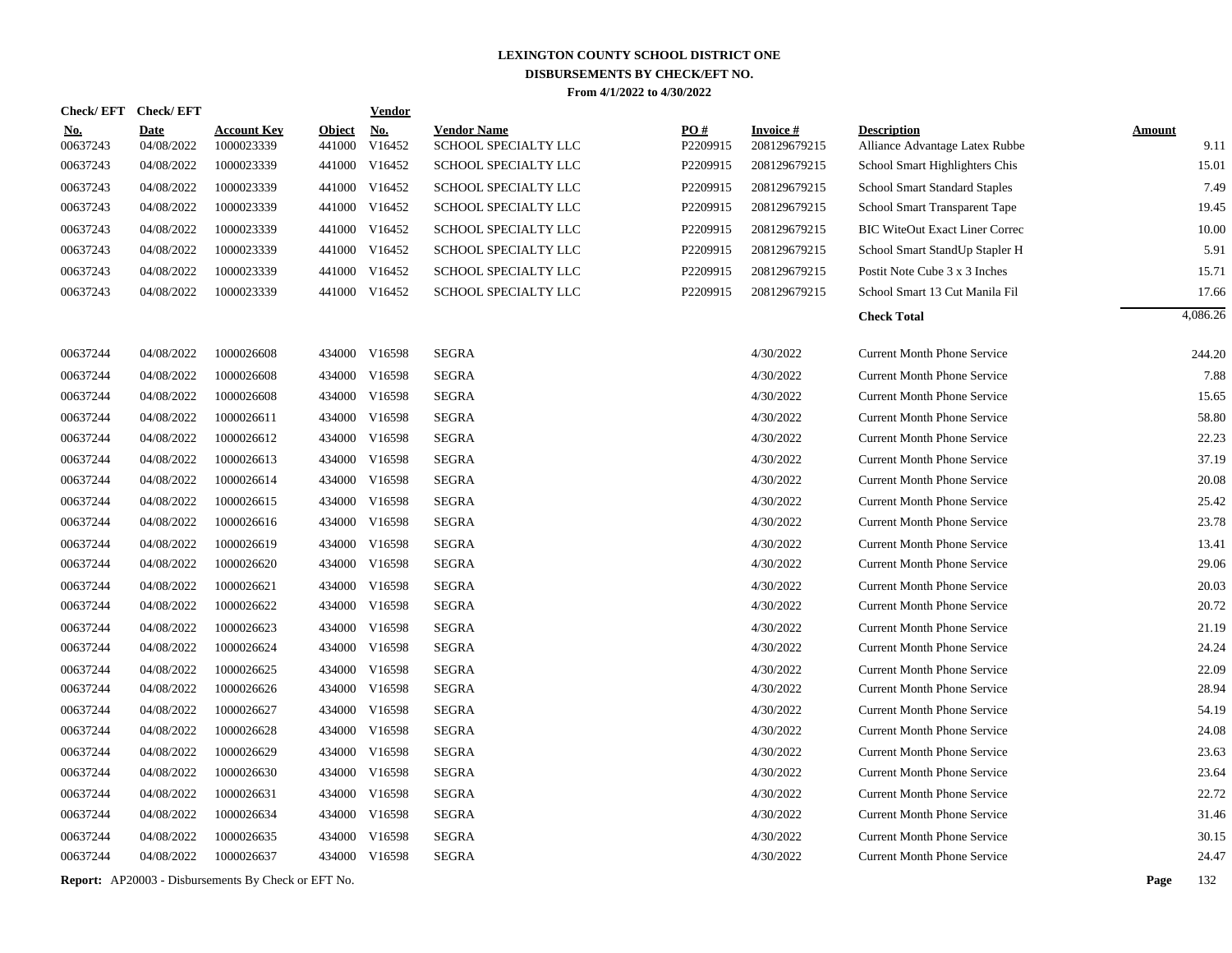| <b>Check/EFT</b>       | <b>Check/EFT</b>          |                           |                         | <b>Vendor</b> |                                    |          |                        |                                                          |                 |
|------------------------|---------------------------|---------------------------|-------------------------|---------------|------------------------------------|----------|------------------------|----------------------------------------------------------|-----------------|
| <u>No.</u><br>00637244 | <b>Date</b><br>04/08/2022 | Account Kev<br>1000026638 | <b>Object</b><br>434000 | No.<br>V16598 | <b>Vendor Name</b><br><b>SEGRA</b> | PO#      | Invoice #<br>4/30/2022 | <b>Description</b><br><b>Current Month Phone Service</b> | Amount<br>24.76 |
| 00637244               | 04/08/2022                | 1000026639                |                         | 434000 V16598 | <b>SEGRA</b>                       |          | 4/30/2022              | <b>Current Month Phone Service</b>                       | 20.07           |
| 00637244               | 04/08/2022                | 1000026640                |                         | 434000 V16598 | <b>SEGRA</b>                       |          | 4/30/2022              | <b>Current Month Phone Service</b>                       | 19.37           |
| 00637244               | 04/08/2022                | 1000026641                |                         | 434000 V16598 | <b>SEGRA</b>                       |          | 4/30/2022              | <b>Current Month Phone Service</b>                       | 21.34           |
| 00637244               | 04/08/2022                | 1000026642                |                         | 434000 V16598 | <b>SEGRA</b>                       |          | 4/30/2022              | <b>Current Month Phone Service</b>                       | 23.86           |
| 00637244               | 04/08/2022                | 1000026643                |                         | 434000 V16598 | <b>SEGRA</b>                       |          | 4/30/2022              | <b>Current Month Phone Service</b>                       | 28.55           |
| 00637244               | 04/08/2022                | 1000026644                |                         | 434000 V16598 | <b>SEGRA</b>                       |          | 4/30/2022              | <b>Current Month Phone Service</b>                       | 68.43           |
| 00637244               | 04/08/2022                | 1000026645                |                         | 434000 V16598 | <b>SEGRA</b>                       |          | 4/30/2022              | <b>Current Month Phone Service</b>                       | 26.06           |
| 00637244               | 04/08/2022                | 1000026646                |                         | 434000 V16598 | <b>SEGRA</b>                       |          | 4/30/2022              | <b>Current Month Phone Service</b>                       | 26.77           |
| 00637244               | 04/08/2022                | 1000026652                |                         | 434000 V16598 | <b>SEGRA</b>                       |          | 4/30/2022              | <b>Current Month Phone Service</b>                       | 26.09           |
|                        |                           |                           |                         |               |                                    |          |                        | <b>Check Total</b>                                       | 1,154.55        |
| 00637245               | 04/08/2022                | 1000022403                |                         | 433200 Exxxxx | Employee                           |          | 02.21.03.14.22         | <b>Itinerant Teacher</b>                                 | 78.39           |
|                        |                           |                           |                         |               |                                    |          |                        | <b>Check Total</b>                                       | 78.39           |
| 00637246               | 04/08/2022                | 7914027027                |                         | 466032 Exxxxx | Employee                           |          | 03.08.03.31.22         | Prom Preparations                                        | 44.46           |
|                        |                           |                           |                         |               |                                    |          |                        | <b>Check Total</b>                                       | 44.46           |
| 00637247               | 04/08/2022                | 1000025424                |                         | 441020 V13230 | SMITH AND JONES JANITORIAL SUP     | P2209279 | 216742                 | <b>SPEEDIKLEEN</b>                                       | 89.87           |
| 00637247               | 04/08/2022                | 1000025424                |                         | 441020 V13230 | SMITH AND JONES JANITORIAL SUP     | P2209279 | 216742                 | CAN DO FLOOR CLEANER                                     | 234.59          |
| 00637247               | 04/08/2022                | 1000025424                |                         | 441020 V13230 | SMITH AND JONES JANITORIAL SUP     | P2209279 | 216742                 | <b>GLASS CLEANER</b>                                     | 27.86           |
| 00637247               | 04/08/2022                | 1000025424                |                         | 441020 V13230 | SMITH AND JONES JANITORIAL SUP     | P2209279 | 216742                 | <b>BACIL ENZYME ODOR DIGESTER</b>                        | 14.93           |
| 00637247               | 04/08/2022                | 1000025424                |                         | 441020 V13230 | SMITH AND JONES JANITORIAL SUP     | P2209279 | 216742                 | <b>EXOUISIT WAX</b>                                      | 1,181.28        |
| 00637247               | 04/08/2022                | 1000025424                |                         | 441020 V13230 | SMITH AND JONES JANITORIAL SUP     | P2209279 | 216742                 | ANTIBACTERIAL BAG SOAP                                   | 250.38          |
|                        |                           |                           |                         |               |                                    |          |                        | <b>Check Total</b>                                       | 1,798.91        |
| 00637248               | 04/08/2022                | 2042116103                |                         | 433200 Exxxxx | Employee                           |          | 03.01.03.31.22         | ABT                                                      | 29.25           |
|                        |                           |                           |                         |               |                                    |          |                        | <b>Check Total</b>                                       | 29.25           |
| 00637249               | 04/08/2022                | 1000025421                |                         | 441020 V00302 | <b>SOUTHEASTERN PAPER GROUP</b>    | P2209832 | 05569243               | TORK MB540A MULTIFOLD PAPER TO                           | 307.00          |
| 00637249               | 04/08/2022                | 1000025421                |                         | 441020 V00302 | <b>SOUTHEASTERN PAPER GROUP</b>    | P2209832 | 05569243               | TORK 120932 CENTER PULL PAPER                            | 499.96          |
|                        |                           |                           |                         |               |                                    |          |                        | <b>Check Total</b>                                       | 806.96          |
| 00637250               | 04/08/2022                | 1000014503                |                         | 433200 Exxxxx | Employee                           |          | 02.09.03.31.22         | Homebound Instruction                                    | 65.40           |
|                        |                           |                           |                         |               |                                    |          |                        |                                                          |                 |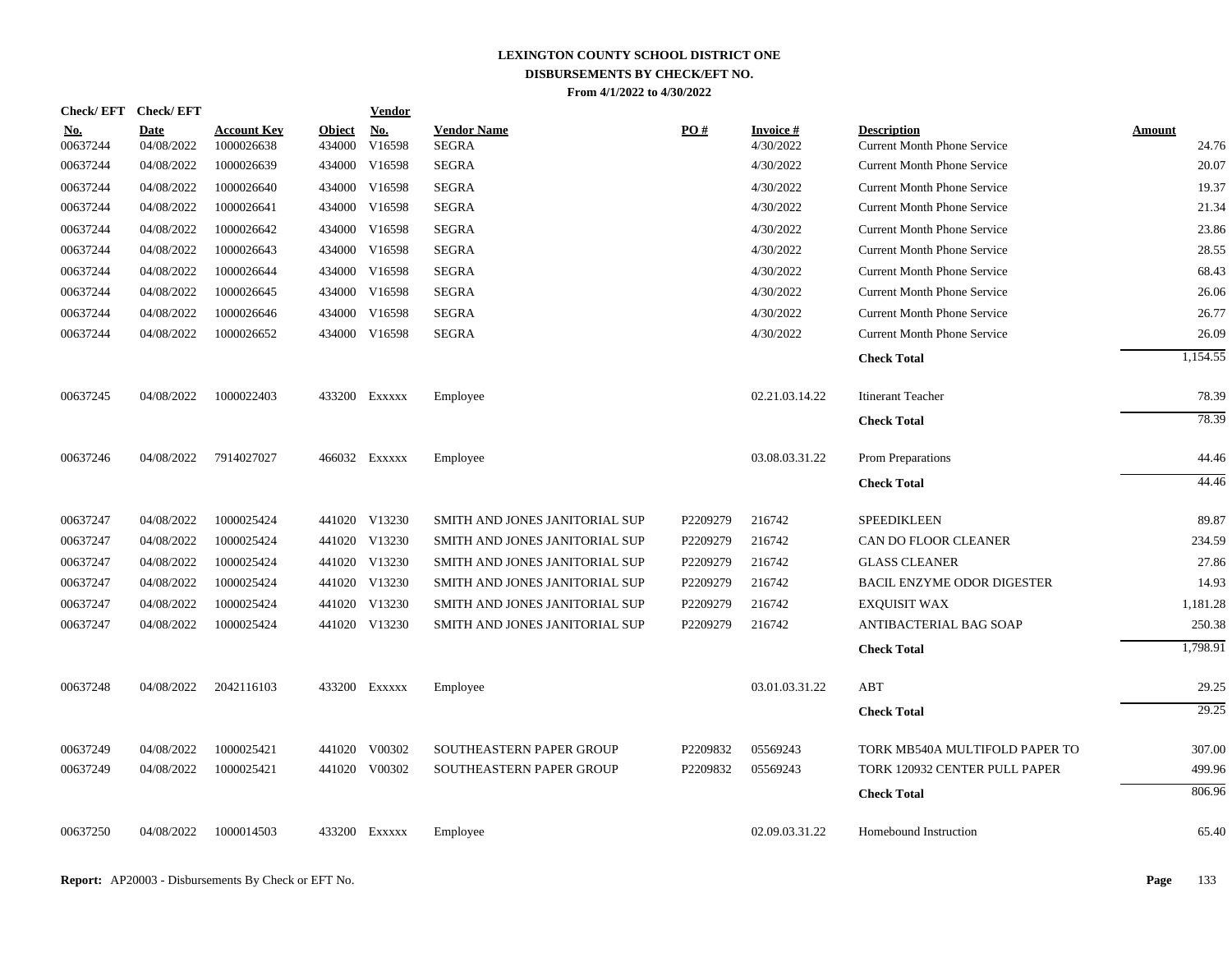| <b>Check/EFT</b> | <b>Check/EFT</b> |                    |               | <b>Vendor</b> |                               |                   |                 |                                          |                        |
|------------------|------------------|--------------------|---------------|---------------|-------------------------------|-------------------|-----------------|------------------------------------------|------------------------|
| <u>No.</u>       | <b>Date</b>      | <b>Account Key</b> | <b>Object</b> | <u>No.</u>    | <b>Vendor Name</b>            | $\underline{PO#}$ | <b>Invoice#</b> | <b>Description</b><br><b>Check Total</b> | <b>Amount</b><br>65.40 |
| 00637251         | 04/08/2022       | 2042112603         |               | 433200 Exxxxx | Employee                      |                   | 03.01.03.26.22  | Therapy                                  | 26.91                  |
|                  |                  |                    |               |               |                               |                   |                 | <b>Check Total</b>                       | 26.91                  |
| 00637252         | 04/08/2022       | 2042116103         |               | 433200 Exxxxx | Employee                      |                   | 03.01.03.30.22  | ABA various schools                      | 135.72                 |
|                  |                  |                    |               |               |                               |                   |                 | <b>Check Total</b>                       | 135.72                 |
| 00637253         | 04/08/2022       | 2042112503         |               | 433200 Exxxxx | Employee                      |                   | 03.01.03.31.22  | <b>Itinerant Teaching</b>                | 55.28                  |
|                  |                  |                    |               |               |                               |                   |                 | <b>Check Total</b>                       | 55.28                  |
| 00637254         | 04/08/2022       | 2042121503         |               | 433200 Exxxxx | Employee                      |                   | 03.02.03.30.22  | Physical Therapy                         | 48.56                  |
|                  |                  |                    |               |               |                               |                   |                 | <b>Check Total</b>                       | 48.56                  |
| 00637255         | 04/08/2022       | 2042121403         | 433200        | EXXXXX        | Employee                      |                   | 02.10.02.28.22  | <b>Monthly Travel</b>                    | 81.32                  |
| 00637255         | 04/08/2022       | 2042121403         |               | 433200 Exxxxx | Employee                      |                   | 03.01.03.30.22  | <b>Monthly Travel</b>                    | 111.44                 |
|                  |                  |                    |               |               |                               |                   |                 | <b>Check Total</b>                       | 192.76                 |
| 00637256         | 04/08/2022       | 3382018803         |               | 433200 Exxxxx | Employee                      |                   | 03.04.03.22.22  | Parenting Center                         | 44.19                  |
|                  |                  |                    |               |               |                               |                   |                 | <b>Check Total</b>                       | 44.19                  |
| 00637257         | 04/08/2022       | 1000026611         |               | 434000 V16624 | VERIZON WIRELESS SERVICES LLC |                   | 3/25/2022       | Monthly Hotspot Charges                  | 675.74                 |
| 00637257         | 04/08/2022       | 1000026612         | 434000        | V16624        | VERIZON WIRELESS SERVICES LLC |                   | 3/25/2022       | Monthly Hotspot Charges                  | 552.88                 |
| 00637257         | 04/08/2022       | 1000026613         | 434000        | V16624        | VERIZON WIRELESS SERVICES LLC |                   | 3/25/2022       | Monthly Hotspot Charges                  | 1,290.05               |
| 00637257         | 04/08/2022       | 1000026614         | 434000        | V16624        | VERIZON WIRELESS SERVICES LLC |                   | 3/25/2022       | Monthly Hotspot Charges                  | 1,904.37               |
| 00637257         | 04/08/2022       | 1000026615         | 434000        | V16624        | VERIZON WIRELESS SERVICES LLC |                   | 3/25/2022       | <b>Monthly Hotspot Charges</b>           | 1,873.65               |
| 00637257         | 04/08/2022       | 1000026616         | 434000        | V16624        | VERIZON WIRELESS SERVICES LLC |                   | 3/25/2022       | <b>Monthly Hotspot Charges</b>           | 1,566.50               |
| 00637257         | 04/08/2022       | 1000026620         | 434000        | V16624        | VERIZON WIRELESS SERVICES LLC |                   | 3/25/2022       | <b>Monthly Hotspot Charges</b>           | 215.01                 |
| 00637257         | 04/08/2022       | 1000026622         | 434000        | V16624        | VERIZON WIRELESS SERVICES LLC |                   | 3/25/2022       | <b>Monthly Hotspot Charges</b>           | 767.89                 |
| 00637257         | 04/08/2022       | 1000026623         | 434000        | V16624        | VERIZON WIRELESS SERVICES LLC |                   | 3/25/2022       | Monthly Hotspot Charges                  | 1,136.48               |
| 00637257         | 04/08/2022       | 1000026624         | 434000        | V16624        | VERIZON WIRELESS SERVICES LLC |                   | 3/25/2022       | Monthly Hotspot Charges                  | 645.03                 |
| 00637257         | 04/08/2022       | 1000026625         |               | 434000 V16624 | VERIZON WIRELESS SERVICES LLC |                   | 3/25/2022       | Monthly Hotspot Charges                  | 921.47                 |
| 00637257         | 04/08/2022       | 1000026626         | 434000        | V16624        | VERIZON WIRELESS SERVICES LLC |                   | 3/25/2022       | Monthly Hotspot Charges                  | 890.75                 |
| 00637257         | 04/08/2022       | 1000026627         | 434000        | V16624        | VERIZON WIRELESS SERVICES LLC |                   | 3/25/2022       | <b>Monthly Hotspot Charges</b>           | 1,720.07               |
| 00637257         | 04/08/2022       | 1000026628         |               | 434000 V16624 | VERIZON WIRELESS SERVICES LLC |                   | 3/25/2022       | <b>Monthly Hotspot Charges</b>           | 184.29                 |
|                  |                  |                    |               |               |                               |                   |                 |                                          |                        |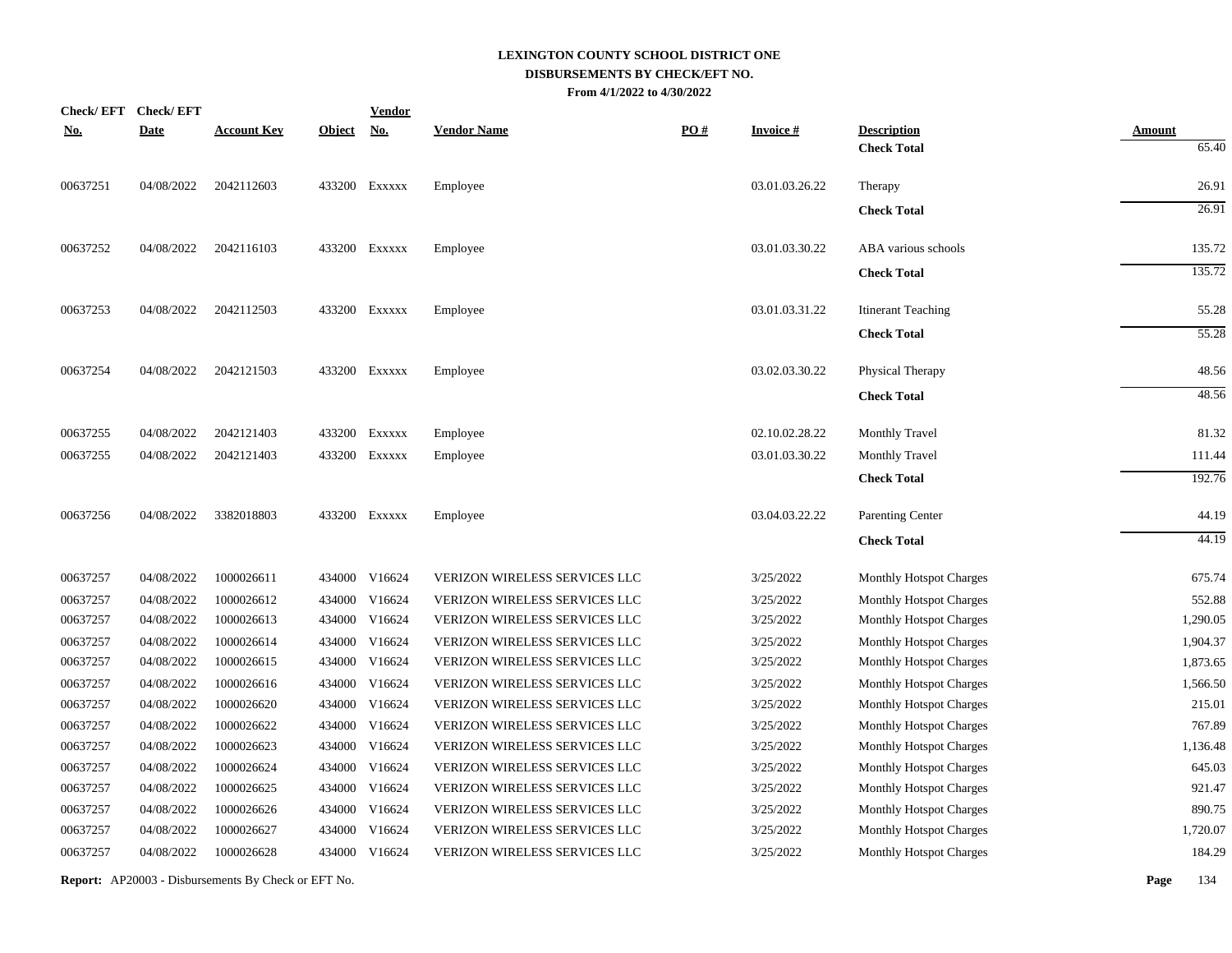| Check/EFT Check/EFT |             |                                                            |               | <b>Vendor</b> |                                      |          |                 |                                |               |
|---------------------|-------------|------------------------------------------------------------|---------------|---------------|--------------------------------------|----------|-----------------|--------------------------------|---------------|
| <u>No.</u>          | <b>Date</b> | <b>Account Key</b>                                         | <b>Object</b> | <b>No.</b>    | <b>Vendor Name</b>                   | PO#      | <b>Invoice#</b> | <b>Description</b>             | <b>Amount</b> |
| 00637257            | 04/08/2022  | 1000026629                                                 | 434000        | V16624        | VERIZON WIRELESS SERVICES LLC        |          | 3/25/2022       | <b>Monthly Hotspot Charges</b> | 2,365.10      |
| 00637257            | 04/08/2022  | 1000026630                                                 | 434000        | V16624        | VERIZON WIRELESS SERVICES LLC        |          | 3/25/2022       | Monthly Hotspot Charges        | 2,180.81      |
| 00637257            | 04/08/2022  | 1000026631                                                 |               | 434000 V16624 | VERIZON WIRELESS SERVICES LLC        |          | 3/25/2022       | <b>Monthly Hotspot Charges</b> | 184.29        |
| 00637257            | 04/08/2022  | 1000026634                                                 | 434000        | V16624        | VERIZON WIRELESS SERVICES LLC        |          | 3/25/2022       | <b>Monthly Hotspot Charges</b> | 430.02        |
| 00637257            | 04/08/2022  | 1000026635                                                 |               | 434000 V16624 | VERIZON WIRELESS SERVICES LLC        |          | 3/25/2022       | <b>Monthly Hotspot Charges</b> | 122.86        |
| 00637257            | 04/08/2022  | 1000026637                                                 |               | 434000 V16624 | VERIZON WIRELESS SERVICES LLC        |          | 3/25/2022       | Monthly Hotspot Charges        | 614.31        |
| 00637257            | 04/08/2022  | 1000026638                                                 | 434000 V16624 |               | VERIZON WIRELESS SERVICES LLC        |          | 3/25/2022       | Monthly Hotspot Charges        | 368.59        |
| 00637257            | 04/08/2022  | 1000026639                                                 |               | 434000 V16624 | VERIZON WIRELESS SERVICES LLC        |          | 3/25/2022       | <b>Monthly Hotspot Charges</b> | 1,259.34      |
| 00637257            | 04/08/2022  | 1000026640                                                 | 434000 V16624 |               | <b>VERIZON WIRELESS SERVICES LLC</b> |          | 3/25/2022       | <b>Monthly Hotspot Charges</b> | 122.86        |
| 00637257            | 04/08/2022  | 1000026641                                                 |               | 434000 V16624 | VERIZON WIRELESS SERVICES LLC        |          | 3/25/2022       | <b>Monthly Hotspot Charges</b> | 245.72        |
| 00637257            | 04/08/2022  | 1000026642                                                 | 434000        | V16624        | VERIZON WIRELESS SERVICES LLC        |          | 3/25/2022       | <b>Monthly Hotspot Charges</b> | 122.86        |
| 00637257            | 04/08/2022  | 1000026643                                                 |               | 434000 V16624 | VERIZON WIRELESS SERVICES LLC        |          | 3/25/2022       | Monthly Hotspot Charges        | 307.16        |
| 00637257            | 04/08/2022  | 1000026644                                                 | 434000 V16624 |               | <b>VERIZON WIRELESS SERVICES LLC</b> |          | 3/25/2022       | <b>Monthly Hotspot Charges</b> | 522.17        |
| 00637257            | 04/08/2022  | 1000026645                                                 | 434000 V16624 |               | VERIZON WIRELESS SERVICES LLC        |          | 3/25/2022       | <b>Monthly Hotspot Charges</b> | 307.16        |
| 00637257            | 04/08/2022  | 1000026646                                                 | 434000 V16624 |               | VERIZON WIRELESS SERVICES LLC        |          | 3/25/2022       | <b>Monthly Hotspot Charges</b> | 614.31        |
| 00637257            | 04/08/2022  | 1000026647                                                 |               | 434000 V16624 | VERIZON WIRELESS SERVICES LLC        |          | 3/25/2022       | Monthly Hotspot Charges        | 3,409.43      |
|                     |             |                                                            |               |               |                                      |          |                 | <b>Check Total</b>             | 27,521.17     |
| 00637258            | 04/08/2022  | 1000025408                                                 |               | 441020 V00189 | <b>WW GRAINGER</b>                   | P2210180 | 9264226599      | PAPER TOWEL ROLL(30)           | 137.19        |
| 00637258            | 04/08/2022  | 1000025426                                                 | 441000 V00189 |               | <b>WW GRAINGER</b>                   | P2210182 | 9264558116      | Horizontal vertical 3 speed po | 106.86        |
|                     |             |                                                            |               |               |                                      |          |                 | <b>Check Total</b>             | 244.05        |
| 00637259            | 04/08/2022  | 1000025507                                                 | 433200 EXXXXX |               | Employee                             |          | 03.01.03.31.22  | Trans Business & Concerns      | 219.96        |
|                     |             |                                                            |               |               |                                      |          |                 | <b>Check Total</b>             | 219.96        |
| 00637260            | 04/08/2022  | 2042116103                                                 | 433200 Exxxxx |               | Employee                             |          | 03.01.03.31.22  | <b>ABA</b> Services            | 233.12        |
|                     |             |                                                            |               |               |                                      |          |                 | <b>Check Total</b>             | 233.12        |
| 00637261            | 04/08/2022  | 2042121403                                                 | 433200 Exxxxx |               | Employee                             |          | 03.04.03.31.22  | Within District Travel         | 7.02          |
|                     |             |                                                            |               |               |                                      |          |                 | <b>Check Total</b>             | 7.02          |
| 00637262            | 04/08/2022  | 2042116103                                                 | 433200 Exxxxx |               | Employee                             |          | 03.01.03.31.22  | <b>Support Students</b>        | 134.55        |
|                     |             |                                                            |               |               |                                      |          |                 | <b>Check Total</b>             | 134.55        |
| 00637263            | 04/08/2022  | 1000025413                                                 |               | 432300 V14918 | WINDHAM SERVICES                     | P2204987 | 4333            | GHS - Provide Detention/Retent | 1,000.00      |
|                     |             |                                                            |               |               |                                      |          |                 |                                |               |
|                     |             | <b>Report:</b> AP20003 - Disbursements By Check or EFT No. |               |               |                                      |          |                 |                                | Page<br>135   |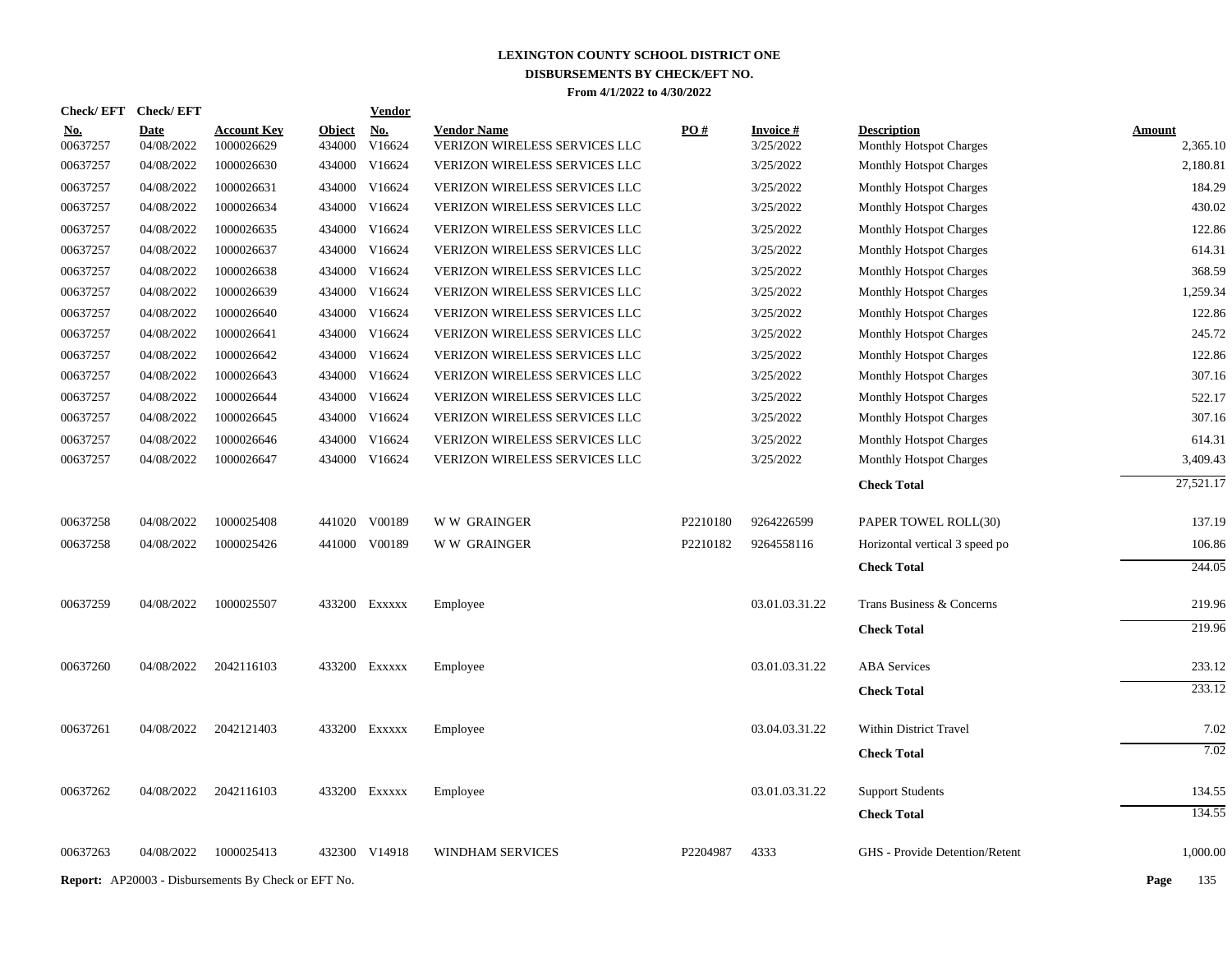|            | Check/EFT Check/EFT |                                                            |               | <b>Vendor</b> |                                |          |                 |                                       |               |
|------------|---------------------|------------------------------------------------------------|---------------|---------------|--------------------------------|----------|-----------------|---------------------------------------|---------------|
| <u>No.</u> | <b>Date</b>         | <b>Account Key</b>                                         | <b>Object</b> | <b>No.</b>    | <b>Vendor Name</b>             | PO#      | <b>Invoice#</b> | <b>Description</b>                    | <b>Amount</b> |
| 00637263   | 04/08/2022          | 1000025415                                                 | 432300        | V14918        | WINDHAM SERVICES               | P2204987 | 4333            | PHS - Provide Detention/Retent        | 416.67        |
| 00637263   | 04/08/2022          | 1000025423                                                 |               | 432300 V14918 | <b>WINDHAM SERVICES</b>        | P2204987 | 4333            | <b>SGES</b> - Provide Detention/Reten | 333.34        |
| 00637263   | 04/08/2022          | 1000025425                                                 |               | 432300 V14918 | <b>WINDHAM SERVICES</b>        | P2204987 | 4333            | WKES - Provide Detention/Reten        | 416.67        |
| 00637263   | 04/08/2022          | 1000025427                                                 |               | 432300 V14918 | WINDHAM SERVICES               | P2204987 | 4333            | WKHS - Provide Detention/Reten        | 833.34        |
| 00637263   | 04/08/2022          | 1000025428                                                 |               | 432300 V14918 | WINDHAM SERVICES               | P2204987 | 4333            | MES - Provide Detention/Retent        | 583.34        |
| 00637263   | 04/08/2022          | 1000025430                                                 |               | 432300 V14918 | WINDHAM SERVICES               | P2204987 | 4333            | NEW PMS - Provide Detention/Re        | 583.34        |
| 00637263   | 04/08/2022          | 1000025434                                                 |               | 432300 V14918 | <b>WINDHAM SERVICES</b>        | P2204987 | 4333            | PHMS - Provide Detention/Reten        | 700.00        |
| 00637263   | 04/08/2022          | 1000025439                                                 |               | 432300 V14918 | WINDHAM SERVICES               | P2204987 | 4333            | FPES - Provide Detention/Reten        | 166.67        |
| 00637263   | 04/08/2022          | 1000025440                                                 |               | 432300 V14918 | WINDHAM SERVICES               | P2204987 | 4333            | NPES - Provide Detention/Reten        | 366.67        |
| 00637263   | 04/08/2022          | 1000025441                                                 |               | 432300 V14918 | WINDHAM SERVICES               | P2204987 | 4333            | RCES - Provide Detention/Reten        | 750.00        |
| 00637263   | 04/08/2022          | 1000025442                                                 |               | 432300 V14918 | <b>WINDHAM SERVICES</b>        | P2204987 | 4333            | MGES - Provide Detention/Reten        | 583.34        |
| 00637263   | 04/08/2022          | 1000025443                                                 |               | 432300 V14918 | WINDHAM SERVICES               | P2204987 | 4333            | MGMS - Provide Detention/Reten        | 750.00        |
| 00637263   | 04/08/2022          | 1000025445                                                 |               | 432300 V14918 | WINDHAM SERVICES               | P2204987 | 4333            | <b>DES</b> - Provide Detention/Retent | 1,000.00      |
| 00637263   | 04/08/2022          | 1000025446                                                 |               | 432300 V14918 | <b>WINDHAM SERVICES</b>        | P2204987 | 4333            | BMS - Provide Detention & Rete        | 666.61        |
| 00637263   | 04/08/2022          | 1000025447                                                 |               | 432300 V14918 | WINDHAM SERVICES               | P2204987 | 4333            | CES - Provide Detention/Retent        | 500.00        |
| 00637263   | 04/08/2022          | 1000025452                                                 |               | 432300 V14918 | <b>WINDHAM SERVICES</b>        | P2204987 | 4333            | Old GES - Provide Detention/Re        | 166.67        |
| 00637263   | 04/08/2022          | 1000025453                                                 |               | 432300 V14918 | <b>WINDHAM SERVICES</b>        | P2204987 | 4333            | OLD PMS - Provide Detention/Re        | 166.67        |
|            |                     |                                                            |               |               |                                |          |                 | <b>Check Total</b>                    | 9,983.33      |
| 00637264   | 04/08/2022          | 2042116103                                                 |               | 433200 Exxxxx | Employee                       |          | 03.01.03.31.22  | ABA                                   | 247.16        |
|            |                     |                                                            |               |               |                                |          |                 | <b>Check Total</b>                    | 247.16        |
| 00637265   | 04/08/2022          | 7733027034                                                 |               | 466031 V00609 | <b>CAROWINDS</b>               | P2211175 | P2211175.PHS    | Festival of Music Admission           | 1,276.00      |
| 00637265   | 04/08/2022          | 7733027034                                                 |               | 466031 V00609 | <b>CAROWINDS</b>               | P2211175 | P2211175.PHS    | Season Passholder                     | 10.00         |
| 00637265   | 04/08/2022          | 7733027034                                                 |               | 466032 V00609 | <b>CAROWINDS</b>               | P2211175 | P2211175.PHS    | Festival of Music Observing Ad        | 455.00        |
| 00637265   | 04/08/2022          | 7733027034                                                 | 466064        | V00609        | <b>CAROWINDS</b>               | P2211175 | P2211175.PHS    | Processing fee                        | 11.00         |
| 00637265   | 04/08/2022          | 7733027034                                                 | 466069        | V00609        | <b>CAROWINDS</b>               | P2211175 | P2211175.PHS    | <b>Flex Meals</b>                     | 609.50        |
|            |                     |                                                            |               |               |                                |          |                 | <b>Check Total</b>                    | 2,361.50      |
| 00637266   | 04/08/2022          | 1000025407                                                 |               | 432100 V00650 | JOINT MUNICIPAL WATER AND SEWE |          | LCJWS.04/22     | MAI.20953                             | 188.98        |
| 00637266   | 04/08/2022          | 1000025411                                                 | 432100        | V00650        | JOINT MUNICIPAL WATER AND SEWE |          | LCJWS.04/22     | LHS.20954                             | 2,691.14      |
| 00637266   | 04/08/2022          | 1000025415                                                 |               | 432100 V00650 | JOINT MUNICIPAL WATER AND SEWE |          | LCJWS.04/22     | PHS.24634                             | 24.27         |
| 00637266   | 04/08/2022          | 1000025416                                                 | 432100        | V00650        | JOINT MUNICIPAL WATER AND SEWE |          | LCJWS.04/22     | PES.24304                             | 2,696.36      |
| 00637266   | 04/08/2022          | 1000025423                                                 | 432100        | V00650        | JOINT MUNICIPAL WATER AND SEWE |          | LCJWS.04/22     | SGE.06526                             | 2,612.51      |
| 00637266   | 04/08/2022          | 1000025424                                                 | 432100        | V00650        | JOINT MUNICIPAL WATER AND SEWE |          | LCJWS.04/22     | RBE.03379                             | 1,835.39      |
|            |                     | <b>Report:</b> AP20003 - Disbursements By Check or EFT No. |               |               |                                |          |                 |                                       | Page<br>136   |
|            |                     |                                                            |               |               |                                |          |                 |                                       |               |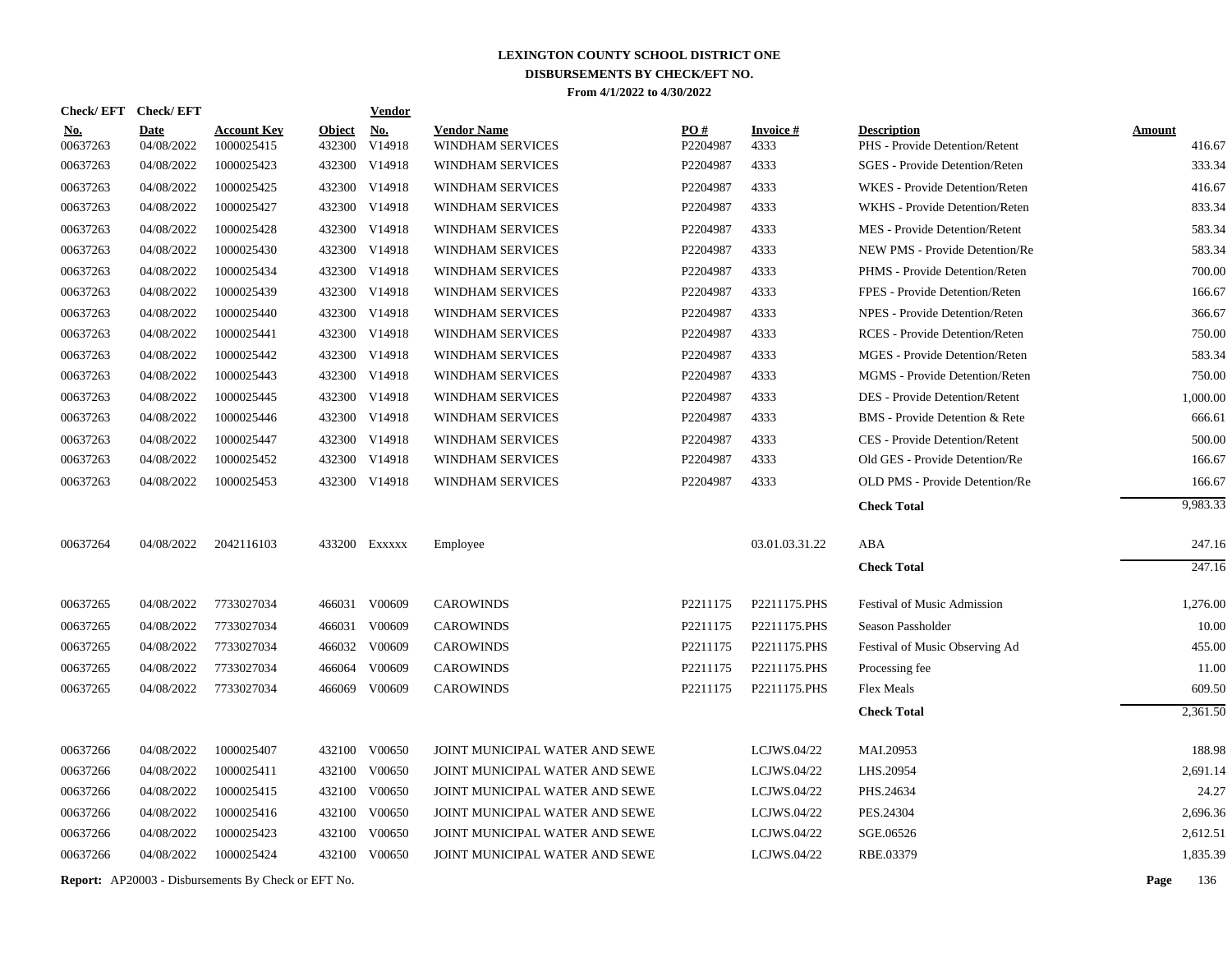| Check/EFT Check/EFT |             |                                                            |               | <b>Vendor</b> |                                |          |                           |                                     |               |
|---------------------|-------------|------------------------------------------------------------|---------------|---------------|--------------------------------|----------|---------------------------|-------------------------------------|---------------|
| <u>No.</u>          | <b>Date</b> | <b>Account Key</b>                                         | <b>Object</b> | <u>No.</u>    | <b>Vendor Name</b>             | PO#      | <b>Invoice#</b>           | <b>Description</b>                  | <b>Amount</b> |
| 00637266            | 04/08/2022  | 1000025427                                                 | 432100        | V00650        | JOINT MUNICIPAL WATER AND SEWE |          | LCJWS.04/22               | WKH.20955                           | 6,544.36      |
| 00637266            | 04/08/2022  | 1000025430                                                 | 432100        | V00650        | JOINT MUNICIPAL WATER AND SEWE |          | LCJWS.04/22               | PMS.51488                           | 1,415.97      |
| 00637266            | 04/08/2022  | 1000025431                                                 | 432100        | V00650        | JOINT MUNICIPAL WATER AND SEWE |          | LCJWS.04/22               | LME.09923                           | 729.18        |
| 00637266            | 04/08/2022  | 1000025434                                                 | 432100        | V00650        | JOINT MUNICIPAL WATER AND SEWE |          | LCJWS.04/22               | PHM.14452                           | 557.58        |
| 00637266            | 04/08/2022  | 1000025435                                                 | 432100        | V00650        | JOINT MUNICIPAL WATER AND SEWE |          | LCJWS.04/22               | PHE.14451                           | 671.98        |
| 00637266            | 04/08/2022  | 1000025437                                                 |               | 432100 V00650 | JOINT MUNICIPAL WATER AND SEWE |          | LCJWS.04/22               | CSM.18146                           | 1,835.39      |
| 00637266            | 04/08/2022  | 1000025438                                                 | 432100        | V00650        | JOINT MUNICIPAL WATER AND SEWE |          | LCJWS.04/22               | CSE.18147                           | 1,839.19      |
| 00637266            | 04/08/2022  | 1000025439                                                 |               | 432100 V00650 | JOINT MUNICIPAL WATER AND SEWE |          | LCJWS.04/22               | FPE.24595                           | 732.26        |
| 00637266            | 04/08/2022  | 1000025440                                                 | 432100        | V00650        | JOINT MUNICIPAL WATER AND SEWE |          | LCJWS.04/22               | NPE.20630                           | 760.28        |
| 00637266            | 04/08/2022  | 1000025441                                                 |               | 432100 V00650 | JOINT MUNICIPAL WATER AND SEWE |          | LCJWS.04/22               | RCE.26842                           | 215.00        |
| 00637266            | 04/08/2022  | 1000025445                                                 | 432100        | V00650        | JOINT MUNICIPAL WATER AND SEWE |          | LCJWS.04/22               | DES.34615                           | 2,127.87      |
| 00637266            | 04/08/2022  | 1000025446                                                 |               | 432100 V00650 | JOINT MUNICIPAL WATER AND SEWE |          | LCJWS.04/22               | <b>BMS.45018</b>                    | 807.44        |
| 00637266            | 04/08/2022  | 1000025453                                                 | 432100        | V00650        | JOINT MUNICIPAL WATER AND SEWE |          | LCJWS.04/22               | PMS.24587                           | 338.18        |
| 00637266            | 04/08/2022  | 1000025453                                                 |               | 432100 V00650 | JOINT MUNICIPAL WATER AND SEWE |          | LCJWS.04/22               | PMS.24632                           | 142.03        |
| 00637266            | 04/08/2022  | 1000025453                                                 |               | 432100 V00650 | JOINT MUNICIPAL WATER AND SEWE |          | LCJWS.04/22               | PMS.24633                           | 356.55        |
| 00637266            | 04/08/2022  | 1000025415                                                 | 432100        | V00650        | JOINT MUNICIPAL WATER AND SEWE |          | LCJWS.04/22               | PHS.24678                           | 2,744.48      |
| 00637266            | 04/08/2022  | 1000025415                                                 |               | 432100 V00650 | JOINT MUNICIPAL WATER AND SEWE |          | LCJWS.04/22               | PHS.31041                           | 37.05         |
|                     |             |                                                            |               |               |                                |          |                           | <b>Check Total</b>                  | 31,903.44     |
| 00637267            | 04/08/2022  | 2022011203                                                 |               | 441000 V01844 | <b>SCHOLASTIC INC</b>          | P2209547 | 37669114                  | Order of Student Books              | 285.13        |
| 00637267            | 04/08/2022  | 2022011203                                                 |               | 441000 V01844 | <b>SCHOLASTIC INC</b>          | P2209547 | 37669114                  | Shipping                            | 27.45         |
| 00637267            | 04/08/2022  | 2022011203                                                 |               | 441000 V01844 | <b>SCHOLASTIC INC</b>          | P2209555 | 37669115                  | Order of Student Books              | 450.33        |
| 00637267            | 04/08/2022  | 2022011203                                                 |               | 441000 V01844 | SCHOLASTIC INC                 | P2209555 | 37669115                  | Shipping                            | 43.28         |
|                     |             |                                                            |               |               |                                |          |                           | <b>Check Total</b>                  | 806.19        |
| 00637268            | 04/08/2022  | 1000022403                                                 |               | 433200 EXXXXX | Employee                       |          | 03.01.03.24.22            | <b>Instruction Services Support</b> | 75.76         |
|                     |             |                                                            |               |               |                                |          |                           | <b>Check Total</b>                  | 75.76         |
| 00637269            | 04/08/2022  | 1000023202                                                 |               | 433200 EXXXXX | Employee                       |          | 01.11.04.01.22            | Job Responsibilities                | 85.41         |
|                     |             |                                                            |               |               |                                |          |                           | <b>Check Total</b>                  | 85.41         |
| 00637270            | 04/08/2022  | 1000026405                                                 |               | 433200 Exxxxx | Employee                       |          | 03.02.04.06.22            | Job errands                         | 30.71         |
|                     |             |                                                            |               |               |                                |          |                           | <b>Check Total</b>                  | 30.71         |
|                     |             |                                                            |               |               |                                |          |                           |                                     |               |
| 00637271            | 04/18/2022  | 7802091011                                                 |               | 466034 V16654 | ANDERSON, CHARLOTTE            |          | VLX.LHS.04.01.22 Official |                                     | 137.10        |
|                     |             | <b>Report:</b> AP20003 - Disbursements By Check or EFT No. |               |               |                                |          |                           |                                     | Page<br>137   |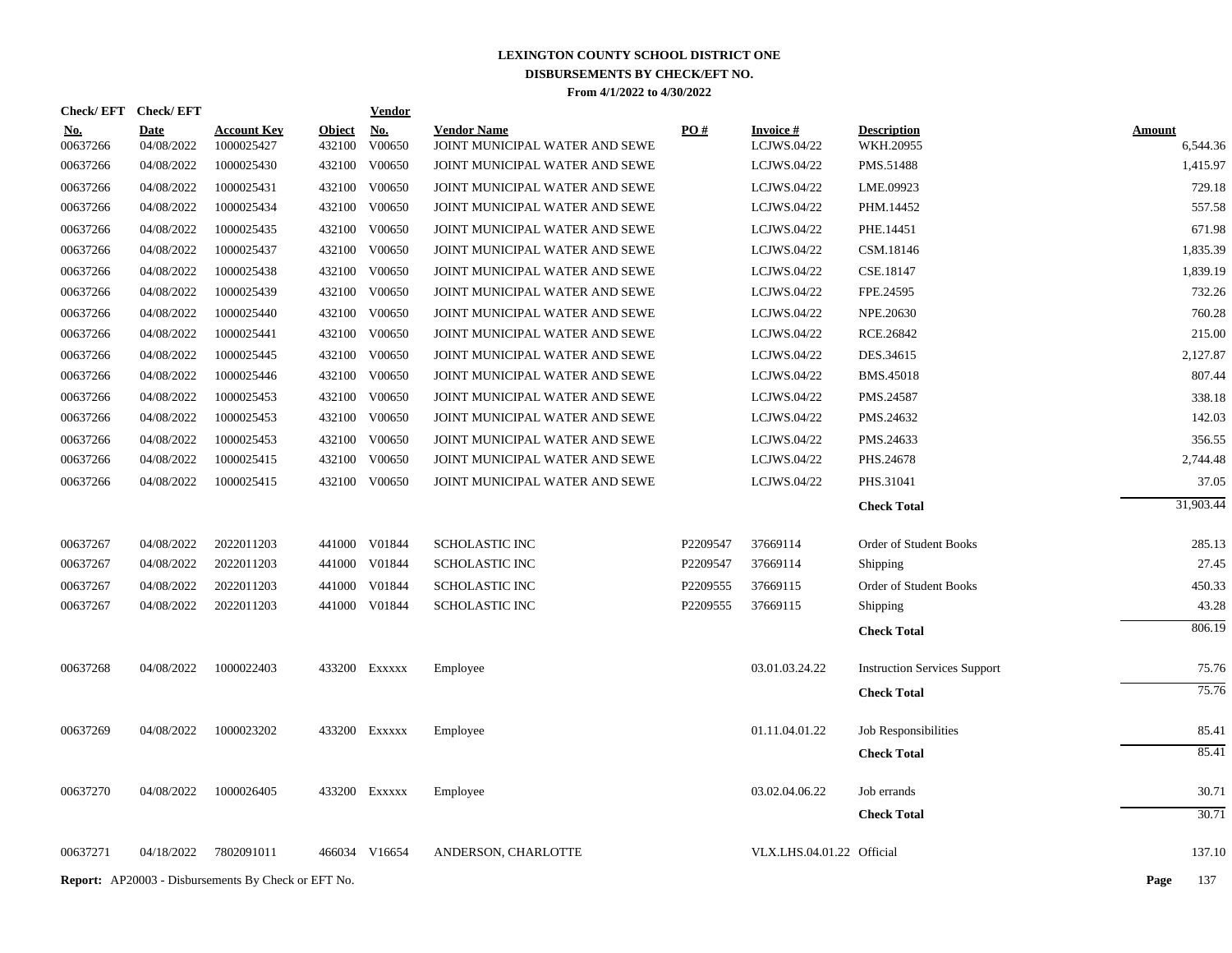|            | Check/EFT Check/EFT |                    |               | <b>Vendor</b> |                         |                   |                 |                                          |                         |
|------------|---------------------|--------------------|---------------|---------------|-------------------------|-------------------|-----------------|------------------------------------------|-------------------------|
| <u>No.</u> | <b>Date</b>         | <b>Account Key</b> | <b>Object</b> | <b>No.</b>    | <b>Vendor Name</b>      | $\underline{PO#}$ | <b>Invoice#</b> | <b>Description</b><br><b>Check Total</b> | <b>Amount</b><br>137.10 |
| 00637272   | 04/18/2022          | 7887091544         |               | 466034 V14319 | <b>BACON, STEPHANIE</b> |                   |                 | GLAX/AIKEN/4/1/2 G LAX VS AIKEN          | 86.20                   |
|            |                     |                    |               |               |                         |                   |                 | <b>Check Total</b>                       | 86.20                   |
| 00637273   | 04/18/2022          | 7887091544         |               | 466034 V14993 | <b>BARBARE, FAITH</b>   |                   |                 | GLAX/CHAPIN/3/3 G LAX VS CHAPIN          | 129.00                  |
|            |                     |                    |               |               |                         |                   |                 | <b>Check Total</b>                       | 129.00                  |
| 00637277   | 04/18/2022          | 6000025639         |               | 446031 V16416 | <b>BORDEN DAIRY</b>     |                   | 481190797       | 039-Forts Pond ES #20961                 | 11.68                   |
| 00637277   | 04/18/2022          | 6000025639         |               | 446030 V16416 | <b>BORDEN DAIRY</b>     |                   | 481190798       | 039-Forts Pond ES #20961                 | 103.20                  |
| 00637277   | 04/18/2022          | 6000025616         |               | 446030 V16416 | <b>BORDEN DAIRY</b>     |                   | 481190800       | 016-Pelion ES #02977                     | 321.54                  |
| 00637277   | 04/18/2022          | 6000025630         |               | 446030 V16416 | <b>BORDEN DAIRY</b>     |                   | 481190801       | 030-Pelion MS #14943                     | 229.75                  |
| 00637277   | 04/18/2022          | 6000025615         |               | 446030 V16416 | <b>BORDEN DAIRY</b>     |                   | 481190802       | 015-Pelion HS #02982                     | 206.39                  |
| 00637277   | 04/18/2022          | 6000025623         |               | 446030 V16416 | <b>BORDEN DAIRY</b>     |                   | 481190803       | 023-Saxe Gotha ES #02999                 | 412.78                  |
| 00637277   | 04/18/2022          | 6000025626         |               | 446030 V16416 | <b>BORDEN DAIRY</b>     |                   | 481190804       | 026-White Knoll MS #03005                | 400.50                  |
| 00637277   | 04/18/2022          | 6000025625         |               | 446030 V16416 | <b>BORDEN DAIRY</b>     |                   | 481190805       | 025-White Knoll ES #03001                | 287.99                  |
| 00637277   | 04/18/2022          | 6000025624         |               | 446030 V16416 | <b>BORDEN DAIRY</b>     |                   | 481190806       | 024-Red Bank ES #02983                   | 275.92                  |
| 00637277   | 04/18/2022          | 6000025637         |               | 446030 V16416 | <b>BORDEN DAIRY</b>     |                   | 481190807       | 037-Carolina Springs MS #20542           | 298.18                  |
| 00637277   | 04/18/2022          | 6000025638         |               | 446030 V16416 | <b>BORDEN DAIRY</b>     |                   | 481190808       | 038-Carolina Springs ES #20541           | 389.42                  |
| 00637277   | 04/18/2022          | 6000025645         |               | 446030 V16416 | <b>BORDEN DAIRY</b>     |                   | 481190809       | 045-Deerfield ES #179155                 | 489.68                  |
| 00637277   | 04/18/2022          | 6000025647         |               | 446030 V16416 | <b>BORDEN DAIRY</b>     |                   | 481190810       | 047-Centerville ES #158535               | 390.12                  |
| 00637277   | 04/18/2022          | 6000025614         |               | 446030 V16416 | <b>BORDEN DAIRY</b>     |                   | 481190811       | 014-Gilbert ES #16053                    | 367.16                  |
| 00637277   | 04/18/2022          | 6000025629         |               | 446030 V16416 | <b>BORDEN DAIRY</b>     |                   | 481190812       | 029-Gilbert MS #02954                    | 228.65                  |
| 00637277   | 04/18/2022          | 6000025613         |               | 446030 V16416 | <b>BORDEN DAIRY</b>     |                   | 481190813       | 013-Gilbert HS #02949                    | 244.67                  |
| 00637277   | 04/18/2022          | 6000025622         |               | 446030 V16416 | <b>BORDEN DAIRY</b>     |                   | 481348901       | 022-Oak Grove ES #02972                  | 114.60                  |
| 00637277   | 04/18/2022          | 6000025643         |               | 446030 V16416 | <b>BORDEN DAIRY</b>     |                   | 481348903       | 043-Meadow Glen MS #978160               | 401.80                  |
| 00637277   | 04/18/2022          | 6000025644         |               | 446030 V16416 | <b>BORDEN DAIRY</b>     |                   | 481348904       | 044-River Bluff HS #148842               | 401.10                  |
| 00637277   | 04/18/2022          | 6000025620         |               | 446030 V16416 | <b>BORDEN DAIRY</b>     |                   | 481348906       | 020-Lexington MS #14941                  | 91.79                   |
| 00637277   | 04/18/2022          | 6000025612         |               | 446030 V16416 | <b>BORDEN DAIRY</b>     |                   | 481348907       | 012-Lexington ES #02956                  | 183.97                  |
| 00637277   | 04/18/2022          | 6000025619         |               | 446030 V16416 | <b>BORDEN DAIRY</b>     |                   | 481348908       | 019-AES #02964                           | 80.39                   |
| 00637277   | 04/18/2022          | 6000025628         |               | 446030 V16416 | <b>BORDEN DAIRY</b>     |                   | 481348909       | 028-Midway ES #02968                     | 348.14                  |
| 00637277   | 04/18/2022          | 6000025640         |               | 446030 V16416 | <b>BORDEN DAIRY</b>     |                   | 481348910       | 040-New Providence ES #20962             | 367.61                  |
| 00637277   | 04/18/2022          | 6000025631         |               | 446030 V16416 | <b>BORDEN DAIRY</b>     |                   | 481348911       | 031-Lake Murray ES #14944                | 343.80                  |
| 00637277   | 04/18/2022          | 6000025646         |               | 446030 V16416 | <b>BORDEN DAIRY</b>     |                   | 481348912       | 046-Beechwood MS #143304                 | 217.80                  |
| 00637277   | 04/18/2022          | 6000025611         |               | 446030 V16416 | <b>BORDEN DAIRY</b>     |                   | 481348913       | 011-Lexington HS #02963                  | 355.21                  |
|            |                     |                    |               |               |                         |                   |                 |                                          |                         |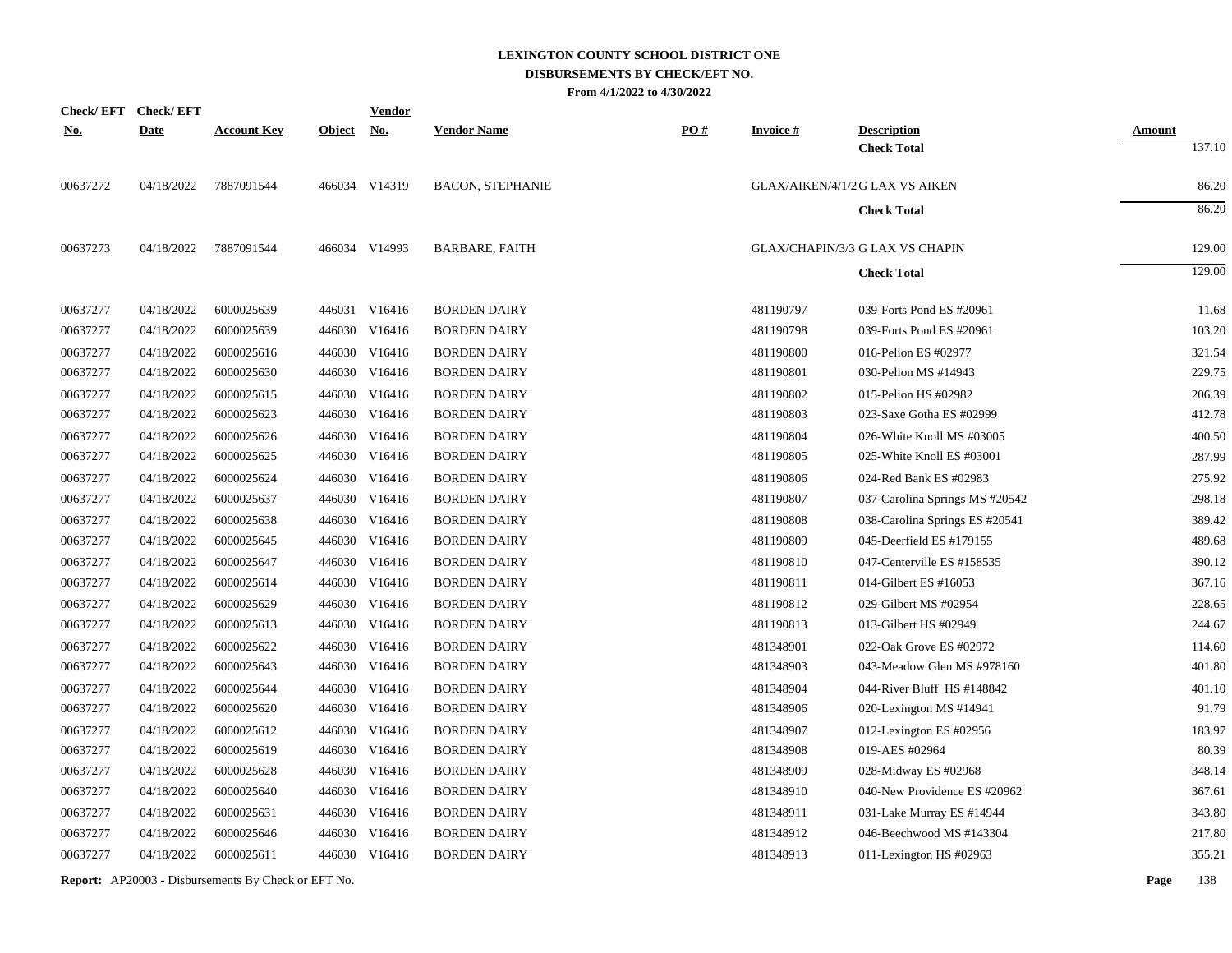| <b>Check/EFT</b>       | Check/ EFT                |                                  |                         | <b>Vendor</b> |                                           |     |                              |                                                 |                         |
|------------------------|---------------------------|----------------------------------|-------------------------|---------------|-------------------------------------------|-----|------------------------------|-------------------------------------------------|-------------------------|
| <b>No.</b><br>00637277 | <b>Date</b><br>04/18/2022 | <b>Account Key</b><br>6000025641 | <b>Object</b><br>446030 | No.<br>V16416 | <b>Vendor Name</b><br><b>BORDEN DAIRY</b> | PO# | <b>Invoice#</b><br>481348914 | <b>Description</b><br>041-Rocky Creek ES #21656 | <b>Amount</b><br>256.26 |
| 00637277               | 04/18/2022                | 6000025634                       |                         | 446030 V16416 | <b>BORDEN DAIRY</b>                       |     | 481348915                    | 034-Pleasant Hill MS #19730                     | 298.58                  |
| 00637277               | 04/18/2022                | 6000025635                       |                         | 446030 V16416 | <b>BORDEN DAIRY</b>                       |     | 481348916                    | 035-Pleasant Hill ES #19754                     | 68.43                   |
| 00637277               | 04/18/2022                | 6000025627                       |                         | 446030 V16416 | <b>BORDEN DAIRY</b>                       |     | 481348917                    | 027-White Knoll HS #14942                       | 573.00                  |
| 00637277               | 04/18/2022                | 6000025622                       |                         | 446030 V16416 | <b>BORDEN DAIRY</b>                       |     | 481508633                    | 022-Oak Grove ES #02972                         | 343.80                  |
| 00637277               | 04/18/2022                | 6000025625                       |                         | 446030 V16416 | <b>BORDEN DAIRY</b>                       |     | 481508634                    | 025-White Knoll ES #03001                       | 322.64                  |
| 00637277               | 04/18/2022                | 6000025624                       | 446030                  | V16416        | <b>BORDEN DAIRY</b>                       |     | 481508635                    | 024-Red Bank ES #02983                          | 160.22                  |
| 00637277               | 04/18/2022                | 6000025623                       | 446030                  | V16416        | <b>BORDEN DAIRY</b>                       |     | 481508636                    | 023-Saxe Gotha ES #02999                        | 228.10                  |
| 00637277               | 04/18/2022                | 6000025638                       |                         | 446030 V16416 | <b>BORDEN DAIRY</b>                       |     | 481508637                    | 038-Carolina Springs ES #20541                  | 273.72                  |
| 00637277               | 04/18/2022                | 6000025639                       |                         | 446031 V16416 | <b>BORDEN DAIRY</b>                       |     | 481508638                    | 039-Forts Pond ES #20961                        | 46.72                   |
| 00637277               | 04/18/2022                | 6000025639                       |                         | 446030 V16416 | <b>BORDEN DAIRY</b>                       |     | 481508639                    | 039-Forts Pond ES #20961                        | 172.73                  |
| 00637277               | 04/18/2022                | 6000025616                       |                         | 446030 V16416 | <b>BORDEN DAIRY</b>                       |     | 481508640                    | 016-Pelion ES #02977                            | 230.30                  |
| 00637277               | 04/18/2022                | 6000025613                       |                         | 446030 V16416 | <b>BORDEN DAIRY</b>                       |     | 481508641                    | 013-Gilbert HS #02949                           | 229.20                  |
| 00637277               | 04/18/2022                | 6000025614                       |                         | 446031 V16416 | <b>BORDEN DAIRY</b>                       |     | 481508642                    | 014-Gilbert ES #16053                           | 35.04                   |
| 00637277               | 04/18/2022                | 6000025614                       | 446030                  | V16416        | <b>BORDEN DAIRY</b>                       |     | 481508643                    | 014-Gilbert ES #16053                           | 298.38                  |
| 00637277               | 04/18/2022                | 6000025629                       |                         | 446030 V16416 | <b>BORDEN DAIRY</b>                       |     | 481508644                    | 029-Gilbert MS #02954                           | 273.72                  |
| 00637277               | 04/18/2022                | 6000025647                       |                         | 446030 V16416 | <b>BORDEN DAIRY</b>                       |     | 481508645                    | 047-Centerville ES #158535                      | 367.11                  |
| 00637277               | 04/18/2022                | 6000025641                       |                         | 446030 V16416 | <b>BORDEN DAIRY</b>                       |     | 481508646                    | 041-Rocky Creek ES #21656                       | 80.11                   |
| 00637277               | 04/18/2022                | 6000025635                       |                         | 446030 V16416 | <b>BORDEN DAIRY</b>                       |     | 481508647                    | 035-Pleasant Hill ES #19754                     | 252.56                  |
| 00637277               | 04/18/2022                | 6000025628                       |                         | 446030 V16416 | <b>BORDEN DAIRY</b>                       |     | 481508648                    | 028-Midway ES #02968                            | 111.40                  |
| 00637277               | 04/18/2022                | 6000025620                       |                         | 446030 V16416 | <b>BORDEN DAIRY</b>                       |     | 481508649                    | 020-Lexington MS #14941                         | 103.20                  |
| 00637277               | 04/18/2022                | 6000025612                       |                         | 446030 V16416 | <b>BORDEN DAIRY</b>                       |     | 481508650                    | 012-Lexington ES #02956                         | 229.20                  |
| 00637277               | 04/18/2022                | 6000025639                       |                         | 446031 V16416 | <b>BORDEN DAIRY</b>                       |     | 481650822                    | 039-Forts Pond ES #20961                        | 23.36                   |
| 00637277               | 04/18/2022                | 6000025639                       | 446030                  | V16416        | <b>BORDEN DAIRY</b>                       |     | 481650823                    | 039-Forts Pond ES #20961                        | 138.51                  |
| 00637277               | 04/18/2022                | 6000025616                       |                         | 446030 V16416 | <b>BORDEN DAIRY</b>                       |     | 481650824                    | 016-Pelion ES #02977                            | 276.47                  |
| 00637277               | 04/18/2022                | 6000025630                       |                         | 446030 V16416 | <b>BORDEN DAIRY</b>                       |     | 481650825                    | 030-Pelion MS #14943                            | 205.84                  |
| 00637277               | 04/18/2022                | 6000025615                       |                         | 446030 V16416 | <b>BORDEN DAIRY</b>                       |     | 481650826                    | 015-Pelion HS #02982                            | 171.90                  |
| 00637277               | 04/18/2022                | 6000025623                       |                         | 446030 V16416 | <b>BORDEN DAIRY</b>                       |     | 481650827                    | 023-Saxe Gotha ES #02999                        | 389.97                  |
| 00637277               | 04/18/2022                | 6000025626                       |                         | 446030 V16416 | <b>BORDEN DAIRY</b>                       |     | 481650828                    | 026-White Knoll MS #03005                       | 263.39                  |
| 00637277               | 04/18/2022                | 6000025625                       |                         | 446030 V16416 | <b>BORDEN DAIRY</b>                       |     | 481650829                    | 025-White Knoll ES #03001                       | 368.65                  |
| 00637277               | 04/18/2022                | 6000025624                       | 446030                  | V16416        | <b>BORDEN DAIRY</b>                       |     | 481650830                    | 024-Red Bank ES #02983                          | 298.73                  |
| 00637277               | 04/18/2022                | 6000025637                       | 446030                  | V16416        | <b>BORDEN DAIRY</b>                       |     | 481650831                    | 037-Carolina Springs MS #20542                  | 427.45                  |
| 00637277               | 04/18/2022                | 6000025638                       | 446030                  | V16416        | <b>BORDEN DAIRY</b>                       |     | 481650832                    | 038-Carolina Springs ES #20541                  | 343.80                  |
| 00637277               | 04/18/2022                | 6000025645                       |                         | 446030 V16416 | <b>BORDEN DAIRY</b>                       |     | 481650833                    | 045-Deerfield ES #179155                        | 408.52                  |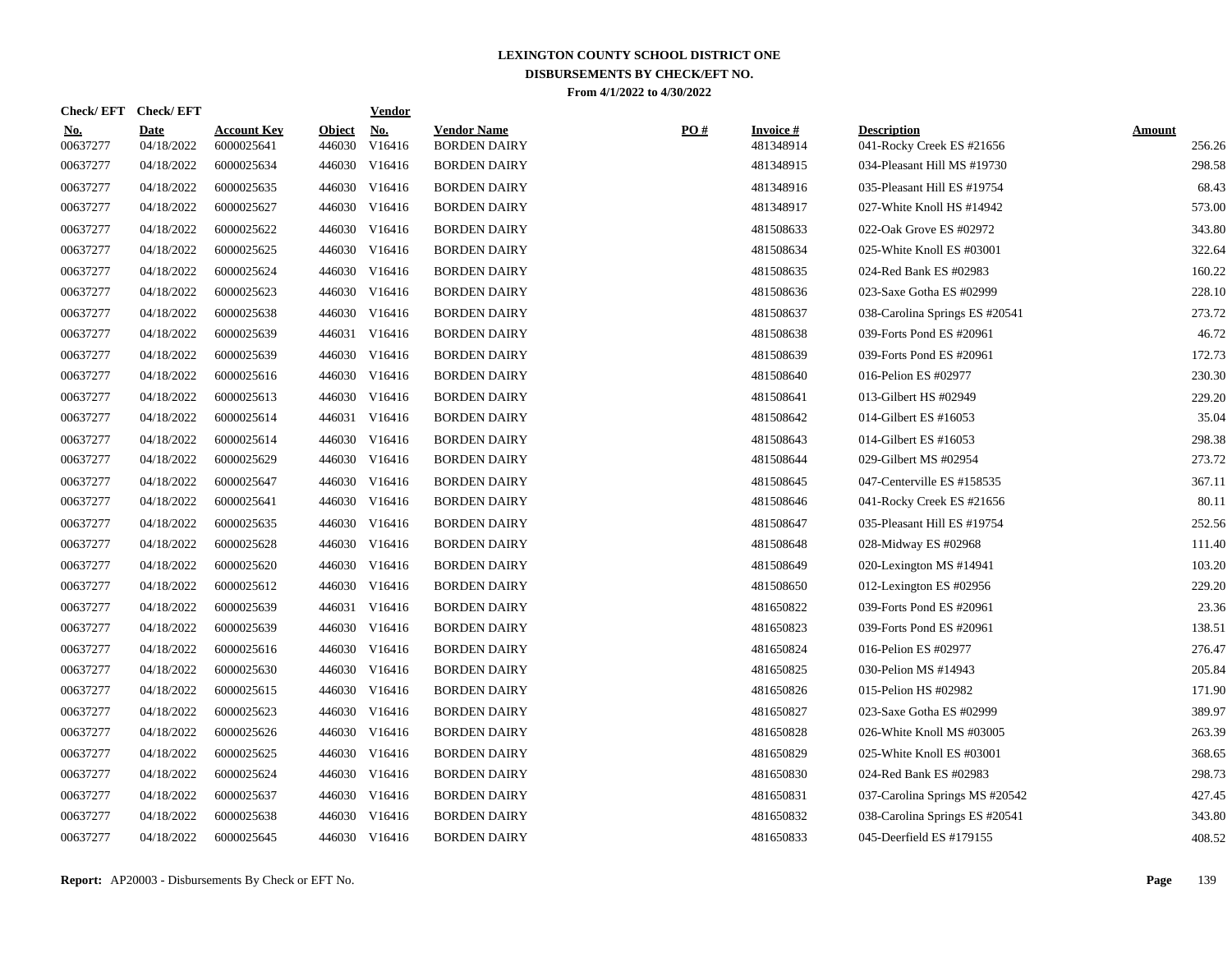| <b>Check/EFT</b>       | <b>Check/EFT</b>          |                                  |               | <b>Vendor</b>               |                                           |            |                               |                                                  |                         |
|------------------------|---------------------------|----------------------------------|---------------|-----------------------------|-------------------------------------------|------------|-------------------------------|--------------------------------------------------|-------------------------|
| <u>No.</u><br>00637277 | <b>Date</b><br>04/18/2022 | <u>Account Key</u><br>6000025647 | <b>Object</b> | <u>No.</u><br>446030 V16416 | <b>Vendor Name</b><br><b>BORDEN DAIRY</b> | <u>PO#</u> | <b>Invoice</b> #<br>481650834 | <b>Description</b><br>047-Centerville ES #158535 | <b>Amount</b><br>275.32 |
| 00637277               | 04/18/2022                | 6000025614                       |               | 446030 V16416               | <b>BORDEN DAIRY</b>                       |            | 481650835                     | 014-Gilbert ES #16053                            | 316.88                  |
| 00637277               | 04/18/2022                | 6000025642                       |               | 446030 V16416               | <b>BORDEN DAIRY</b>                       |            | 481810859                     | 042-Meadow Glen ES #970605                       | 286.78                  |
| 00637277               | 04/18/2022                | 6000025643                       |               | 446030 V16416               | <b>BORDEN DAIRY</b>                       |            | 481810860                     | 043-Meadow Glen MS #978160                       | 136.86                  |
| 00637277               | 04/18/2022                | 6000025644                       |               | 446030 V16416               | <b>BORDEN DAIRY</b>                       |            | 481810861                     | 044-River Bluff HS #148842                       | 367.16                  |
| 00637277               | 04/18/2022                | 6000025620                       |               | 446030 V16416               | <b>BORDEN DAIRY</b>                       |            | 481810862                     | 020-Lexington MS #14941                          | 114.60                  |
| 00637277               | 04/18/2022                | 6000025612                       |               | 446030 V16416               | <b>BORDEN DAIRY</b>                       |            | 481810863                     | 012-Lexington ES #02956                          | 298.57                  |
| 00637277               | 04/18/2022                | 6000025628                       |               | 446030 V16416               | <b>BORDEN DAIRY</b>                       |            | 481810864                     | 028-Midway ES #02968                             | 309.86                  |
| 00637277               | 04/18/2022                | 6000025640                       |               | 446030 V16416               | <b>BORDEN DAIRY</b>                       |            | 481810865                     | 040-New Providence ES #20962                     | 344.85                  |
| 00637277               | 04/18/2022                | 6000025631                       |               | 446030 V16416               | <b>BORDEN DAIRY</b>                       |            | 481810866                     | 031-Lake Murray ES #14944                        | 332.98                  |
| 00637277               | 04/18/2022                | 6000025646                       |               | 446030 V16416               | <b>BORDEN DAIRY</b>                       |            | 481810867                     | 046-Beechwood MS #143304                         | 275.10                  |
| 00637277               | 04/18/2022                | 6000025641                       |               | 446030 V16416               | <b>BORDEN DAIRY</b>                       |            | 481810868                     | 041-Rocky Creek ES #21656                        | 291.03                  |
| 00637277               | 04/18/2022                | 6000025611                       |               | 446030 V16416               | <b>BORDEN DAIRY</b>                       |            | 481810869                     | 011-Lexington HS #02963                          | 252.29                  |
| 00637277               | 04/18/2022                | 6000025635                       |               | 446030 V16416               | <b>BORDEN DAIRY</b>                       |            | 481810870                     | 035-Pleasant Hill ES #19754                      | 298.73                  |
| 00637277               | 04/18/2022                | 6000025634                       |               | 446030 V16416               | <b>BORDEN DAIRY</b>                       |            | 481810871                     | 034-Pleasant Hill MS #19730                      | 172.03                  |
| 00637277               | 04/18/2022                | 6000025627                       |               | 446030 V16416               | <b>BORDEN DAIRY</b>                       |            | 481810872                     | 027-White Knoll HS #14942                        | 389.97                  |
| 00637277               | 04/18/2022                | 6000025616                       |               | 446031 V16416               | <b>BORDEN DAIRY</b>                       |            | 482012986                     | 016-Pelion ES #02977                             | 58.40                   |
| 00637277               | 04/18/2022                | 6000025642                       |               | 446030 V16416               | <b>BORDEN DAIRY</b>                       |            | 482173508                     | 042-Meadow Glen ES #970605                       | 191.51                  |
| 00637277               | 04/18/2022                | 6000025642                       |               | 446030 V16416               | <b>BORDEN DAIRY</b>                       |            | 482335727                     | 042-Meadow Glen ES #970605                       | 263.69                  |
| 00637277               | 04/18/2022                | 6000025639                       |               | 446031 V16416               | <b>BORDEN DAIRY</b>                       |            | 482335733                     | 039-Forts Pond ES #20961                         | 46.72                   |
| 00637277               | 04/18/2022                | 6000025639                       |               | 446031 V16416               | <b>BORDEN DAIRY</b>                       |            | 482479743                     | 039-Forts Pond ES #20961                         | 11.68                   |
|                        |                           |                                  |               |                             |                                           |            |                               | <b>Check Total</b>                               | 20,869.86               |
| 00637278               | 04/18/2022                | 7802078044                       |               | 466034 V12945               | COPELAND, MICHAEL FORREST                 |            |                               | <b>JVBOYSSOCCER/TJV BOYS SOCCER JV TOURNEY</b>   | 106.20                  |
|                        |                           |                                  |               |                             |                                           |            |                               | <b>Check Total</b>                               | 106.20                  |
| 00637279               | 04/18/2022                | 7802091011                       |               | 466034 V14302               | DAVIS. KEITH D                            |            | VLX.LHS.04.01.22 Official     |                                                  | 179.40                  |
|                        |                           |                                  |               |                             |                                           |            |                               | <b>Check Total</b>                               | 179.40                  |
| 00637280               | 04/18/2022                | 7802078044                       |               | 466034 V03015               | DAY, JAMES                                |            |                               | BOYSSOCCER/WK BOYS SOCCER VS WKNOLL              | 100.70                  |
| 00637280               | 04/18/2022                | 7802078044                       |               | 466034 V03015               | DAY, JAMES                                |            |                               | <b>JVBOYSSOCCER/TJV BOYS SOCCER JV TOURNEY</b>   | 101.70                  |
|                        |                           |                                  |               |                             |                                           |            |                               | <b>Check Total</b>                               | 202.40                  |
|                        |                           |                                  |               |                             |                                           |            |                               |                                                  |                         |
| 00637281               | 04/18/2022                | 7802091011                       |               | 466034 V02748               | <b>DOLAN, RICK W</b>                      |            | VLX.LHS.04.04.22 Official     |                                                  | 129.00                  |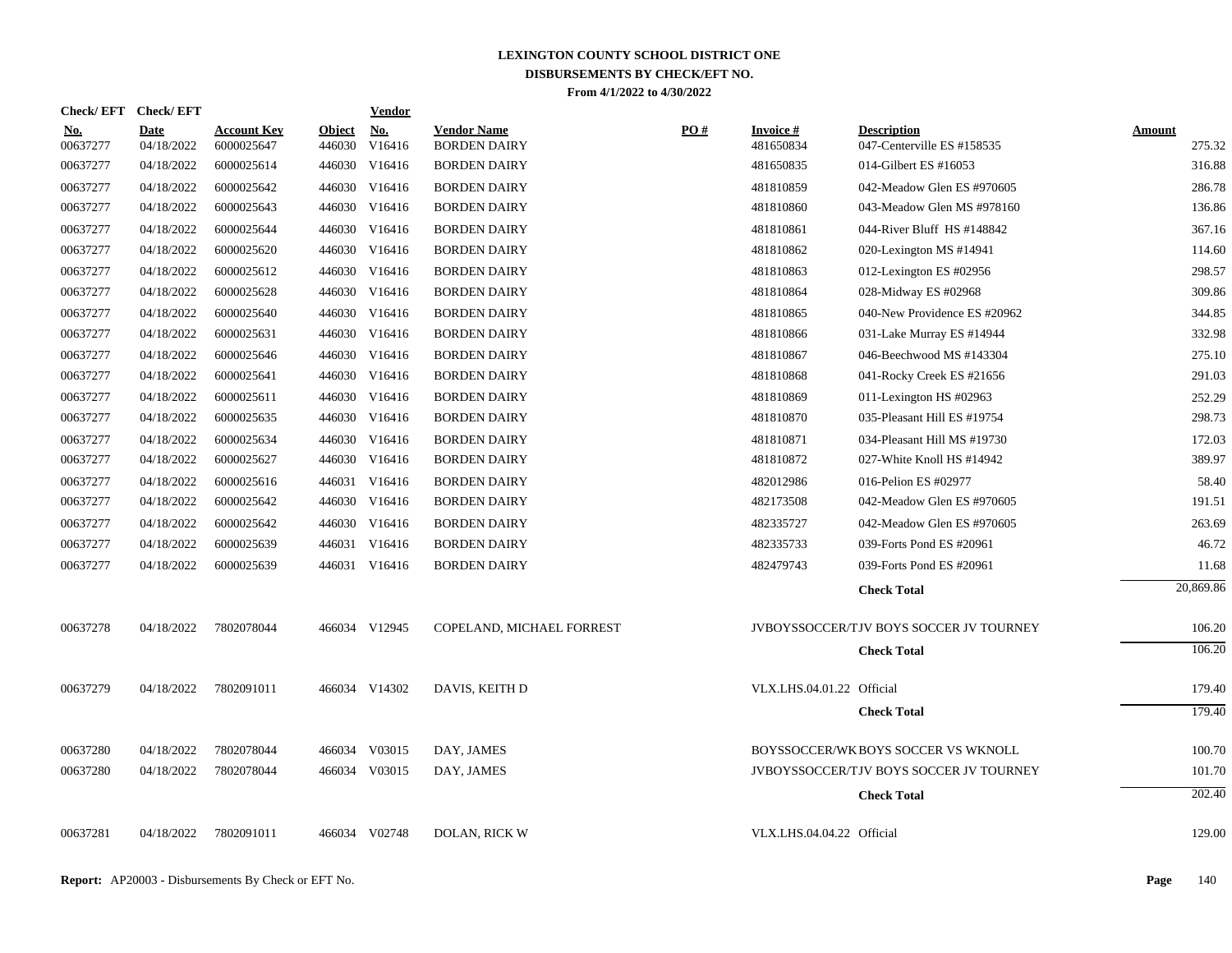|            | Check/EFT Check/EFT |                                                            |               | Vendor        |                                       |     |                           |                                                |               |
|------------|---------------------|------------------------------------------------------------|---------------|---------------|---------------------------------------|-----|---------------------------|------------------------------------------------|---------------|
| <u>No.</u> | <b>Date</b>         | <b>Account Key</b>                                         | <b>Object</b> | <u>No.</u>    | <b>Vendor Name</b>                    | PO# | <b>Invoice#</b>           | <b>Description</b>                             | <b>Amount</b> |
|            |                     |                                                            |               |               |                                       |     |                           | <b>Check Total</b>                             | 129.00        |
| 00637282   | 04/18/2022          | 7802091011                                                 |               | 466034 V16390 | DONNELLY, KRAIG                       |     | VLX.LHS.04.04.22 Official |                                                | 129.00        |
|            |                     |                                                            |               |               |                                       |     |                           | <b>Check Total</b>                             | 129.00        |
| 00637283   | 04/18/2022          | 6000025615                                                 |               | 446020 V11591 | EARTHGRAINS BAKING COMPANIES I        |     | 51472604480               | 015-Pelion HS #97542                           | 64.80         |
| 00637283   | 04/18/2022          | 6000025638                                                 |               | 446020 V11591 | EARTHGRAINS BAKING COMPANIES I        |     | 51472604483               | 038-Carolina Springs ES #9827                  | 33.00         |
| 00637283   | 04/18/2022          | 6000025624                                                 |               | 446020 V11591 | <b>EARTHGRAINS BAKING COMPANIES I</b> |     | 51472604484               | 024-Red Bank ES #97579                         | 33.00         |
| 00637283   | 04/18/2022          | 6000025625                                                 |               | 446020 V11591 | EARTHGRAINS BAKING COMPANIES I        |     | 51472604486               | 025-White Knoll ES #97580                      | 94.90         |
| 00637283   | 04/18/2022          | 6000025626                                                 | 446020        | V11591        | EARTHGRAINS BAKING COMPANIES I        |     | 51472604488               | 026-White Knoll MS #97581                      | 67.50         |
| 00637283   | 04/18/2022          | 6000025622                                                 |               | 446020 V11591 | EARTHGRAINS BAKING COMPANIES I        |     | 51472604490               | 022-Oak Grove ES #97577                        | 22.00         |
| 00637283   | 04/18/2022          | 6000025644                                                 |               | 446020 V11591 | EARTHGRAINS BAKING COMPANIES I        |     | 51472604494               | 044-River Bluff HS #99834                      | 44.00         |
| 00637283   | 04/18/2022          | 6000025628                                                 |               | 446020 V11591 | EARTHGRAINS BAKING COMPANIES I        |     | 51472604496               | 028-Midway ES #97582                           | 44.00         |
| 00637283   | 04/18/2022          | 6000025640                                                 |               | 446020 V11591 | EARTHGRAINS BAKING COMPANIES I        |     | 51472604498               | 040-New Providence ES #98574                   | 44.75         |
| 00637283   | 04/18/2022          | 6000025620                                                 |               | 446020 V11591 | <b>EARTHGRAINS BAKING COMPANIES I</b> |     | 51472604499               | 020-Lexington MS #97575                        | 51.50         |
| 00637283   | 04/18/2022          | 6000025612                                                 |               | 446020 V11591 | EARTHGRAINS BAKING COMPANIES I        |     | 51472604501               | 012-Lexington ES $\#97571$                     | 65.40         |
| 00637283   | 04/18/2022          | 6000025631                                                 |               | 446020 V11591 | EARTHGRAINS BAKING COMPANIES I        |     | 51472604504               | 031-Lake Murray ES #97584                      | 107.25        |
| 00637283   | 04/18/2022          | 6000025646                                                 |               | 446020 V11591 | EARTHGRAINS BAKING COMPANIES I        |     | 51472604506               | 046-Beechwood MS # 000002182                   | 115.15        |
| 00637283   | 04/18/2022          | 6000025641                                                 |               | 446020 V11591 | EARTHGRAINS BAKING COMPANIES I        |     | 51472604507               | 041-Rocky Creek ES #99361                      | 60.20         |
| 00637283   | 04/18/2022          | 6000025614                                                 |               | 446020 V11591 | EARTHGRAINS BAKING COMPANIES I        |     | 51472604508               | 014-Gilbert ES #97573                          | 77.75         |
| 00637283   | 04/18/2022          | 6000025629                                                 |               | 446020 V11591 | EARTHGRAINS BAKING COMPANIES I        |     | 51472604510               | 029-Gilbert MS #97583                          | 54.00         |
| 00637283   | 04/18/2022          | 6000025635                                                 |               | 446020 V11591 | EARTHGRAINS BAKING COMPANIES I        |     | 51472604515               | 035-Pleasant Hill ES #97898                    | 47.25         |
| 00637283   | 04/18/2022          | 6000025634                                                 |               | 446020 V11591 | EARTHGRAINS BAKING COMPANIES I        |     | 51472604516               | 034-Pleasant Hill MS #97899                    | 51.50         |
| 00637283   | 04/18/2022          | 6000025645                                                 |               | 446020 V11591 | EARTHGRAINS BAKING COMPANIES I        |     | 51472604517               | 045-Deerfield ES #975710258                    | 64.90         |
|            |                     |                                                            |               |               |                                       |     |                           | <b>Check Total</b>                             | 1,142.85      |
| 00637284   | 04/18/2022          | 7802078544                                                 |               | 466034 V03132 | <b>FARIAS-PEREZ, CARLOS</b>           |     |                           | GSOCCER/PROVIDG SOCCER VS PROVIDENCE DAY       | 80.30         |
| 00637284   | 04/18/2022          | 7802078011                                                 |               | 466034 V03132 | FARIAS-PEREZ, CARLOS                  |     | VSC.LHS.04.01.22 Official |                                                | 83.00         |
|            |                     |                                                            |               |               |                                       |     |                           | <b>Check Total</b>                             | 163.30        |
| 00637285   | 04/18/2022          | 7802078544                                                 |               | 466034 V03009 | FEAR, STEVE                           |     |                           | GSOCCER/PROVIDG SOCCER VS PROVIDENCE DAY       | 53.00         |
| 00637285   | 04/18/2022          | 7802078044                                                 |               | 466034 V03009 | <b>FEAR, STEVE</b>                    |     |                           | <b>JVBOYSSOCCER/TJV BOYS SOCCER JV TOURNEY</b> | 99.00         |
|            |                     |                                                            |               |               |                                       |     |                           | <b>Check Total</b>                             | 152.00        |
| 00637286   | 04/18/2022          | 7802078044                                                 |               | 466034 V02921 | FLICKER, SCOTT                        |     |                           | JVBOYSSOCCER/TJV BOYS SOCCER JV TOURNEY        | 144.00        |
|            |                     | <b>Report:</b> AP20003 - Disbursements By Check or EFT No. |               |               |                                       |     |                           |                                                | Page<br>141   |
|            |                     |                                                            |               |               |                                       |     |                           |                                                |               |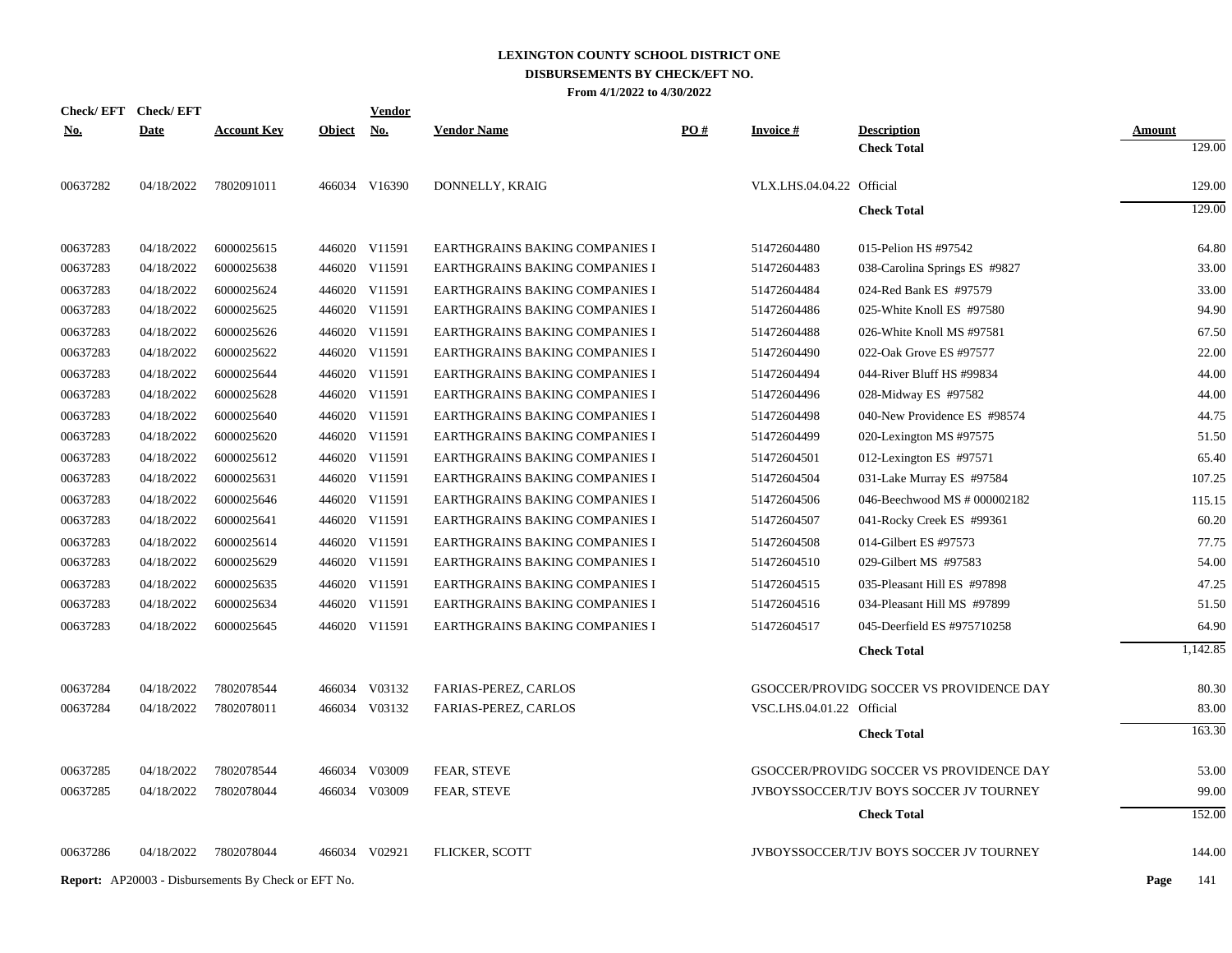|                        | Check/EFT Check/EFT       |                                  |               | <b>Vendor</b>               |                                      |     |                           |                                                               |                        |
|------------------------|---------------------------|----------------------------------|---------------|-----------------------------|--------------------------------------|-----|---------------------------|---------------------------------------------------------------|------------------------|
| <u>No.</u><br>00637286 | <b>Date</b><br>04/18/2022 | <b>Account Key</b><br>7802078044 | <b>Object</b> | <b>No.</b><br>466034 V02921 | <b>Vendor Name</b><br>FLICKER, SCOTT | PO# | <b>Invoice#</b>           | <b>Description</b><br>JVBOYSSOCCER/TJV BOYS SOCCER JV TOURNEY | <b>Amount</b><br>99.00 |
|                        |                           |                                  |               |                             |                                      |     |                           | <b>Check Total</b>                                            | 243.00                 |
| 00637287               | 04/18/2022                | 7887075044                       |               | 466034 V02778               | FORMYDUVAL, KIM                      |     |                           | SOFTBALL/CHAPI SOFTBALL VS CHAPIN                             | 121.30                 |
|                        |                           |                                  |               |                             |                                      |     |                           | <b>Check Total</b>                                            | 121.30                 |
| 00637288               | 04/18/2022                | 7802078544                       |               | 466034 V11259               | GIBBONS, RICHARD D                   |     |                           | GSOCCER/CHAPING SOCCER VS CHAPIN                              | 98.00                  |
|                        |                           |                                  |               |                             |                                      |     |                           | <b>Check Total</b>                                            | 98.00                  |
| 00637289               | 04/18/2022                | 7802078044                       |               | 466034 V02794               | <b>GRAY, CHRISTOPHER W</b>           |     |                           | BOYSSOCCER/WK BOYS SOCCER VS WKNOLL                           | 53.00                  |
| 00637289               | 04/18/2022                | 7802078044                       |               | 466034 V02794               | <b>GRAY, CHRISTOPHER W</b>           |     |                           | JVBOYSSOCCER/TJV BOYS SOCCER JV TOURNEY                       | 144.00                 |
|                        |                           |                                  |               |                             |                                      |     |                           | <b>Check Total</b>                                            | 197.00                 |
| 00637290               | 04/18/2022                | 7802078544                       |               | 466034 V16291               | LEWIS, CAMERON                       |     |                           | GSOCCER/CHAPING SOCCER VS CHAPIN                              | 126.20                 |
|                        |                           |                                  |               |                             |                                      |     |                           | <b>Check Total</b>                                            | 126.20                 |
| 00637291               | 04/18/2022                | 7802078544                       |               | 466034 V14315               | MAJOR, GRANT CURTIS                  |     |                           | GSOCCER/CHAPING SOCCER VS CHAPIN                              | 53.00                  |
|                        |                           |                                  |               |                             |                                      |     |                           | <b>Check Total</b>                                            | 53.00                  |
| 00637292               | 04/18/2022                | 7802074011                       |               | 466034 V12794               | <b>MAURER, MARK R</b>                |     | VBB.LHS.04.01.22 Official |                                                               | 148.00                 |
|                        |                           |                                  |               |                             |                                      |     |                           | <b>Check Total</b>                                            | 148.00                 |
| 00637293               | 04/18/2022                | 7802078011                       |               | 466034 V16630               | MILLER, ASHTON                       |     | VSC.LHS.04.01.22 Official |                                                               | 100.70                 |
|                        |                           |                                  |               |                             |                                      |     |                           | <b>Check Total</b>                                            | 100.70                 |
| 00637294               | 04/18/2022                | 7887091544                       |               | 466034 V17176               | MORTON, STACEY                       |     |                           | GLAX/AIKEN/4/1/2 G LAX VS AIKEN                               | 79.00                  |
| 00637294               | 04/18/2022                | 7887091544                       |               | 466034 V17176               | <b>MORTON, STACEY</b>                |     |                           | GLAX/CHAPIN/3/3 G LAX VS CHAPIN                               | 129.00                 |
|                        |                           |                                  |               |                             |                                      |     |                           | <b>Check Total</b>                                            | 208.00                 |
| 00637295               | 04/18/2022                | 7802075015                       |               | 466034 V17192               | NASO, STEPHEN J                      |     | SOF.PE.04.07.22           | Official                                                      | 107.80                 |
| 00637295               | 04/18/2022                | 7887075044                       |               | 466034 V17192               | NASO, STEPHEN J                      |     |                           | SOFTBALL/CHAPI SOFTBALL VS CHAPIN                             | 104.20                 |
|                        |                           |                                  |               |                             |                                      |     |                           | <b>Check Total</b>                                            | 212.00                 |
| 00637296               | 04/18/2022                | 7802078044                       |               | 466034 V17172               | ORTIZ, JAIME A                       |     |                           | JVBOYSSOCCER/TJV BOYS SOCCER JV TOURNEY                       | 144.00                 |
| 00637296               | 04/18/2022                | 7802078011                       |               | 466034 V17172               | ORTIZ, JAIME A                       |     | VSC.LHS.04.04.22 Official |                                                               | 118.00                 |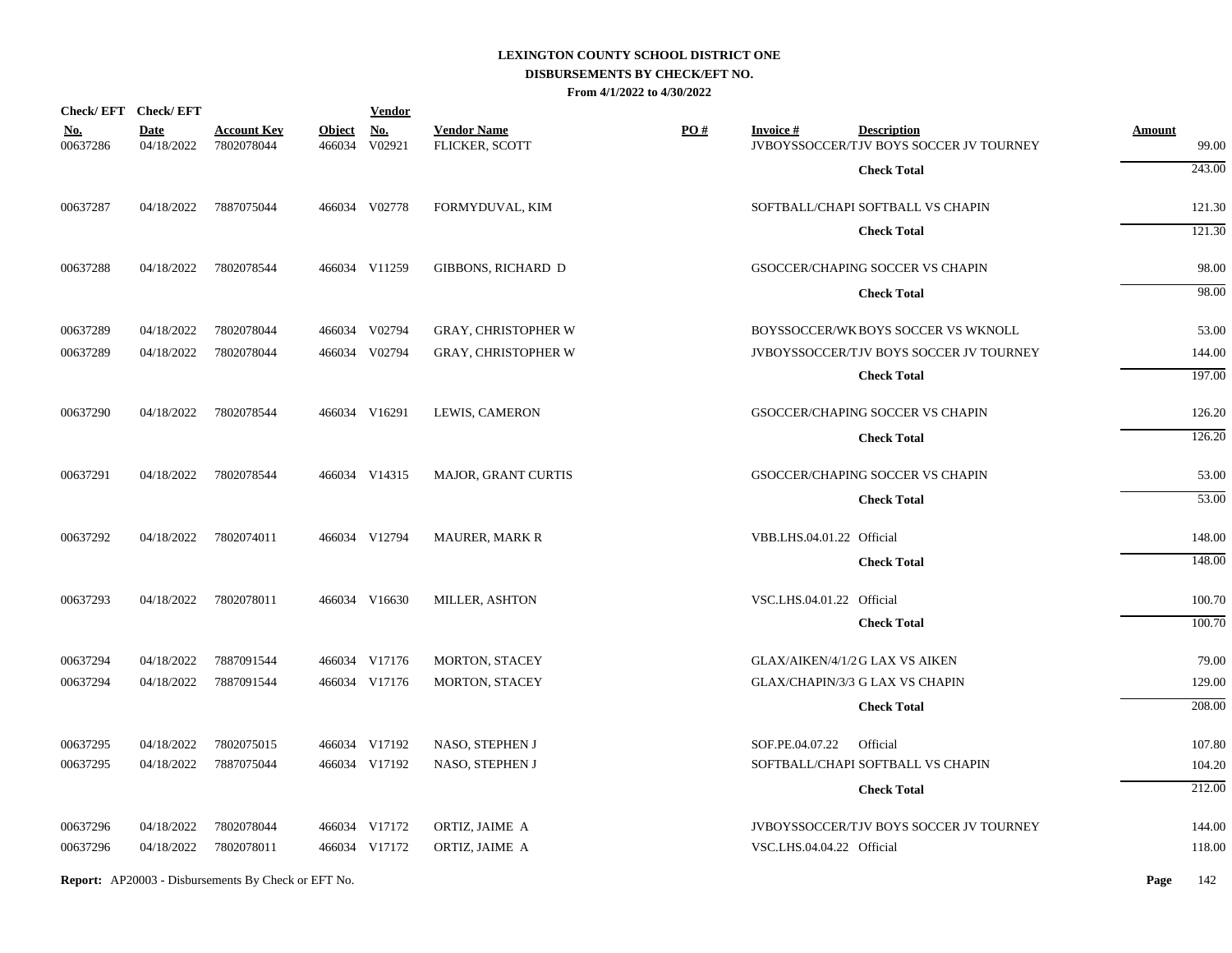|            | Check/EFT Check/EFT |                    |               | <b>Vendor</b> |                             |     |                           |                                                |                         |
|------------|---------------------|--------------------|---------------|---------------|-----------------------------|-----|---------------------------|------------------------------------------------|-------------------------|
| <u>No.</u> | <b>Date</b>         | <b>Account Key</b> | <b>Object</b> | <b>No.</b>    | <b>Vendor Name</b>          | PO# | <b>Invoice#</b>           | <b>Description</b>                             | <b>Amount</b><br>262.00 |
|            |                     |                    |               |               |                             |     |                           | <b>Check Total</b>                             |                         |
| 00637297   | 04/18/2022          | 7802075011         |               | 466034 V02650 | <b>OSBORNE, ARTHUR</b>      |     | VSB.LHS.04.04.22 Official |                                                | 117.70                  |
|            |                     |                    |               |               |                             |     |                           | <b>Check Total</b>                             | 117.70                  |
| 00637298   | 04/18/2022          | 7802078011         |               | 466034 V17193 | PAULEN, ANDREW              |     | VSC.LHS.04.01.22 Official |                                                | 98.00                   |
|            |                     |                    |               |               |                             |     |                           | <b>Check Total</b>                             | 98.00                   |
| 00637299   | 04/18/2022          | 7802078544         |               | 466034 V15005 | PITTS, WILLIAM AUBURN       |     |                           | GSOCCER/PROVIDG SOCCER VS PROVIDENCE DAY       | 62.90                   |
|            |                     |                    |               |               |                             |     |                           | <b>Check Total</b>                             | 62.90                   |
| 00637300   | 04/18/2022          | 7802078044         |               | 466034 V16610 | RAMIREZ, FRANCISCO MARTINEZ |     |                           | BOYSSOCCER/WK BOYS SOCCER VS WKNOLL            | 124.40                  |
| 00637300   | 04/18/2022          | 7802078044         |               | 466034 V16610 | RAMIREZ, FRANCISCO MARTINEZ |     |                           | JVBOYSSOCCER/TJV BOYS SOCCER JV TOURNEY        | 149.40                  |
| 00637300   | 04/18/2022          | 7802078044         |               | 466034 V16610 | RAMIREZ, FRANCISCO MARTINEZ |     |                           | <b>JVBOYSSOCCER/TJV BOYS SOCCER JV TOURNEY</b> | 104.40                  |
|            |                     |                    |               |               |                             |     |                           | <b>Check Total</b>                             | 378.20                  |
| 00637301   | 04/18/2022          | 7802075011         |               | 466034 V02697 | RAYSOR, RANDY               |     | VSB.LHS.03.05.22 Official |                                                | 145.00                  |
| 00637301   | 04/18/2022          | 7802075011         |               | 466034 V02697 | <b>RAYSOR, RANDY</b>        |     | VSB.LHS.04.04.22 Official |                                                | 101.50                  |
|            |                     |                    |               |               |                             |     |                           | <b>Check Total</b>                             | 246.50                  |
| 00637302   | 04/18/2022          | 7802078044         |               | 466034 V11303 | ROSIER, JOHN                |     |                           | JVBOYSSOCCER/TJV BOYS SOCCER JV TOURNEY        | 151.20                  |
|            |                     |                    |               |               |                             |     |                           | <b>Check Total</b>                             | 151.20                  |
| 00637303   | 04/18/2022          | 7802074011         |               | 466034 V02871 | SCOTT, DAMON                |     | VBB.LHS.04.01.22 Official |                                                | 157.90                  |
|            |                     |                    |               |               |                             |     |                           | <b>Check Total</b>                             | 157.90                  |
| 00637305   | 04/18/2022          | 6000025647         |               | 446040 V00879 | <b>SENN BROTHERS INC</b>    |     | M58035                    | 047-Centerville ES #2120                       | 934.05                  |
| 00637305   | 04/18/2022          | 6000025639         |               | 446040 V00879 | SENN BROTHERS INC           |     | M58041                    | 039-Forts Pond ES #2114                        | 378.57                  |
| 00637305   | 04/18/2022          | 6000025614         |               | 446040 V00879 | SENN BROTHERS INC           |     | M58043                    | 014-Gilbert ES $#853$                          | 829.90                  |
| 00637305   | 04/18/2022          | 6000025613         |               | 446040 V00879 | SENN BROTHERS INC           |     | M58044                    | 013-Gilbert HS #852                            | 652.09                  |
| 00637305   | 04/18/2022          | 6000025629         |               | 446040 V00879 | <b>SENN BROTHERS INC</b>    |     | M58045                    | 029-Gilbert MS #864                            | 722.70                  |
| 00637305   | 04/18/2022          | 6000025616         |               | 446040 V00879 | SENN BROTHERS INC           |     | M58047                    | 016-Pelion ES #855                             | 775.91                  |
| 00637305   | 04/18/2022          | 6000025615         |               | 446040 V00879 | SENN BROTHERS INC           |     | M58048                    | 015-Pelion HS #854                             | 437.47                  |
| 00637305   | 04/18/2022          | 6000025630         |               | 446040 V00879 | SENN BROTHERS INC           |     | M58049                    | 030-Pelion MS #2011                            | 781.79                  |
| 00637305   | 04/18/2022          | 6000025638         |               | 446040 V00879 | <b>SENN BROTHERS INC</b>    |     | M59040                    | 038-Carolina Springs ES #1926                  | 754.09                  |
|            |                     |                    |               |               |                             |     |                           |                                                |                         |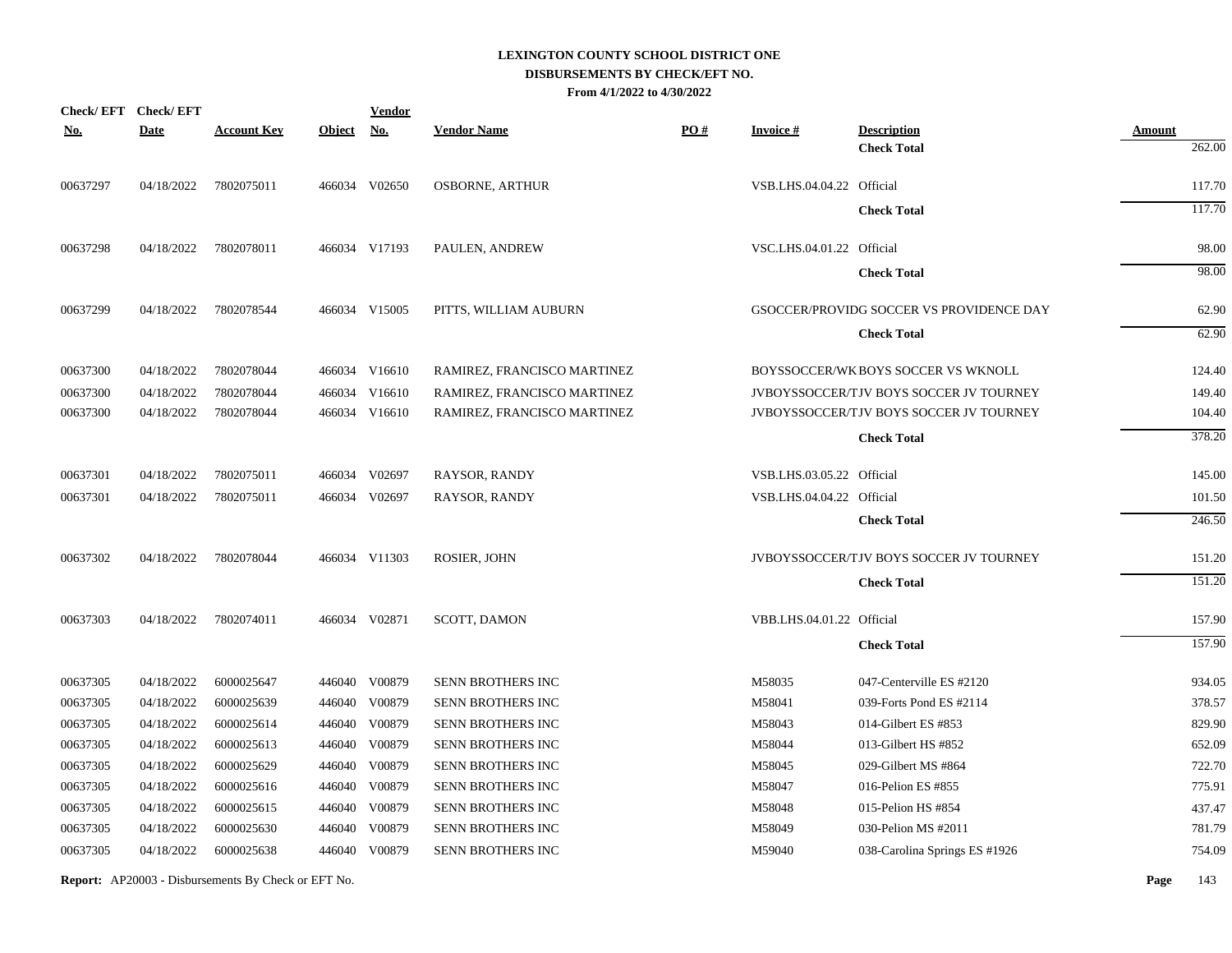| Check/EFT Check/EFT    |                           |                                                            |                         | <u>Vendor</u>        |                                         |     |                              |                                                    |                           |
|------------------------|---------------------------|------------------------------------------------------------|-------------------------|----------------------|-----------------------------------------|-----|------------------------------|----------------------------------------------------|---------------------------|
| <u>No.</u><br>00637305 | <b>Date</b><br>04/18/2022 | <b>Account Key</b><br>6000025637                           | <b>Object</b><br>446040 | <b>No.</b><br>V00879 | <b>Vendor Name</b><br>SENN BROTHERS INC | PO# | <b>Invoice</b> $#$<br>M59041 | <b>Description</b><br>037-Carolina Springs MS#1925 | <b>Amount</b><br>1,115.74 |
| 00637305               | 04/18/2022                | 6000025645                                                 | 446040                  | V00879               | <b>SENN BROTHERS INC</b>                |     | M59042                       | 045-Deerfield ES #2118                             | 952.89                    |
| 00637305               | 04/18/2022                | 6000025611                                                 |                         | 446040 V00879        | <b>SENN BROTHERS INC</b>                |     | M59043                       | 011-Lexington HS #845                              | 1,289.94                  |
| 00637305               | 04/18/2022                | 6000025635                                                 | 446040                  | V00879               | SENN BROTHERS INC                       |     | M59044                       | 035-Pleasant Hill ES#3220                          | 494.52                    |
| 00637305               | 04/18/2022                | 6000025634                                                 |                         | 446040 V00879        | SENN BROTHERS INC                       |     | M59045                       | 034-Pleasant Hill MS #3219                         | 684.89                    |
| 00637305               | 04/18/2022                | 6000025624                                                 | 446040                  | V00879               | SENN BROTHERS INC                       |     | M59046                       | 024-Red Bank ES #860                               | 818.98                    |
| 00637305               | 04/18/2022                | 6000025623                                                 | 446040                  | V00879               | SENN BROTHERS INC                       |     | M59047                       | 023-Saxe Gotha ES #859                             | 1,958.51                  |
| 00637305               | 04/18/2022                | 6000025625                                                 |                         | 446040 V00879        | <b>SENN BROTHERS INC</b>                |     | M59048                       | 025-White Knoll ES #861                            | 952.52                    |
| 00637305               | 04/18/2022                | 6000025627                                                 | 446040                  | V00879               | <b>SENN BROTHERS INC</b>                |     | M59049                       | 027-White Knoll HS #1791                           | 790.67                    |
| 00637305               | 04/18/2022                | 6000025626                                                 |                         | 446040 V00879        | SENN BROTHERS INC                       |     | M59050                       | 026-White Knoll MS #862                            | 520.25                    |
| 00637305               | 04/18/2022                | 6000025620                                                 | 446040                  | V00879               | SENN BROTHERS INC                       |     | M59051                       | 020-Lexington MS #857                              | 376.77                    |
| 00637305               | 04/18/2022                | 6000025612                                                 |                         | 446040 V00879        | SENN BROTHERS INC                       |     | M59052                       | 012-Lexington ES #851                              | 548.28                    |
| 00637305               | 04/18/2022                | 6000025619                                                 | 446040                  | V00879               | SENN BROTHERS INC                       |     | M59053                       | 019-AES #856                                       | 232.97                    |
| 00637305               | 04/18/2022                | 6000025646                                                 |                         | 446040 V00879        | <b>SENN BROTHERS INC</b>                |     | M59116                       | 046-Beechwood MS #2119                             | 810.89                    |
| 00637305               | 04/18/2022                | 6000025631                                                 | 446040                  | V00879               | <b>SENN BROTHERS INC</b>                |     | M59117                       | 031-Lake Murray ES #1524                           | 698.59                    |
| 00637305               | 04/18/2022                | 6000025628                                                 |                         | 446040 V00879        | SENN BROTHERS INC                       |     | M59118                       | 028-Midway ES #863                                 | 431.15                    |
| 00637305               | 04/18/2022                | 6000025640                                                 | 446040                  | V00879               | SENN BROTHERS INC                       |     | M59119                       | 040-New Providence ES # 2115                       | 602.71                    |
| 00637305               | 04/18/2022                | 6000025644                                                 | 446040                  | V00879               | SENN BROTHERS INC                       |     | M59120                       | 044-River Bluff HS #1311                           | 762.27                    |
| 00637305               | 04/18/2022                | 6000025641                                                 | 446040                  | V00879               | SENN BROTHERS INC                       |     | M59121                       | 041-Rocky Creek ES # 2116                          | 1,007.79                  |
| 00637305               | 04/18/2022                | 6000025643                                                 | 446040                  | V00879               | <b>SENN BROTHERS INC</b>                |     | M59377                       | 043-Meadow Glen MS #52912                          | 655.19                    |
| 00637305               | 04/18/2022                | 6000025622                                                 | 446040                  | V00879               | <b>SENN BROTHERS INC</b>                |     | M59407                       | 022-Oak Grove ES #858                              | 576.77                    |
| 00637305               | 04/18/2022                | 6000025642                                                 | 446040                  | V00879               | SENN BROTHERS INC                       |     | M63585                       | 042-Meadow Glen ES # 2117                          | 673.29                    |
| 00637305               | 04/18/2022                | 6000025611                                                 | 446040                  | V00879               | SENN BROTHERS INC                       |     | R03927                       | 011-Lexington HS #845                              | $-782.93$                 |
| 00637305               | 04/18/2022                | 6000025611                                                 | 446040                  | V00879               | SENN BROTHERS INC                       |     | R03970                       | 011-Lexington HS #845                              | $-393.32$                 |
| 00637305               | 04/18/2022                | 6000025614                                                 |                         | 446040 V00879        | SENN BROTHERS INC                       |     | R04027                       | 014-Gilbert ES #853                                | $-673.24$                 |
|                        |                           |                                                            |                         |                      |                                         |     |                              | <b>Check Total</b>                                 | 21,372.66                 |
| 00637306               | 04/18/2022                | 7802074011                                                 |                         | 466034 V16232        | SHEALY, DAVID ANDREW                    |     | VBB.LHS.04.04.22 Official    |                                                    | 74.00                     |
|                        |                           |                                                            |                         |                      |                                         |     |                              | <b>Check Total</b>                                 | 74.00                     |
| 00637307               | 04/18/2022                | 7802078044                                                 |                         | 466034 V02784        | SHULL, MARION                           |     |                              | JVBOYSSOCCER/TJV BOYS SOCCER JV TOURNEY            | 99.00                     |
| 00637307               | 04/18/2022                | 7802078011                                                 |                         | 466034 V02784        | <b>SHULL, MARION</b>                    |     | VSC.LHS.04.04.22 Official    |                                                    | 121.70                    |
|                        |                           |                                                            |                         |                      |                                         |     |                              | <b>Check Total</b>                                 | 220.70                    |
| 00637308               | 04/18/2022                | 7802078044                                                 |                         | 466034 V02910        | <b>SMITH, STAN</b>                      |     |                              | JVBOYSSOCCER/TJV BOYS SOCCER JV TOURNEY            | 148.50                    |
|                        |                           | <b>Report:</b> AP20003 - Disbursements By Check or EFT No. |                         |                      |                                         |     |                              |                                                    | 144<br>Page               |
|                        |                           |                                                            |                         |                      |                                         |     |                              |                                                    |                           |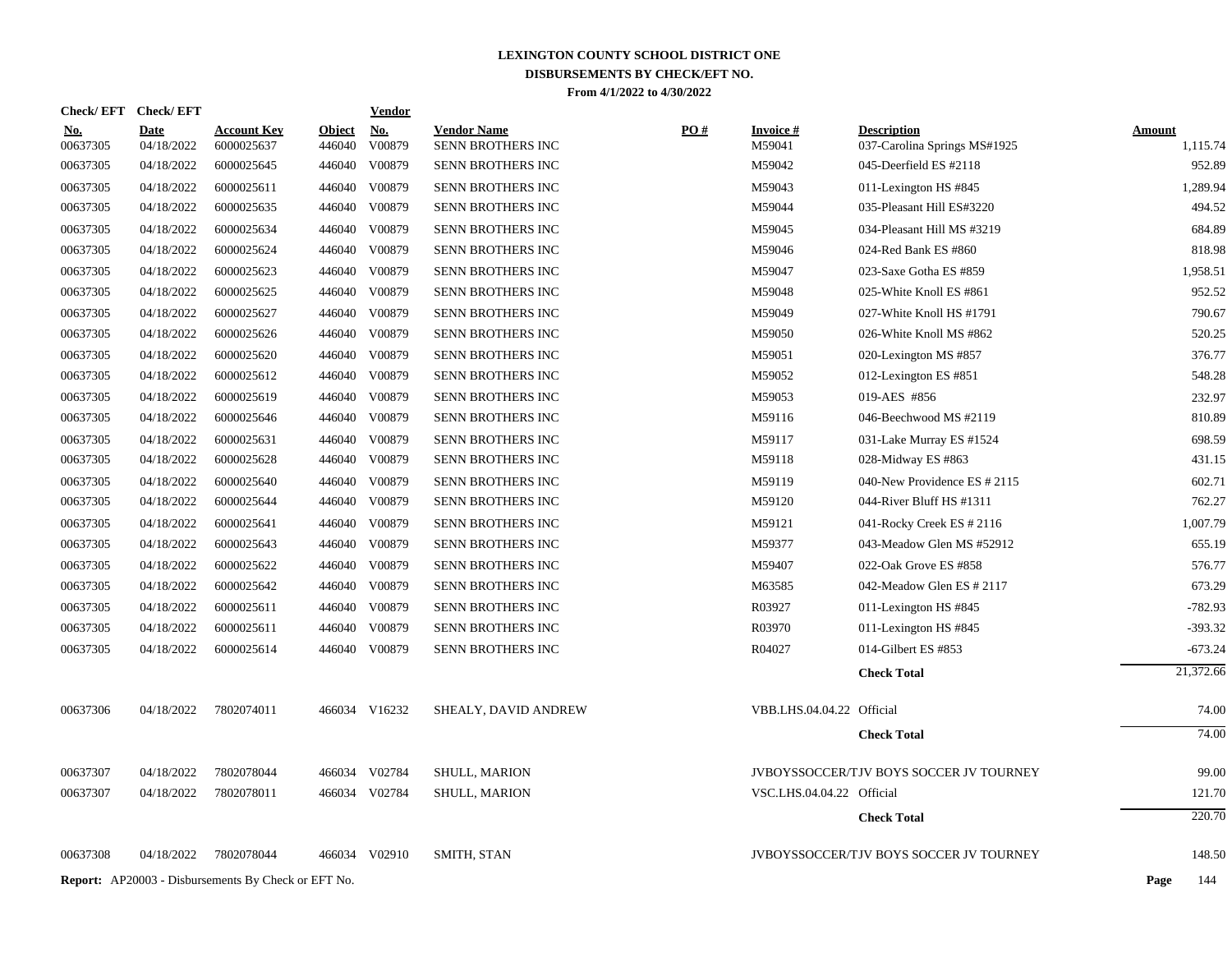|            | Check/EFT Check/EFT |                                                            |               | <u>Vendor</u> |                          |     |                           |                                |               |        |
|------------|---------------------|------------------------------------------------------------|---------------|---------------|--------------------------|-----|---------------------------|--------------------------------|---------------|--------|
| <u>No.</u> | <b>Date</b>         | <b>Account Key</b>                                         | <b>Object</b> | No.           | <b>Vendor Name</b>       | PO# | <b>Invoice#</b>           | <b>Description</b>             | <b>Amount</b> |        |
|            |                     |                                                            |               |               |                          |     |                           | <b>Check Total</b>             |               | 148.50 |
| 00637309   | 04/18/2022          | 7802078011                                                 |               | 466034 V17195 | TOMPKINS, JOSEPH WILLIAM |     | VSC.LHS.04.04.22 Official |                                |               | 97.00  |
|            |                     |                                                            |               |               |                          |     |                           | <b>Check Total</b>             |               | 97.00  |
| 00637312   | 04/18/2022          | 6000025624                                                 |               | 441000 V00079 | <b>US FOODS</b>          |     | 164293                    | 024-Red Bank ES cust #2083831  |               | 945.72 |
| 00637312   | 04/18/2022          | 6000025623                                                 |               | 441000 V00079 | US FOODS                 |     | 164294                    | 023-Saxe Gotha ES cust #308383 |               | 898.48 |
| 00637312   | 04/18/2022          | 6000025625                                                 |               | 441000 V00079 | <b>US FOODS</b>          |     | 164295                    | 025-White Knoll ES cust #70839 |               | 520.75 |
| 00637312   | 04/18/2022          | 6000025637                                                 |               | 441000 V00079 | <b>US FOODS</b>          |     | 164296                    | 037-Carolina Springs MS cust # |               | 242.44 |
| 00637312   | 04/18/2022          | 6000025626                                                 |               | 441000 V00079 | <b>US FOODS</b>          |     | 164297                    | 026-White Knoll MS cust #80839 |               | 467.42 |
| 00637312   | 04/18/2022          | 6000025627                                                 |               | 441000 V00079 | <b>US FOODS</b>          |     | 164298                    | 027-White Knoll HS cust #90839 |               | 543.24 |
| 00637312   | 04/18/2022          | 6000025638                                                 |               | 446200 V00079 | US FOODS                 |     | 164299                    | 038-Carolina Springs ES cust # |               | 28.00  |
| 00637312   | 04/18/2022          | 6000025624                                                 |               | 446200 V00079 | <b>US FOODS</b>          |     | 164300                    | 024-Red Bank ES cust #2084132  |               | 28.00  |
| 00637312   | 04/18/2022          | 6000025625                                                 |               | 446200 V00079 | <b>US FOODS</b>          |     | 164301                    | 025-White Knoll ES cust #50841 |               | 28.00  |
| 00637312   | 04/18/2022          | 6000025627                                                 |               | 446200 V00079 | US FOODS                 |     | 164302                    | 027-White Knoll HS cust #70841 |               | 36.00  |
| 00637312   | 04/18/2022          | 6000025637                                                 |               | 446200 V00079 | <b>US FOODS</b>          |     | 164303                    | 037-Carolina Springs MS cust # |               | 32.00  |
| 00637312   | 04/18/2022          | 6000025623                                                 |               | 446200 V00079 | <b>US FOODS</b>          |     | 164304                    | 023-Saxe Gotha ES cust #808413 |               | 28.00  |
| 00637312   | 04/18/2022          | 6000025626                                                 |               | 446200 V00079 | <b>US FOODS</b>          |     | 164305                    | 026-White Knoll MS cust #80839 |               | 28.00  |
| 00637312   | 04/18/2022          | 6000025647                                                 |               | 441000 V00079 | <b>US FOODS</b>          |     | 165108                    | 047-Centerville #41421348      |               | 91.55  |
| 00637312   | 04/18/2022          | 6000025614                                                 |               | 441000 V00079 | <b>US FOODS</b>          |     | 165109                    | 014-Gilbert ES cust #70837802  |               | 197.25 |
| 00637312   | 04/18/2022          | 6000025614                                                 |               | 446200 V00079 | <b>US FOODS</b>          |     | 165110                    | 014-Gilbert ES cust #30841100  |               | 32.00  |
| 00637312   | 04/18/2022          | 6000025647                                                 | 446200        | V00079        | <b>US FOODS</b>          |     | 165111                    | 047-Centerville ES cust # 3142 |               | 34.00  |
| 00637312   | 04/18/2022          | 6000025629                                                 |               | 446200 V00079 | <b>US FOODS</b>          |     | 165112                    | 029-Gilbert MS cust #60841103  |               | 28.00  |
| 00637312   | 04/18/2022          | 6000025613                                                 | 446200        | V00079        | <b>US FOODS</b>          |     | 165113                    | 013-Gilbert HS cust #50841105  |               | 36.00  |
| 00637312   | 04/18/2022          | 6000025635                                                 |               | 441000 V00079 | <b>US FOODS</b>          |     | 165334                    | 035-Pleasant Hill ES cust #108 |               | 219.39 |
| 00637312   | 04/18/2022          | 6000025645                                                 | 441000        | V00079        | US FOODS                 |     | 165335                    | 045-Deerfield ES #40833998     |               | 843.97 |
| 00637312   | 04/18/2022          | 6000025641                                                 | 441000        | V00079        | <b>US FOODS</b>          |     | 165336                    | 041-Rocky Creek ES cust #30880 |               | 610.30 |
| 00637312   | 04/18/2022          | 6000025611                                                 | 441000        | V00079        | <b>US FOODS</b>          |     | 165337                    | 011-Lexington HS cust #7083808 |               | 62.38  |
| 00637312   | 04/18/2022          | 6000025634                                                 |               | 441000 V00079 | <b>US FOODS</b>          |     | 165338                    | 034-Pleasant Hill MS cust #908 |               | 397.42 |
| 00637312   | 04/18/2022          | 6000025646                                                 |               | 441000 V00079 | <b>US FOODS</b>          |     | 165339                    | 046-Beechwood MS #91341172     |               | 361.13 |
| 00637312   | 04/18/2022          | 6000025645                                                 | 446200        | V00079        | <b>US FOODS</b>          |     | 165340                    | 045-Deerfield ES cust #111015  |               | 28.00  |
| 00637312   | 04/18/2022          | 6000025611                                                 |               | 446200 V00079 | <b>US FOODS</b>          |     | 165341                    | 011-Lexington HS cust #7083808 |               | 32.00  |
| 00637312   | 04/18/2022          | 6000025641                                                 | 446200        | V00079        | US FOODS                 |     | 165342                    | 041-Rocky Creek ES cust #40882 |               | 28.00  |
| 00637312   | 04/18/2022          | 6000025634                                                 | 446200        | V00079        | <b>US FOODS</b>          |     | 165343                    | 034-Pleasant Hill MS cust #208 |               | 28.00  |
| 00637312   | 04/18/2022          | 6000025646                                                 |               | 446200 V00079 | <b>US FOODS</b>          |     | 165344                    | 046-Beechwood MS cust #941341  |               | 32.00  |
|            |                     | <b>Report:</b> AP20003 - Disbursements By Check or EFT No. |               |               |                          |     |                           |                                | Page          | 145    |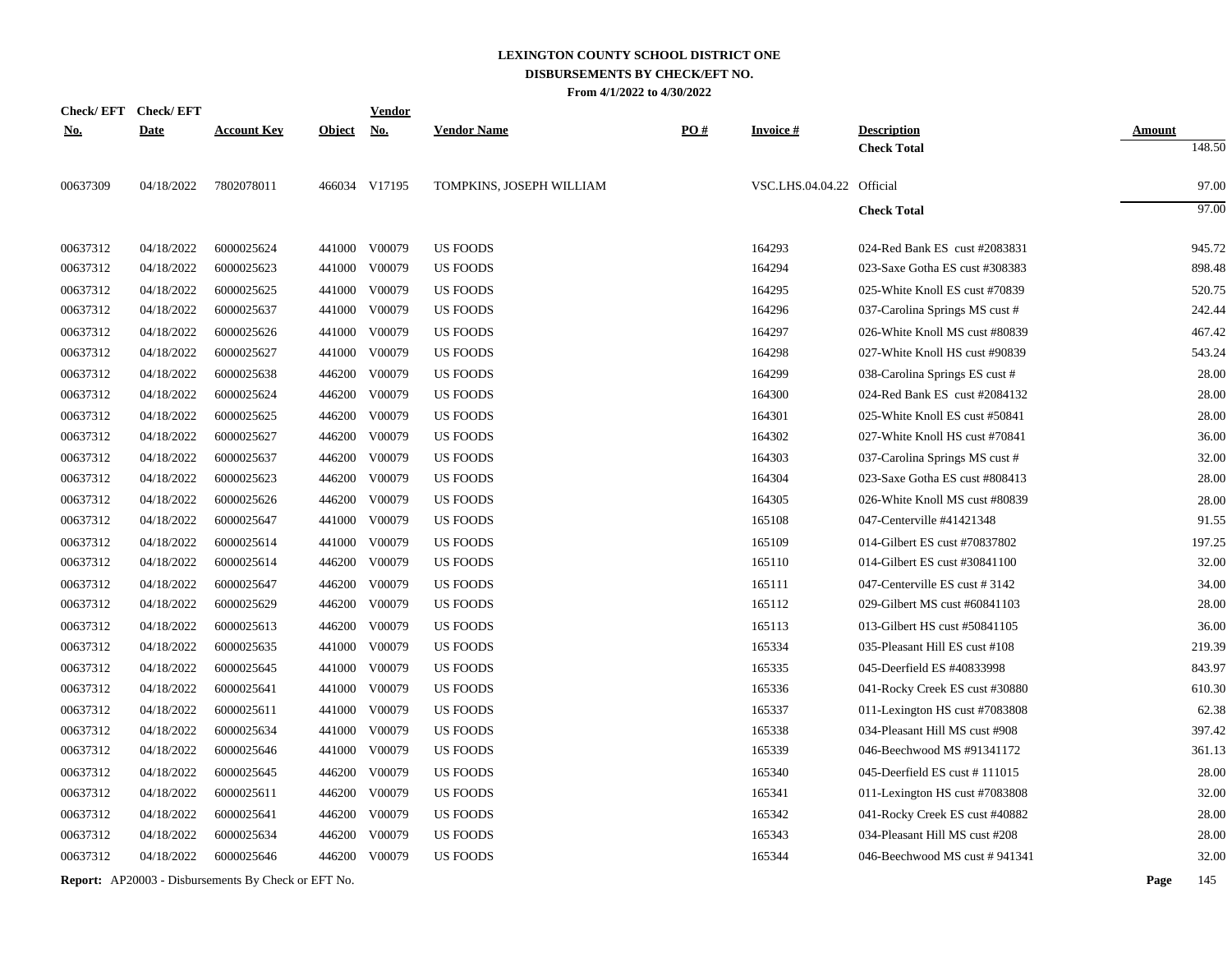**Check/ EFT Vendor Check/ EFT**

| <u>No.</u><br>00637312 | <b>Date</b><br>04/18/2022 | <b>Account Key</b><br>6000025635                           | <b>Object</b><br>446200 | $\underline{\textbf{No}}$<br>V00079 | <b>Vendor Name</b><br><b>US FOODS</b> | PO#      | <b>Invoice#</b><br>165345 | <b>Description</b><br>035-Pleasant Hill ES cust #308 | <b>Amount</b><br>28.00 |
|------------------------|---------------------------|------------------------------------------------------------|-------------------------|-------------------------------------|---------------------------------------|----------|---------------------------|------------------------------------------------------|------------------------|
| 00637312               | 04/18/2022                | 6000025616                                                 |                         | 441000 V00079                       | <b>US FOODS</b>                       |          | 165427                    | 016-Pelion ES cust #10838290                         | 481.49                 |
| 00637312               | 04/18/2022                | 6000025615                                                 | 441000                  | V00079                              | <b>US FOODS</b>                       |          | 165428                    | 015-Pelion HS cust #60838307                         | 506.74                 |
| 00637312               | 04/18/2022                | 6000025630                                                 |                         | 441000 V00079                       | <b>US FOODS</b>                       |          | 165429                    | 030-Pelion MS cust #90838301                         | 1,433.47               |
| 00637312               | 04/18/2022                | 6000025616                                                 |                         | 446200 V00079                       | <b>US FOODS</b>                       |          | 165430                    | 016-Pelion ES cust #30841308                         | 28.00                  |
| 00637312               | 04/18/2022                | 6000025639                                                 | 446200                  | V00079                              | <b>US FOODS</b>                       |          | 165431                    | 039-Forts Pond ES cust #208410                       | 28.00                  |
| 00637312               | 04/18/2022                | 6000025630                                                 |                         | 446200 V00079                       | <b>US FOODS</b>                       |          | 165432                    | 030-Pelion MS cust #50841303                         | 28.00                  |
| 00637312               | 04/18/2022                | 6000025615                                                 |                         | 446200 V00079                       | <b>US FOODS</b>                       |          | 165433                    | 015-Pelion HS cust #40841306                         | 32.00                  |
| 00637312               | 04/18/2022                | 6000025628                                                 |                         | 446200 V00079                       | US FOODS                              |          | 165445                    | 028-Midway ES cust #70841242                         | 32.00                  |
| 00637312               | 04/18/2022                | 6000025643                                                 |                         | 441000 V00079                       | <b>US FOODS</b>                       |          | 165448                    | 043-Meadow Glen MS cust #30978                       | 54.02                  |
| 00637312               | 04/18/2022                | 6000025628                                                 |                         | 441000 V00079                       | <b>US FOODS</b>                       |          | 165449                    | 028-Midway ES cust #80838089                         | 301.02                 |
| 00637312               | 04/18/2022                | 6000025622                                                 |                         | 441000 V00079                       | <b>US FOODS</b>                       |          | 165450                    | 022-Oak Grove ES cust #8083830                       | 28.00                  |
| 00637312               | 04/18/2022                | 6000025640                                                 |                         | 446200 V00079                       | <b>US FOODS</b>                       |          | 165452                    | 040-New Providence ES cust #20                       | 28.00                  |
| 00637312               | 04/18/2022                | 6000025643                                                 |                         | 446200 V00079                       | <b>US FOODS</b>                       |          | 165453                    | 043-Meadow Glen MS cust #10980                       | 32.00                  |
| 00637312               | 04/18/2022                | 6000025622                                                 |                         | 446200 V00079                       | <b>US FOODS</b>                       |          | 165454                    | 022-Oak Grove ES cust #1084127                       | 28.00                  |
| 00637312               | 04/18/2022                | 6000025620                                                 |                         | 441000 V00079                       | US FOODS                              |          | 165466                    | 020-Lexington MS cust #6083808                       | 542.53                 |
| 00637312               | 04/18/2022                | 6000025620                                                 |                         | 446200 V00079                       | <b>US FOODS</b>                       |          | 165467                    | 020-Lexington MS cust #9084120                       | 32.00                  |
| 00637312               | 04/18/2022                | 6000025612                                                 |                         | 446200 V00079                       | <b>US FOODS</b>                       |          | 165468                    | 012-Lexington ES cust #6084120                       | 28.00                  |
| 00637312               | 04/18/2022                | 6000025644                                                 |                         | 441000 V00079                       | <b>US FOODS</b>                       |          | 165692                    | 044-River Bluff HS Cust #7104                        | 786.16                 |
| 00637312               | 04/18/2022                | 6000025644                                                 |                         | 446200 V00079                       | <b>US FOODS</b>                       |          | 165693                    | 044-River Bluff HS cust #7104                        | 36.00                  |
| 00637312               | 04/18/2022                | 6000025631                                                 |                         | 446200 V00079                       | <b>US FOODS</b>                       |          | 165700                    | 031-Lake Murray ES cust #40841                       | 28.00                  |
| 00637312               | 04/18/2022                | 6000025619                                                 |                         | 446200 V00079                       | <b>US FOODS</b>                       |          | 206220                    | 019-AES Cust #50838085                               | 24.00                  |
| 00637312               | 04/18/2022                | 6000025615                                                 | 446200                  | V00079                              | <b>US FOODS</b>                       |          | 2665456                   | 015-Pelion HS cust #40841306                         | 20.00                  |
| 00637312               | 04/18/2022                | 6000025642                                                 |                         | 441000 V00079                       | <b>US FOODS</b>                       |          | 392440                    | 042-Meadow Glen ES cust #20915                       | 394.47                 |
| 00637312               | 04/18/2022                | 6000025642                                                 |                         | 446200 V00079                       | <b>US FOODS</b>                       |          | 392445                    | 042-Meadow Glen ES cust #80913                       | 12.00                  |
|                        |                           |                                                            |                         |                                     |                                       |          |                           | <b>Check Total</b>                                   | 11,859.34              |
| 00637313               | 04/18/2022                | 7887074044                                                 |                         | 466034 V14985                       | WILLIAMS, EARL                        |          |                           | <b>VBASE/GAFFNEY/ V BASE VS GAFFNEY</b>              | 74.00                  |
|                        |                           |                                                            |                         |                                     |                                       |          |                           | <b>Check Total</b>                                   | 74.00                  |
| 00637314               | 04/18/2022                | 7887074044                                                 |                         | 466034 V02659                       | WOODRING, JIM                         |          |                           | <b>VBASE/GAFFNEY/ V BASE VS GAFFNEY</b>              | 74.00                  |
|                        |                           |                                                            |                         |                                     |                                       |          |                           | <b>Check Total</b>                                   | 74.00                  |
| 00637315               | 04/19/2022                | 1000011316                                                 |                         | 436000 V00380                       | <b>ANOTHER PRINTER</b>                | P2208122 | 131741                    | $3000$ #10-24# white regular env                     | 353.25                 |
| 00637315               | 04/19/2022                | 1000025507                                                 |                         | 441000 V00380                       | <b>ANOTHER PRINTER</b>                | P2210707 | 132715                    | 10 Vehicle Magnets                                   | 278.51                 |
|                        |                           | <b>Report:</b> AP20003 - Disbursements By Check or EFT No. |                         |                                     |                                       |          |                           |                                                      | Page<br>146            |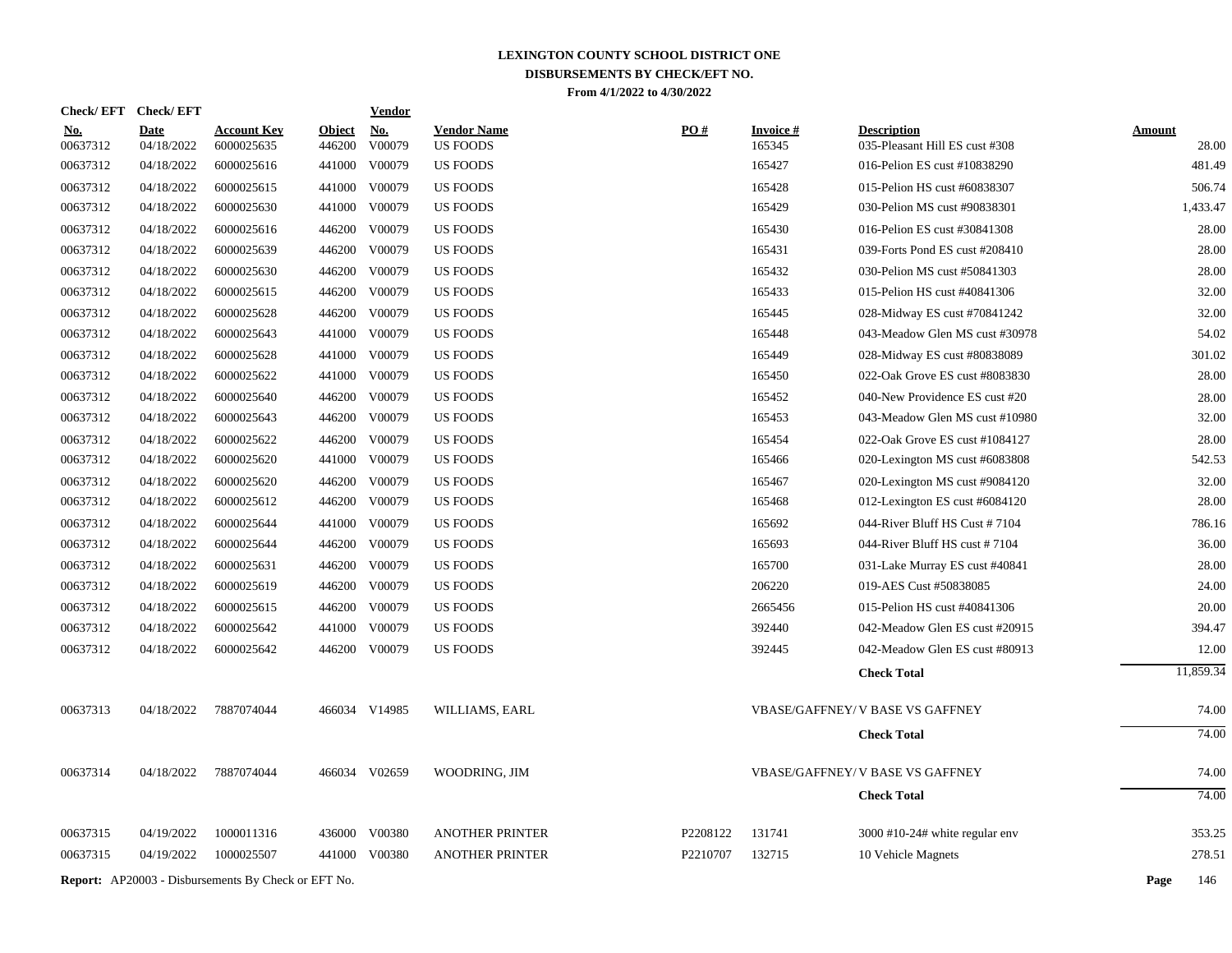| <b>Check/EFT</b>       | <b>Check/EFT</b>          |                                  |                         | <b>Vendor</b>        |                                              |                               |                           |                                                  |                         |
|------------------------|---------------------------|----------------------------------|-------------------------|----------------------|----------------------------------------------|-------------------------------|---------------------------|--------------------------------------------------|-------------------------|
| <u>No.</u><br>00637315 | <b>Date</b><br>04/19/2022 | <b>Account Key</b><br>1000025507 | <b>Object</b><br>441000 | <b>No.</b><br>V00380 | <b>Vendor Name</b><br><b>ANOTHER PRINTER</b> | $\underline{PO#}$<br>P2210707 | <b>Invoice#</b><br>132715 | <b>Description</b><br>10 Vehicle Fabric Stick on | <u>Amount</u><br>271.19 |
|                        |                           |                                  |                         |                      |                                              |                               |                           | <b>Check Total</b>                               | 902.95                  |
| 00637316               | 04/19/2022                | 1000011411                       |                         | 444500 V00391        | <b>APPLE INC</b>                             | P2209771                      | AH34936715                | 12.9 inch iPad Pro Wi-Fi 128GB                   | 1,068.93                |
|                        |                           |                                  |                         |                      |                                              |                               |                           | <b>Check Total</b>                               | 1,068.93                |
| 00637317               | 04/19/2022                | 2640016203                       |                         | 441000 V17219        | <b>BLUUM HOLDINGS LLC</b>                    | P2207528                      | 326851                    | MOTIV8 Headphone W/VOL and MIC                   | 203.30                  |
|                        |                           |                                  |                         |                      |                                              |                               |                           | <b>Check Total</b>                               | 203.30                  |
| 00637318               | 04/19/2022                | 7887091044                       |                         | 466041 V13255        | <b>BSN SPORTS</b>                            | P2203094                      | 916298704                 | <b>M5 CUSTOM GLOVES</b>                          | 2,460.98                |
| 00637318               | 04/19/2022                | 7887091044                       |                         | 466041 V13255        | <b>BSN SPORTS</b>                            | P2203094                      | 916298704                 | LRG-MX EKG SHOULDER PAD                          | 663.41                  |
| 00637318               | 04/19/2022                | 7887091044                       |                         | 466041 V13255        | <b>BSN SPORTS</b>                            | P2203094                      | 916298704                 | MED-MX EKG SHOULDER PAD                          | 663.41                  |
| 00637318               | 04/19/2022                | 7887091044                       |                         | 466041 V13255        | <b>BSN SPORTS</b>                            | P2203094                      | 916298704                 | <b>FREIGHT-HOWE</b>                              | 45.00                   |
| 00637318               | 04/19/2022                | 7802072046                       | 466041                  | V13255               | <b>BSN SPORTS</b>                            | P2202016                      | 916703952                 | Under Armour Trucker Mesh w/ E                   | 211.86                  |
| 00637318               | 04/19/2022                | 7802072046                       | 466041                  | V13255               | <b>BSN SPORTS</b>                            | P2202016                      | 916703952                 | Freight                                          | 12.68                   |
|                        |                           |                                  |                         |                      |                                              |                               |                           | <b>Check Total</b>                               | 4,057.34                |
| 00637319               | 04/19/2022                | 7886027043                       | 466041                  | V12901               | CAROLINA SCREEN PRINTERS                     | P2209987                      | 16082                     | White - Gildan - 100% Softstyl                   | 1,284.59                |
| 00637319               | 04/19/2022                | 7886027043                       | 466041                  | V12901               | CAROLINA SCREEN PRINTERS                     | P2209987                      | 16082                     | White - Gildan - 100% Softstyl                   | 82.37                   |
| 00637319               | 04/19/2022                | 7886027043                       | 466041                  | V12901               | CAROLINA SCREEN PRINTERS                     | P2209987                      | 16082                     | White - Hanes - Perfect T Cott                   | 22.06                   |
| 00637319               | 04/19/2022                | 7886027043                       | 466041                  | V12901               | CAROLINA SCREEN PRINTERS                     | P2209987                      | 16082                     | White - Hanes Perfect T Cotton                   | 33.10                   |
| 00637319               | 04/19/2022                | 7886027043                       |                         | 466041 V12901        | CAROLINA SCREEN PRINTERS                     | P2209987                      | 16082                     | Art                                              | 21.40                   |
|                        |                           |                                  |                         |                      |                                              |                               |                           | <b>Check Total</b>                               | 1.443.52                |
| 00637320               | 04/19/2022                | 3971022403                       | 436000                  | V01803               | COMPUTER DESIGN CONSULTING SER               | P2210503                      | 15804                     | Printing Summer Connections Po                   | 19.26                   |
| 00637320               | 04/19/2022                | 3971022403                       | 436000                  | V01803               | COMPUTER DESIGN CONSULTING SER               | P2210503                      | 15804                     | Printing Summer Connections Po                   | 2.14                    |
| 00637320               | 04/19/2022                | 3971022403                       | 436000                  | V01803               | COMPUTER DESIGN CONSULTING SER               | P2210503                      | 15804                     | Printing Summer Connections Po                   | 20.33                   |
| 00637320               | 04/19/2022                | 3971022403                       | 436000                  | V01803               | COMPUTER DESIGN CONSULTING SER               | P2210503                      | 15804                     | Printing Summer Connections Po                   | 2.14                    |
| 00637320               | 04/19/2022                | 3971022403                       | 436000                  | V01803               | COMPUTER DESIGN CONSULTING SER               | P2210503                      | 15804                     | Printing Summer Connections Po                   | 18.40                   |
| 00637320               | 04/19/2022                | 3971022403                       | 436000                  | V01803               | COMPUTER DESIGN CONSULTING SER               | P2210503                      | 15804                     | Printing Summer Connections Po                   | 2.14                    |
| 00637320               | 04/19/2022                | 3971022403                       | 436000                  | V01803               | COMPUTER DESIGN CONSULTING SER               | P2210503                      | 15804                     | Printing Summer Connections Po                   | 14.98                   |
| 00637320               | 04/19/2022                | 3971022403                       | 436000                  | V01803               | COMPUTER DESIGN CONSULTING SER               | P2210503                      | 15804                     | Printing Summer Connections Po                   | 2.14                    |
| 00637320               | 04/19/2022                | 3971022403                       | 436000                  | V01803               | COMPUTER DESIGN CONSULTING SER               | P2210503                      | 15804                     | Printing Summer Connections Po                   | 13.91                   |
| 00637320               | 04/19/2022                | 3971022403                       | 436000                  | V01803               | <b>COMPUTER DESIGN CONSULTING SER</b>        | P2210503                      | 15804                     | Printing Summer Connections Po                   | 2.14                    |
| 00637320               | 04/19/2022                | 3971022403                       |                         | 436000 V01803        | COMPUTER DESIGN CONSULTING SER               | P2210503                      | 15804                     | Printing Summer Connections Po                   | 19.05                   |
|                        |                           |                                  |                         |                      |                                              |                               |                           |                                                  |                         |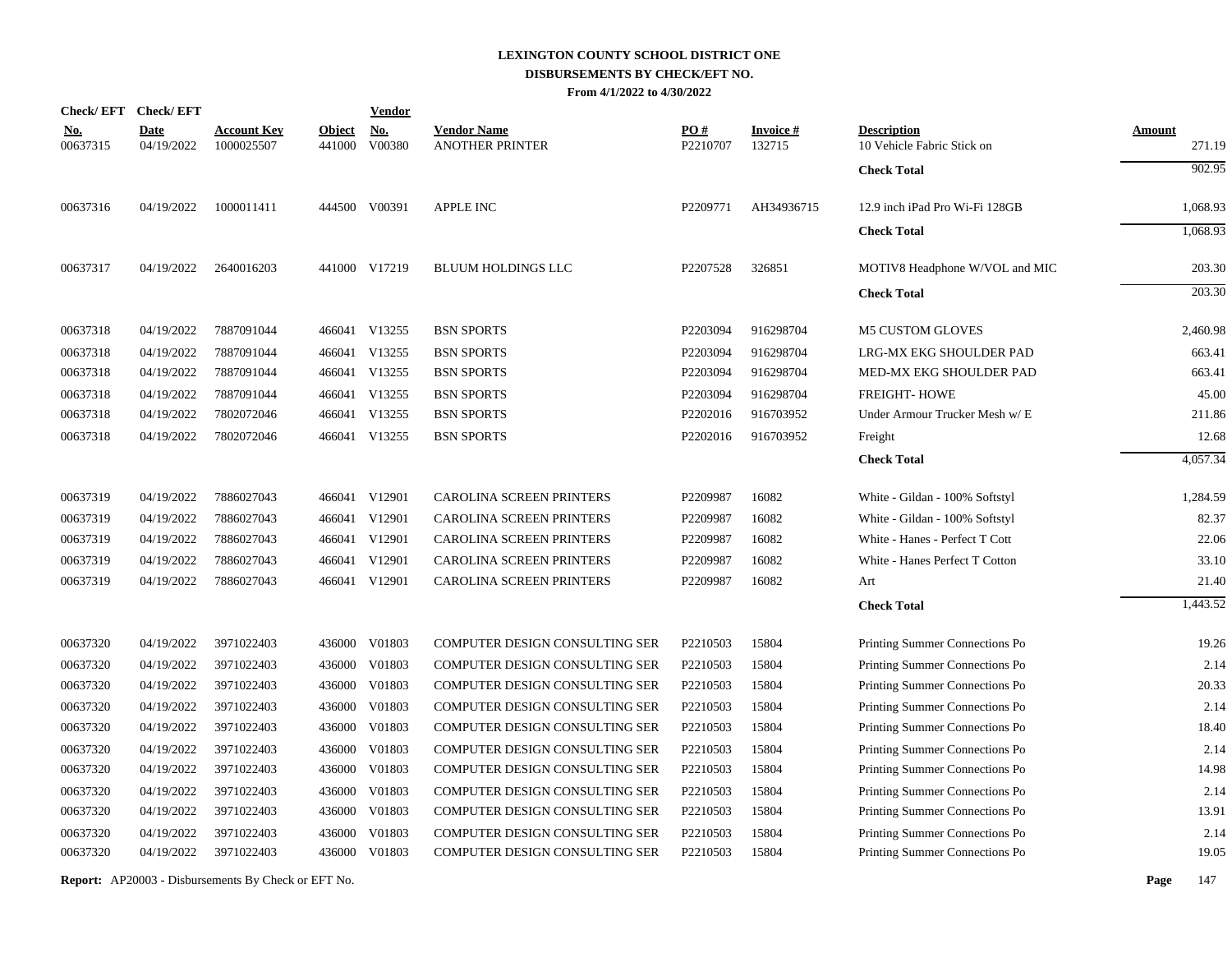| <b>Check/EFT</b>     | <b>Check/EFT</b>         |                                                            |                  | <b>Vendor</b>    |                                                                  |                      |                 |                                |               |
|----------------------|--------------------------|------------------------------------------------------------|------------------|------------------|------------------------------------------------------------------|----------------------|-----------------|--------------------------------|---------------|
| <u>No.</u>           | <b>Date</b>              | <b>Account Key</b>                                         | <b>Object</b>    | <u>No.</u>       | <b>Vendor Name</b>                                               | PO#                  | <b>Invoice#</b> | <b>Description</b>             | <b>Amount</b> |
| 00637320<br>00637320 | 04/19/2022<br>04/19/2022 | 3971022403<br>1000022403                                   | 436000<br>436000 | V01803<br>V01803 | COMPUTER DESIGN CONSULTING SER<br>COMPUTER DESIGN CONSULTING SER | P2210503<br>P2209917 | 15804<br>15805  | Printing Summer Connections Po | 2.14<br>56.18 |
|                      |                          |                                                            |                  |                  |                                                                  |                      |                 | Printing:"Spread The Math" pos |               |
| 00637320             | 04/19/2022               | 1000012903<br>1000012903                                   |                  | 441000 V01803    | COMPUTER DESIGN CONSULTING SER                                   | P2209789             | 15806           | Printing 5x7 Reading Recovery  | 49.23         |
| 00637320             | 04/19/2022               |                                                            |                  | 441000 V01803    | COMPUTER DESIGN CONSULTING SER                                   | P2209789             | 15806           | Printing A7 Classic Neutral Wh | 30.76         |
|                      |                          |                                                            |                  |                  |                                                                  |                      |                 | <b>Check Total</b>             | 254.94        |
| 00637321             | 04/19/2022               | 7765019011                                                 |                  | 466041 V15068    | DISCOUNT DANCE SUPPLY                                            | P2210520             | 15862358        | <b>Black Unitard Tank</b>      | 601.86        |
| 00637321             | 04/19/2022               | 7765019011                                                 |                  | 466041 V15068    | DISCOUNT DANCE SUPPLY                                            | P2210520             | 15862358        | <b>Black Legging</b>           | 479.96        |
|                      |                          |                                                            |                  |                  |                                                                  |                      |                 | <b>Check Total</b>             | 1,081.82      |
| 00637322             | 04/19/2022               | 7814027015                                                 |                  | 466041 V00126    | ED SMITH LUMBER MILL INC                                         | P2210888             | 72619           | $2x4x16$ Pine                  | 240.11        |
|                      |                          |                                                            |                  |                  |                                                                  |                      |                 | <b>Check Total</b>             | 240.11        |
| 00637323             | 04/19/2022               | 2672022403                                                 |                  | 431200 V12508    | <b>HEINEMANN</b>                                                 | P2111632             | 7429263         | Consulting Author Event with C | 5,800.00      |
|                      |                          |                                                            |                  |                  |                                                                  |                      |                 | <b>Check Total</b>             | 5,800.00      |
| 00637324             | 04/19/2022               | 1000011138                                                 |                  | 441000 V01292    | HENRY SCHEIN INC                                                 | P2208379             | 18579573        | Vaseline Petrlm Jelly 5gm pack | 46.34         |
| 00637324             | 04/19/2022               | 1000021326                                                 |                  | 441000 V01292    | HENRY SCHEIN INC                                                 | P2210241             | 18599560        | Cups Plastic f/Eyewash (6/pk)  | 27.61         |
| 00637324             | 04/19/2022               | 1000021326                                                 |                  | 441000 V01292    | HENRY SCHEIN INC                                                 | P2210241             | 18599560        | Surgilast Elastic Bandage 7/8" | 6.37          |
| 00637324             | 04/19/2022               | 1000021326                                                 |                  | 441000 V01292    | HENRY SCHEIN INC                                                 | P2210241             | 18599560        | Purell Hand Sanitizer 4 oz     | 9.56          |
| 00637324             | 04/19/2022               | 1000021326                                                 |                  | 441000 V01292    | HENRY SCHEIN INC                                                 | P2210241             | 18599560        | Kleenex Facial Pocket Tissue 1 | 34.59         |
| 00637324             | 04/19/2022               | 7928527026                                                 |                  | 466041 V01292    | HENRY SCHEIN INC                                                 | P2210241             | 18599560        | Mennen Speed Stick Deodorant R | 88.76         |
| 00637324             | 04/19/2022               | 7928527026                                                 | 466041           | V01292           | HENRY SCHEIN INC                                                 | P2210241             | 18599560        | Lady Speed Stick Shower F 1.4  | 77.47         |
| 00637324             | 04/19/2022               | 7928527026                                                 |                  | 466041 V01292    | HENRY SCHEIN INC                                                 | P2210241             | 18599560        | Purell Hand Sanitizer 4 oz     | 79.72         |
| 00637324             | 04/19/2022               | 1000021326                                                 |                  | 441000 V01292    | HENRY SCHEIN INC                                                 | P2210241             | 18599561        | Wipes, Shout, Stain Remover (4 | 37.28         |
|                      |                          |                                                            |                  |                  |                                                                  |                      |                 | <b>Check Total</b>             | 407.70        |
| 00637325             | 04/19/2022               | 1000025415                                                 |                  | 441020 V00023    | KEN CLARY AND CO                                                 | P2210223             | 1746-32622      | PHS - Ignitor Kit              | 177.62        |
| 00637325             | 04/19/2022               | 1000025415                                                 |                  | 441020 V00023    | KEN CLARY AND CO                                                 | P2210223             | 1746-32622      | Electrode Kit                  | 143.38        |
| 00637325             | 04/19/2022               | 1000025415                                                 |                  | 441020 V00023    | <b>KEN CLARY AND CO</b>                                          | P2210223             | 1746-32622      | <b>Flow Sensor Kit</b>         | 297.46        |
| 00637325             | 04/19/2022               | 1000025415                                                 |                  | 441020 V00023    | KEN CLARY AND CO                                                 | P2210223             | 1746-32622      | <b>Displays</b>                | 181.90        |
| 00637325             | 04/19/2022               | 1000025415                                                 |                  | 441020 V00023    | KEN CLARY AND CO                                                 | P2210223             | 1746-32622      | <b>Estimate Shipping</b>       | 13.91         |
|                      |                          |                                                            |                  |                  |                                                                  |                      |                 | <b>Check Total</b>             | 814.27        |
| 00637326             | 04/19/2022               | 1000021307                                                 |                  | 441000 V00332    | LEXINGTON MEDICAL CENTER OCCUP                                   | P2200481             | 179193          | HEPATITIS B VACCINE            | 324.00        |
|                      |                          | <b>Report:</b> AP20003 - Disbursements By Check or EFT No. |                  |                  |                                                                  |                      |                 |                                | Page<br>148   |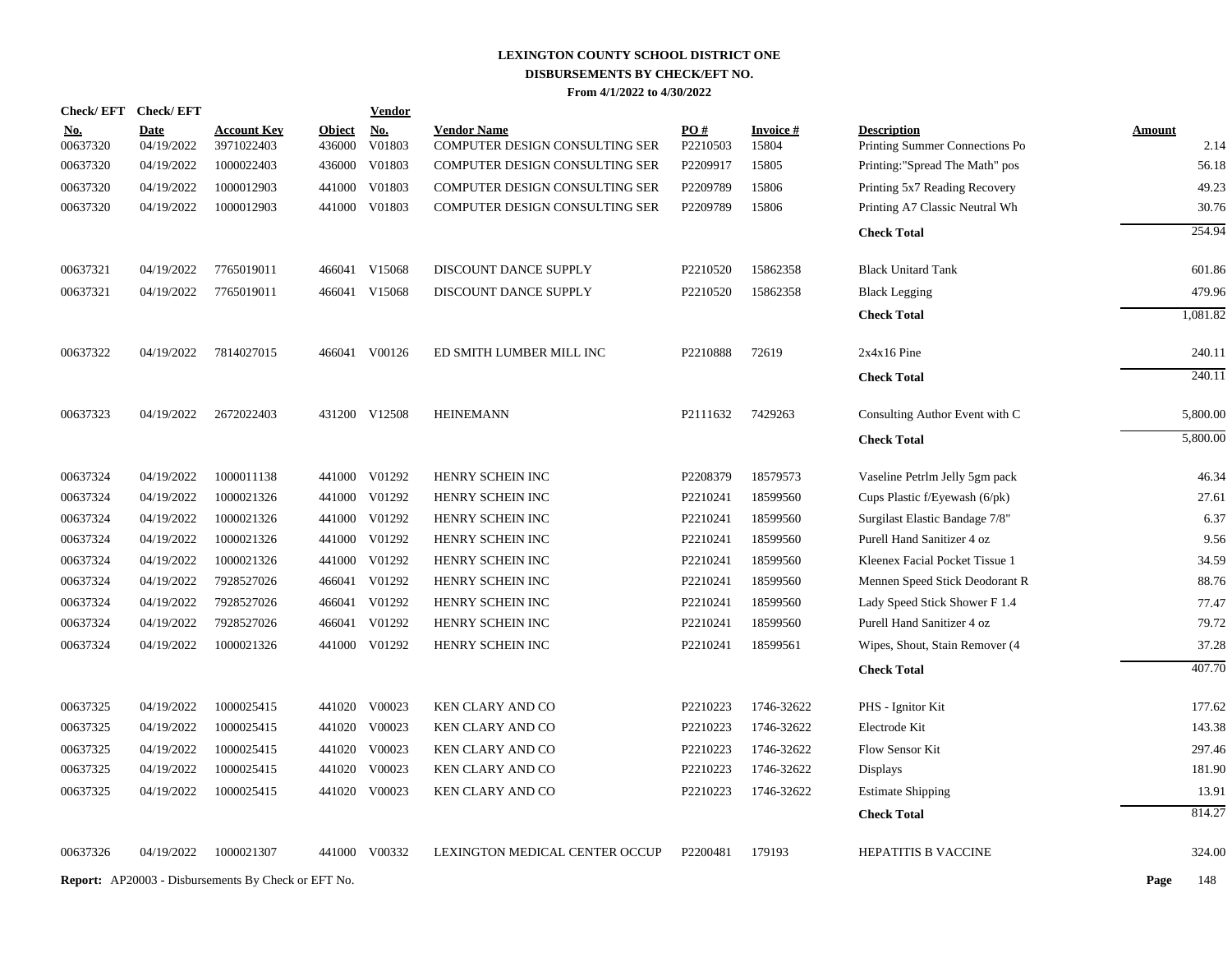| <b>Check/EFT</b> | <b>Check/EFT</b> |                    |               | Vendor        |                                |                   |                 |                                       |               |
|------------------|------------------|--------------------|---------------|---------------|--------------------------------|-------------------|-----------------|---------------------------------------|---------------|
| <u>No.</u>       | <b>Date</b>      | <b>Account Key</b> | <b>Object</b> | <u>No.</u>    | <b>Vendor Name</b>             | $\underline{PO#}$ | <b>Invoice#</b> | <b>Description</b>                    | <b>Amount</b> |
|                  |                  |                    |               |               |                                |                   |                 | <b>Check Total</b>                    | 324.00        |
| 00637327         | 04/19/2022       | 7793027025         |               | 466041 V00708 | SCHOOL CUTS SCREENING AND EMBR | P2210665          | 54509           | Ash Youth Tshirt                      | 615.31        |
| 00637327         | 04/19/2022       | 7793027025         | 466041        | V00708        | SCHOOL CUTS SCREENING AND EMBR | P2210665          | 54509           | Ash Adult Tshirt                      | 615.30        |
| 00637327         | 04/19/2022       | 7793027025         | 466041        | V00708        | SCHOOL CUTS SCREENING AND EMBR | P2210665          | 54509           | Ash Tshirt XXL                        | 97.74         |
| 00637327         | 04/19/2022       | 7793027025         | 466041        | V00708        | SCHOOL CUTS SCREENING AND EMBR | P2210665          | 54509           | Ash Tshirt XXXL                       | 29.64         |
| 00637327         | 04/19/2022       | 7793027025         | 466041        | V00708        | SCHOOL CUTS SCREENING AND EMBR | P2210665          | 54509           | Art Charge                            | 107.00        |
|                  |                  |                    |               |               |                                |                   |                 | <b>Check Total</b>                    | 1,464.99      |
| 00637328         | 04/19/2022       | 1000011346         | 441000        | V16452        | SCHOOL SPECIALTY LLC           | P2210228          | 208129677903    | School Smart 2Ply Facial Tissu        | 83.44         |
| 00637328         | 04/19/2022       | 1000011346         | 441000        | V16452        | SCHOOL SPECIALTY LLC           | P2210228          | 208129677903    | Trend Flash Cards Multiplicati        | 31.01         |
| 00637328         | 04/19/2022       | 1000011346         | 441000        | V16452        | <b>SCHOOL SPECIALTY LLC</b>    | P2210228          | 208129677903    | Trend Addition All Facts Throu        | 31.01         |
| 00637328         | 04/19/2022       | 1000011346         | 441000        | V16452        | SCHOOL SPECIALTY LLC           | P2210228          | 208129677903    | Trend Subtraction All Facts Th        | 31.01         |
| 00637328         | 04/19/2022       | 1000011346         | 441000        | V16452        | SCHOOL SPECIALTY LLC           | P2210228          | 208129677903    | Advantus Magnetic CabinetLocke        | 38.37         |
| 00637328         | 04/19/2022       | 1000011346         | 441000        | V16452        | SCHOOL SPECIALTY LLC           | P2210228          | 208129677903    | <b>Business Source Magnetic Metal</b> | 20.54         |
| 00637328         | 04/19/2022       | 1000011346         | 441000        | V16452        | SCHOOL SPECIALTY LLC           | P2210228          | 208129677903    | <b>TOPS Heavy Duty Clasp Envelope</b> | 123.78        |
| 00637328         | 04/19/2022       | 1000023323         |               | 441000 V16452 | SCHOOL SPECIALTY LLC           | P2209991          | 208129677918    | Sparco Multipurpose Paper 812         | 8.69          |
| 00637328         | 04/19/2022       | 1000023323         | 441000        | V16452        | SCHOOL SPECIALTY LLC           | P2209991          | 208129677918    | Postit Super Sticky Notes 3 x         | 27.81         |
| 00637328         | 04/19/2022       | 1000023323         | 441000        | V16452        | SCHOOL SPECIALTY LLC           | P2209991          | 208129677918    | Postit Super Sticky Large Line        | 41.70         |
| 00637328         | 04/19/2022       | 1000023323         | 441000        | V16452        | SCHOOL SPECIALTY LLC           | P2209991          | 208129677918    | Smead InnDura Expanding File P        | 36.98         |
| 00637328         | 04/19/2022       | 1000011228         | 441000        | V16452        | SCHOOL SPECIALTY LLC           | P2210221          | 208129678042    | Compucessory NonSkid Keyboard         | 23.91         |
| 00637328         | 04/19/2022       | 1000011123         | 441000        | V16452        | SCHOOL SPECIALTY LLC           | P2209935          | 208129678340    | SunWorks Heavyweight Construct        | 2.91          |
| 00637328         | 04/19/2022       | 1000011123         | 441000        | V16452        | <b>SCHOOL SPECIALTY LLC</b>    | P2209935          | 208129678340    | Storex Literature Organizer 24        | 111.27        |
| 00637328         | 04/19/2022       | 1000011123         | 441000        | V16452        | SCHOOL SPECIALTY LLC           | P2209935          | 208129678340    | Center Enterprises Plastic Jum        | 36.57         |
| 00637328         | 04/19/2022       | 1000011326         | 441000        | V16452        | SCHOOL SPECIALTY LLC           | P2209941          | 208129678655    | Crayola Colored Pencils Assort        | 197.95        |
| 00637328         | 04/19/2022       | 1000011326         | 441000        | V16452        | SCHOOL SPECIALTY LLC           | P2209941          | 208129678655    | <b>EXPO Dry Erase Markers Ultra F</b> | 158.36        |
| 00637328         | 04/19/2022       | 1000011326         | 441000        | V16452        | SCHOOL SPECIALTY LLC           | P2209941          | 208129678655    | School Smart Folder with Faste        | 100.06        |
| 00637328         | 04/19/2022       | 1000011326         | 441000        | V16452        | SCHOOL SPECIALTY LLC           | P2209941          | 208129678655    | School Smart Folder with Faste        | 100.06        |
| 00637328         | 04/19/2022       | 1000011326         | 441000        | V16452        | SCHOOL SPECIALTY LLC           | P2209941          | 208129678655    | Pacon Sentence Strips 3 x 24 I        | 7.22          |
| 00637328         | 04/19/2022       | 1000011326         | 441000        | V16452        | SCHOOL SPECIALTY LLC           | P2209941          | 208129678655    | TruRay Sulphite Construction P        | 9.16          |
| 00637328         | 04/19/2022       | 1000011326         | 441000        | V16452        | SCHOOL SPECIALTY LLC           | P2209941          | 208129678655    | SunWorks Heavyweight Construct        | 5.82          |
| 00637328         | 04/19/2022       | 1000011326         | 441000        | V16452        | SCHOOL SPECIALTY LLC           | P2209941          | 208129678655    | SunWorks Heavyweight Construct        | 5.82          |
| 00637328         | 04/19/2022       | 1000011326         | 441000        | V16452        | SCHOOL SPECIALTY LLC           | P2209941          | 208129678655    | School Smart Fastener 1 Inch S        | 4.96          |
| 00637328         | 04/19/2022       | 1000011326         | 441000        | V16452        | SCHOOL SPECIALTY LLC           | P2209941          | 208129678655    | Sensational Classroom 6Cup Wir        | 16.68         |
| 00637328         | 04/19/2022       | 1000011326         |               | 441000 V16452 | SCHOOL SPECIALTY LLC           | P2209941          | 208129678655    | School Smart LowProfile Acryli        | 22.08         |
|                  |                  |                    |               |               |                                |                   |                 |                                       |               |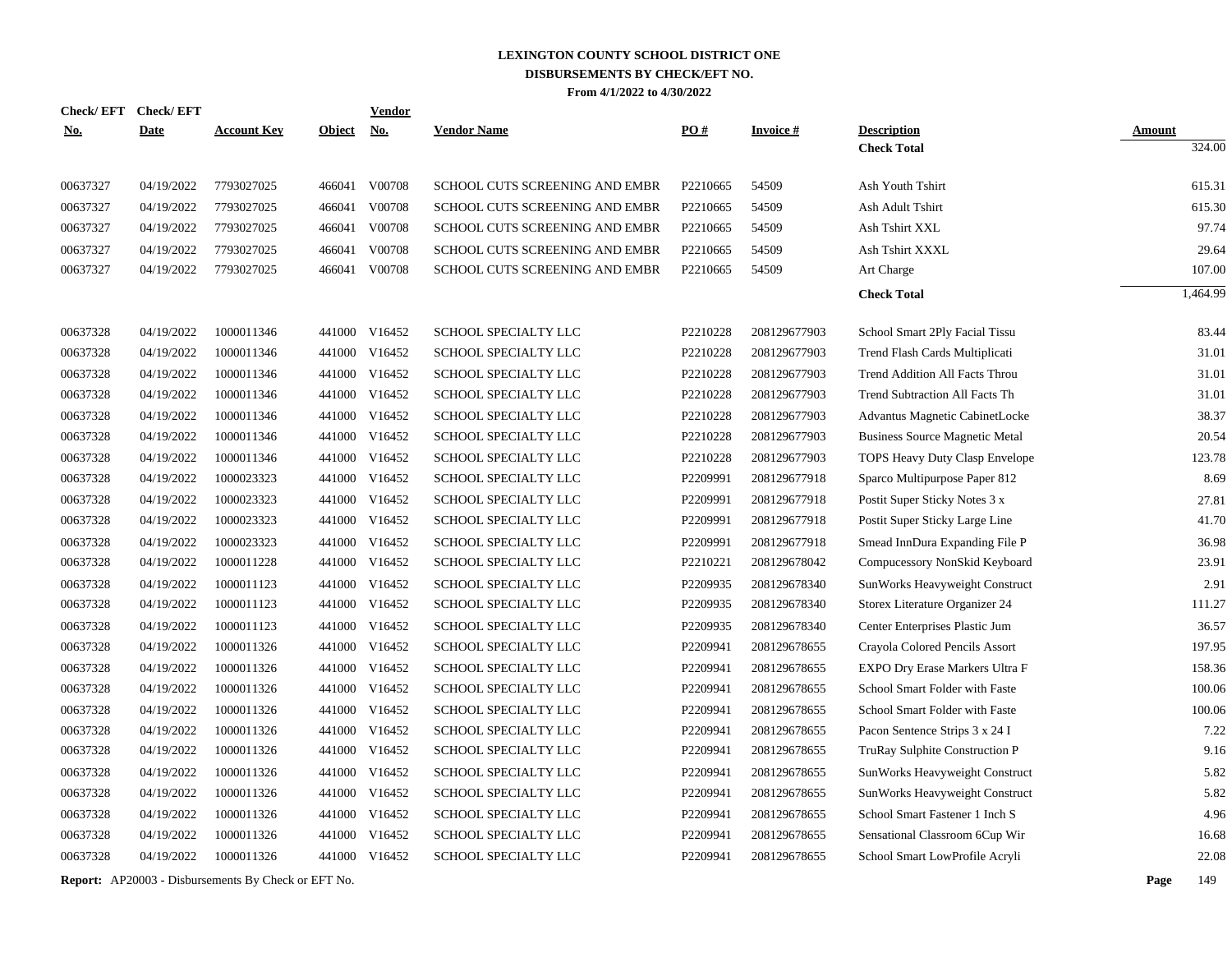| Check/ EFT             | <b>Check/EFT</b>          |                                  |                         | <b>Vendor</b>                       |                                            |                 |                           |                                                      |                        |
|------------------------|---------------------------|----------------------------------|-------------------------|-------------------------------------|--------------------------------------------|-----------------|---------------------------|------------------------------------------------------|------------------------|
| <u>No.</u><br>00637328 | <b>Date</b><br>04/19/2022 | <b>Account Key</b><br>1000011326 | <b>Object</b><br>441000 | $\underline{\text{No}}$ .<br>V16452 | <b>Vendor Name</b><br>SCHOOL SPECIALTY LLC | PO#<br>P2209941 | Invoice #<br>208129678655 | <b>Description</b><br>Gorilla Glue Precision Glue Pe | <b>Amount</b><br>14.42 |
| 00637328               | 04/19/2022                | 1000011326                       | 441000                  | V16452                              | SCHOOL SPECIALTY LLC                       | P2209941        | 208129678655              | Command DamageFree Poster Hang                       | 44.30                  |
| 00637328               | 04/19/2022                | 1000011326                       | 441000                  | V16452                              | SCHOOL SPECIALTY LLC                       | P2209941        | 208129678655              | Scotch 665 DoubleSided Tape in                       | 12.09                  |
| 00637328               | 04/19/2022                | 1000011326                       |                         | 441000 V16452                       | SCHOOL SPECIALTY LLC                       | P2209941        | 208129678655              | VELCRO Brand Hook and Loop Sti                       | 11.09                  |
| 00637328               | 04/19/2022                | 1000011326                       |                         | 441000 V16452                       | SCHOOL SPECIALTY LLC                       | P2209941        | 208129678655              | Command Reusable Adhesive Wire                       | 17.78                  |
| 00637328               | 04/19/2022                | 1000011326                       |                         | 441000 V16452                       | SCHOOL SPECIALTY LLC                       | P2209941        | 208129678655              | Command Medium Utility Hooks a                       | 19.46                  |
| 00637328               | 04/19/2022                | 1000011326                       | 441000                  | V16452                              | SCHOOL SPECIALTY LLC                       | P2209941        | 208129678655              | Command Reusable Utility Hook                        | 18.03                  |
| 00637328               | 04/19/2022                | 1000011326                       | 441000                  | V16452                              | SCHOOL SPECIALTY LLC                       | P2209941        | 208129678655              | SI Manufacturing Number Line 0                       | 9.72                   |
| 00637328               | 04/19/2022                | 1000011326                       | 441000                  | V16452                              | SCHOOL SPECIALTY LLC                       | P2209941        | 208129678655              | <b>Teacher Created Resources Math</b>                | 17.10                  |
| 00637328               | 04/19/2022                | 3711011326                       | 441000                  | V16452                              | SCHOOL SPECIALTY LLC                       | P2209941        | 208129678655              | Pacon Anchor Chart Paper 24 x                        | 417.09                 |
| 00637328               | 04/19/2022                | 3711011326                       |                         | 441000 V16452                       | SCHOOL SPECIALTY LLC                       | P2209941        | 208129678655              | Flipside Dry Erase Rectangle G                       | 81.58                  |
| 00637328               | 04/19/2022                | 7928527026                       |                         | 466041 V16452                       | SCHOOL SPECIALTY LLC                       | P2209941        | 208129678655              | CitiSport Large Backpack with                        | 201.56                 |
| 00637328               | 04/19/2022                | 7928527026                       |                         | 466041 V16452                       | SCHOOL SPECIALTY LLC                       | P2209941        | 208129678655              | CitiSport Large Backpack with                        | 201.56                 |
| 00637328               | 04/19/2022                | 7928527026                       |                         | 466041 V16452                       | SCHOOL SPECIALTY LLC                       | P2209941        | 208129678655              | CitiSport Large Backpack with                        | 201.56                 |
| 00637328               | 04/19/2022                | 1000011326                       |                         | 441000 V16452                       | SCHOOL SPECIALTY LLC                       | P2209941        | 208129678655              | <b>Educational Insights Washable</b>                 | 18.43                  |
| 00637328               | 04/19/2022                | 1000011326                       | 441000                  | V16452                              | SCHOOL SPECIALTY LLC                       | P2209941        | 208129678655              | Learning Resources Pizza Fract                       | 19.46                  |
| 00637328               | 04/19/2022                | 1000011326                       | 441000                  | V16452                              | <b>SCHOOL SPECIALTY LLC</b>                | P2209941        | 208129678655              | Trend Enterprises Telling Time                       | 10.50                  |
| 00637328               | 04/19/2022                | 1000011326                       | 441000                  | V16452                              | SCHOOL SPECIALTY LLC                       | P2209941        | 208129678655              | Trend Enterprises Money Bingo                        | 10.50                  |
| 00637328               | 04/19/2022                | 1000011326                       | 441000                  | V16452                              | SCHOOL SPECIALTY LLC                       | P2209941        | 208129678655              | Bingo Game Sight Words Level                         | 10.50                  |
| 00637328               | 04/19/2022                | 1000011326                       |                         | 441000 V16452                       | SCHOOL SPECIALTY LLC                       | P2209941        | 208129678655              | Time Timer Originals Audible 3                       | 62.56                  |
| 00637328               | 04/19/2022                | 1000011326                       |                         | 441000 V16452                       | SCHOOL SPECIALTY LLC                       | P2209941        | 208129678655              | Learning Resources Fraction To                       | 38.52                  |
| 00637328               | 04/19/2022                | 1000011326                       |                         | 441000 V16452                       | SCHOOL SPECIALTY LLC                       | P2209941        | 208129678655              | School Smart Graph Paper 812 x                       | 13.61                  |
| 00637328               | 04/19/2022                | 1000011326                       |                         | 441000 V16452                       | SCHOOL SPECIALTY LLC                       | P2209941        | 208129678655              | <b>Creativity Street Masking Tape</b>                | 72.87                  |
| 00637328               | 04/19/2022                | 1000011326                       |                         | 441000 V16452                       | <b>SCHOOL SPECIALTY LLC</b>                | P2209941        | 208129678655              | Bankers Box 8Compartment Liter                       | 22.25                  |
| 00637328               | 04/19/2022                | 1000011326                       | 441000                  | V16452                              | SCHOOL SPECIALTY LLC                       | P2209941        | 208129678655              | Scotch Wall Safe Tape 075 x 65                       | 41.99                  |
| 00637328               | 04/19/2022                | 1000011326                       | 441000                  | V16452                              | SCHOOL SPECIALTY LLC                       | P2209941        | 208129678655              | Bankers Box 8Compartment Liter                       | 19.26                  |
| 00637328               | 04/19/2022                | 1000011326                       | 441000                  | V16452                              | SCHOOL SPECIALTY LLC                       | P2209941        | 208129678655              | Learning Resources DoubleSided                       | 29.00                  |
| 00637328               | 04/19/2022                | 1000011326                       |                         | 441000 V16452                       | SCHOOL SPECIALTY LLC                       | P2209941        | 208129678655              | Didax Desktop Place Value Card                       | 29.62                  |
| 00637328               | 04/19/2022                | 1000011326                       |                         | 441000 V16452                       | SCHOOL SPECIALTY LLC                       | P2209941        | 208129678655              | Learning WrapUps Fractions                           | 11.40                  |
| 00637328               | 04/19/2022                | 1000011326                       |                         | 441000 V16452                       | SCHOOL SPECIALTY LLC                       | P2209941        | 208129678655              | <b>Teacher Created Resources Edup</b>                | 13.90                  |
| 00637328               | 04/19/2022                | 1000011326                       |                         | 441000 V16452                       | SCHOOL SPECIALTY LLC                       | P2209941        | 208129678655              | Key Education Big Box of Sente                       | 25.03                  |
| 00637328               | 04/19/2022                | 1000011326                       |                         | 441000 V16452                       | SCHOOL SPECIALTY LLC                       | P2209941        | 208129678655              | <b>Abilitations Gel Bead Sensory</b>                 | 11.12                  |
| 00637328               | 04/19/2022                | 1000011326                       |                         | 441000 V16452                       | SCHOOL SPECIALTY LLC                       | P2209941        | 208129678655              | Mr Sketch Scented Washable Mar                       | 17.93                  |
| 00637328               | 04/19/2022                | 1000011326                       |                         | 441000 V16452                       | SCHOOL SPECIALTY LLC                       | P2209941        | 208129678655              | Paper Mate Flair Scented Felt                        | 16.12                  |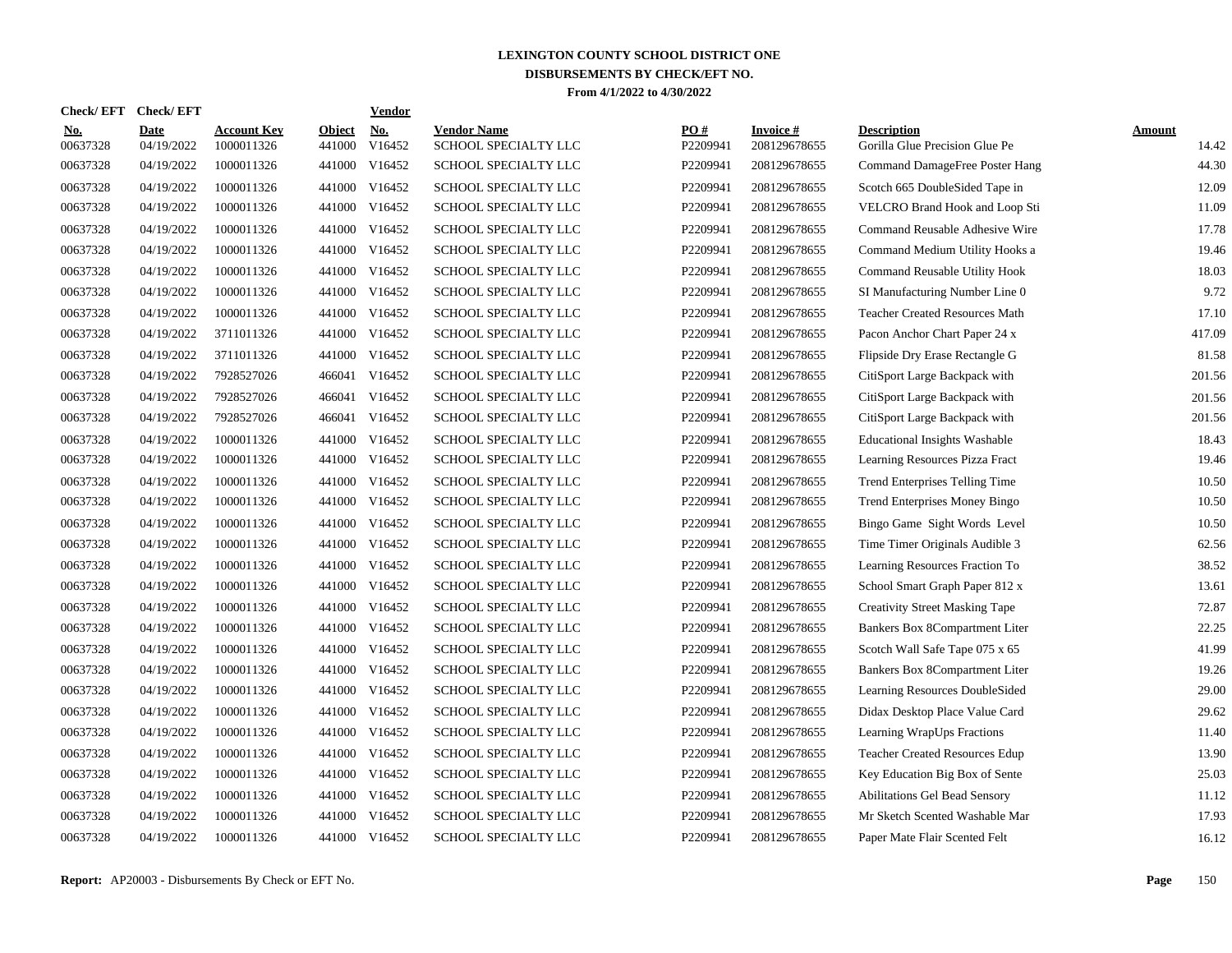| <b>Check/EFT</b>       | <b>Check/EFT</b>          |                                  |                         | <b>Vendor</b> |                                            |                 |                           |                                                      |                        |
|------------------------|---------------------------|----------------------------------|-------------------------|---------------|--------------------------------------------|-----------------|---------------------------|------------------------------------------------------|------------------------|
| <b>No.</b><br>00637328 | <b>Date</b><br>04/19/2022 | <b>Account Key</b><br>1000011326 | <b>Object</b><br>441000 | No.<br>V16452 | <b>Vendor Name</b><br>SCHOOL SPECIALTY LLC | PO#<br>P2209941 | Invoice #<br>208129678655 | <b>Description</b><br>Pacon HeavyDuty Poster Board 2 | <b>Amount</b><br>23.15 |
| 00637328               | 04/19/2022                | 1000011326                       | 441000                  | V16452        | SCHOOL SPECIALTY LLC                       | P2209941        | 208129678655              | Creativity Street Jumbo Natura                       | 5.14                   |
| 00637328               | 04/19/2022                | 1000011326                       | 441000                  | V16452        | SCHOOL SPECIALTY LLC                       | P2209941        | 208129678655              | Creativity Street Wood NonToxi                       | 13.89                  |
| 00637328               | 04/19/2022                | 1000011337                       |                         | 441000 V16452 | SCHOOL SPECIALTY LLC                       | P2210233        | 208129678695              | Rhino Skin Dodgeballs 6 Inch S                       | 64.89                  |
| 00637328               | 04/19/2022                | 1000011337                       | 441000                  | V16452        | SCHOOL SPECIALTY LLC                       | P2210233        | 208129678695              | Sportime PolyPG Gradeball Set                        | 34.98                  |
| 00637328               | 04/19/2022                | 1000011337                       | 441000                  | V16452        | SCHOOL SPECIALTY LLC                       | P2210233        | 208129678695              | Martin Manufacturers HeavyDuty                       | 16.26                  |
| 00637328               | 04/19/2022                | 1000011337                       | 441000                  | V16452        | SCHOOL SPECIALTY LLC                       | P2210233        | 208129678695              | 3M General Purpose Wear Resist                       | 20.00                  |
| 00637328               | 04/19/2022                | 1000011337                       | 441000                  | V16452        | SCHOOL SPECIALTY LLC                       | P2210233        | 208129678695              | 3M General Purpose Wear Resist                       | 12.90                  |
| 00637328               | 04/19/2022                | 1000011337                       | 441000                  | V16452        | SCHOOL SPECIALTY LLC                       | P2210233        | 208129678695              | 3M General Purpose Wear Resist                       | 12.90                  |
| 00637328               | 04/19/2022                | 1000011337                       | 441000                  | V16452        | SCHOOL SPECIALTY LLC                       | P2210233        | 208129678695              | 3M General Purpose Wear Resist                       | 12.90                  |
| 00637328               | 04/19/2022                | 1000011337                       |                         | 441000 V16452 | SCHOOL SPECIALTY LLC                       | P2210233        | 208129678695              | Fox 40 Classic NoPea Whistles                        | 48.19                  |
| 00637328               | 04/19/2022                | 1000011337                       |                         | 441000 V16452 | SCHOOL SPECIALTY LLC                       | P2210233        | 208129678695              | Sportime HeavyDuty Mesh Storag                       | 115.02                 |
| 00637328               | 04/19/2022                | 1000011337                       |                         | 441000 V16452 | SCHOOL SPECIALTY LLC                       | P2210233        | 208129678695              | Sportime Gradeball Rubber Mens                       | 53.90                  |
|                        |                           |                                  |                         |               |                                            |                 |                           | <b>Check Total</b>                                   | 3,473.20               |
|                        |                           |                                  |                         |               |                                            |                 |                           |                                                      |                        |
| 00637329               | 04/19/2022                | 6000025639                       | 446041                  | V00879        | SENN BROTHERS INC                          |                 | M58042                    | 039-Forts Pond ES #2114                              | 195.35                 |
| 00637329               | 04/19/2022                | 6000025639                       | 446041                  | V00879        | SENN BROTHERS INC                          |                 | M62388                    | 039-Forts Pond ES #2114                              | 127.35                 |
| 00637329               | 04/19/2022                | 6000025616                       | 446041                  | V00879        | SENN BROTHERS INC                          |                 | M62393                    | 016-Pelion ES #855                                   | 101.35                 |
|                        |                           |                                  |                         |               |                                            |                 |                           | <b>Check Total</b>                                   | 424.05                 |
|                        |                           |                                  |                         |               |                                            |                 |                           |                                                      |                        |
| 00637330               | 04/19/2022                | 7725019012                       |                         | 466037 V10104 | SMARTPHONE MEDIC LLC                       | P2204004        | 1713                      | 5th/6th gen-Glass/Digitizer Re                       | 79.00                  |
| 00637330               | 04/19/2022                | 7725019012                       |                         | 466037 V10104 | SMARTPHONE MEDIC LLC                       | P2204004        | 1713                      | 5th/6th gen -Glass/Digitizer a                       | 119.00                 |
| 00637330               | 04/19/2022                | 7725019012                       | 466037                  | V10104        | SMARTPHONE MEDIC LLC                       | P2204004        | 1713                      | 5th/6th gen - replace adhesive                       | 30.00                  |
| 00637330               | 04/19/2022                | 7725019012                       | 466037                  | V10104        | SMARTPHONE MEDIC LLC                       | P2204008        | 1714                      | 5th/6th gen-Glass/Digitizer Re                       | 158.00                 |
| 00637330               | 04/19/2022                | 7725019012                       | 466037                  | V10104        | SMARTPHONE MEDIC LLC                       | P2204008        | 1714                      | 5th/6th gen - replace adhesive                       | 30.00                  |
| 00637330               | 04/19/2022                | 7725019047                       | 466037                  | V10104        | SMARTPHONE MEDIC LLC                       | P2203994        | 1715                      | 5th/6th gen-Glass/Digitizer Re                       | 158.00                 |
| 00637330               | 04/19/2022                | 7725019047                       | 466037                  | V10104        | SMARTPHONE MEDIC LLC                       | P2203994        | 1715                      | 5th/6th gen - replace adhesive                       | 30.00                  |
| 00637330               | 04/19/2022                | 7725019045                       | 466037                  | V10104        | SMARTPHONE MEDIC LLC                       | P2204006        | 1716                      | 5th/6th gen-Glass/Digitizer Re                       | 158.00                 |
| 00637330               | 04/19/2022                | 7725019045                       |                         | 466037 V10104 | SMARTPHONE MEDIC LLC                       | P2204006        | 1716                      | 5th/6th gen - replace adhesive                       | 30.00<br>79.00         |
| 00637330               | 04/19/2022                | 7725019038                       |                         | 466037 V10104 | SMARTPHONE MEDIC LLC                       | P2204011        | 1717                      | 5th/6th gen-Glass/Digitizer Re                       |                        |
| 00637330               | 04/19/2022                | 7725019038                       | 466037                  | V10104        | SMARTPHONE MEDIC LLC                       | P2204011        | 1717                      | 5th/6th gen - replace adhesive                       | 15.00                  |
| 00637330               | 04/19/2022                | 7725019039                       | 466037                  | V10104        | SMARTPHONE MEDIC LLC                       | P2204000        | 1718                      | 5th/6th gen-Glass/Digitizer Re                       | 158.00                 |
| 00637330               | 04/19/2022                | 7725019039                       | 466037                  | V10104        | SMARTPHONE MEDIC LLC                       | P2204000        | 1718                      | 5th/6th gen - replace adhesive                       | 30.00                  |
|                        |                           |                                  |                         |               |                                            |                 |                           | <b>Check Total</b>                                   | 1.074.00               |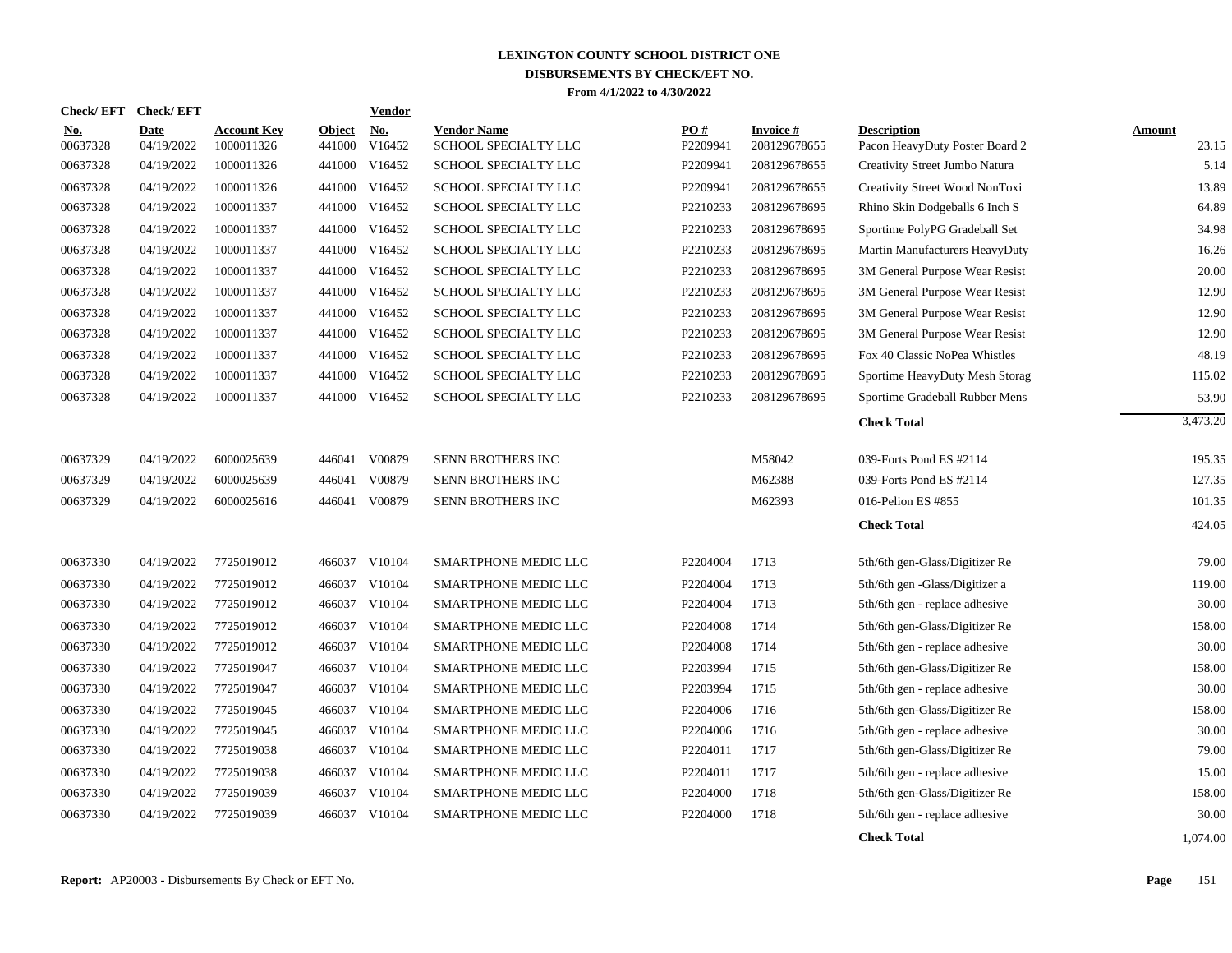| <b>No.</b><br>00637332 | <b>Date</b><br>04/19/2022 | <b>Account Key</b><br>6000025624 | <b>Object</b><br>446010 | No.<br>V00079 | <b>Vendor Name</b><br><b>US FOODS</b> | PO# | Invoice #<br>164286 | <b>Description</b><br>024-Red Bank ES cust #2083831 | <b>Amount</b><br>5,202.52 |
|------------------------|---------------------------|----------------------------------|-------------------------|---------------|---------------------------------------|-----|---------------------|-----------------------------------------------------|---------------------------|
| 00637332               | 04/19/2022                | 6000025623                       | 446010                  | V00079        | <b>US FOODS</b>                       |     | 164287              | 023-Saxe Gotha ES cust #308383                      | 6,365.25                  |
| 00637332               | 04/19/2022                | 6000025625                       | 446010                  | V00079        | <b>US FOODS</b>                       |     | 164288              | 025-White Knoll ES cust #70839                      | 4,072.92                  |
| 00637332               | 04/19/2022                | 6000025637                       |                         | 446010 V00079 | US FOODS                              |     | 164289              | 037-Carolina Springs MS cust #                      | 5,350.11                  |
| 00637332               | 04/19/2022                | 6000025626                       |                         | 446010 V00079 | <b>US FOODS</b>                       |     | 164290              | 026-White Knoll MS cust #80839                      | 4,540.13                  |
| 00637332               | 04/19/2022                | 6000025638                       |                         | 446010 V00079 | <b>US FOODS</b>                       |     | 164291              | 038-Carolina Springs ES cust #                      | 3,809.28                  |
| 00637332               | 04/19/2022                | 6000025627                       |                         | 446010 V00079 | <b>US FOODS</b>                       |     | 164292              | 027-White Knoll HS cust #90839                      | 4,888.63                  |
| 00637332               | 04/19/2022                | 6000025613                       |                         | 446010 V00079 | <b>US FOODS</b>                       |     | 165104              | 013-Gilbert HS cust #40837809                       | 4,486.64                  |
| 00637332               | 04/19/2022                | 6000025647                       |                         | 446010 V00079 | <b>US FOODS</b>                       |     | 165105              | 047-Centerville ES cust #41421                      | 3,562.65                  |
| 00637332               | 04/19/2022                | 6000025614                       |                         | 446010 V00079 | <b>US FOODS</b>                       |     | 165106              | 014-Gilbert ES cust 70837802                        | 1,826.47                  |
| 00637332               | 04/19/2022                | 6000025629                       |                         | 446010 V00079 | US FOODS                              |     | 165107              | 029-Gilbert MS cust #60837804                       | 4,529.10                  |
| 00637332               | 04/19/2022                | 6000025635                       |                         | 446010 V00079 | <b>US FOODS</b>                       |     | 165328              | 035-Pleasant Hill ES cust #108                      | 2,261.26                  |
| 00637332               | 04/19/2022                | 6000025645                       |                         | 446010 V00079 | <b>US FOODS</b>                       |     | 165329              | 045-Deerfield ES cust #4083399                      | 5,424.20                  |
| 00637332               | 04/19/2022                | 6000025641                       |                         | 446010 V00079 | <b>US FOODS</b>                       |     | 165330              | 041-Rocky Creek ES cust #30880                      | 2,894.08                  |
| 00637332               | 04/19/2022                | 6000025611                       |                         | 446010 V00079 | <b>US FOODS</b>                       |     | 165331              | 011-Lexington HS cust #7083808                      | 3,605.69                  |
| 00637332               | 04/19/2022                | 6000025634                       |                         | 446010 V00079 | US FOODS                              |     | 165332              | 034-Pleasant Hill MS cust #908                      | 5,893.60                  |
| 00637332               | 04/19/2022                | 6000025646                       |                         | 446010 V00079 | <b>US FOODS</b>                       |     | 165333              | 046-Beechwood MS cust #9134117                      | 2,782.03                  |
| 00637332               | 04/19/2022                | 6000025616                       |                         | 446010 V00079 | <b>US FOODS</b>                       |     | 165421              | 016-Pelion ES cust #10838290                        | 3,307.75                  |
| 00637332               | 04/19/2022                | 6000025639                       |                         | 446010 V00079 | <b>US FOODS</b>                       |     | 165423              | 039-Forts Pond ES cust #208378                      | 2,691.29                  |
| 00637332               | 04/19/2022                | 6000025615                       |                         | 446010 V00079 | <b>US FOODS</b>                       |     | 165425              | 015-Pelion HS cust #60838307                        | 2,279.16                  |
| 00637332               | 04/19/2022                | 6000025630                       |                         | 446010 V00079 | <b>US FOODS</b>                       |     | 165426              | 030-Pelion MS cust #90838301                        | 6,014.98                  |
| 00637332               | 04/19/2022                | 6000025640                       |                         | 446010 V00079 | <b>US FOODS</b>                       |     | 165443              | 040-New Providence ES cust #20                      | 3,610.08                  |
| 00637332               | 04/19/2022                | 6000025622                       |                         | 446010 V00079 | <b>US FOODS</b>                       |     | 165446              | 022-Oak Grove ES cust #8083830                      | 5,107.56                  |
| 00637332               | 04/19/2022                | 6000025643                       |                         | 446010 V00079 | <b>US FOODS</b>                       |     | 165451              | 043-Meadow Glen MS cust #30978                      | 3,296.83                  |
| 00637332               | 04/19/2022                | 6000025612                       | 446010                  | V00079        | <b>US FOODS</b>                       |     | 165464              | 012-Lexington EScust #40838088                      | 3,110.99                  |
| 00637332               | 04/19/2022                | 6000025620                       |                         | 446010 V00079 | US FOODS                              |     | 165465              | 020-Lexington MS cust #6083808                      | 2,131.65                  |
| 00637332               | 04/19/2022                | 6000025644                       |                         | 446010 V00079 | US FOODS                              |     | 165691              | 044-River Bluff HS Cust $#7104$                     | 8,773.03                  |
| 00637332               | 04/19/2022                | 6000025631                       |                         | 446010 V00079 | <b>US FOODS</b>                       |     | 165699              | 031-Lake Murray ES cust #30838                      | 2,534.03                  |
| 00637332               | 04/19/2022                | 6000025614                       |                         | 446010 V00079 | <b>US FOODS</b>                       |     | 206009              | 014-Gilbert ES cust 70837802                        | 550.70                    |
| 00637332               | 04/19/2022                | 6000025619                       |                         | 446010 V00079 | <b>US FOODS</b>                       |     | 206219              | 019-AES Cust #50838085                              | 1,014.94                  |
| 00637332               | 04/19/2022                | 6000025626                       |                         | 446010 V00079 | <b>US FOODS</b>                       |     | 2983006             | 026-White Knoll MS cust #80839                      | $-31.17$                  |
| 00637332               | 04/19/2022                | 6000025616                       |                         | 446016 V00079 | <b>US FOODS</b>                       |     | 391991              | 016-Pelion ES cust #10838290                        | 95.37                     |
| 00637332               | 04/19/2022                | 6000025642                       |                         | 446010 V00079 | <b>US FOODS</b>                       |     | 392435              | 042-Meadow Glen ES cust #20915                      | 3,767.50                  |
|                        |                           |                                  |                         |               |                                       |     |                     | <b>Check Total</b>                                  | 119,749.25                |

**Check/ EFT Vendor Check/ EFT**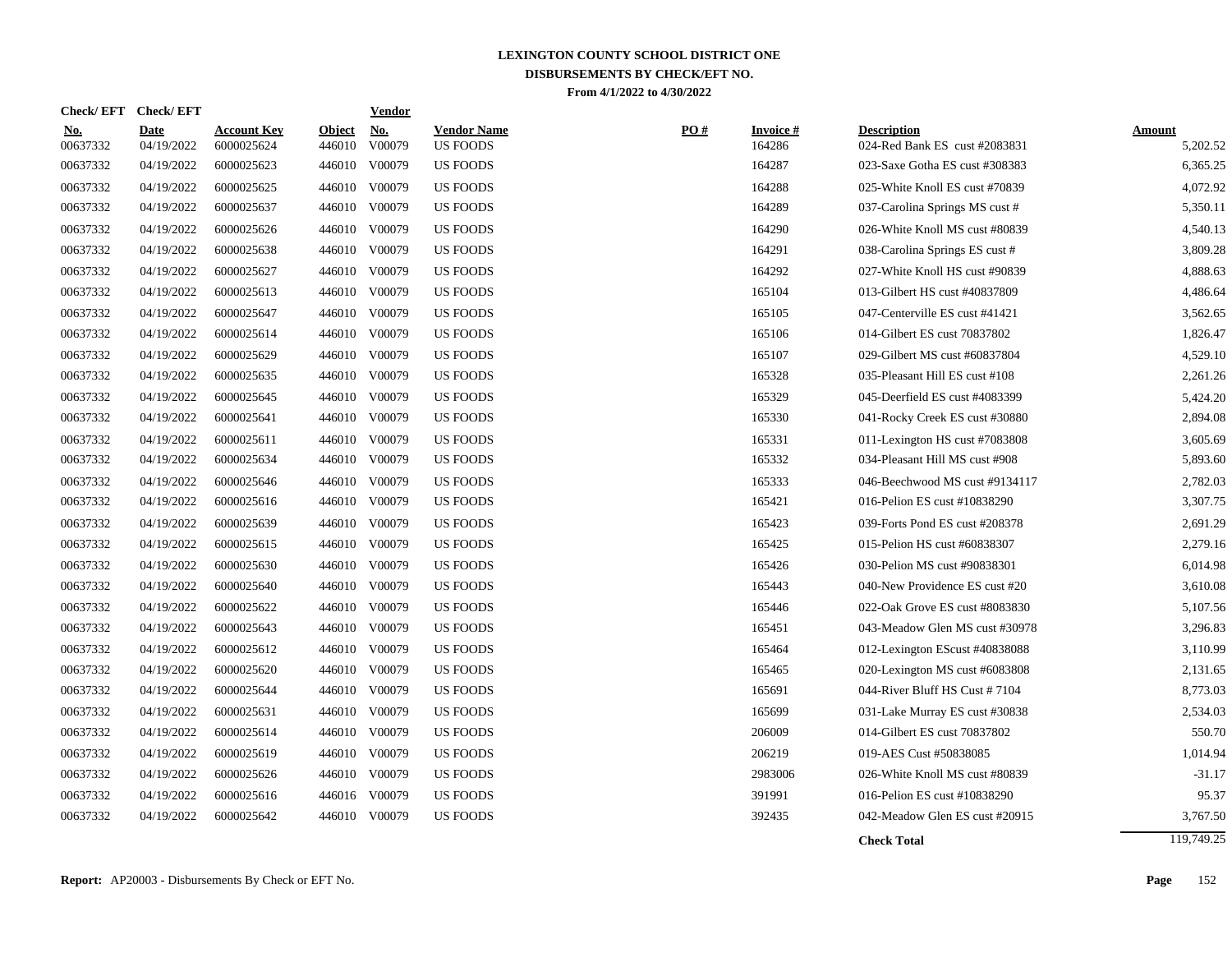| <b>Check/EFT</b>       | <b>Check/EFT</b>          |                                                            |                         | <b>Vendor</b>        |                                                      |          |                             |                                            |                        |
|------------------------|---------------------------|------------------------------------------------------------|-------------------------|----------------------|------------------------------------------------------|----------|-----------------------------|--------------------------------------------|------------------------|
| <u>No.</u><br>00637333 | <b>Date</b><br>04/19/2022 | <b>Account Key</b><br>7723027044                           | <b>Object</b><br>466099 | <b>No.</b><br>V00132 | <b>Vendor Name</b><br>SC DEPARTMENT OF REVENUE (SALE | PO#      | <b>Invoice#</b><br>GT.03.22 | <b>Description</b><br>Pupil Activity-Other | <b>Amount</b><br>80.52 |
|                        |                           |                                                            |                         |                      |                                                      |          |                             | <b>Check Total</b>                         | 80.52                  |
| 00637334               | 04/20/2022                | 7914027011                                                 |                         | 466035 V01717        | 4IMPRINT INC                                         | P2210041 | 9808867                     | Set up charge                              | 42.80                  |
| 00637334               | 04/20/2022                | 7914027011                                                 | 466035                  | V01717               | 4IMPRINT INC                                         | P2210041 | 9808867                     | Set up charge                              | 53.50                  |
| 00637334               | 04/20/2022                | 7914027011                                                 | 466041                  | V01717               | 4IMPRINT INC                                         | P2210041 | 9808867                     | Campfire Ceramic Mug - white -             | 1,229.56               |
| 00637334               | 04/20/2022                | 7914027011                                                 | 466041                  | V01717               | 4IMPRINT INC                                         | P2210041 | 9808867                     | Value lip balm                             | 480.38                 |
| 00637334               | 04/20/2022                | 7914027011                                                 |                         | 466041 V01717        | 4IMPRINT INC                                         | P2210041 | 9808867                     | Shipping/Freight                           | 273.64                 |
|                        |                           |                                                            |                         |                      |                                                      |          |                             | <b>Check Total</b>                         | 2,079.88               |
| 00637335               | 04/20/2022                | 1000025427                                                 |                         | 432300 V14545        | ABSOLUTE GLASS INC                                   | P2209294 | 36686                       | WKHS Room 112 - Replace Glass              | 166.92                 |
| 00637335               | 04/20/2022                | 1000025427                                                 |                         | 432300 V14545        | ABSOLUTE GLASS INC                                   | P2209294 | 36686                       | Labor                                      | 400.00                 |
|                        |                           |                                                            |                         |                      |                                                      |          |                             | <b>Check Total</b>                         | 566.92                 |
| 00637336               | 04/20/2022                | 1000011513                                                 |                         | 432500 V15937        | AIRGAS USA LLC                                       | P2200482 | 9987379689                  | AC4 - (1) Industrial Small Cyl             | 2.99                   |
| 00637336               | 04/20/2022                | 1000011513                                                 |                         | 432500 V15937        | AIRGAS USA LLC                                       | P2200482 | 9987379689                  | OX300 - (1) Industrial Large C             | 3.65                   |
| 00637336               | 04/20/2022                | 7731019013                                                 |                         | 466035 V15937        | AIRGAS USA LLC                                       | P2200482 | 9987379689                  | AR-CD25300 - (4) Industrial La             | 18.24                  |
|                        |                           |                                                            |                         |                      |                                                      |          |                             | <b>Check Total</b>                         | 24.88                  |
| 00637337               | 04/20/2022                | 7983027043                                                 |                         | 466041 V12901        | CAROLINA SCREEN PRINTERS                             | P2211005 | 16185                       | Gildan - Dry Blend 50/50                   | 792.96                 |
| 00637337               | 04/20/2022                | 7983027043                                                 | 466041                  | V12901               | CAROLINA SCREEN PRINTERS                             | P2211005 | 16185                       | Gildan - Dry Blend 50/50                   | 30.94                  |
| 00637337               | 04/20/2022                | 7983027043                                                 |                         | 466041 V12901        | CAROLINA SCREEN PRINTERS                             | P2211005 | 16185                       | Art                                        | 26.75                  |
|                        |                           |                                                            |                         |                      |                                                      |          |                             | <b>Check Total</b>                         | 850.65                 |
| 00637338               | 04/20/2022                | 1000025421                                                 |                         | 441020 V11405        | <b>CARTS PLUS</b>                                    | P2211019 | 20691-RR                    | LTC - Batteries                            | 306.47                 |
|                        |                           |                                                            |                         |                      |                                                      |          |                             | <b>Check Total</b>                         | 306.47                 |
| 00637339               | 04/20/2022                | 7701027038                                                 |                         | 466099 V11009        | COLUMBIA CHILDREN'S THEATRE                          | P2211292 | 1664                        | <b>School Tickets</b>                      | 945.00                 |
|                        |                           |                                                            |                         |                      |                                                      |          |                             | <b>Check Total</b>                         | 945.00                 |
| 00637340               | 04/20/2022                | 7802073046                                                 |                         | 466034 V10832        | COOK, STEPHEN H                                      | P2211242 | 208                         | Providing basketball officials             | 75.00                  |
| 00637340               | 04/20/2022                | 7887027034                                                 |                         | 466034 V10832        | COOK, STEPHEN H                                      | P2211234 | 222                         | Fee for providing basketball o             | 75.00                  |
|                        |                           |                                                            |                         |                      |                                                      |          |                             | <b>Check Total</b>                         | 150.00                 |
| 00637341               | 04/20/2022                | 7767027015                                                 |                         | 466041 V00126        | ED SMITH LUMBER MILL INC                             | P2210685 | 72620                       | 1X4X16 PINE                                | 56.50                  |
|                        |                           | <b>Report:</b> AP20003 - Disbursements By Check or EFT No. |                         |                      |                                                      |          |                             |                                            | Page<br>153            |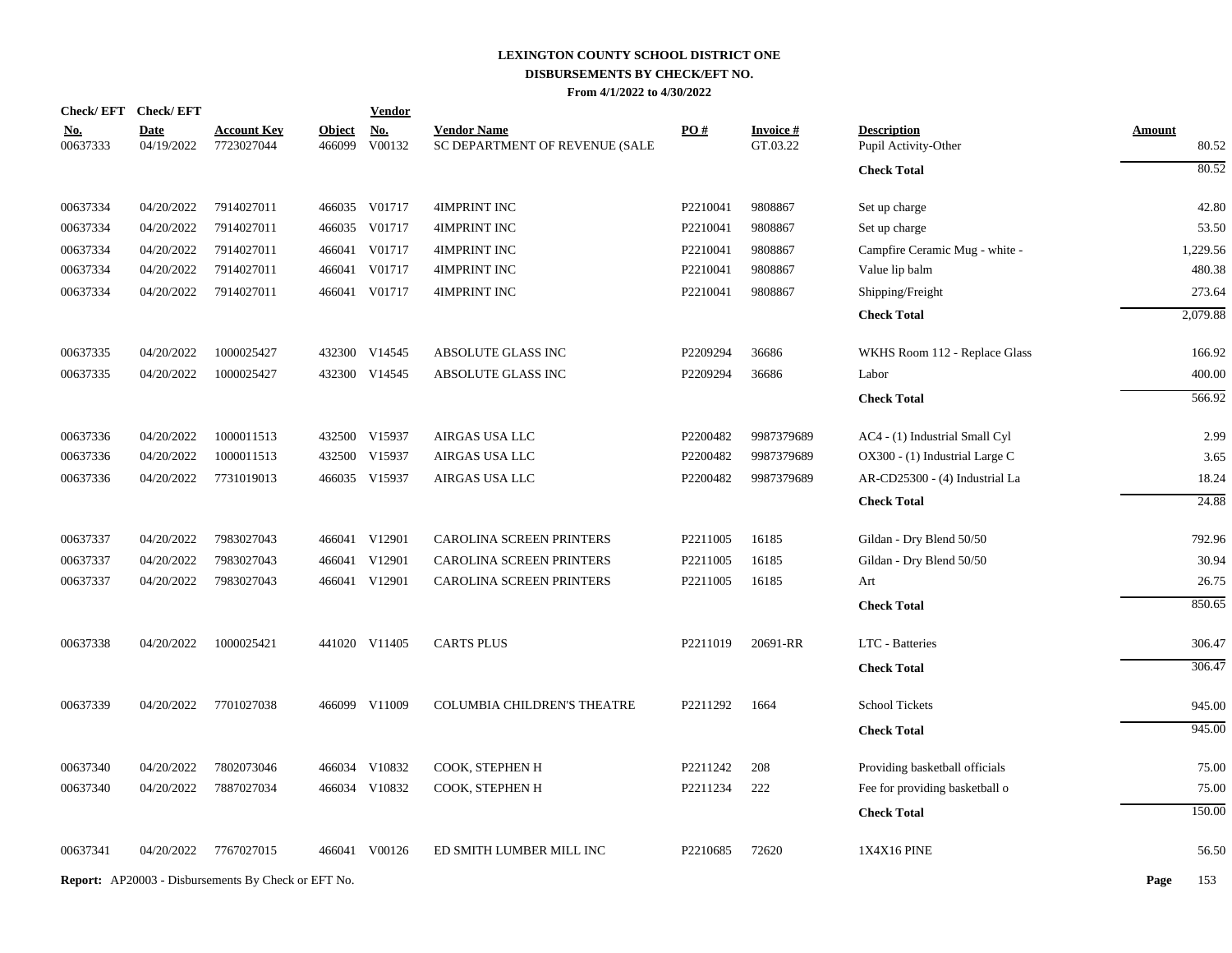| <b>Check/EFT</b>     | <b>Check/EFT</b>         |                                                            |                  | Vendor                         |                                                      |                      |                |                                                                  |               |                 |
|----------------------|--------------------------|------------------------------------------------------------|------------------|--------------------------------|------------------------------------------------------|----------------------|----------------|------------------------------------------------------------------|---------------|-----------------|
| <u>No.</u>           | <b>Date</b>              | <b>Account Key</b>                                         | <b>Object</b>    | <b>No.</b>                     | <b>Vendor Name</b>                                   | PO#                  | Invoice #      | <b>Description</b>                                               | <b>Amount</b> |                 |
| 00637341<br>00637341 | 04/20/2022<br>04/20/2022 | 7767027015<br>7767027015                                   | 466041<br>466041 | V00126<br>V00126               | ED SMITH LUMBER MILL INC<br>ED SMITH LUMBER MILL INC | P2210685<br>P2210685 | 72620<br>72620 | 2X4X14 SPRUCE<br>MINI METAL CORNER 4X4                           |               | 203.19<br>79.14 |
| 00637341             | 04/20/2022               | 7767027015                                                 |                  | 466041 V00126                  | ED SMITH LUMBER MILL INC                             | P2210685             | 72620          | <b>RIDGE CAP</b>                                                 |               | 58.44           |
| 00637341             | 04/20/2022               | 7767027015                                                 |                  | 466041 V00126                  | ED SMITH LUMBER MILL INC                             | P2210685             | 72620          | 10" GALCALOME METAL                                              |               | 218.28          |
|                      |                          |                                                            |                  |                                |                                                      |                      |                |                                                                  |               |                 |
| 00637341<br>00637341 | 04/20/2022<br>04/20/2022 | 7767027015<br>7767027015                                   |                  | 466041 V00126<br>466041 V00126 | ED SMITH LUMBER MILL INC<br>ED SMITH LUMBER MILL INC | P2210685<br>P2210685 | 72620<br>72620 | <b>METAL DRIP EDGE</b><br>1X4X8 PRESSURE TREATED                 |               | 51.32<br>89.37  |
|                      |                          |                                                            |                  |                                |                                                      |                      |                |                                                                  |               |                 |
| 00637341<br>00637341 | 04/20/2022<br>04/20/2022 | 7767027015<br>7767027015                                   |                  | 466041 V00126<br>466041 V00126 | ED SMITH LUMBER MILL INC<br>ED SMITH LUMBER MILL INC | P2210685<br>P2210685 | 72620<br>72620 | 10X3 SABER DRIVE DECK SCREWS 5<br>10X2 1/2 SABER DRIVE DECK SCRE |               | 42.04<br>42.04  |
|                      |                          |                                                            |                  |                                |                                                      |                      |                |                                                                  |               |                 |
| 00637341             | 04/20/2022               | 7767027015                                                 |                  | 466041 V00126                  | ED SMITH LUMBER MILL INC                             | P2210685             | 72620          | <b>DELIVERY</b>                                                  |               | 37.45           |
|                      |                          |                                                            |                  |                                |                                                      |                      |                | <b>Check Total</b>                                               |               | 877.77          |
| 00637342             | 04/20/2022               | 1000025434                                                 |                  | 441020 V00477                  | <b>GRAYBAR ELECTRIC CO INC</b>                       | P2209081             | 9326196435     | PHE.PHMS - MVR1500/U/SPORTS La                                   |               | 454.92          |
| 00637342             | 04/20/2022               | 1000025435                                                 |                  | 441020 V00477                  | <b>GRAYBAR ELECTRIC CO INC</b>                       | P2209081             | 9326196435     | CSES, PHES - F32TBX/8441/A/ECO                                   |               | 189.93          |
| 00637342             | 04/20/2022               | 1000025435                                                 |                  | 441020 V00477                  | <b>GRAYBAR ELECTRIC CO INC</b>                       | P2209081             | 9326196435     | PHE, PHMS - MVR1500/U/SPORTS La                                  |               | 454.92          |
| 00637342             | 04/20/2022               | 1000025437                                                 |                  | 441020 V00477                  | <b>GRAYBAR ELECTRIC CO INC</b>                       | P2209081             | 9326196435     | CSMS, DES - F42TBX/841/A/ECO La                                  |               | 780.03          |
| 00637342             | 04/20/2022               | 1000025438                                                 |                  | 441020 V00477                  | <b>GRAYBAR ELECTRIC CO INC</b>                       | P2209081             | 9326196435     | CSES, PHES - F32TBX/8441/A/ECO                                   |               | 189.92          |
| 00637342             | 04/20/2022               | 1000025443                                                 |                  | 441020 V00477                  | <b>GRAYBAR ELECTRIC CO INC</b>                       | P2209081             | 9326196435     | MGMS - ICF2S42M2LDK Ballast                                      |               | 976.48          |
| 00637342             | 04/20/2022               | 1000025445                                                 |                  | 441020 V00477                  | <b>GRAYBAR ELECTRIC CO INC</b>                       | P2209081             | 9326196435     | CSMS, DES - F42TBX/841/A/ECO La                                  |               | 780.03          |
|                      |                          |                                                            |                  |                                |                                                      |                      |                | <b>Check Total</b>                                               |               | 3,826.23        |
| 00637343             | 04/20/2022               | 1000021339                                                 |                  | 441000 V02048                  | <b>GROVE MEDICAL</b>                                 | P2210805             | 6226613        | BX50 Bandaid Large Flex 2x3-3/                                   |               | 14.55           |
| 00637343             | 04/20/2022               | 1000021339                                                 |                  | 441000 V02048                  | <b>GROVE MEDICAL</b>                                 | P2210805             | 6226613        | CS20 Gauze 8ply 3x3 NS (2346)                                    |               | 32.27           |
| 00637343             | 04/20/2022               | 1000021339                                                 |                  | 441000 V02048                  | <b>GROVE MEDICAL</b>                                 | P2210805             | 6226613        | PK24 Emesis Vomit Bag                                            |               | 32.58           |
| 00637343             | 04/20/2022               | 1000021339                                                 | 441000           | V02048                         | <b>GROVE MEDICAL</b>                                 | P2210805             | 6226613        | Stethoscope Adscope 603 Black                                    |               | 39.00           |
| 00637343             | 04/20/2022               | 1000021339                                                 |                  | 441000 V02048                  | <b>GROVE MEDICAL</b>                                 | P2210805             | 6226613        | Vital Sign BP, Temp and Nonin                                    |               | 2,858.08        |
| 00637343             | 04/20/2022               | 1000021316                                                 | 441000           | V02048                         | <b>GROVE MEDICAL</b>                                 | P2210809             | 6226689        | glove nitrile medium                                             |               | 342.41          |
| 00637343             | 04/20/2022               | 1000021316                                                 |                  | 441000 V02048                  | <b>GROVE MEDICAL</b>                                 | P2210809             | 6226689        | facial tissue 2 ply 7x8 bx 100                                   |               | 18.40           |
| 00637343             | 04/20/2022               | 1000021316                                                 | 441000           | V02048                         | <b>GROVE MEDICAL</b>                                 | P2210809             | 6226689        | alcohol prep pad med str                                         |               | 25.25           |
| 00637343             | 04/20/2022               | 1000021316                                                 |                  | 441000 V02048                  | <b>GROVE MEDICAL</b>                                 | P2210809             | 6226689        | ziplock bag 4x6                                                  |               | 14.74           |
| 00637343             | 04/20/2022               | 1000021316                                                 |                  | 441000 V02048                  | <b>GROVE MEDICAL</b>                                 | P2210809             | 6226689        | Emesis vomit bag                                                 |               | 65.16           |
| 00637343             | 04/20/2022               | 1000021316                                                 | 441000           | V02048                         | <b>GROVE MEDICAL</b>                                 | P2210809             | 6226689        | bandaid large flex $2x3-3/4$                                     |               | 58.17           |
| 00637343             | 04/20/2022               | 1000021316                                                 |                  | 441000 V02048                  | <b>GROVE MEDICAL</b>                                 | P2210809             | 6226689        | arm sling universal cradle                                       |               | 23.20           |
| 00637343             | 04/20/2022               | 1000021316                                                 | 441000           | V02048                         | <b>GROVE MEDICAL</b>                                 | P2210809             | 6226689        | proactive fingertip pulse oxim                                   |               | 70.45           |
| 00637343             | 04/20/2022               | 1000021316                                                 | 441000           | V02048                         | <b>GROVE MEDICAL</b>                                 | P2210809             | 6226689        | micropore paper tape 1"x10 yrd                                   |               | 6.27            |
| 00637343             | 04/20/2022               | 1000021316                                                 |                  | 441000 V02048                  | <b>GROVE MEDICAL</b>                                 | P2210809             | 6226689        | transpore tape 1 in. clear                                       |               | 11.71           |
|                      |                          | <b>Report:</b> AP20003 - Disbursements By Check or EFT No. |                  |                                |                                                      |                      |                |                                                                  | Page          | 154             |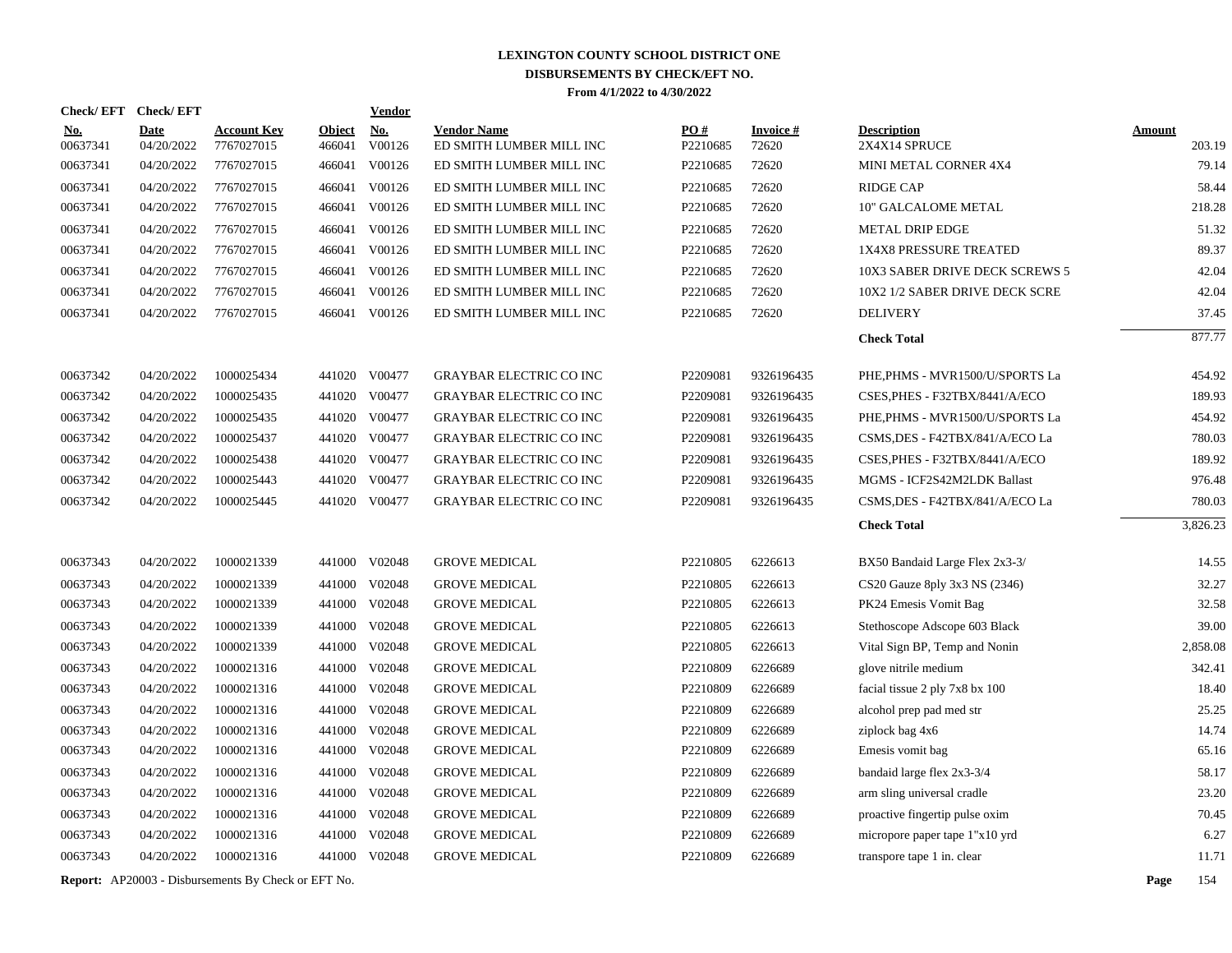|                        | Check/EFT Check/EFT       |                                  |                         | <b>Vendor</b>        |                                            |                 |                            |                                            |                         |
|------------------------|---------------------------|----------------------------------|-------------------------|----------------------|--------------------------------------------|-----------------|----------------------------|--------------------------------------------|-------------------------|
| <u>No.</u><br>00637343 | <b>Date</b><br>04/20/2022 | <b>Account Key</b><br>2042121303 | <b>Object</b><br>441000 | <b>No.</b><br>V02048 | <b>Vendor Name</b><br><b>GROVE MEDICAL</b> | PO#<br>P2210814 | <b>Invoice#</b><br>6226756 | <b>Description</b><br><b>GLOVES MEDIUM</b> | <b>Amount</b><br>149.81 |
| 00637343               | 04/20/2022                | 2042121303                       | 441000                  | V02048               | <b>GROVE MEDICAL</b>                       | P2210814        | 6226756                    | <b>GLOVES LARGE</b>                        | 112.35                  |
| 00637343               | 04/20/2022                | 2042121303                       | 441000                  | V02048               | <b>GROVE MEDICAL</b>                       | P2210814        | 6226756                    | WET WIPES                                  | 203.64                  |
| 00637343               | 04/20/2022                | 2042121303                       | 441000                  | V02048               | <b>GROVE MEDICAL</b>                       | P2210814        | 6226756                    | <b>KLEENEX TISSUE</b>                      | 301.47                  |
| 00637343               | 04/20/2022                | 2042121303                       | 441000                  | V02048               | <b>GROVE MEDICAL</b>                       | P2210814        | 6226756                    | CUP 70Z                                    | 69.76                   |
| 00637343               | 04/20/2022                | 2042121303                       |                         | 441000 V02048        | <b>GROVE MEDICAL</b>                       | P2210814        | 6226756                    | <b>FLEXIBLE STRAWS</b>                     | 1.52                    |
| 00637343               | 04/20/2022                | 2042121303                       | 441000                  | V02048               | <b>GROVE MEDICAL</b>                       | P2210814        | 6226756                    | UNDERPAD 30X30                             | 86.12                   |
| 00637343               | 04/20/2022                | 2042121303                       | 441000                  | V02048               | <b>GROVE MEDICAL</b>                       | P2210814        | 6226756                    | <b>HAND SANITIZER</b>                      | 554.26                  |
| 00637343               | 04/20/2022                | 2042121303                       |                         | 441000 V02048        | <b>GROVE MEDICAL</b>                       | P2210814        | 6226756                    | <b>CLOROX WIPES</b>                        | 192.02                  |
|                        |                           |                                  |                         |                      |                                            |                 |                            | <b>Check Total</b>                         | 5,283.19                |
| 00637344               | 04/20/2022                | 7802071011                       |                         | 466041 V01861        | PERFORMANCE HEALTH SUPPLY INC              | P2210547        | IN95015249                 | Hypervolt charger                          | 26.75                   |
| 00637344               | 04/20/2022                | 7802071011                       | 466041                  | V01861               | PERFORMANCE HEALTH SUPPLY INC              | P2210547        | IN95015249                 | Norma Tee right arm attachment             | 337.05                  |
| 00637344               | 04/20/2022                | 7802071011                       | 466041                  | V01861               | PERFORMANCE HEALTH SUPPLY INC              | P2210547        | IN95015249                 | GameReady Shoulder sleeve larg             | 43.14                   |
| 00637344               | 04/20/2022                | 7802071011                       | 466041                  | V01861               | PERFORMANCE HEALTH SUPPLY INC              | P2210547        | IN95015249                 | shipping                                   | 21.35                   |
|                        |                           |                                  |                         |                      |                                            |                 |                            | <b>Check Total</b>                         | 428.29                  |
| 00637345               | 04/20/2022                | 6000025630                       |                         | 441000 V13001        | PRO KITCHEN LLC                            | P2208737        | 37670                      | TRAEX DISHMACHINE OPEN TRAY RA             | 172.38                  |
|                        |                           |                                  |                         |                      |                                            |                 |                            | <b>Check Total</b>                         | 172.38                  |
| 00637346               | 04/20/2022                | 7702027038                       |                         | 466099 V00781        | <b>SC MUSEUM COMMISSION</b>                | P2211294        | 52220                      | PLANETARIUM SCHOOL CHAP0ERONES             | 69.00                   |
| 00637346               | 04/20/2022                | 7702027038                       |                         | 466099 V00781        | <b>SC MUSEUM COMMISSION</b>                | P2211294        | 52220                      | PLANETARIUM STUDENTS 10:30 AM              | 210.00                  |
| 00637346               | 04/20/2022                | 7702027038                       |                         | 466099 V00781        | <b>SC MUSEUM COMMISSION</b>                | P2211294        | 52220                      | PLANETARIUM STUDENTS 12:15 PM              | 210.00                  |
| 00637346               | 04/20/2022                | 7702027038                       | 466099                  | V00781               | <b>SC MUSEUM COMMISSION</b>                | P2211294        | 52220                      | PLANETARIUM SCHOOL CHAPERONES              | 69.00                   |
| 00637346               | 04/20/2022                | 7702027038                       |                         | 466099 V00781        | <b>SC MUSEUM COMMISSION</b>                | P2211294        | 52220                      | <b>SC EDUCATION CHAPERONES</b>             | 195.00                  |
|                        |                           |                                  |                         |                      |                                            |                 |                            | <b>Check Total</b>                         | 753.00                  |
| 00637347               | 04/20/2022                | 7929027231                       |                         | 466041 V15734        | <b>SCHOLASTIC BOOK CLUBS</b>               | P2208016        | 3694276                    | 20 BOOKS \$20 PK GR 4-6                    | 20.00                   |
| 00637347               | 04/20/2022                | 7929027231                       |                         | 466041 V15734        | <b>SCHOLASTIC BOOK CLUBS</b>               | P2208016        | 3694276                    | WHITE FOX                                  | 13.50                   |
| 00637347               | 04/20/2022                | 7929027231                       |                         | 466041 V15734        | <b>SCHOLASTIC BOOK CLUBS</b>               | P2208016        | 3694276                    | THE WESTING GAME                           | 4.50                    |
| 00637347               | 04/20/2022                | 7929027231                       |                         | 466041 V15734        | <b>SCHOLASTIC BOOK CLUBS</b>               | P2208016        | 3694276                    | <b>SMILE</b>                               | 28.50                   |
| 00637347               | 04/20/2022                | 7929027231                       |                         | 466041 V15734        | <b>SCHOLASTIC BOOK CLUBS</b>               | P2208016        | 3694276                    | I FUNNY: A MIDDLE SCHOOL STOR              | 16.50                   |
| 00637347               | 04/20/2022                | 7929027231                       |                         | 466041 V15734        | SCHOLASTIC BOOK CLUBS                      | P2208016        | 3694276                    | <b>ONE CRAZY SUMMER</b>                    | 9.17                    |
| 00637347               | 04/20/2022                | 7929027231                       |                         | 466041 V15734        | <b>SCHOLASTIC BOOK CLUBS</b>               | P2208016        | 3694276                    | JUST BEYOND: THE SCARE SCHOOL              | 25.50                   |
| 00637347               | 04/20/2022                | 7929027231                       |                         | 466041 V15734        | <b>SCHOLASTIC BOOK CLUBS</b>               | P2208016        | 3694276                    | DRAGONS IN A BAG DUO                       | 22.50                   |
|                        |                           |                                  |                         |                      |                                            |                 |                            |                                            |                         |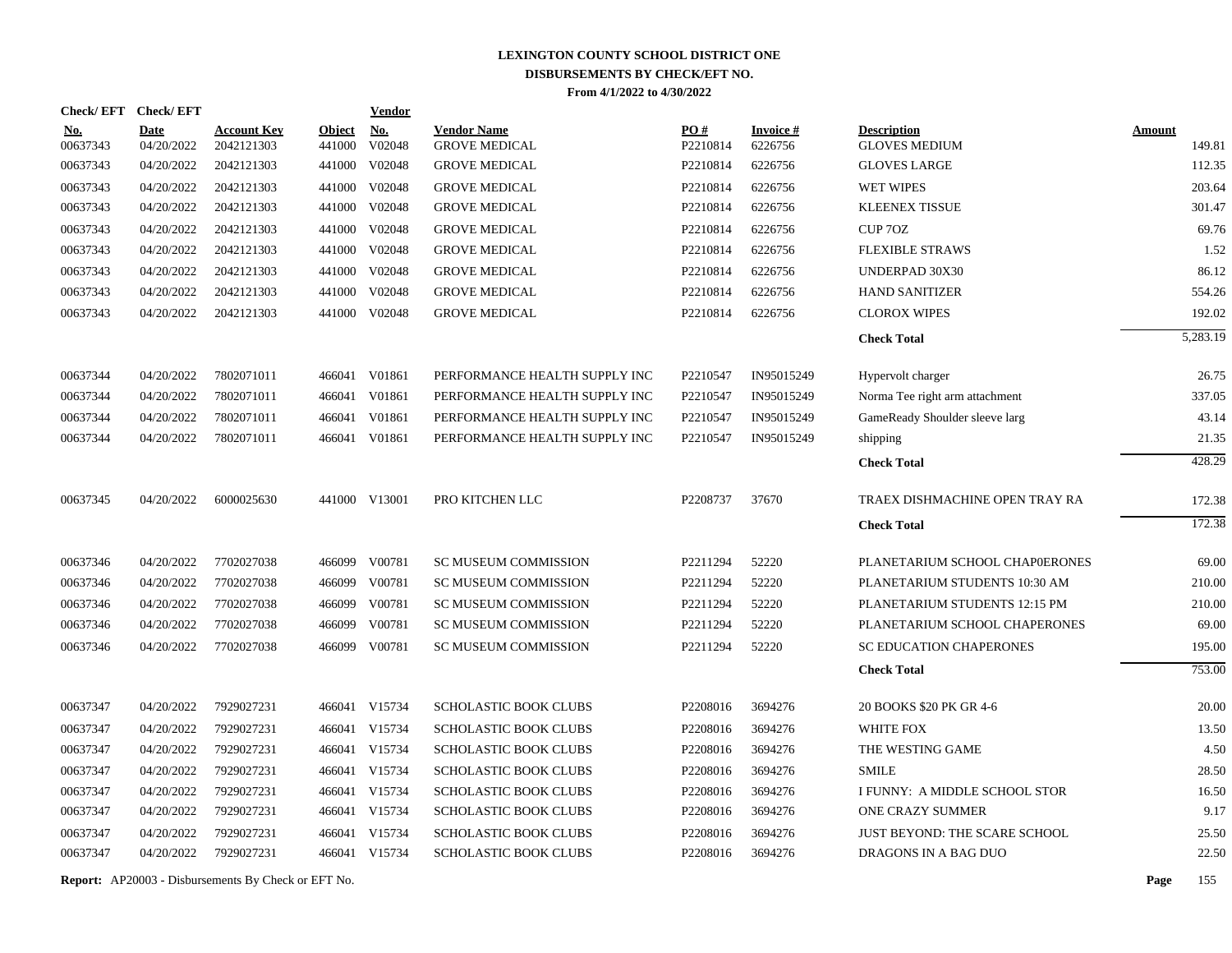| <b>Check/EFT</b> | <b>Check/EFT</b> |                    |               | <b>Vendor</b> |                        |          |                 |                                |               |
|------------------|------------------|--------------------|---------------|---------------|------------------------|----------|-----------------|--------------------------------|---------------|
| <u>No.</u>       | <b>Date</b>      | <b>Account Key</b> | <b>Object</b> | <b>No.</b>    | <b>Vendor Name</b>     | PO#      | <b>Invoice#</b> | <b>Description</b>             | <b>Amount</b> |
|                  |                  |                    |               |               |                        |          |                 | <b>Check Total</b>             | 140.17        |
| 00637348         | 04/20/2022       | 2022011203         |               | 441000 V01844 | <b>SCHOLASTIC INC</b>  | P2209553 | 37966936        | Magic Tree House #01-08 Grades | 33.17         |
| 00637348         | 04/20/2022       | 2022011203         |               | 441000 V01844 | <b>SCHOLASTIC INC</b>  | P2209553 | 37966936        | Shipping                       | 2.99          |
|                  |                  |                    |               |               |                        |          |                 | <b>Check Total</b>             | 36.16         |
| 00637349         | 04/20/2022       | 1000026306         |               | 436000 V12446 | WENTWORTH CORPORATION  | P2210460 | 708398419       | Printing the 2021-2022 TOY Pro | 3,132.96      |
|                  |                  |                    |               |               |                        |          |                 | <b>Check Total</b>             | 3,132.96      |
| 00637350         | 04/20/2022       | 1000011427         |               | 433100 V16970 | A & W TRAVELS LLC      | P2211145 | P2211145.DEP    | <b>DEPOSIT</b>                 | 250.00        |
|                  |                  |                    |               |               |                        |          |                 | <b>Check Total</b>             | 250.00        |
| 00637351         | 04/20/2022       | 7802080015         |               | 466064 V16280 | <b>CVBOA</b>           | P2211299 | P2211299.PHS    | 2022-23 JV/Varsity Volleyball  | 100.00        |
|                  |                  |                    |               |               |                        |          |                 | <b>Check Total</b>             | 100.00        |
| 00637352         | 04/20/2022       | 1000025407         |               | 432100 V00129 | <b>DOMINION ENERGY</b> |          | 2744.04.22      | 0-2100-7010-0297 TR            | 260.18        |
| 00637352         | 04/20/2022       | 1000025407         |               | 432100 V00129 | <b>DOMINION ENERGY</b> |          | 2744.04.22      | 0-2101-2362-3149 barr rd propa | 52.12         |
| 00637352         | 04/20/2022       | 1000025408         |               | 432100 V00129 | <b>DOMINION ENERGY</b> |          | 2744.04.22      | 0-1800-0020-8440 Trans         | 588.07        |
| 00637352         | 04/20/2022       | 1000025412         |               | 432100 V00129 | <b>DOMINION ENERGY</b> |          | 2744.04.22      | 0-2101-0564-3953MGE            | 373.45        |
| 00637352         | 04/20/2022       | 1000025414         | 432100        | V00129        | <b>DOMINION ENERGY</b> |          | 2744.04.22      | 0-1898-0002-8031 GES           | 10,080.78     |
| 00637352         | 04/20/2022       | 1000025414         | 432100        | V00129        | DOMINION ENERGY        |          | 2744.04.22      | 0-2100-7650-7414 GES           | 611.62        |
| 00637352         | 04/20/2022       | 1000025414         |               | 432100 V00129 | <b>DOMINION ENERGY</b> |          | 2744.04.22      | 0-2100-7949-3601 GES           | 1,172.06      |
| 00637352         | 04/20/2022       | 1000025415         |               | 432100 V00129 | <b>DOMINION ENERGY</b> |          | 2744.04.22      | 0-2100-7563-3795 PHS           | 560.78        |
| 00637352         | 04/20/2022       | 1000025415         |               | 432100 V00129 | <b>DOMINION ENERGY</b> |          | 2744.04.22      | 0-2100-9743-5819PHS            | 185.11        |
| 00637352         | 04/20/2022       | 1000025415         |               | 432100 V00129 | <b>DOMINION ENERGY</b> |          | 2744.04.22      | 0-2101-0006-2585 PHS           | 102.43        |
| 00637352         | 04/20/2022       | 1000025415         |               | 432100 V00129 | <b>DOMINION ENERGY</b> |          | 2744.04.22      | 0-2101-0222-5337PHS            | 31.63         |
| 00637352         | 04/20/2022       | 1000025415         |               | 432100 V00129 | <b>DOMINION ENERGY</b> |          | 2744.04.22      | 7-2100-4899-7076 PHS           | 16,431.85     |
| 00637352         | 04/20/2022       | 1000025416         | 432100        | V00129        | <b>DOMINION ENERGY</b> |          | 2744.04.22      | 0-1898-0003-4872 PES           | 9,089.76      |
| 00637352         | 04/20/2022       | 1000025416         |               | 432100 V00129 | <b>DOMINION ENERGY</b> |          | 2744.04.22      | 0-1971-0135-9405 PES           | 314.71        |
| 00637352         | 04/20/2022       | 1000025416         |               | 432100 V00129 | <b>DOMINION ENERGY</b> |          | 2744.04.22      | 0-1971-0135-9476 PES           | 47.81         |
| 00637352         | 04/20/2022       | 1000025416         |               | 432100 V00129 | <b>DOMINION ENERGY</b> |          | 2744.04.22      | 0-2101-1242-2198PES            | 42.83         |
| 00637352         | 04/20/2022       | 1000025416         | 432100        | V00129        | <b>DOMINION ENERGY</b> |          | 2744.04.22      | 5-2100-4951-5809 PES           | 1,858.35      |
| 00637352         | 04/20/2022       | 1000025422         |               | 432100 V00129 | <b>DOMINION ENERGY</b> |          | 2744.04.22      | 0-1898-0003-1240 OGE           | 5,805.12      |
| 00637352         | 04/20/2022       | 1000025422         | 432100        | V00129        | <b>DOMINION ENERGY</b> |          | 2744.04.22      | 8-2100-5807-0210 OGE           | 149.78        |
| 00637352         | 04/20/2022       | 1000025427         |               | 432100 V00129 | <b>DOMINION ENERGY</b> |          | 2744.04.22      | 0-2100-7585-4760 WKH           | 1,346.31      |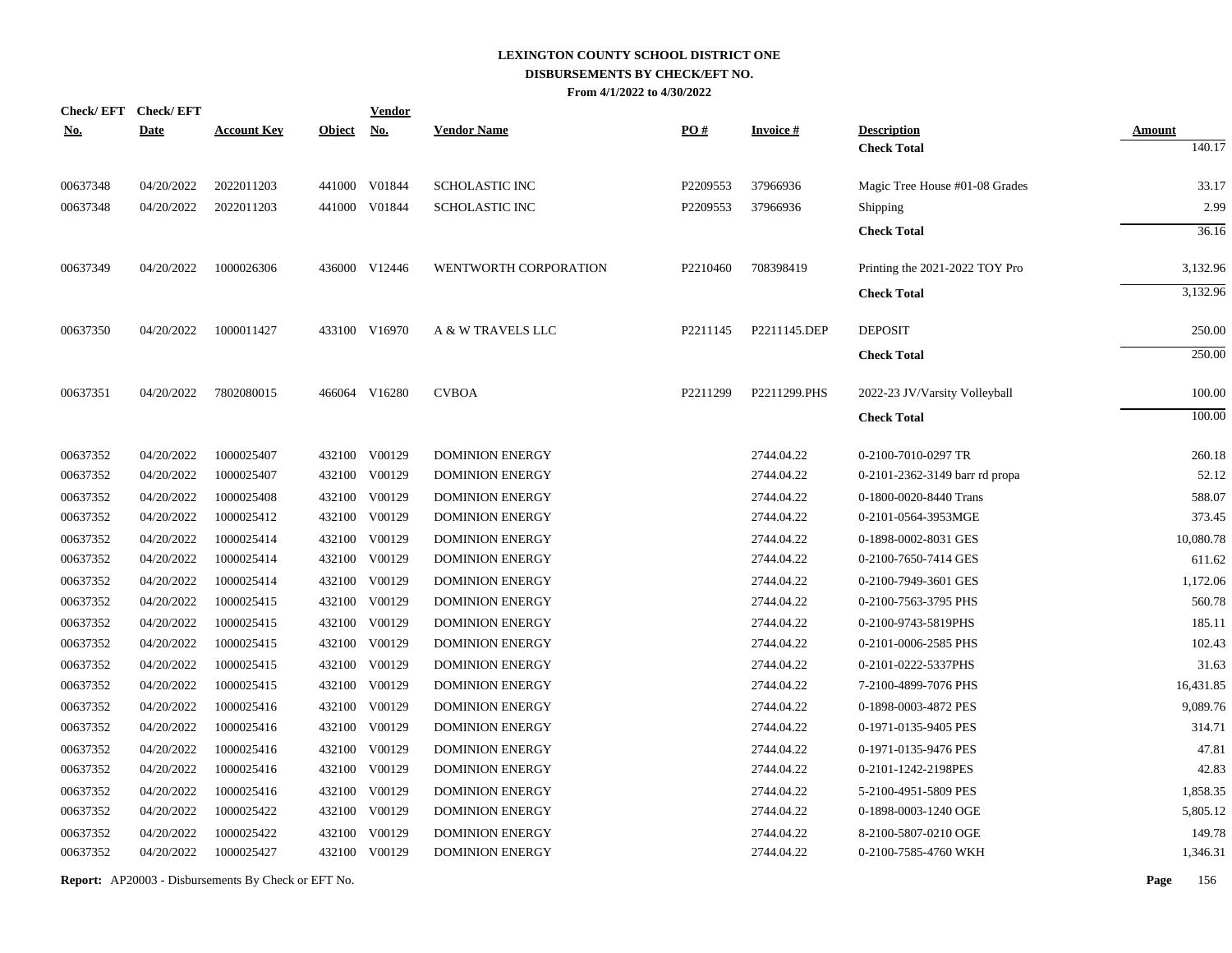| <b>Check/EFT</b>       | <b>Check/EFT</b>          |                                  |                         | <b>Vendor</b> |                                              |     |                               |                                            |                  |
|------------------------|---------------------------|----------------------------------|-------------------------|---------------|----------------------------------------------|-----|-------------------------------|--------------------------------------------|------------------|
| <b>No.</b><br>00637352 | <b>Date</b><br>04/20/2022 | <b>Account Key</b><br>1000025427 | <b>Object</b><br>432100 | No.<br>V00129 | <b>Vendor Name</b><br><b>DOMINION ENERGY</b> | PO# | <b>Invoice#</b><br>2744.04.22 | <b>Description</b><br>0-2100-9034-6548 WKH | Amount<br>987.03 |
| 00637352               | 04/20/2022                | 1000025427                       | 432100                  | V00129        | <b>DOMINION ENERGY</b>                       |     | 2744.04.22                    | 0-2101-2849-8045 5643 Platt Sp             | 1,589.26         |
| 00637352               | 04/20/2022                | 1000025427                       | 432100                  | V00129        | <b>DOMINION ENERGY</b>                       |     | 2744.04.22                    | 0-2101-2861-9758 PAC WKH                   | 7,682.63         |
| 00637352               | 04/20/2022                | 1000025427                       |                         | 432100 V00129 | <b>DOMINION ENERGY</b>                       |     | 2744.04.22                    | 1-2100-4778-0812 5643 Platt Sp             | 1,706.71         |
| 00637352               | 04/20/2022                | 1000025427                       | 432100                  | V00129        | <b>DOMINION ENERGY</b>                       |     | 2744.04.22                    | 8-2100-4672-8304 WKH                       | 24,345.98        |
| 00637352               | 04/20/2022                | 1000025428                       | 432100                  | V00129        | <b>DOMINION ENERGY</b>                       |     | 2744.04.22                    | 0-1898-0001-5203 MES                       | 6,762.90         |
| 00637352               | 04/20/2022                | 1000025428                       | 432100                  | V00129        | <b>DOMINION ENERGY</b>                       |     | 2744.04.22                    | 9-1800-0002-3764 MES                       | 157.32           |
| 00637352               | 04/20/2022                | 1000025429                       | 432100                  | V00129        | <b>DOMINION ENERGY</b>                       |     | 2744.04.22                    | 0-1898-0002-8065 GMS                       | 9,132.39         |
| 00637352               | 04/20/2022                | 1000025429                       |                         | 432100 V00129 | <b>DOMINION ENERGY</b>                       |     | 2744.04.22                    | 0-1970-0122-5418 GMS                       | 126.81           |
| 00637352               | 04/20/2022                | 1000025430                       | 432100                  | V00129        | <b>DOMINION ENERGY</b>                       |     | 2744.04.22                    | 0-2100-7604-4859 PMS                       | 1,203.68         |
| 00637352               | 04/20/2022                | 1000025430                       |                         | 432100 V00129 | <b>DOMINION ENERGY</b>                       |     | 2744.04.22                    | 0-2101-2661-8445 325 Main St               | 17,231.07        |
| 00637352               | 04/20/2022                | 1000025431                       |                         | 432100 V00129 | <b>DOMINION ENERGY</b>                       |     | 2744.04.22                    | 0-2100-6205-2857 LMES                      | 36.93            |
| 00637352               | 04/20/2022                | 1000025431                       |                         | 432100 V00129 | <b>DOMINION ENERGY</b>                       |     | 2744.04.22                    | 0-2100-6587-2481 LMES                      | 24.02            |
| 00637352               | 04/20/2022                | 1000025431                       |                         | 432100 V00129 | <b>DOMINION ENERGY</b>                       |     | 2744.04.22                    | 8-2100-4630-0246 LME                       | 6,515.52         |
| 00637352               | 04/20/2022                | 1000025437                       | 432100                  | V00129        | <b>DOMINION ENERGY</b>                       |     | 2744.04.22                    | 0-2100-7550-3018 CSM                       | 12,520.31        |
| 00637352               | 04/20/2022                | 1000025437                       | 432100                  | V00129        | <b>DOMINION ENERGY</b>                       |     | 2744.04.22                    | 0-2101-1242-5028CSM                        | 199.68           |
| 00637352               | 04/20/2022                | 1000025438                       | 432100                  | V00129        | <b>DOMINION ENERGY</b>                       |     | 2744.04.22                    | 0-2100-7550-2940 CSE                       | 7,352.78         |
| 00637352               | 04/20/2022                | 1000025438                       | 432100                  | V00129        | <b>DOMINION ENERGY</b>                       |     | 2744.04.22                    | 0-2100-8235-9863 CSE                       | 432.53           |
| 00637352               | 04/20/2022                | 1000025439                       | 432100                  | V00129        | <b>DOMINION ENERGY</b>                       |     | 2744.04.22                    | 0-2100-7884-9874 FPE                       | 7,864.30         |
| 00637352               | 04/20/2022                | 1000025439                       |                         | 432100 V00129 | <b>DOMINION ENERGY</b>                       |     | 2744.04.22                    | 0-2100-8361-8992 FPE                       | 44.57            |
| 00637352               | 04/20/2022                | 1000025439                       | 432100                  | V00129        | <b>DOMINION ENERGY</b>                       |     | 2744.04.22                    | 0-2100-8361-9130 FPE                       | 313.18           |
| 00637352               | 04/20/2022                | 1000025442                       | 432100                  | V00129        | <b>DOMINION ENERGY</b>                       |     | 2744.04.22                    | 0-2100-9035-9220 MGE                       | 7,758.12         |
| 00637352               | 04/20/2022                | 1000025442                       | 432100                  | V00129        | <b>DOMINION ENERGY</b>                       |     | 2744.04.22                    | 0-2100-9784-1288MGE                        | 345.57           |
| 00637352               | 04/20/2022                | 1000025443                       | 432100                  | V00129        | <b>DOMINION ENERGY</b>                       |     | 2744.04.22                    | 0-2100-9258-0153 MGM                       | 40.01            |
| 00637352               | 04/20/2022                | 1000025443                       | 432100                  | V00129        | <b>DOMINION ENERGY</b>                       |     | 2744.04.22                    | 0-2100-9413-8217MGM                        | 19,459.07        |
| 00637352               | 04/20/2022                | 1000025443                       | 432100                  | V00129        | <b>DOMINION ENERGY</b>                       |     | 2744.04.22                    | 0-2101-0542-0682MGM                        | 413.75           |
| 00637352               | 04/20/2022                | 1000025444                       |                         | 432100 V00129 | <b>DOMINION ENERGY</b>                       |     | 2744.04.22                    | 0-2100-9784-0937RBH                        | 5,353.07         |
| 00637352               | 04/20/2022                | 1000025444                       |                         | 432100 V00129 | <b>DOMINION ENERGY</b>                       |     | 2744.04.22                    | 0-2100-9795-7065 RBH                       | 33,535.03        |
| 00637352               | 04/20/2022                | 1000025444                       |                         | 432100 V00129 | <b>DOMINION ENERGY</b>                       |     | 2744.04.22                    | 0-2100-9795-7101 RBH                       | 11,455.43        |
| 00637352               | 04/20/2022                | 1000025444                       | 432100                  | V00129        | <b>DOMINION ENERGY</b>                       |     | 2744.04.22                    | 0-2100-9796-9877 RBH                       | 3,475.42         |
| 00637352               | 04/20/2022                | 1000025444                       |                         | 432100 V00129 | <b>DOMINION ENERGY</b>                       |     | 2744.04.22                    | 0-2100-9796-9947 RBH                       | 102.55           |
| 00637352               | 04/20/2022                | 1000025444                       | 432100                  | V00129        | <b>DOMINION ENERGY</b>                       |     | 2744.04.22                    | 0-2100-9797-0009 RBH                       | 26.87            |
| 00637352               | 04/20/2022                | 1000025444                       | 432100                  | V00129        | <b>DOMINION ENERGY</b>                       |     | 2744.04.22                    | 0-2100-9797-0052 RBH                       | 2,725.44         |
| 00637352               | 04/20/2022                | 1000025444                       |                         | 432100 V00129 | <b>DOMINION ENERGY</b>                       |     | 2744.04.22                    | 0-2101-1941-8088RBH                        | 25.44            |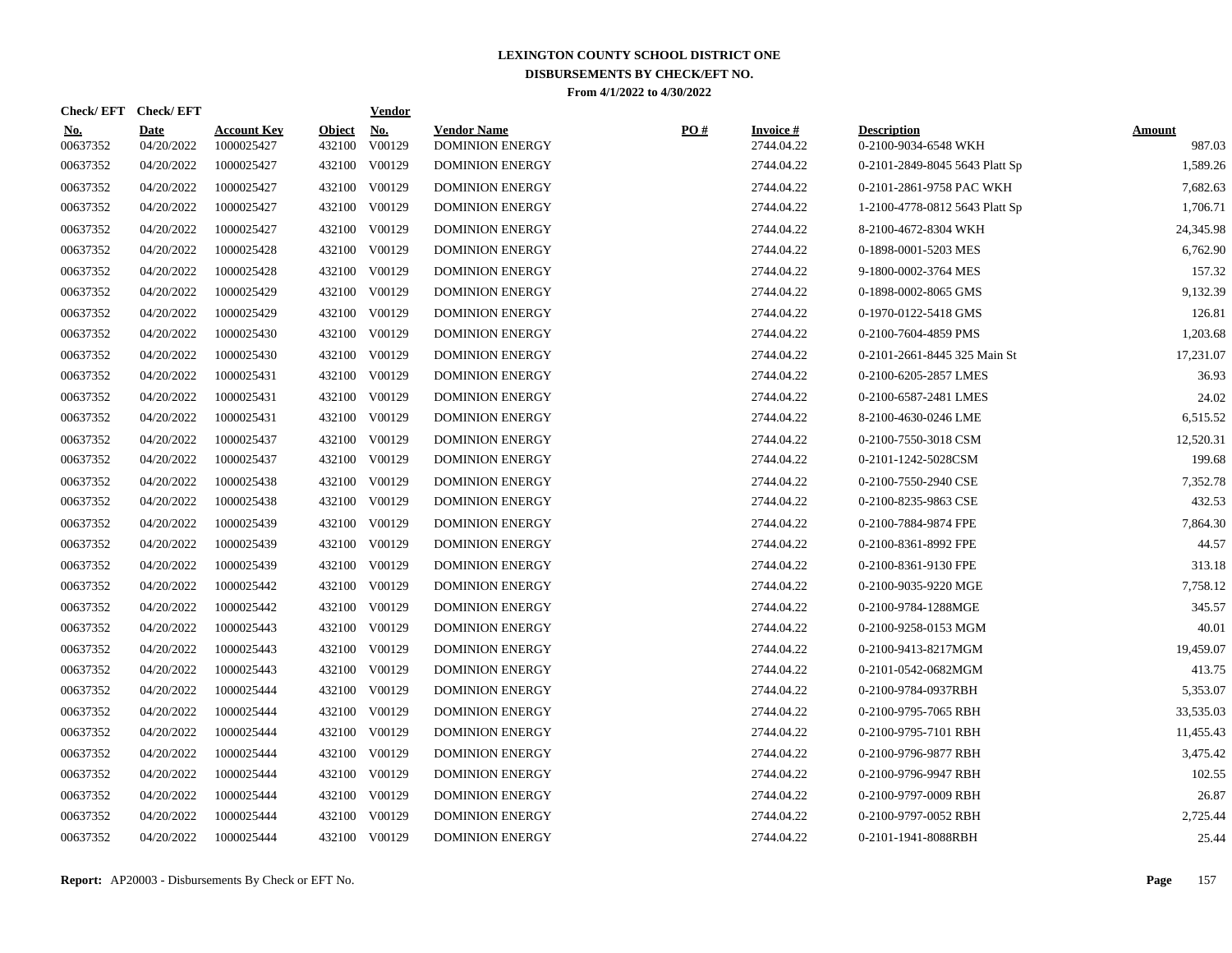|                      | Check/EFT Check/EFT      |                                                            |               | Vendor                         |                                                  |          |                          |                                                        |               |                    |
|----------------------|--------------------------|------------------------------------------------------------|---------------|--------------------------------|--------------------------------------------------|----------|--------------------------|--------------------------------------------------------|---------------|--------------------|
| <u>No.</u>           | <b>Date</b>              | <b>Account Key</b>                                         | <b>Object</b> | <u>No.</u>                     | <b>Vendor Name</b>                               | PO#      | <b>Invoice#</b>          | <b>Description</b>                                     | <b>Amount</b> |                    |
| 00637352<br>00637352 | 04/20/2022<br>04/20/2022 | 1000025445<br>1000025445                                   | 432100        | V00129<br>432100 V00129        | <b>DOMINION ENERGY</b><br><b>DOMINION ENERGY</b> |          | 2744.04.22<br>2744.04.22 | 0-2101-0138-8474 DES<br>0-2101-2409-3068 Longs Pd trai |               | 9,954.42<br>139.08 |
| 00637352             | 04/20/2022               | 1000025447                                                 |               | 432100 V00129                  | <b>DOMINION ENERGY</b>                           |          | 2744.04.22               | 0-2101-2556-7999 CES                                   |               | 8,291.55           |
| 00637352             | 04/20/2022               | 1000025452                                                 |               | 432100 V00129                  | <b>DOMINION ENERGY</b>                           |          | 2744.04.22               | 0-1970-0122-5371 Old GES                               |               | 2,785.39           |
|                      |                          | 1000025452                                                 |               |                                |                                                  |          | 2744.04.22               |                                                        |               | 1.190.13           |
| 00637352<br>00637352 | 04/20/2022<br>04/20/2022 | 1000025452                                                 |               | 432100 V00129<br>432100 V00129 | <b>DOMINION ENERGY</b><br><b>DOMINION ENERGY</b> |          | 2744.04.22               | 0-1970-0122-5386 Old GES<br>0-1970-0122-5390 Old GES   |               | 409.01             |
|                      |                          |                                                            |               |                                |                                                  |          |                          |                                                        |               |                    |
| 00637352             | 04/20/2022               | 1000025452                                                 |               | 432100 V00129                  | <b>DOMINION ENERGY</b>                           |          | 2744.04.22               | 0-1970-0122-5422 Old GES                               |               | 56.83              |
| 00637352             | 04/20/2022               | 1000025453                                                 |               | 432100 V00129                  | <b>DOMINION ENERGY</b>                           |          | 2744.04.22               | 0-1971-0135-8741 PMS 758 Mag                           |               | 1,228.02           |
| 00637352             | 04/20/2022               | 1000025453                                                 |               | 432100 V00129                  | <b>DOMINION ENERGY</b>                           |          | 2744.04.22               | 0-1971-0135-8755 PMS 758 Mag                           |               | 2,982.64           |
| 00637352             | 04/20/2022               | 1000025453                                                 |               | 432100 V00129                  | <b>DOMINION ENERGY</b>                           |          | 2744.04.22               | 0-1971-0135-8806 PMS 758 Mag                           |               | 109.32             |
| 00637352             | 04/20/2022               | 1000025453                                                 |               | 432100 V00129                  | <b>DOMINION ENERGY</b>                           |          | 2744.04.22               | 0-1971-0135-8811 PMS 758 Mag                           |               | 390.95             |
| 00637352             | 04/20/2022               | 1000025453                                                 |               | 432100 V00129                  | <b>DOMINION ENERGY</b>                           |          | 2744.04.22               | 0-1971-0135-8882 PMS 758 Mag                           |               | 399.98             |
| 00637352             | 04/20/2022               | 1000025453                                                 |               | 432100 V00129                  | <b>DOMINION ENERGY</b>                           |          | 2744.04.22               | 0-2100-7083-7860 PMS                                   |               | 472.22             |
| 00637352             | 04/20/2022               | 1000025453                                                 |               | 432100 V00129                  | <b>DOMINION ENERGY</b>                           |          | 2744.04.22               | 0-2100-9406-2899 PMS                                   |               | 50.85              |
| 00637352             | 04/20/2022               | 1000025507                                                 |               | 432100 V00129                  | <b>DOMINION ENERGY</b>                           |          | 2744.04.22               | 0-2100-9743-5679TR                                     |               | 156.02             |
|                      |                          |                                                            |               |                                |                                                  |          |                          | <b>Check Total</b>                                     |               | 268,666.53         |
| 00637353             | 04/20/2022               | 1000011521                                                 |               | 433100 V15095                  | HYATT REGENCY DALLAS                             | P2211263 | P2211263.LTC             | Student Rooms for VEX World Co                         |               | 2,388.00           |
| 00637353             | 04/20/2022               | 1000011521                                                 |               | 433100 V15095                  | <b>HYATT REGENCY DALLAS</b>                      | P2211263 | P2211263.LTC             | Advisor Rooms for VEX World Co                         |               | 1,592.00           |
| 00637353             | 04/20/2022               | 1000011521                                                 |               | 433100 V15095                  | <b>HYATT REGENCY DALLAS</b>                      | P2211263 | P2211263.LTC             | Student Room for Vex World Com                         |               | 796.00             |
| 00637353             | 04/20/2022               | 1000011521                                                 |               | 433100 V15095                  | HYATT REGENCY DALLAS                             | P2211263 | P2211263.LTC             | <b>State Tax</b>                                       |               | 48.72              |
| 00637353             | 04/20/2022               | 1000011521                                                 |               | 433100 V15095                  | HYATT REGENCY DALLAS                             | P2211263 | P2211263.LTC             | Tourism and City Occupancy Tax                         |               | 680.15             |
|                      |                          |                                                            |               |                                |                                                  |          |                          | <b>Check Total</b>                                     |               | 5,504.87           |
| 00637354             | 04/20/2022               | 3971022403                                                 |               | 431200 V13650                  | READING AND WRITING PROJECT NE                   | P2211267 | P2211267.INST            | Rebalancing Balanced Literacy                          |               | 850.00             |
| 00637354             | 04/20/2022               | 3971022403                                                 |               | 431200 V13650                  | READING AND WRITING PROJECT NE                   | P2211268 | P2211268.INST            | Rebalancing Balanced Literacy                          |               | 850.00             |
|                      |                          |                                                            |               |                                |                                                  |          |                          | <b>Check Total</b>                                     |               | 1,700.00           |
|                      |                          |                                                            |               |                                |                                                  |          |                          |                                                        |               |                    |
| 00637355             | 04/20/2022               | 1000025408                                                 |               | 432100 V00141                  | TOWN OF LEXINGTON                                |          | TN0322                   | DO.4479/002487.                                        |               | 261.89             |
| 00637355             | 04/20/2022               | 1000025408                                                 |               | 432100 V00141                  | TOWN OF LEXINGTON                                |          | <b>TN0322</b>            | DO.23898/005318.                                       |               | 36.30              |
| 00637355             | 04/20/2022               | 1000025408                                                 |               | 432100 V00141                  | TOWN OF LEXINGTON                                |          | TN0322                   | DO.23900/004703.                                       |               | 42.39              |
| 00637355             | 04/20/2022               | 1000025408                                                 |               | 432100 V00141                  | TOWN OF LEXINGTON                                |          | TN0322                   | DO.23897/005210.                                       |               | 39.35              |
| 00637355             | 04/20/2022               | 1000025408                                                 |               | 432100 V00141                  | TOWN OF LEXINGTON                                |          | <b>TN0322</b>            | DO.23899/004817.                                       |               | 42.39              |
| 00637355             | 04/20/2022               | 1000025408                                                 |               | 432100 V00141                  | TOWN OF LEXINGTON                                |          | TN0322                   | DO.31900/005319.                                       |               | 8.19               |
| 00637355             | 04/20/2022               | 1000025408                                                 |               | 432100 V00141                  | TOWN OF LEXINGTON                                |          | <b>TN0322</b>            | DO.31181/004702.                                       |               | 34.27              |
|                      |                          | <b>Report:</b> AP20003 - Disbursements By Check or EFT No. |               |                                |                                                  |          |                          |                                                        | Page          | 158                |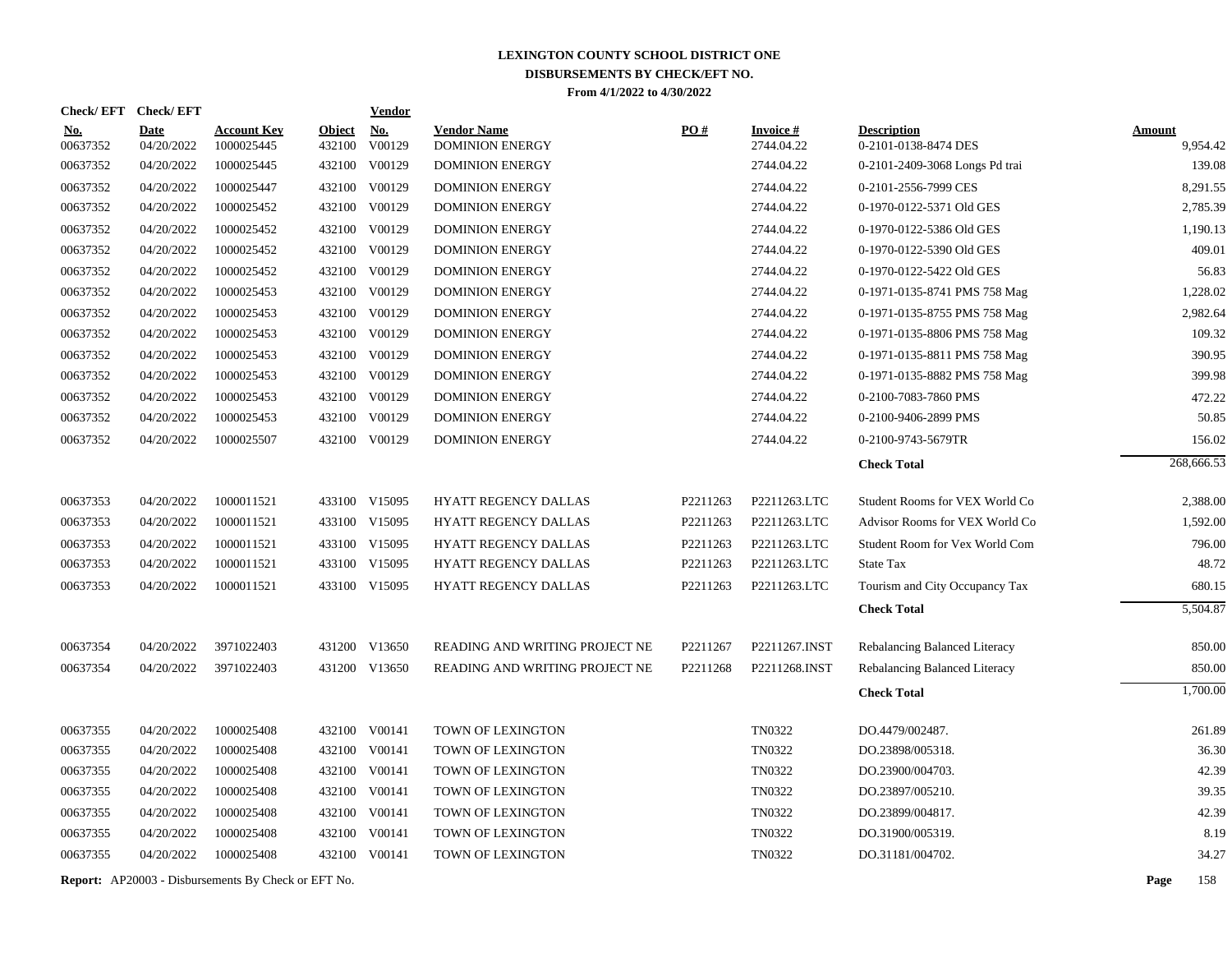|                        |                           |                                  |                         | Vendor               |                                                                                                                                                                                                                                                                                                                                                                                                                                                                         |          |                                  |                                        |                 |
|------------------------|---------------------------|----------------------------------|-------------------------|----------------------|-------------------------------------------------------------------------------------------------------------------------------------------------------------------------------------------------------------------------------------------------------------------------------------------------------------------------------------------------------------------------------------------------------------------------------------------------------------------------|----------|----------------------------------|----------------------------------------|-----------------|
| <u>No.</u><br>00637355 | <b>Date</b><br>04/20/2022 | <b>Account Key</b><br>1000025408 | <b>Object</b><br>432100 | <b>No.</b><br>V00141 | <b>Vendor Name</b><br>TOWN OF LEXINGTON                                                                                                                                                                                                                                                                                                                                                                                                                                 | PO#      | <b>Invoice#</b><br><b>TN0322</b> | <b>Description</b><br>DO.34818/004753. | Amount<br>55.44 |
| 00637355               | 04/20/2022                | 1000025408                       |                         |                      | TOWN OF LEXINGTON                                                                                                                                                                                                                                                                                                                                                                                                                                                       |          | <b>TN0322</b>                    | TR.5931/003177.                        | 151.47          |
| 00637355               | 04/20/2022                | 1000025411                       |                         |                      | TOWN OF LEXINGTON                                                                                                                                                                                                                                                                                                                                                                                                                                                       |          | <b>TN0322</b>                    | LHS.16841/008449.                      | 4,090.84        |
| 00637355               | 04/20/2022                | 1000025412                       |                         |                      | TOWN OF LEXINGTON                                                                                                                                                                                                                                                                                                                                                                                                                                                       |          | TN0322                           | LES.2098/001242.                       | 1,017.91        |
| 00637355               | 04/20/2022                | 1000025419                       |                         |                      | TOWN OF LEXINGTON                                                                                                                                                                                                                                                                                                                                                                                                                                                       |          | <b>TN0322</b>                    | ROS.1405/000840.                       | 371.03          |
| 00637355               | 04/20/2022                | 1000025420                       |                         |                      | TOWN OF LEXINGTON                                                                                                                                                                                                                                                                                                                                                                                                                                                       |          | TN0322                           | LMS.2062/001217.                       | 124.87          |
| 00637355               | 04/20/2022                | 1000025420                       |                         |                      | TOWN OF LEXINGTON                                                                                                                                                                                                                                                                                                                                                                                                                                                       |          | TN0322                           | LMS.2108/001246.                       | 893.75          |
| 00637355               | 04/20/2022                | 1000025422                       |                         |                      | TOWN OF LEXINGTON                                                                                                                                                                                                                                                                                                                                                                                                                                                       |          | <b>TN0322</b>                    | OGE002226                              | 967.72          |
| 00637355               | 04/20/2022                | 1000025428                       |                         |                      | TOWN OF LEXINGTON                                                                                                                                                                                                                                                                                                                                                                                                                                                       |          | <b>TN0322</b>                    | MES.9259/005369.                       | 976.42          |
| 00637355               | 04/20/2022                | 1000025431                       |                         |                      | TOWN OF LEXINGTON                                                                                                                                                                                                                                                                                                                                                                                                                                                       |          | <b>TN0322</b>                    | LME.05895                              | 908.42          |
| 00637355               | 04/20/2022                | 1000025434                       |                         |                      | TOWN OF LEXINGTON                                                                                                                                                                                                                                                                                                                                                                                                                                                       |          | <b>TN0322</b>                    | PHM.20731/010622.                      | 613.42          |
| 00637355               | 04/20/2022                | 1000025435                       |                         |                      | TOWN OF LEXINGTON                                                                                                                                                                                                                                                                                                                                                                                                                                                       |          | <b>TN0322</b>                    | PHE.20730/10621.                       | 805.42          |
| 00637355               | 04/20/2022                | 1000025440                       |                         |                      | TOWN OF LEXINGTON                                                                                                                                                                                                                                                                                                                                                                                                                                                       |          | <b>TN0322</b>                    | NPE.28215/016832.                      | 373.66          |
| 00637355               | 04/20/2022                | 1000025441                       |                         |                      | TOWN OF LEXINGTON                                                                                                                                                                                                                                                                                                                                                                                                                                                       |          | TN0322                           | RCE.33079/018790.                      | 964.42          |
| 00637355               | 04/20/2022                | 1000025442                       |                         |                      | TOWN OF LEXINGTON                                                                                                                                                                                                                                                                                                                                                                                                                                                       |          | <b>TN0322</b>                    | MGE.38335/019255.                      | 1,334.78        |
| 00637355               | 04/20/2022                | 1000025443                       |                         |                      | TOWN OF LEXINGTON                                                                                                                                                                                                                                                                                                                                                                                                                                                       |          | <b>TN0322</b>                    | MGM.36251/019522.                      | 1,483.94        |
| 00637355               | 04/20/2022                | 1000025444                       |                         |                      | TOWN OF LEXINGTON                                                                                                                                                                                                                                                                                                                                                                                                                                                       |          | TN0322                           | RBH.019299                             | 3,599.53        |
| 00637355               | 04/20/2022                | 1000025446                       |                         |                      | TOWN OF LEXINGTON                                                                                                                                                                                                                                                                                                                                                                                                                                                       |          | <b>TN0322</b>                    | BWM00141                               | 671.42          |
|                        |                           |                                  |                         |                      |                                                                                                                                                                                                                                                                                                                                                                                                                                                                         |          |                                  | <b>Check Total</b>                     | 19,869.24       |
| 00637356               | 04/20/2022                | 1000011427                       |                         |                      | A & W TRAVELS LLC                                                                                                                                                                                                                                                                                                                                                                                                                                                       | P2211145 | P2211145.FINAL                   | <b>JROTC PARRIS ISLAND</b>             | 3,295.00        |
|                        |                           |                                  |                         |                      |                                                                                                                                                                                                                                                                                                                                                                                                                                                                         |          |                                  | <b>Check Total</b>                     | 3,295.00        |
| 00637357               | 04/20/2022                | 7733019046                       |                         |                      | BEECHWOOD MIDDLE SCHOOL                                                                                                                                                                                                                                                                                                                                                                                                                                                 | P2211301 | P2211301.BMS                     | Check #1768                            | 50.00           |
| 00637357               | 04/20/2022                | 7733019046                       |                         |                      | BEECHWOOD MIDDLE SCHOOL                                                                                                                                                                                                                                                                                                                                                                                                                                                 | P2211301 | P2211301.BMS                     | Check #1775                            | 180.00          |
|                        |                           |                                  |                         |                      |                                                                                                                                                                                                                                                                                                                                                                                                                                                                         |          |                                  | <b>Check Total</b>                     | 230.00          |
| 00637358               | 04/20/2022                | 1000023101                       |                         |                      | BELLACINOS PIZZA AND GRINDERS                                                                                                                                                                                                                                                                                                                                                                                                                                           | P2211284 | P2211284.ADM                     | 16" Veggie Pizza                       | 34.73           |
| 00637358               | 04/20/2022                | 1000023101                       |                         |                      | BELLACINOS PIZZA AND GRINDERS                                                                                                                                                                                                                                                                                                                                                                                                                                           | P2211284 | P2211284.ADM                     | 16" Meat Eater                         | 23.49           |
| 00637358               | 04/20/2022                | 1000023101                       |                         |                      | BELLACINOS PIZZA AND GRINDERS                                                                                                                                                                                                                                                                                                                                                                                                                                           | P2211284 | P2211284.ADM                     | 16" Pride Pizza                        | 23.49           |
| 00637358               | 04/20/2022                | 1000023101                       |                         |                      | BELLACINOS PIZZA AND GRINDERS                                                                                                                                                                                                                                                                                                                                                                                                                                           | P2211284 | P2211284.ADM                     | 16" Cheese Pizza                       | 30.70           |
| 00637358               | 04/20/2022                | 1000023101                       |                         |                      | BELLACINOS PIZZA AND GRINDERS                                                                                                                                                                                                                                                                                                                                                                                                                                           | P2211284 | P2211284.ADM                     | Grilled Chicken Salad                  | 9.67            |
| 00637358               | 04/20/2022                | 1000023101                       |                         |                      | BELLACINOS PIZZA AND GRINDERS                                                                                                                                                                                                                                                                                                                                                                                                                                           | P2211284 | P2211284.ADM                     | Party Greek Salad                      | 44.00           |
| 00637358               | 04/20/2022                | 1000023101                       |                         |                      | BELLACINOS PIZZA AND GRINDERS                                                                                                                                                                                                                                                                                                                                                                                                                                           | P2211284 | P2211284.ADM                     | Service Charge                         | 20.00           |
|                        |                           | Check/EFT Check/EFT              |                         |                      | 432100 V00141<br>432100 V00141<br>432100 V00141<br>432100 V00141<br>432100 V00141<br>432100 V00141<br>432100 V00141<br>432100 V00141<br>432100 V00141<br>432100 V00141<br>432100 V00141<br>432100 V00141<br>432100 V00141<br>432100 V00141<br>432100 V00141<br>432100 V00141<br>432100 V00141<br>433100 V16970<br>466064 V15934<br>466064 V15934<br>469000 V14436<br>469000 V14436<br>469000 V14436<br>469000 V14436<br>469000 V14436<br>469000 V14436<br>469000 V14436 |          |                                  |                                        |                 |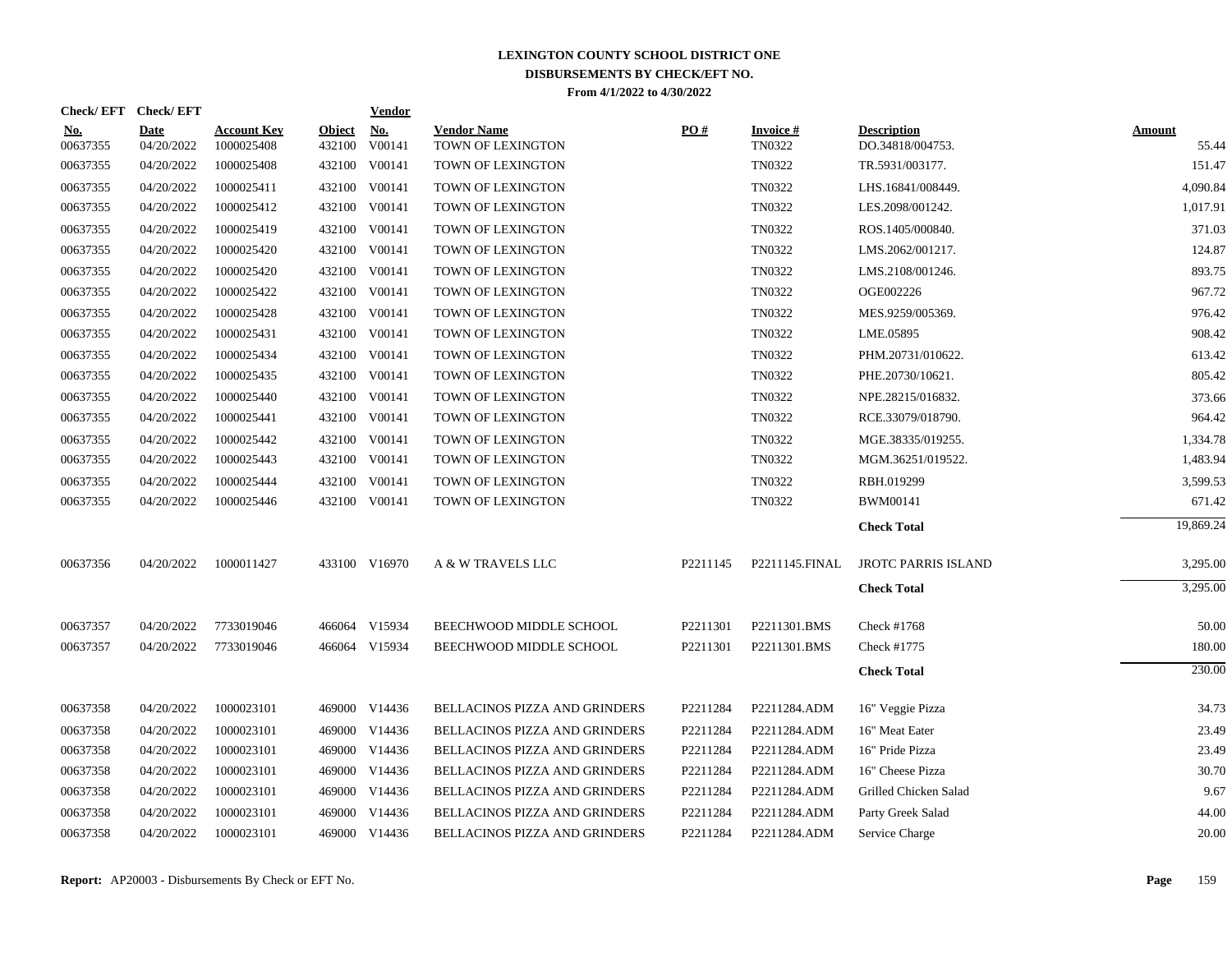| Check/EFT Check/EFT |             |                    |               | <b>Vendor</b> |                                    |          |                           |                                |               |
|---------------------|-------------|--------------------|---------------|---------------|------------------------------------|----------|---------------------------|--------------------------------|---------------|
| <u>No.</u>          | <b>Date</b> | <u>Account Key</u> | <b>Object</b> | <u>No.</u>    | <b>Vendor Name</b>                 | PO#      | <b>Invoice#</b>           | <b>Description</b>             | <b>Amount</b> |
|                     |             |                    |               |               |                                    |          |                           | <b>Check Total</b>             | 186.08        |
| 00637359            | 04/20/2022  | 1000023101         |               | 469000 V11399 | CHICK-FIL-A OF WEST COLUMBIA       | P2211285 | P2211285.ADM              | Large Chick-fil-A Chicken Mini | 158.36        |
|                     |             |                    |               |               |                                    |          |                           | <b>Check Total</b>             | 158.36        |
| 00637360            | 04/20/2022  | 7866027046         |               | 466099 V13884 | <b>JOSTENS WORKSHOP</b>            | P2211293 | P2211293.BMS              | Spring Yearbook Workshop       | 70.00         |
|                     |             |                    |               |               |                                    |          |                           | <b>Check Total</b>             | 70.00         |
| 00637361            | 04/20/2022  | 7743019021         |               | 466090 V00059 | LEXINGTON TECHNOLOGY CENTER        | P2211300 | P2211300.LTC              | <b>CHECK #1166</b>             | 10.00         |
| 00637361            | 04/20/2022  | 7743019021         |               | 466090 V00059 | <b>LEXINGTON TECHNOLOGY CENTER</b> | P2211300 | P2211300.LTC              | <b>CHECK #1178</b>             | 10.00         |
| 00637361            | 04/20/2022  | 7743019021         |               | 466090 V00059 | LEXINGTON TECHNOLOGY CENTER        | P2211300 | P2211300.LTC              | <b>CHECK #1180</b>             | 10.00         |
| 00637361            | 04/20/2022  | 7743019021         |               | 466090 V00059 | LEXINGTON TECHNOLOGY CENTER        | P2211300 | P2211300.LTC              | <b>CHECK #1187</b>             | 10.00         |
| 00637361            | 04/20/2022  | 7743019021         |               | 466090 V00059 | LEXINGTON TECHNOLOGY CENTER        | P2211300 | P2211300.LTC              | <b>CHECK #1189</b>             | 10.00         |
| 00637361            | 04/20/2022  | 7743019021         |               | 466090 V00059 | LEXINGTON TECHNOLOGY CENTER        | P2211300 | P2211300.LTC              | <b>CHECK #1208</b>             | 10.00         |
| 00637361            | 04/20/2022  | 7811027021         |               | 466031 V00059 | LEXINGTON TECHNOLOGY CENTER        | P2211300 | P2211300.LTC              | <b>CHECK 1210</b>              | 125.00        |
|                     |             |                    |               |               |                                    |          |                           | <b>Check Total</b>             | 185.00        |
| 00637362            | 04/20/2022  | 7811027027         |               | 466041 V01075 | TRAVEL VENTURES OF BAY COUNTY      | P2211308 | 3843                      | DECA CLUB - 4 QUADS FOR 5 NIG  | 4,940.00      |
| 00637362            | 04/20/2022  | 7811027027         |               | 466041 V01075 | TRAVEL VENTURES OF BAY COUNTY      | P2211308 | 3843                      | PROCESSING FEES.               | 120.00        |
| 00637362            | 04/20/2022  | 7811027027         |               | 466041 V01075 | TRAVEL VENTURES OF BAY COUNTY      | P2211308 | 3843                      | PARTIAL PAYMENT WITH CHECK 636 | $-1,425.05$   |
|                     |             |                    |               |               |                                    |          |                           | <b>Check Total</b>             | 3,634.95      |
| 00637363            | 04/21/2022  | 1000011444         |               | 441000 V02519 | ACADEMIC SUPPLIER DBA RASIX CO     | P2210362 | ID80689                   | HP 83X - High Yield - black    | 211.84        |
| 00637363            | 04/21/2022  | 1000011444         |               | 441000 V02519 | ACADEMIC SUPPLIER DBA RASIX CO     | P2210362 | ID80689                   | HP 58A - Black                 | 174.30        |
|                     |             |                    |               |               |                                    |          |                           | <b>Check Total</b>             | 386.14        |
| 00637364            | 04/21/2022  | 1000011411         |               | 441000 V01411 | <b>APPERSON INC</b>                | P2210014 | <b>INV096170</b>          | 100 Question Compatible form 8 | 754.35        |
| 00637364            | 04/21/2022  | 1000011411         |               | 441000 V01411 | <b>APPERSON INC</b>                | P2210014 | <b>INV096170</b>          | Shipping                       | 81.86         |
|                     |             |                    |               |               |                                    |          |                           | <b>Check Total</b>             | 836.21        |
| 00637365            | 04/21/2022  | 7802074011         |               | 466034 V14942 | <b>ARNONE, KEVIN</b>               |          | VBB.LHS.04.08.22 Official |                                | 140.00        |
|                     |             |                    |               |               |                                    |          |                           | <b>Check Total</b>             | 140.00        |
| 00637366            | 04/21/2022  | 7802091011         |               | 466034 V14319 | <b>BACON, STEPHANIE</b>            |          | VLX.LHS.04.08.22 Official |                                | 86.20         |
|                     |             |                    |               |               |                                    |          |                           |                                |               |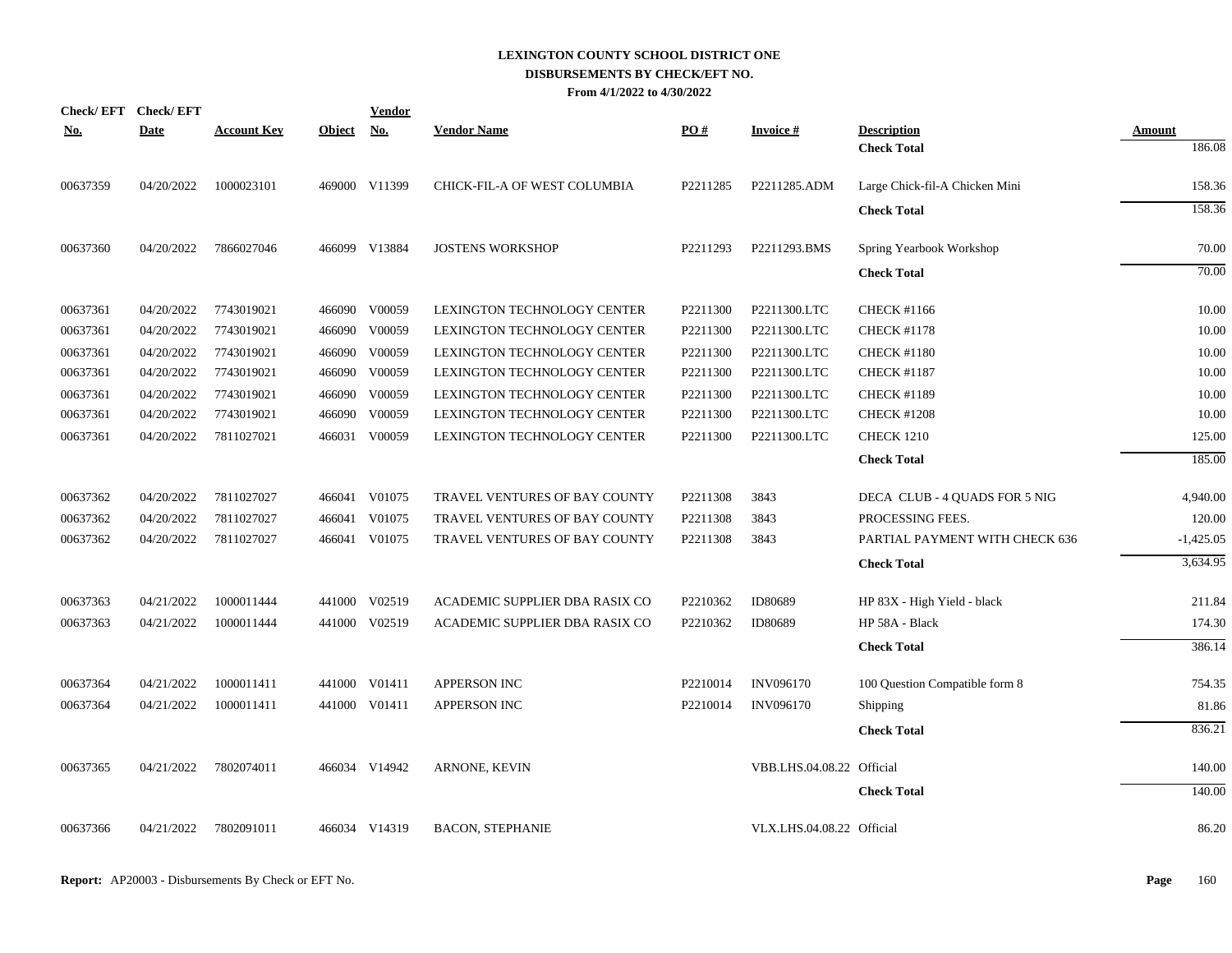|            | Check/EFT Check/EFT |                    |               | <b>Vendor</b> |                                |                   |                           |                                |               |
|------------|---------------------|--------------------|---------------|---------------|--------------------------------|-------------------|---------------------------|--------------------------------|---------------|
| <u>No.</u> | <b>Date</b>         | <b>Account Key</b> | <b>Object</b> | <b>No.</b>    | <b>Vendor Name</b>             | $\underline{PO#}$ | <b>Invoice#</b>           | <b>Description</b>             | <b>Amount</b> |
|            |                     |                    |               |               |                                |                   |                           | <b>Check Total</b>             | 86.20         |
| 00637367   | 04/21/2022          | 7802091011         |               | 466034 V11135 | <b>BAILEY, JOHN RYAN</b>       |                   | VLX.LHS.04.08.22 Official |                                | 90.70         |
| 00637367   | 04/21/2022          | 7802091011         |               | 466034 V11135 | <b>BAILEY, JOHN RYAN</b>       |                   | VLX.LHS.04.09.22 Official |                                | 146.10        |
|            |                     |                    |               |               |                                |                   |                           | <b>Check Total</b>             | 236.80        |
| 00637368   | 04/21/2022          | 1000014127         |               | 441000 V13041 | BLICK ART MATERIALS LLC        | P2207796          | 8408882                   | ETCHING PRESS !DT STANDARD E-1 | 1,310.75      |
| 00637368   | 04/21/2022          | 1000014127         |               | 441000 V13041 | <b>BLICK ART MATERIALS LLC</b> | P2207796          | 8408882                   | <b>SHIPPING</b>                | 176.55        |
|            |                     |                    |               |               |                                |                   |                           | <b>Check Total</b>             | 1,487.30      |
| 00637372   | 04/21/2022          | 6000025631         |               | 446030 V16416 | <b>BORDEN DAIRY</b>            |                   | 477264777                 | 031-Lake Murray ES #14944      | 101.96        |
| 00637372   | 04/21/2022          | 6000025639         |               | 446030 V16416 | <b>BORDEN DAIRY</b>            |                   | 478355685                 | 039-Forts Pond ES #20961       | 23.00         |
| 00637372   | 04/21/2022          | 6000025639         |               | 446030 V16416 | <b>BORDEN DAIRY</b>            |                   | 478355686                 | 039-Forts Pond ES #20961       | 170.52        |
| 00637372   | 04/21/2022          | 6000025620         |               | 446030 V16416 | <b>BORDEN DAIRY</b>            |                   | 478878460                 | 020-Lexington MS #14941        | 91.79         |
| 00637372   | 04/21/2022          | 6000025642         |               | 446030 V16416 | <b>BORDEN DAIRY</b>            |                   | 481348902                 | 042-Meadow Glen ES #970605     | 134.21        |
| 00637372   | 04/21/2022          | 6000025642         |               | 446030 V16416 | <b>BORDEN DAIRY</b>            |                   | 481508632                 | 042-Meadow Glen ES #970605     | 286.78        |
| 00637372   | 04/21/2022          | 6000025622         |               | 446030 V16416 | <b>BORDEN DAIRY</b>            |                   | 481810858                 | 022-Oak Grove ES #02972        | 229.20        |
| 00637372   | 04/21/2022          | 6000025639         |               | 446030 V16416 | <b>BORDEN DAIRY</b>            |                   | 482012985                 | 039-Forts Pond ES #20961       | 195.54        |
| 00637372   | 04/21/2022          | 6000025616         |               | 446030 V16416 | <b>BORDEN DAIRY</b>            |                   | 482012987                 | 016-Pelion ES #02977           | 390.52        |
| 00637372   | 04/21/2022          | 6000025615         |               | 446030 V16416 | <b>BORDEN DAIRY</b>            |                   | 482012989                 | 015-Pelion HS #02982           | 194.71        |
| 00637372   | 04/21/2022          | 6000025623         |               | 446030 V16416 | <b>BORDEN DAIRY</b>            |                   | 482012990                 | 023-Saxe Gotha ES #02999       | 389.97        |
| 00637372   | 04/21/2022          | 6000025626         |               | 446030 V16416 | <b>BORDEN DAIRY</b>            |                   | 482012991                 | 026-White Knoll MS #03005      | 320.54        |
| 00637372   | 04/21/2022          | 6000025625         |               | 446030 V16416 | <b>BORDEN DAIRY</b>            |                   | 482012992                 | 025-White Knoll ES #03001      | 369.20        |
| 00637372   | 04/21/2022          | 6000025624         |               | 446030 V16416 | <b>BORDEN DAIRY</b>            |                   | 482012993                 | 024-Red Bank ES #02983         | 252.56        |
| 00637372   | 04/21/2022          | 6000025637         |               | 446030 V16416 | <b>BORDEN DAIRY</b>            |                   | 482012994                 | 037-Carolina Springs MS #20542 | 228.65        |
| 00637372   | 04/21/2022          | 6000025638         |               | 446030 V16416 | <b>BORDEN DAIRY</b>            |                   | 482012995                 | 038-Carolina Springs ES #20541 | 320.44        |
| 00637372   | 04/21/2022          | 6000025645         |               | 446030 V16416 | <b>BORDEN DAIRY</b>            |                   | 482012996                 | 045-Deerfield ES #179155       | 478.15        |
| 00637372   | 04/21/2022          | 6000025647         |               | 446030 V16416 | <b>BORDEN DAIRY</b>            |                   | 482012997                 | 047-Centerville ES #158535     | 527.08        |
| 00637372   | 04/21/2022          | 6000025614         |               | 446030 V16416 | <b>BORDEN DAIRY</b>            |                   | 482012998                 | 014-Gilbert ES #16053          | 389.62        |
| 00637372   | 04/21/2022          | 6000025629         |               | 446030 V16416 | <b>BORDEN DAIRY</b>            |                   | 482012999                 | 029-Gilbert MS #02954          | 240.33        |
| 00637372   | 04/21/2022          | 6000025613         |               | 446030 V16416 | <b>BORDEN DAIRY</b>            |                   | 482013000                 | 013-Gilbert HS #02949          | 91.24         |
| 00637372   | 04/21/2022          | 6000025622         |               | 446030 V16416 | <b>BORDEN DAIRY</b>            |                   | 482173507                 | 022-Oak Grove ES #02972        | 115.15        |
| 00637372   | 04/21/2022          | 6000025643         |               | 446030 V16416 | <b>BORDEN DAIRY</b>            |                   | 482173509                 | 043-Meadow Glen MS #978160     | 366.84        |
| 00637372   | 04/21/2022          | 6000025644         |               | 446030 V16416 | <b>BORDEN DAIRY</b>            |                   | 482173510                 | 044-River Bluff HS #148842     | 435.59        |
| 00637372   | 04/21/2022          | 6000025620         |               | 446030 V16416 | <b>BORDEN DAIRY</b>            |                   | 482173511                 | 020-Lexington MS #14941        | 80.11         |
|            |                     |                    |               |               |                                |                   |                           |                                |               |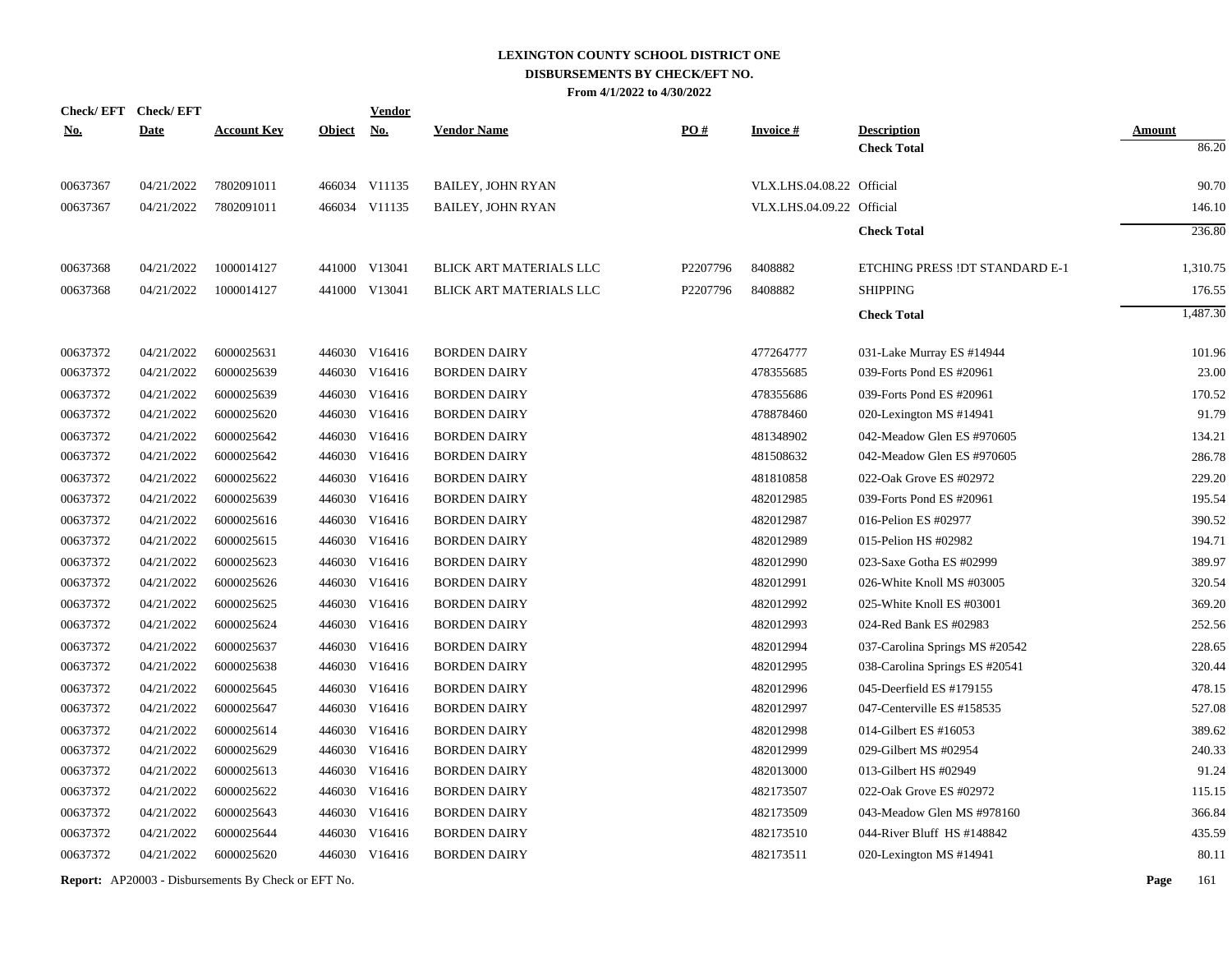| <u>No.</u><br>00637372 | <b>Date</b><br>04/21/2022 | <b>Account Key</b><br>6000025612 | <b>Object</b><br>446030 | <b>No.</b><br>V16416 | <b>Vendor Name</b><br><b>BORDEN DAIRY</b> | PO# | <b>Invoice#</b><br>482173512 | <b>Description</b><br>012-Lexington ES #02956 | <b>Amount</b><br>229.75 |
|------------------------|---------------------------|----------------------------------|-------------------------|----------------------|-------------------------------------------|-----|------------------------------|-----------------------------------------------|-------------------------|
| 00637372               | 04/21/2022                | 6000025619                       | 446030                  | V16416               | <b>BORDEN DAIRY</b>                       |     | 482173513                    | 019-AES #02964                                | 22.81                   |
| 00637372               | 04/21/2022                | 6000025628                       |                         | 446030 V16416        | <b>BORDEN DAIRY</b>                       |     | 482173514                    | 028-Midway ES #02968                          | 287.05                  |
| 00637372               | 04/21/2022                | 6000025640                       |                         | 446030 V16416        | <b>BORDEN DAIRY</b>                       |     | 482173515                    | 040-New Providence ES #20962                  | 275.46                  |
| 00637372               | 04/21/2022                | 6000025631                       |                         | 446030 V16416        | <b>BORDEN DAIRY</b>                       |     | 482173516                    | 031-Lake Murray ES #14944                     | 344.08                  |
| 00637372               | 04/21/2022                | 6000025646                       |                         | 446030 V16416        | <b>BORDEN DAIRY</b>                       |     | 482173517                    | 046-Beechwood MS #143304                      | 240.61                  |
| 00637372               | 04/21/2022                | 6000025641                       | 446030                  | V16416               | <b>BORDEN DAIRY</b>                       |     | 482173518                    | 041-Rocky Creek ES #21656                     | 240.33                  |
| 00637372               | 04/21/2022                | 6000025611                       |                         | 446030 V16416        | <b>BORDEN DAIRY</b>                       |     | 482173519                    | 011-Lexington HS $#02963$                     | 343.53                  |
| 00637372               | 04/21/2022                | 6000025634                       | 446030                  | V16416               | <b>BORDEN DAIRY</b>                       |     | 482173520                    | 034-Pleasant Hill MS #19730                   | 218.20                  |
| 00637372               | 04/21/2022                | 6000025635                       |                         | 446030 V16416        | <b>BORDEN DAIRY</b>                       |     | 482173521                    | 035-Pleasant Hill ES #19754                   | 171.90                  |
| 00637372               | 04/21/2022                | 6000025627                       |                         | 446030 V16416        | <b>BORDEN DAIRY</b>                       |     | 482173522                    | 027-White Knoll HS #14942                     | 412.23                  |
| 00637372               | 04/21/2022                | 6000025622                       |                         | 446030 V16416        | <b>BORDEN DAIRY</b>                       |     | 482335728                    | 022-Oak Grove ES #02972                       | 382.63                  |
| 00637372               | 04/21/2022                | 6000025625                       | 446030                  | V16416               | <b>BORDEN DAIRY</b>                       |     | 482335729                    | 025-White Knoll ES #03001                     | 322.64                  |
| 00637372               | 04/21/2022                | 6000025624                       |                         | 446030 V16416        | <b>BORDEN DAIRY</b>                       |     | 482335730                    | 024-Red Bank ES #02983                        | 160.22                  |
| 00637372               | 04/21/2022                | 6000025623                       |                         | 446030 V16416        | <b>BORDEN DAIRY</b>                       |     | 482335731                    | 023-Saxe Gotha ES #02999                      | 275.37                  |
| 00637372               | 04/21/2022                | 6000025638                       |                         | 446030 V16416        | <b>BORDEN DAIRY</b>                       |     | 482335732                    | 038-Carolina Springs ES #20541                | 343.80                  |
| 00637372               | 04/21/2022                | 6000025639                       |                         | 446030 V16416        | <b>BORDEN DAIRY</b>                       |     | 482335734                    | 039-Forts Pond ES #20961                      | 196.09                  |
| 00637372               | 04/21/2022                | 6000025616                       |                         | 446030 V16416        | <b>BORDEN DAIRY</b>                       |     | 482335735                    | 016-Pelion ES #02977                          | 160.77                  |
| 00637372               | 04/21/2022                | 6000025613                       |                         | 446030 V16416        | <b>BORDEN DAIRY</b>                       |     | 482335736                    | 013-Gilbert HS #02949                         | 236.38                  |
| 00637372               | 04/21/2022                | 6000025629                       | 446030                  | V16416               | <b>BORDEN DAIRY</b>                       |     | 482335737                    | 029-Gilbert MS #02954                         | 297.63                  |
| 00637372               | 04/21/2022                | 6000025614                       | 446030                  | V16416               | <b>BORDEN DAIRY</b>                       |     | 482335738                    | 014-Gilbert ES #16053                         | 275.57                  |
| 00637372               | 04/21/2022                | 6000025647                       |                         | 446030 V16416        | <b>BORDEN DAIRY</b>                       |     | 482335739                    | 047-Centerville ES #158535                    | 389.67                  |
| 00637372               | 04/21/2022                | 6000025641                       |                         | 446030 V16416        | <b>BORDEN DAIRY</b>                       |     | 482335740                    | 041-Rocky Creek ES #21656                     | 205.84                  |
| 00637372               | 04/21/2022                | 6000025635                       |                         | 446030 V16416        | <b>BORDEN DAIRY</b>                       |     | 482335741                    | 035-Pleasant Hill ES #19754                   | 194.71                  |
| 00637372               | 04/21/2022                | 6000025628                       |                         | 446030 V16416        | <b>BORDEN DAIRY</b>                       |     | 482335742                    | 028-Midway ES #02968                          | 298.57                  |
| 00637372               | 04/21/2022                | 6000025620                       |                         | 446030 V16416        | <b>BORDEN DAIRY</b>                       |     | 482335743                    | 020-Lexington MS #14941                       | 57.30                   |
| 00637372               | 04/21/2022                | 6000025612                       |                         | 446030 V16416        | <b>BORDEN DAIRY</b>                       |     | 482335744                    | 012-Lexington ES #02956                       | 321.38                  |
| 00637372               | 04/21/2022                | 6000025639                       | 446030                  | V16416               | <b>BORDEN DAIRY</b>                       |     | 482479744                    | 039-Forts Pond ES #20961                      | 115.15                  |
| 00637372               | 04/21/2022                | 6000025616                       |                         | 446030 V16416        | <b>BORDEN DAIRY</b>                       |     | 482479745                    | 016-Pelion ES #02977                          | 276.47                  |
| 00637372               | 04/21/2022                | 6000025630                       |                         | 446030 V16416        | <b>BORDEN DAIRY</b>                       |     | 482479746                    | 030-Pelion MS #14943                          | 114.60                  |
| 00637372               | 04/21/2022                | 6000025615                       |                         | 446030 V16416        | <b>BORDEN DAIRY</b>                       |     | 482479747                    | 015-Pelion HS #02982                          | 160.22                  |
| 00637372               | 04/21/2022                | 6000025623                       |                         | 446030 V16416        | <b>BORDEN DAIRY</b>                       |     | 482479748                    | 023-Saxe Gotha ES #02999                      | 458.95                  |
| 00637372               | 04/21/2022                | 6000025626                       | 446030                  | V16416               | <b>BORDEN DAIRY</b>                       |     | 482479749                    | 026-White Knoll MS #03005                     | 297.73                  |
| 00637372               | 04/21/2022                | 6000025625                       |                         | 446030 V16416        | <b>BORDEN DAIRY</b>                       |     | 482479750                    | 025-White Knoll ES #03001                     | 254.21                  |

**Check/ EFT Vendor Check/ EFT**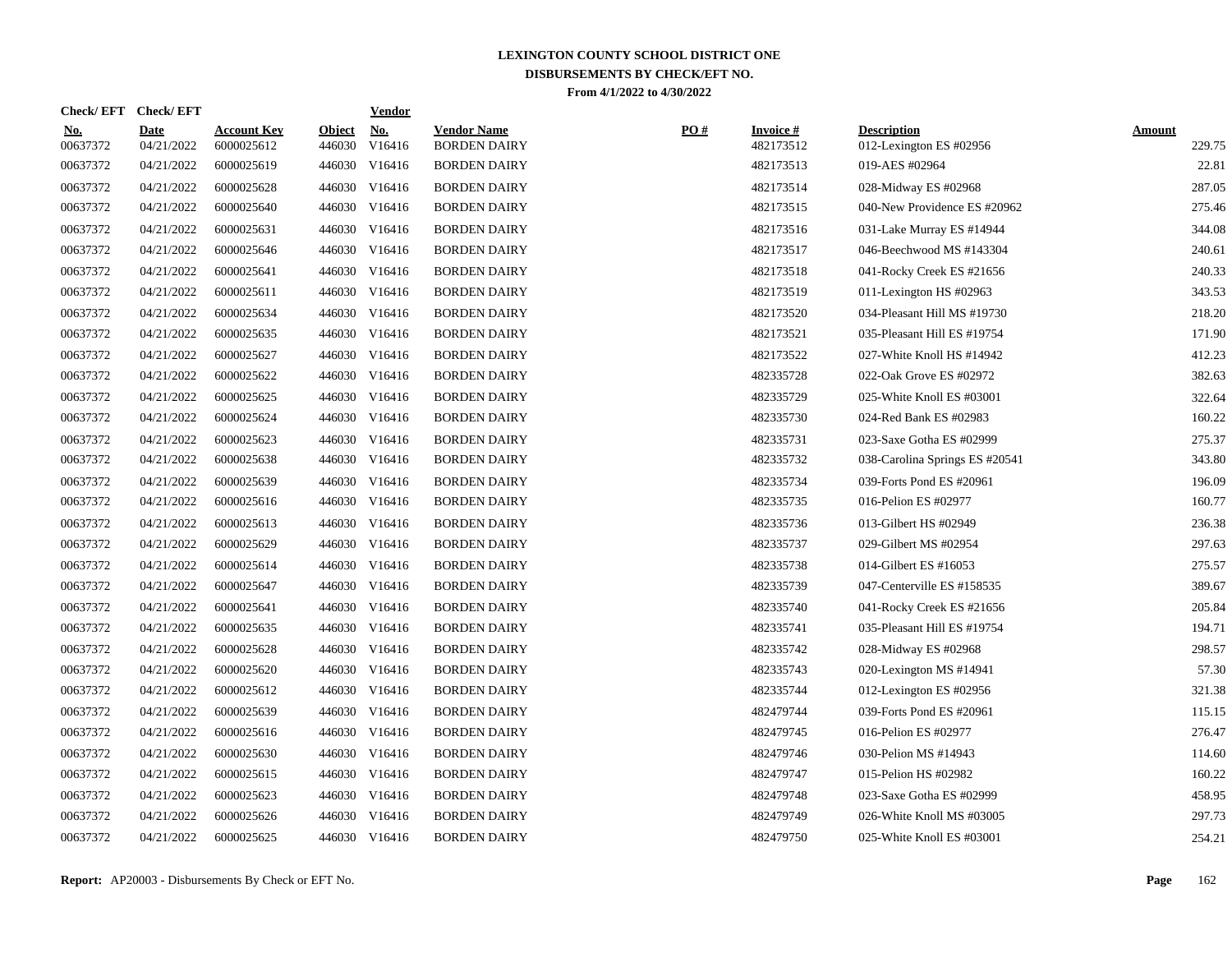| Check/EFT Check/EFT    |                           |                           |               | <b>Vendor</b>        |                                           |                   |                                    |                                              |                  |
|------------------------|---------------------------|---------------------------|---------------|----------------------|-------------------------------------------|-------------------|------------------------------------|----------------------------------------------|------------------|
| <u>No.</u><br>00637372 | <b>Date</b><br>04/21/2022 | Account Kev<br>6000025624 | <b>Object</b> | No.<br>446030 V16416 | <b>Vendor Name</b><br><b>BORDEN DAIRY</b> | $\underline{PO#}$ | Invoice #<br>482479751             | <b>Description</b><br>024-Red Bank ES #02983 | Amount<br>252.56 |
| 00637372               | 04/21/2022                | 6000025637                |               | 446030 V16416        | <b>BORDEN DAIRY</b>                       |                   | 482479752                          | 037-Carolina Springs MS #20542               | 390.27           |
| 00637372               | 04/21/2022                | 6000025638                |               | 446030 V16416        | <b>BORDEN DAIRY</b>                       |                   | 482479753                          | 038-Carolina Springs ES #20541               | 342.15           |
| 00637372               | 04/21/2022                | 6000025645                |               | 446030 V16416        | <b>BORDEN DAIRY</b>                       |                   | 482479754                          | 045-Deerfield ES #179155                     | 351.22           |
| 00637372               | 04/21/2022                | 6000025647                |               | 446030 V16416        | <b>BORDEN DAIRY</b>                       |                   | 482479755                          | 047-Centerville ES #158535                   | 276.12           |
| 00637372               | 04/21/2022                | 6000025614                |               | 446030 V16416        | <b>BORDEN DAIRY</b>                       |                   | 482479756                          | 014-Gilbert ES #16053                        | 511.69           |
| 00637372               | 04/21/2022                | 6000025643                |               | 446030 V16416        | <b>BORDEN DAIRY</b>                       |                   | 482642207                          | 043-Meadow Glen MS #978160                   | 188.42           |
| 00637372               | 04/21/2022                | 6000025620                |               | 446030 V16416        | <b>BORDEN DAIRY</b>                       |                   | 482642209                          | 020-Lexington MS #14941                      | 105.91           |
| 00637372               | 04/21/2022                | 6000025612                |               | 446030 V16416        | <b>BORDEN DAIRY</b>                       |                   | 482642210                          | 012-Lexington ES #02956                      | 235.22           |
| 00637372               | 04/21/2022                | 6000025628                |               | 446030 V16416        | <b>BORDEN DAIRY</b>                       |                   | 482642211                          | 028-Midway ES #02968                         | 282.63           |
| 00637372               | 04/21/2022                | 6000025640                |               | 446030 V16416        | <b>BORDEN DAIRY</b>                       |                   | 482642212                          | 040-New Providence ES #20962                 | 330.54           |
| 00637372               | 04/21/2022                | 6000025631                |               | 446030 V16416        | <b>BORDEN DAIRY</b>                       |                   | 482642213                          | 031-Lake Murray ES #14944                    | 318.04           |
| 00637372               | 04/21/2022                | 6000025646                |               | 446030 V16416        | <b>BORDEN DAIRY</b>                       |                   | 482642214                          | 046-Beechwood MS #143304                     | 247.23           |
| 00637372               | 04/21/2022                | 6000025641                |               | 446030 V16416        | <b>BORDEN DAIRY</b>                       |                   | 482642215                          | 041-Rocky Creek ES #21656                    | 259.23           |
| 00637372               | 04/21/2022                | 6000025611                |               | 446030 V16416        | <b>BORDEN DAIRY</b>                       |                   | 482642216                          | 011-Lexington HS #02963                      | 234.92           |
| 00637372               | 04/21/2022                | 6000025635                |               | 446030 V16416        | <b>BORDEN DAIRY</b>                       |                   | 482642217                          | 035-Pleasant Hill ES #19754                  | 282.63           |
| 00637372               | 04/21/2022                | 6000025634                |               | 446030 V16416        | <b>BORDEN DAIRY</b>                       |                   | 482642218                          | 034-Pleasant Hill MS #19730                  | 176.85           |
|                        |                           |                           |               |                      |                                           |                   |                                    | <b>Check Total</b>                           | 19,791.18        |
| 00637373               | 04/21/2022                | 7802074011                |               | 466034 V17169        | <b>BRUNO, MATTHEW</b>                     |                   | VBB.LHS.04.07.22 Official          |                                              | 133.70           |
|                        |                           |                           |               |                      |                                           |                   |                                    | <b>Check Total</b>                           | 133.70           |
| 00637374               | 04/21/2022                | 7887078527                |               | 466099 V13255        | <b>BSN SPORTS</b>                         | P2208315          | 916708822                          | NAVY CCL CAMPUS CLUB PULLOVER                | 134.82           |
| 00637374               | 04/21/2022                | 7887078527                |               | 466099 V13255        | <b>BSN SPORTS</b>                         | P2208315          | 916708822                          | CARB HEA TEAM LEGEND LONG SLEE               | 77.04            |
| 00637374               | 04/21/2022                | 7887078527                |               | 466099 V13255        | <b>BSN SPORTS</b>                         | P2208315          | 916708822                          | WOMENS AIR ZOOM PEGASUS 38 SHO               | 89.88            |
| 00637374               | 04/21/2022                | 7887078527                |               | 466099 V13255        | <b>BSN SPORTS</b>                         | P2208315          | 916708822                          | GNSML WOMENS AIR ZOOM PEGASUS                | 89.88            |
| 00637374               | 04/21/2022                | 7887078527                |               | 466099 V13255        | <b>BSN SPORTS</b>                         | P2208315          | 916708822                          | <b>FREIGHT</b>                               | 28.00            |
|                        |                           |                           |               |                      |                                           |                   |                                    | <b>Check Total</b>                           | 419.62           |
| 00637375               | 04/21/2022                | 1000014115                |               | 433100 V00343        | <b>CAPITOL TOURS</b>                      | P2208566          | CBL20220229                        | <b>DEPOSIT</b>                               | 119.50           |
| 00637375               | 04/21/2022                | 1000014115                |               | 433100 V00343        | <b>CAPITOL TOURS</b>                      | P2208566          | CBL20220229                        | <b>REMAINING BALANCE</b>                     | 1,075.50         |
|                        |                           |                           |               |                      |                                           |                   |                                    | <b>Check Total</b>                           | 1,195.00         |
| 00637376               | 04/21/2022                | 7887074013                |               | 466034 V02718        | CAUGHMAN, MICHAEL                         |                   | JBAS.GI.04.15.22 Athletic Official |                                              | 260.00           |
|                        |                           |                           |               |                      |                                           |                   |                                    |                                              |                  |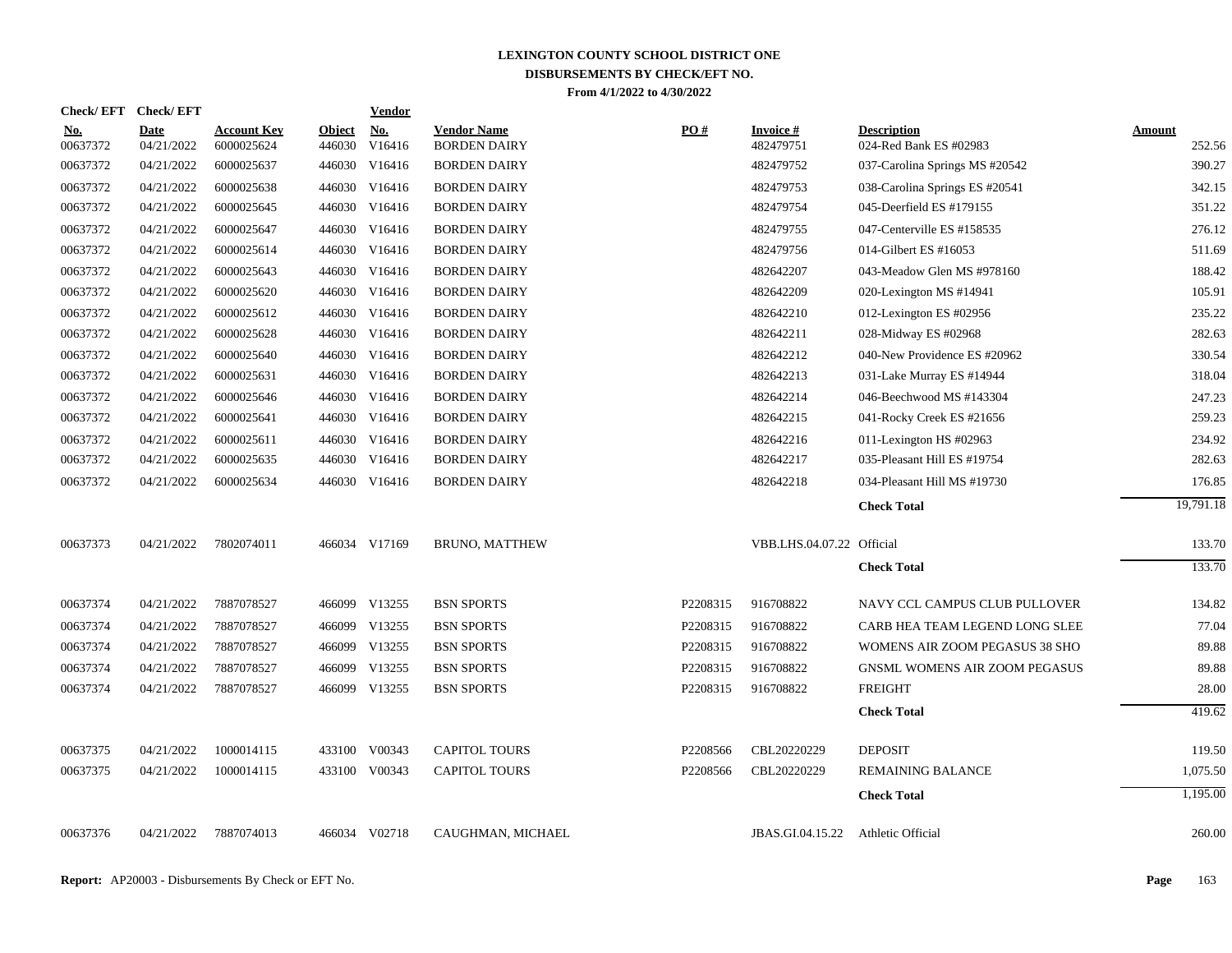| Check/EFT Check/EFT |             |                    |               | <b>Vendor</b> |                                       |          |                           |                                |               |
|---------------------|-------------|--------------------|---------------|---------------|---------------------------------------|----------|---------------------------|--------------------------------|---------------|
| <u>No.</u>          | <b>Date</b> | <b>Account Key</b> | <b>Object</b> | <b>No.</b>    | <b>Vendor Name</b>                    | PO#      | <b>Invoice#</b>           | <b>Description</b>             | <b>Amount</b> |
|                     |             |                    |               |               |                                       |          |                           | <b>Check Total</b>             | 260.00        |
| 00637377            | 04/21/2022  | 1000025408         |               | 441020 V10639 | COOK & BOARDMAN LLC                   | P2111123 | 71233688                  | CS - Locksets                  | 1,526.36      |
|                     |             |                    |               |               |                                       |          |                           | <b>Check Total</b>             | 1,526.36      |
| 00637378            | 04/21/2022  | 7887074013         |               | 466034 V02807 | <b>CROMER, ANTHONY</b>                |          | JBAS.GI.04.15.22          | Athletic Official              | 260.00        |
|                     |             |                    |               |               |                                       |          |                           | <b>Check Total</b>             | 260.00        |
| 00637379            | 04/21/2022  | 7802091011         |               | 466034 V13578 | <b>CURRY, YEWSTON JERRYD</b>          |          | VLX.LHS.04.08.22 Official |                                | 74.00         |
|                     |             |                    |               |               |                                       |          |                           | <b>Check Total</b>             | 74.00         |
| 00637380            | 04/21/2022  | 1000025427         |               | 441020 V00478 | <b>DAKTRONICS INC</b>                 | P2209103 | 6975029                   | WKHS Baseball - AllSport 5010R | 1,712.00      |
| 00637380            | 04/21/2022  | 1000025427         |               | 441020 V00478 | <b>DAKTRONICS INC</b>                 | P2209103 | 6975029                   | Shipping                       | 26.75         |
|                     |             |                    |               |               |                                       |          |                           | <b>Check Total</b>             | 1,738.75      |
| 00637381            | 04/21/2022  | 7802078011         |               | 466034 V03015 | DAY, JAMES                            |          | VSC.LHS.04.08.22 Official |                                | 100.70        |
|                     |             |                    |               |               |                                       |          |                           | <b>Check Total</b>             | 100.70        |
| 00637382            | 04/21/2022  | 7802078011         |               | 466034 V14959 | EARLEY, MATTHEW S                     |          | VSC.LHS.04.08.22 Official |                                | 53.00         |
|                     |             |                    |               |               |                                       |          |                           | <b>Check Total</b>             | 53.00         |
| 00637383            | 04/21/2022  | 6000025642         |               | 446020 V11591 | EARTHGRAINS BAKING COMPANIES I        |          | 51472604492               | 042-Meadow Glen ES #99835      | 30.10         |
| 00637383            | 04/21/2022  | 6000025615         |               | 446020 V11591 | <b>EARTHGRAINS BAKING COMPANIES I</b> |          | 51472604561               | 015-Pelion HS #97542           | 51.50         |
| 00637383            | 04/21/2022  | 6000025630         |               | 446020 V11591 | EARTHGRAINS BAKING COMPANIES I        |          | 51472604563               | 030-Pelion MS #97541           | 40.50         |
| 00637383            | 04/21/2022  | 6000025638         |               | 446020 V11591 | EARTHGRAINS BAKING COMPANIES I        |          | 51472604565               | 038-Carolina Springs ES #9827  | 48.60         |
| 00637383            | 04/21/2022  | 6000025637         |               | 446020 V11591 | EARTHGRAINS BAKING COMPANIES I        |          | 51472604566               | 037-Carolina Springs MS #9827  | 216.00        |
| 00637383            | 04/21/2022  | 6000025623         |               | 446020 V11591 | EARTHGRAINS BAKING COMPANIES I        |          | 51472604567               | 023-Saxe Gotha ES #97578       | 87.00         |
| 00637383            | 04/21/2022  | 6000025624         |               | 446020 V11591 | EARTHGRAINS BAKING COMPANIES I        |          | 51472604569               | 024-Red Bank ES #97579         | 33.00         |
| 00637383            | 04/21/2022  | 6000025625         |               | 446020 V11591 | EARTHGRAINS BAKING COMPANIES I        |          | 51472604571               | 025-White Knoll ES #97580      | 54.00         |
| 00637383            | 04/21/2022  | 6000025622         |               | 446020 V11591 | EARTHGRAINS BAKING COMPANIES I        |          | 51472604573               | 022-Oak Grove ES #97577        | 22.00         |
| 00637383            | 04/21/2022  | 6000025644         |               | 446020 V11591 | EARTHGRAINS BAKING COMPANIES I        |          | 51472604575               | 044-River Bluff HS #99834      | 200.80        |
| 00637383            | 04/21/2022  | 6000025643         |               | 446020 V11591 | EARTHGRAINS BAKING COMPANIES I        |          | 51472604577               | 043-Meadow Glen MS #99836      | 11.00         |
| 00637383            | 04/21/2022  | 6000025620         |               | 446020 V11591 | EARTHGRAINS BAKING COMPANIES I        |          | 51472604579               | 020-Lexington MS #97575        | 69.05         |
| 00637383            | 04/21/2022  | 6000025612         |               | 446020 V11591 | EARTHGRAINS BAKING COMPANIES I        |          | 51472604581               | 012-Lexington ES #97571        | 40.50         |
| 00637383            | 04/21/2022  | 6000025640         |               | 446020 V11591 | <b>EARTHGRAINS BAKING COMPANIES I</b> |          | 51472604584               | 040-New Providence ES #98574   | 62.50         |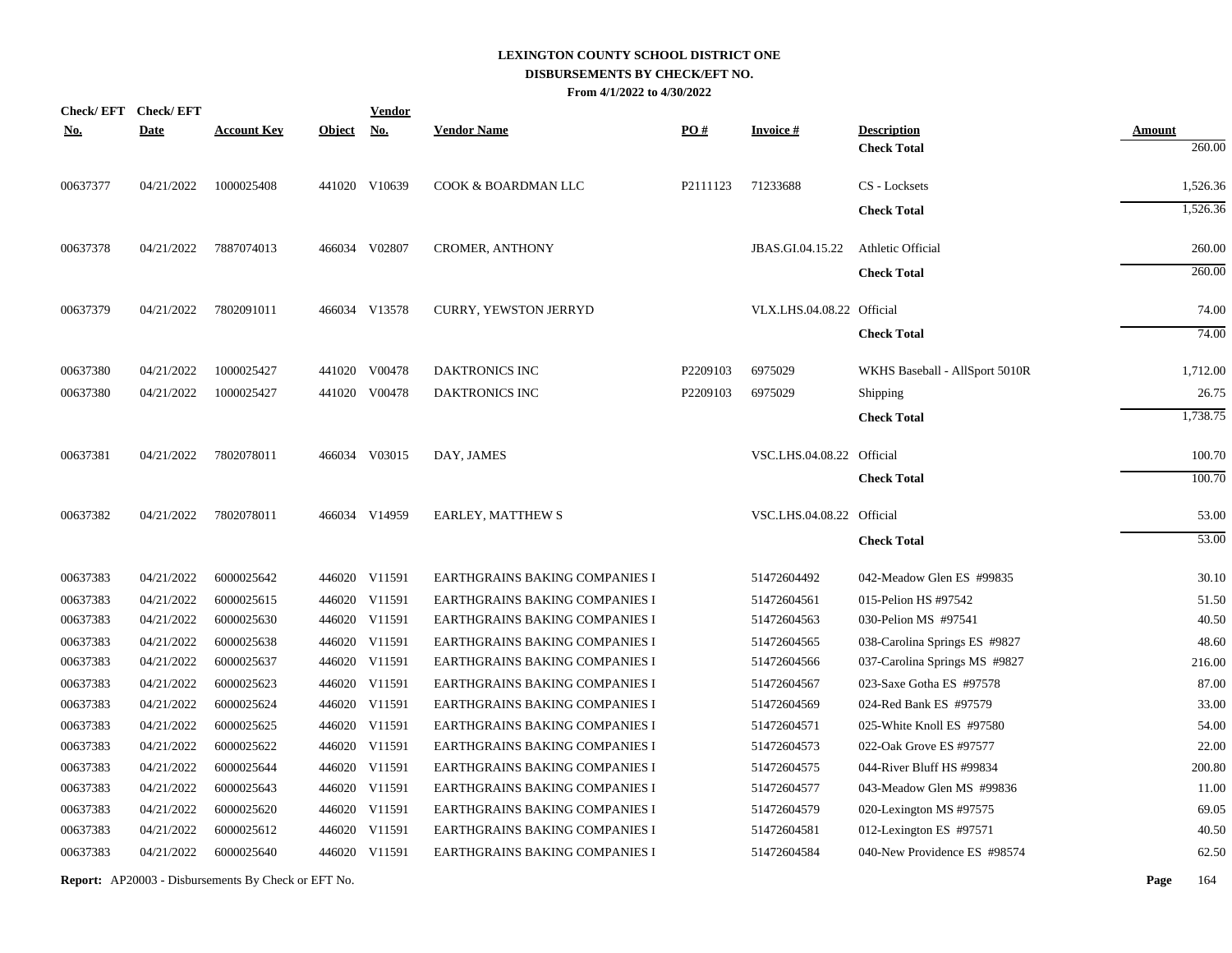| <b>Check/EFT</b>     | <b>Check/EFT</b>         |                                                            |                                | <u>Vendor</u> |                                                                  |          |                            |                                                        |               |                 |
|----------------------|--------------------------|------------------------------------------------------------|--------------------------------|---------------|------------------------------------------------------------------|----------|----------------------------|--------------------------------------------------------|---------------|-----------------|
| <u>No.</u>           | <b>Date</b>              | <b>Account Key</b>                                         | <b>Object</b>                  | <b>No.</b>    | <b>Vendor Name</b>                                               | PO#      | <b>Invoice#</b>            | <b>Description</b>                                     | <b>Amount</b> |                 |
| 00637383<br>00637383 | 04/21/2022<br>04/21/2022 | 6000025631<br>6000025641                                   | 446020 V11591<br>446020 V11591 |               | EARTHGRAINS BAKING COMPANIES I<br>EARTHGRAINS BAKING COMPANIES I |          | 51472604585<br>51472604587 | 031-Lake Murray ES #97584<br>041-Rocky Creek ES #99361 |               | 100.50<br>76.40 |
|                      |                          |                                                            | 446020 V11591                  |               |                                                                  |          |                            |                                                        |               | 66.00           |
| 00637383<br>00637383 | 04/21/2022<br>04/21/2022 | 6000025614<br>6000025635                                   | 446020 V11591                  |               | EARTHGRAINS BAKING COMPANIES I<br>EARTHGRAINS BAKING COMPANIES I |          | 51472604588<br>51472604590 | 014-Gilbert ES #97573<br>035-Pleasant Hill ES #97898   |               | 65.00           |
|                      |                          |                                                            |                                |               |                                                                  |          |                            |                                                        |               |                 |
| 00637383             | 04/21/2022<br>04/21/2022 | 6000025634<br>6000025645                                   | 446020 V11591<br>446020 V11591 |               | <b>EARTHGRAINS BAKING COMPANIES I</b>                            |          | 51472604591<br>51472604592 | 034-Pleasant Hill MS #97899                            |               | 25.65           |
| 00637383             |                          |                                                            |                                |               | EARTHGRAINS BAKING COMPANIES I                                   |          |                            | 045-Deerfield ES #975710258                            |               | 66.00           |
|                      |                          |                                                            |                                |               |                                                                  |          |                            | <b>Check Total</b>                                     |               | 1,366.10        |
| 00637384             | 04/21/2022               | 7802078011                                                 |                                | 466034 V03132 | <b>FARIAS-PEREZ, CARLOS</b>                                      |          | VSC.LHS.04.16.22 Official  |                                                        |               | 80.30           |
|                      |                          |                                                            |                                |               |                                                                  |          |                            | <b>Check Total</b>                                     |               | 80.30           |
|                      |                          |                                                            |                                |               |                                                                  |          |                            |                                                        |               |                 |
| 00637385             | 04/21/2022               | 6000025614                                                 |                                | 441000 V01340 | <b>FASTENAL CO</b>                                               | P2210596 | <b>SCLEX130564</b>         | BLACK, FORK, HW 1000/CASE                              |               | 151.25          |
| 00637385             | 04/21/2022               | 6000025614                                                 |                                | 441000 V01340 | <b>FASTENAL CO</b>                                               | P2210596 | <b>SCLEX130564</b>         | BLACK, SPOON, HW 1000/CASE                             |               | 151.26          |
| 00637385             | 04/21/2022               | 6000025615                                                 |                                | 441000 V01340 | <b>FASTENAL CO</b>                                               | P2210597 | <b>SCLEX130565</b>         | BLACK, FORK, HW 1000/CASE                              |               | 75.63           |
| 00637385             | 04/21/2022               | 6000025615                                                 |                                | 441000 V01340 | <b>FASTENAL CO</b>                                               | P2210597 | <b>SCLEX130565</b>         | BLACK, SPOON, HW 1000/CASE                             |               | 37.81           |
| 00637385             | 04/21/2022               | 6000025613                                                 |                                | 441000 V01340 | <b>FASTENAL CO</b>                                               | P2210595 | <b>SCLEX130566</b>         | BLACK, FORK, HW 1000/CASE                              |               | 113.44          |
| 00637385             | 04/21/2022               | 6000025613                                                 |                                | 441000 V01340 | <b>FASTENAL CO</b>                                               | P2210595 | <b>SCLEX130566</b>         | BLACK, SPOON, HW 1000/CASE                             |               | 113.44          |
| 00637385             | 04/21/2022               | 6000025611                                                 |                                | 441000 V01340 | <b>FASTENAL CO</b>                                               | P2210594 | <b>SCLEX130567</b>         | BLACK, FORK, HW 1000/CASE                              |               | 151.26          |
| 00637385             | 04/21/2022               | 6000025611                                                 |                                | 441000 V01340 | <b>FASTENAL CO</b>                                               | P2210594 | <b>SCLEX130567</b>         | BLACK, SPOON HW 1000/CASE                              |               | 37.81           |
| 00637385             | 04/21/2022               | 6000025616                                                 |                                | 441000 V01340 | <b>FASTENAL CO</b>                                               | P2210599 | <b>SCLEX130569</b>         | BLACK, FORK, HW 1000/CASE                              |               | 151.25          |
| 00637385             | 04/21/2022               | 6000025616                                                 |                                | 441000 V01340 | <b>FASTENAL CO</b>                                               | P2210599 | <b>SCLEX130569</b>         | BLACK, SPOON, HW 1000/CASE                             |               | 151.26          |
| 00637385             | 04/21/2022               | 6000025629                                                 |                                | 441000 V01340 | <b>FASTENAL CO</b>                                               | P2210610 | <b>SCLEX130580</b>         | BLACK, FORK, HW 1000/CASE                              |               | 113.44          |
| 00637385             | 04/21/2022               | 6000025629                                                 |                                | 441000 V01340 | <b>FASTENAL CO</b>                                               | P2210610 | <b>SCLEX130580</b>         | BLACK, SPOON, HW 1000/CASE                             |               | 75.63           |
| 00637385             | 04/21/2022               | 6000025630                                                 |                                | 441000 V01340 | <b>FASTENAL CO</b>                                               | P2210611 | <b>SCLEX130581</b>         | BLACK, FORK, HW 1000/CASE                              |               | 113.44          |
| 00637385             | 04/21/2022               | 6000025630                                                 |                                | 441000 V01340 | <b>FASTENAL CO</b>                                               | P2210611 | <b>SCLEX130581</b>         | BLACK, SPOON, HW 1000/CASE                             |               | 75.63           |
| 00637385             | 04/21/2022               | 6000025634                                                 |                                | 441000 V01340 | <b>FASTENAL CO</b>                                               | P2210612 | <b>SCLEX130582</b>         | BLACK, FORK, HW 1000/CASE                              |               | 113.44          |
| 00637385             | 04/21/2022               | 6000025634                                                 |                                | 441000 V01340 | <b>FASTENAL CO</b>                                               | P2210612 | <b>SCLEX130582</b>         | BLACK, SPOON, HW 1000/CASE                             |               | 113.44          |
| 00637385             | 04/21/2022               | 6000025635                                                 |                                | 441000 V01340 | <b>FASTENAL CO</b>                                               | P2210613 | <b>SCLEX130583</b>         | BLACK, FORK, HW 1000/CASE                              |               | 113.44          |
| 00637385             | 04/21/2022               | 6000025635                                                 |                                | 441000 V01340 | <b>FASTENAL CO</b>                                               | P2210613 | <b>SCLEX130583</b>         | BLACK, SPOON, HW 1000/CASE                             |               | 113.44          |
| 00637385             | 04/21/2022               | 6000025639                                                 |                                | 441000 V01340 | <b>FASTENAL CO</b>                                               | P2210615 | <b>SCLEX130585</b>         | BLACK, FORK, HW 1000/CASE                              |               | 113.44          |
| 00637385             | 04/21/2022               | 6000025639                                                 |                                | 441000 V01340 | <b>FASTENAL CO</b>                                               | P2210615 | <b>SCLEX130585</b>         | BLACK, FORK, SPOON HW 1000/CAS                         |               | 113.44          |
| 00637385             | 04/21/2022               | 6000025640                                                 |                                | 441000 V01340 | <b>FASTENAL CO</b>                                               | P2210617 | <b>SCLEX130587</b>         | BLACK, FORK, HW 1000/CASE                              |               | 113.44          |
| 00637385             | 04/21/2022               | 6000025640                                                 |                                | 441000 V01340 | <b>FASTENAL CO</b>                                               | P2210617 | <b>SCLEX130587</b>         | BLACK, SPOON, HW 1000/CASE                             |               | 113.44          |
| 00637385             | 04/21/2022               | 6000025647                                                 |                                | 441000 V01340 | <b>FASTENAL CO</b>                                               | P2210624 | <b>SCLEX130593</b>         | BLACK, FORK, HW 1000/CASE                              |               | 113.44          |
| 00637385             | 04/21/2022               | 6000025647                                                 |                                | 441000 V01340 | <b>FASTENAL CO</b>                                               | P2210624 | <b>SCLEX130593</b>         | BLACK, SPOON, HW 1000/CASE                             |               | 113.44          |
|                      |                          | <b>Report:</b> AP20003 - Disbursements By Check or EFT No. |                                |               |                                                                  |          |                            |                                                        | Page          | 165             |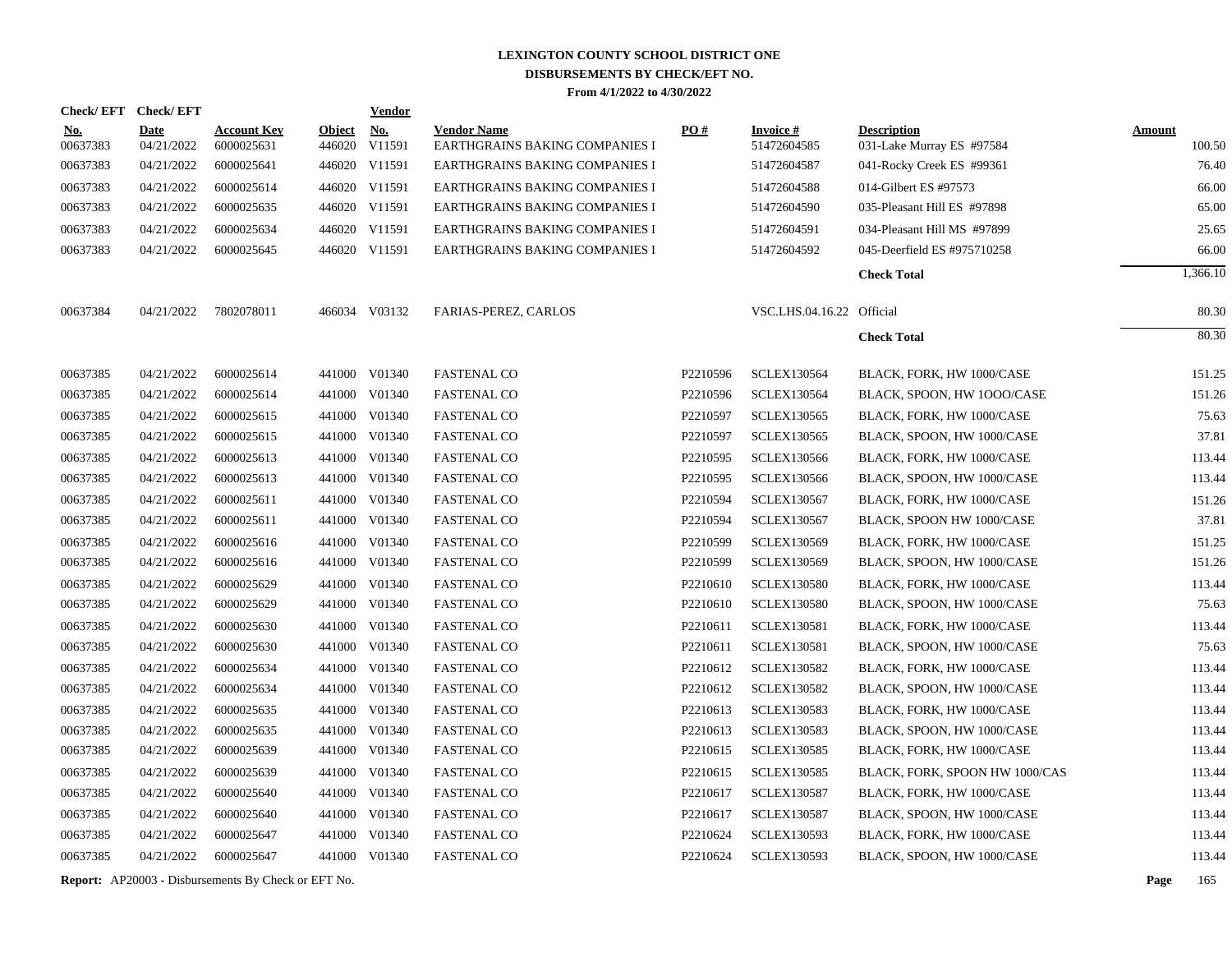| <b>Check/EFT</b> | <b>Check/EFT</b> |                                                            |               | <u>Vendor</u> |                              |          |                                    |                                |               |          |
|------------------|------------------|------------------------------------------------------------|---------------|---------------|------------------------------|----------|------------------------------------|--------------------------------|---------------|----------|
| <u>No.</u>       | <b>Date</b>      | <b>Account Key</b>                                         | <b>Object</b> | <b>No.</b>    | <b>Vendor Name</b>           | PO#      | <b>Invoice#</b>                    | <b>Description</b>             | <b>Amount</b> |          |
|                  |                  |                                                            |               |               |                              |          |                                    | <b>Check Total</b>             |               | 2,646.95 |
| 00637386         | 04/21/2022       | 7802078011                                                 |               | 466034 V02921 | FLICKER, SCOTT               |          | VSC.LHS.04.16.22 Official          |                                |               | 53.00    |
| 00637386         | 04/21/2022       | 7802078013                                                 |               | 466034 V02921 | <b>FLICKER, SCOTT</b>        |          | WSOCC.GI.04.08.2 Athletic Official |                                |               | 107.70   |
|                  |                  |                                                            |               |               |                              |          |                                    | <b>Check Total</b>             |               | 160.70   |
| 00637387         | 04/21/2022       | 7745027038                                                 |               | 466041 V12185 | FOLLETT SCHOOL SOLUTIONS INC | P2210531 | 1470377                            | <b>Follett Corded Scanner</b>  |               | 425.86   |
| 00637387         | 04/21/2022       | 7745027038                                                 | 466041        | V12185        | FOLLETT SCHOOL SOLUTIONS INC | P2210531 | 1470377                            | Hands Free Scanner Stand-updat |               | 83.46    |
| 00637387         | 04/21/2022       | 7745027038                                                 |               | 466041 V12185 | FOLLETT SCHOOL SOLUTIONS INC | P2210531 | 1470377                            | Shipping and Handling          |               | 4.04     |
|                  |                  |                                                            |               |               |                              |          |                                    | <b>Check Total</b>             |               | 513.36   |
| 00637388         | 04/21/2022       | 7750019027                                                 |               | 466041 V00549 | FORMS AND SUPPLY INC (FSI)   | P2209361 | 6068389-1                          | Crayola 240 Count Colored Penc |               | 128.40   |
| 00637388         | 04/21/2022       | 1000011346                                                 |               | 441000 V00549 | FORMS AND SUPPLY INC (FSI)   | P2210219 | 6082976-2                          | Crayola 240 Count Colored Penc |               | 278.20   |
| 00637388         | 04/21/2022       | 1000011337                                                 |               | 441000 V00549 | FORMS AND SUPPLY INC (FSI)   | P2210359 | 6084587-2                          | Crayola 462Piece Class Pack Co |               | 238.70   |
| 00637388         | 04/21/2022       | 2022011203                                                 | 441000        | V00549        | FORMS AND SUPPLY INC (FSI)   | P2210706 | 6091062-0                          | Advantus Clear Base File Tote  |               | 78.24    |
| 00637388         | 04/21/2022       | 1000011347                                                 |               | 441000 V00549 | FORMS AND SUPPLY INC (FSI)   | P2210719 | 6091356-0                          | EconomyValue ClearVue RoundRin |               | 22.95    |
| 00637388         | 04/21/2022       | 1000011347                                                 | 441000        | V00549        | FORMS AND SUPPLY INC (FSI)   | P2210719 | 6091356-0                          | Sharpie Precision Permanent Ma |               | 12.18    |
| 00637388         | 04/21/2022       | 1000011322                                                 |               | 441000 V00549 | FORMS AND SUPPLY INC (FSI)   | P2210724 | 6091372-0                          | Adams Tapebound 3part Money Re |               | 35.74    |
| 00637388         | 04/21/2022       | 1000011228                                                 |               | 441000 V00549 | FORMS AND SUPPLY INC (FSI)   | P2210726 | 6091376-0                          | Quality Park High Bulk 10x13 K |               | 20.01    |
| 00637388         | 04/21/2022       | 1000011316                                                 |               | 441000 V00549 | FORMS AND SUPPLY INC (FSI)   | P2210727 | 6091379-0                          | Performer ClearVue Round Ring  |               | 7.44     |
| 00637388         | 04/21/2022       | 1000011316                                                 |               | 441000 V00549 | FORMS AND SUPPLY INC (FSI)   | P2210727 | 6091379-0                          | Astrobrights Inkjet Laser Prin |               | 43.46    |
| 00637388         | 04/21/2022       | 1000011316                                                 |               | 441000 V00549 | FORMS AND SUPPLY INC (FSI)   | P2210727 | 6091379-0                          | Smartchoice Copy Paper Letter  |               | 90.42    |
|                  |                  |                                                            |               |               |                              |          |                                    | <b>Check Total</b>             |               | 955.74   |
| 00637389         | 04/21/2022       | 7802078011                                                 |               | 466034 V02794 | <b>GRAY, CHRISTOPHER W</b>   |          | VSC.LHS.04.16.22 Official          |                                |               | 53.00    |
|                  |                  |                                                            |               |               |                              |          |                                    | <b>Check Total</b>             |               | 53.00    |
| 00637390         | 04/21/2022       | 1000021328                                                 |               | 441000 V02048 | <b>GROVE MEDICAL</b>         | P2210811 | 6227622                            | True metrix meter strips       |               | 11.48    |
| 00637390         | 04/21/2022       | 1000021328                                                 |               | 441000 V02048 | <b>GROVE MEDICAL</b>         | P2210811 | 6227622                            | True Metrix Glucose Meter      |               | 10.87    |
| 00637390         | 04/21/2022       | 1000021328                                                 |               | 441000 V02048 | <b>GROVE MEDICAL</b>         | P2210811 | 6227622                            | Q-tips cotton swab             |               | 3.15     |
| 00637390         | 04/21/2022       | 1000021328                                                 |               | 441000 V02048 | <b>GROVE MEDICAL</b>         | P2210811 | 6227622                            | <b>Autolet Lancing Device</b>  |               | 9.17     |
| 00637390         | 04/21/2022       | 1000021328                                                 |               | 441000 V02048 | <b>GROVE MEDICAL</b>         | P2210811 | 6227622                            | True Metrix Lancet             |               | 1.33     |
|                  |                  |                                                            |               |               |                              |          |                                    | <b>Check Total</b>             |               | 36.00    |
| 00637391         | 04/21/2022       | 7802078011                                                 |               | 466034 V16688 | <b>GUSTAFSON, KYLE</b>       |          | VSC.LHS.04.16.22 Official          |                                |               | 57.50    |
|                  |                  | <b>Report:</b> AP20003 - Disbursements By Check or EFT No. |               |               |                              |          |                                    |                                | Page          | 166      |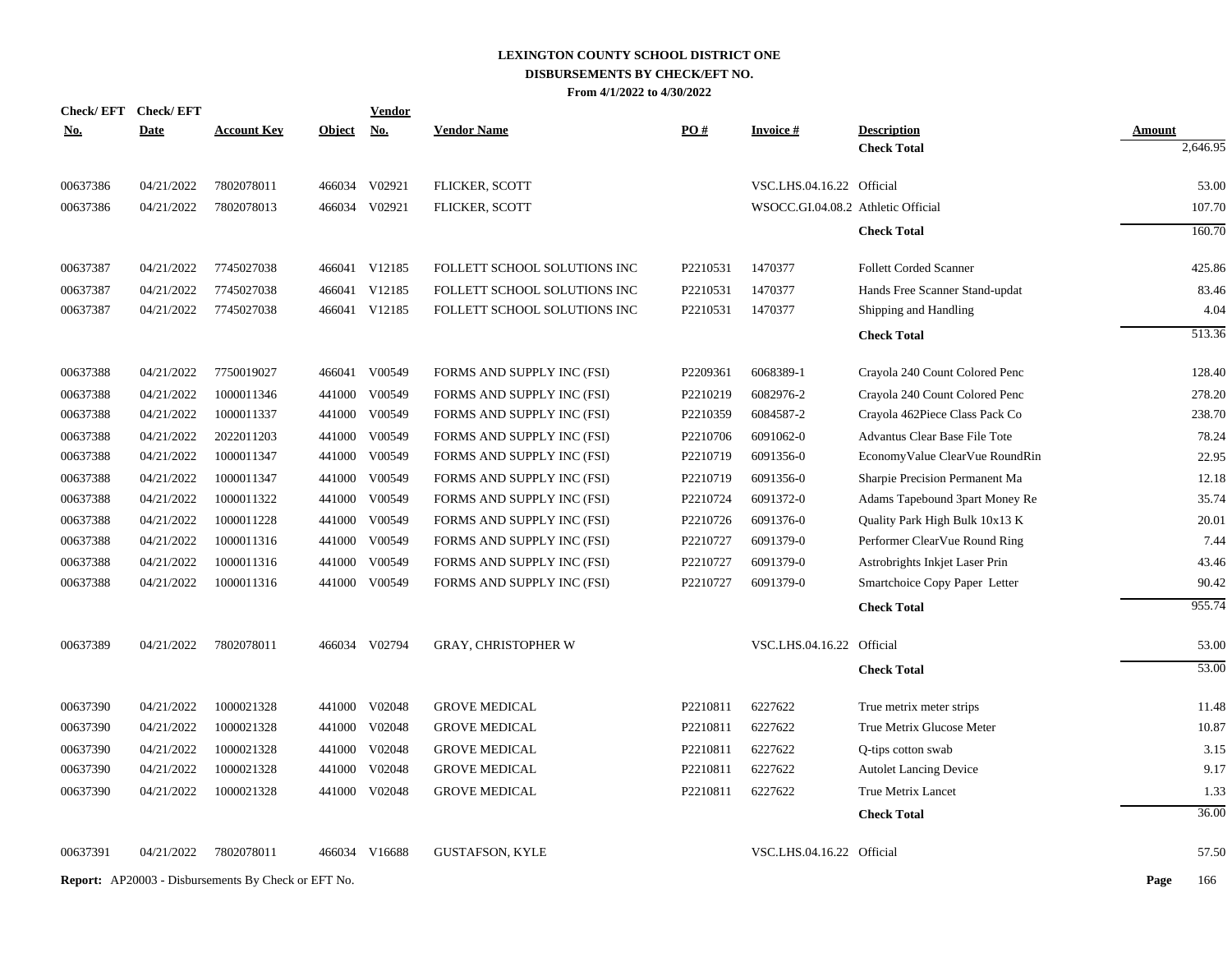| <b>Check/EFT</b> | <b>Check/EFT</b> |                    |               | <b>Vendor</b> |                              |          |                                    |                                          |                        |
|------------------|------------------|--------------------|---------------|---------------|------------------------------|----------|------------------------------------|------------------------------------------|------------------------|
| <u>No.</u>       | <b>Date</b>      | <b>Account Key</b> | <b>Object</b> | <u>No.</u>    | <b>Vendor Name</b>           | PO#      | Invoice #                          | <b>Description</b><br><b>Check Total</b> | <b>Amount</b><br>57.50 |
|                  |                  |                    |               |               |                              |          |                                    |                                          |                        |
| 00637392         | 04/21/2022       | 7802075011         |               | 466034 V02590 | JONES, SAMUEL H              |          | VSB.LHS.04.07.22 Official          |                                          | 124.00                 |
|                  |                  |                    |               |               |                              |          |                                    | <b>Check Total</b>                       | 124.00                 |
| 00637393         | 04/21/2022       | 7887074013         |               | 466034 V02872 | KEMFORT, JAMES               |          | JBAS.GI.04.14.22                   | Athletic Official                        | 260.00                 |
| 00637393         | 04/21/2022       | 7887074013         |               | 466034 V02872 | KEMFORT, JAMES               |          | JBAS.GI.04.16.22                   | Athletic Official                        | 195.00                 |
|                  |                  |                    |               |               |                              |          |                                    | <b>Check Total</b>                       | 455.00                 |
| 00637394         | 04/21/2022       | 7802091011         |               | 466034 V17180 | KRAUSE, BRIAN E              |          | VLX.LHS.04.08.22 Official          |                                          | 134.80                 |
| 00637394         | 04/21/2022       | 7802091011         |               | 466034 V17180 | KRAUSE, BRIAN E              |          | VLX.LHS.04.09.22 Official          |                                          | 194.70                 |
|                  |                  |                    |               |               |                              |          |                                    | <b>Check Total</b>                       | 329.50                 |
| 00637395         | 04/21/2022       | 1000014144         |               | 432300 V12924 | LORICK, STAN                 | P2201972 |                                    | P2201972.RBH.SPR Spring - Piano Tuning   | 285.00                 |
|                  |                  |                    |               |               |                              |          |                                    |                                          | 285.00                 |
|                  |                  |                    |               |               |                              |          |                                    | <b>Check Total</b>                       |                        |
| 00637396         | 04/21/2022       | 7802074013         |               | 466034 V14309 | MCGINTY, CHAD                |          | VBAS.GI.04.07.22 Athletic Official |                                          | 122.00                 |
|                  |                  |                    |               |               |                              |          |                                    | <b>Check Total</b>                       | 122.00                 |
| 00637397         | 04/21/2022       | 1000025445         |               | 432300 V01589 | MIDLANDS FIRE PROTECTION INC | P2204544 | 5731                               | DES Freezer - Replace Fire Spr           | 965.00                 |
| 00637397         | 04/21/2022       | 1000025445         |               | 432300 V01589 | MIDLANDS FIRE PROTECTION INC | P2204544 | 5731                               | Materials                                | 579.08                 |
| 00637397         | 04/21/2022       | 1000025445         |               | 432300 V01589 | MIDLANDS FIRE PROTECTION INC | P2204544 | 5731                               | Shipping                                 | 111.60                 |
|                  |                  |                    |               |               |                              |          |                                    | <b>Check Total</b>                       | 1,655.68               |
| 00637398         | 04/21/2022       | 7887074013         |               | 466034 V16662 | <b>MOUNTS, GUS</b>           |          | JBAS.GI.04.14.22                   | Athletic Official                        | 130.00                 |
| 00637398         | 04/21/2022       | 7887074013         |               | 466034 V16662 | <b>MOUNTS, GUS</b>           |          | JBAS.GI.04.16.22                   | Athletic Official                        | 195.00                 |
|                  |                  |                    |               |               |                              |          |                                    | <b>Check Total</b>                       | 325.00                 |
| 00637399         | 04/21/2022       | 7959027011         |               | 466035 V03230 | N GRAPHIX                    | P2210015 | MGO031026                          | Digitizing/Embroidery Format             | 40.00                  |
| 00637399         | 04/21/2022       | 7959027011         |               | 466041 V03230 | N GRAPHIX                    | P2210015 | MGO031026                          | Fairfax Lady Polo in Navy, lef           | 304.95                 |
|                  |                  |                    |               |               |                              |          |                                    | <b>Check Total</b>                       | 344.95                 |
| 00637400         | 04/21/2022       | 7802078013         |               | 466034 V17172 | ORTIZ, JAIME A               |          | WSOCC.GI.04.08.2 Athletic Official |                                          | 105.90                 |
|                  |                  |                    |               |               |                              |          |                                    | <b>Check Total</b>                       | 105.90                 |
|                  |                  |                    |               |               |                              |          |                                    |                                          |                        |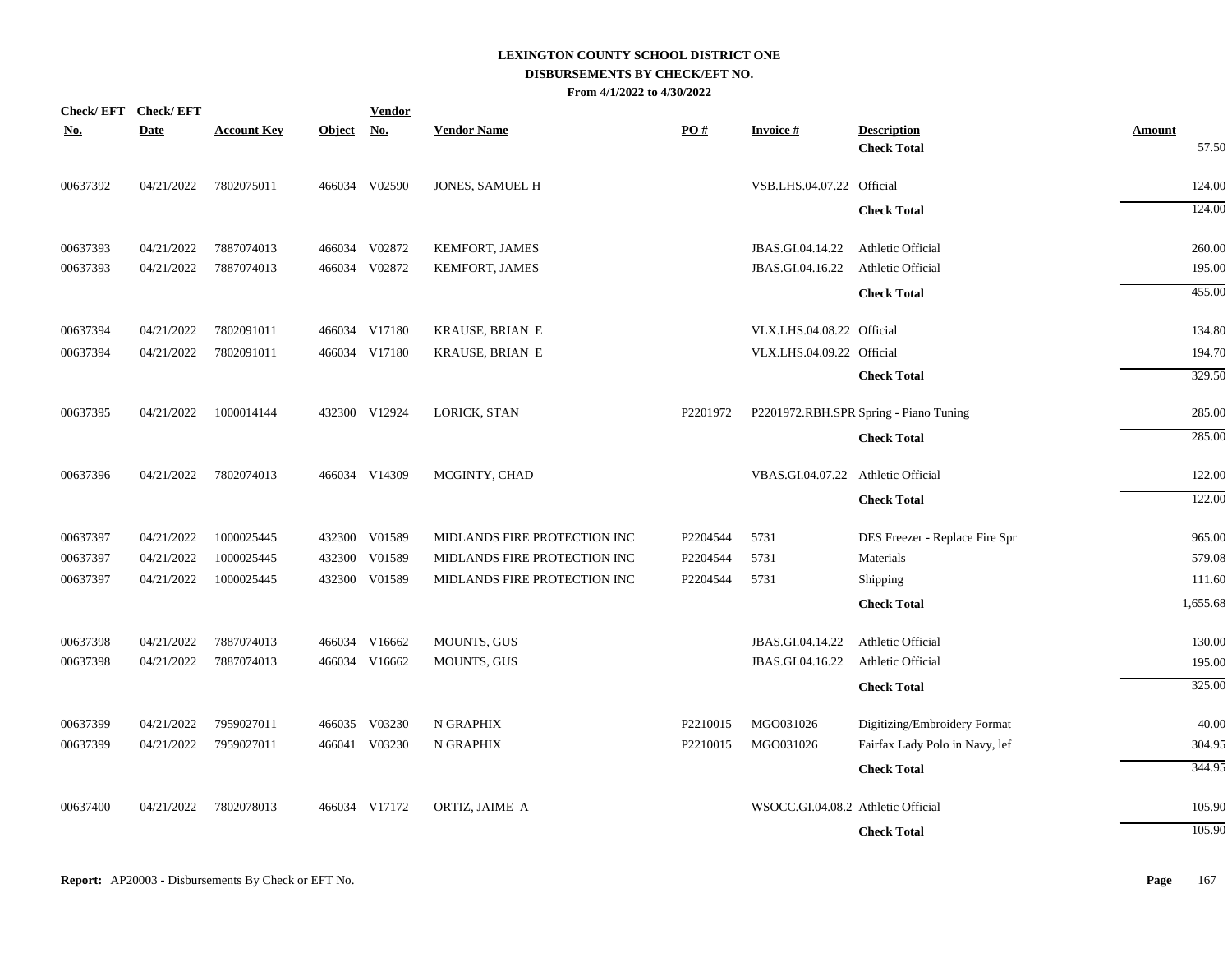|            | Check/EFT Check/EFT |                    |               | <b>Vendor</b> |                            |          |                           |                               |          |
|------------|---------------------|--------------------|---------------|---------------|----------------------------|----------|---------------------------|-------------------------------|----------|
| <u>No.</u> | <u>Date</u>         | <b>Account Key</b> | <b>Object</b> | <b>No.</b>    | <b>Vendor Name</b>         | PO#      | Invoice #                 | <b>Description</b>            | Amount   |
| 00637401   | 04/21/2022          | 1000021335         |               | 441000 V16342 | PRODUCTS UNLIMITED INC     | P2209657 | 5074489                   | Ziplock, sandwich bag, 6-1/2" | 32.12    |
|            |                     |                    |               |               |                            |          |                           | <b>Check Total</b>            | 32.12    |
| 00637402   | 04/21/2022          | 1000011303         |               | 431200 V16290 | PROMISE CONSULTING LLC     | P2202289 | 12.P2202289               | Daily coaching                | 4,400.00 |
|            |                     |                    |               |               |                            |          |                           | <b>Check Total</b>            | 4,400.00 |
| 00637403   | 04/21/2022          | 7802078011         |               | 466034 V15012 | RAYLE, JON                 |          | VSC.LHS.04.08.22 Official |                               | 123.50   |
|            |                     |                    |               |               |                            |          |                           | <b>Check Total</b>            | 123.50   |
| 00637404   | 04/21/2022          | 7802091011         |               | 466034 V14989 | <b>SEARS, NATHAN CRAIG</b> |          | VLX.LHS.04.09.22 Official |                               | 99.70    |
| 00637404   | 04/21/2022          | 7802091011         |               | 466034 V14989 | <b>SEARS, NATHAN CRAIG</b> |          | VLX.LHS.04.12.22 Official |                               | 99.70    |
|            |                     |                    |               |               |                            |          |                           | <b>Check Total</b>            | 199.40   |
| 00637405   | 04/21/2022          | 7802074011         |               | 466034 V02709 | <b>SELLE, MICHAEL W</b>    |          | VBB.LHS.04.09.22 Official |                               | 182.80   |
|            |                     |                    |               |               |                            |          |                           | <b>Check Total</b>            | 182.80   |
| 00637407   | 04/21/2022          | 6000025642         |               | 446040 V00879 | SENN BROTHERS INC          |          | M59376                    | 042-Meadow Glen ES # 2117     | 621.29   |
| 00637407   | 04/21/2022          | 6000025647         |               | 446040 V00879 | <b>SENN BROTHERS INC</b>   |          | M62381                    | 047-Centerville ES #2120      | 1,129.44 |
| 00637407   | 04/21/2022          | 6000025639         | 446040        | V00879        | SENN BROTHERS INC          |          | M62387                    | 039-Forts Pond ES #2114       | 382.92   |
| 00637407   | 04/21/2022          | 6000025614         |               | 446040 V00879 | SENN BROTHERS INC          |          | M62389                    | 014-Gilbert ES #853           | 802.80   |
| 00637407   | 04/21/2022          | 6000025629         |               | 446040 V00879 | SENN BROTHERS INC          |          | M62390                    | 029-Gilbert MS #864           | 541.62   |
| 00637407   | 04/21/2022          | 6000025616         |               | 446040 V00879 | SENN BROTHERS INC          |          | M62392                    | 016-Pelion ES #855            | 647.91   |
| 00637407   | 04/21/2022          | 6000025615         |               | 446040 V00879 | SENN BROTHERS INC          |          | M62394                    | 015-Pelion HS #854            | 229.45   |
| 00637407   | 04/21/2022          | 6000025630         |               | 446040 V00879 | SENN BROTHERS INC          |          | M62395                    | 030-Pelion MS #2011           | 650.04   |
| 00637407   | 04/21/2022          | 6000025646         |               | 446040 V00879 | SENN BROTHERS INC          |          | M63091                    | 046-Beechwood MS #2119        | 304.05   |
| 00637407   | 04/21/2022          | 6000025638         | 446040        | V00879        | SENN BROTHERS INC          |          | M63092                    | 038-Carolina Springs ES #1926 | 676.64   |
| 00637407   | 04/21/2022          | 6000025637         |               | 446040 V00879 | <b>SENN BROTHERS INC</b>   |          | M63093                    | 037-Carolina Springs MS#1925  | 1,089.14 |
| 00637407   | 04/21/2022          | 6000025645         | 446040        | V00879        | SENN BROTHERS INC          |          | M63094                    | 045-Deerfield ES #2118        | 614.09   |
| 00637407   | 04/21/2022          | 6000025631         | 446040        | V00879        | SENN BROTHERS INC          |          | M63095                    | 031-Lake Murray ES #1524      | 518.22   |
| 00637407   | 04/21/2022          | 6000025611         | 446040        | V00879        | <b>SENN BROTHERS INC</b>   |          | M63096                    | 011-Lexington HS #845         | 874.00   |
| 00637407   | 04/21/2022          | 6000025640         | 446040        | V00879        | SENN BROTHERS INC          |          | M63097                    | 040-New Providence ES # 2115  | 205.84   |
| 00637407   | 04/21/2022          | 6000025635         |               | 446040 V00879 | <b>SENN BROTHERS INC</b>   |          | M63098                    | 035-Pleasant Hill ES#3220     | 707.12   |
| 00637407   | 04/21/2022          | 6000025634         |               | 446040 V00879 | <b>SENN BROTHERS INC</b>   |          | M63099                    | 034-Pleasant Hill MS #3219    | 414.52   |
| 00637407   | 04/21/2022          | 6000025624         | 446040        | V00879        | <b>SENN BROTHERS INC</b>   |          | M63100                    | 024-Red Bank ES #860          | 416.56   |
| 00637407   | 04/21/2022          | 6000025641         |               | 446040 V00879 | SENN BROTHERS INC          |          | M63101                    | 041-Rocky Creek ES # 2116     | 960.22   |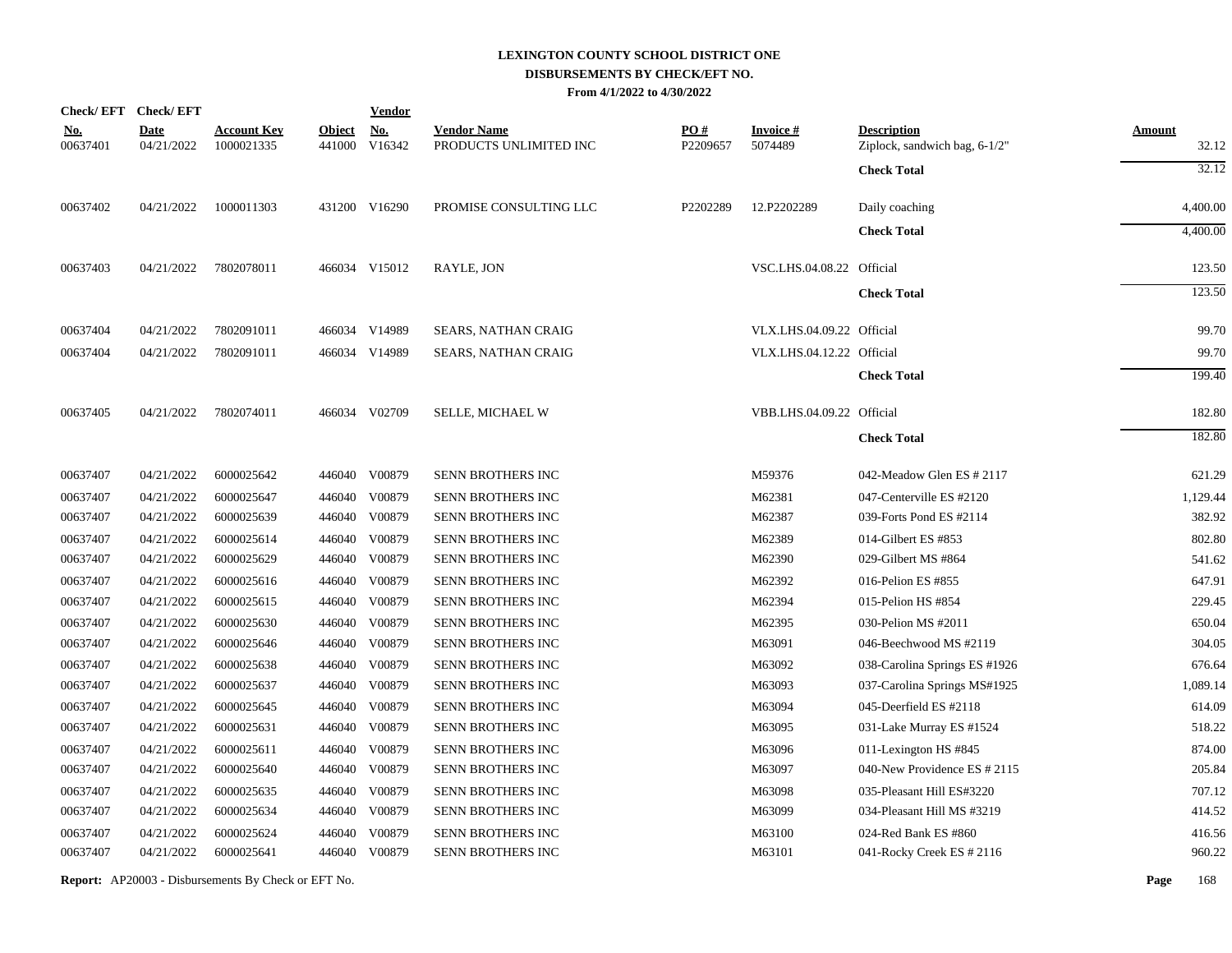| Check/EFT Check/EFT    |                           |                                  |                         | <b>Vendor</b>        |                                         |          |                           |                                              |                         |
|------------------------|---------------------------|----------------------------------|-------------------------|----------------------|-----------------------------------------|----------|---------------------------|----------------------------------------------|-------------------------|
| <u>No.</u><br>00637407 | <b>Date</b><br>04/21/2022 | <u>Account Key</u><br>6000025623 | <b>Object</b><br>446040 | <u>No.</u><br>V00879 | <b>Vendor Name</b><br>SENN BROTHERS INC | PO#      | <b>Invoice#</b><br>M63102 | <b>Description</b><br>023-Saxe Gotha ES #859 | <b>Amount</b><br>506.08 |
| 00637407               | 04/21/2022                | 6000025625                       |                         | 446040 V00879        | <b>SENN BROTHERS INC</b>                |          | M63103                    | 025-White Knoll ES #861                      | 690.47                  |
| 00637407               | 04/21/2022                | 6000025626                       | 446040                  | V00879               | SENN BROTHERS INC                       |          | M63104                    | 026-White Knoll MS #862                      | 637.84                  |
| 00637407               | 04/21/2022                | 6000025620                       | 446040                  | V00879               | SENN BROTHERS INC                       |          | M63105                    | 020-Lexington MS #857                        | 421.62                  |
| 00637407               | 04/21/2022                | 6000025612                       | 446040                  | V00879               | SENN BROTHERS INC                       |          | M63106                    | 012-Lexington ES #851                        | 628.06                  |
| 00637407               | 04/21/2022                | 6000025619                       | 446040                  | V00879               | SENN BROTHERS INC                       |          | M63107                    | 019-AES #856                                 | 141.37                  |
| 00637407               | 04/21/2022                | 6000025622                       | 446040                  | V00879               | <b>SENN BROTHERS INC</b>                |          | M63569                    | 022-Oak Grove ES #858                        | 762.99                  |
| 00637407               | 04/21/2022                | 6000025628                       | 446040                  | V00879               | SENN BROTHERS INC                       |          | M63584                    | 028-Midway ES #863                           | 583.92                  |
| 00637407               | 04/21/2022                | 6000025643                       | 446040                  | V00879               | SENN BROTHERS INC                       |          | M63586                    | 043-Meadow Glen MS #52912                    | 646.43                  |
| 00637407               | 04/21/2022                | 6000025644                       |                         | 446040 V00879        | SENN BROTHERS INC                       |          | M63587                    | 044-River Bluff HS #1311                     | 922.29                  |
| 00637407               | 04/21/2022                | 6000025613                       |                         | 446040 V00879        | SENN BROTHERS INC                       |          | M64169                    | 013-Gilbert HS #852                          | 500.92                  |
| 00637407               | 04/21/2022                | 6000025627                       |                         | 446040 V00879        | SENN BROTHERS INC                       |          | M64179                    | 027-White Knoll HS #1791                     | 879.59                  |
| 00637407               | 04/21/2022                | 6000025613                       | 446040                  | V00879               | SENN BROTHERS INC                       |          | M65077                    | 013-Gilbert HS #852                          | $-147.04$               |
| 00637407               | 04/21/2022                | 6000025639                       |                         | 446040 V00879        | SENN BROTHERS INC                       |          | M75097                    | 039-Forts Pond ES #2114                      | $-8.34$                 |
|                        |                           |                                  |                         |                      |                                         |          |                           | <b>Check Total</b>                           | 18.952.07               |
| 00637408               | 04/21/2022                | 1000025411                       |                         | 441020 V00392        | SHERWIN WILLIAMS CO                     | P2210858 | P2210858.MAINT            | LHS,LTC - Silicone KST0044300-               | 347.75                  |
| 00637408               | 04/21/2022                | 1000025421                       |                         | 441020 V00392        | SHERWIN WILLIAMS CO                     | P2210858 | P2210858.MAINT            | LHS,LTC - Silicone KST0044300-               | 347.75                  |
|                        |                           |                                  |                         |                      |                                         |          |                           | <b>Check Total</b>                           | 695.50                  |
| 00637409               | 04/21/2022                | 1000022403                       |                         | 441000 V01566        | <b>SOLUTION TREE</b>                    | P2210689 | S257438                   | The Wraparound Guide                         | 654.02                  |
| 00637409               | 04/21/2022                | 1000022403                       |                         | 441000 V01566        | <b>SOLUTION TREE</b>                    | P2210689 | S257438                   | <b>Shipping Charges</b>                      | 40.66                   |
|                        |                           |                                  |                         |                      |                                         |          |                           | <b>Check Total</b>                           | 694.68                  |
| 00637410               | 04/21/2022                | 7802074011                       |                         | 466034 V17241        | THALASSINOS, LEE                        |          | VBB.LHS.04.08.22 Official |                                              | 140.00                  |
|                        |                           |                                  |                         |                      |                                         |          |                           | <b>Check Total</b>                           | 140.00                  |
| 00637411               | 04/21/2022                | 2022011203                       |                         | 441000 V01584        | THE READING WAREHOUSE INC               | P2209429 | 217043                    | 14 Cows for America                          | 6.28                    |
| 00637411               | 04/21/2022                | 2022011203                       |                         | 441000 V01584        | THE READING WAREHOUSE INC               | P2209429 | 217043                    | Salt in His Shoes: Michael Jor               | 6.56                    |
| 00637411               | 04/21/2022                | 2022011203                       |                         | 441000 V01584        | THE READING WAREHOUSE INC               | P2209429 | 217043                    | Hoot                                         | 5.83                    |
| 00637411               | 04/21/2022                | 2022011203                       |                         | 441000 V01584        | THE READING WAREHOUSE INC               | P2209429 | 217043                    | Flush                                        | 5.83                    |
| 00637411               | 04/21/2022                | 2022011203                       | 441000                  | V01584               | THE READING WAREHOUSE INC               | P2209429 | 217043                    | The war That Saved My Life                   | 6.56                    |
| 00637411               | 04/21/2022                | 2022011203                       | 441000                  | V01584               | THE READING WAREHOUSE INC               | P2209429 | 217043                    | The War I Finally Won                        | 6.56                    |
| 00637411               | 04/21/2022                | 2022011203                       | 441000                  | V01584               | THE READING WAREHOUSE INC               | P2209429 | 217043                    | Timmy Failure: Now Look What Y               | 5.83                    |
| 00637411               | 04/21/2022                | 2022011203                       |                         | 441000 V01584        | THE READING WAREHOUSE INC               | P2209429 | 217043                    | Timmy Failure: Mistakes Were M               | 5.83                    |
|                        |                           |                                  |                         |                      |                                         |          |                           |                                              |                         |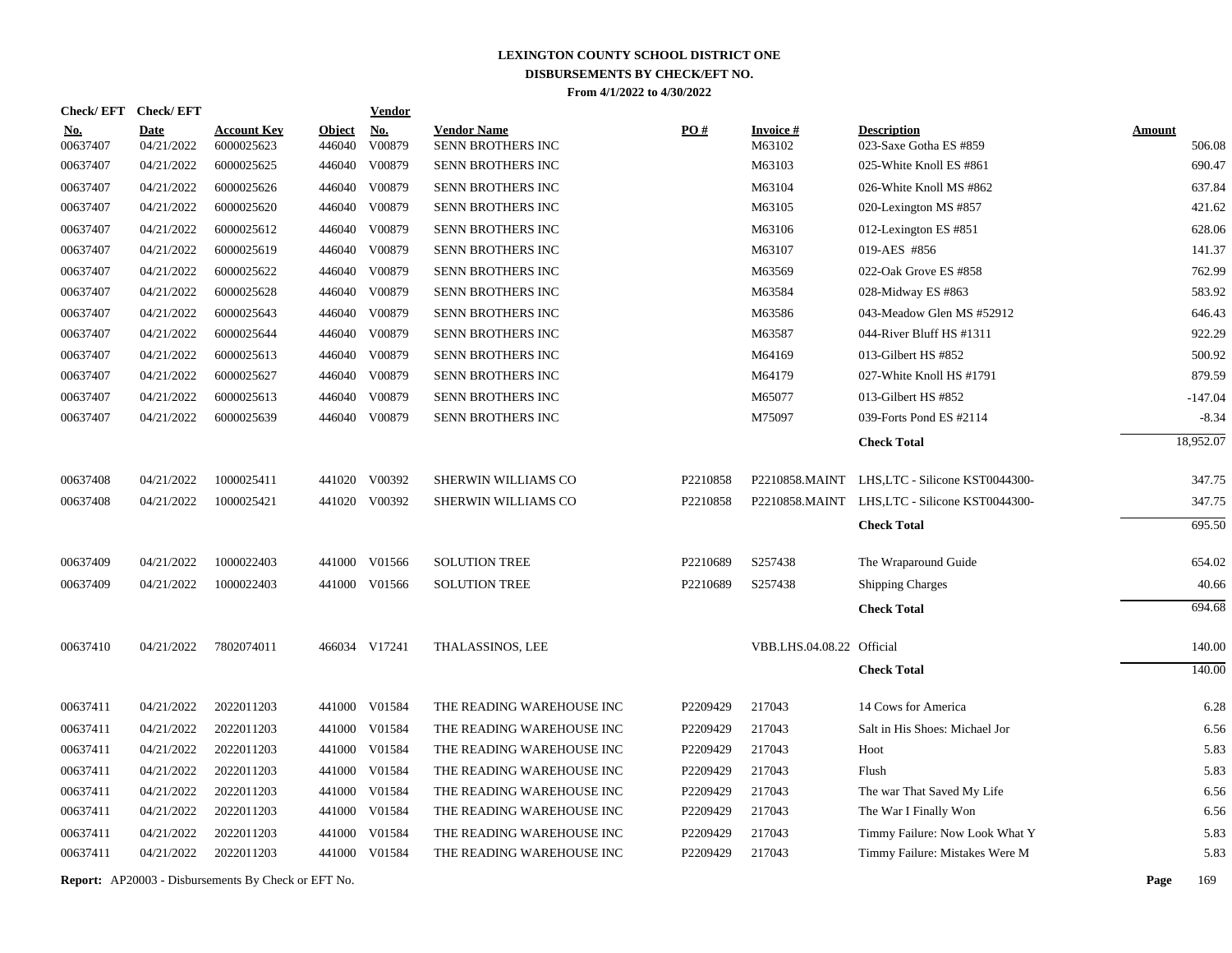|                        | Check/EFT Check/EFT       |                                                            |                         | <b>Vendor</b>        |                                                 |                 |                           |                                       |                       |
|------------------------|---------------------------|------------------------------------------------------------|-------------------------|----------------------|-------------------------------------------------|-----------------|---------------------------|---------------------------------------|-----------------------|
| <u>No.</u><br>00637411 | <b>Date</b><br>04/21/2022 | <b>Account Key</b><br>2022011203                           | <b>Object</b><br>441000 | <b>No.</b><br>V01584 | <b>Vendor Name</b><br>THE READING WAREHOUSE INC | PO#<br>P2209429 | <b>Invoice#</b><br>217043 | <b>Description</b><br><b>Shipping</b> | <b>Amount</b><br>4.23 |
|                        |                           |                                                            |                         |                      |                                                 |                 |                           | <b>Check Total</b>                    | 53.51                 |
| 00637412               | 04/21/2022                | 7802078011                                                 |                         | 466034 V17195        | TOMPKINS, JOSEPH WILLIAM                        |                 | VSC.LHS.04.16.22 Official |                                       | 74.00                 |
|                        |                           |                                                            |                         |                      |                                                 |                 |                           | <b>Check Total</b>                    | 74.00                 |
| 00637416               | 04/21/2022                | 6000025628                                                 |                         | 446010 V00079        | <b>US FOODS</b>                                 |                 | 1379784C                  | 028-Midway ES cust #80838089          | $-68.04$              |
| 00637416               | 04/21/2022                | 6000025642                                                 | 446010                  | V00079               | <b>US FOODS</b>                                 |                 | 165444                    | 042-Meadow Glen ES cust #20915        | 3,459.83              |
| 00637416               | 04/21/2022                | 6000025642                                                 |                         | 441000 V00079        | <b>US FOODS</b>                                 |                 | 165447                    | 042-Meadow Glen ES cust #20915        | 162.54                |
| 00637416               | 04/21/2022                | 6000025642                                                 | 446200                  | V00079               | <b>US FOODS</b>                                 |                 | 165456                    | 042-Meadow Glen ES cust #80913        | 32.00                 |
| 00637416               | 04/21/2022                | 6000025628                                                 |                         | 446010 V00079        | <b>US FOODS</b>                                 |                 | 1709640C                  | 028-Midway ES cust #80838089          | $-101.24$             |
| 00637416               | 04/21/2022                | 6000025628                                                 |                         | 446010 V00079        | US FOODS                                        |                 | 2063223                   | 028-Midway ES cust #80838089          | 477.88                |
| 00637416               | 04/21/2022                | 6000025628                                                 |                         | 446010 V00079        | <b>US FOODS</b>                                 |                 | 2298542                   | 028-Midway ES cust #80838089          | $-165.21$             |
| 00637416               | 04/21/2022                | 6000025628                                                 |                         | 446010 V00079        | <b>US FOODS</b>                                 |                 | 2955372                   | 028-Midway ES cust #80838089          | $-94.92$              |
| 00637416               | 04/21/2022                | 6000025642                                                 |                         | 446010 V00079        | <b>US FOODS</b>                                 |                 | 2977698                   | 042-Meadow Glen ES cust #20915        | $-22.65$              |
| 00637416               | 04/21/2022                | 6000025631                                                 |                         | 446010 V00079        | <b>US FOODS</b>                                 |                 | 390746                    | 031-Lake Murray ES cust #30838        | 4,292.80              |
| 00637416               | 04/21/2022                | 6000025631                                                 |                         | 441000 V00079        | <b>US FOODS</b>                                 |                 | 390747                    | 031-Lake Murray ES cust #30838        | 525.93                |
| 00637416               | 04/21/2022                | 6000025631                                                 | 446200                  | V00079               | <b>US FOODS</b>                                 |                 | 390748                    | 031-Lake Murray ES cust #40841        | 12.00                 |
| 00637416               | 04/21/2022                | 6000025613                                                 |                         | 446010 V00079        | <b>US FOODS</b>                                 |                 | 391449                    | 013-Gilbert HS cust #40837809         | 3,569.12              |
| 00637416               | 04/21/2022                | 6000025647                                                 |                         | 446010 V00079        | <b>US FOODS</b>                                 |                 | 391450                    | 047-Centerville ES cust #41421        | 5,126.20              |
| 00637416               | 04/21/2022                | 6000025614                                                 |                         | 446010 V00079        | <b>US FOODS</b>                                 |                 | 391451                    | 014-Gilbert ES cust 70837802          | 2,074.51              |
| 00637416               | 04/21/2022                | 6000025629                                                 | 446010                  | V00079               | US FOODS                                        |                 | 391452                    | 029-Gilbert MS cust #60837804         | 3,307.29              |
| 00637416               | 04/21/2022                | 6000025613                                                 |                         | 441000 V00079        | <b>US FOODS</b>                                 |                 | 391453                    | 013-Gilbert HS cust #40837809         | 294.28                |
| 00637416               | 04/21/2022                | 6000025647                                                 | 441000                  | V00079               | <b>US FOODS</b>                                 |                 | 391454                    | 047-Centerville #41421348             | 60.86                 |
| 00637416               | 04/21/2022                | 6000025614                                                 |                         | 441000 V00079        | <b>US FOODS</b>                                 |                 | 391455                    | 014-Gilbert ES cust #70837802         | 500.60                |
| 00637416               | 04/21/2022                | 6000025629                                                 | 441000                  | V00079               | US FOODS                                        |                 | 391456                    | 029-Gilbert MS cust #60837804         | 226.39                |
| 00637416               | 04/21/2022                | 6000025629                                                 | 446200                  | V00079               | <b>US FOODS</b>                                 |                 | 391457                    | 029-Gilbert MS cust #60841103         | 12.00                 |
| 00637416               | 04/21/2022                | 6000025613                                                 | 446200                  | V00079               | <b>US FOODS</b>                                 |                 | 391458                    | 013-Gilbert HS cust #50841105         | 12.00                 |
| 00637416               | 04/21/2022                | 6000025614                                                 | 446200                  | V00079               | <b>US FOODS</b>                                 |                 | 391459                    | 014-Gilbert ES cust #30841100         | 12.00                 |
| 00637416               | 04/21/2022                | 6000025647                                                 | 446200                  | V00079               | <b>US FOODS</b>                                 |                 | 391460                    | 047-Centerville ES cust #3142         | 18.00                 |
| 00637416               | 04/21/2022                | 6000025635                                                 | 446010                  | V00079               | <b>US FOODS</b>                                 |                 | 391487                    | 035-Pleasant Hill ES cust #108        | 3,823.21              |
| 00637416               | 04/21/2022                | 6000025641                                                 |                         | 446010 V00079        | <b>US FOODS</b>                                 |                 | 391488                    | 041-Rocky Creek ES cust #30880        | 1,232.05              |
| 00637416               | 04/21/2022                | 6000025611                                                 | 446010                  | V00079               | US FOODS                                        |                 | 391489                    | 011-Lexington HS cust #7083808        | 6,615.08              |
| 00637416               | 04/21/2022                | 6000025634                                                 | 446010                  | V00079               | <b>US FOODS</b>                                 |                 | 391490                    | 034-Pleasant Hill MS cust #908        | 2,749.04              |
| 00637416               | 04/21/2022                | 6000025646                                                 |                         | 446010 V00079        | <b>US FOODS</b>                                 |                 | 391491                    | 046-Beechwood MS cust #9134117        | 3,303.73              |
|                        |                           | <b>Report:</b> AP20003 - Disbursements By Check or EFT No. |                         |                      |                                                 |                 |                           |                                       | Page<br>170           |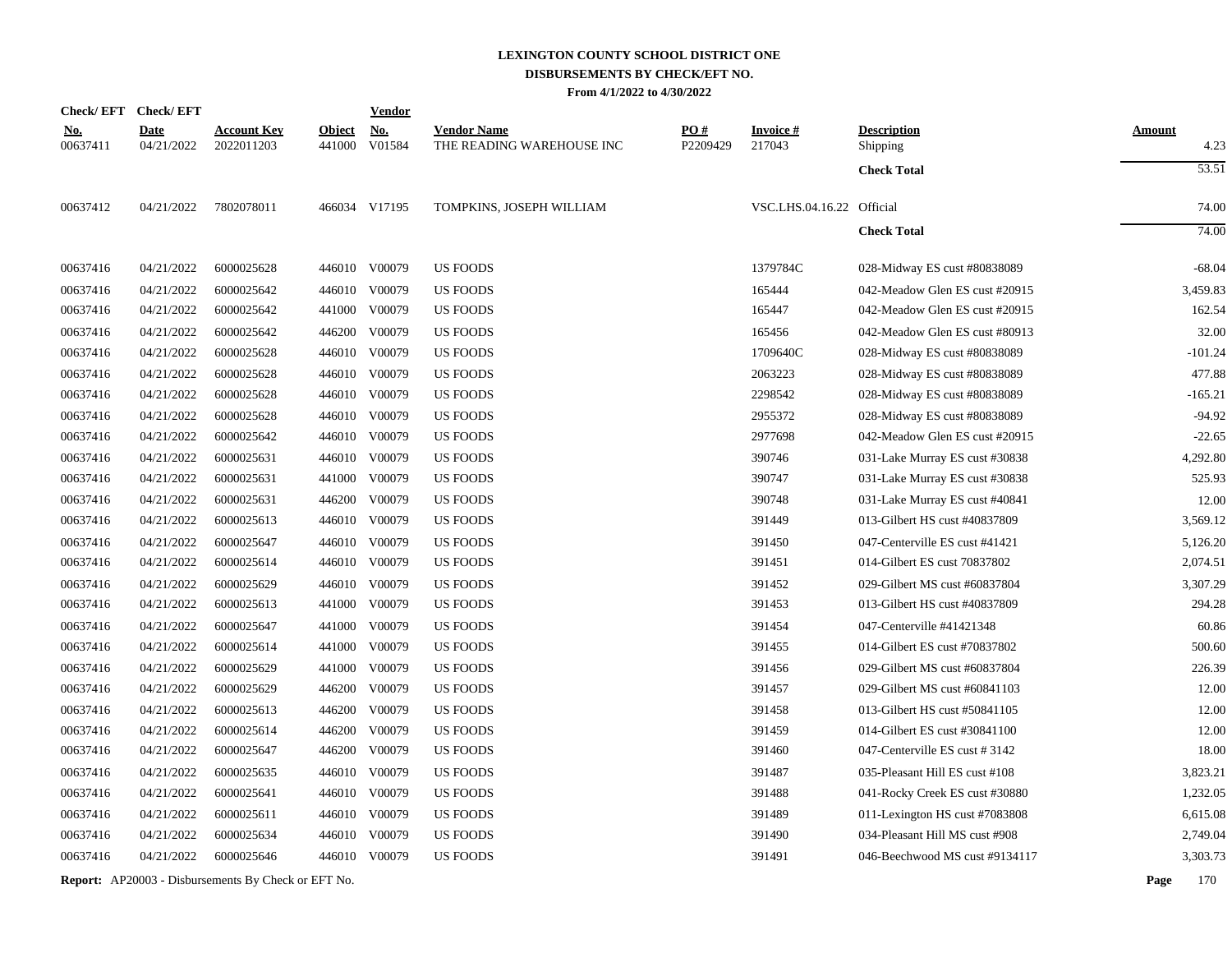| <u>No.</u><br>00637416 | <b>Date</b><br>04/21/2022 | <b>Account Key</b><br>6000025635 | <b>Object</b><br>441000 | <b>No.</b><br>V00079 | <b>Vendor Name</b><br><b>US FOODS</b> | $\underline{PO#}$ | <b>Invoice#</b><br>391492 | <b>Description</b><br>035-Pleasant Hill ES cust #108 | <b>Amount</b><br>367.29 |
|------------------------|---------------------------|----------------------------------|-------------------------|----------------------|---------------------------------------|-------------------|---------------------------|------------------------------------------------------|-------------------------|
| 00637416               | 04/21/2022                | 6000025641                       | 441000                  | V00079               | <b>US FOODS</b>                       |                   | 391493                    | 041-Rocky Creek ES cust #30880                       | 90.95                   |
| 00637416               | 04/21/2022                | 6000025611                       | 441000                  | V00079               | <b>US FOODS</b>                       |                   | 391494                    | 011-Lexington HS cust #7083808                       | 263.77                  |
| 00637416               | 04/21/2022                | 6000025634                       | 441000                  | V00079               | <b>US FOODS</b>                       |                   | 391495                    | 034-Pleasant Hill MS cust #908                       | 664.15                  |
| 00637416               | 04/21/2022                | 6000025646                       |                         | 441000 V00079        | <b>US FOODS</b>                       |                   | 391496                    | 046-Beechwood MS #91341172                           | 307.72                  |
| 00637416               | 04/21/2022                | 6000025634                       |                         | 446200 V00079        | <b>US FOODS</b>                       |                   | 391497                    | 034-Pleasant Hill MS cust #208                       | 8.00                    |
| 00637416               | 04/21/2022                | 6000025635                       |                         | 446200 V00079        | <b>US FOODS</b>                       |                   | 391498                    | 035-Pleasant Hill ES cust #308                       | 12.00                   |
| 00637416               | 04/21/2022                | 6000025646                       | 446200                  | V00079               | <b>US FOODS</b>                       |                   | 391499                    | 046-Beechwood MS cust #941341                        | 12.00                   |
| 00637416               | 04/21/2022                | 6000025641                       | 446200                  | V00079               | <b>US FOODS</b>                       |                   | 391500                    | 041-Rocky Creek ES cust #40882                       | 12.00                   |
| 00637416               | 04/21/2022                | 6000025611                       | 446200                  | V00079               | <b>US FOODS</b>                       |                   | 391501                    | 011-Lexington HS cust #7083808                       | 12.00                   |
| 00637416               | 04/21/2022                | 6000025624                       |                         | 446010 V00079        | <b>US FOODS</b>                       |                   | 391608                    | 024-Red Bank ES cust #2083831                        | 3,568.73                |
| 00637416               | 04/21/2022                | 6000025623                       |                         | 446010 V00079        | <b>US FOODS</b>                       |                   | 391609                    | 023-Saxe Gotha ES cust #308383                       | 2,596.10                |
| 00637416               | 04/21/2022                | 6000025625                       |                         | 446010 V00079        | <b>US FOODS</b>                       |                   | 391610                    | 025-White Knoll ES cust #70839                       | 3,993.32                |
| 00637416               | 04/21/2022                | 6000025637                       |                         | 446010 V00079        | <b>US FOODS</b>                       |                   | 391611                    | 037-Carolina Springs MS cust #                       | 3,232.44                |
| 00637416               | 04/21/2022                | 6000025626                       |                         | 446010 V00079        | <b>US FOODS</b>                       |                   | 391612                    | 026-White Knoll MS cust #80839                       | 1,937.28                |
| 00637416               | 04/21/2022                | 6000025638                       |                         | 446010 V00079        | <b>US FOODS</b>                       |                   | 391613                    | 038-Carolina Springs ES cust #                       | 2,167.06                |
| 00637416               | 04/21/2022                | 6000025627                       |                         | 446010 V00079        | <b>US FOODS</b>                       |                   | 391614                    | 027-White Knoll HS cust #90839                       | 6,869.05                |
| 00637416               | 04/21/2022                | 6000025624                       |                         | 441000 V00079        | <b>US FOODS</b>                       |                   | 391615                    | 024-Red Bank ES cust #2083831                        | 963.13                  |
| 00637416               | 04/21/2022                | 6000025623                       |                         | 441000 V00079        | <b>US FOODS</b>                       |                   | 391616                    | 023-Saxe Gotha ES cust #308383                       | 831.52                  |
| 00637416               | 04/21/2022                | 6000025637                       |                         | 441000 V00079        | <b>US FOODS</b>                       |                   | 391617                    | 037-Carolina Springs MS cust #                       | 153.51                  |
| 00637416               | 04/21/2022                | 6000025626                       | 441000                  | V00079               | US FOODS                              |                   | 391618                    | 026-White Knoll MS cust #80839                       | 61.40                   |
| 00637416               | 04/21/2022                | 6000025627                       | 441000                  | V00079               | <b>US FOODS</b>                       |                   | 391619                    | 027-White Knoll HS cust #90839                       | 523.96                  |
| 00637416               | 04/21/2022                | 6000025623                       | 446200                  | V00079               | US FOODS                              |                   | 391620                    | 023-Saxe Gotha ES cust #808413                       | 12.00                   |
| 00637416               | 04/21/2022                | 6000025626                       | 446200                  | V00079               | <b>US FOODS</b>                       |                   | 391621                    | 026-White Knoll MS cust #80839                       | 8.00                    |
| 00637416               | 04/21/2022                | 6000025638                       | 446200                  | V00079               | <b>US FOODS</b>                       |                   | 391622                    | 038-Carolina Springs ES cust #                       | 12.00                   |
| 00637416               | 04/21/2022                | 6000025624                       | 446200                  | V00079               | <b>US FOODS</b>                       |                   | 391623                    | 024-Red Bank ES cust #2084132                        | 12.00                   |
| 00637416               | 04/21/2022                | 6000025625                       | 446200                  | V00079               | <b>US FOODS</b>                       |                   | 391624                    | 025-White Knoll ES cust #50841                       | 12.00                   |
| 00637416               | 04/21/2022                | 6000025627                       | 446200                  | V00079               | <b>US FOODS</b>                       |                   | 391625                    | 027-White Knoll HS cust #70841                       | 12.00                   |
| 00637416               | 04/21/2022                | 6000025637                       | 446200                  | V00079               | <b>US FOODS</b>                       |                   | 391626                    | 037-Carolina Springs MS cust #                       | 12.00                   |
| 00637416               | 04/21/2022                | 6000025616                       |                         | 446010 V00079        | US FOODS                              |                   | 391990                    | 016-Pelion ES cust #10838290                         | 923.45                  |
| 00637416               | 04/21/2022                | 6000025645                       |                         | 446010 V00079        | <b>US FOODS</b>                       |                   | 391992                    | 045-Deerfield ES cust #4083399                       | 3,211.66                |
| 00637416               | 04/21/2022                | 6000025639                       |                         | 446010 V00079        | <b>US FOODS</b>                       |                   | 391993                    | 039-Forts Pond ES cust #208378                       | 2,096.14                |
| 00637416               | 04/21/2022                | 6000025639                       |                         | 446010 V00079        | <b>US FOODS</b>                       |                   | 391994                    | 039-Forts Pond ES cust #208378                       | 346.81                  |
| 00637416               | 04/21/2022                | 6000025615                       |                         | 446010 V00079        | <b>US FOODS</b>                       |                   | 391995                    | 015-Pelion HS cust #60838307                         | 2,654.08                |

**Check/ EFT Vendor Check/ EFT**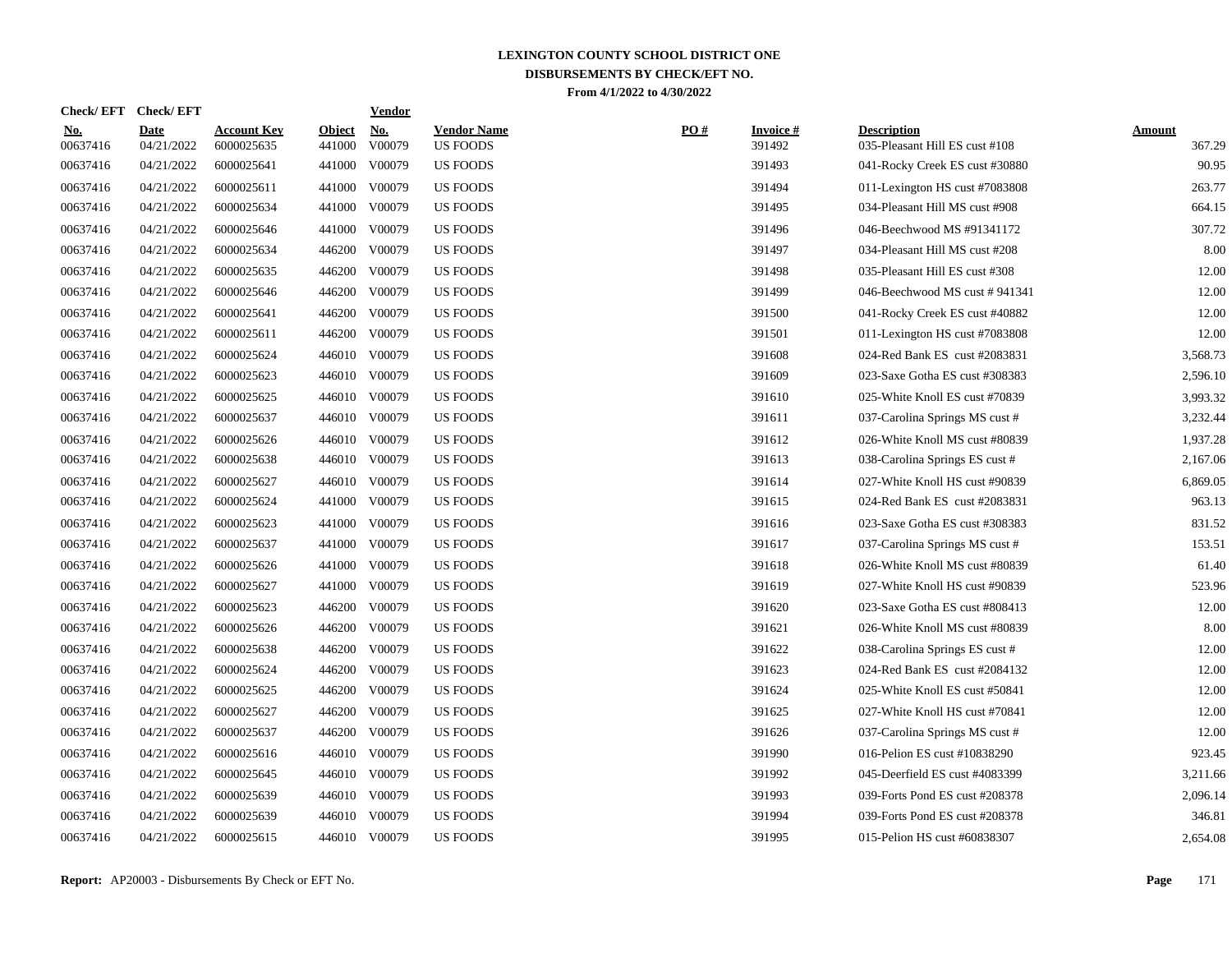| <b>No.</b><br>00637416 | <b>Date</b><br>04/21/2022 | <b>Account Key</b><br>6000025630 | <b>Object</b><br>446010 | <b>No.</b><br>V00079 | <b>Vendor Name</b><br><b>US FOODS</b> | PO# | <b>Invoice#</b><br>391996 | <b>Description</b><br>030-Pelion MS cust #90838301 | <b>Amount</b><br>857.61 |
|------------------------|---------------------------|----------------------------------|-------------------------|----------------------|---------------------------------------|-----|---------------------------|----------------------------------------------------|-------------------------|
| 00637416               | 04/21/2022                | 6000025616                       | 441000                  | V00079               | <b>US FOODS</b>                       |     | 391997                    | 016-Pelion ES cust #10838290                       | 341.38                  |
| 00637416               | 04/21/2022                | 6000025645                       | 441000                  | V00079               | <b>US FOODS</b>                       |     | 391998                    | 045-Deerfield ES #40833998                         | 590.82                  |
| 00637416               | 04/21/2022                | 6000025639                       | 441000                  | V00079               | <b>US FOODS</b>                       |     | 391999                    | 039-Forts Pond ES cust #208378                     | 300.36                  |
| 00637416               | 04/21/2022                | 6000025615                       |                         | 441000 V00079        | <b>US FOODS</b>                       |     | 392000                    | 015-Pelion HS cust #60838307                       | 53.41                   |
| 00637416               | 04/21/2022                | 6000025615                       |                         | 446200 V00079        | <b>US FOODS</b>                       |     | 392002                    | 015-Pelion HS cust #40841306                       | 12.00                   |
| 00637416               | 04/21/2022                | 6000025645                       | 446200                  | V00079               | <b>US FOODS</b>                       |     | 392003                    | 045-Deerfield ES cust #111015                      | 12.00                   |
| 00637416               | 04/21/2022                | 6000025639                       | 446200                  | V00079               | <b>US FOODS</b>                       |     | 392004                    | 039-Forts Pond ES cust #208410                     | 12.00                   |
| 00637416               | 04/21/2022                | 6000025616                       | 446200                  | V00079               | US FOODS                              |     | 392005                    | 016-Pelion ES cust #30841308                       | 12.00                   |
| 00637416               | 04/21/2022                | 6000025630                       | 446200                  | V00079               | <b>US FOODS</b>                       |     | 392006                    | 030-Pelion MS cust #50841303                       | 12.00                   |
| 00637416               | 04/21/2022                | 6000025630                       |                         | 441000 V00079        | <b>US FOODS</b>                       |     | 3922001                   | 030-Pelion MS cust #90838301                       | 174.40                  |
| 00637416               | 04/21/2022                | 6000025644                       |                         | 446010 V00079        | <b>US FOODS</b>                       |     | 392247                    | 044-River Bluff HS Cust #7104                      | 5,825.96                |
| 00637416               | 04/21/2022                | 6000025644                       | 441000                  | V00079               | <b>US FOODS</b>                       |     | 392248                    | 044-River Bluff HS Cust #7104                      | 821.87                  |
| 00637416               | 04/21/2022                | 6000025644                       | 446200                  | V00079               | <b>US FOODS</b>                       |     | 392249                    | 044-River Bluff HS cust #7104                      | 4.00                    |
| 00637416               | 04/21/2022                | 6000025612                       |                         | 446010 V00079        | <b>US FOODS</b>                       |     | 392421                    | 012-Lexington EScust #40838088                     | 4,363.45                |
| 00637416               | 04/21/2022                | 6000025620                       |                         | 446010 V00079        | <b>US FOODS</b>                       |     | 392422                    | 020-Lexington MS cust #6083808                     | 4,251.37                |
| 00637416               | 04/21/2022                | 6000025612                       |                         | 441000 V00079        | <b>US FOODS</b>                       |     | 392423                    | 012-Lexington EScust #40838088                     | 410.52                  |
| 00637416               | 04/21/2022                | 6000025620                       |                         | 441000 V00079        | <b>US FOODS</b>                       |     | 392424                    | 020-Lexington MS cust #6083808                     | 150.54                  |
| 00637416               | 04/21/2022                | 6000025612                       | 446200                  | V00079               | <b>US FOODS</b>                       |     | 392425                    | 012-Lexington ES cust $\#6084120$                  | 12.00                   |
| 00637416               | 04/21/2022                | 6000025620                       | 446200                  | V00079               | <b>US FOODS</b>                       |     | 392426                    | 020-Lexington MS cust #9084120                     | 12.00                   |
| 00637416               | 04/21/2022                | 6000025640                       | 446010                  | V00079               | <b>US FOODS</b>                       |     | 392434                    | 040-New Providence ES cust #20                     | 2,581.03                |
| 00637416               | 04/21/2022                | 6000025643                       |                         | 446010 V00079        | <b>US FOODS</b>                       |     | 392436                    | 043-Meadow Glen MS cust #30978                     | 3,877.51                |
| 00637416               | 04/21/2022                | 6000025628                       |                         | 446010 V00079        | <b>US FOODS</b>                       |     | 392437                    | 028-Midway ES cust #80838089                       | 4,499.22                |
| 00637416               | 04/21/2022                | 6000025622                       |                         | 446010 V00079        | US FOODS                              |     | 392438                    | 022-Oak Grove ES cust #8083830                     | 4,298.07                |
| 00637416               | 04/21/2022                | 6000025640                       | 441000                  | V00079               | <b>US FOODS</b>                       |     | 392439                    | 040-New Providence ES cust #20                     | 114.63                  |
| 00637416               | 04/21/2022                | 6000025643                       | 441000                  | V00079               | <b>US FOODS</b>                       |     | 392441                    | 043-Meadow Glen MS cust #30978                     | 248.92                  |
| 00637416               | 04/21/2022                | 6000025628                       | 441000                  | V00079               | <b>US FOODS</b>                       |     | 392442                    | 028-Midway ES cust #80838089                       | 282.34                  |
| 00637416               | 04/21/2022                | 6000025622                       | 441000                  | V00079               | <b>US FOODS</b>                       |     | 392443                    | 022-Oak Grove ES cust #8083830                     | 494.64                  |
| 00637416               | 04/21/2022                | 6000025628                       | 446200                  | V00079               | <b>US FOODS</b>                       |     | 392444                    | 028-Midway ES cust #70841242                       | 12.00                   |
| 00637416               | 04/21/2022                | 6000025643                       | 446200                  | V00079               | <b>US FOODS</b>                       |     | 392446                    | 043-Meadow Glen MS cust #10980                     | 12.00                   |
| 00637416               | 04/21/2022                | 6000025640                       |                         | 446200 V00079        | <b>US FOODS</b>                       |     | 392447                    | 040-New Providence ES cust #20                     | 12.00                   |
| 00637416               | 04/21/2022                | 6000025622                       | 446200                  | V00079               | US FOODS                              |     | 392448                    | 022-Oak Grove ES cust #1084127                     | 12.00                   |
| 00637416               | 04/21/2022                | 6000025619                       | 446010                  | V00079               | <b>US FOODS</b>                       |     | 432550                    | 019-AES Cust #50838085                             | 635.92                  |
| 00637416               | 04/21/2022                | 6000025619                       |                         | 446200 V00079        | <b>US FOODS</b>                       |     | 432551                    | 019-AES Cust #50838085                             | 8.00                    |

**Check/ EFT Vendor Check/ EFT**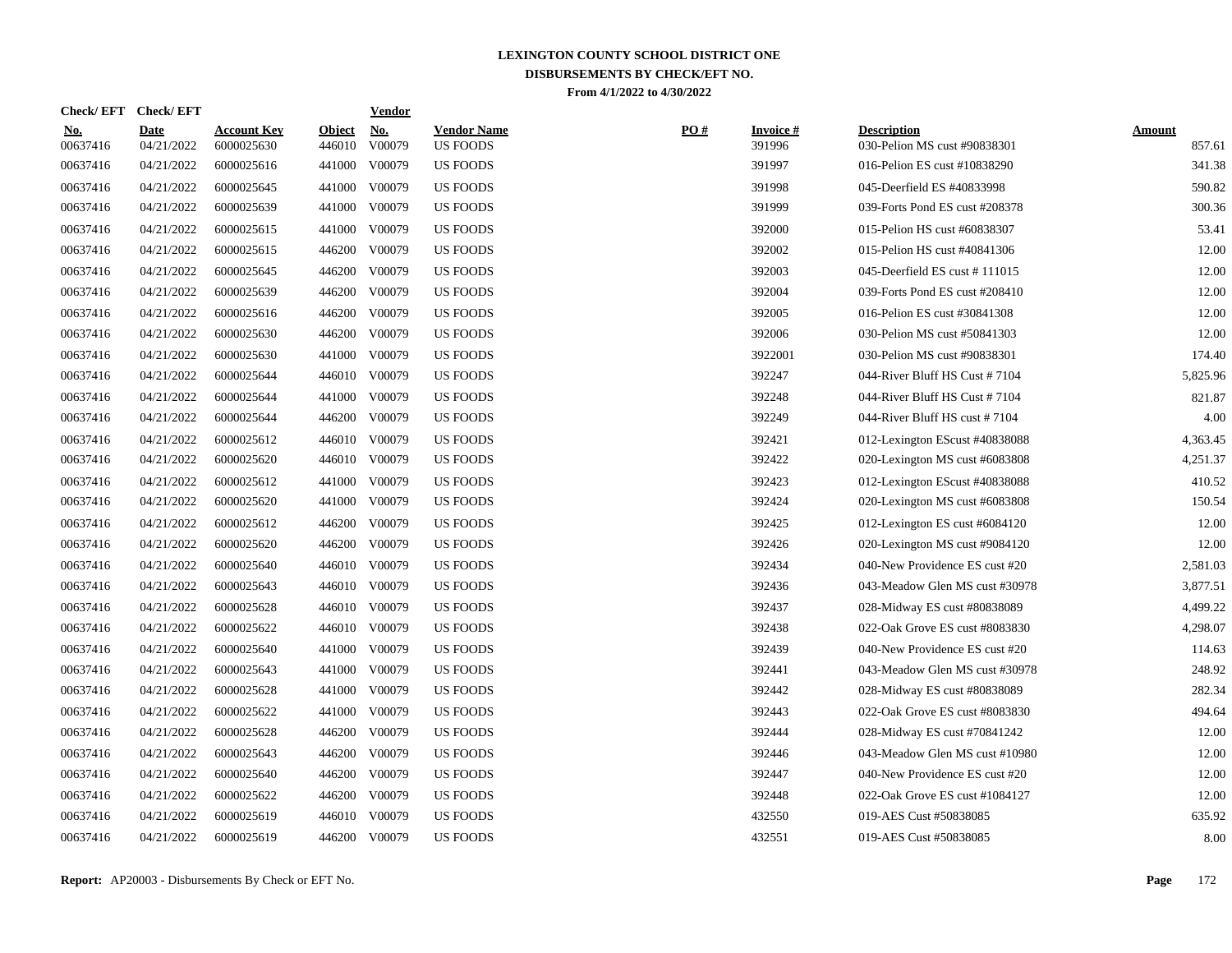| <b>Check/EFT</b> | <b>Check/EFT</b> |                    |               | <b>Vendor</b> |                        |          |                                    |                                          |                             |
|------------------|------------------|--------------------|---------------|---------------|------------------------|----------|------------------------------------|------------------------------------------|-----------------------------|
| <u>No.</u>       | <b>Date</b>      | <b>Account Key</b> | <b>Object</b> | <u>No.</u>    | <b>Vendor Name</b>     | PO#      | <b>Invoice#</b>                    | <b>Description</b><br><b>Check Total</b> | <b>Amount</b><br>114,724.77 |
| 00637417         | 04/21/2022       | 7802078011         |               | 466034 V10199 | <b>VERVER, JEFF</b>    |          | VSC.LHS.04.16.22 Official          |                                          | 62.90                       |
|                  |                  |                    |               |               |                        |          |                                    | <b>Check Total</b>                       | 62.90                       |
| 00637418         | 04/21/2022       | 7802078011         |               | 466034 V16692 | WIGAND, JASON PAUL     |          | VSC.LHS.04.16.22 Official          |                                          | 57.50                       |
|                  |                  |                    |               |               |                        |          |                                    | <b>Check Total</b>                       | 57.50                       |
| 00637419         | 04/21/2022       | 7802074013         |               | 466034 V14985 | WILLIAMS, EARL         |          | VBAS.GI.04.07.22 Athletic Official |                                          | 122.90                      |
|                  |                  |                    |               |               |                        |          |                                    | <b>Check Total</b>                       | 122.90                      |
| 00637420         | 04/21/2022       | 7887074013         |               | 466034 V15072 | WINDEKNECHT, MICHAEL   |          | JBAS.GI.04.14.22                   | Athletic Official                        | 130.00                      |
|                  |                  |                    |               |               |                        |          |                                    | <b>Check Total</b>                       | 130.00                      |
| 00637421         | 04/21/2022       | 7802074011         |               | 466034 V02659 | WOODRING, JIM          |          | VBB.LHS.04.09.22 Official          |                                          | 139.00                      |
|                  |                  |                    |               |               |                        |          |                                    | <b>Check Total</b>                       | 139.00                      |
| 00637422         | 04/22/2022       | 7802070027         |               | 466034 V15592 | <b>AGUIAR, SCOTT</b>   |          | VLAX.WK.4.4.2022 OFFICIAL          |                                          | 142.80                      |
|                  |                  |                    |               |               |                        |          |                                    | <b>Check Total</b>                       | 142.80                      |
| 00637423         | 04/22/2022       | 1000022211         |               | 441000 V01250 | AMERICAN LIBRARY ASSOC | P2207647 | 11326907                           | Caldecott/Newberry Medal Set             | $-38.74$                    |
| 00637423         | 04/22/2022       | 1000022211         |               | 441000 V01250 | AMERICAN LIBRARY ASSOC | P2207647 | 11326907                           | <b>AASL Standards Poster</b>             | 16.20                       |
| 00637423         | 04/22/2022       | 1000022211         | 441000        | V01250        | AMERICAN LIBRARY ASSOC | P2207647 | 11326907                           | AASL Standards: 10 Cling Set             | 51.00                       |
| 00637423         | 04/22/2022       | 1000022211         | 441000        | V01250        | AMERICAN LIBRARY ASSOC | P2207647 | 11326907                           | 2022 National Library Week Boo           | 8.10                        |
| 00637423         | 04/22/2022       | 1000022211         | 441000        | V01250        | AMERICAN LIBRARY ASSOC | P2207647 | 11326907                           | 2022 National Library Week Pos           | 14.40                       |
| 00637423         | 04/22/2022       | 1000022211         | 441000        | V01250        | AMERICAN LIBRARY ASSOC | P2207647 | 11326907                           | Women's History Poster                   | 16.20                       |
| 00637423         | 04/22/2022       | 1000022211         | 441000        | V01250        | AMERICAN LIBRARY ASSOC | P2207647 | 11326907                           | Women's History Bookmark                 | 8.10                        |
| 00637423         | 04/22/2022       | 1000022211         |               | 441000 V01250 | AMERICAN LIBRARY ASSOC | P2207647 | 11326907                           | Celebrate Black History Bookma           | 8.10                        |
| 00637423         | 04/22/2022       | 1000022211         |               | 441000 V01250 | AMERICAN LIBRARY ASSOC | P2207647 | 11326907                           | Latino Heritage Bookmark                 | 8.10                        |
| 00637423         | 04/22/2022       | 1000022211         |               | 441000 V01250 | AMERICAN LIBRARY ASSOC | P2207647 | 11326907                           | Latino Heritage Poster                   | 16.20                       |
| 00637423         | 04/22/2022       | 1000022211         |               | 441000 V01250 | AMERICAN LIBRARY ASSOC | P2207647 | 11326907                           | I Love My Library Pen                    | 126.00                      |
| 00637423         | 04/22/2022       | 1000022211         |               | 441000 V01250 | AMERICAN LIBRARY ASSOC | P2207647 | 11326907                           | <b>Because Leaders Banner</b>            | 35.10                       |
| 00637423         | 04/22/2022       | 1000022211         |               | 441000 V01250 | AMERICAN LIBRARY ASSOC | P2207647 | 11326907                           | <b>Because Fake News Banner</b>          | 35.10                       |
| 00637423         | 04/22/2022       | 1000022211         | 441000        | V01250        | AMERICAN LIBRARY ASSOC | P2207647 | 11326907                           | <b>Because Access Banner</b>             | 35.10                       |
| 00637423         | 04/22/2022       | 1000022211         |               | 441000 V01250 | AMERICAN LIBRARY ASSOC | P2207647 | 11326907                           | Check This Out! A Coloring Boo           | 288.00                      |
|                  |                  |                    |               |               |                        |          |                                    |                                          |                             |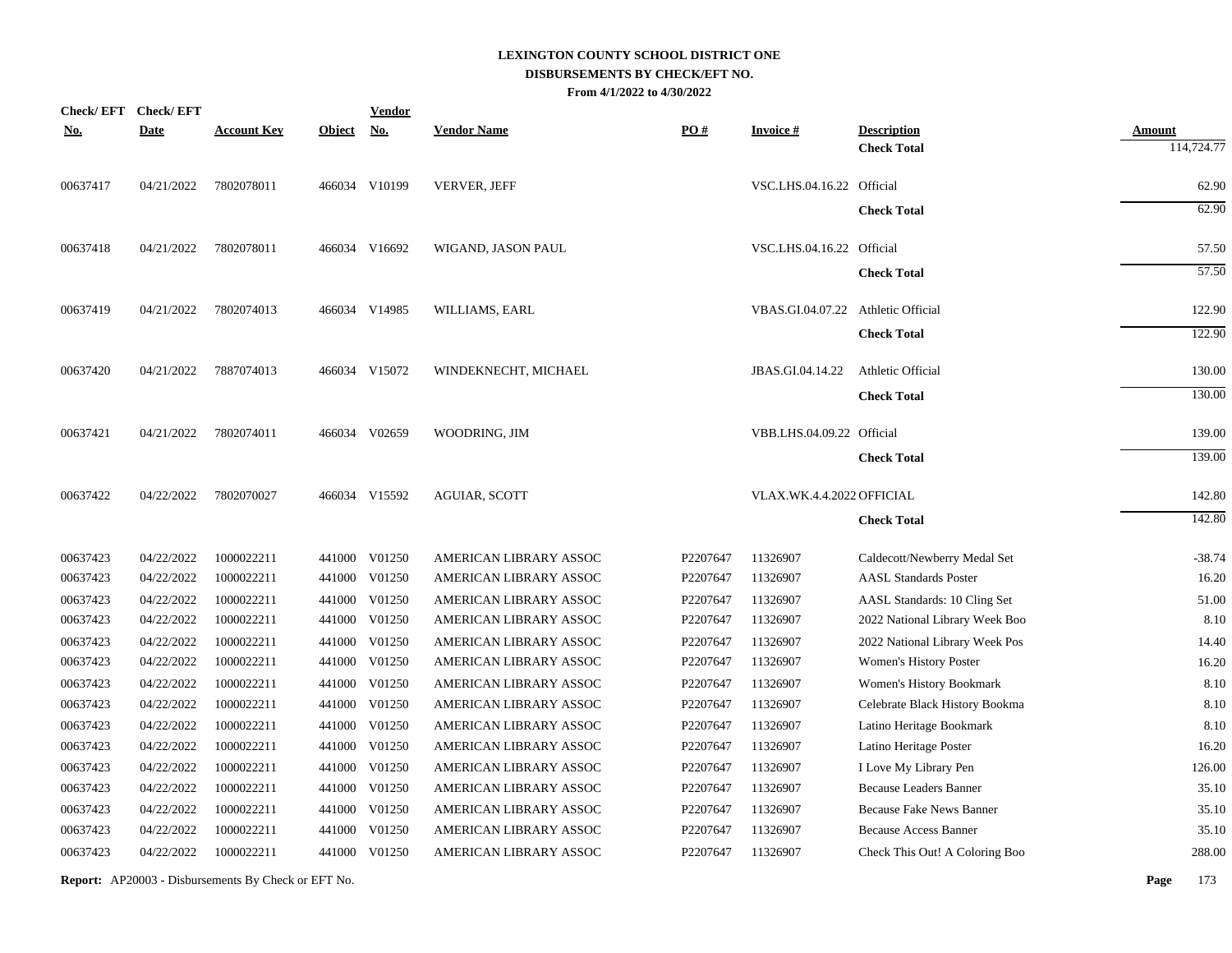| Check/EFT Check/EFT    |                           |                                  |                         | <b>Vendor</b>        |                                              |                      |                             |                                               |                        |
|------------------------|---------------------------|----------------------------------|-------------------------|----------------------|----------------------------------------------|----------------------|-----------------------------|-----------------------------------------------|------------------------|
| <u>No.</u><br>00637423 | <b>Date</b><br>04/22/2022 | <b>Account Key</b><br>1000022211 | <b>Object</b><br>441000 | <u>No.</u><br>V01250 | <b>Vendor Name</b><br>AMERICAN LIBRARY ASSOC | PO#<br>P2207647      | <b>Invoice#</b><br>11326907 | <b>Description</b><br>Shipping                | <b>Amount</b><br>73.39 |
|                        |                           |                                  |                         |                      |                                              |                      |                             | <b>Check Total</b>                            | 700.35                 |
| 00637424               | 04/22/2022                | 1000012603                       |                         | 439500 V16465        | AMN HEALTHCARE INC                           | P2201185             | 3469705                     | SPEECH LANGUAGE THERAPY SERVIC                | 2,544.56               |
| 00637424               | 04/22/2022                | 1000012603                       |                         | 439500 V16465        | AMN HEALTHCARE INC                           | P <sub>2201185</sub> | 3472515                     | SPEECH LANGUAGE THERAPY SERVIC                | 2,352.12               |
| 00637424               | 04/22/2022                | 1000012603                       |                         | 439500 V16465        | AMN HEALTHCARE INC                           | P2201185             | 3472520                     | SPEECH LANGUAGE THERAPY SERVIC                | 2,538.44               |
| 00637424               | 04/22/2022                | 1000012603                       |                         | 439500 V16465        | AMN HEALTHCARE INC                           | P2201185             | 3472552                     | SPEECH LANGUAGE THERAPY SERVIC                | 1,558.56               |
|                        |                           |                                  |                         |                      |                                              |                      |                             | <b>Check Total</b>                            | 8,993.68               |
| 00637425               | 04/22/2022                | 6000025639                       |                         | 446031 V16416        | <b>BORDEN DAIRY</b>                          |                      | 482845700                   | 039-Forts Pond ES #20961                      | 24.01                  |
| 00637425               | 04/22/2022                | 6000025616                       |                         | 446031 V16416        | <b>BORDEN DAIRY</b>                          |                      | 482845702                   | 016-Pelion ES #02977                          | 60.03                  |
| 00637425               | 04/22/2022                | 6000025614                       |                         | 446031 V16416        | <b>BORDEN DAIRY</b>                          |                      | 482845714                   | 014-Gilbert ES #16053                         | 48.02                  |
| 00637425               | 04/22/2022                | 6000025639                       |                         | 446031 V16416        | <b>BORDEN DAIRY</b>                          |                      | 483312390                   | 039-Forts Pond ES #20961                      | 36.02                  |
|                        |                           |                                  |                         |                      |                                              |                      |                             | <b>Check Total</b>                            | 168.08                 |
| 00637426               | 04/22/2022                | 7887079027                       |                         | 466034 V15484        | <b>BUI, MICHAEL</b>                          |                      | VWR.WK.2.25.2022 OFFICIAL   |                                               | 446.20                 |
|                        |                           |                                  |                         |                      |                                              |                      |                             | <b>Check Total</b>                            | 446.20                 |
| 00637427               | 04/22/2022                | 1000026693                       |                         | 434500 V14182        | <b>BUSINESS ORIENTED SOFTWARE SOL</b>        | P2211100             |                             | BDKSUB22044293 BDK - ADDED SERVICES:BDK - ADD | 940.50                 |
|                        |                           |                                  |                         |                      |                                              |                      |                             | <b>Check Total</b>                            | 940.50                 |
| 00637428               | 04/22/2022                | 1000025411                       |                         | 441020 V15374        | <b>CENTRAL POLY BAG CORPORATION</b>          | P2209693             | 288535                      | CP3340N16 CAN LINER                           | 210.58                 |
|                        |                           |                                  |                         |                      |                                              |                      |                             | <b>Check Total</b>                            | 210.58                 |
| 00637429               | 04/22/2022                | 7802070027                       |                         | 466034 V15615        | CHAPMAN, ZHACKERY ALLAN                      |                      | VBAS.WK.4.8.2022 OFFICIAL   |                                               | 74.00                  |
|                        |                           |                                  |                         |                      |                                              |                      |                             | <b>Check Total</b>                            | 74.00                  |
| 00637430               | 04/22/2022                | 1000026611                       |                         | 434000 V01952        | <b>COMPORIUM</b>                             |                      | 03126.04.22                 | <b>Current Month Phone Services</b>           | 1,014.59               |
| 00637430               | 04/22/2022                | 1000026612                       |                         | 434000 V01952        | <b>COMPORIUM</b>                             |                      | 03126.04.22                 | <b>Current Month Phone Services</b>           | 269.02                 |
| 00637430               | 04/22/2022                | 1000026613                       |                         | 434000 V01952        | <b>COMPORIUM</b>                             |                      | 03126.04.22                 | <b>Current Month Phone Services</b>           | 660.83                 |
| 00637430               | 04/22/2022                | 1000026614                       | 434000                  | V01952               | <b>COMPORIUM</b>                             |                      | 03126.04.22                 | <b>Current Month Phone Services</b>           | 301.02                 |
| 00637430               | 04/22/2022                | 1000026615                       | 434000                  | V01952               | <b>COMPORIUM</b>                             |                      | 03126.04.22                 | <b>Current Month Phone Services</b>           | 595.75                 |
| 00637430               | 04/22/2022                | 1000026616                       |                         | 434000 V01952        | <b>COMPORIUM</b>                             |                      | 03126.04.22                 | <b>Current Month Phone Services</b>           | 324.65                 |
| 00637430               | 04/22/2022                | 1000026619                       | 434000                  | V01952               | <b>COMPORIUM</b>                             |                      | 03126.04.22                 | <b>Current Month Phone Services</b>           | 490.67                 |
| 00637430               | 04/22/2022                | 1000026620                       |                         | 434000 V01952        | <b>COMPORIUM</b>                             |                      | 03126.04.22                 | <b>Current Month Phone Services</b>           | 653.32                 |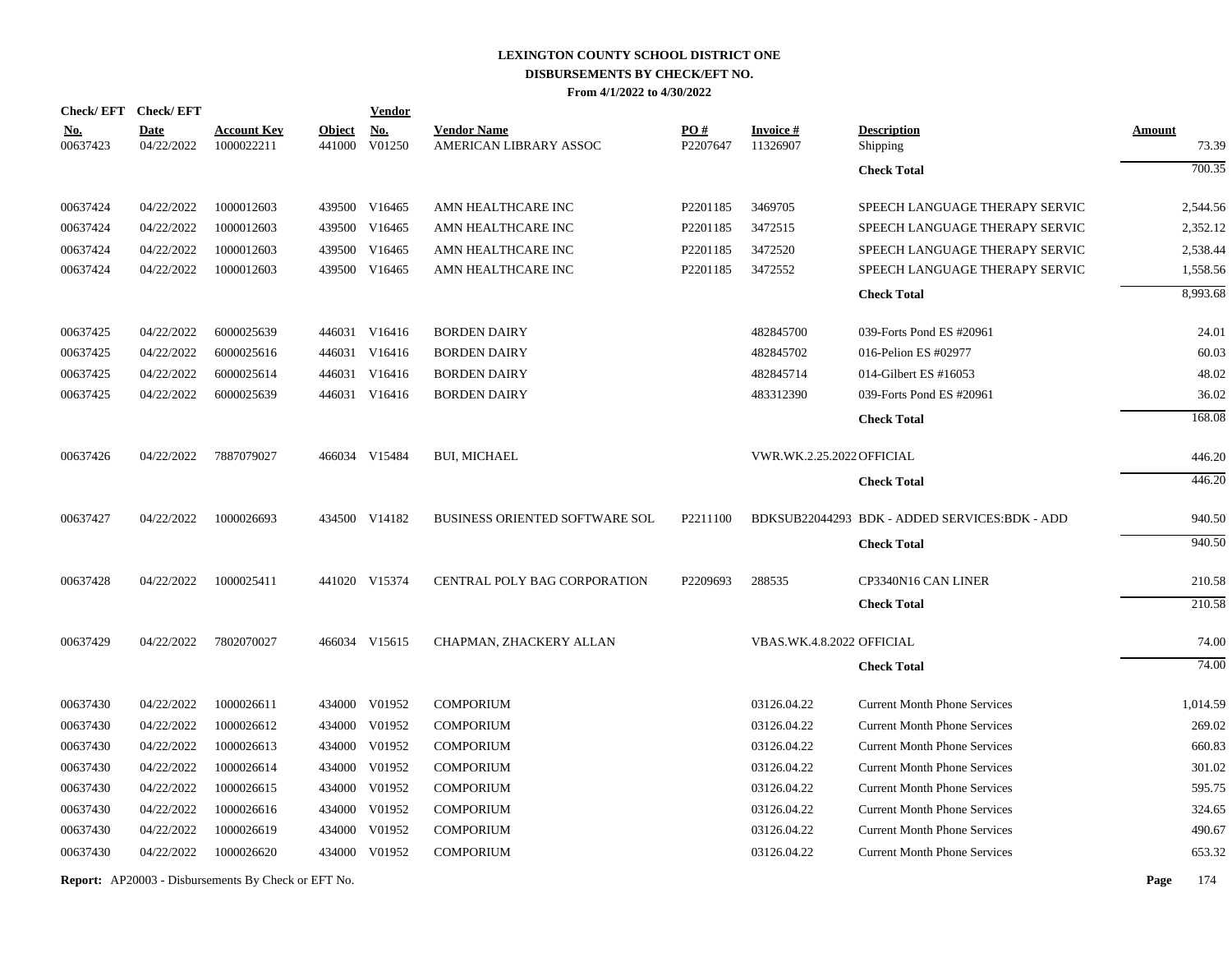| <u>No.</u><br>00637430 | <b>Date</b><br>04/22/2022 | <b>Account Key</b><br>1000026621 | <b>Object</b><br>434000 | <b>No.</b><br>V01952 | <b>Vendor Name</b><br><b>COMPORIUM</b> | PO# | <b>Invoice#</b><br>03126.04.22 | <b>Description</b><br><b>Current Month Phone Services</b> | <b>Amount</b><br>278.02 |
|------------------------|---------------------------|----------------------------------|-------------------------|----------------------|----------------------------------------|-----|--------------------------------|-----------------------------------------------------------|-------------------------|
| 00637430               | 04/22/2022                | 1000026622                       | 434000                  | V01952               | <b>COMPORIUM</b>                       |     | 03126.04.22                    | <b>Current Month Phone Services</b>                       | 222.42                  |
| 00637430               | 04/22/2022                | 1000026623                       | 434000                  | V01952               | <b>COMPORIUM</b>                       |     | 03126.04.22                    | <b>Current Month Phone Services</b>                       | 217.92                  |
| 00637430               | 04/22/2022                | 1000026624                       | 434000                  | V01952               | <b>COMPORIUM</b>                       |     | 03126.04.22                    | <b>Current Month Phone Services</b>                       | 245.53                  |
| 00637430               | 04/22/2022                | 1000026625                       |                         | 434000 V01952        | <b>COMPORIUM</b>                       |     | 03126.04.22                    | <b>Current Month Phone Services</b>                       | 217.92                  |
| 00637430               | 04/22/2022                | 1000026626                       | 434000                  | V01952               | <b>COMPORIUM</b>                       |     | 03126.04.22                    | <b>Current Month Phone Services</b>                       | 380.24                  |
| 00637430               | 04/22/2022                | 1000026627                       | 434000                  | V01952               | <b>COMPORIUM</b>                       |     | 03126.04.22                    | <b>Current Month Phone Services</b>                       | 678.76                  |
| 00637430               | 04/22/2022                | 1000026628                       | 434000                  | V01952               | <b>COMPORIUM</b>                       |     | 03126.04.22                    | <b>Current Month Phone Services</b>                       | 239.55                  |
| 00637430               | 04/22/2022                | 1000026629                       | 434000                  | V01952               | <b>COMPORIUM</b>                       |     | 03126.04.22                    | <b>Current Month Phone Services</b>                       | 197.49                  |
| 00637430               | 04/22/2022                | 1000026630                       | 434000                  | V01952               | <b>COMPORIUM</b>                       |     | 03126.04.22                    | <b>Current Month Phone Services</b>                       | 269.02                  |
| 00637430               | 04/22/2022                | 1000026631                       | 434000                  | V01952               | <b>COMPORIUM</b>                       |     | 03126.04.22                    | <b>Current Month Phone Services</b>                       | 55.60                   |
| 00637430               | 04/22/2022                | 1000026634                       |                         | 434000 V01952        | <b>COMPORIUM</b>                       |     | 03126.04.22                    | <b>Current Month Phone Services</b>                       | 384.74                  |
| 00637430               | 04/22/2022                | 1000026635                       | 434000                  | V01952               | <b>COMPORIUM</b>                       |     | 03126.04.22                    | <b>Current Month Phone Services</b>                       | 335.25                  |
| 00637430               | 04/22/2022                | 1000026637                       | 434000                  | V01952               | <b>COMPORIUM</b>                       |     | 03126.04.22                    | <b>Current Month Phone Services</b>                       | 324.65                  |
| 00637430               | 04/22/2022                | 1000026638                       | 434000                  | V01952               | <b>COMPORIUM</b>                       |     | 03126.04.22                    | <b>Current Month Phone Services</b>                       | 278.02                  |
| 00637430               | 04/22/2022                | 1000026639                       | 434000                  | V01952               | <b>COMPORIUM</b>                       |     | 03126.04.22                    | <b>Current Month Phone Services</b>                       | 400.24                  |
| 00637430               | 04/22/2022                | 1000026640                       |                         | 434000 V01952        | <b>COMPORIUM</b>                       |     | 03126.04.22                    | <b>Current Month Phone Services</b>                       | 280.54                  |
| 00637430               | 04/22/2022                | 1000026641                       |                         | 434000 V01952        | <b>COMPORIUM</b>                       |     | 03126.04.22                    | <b>Current Month Phone Services</b>                       | 389.23                  |
| 00637430               | 04/22/2022                | 1000026642                       | 434000                  | V01952               | <b>COMPORIUM</b>                       |     | 03126.04.22                    | <b>Current Month Phone Services</b>                       | 278.02                  |
| 00637430               | 04/22/2022                | 1000026643                       | 434000                  | V01952               | <b>COMPORIUM</b>                       |     | 03126.04.22                    | <b>Current Month Phone Services</b>                       | 591.55                  |
| 00637430               | 04/22/2022                | 1000026644                       | 434000                  | V01952               | <b>COMPORIUM</b>                       |     | 03126.04.22                    | <b>Current Month Phone Services</b>                       | 674.45                  |
| 00637430               | 04/22/2022                | 1000026645                       | 434000                  | V01952               | <b>COMPORIUM</b>                       |     | 03126.04.22                    | <b>Current Month Phone Services</b>                       | 353.62                  |
| 00637430               | 04/22/2022                | 1000026646                       | 434000                  | V01952               | <b>COMPORIUM</b>                       |     | 03126.04.22                    | <b>Current Month Phone Services</b>                       | 208.99                  |
| 00637430               | 04/22/2022                | 1000026647                       |                         | 434000 V01952        | <b>COMPORIUM</b>                       |     | 03126.04.22                    | <b>Current Month Phone Services</b>                       | 106.72                  |
| 00637430               | 04/22/2022                | 1000026652                       | 434000                  | V01952               | <b>COMPORIUM</b>                       |     | 03126.04.22                    | <b>Current Month Phone Services</b>                       | 194.32                  |
| 00637430               | 04/22/2022                | 1000026693                       | 434000                  | V01952               | <b>COMPORIUM</b>                       |     | 03126.04.22                    | <b>Current Month Phone Services</b>                       | 9,690.92                |
| 00637430               | 04/22/2022                | 1000026693                       | 434000                  | V01952               | <b>COMPORIUM</b>                       |     | 03126.04.22                    | <b>Current Month Phone Services</b>                       | 864.18                  |
| 00637430               | 04/22/2022                | 1000026693                       | 434000                  | V01952               | <b>COMPORIUM</b>                       |     | 03126.04.22                    | <b>Current Month Phone Services</b>                       | 613.40                  |
| 00637430               | 04/22/2022                | 1000026611                       | 434000                  | V01952               | <b>COMPORIUM</b>                       |     | 4/1/2022                       | <b>Current Month Phone Services</b>                       | 5,554.02                |
| 00637430               | 04/22/2022                | 1000026612                       |                         | 434000 V01952        | <b>COMPORIUM</b>                       |     | 4/1/2022                       | <b>Current Month Phone Services</b>                       | 1,895.57                |
| 00637430               | 04/22/2022                | 1000026613                       |                         | 434000 V01952        | <b>COMPORIUM</b>                       |     | 4/1/2022                       | <b>Current Month Phone Services</b>                       | 3,689.08                |
| 00637430               | 04/22/2022                | 1000026614                       | 434000                  | V01952               | <b>COMPORIUM</b>                       |     | 4/1/2022                       | <b>Current Month Phone Services</b>                       | 765.18                  |
| 00637430               | 04/22/2022                | 1000026615                       | 434000                  | V01952               | <b>COMPORIUM</b>                       |     | 4/1/2022                       | <b>Current Month Phone Services</b>                       | 2,659.03                |
| 00637430               | 04/22/2022                | 1000026616                       |                         | 434000 V01952        | <b>COMPORIUM</b>                       |     | 4/1/2022                       | <b>Current Month Phone Services</b>                       | 2,074.03                |

**Check/ EFT Vendor Check/ EFT**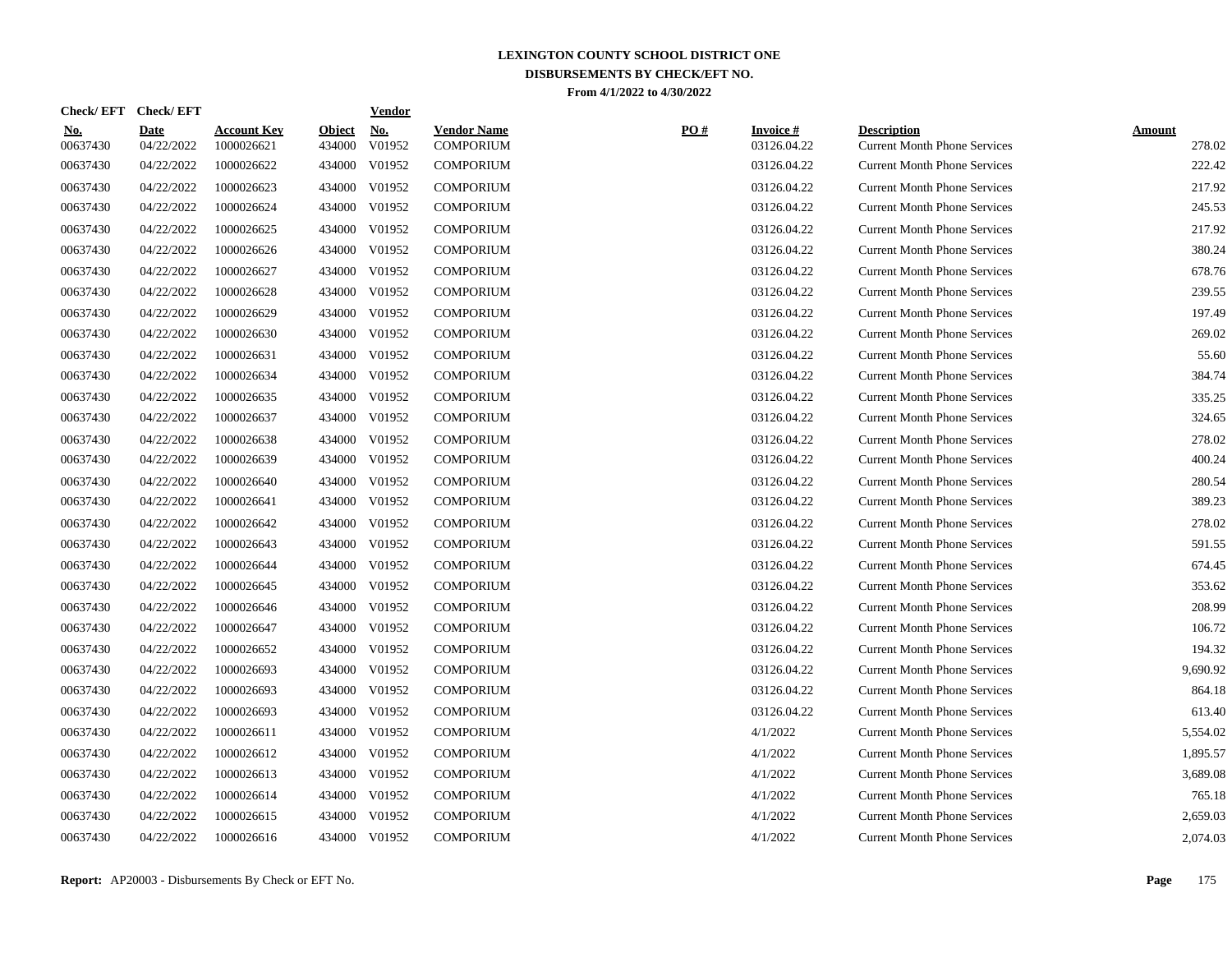| <u>No.</u><br>00637430 | <b>Date</b><br>04/22/2022 | <b>Account Key</b><br>1000026619 | <b>Object</b><br>434000 | <b>No.</b><br>V01952 | <b>Vendor Name</b><br><b>COMPORIUM</b> | PO# | <b>Invoice#</b><br>4/1/2022 | <b>Description</b><br><b>Current Month Phone Services</b> | Amount<br>1,136.19 |
|------------------------|---------------------------|----------------------------------|-------------------------|----------------------|----------------------------------------|-----|-----------------------------|-----------------------------------------------------------|--------------------|
| 00637430               | 04/22/2022                | 1000026620                       | 434000                  | V01952               | <b>COMPORIUM</b>                       |     | 4/1/2022                    | <b>Current Month Phone Services</b>                       | 2,624.65           |
| 00637430               | 04/22/2022                | 1000026620                       | 434000                  | V01952               | <b>COMPORIUM</b>                       |     | 4/1/2022                    | <b>Current Month Phone Services</b>                       | 437.26             |
| 00637430               | 04/22/2022                | 1000026621                       | 434000                  | V01952               | <b>COMPORIUM</b>                       |     | 4/1/2022                    | <b>Current Month Phone Services</b>                       | 1,697.72           |
| 00637430               | 04/22/2022                | 1000026621                       |                         | 434000 V01952        | <b>COMPORIUM</b>                       |     | 4/1/2022                    | <b>Current Month Phone Services</b>                       | 208.79             |
| 00637430               | 04/22/2022                | 1000026622                       |                         | 434000 V01952        | <b>COMPORIUM</b>                       |     | 4/1/2022                    | <b>Current Month Phone Services</b>                       | 1,899.04           |
| 00637430               | 04/22/2022                | 1000026623                       | 434000                  | V01952               | <b>COMPORIUM</b>                       |     | 4/1/2022                    | <b>Current Month Phone Services</b>                       | 1,984.35           |
| 00637430               | 04/22/2022                | 1000026624                       | 434000                  | V01952               | <b>COMPORIUM</b>                       |     | 4/1/2022                    | <b>Current Month Phone Services</b>                       | 2,020.89           |
| 00637430               | 04/22/2022                | 1000026625                       | 434000                  | V01952               | <b>COMPORIUM</b>                       |     | 4/1/2022                    | <b>Current Month Phone Services</b>                       | 2,247.87           |
| 00637430               | 04/22/2022                | 1000026626                       | 434000                  | V01952               | <b>COMPORIUM</b>                       |     | 4/1/2022                    | <b>Current Month Phone Services</b>                       | 2,742.92           |
| 00637430               | 04/22/2022                | 1000026627                       |                         | 434000 V01952        | <b>COMPORIUM</b>                       |     | 4/1/2022                    | <b>Current Month Phone Services</b>                       | 5,449.71           |
| 00637430               | 04/22/2022                | 1000026628                       |                         | 434000 V01952        | <b>COMPORIUM</b>                       |     | 4/1/2022                    | <b>Current Month Phone Services</b>                       | 2,210.13           |
| 00637430               | 04/22/2022                | 1000026629                       | 434000                  | V01952               | <b>COMPORIUM</b>                       |     | 4/1/2022                    | <b>Current Month Phone Services</b>                       | 2,386.43           |
| 00637430               | 04/22/2022                | 1000026630                       | 434000                  | V01952               | <b>COMPORIUM</b>                       |     | 4/1/2022                    | <b>Current Month Phone Services</b>                       | 2,595.12           |
| 00637430               | 04/22/2022                | 1000026631                       | 434000                  | V01952               | <b>COMPORIUM</b>                       |     | 4/1/2022                    | <b>Current Month Phone Services</b>                       | 2,173.57           |
| 00637430               | 04/22/2022                | 1000026634                       | 434000                  | V01952               | <b>COMPORIUM</b>                       |     | 4/1/2022                    | <b>Current Month Phone Services</b>                       | 2,707.84           |
| 00637430               | 04/22/2022                | 1000026635                       |                         | 434000 V01952        | <b>COMPORIUM</b>                       |     | 4/1/2022                    | <b>Current Month Phone Services</b>                       | 2,222.77           |
| 00637430               | 04/22/2022                | 1000026637                       |                         | 434000 V01952        | <b>COMPORIUM</b>                       |     | 4/1/2022                    | <b>Current Month Phone Services</b>                       | 2,345.43           |
| 00637430               | 04/22/2022                | 1000026638                       | 434000                  | V01952               | <b>COMPORIUM</b>                       |     | 4/1/2022                    | <b>Current Month Phone Services</b>                       | 2,235.28           |
| 00637430               | 04/22/2022                | 1000026639                       | 434000                  | V01952               | <b>COMPORIUM</b>                       |     | 4/1/2022                    | <b>Current Month Phone Services</b>                       | 1,802.39           |
| 00637430               | 04/22/2022                | 1000026640                       | 434000                  | V01952               | <b>COMPORIUM</b>                       |     | 4/1/2022                    | <b>Current Month Phone Services</b>                       | 1.898.27           |
| 00637430               | 04/22/2022                | 1000026641                       | 434000                  | V01952               | <b>COMPORIUM</b>                       |     | 4/1/2022                    | <b>Current Month Phone Services</b>                       | 2,088.38           |
| 00637430               | 04/22/2022                | 1000026642                       | 434000                  | V01952               | <b>COMPORIUM</b>                       |     | 4/1/2022                    | <b>Current Month Phone Services</b>                       | 2,311.70           |
| 00637430               | 04/22/2022                | 1000026643                       |                         | 434000 V01952        | <b>COMPORIUM</b>                       |     | 4/1/2022                    | <b>Current Month Phone Services</b>                       | 2,531.53           |
| 00637430               | 04/22/2022                | 1000026644                       | 434000                  | V01952               | <b>COMPORIUM</b>                       |     | 4/1/2022                    | <b>Current Month Phone Services</b>                       | 6,529.36           |
| 00637430               | 04/22/2022                | 1000026645                       | 434000                  | V01952               | <b>COMPORIUM</b>                       |     | 4/1/2022                    | <b>Current Month Phone Services</b>                       | 2,137.73           |
| 00637430               | 04/22/2022                | 1000026646                       | 434000                  | V01952               | <b>COMPORIUM</b>                       |     | 4/1/2022                    | <b>Current Month Phone Services</b>                       | 2,785.79           |
| 00637430               | 04/22/2022                | 1000026647                       | 434000                  | V01952               | <b>COMPORIUM</b>                       |     | 4/1/2022                    | <b>Current Month Phone Services</b>                       | 2,408.57           |
| 00637430               | 04/22/2022                | 1000026652                       | 434000                  | V01952               | <b>COMPORIUM</b>                       |     | 4/1/2022                    | <b>Current Month Phone Services</b>                       | 3,390.75           |
| 00637430               | 04/22/2022                | 1000026693                       | 434000                  | V01952               | <b>COMPORIUM</b>                       |     | 4/1/2022                    | <b>Current Month Phone Services</b>                       | 4,222.82           |
| 00637430               | 04/22/2022                | 1000026693                       |                         | 434000 V01952        | <b>COMPORIUM</b>                       |     | 4/1/2022                    | <b>Current Month Phone Services</b>                       | 636.20             |
| 00637430               | 04/22/2022                | 1000026693                       |                         | 434000 V01952        | <b>COMPORIUM</b>                       |     | 4/1/2022                    | <b>Current Month Phone Services</b>                       | 547.88             |
| 00637430               | 04/22/2022                | 1000026693                       | 434000                  | V01952               | <b>COMPORIUM</b>                       |     | 4/1/2022                    | <b>Current Month Phone Services</b>                       | 1,105.00           |
| 00637430               | 04/22/2022                | 1000026693                       |                         | 434000 V01952        | <b>COMPORIUM</b>                       |     | 4/1/2022                    | <b>Current Month Phone Services</b>                       | 100.74             |

**Check/ EFT Vendor Check/ EFT**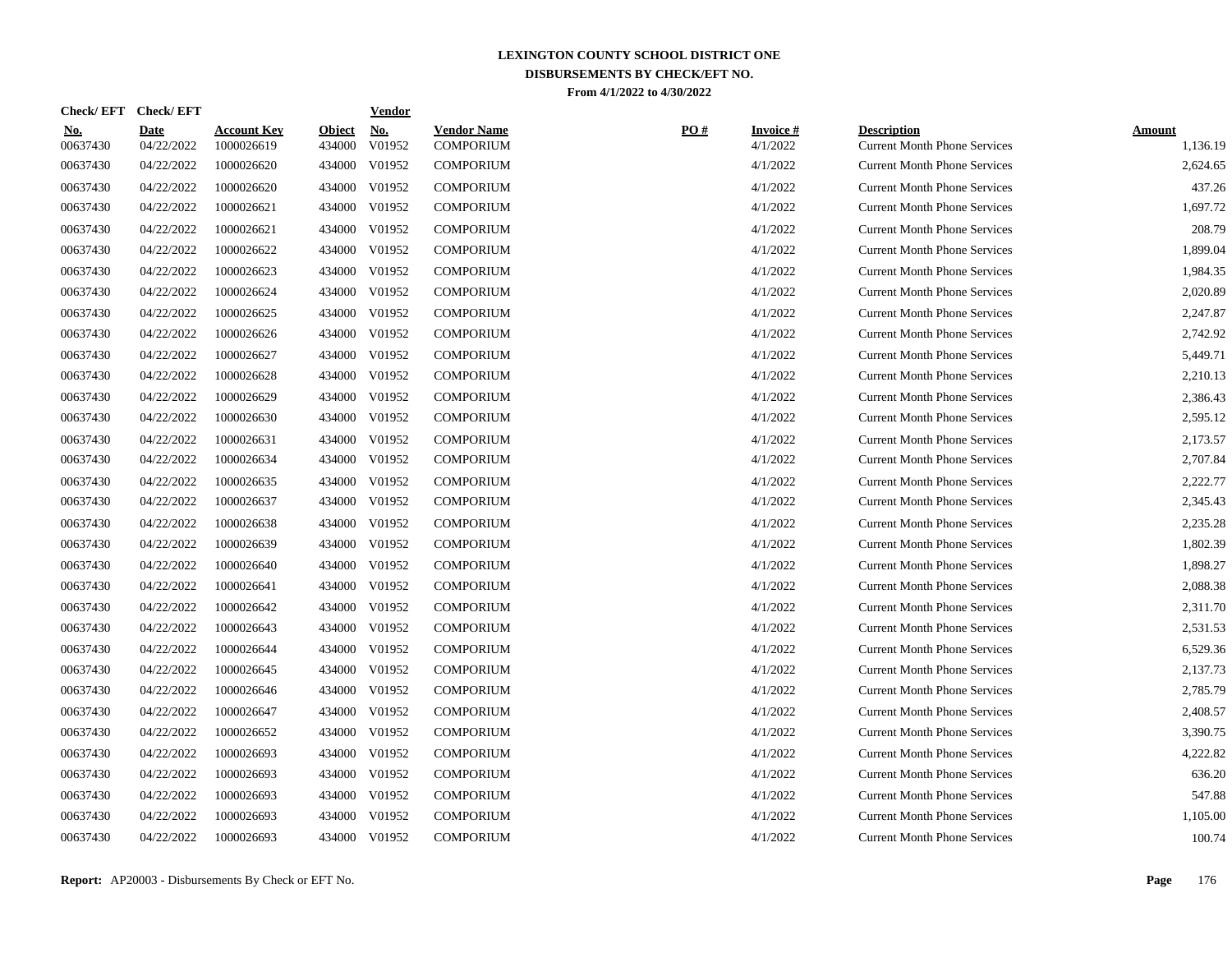|            |          | Check/EFT Check/EFT       |                                  |                         | <b>Vendor</b>        |                                        |          |                             |                                                           |                           |
|------------|----------|---------------------------|----------------------------------|-------------------------|----------------------|----------------------------------------|----------|-----------------------------|-----------------------------------------------------------|---------------------------|
| <u>No.</u> | 00637430 | <b>Date</b><br>04/22/2022 | <b>Account Key</b><br>1000026693 | <b>Object</b><br>434000 | <b>No.</b><br>V01952 | <b>Vendor Name</b><br><b>COMPORIUM</b> | PO#      | <b>Invoice#</b><br>4/1/2022 | <b>Description</b><br><b>Current Month Phone Services</b> | <b>Amount</b><br>1,279.60 |
|            |          |                           |                                  |                         |                      |                                        |          |                             | <b>Check Total</b>                                        | 117,020.74                |
|            | 00637431 | 04/22/2022                | 7802070027                       |                         | 466034 V02843        | CRAPS, GREGG                           |          | SOF.WK.4.7.2022             | <b>OFFICIAL</b>                                           | 97.00                     |
|            |          |                           |                                  |                         |                      |                                        |          |                             | <b>Check Total</b>                                        | 97.00                     |
|            | 00637432 | 04/22/2022                | 3280011521                       |                         | 439500 V17223        | CREDENTIA NURSE AIDE LLC               | P2211066 | 100526                      | <b>VOUCHER ORDER FORM FOR SC NURS</b>                     | 2,100.00                  |
|            |          |                           |                                  |                         |                      |                                        |          |                             | <b>Check Total</b>                                        | 2,100.00                  |
|            | 00637433 | 04/22/2022                | 7802074015                       |                         | 466034 V14960        | DANIELS, ANDREW T                      |          | VBAS.PE.04.19.22 Official   |                                                           | 89.30                     |
|            |          |                           |                                  |                         |                      |                                        |          |                             | <b>Check Total</b>                                        | 89.30                     |
|            | 00637434 | 04/22/2022                | 7802070027                       |                         | 466034 V11188        | DILLON, MATTHEW W                      |          | VBAS.WK.4.8.2022 OFFICIAL   |                                                           | 74.00                     |
|            |          |                           |                                  |                         |                      |                                        |          |                             | <b>Check Total</b>                                        | 74.00                     |
|            | 00637435 | 04/22/2022                | 7802078044                       |                         | 466034 V14959        | EARLEY, MATTHEW S                      |          |                             | <b>BSOCCER/NFORD/B SOCCER VS N FORD</b>                   | 98.00                     |
|            |          |                           |                                  |                         |                      |                                        |          |                             | <b>Check Total</b>                                        | 98.00                     |
|            | 00637437 | 04/22/2022                | 1000011330                       |                         | 441000 V00549        | FORMS AND SUPPLY INC (FSI)             | P2209391 | 6068733-1                   | Genuine Joe HotCold Foam Cups                             | 46.34                     |
|            | 00637437 | 04/22/2022                | 1000011330                       | 441000                  | V00549               | FORMS AND SUPPLY INC (FSI)             | P2209391 | 6068733-1                   | Genuine Joe HotCold Foam Cups                             | 64.57                     |
|            | 00637437 | 04/22/2022                | 1000011312                       |                         | 441000 V00549        | FORMS AND SUPPLY INC (FSI)             | P2210572 | 6089246-0                   | Elmers Allpurpose School Glue                             | 250.25                    |
|            | 00637437 | 04/22/2022                | 1000011312                       | 441000                  | V00549               | FORMS AND SUPPLY INC (FSI)             | P2210572 | 6089246-0                   | Elmers Washable School Glue 7                             | 82.66                     |
|            | 00637437 | 04/22/2022                | 1000011312                       | 441000                  | V00549               | FORMS AND SUPPLY INC (FSI)             | P2210572 | 6089246-0                   | Averyreg TrueBlock File Folder                            | 113.98                    |
|            | 00637437 | 04/22/2022                | 1000011312                       | 441000                  | V00549               | FORMS AND SUPPLY INC (FSI)             | P2210572 | 6089246-1                   | Averyreg Glue Stic with Disapp                            | 146.38                    |
|            | 00637437 | 04/22/2022                | 7863027040                       | 466041                  | V00549               | FORMS AND SUPPLY INC (FSI)             | P2210579 | 6089623-0                   | Advantus Retracting ID Card Re                            | 33.76                     |
|            | 00637437 | 04/22/2022                | 1000011340                       | 441000                  | V00549               | FORMS AND SUPPLY INC (FSI)             | P2210581 | 6089626-0                   | Advantus Retracting ID Card Re                            | 33.76                     |
|            | 00637437 | 04/22/2022                | 1000011340                       | 441000                  | V00549               | FORMS AND SUPPLY INC (FSI)             | P2210581 | 6089626-0                   | Deflecto Classic Image Wall Mo                            | 38.20                     |
|            | 00637437 | 04/22/2022                | 1000021223                       | 441000                  | V00549               | FORMS AND SUPPLY INC (FSI)             | P2210632 | 6089950-0                   | TOPS Idea Collective FocusNote                            | 5.91                      |
|            | 00637437 | 04/22/2022                | 1000021223                       | 441000                  | V00549               | FORMS AND SUPPLY INC (FSI)             | P2210632 | 6089950-0                   | SunWorks Construction Paper                               | 4.76                      |
|            | 00637437 | 04/22/2022                | 1000014411                       |                         | 441000 V00549        | FORMS AND SUPPLY INC (FSI)             | P2210648 | 6089978-1                   | MasterVision 3in1 Combo Monthl                            | 62.76                     |
|            | 00637437 | 04/22/2022                | 1000023347                       |                         | 441000 V00549        | FORMS AND SUPPLY INC (FSI)             | P2210673 | 6090164-0                   | Dymo LabelWriter Large Shippin                            | 180.56                    |
|            | 00637437 | 04/22/2022                | 1000011427                       | 441000                  | V00549               | FORMS AND SUPPLY INC (FSI)             | P2210691 | 6090505-0                   | Dri Mark Counterfeit Detector                             | 11.61                     |
|            | 00637437 | 04/22/2022                | 1000021316                       |                         | 441000 V00549        | FORMS AND SUPPLY INC (FSI)             | P2210694 | 6091059-0                   | Velcro heavy duty storage stra                            | 31.73                     |
|            | 00637437 | 04/22/2022                | 2022011203                       | 441000                  | V00549               | FORMS AND SUPPLY INC (FSI)             | P2210705 | 6091063-0                   | Learning Resources Sum Swap                               | 20.20                     |
|            | 00637437 | 04/22/2022                | 2022011203                       |                         | 441000 V00549        | FORMS AND SUPPLY INC (FSI)             | P2210705 | 6091063-0                   | Flipside Unframed Mini Dry Era                            | 15.22                     |
|            |          |                           |                                  |                         |                      |                                        |          |                             |                                                           |                           |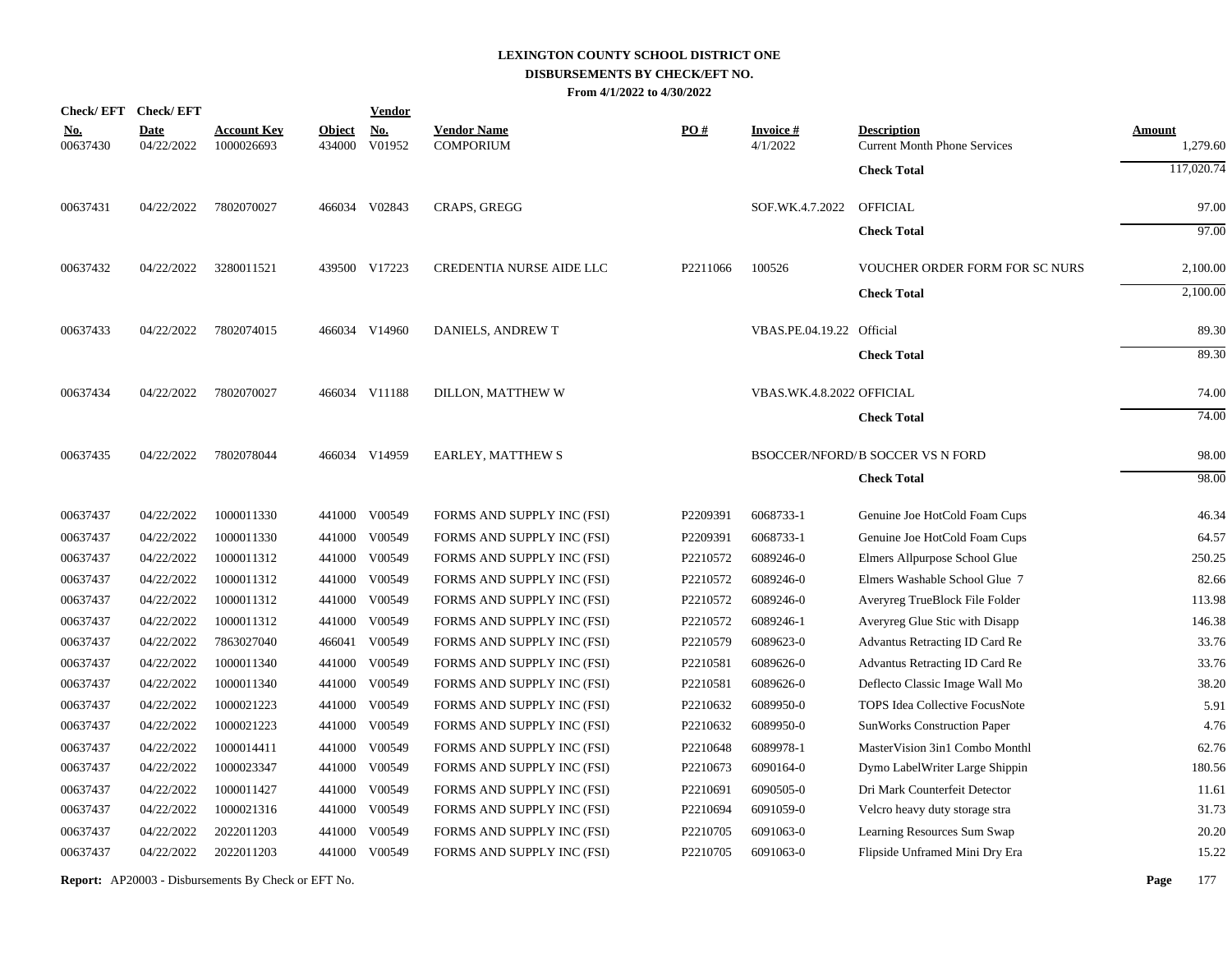| <b>Check/EFT</b>       | <b>Check/EFT</b>   |                                  |                         | <b>Vendor</b>        |                                                  |                 |                               |                                                      |                        |
|------------------------|--------------------|----------------------------------|-------------------------|----------------------|--------------------------------------------------|-----------------|-------------------------------|------------------------------------------------------|------------------------|
| <u>No.</u><br>00637437 | Date<br>04/22/2022 | <b>Account Kev</b><br>2022011203 | <b>Object</b><br>441000 | <b>No.</b><br>V00549 | <b>Vendor Name</b><br>FORMS AND SUPPLY INC (FSI) | PO#<br>P2210704 | <b>Invoice</b> #<br>6091095-0 | <b>Description</b><br>Clip, Panel, Wall 20 Pc. mtali | <b>Amount</b><br>10.36 |
| 00637437               | 04/22/2022         | 2022011203                       | 441000                  | V00549               | FORMS AND SUPPLY INC (FSI)                       | P2210704        | 6091095-0                     | Creativity Street Jumbo Chenil                       | 2.62                   |
| 00637437               | 04/22/2022         | 2022011203                       | 441000                  | V00549               | FORMS AND SUPPLY INC (FSI)                       | P2210704        | 6091095-0                     | Durable Varicolor Mix 10 Drawe                       | 100.00                 |
| 00637437               | 04/22/2022         | 2022011203                       | 441000                  | V00549               | FORMS AND SUPPLY INC (FSI)                       | P2210704        | 6091095-0                     | Storex Book Bin Set-1 Compartm                       | 127.38                 |
| 00637437               | 04/22/2022         | 1000025507                       | 441000                  | V00549               | FORMS AND SUPPLY INC (FSI)                       | P2210720        | 6091364-0                     | Pilot G2 Retractable Gel Ink                         | 11.59                  |
| 00637437               | 04/22/2022         | 1000025507                       | 441000                  | V00549               | FORMS AND SUPPLY INC (FSI)                       | P2210720        | 6091364-0                     | Pilot G2 Retractable Gel Ink                         | 11.59                  |
| 00637437               | 04/22/2022         | 1000025507                       | 441000                  | V00549               | FORMS AND SUPPLY INC (FSI)                       | P2210720        | 6091364-0                     | Pilot G2 Retractable Gel Ink                         | 8.30                   |
| 00637437               | 04/22/2022         | 1000025507                       | 441000                  | V00549               | FORMS AND SUPPLY INC (FSI)                       | P2210720        | 6091364-0                     | Postitreg Notes Original Notep                       | 8.13                   |
| 00637437               | 04/22/2022         | 1000025507                       | 441000                  | V00549               | FORMS AND SUPPLY INC (FSI)                       | P2210720        | 6091364-0                     | <b>Business Source Stainless Stee</b>                | 1.03                   |
| 00637437               | 04/22/2022         | 1000025507                       | 441000                  | V00549               | FORMS AND SUPPLY INC (FSI)                       | P2210720        | 6091364-0                     | <b>BIC Brite Liner Retractable Hi</b>                | 8.67                   |
| 00637437               | 04/22/2022         | 1000011346                       | 441000                  | V00549               | FORMS AND SUPPLY INC (FSI)                       | P2210742        | 6091440-0                     | Adams Spiral 2part MoneyRent R                       | 40.59                  |
| 00637437               | 04/22/2022         | 1000011346                       | 441000                  | V00549               | FORMS AND SUPPLY INC (FSI)                       | P2210742        | 6091440-0                     | <b>Business Source Standard Metal</b>                | 8.93                   |
| 00637437               | 04/22/2022         | 1000011346                       | 441000                  | V00549               | FORMS AND SUPPLY INC (FSI)                       | P2210742        | 6091440-0                     | Astrobrights Inkjet Laser Prin                       | 217.06                 |
| 00637437               | 04/22/2022         | 1000011346                       | 441000                  | V00549               | FORMS AND SUPPLY INC (FSI)                       | P2210742        | 6091440-0                     | Exact Vellum Bristol Inkjet La                       | 138.03                 |
| 00637437               | 04/22/2022         | 1000011346                       | 441000                  | V00549               | FORMS AND SUPPLY INC (FSI)                       | P2210742        | 6091440-0                     | Postitreg Popup Notes Dispense                       | 49.22                  |
| 00637437               | 04/22/2022         | 1000011346                       | 441000                  | V00549               | FORMS AND SUPPLY INC (FSI)                       | P2210742        | 6091440-0                     | <b>Business Source Premium Invisi</b>                | 20.65                  |
| 00637437               | 04/22/2022         | 1000011346                       | 441000                  | V00549               | FORMS AND SUPPLY INC (FSI)                       | P2210742        | 6091440-0                     | <b>Business Source Chisel Point S</b>                | 68.69                  |
| 00637437               | 04/22/2022         | 1000011346                       | 441000                  | V00549               | FORMS AND SUPPLY INC (FSI)                       | P2210742        | 6091440-0                     | Smartchoice 13 Tab Cut Letter                        | 21.08                  |
| 00637437               | 04/22/2022         | 1000011346                       | 441000                  | V00549               | FORMS AND SUPPLY INC (FSI)                       | P2210742        | 6091440-0                     | Pendaflex SureHook 15 Tab Cut                        | 221.02                 |
| 00637437               | 04/22/2022         | 1000011346                       | 441000                  | V00549               | FORMS AND SUPPLY INC (FSI)                       | P2210742        | 6091440-0                     | Crayola Presharpened Colored P                       | 8.01                   |
| 00637437               | 04/22/2022         | 1000011346                       | 441000                  | V00549               | FORMS AND SUPPLY INC (FSI)                       | P2210742        | 6091440-0                     | Averyreg Easy Peel White Shipp                       | 57.94                  |
| 00637437               | 04/22/2022         | 1000011346                       | 441000                  | V00549               | FORMS AND SUPPLY INC (FSI)                       | P2210742        | 6091440-0                     | <b>Advantus Vertical Resealable B</b>                | 339.83                 |
| 00637437               | 04/22/2022         | 1000026693                       | 441000                  | V00549               | FORMS AND SUPPLY INC (FSI)                       | P2210766        | 6091634-0                     | Bubble Wrap Sealed Air Ready-t                       | 340.95                 |
| 00637437               | 04/22/2022         | 1000026693                       | 441000                  | V00549               | FORMS AND SUPPLY INC (FSI)                       | P2210766        | 6091634-0                     | Clorox Disinfecting Wipes Valu                       | 79.82                  |
| 00637437               | 04/22/2022         | 1000011411                       | 441000                  | V00549               | FORMS AND SUPPLY INC (FSI)                       | P2210769        | 6091666-0                     | Expo Whiteboard Cleaner 8 fl                         | 14.63                  |
| 00637437               | 04/22/2022         | 1000011411                       | 441000                  | V00549               | FORMS AND SUPPLY INC (FSI)                       | P2210769        | 6091666-0                     | Averyreg Ready Index AZ Table                        | 21.96                  |
| 00637437               | 04/22/2022         | 1000014311                       | 441000                  | V00549               | FORMS AND SUPPLY INC (FSI)                       | P2210769        | 6091666-0                     | Chicago Lighthouse Wall Clock                        | 190.72                 |
| 00637437               | 04/22/2022         | 1000021316                       | 441000                  | V00549               | FORMS AND SUPPLY INC (FSI)                       | P2210773        | 6091673-0                     | Sharpie SGel Pens                                    | 17.66                  |
| 00637437               | 04/22/2022         | 1000011335                       | 441000                  | V00549               | FORMS AND SUPPLY INC (FSI)                       | P2210777        | 6091679-0                     | <b>Business Source Premium Invisi</b>                | 20.65                  |
| 00637437               | 04/22/2022         | 1000011335                       | 441000                  | V00549               | FORMS AND SUPPLY INC (FSI)                       | P2210777        | 6091679-0                     | Business Source 12 Invisible T                       | 9.76                   |
| 00637437               | 04/22/2022         | 1000023335                       |                         | 441000 V00549        | FORMS AND SUPPLY INC (FSI)                       | P2210777        | 6091679-0                     | Adams Tapebound 3part Money Re                       | 17.87                  |
| 00637437               | 04/22/2022         | 1000023335                       | 441000                  | V00549               | FORMS AND SUPPLY INC (FSI)                       | P2210777        | 6091679-0                     | Pentel RSVP Ballpoint Stick Pe                       | 15.62                  |
| 00637437               | 04/22/2022         | 1000023335                       | 441000                  | V00549               | FORMS AND SUPPLY INC (FSI)                       | P2210777        | 6091679-0                     | Pentel RSVP Ballpoint Stick Pe                       | 15.62                  |
| 00637437               | 04/22/2022         | 2022011203                       |                         | 441000 V00549        | FORMS AND SUPPLY INC (FSI)                       | P2210771        | 6091695-0                     | <b>Business Source Transparent Pl</b>                | 18.56                  |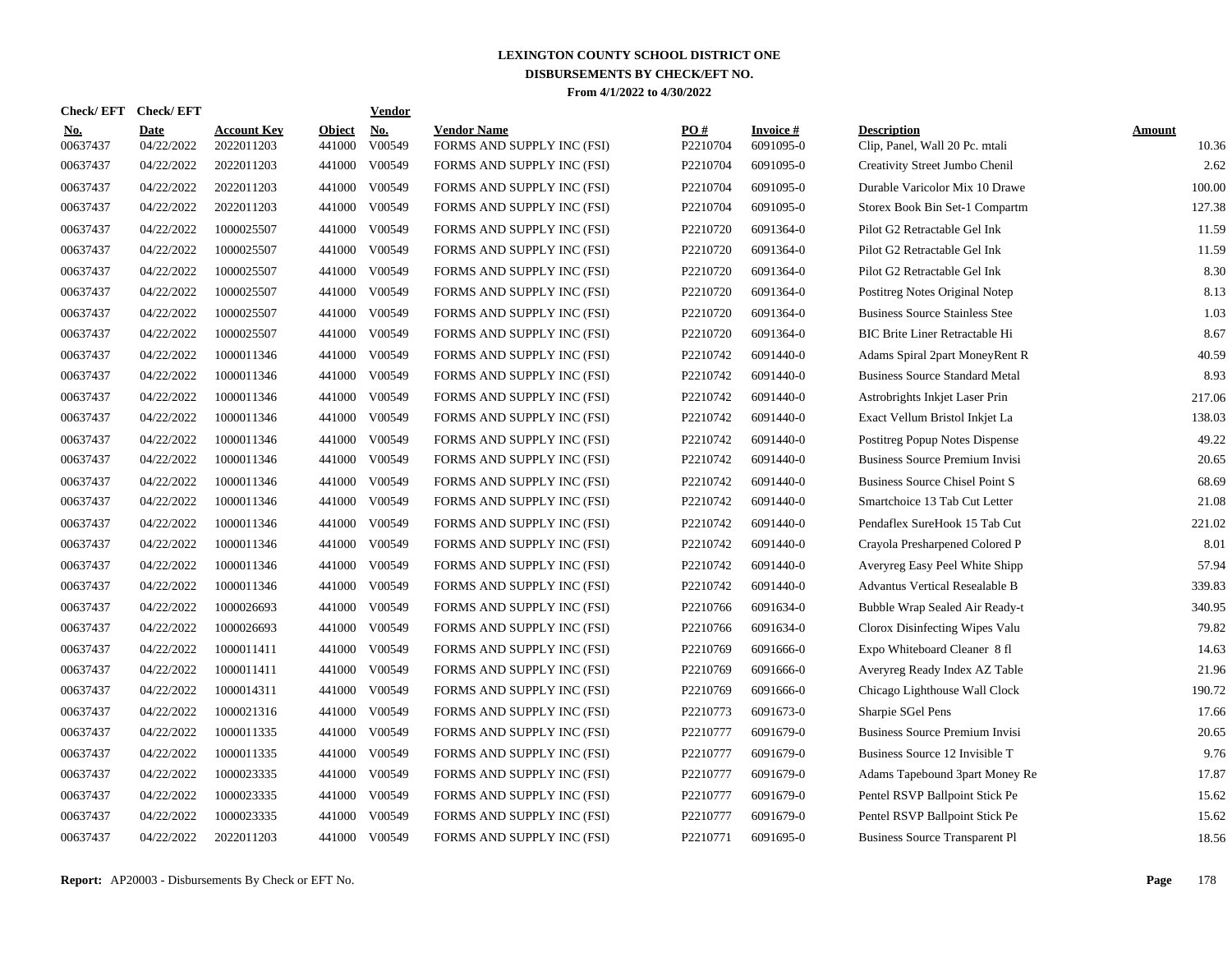|            | <b>Check/EFT</b> | <b>Check/EFT</b>          |                                                            |                         | <b>Vendor</b>        |                                                  |                 |                              |                                                      |                        |
|------------|------------------|---------------------------|------------------------------------------------------------|-------------------------|----------------------|--------------------------------------------------|-----------------|------------------------------|------------------------------------------------------|------------------------|
| <u>No.</u> | 00637437         | <b>Date</b><br>04/22/2022 | <b>Account Key</b><br>2022011203                           | <b>Object</b><br>441000 | <b>No.</b><br>V00549 | <b>Vendor Name</b><br>FORMS AND SUPPLY INC (FSI) | PO#<br>P2210771 | <b>Invoice#</b><br>6091695-1 | <b>Description</b><br>Crayola 240 Count Colored Penc | <b>Amount</b><br>21.40 |
|            | 00637437         | 04/22/2022                | 2022011203                                                 | 441000                  | V00549               | FORMS AND SUPPLY INC (FSI)                       | P2210776        | 6091707-0                    | <b>Business Source Clipboard</b>                     | 92.82                  |
|            | 00637437         | 04/22/2022                | 2022011203                                                 |                         | 441000 V00549        | FORMS AND SUPPLY INC (FSI)                       | P2210781        | 6091709-0                    | FriXion Colors Erasable Marker                       | 37.20                  |
|            | 00637437         | 04/22/2022                | 2022011203                                                 |                         | 441000 V00549        | FORMS AND SUPPLY INC (FSI)                       | P2210781        | 6091709-0                    | Post-It 1/2"W Flags in Primary                       | 27.11                  |
|            | 00637437         | 04/22/2022                | 2022011203                                                 |                         | 441000 V00549        | FORMS AND SUPPLY INC (FSI)                       | P2210781        | 6091709-0                    | Post-It Pop Up Notes, Marseill                       | 22.65                  |
|            | 00637437         | 04/22/2022                | 2022011203                                                 |                         | 441000 V00549        | FORMS AND SUPPLY INC (FSI)                       | P2210781        | 6091709-0                    | Ticonderoga Presharpened No. 2                       | 50.63                  |
|            | 00637437         | 04/22/2022                | 2022011203                                                 |                         | 441000 V00549        | FORMS AND SUPPLY INC (FSI)                       | P2210781        | 6091709-0                    | Sparco Standard White 3HP Fill                       | 14.74                  |
|            | 00637437         | 04/22/2022                | 2022011203                                                 |                         | 441000 V00549        | FORMS AND SUPPLY INC (FSI)                       | P2210781        | 6091709-0                    | EXPO White Board V=Cleaning To                       | 18.28                  |
|            | 00637437         | 04/22/2022                | 2022011203                                                 |                         | 441000 V00549        | FORMS AND SUPPLY INC (FSI)                       | P2210781        | 6091709-0                    | <b>Officemate Plastic Supply Bask</b>                | 40.73                  |
|            | 00637437         | 04/22/2022                | 2022011203                                                 |                         | 441000 V00549        | FORMS AND SUPPLY INC (FSI)                       | P2210781        | 6091709-0                    | Integra Pink Pencil Cap Eraser                       | 5.52                   |
|            | 00637437         | 04/22/2022                | 2022011203                                                 | 441000                  | V00549               | FORMS AND SUPPLY INC (FSI)                       | P2210774        | 6091715-0                    | SmartChoice Letri-Trim Perfora                       | 5.86                   |
|            | 00637437         | 04/22/2022                | 1000026693                                                 |                         | 441000 V00549        | FORMS AND SUPPLY INC (FSI)                       | P2210784        | 6091721-0                    | <b>Bankers Box STOR/FILE File</b>                    | 173.00                 |
|            | 00637437         | 04/22/2022                | 1000023314                                                 |                         | 441000 V00549        | FORMS AND SUPPLY INC (FSI)                       | P2210796        | 6092108-0                    | Avery Copier Address Labels                          | 117.68                 |
|            | 00637437         | 04/22/2022                | 1000026306                                                 |                         | 441000 V00549        | FORMS AND SUPPLY INC (FSI)                       | P2210853        | 6092718-0                    | Kleenex                                              | 27.99                  |
|            | 00637437         | 04/22/2022                | 1000026306                                                 |                         | 441000 V00549        | FORMS AND SUPPLY INC (FSI)                       | P2210853        | 6092718-0                    | Laminating sheets                                    | 61.42                  |
|            | 00637437         | 04/22/2022                | 1000026306                                                 |                         | 441000 V00549        | FORMS AND SUPPLY INC (FSI)                       | P2210853        | 6092718-0                    | <b>Bandaids</b>                                      | 6.72                   |
|            | 00637437         | 04/22/2022                | 1000026306                                                 |                         | 441000 V00549        | FORMS AND SUPPLY INC (FSI)                       | P2210853        | 6092718-0                    | Sharpie Fine Point markers                           | 60.63                  |
|            | 00637437         | 04/22/2022                | 1000011338                                                 |                         | 441000 V00549        | FORMS AND SUPPLY INC (FSI)                       | P2210881        | 6092862-0                    | Zebra Pen ZGrip Retractable Ba                       | 46.86                  |
|            | 00637437         | 04/22/2022                | 1000011338                                                 |                         | 441000 V00549        | FORMS AND SUPPLY INC (FSI)                       | P2210881        | 6092862-0                    | Zebra Pen ZGrip Retractable Ba                       | 63.72                  |
|            | 00637437         | 04/22/2022                | 1000011338                                                 |                         | 441000 V00549        | FORMS AND SUPPLY INC (FSI)                       | P2210881        | 6092862-0                    | <b>Business Source Foldback Binde</b>                | 4.37                   |
|            | 00637437         | 04/22/2022                | 1000011338                                                 |                         | 441000 V00549        | FORMS AND SUPPLY INC (FSI)                       | P2210881        | 6092862-0                    | Ticonderoga Presharpened No 2                        | 77.90                  |
|            | 00637437         | 04/22/2022                | 1000011338                                                 |                         | 441000 V00549        | FORMS AND SUPPLY INC (FSI)                       | P2210881        | 6092862-0                    | <b>Business Source Reposition Pop</b>                | 56.71                  |
|            | 00637437         | 04/22/2022                | 1000011338                                                 |                         | 441000 V00549        | FORMS AND SUPPLY INC (FSI)                       | P2210881        | 6092862-0                    | Adams Tapebound 3part Money Re                       | 357.38                 |
|            | 00637437         | 04/22/2022                | 2021011216                                                 |                         | 441000 V00549        | FORMS AND SUPPLY INC (FSI)                       | P2210958        | 6100945-0                    | Sparco Standard White 3HP Fill                       | 15.88                  |
|            | 00637437         | 04/22/2022                | 2021011216                                                 |                         | 441000 V00549        | FORMS AND SUPPLY INC (FSI)                       | P2210958        | 6100945-0                    | <b>TOPS WideRuled Composition Boo</b>                | 54.31                  |
|            |                  |                           |                                                            |                         |                      |                                                  |                 |                              | <b>Check Total</b>                                   | 4,848.70               |
|            | 00637438         | 04/22/2022                | 1000021323                                                 |                         | 441000 V02048        | <b>GROVE MEDICAL</b>                             | P2211245        | 6230738                      | NGPF7002B Glove Nitrile                              | 85.60                  |
|            | 00637438         | 04/22/2022                | 1000021323                                                 |                         | 441000 V02048        | <b>GROVE MEDICAL</b>                             | P2211245        | 6230738                      | 05031-750 Probe Covers                               | 105.93                 |
|            | 00637438         | 04/22/2022                | 2042121303                                                 |                         | 441000 V02048        | <b>GROVE MEDICAL</b>                             | P2211244        | 6230739                      | Cup 7oz                                              | 34.89                  |
|            | 00637438         | 04/22/2022                | 2042121303                                                 |                         | 441000 V02048        | <b>GROVE MEDICAL</b>                             | P2211244        | 6230739                      | <b>Hand Sanitizer</b>                                | 59.39                  |
|            | 00637438         | 04/22/2022                | 1000021329                                                 |                         | 441000 V02048        | <b>GROVE MEDICAL</b>                             | P2210981        | 6231475                      | Gauze Nonwoven 3x3 Nonsterile                        | 3.77                   |
|            |                  |                           |                                                            |                         |                      |                                                  |                 |                              | <b>Check Total</b>                                   | 289.58                 |
|            | 00637439         | 04/22/2022                | 7802070027                                                 |                         | 466034 V10133        | HARMON, SCOTT                                    |                 |                              | MSOC.WK.4.8.2022 OFFICIAL                            | 123.20                 |
|            |                  |                           | <b>Report:</b> AP20003 - Disbursements By Check or EFT No. |                         |                      |                                                  |                 |                              |                                                      | 179<br>Page            |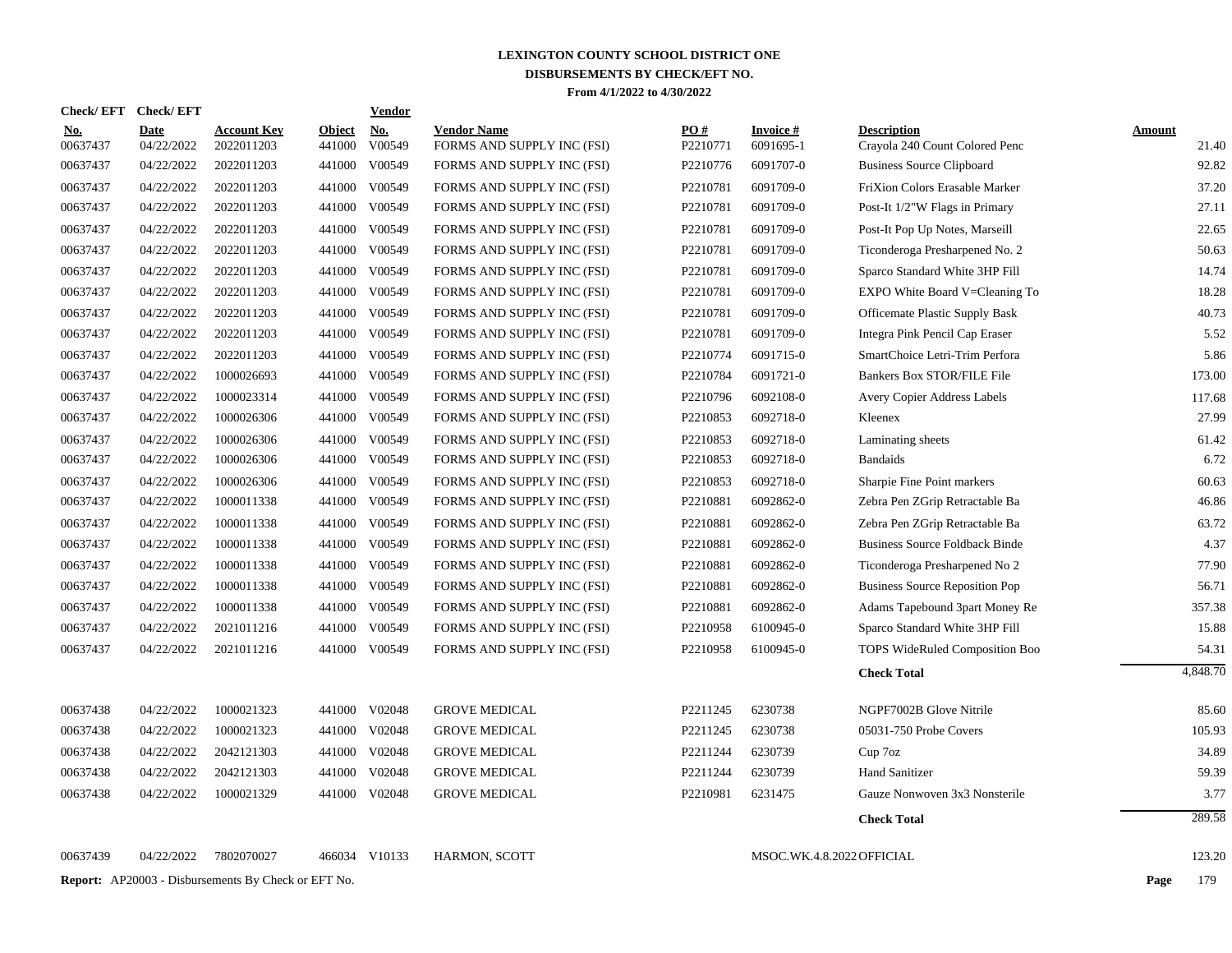|            | Check/EFT Check/EFT |                                                            |               | <b>Vendor</b> |                              |          |                           |                                         |               |        |
|------------|---------------------|------------------------------------------------------------|---------------|---------------|------------------------------|----------|---------------------------|-----------------------------------------|---------------|--------|
| <b>No.</b> | <b>Date</b>         | <b>Account Key</b>                                         | <b>Object</b> | <b>No.</b>    | <b>Vendor Name</b>           | PO#      | <b>Invoice#</b>           | <b>Description</b>                      | <b>Amount</b> |        |
|            |                     |                                                            |               |               |                              |          |                           | <b>Check Total</b>                      |               | 123.20 |
| 00637440   | 04/22/2022          | 7887074044                                                 |               | 466034 V16440 | KANAN, GARY                  |          |                           | VBASE/DFORK/4/7 V BASEBALL VS D FORK    |               | 97.40  |
|            |                     |                                                            |               |               |                              |          |                           | <b>Check Total</b>                      |               | 97.40  |
| 00637441   | 04/22/2022          | 3260011303                                                 |               | 441000 V13973 | KENDALL HUNT PUBLISHING CO   | P2208961 | 13002697                  | 8.5 Genetics: Spanish Student           |               | 3.69   |
| 00637441   | 04/22/2022          | 3260011303                                                 |               | 441000 V13973 | KENDALL HUNT PUBLISHING CO   | P2208955 | 13003455                  | 8.5 Genetics; Spanish Student           |               | 25.84  |
|            |                     |                                                            |               |               |                              |          |                           | <b>Check Total</b>                      |               | 29.53  |
| 00637442   | 04/22/2022          | 7802070027                                                 |               | 466034 V02909 | KENT, JASON                  |          | VMSC.WK.4.8.2022 OFFICIAL |                                         |               | 85.70  |
|            |                     |                                                            |               |               |                              |          |                           | <b>Check Total</b>                      |               | 85.70  |
| 00637443   | 04/22/2022          | 7887091044                                                 |               | 466034 V17180 | <b>KRAUSE, BRIAN E</b>       |          |                           | BOYSLAX/SVALL BOYS LAX VS S VALLEY      |               | 184.80 |
|            |                     |                                                            |               |               |                              |          |                           | <b>Check Total</b>                      |               | 184.80 |
| 00637444   | 04/22/2022          | 2022011203                                                 |               | 441000 V00500 | LAKESHORE LEARNING MATERIALS | P2211042 | 794841041222              | Heavy Duty Pocket Chart                 |               | 25.40  |
|            |                     |                                                            |               |               |                              |          |                           | <b>Check Total</b>                      |               | 25.40  |
| 00637445   | 04/22/2022          | 7802070027                                                 |               | 466034 V12125 | LEATHERMAN, JOSEPH M         |          | JVSF.WK.4.4.2022 OFFICIAL |                                         |               | 99.70  |
|            |                     |                                                            |               |               |                              |          |                           | <b>Check Total</b>                      |               | 99.70  |
| 00637446   | 04/22/2022          | 7887091044                                                 |               | 466034 V17222 | LEUTHOLD, ERIC J             |          |                           | BOYSLAX/SVALL BOYS LAX VS S VALLEY      |               | 81.70  |
| 00637446   | 04/22/2022          | 7802070027                                                 |               | 466034 V17222 | LEUTHOLD, ERIC J             |          | VLAX.WK.4.4.2022 OFFICIAL |                                         |               | 211.00 |
|            |                     |                                                            |               |               |                              |          |                           | <b>Check Total</b>                      |               | 292.70 |
| 00637447   | 04/22/2022          | 7802078044                                                 |               | 466034 V16291 | LEWIS, CAMERON               |          |                           | <b>BSOCCER/NFORD/B SOCCER VS N FORD</b> |               | 126.20 |
|            |                     |                                                            |               |               |                              |          |                           | <b>Check Total</b>                      |               | 126.20 |
| 00637448   | 04/22/2022          | 7802070027                                                 |               | 466034 V12794 | <b>MAURER, MARK R</b>        |          | VBAS.WK.4.4.2022 OFFICIAL |                                         |               | 74.00  |
|            |                     |                                                            |               |               |                              |          |                           | <b>Check Total</b>                      |               | 74.00  |
| 00637449   | 04/22/2022          | 7802075015                                                 |               | 466034 V11040 | MITCHELL, EUGENE             |          | SOF.PE.04.19.22           | Official                                |               | 102.40 |
|            |                     |                                                            |               |               |                              |          |                           | <b>Check Total</b>                      |               | 102.40 |
| 00637450   | 04/22/2022          | 7802074015                                                 |               | 466034 V16662 | <b>MOUNTS, GUS</b>           |          | JBAS.PE.04.18.22 Official |                                         |               | 100.00 |
|            |                     | <b>Report:</b> AP20003 - Disbursements By Check or EFT No. |               |               |                              |          |                           |                                         | Page          | 180    |
|            |                     |                                                            |               |               |                              |          |                           |                                         |               |        |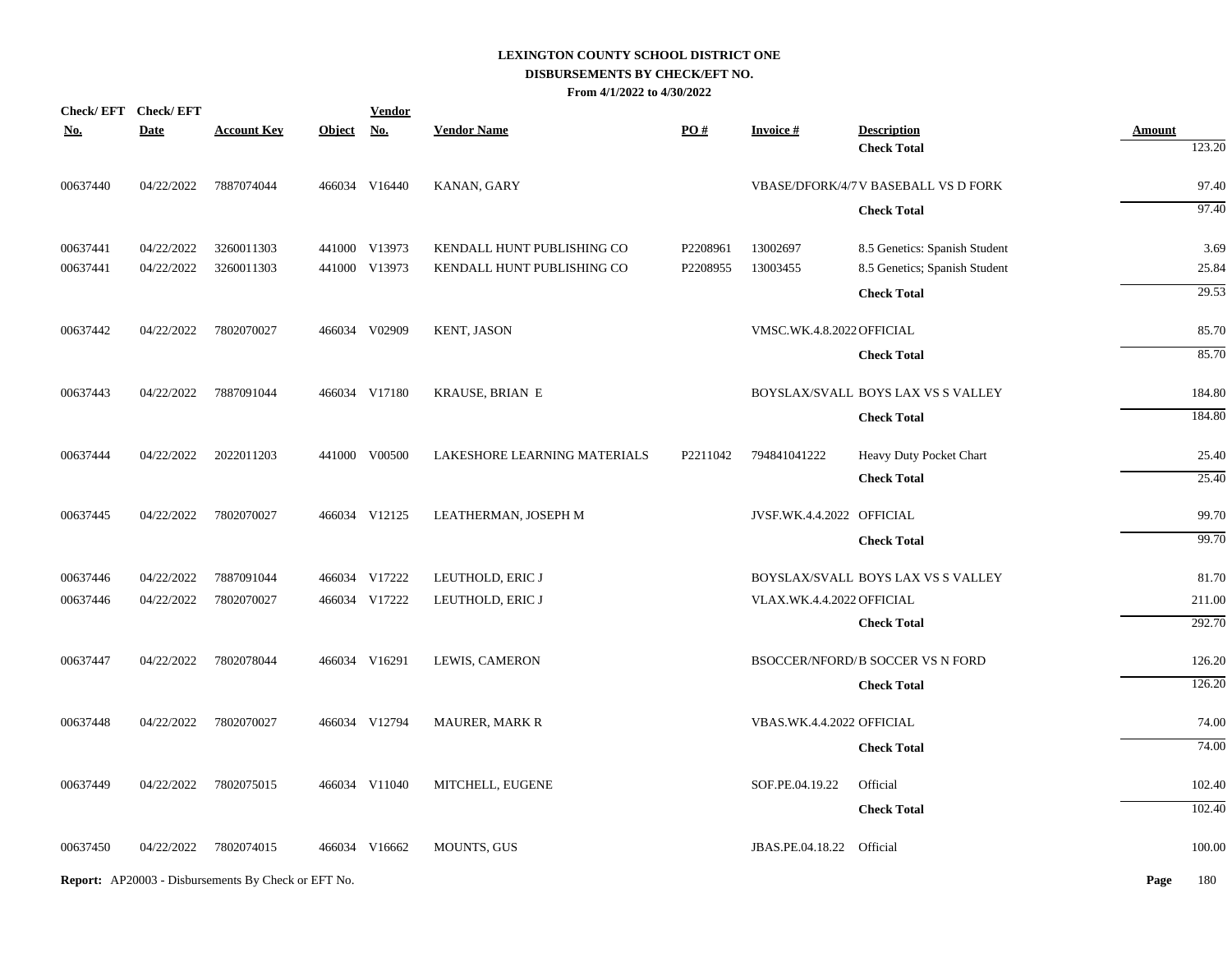|            | <b>Check/EFT</b> | <b>Check/EFT</b> |                    |               | <b>Vendor</b> |                             |          |                          |                                          |                  |
|------------|------------------|------------------|--------------------|---------------|---------------|-----------------------------|----------|--------------------------|------------------------------------------|------------------|
| <u>No.</u> |                  | <b>Date</b>      | <u>Account Key</u> | <b>Object</b> | No.           | Vendor Name                 | PO#      | <u>Invoice #</u>         | <b>Description</b><br><b>Check Total</b> | Amount<br>100.00 |
|            | 00637451         | 04/22/2022       | 3290011521         |               | 441000 V00660 | MSC INDUSTRIAL SUPPLY CO    | P2204522 | 57085724                 | 6' SINGLE SIDED CANTILEVER RAC           | 818.59           |
|            |                  |                  |                    |               |               |                             |          |                          | <b>Check Total</b>                       | 818.59           |
|            | 00637452         | 04/22/2022       | 7802070027         |               | 466034 V16674 | MUNDY, SAMMY WILSON         |          | WSOC.WK.04.01.20OFFICIAL |                                          | 98.00            |
|            |                  |                  |                    |               |               |                             |          |                          | <b>Check Total</b>                       | 98.00            |
|            | 00637453         | 04/22/2022       | 7802075015         |               | 466034 V17192 | NASO, STEPHEN J             |          | SOF.PE.04.19.22          | Official                                 | 97.90            |
|            |                  |                  |                    |               |               |                             |          |                          | <b>Check Total</b>                       | 97.90            |
|            | 00637454         | 04/22/2022       | 7802070027         |               | 466034 V17172 | ORTIZ, JAIME A              |          | WSOC.WK.04.01.20OFFICIAL |                                          | 98.00            |
|            |                  |                  |                    |               |               |                             |          |                          | <b>Check Total</b>                       | 98.00            |
|            | 00637455         | 04/22/2022       | 1000014129         |               | 441000 V15935 | PECKNEL MUSIC COMPANY INC   | P2210024 | 712032                   | 5 Minute Theory - Percussion             | 27.65            |
|            | 00637455         | 04/22/2022       | 1000014129         |               | 441000 V15935 | PECKNEL MUSIC COMPANY INC   | P2210024 | 712032                   | 5 Minute Theory - Trombone               | 63.20            |
|            | 00637455         | 04/22/2022       | 1000014129         |               | 441000 V15935 | PECKNEL MUSIC COMPANY INC   | P2210024 | 712032                   | 5 Minute Theory - Trumpet                | 59.25            |
|            | 00637455         | 04/22/2022       | 1000014129         |               | 441000 V15935 | PECKNEL MUSIC COMPANY INC   | P2210024 | 712032                   | 5 Minute Theory-Saxophone                | 23.70            |
|            | 00637455         | 04/22/2022       | 1000014129         |               | 441000 V15935 | PECKNEL MUSIC COMPANY INC   | P2210024 | 712032                   | 5 Minute Theory - Clarinet               | 67.15            |
|            | 00637455         | 04/22/2022       | 1000014129         |               | 441000 V15935 | PECKNEL MUSIC COMPANY INC   | P2210024 | 712032                   | 5 Minute Theory - Flute                  | 31.60            |
|            | 00637455         | 04/22/2022       | 1000014129         |               | 441000 V15935 | PECKNEL MUSIC COMPANY INC   | P2210024 | 712032                   | Evans Strata 1000 Concert Drum           | 16.85            |
|            | 00637455         | 04/22/2022       | 1000014129         |               | 441000 V15935 | PECKNEL MUSIC COMPANY INC   | P2210024 | 712032                   | Evans Strata 1000 Concert Drum           | 16.32            |
|            | 00637455         | 04/22/2022       | 1000014129         |               | 441000 V15935 | PECKNEL MUSIC COMPANY INC   | P2210024 | 712032                   | Evans Strata 1000 Concert Drum           | 14.71            |
|            | 00637455         | 04/22/2022       | 1000014129         |               | 441000 V15935 | PECKNEL MUSIC COMPANY INC   | P2210024 | 712032                   | Evans Strata 1000 Concert Drum           | 15.25            |
|            | 00637455         | 04/22/2022       | 1000014129         |               | 441000 V15935 | PECKNEL MUSIC COMPANY INC   | P2210024 | 712032                   | Snark, ST2 "Super Tight" All-I           | 171.20           |
|            |                  |                  |                    |               |               |                             |          |                          | <b>Check Total</b>                       | 506.88           |
|            | 00637456         | 04/22/2022       | 7802070027         |               | 466034 V12127 | PERRY, ZACHARY              |          | WSOC.WK.04.01.20OFFICIAL |                                          | 76.70            |
|            |                  |                  |                    |               |               |                             |          |                          | <b>Check Total</b>                       | 76.70            |
|            | 00637457         | 04/22/2022       | 2180012603         |               | 439501 V14709 | PROCARE THERAPY INC         | P2203189 | 20361214                 | Speech Language Therapy Servic           | 2,223.00         |
|            |                  |                  |                    |               |               |                             |          |                          | <b>Check Total</b>                       | 2.223.00         |
|            | 00637458         | 04/22/2022       | 7802078544         |               | 466034 V16610 | RAMIREZ, FRANCISCO MARTINEZ |          |                          | GSOCCER/FLORA/ G SOCCER VS FLORA         | 124.40           |
|            |                  |                  |                    |               |               |                             |          |                          |                                          |                  |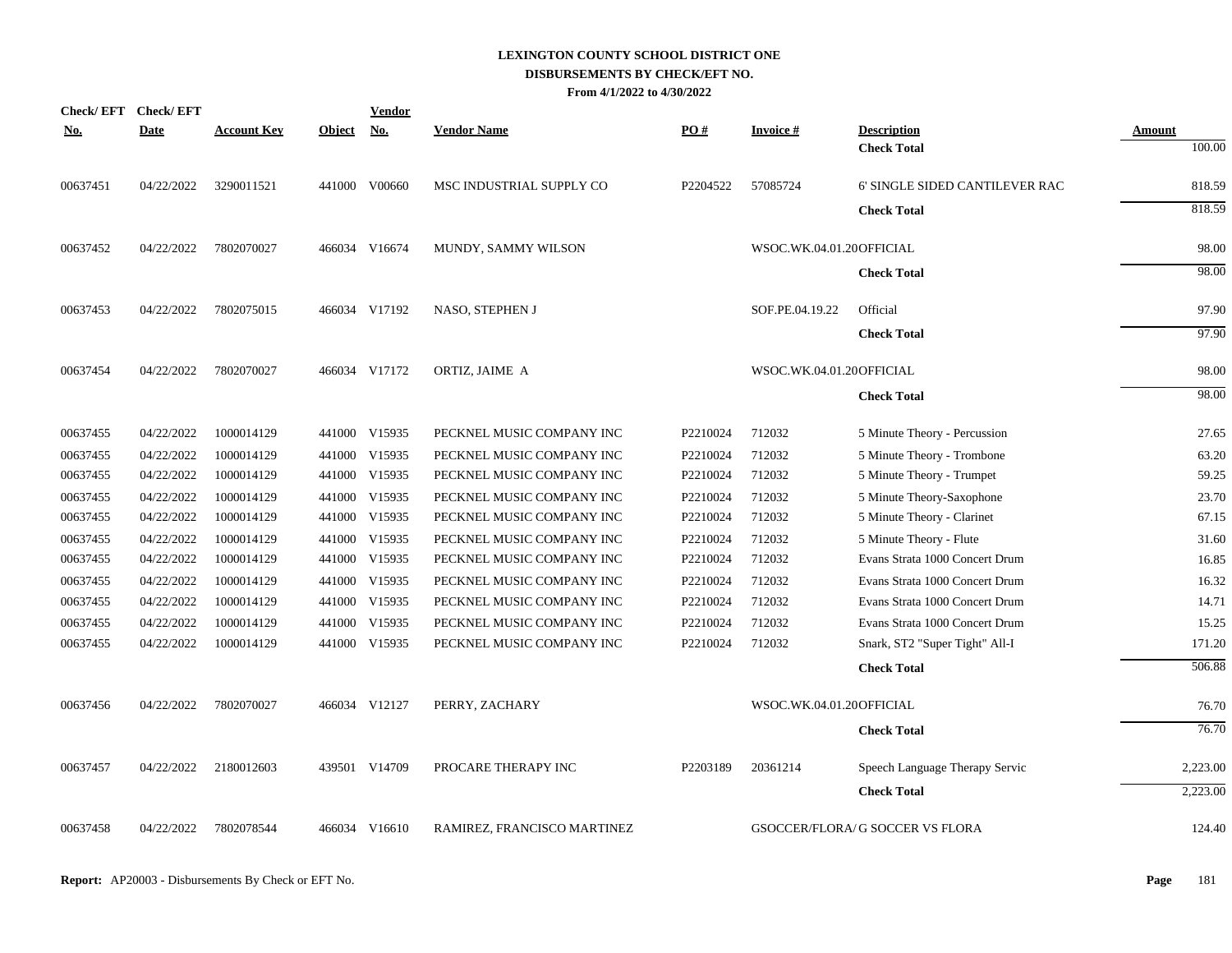|            | Check/EFT Check/EFT |                    |               | <b>Vendor</b> |                                |                   |                           |                                    |               |
|------------|---------------------|--------------------|---------------|---------------|--------------------------------|-------------------|---------------------------|------------------------------------|---------------|
| <u>No.</u> | <b>Date</b>         | <u>Account Key</u> | <b>Object</b> | <b>No.</b>    | <b>Vendor Name</b>             | $\underline{PO#}$ | <b>Invoice#</b>           | <b>Description</b>                 | <b>Amount</b> |
|            |                     |                    |               |               |                                |                   |                           | <b>Check Total</b>                 | 124.40        |
| 00637459   | 04/22/2022          | 7887091044         |               | 466034 V16602 | <b>ROGERS, KIRK</b>            |                   |                           | BOYSLAX/SVALL BOYS LAX VS S VALLEY | 138.90        |
|            |                     |                    |               |               |                                |                   |                           | <b>Check Total</b>                 | 138.90        |
| 00637460   | 04/22/2022          | 7802070027         |               | 466034 V02709 | SELLE, MICHAEL W               |                   | VBAS.WK.4.4.2022 OFFICIAL |                                    | 114.50        |
|            |                     |                    |               |               |                                |                   |                           | <b>Check Total</b>                 | 114.50        |
| 00637461   | 04/22/2022          | 6000025614         |               | 446041 V00879 | <b>SENN BROTHERS INC</b>       |                   | M66221                    | 014-Gilbert ES #                   | 127.50        |
|            |                     |                    |               |               |                                |                   |                           | <b>Check Total</b>                 | 127.50        |
| 00637462   | 04/22/2022          | 1000014127         |               | 441000 V00238 | <b>SHAR PRODUCTS</b>           | P2208151          | INV965270350              | Prelude Violin "E" string - me     | 31.34         |
| 00637462   | 04/22/2022          | 1000014127         |               | 441000 V00238 | <b>SHAR PRODUCTS</b>           | P2208151          | INV965270350              | Prelude Cello "A" string - med     | 73.13         |
| 00637462   | 04/22/2022          | 1000014127         |               | 441000 V00238 | <b>SHAR PRODUCTS</b>           | P2208151          | INV965270350              | <b>Everest Viola Shoulder Rest</b> | 93.48         |
| 00637462   | 04/22/2022          | 1000014127         |               | 441000 V00238 | <b>SHAR PRODUCTS</b>           | P2208151          | INV965270350              | Bass - Christmas Kaleidoscope      | 22.63         |
|            |                     |                    |               |               |                                |                   |                           | <b>Check Total</b>                 | 220.58        |
| 00637463   | 04/22/2022          | 1000025443         |               | 441020 V13230 | SMITH AND JONES JANITORIAL SUP | P2209748          | 216881                    | 95118 ATLAS WIPES                  | 276.06        |
| 00637463   | 04/22/2022          | 1000025443         |               | 441020 V13230 | SMITH AND JONES JANITORIAL SUP | P2209748          | 216881                    | <b>20" REDWOOD FLOOR PADS</b>      | 171.20        |
| 00637463   | 04/22/2022          | 1000025443         |               | 441020 V13230 | SMITH AND JONES JANITORIAL SUP | P2209748          | 216881                    | 9013 24" DUST MOP 3"               | 42.76         |
| 00637463   | 04/22/2022          | 1000025443         |               | 441020 V13230 | SMITH AND JONES JANITORIAL SUP | P2209748          | 216881                    | 9113 24" frame 3"                  | 7.70          |
| 00637463   | 04/22/2022          | 1000025430         |               | 441020 V13230 | SMITH AND JONES JANITORIAL SUP | P2208996          | 216955                    | 6485 ASSAULT LIQUID FIRE ANT K     | 29.85         |
| 00637463   | 04/22/2022          | 1000025439         |               | 441020 V13230 | SMITH AND JONES JANITORIAL SUP | P2209072          | 216956                    | 95118 ATLAS WIPES                  | 184.05        |
| 00637463   | 04/22/2022          | 1000025439         |               | 441020 V13230 | SMITH AND JONES JANITORIAL SUP | P2209072          | 216956                    | 9016 60" DUST MOP 3"               | 234.97        |
| 00637463   | 04/22/2022          | 1000025415         |               | 441020 V13230 | SMITH AND JONES JANITORIAL SUP | P2209742          | 216957                    | 6485 ASSAULT LIQUID FIRE ANT K     | 238.82        |
| 00637463   | 04/22/2022          | 1000025439         |               | 441020 V13230 | SMITH AND JONES JANITORIAL SUP | P2209008          | 216958                    | AE42V JUMBO JR TP DISPENSER        | 111.28        |
| 00637463   | 04/22/2022          | 1000025428         |               | 441020 V13230 | SMITH AND JONES JANITORIAL SUP | P2209746          | 216959                    | 6485 ASSAULT LIQUID FIRE ANT K     | 179.11        |
| 00637463   | 04/22/2022          | 1000025416         |               | 441020 V13230 | SMITH AND JONES JANITORIAL SUP | P2209021          | 216960                    | 95118 ATLAS WIPES                  | 184.04        |
| 00637463   | 04/22/2022          | 1000025416         |               | 441020 V13230 | SMITH AND JONES JANITORIAL SUP | P2209021          | 216960                    | <b>20" REDWOOD FLOORPADS</b>       | 85.60         |
| 00637463   | 04/22/2022          | 1000025434         |               | 441020 V13230 | SMITH AND JONES JANITORIAL SUP | P2209019          | 216961                    | 95118 ATLAS WIPES                  | 138.03        |
| 00637463   | 04/22/2022          | 1000025434         |               | 441020 V13230 | SMITH AND JONES JANITORIAL SUP | P2209019          | 216961                    | 20" 20014 BLACK STRIPPING PADS     | 104.86        |
| 00637463   | 04/22/2022          | 1000025434         |               | 441020 V13230 | SMITH AND JONES JANITORIAL SUP | P2209019          | 216961                    | 20" REDWOOD FLOOR PADS(10)         | 171.20        |
| 00637463   | 04/22/2022          | 1000025438         |               | 441020 V13230 | SMITH AND JONES JANITORIAL SUP | P2209985          | 217110                    | LIQUID CARPET CLEANER              | 135.72        |
| 00637463   | 04/22/2022          | 1000025438         |               | 441020 V13230 | SMITH AND JONES JANITORIAL SUP | P2209985          | 217110                    | <b>SPEEDIKLEEN</b>                 | 44.95         |
| 00637463   | 04/22/2022          | 1000025438         |               | 441020 V13230 | SMITH AND JONES JANITORIAL SUP | P2209985          | 217110                    | CAN DO FLOOR CLEANER               | 201.07        |
|            |                     |                    |               |               |                                |                   |                           |                                    |               |

**Report:** AP20003 - Disbursements By Check or EFT No. **Page** 182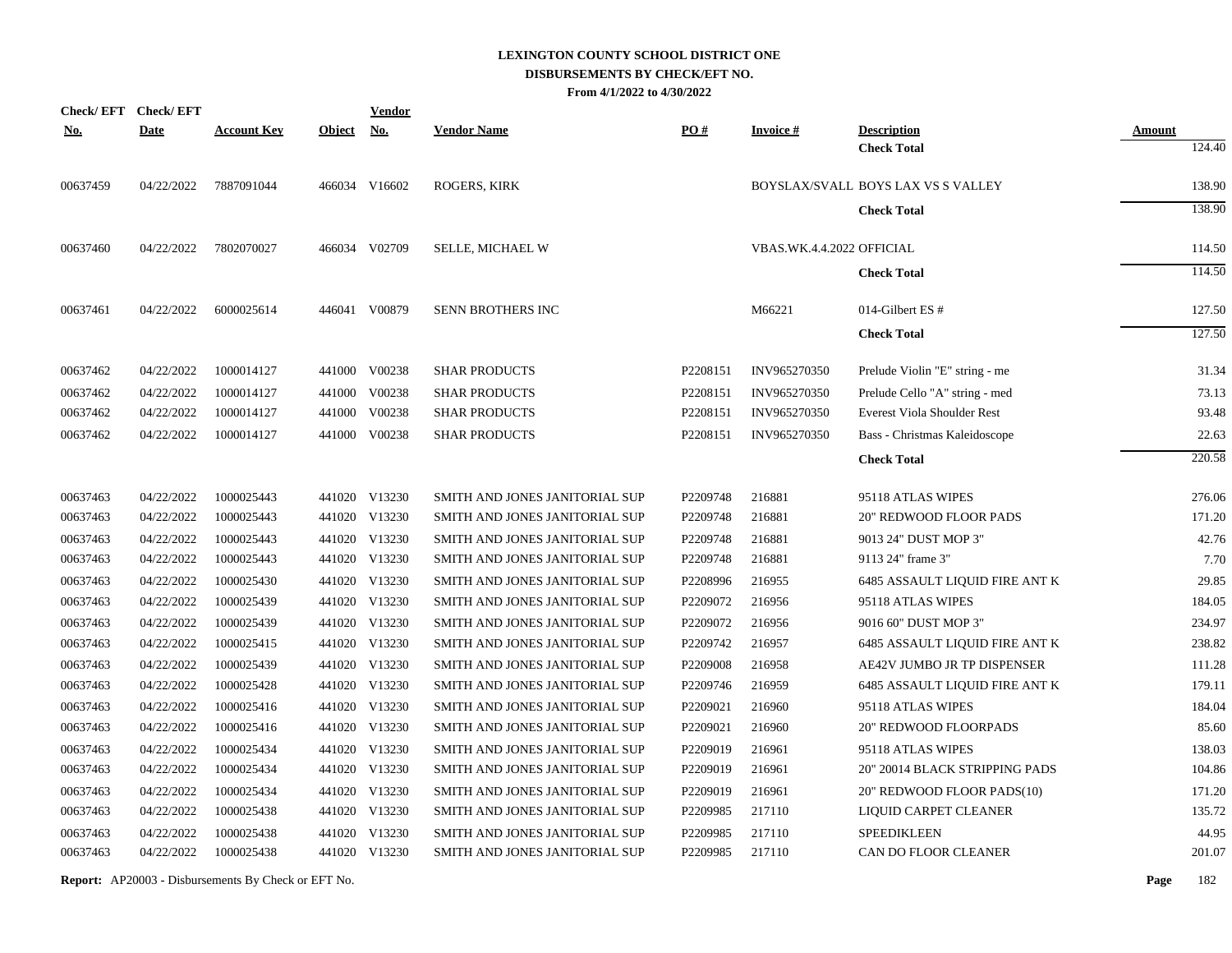| Check/EFT Check/EFT  |                          |                                                            |               | Vendor                  |                                |                      |                           |                                |        |                      |
|----------------------|--------------------------|------------------------------------------------------------|---------------|-------------------------|--------------------------------|----------------------|---------------------------|--------------------------------|--------|----------------------|
| <u>No.</u>           | <b>Date</b>              | <b>Account Key</b>                                         | <b>Object</b> | <b>No.</b>              | <b>Vendor Name</b>             | PO#                  | <b>Invoice#</b>           | <b>Description</b>             | Amount |                      |
| 00637463<br>00637463 | 04/22/2022<br>04/22/2022 | 1000025438<br>1000025438                                   | 441020        | V13230<br>441020 V13230 | SMITH AND JONES JANITORIAL SUP | P2209985<br>P2209985 | 217110<br>217110          | <b>ZIP STRIPPER</b>            |        | 3,268.85<br>1,845.75 |
|                      |                          |                                                            |               |                         | SMITH AND JONES JANITORIAL SUP |                      |                           | <b>EXQUISIT WAX</b>            |        |                      |
| 00637463             | 04/22/2022               | 1000025414                                                 |               | 441020 V13230           | SMITH AND JONES JANITORIAL SUP | P2209834             | 217127                    | HOSE, VSE ORIGINAL EQUIPMENT   |        | 219.14<br>97.79      |
| 00637463             | 04/22/2022               | 1000025424                                                 |               | 441020 V13230           | SMITH AND JONES JANITORIAL SUP | P2209834             | 217127                    | <b>BRUSH ROLLER SR15</b>       |        |                      |
| 00637463             | 04/22/2022               | 1000025424                                                 |               | 441020 V13230           | SMITH AND JONES JANITORIAL SUP | P2209834             | 217127                    | <b>BEARING BLOCK RH</b>        |        | 49.48                |
| 00637463             | 04/22/2022               | 1000025434                                                 |               | 441020 V13230           | SMITH AND JONES JANITORIAL SUP | P2209834             | 217127                    | ACTUATOR COMPLETE              |        | 386.91               |
| 00637463             | 04/22/2022               | 1000025434                                                 |               | 441020 V13230           | SMITH AND JONES JANITORIAL SUP | P2209834             | 217127                    | PILE ADJUSTMENT WHEEL          |        | 101.35               |
| 00637463             | 04/22/2022               | 1000025442                                                 |               | 441020 V13230           | SMITH AND JONES JANITORIAL SUP | P2209834             | 217127                    | <b>BRUSH ROLLER SR15</b>       |        | 385.40               |
| 00637463             | 04/22/2022               | 1000025442                                                 |               | 441020 V13230           | SMITH AND JONES JANITORIAL SUP | P2209834             | 217127                    | <b>EXHAUST FILTER</b>          |        | 83.72                |
| 00637463             | 04/22/2022               | 1000025443                                                 |               | 441020 V13230           | SMITH AND JONES JANITORIAL SUP | P2209834             | 217127                    | <b>BRUSH ROLLER SR15</b>       |        | 92.04                |
| 00637463             | 04/22/2022               | 1000025443                                                 |               | 441020 V13230           | SMITH AND JONES JANITORIAL SUP | P2209834             | 217127                    | <b>BEARING BLOCK RH</b>        |        | 49.47                |
| 00637463             | 04/22/2022               | 1000025443                                                 |               | 441020 V13230           | SMITH AND JONES JANITORIAL SUP | P2209834             | 217127                    | <b>BELT</b>                    |        | 40.23                |
| 00637463             | 04/22/2022               | 1000025443                                                 |               | 441020 V13230           | SMITH AND JONES JANITORIAL SUP | P2209834             | 217127                    | <b>BEARING BLOCK LH</b>        |        | 68.48                |
| 00637463             | 04/22/2022               | 1000025443                                                 |               | 441020 V13230           | SMITH AND JONES JANITORIAL SUP | P2209834             | 217127                    | <b>SENSOR FILTER BAG PACK</b>  |        | 569.24               |
| 00637463             | 04/22/2022               | 1000025443                                                 |               | 441020 V13230           | SMITH AND JONES JANITORIAL SUP | P2209834             | 217127                    | <b>BRUSH COVER</b>             |        | 53.76                |
| 00637463             | 04/22/2022               | 1000025443                                                 |               | 441020 V13230           | SMITH AND JONES JANITORIAL SUP | P2209834             | 217127                    | <b>BOTTOM PLATE</b>            |        | 75.33                |
| 00637463             | 04/22/2022               | 1000025443                                                 |               | 441020 V13230           | SMITH AND JONES JANITORIAL SUP | P2209834             | 217127                    | <b>CORD SET</b>                |        | 107.00               |
| 00637463             | 04/22/2022               | 1000025443                                                 |               | 441020 V13230           | SMITH AND JONES JANITORIAL SUP | P2209834             | 217127                    | <b>BELT</b>                    |        | 44.34                |
|                      |                          |                                                            |               |                         |                                |                      |                           | <b>Check Total</b>             |        | 10,079.55            |
| 00637464             | 04/22/2022               | 7802070027                                                 |               | 466034 V10196           | SNYDER, MICHAEL                |                      | JVSF.WK.4.4.2022 OFFICIAL |                                |        | 97.00                |
|                      |                          |                                                            |               |                         |                                |                      |                           | <b>Check Total</b>             |        | 97.00                |
| 00637465             | 04/22/2022               | 1000012603                                                 |               | 439500 V10067           | SOLIANT HEALTH INC             | P2201516             | 20361198                  | SPEECH LANGUAGE THERAPY SERVIC |        | 2,310.00             |
| 00637465             | 04/22/2022               | 2180012503                                                 |               | 439501 V10067           | <b>SOLIANT HEALTH INC</b>      | P2202280             | 20361198                  | SIGN LANGUAGE INTERPRETER - KE |        | 1,843.75             |
| 00637465             | 04/22/2022               | 2180012603                                                 |               | 439501 V10067           | SOLIANT HEALTH INC             | P2205680             | 20361198                  | SPEECH LANGUAGE THERAPY SERVIC |        | 3,297.00             |
|                      |                          |                                                            |               |                         |                                |                      |                           | <b>Check Total</b>             |        | 7,450.75             |
| 00637466             | 04/22/2022               | 1000025421                                                 |               | 441020 V00302           | SOUTHEASTERN PAPER GROUP       | P2209832             | 05572065                  | TORK 120932 CENTER PULL PAPER  |        | 362.04               |
|                      |                          |                                                            |               |                         |                                |                      |                           | <b>Check Total</b>             |        | 362.04               |
| 00637467             | 04/22/2022               | 7942027027                                                 |               | 466041 V01899           | THREADS EMBROIDERY LLC         | P2210034             | 9706                      | <b>Small Cardinal Tees</b>     |        | 48.15                |
| 00637467             | 04/22/2022               | 7942027027                                                 |               | 466041 V01899           | THREADS EMBROIDERY LLC         | P2210034             | 9706                      | <b>Medium Cardinal Tees</b>    |        | 112.35               |
| 00637467             | 04/22/2022               | 7942027027                                                 |               | 466041 V01899           | THREADS EMBROIDERY LLC         | P2210034             | 9706                      | Large Cardinal Tees            |        | 337.05               |
| 00637467             | 04/22/2022               | 7942027027                                                 |               | 466041 V01899           | THREADS EMBROIDERY LLC         | P2210034             | 9706                      | XL Cardinal Tees               |        | 288.90               |
|                      |                          | <b>Report:</b> AP20003 - Disbursements By Check or EFT No. |               |                         |                                |                      |                           |                                | Page   | 183                  |
|                      |                          |                                                            |               |                         |                                |                      |                           |                                |        |                      |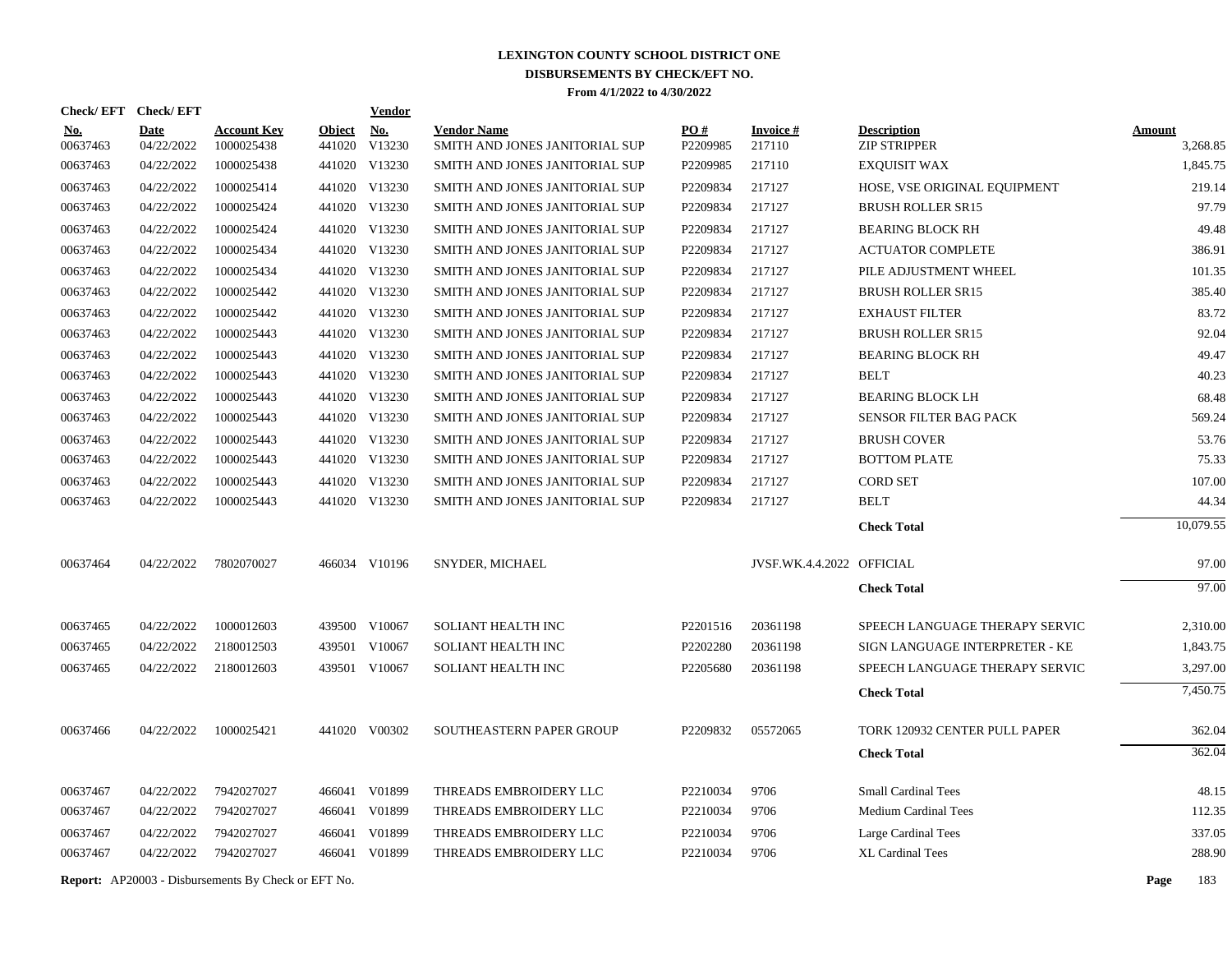|            | Check/EFT Check/EFT |                                                            |               | <b>Vendor</b> |                        |          |                     |                                  |                       |
|------------|---------------------|------------------------------------------------------------|---------------|---------------|------------------------|----------|---------------------|----------------------------------|-----------------------|
| <u>No.</u> | <b>Date</b>         | <b>Account Key</b>                                         | <b>Object</b> | <b>No.</b>    | <b>Vendor Name</b>     | PO#      | <b>Invoice#</b>     | <b>Description</b>               | <b>Amount</b>         |
| 00637467   | 04/22/2022          | 7942027027                                                 | 466041        | V01899        | THREADS EMBROIDERY LLC | P2210034 | 9706                | XXL Cardinal Tees                | 162.64                |
| 00637467   | 04/22/2022          | 7942027027                                                 | 466041        | V01899        | THREADS EMBROIDERY LLC | P2210034 | 9706                | <b>XXXL Cardinal Tees</b>        | 44.94                 |
| 00637467   | 04/22/2022          | 7942027027                                                 |               | 466041 V01899 | THREADS EMBROIDERY LLC | P2210034 | 9706                | XXXXL Cardinal Tees              | 33.71                 |
|            |                     |                                                            |               |               |                        |          |                     | <b>Check Total</b>               | $1,\overline{027.74}$ |
| 00637468   | 04/22/2022          | 7802070027                                                 |               | 466034 V16635 | TOLLI, WILLIAM D       |          | SOF.WK.4.7.2022     | OFFICIAL                         | 97.00                 |
|            |                     |                                                            |               |               |                        |          |                     | <b>Check Total</b>               | 97.00                 |
| 00637469   | 04/22/2022          | 6000025634                                                 |               | 446000 V12759 | TRIDENT BEVERAGE INC   | P2210819 | <b>JANC105320QB</b> | BLUE RASPBERRY SMOOTHIE MIX      | 204.00                |
| 00637469   | 04/22/2022          | 6000025634                                                 |               | 446000 V12759 | TRIDENT BEVERAGE INC   | P2210819 | <b>JANC105320QB</b> | GREEN WATERMELON SMOOTHIE MIX    | 204.00                |
| 00637469   | 04/22/2022          | 6000025634                                                 |               | 446000 V12759 | TRIDENT BEVERAGE INC   | P2210819 | <b>JANC105320QB</b> | <b>SOUR APPLE SMOOTHIE MIX</b>   | 204.00                |
| 00637469   | 04/22/2022          | 6000025646                                                 |               | 446000 V12759 | TRIDENT BEVERAGE INC   | P2210818 | JANC105321QB        | BLUE RASPBERRY SMOOTHIE MIX      | 306.00                |
| 00637469   | 04/22/2022          | 6000025646                                                 |               | 446000 V12759 | TRIDENT BEVERAGE INC   | P2210818 | <b>JANC105321QB</b> | GREEN WATERMELON SMOOTHIE MIX    | 306.00                |
| 00637469   | 04/22/2022          | 6000025646                                                 |               | 446000 V12759 | TRIDENT BEVERAGE INC   | P2210818 | JANC105321QB        | STRAWBERRY SMOOTHIE MIX          | 102.00                |
| 00637469   | 04/22/2022          | 6000025646                                                 |               | 446000 V12759 | TRIDENT BEVERAGE INC   | P2210818 | <b>JANC105321QB</b> | CHERRY SMOOTHIE MIX              | 204.00                |
| 00637469   | 04/22/2022          | 6000025644                                                 |               | 446000 V12759 | TRIDENT BEVERAGE INC   | P2210817 | JANC105322QB        | BLUE RASPBERRY SMOOTHIE MIX      | 204.00                |
| 00637469   | 04/22/2022          | 6000025644                                                 |               | 446000 V12759 | TRIDENT BEVERAGE INC   | P2210817 | JANC105322QB        | STRAWBERRY KIWI SMOOTHIE MIX     | 408.00                |
| 00637469   | 04/22/2022          | 6000025644                                                 |               | 446000 V12759 | TRIDENT BEVERAGE INC   | P2210817 | JANC105322QB        | GREEN WATERMELON SMOOTHIE MIX    | 306.00                |
| 00637469   | 04/22/2022          | 6000025644                                                 |               | 446000 V12759 | TRIDENT BEVERAGE INC   | P2210817 | JANC105322QB        | CHERRY SMOOTHIE MIX              | 306.00                |
|            |                     |                                                            |               |               |                        |          |                     | <b>Check Total</b>               | 2,754.00              |
| 00637470   | 04/22/2022          | 1000025411                                                 |               | 441000 V01893 | <b>ULINE</b>           | P2210478 | 147272298           | Uline Trash Can Dolly            | 118.77                |
| 00637470   | 04/22/2022          | 1000025411                                                 |               | 441000 V01893 | <b>ULINE</b>           | P2210478 | 147272298           | Rubbermaid Brute Trash Can 55    | 308.16                |
| 00637470   | 04/22/2022          | 1000025411                                                 |               | 441000 V01893 | <b>ULINE</b>           | P2210478 | 147272298           | Shipping/Freight                 | 125.12                |
|            |                     |                                                            |               |               |                        |          |                     | <b>Check Total</b>               | $\overline{552.05}$   |
| 00637471   | 04/22/2022          | 6000025614                                                 |               | 446016 V00079 | <b>US FOODS</b>        |          | 618317              | 039-Forts Pond ES cust #208378   | 85.74                 |
| 00637471   | 04/22/2022          | 6000025616                                                 |               | 446016 V00079 | <b>US FOODS</b>        |          | 618632              | 016-Pelion ES cust #10838290     | 222.77                |
|            |                     |                                                            |               |               |                        |          |                     | <b>Check Total</b>               | 308.51                |
| 00637472   | 04/22/2022          | 7802078544                                                 |               | 466034 V10199 | VERVER, JEFF           |          |                     | GSOCCER/FLORA/ G SOCCER VS FLORA | 62.90                 |
|            |                     |                                                            |               |               |                        |          |                     | <b>Check Total</b>               | 62.90                 |
|            |                     |                                                            |               |               |                        |          |                     |                                  |                       |
| 00637473   | 04/22/2022          | 1000025415                                                 |               | 441020 V00189 | <b>WW GRAINGER</b>     | P2209663 | 9268101624          | PHS - Spiralink Coupler H24-30   | 167.65                |
| 00637473   | 04/22/2022          | 6000025646                                                 |               | 441000 V00189 | <b>WW GRAINGER</b>     | P2210837 | 9268476893          | <b>GREASE RELEASE CLEANER</b>    | 373.42                |
|            |                     | <b>Report:</b> AP20003 - Disbursements By Check or EFT No. |               |               |                        |          |                     |                                  | 184<br>Page           |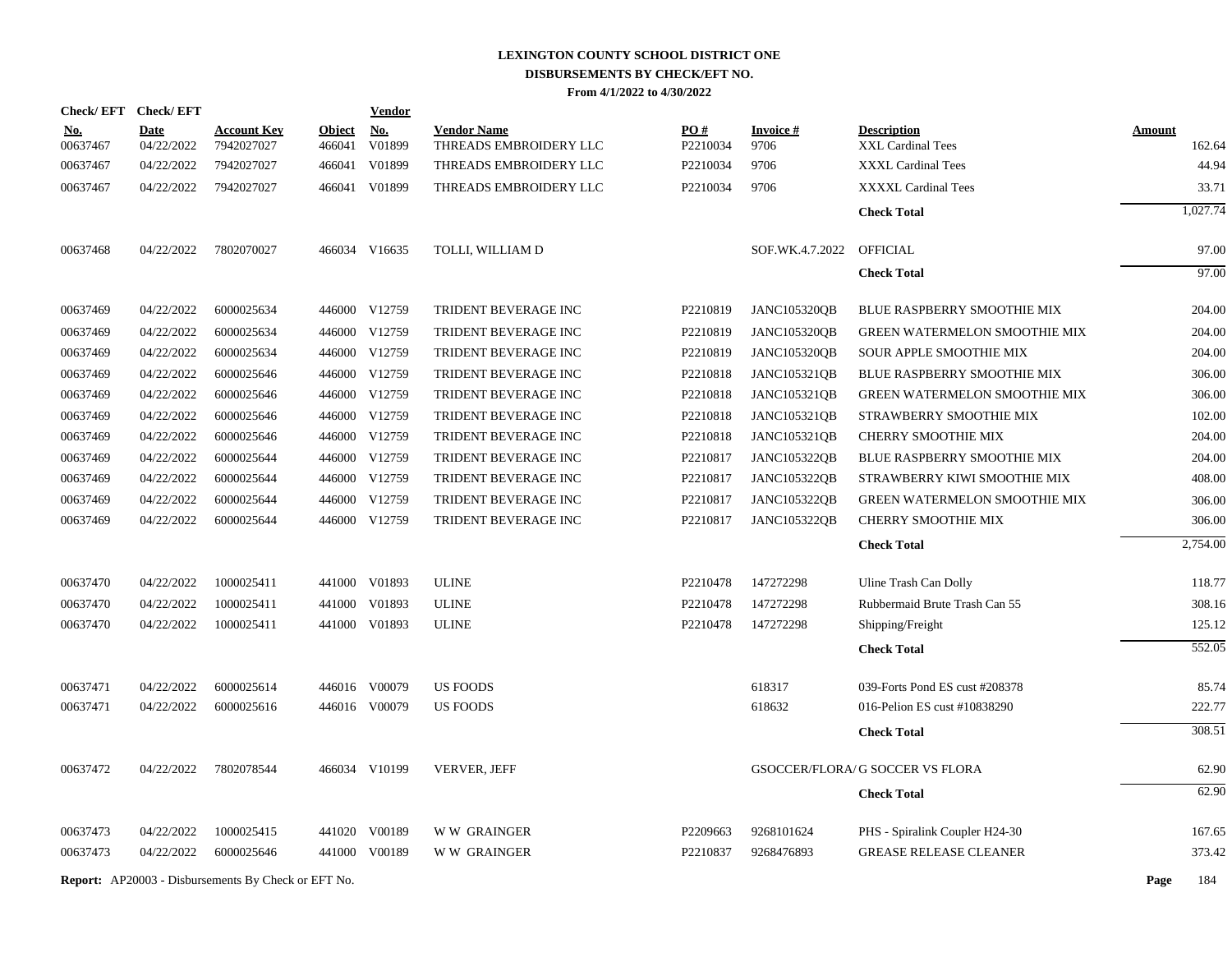|                        | Check/EFT Check/EFT       |                                                            |                         | <b>Vendor</b>        |                                          |                 |                         |                                                 |                  |
|------------------------|---------------------------|------------------------------------------------------------|-------------------------|----------------------|------------------------------------------|-----------------|-------------------------|-------------------------------------------------|------------------|
| <u>No.</u><br>00637473 | <b>Date</b><br>04/22/2022 | <u>Account Key</u><br>6000025646                           | <b>Object</b><br>441000 | <b>No.</b><br>V00189 | <b>Vendor Name</b><br><b>WW GRAINGER</b> | PO#<br>P2210837 | Invoice #<br>9268476893 | <b>Description</b><br>FLOOR CLEANER, PROMINANCE | Amount<br>308.05 |
| 00637473               | 04/22/2022                | 6000025646                                                 |                         | 441000 V00189        | <b>WW GRAINGER</b>                       | P2210837        | 9268476893              | KITCHEN SINK/HARD SURFACE SANI                  | 115.62           |
|                        |                           |                                                            |                         |                      |                                          |                 |                         | <b>Check Total</b>                              | 964.74           |
| 00637474               | 04/22/2022                | 7802074015                                                 |                         | 466034 V10184        | WOODRING, STEVE                          |                 | JBAS.PE.04.18.22        | Official                                        | 106.40           |
|                        |                           |                                                            |                         |                      |                                          |                 |                         | <b>Check Total</b>                              | 106.40           |
| 00637475               | 04/22/2022                | 7802078011                                                 |                         | 466064 V02552        | COOK, DENNIS R                           | P2211327        | P2211327.LHS            | Booking fee                                     | 30.00            |
|                        |                           |                                                            |                         |                      |                                          |                 |                         | <b>Check Total</b>                              | 30.00            |
| 00637476               | 04/22/2022                | 7887081011                                                 |                         | 466041 V00662        | COUNTRY CLUB OF LEXINGTON                | P2211330        | P2211330.LHS            | Straight Down golf shirts for                   | 1,601.77         |
|                        |                           |                                                            |                         |                      |                                          |                 |                         | <b>Check Total</b>                              | 1,601.77         |
| 00637477               | 04/22/2022                | 7802073011                                                 |                         | 466064 V00270        | <b>SC HIGH SCHOOL LEAGUE</b>             | P2211328        | P2211328.LHS            | Entry fee to June Scholastic B                  | 200.00           |
|                        |                           |                                                            |                         |                      |                                          |                 |                         | <b>Check Total</b>                              | 200.00           |
| 00637478               | 04/22/2022                | 1000023202                                                 |                         | 469000 V00868        | CHICK FIL A LEXINGTON                    | P2211329        | P2211329.ADM            | <b>CFA Biscuits</b>                             | 115.72           |
| 00637478               | 04/22/2022                | 1000023202                                                 |                         | 469000 V00868        | CHICK FIL A LEXINGTON                    | P2211329        | P2211329.ADM            | fruit cup                                       | 44.78            |
| 00637478               | 04/22/2022                | 1000023202                                                 |                         | 469000 V00868        | CHICK FIL A LEXINGTON                    | P2211329        | P2211329.ADM            | cookie                                          | 54.30            |
| 00637478               | 04/22/2022                | 1000023202                                                 |                         | 469000 V00868        | CHICK FIL A LEXINGTON                    | P2211329        | P2211329.ADM            | open percent discount - 10%                     | $-20.08$         |
| 00637478               | 04/22/2022                | 1000023202                                                 |                         | 469000 V00868        | CHICK FIL A LEXINGTON                    | P2211329        | P2211329.ADM            | hospitality tax                                 | 2.21             |
|                        |                           |                                                            |                         |                      |                                          |                 |                         | <b>Check Total</b>                              | 196.93           |
| 00637479               | 04/22/2022                | 1000023202                                                 |                         | 433200 Exxxxx        | Employee                                 |                 | 03.09.03.11.22          | Digital Promise Conf                            | 927.24           |
|                        |                           |                                                            |                         |                      |                                          |                 |                         | <b>Check Total</b>                              | 927.24           |
| 00637480               | 04/25/2022                | 3290011643                                                 |                         | 444500 V00391        | APPLE INC                                | P2208469        | AH37337314              | 10.2" iPad WiFi 64GB - Space G                  | 3,145.80         |
| 00637480               | 04/25/2022                | 1000011337                                                 |                         | 444500 V00391        | APPLE INC                                | P2208917        | AH37983863              | STM Plus Duo for 10.2 inch iPa                  | 160.34           |
|                        |                           |                                                            |                         |                      |                                          |                 |                         | <b>Check Total</b>                              | 3,306.14         |
| 00637481               | 04/25/2022                | 1000011335                                                 |                         | 444530 V01145        | CAMCOR INC.                              | P2208477        | 2527554                 | Fujifilm instax mini 11 instan                  | 74.85            |
| 00637481               | 04/25/2022                | 1000011335                                                 |                         | 444530 V01145        | CAMCOR INC.                              | P2208477        | 2527554                 | Fujifilm 1133 instax mini film                  | 42.78            |
|                        |                           |                                                            |                         |                      |                                          |                 |                         | <b>Check Total</b>                              | 117.63           |
| 00637482               | 04/25/2022                | 7802073026                                                 |                         | 466064 V17250        | COOK, STEPHEN H                          | P2211388        | 220                     | Providing basketball officials                  | 75.00            |
|                        |                           | <b>Report:</b> AP20003 - Disbursements By Check or EFT No. |                         |                      |                                          |                 |                         |                                                 | Page<br>185      |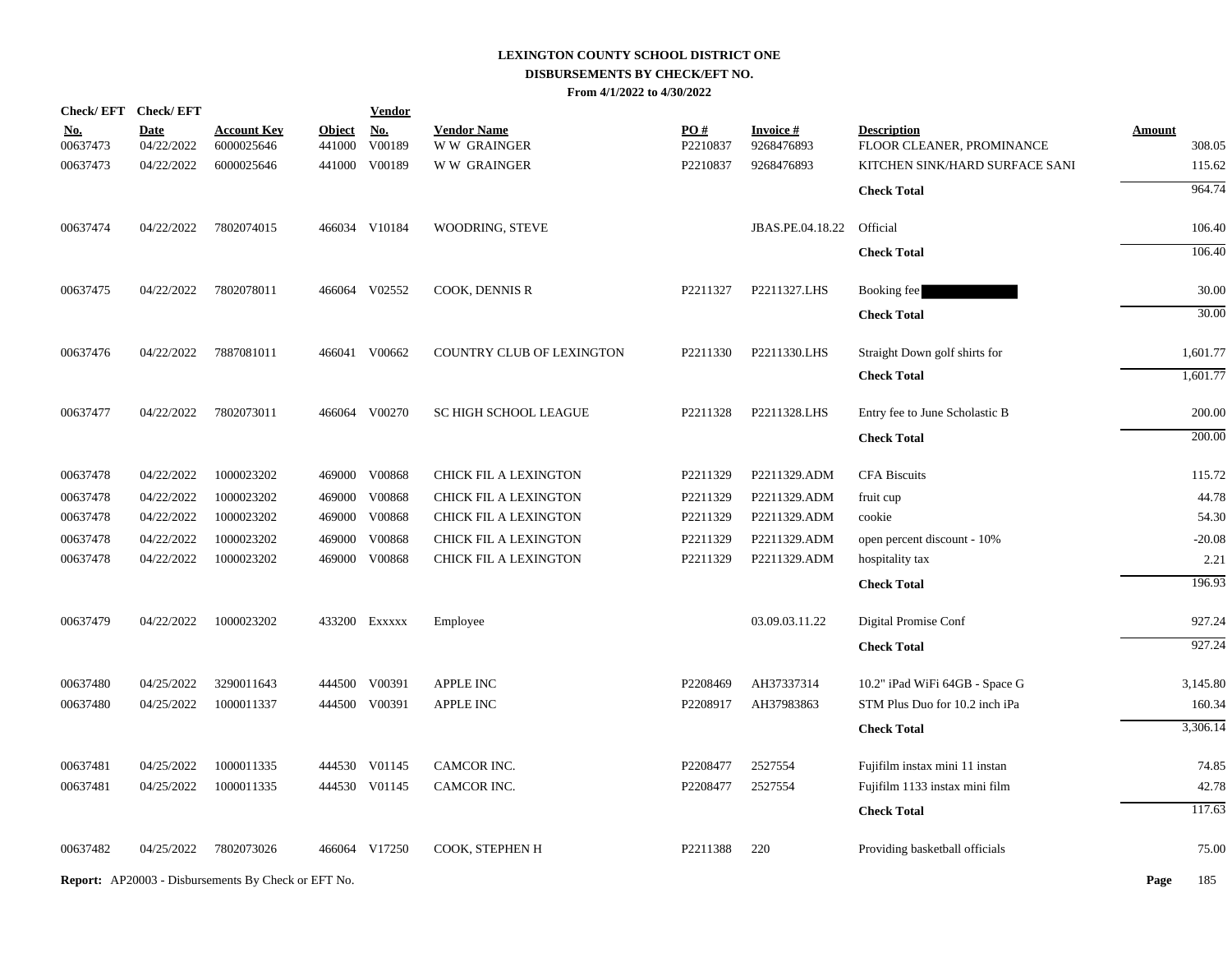| <b>Check/EFT</b> | <b>Check/EFT</b> |                    |               | Vendor        |                      |          |                 |                               |               |
|------------------|------------------|--------------------|---------------|---------------|----------------------|----------|-----------------|-------------------------------|---------------|
| <u>No.</u>       | <b>Date</b>      | <b>Account Key</b> | <b>Object</b> | <u>No.</u>    | <b>Vendor Name</b>   | PO#      | <b>Invoice#</b> | <b>Description</b>            | <b>Amount</b> |
|                  |                  |                    |               |               |                      |          |                 | <b>Check Total</b>            | 75.00         |
| 00637484         | 04/25/2022       | 1000025408         |               | 441020 V15897 | FIRST COMMUNITY BANK | P2211402 | ADM.1469.04.22  | Lowes                         | 63.64         |
| 00637484         | 04/25/2022       | 1000025408         | 441020        | V15897        | FIRST COMMUNITY BANK | P2211402 | ADM.1469.04.22  | Home Depot                    | 663.31        |
| 00637484         | 04/25/2022       | 1000025413         | 441020        | V15897        | FIRST COMMUNITY BANK | P2211402 | ADM.1469.04.22  | <b>Electrical Controls</b>    | 176.55        |
| 00637484         | 04/25/2022       | 1000025419         | 441020        | V15897        | FIRST COMMUNITY BANK | P2211402 | ADM.1469.04.22  | <b>CES</b>                    | 87.33         |
| 00637484         | 04/25/2022       | 1000025204         | 433200        | V15897        | FIRST COMMUNITY BANK | P2211415 | ADM.3902.04.22  | <b>Hilton Hotel</b>           | 304.64        |
| 00637484         | 04/25/2022       | 1000025204         | 433200        | V15897        | FIRST COMMUNITY BANK | P2211415 | ADM.3902.04.22  | Hilton, Myrtle Beach          | 271.45        |
| 00637484         | 04/25/2022       | 1000025204         | 464000        | V15897        | FIRST COMMUNITY BANK | P2211415 | ADM.3902.04.22  | NIGP The institute for Public | 79.00         |
| 00637484         | 04/25/2022       | 1000025204         | 464000        | V15897        | FIRST COMMUNITY BANK | P2211415 | ADM.3902.04.22  | <b>GFOASC</b>                 | 129.00        |
| 00637484         | 04/25/2022       | 1000025204         | 464000        | V15897        | FIRST COMMUNITY BANK | P2211415 | ADM.3902.04.22  | <b>GFOASC</b>                 | 119.03        |
| 00637484         | 04/25/2022       | 1000025204         | 464000        | V15897        | FIRST COMMUNITY BANK | P2211415 | ADM.3902.04.22  | <b>GFOASC</b>                 | 119.03        |
| 00637484         | 04/25/2022       | 1000025204         |               | 464000 V15897 | FIRST COMMUNITY BANK | P2211415 | ADM.3902.04.22  | FAA Drone Zone                | 10.00         |
| 00637484         | 04/25/2022       | 1000025408         | 441000        | V15897        | FIRST COMMUNITY BANK | P2211415 | ADM.3902.04.22  | Lowes Home Improvement        | 113.38        |
| 00637484         | 04/25/2022       | 1000025408         | 441000        | V15897        | FIRST COMMUNITY BANK | P2211415 | ADM.3902.04.22  | Walmart                       | 16.08         |
| 00637484         | 04/25/2022       | 8170025408         | 441000        | V15897        | FIRST COMMUNITY BANK | P2211415 | ADM.3902.04.22  | Northern Tool & Equipment     | 620.59        |
| 00637484         | 04/25/2022       | 8170025408         | 441000        | V15897        | FIRST COMMUNITY BANK | P2211415 | ADM.3902.04.22  | Northern Tool & Equipment     | 620.59        |
| 00637484         | 04/25/2022       | 1000025408         | 441020        | V15897        | FIRST COMMUNITY BANK | P2211409 | ADM.5196.04.22  | Walmart                       | 39.84         |
| 00637484         | 04/25/2022       | 1000025408         | 441020        | V15897        | FIRST COMMUNITY BANK | P2211409 | ADM.5196.04.22  | PapaGio                       | 303.54        |
| 00637484         | 04/25/2022       | 1000025421         | 441020        | V15897        | FIRST COMMUNITY BANK | P2211409 | ADM.5196.04.22  | Smith & Jones                 | 620.60        |
| 00637484         | 04/25/2022       | 1000025441         | 441020        | V15897        | FIRST COMMUNITY BANK | P2211409 | ADM.5196.04.22  | SE Equipment                  | 261.96        |
| 00637484         | 04/25/2022       | 1000025442         | 441020        | V15897        | FIRST COMMUNITY BANK | P2211409 | ADM.5196.04.22  | SE Equipment                  | 261.97        |
| 00637484         | 04/25/2022       | 1000025446         | 441020        | V15897        | FIRST COMMUNITY BANK | P2211409 | ADM.5196.04.22  | QT 1198 (Quiktrip)            | 59.73         |
| 00637484         | 04/25/2022       | 1000025408         | 441020        | V15897        | FIRST COMMUNITY BANK | P2211403 | ADM.5261.04.22  | <b>Bobcat of Columbia</b>     | 534.21        |
| 00637484         | 04/25/2022       | 1000025408         | 441020        | V15897        | FIRST COMMUNITY BANK | P2211403 | ADM.5261.04.22  | <b>NAPA</b>                   | 262.42        |
| 00637484         | 04/25/2022       | 1000025408         | 441020        | V15897        | FIRST COMMUNITY BANK | P2211403 | ADM.5261.04.22  | Circle K                      | 167.41        |
| 00637484         | 04/25/2022       | 1000025437         | 432300        | V15897        | FIRST COMMUNITY BANK | P2211403 | ADM.5261.04.22  | Palmetto Leak Detector        | 525.00        |
| 00637484         | 04/25/2022       | 1000025411         | 441020        | V15897        | FIRST COMMUNITY BANK | P2211405 | ADM.5287.04.22  | <b>CES</b>                    | 51.03         |
| 00637484         | 04/25/2022       | 1000025413         |               | 441020 V15897 | FIRST COMMUNITY BANK | P2211405 | ADM.5287.04.22  | <b>CES</b>                    | 48.37         |
| 00637484         | 04/25/2022       | 1000025413         | 441020        | V15897        | FIRST COMMUNITY BANK | P2211405 | ADM.5287.04.22  | <b>CES</b>                    | 201.25        |
| 00637484         | 04/25/2022       | 1000025413         | 441020        | V15897        | FIRST COMMUNITY BANK | P2211405 | ADM.5287.04.22  | <b>CES</b>                    | 24.03         |
| 00637484         | 04/25/2022       | 1000025421         |               | 441020 V15897 | FIRST COMMUNITY BANK | P2211405 | ADM.5287.04.22  | Electric Control & Supply     | 85.58         |
| 00637484         | 04/25/2022       | 1000025429         |               | 441020 V15897 | FIRST COMMUNITY BANK | P2211405 | ADM.5287.04.22  | Home Depot                    | 12.81         |
| 00637484         | 04/25/2022       | 1000025408         | 441020        | V15897        | FIRST COMMUNITY BANK | P2211412 | ADM.5295.04.22  | Home Depot                    | 159.43        |
| 00637484         | 04/25/2022       | 1000025408         |               | 441020 V15897 | FIRST COMMUNITY BANK | P2211412 | ADM.5295.04.22  | Home Depot                    | 159.43        |
|                  |                  |                    |               |               |                      |          |                 |                               |               |

**Report:** AP20003 - Disbursements By Check or EFT No. **Page** 186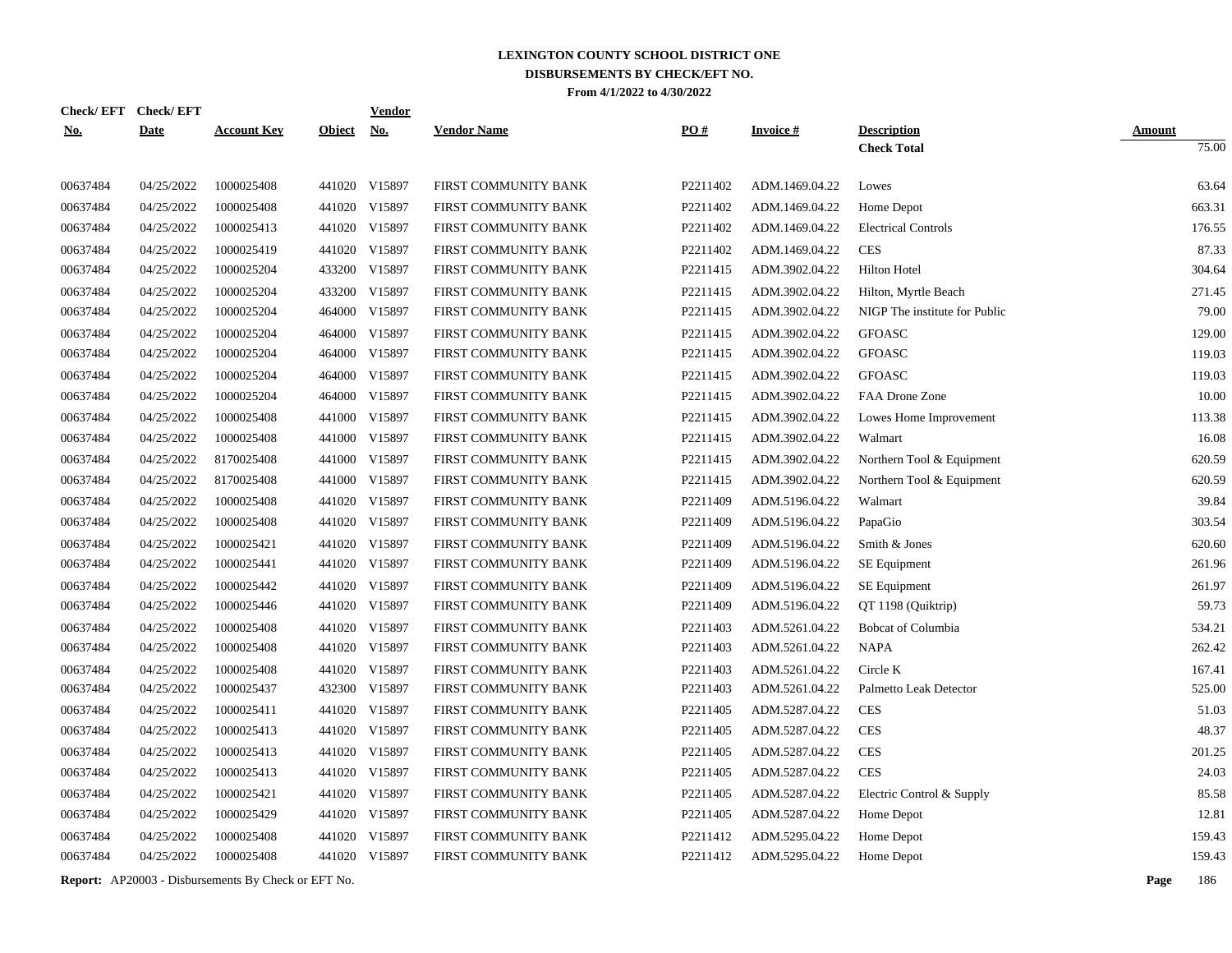| Check/ EFT             | <b>Check/EFT</b>          |                                  |                  | <b>Vendor</b> |                                            |                 |                             |                                            |                 |
|------------------------|---------------------------|----------------------------------|------------------|---------------|--------------------------------------------|-----------------|-----------------------------|--------------------------------------------|-----------------|
| <u>No.</u><br>00637484 | <b>Date</b><br>04/25/2022 | <b>Account Key</b><br>1000025408 | Object<br>441020 | No.<br>V15897 | <b>Vendor Name</b><br>FIRST COMMUNITY BANK | PO#<br>P2211412 | Invoice #<br>ADM.5295.04.22 | <b>Description</b><br>Lexington True Value | Amount<br>48.30 |
| 00637484               | 04/25/2022                | 1000025413                       |                  | 441020 V15897 | FIRST COMMUNITY BANK                       | P2211412        | ADM.5295.04.22              | Ed Smith                                   | 6.40            |
| 00637484               | 04/25/2022                | 1000025414                       |                  | 441020 V15897 | FIRST COMMUNITY BANK                       | P2211412        | ADM.5295.04.22              | WinSupply                                  | 127.35          |
| 00637484               | 04/25/2022                | 1000025415                       |                  | 441020 V15897 | FIRST COMMUNITY BANK                       | P2211412        | ADM.5295.04.22              | WinSupply                                  | 209.71          |
| 00637484               | 04/25/2022                | 1000025415                       |                  | 441020 V15897 | FIRST COMMUNITY BANK                       | P2211412        | ADM.5295.04.22              | Lowe's                                     | 28.06           |
| 00637484               | 04/25/2022                | 1000025415                       |                  | 441020 V15897 | FIRST COMMUNITY BANK                       | P2211412        | ADM.5295.04.22              | WinSupply                                  | 90.31           |
| 00637484               | 04/25/2022                | 1000025416                       | 441020           | V15897        | FIRST COMMUNITY BANK                       | P2211412        | ADM.5295.04.22              | Home Depot                                 | 71.95           |
| 00637484               | 04/25/2022                | 1000025427                       | 441020           | V15897        | FIRST COMMUNITY BANK                       | P2211412        | ADM.5295.04.22              | Gateway Supply                             | 99.37           |
| 00637484               | 04/25/2022                | 1000025428                       |                  | 441020 V15897 | FIRST COMMUNITY BANK                       | P2211412        | ADM.5295.04.22              | <b>Gateway Supply</b>                      | 24.10           |
| 00637484               | 04/25/2022                | 1000025428                       |                  | 441020 V15897 | FIRST COMMUNITY BANK                       | P2211412        | ADM.5295.04.22              | Gateway Supply                             | 80.30           |
| 00637484               | 04/25/2022                | 1000025428                       |                  | 441020 V15897 | FIRST COMMUNITY BANK                       | P2211412        | ADM.5295.04.22              | Lowe's                                     | 377.14          |
| 00637484               | 04/25/2022                | 1000025437                       |                  | 441020 V15897 | FIRST COMMUNITY BANK                       | P2211412        | ADM.5295.04.22              | WinSupply                                  | 108.01          |
| 00637484               | 04/25/2022                | 1000025438                       |                  | 441020 V15897 | FIRST COMMUNITY BANK                       | P2211412        | ADM.5295.04.22              | WinSupply                                  | 58.63           |
| 00637484               | 04/25/2022                | 1000025440                       |                  | 441020 V15897 | FIRST COMMUNITY BANK                       | P2211412        | ADM.5295.04.22              | WinSupply                                  | 128.11          |
| 00637484               | 04/25/2022                | 1000025408                       | 441020           | V15897        | FIRST COMMUNITY BANK                       | P2211404        | ADM.5303.04.22              | Home Depot                                 | 193.32          |
| 00637484               | 04/25/2022                | 1000025414                       |                  | 441020 V15897 | FIRST COMMUNITY BANK                       | P2211404        | ADM.5303.04.22              | <b>CES</b>                                 | 56.88           |
| 00637484               | 04/25/2022                | 1000025415                       | 441020           | V15897        | FIRST COMMUNITY BANK                       | P2211404        | ADM.5303.04.22              | <b>CE</b> Southeast                        | 31.59           |
| 00637484               | 04/25/2022                | 1000025444                       |                  | 441020 V15897 | FIRST COMMUNITY BANK                       | P2211404        | ADM.5303.04.22              | Home Depot                                 | 106.20          |
| 00637484               | 04/25/2022                | 1000025444                       | 441020           | V15897        | FIRST COMMUNITY BANK                       | P2211404        | ADM.5303.04.22              | Home Depot                                 | 98.44           |
| 00637484               | 04/25/2022                | 1000025413                       |                  | 441020 V15897 | FIRST COMMUNITY BANK                       | P2211401        | ADM.5311.04.22              | <b>CES</b>                                 | 106.95          |
| 00637484               | 04/25/2022                | 1000025408                       |                  | 432300 V15897 | FIRST COMMUNITY BANK                       | P2211407        | ADM.5337.04.22              | Cox Tire                                   | 56.59           |
| 00637484               | 04/25/2022                | 1000025408                       |                  | 441020 V15897 | FIRST COMMUNITY BANK                       | P2211407        | ADM.5337.04.22              | Petals & Company                           | 116.59          |
| 00637484               | 04/25/2022                | 1000025422                       | 441020           | V15897        | FIRST COMMUNITY BANK                       | P2211407        | ADM.5337.04.22              | Amazon                                     | 139.56          |
| 00637484               | 04/25/2022                | 1000025422                       | 441020           | V15897        | FIRST COMMUNITY BANK                       | P2211407        | ADM.5337.04.22              | Amazon                                     | $-515.89$       |
| 00637484               | 04/25/2022                | 1000025422                       | 441020           | V15897        | FIRST COMMUNITY BANK                       | P2211407        | ADM.5337.04.22              | Amazon                                     | 41.83           |
| 00637484               | 04/25/2022                | 1000025422                       | 441020           | V15897        | FIRST COMMUNITY BANK                       | P2211407        | ADM.5337.04.22              | Amazon                                     | 515.89          |
| 00637484               | 04/25/2022                | 1000022403                       | 464000           | V15897        | FIRST COMMUNITY BANK                       | P2211351        | ADM.5816.04.22              | RRC&A                                      | 80.00           |
| 00637484               | 04/25/2022                | 2022022303                       | 433200           | V15897        | FIRST COMMUNITY BANK                       | P2211351        | ADM.5816.04.22              | <b>Hyatt Regency</b>                       | 383.86          |
| 00637484               | 04/25/2022                | 2022022303                       |                  | 464000 V15897 | FIRST COMMUNITY BANK                       | P2211351        | ADM.5816.04.22              | <b>NAFEPA</b>                              | 100.00          |
| 00637484               | 04/25/2022                | 2250012703                       |                  | 441001 V15897 | FIRST COMMUNITY BANK                       | P2211351        | ADM.5816.04.22              | Oriental Trading                           | 23.21           |
| 00637484               | 04/25/2022                | 2250017103                       |                  | 441011 V15897 | FIRST COMMUNITY BANK                       | P2211351        | ADM.5816.04.22              | Amazon                                     | 872.34          |
| 00637484               | 04/25/2022                | 2250017203                       |                  | 441011 V15897 | FIRST COMMUNITY BANK                       | P2211351        | ADM.5816.04.22              | Amazon                                     | 124.98          |
| 00637484               | 04/25/2022                | 2642218803                       |                  | 441000 V15897 | FIRST COMMUNITY BANK                       | P2211351        | ADM.5816.04.22              | Scholastic                                 | 1,488.99        |
| 00637484               | 04/25/2022                | 3400013903                       |                  | 441000 V15897 | FIRST COMMUNITY BANK                       | P2211351        | ADM.5816.04.22              | Amazon                                     | 20.85           |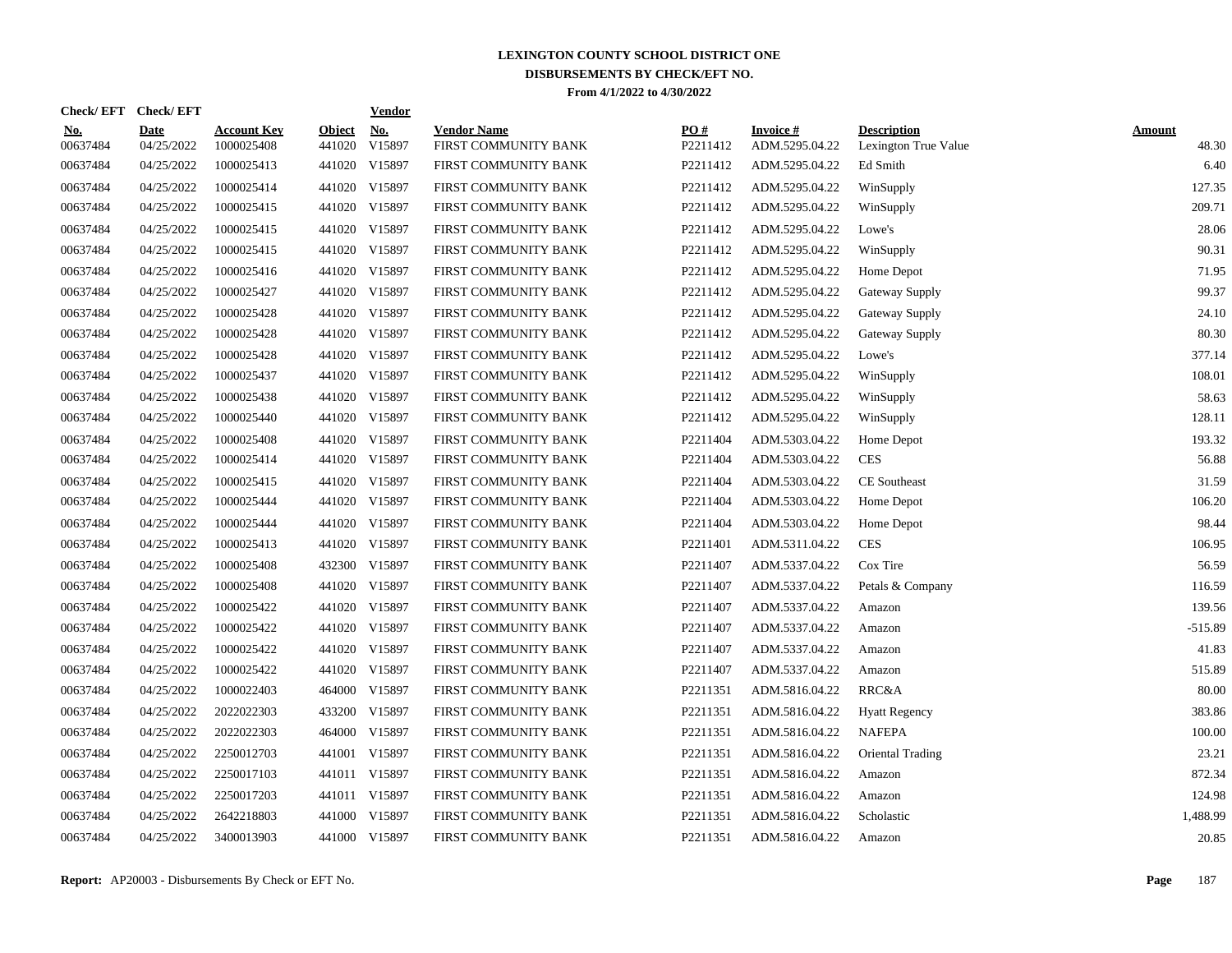| Check/EFT Check/EFT    |                           |                                  |                         | <b>Vendor</b> |                                            |                 |                             |                                            |                  |
|------------------------|---------------------------|----------------------------------|-------------------------|---------------|--------------------------------------------|-----------------|-----------------------------|--------------------------------------------|------------------|
| <u>No.</u><br>00637484 | <b>Date</b><br>04/25/2022 | <b>Account Key</b><br>3971022403 | <b>Object</b><br>433200 | No.<br>V15897 | <b>Vendor Name</b><br>FIRST COMMUNITY BANK | PO#<br>P2211351 | Invoice #<br>ADM.5816.04.22 | <b>Description</b><br><b>Hyatt Regency</b> | Amount<br>383.87 |
| 00637484               | 04/25/2022                | 1000012903                       | 441000                  | V15897        | FIRST COMMUNITY BANK                       | P2211418        | ADM.5873.04.22              | Groucho's Deli - Lunch for ESO             | 67.02            |
| 00637484               | 04/25/2022                | 1000014803                       | 441000                  | V15897        | FIRST COMMUNITY BANK                       | P2211418        | ADM.5873.04.22              | Amazon.com - Part to repair Fi             | 133.75           |
| 00637484               | 04/25/2022                | 1000022403                       |                         | 469000 V15897 | FIRST COMMUNITY BANK                       | P2211418        | ADM.5873.04.22              | Walmart - Supplies for Critica             | 20.72            |
| 00637484               | 04/25/2022                | 1000022403                       | 469000                  | V15897        | FIRST COMMUNITY BANK                       | P2211418        | ADM.5873.04.22              | Coffee for Critical Friends Tr             | 19.57            |
| 00637484               | 04/25/2022                | 1000022403                       |                         | 469000 V15897 | FIRST COMMUNITY BANK                       | P2211418        | ADM.5873.04.22              | Coffee for Critical Friends Tr             | 19.57            |
| 00637484               | 04/25/2022                | 1000022409                       | 436000                  | V15897        | FIRST COMMUNITY BANK                       | P2211418        | ADM.5873.04.22              | Save the Dates for Summer Prof             | 32.10            |
| 00637484               | 04/25/2022                | 1000022409                       | 441000                  | V15897        | FIRST COMMUNITY BANK                       | P2211418        | ADM.5873.04.22              | Walmart - DLT supplies                     | 27.53            |
| 00637484               | 04/25/2022                | 1000022409                       | 469000                  | V15897        | FIRST COMMUNITY BANK                       | P2211418        | ADM.5873.04.22              | Coffee and Donuts for DLT                  | 185.44           |
| 00637484               | 04/25/2022                | 3570017103                       | 441000                  | V15897        | FIRST COMMUNITY BANK                       | P2211418        | ADM.5873.04.22              | Sunglasses for Summer Camp                 | 732.89           |
| 00637484               | 04/25/2022                | 3570017103                       |                         | 441000 V15897 | FIRST COMMUNITY BANK                       | P2211418        | ADM.5873.04.22              | Bags for Summer Camp                       | 748.65           |
| 00637484               | 04/25/2022                | 3972022403                       |                         | 433200 V15897 | FIRST COMMUNITY BANK                       | P2211418        | ADM.5873.04.22              | Midlands Technical College -               | 251.13           |
| 00637484               | 04/25/2022                | 3972022403                       |                         | 433200 V15897 | FIRST COMMUNITY BANK                       | P2211418        | ADM.5873.04.22              | for NS<br>Room for                         | 775.71           |
| 00637484               | 04/25/2022                | 3972022403                       |                         | 433200 V15897 | FIRST COMMUNITY BANK                       | P2211418        | ADM.5873.04.22              | for NSTA<br>Room for                       | 887.61           |
| 00637484               | 04/25/2022                | 3972022403                       | 441000                  | V15897        | FIRST COMMUNITY BANK                       | P2211418        | ADM.5873.04.22              | iPad charger for iPad used wit             | 11.73            |
| 00637484               | 04/25/2022                | 1000011238                       |                         | 441000 V15897 | FIRST COMMUNITY BANK                       | P2211353        | CSE.5170.04.22              | Amazon.com                                 | 90.58            |
| 00637484               | 04/25/2022                | 1000011238                       | 441000                  | V15897        | FIRST COMMUNITY BANK                       | P2211353        | CSE.5170.04.22              | Amazon.com                                 | 27.78            |
| 00637484               | 04/25/2022                | 7932027038                       |                         | 466041 V15897 | FIRST COMMUNITY BANK                       | P2211353        | CSE.5170.04.22              | <b>CROWN</b> Awards                        | 220.98           |
| 00637484               | 04/25/2022                | 7948027038                       |                         | 466041 V15897 | FIRST COMMUNITY BANK                       | P2211353        | CSE.5170.04.22              | Amazon.com                                 | 43.47            |
| 00637484               | 04/25/2022                | 7948027038                       |                         | 466069 V15897 | FIRST COMMUNITY BANK                       | P2211353        | CSE.5170.04.22              | Costco                                     | 126.45           |
| 00637484               | 04/25/2022                | 7948027038                       | 466069                  | V15897        | FIRST COMMUNITY BANK                       | P2211353        | CSE.5170.04.22              | Sam's Club                                 | 341.47           |
| 00637484               | 04/25/2022                | 1000011339                       |                         | 432300 V15897 | FIRST COMMUNITY BANK                       | P2211400        | FPE.3928.04.22              | <b>Arbor Day Foundation</b>                | 90.84            |
| 00637484               | 04/25/2022                | 1000011339                       | 432300                  | V15897        | FIRST COMMUNITY BANK                       | P2211400        | FPE.3928.04.22              | Lowes                                      | 125.76           |
| 00637484               | 04/25/2022                | 1000011339                       | 432300                  | V15897        | FIRST COMMUNITY BANK                       | P2211400        | FPE.3928.04.22              | Lowes                                      | 93.18            |
| 00637484               | 04/25/2022                | 1000011339                       | 441000                  | V15897        | FIRST COMMUNITY BANK                       | P2211400        | FPE.3928.04.22              | Vistaprint                                 | 200.12           |
| 00637484               | 04/25/2022                | 1000021239                       | 441000                  | V15897        | FIRST COMMUNITY BANK                       | P2211400        | FPE.3928.04.22              | Amazon                                     | 47.06            |
| 00637484               | 04/25/2022                | 1000021239                       | 441000                  | V15897        | FIRST COMMUNITY BANK                       | P2211400        | FPE.3928.04.22              | Amazon                                     | 37.24            |
| 00637484               | 04/25/2022                | 1000021239                       |                         | 441000 V15897 | FIRST COMMUNITY BANK                       | P2211400        | FPE.3928.04.22              | Amazon                                     | 77.00            |
| 00637484               | 04/25/2022                | 1000021239                       |                         | 441000 V15897 | FIRST COMMUNITY BANK                       | P2211400        | FPE.3928.04.22              | Teachers Pay Teachers                      | 19.60            |
| 00637484               | 04/25/2022                | 1000021239                       |                         | 441000 V15897 | FIRST COMMUNITY BANK                       | P2211400        | FPE.3928.04.22              | Teachers Pay Teachers                      | 45.00            |
| 00637484               | 04/25/2022                | 1000025439                       |                         | 441000 V15897 | FIRST COMMUNITY BANK                       | P2211400        | FPE.3928.04.22              | Walker Hardware                            | 12.78            |
| 00637484               | 04/25/2022                | 1000025439                       |                         | 441000 V15897 | FIRST COMMUNITY BANK                       | P2211400        | FPE.3928.04.22              | Lowes                                      | 262.28           |
| 00637484               | 04/25/2022                | 1000025439                       | 441000                  | V15897        | FIRST COMMUNITY BANK                       | P2211400        | FPE.3928.04.22              | Pitt Stop                                  | 67.00            |
| 00637484               | 04/25/2022                | 2022018839                       |                         | 441000 V15897 | FIRST COMMUNITY BANK                       | P2211400        | FPE.3928.04.22              | Amazon                                     | 165.48           |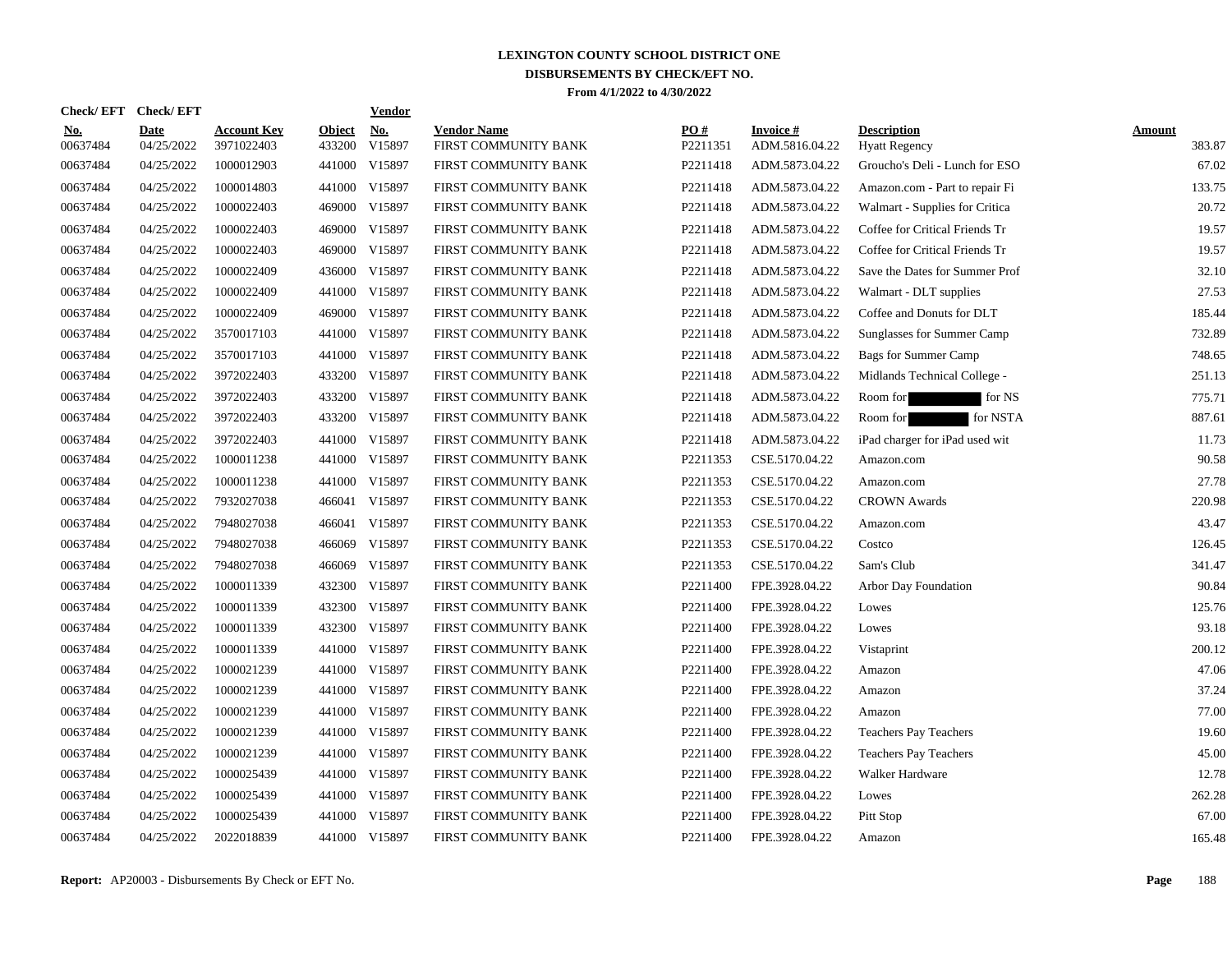| Check/EFT Check/EFT    |                           |                                  |                         | <b>Vendor</b> |                                            |                 |                             |                                |                         |
|------------------------|---------------------------|----------------------------------|-------------------------|---------------|--------------------------------------------|-----------------|-----------------------------|--------------------------------|-------------------------|
| <u>No.</u><br>00637484 | <b>Date</b><br>04/25/2022 | <b>Account Key</b><br>2022018839 | <b>Object</b><br>441000 | No.<br>V15897 | <b>Vendor Name</b><br>FIRST COMMUNITY BANK | PO#<br>P2211400 | Invoice #<br>FPE.3928.04.22 | <b>Description</b><br>Amazon   | <b>Amount</b><br>102.16 |
| 00637484               | 04/25/2022                | 2022018839                       | 441000                  | V15897        | FIRST COMMUNITY BANK                       | P2211400        | FPE.3928.04.22              | Walmart                        | 25.51                   |
| 00637484               | 04/25/2022                | 7705027039                       | 466069                  | V15897        | FIRST COMMUNITY BANK                       | P2211400        | FPE.3928.04.22              | Little Bake Shoppe             | 65.40                   |
| 00637484               | 04/25/2022                | 7841827039                       |                         | 466041 V15897 | FIRST COMMUNITY BANK                       | P2211400        | FPE.3928.04.22              | Amazon                         | 31.71                   |
| 00637484               | 04/25/2022                | 7841827039                       | 466069                  | V15897        | FIRST COMMUNITY BANK                       | P2211400        | FPE.3928.04.22              | Amazon                         | 26.24                   |
| 00637484               | 04/25/2022                | 7841827039                       | 466069                  | V15897        | FIRST COMMUNITY BANK                       | P2211400        | FPE.3928.04.22              | <b>Lowes Foods</b>             | 32.55                   |
| 00637484               | 04/25/2022                | 7841827039                       | 466099                  | V15897        | FIRST COMMUNITY BANK                       | P2211400        | FPE.3928.04.22              | The Sunshine House             | 100.00                  |
| 00637484               | 04/25/2022                | 7841827039                       | 466099                  | V15897        | FIRST COMMUNITY BANK                       | P2211400        | FPE.3928.04.22              | Sunshine House                 | 30.00                   |
| 00637484               | 04/25/2022                | 7841827039                       | 466099                  | V15897        | FIRST COMMUNITY BANK                       | P2211400        | FPE.3928.04.22              | Sunshine House                 | 100.00                  |
| 00637484               | 04/25/2022                | 7863027039                       | 466069                  | V15897        | FIRST COMMUNITY BANK                       | P2211400        | FPE.3928.04.22              | Wal-Mart                       | 86.30                   |
| 00637484               | 04/25/2022                | 7928527039                       |                         | 466031 V15897 | FIRST COMMUNITY BANK                       | P2211400        | FPE.3928.04.22              | Yellow Checker                 | 68.00                   |
| 00637484               | 04/25/2022                | 7928527039                       |                         | 466099 V15897 | FIRST COMMUNITY BANK                       | P2211400        | FPE.3928.04.22              | Walmart                        | 126.08                  |
| 00637484               | 04/25/2022                | 1000021214                       |                         | 441000 V15897 | FIRST COMMUNITY BANK                       | P2211422        | GES.3944.04.22              | Amazon.com                     | 362.54                  |
| 00637484               | 04/25/2022                | 1000021214                       |                         | 441000 V15897 | FIRST COMMUNITY BANK                       | P2211422        | GES.3944.04.22              | Amazon.com                     | $-305.84$               |
| 00637484               | 04/25/2022                | 1000021314                       | 441000                  | V15897        | FIRST COMMUNITY BANK                       | P2211422        | GES.3944.04.22              | IGA - Gilbert                  | 23.98                   |
| 00637484               | 04/25/2022                | 1000023314                       |                         | 441000 V15897 | FIRST COMMUNITY BANK                       | P2211422        | GES.3944.04.22              | Amazon.com                     | 157.26                  |
| 00637484               | 04/25/2022                | 2022022414                       | 433200                  | V15897        | FIRST COMMUNITY BANK                       | P2211422        | GES.3944.04.22              | Doubletree, Myrtle Beach       | 153.32                  |
| 00637484               | 04/25/2022                | 7881027014                       | 466069                  | V15897        | FIRST COMMUNITY BANK                       | P2211422        | GES.3944.04.22              | Sams Club                      | 144.16                  |
| 00637484               | 04/25/2022                | 7928527014                       | 466041                  | V15897        | FIRST COMMUNITY BANK                       | P2211422        | GES.3944.04.22              | Walmart.com                    | 428.42                  |
| 00637484               | 04/25/2022                | 1000021311                       |                         | 441000 V15897 | FIRST COMMUNITY BANK                       | P2211348        | LHS.1832.04.22              | Amazon                         | 60.96                   |
| 00637484               | 04/25/2022                | 1000025411                       |                         | 441000 V15897 | FIRST COMMUNITY BANK                       | P2211348        | LHS.1832.04.22              | Pitt Stop                      | 188.05                  |
| 00637484               | 04/25/2022                | 1000025411                       |                         | 441000 V15897 | FIRST COMMUNITY BANK                       | P2211348        | LHS.1832.04.22              | Lowes                          | 360.15                  |
| 00637484               | 04/25/2022                | 1000025411                       |                         | 441000 V15897 | FIRST COMMUNITY BANK                       | P2211348        | LHS.1832.04.22              | RBT Shell Oil EasySaving Credi | $-1.00$                 |
| 00637484               | 04/25/2022                | 2372222411                       | 433200                  | V15897        | FIRST COMMUNITY BANK                       | P2211348        | LHS.1832.04.22              | American Airlines (3 charges o | 1,632.57                |
| 00637484               | 04/25/2022                | 2372222411                       | 433200                  | V15897        | FIRST COMMUNITY BANK                       | P2211348        | LHS.1832.04.22              | <b>American Airlines</b>       | 526.70                  |
| 00637484               | 04/25/2022                | 2372222411                       | 433200                  | V15897        | FIRST COMMUNITY BANK                       | P2211348        | LHS.1832.04.22              | <b>American Airlines</b>       | 674.20                  |
| 00637484               | 04/25/2022                | 7742019011                       | 466069                  | V15897        | FIRST COMMUNITY BANK                       | P2211348        | LHS.1832.04.22              | Walmart                        | 150.55                  |
| 00637484               | 04/25/2022                | 7742019011                       | 466069                  | V15897        | FIRST COMMUNITY BANK                       | P2211348        | LHS.1832.04.22              | Walmart                        | 78.34                   |
| 00637484               | 04/25/2022                | 7832027011                       |                         | 466041 V15897 | FIRST COMMUNITY BANK                       | P2211348        | LHS.1832.04.22              | <b>USPS</b>                    | 26.95                   |
| 00637484               | 04/25/2022                | 7853027011                       |                         | 466041 V15897 | FIRST COMMUNITY BANK                       | P2211348        | LHS.1832.04.22              | <b>JCs</b> Lexington Bowl      | 52.00                   |
| 00637484               | 04/25/2022                | 7853027011                       |                         | 466049 V15897 | FIRST COMMUNITY BANK                       | P2211348        | LHS.1832.04.22              | Krispy Kreme                   | 470.07                  |
| 00637484               | 04/25/2022                | 7853027011                       | 466069                  | V15897        | FIRST COMMUNITY BANK                       | P2211348        | LHS.1832.04.22              | Publix                         | 73.44                   |
| 00637484               | 04/25/2022                | 7860527011                       | 466069                  | V15897        | FIRST COMMUNITY BANK                       | P2211348        | LHS.1832.04.22              | McDonalds                      | 258.58                  |
| 00637484               | 04/25/2022                | 7860527011                       |                         | 466069 V15897 | FIRST COMMUNITY BANK                       | P2211348        | LHS.1832.04.22              | <b>Yummie Creations</b>        | 55.54                   |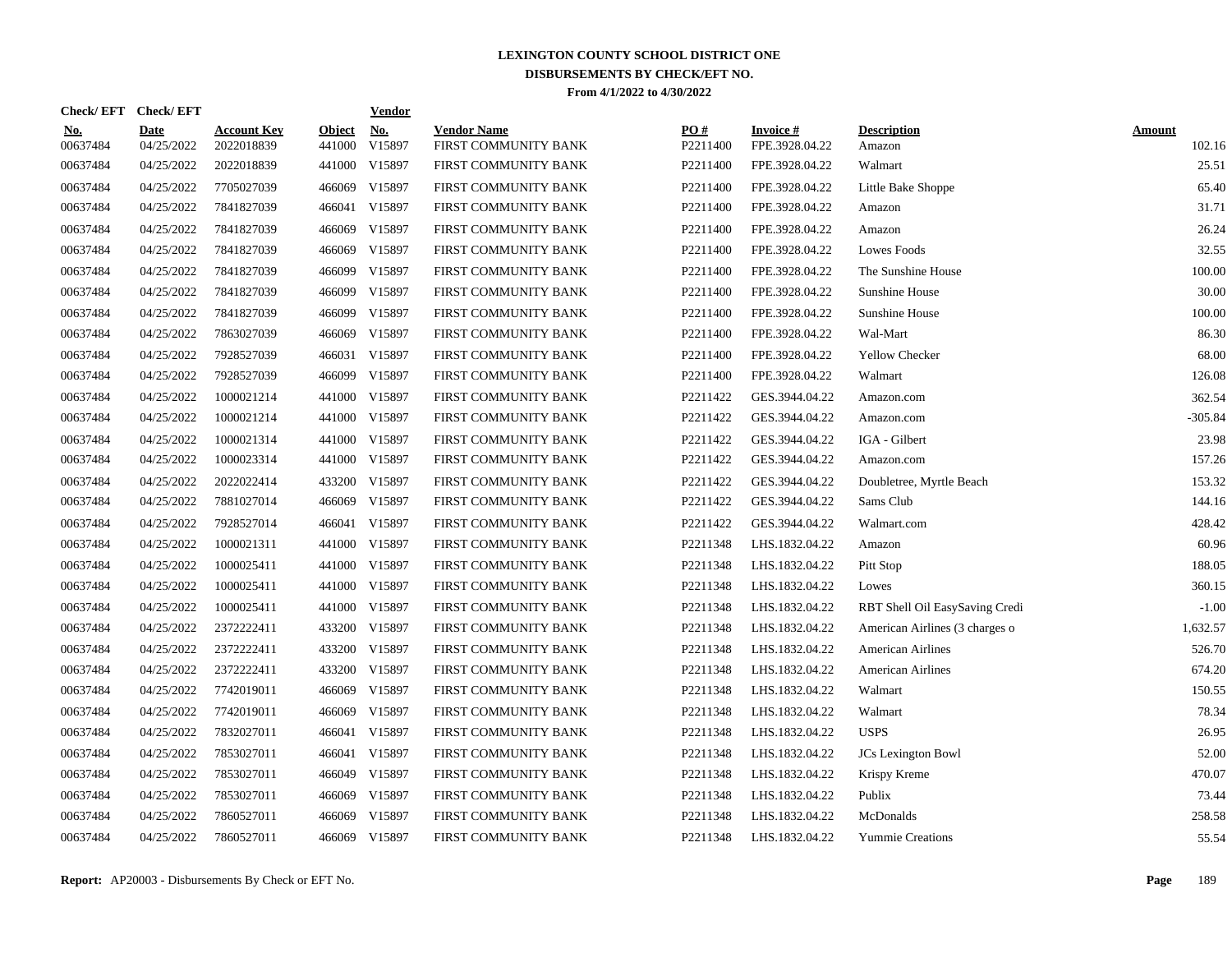| Check/EFT Check/EFT    |                           |                                  |                         | <b>Vendor</b> |                                            |                 |                             |                                  |                  |
|------------------------|---------------------------|----------------------------------|-------------------------|---------------|--------------------------------------------|-----------------|-----------------------------|----------------------------------|------------------|
| <u>No.</u><br>00637484 | <b>Date</b><br>04/25/2022 | <b>Account Key</b><br>7928027011 | <b>Object</b><br>466069 | No.<br>V15897 | <b>Vendor Name</b><br>FIRST COMMUNITY BANK | PO#<br>P2211348 | Invoice #<br>LHS.1832.04.22 | <b>Description</b><br>Chef Store | Amount<br>301.09 |
| 00637484               | 04/25/2022                | 7928027011                       | 466069                  | V15897        | FIRST COMMUNITY BANK                       | P2211348        | LHS.1832.04.22              | Walmart                          | 90.46            |
| 00637484               | 04/25/2022                | 7928027011                       | 466069                  | V15897        | FIRST COMMUNITY BANK                       | P2211348        | LHS.1832.04.22              | Aldi                             | 53.72            |
| 00637484               | 04/25/2022                | 7987027011                       |                         | 466069 V15897 | FIRST COMMUNITY BANK                       | P2211348        | LHS.1832.04.22              | Chef Store                       | 137.97           |
| 00637484               | 04/25/2022                | 7987027011                       | 466069                  | V15897        | FIRST COMMUNITY BANK                       | P2211348        | LHS.1832.04.22              | Walmart                          | 77.43            |
| 00637484               | 04/25/2022                | 7987027011                       | 466069                  | V15897        | FIRST COMMUNITY BANK                       | P2211348        | LHS.1832.04.22              | Chef StoreFood ingredients for   | 143.23           |
| 00637484               | 04/25/2022                | 7987027011                       | 466069                  | V15897        | FIRST COMMUNITY BANK                       | P2211348        | LHS.1832.04.22              | Walmart                          | 64.68            |
| 00637484               | 04/25/2022                | 7988027011                       |                         | 466041 V15897 | FIRST COMMUNITY BANK                       | P2211348        | LHS.1832.04.22              | CarStickers.com                  | 86.00            |
| 00637484               | 04/25/2022                | 1000011411                       |                         | 433110 V15897 | FIRST COMMUNITY BANK                       | P2211350        | LHS.5386.04.22              | Country Inn & Suites             | 118.33           |
| 00637484               | 04/25/2022                | 1000011411                       |                         | 433110 V15897 | FIRST COMMUNITY BANK                       | P2211350        | LHS.5386.04.22              | Mr Fuel                          | 106.00           |
| 00637484               | 04/25/2022                | 1000011411                       |                         | 433110 V15897 | FIRST COMMUNITY BANK                       | P2211350        | LHS.5386.04.22              | Holiday Inn Express              | 181.59           |
| 00637484               | 04/25/2022                | 1000011411                       |                         | 433110 V15897 | FIRST COMMUNITY BANK                       | P2211350        | LHS.5386.04.22              | Walt Disney World                | 20.00            |
| 00637484               | 04/25/2022                | 1000011411                       |                         | 433110 V15897 | FIRST COMMUNITY BANK                       | P2211350        | LHS.5386.04.22              | Wawa                             | 87.00            |
| 00637484               | 04/25/2022                | 1000011411                       |                         | 433110 V15897 | FIRST COMMUNITY BANK                       | P2211350        | LHS.5386.04.22              | Enterprise Rent-A-Car            | 396.86           |
| 00637484               | 04/25/2022                | 1000011411                       |                         | 433110 V15897 | FIRST COMMUNITY BANK                       | P2211350        | LHS.5386.04.22              | Florida Toll                     | 4.95             |
| 00637484               | 04/25/2022                | 1000011411                       |                         | 433110 V15897 | FIRST COMMUNITY BANK                       | P2211350        | LHS.5386.04.22              | Carowinds                        | $-100.00$        |
| 00637484               | 04/25/2022                | 1000011411                       | 441000                  | V15897        | FIRST COMMUNITY BANK                       | P2211350        | LHS.5386.04.22              | Amazon (2 charges)               | 218.76           |
| 00637484               | 04/25/2022                | 1000021311                       | 441000                  | V15897        | FIRST COMMUNITY BANK                       | P2211350        | LHS.5386.04.22              | Amazon                           | 85.59            |
| 00637484               | 04/25/2022                | 1000021311                       | 441000                  | V15897        | FIRST COMMUNITY BANK                       | P2211350        | LHS.5386.04.22              | Amazon (3 charges)               | 382.08           |
| 00637484               | 04/25/2022                | 1000022411                       |                         | 433210 V15897 | FIRST COMMUNITY BANK                       | P2211350        | LHS.5386.04.22              | Hilton San Diego Bayfront        | 332.48           |
| 00637484               | 04/25/2022                | 1000022411                       |                         | 433210 V15897 | FIRST COMMUNITY BANK                       | P2211350        | LHS.5386.04.22              | Hilton San Diego Bayfront        | 997.44           |
| 00637484               | 04/25/2022                | 1000022411                       |                         | 433210 V15897 | FIRST COMMUNITY BANK                       | P2211350        | LHS.5386.04.22              | <b>American Airlines</b>         | 256.11           |
| 00637484               | 04/25/2022                | 1000022411                       |                         | 433210 V15897 | FIRST COMMUNITY BANK                       | P2211350        | LHS.5386.04.22              | Delta                            | 177.10           |
| 00637484               | 04/25/2022                | 1000022411                       |                         | 433210 V15897 | FIRST COMMUNITY BANK                       | P2211350        | LHS.5386.04.22              | <b>American Airlines</b>         | 576.70           |
| 00637484               | 04/25/2022                | 1000022411                       |                         | 433210 V15897 | FIRST COMMUNITY BANK                       | P2211350        | LHS.5386.04.22              | Airport Shuttle - Epic Mountai   | 236.00           |
| 00637484               | 04/25/2022                | 1000022411                       | 433210                  | V15897        | FIRST COMMUNITY BANK                       | P2211350        | LHS.5386.04.22              | <b>Keystone Resort</b>           | 574.53           |
| 00637484               | 04/25/2022                | 1000022411                       |                         | 433210 V15897 | FIRST COMMUNITY BANK                       | P2211350        | LHS.5386.04.22              | <b>American Airlines</b>         | 548.70           |
| 00637484               | 04/25/2022                | 1000022411                       |                         | 433210 V15897 | FIRST COMMUNITY BANK                       | P2211350        | LHS.5386.04.22              | <b>American Airlines</b>         | 573.71           |
| 00637484               | 04/25/2022                | 1000022411                       |                         | 433210 V15897 | FIRST COMMUNITY BANK                       | P2211350        | LHS.5386.04.22              | <b>Keystone Resort</b>           | 574.53           |
| 00637484               | 04/25/2022                | 1000025411                       |                         | 441000 V15897 | FIRST COMMUNITY BANK                       | P2211350        | LHS.5386.04.22              | Amazon                           | 25.66            |
| 00637484               | 04/25/2022                | 7853027011                       |                         | 466041 V15897 | FIRST COMMUNITY BANK                       | P2211350        | LHS.5386.04.22              | Amazon                           | 162.59           |
| 00637484               | 04/25/2022                | 1000011411                       | 432300                  | V15897        | FIRST COMMUNITY BANK                       | P2211349        | LHS.5394.04.22              | Pecknel                          | 69.55            |
| 00637484               | 04/25/2022                | 1000011411                       | 434500                  | V15897        | FIRST COMMUNITY BANK                       | P2211349        | LHS.5394.04.22              | Kurts Camera Repair              | 413.00           |
| 00637484               | 04/25/2022                | 1000011411                       |                         | 441000 V15897 | FIRST COMMUNITY BANK                       | P2211349        | LHS.5394.04.22              | Walmart                          | 38.18            |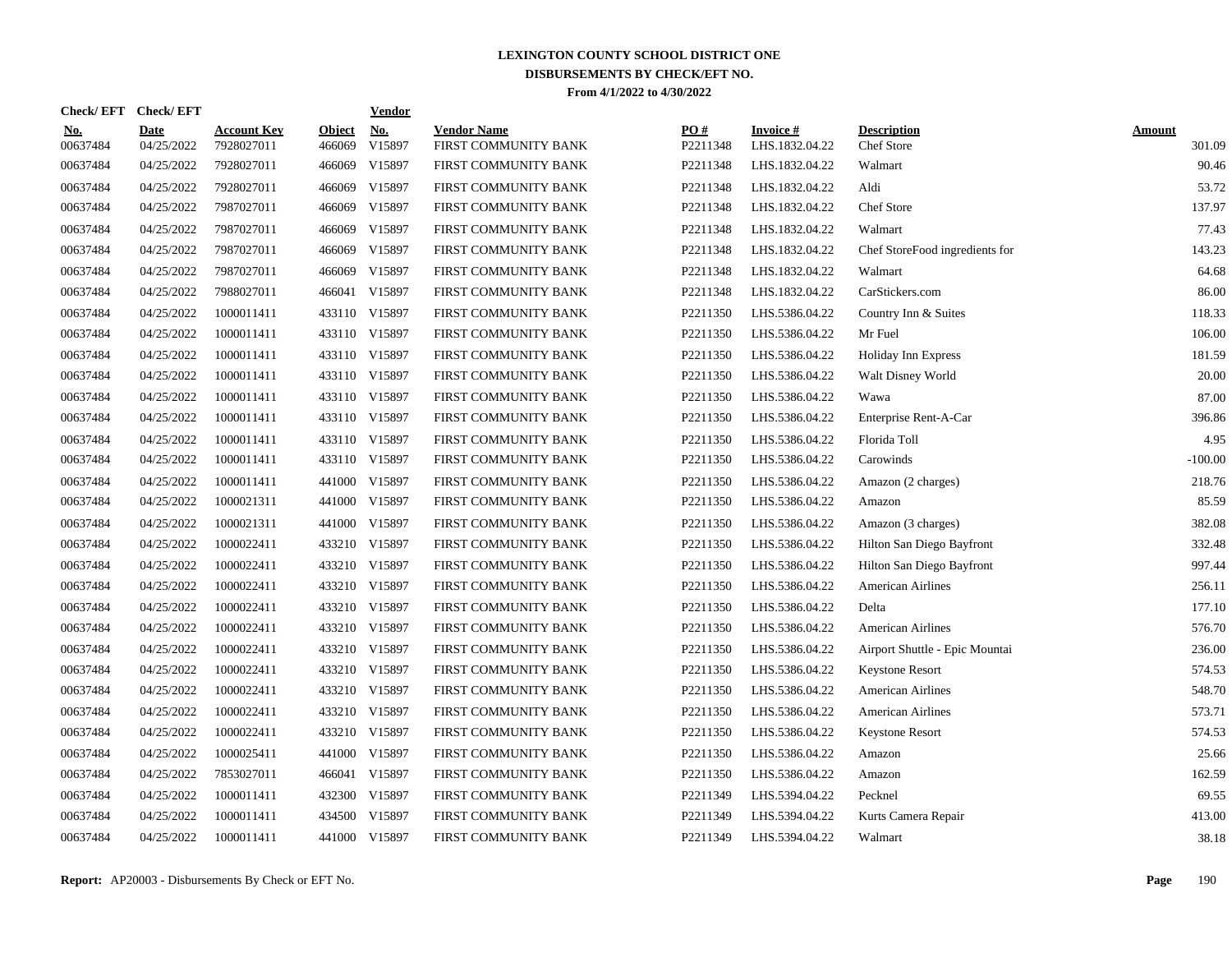| Check/EFT Check/EFT    |                           |                                  |                         | <b>Vendor</b> |                                            |                 |                             |                                   |                        |
|------------------------|---------------------------|----------------------------------|-------------------------|---------------|--------------------------------------------|-----------------|-----------------------------|-----------------------------------|------------------------|
| <u>No.</u><br>00637484 | <b>Date</b><br>04/25/2022 | <b>Account Key</b><br>1000011411 | <b>Object</b><br>441000 | No.<br>V15897 | <b>Vendor Name</b><br>FIRST COMMUNITY BANK | PO#<br>P2211349 | Invoice #<br>LHS.5394.04.22 | <b>Description</b><br>Walmart.com | <b>Amount</b><br>95.44 |
| 00637484               | 04/25/2022                | 1000011411                       | 441000                  | V15897        | FIRST COMMUNITY BANK                       | P2211349        | LHS.5394.04.22              | Amazon                            | 51.32                  |
| 00637484               | 04/25/2022                | 1000011411                       | 441000                  | V15897        | FIRST COMMUNITY BANK                       | P2211349        | LHS.5394.04.22              | Amazon                            | 6.81                   |
| 00637484               | 04/25/2022                | 1000011411                       |                         | 441000 V15897 | FIRST COMMUNITY BANK                       | P2211349        | LHS.5394.04.22              | Amazon                            | 28.34                  |
| 00637484               | 04/25/2022                | 1000011411                       |                         | 441000 V15897 | FIRST COMMUNITY BANK                       | P2211349        | LHS.5394.04.22              | Amazon (2 Charged amounts)        | 406.05                 |
| 00637484               | 04/25/2022                | 1000011411                       |                         | 441000 V15897 | FIRST COMMUNITY BANK                       | P2211349        | LHS.5394.04.22              | Office Depot                      | 270.36                 |
| 00637484               | 04/25/2022                | 1000021311                       | 441000                  | V15897        | FIRST COMMUNITY BANK                       | P2211349        | LHS.5394.04.22              | <b>CVS</b>                        | 3.70                   |
| 00637484               | 04/25/2022                | 1000022211                       | 443000                  | V15897        | FIRST COMMUNITY BANK                       | P2211349        | LHS.5394.04.22              | <b>Outdoor Books</b>              | 94.40                  |
| 00637484               | 04/25/2022                | 1000022211                       | 443000                  | V15897        | FIRST COMMUNITY BANK                       | P2211349        | LHS.5394.04.22              | Amazon                            | 19.25                  |
| 00637484               | 04/25/2022                | 1000025411                       | 441000                  | V15897        | FIRST COMMUNITY BANK                       | P2211349        | LHS.5394.04.22              | Amazon                            | 23.57                  |
| 00637484               | 04/25/2022                | 2372012711                       |                         | 433200 V15897 | FIRST COMMUNITY BANK                       | P2211349        | LHS.5394.04.22              | Eventbrite - Autism Summit (Sp)   | 715.84                 |
| 00637484               | 04/25/2022                | 2372222411                       |                         | 433200 V15897 | FIRST COMMUNITY BANK                       | P2211349        | LHS.5394.04.22              | Eventbrite - Autism Summit (Sp    | 134.00                 |
| 00637484               | 04/25/2022                | 7730027011                       |                         | 466041 V15897 | FIRST COMMUNITY BANK                       | P2211349        | LHS.5394.04.22              | Amazon                            | 22.99                  |
| 00637484               | 04/25/2022                | 7732027011                       |                         | 466041 V15897 | FIRST COMMUNITY BANK                       | P2211349        | LHS.5394.04.22              | Chick Fil A                       | 50.00                  |
| 00637484               | 04/25/2022                | 7732027011                       | 466041                  | V15897        | FIRST COMMUNITY BANK                       | P2211349        | LHS.5394.04.22              | <b>Starbucks</b>                  | 50.00                  |
| 00637484               | 04/25/2022                | 7732027011                       | 466041                  | V15897        | FIRST COMMUNITY BANK                       | P2211349        | LHS.5394.04.22              | Target                            | 46.18                  |
| 00637484               | 04/25/2022                | 7732027011                       | 466069                  | V15897        | FIRST COMMUNITY BANK                       | P2211349        | LHS.5394.04.22              | Grouchos                          | 243.93                 |
| 00637484               | 04/25/2022                | 7738019011                       | 466041                  | V15897        | FIRST COMMUNITY BANK                       | P2211349        | LHS.5394.04.22              | Amazon (6 different charge amo    | 415.19                 |
| 00637484               | 04/25/2022                | 7742019011                       | 466069                  | V15897        | FIRST COMMUNITY BANK                       | P2211349        | LHS.5394.04.22              | Walmart                           | 75.30                  |
| 00637484               | 04/25/2022                | 7742019011                       |                         | 466069 V15897 | FIRST COMMUNITY BANK                       | P2211349        | LHS.5394.04.22              | Walmart                           | 140.38                 |
| 00637484               | 04/25/2022                | 7743019011                       | 466041                  | V15897        | FIRST COMMUNITY BANK                       | P2211349        | LHS.5394.04.22              | Science National Honor Society    | 300.00                 |
| 00637484               | 04/25/2022                | 7853027011                       |                         | 466049 V15897 | FIRST COMMUNITY BANK                       | P2211349        | LHS.5394.04.22              | Krispy Kreme                      | 313.38                 |
| 00637484               | 04/25/2022                | 7860527011                       | 466041                  | V15897        | FIRST COMMUNITY BANK                       | P2211349        | LHS.5394.04.22              | Pine Press                        | 31.51                  |
| 00637484               | 04/25/2022                | 7860527011                       | 466041                  | V15897        | FIRST COMMUNITY BANK                       | P2211349        | LHS.5394.04.22              | Aldi                              | 52.20                  |
| 00637484               | 04/25/2022                | 7860527011                       | 466041                  | V15897        | FIRST COMMUNITY BANK                       | P2211349        | LHS.5394.04.22              | Walmart                           | 31.69                  |
| 00637484               | 04/25/2022                | 7860527011                       | 466041                  | V15897        | FIRST COMMUNITY BANK                       | P2211349        | LHS.5394.04.22              | Walmart.com                       | 103.88                 |
| 00637484               | 04/25/2022                | 7928027011                       |                         | 466041 V15897 | FIRST COMMUNITY BANK                       | P2211349        | LHS.5394.04.22              | Dollar General                    | 14.98                  |
| 00637484               | 04/25/2022                | 7928027011                       | 466069                  | V15897        | FIRST COMMUNITY BANK                       | P2211349        | LHS.5394.04.22              | Walmart                           | 111.44                 |
| 00637484               | 04/25/2022                | 7933527011                       |                         | 466041 V15897 | FIRST COMMUNITY BANK                       | P2211349        | LHS.5394.04.22              | <b>UPS</b> Store                  | 39.87                  |
| 00637484               | 04/25/2022                | 7943027011                       |                         | 466069 V15897 | FIRST COMMUNITY BANK                       | P2211349        | LHS.5394.04.22              | Grouchos Deli                     | 86.78                  |
| 00637484               | 04/25/2022                | 7987027011                       |                         | 466041 V15897 | FIRST COMMUNITY BANK                       | P2211349        | LHS.5394.04.22              | Belk                              | 97.39                  |
| 00637484               | 04/25/2022                | 7987027011                       | 466041                  | V15897        | FIRST COMMUNITY BANK                       | P2211349        | LHS.5394.04.22              | Amazon                            | 29.94                  |
| 00637484               | 04/25/2022                | 7987027011                       | 466041                  | V15897        | FIRST COMMUNITY BANK                       | P2211349        | LHS.5394.04.22              | Riverbanks Zoo (Split \$77.87)    | 38.94                  |
| 00637484               | 04/25/2022                | 7987027011                       |                         | 466069 V15897 | FIRST COMMUNITY BANK                       | P2211349        | LHS.5394.04.22              | Marcos Pizza (split \$171.03 c    | 85.51                  |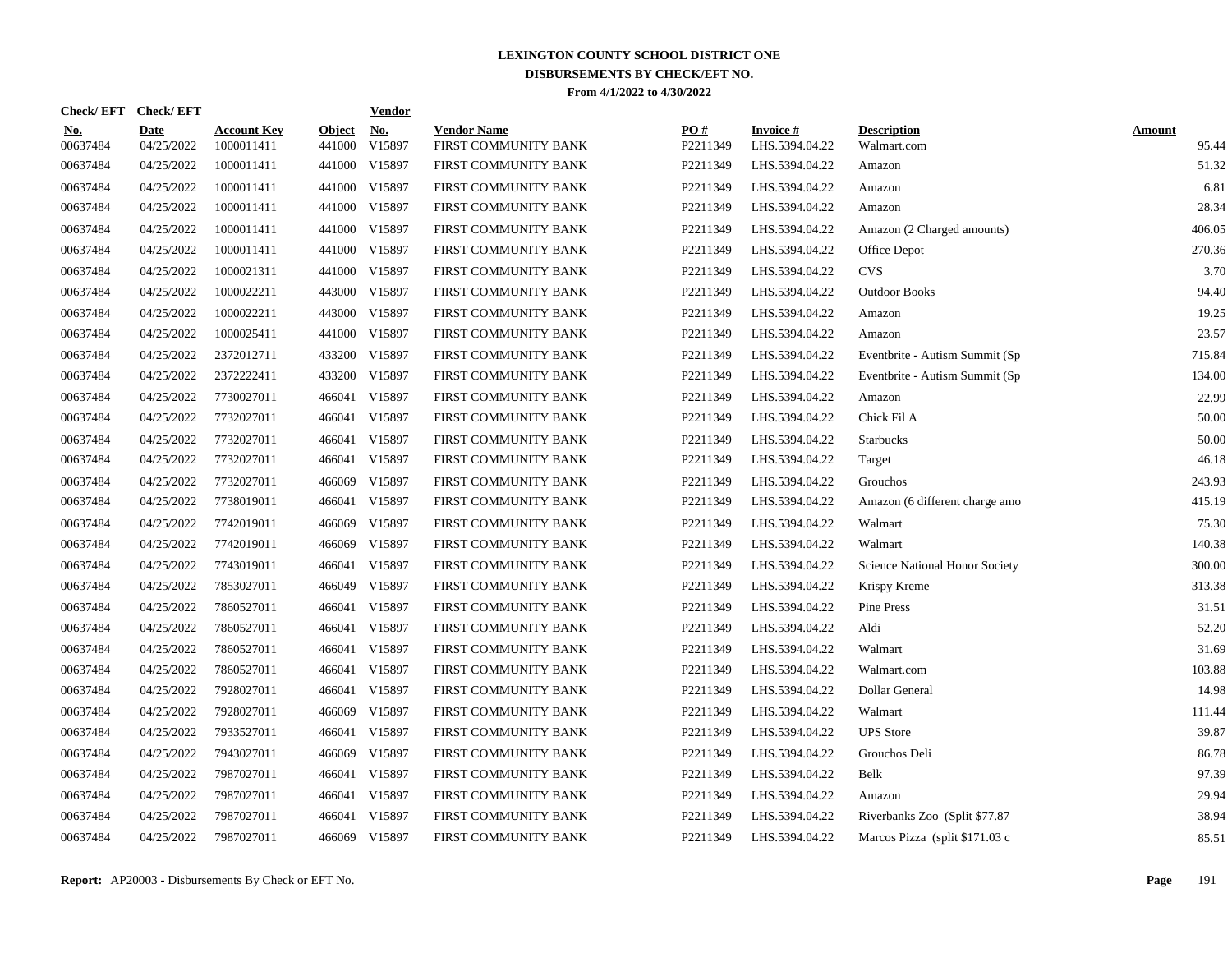| Check/EFT Check/EFT    |                           |                                  |                         | <u>Vendor</u> |                                            |                 |                             |                                                      |                 |
|------------------------|---------------------------|----------------------------------|-------------------------|---------------|--------------------------------------------|-----------------|-----------------------------|------------------------------------------------------|-----------------|
| <u>No.</u><br>00637484 | <b>Date</b><br>04/25/2022 | <b>Account Key</b><br>7988027011 | <b>Object</b><br>466041 | No.<br>V15897 | <b>Vendor Name</b><br>FIRST COMMUNITY BANK | PO#<br>P2211349 | Invoice #<br>LHS.5394.04.22 | <b>Description</b><br>Riverbanks Zoo (Split \$77.87) | Amount<br>38.93 |
| 00637484               | 04/25/2022                | 7988027011                       |                         | 466041 V15897 | FIRST COMMUNITY BANK                       | P2211349        | LHS.5394.04.22              | Amazon                                               | 25.67           |
| 00637484               | 04/25/2022                | 7988027011                       |                         | 466069 V15897 | FIRST COMMUNITY BANK                       | P2211349        | LHS.5394.04.22              | Marcos Pizza (split \$171.03 c                       | 85.52           |
| 00637484               | 04/25/2022                | 1000011331                       |                         | 441000 V15897 | FIRST COMMUNITY BANK                       | P2211416        | LME.1220.04.22              | USPS.COM-POSTAGE TO MAIL                             | 92.96           |
| 00637484               | 04/25/2022                | 1000023331                       |                         | 441000 V15897 | FIRST COMMUNITY BANK                       | P2211416        | LME.1220.04.22              | SHIP N PRINT SOLUTIONS                               | 8.09            |
| 00637484               | 04/25/2022                | 1000023331                       |                         | 441000 V15897 | FIRST COMMUNITY BANK                       | P2211416        | LME.1220.04.22              | USPS.COM-POSTAGE TO MAIL                             | 7.04            |
| 00637484               | 04/25/2022                | 7841827031                       | 466041                  | V15897        | FIRST COMMUNITY BANK                       | P2211416        | LME.1220.04.22              | AMAZON.COM                                           | 28.34           |
| 00637484               | 04/25/2022                | 7841827031                       | 466041                  | V15897        | FIRST COMMUNITY BANK                       | P2211416        | LME.1220.04.22              | <b>WALMART #00881</b>                                | 24.44           |
| 00637484               | 04/25/2022                | 7841827031                       | 466099                  | V15897        | FIRST COMMUNITY BANK                       | P2211416        | LME.1220.04.22              | PUBLIX.COM                                           | 150.00          |
| 00637484               | 04/25/2022                | 7841827031                       | 466099                  | V15897        | FIRST COMMUNITY BANK                       | P2211416        | LME.1220.04.22              | WALMART #04506                                       | 126.39          |
| 00637484               | 04/25/2022                | 7841827031                       |                         | 466099 V15897 | FIRST COMMUNITY BANK                       | P2211416        | LME.1220.04.22              | WALMART #00881                                       | 56.43           |
| 00637484               | 04/25/2022                | 7846027031                       |                         | 466041 V15897 | FIRST COMMUNITY BANK                       | P2211416        | LME.1220.04.22              | LOWES FOODS #267                                     | 44.99           |
| 00637484               | 04/25/2022                | 7846027031                       |                         | 466041 V15897 | FIRST COMMUNITY BANK                       | P2211416        | LME.1220.04.22              | AMAZON.COM                                           | 25.32           |
| 00637484               | 04/25/2022                | 7863027031                       |                         | 466041 V15897 | FIRST COMMUNITY BANK                       | P2211416        | LME.1220.04.22              | FOOD LION #0083                                      | 20.99           |
| 00637484               | 04/25/2022                | 7863027031                       | 466041                  | V15897        | FIRST COMMUNITY BANK                       | P2211416        | LME.1220.04.22              | <b>WALMART #00881</b>                                | 8.08            |
| 00637484               | 04/25/2022                | 7863027031                       |                         | 466041 V15897 | FIRST COMMUNITY BANK                       | P2211416        | LME.1220.04.22              | WALGREENS #07393                                     | 14.65           |
| 00637484               | 04/25/2022                | 7863027031                       | 466041                  | V15897        | FIRST COMMUNITY BANK                       | P2211416        | LME.1220.04.22              | WALGREENS                                            | 10.89           |
| 00637484               | 04/25/2022                | 7863027031                       |                         | 466041 V15897 | FIRST COMMUNITY BANK                       | P2211416        | LME.1220.04.22              | <b>FOOD LION</b>                                     | 25.08           |
| 00637484               | 04/25/2022                | 7881027031                       |                         | 466041 V15897 | FIRST COMMUNITY BANK                       | P2211416        | LME.1220.04.22              | <b>LEXINGTON FLORIST</b>                             | 45.45           |
| 00637484               | 04/25/2022                | 7881027031                       |                         | 466041 V15897 | FIRST COMMUNITY BANK                       | P2211416        | LME.1220.04.22              | <b>WALGREENS</b>                                     | 14.25           |
| 00637484               | 04/25/2022                | 7881027031                       | 466069                  | V15897        | FIRST COMMUNITY BANK                       | P2211416        | LME.1220.04.22              | LOWES FOODS #267                                     | 54.90           |
| 00637484               | 04/25/2022                | 7886027031                       |                         | 466041 V15897 | FIRST COMMUNITY BANK                       | P2211416        | LME.1220.04.22              | AMAZON.COM                                           | 11.65           |
| 00637484               | 04/25/2022                | 7886027031                       | 466041                  | V15897        | FIRST COMMUNITY BANK                       | P2211416        | LME.1220.04.22              | <b>WALMART #04506</b>                                | 46.56           |
| 00637484               | 04/25/2022                | 7886027031                       | 466041                  | V15897        | FIRST COMMUNITY BANK                       | P2211416        | LME.1220.04.22              | AMAZON.COM                                           | 145.88          |
| 00637484               | 04/25/2022                | 7886027031                       | 466041                  | V15897        | FIRST COMMUNITY BANK                       | P2211416        | LME.1220.04.22              | AMAZON.COM                                           | 16.00           |
| 00637484               | 04/25/2022                | 7929027231                       | 466041                  | V15897        | FIRST COMMUNITY BANK                       | P2211416        | LME.1220.04.22              | AMAZON.COM                                           | 6.18            |
| 00637484               | 04/25/2022                | 7929027431                       |                         | 466041 V15897 | FIRST COMMUNITY BANK                       | P2211416        | LME.1220.04.22              | AMAZON.COM                                           | 3.14            |
| 00637484               | 04/25/2022                | 7956027031                       |                         | 466041 V15897 | FIRST COMMUNITY BANK                       | P2211416        | LME.1220.04.22              | <b>WALMART #00881</b>                                | 26.40           |
| 00637484               | 04/25/2022                | 7956027031                       |                         | 466041 V15897 | FIRST COMMUNITY BANK                       | P2211416        | LME.1220.04.22              | DOLLAR GENERAL #04620                                | 20.10           |
| 00637484               | 04/25/2022                | 7956027031                       |                         | 466041 V15897 | FIRST COMMUNITY BANK                       | P2211416        | LME.1220.04.22              | <b>PUBLIX</b>                                        | 1.70            |
| 00637484               | 04/25/2022                | 1000011521                       |                         | 436000 V15897 | FIRST COMMUNITY BANK                       | P2211354        | LTC.4272.04.22              | DRI*ESIGNS.COM                                       | 374.46          |
| 00637484               | 04/25/2022                | 1000011521                       | 436000                  | V15897        | FIRST COMMUNITY BANK                       | P2211354        | LTC.4272.04.22              | GOTPRINT.COM                                         | 43.06           |
| 00637484               | 04/25/2022                | 1000025421                       | 441000                  | V15897        | FIRST COMMUNITY BANK                       | P2211354        | LTC.4272.04.22              | <b>MURPHY EXPRESS</b>                                | 98.00           |
| 00637484               | 04/25/2022                | 2079022421                       |                         | 433200 V15897 | FIRST COMMUNITY BANK                       | P2211354        | LTC.4272.04.22              | <b>AMERICAN AIRLINES</b>                             | 2,207.15        |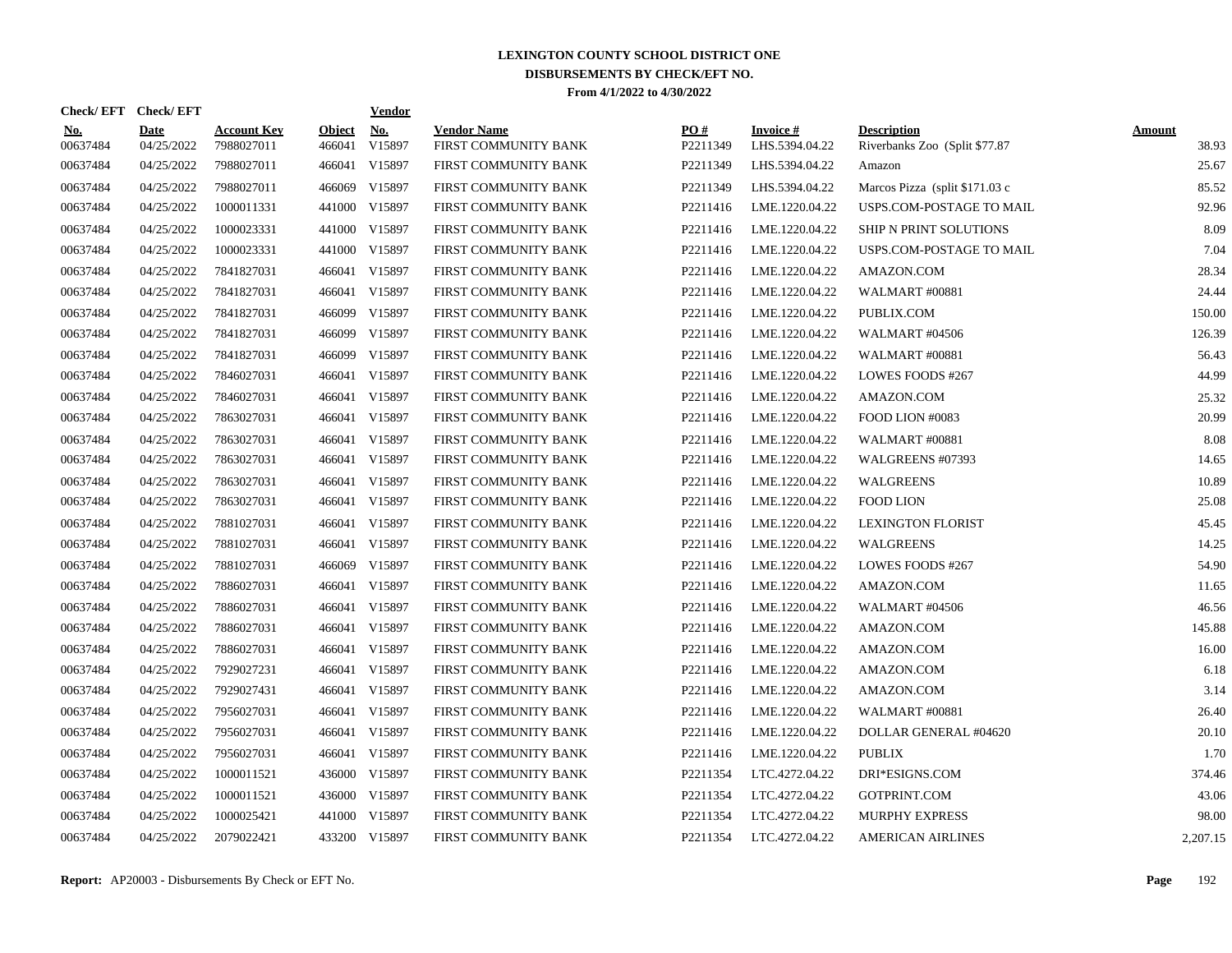| Check/EFT Check/EFT    |                           |                                  |                  | <u>Vendor</u> |                                            |                 |                             |                                                |                           |
|------------------------|---------------------------|----------------------------------|------------------|---------------|--------------------------------------------|-----------------|-----------------------------|------------------------------------------------|---------------------------|
| <u>No.</u><br>00637484 | <b>Date</b><br>04/25/2022 | <b>Account Key</b><br>2080011521 | Object<br>433100 | No.<br>V15897 | <b>Vendor Name</b><br>FIRST COMMUNITY BANK | PO#<br>P2211354 | Invoice #<br>LTC.4272.04.22 | <b>Description</b><br><b>AMERICAN AIRLINES</b> | <b>Amount</b><br>5,218.50 |
| 00637484               | 04/25/2022                | 7743019021                       |                  | 466041 V15897 | FIRST COMMUNITY BANK                       | P2211354        | LTC.4272.04.22              | AMAZON.COM                                     | 105.62                    |
| 00637484               | 04/25/2022                | 7860527021                       |                  | 466041 V15897 | FIRST COMMUNITY BANK                       | P2211354        | LTC.4272.04.22              | <b>PUBLIX</b>                                  | 152.39                    |
| 00637484               | 04/25/2022                | 7860527021                       |                  | 466041 V15897 | FIRST COMMUNITY BANK                       | P2211354        | LTC.4272.04.22              | <b>SAMS CLUB</b>                               | 10.95                     |
| 00637484               | 04/25/2022                | 7860527021                       | 466069           | V15897        | FIRST COMMUNITY BANK                       | P2211354        | LTC.4272.04.22              | <b>GOODFELLAS GRILL</b>                        | 37.79                     |
| 00637484               | 04/25/2022                | 7860527021                       |                  | 466069 V15897 | FIRST COMMUNITY BANK                       | P2211354        | LTC.4272.04.22              | <b>DUNKIN DONUTS</b>                           | 100.19                    |
| 00637484               | 04/25/2022                | 1000021240                       | 441000           | V15897        | FIRST COMMUNITY BANK                       | P2211352        | NPE.4033.04.22              | Amazon                                         | 20.77                     |
| 00637484               | 04/25/2022                | 1000021340                       |                  | 441000 V15897 | FIRST COMMUNITY BANK                       | P2211352        | NPE.4033.04.22              | Walmart                                        | 20.22                     |
| 00637484               | 04/25/2022                | 1000022240                       |                  | 441000 V15897 | FIRST COMMUNITY BANK                       | P2211352        | NPE.4033.04.22              | Amazon                                         | 9.09                      |
| 00637484               | 04/25/2022                | 1000025440                       |                  | 441000 V15897 | FIRST COMMUNITY BANK                       | P2211352        | NPE.4033.04.22              | Amazon                                         | 37.92                     |
| 00637484               | 04/25/2022                | 7740019040                       |                  | 466041 V15897 | FIRST COMMUNITY BANK                       | P2211352        | NPE.4033.04.22              | Amazon                                         | 20.66                     |
| 00637484               | 04/25/2022                | 7740019040                       |                  | 466041 V15897 | FIRST COMMUNITY BANK                       | P2211352        | NPE.4033.04.22              | Amazon                                         | 3.11                      |
| 00637484               | 04/25/2022                | 7740019040                       |                  | 466041 V15897 | FIRST COMMUNITY BANK                       | P2211352        | NPE.4033.04.22              | Amazon                                         | 24.08                     |
| 00637484               | 04/25/2022                | 7740019040                       |                  | 466041 V15897 | FIRST COMMUNITY BANK                       | P2211352        | NPE.4033.04.22              | Amazon                                         | 10.24                     |
| 00637484               | 04/25/2022                | 7740019040                       | 466041           | V15897        | FIRST COMMUNITY BANK                       | P2211352        | NPE.4033.04.22              | Amazon                                         | 3.20                      |
| 00637484               | 04/25/2022                | 7740019040                       |                  | 466041 V15897 | FIRST COMMUNITY BANK                       | P2211352        | NPE.4033.04.22              | Amazon                                         | 6.72                      |
| 00637484               | 04/25/2022                | 7740019040                       |                  | 466041 V15897 | FIRST COMMUNITY BANK                       | P2211352        | NPE.4033.04.22              | Amazon                                         | 7.83                      |
| 00637484               | 04/25/2022                | 7740019040                       |                  | 466041 V15897 | FIRST COMMUNITY BANK                       | P2211352        | NPE.4033.04.22              | Amazon                                         | 8.97                      |
| 00637484               | 04/25/2022                | 7740019040                       |                  | 466041 V15897 | FIRST COMMUNITY BANK                       | P2211352        | NPE.4033.04.22              | Amazon                                         | 7.01                      |
| 00637484               | 04/25/2022                | 7740019040                       |                  | 466041 V15897 | FIRST COMMUNITY BANK                       | P2211352        | NPE.4033.04.22              | Amazon                                         | 102.83                    |
| 00637484               | 04/25/2022                | 7863027040                       |                  | 466035 V15897 | FIRST COMMUNITY BANK                       | P2211352        | NPE.4033.04.22              | LeBleu                                         | 18.56                     |
| 00637484               | 04/25/2022                | 7863027040                       |                  | 466041 V15897 | FIRST COMMUNITY BANK                       | P2211352        | NPE.4033.04.22              | The UPS Store                                  | 20.68                     |
| 00637484               | 04/25/2022                | 7863027040                       | 466041           | V15897        | FIRST COMMUNITY BANK                       | P2211352        | NPE.4033.04.22              | <b>MLA</b>                                     | 87.00                     |
| 00637484               | 04/25/2022                | 7863027040                       |                  | 466041 V15897 | FIRST COMMUNITY BANK                       | P2211352        | NPE.4033.04.22              | Amazon                                         | 85.49                     |
| 00637484               | 04/25/2022                | 7863027040                       |                  | 466041 V15897 | FIRST COMMUNITY BANK                       | P2211352        | NPE.4033.04.22              | Amazon                                         | 28.30                     |
| 00637484               | 04/25/2022                | 7863027040                       |                  | 466041 V15897 | FIRST COMMUNITY BANK                       | P2211352        | NPE.4033.04.22              | Amazon                                         | 64.12                     |
| 00637484               | 04/25/2022                | 7863027040                       |                  | 466041 V15897 | FIRST COMMUNITY BANK                       | P2211352        | NPE.4033.04.22              | Amazon                                         | 25.09                     |
| 00637484               | 04/25/2022                | 7863027040                       |                  | 466041 V15897 | FIRST COMMUNITY BANK                       | P2211352        | NPE.4033.04.22              | <b>MLA</b>                                     | 0.00                      |
| 00637484               | 04/25/2022                | 7863027040                       |                  | 466041 V15897 | FIRST COMMUNITY BANK                       | P2211352        | NPE.4033.04.22              | Amazon                                         | 64.12                     |
| 00637484               | 04/25/2022                | 7863027040                       |                  | 466041 V15897 | FIRST COMMUNITY BANK                       | P2211352        | NPE.4033.04.22              | Walmart                                        | 104.71                    |
| 00637484               | 04/25/2022                | 7863027040                       |                  | 466041 V15897 | FIRST COMMUNITY BANK                       | P2211352        | NPE.4033.04.22              | Amazon                                         | 3.83                      |
| 00637484               | 04/25/2022                | 7863027040                       | 466041           | V15897        | FIRST COMMUNITY BANK                       | P2211352        | NPE.4033.04.22              | Amazon                                         | 24.60                     |
| 00637484               | 04/25/2022                | 7863027040                       | 466041           | V15897        | FIRST COMMUNITY BANK                       | P2211352        | NPE.4033.04.22              | Hobby Lobby                                    | 35.29                     |
| 00637484               | 04/25/2022                | 7863027040                       |                  | 466041 V15897 | FIRST COMMUNITY BANK                       | P2211352        | NPE.4033.04.22              | Walmart                                        | 130.63                    |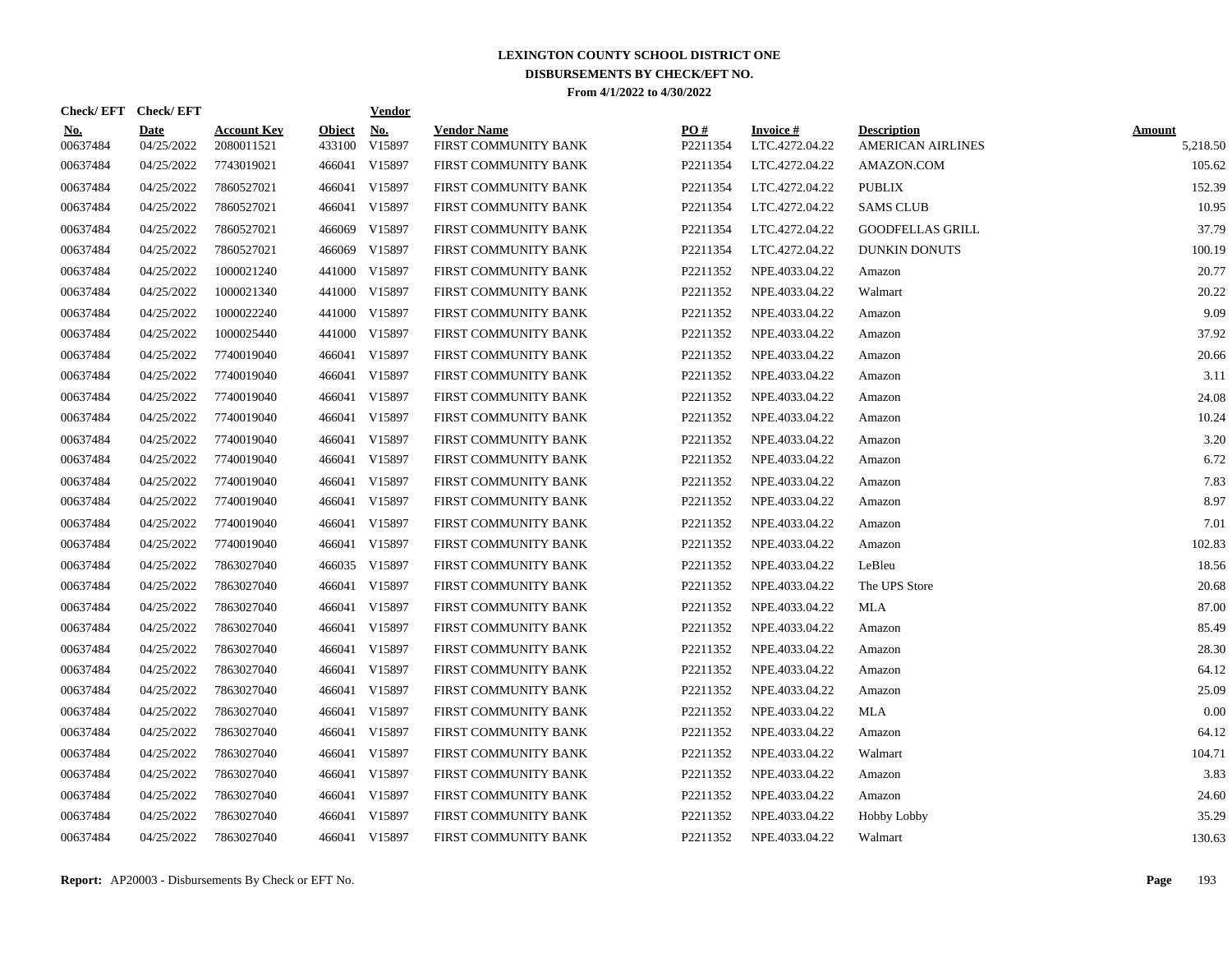| No.<br>PO#<br><b>Account Key</b><br><b>Object</b><br><b>Vendor Name</b><br>Invoice #<br><b>Description</b><br><u>No.</u><br><b>Date</b><br>V15897<br>00637484<br>04/25/2022<br>7863027040<br>466041<br>FIRST COMMUNITY BANK<br>P2211352<br>NPE.4033.04.22<br>Amazon<br>466041 V15897<br>00637484<br>04/25/2022<br>7863027040<br>FIRST COMMUNITY BANK<br>P2211352<br>NPE.4033.04.22<br>Amazon<br>00637484<br>7863027040<br>466041 V15897<br>04/25/2022<br>FIRST COMMUNITY BANK<br>P2211352<br>NPE.4033.04.22<br>Amazon<br>04/25/2022<br>7863027040<br>466041 V15897<br>P2211352<br>00637484<br>FIRST COMMUNITY BANK<br>NPE.4033.04.22<br>Amazon<br>00637484<br>04/25/2022<br>7863027040<br>466041 V15897<br>P2211352<br>FIRST COMMUNITY BANK<br>NPE.4033.04.22<br>Amazon<br>00637484<br>04/25/2022<br>7863027040<br>466041 V15897<br>P2211352<br>FIRST COMMUNITY BANK<br>NPE.4033.04.22<br>Amazon<br>00637484<br>04/25/2022<br>7863027040<br>466041 V15897<br>P2211352<br>FIRST COMMUNITY BANK<br>NPE.4033.04.22<br><b>MLA</b><br>00637484<br>466064 V15897<br>P2211352<br>04/25/2022<br>7863027040<br>FIRST COMMUNITY BANK<br>NPE.4033.04.22<br>Prometric<br>00637484<br>7863027040<br>466069 V15897<br>P2211352<br>Walmart<br>04/25/2022<br>FIRST COMMUNITY BANK<br>NPE.4033.04.22<br>00637484<br>7863027040<br>466069 V15897<br>P2211352<br>Chick fil a<br>04/25/2022<br>FIRST COMMUNITY BANK<br>NPE.4033.04.22<br>466069 V15897<br>00637484<br>04/25/2022<br>7863027040<br>FIRST COMMUNITY BANK<br>P2211352<br>NPE.4033.04.22<br>Lowes Foods<br>00637484<br>04/25/2022<br>7863027040<br>466069 V15897<br>P2211352<br>FIRST COMMUNITY BANK<br>NPE.4033.04.22<br>Chicken Salad Chick<br>00637484<br>04/25/2022<br>7863027040<br>466069 V15897<br>FIRST COMMUNITY BANK<br>P2211352<br>NPE.4033.04.22<br>Publix<br>00637484<br>04/25/2022<br>7863027040<br>466069 V15897<br>P2211352<br>NPE.4033.04.22<br>FIRST COMMUNITY BANK<br>Lowes Food<br>00637484<br>04/25/2022<br>7863027040<br>466069<br>V15897<br>P2211352<br>NPE.4033.04.22<br>FIRST COMMUNITY BANK<br>Walmart<br>00637484<br>04/25/2022<br>7863027040<br>466099<br>V15897<br>P2211352<br>FIRST COMMUNITY BANK<br>NPE.4033.04.22<br>Lowes<br>00637484<br>04/25/2022<br>7863027040<br>466099<br>V15897<br>P2211352<br>NPE.4033.04.22<br>FIRST COMMUNITY BANK<br>Amazon<br>00637484<br>7863027040<br>466099 V15897<br>P2211352<br>04/25/2022<br>FIRST COMMUNITY BANK<br>NPE.4033.04.22<br>Walmart<br>00637484<br>04/25/2022<br>7863027040<br>466099<br>V15897<br>FIRST COMMUNITY BANK<br>P2211352<br>NPE.4033.04.22<br>Image Ink<br>00637484<br>04/25/2022<br>1000011235<br>441000 V15897<br>FIRST COMMUNITY BANK<br>P2211347<br>PHE.1840.04.22<br>Home Goods<br>1000011235<br>441000 V15897<br>00637484<br>04/25/2022<br>FIRST COMMUNITY BANK<br>P2211347<br>PHE.1840.04.22<br>Hobby Lobby<br>00637484<br>04/25/2022<br>1000011235<br>441000 V15897<br>P2211347<br>FIRST COMMUNITY BANK<br>PHE.1840.04.22<br>Amazon<br>1000011235<br>00637484<br>04/25/2022<br>441000 V15897<br>FIRST COMMUNITY BANK<br>P2211347<br>PHE.1840.04.22<br>Amazon<br>00637484<br>1000011335<br>441000 V15897<br>04/25/2022<br>FIRST COMMUNITY BANK<br>P2211347<br>PHE.1840.04.22<br>Amazon<br>00637484<br>04/25/2022<br>1000021235<br>441000 V15897<br>P2211347<br>PHE.1840.04.22<br>FIRST COMMUNITY BANK<br>Amazon<br>00637484<br>1000023335<br>441000 V15897<br>P2211347<br>04/25/2022<br>FIRST COMMUNITY BANK<br>PHE.1840.04.22<br><b>Staples</b><br>00637484<br>7740019035<br>466041 V15897<br>P2211347<br>04/25/2022<br>FIRST COMMUNITY BANK<br>PHE.1840.04.22<br>Amazon<br>00637484<br>04/25/2022<br>7743019035<br>466099 V15897<br>P2211347<br>PHE.1840.04.22<br>FIRST COMMUNITY BANK<br>Amazon<br>00637484<br>04/25/2022<br>7745027035<br>466041 V15897<br>P2211347<br>FIRST COMMUNITY BANK<br>PHE.1840.04.22<br>Amazon<br>00637484<br>04/25/2022<br>7866027035<br>466069 V15897<br>P2211347<br>PHE.1840.04.22<br>FIRST COMMUNITY BANK<br>Food Lion<br>00637484<br>04/25/2022<br>7866027035<br>466069 V15897<br>P2211347<br>PHE.1840.04.22<br><b>CVS</b><br>FIRST COMMUNITY BANK<br>00637484<br>04/25/2022<br>7866027035<br>V15897<br>P2211347<br>466069<br>FIRST COMMUNITY BANK<br>PHE.1840.04.22<br>Target<br>00637484<br>7866027035<br>V15897<br>P2211347<br>04/25/2022<br>466069<br>FIRST COMMUNITY BANK<br>PHE.1840.04.22<br>Target<br>00637484<br>04/25/2022<br>7866027035<br>466099 V15897<br>P2211347<br>PHE.1840.04.22<br>FIRST COMMUNITY BANK<br>Food Lion | Check/EFT Check/EFT |  | <b>Vendor</b> |  |  |                         |
|------------------------------------------------------------------------------------------------------------------------------------------------------------------------------------------------------------------------------------------------------------------------------------------------------------------------------------------------------------------------------------------------------------------------------------------------------------------------------------------------------------------------------------------------------------------------------------------------------------------------------------------------------------------------------------------------------------------------------------------------------------------------------------------------------------------------------------------------------------------------------------------------------------------------------------------------------------------------------------------------------------------------------------------------------------------------------------------------------------------------------------------------------------------------------------------------------------------------------------------------------------------------------------------------------------------------------------------------------------------------------------------------------------------------------------------------------------------------------------------------------------------------------------------------------------------------------------------------------------------------------------------------------------------------------------------------------------------------------------------------------------------------------------------------------------------------------------------------------------------------------------------------------------------------------------------------------------------------------------------------------------------------------------------------------------------------------------------------------------------------------------------------------------------------------------------------------------------------------------------------------------------------------------------------------------------------------------------------------------------------------------------------------------------------------------------------------------------------------------------------------------------------------------------------------------------------------------------------------------------------------------------------------------------------------------------------------------------------------------------------------------------------------------------------------------------------------------------------------------------------------------------------------------------------------------------------------------------------------------------------------------------------------------------------------------------------------------------------------------------------------------------------------------------------------------------------------------------------------------------------------------------------------------------------------------------------------------------------------------------------------------------------------------------------------------------------------------------------------------------------------------------------------------------------------------------------------------------------------------------------------------------------------------------------------------------------------------------------------------------------------------------------------------------------------------------------------------------------------------------------------------------------------------------------------------------------------------------------------------------------------------------------------------------------------------------------------------------------------------------------------------------------------------------------------------------------------------------------------------------------------------------------------------------------------------------------------------------------------------------------------------------------------------------------------------------------------------------------------------------------------------------|---------------------|--|---------------|--|--|-------------------------|
|                                                                                                                                                                                                                                                                                                                                                                                                                                                                                                                                                                                                                                                                                                                                                                                                                                                                                                                                                                                                                                                                                                                                                                                                                                                                                                                                                                                                                                                                                                                                                                                                                                                                                                                                                                                                                                                                                                                                                                                                                                                                                                                                                                                                                                                                                                                                                                                                                                                                                                                                                                                                                                                                                                                                                                                                                                                                                                                                                                                                                                                                                                                                                                                                                                                                                                                                                                                                                                                                                                                                                                                                                                                                                                                                                                                                                                                                                                                                                                                                                                                                                                                                                                                                                                                                                                                                                                                                                                                                                                                  |                     |  |               |  |  | <b>Amount</b><br>212.86 |
|                                                                                                                                                                                                                                                                                                                                                                                                                                                                                                                                                                                                                                                                                                                                                                                                                                                                                                                                                                                                                                                                                                                                                                                                                                                                                                                                                                                                                                                                                                                                                                                                                                                                                                                                                                                                                                                                                                                                                                                                                                                                                                                                                                                                                                                                                                                                                                                                                                                                                                                                                                                                                                                                                                                                                                                                                                                                                                                                                                                                                                                                                                                                                                                                                                                                                                                                                                                                                                                                                                                                                                                                                                                                                                                                                                                                                                                                                                                                                                                                                                                                                                                                                                                                                                                                                                                                                                                                                                                                                                                  |                     |  |               |  |  | 59.86                   |
|                                                                                                                                                                                                                                                                                                                                                                                                                                                                                                                                                                                                                                                                                                                                                                                                                                                                                                                                                                                                                                                                                                                                                                                                                                                                                                                                                                                                                                                                                                                                                                                                                                                                                                                                                                                                                                                                                                                                                                                                                                                                                                                                                                                                                                                                                                                                                                                                                                                                                                                                                                                                                                                                                                                                                                                                                                                                                                                                                                                                                                                                                                                                                                                                                                                                                                                                                                                                                                                                                                                                                                                                                                                                                                                                                                                                                                                                                                                                                                                                                                                                                                                                                                                                                                                                                                                                                                                                                                                                                                                  |                     |  |               |  |  | 33.27                   |
|                                                                                                                                                                                                                                                                                                                                                                                                                                                                                                                                                                                                                                                                                                                                                                                                                                                                                                                                                                                                                                                                                                                                                                                                                                                                                                                                                                                                                                                                                                                                                                                                                                                                                                                                                                                                                                                                                                                                                                                                                                                                                                                                                                                                                                                                                                                                                                                                                                                                                                                                                                                                                                                                                                                                                                                                                                                                                                                                                                                                                                                                                                                                                                                                                                                                                                                                                                                                                                                                                                                                                                                                                                                                                                                                                                                                                                                                                                                                                                                                                                                                                                                                                                                                                                                                                                                                                                                                                                                                                                                  |                     |  |               |  |  | 74.18                   |
|                                                                                                                                                                                                                                                                                                                                                                                                                                                                                                                                                                                                                                                                                                                                                                                                                                                                                                                                                                                                                                                                                                                                                                                                                                                                                                                                                                                                                                                                                                                                                                                                                                                                                                                                                                                                                                                                                                                                                                                                                                                                                                                                                                                                                                                                                                                                                                                                                                                                                                                                                                                                                                                                                                                                                                                                                                                                                                                                                                                                                                                                                                                                                                                                                                                                                                                                                                                                                                                                                                                                                                                                                                                                                                                                                                                                                                                                                                                                                                                                                                                                                                                                                                                                                                                                                                                                                                                                                                                                                                                  |                     |  |               |  |  | 49.41                   |
|                                                                                                                                                                                                                                                                                                                                                                                                                                                                                                                                                                                                                                                                                                                                                                                                                                                                                                                                                                                                                                                                                                                                                                                                                                                                                                                                                                                                                                                                                                                                                                                                                                                                                                                                                                                                                                                                                                                                                                                                                                                                                                                                                                                                                                                                                                                                                                                                                                                                                                                                                                                                                                                                                                                                                                                                                                                                                                                                                                                                                                                                                                                                                                                                                                                                                                                                                                                                                                                                                                                                                                                                                                                                                                                                                                                                                                                                                                                                                                                                                                                                                                                                                                                                                                                                                                                                                                                                                                                                                                                  |                     |  |               |  |  | 16.09                   |
|                                                                                                                                                                                                                                                                                                                                                                                                                                                                                                                                                                                                                                                                                                                                                                                                                                                                                                                                                                                                                                                                                                                                                                                                                                                                                                                                                                                                                                                                                                                                                                                                                                                                                                                                                                                                                                                                                                                                                                                                                                                                                                                                                                                                                                                                                                                                                                                                                                                                                                                                                                                                                                                                                                                                                                                                                                                                                                                                                                                                                                                                                                                                                                                                                                                                                                                                                                                                                                                                                                                                                                                                                                                                                                                                                                                                                                                                                                                                                                                                                                                                                                                                                                                                                                                                                                                                                                                                                                                                                                                  |                     |  |               |  |  | 87.00                   |
|                                                                                                                                                                                                                                                                                                                                                                                                                                                                                                                                                                                                                                                                                                                                                                                                                                                                                                                                                                                                                                                                                                                                                                                                                                                                                                                                                                                                                                                                                                                                                                                                                                                                                                                                                                                                                                                                                                                                                                                                                                                                                                                                                                                                                                                                                                                                                                                                                                                                                                                                                                                                                                                                                                                                                                                                                                                                                                                                                                                                                                                                                                                                                                                                                                                                                                                                                                                                                                                                                                                                                                                                                                                                                                                                                                                                                                                                                                                                                                                                                                                                                                                                                                                                                                                                                                                                                                                                                                                                                                                  |                     |  |               |  |  | 91.00                   |
|                                                                                                                                                                                                                                                                                                                                                                                                                                                                                                                                                                                                                                                                                                                                                                                                                                                                                                                                                                                                                                                                                                                                                                                                                                                                                                                                                                                                                                                                                                                                                                                                                                                                                                                                                                                                                                                                                                                                                                                                                                                                                                                                                                                                                                                                                                                                                                                                                                                                                                                                                                                                                                                                                                                                                                                                                                                                                                                                                                                                                                                                                                                                                                                                                                                                                                                                                                                                                                                                                                                                                                                                                                                                                                                                                                                                                                                                                                                                                                                                                                                                                                                                                                                                                                                                                                                                                                                                                                                                                                                  |                     |  |               |  |  | 47.92                   |
|                                                                                                                                                                                                                                                                                                                                                                                                                                                                                                                                                                                                                                                                                                                                                                                                                                                                                                                                                                                                                                                                                                                                                                                                                                                                                                                                                                                                                                                                                                                                                                                                                                                                                                                                                                                                                                                                                                                                                                                                                                                                                                                                                                                                                                                                                                                                                                                                                                                                                                                                                                                                                                                                                                                                                                                                                                                                                                                                                                                                                                                                                                                                                                                                                                                                                                                                                                                                                                                                                                                                                                                                                                                                                                                                                                                                                                                                                                                                                                                                                                                                                                                                                                                                                                                                                                                                                                                                                                                                                                                  |                     |  |               |  |  | 60.66                   |
|                                                                                                                                                                                                                                                                                                                                                                                                                                                                                                                                                                                                                                                                                                                                                                                                                                                                                                                                                                                                                                                                                                                                                                                                                                                                                                                                                                                                                                                                                                                                                                                                                                                                                                                                                                                                                                                                                                                                                                                                                                                                                                                                                                                                                                                                                                                                                                                                                                                                                                                                                                                                                                                                                                                                                                                                                                                                                                                                                                                                                                                                                                                                                                                                                                                                                                                                                                                                                                                                                                                                                                                                                                                                                                                                                                                                                                                                                                                                                                                                                                                                                                                                                                                                                                                                                                                                                                                                                                                                                                                  |                     |  |               |  |  | 28.97                   |
|                                                                                                                                                                                                                                                                                                                                                                                                                                                                                                                                                                                                                                                                                                                                                                                                                                                                                                                                                                                                                                                                                                                                                                                                                                                                                                                                                                                                                                                                                                                                                                                                                                                                                                                                                                                                                                                                                                                                                                                                                                                                                                                                                                                                                                                                                                                                                                                                                                                                                                                                                                                                                                                                                                                                                                                                                                                                                                                                                                                                                                                                                                                                                                                                                                                                                                                                                                                                                                                                                                                                                                                                                                                                                                                                                                                                                                                                                                                                                                                                                                                                                                                                                                                                                                                                                                                                                                                                                                                                                                                  |                     |  |               |  |  | 9.80                    |
|                                                                                                                                                                                                                                                                                                                                                                                                                                                                                                                                                                                                                                                                                                                                                                                                                                                                                                                                                                                                                                                                                                                                                                                                                                                                                                                                                                                                                                                                                                                                                                                                                                                                                                                                                                                                                                                                                                                                                                                                                                                                                                                                                                                                                                                                                                                                                                                                                                                                                                                                                                                                                                                                                                                                                                                                                                                                                                                                                                                                                                                                                                                                                                                                                                                                                                                                                                                                                                                                                                                                                                                                                                                                                                                                                                                                                                                                                                                                                                                                                                                                                                                                                                                                                                                                                                                                                                                                                                                                                                                  |                     |  |               |  |  | 64.86                   |
|                                                                                                                                                                                                                                                                                                                                                                                                                                                                                                                                                                                                                                                                                                                                                                                                                                                                                                                                                                                                                                                                                                                                                                                                                                                                                                                                                                                                                                                                                                                                                                                                                                                                                                                                                                                                                                                                                                                                                                                                                                                                                                                                                                                                                                                                                                                                                                                                                                                                                                                                                                                                                                                                                                                                                                                                                                                                                                                                                                                                                                                                                                                                                                                                                                                                                                                                                                                                                                                                                                                                                                                                                                                                                                                                                                                                                                                                                                                                                                                                                                                                                                                                                                                                                                                                                                                                                                                                                                                                                                                  |                     |  |               |  |  | 24.97                   |
|                                                                                                                                                                                                                                                                                                                                                                                                                                                                                                                                                                                                                                                                                                                                                                                                                                                                                                                                                                                                                                                                                                                                                                                                                                                                                                                                                                                                                                                                                                                                                                                                                                                                                                                                                                                                                                                                                                                                                                                                                                                                                                                                                                                                                                                                                                                                                                                                                                                                                                                                                                                                                                                                                                                                                                                                                                                                                                                                                                                                                                                                                                                                                                                                                                                                                                                                                                                                                                                                                                                                                                                                                                                                                                                                                                                                                                                                                                                                                                                                                                                                                                                                                                                                                                                                                                                                                                                                                                                                                                                  |                     |  |               |  |  | 28.52                   |
|                                                                                                                                                                                                                                                                                                                                                                                                                                                                                                                                                                                                                                                                                                                                                                                                                                                                                                                                                                                                                                                                                                                                                                                                                                                                                                                                                                                                                                                                                                                                                                                                                                                                                                                                                                                                                                                                                                                                                                                                                                                                                                                                                                                                                                                                                                                                                                                                                                                                                                                                                                                                                                                                                                                                                                                                                                                                                                                                                                                                                                                                                                                                                                                                                                                                                                                                                                                                                                                                                                                                                                                                                                                                                                                                                                                                                                                                                                                                                                                                                                                                                                                                                                                                                                                                                                                                                                                                                                                                                                                  |                     |  |               |  |  | 49.71                   |
|                                                                                                                                                                                                                                                                                                                                                                                                                                                                                                                                                                                                                                                                                                                                                                                                                                                                                                                                                                                                                                                                                                                                                                                                                                                                                                                                                                                                                                                                                                                                                                                                                                                                                                                                                                                                                                                                                                                                                                                                                                                                                                                                                                                                                                                                                                                                                                                                                                                                                                                                                                                                                                                                                                                                                                                                                                                                                                                                                                                                                                                                                                                                                                                                                                                                                                                                                                                                                                                                                                                                                                                                                                                                                                                                                                                                                                                                                                                                                                                                                                                                                                                                                                                                                                                                                                                                                                                                                                                                                                                  |                     |  |               |  |  | 230.72                  |
|                                                                                                                                                                                                                                                                                                                                                                                                                                                                                                                                                                                                                                                                                                                                                                                                                                                                                                                                                                                                                                                                                                                                                                                                                                                                                                                                                                                                                                                                                                                                                                                                                                                                                                                                                                                                                                                                                                                                                                                                                                                                                                                                                                                                                                                                                                                                                                                                                                                                                                                                                                                                                                                                                                                                                                                                                                                                                                                                                                                                                                                                                                                                                                                                                                                                                                                                                                                                                                                                                                                                                                                                                                                                                                                                                                                                                                                                                                                                                                                                                                                                                                                                                                                                                                                                                                                                                                                                                                                                                                                  |                     |  |               |  |  | 100.00                  |
|                                                                                                                                                                                                                                                                                                                                                                                                                                                                                                                                                                                                                                                                                                                                                                                                                                                                                                                                                                                                                                                                                                                                                                                                                                                                                                                                                                                                                                                                                                                                                                                                                                                                                                                                                                                                                                                                                                                                                                                                                                                                                                                                                                                                                                                                                                                                                                                                                                                                                                                                                                                                                                                                                                                                                                                                                                                                                                                                                                                                                                                                                                                                                                                                                                                                                                                                                                                                                                                                                                                                                                                                                                                                                                                                                                                                                                                                                                                                                                                                                                                                                                                                                                                                                                                                                                                                                                                                                                                                                                                  |                     |  |               |  |  | 536.06                  |
|                                                                                                                                                                                                                                                                                                                                                                                                                                                                                                                                                                                                                                                                                                                                                                                                                                                                                                                                                                                                                                                                                                                                                                                                                                                                                                                                                                                                                                                                                                                                                                                                                                                                                                                                                                                                                                                                                                                                                                                                                                                                                                                                                                                                                                                                                                                                                                                                                                                                                                                                                                                                                                                                                                                                                                                                                                                                                                                                                                                                                                                                                                                                                                                                                                                                                                                                                                                                                                                                                                                                                                                                                                                                                                                                                                                                                                                                                                                                                                                                                                                                                                                                                                                                                                                                                                                                                                                                                                                                                                                  |                     |  |               |  |  | 21.39                   |
|                                                                                                                                                                                                                                                                                                                                                                                                                                                                                                                                                                                                                                                                                                                                                                                                                                                                                                                                                                                                                                                                                                                                                                                                                                                                                                                                                                                                                                                                                                                                                                                                                                                                                                                                                                                                                                                                                                                                                                                                                                                                                                                                                                                                                                                                                                                                                                                                                                                                                                                                                                                                                                                                                                                                                                                                                                                                                                                                                                                                                                                                                                                                                                                                                                                                                                                                                                                                                                                                                                                                                                                                                                                                                                                                                                                                                                                                                                                                                                                                                                                                                                                                                                                                                                                                                                                                                                                                                                                                                                                  |                     |  |               |  |  | 16.77                   |
|                                                                                                                                                                                                                                                                                                                                                                                                                                                                                                                                                                                                                                                                                                                                                                                                                                                                                                                                                                                                                                                                                                                                                                                                                                                                                                                                                                                                                                                                                                                                                                                                                                                                                                                                                                                                                                                                                                                                                                                                                                                                                                                                                                                                                                                                                                                                                                                                                                                                                                                                                                                                                                                                                                                                                                                                                                                                                                                                                                                                                                                                                                                                                                                                                                                                                                                                                                                                                                                                                                                                                                                                                                                                                                                                                                                                                                                                                                                                                                                                                                                                                                                                                                                                                                                                                                                                                                                                                                                                                                                  |                     |  |               |  |  | 42.76                   |
|                                                                                                                                                                                                                                                                                                                                                                                                                                                                                                                                                                                                                                                                                                                                                                                                                                                                                                                                                                                                                                                                                                                                                                                                                                                                                                                                                                                                                                                                                                                                                                                                                                                                                                                                                                                                                                                                                                                                                                                                                                                                                                                                                                                                                                                                                                                                                                                                                                                                                                                                                                                                                                                                                                                                                                                                                                                                                                                                                                                                                                                                                                                                                                                                                                                                                                                                                                                                                                                                                                                                                                                                                                                                                                                                                                                                                                                                                                                                                                                                                                                                                                                                                                                                                                                                                                                                                                                                                                                                                                                  |                     |  |               |  |  | 2.65                    |
|                                                                                                                                                                                                                                                                                                                                                                                                                                                                                                                                                                                                                                                                                                                                                                                                                                                                                                                                                                                                                                                                                                                                                                                                                                                                                                                                                                                                                                                                                                                                                                                                                                                                                                                                                                                                                                                                                                                                                                                                                                                                                                                                                                                                                                                                                                                                                                                                                                                                                                                                                                                                                                                                                                                                                                                                                                                                                                                                                                                                                                                                                                                                                                                                                                                                                                                                                                                                                                                                                                                                                                                                                                                                                                                                                                                                                                                                                                                                                                                                                                                                                                                                                                                                                                                                                                                                                                                                                                                                                                                  |                     |  |               |  |  | 10.15                   |
|                                                                                                                                                                                                                                                                                                                                                                                                                                                                                                                                                                                                                                                                                                                                                                                                                                                                                                                                                                                                                                                                                                                                                                                                                                                                                                                                                                                                                                                                                                                                                                                                                                                                                                                                                                                                                                                                                                                                                                                                                                                                                                                                                                                                                                                                                                                                                                                                                                                                                                                                                                                                                                                                                                                                                                                                                                                                                                                                                                                                                                                                                                                                                                                                                                                                                                                                                                                                                                                                                                                                                                                                                                                                                                                                                                                                                                                                                                                                                                                                                                                                                                                                                                                                                                                                                                                                                                                                                                                                                                                  |                     |  |               |  |  | 145.31                  |
|                                                                                                                                                                                                                                                                                                                                                                                                                                                                                                                                                                                                                                                                                                                                                                                                                                                                                                                                                                                                                                                                                                                                                                                                                                                                                                                                                                                                                                                                                                                                                                                                                                                                                                                                                                                                                                                                                                                                                                                                                                                                                                                                                                                                                                                                                                                                                                                                                                                                                                                                                                                                                                                                                                                                                                                                                                                                                                                                                                                                                                                                                                                                                                                                                                                                                                                                                                                                                                                                                                                                                                                                                                                                                                                                                                                                                                                                                                                                                                                                                                                                                                                                                                                                                                                                                                                                                                                                                                                                                                                  |                     |  |               |  |  | 36.36                   |
|                                                                                                                                                                                                                                                                                                                                                                                                                                                                                                                                                                                                                                                                                                                                                                                                                                                                                                                                                                                                                                                                                                                                                                                                                                                                                                                                                                                                                                                                                                                                                                                                                                                                                                                                                                                                                                                                                                                                                                                                                                                                                                                                                                                                                                                                                                                                                                                                                                                                                                                                                                                                                                                                                                                                                                                                                                                                                                                                                                                                                                                                                                                                                                                                                                                                                                                                                                                                                                                                                                                                                                                                                                                                                                                                                                                                                                                                                                                                                                                                                                                                                                                                                                                                                                                                                                                                                                                                                                                                                                                  |                     |  |               |  |  | 37.35                   |
|                                                                                                                                                                                                                                                                                                                                                                                                                                                                                                                                                                                                                                                                                                                                                                                                                                                                                                                                                                                                                                                                                                                                                                                                                                                                                                                                                                                                                                                                                                                                                                                                                                                                                                                                                                                                                                                                                                                                                                                                                                                                                                                                                                                                                                                                                                                                                                                                                                                                                                                                                                                                                                                                                                                                                                                                                                                                                                                                                                                                                                                                                                                                                                                                                                                                                                                                                                                                                                                                                                                                                                                                                                                                                                                                                                                                                                                                                                                                                                                                                                                                                                                                                                                                                                                                                                                                                                                                                                                                                                                  |                     |  |               |  |  | 42.75                   |
|                                                                                                                                                                                                                                                                                                                                                                                                                                                                                                                                                                                                                                                                                                                                                                                                                                                                                                                                                                                                                                                                                                                                                                                                                                                                                                                                                                                                                                                                                                                                                                                                                                                                                                                                                                                                                                                                                                                                                                                                                                                                                                                                                                                                                                                                                                                                                                                                                                                                                                                                                                                                                                                                                                                                                                                                                                                                                                                                                                                                                                                                                                                                                                                                                                                                                                                                                                                                                                                                                                                                                                                                                                                                                                                                                                                                                                                                                                                                                                                                                                                                                                                                                                                                                                                                                                                                                                                                                                                                                                                  |                     |  |               |  |  | 29.95                   |
|                                                                                                                                                                                                                                                                                                                                                                                                                                                                                                                                                                                                                                                                                                                                                                                                                                                                                                                                                                                                                                                                                                                                                                                                                                                                                                                                                                                                                                                                                                                                                                                                                                                                                                                                                                                                                                                                                                                                                                                                                                                                                                                                                                                                                                                                                                                                                                                                                                                                                                                                                                                                                                                                                                                                                                                                                                                                                                                                                                                                                                                                                                                                                                                                                                                                                                                                                                                                                                                                                                                                                                                                                                                                                                                                                                                                                                                                                                                                                                                                                                                                                                                                                                                                                                                                                                                                                                                                                                                                                                                  |                     |  |               |  |  | 21.95                   |
|                                                                                                                                                                                                                                                                                                                                                                                                                                                                                                                                                                                                                                                                                                                                                                                                                                                                                                                                                                                                                                                                                                                                                                                                                                                                                                                                                                                                                                                                                                                                                                                                                                                                                                                                                                                                                                                                                                                                                                                                                                                                                                                                                                                                                                                                                                                                                                                                                                                                                                                                                                                                                                                                                                                                                                                                                                                                                                                                                                                                                                                                                                                                                                                                                                                                                                                                                                                                                                                                                                                                                                                                                                                                                                                                                                                                                                                                                                                                                                                                                                                                                                                                                                                                                                                                                                                                                                                                                                                                                                                  |                     |  |               |  |  | 14.79                   |
|                                                                                                                                                                                                                                                                                                                                                                                                                                                                                                                                                                                                                                                                                                                                                                                                                                                                                                                                                                                                                                                                                                                                                                                                                                                                                                                                                                                                                                                                                                                                                                                                                                                                                                                                                                                                                                                                                                                                                                                                                                                                                                                                                                                                                                                                                                                                                                                                                                                                                                                                                                                                                                                                                                                                                                                                                                                                                                                                                                                                                                                                                                                                                                                                                                                                                                                                                                                                                                                                                                                                                                                                                                                                                                                                                                                                                                                                                                                                                                                                                                                                                                                                                                                                                                                                                                                                                                                                                                                                                                                  |                     |  |               |  |  | 75.01                   |
|                                                                                                                                                                                                                                                                                                                                                                                                                                                                                                                                                                                                                                                                                                                                                                                                                                                                                                                                                                                                                                                                                                                                                                                                                                                                                                                                                                                                                                                                                                                                                                                                                                                                                                                                                                                                                                                                                                                                                                                                                                                                                                                                                                                                                                                                                                                                                                                                                                                                                                                                                                                                                                                                                                                                                                                                                                                                                                                                                                                                                                                                                                                                                                                                                                                                                                                                                                                                                                                                                                                                                                                                                                                                                                                                                                                                                                                                                                                                                                                                                                                                                                                                                                                                                                                                                                                                                                                                                                                                                                                  |                     |  |               |  |  | 44.90                   |
|                                                                                                                                                                                                                                                                                                                                                                                                                                                                                                                                                                                                                                                                                                                                                                                                                                                                                                                                                                                                                                                                                                                                                                                                                                                                                                                                                                                                                                                                                                                                                                                                                                                                                                                                                                                                                                                                                                                                                                                                                                                                                                                                                                                                                                                                                                                                                                                                                                                                                                                                                                                                                                                                                                                                                                                                                                                                                                                                                                                                                                                                                                                                                                                                                                                                                                                                                                                                                                                                                                                                                                                                                                                                                                                                                                                                                                                                                                                                                                                                                                                                                                                                                                                                                                                                                                                                                                                                                                                                                                                  |                     |  |               |  |  | 60.00                   |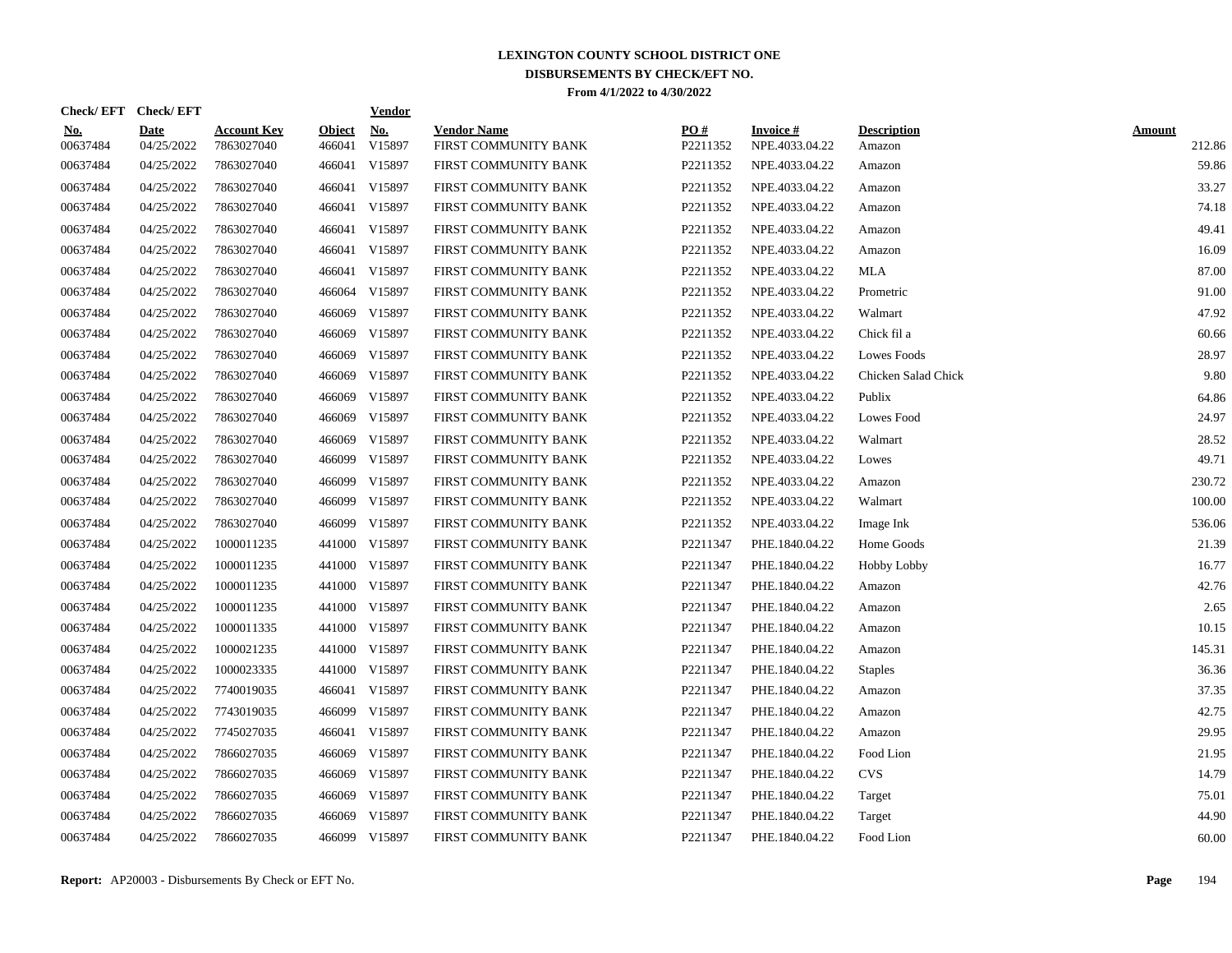| Check/EFT Check/EFT    |                           |                                  |                         | <u>Vendor</u> |                                            |                 |                             |                                       |                         |
|------------------------|---------------------------|----------------------------------|-------------------------|---------------|--------------------------------------------|-----------------|-----------------------------|---------------------------------------|-------------------------|
| <u>No.</u><br>00637484 | <b>Date</b><br>04/25/2022 | <b>Account Key</b><br>7880027035 | <b>Object</b><br>466069 | No.<br>V15897 | <b>Vendor Name</b><br>FIRST COMMUNITY BANK | PO#<br>P2211347 | Invoice #<br>PHE.1840.04.22 | <b>Description</b><br>Tiffany's       | <b>Amount</b><br>224.60 |
| 00637484               | 04/25/2022                | 7880027035                       | 466069                  | V15897        | FIRST COMMUNITY BANK                       | P2211347        | PHE.1840.04.22              | Sam's Club                            | 268.10                  |
| 00637484               | 04/25/2022                | 7880027035                       |                         | 466099 V15897 | FIRST COMMUNITY BANK                       | P2211347        | PHE.1840.04.22              | Party City                            | 59.92                   |
| 00637484               | 04/25/2022                | 7929027135                       |                         | 466041 V15897 | FIRST COMMUNITY BANK                       | P2211347        | PHE.1840.04.22              | Amazon                                | 8.55                    |
| 00637484               | 04/25/2022                | 1000011235                       |                         | 441000 V15897 | FIRST COMMUNITY BANK                       | P2211346        | PHE.1949.04.22              | Amazon                                | 32.89                   |
| 00637484               | 04/25/2022                | 1000011235                       |                         | 441000 V15897 | FIRST COMMUNITY BANK                       | P2211346        | PHE.1949.04.22              | Ultra Folders                         | 732.00                  |
| 00637484               | 04/25/2022                | 1000011235                       |                         | 441000 V15897 | FIRST COMMUNITY BANK                       | P2211346        | PHE.1949.04.22              | Oriental Trading                      | 88.72                   |
| 00637484               | 04/25/2022                | 1000011335                       |                         | 441000 V15897 | FIRST COMMUNITY BANK                       | P2211346        | PHE.1949.04.22              | Amazon                                | 23.53                   |
| 00637484               | 04/25/2022                | 1000011335                       |                         | 441000 V15897 | FIRST COMMUNITY BANK                       | P2211346        | PHE.1949.04.22              | Amazon                                | 173.91                  |
| 00637484               | 04/25/2022                | 1000011335                       |                         | 441000 V15897 | FIRST COMMUNITY BANK                       | P2211346        | PHE.1949.04.22              | Amazon                                | 19.25                   |
| 00637484               | 04/25/2022                | 1000021235                       |                         | 441000 V15897 | FIRST COMMUNITY BANK                       | P2211346        | PHE.1949.04.22              | Amazon                                | 17.12                   |
| 00637484               | 04/25/2022                | 1000023335                       |                         | 441000 V15897 | FIRST COMMUNITY BANK                       | P2211346        | PHE.1949.04.22              | Office Depot                          | 202.14                  |
| 00637484               | 04/25/2022                | 1000025435                       |                         | 441000 V15897 | FIRST COMMUNITY BANK                       | P2211346        | PHE.1949.04.22              | Lowe's                                | 25.85                   |
| 00637484               | 04/25/2022                | 7713519035                       |                         | 466069 V15897 | FIRST COMMUNITY BANK                       | P2211346        | PHE.1949.04.22              | Amazon                                | 14.72                   |
| 00637484               | 04/25/2022                | 7745027035                       | 466041                  | V15897        | FIRST COMMUNITY BANK                       | P2211346        | PHE.1949.04.22              | Amazon                                | 108.45                  |
| 00637484               | 04/25/2022                | 7745027035                       |                         | 466041 V15897 | FIRST COMMUNITY BANK                       | P2211346        | PHE.1949.04.22              | Cover One                             | 119.90                  |
| 00637484               | 04/25/2022                | 7863027035                       | 466099                  | V15897        | FIRST COMMUNITY BANK                       | P2211346        | PHE.1949.04.22              | Target                                | 215.00                  |
| 00637484               | 04/25/2022                | 7866027035                       | 466069                  | V15897        | FIRST COMMUNITY BANK                       | P2211346        | PHE.1949.04.22              | Chick-Fil-A                           | 595.48                  |
| 00637484               | 04/25/2022                | 7880027035                       | 466069                  | V15897        | FIRST COMMUNITY BANK                       | P2211346        | PHE.1949.04.22              | Lowe's Foods                          | 15.36                   |
| 00637484               | 04/25/2022                | 7880027035                       |                         | 466069 V15897 | FIRST COMMUNITY BANK                       | P2211346        | PHE.1949.04.22              | Lowe's Foods                          | 35.58                   |
| 00637484               | 04/25/2022                | 7880027035                       |                         | 466099 V15897 | FIRST COMMUNITY BANK                       | P2211346        | PHE.1949.04.22              | Shoes for Crews                       | 142.22                  |
| 00637484               | 04/25/2022                | 1000011330                       |                         | 441000 V15897 | FIRST COMMUNITY BANK                       | P2211395        | PMS.1287.04.22              | Pecknel Music                         | 135.93                  |
| 00637484               | 04/25/2022                | 1000011330                       | 441000                  | V15897        | FIRST COMMUNITY BANK                       | P2211395        | PMS.1287.04.22              | <b>Ronald Sachs Violins</b>           | 551.05                  |
| 00637484               | 04/25/2022                | 1000011330                       |                         | 441000 V15897 | FIRST COMMUNITY BANK                       | P2211395        | PMS.1287.04.22              | <b>Another Printer</b>                | 913.80                  |
| 00637484               | 04/25/2022                | 1000011330                       |                         | 441000 V15897 | FIRST COMMUNITY BANK                       | P2211395        | PMS.1287.04.22              | Trophy and Awards Center              | 12.84                   |
| 00637484               | 04/25/2022                | 1000011330                       |                         | 441000 V15897 | FIRST COMMUNITY BANK                       | P2211395        | PMS.1287.04.22              | Amazon                                | 64.19                   |
| 00637484               | 04/25/2022                | 1000021230                       |                         | 433200 V15897 | FIRST COMMUNITY BANK                       | P2211395        | PMS.1287.04.22              | <b>ASCA Annual Conference-New RAM</b> | 747.00                  |
| 00637484               | 04/25/2022                | 1000021230                       |                         | 433200 V15897 | FIRST COMMUNITY BANK                       | P2211395        | PMS.1287.04.22              | Delta From Austin TX to Columb        | 272.60                  |
| 00637484               | 04/25/2022                | 1000021230                       |                         | 433200 V15897 | FIRST COMMUNITY BANK                       | P2211395        | PMS.1287.04.22              | <b>American Airlines</b>              | 455.20                  |
| 00637484               | 04/25/2022                | 1000021230                       |                         | 433200 V15897 | FIRST COMMUNITY BANK                       | P2211395        | PMS.1287.04.22              | <b>American Airlines</b>              | 254.61                  |
| 00637484               | 04/25/2022                | 1000021230                       |                         | 433200 V15897 | FIRST COMMUNITY BANK                       | P2211395        | PMS.1287.04.22              | Allianz Global Travel Insuranc        | 33.78                   |
| 00637484               | 04/25/2022                | 1000021230                       |                         | 433200 V15897 | FIRST COMMUNITY BANK                       | P2211395        | PMS.1287.04.22              | <b>Travelocity Booking Fee</b>        | 4.47                    |
| 00637484               | 04/25/2022                | 1000021230                       | 433200                  | V15897        | FIRST COMMUNITY BANK                       | P2211395        | PMS.1287.04.22              | Travelocity/Travel Guard              | 38.55                   |
| 00637484               | 04/25/2022                | 1000021230                       |                         | 441000 V15897 | FIRST COMMUNITY BANK                       | P2211395        | PMS.1287.04.22              | Sam's                                 | 139.66                  |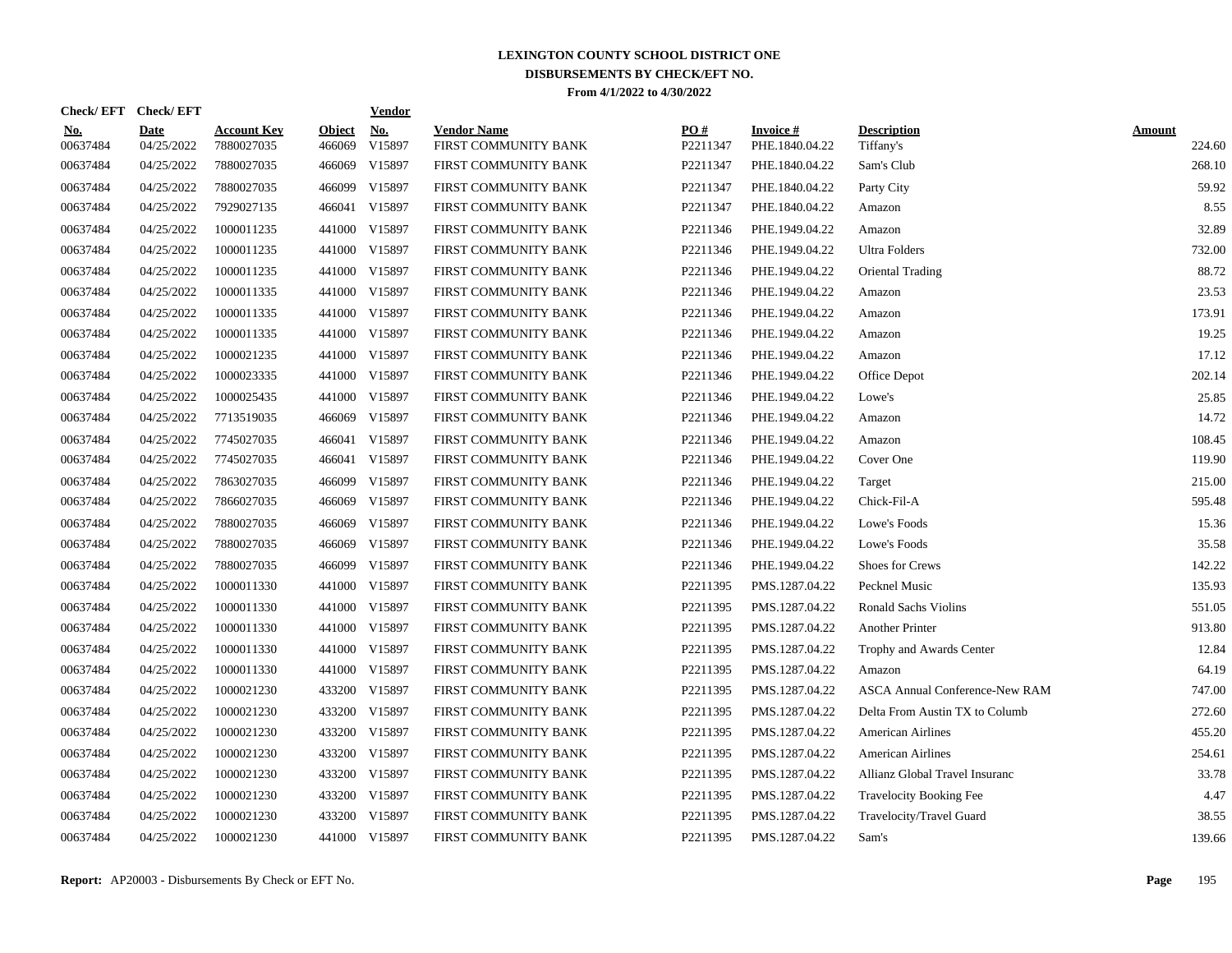| Check/EFT Check/EFT    |                           |                                  |                         | <b>Vendor</b> |                                            |                 |                             |                              |                        |
|------------------------|---------------------------|----------------------------------|-------------------------|---------------|--------------------------------------------|-----------------|-----------------------------|------------------------------|------------------------|
| <u>No.</u><br>00637484 | <b>Date</b><br>04/25/2022 | <b>Account Key</b><br>1000021230 | <b>Object</b><br>441000 | No.<br>V15897 | <b>Vendor Name</b><br>FIRST COMMUNITY BANK | PO#<br>P2211395 | Invoice #<br>PMS.1287.04.22 | <b>Description</b><br>Sam's  | <b>Amount</b><br>13.08 |
| 00637484               | 04/25/2022                | 1000021230                       | 441000                  | V15897        | FIRST COMMUNITY BANK                       | P2211395        | PMS.1287.04.22              | Amazon                       | 29.83                  |
| 00637484               | 04/25/2022                | 1000021230                       |                         | 441000 V15897 | FIRST COMMUNITY BANK                       | P2211395        | PMS.1287.04.22              | Amazon                       | 26.72                  |
| 00637484               | 04/25/2022                | 1000021230                       |                         | 441000 V15897 | FIRST COMMUNITY BANK                       | P2211395        | PMS.1287.04.22              | Amazon                       | 203.86                 |
| 00637484               | 04/25/2022                | 1000021230                       |                         | 441000 V15897 | FIRST COMMUNITY BANK                       | P2211395        | PMS.1287.04.22              | Amazon                       | 25.64                  |
| 00637484               | 04/25/2022                | 1000021230                       |                         | 441000 V15897 | FIRST COMMUNITY BANK                       | P2211395        | PMS.1287.04.22              | Amazon                       | 82.37                  |
| 00637484               | 04/25/2022                | 1000021230                       |                         | 441000 V15897 | FIRST COMMUNITY BANK                       | P2211395        | PMS.1287.04.22              | Amazon                       | 86.89                  |
| 00637484               | 04/25/2022                | 1000023330                       |                         | 441000 V15897 | FIRST COMMUNITY BANK                       | P2211395        | PMS.1287.04.22              | OCCO Spa                     | 100.00                 |
| 00637484               | 04/25/2022                | 1000025430                       |                         | 441000 V15897 | FIRST COMMUNITY BANK                       | P2211395        | PMS.1287.04.22              | Amazon                       | 131.02                 |
| 00637484               | 04/25/2022                | 3290011630                       | 441000                  | V15897        | FIRST COMMUNITY BANK                       | P2211395        | PMS.1287.04.22              | Harbor Freight               | 134.55                 |
| 00637484               | 04/25/2022                | 3292011330                       |                         | 441000 V15897 | FIRST COMMUNITY BANK                       | P2211395        | PMS.1287.04.22              | Amazon                       | 358.90                 |
| 00637484               | 04/25/2022                | 3292011330                       |                         | 441000 V15897 | FIRST COMMUNITY BANK                       | P2211395        | PMS.1287.04.22              | Southern Educational Systems | 359.54                 |
| 00637484               | 04/25/2022                | 3292011330                       |                         | 441000 V15897 | FIRST COMMUNITY BANK                       | P2211395        | PMS.1287.04.22              | Wal-Mart                     | 244.47                 |
| 00637484               | 04/25/2022                | 3292011330                       |                         | 441000 V15897 | FIRST COMMUNITY BANK                       | P2211395        | PMS.1287.04.22              | Harbor Freight               | 182.36                 |
| 00637484               | 04/25/2022                | 7706027030                       | 466069                  | V15897        | FIRST COMMUNITY BANK                       | P2211395        | PMS.1287.04.22              | Chick-Fil-A                  | 213.83                 |
| 00637484               | 04/25/2022                | 7733019030                       | 466041                  | V15897        | FIRST COMMUNITY BANK                       | P2211395        | PMS.1287.04.22              | <b>JW</b> Pepper             | 18.00                  |
| 00637484               | 04/25/2022                | 7733019030                       | 466069                  | V15897        | FIRST COMMUNITY BANK                       | P2211395        | PMS.1287.04.22              | Subway                       | 313.53                 |
| 00637484               | 04/25/2022                | 7735027030                       | 466069                  | V15897        | FIRST COMMUNITY BANK                       | P2211395        | PMS.1287.04.22              | Paparoni's                   | 76.68                  |
| 00637484               | 04/25/2022                | 7743019030                       |                         | 466041 V15897 | FIRST COMMUNITY BANK                       | P2211395        | PMS.1287.04.22              | <b>Online Labels</b>         | 230.87                 |
| 00637484               | 04/25/2022                | 7750019030                       |                         | 466041 V15897 | FIRST COMMUNITY BANK                       | P2211395        | PMS.1287.04.22              | Amazon                       | 12.40                  |
| 00637484               | 04/25/2022                | 7802070030                       |                         | 466041 V15897 | FIRST COMMUNITY BANK                       | P2211395        | PMS.1287.04.22              | Amazon                       | 52.40                  |
| 00637484               | 04/25/2022                | 7802084530                       |                         | 466041 V15897 | FIRST COMMUNITY BANK                       | P2211395        | PMS.1287.04.22              | Carolina Screen Printers     | 125.10                 |
| 00637484               | 04/25/2022                | 7802084530                       | 466041                  | V15897        | FIRST COMMUNITY BANK                       | P2211395        | PMS.1287.04.22              | Carolina Screen Printers     | 20.40                  |
| 00637484               | 04/25/2022                | 7802088030                       |                         | 466041 V15897 | FIRST COMMUNITY BANK                       | P2211395        | PMS.1287.04.22              | Epic Sports                  | 70.37                  |
| 00637484               | 04/25/2022                | 7833027030                       | 466069                  | V15897        | FIRST COMMUNITY BANK                       | P2211395        | PMS.1287.04.22              | Chick-Fil-A                  | 673.62                 |
| 00637484               | 04/25/2022                | 7860027030                       | 466069                  | V15897        | FIRST COMMUNITY BANK                       | P2211395        | PMS.1287.04.22              | Publix                       | 60.11                  |
| 00637484               | 04/25/2022                | 7860027030                       | 466069                  | V15897        | FIRST COMMUNITY BANK                       | P2211395        | PMS.1287.04.22              | <b>ALDI</b>                  | 40.30                  |
| 00637484               | 04/25/2022                | 7860527030                       | 466069                  | V15897        | FIRST COMMUNITY BANK                       | P2211395        | PMS.1287.04.22              | Sam's                        | 97.92                  |
| 00637484               | 04/25/2022                | 7860527030                       |                         | 466069 V15897 | FIRST COMMUNITY BANK                       | P2211395        | PMS.1287.04.22              | Chick-Fil-A                  | 9.36                   |
| 00637484               | 04/25/2022                | 7860527030                       |                         | 466099 V15897 | FIRST COMMUNITY BANK                       | P2211395        | PMS.1287.04.22              | Wal-Mart                     | 27.56                  |
| 00637484               | 04/25/2022                | 7881027030                       | 466069                  | V15897        | FIRST COMMUNITY BANK                       | P2211395        | PMS.1287.04.22              | Krispy Kreme                 | 561.70                 |
| 00637484               | 04/25/2022                | 7884027030                       | 466069                  | V15897        | FIRST COMMUNITY BANK                       | P2211395        | PMS.1287.04.22              | <b>Sweet Magnolias</b>       | 77.70                  |
| 00637484               | 04/25/2022                | 7884027030                       | 466099                  | V15897        | FIRST COMMUNITY BANK                       | P2211395        | PMS.1287.04.22              | Lexington Florist            | 75.85                  |
| 00637484               | 04/25/2022                | 7943027030                       |                         | 466069 V15897 | FIRST COMMUNITY BANK                       | P2211395        | PMS.1287.04.22              | <b>IGA</b>                   | 76.13                  |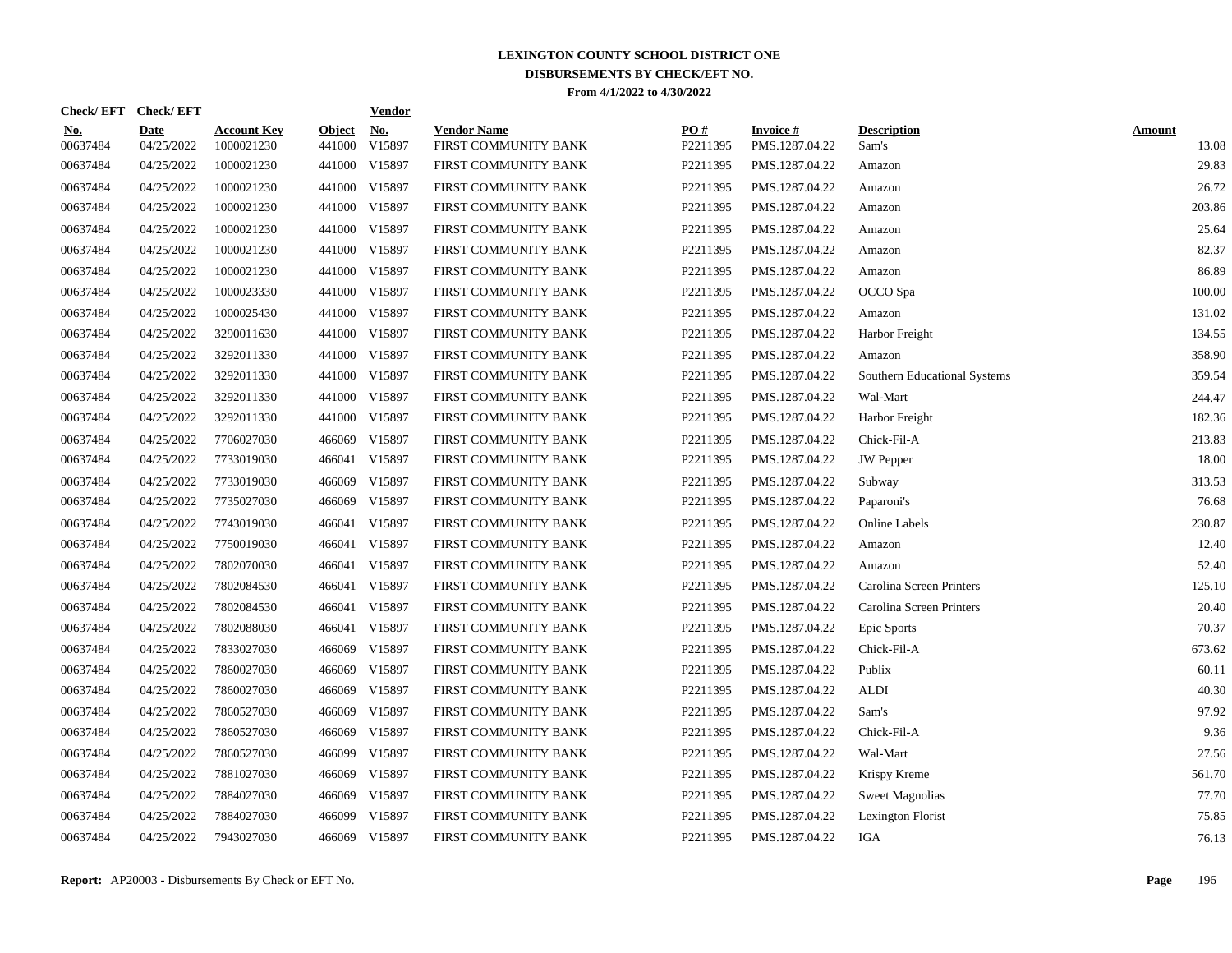| Check/EFT Check/EFT    |                           |                                  |                         | <b>Vendor</b> |                                            |                 |                             |                                |                       |
|------------------------|---------------------------|----------------------------------|-------------------------|---------------|--------------------------------------------|-----------------|-----------------------------|--------------------------------|-----------------------|
| <u>No.</u><br>00637484 | <b>Date</b><br>04/25/2022 | <b>Account Key</b><br>8004011330 | <b>Object</b><br>441000 | No.<br>V15897 | <b>Vendor Name</b><br>FIRST COMMUNITY BANK | PO#<br>P2211395 | Invoice #<br>PMS.1287.04.22 | <b>Description</b><br>Wal-Mart | <b>Amount</b><br>7.15 |
| 00637484               | 04/25/2022                | 1000011444                       |                         | 441000 V15897 | FIRST COMMUNITY BANK                       | P2211399        | RBH.5923.04.22              | Walgreens                      | 14.96                 |
| 00637484               | 04/25/2022                | 1000011444                       |                         | 441000 V15897 | FIRST COMMUNITY BANK                       | P2211399        | RBH.5923.04.22              | <b>Hobby Lobby</b>             | 24.56                 |
| 00637484               | 04/25/2022                | 1000014144                       |                         | 433100 V15897 | FIRST COMMUNITY BANK                       | P2211399        | RBH.5923.04.22              | Murphy Express & Gators Market | 141.26                |
| 00637484               | 04/25/2022                | 7723027044                       |                         | 466041 V15897 | FIRST COMMUNITY BANK                       | P2211399        | RBH.5923.04.22              | Sams Club                      | 235.16                |
| 00637484               | 04/25/2022                | 7723027044                       |                         | 466069 V15897 | FIRST COMMUNITY BANK                       | P2211399        | RBH.5923.04.22              | Sams Club                      | 66.77                 |
| 00637484               | 04/25/2022                | 7723027044                       | 466069                  | V15897        | FIRST COMMUNITY BANK                       | P2211399        | RBH.5923.04.22              | Sams Club                      | 272.34                |
| 00637484               | 04/25/2022                | 7771027044                       | 466069                  | V15897        | FIRST COMMUNITY BANK                       | P2211399        | RBH.5923.04.22              | Walmart                        | 60.90                 |
| 00637484               | 04/25/2022                | 7771027044                       | 466069                  | V15897        | FIRST COMMUNITY BANK                       | P2211399        | RBH.5923.04.22              | Papa Johns                     | 117.96                |
| 00637484               | 04/25/2022                | 7787027044                       | 466069                  | V15897        | FIRST COMMUNITY BANK                       | P2211399        | RBH.5923.04.22              | <b>Flaming Grill</b>           | 169.00                |
| 00637484               | 04/25/2022                | 7811027044                       |                         | 466099 V15897 | FIRST COMMUNITY BANK                       | P2211399        | RBH.5923.04.22              | JC's Lexington Bowling         | 515.00                |
| 00637484               | 04/25/2022                | 7817027044                       |                         | 466069 V15897 | FIRST COMMUNITY BANK                       | P2211399        | RBH.5923.04.22              | Amelie's                       | 52.67                 |
| 00637484               | 04/25/2022                | 7826027044                       |                         | 466036 V15897 | FIRST COMMUNITY BANK                       | P2211399        | RBH.5923.04.22              | <b>UPS</b> Store               | 625.95                |
| 00637484               | 04/25/2022                | 7826027044                       |                         | 466069 V15897 | FIRST COMMUNITY BANK                       | P2211399        | RBH.5923.04.22              | Publix                         | 1,198.67              |
| 00637484               | 04/25/2022                | 7920027044                       | 466049                  | V15897        | FIRST COMMUNITY BANK                       | P2211399        | RBH.5923.04.22              | <b>CFA</b>                     | 545.00                |
| 00637484               | 04/25/2022                | 7991027044                       | 466069                  | V15897        | FIRST COMMUNITY BANK                       | P2211399        | RBH.5923.04.22              | Chef Store                     | 328.37                |
| 00637484               | 04/25/2022                | 7991027044                       | 466069                  | V15897        | FIRST COMMUNITY BANK                       | P2211399        | RBH.5923.04.22              | Southern Eats                  | 46.20                 |
| 00637484               | 04/25/2022                | 7991027044                       | 466069                  | V15897        | FIRST COMMUNITY BANK                       | P2211399        | RBH.5923.04.22              | <b>CFA</b>                     | 49.00                 |
| 00637484               | 04/25/2022                | 1000011444                       | 433200                  | V15897        | FIRST COMMUNITY BANK                       | P2211397        | RBH.5931.04.22              | Delta                          | 642.20                |
| 00637484               | 04/25/2022                | 1000011444                       |                         | 433200 V15897 | FIRST COMMUNITY BANK                       | P2211397        | RBH.5931.04.22              | <b>Allianz Travel</b>          | 29.89                 |
| 00637484               | 04/25/2022                | 1000011444                       |                         | 433200 V15897 | FIRST COMMUNITY BANK                       | P2211397        | RBH.5931.04.22              | <b>American Airlines</b>       | 527.09                |
| 00637484               | 04/25/2022                | 1000011444                       |                         | 469000 V15897 | FIRST COMMUNITY BANK                       | P2211397        | RBH.5931.04.22              | Lowes Food                     | 15.16                 |
| 00637484               | 04/25/2022                | 1000011444                       |                         | 469000 V15897 | FIRST COMMUNITY BANK                       | P2211397        | RBH.5931.04.22              | Lowes Food                     | 78.87                 |
| 00637484               | 04/25/2022                | 1000014144                       |                         | 433100 V15897 | FIRST COMMUNITY BANK                       | P2211397        | RBH.5931.04.22              | Murphy Express                 | 87.63                 |
| 00637484               | 04/25/2022                | 1000014144                       |                         | 433100 V15897 | FIRST COMMUNITY BANK                       | P2211397        | RBH.5931.04.22              | Holiday Inn                    | 231.99                |
| 00637484               | 04/25/2022                | 1000014144                       | 433200                  | V15897        | FIRST COMMUNITY BANK                       | P2211397        | RBH.5931.04.22              | Holiday Inn                    | 231.99                |
| 00637484               | 04/25/2022                | 1000014144                       |                         | 441000 V15897 | FIRST COMMUNITY BANK                       | P2211397        | RBH.5931.04.22              | <b>UPS</b> Store               | 141.78                |
| 00637484               | 04/25/2022                | 7856027044                       |                         | 466041 V15897 | FIRST COMMUNITY BANK                       | P2211397        | RBH.5931.04.22              | Walmart                        | 7.99                  |
| 00637484               | 04/25/2022                | 7856027044                       |                         | 466069 V15897 | FIRST COMMUNITY BANK                       | P2211397        | RBH.5931.04.22              | Domino's                       | 635.70                |
| 00637484               | 04/25/2022                | 7860527044                       |                         | 466041 V15897 | FIRST COMMUNITY BANK                       | P2211397        | RBH.5931.04.22              | Trophy & Award                 | 13.91                 |
| 00637484               | 04/25/2022                | 7860527044                       |                         | 466099 V15897 | FIRST COMMUNITY BANK                       | P2211397        | RBH.5931.04.22              | Publix                         | 19.25                 |
| 00637484               | 04/25/2022                | 7914027044                       |                         | 466041 V15897 | FIRST COMMUNITY BANK                       | P2211397        | RBH.5931.04.22              | Lowes                          | 13.89                 |
| 00637484               | 04/25/2022                | 7914027044                       |                         | 466041 V15897 | FIRST COMMUNITY BANK                       | P2211397        | RBH.5931.04.22              | <b>Hobby Lobby</b>             | 31.71                 |
| 00637484               | 04/25/2022                | 1000025444                       |                         | 441000 V15897 | FIRST COMMUNITY BANK                       | P2211398        | RBH.5949.04.22              | Lowes                          | 10.92                 |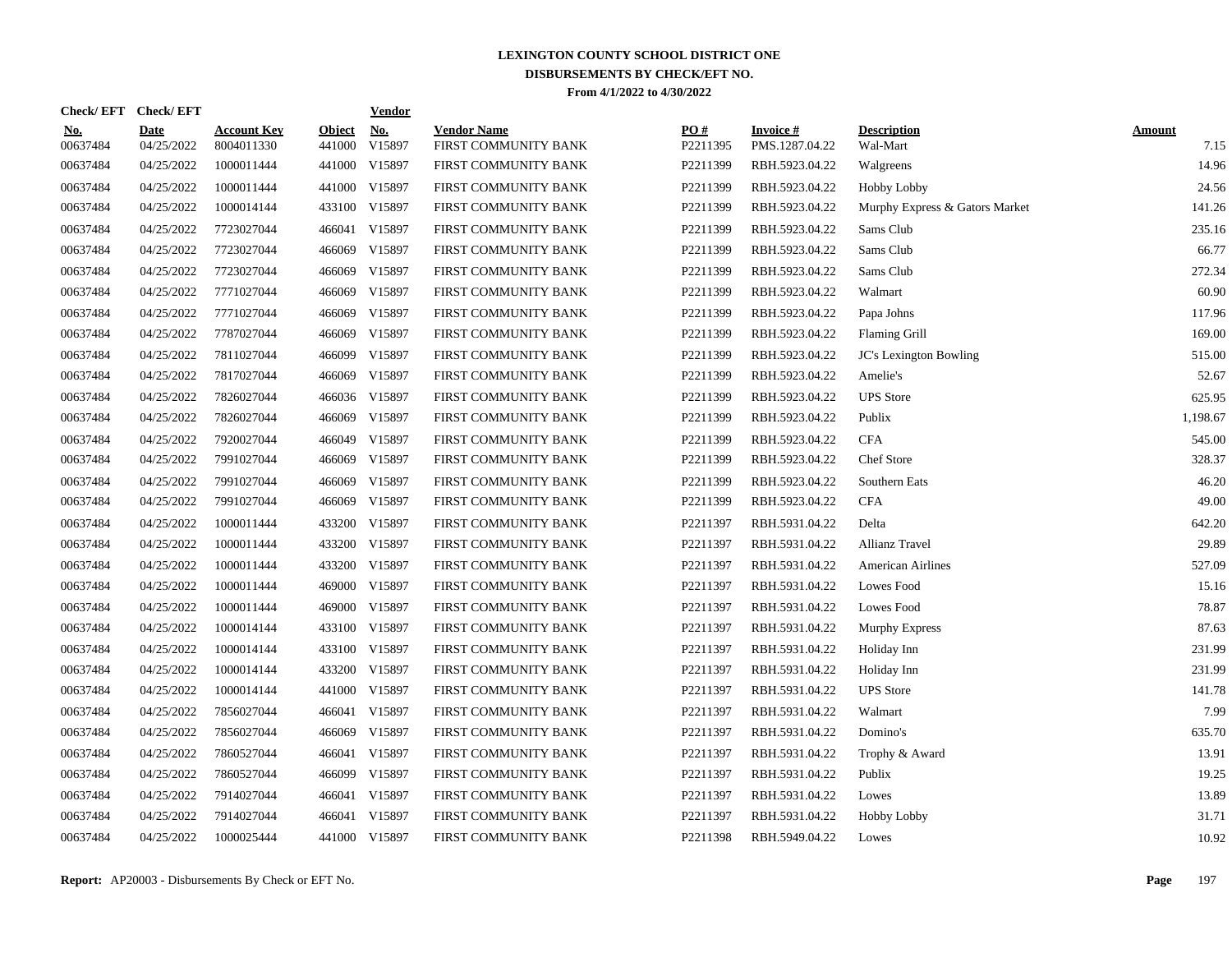| <b>Check/EFT</b>       | <b>Check/EFT</b>          |                                  |                         | <b>Vendor</b>                       |                                            |                 |                             |                                                   |                        |
|------------------------|---------------------------|----------------------------------|-------------------------|-------------------------------------|--------------------------------------------|-----------------|-----------------------------|---------------------------------------------------|------------------------|
| <u>No.</u><br>00637484 | <b>Date</b><br>04/25/2022 | <b>Account Key</b><br>1000025444 | <b>Object</b><br>441000 | $\underline{\textbf{No}}$<br>V15897 | <b>Vendor Name</b><br>FIRST COMMUNITY BANK | PO#<br>P2211398 | Invoice #<br>RBH.5949.04.22 | <b>Description</b><br>drill bits, anchors, screws | <b>Amount</b><br>78.71 |
| 00637484               | 04/25/2022                | 1000025444                       |                         | 441000 V15897                       | FIRST COMMUNITY BANK                       | P2211398        | RBH.5949.04.22              | Murphy Express                                    | 250.00                 |
| 00637484               | 04/25/2022                | 1000025444                       |                         | 441000 V15897                       | FIRST COMMUNITY BANK                       | P2211398        | RBH.5949.04.22              | Lowes                                             | 9.93                   |
| 00637484               | 04/25/2022                | 1000025444                       | 441000                  | V15897                              | FIRST COMMUNITY BANK                       | P2211398        | RBH.5949.04.22              | Pinestraw Place                                   | 1,206.71               |
| 00637484               | 04/25/2022                | 1000025444                       |                         | 441000 V15897                       | FIRST COMMUNITY BANK                       | P2211398        | RBH.5949.04.22              | Triangle City & Locks                             | 10.70                  |
|                        |                           |                                  |                         |                                     |                                            |                 |                             | <b>Check Total</b>                                | 70,895.10              |
| 00637485               | 04/25/2022                | 1000011326                       |                         | 441000 V00549                       | FORMS AND SUPPLY INC (FSI)                 | P2209946        | 6078591-6                   | glue sticks                                       | 697.51                 |
| 00637485               | 04/25/2022                | 1000011340                       |                         | 441000 V00549                       | FORMS AND SUPPLY INC (FSI)                 | P2210581        | 6089626-1                   | Quality Park No 10 Business Se                    | 47.83                  |
| 00637485               | 04/25/2022                | 2022011203                       |                         | 441000 V00549                       | FORMS AND SUPPLY INC (FSI)                 | P2210995        | 6095600-0                   | Quikmark heavy Duty Rubber Dat                    | 11.06                  |
| 00637485               | 04/25/2022                | 2022011203                       |                         | 441000 V00549                       | FORMS AND SUPPLY INC (FSI)                 | P2210996        | 6095601-1                   | CEP Large Pencil Cup, Blue                        | 4.73                   |
| 00637485               | 04/25/2022                | 2022011203                       |                         | 441000 V00549                       | FORMS AND SUPPLY INC (FSI)                 | P2210993        | 6095605-0                   | Quikmark Heavy Duty Rubber Dat                    | 11.06                  |
| 00637485               | 04/25/2022                | 1000014411                       |                         | 441000 V00549                       | FORMS AND SUPPLY INC (FSI)                 | P2211039        | 6096003-1                   | Paper Mate InkJoy Gel Pen                         | 240.20                 |
| 00637485               | 04/25/2022                | 2022011203                       |                         | 441000 V00549                       | FORMS AND SUPPLY INC (FSI)                 | P2211219        | 6098245-0                   | Stamp Ever Rubber Heavy Duty D                    | 11.06                  |
|                        |                           |                                  |                         |                                     |                                            |                 |                             | <b>Check Total</b>                                | 1,023.45               |
| 00637486               | 04/25/2022                | 1000025413                       |                         | 441020 V00477                       | <b>GRAYBAR ELECTRIC CO INC</b>             | P2211125        | 9326367836                  | SGES, GHS - LED Exit Signs                        | 287.62                 |
| 00637486               | 04/25/2022                | 1000025413                       |                         | 441020 V00477                       | <b>GRAYBAR ELECTRIC CO INC</b>             | P2211125        | 9326367836                  | SGES, GHS - Emergency Lights                      | 120.16                 |
| 00637486               | 04/25/2022                | 1000025423                       |                         | 441020 V00477                       | <b>GRAYBAR ELECTRIC CO INC</b>             | P2211125        | 9326367836                  | SGES, GHS - LED Exit Signs                        | 287.61                 |
| 00637486               | 04/25/2022                | 1000025423                       |                         | 441020 V00477                       | <b>GRAYBAR ELECTRIC CO INC</b>             | P2211125        | 9326367836                  | SGES, GHS - Emergency Lights                      | 120.16                 |
|                        |                           |                                  |                         |                                     |                                            |                 |                             | <b>Check Total</b>                                | 815.55                 |
| 00637487               | 04/25/2022                | 3971022403                       |                         | 441000 V12508                       | <b>HEINEMANN</b>                           | P2210915        | 7431354                     | SERRAVALLO /TEACH GUIDE READ C                    | 735.00                 |
| 00637487               | 04/25/2022                | 3971022403                       |                         | 441000 V12508                       | <b>HEINEMANN</b>                           | P2210915        | 7431354                     | Shipping                                          | 73.50                  |
|                        |                           |                                  |                         |                                     |                                            |                 |                             | <b>Check Total</b>                                | 808.50                 |
| 00637488               | 04/25/2022                | 1000011322                       |                         | 441000 V12065                       | KURTZ BROS DBA BENDER BURKOT               | P2210355        | 21604.00                    | Color Cubed Strategy Game                         | 18.16                  |
| 00637488               | 04/25/2022                | 1000011322                       |                         | 441000 V12065                       | KURTZ BROS DBA BENDER BURKOT               | P2210355        | 21604.00                    | Quadrillion Game                                  | 25.27                  |
| 00637488               | 04/25/2022                | 1000011322                       |                         | 441000 V12065                       | KURTZ BROS DBA BENDER BURKOT               | P2210355        | 21604.00                    | iTrax Critical Thinking Game                      | 20.54                  |
| 00637488               | 04/25/2022                | 1000011322                       |                         | 441000 V12065                       | KURTZ BROS DBA BENDER BURKOT               | P2210355        | 21604.00                    | Fraction Fun Flash Cards                          | 7.56                   |
| 00637488               | 04/25/2022                | 1000011322                       |                         | 441000 V12065                       | KURTZ BROS DBA BENDER BURKOT               | P2210355        | 21604.00                    | <b>Brain Builders</b>                             | 15.99                  |
| 00637488               | 04/25/2022                | 1000011322                       |                         | 441000 V12065                       | KURTZ BROS DBA BENDER BURKOT               | P2210355        | 21604.00                    | Interlock                                         | 20.58                  |
| 00637488               | 04/25/2022                | 1000011322                       |                         | 441000 V12065                       | KURTZ BROS DBA BENDER BURKOT               | P2210355        | 21604.00                    | Life Cycle Rummy                                  | 5.35                   |
| 00637488               | 04/25/2022                | 1000011322                       |                         | 441000 V12065                       | KURTZ BROS DBA BENDER BURKOT               | P2210355        | 21604.00                    | <b>Math Mysteries</b>                             | 11.69                  |
| 00637488               | 04/25/2022                | 1000011322                       |                         | 441000 V12065                       | KURTZ BROS DBA BENDER BURKOT               | P2210355        | 21604.00                    | Mini Mysteries                                    | 20.60                  |
|                        |                           |                                  |                         |                                     |                                            |                 |                             |                                                   |                        |

**Report:** AP20003 - Disbursements By Check or EFT No. **Page** 198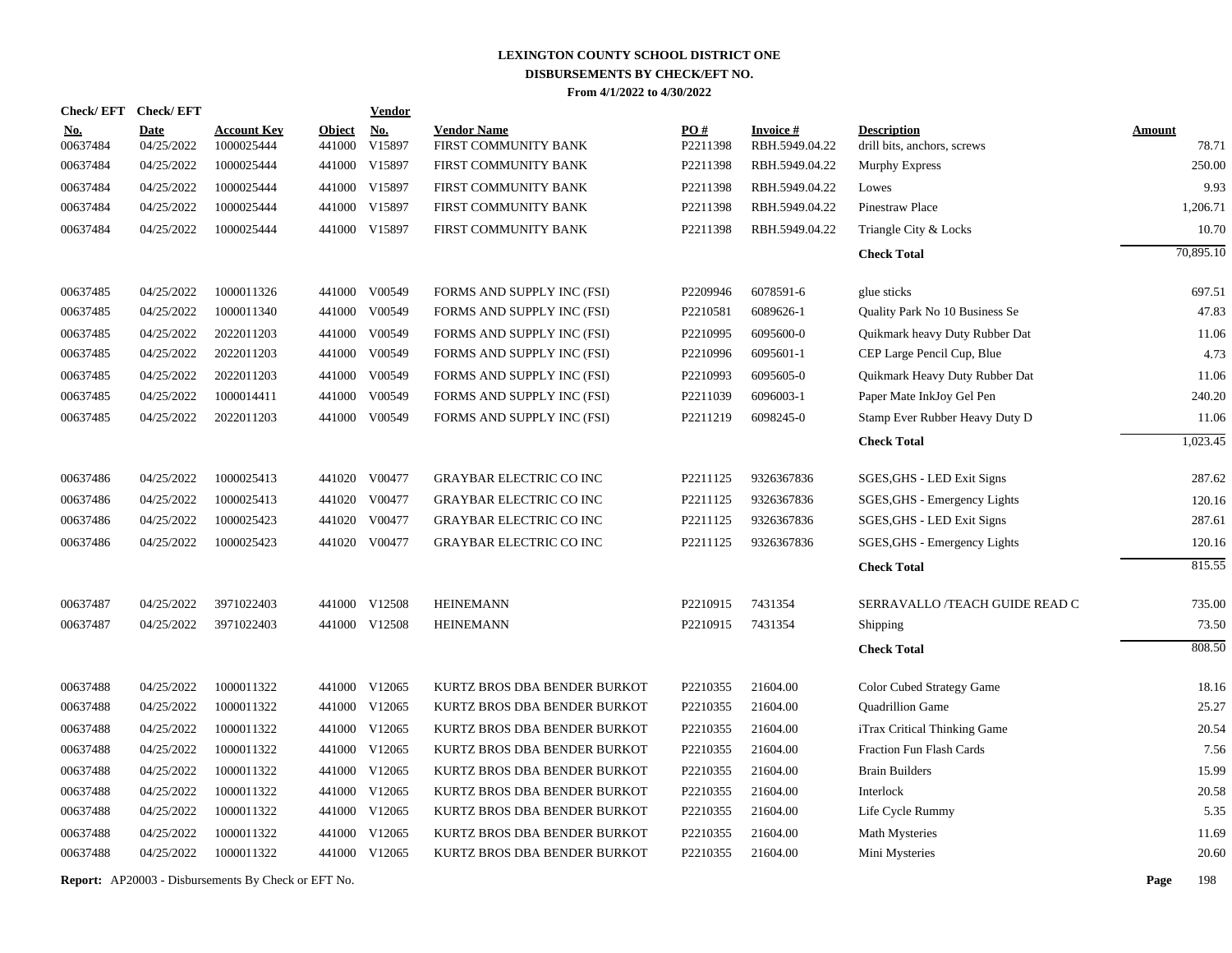| <b>Check/EFT</b> | <b>Check/EFT</b> |                    |               | <b>Vendor</b> |                              |          |                  |                                                 |               |
|------------------|------------------|--------------------|---------------|---------------|------------------------------|----------|------------------|-------------------------------------------------|---------------|
| <u>No.</u>       | <b>Date</b>      | <b>Account Key</b> | <b>Object</b> | <u>No.</u>    | <b>Vendor Name</b>           | PO#      | <u>Invoice #</u> | <b>Description</b>                              | <b>Amount</b> |
|                  |                  |                    |               |               |                              |          |                  | <b>Check Total</b>                              | 145.74        |
| 00637489         | 04/25/2022       | 3400013903         |               | 441000 V00500 | LAKESHORE LEARNING MATERIALS | P2207289 | 316442012422     | Light Table Math Trays-Comp Se                  | 37.61         |
| 00637489         | 04/25/2022       | 3400013903         | 441000        | V00500        | LAKESHORE LEARNING MATERIALS | P2207289 | 316442012422     | Magna Tiles - Starter Set                       | 53.86         |
| 00637489         | 04/25/2022       | 3400013903         |               | 441000 V00500 | LAKESHORE LEARNING MATERIALS | P2207289 | 316442012422     | See Inside Magnetic Blocks                      | 71.14         |
| 00637489         | 04/25/2022       | 3400013903         | 441000        | V00500        | LAKESHORE LEARNING MATERIALS | P2207289 | 316442012422     | Light Table Manip Center                        | 101.14        |
| 00637489         | 04/25/2022       | 3400013903         | 441000        | V00500        | LAKESHORE LEARNING MATERIALS | P2207289 | 316442012422     | Best Buy Bld Bricks Sch 1460 P                  | 101.64        |
| 00637489         | 04/25/2022       | 3400013903         |               | 441000 V00500 | LAKESHORE LEARNING MATERIALS | P2207289 | 316442012422     | <b>Translucent Letter Builders</b>              | 30.48         |
| 00637489         | 04/25/2022       | 1000011347         |               | 441000 V00500 | LAKESHORE LEARNING MATERIALS | P2207725 | 347679020822     | CALMING COLORS EASY CLEAN ROOM                  | 646.49        |
| 00637489         | 04/25/2022       | 2022011247         |               | 441000 V00500 | LAKESHORE LEARNING MATERIALS | P2205917 | 577635011322     | <b>CONNECT-STORE BK BIN BRT BU</b>              | 1,065.45      |
| 00637489         | 04/25/2022       | 1000021235         |               | 441000 V00500 | LAKESHORE LEARNING MATERIALS | P2210886 | 785383040722     | Colored Mold & Play Sensory Sa                  | 91.46         |
| 00637489         | 04/25/2022       | 1000021235         |               | 441000 V00500 | LAKESHORE LEARNING MATERIALS | P2210886 | 785383040722     | Colored Mold & Play Sensory Sa                  | 91.45         |
|                  |                  |                    |               |               |                              |          |                  | <b>Check Total</b>                              | 2,290.72      |
| 00637490         | 04/25/2022       | 7932027038         |               | 466064 V10970 | <b>NASP INC</b>              | P2211359 |                  | BE-N-KY-22283859 2022 NASP Eastern Nationals Ca | 35.00         |
|                  |                  |                    |               |               |                              |          |                  | <b>Check Total</b>                              | 35.00         |
|                  |                  |                    |               |               |                              |          |                  |                                                 |               |
| 00637491         | 04/25/2022       | 7802076011         | 466041        | V00270        | <b>SC HIGH SCHOOL LEAGUE</b> | P2211419 | 6968             | Track and Field rule book                       | 7.00          |
| 00637491         | 04/25/2022       | 7802076011         |               | 466041 V00270 | <b>SC HIGH SCHOOL LEAGUE</b> | P2211419 | 6968             | Track and Field case book                       | 7.00          |
|                  |                  |                    |               |               |                              |          |                  | <b>Check Total</b>                              | 14.00         |
| 00637492         | 04/25/2022       | 1000011346         |               | 441000 V16452 | SCHOOL SPECIALTY LLC         | P2210748 | 208129743824     | Ziploc Storage Bags Sandwich B                  | 31.50         |
| 00637492         | 04/25/2022       | 1000011322         |               | 441000 V16452 | SCHOOL SPECIALTY LLC         | P2210331 | 208129746847     | Storex 3 Compartment Supplies                   | 27.80         |
| 00637492         | 04/25/2022       | 7750019046         |               | 466041 V16452 | SCHOOL SPECIALTY LLC         | P2210236 | 208129746969     | Olympia 9Hole Disc Golf Game w                  | 382.59        |
|                  |                  |                    |               |               |                              |          |                  | <b>Check Total</b>                              | 441.89        |
| 00637493         | 04/25/2022       | 1000011415         |               | 441000 V00238 | <b>SHAR PRODUCTS</b>         | P2209284 | INV965270217     | DADDARIO CELLO G STRING MEDIUM                  | 81.73         |
| 00637493         | 04/25/2022       | 1000014115         |               | 441000 V00238 | <b>SHAR PRODUCTS</b>         | P2209284 | INV965270217     | DADDARIO HELICORE VIOLIN SET M                  | 262.21        |
| 00637493         | 04/25/2022       | 1000014115         |               | 441000 V00238 | <b>SHAR PRODUCTS</b>         | P2209284 | INV965270217     | DADDRIO VIOLIN SET 3/4                          | 58.96         |
| 00637493         | 04/25/2022       | 1000014115         |               | 441000 V00238 | <b>SHAR PRODUCTS</b>         | P2209284 | INV965270217     | DADDARIO G STRING 4/4                           | 26.94         |
| 00637493         | 04/25/2022       | 1000014115         |               | 441000 V00238 | <b>SHAR PRODUCTS</b>         | P2209284 | INV965270217     | DADDARIO D STRING 4/4                           | 34.31         |
| 00637493         | 04/25/2022       | 1000014115         |               | 441000 V00238 | <b>SHAR PRODUCTS</b>         | P2209284 | INV965270217     | DADDARIO A STRING 4/4                           | 19.00         |
| 00637493         | 04/25/2022       | 1000014115         |               | 441000 V00238 | <b>SHAR PRODUCTS</b>         | P2209284 | INV965270217     | DADDARIO VIOLA SET MEDIUM SHOR                  | 50.68         |
| 00637493         | 04/25/2022       | 1000014115         | 441000        | V00238        | <b>SHAR PRODUCTS</b>         | P2209284 | INV965270217     | DADDARIO VIOLA G STRING MEDIUM                  | 26.94         |
| 00637493         | 04/25/2022       | 1000014115         |               | 441000 V00238 | <b>SHAR PRODUCTS</b>         | P2209284 | INV965270217     | DADDARIO CELLO SET MEDIUM 4/4                   | 252.71        |
|                  |                  |                    |               |               |                              |          |                  |                                                 |               |

**Report:** AP20003 - Disbursements By Check or EFT No. **Page** 199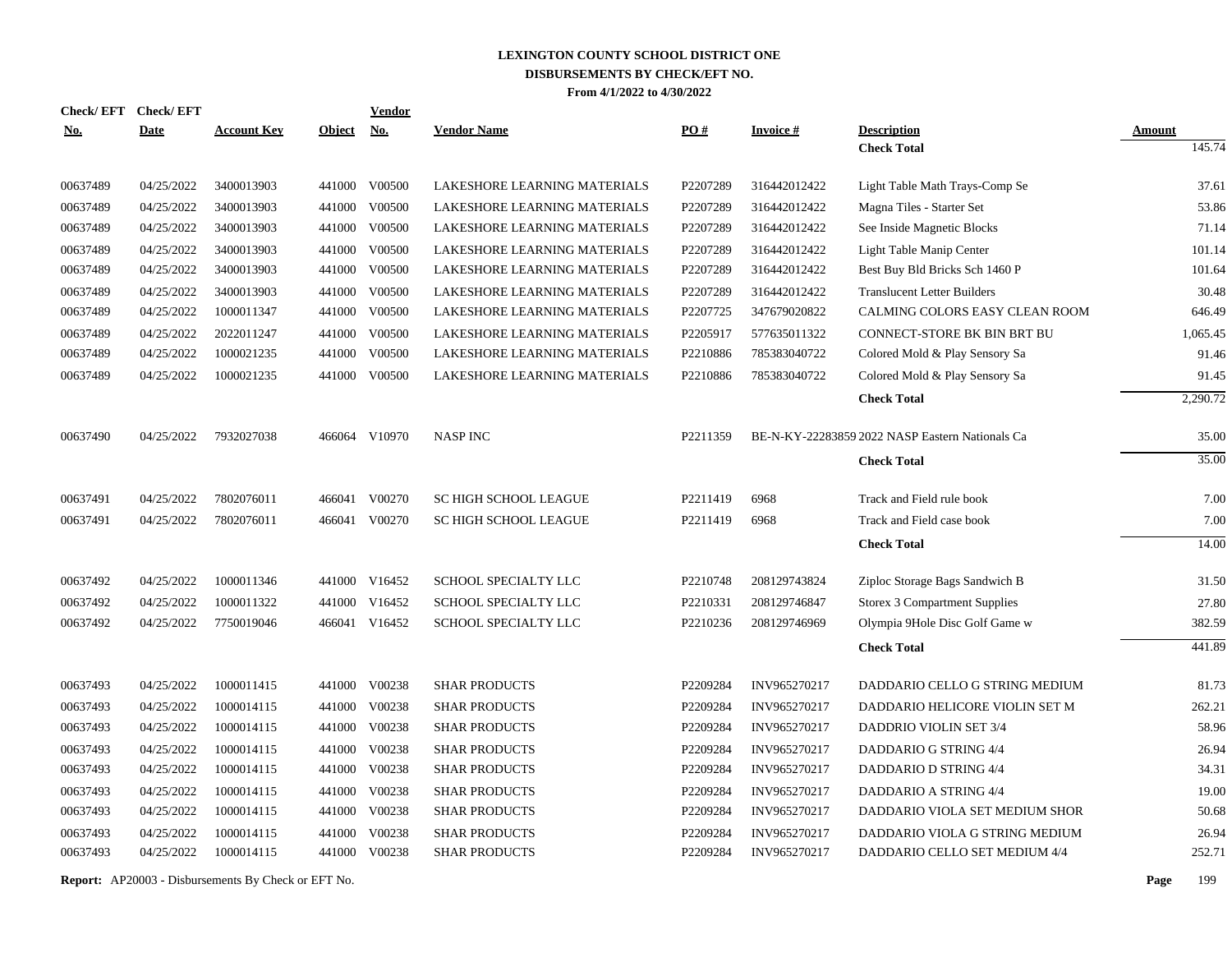|                        | Check/EFT Check/EFT       |                                  |                         | Vendor        |                                            |                 |                           |                                                      |                        |
|------------------------|---------------------------|----------------------------------|-------------------------|---------------|--------------------------------------------|-----------------|---------------------------|------------------------------------------------------|------------------------|
| <u>No.</u><br>00637493 | <b>Date</b><br>04/25/2022 | <b>Account Key</b><br>1000014115 | <b>Object</b><br>441000 | No.<br>V00238 | <b>Vendor Name</b><br><b>SHAR PRODUCTS</b> | PO#<br>P2209284 | Invoice #<br>INV965270217 | <b>Description</b><br>DADDARIO CELLO A STRING MEDIUM | <b>Amount</b><br>36.49 |
|                        |                           |                                  |                         |               |                                            |                 |                           | <b>Check Total</b>                                   | 849.97                 |
| 00637494               | 04/25/2022                | 6000025634                       |                         | 441000 V02364 | <b>USA SUPPLY</b>                          | P2210840        | 2096918                   | DISH MACHINE DETERGENT 4 CAPSU                       | 155.15                 |
| 00637494               | 04/25/2022                | 6000025634                       |                         | 441000 V02364 | <b>USA SUPPLY</b>                          | P2210840        | 2096918                   | DISH MACHINE RINSE AGENT 1 CON                       | 179.76                 |
| 00637494               | 04/25/2022                | 6000025634                       |                         | 441000 V02364 | <b>USA SUPPLY</b>                          | P2210840        | 2096918                   | DISH SINKLIQUID CONCETRATE 1 C                       | 109.14                 |
| 00637494               | 04/25/2022                | 6000025611                       |                         | 441000 V02364 | <b>USA SUPPLY</b>                          | P2210838        | 2096919                   | DISH MACHINE DETERGENT 4 CAPSU                       | 155.15                 |
| 00637494               | 04/25/2022                | 6000025611                       |                         | 446000 V02364 | <b>USA SUPPLY</b>                          | P2210838        | 2096919                   | DISH MACHINE RINSE AGENT 1 CON                       | 119.84                 |
| 00637494               | 04/25/2022                | 6000025611                       |                         | 446000 V02364 | <b>USA SUPPLY</b>                          | P2210838        | 2096919                   | DISH SINK LIQUID CONCETRATE 1                        | 72.76                  |
|                        |                           |                                  |                         |               |                                            |                 |                           | <b>Check Total</b>                                   | 791.80                 |
| 00637495               | 04/25/2022                | 1000025443                       |                         | 441020 V00189 | <b>WW GRAINGER</b>                         | P2209791        | 9272232860                | WAVEBREAK COMBO BUCKET                               | 229.41                 |
| 00637495               | 04/25/2022                | 1000025407                       |                         | 441020 V00189 | <b>WW GRAINGER</b>                         | P2210865        | 9274080127                | RUBBERMAID WAVEBREAK COMBO                           | 229.41                 |
|                        |                           |                                  |                         |               |                                            |                 |                           | <b>Check Total</b>                                   | 458.82                 |
| 00637496               | 04/25/2022                | 7802073011                       |                         | 466064 V00270 | <b>SC HIGH SCHOOL LEAGUE</b>               | P2211417        | P2211417.LHS              | Additional charge for entry fe                       | 50.00                  |
|                        |                           |                                  |                         |               |                                            |                 |                           | <b>Check Total</b>                                   | 50.00                  |
| 00637497               | 04/25/2022                | 3770011338                       |                         | 441000 Exxxxx | Employee                                   |                 | 2022TCHSUP                | <b>Teacher Supply</b>                                | 275.00                 |
|                        |                           |                                  |                         |               |                                            |                 |                           | <b>Check Total</b>                                   | 275.00                 |
| 00637498               | 04/26/2022                | 1000000000                       |                         | 245830 V02431 | AMERIPRISE FINANCIAL SERV                  |                 | 2620/2201080              | AP INTERFACE 4-25-22                                 | 525.00                 |
|                        |                           |                                  |                         |               |                                            |                 |                           | <b>Check Total</b>                                   | 525.00                 |
| 00637499               | 04/26/2022                | 1000000000                       |                         | 245830 V02431 | AMERIPRISE FINANCIAL SERV                  |                 | 2622/2201080              | AP INTERFACE 4-25-22                                 | 150.00                 |
|                        |                           |                                  |                         |               |                                            |                 |                           | <b>Check Total</b>                                   | 150.00                 |
| 00637500               | 04/26/2022                | 1000000000                       |                         | 245800 V00600 | ANN B MATTHEWS TRUSTEE                     |                 | 2760/2201080              | AP INTERFACE 4-25-22                                 | 1,125.00               |
|                        |                           |                                  |                         |               |                                            |                 |                           | <b>Check Total</b>                                   | 1,125.00               |
| 00637501               | 04/26/2022                | 1000000000                       |                         | 245830 V00179 | AXA EQUITABLE LIFE INS COEQUI              |                 | 2620/2201080              | AP INTERFACE 4-25-22                                 | 4,848.23               |
|                        |                           |                                  |                         |               |                                            |                 |                           | <b>Check Total</b>                                   | 4,848.23               |
| 00637502               | 04/26/2022                | 1000000000                       |                         | 245830 V00179 | AXA EQUITABLE LIFE INS COEQUI              |                 | 2622/2201080              | AP INTERFACE 4-25-22                                 | 170.00                 |
|                        |                           |                                  |                         |               |                                            |                 |                           |                                                      |                        |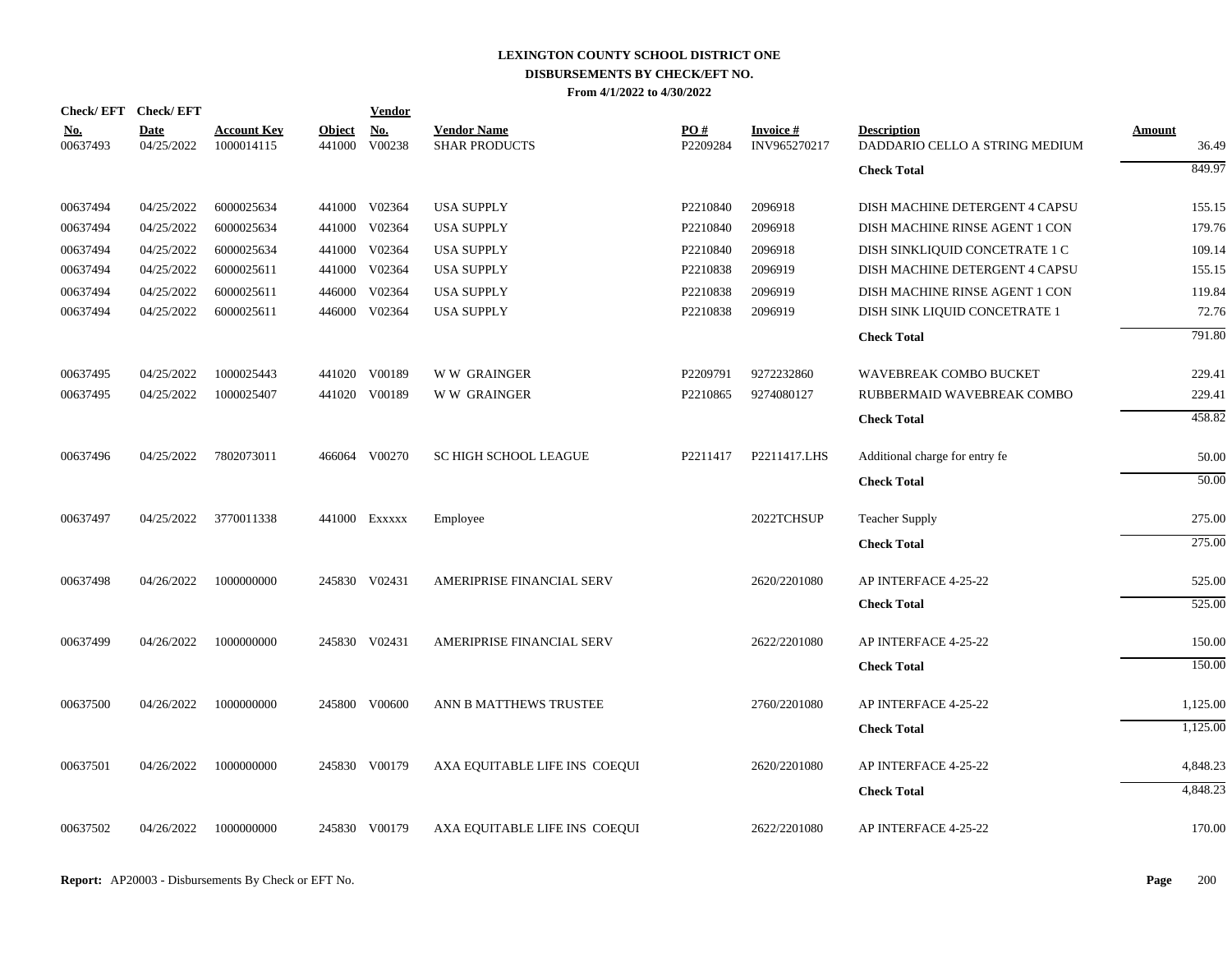|            | Check/EFT Check/EFT |                    |               | <b>Vendor</b> |                                 |     |                 |                                          |                         |
|------------|---------------------|--------------------|---------------|---------------|---------------------------------|-----|-----------------|------------------------------------------|-------------------------|
| <u>No.</u> | <b>Date</b>         | <b>Account Key</b> | <b>Object</b> | <b>No.</b>    | <b>Vendor Name</b>              | PO# | <b>Invoice#</b> | <b>Description</b><br><b>Check Total</b> | <b>Amount</b><br>170.00 |
|            |                     |                    |               |               |                                 |     |                 |                                          |                         |
| 00637503   | 04/26/2022          | 1000000000         |               | 245650 V00193 | COLONIAL SUPPLEMENTAL INS SUP   |     | 2350/2201080    | AP INTERFACE 4-25-22                     | 21,276.64               |
|            |                     |                    |               |               |                                 |     |                 | <b>Check Total</b>                       | 21,276.64               |
| 00637504   | 04/26/2022          | 1000000000         |               | 245670 V00194 | COLONIAL SUPPLEMENTAL INS SUPP  |     | 2354/2201080    | AP INTERFACE 4-25-22                     | 21,318.26               |
|            |                     |                    |               |               |                                 |     |                 | <b>Check Total</b>                       | 21,318.26               |
| 00637505   | 04/26/2022          | 1000000000         |               | 245660 V00195 | COLONIAL SUPPLEMENTAL INS SUPP  |     | 2352/2201080    | AP INTERFACE 4-25-22                     | 41,621.07               |
|            |                     |                    |               |               |                                 |     |                 | <b>Check Total</b>                       | 41,621.07               |
| 00637506   | 04/26/2022          | 1000000000         |               | 245680 V14828 | COLONIAL SUPPLEMENTAL INSURANC  |     | 2356/2201080    | AP INTERFACE 4-25-22                     | 5,869.33                |
|            |                     |                    |               |               |                                 |     |                 | <b>Check Total</b>                       | 5,869.33                |
| 00637507   | 04/26/2022          | 1000000000         |               | 245681 V14829 | COLONIAL SUPPLEMENTAL INSURANC  |     | 2358/2201080    | AP INTERFACE 4-25-22                     | 18,276.38               |
|            |                     |                    |               |               |                                 |     |                 | <b>Check Total</b>                       | 18,276.38               |
| 00637508   | 04/26/2022          | 1000000000         |               | 245800 V15351 | FLORIDA STATE DISBURSEMENT UNI  |     | 2910/2201080    | AP INTERFACE 4-25-22                     | 160.00                  |
|            |                     |                    |               |               |                                 |     |                 | <b>Check Total</b>                       | 160.00                  |
| 00637509   | 04/26/2022          | 1000000000         |               | 245780 V10676 | FUTURE SCHOLAR 529 COLLEGE SAV  |     | 2740/2201080    | AP INTERFACE 4-25-22                     | 2,165.00                |
|            |                     |                    |               |               |                                 |     |                 | <b>Check Total</b>                       | 2,165.00                |
| 00637510   | 04/26/2022          | 1000000000         |               | 245830 V00180 | HORACE MANN LIFE INSURANCE CO   |     | 2620/2201080    | AP INTERFACE 4-25-22                     | 3,650.00                |
|            |                     |                    |               |               |                                 |     |                 | <b>Check Total</b>                       | 3,650.00                |
| 00637511   | 04/26/2022          | 1000000000         |               | 245990 V14784 | HY HOLDINGS INC                 |     | 1585/2201080    | AP INTERFACE 4-25-22                     | 2,403.00                |
|            |                     |                    |               |               |                                 |     |                 | <b>Check Total</b>                       | 2,403.00                |
| 00637512   | 04/26/2022          | 1000000000         |               | 245990 v14784 | HY HOLDINGS INC                 |     | 2585/2201080    | AP INTERFACE 4-25-22                     | 2,403.00                |
|            |                     |                    |               |               |                                 |     |                 | <b>Check Total</b>                       | 2,403.00                |
| 00637513   | 04/26/2022          | 1000000000         |               | 245800 V01948 | <b>INTERNAL REVENUE SERVICE</b> |     | 2900/2201080    | AP INTERFACE 4-25-22                     | 30.00                   |
|            |                     |                    |               |               |                                 |     |                 | <b>Check Total</b>                       | 30.00                   |
|            |                     |                    |               |               |                                 |     |                 |                                          |                         |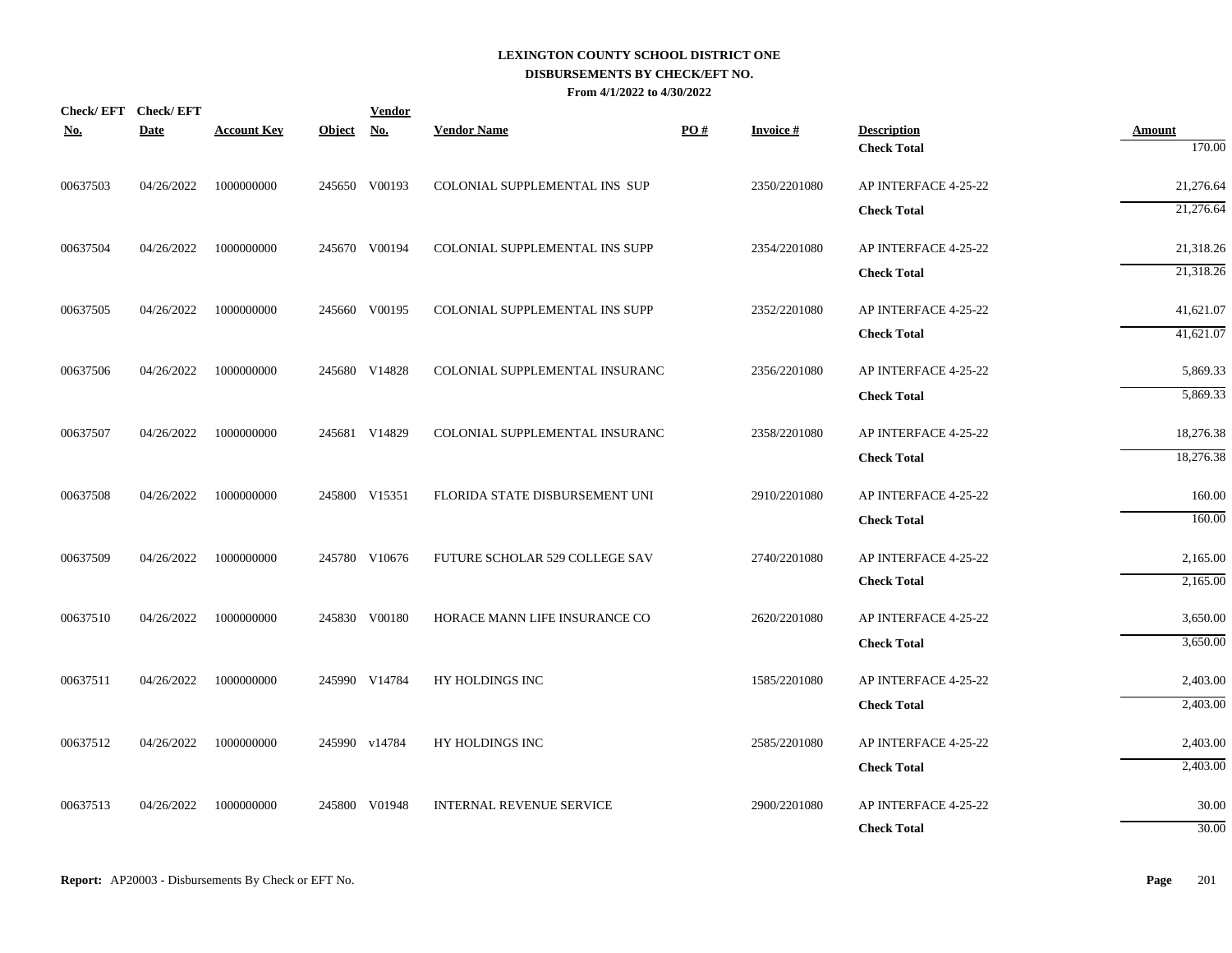|                        | Check/EFT Check/EFT       |                                  |               | <b>Vendor</b>               |                                        |     |                                 |                                            |                         |
|------------------------|---------------------------|----------------------------------|---------------|-----------------------------|----------------------------------------|-----|---------------------------------|--------------------------------------------|-------------------------|
| <u>No.</u><br>00637514 | <b>Date</b><br>04/26/2022 | <b>Account Key</b><br>1000000000 | <b>Object</b> | <b>No.</b><br>245830 V14153 | <b>Vendor Name</b><br><b>IVY FUNDS</b> | PO# | <b>Invoice#</b><br>2620/2201080 | <b>Description</b><br>AP INTERFACE 4-25-22 | <b>Amount</b><br>605.00 |
|                        |                           |                                  |               |                             |                                        |     |                                 | <b>Check Total</b>                         | 605.00                  |
| 00637515               | 04/26/2022                | 1000000000                       |               | 245630 V02086               | LCSD1 EDFOUND LEAP EDUCATION           |     | 2732/2201080                    | AP INTERFACE 4-25-22                       | 992.10                  |
|                        |                           |                                  |               |                             |                                        |     |                                 | <b>Check Total</b>                         | 992.10                  |
| 00637516               | 04/26/2022                | 1000000000                       |               | 245690 V01290               | LCSD1 EDUCATIONAL FOUNDATION           |     | 2730/2201080                    | AP INTERFACE 4-25-22                       | 2,802.61                |
|                        |                           |                                  |               |                             |                                        |     |                                 | <b>Check Total</b>                         | 2,802.61                |
| 00637517               | 04/26/2022                | 1000000000                       |               | 245830 V16153               | LIFE INSURANCE COMPANY OF THE          |     | 2620/2201080                    | AP INTERFACE 4-25-22                       | 1,465.50                |
|                        |                           |                                  |               |                             |                                        |     |                                 | <b>Check Total</b>                         | 1,465.50                |
| 00637518               | 04/26/2022                | 1000000000                       |               | 245830 V16147               | <b>LPL FINANCIAL</b>                   |     | 2620/2201080                    | AP INTERFACE 4-25-22                       | 875.11                  |
|                        |                           |                                  |               |                             |                                        |     |                                 | <b>Check Total</b>                         | 875.11                  |
| 00637519               | 04/26/2022                | 1000000000                       |               | 245830 V00768               | METROPOLITAN LIFE                      |     | 2620/2201080                    | AP INTERFACE 4-25-22                       | 275.00                  |
|                        |                           |                                  |               |                             |                                        |     |                                 | <b>Check Total</b>                         | 275.00                  |
| 00637520               | 04/26/2022                | 1000000000                       |               | 245800 V12302               | NC CHILD SUPPORT CENTRALIZED C         |     | 2910/2201080                    | AP INTERFACE 4-25-22                       | 498.61                  |
|                        |                           |                                  |               |                             |                                        |     |                                 | <b>Check Total</b>                         | 498.61                  |
| 00637521               | 04/26/2022                | 1000000000                       |               | 245800 V16822               | NEW JERSEY FAMILY SUPPORT PAYM         |     | 2910/2201080                    | AP INTERFACE 4-25-22                       | 439.84                  |
|                        |                           |                                  |               |                             |                                        |     |                                 | <b>Check Total</b>                         | 439.84                  |
| 00637522               | 04/26/2022                | 1000000000                       |               | 245830 V00686               | NORTHERN LIFE INSURANCE CO             |     | 2620/2201080                    | AP INTERFACE 4-25-22                       | 857.50                  |
|                        |                           |                                  |               |                             |                                        |     |                                 | <b>Check Total</b>                         | 857.50                  |
| 00637523               | 04/26/2022                | 1000000000                       |               | 245800 V01293               | PAMELA SIMMONS BEASLEY                 |     | 2760/2201080                    | AP INTERFACE 4-25-22                       | 2,635.50                |
|                        |                           |                                  |               |                             |                                        |     |                                 | <b>Check Total</b>                         | 2,635.50                |
| 00637524               | 04/26/2022                | 1000000000                       |               | 245580 V00556               | PROVIDENT LIFE AND ACCIDENT CO         |     | 2302/2201080                    | AP INTERFACE 4-25-22                       | 3.64                    |
|                        |                           |                                  |               |                             |                                        |     |                                 | <b>Check Total</b>                         | 3.64                    |
| 00637525               | 04/26/2022                | 1000000000                       |               | 245800 V11745               | SC DEPARTMENT OF EMPLOYMENT AN         |     | 2760/2201080                    | AP INTERFACE 4-25-22                       | 491.78                  |
|                        |                           |                                  |               |                             |                                        |     |                                 |                                            |                         |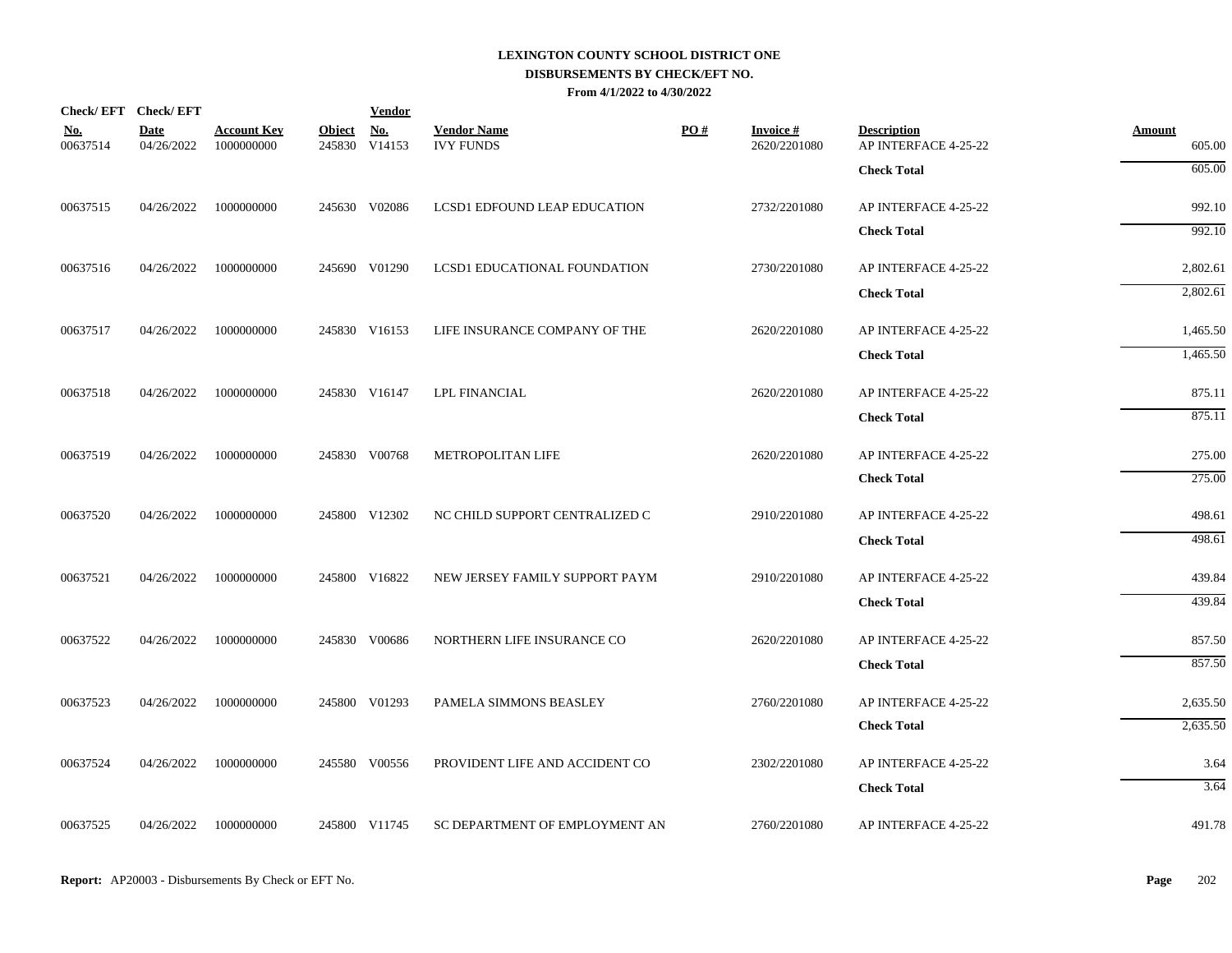|            | Check/EFT Check/EFT |                    |               | Vendor        |                                |     |                 |                      |                         |
|------------|---------------------|--------------------|---------------|---------------|--------------------------------|-----|-----------------|----------------------|-------------------------|
| <u>No.</u> | <b>Date</b>         | <b>Account Key</b> | <b>Object</b> | <b>No.</b>    | <b>Vendor Name</b>             | PO# | <b>Invoice#</b> | <b>Description</b>   | <b>Amount</b><br>491.78 |
|            |                     |                    |               |               |                                |     |                 | <b>Check Total</b>   |                         |
| 00637526   | 04/26/2022          | 1000000000         |               | 245800 V01785 | SC DEPARTMENT OF REVENUE       |     | 2900/2201080    | AP INTERFACE 4-25-22 | 1,260.53                |
|            |                     |                    |               |               |                                |     |                 | <b>Check Total</b>   | 1,260.53                |
| 00637527   | 04/26/2022          | 1000000000         |               | 245440 V00172 | <b>SC RETIREMENT SYSTEM</b>    |     | 2580/2201080    | AP INTERFACE 4-25-22 | 647.15                  |
| 00637527   | 04/26/2022          | 1000000000         |               | 245450 V00172 | <b>SC RETIREMENT SYSTEM</b>    |     | 2581/2201080    | AP INTERFACE 4-25-22 | 735.18                  |
|            |                     |                    |               |               |                                |     |                 | <b>Check Total</b>   | 1,382.33                |
| 00637528   | 04/26/2022          | 1000000000         |               | 245830 V16157 | SECURITY BENEFIT LIFE INSURANC |     | 2622/2201080    | AP INTERFACE 4-25-22 | 275.00                  |
|            |                     |                    |               |               |                                |     |                 | <b>Check Total</b>   | 275.00                  |
| 00637529   | 04/26/2022          | 1000000000         |               | 245800 V16031 | STATE DISBURSEMENT UNIT        |     | 2910/2201080    | AP INTERFACE 4-25-22 | 779.62                  |
|            |                     |                    |               |               |                                |     |                 | <b>Check Total</b>   | 779.62                  |
| 00637530   | 04/26/2022          | 1000000000         |               | 245410 V01114 | TIAACREF (ORP)                 |     | 1546/2201080    | AP INTERFACE 4-25-22 | 10,402.02               |
| 00637530   | 04/26/2022          | 1000000000         |               | 245410 V01114 | TIAACREF (ORP)                 |     | 2546/2201080    | AP INTERFACE 4-25-22 | 18,723.57               |
|            |                     |                    |               |               |                                |     |                 | <b>Check Total</b>   | 29,125.59               |
| 00637531   | 04/26/2022          | 1000000000         |               | 245410 V15219 | TTEE FOR SCORP MM061953 001 09 |     | 1540/2201080    | AP INTERFACE 4-25-22 | 5,781.91                |
| 00637531   | 04/26/2022          | 1000000000         |               | 245410 V15219 | TTEE FOR SCORP MM061953 001 09 |     | 2540/2201080    | AP INTERFACE 4-25-22 | 10,407.37               |
|            |                     |                    |               |               |                                |     |                 | <b>Check Total</b>   | 16,189.28               |
| 00637532   | 04/26/2022          | 1000000000         |               | 245800 V01819 | UNITED STATES TREASURY/IRS ACS |     | 2900/2201080    | AP INTERFACE 4-25-22 | 68.50                   |
|            |                     |                    |               |               |                                |     |                 | <b>Check Total</b>   | 68.50                   |
| 00637533   | 04/26/2022          | 1000000000         |               | 245810 V00170 | <b>UNITED WAY</b>              |     | 2700/2201080    | AP INTERFACE 4-25-22 | 849.89                  |
|            |                     |                    |               |               |                                |     |                 | <b>Check Total</b>   | 849.89                  |
| 00637534   | 04/26/2022          | 1000000000         |               | 245830 V00387 | <b>VALIC</b>                   |     | 2620/2201080    | AP INTERFACE 4-25-22 | 3,873.00                |
|            |                     |                    |               |               |                                |     |                 | <b>Check Total</b>   | 3,873.00                |
| 00637535   | 04/26/2022          | 1000000000         |               | 245410 V01113 | VALIC TRUST CO (ORP)           |     | 1542/2201080    | AP INTERFACE 4-25-22 | 9,776.97                |
| 00637535   | 04/26/2022          | 1000000000         |               | 245410 V01113 | VALIC TRUST CO (ORP)           |     | 2542/2201080    | AP INTERFACE 4-25-22 | 17,598.52               |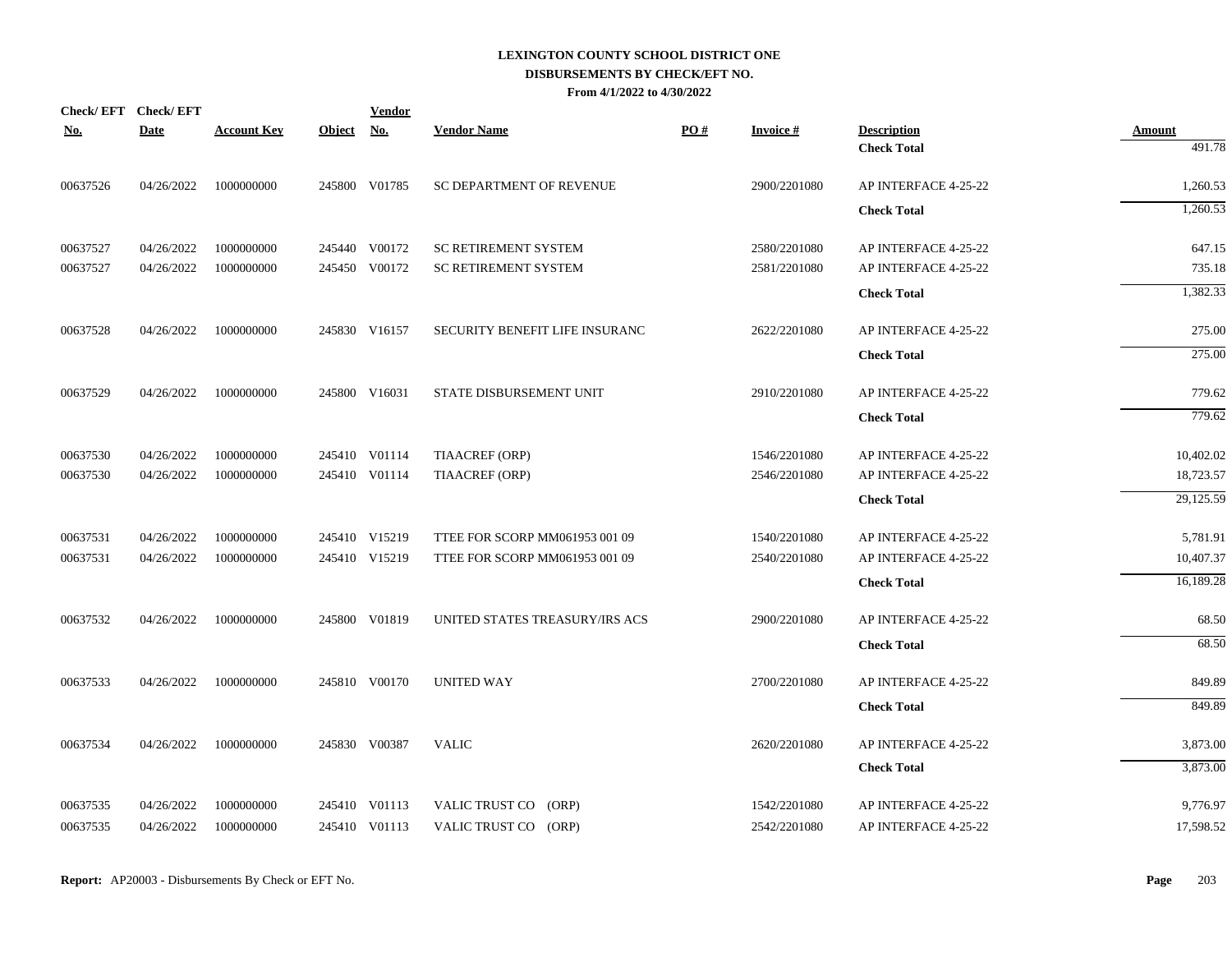| <b>Check/EFT</b> | <b>Check/EFT</b> |                    |               | <b>Vendor</b> |                           |          |                 |                                |               |
|------------------|------------------|--------------------|---------------|---------------|---------------------------|----------|-----------------|--------------------------------|---------------|
| <u>No.</u>       | <b>Date</b>      | <b>Account Key</b> | <b>Object</b> | No.           | <b>Vendor Name</b>        | PO#      | <b>Invoice#</b> | <b>Description</b>             | <b>Amount</b> |
|                  |                  |                    |               |               |                           |          |                 | <b>Check Total</b>             | 27,375.49     |
| 00637536         | 04/26/2022       | 1000026693         |               | 434510 V01037 | ADVANCED VIDEO GROUP INC  | P2207160 | 45041           | AVG INSTALLATION TECH II       | 600.00        |
| 00637536         | 04/26/2022       | 1000026693         |               | 444510 V01037 | ADVANCED VIDEO GROUP INC  | P2207160 | 45041           | QSC, LLC - 2 channels, 425     | 3,410.63      |
| 00637536         | 04/26/2022       | 1000026634         |               | 444510 V01037 | ADVANCED VIDEO GROUP INC  | P2206970 | 45042           | Middle Atlantic - LG OL UPS 1. | 1,234.02      |
| 00637536         | 04/26/2022       | 1000026693         |               | 434510 V01037 | ADVANCED VIDEO GROUP INC  | P2206970 | 45042           | AVG Installation Tech II       | 1,200.00      |
| 00637536         | 04/26/2022       | 1000026693         |               | 434510 V01037 | ADVANCED VIDEO GROUP INC  | P2206970 | 45042           | Crown Harman Four Channel 600W | 2,279.10      |
|                  |                  |                    |               |               |                           |          |                 | <b>Check Total</b>             | 8,723.75      |
| 00637537         | 04/26/2022       | 7732027011         |               | 466069 Exxxxx | Employee                  |          | 04.01.2022      | Supplies Reimbursement         | 69.84         |
|                  |                  |                    |               |               |                           |          |                 | <b>Check Total</b>             | 69.84         |
| 00637538         | 04/26/2022       | 7987027011         |               | 466041 V00609 | <b>CAROWINDS</b>          | P2211450 | P2211450.LHS    | Specific Youth Day Single Admi | 2,321.00      |
|                  |                  |                    |               |               |                           |          |                 | <b>Check Total</b>             | 2,321.00      |
| 00637539         | 04/26/2022       | 6000025640         |               | 433200 EXXXXX | Employee                  |          | 03.04.03.31.22  | <b>Bank Deposits</b>           | 7.96          |
|                  |                  |                    |               |               |                           |          |                 | <b>Check Total</b>             | 7.96          |
| 00637540         | 04/26/2022       | 1000025428         |               | 441020 V01395 | CITY ELECTRIC SUPPLY CO   | P2210514 | LEX/173249      | GMS, MES - Lamps F40T12/DX     | 1,150.79      |
| 00637540         | 04/26/2022       | 1000025429         |               | 441020 V01395 | CITY ELECTRIC SUPPLY CO   | P2210514 | LEX/173249      | GMS, MES - Lamps F40T12/DX     | 1,150.78      |
|                  |                  |                    |               |               |                           |          |                 | <b>Check Total</b>             | 2,301.57      |
| 00637541         | 04/26/2022       | 7811827044         |               | 466041 V14407 | <b>COLUMBIA FIREFLIES</b> | P2210290 | 199818          | Tickets for the Game           | 912.00        |
| 00637541         | 04/26/2022       | 7811827044         |               | 466069 V14407 | <b>COLUMBIA FIREFLIES</b> | P2210290 | 199818          | CYO Meal Voucher               | 586.00        |
|                  |                  |                    |               |               |                           |          |                 | <b>Check Total</b>             | 1,498.00      |
| 00637542         | 04/26/2022       | 1000025413         |               | 441020 V00478 | <b>DAKTRONICS INC</b>     | P2209472 | 6977255         | GHS Baseball - Digits          | 877.40        |
| 00637542         | 04/26/2022       | 1000025413         |               | 441020 V00478 | DAKTRONICS INC            | P2209472 | 6977255         | Shipping                       | 26.75         |
|                  |                  |                    |               |               |                           |          |                 | <b>Check Total</b>             | 904.15        |
| 00637543         | 04/26/2022       | 7887073544         |               | 466099 V17248 | DEMARRE, JAMES PATRICK    |          | 04.21.2022      | Announcer for girls BB games   | 400.00        |
|                  |                  |                    |               |               |                           |          |                 | <b>Check Total</b>             | 400.00        |
| 00637544         | 04/26/2022       | 7965027011         |               | 466041 V15068 | DISCOUNT DANCE SUPPLY     | P2210480 | 21655798        | Biketard LS - Nude             | 212.50        |
| 00637544         | 04/26/2022       | 7965027011         |               | 466041 V15068 | DISCOUNT DANCE SUPPLY     | P2210480 | 21655798        | Legging - Black                | 586.61        |
|                  |                  |                    |               |               |                           |          |                 |                                |               |

**Report:** AP20003 - Disbursements By Check or EFT No. **Page** 204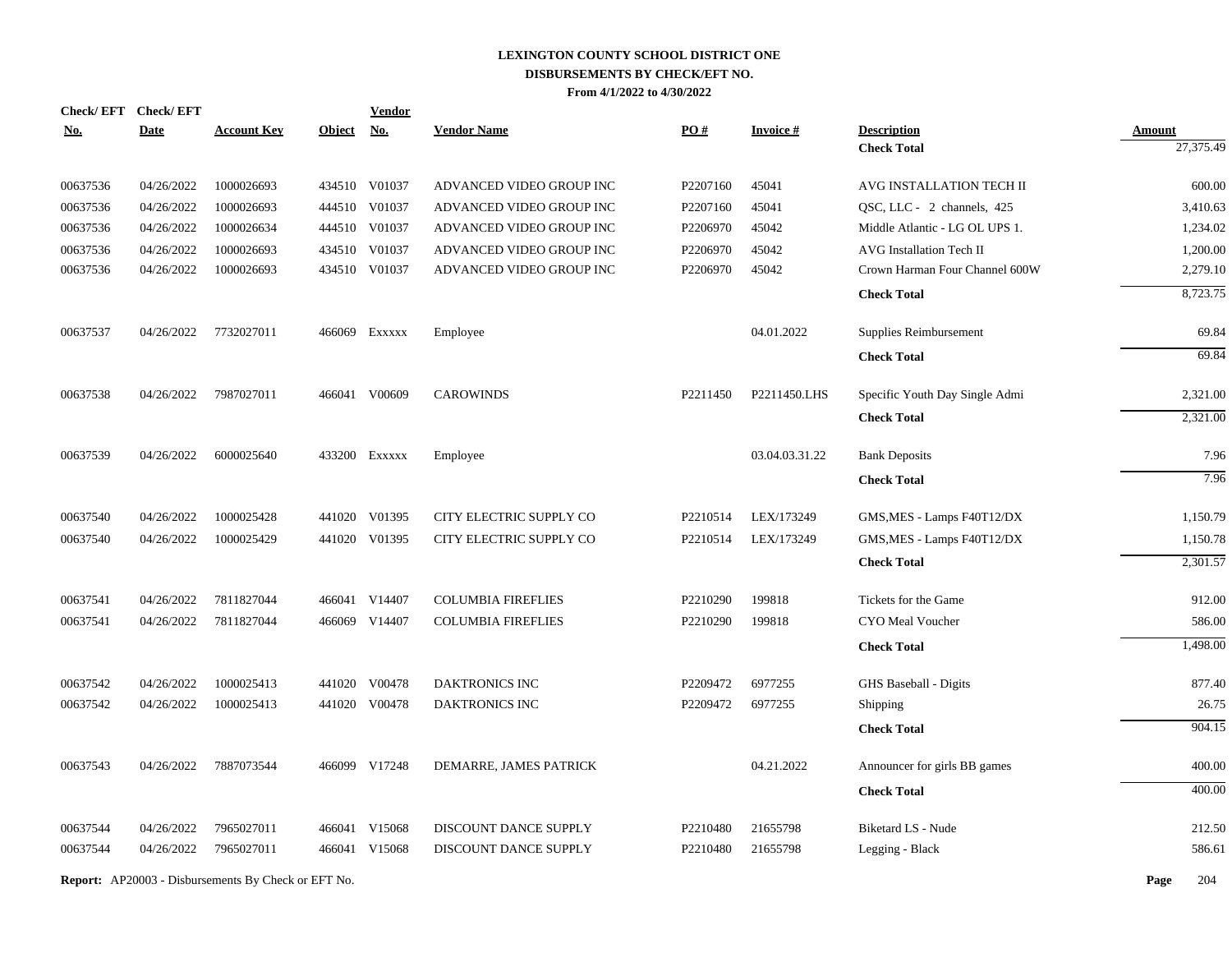| Check/EFT Check/EFT    |                           |                                  |                         | <b>Vendor</b>        |                                             |                 |                             |                                                  |                        |
|------------------------|---------------------------|----------------------------------|-------------------------|----------------------|---------------------------------------------|-----------------|-----------------------------|--------------------------------------------------|------------------------|
| <u>No.</u><br>00637544 | <b>Date</b><br>04/26/2022 | <b>Account Key</b><br>7965027011 | <b>Object</b><br>466041 | <u>No.</u><br>V15068 | <b>Vendor Name</b><br>DISCOUNT DANCE SUPPLY | PO#<br>P2210480 | <b>Invoice#</b><br>21655798 | <b>Description</b><br>Earring, 17mm Clip Crystal | <b>Amount</b><br>24.08 |
| 00637544               | 04/26/2022                | 7965027011                       | 466041                  | V15068               | DISCOUNT DANCE SUPPLY                       | P2210480        | 21655798                    | Earring, 17mm Post Crystal                       | 216.68                 |
| 00637544               | 04/26/2022                | 7965027011                       |                         | 466041 V15068        | DISCOUNT DANCE SUPPLY                       | P2210480        | 21678819                    | Biketard LS - Nude                               | 88.54                  |
|                        |                           |                                  |                         |                      |                                             |                 |                             | <b>Check Total</b>                               | 1,128.41               |
| 00637545               | 04/26/2022                | 2180025408                       |                         | 439512 V16903        | <b>EXCELSIOR STAFFING</b>                   | P2203351        | 1027426                     | Temporary Custodial Labor                        | 1,401.40               |
| 00637545               | 04/26/2022                | 2180025408                       |                         | 439512 V16903        | <b>EXCELSIOR STAFFING</b>                   | P2203351        | 1034391                     | Temporary Custodial Labor                        | 955.50                 |
| 00637545               | 04/26/2022                | 2180025408                       |                         | 439512 V16903        | <b>EXCELSIOR STAFFING</b>                   | P2203351        | 1036716                     | Temporary Custodial Labor                        | 1,510.60               |
| 00637545               | 04/26/2022                | 2180025408                       |                         | 439512 V16903        | <b>EXCELSIOR STAFFING</b>                   | P2203351        | 1039044                     | Temporary Custodial Labor                        | 2,156.70               |
|                        |                           |                                  |                         |                      |                                             |                 |                             | <b>Check Total</b>                               | 6,024.20               |
| 00637546               | 04/26/2022                | 7764519026                       |                         | 466041 V01340        | <b>FASTENAL CO</b>                          | P2210857        | <b>SCLEX130750</b>          | 21-1/2"L x 15"W x 17"H Gray st                   | 518.61                 |
|                        |                           |                                  |                         |                      |                                             |                 |                             | <b>Check Total</b>                               | 518.61                 |
| 00637547               | 04/26/2022                | 1000025408                       |                         | 441020 V15897        | FIRST COMMUNITY BANK                        | P2211414        | ADM.5345.04.22              | Circle K                                         | 167.00                 |
| 00637547               | 04/26/2022                | 1000025408                       |                         | 441020 V15897        | FIRST COMMUNITY BANK                        | P2211414        | ADM.5345.04.22              | Lowe's                                           | 115.81                 |
| 00637547               | 04/26/2022                | 1000025408                       |                         | 441020 V15897        | FIRST COMMUNITY BANK                        | P2211414        | ADM.5345.04.22              | Ed Smith                                         | 34.73                  |
| 00637547               | 04/26/2022                | 1000025408                       |                         | 441020 V15897        | FIRST COMMUNITY BANK                        | P2211414        | ADM.5345.04.22              | Lowe's                                           | 444.39                 |
| 00637547               | 04/26/2022                | 1000025408                       |                         | 441020 V15897        | FIRST COMMUNITY BANK                        | P2211414        | ADM.5345.04.22              | Lowe's                                           | 56.69                  |
| 00637547               | 04/26/2022                | 1000025411                       |                         | 441020 V15897        | FIRST COMMUNITY BANK                        | P2211414        | ADM.5345.04.22              | A-Z Lawnmower                                    | 178.33                 |
| 00637547               | 04/26/2022                | 1000025413                       |                         | 441020 V15897        | FIRST COMMUNITY BANK                        | P2211414        | ADM.5345.04.22              | Fastenal                                         | 80.83                  |
| 00637547               | 04/26/2022                | 1000025413                       |                         | 441020 V15897        | FIRST COMMUNITY BANK                        | P2211414        | ADM.5345.04.22              | Carts Plus                                       | 43.22                  |
| 00637547               | 04/26/2022                | 1000025414                       |                         | 441020 V15897        | FIRST COMMUNITY BANK                        | P2211414        | ADM.5345.04.22              | Sherwin Williams                                 | 139.73                 |
| 00637547               | 04/26/2022                | 1000025415                       |                         | 441020 V15897        | FIRST COMMUNITY BANK                        | P2211414        | ADM.5345.04.22              | WP Law                                           | 161.26                 |
| 00637547               | 04/26/2022                | 1000025416                       |                         | 441020 V15897        | FIRST COMMUNITY BANK                        | P2211414        | ADM.5345.04.22              | Fastenal                                         | 80.83                  |
| 00637547               | 04/26/2022                | 1000025430                       |                         | 441020 V15897        | FIRST COMMUNITY BANK                        | P2211414        | ADM.5345.04.22              | Lexington True Value                             | 17.63                  |
| 00637547               | 04/26/2022                | 1000025435                       |                         | 441020 V15897        | FIRST COMMUNITY BANK                        | P2211414        | ADM.5345.04.22              | Home Depot                                       | 171.11                 |
| 00637547               | 04/26/2022                | 1000025442                       |                         | 441020 V15897        | FIRST COMMUNITY BANK                        | P2211414        | ADM.5345.04.22              | Sherwin Williams                                 | 106.87                 |
| 00637547               | 04/26/2022                | 1000025442                       |                         | 441020 V15897        | FIRST COMMUNITY BANK                        | P2211414        | ADM.5345.04.22              | Home Depot                                       | 121.92                 |
| 00637547               | 04/26/2022                | 1000025442                       |                         | 441020 V15897        | FIRST COMMUNITY BANK                        | P2211414        | ADM.5345.04.22              | Home Depot                                       | 162.55                 |
| 00637547               | 04/26/2022                | 1000025444                       |                         | 441020 V15897        | FIRST COMMUNITY BANK                        | P2211414        | ADM.5345.04.22              | Lowe's                                           | 146.71                 |
| 00637547               | 04/26/2022                | 1000025444                       |                         | 441020 V15897        | FIRST COMMUNITY BANK                        | P2211414        | ADM.5345.04.22              | Home Depot                                       | 185.91                 |
| 00637547               | 04/26/2022                | 1000025444                       |                         | 441020 V15897        | FIRST COMMUNITY BANK                        | P2211414        | ADM.5345.04.22              | Lowe's                                           | 132.19                 |
| 00637547               | 04/26/2022                | 1000025444                       |                         | 441020 V15897        | FIRST COMMUNITY BANK                        | P2211414        | ADM.5345.04.22              | Home Depot                                       | 68.90                  |
| 00637547               | 04/26/2022                | 1000025444                       |                         | 441020 V15897        | FIRST COMMUNITY BANK                        | P2211414        | ADM.5345.04.22              | WP Law                                           | 107.74                 |
|                        |                           |                                  |                         |                      |                                             |                 |                             |                                                  |                        |

**Report:** AP20003 - Disbursements By Check or EFT No. **Page** 205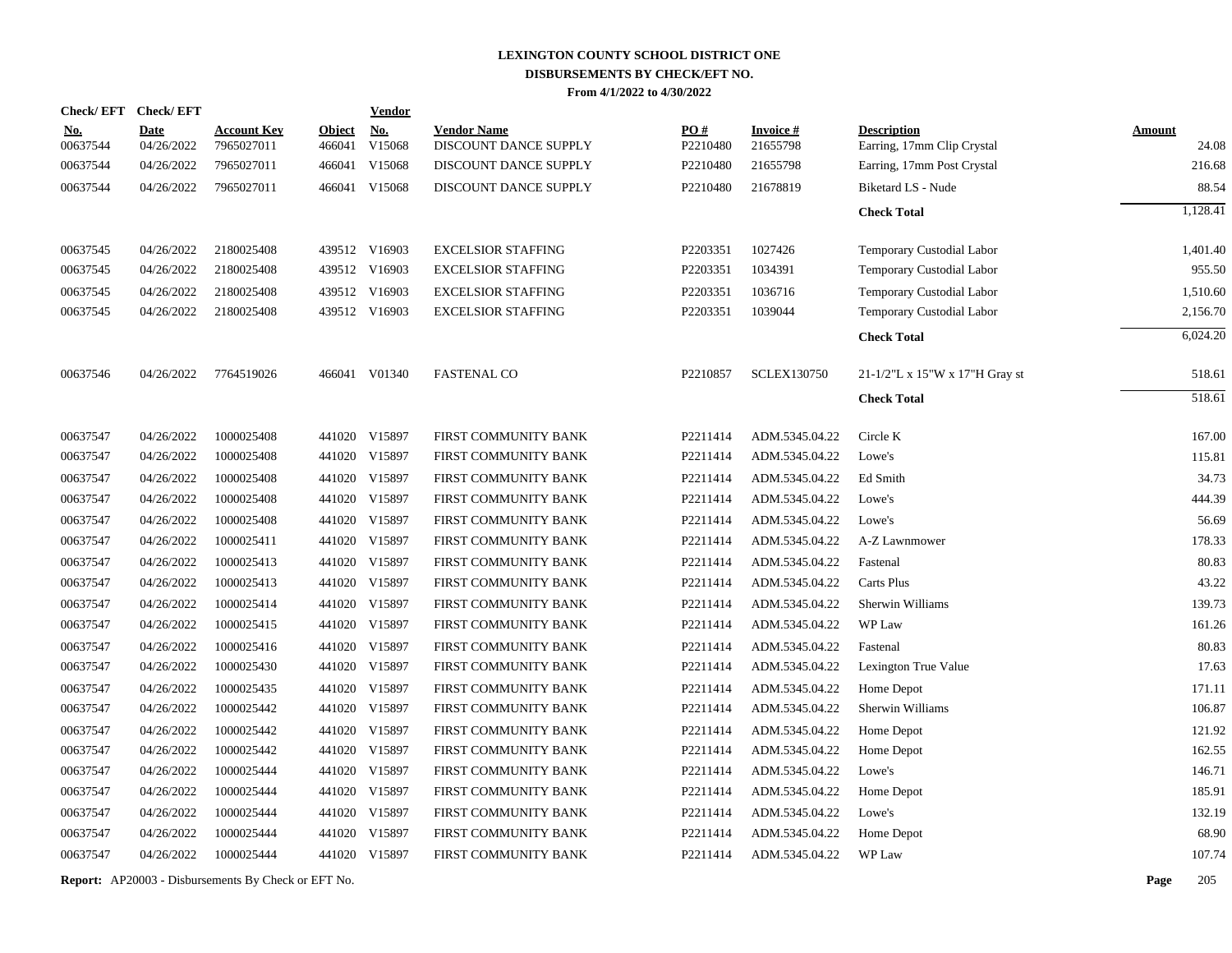| Check/EFT Check/EFT    |                           |                                  |                  | <b>Vendor</b> |                                            |                 |                             |                                   |                  |
|------------------------|---------------------------|----------------------------------|------------------|---------------|--------------------------------------------|-----------------|-----------------------------|-----------------------------------|------------------|
| <u>No.</u><br>00637547 | <b>Date</b><br>04/26/2022 | <b>Account Key</b><br>1000011346 | Object<br>436000 | No.<br>V15897 | <b>Vendor Name</b><br>FIRST COMMUNITY BANK | PO#<br>P2211345 | Invoice #<br>BMS.3852.04.22 | <b>Description</b><br>Vista Print | Amount<br>110.43 |
| 00637547               | 04/26/2022                | 1000011346                       | 441000           | V15897        | FIRST COMMUNITY BANK                       | P2211345        | BMS.3852.04.22              | Facing History and Ourselves      | 55.55            |
| 00637547               | 04/26/2022                | 1000011346                       |                  | 441000 V15897 | FIRST COMMUNITY BANK                       | P2211345        | BMS.3852.04.22              | Amazon                            | 426.80           |
| 00637547               | 04/26/2022                | 1000011346                       |                  | 441000 V15897 | FIRST COMMUNITY BANK                       | P2211345        | BMS.3852.04.22              | Sam's Club                        | 126.85           |
| 00637547               | 04/26/2022                | 1000011346                       |                  | 441000 V15897 | FIRST COMMUNITY BANK                       | P2211345        | BMS.3852.04.22              | Sam's Club                        | $-126.85$        |
| 00637547               | 04/26/2022                | 1000011346                       |                  | 441000 V15897 | FIRST COMMUNITY BANK                       | P2211345        | BMS.3852.04.22              | Sam's Club                        | 47.88            |
| 00637547               | 04/26/2022                | 1000014446                       |                  | 433200 V15897 | FIRST COMMUNITY BANK                       | P2211345        | BMS.3852.04.22              | Delta Airlines                    | 355.70           |
| 00637547               | 04/26/2022                | 1000014446                       |                  | 433200 V15897 | FIRST COMMUNITY BANK                       | P2211345        | BMS.3852.04.22              | Delta Airlines                    | 355.70           |
| 00637547               | 04/26/2022                | 1000014446                       |                  | 433200 V15897 | FIRST COMMUNITY BANK                       | P2211345        | BMS.3852.04.22              | Delta Airlines                    | 355.70           |
| 00637547               | 04/26/2022                | 1000014446                       |                  | 433200 V15897 | FIRST COMMUNITY BANK                       | P2211345        | BMS.3852.04.22              | Delta Airlines                    | 355.70           |
| 00637547               | 04/26/2022                | 1000014446                       |                  | 433200 V15897 | FIRST COMMUNITY BANK                       | P2211345        | BMS.3852.04.22              | Delta Airlines                    | 355.70           |
| 00637547               | 04/26/2022                | 1000021246                       |                  | 441000 V15897 | FIRST COMMUNITY BANK                       | P2211345        | BMS.3852.04.22              | Amazon                            | 228.22           |
| 00637547               | 04/26/2022                | 1000021246                       |                  | 441000 V15897 | FIRST COMMUNITY BANK                       | P2211345        | BMS.3852.04.22              | Amazon                            | 21.39            |
| 00637547               | 04/26/2022                | 1000025446                       |                  | 441000 V15897 | FIRST COMMUNITY BANK                       | P2211345        | BMS.3852.04.22              | Lowe's Home Improvement           | 52.16            |
| 00637547               | 04/26/2022                | 3290011646                       | 441000           | V15897        | FIRST COMMUNITY BANK                       | P2211345        | BMS.3852.04.22              | <b>Seville Classics</b>           | 1.659.89         |
| 00637547               | 04/26/2022                | 7733019046                       |                  | 466041 V15897 | FIRST COMMUNITY BANK                       | P2211345        | BMS.3852.04.22              | <b>JW</b> Pepper                  | 95.00            |
| 00637547               | 04/26/2022                | 7738019046                       | 466041           | V15897        | FIRST COMMUNITY BANK                       | P2211345        | BMS.3852.04.22              | Amazon                            | 124.05           |
| 00637547               | 04/26/2022                | 7738019046                       |                  | 466041 V15897 | FIRST COMMUNITY BANK                       | P2211345        | BMS.3852.04.22              | Amazon                            | 40.65            |
| 00637547               | 04/26/2022                | 7738027046                       |                  | 466041 V15897 | FIRST COMMUNITY BANK                       | P2211345        | BMS.3852.04.22              | Amazon                            | 54.39            |
| 00637547               | 04/26/2022                | 7738027046                       |                  | 466041 V15897 | FIRST COMMUNITY BANK                       | P2211345        | BMS.3852.04.22              | Amazon                            | 765.78           |
| 00637547               | 04/26/2022                | 7738027046                       |                  | 466041 V15897 | FIRST COMMUNITY BANK                       | P2211345        | BMS.3852.04.22              | Amazon                            | 37.44            |
| 00637547               | 04/26/2022                | 7738027046                       |                  | 466041 V15897 | FIRST COMMUNITY BANK                       | P2211345        | BMS.3852.04.22              | <b>TJ Maxx</b>                    | 53.48            |
| 00637547               | 04/26/2022                | 7738027046                       | 466041           | V15897        | FIRST COMMUNITY BANK                       | P2211345        | BMS.3852.04.22              | <b>Hobby Lobby</b>                | 149.65           |
| 00637547               | 04/26/2022                | 7738027046                       |                  | 466041 V15897 | FIRST COMMUNITY BANK                       | P2211345        | BMS.3852.04.22              | Ross                              | 53.47            |
| 00637547               | 04/26/2022                | 7738027046                       | 466041           | V15897        | FIRST COMMUNITY BANK                       | P2211345        | BMS.3852.04.22              | Amazon                            | 109.36           |
| 00637547               | 04/26/2022                | 7738027046                       | 466041           | V15897        | FIRST COMMUNITY BANK                       | P2211345        | BMS.3852.04.22              | Amazon                            | 253.42           |
| 00637547               | 04/26/2022                | 7745027046                       |                  | 466041 V15897 | FIRST COMMUNITY BANK                       | P2211345        | BMS.3852.04.22              | <b>Follett School Solutions</b>   | 55.04            |
| 00637547               | 04/26/2022                | 7750019046                       |                  | 466041 V15897 | FIRST COMMUNITY BANK                       | P2211345        | BMS.3852.04.22              | Amazon                            | 363.56           |
| 00637547               | 04/26/2022                | 7803027046                       |                  | 466041 V15897 | FIRST COMMUNITY BANK                       | P2211345        | BMS.3852.04.22              | National Beta Club                | 71.80            |
| 00637547               | 04/26/2022                | 7803027046                       |                  | 466069 V15897 | FIRST COMMUNITY BANK                       | P2211345        | BMS.3852.04.22              | Food Lion                         | 16.47            |
| 00637547               | 04/26/2022                | 7803027046                       |                  | 466090 V15897 | FIRST COMMUNITY BANK                       | P2211345        | BMS.3852.04.22              | National Beta Club                | $-1,705.81$      |
| 00637547               | 04/26/2022                | 7803027046                       | 466099           | V15897        | FIRST COMMUNITY BANK                       | P2211345        | BMS.3852.04.22              | Hobby Lobby                       | 27.81            |
| 00637547               | 04/26/2022                | 7809027046                       | 466069           | V15897        | FIRST COMMUNITY BANK                       | P2211345        | BMS.3852.04.22              | Hudson's Smokehouse               | 1,102.10         |
| 00637547               | 04/26/2022                | 7809027046                       |                  | 466099 V15897 | FIRST COMMUNITY BANK                       | P2211345        | BMS.3852.04.22              | The Trophy and Awards Center      | 88.28            |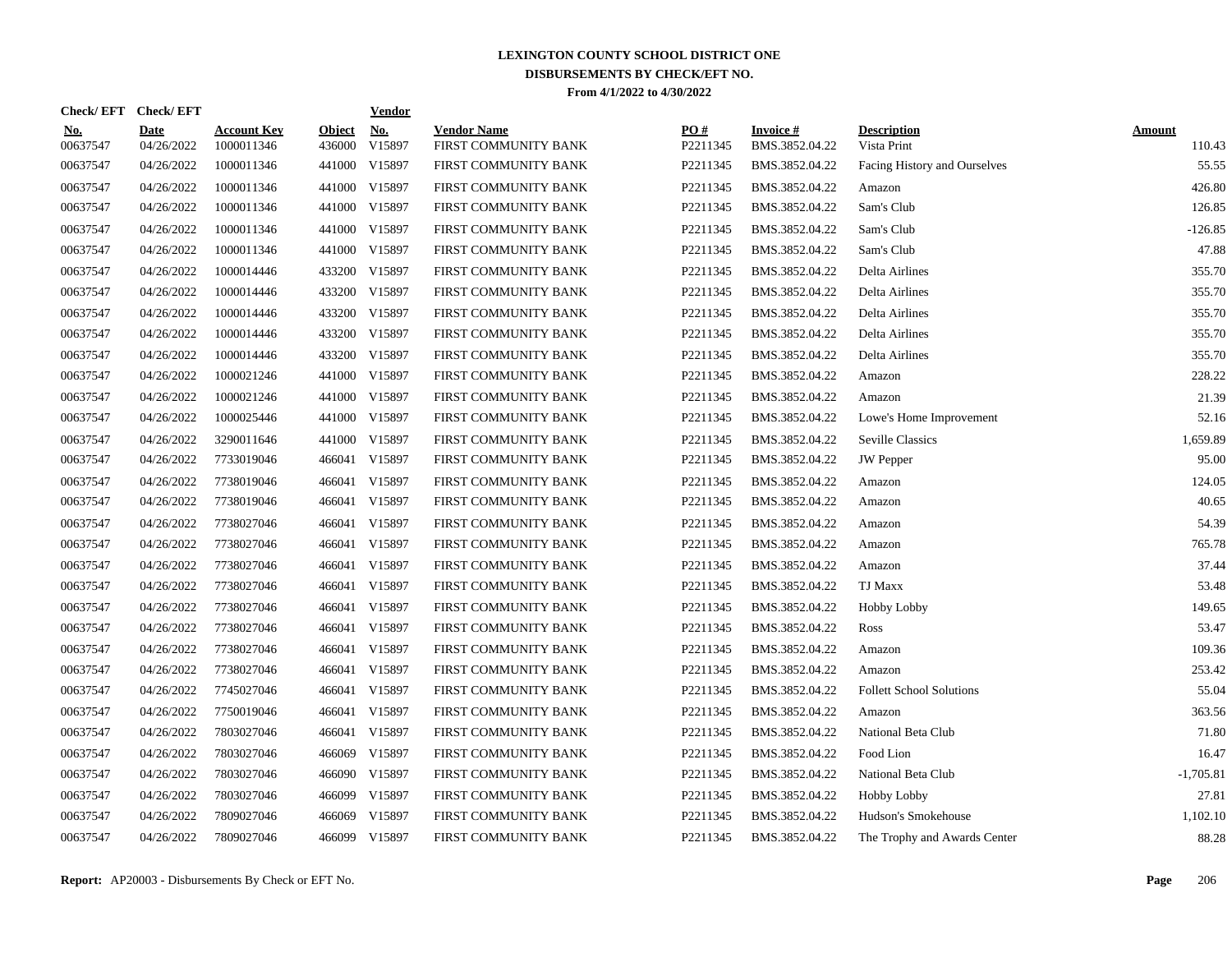|                        |                           |                                  |                         | <b>Vendor</b> |                                                                                                                                                                                                                                        |                 |                             |                                |                  |
|------------------------|---------------------------|----------------------------------|-------------------------|---------------|----------------------------------------------------------------------------------------------------------------------------------------------------------------------------------------------------------------------------------------|-----------------|-----------------------------|--------------------------------|------------------|
| <u>No.</u><br>00637547 | <b>Date</b><br>04/26/2022 | <b>Account Key</b><br>7818527046 | <b>Object</b><br>466041 | No.<br>V15897 | <b>Vendor Name</b><br>FIRST COMMUNITY BANK                                                                                                                                                                                             | PO#<br>P2211345 | Invoice #<br>BMS.3852.04.22 | <b>Description</b><br>Amazon   | Amount<br>149.35 |
| 00637547               | 04/26/2022                | 7818527046                       | 466049                  | V15897        | FIRST COMMUNITY BANK                                                                                                                                                                                                                   | P2211345        | BMS.3852.04.22              | <b>UNICEF</b>                  | 424.00           |
| 00637547               | 04/26/2022                | 7860527046                       |                         | V15897        | FIRST COMMUNITY BANK                                                                                                                                                                                                                   | P2211345        | BMS.3852.04.22              | <b>SCMEA</b>                   | 245.00           |
| 00637547               | 04/26/2022                | 7860527046                       | 466069                  | V15897        | FIRST COMMUNITY BANK                                                                                                                                                                                                                   | P2211345        | BMS.3852.04.22              | <b>Twisted Roots</b>           | 64.22            |
| 00637547               | 04/26/2022                | 7860527046                       | 466069                  | V15897        | FIRST COMMUNITY BANK                                                                                                                                                                                                                   | P2211345        | BMS.3852.04.22              | Lowes Foods                    | 66.99            |
| 00637547               | 04/26/2022                | 7860527046                       | 466069                  | V15897        | FIRST COMMUNITY BANK                                                                                                                                                                                                                   | P2211345        | BMS.3852.04.22              | American Floral                | 100.53           |
| 00637547               | 04/26/2022                | 7860527046                       | 466069                  | V15897        | FIRST COMMUNITY BANK                                                                                                                                                                                                                   | P2211345        | BMS.3852.04.22              | <b>Nothing Bundt Cakes</b>     | 38.76            |
| 00637547               | 04/26/2022                | 7860527046                       | 466099                  | V15897        | FIRST COMMUNITY BANK                                                                                                                                                                                                                   | P2211345        | BMS.3852.04.22              | Palmetto Yard Grams            | 42.50            |
| 00637547               | 04/26/2022                | 7860527046                       | 466099                  | V15897        | FIRST COMMUNITY BANK                                                                                                                                                                                                                   | P2211345        | BMS.3852.04.22              | American Floral                | 89.83            |
| 00637547               | 04/26/2022                | 7866027046                       | 466041                  | V15897        | FIRST COMMUNITY BANK                                                                                                                                                                                                                   | P2211345        | BMS.3852.04.22              | <b>B&amp;H</b> Photo           | 106.89           |
| 00637547               | 04/26/2022                | 7866027046                       |                         |               | FIRST COMMUNITY BANK                                                                                                                                                                                                                   | P2211345        | BMS.3852.04.22              | Amazon                         | 74.89            |
| 00637547               | 04/26/2022                | 7866027046                       |                         |               | FIRST COMMUNITY BANK                                                                                                                                                                                                                   | P2211345        | BMS.3852.04.22              | Midlands Technical College     | 149.00           |
| 00637547               | 04/26/2022                | 7866027046                       |                         |               | FIRST COMMUNITY BANK                                                                                                                                                                                                                   | P2211345        | BMS.3852.04.22              | Midlands Technical College     | 3.73             |
| 00637547               | 04/26/2022                | 7884027046                       |                         |               | FIRST COMMUNITY BANK                                                                                                                                                                                                                   | P2211345        | BMS.3852.04.22              | Amazon                         | 80.25            |
| 00637547               | 04/26/2022                | 7914527046                       | 466041                  | V15897        | FIRST COMMUNITY BANK                                                                                                                                                                                                                   | P2211345        | BMS.3852.04.22              | Walmart                        | 30.08            |
| 00637547               | 04/26/2022                | 7914527046                       | 466041                  | V15897        | FIRST COMMUNITY BANK                                                                                                                                                                                                                   | P2211345        | BMS.3852.04.22              | Walmart                        | 7.92             |
| 00637547               | 04/26/2022                | 7914527046                       | 466069                  | V15897        | FIRST COMMUNITY BANK                                                                                                                                                                                                                   | P2211345        | BMS.3852.04.22              | Zaxby's                        | 34.30            |
| 00637547               | 04/26/2022                | 7914527046                       | 466069                  | V15897        | FIRST COMMUNITY BANK                                                                                                                                                                                                                   | P2211345        | BMS.3852.04.22              | <b>Twisted Roots</b>           | 92.00            |
| 00637547               | 04/26/2022                | 7914527046                       | 466099                  | V15897        | FIRST COMMUNITY BANK                                                                                                                                                                                                                   | P2211345        | BMS.3852.04.22              | Lexington Chamber & Visitors C | 200.00           |
| 00637547               | 04/26/2022                | 7914527046                       |                         | V15897        | FIRST COMMUNITY BANK                                                                                                                                                                                                                   | P2211345        | BMS.3852.04.22              | Publix                         | 100.00           |
| 00637547               | 04/26/2022                | 7960027046                       | 466069                  | V15897        | FIRST COMMUNITY BANK                                                                                                                                                                                                                   | P2211345        | BMS.3852.04.22              | Chick-fil-A                    | 129.58           |
| 00637547               | 04/26/2022                | 1000025421                       |                         |               | FIRST COMMUNITY BANK                                                                                                                                                                                                                   | P2211338        | LTC.4298.04.22              | <b>LOWES HOME</b>              | 135.64           |
| 00637547               | 04/26/2022                | 7743019021                       | 466041                  | V15897        | FIRST COMMUNITY BANK                                                                                                                                                                                                                   | P2211338        | LTC.4298.04.22              | <b>LOWES FOODS</b>             | 64.21            |
| 00637547               | 04/26/2022                | 7743019021                       | 466041                  | V15897        | FIRST COMMUNITY BANK                                                                                                                                                                                                                   | P2211338        | LTC.4298.04.22              | <b>LOWES FOOD</b>              | 49.49            |
| 00637547               | 04/26/2022                | 7743019021                       |                         |               | FIRST COMMUNITY BANK                                                                                                                                                                                                                   | P2211338        | LTC.4298.04.22              | <b>LOWES FOODS</b>             | 159.81           |
| 00637547               | 04/26/2022                | 7743019021                       |                         | V15897        | FIRST COMMUNITY BANK                                                                                                                                                                                                                   | P2211338        | LTC.4298.04.22              | <b>LOWES FOODS</b>             | 154.06           |
| 00637547               | 04/26/2022                | 7743019021                       |                         |               | FIRST COMMUNITY BANK                                                                                                                                                                                                                   | P2211338        | LTC.4298.04.22              | <b>LOWES FOOD</b>              | 114.57           |
| 00637547               | 04/26/2022                | 7743019021                       |                         |               | FIRST COMMUNITY BANK                                                                                                                                                                                                                   | P2211338        | LTC.4298.04.22              | <b>SC FIRE ACADEMY</b>         | 195.00           |
| 00637547               | 04/26/2022                | 7774027021                       |                         |               | FIRST COMMUNITY BANK                                                                                                                                                                                                                   | P2211338        | LTC.4298.04.22              | <b>CHEF STORE</b>              | 499.24           |
| 00637547               | 04/26/2022                | 7774027021                       |                         |               | FIRST COMMUNITY BANK                                                                                                                                                                                                                   | P2211338        | LTC.4298.04.22              | <b>LOWES FOODS</b>             | 341.39           |
| 00637547               | 04/26/2022                | 7811027021                       |                         |               | FIRST COMMUNITY BANK                                                                                                                                                                                                                   | P2211338        | LTC.4298.04.22              | <b>REGAL AWARDS</b>            | 197.25           |
| 00637547               | 04/26/2022                | 7835027021                       | 466031                  | V15897        | FIRST COMMUNITY BANK                                                                                                                                                                                                                   | P2211338        | LTC.4298.04.22              | <b>HILTON GARDEN INN</b>       | 201.69           |
| 00637547               | 04/26/2022                | 7835027021                       | 466031                  | V15897        | FIRST COMMUNITY BANK                                                                                                                                                                                                                   | P2211338        | LTC.4298.04.22              | <b>HILTON GARDEN INN</b>       | 201.69           |
| 00637547               | 04/26/2022                | 7860527021                       |                         |               | FIRST COMMUNITY BANK                                                                                                                                                                                                                   | P2211338        | LTC.4298.04.22              | <b>CHICK FILA</b>              | 90.00            |
|                        |                           | Check/EFT Check/EFT              |                         |               | 466064<br>466041 V15897<br>466099 V15897<br>466099 V15897<br>466041 V15897<br>466099<br>441000 V15897<br>466041 V15897<br>466041<br>466041 V15897<br>466064 V15897<br>466041 V15897<br>466041 V15897<br>466041 V15897<br>466041 V15897 |                 |                             |                                |                  |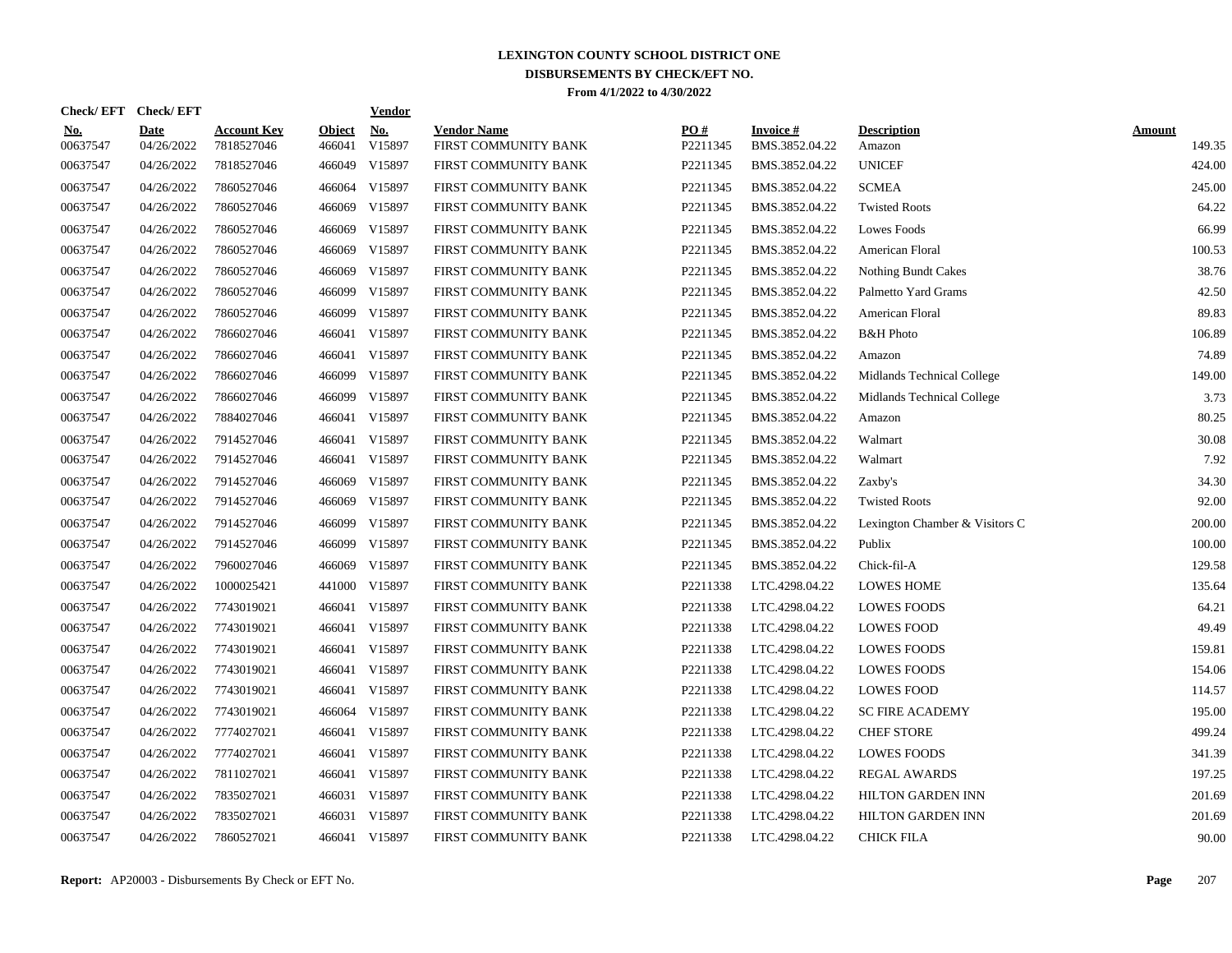| <b>Check/EFT</b>       | <b>Check/EFT</b>          |                                                            |                         | Vendor               |                                            |                      |                                   |                                          |                        |
|------------------------|---------------------------|------------------------------------------------------------|-------------------------|----------------------|--------------------------------------------|----------------------|-----------------------------------|------------------------------------------|------------------------|
| <u>No.</u><br>00637547 | <b>Date</b><br>04/26/2022 | <b>Account Key</b><br>7931527021                           | <b>Object</b><br>466031 | <b>No.</b><br>V15897 | <b>Vendor Name</b><br>FIRST COMMUNITY BANK | PO#<br>P2211338      | <b>Invoice#</b><br>LTC.4298.04.22 | <b>Description</b><br>TEAM TRAVEL SOURCE | <b>Amount</b><br>27.99 |
| 00637547               | 04/26/2022                | 7931527021                                                 | 466031                  | V15897               | FIRST COMMUNITY BANK                       | P2211338             | LTC.4298.04.22                    | TEAM TRAVEL SOURCE                       | 11.99                  |
| 00637547               | 04/26/2022                | 7934027021                                                 |                         | 466031 V15897        | FIRST COMMUNITY BANK                       | P2211338             | LTC.4298.04.22                    | <b>AMERICAN AIRLINE</b>                  | 1,000.00               |
|                        |                           |                                                            |                         |                      |                                            |                      |                                   |                                          | 14,534.95              |
|                        |                           |                                                            |                         |                      |                                            |                      |                                   | <b>Check Total</b>                       |                        |
| 00637549               | 04/26/2022                | 2022011203                                                 | 441000                  | V00549               | FORMS AND SUPPLY INC (FSI)                 | P2207471             | 6022981-3                         | Quartet Glass Dry-Erase Deskto           | 341.09                 |
| 00637549               | 04/26/2022                | 2022011203                                                 | 441000                  | V00549               | FORMS AND SUPPLY INC (FSI)                 | P2209425             | 6069304-0                         | Jonti-Craft Rainbow Accents Bi           | 426.13                 |
| 00637549               | 04/26/2022                | 2022011203                                                 | 441000                  | V00549               | FORMS AND SUPPLY INC (FSI)                 | P2209623             | 6073347-0                         | Office Mate Wood Clip Boards             | 65.16                  |
| 00637549               | 04/26/2022                | 2022011203                                                 | 441000                  | V00549               | FORMS AND SUPPLY INC (FSI)                 | P2209738             | 6074353-1                         | Office Mate, Wood Clipboards             | 65.16                  |
| 00637549               | 04/26/2022                | 3711011326                                                 | 441000                  | V00549               | FORMS AND SUPPLY INC (FSI)                 | P2209946             | 6078591-5                         | highlighters                             | 338.98                 |
| 00637549               | 04/26/2022                | 1000011316                                                 | 441000                  | V00549               | FORMS AND SUPPLY INC (FSI)                 | P2210220             | 6082977-1                         | Officemate Hardboard Clipboard           | 11.40                  |
| 00637549               | 04/26/2022                | 1000011322                                                 | 441000                  | V00549               | FORMS AND SUPPLY INC (FSI)                 | P2210367             | 6084620-1                         | Officemate Hardboard Clipboard           | 11.40                  |
| 00637549               | 04/26/2022                | 1000011342                                                 | 441000                  | V00549               | FORMS AND SUPPLY INC (FSI)                 | P2210783             | 6091682-1                         | Officemate Hardboard Clipboard           | 18.99                  |
| 00637549               | 04/26/2022                | 1000011324                                                 | 441000                  | V00549               | FORMS AND SUPPLY INC (FSI)                 | P2210879             | 6092839-1                         | Officemate Recycled Paper Clip           | 14.31                  |
| 00637549               | 04/26/2022                | 1000011342                                                 | 441000                  | V00549               | FORMS AND SUPPLY INC (FSI)                 | P <sub>2210950</sub> | 6094072-1                         | Officemate Recycled Paper Clip           | 14.31                  |
| 00637549               | 04/26/2022                | 2022011203                                                 | 441000                  | V00549               | FORMS AND SUPPLY INC (FSI)                 | P2210959             | 6094083-0                         | Postitreg Notes Original Notep           | 18.48                  |
| 00637549               | 04/26/2022                | 2022011203                                                 | 441000                  | V00549               | FORMS AND SUPPLY INC (FSI)                 | P2210959             | 6094083-0                         | Paper Mate Flair Point Guard F           | 27.51                  |
| 00637549               | 04/26/2022                | 2022011203                                                 | 441000                  | V00549               | FORMS AND SUPPLY INC (FSI)                 | P2210959             | 6094083-0                         | Pentel Fibertipped Sign Pens             | 37.56                  |
| 00637549               | 04/26/2022                | 2022011203                                                 | 441000                  | V00549               | FORMS AND SUPPLY INC (FSI)                 | P2210959             | 6094083-0                         | Postitreg SelfStick Easel Pads           | 38.22                  |
| 00637549               | 04/26/2022                | 2022011203                                                 | 441000                  | V00549               | FORMS AND SUPPLY INC (FSI)                 | P2210959             | 6094083-0                         | Neenah Inkjet Laser Printable            | 25.23                  |
| 00637549               | 04/26/2022                | 2022011203                                                 | 441000                  | V00549               | FORMS AND SUPPLY INC (FSI)                 | P2210959             | 6094083-0                         | Astrobrights Colored Cardstock           | 14.49                  |
| 00637549               | 04/26/2022                | 2022011203                                                 | 441000                  | V00549               | FORMS AND SUPPLY INC (FSI)                 | P2210959             | 6094083-0                         | Astrobrights Inkjet Laser Prin           | 14.49                  |
| 00637549               | 04/26/2022                | 1000011325                                                 | 443000                  | V00549               | FORMS AND SUPPLY INC (FSI)                 | P2210978             | 6094168-0                         | Bankers Boxreg Heavy Duty LtrL           | 149.91                 |
| 00637549               | 04/26/2022                | 1000011325                                                 | 443000                  | V00549               | FORMS AND SUPPLY INC (FSI)                 | P2210978             | 6094168-0                         | Averyreg Easy Peel White Inkje           | 151.30                 |
| 00637549               | 04/26/2022                | 1000022225                                                 | 441000                  | V00549               | FORMS AND SUPPLY INC (FSI)                 | P2210979             | 6094170-0                         | Averyreg Big Tab Pocket Plasti           | 4.52                   |
| 00637549               | 04/26/2022                | 1000022225                                                 | 441000                  | V00549               | FORMS AND SUPPLY INC (FSI)                 | P2210979             | 6094170-0                         | Fellowes Microbanreg Mouse Pad           | 10.12                  |
| 00637549               | 04/26/2022                | 1000022225                                                 | 441000                  | V00549               | FORMS AND SUPPLY INC (FSI)                 | P2210979             | 6094170-0                         | Averyreg Ready Index AZ Table            | 36.59                  |
| 00637549               | 04/26/2022                | 2022011203                                                 | 441000                  | V00549               | FORMS AND SUPPLY INC (FSI)                 | P2210956             | 6094184-0                         | Avery Color Coding Label-Neon            | 4.39                   |
| 00637549               | 04/26/2022                | 2022011203                                                 | 441000                  | V00549               | FORMS AND SUPPLY INC (FSI)                 | P2210956             | 6094184-0                         | Avery Color Coding Labels-Yell           | 4.41                   |
| 00637549               | 04/26/2022                | 2022011203                                                 | 441000                  | V00549               | FORMS AND SUPPLY INC (FSI)                 | P2210956             | 6094184-0                         | Avery Color Coding Labels-Red            | 4.41                   |
| 00637549               | 04/26/2022                | 2022011203                                                 | 441000                  | V00549               | FORMS AND SUPPLY INC (FSI)                 | P2210956             | 6094184-0                         | Avery Color Coding Labels-Blue           | 4.41                   |
| 00637549               | 04/26/2022                | 2022011203                                                 | 441000                  | V00549               | FORMS AND SUPPLY INC (FSI)                 | P2210956             | 6094184-0                         | Avery Color Coding Labels-Oran           | 4.41                   |
| 00637549               | 04/26/2022                | 2022011203                                                 | 441000                  | V00549               | FORMS AND SUPPLY INC (FSI)                 | P2210956             | 6094184-0                         | Avery Color Coding Labels-Dark           | 4.41                   |
| 00637549               | 04/26/2022                | 2022011203                                                 | 441000                  | V00549               | FORMS AND SUPPLY INC (FSI)                 | P2210956             | 6094184-0                         | BIC Yellow Highlighters, dozen           | 7.90                   |
| 00637549               | 04/26/2022                | 2022011203                                                 | 441000                  | V00549               | FORMS AND SUPPLY INC (FSI)                 | P2210956             | 6094184-0                         | BIC Blue Highlighters, dozen             | 7.90                   |
|                        |                           | <b>Report:</b> AP20003 - Disbursements By Check or EFT No. |                         |                      |                                            |                      |                                   |                                          | 208<br>Page            |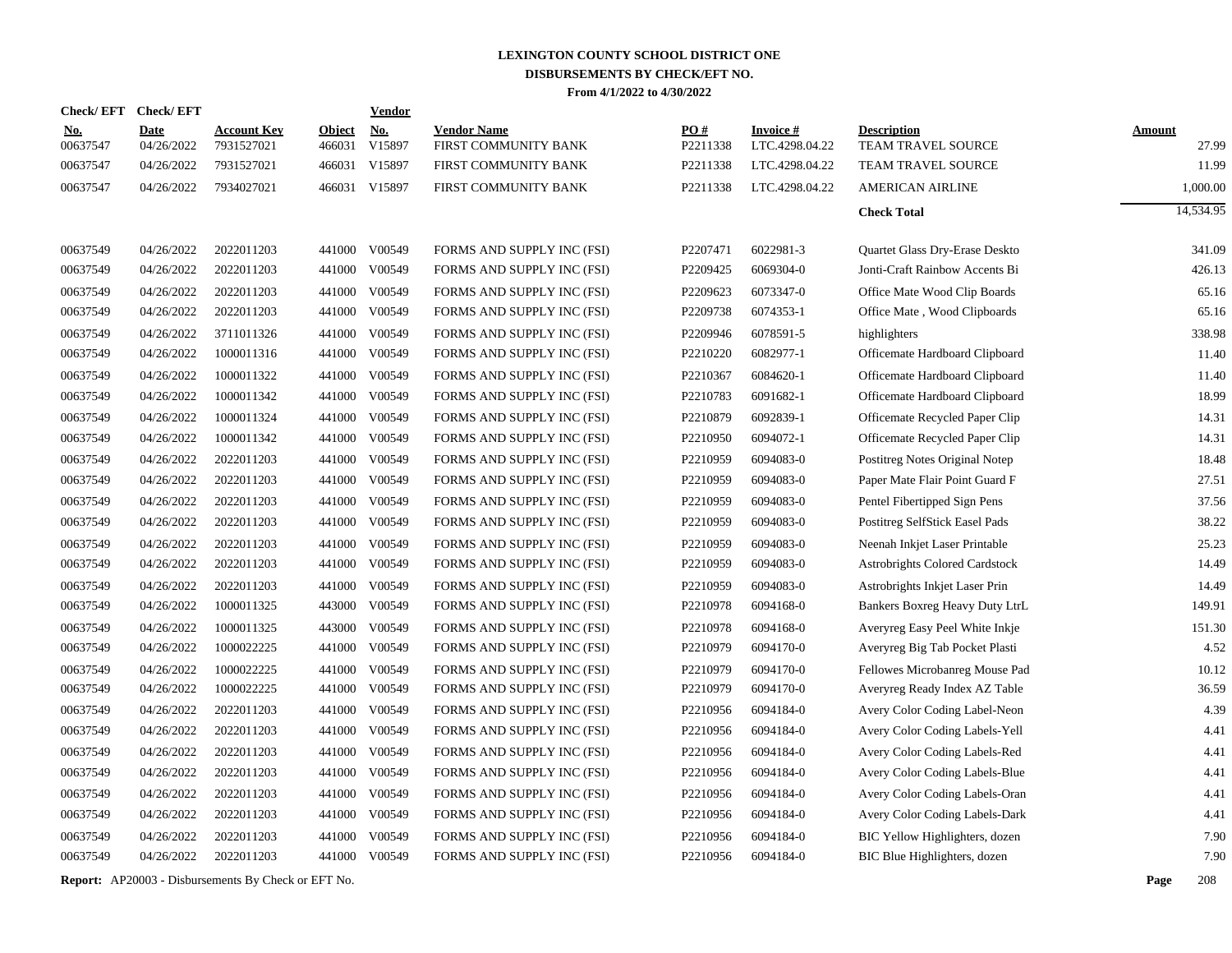| <b>Check/EFT</b>       | <b>Check/EFT</b>   |                                  |                         | <b>Vendor</b>        |                                                  |                 |                               |                                                      |                        |
|------------------------|--------------------|----------------------------------|-------------------------|----------------------|--------------------------------------------------|-----------------|-------------------------------|------------------------------------------------------|------------------------|
| <u>No.</u><br>00637549 | Date<br>04/26/2022 | <b>Account Kev</b><br>2022011203 | <b>Object</b><br>441000 | <b>No.</b><br>V00549 | <b>Vendor Name</b><br>FORMS AND SUPPLY INC (FSI) | PO#<br>P2210956 | <b>Invoice</b> #<br>6094184-0 | <b>Description</b><br>Crayola Broadline Classpack Ma | <b>Amount</b><br>39.48 |
| 00637549               | 04/26/2022         | 2022011203                       | 441000                  | V00549               | FORMS AND SUPPLY INC (FSI)                       | P2210956        | 6094184-0                     | Recycled Pocket Folder, Box of                       | 5.49                   |
| 00637549               | 04/26/2022         | 2022011203                       | 441000                  | V00549               | FORMS AND SUPPLY INC (FSI)                       | P2210956        | 6094184-0                     | <b>Economy Clear View Round Ring</b>                 | 23.37                  |
| 00637549               | 04/26/2022         | 2022011203                       | 441000                  | V00549               | FORMS AND SUPPLY INC (FSI)                       | P2210956        | 6094184-0                     | Avery Multipurpose Label                             | 8.22                   |
| 00637549               | 04/26/2022         | 2022011203                       | 441000                  | V00549               | FORMS AND SUPPLY INC (FSI)                       | P2210952        | 6094189-0                     | <b>Business Source Transparent Pl</b>                | 18.56                  |
| 00637549               | 04/26/2022         | 2022011203                       | 441000                  | V00549               | FORMS AND SUPPLY INC (FSI)                       | P2210952        | 6094189-0                     | Crayola 240 Count Colored Penc                       | 21.40                  |
| 00637549               | 04/26/2022         | 2022011203                       | 441000                  | V00549               | FORMS AND SUPPLY INC (FSI)                       | P2210996        | 6095601-0                     | CEP large Pencil Cup, Green                          | 4.73                   |
| 00637549               | 04/26/2022         | 2022011203                       | 441000                  | V00549               | FORMS AND SUPPLY INC (FSI)                       | P2210997        | 6095608-0                     | <b>Classroom Keeper Construction</b>                 | 38.16                  |
| 00637549               | 04/26/2022         | 2022011203                       | 441000                  | V00549               | FORMS AND SUPPLY INC (FSI)                       | P2210997        | 6095608-0                     | Ashley Dry Erase Sentence Stri                       | 5.81                   |
| 00637549               | 04/26/2022         | 1000011330                       | 441000                  | V00549               | FORMS AND SUPPLY INC (FSI)                       | P2211001        | 6095814-0                     | Kleenex Soothing Lotion Tissue                       | 135.04                 |
| 00637549               | 04/26/2022         | 1000011330                       | 441000                  | V00549               | FORMS AND SUPPLY INC (FSI)                       | P2211001        | 6095814-0                     | Midland WR400 Emergency Alert                        | 85.59                  |
| 00637549               | 04/26/2022         | 1000011330                       | 441000                  | V00549               | FORMS AND SUPPLY INC (FSI)                       | P2211001        | 6095814-0                     | Blueline Academic Desk Pad                           | 70.08                  |
| 00637549               | 04/26/2022         | 1000011411                       | 441000                  | V00549               | FORMS AND SUPPLY INC (FSI)                       | P2211008        | 6095953-0                     | Smead ETS Color-Coded Year lab                       | 16.24                  |
| 00637549               | 04/26/2022         | 1000011411                       | 441000                  | V00549               | FORMS AND SUPPLY INC (FSI)                       | P2211008        | 6095953-0                     | Blueline Academic Desk Pad                           | 7.01                   |
| 00637549               | 04/26/2022         | 1000011411                       | 441000                  | V00549               | FORMS AND SUPPLY INC (FSI)                       | P2211008        | 6095953-0                     | Lorell mesh desktop organizer                        | 35.74                  |
| 00637549               | 04/26/2022         | 1000011411                       | 441000                  | V00549               | FORMS AND SUPPLY INC (FSI)                       | P2211008        | 6095953-1                     | At A Glance Katie Kime Blue Mu                       | 24.92                  |
| 00637549               | 04/26/2022         | 1000011343                       | 441000                  | V00549               | FORMS AND SUPPLY INC (FSI)                       | P2211034        | 6095986-0                     | Expo Marker Board Eraser 125                         | 44.29                  |
| 00637549               | 04/26/2022         | 1000011343                       | 441000                  | V00549               | FORMS AND SUPPLY INC (FSI)                       | P2211034        | 6095986-0                     | WiteOut Brand EZ Grip Correcti                       | 4.23                   |
| 00637549               | 04/26/2022         | 1000011343                       | 441000                  | V00549               | FORMS AND SUPPLY INC (FSI)                       | P2211034        | 6095986-0                     | EXPO Large Barrel DryErase Mar                       | 189.18                 |
| 00637549               | 04/26/2022         | 1000011343                       | 441000                  | V00549               | FORMS AND SUPPLY INC (FSI)                       | P2211034        | 6095986-0                     | Expo LowOdor Dryerase 8Color M                       | 55.21                  |
| 00637549               | 04/26/2022         | 1000011343                       | 441000                  | V00549               | FORMS AND SUPPLY INC (FSI)                       | P2211034        | 6095986-0                     | EXPO Large Barrel DryErase Mar                       | 86.88                  |
| 00637549               | 04/26/2022         | 1000011343                       | 441000                  | V00549               | FORMS AND SUPPLY INC (FSI)                       | P2211034        | 6095986-0                     | EXPO Large Barrel DryErase Mar                       | 112.14                 |
| 00637549               | 04/26/2022         | 1000011343                       | 441000                  | V00549               | FORMS AND SUPPLY INC (FSI)                       | P2211034        | 6095986-0                     | EXPO Large Barrel DryErase Mar                       | 86.88                  |
| 00637549               | 04/26/2022         | 1000011343                       | 441000                  | V00549               | FORMS AND SUPPLY INC (FSI)                       | P2211034        | 6095986-0                     | <b>Business Source Standard Book</b>                 | 9.41                   |
| 00637549               | 04/26/2022         | 1000011343                       | 441000                  | V00549               | FORMS AND SUPPLY INC (FSI)                       | P2211034        | 6095986-0                     | <b>Business Source Standard Book</b>                 | 38.91                  |
| 00637549               | 04/26/2022         | 1000011343                       | 441000                  | V00549               | FORMS AND SUPPLY INC (FSI)                       | P2211034        | 6095986-0                     | <b>Business Source Standard Book</b>                 | 48.66                  |
| 00637549               | 04/26/2022         | 1000011343                       | 441000                  | V00549               | FORMS AND SUPPLY INC (FSI)                       | P2211034        | 6095986-0                     | Exact Vellum Bristol Inkjet La                       | 55.21                  |
| 00637549               | 04/26/2022         | 1000011343                       | 441000                  | V00549               | FORMS AND SUPPLY INC (FSI)                       | P2211034        | 6095986-0                     | Adams Spiral 2part MoneyRent R                       | 202.87                 |
| 00637549               | 04/26/2022         | 1000011343                       | 441000                  | V00549               | FORMS AND SUPPLY INC (FSI)                       | P2211034        | 6095986-0                     | <b>Business Source 3Hole Adjustab</b>                | 43.66                  |
| 00637549               | 04/26/2022         | 1000011343                       | 441000                  | V00549               | FORMS AND SUPPLY INC (FSI)                       | P2211034        | 6095986-0                     | Smartchoice Copy Paper Letter                        | 1,808.30               |
| 00637549               | 04/26/2022         | 7743019038                       | 466041                  | V00549               | FORMS AND SUPPLY INC (FSI)                       | P2211035        | 6095995-0                     | Advantus Snap Clip Retractable                       | 153.10                 |
| 00637549               | 04/26/2022         | 7743019038                       | 466041                  | V00549               | FORMS AND SUPPLY INC (FSI)                       | P2211035        | 6095995-0                     | Advantus Badge Strap with Clip                       | 29.72                  |
| 00637549               | 04/26/2022         | 7743019038                       | 466041                  | V00549               | FORMS AND SUPPLY INC (FSI)                       | P2211035        | 6095995-0                     | Advantus Proximity Card Vertic                       | 74.47                  |
| 00637549               | 04/26/2022         | 7743019038                       | 466041                  | V00549               | FORMS AND SUPPLY INC (FSI)                       | P2211035        | 6095995-0                     | Dymo D1 Electronic Tape Cartri                       | 47.51                  |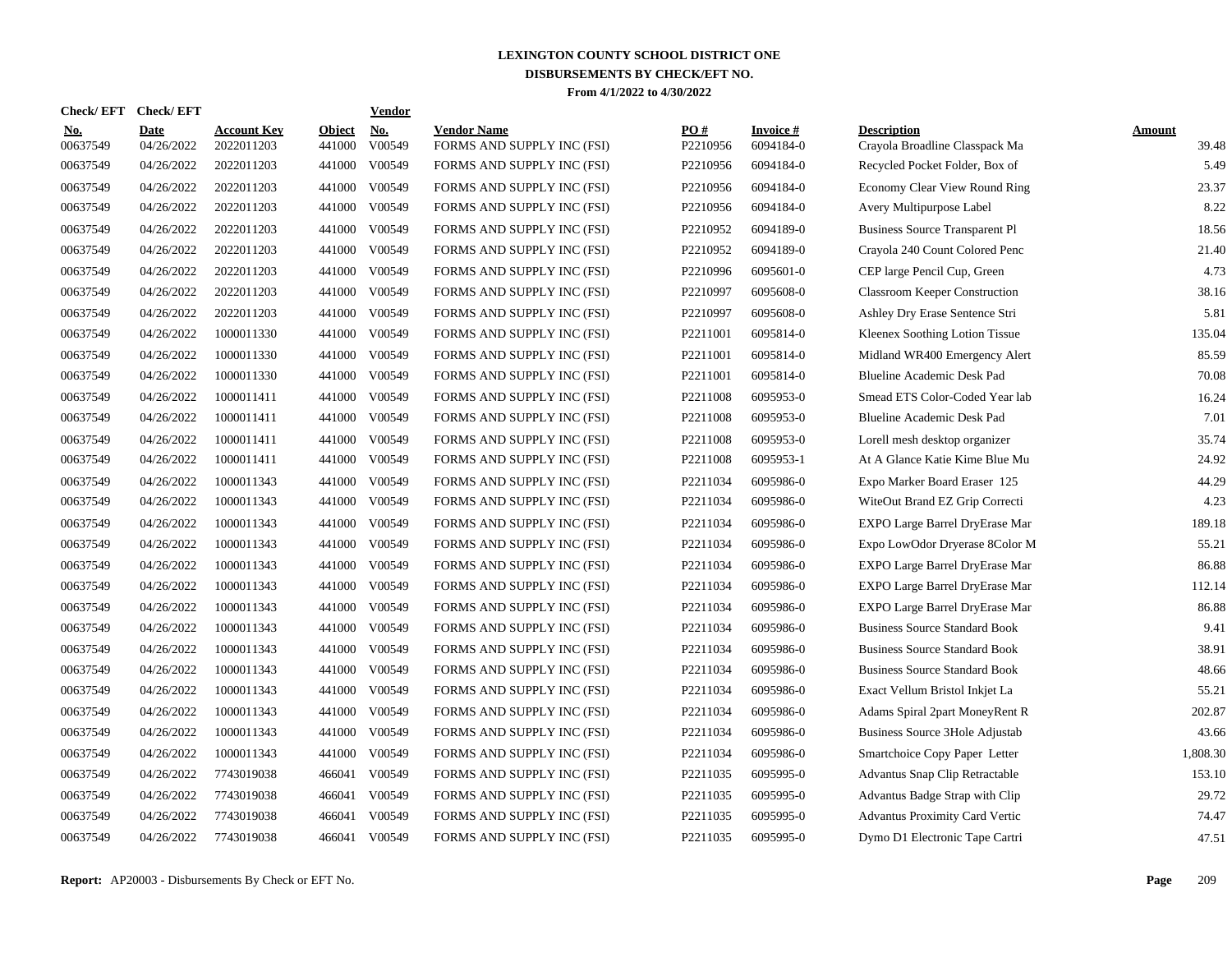| Check/ EFT             | <b>Check/EFT</b>          |                                  |                         | <b>Vendor</b>                       |                                                  |                 |                        |                                                      |                  |
|------------------------|---------------------------|----------------------------------|-------------------------|-------------------------------------|--------------------------------------------------|-----------------|------------------------|------------------------------------------------------|------------------|
| <u>No.</u><br>00637549 | <b>Date</b><br>04/26/2022 | <b>Account Key</b><br>1000014411 | <b>Object</b><br>441000 | $\underline{\text{No}}$ .<br>V00549 | <b>Vendor Name</b><br>FORMS AND SUPPLY INC (FSI) | PO#<br>P2211039 | Invoice #<br>6096003-0 | <b>Description</b><br>Rayovac Alkaline AAA Batteries | Amount<br>143.38 |
| 00637549               | 04/26/2022                | 1000014411                       | 441000                  | V00549                              | FORMS AND SUPPLY INC (FSI)                       | P2211039        | 6096003-0              | Paper Mate InkJoy Gel Pen                            | 34.32            |
| 00637549               | 04/26/2022                | 1000014411                       | 441000                  | V00549                              | FORMS AND SUPPLY INC (FSI)                       | P2211039        | 6096003-0              | <b>BIC Gelocity 7mm Retractable P</b>                | 37.49            |
| 00637549               | 04/26/2022                | 1000014411                       | 441000                  | V00549                              | FORMS AND SUPPLY INC (FSI)                       | P2211039        | 6096003-0              | BIC Gelocity 7mm Retractable P                       | 37.49            |
| 00637549               | 04/26/2022                | 1000014411                       | 441000                  | V00549                              | FORMS AND SUPPLY INC (FSI)                       | P2211039        | 6096003-0              | Command Large Picture Hanging                        | 70.88            |
| 00637549               | 04/26/2022                | 1000023323                       | 441000                  | V00549                              | FORMS AND SUPPLY INC (FSI)                       | P2211187        | 6097823-0              | <b>Advantus Vertical Resealable B</b>                | 33.98            |
| 00637549               | 04/26/2022                | 1000011444                       | 441000                  | V00549                              | FORMS AND SUPPLY INC (FSI)                       | P2211200        | 6097848-0              | Averyreg Easy Peel White Shipp                       | 19.31            |
| 00637549               | 04/26/2022                | 1000011444                       | 441000                  | V00549                              | FORMS AND SUPPLY INC (FSI)                       | P2211200        | 6097848-0              | Pendaflex Letter Recycled Expa                       | 78.97            |
| 00637549               | 04/26/2022                | 1000011338                       | 441000                  | V00549                              | FORMS AND SUPPLY INC (FSI)                       | P2211227        | 6098413-0              | Multipurpose Copy Paper 20# 92                       | 1,374.31         |
| 00637549               | 04/26/2022                | 1000011337                       | 441000                  | V00549                              | FORMS AND SUPPLY INC (FSI)                       | P2210638        | 6098421-0              | TOPS WideRuled Composition Boo                       | 12.07            |
| 00637549               | 04/26/2022                | 1000025507                       | 441000                  | V00549                              | FORMS AND SUPPLY INC (FSI)                       | P2211238        | 6098575-0              | BIC Gelocity Quick Dry 05mm                          | 25.00            |
| 00637549               | 04/26/2022                | 1000025507                       | 441000                  | V00549                              | FORMS AND SUPPLY INC (FSI)                       | P2211238        | 6098575-0              | BIC Gelocity Quick Dry 05mm                          | 25.00            |
| 00637549               | 04/26/2022                | 1000025507                       | 441000                  | V00549                              | FORMS AND SUPPLY INC (FSI)                       | P2211238        | 6098575-0              | Fellowes Memory Foam Mouse Pad                       | 6.71             |
| 00637549               | 04/26/2022                | 1000025507                       | 441000                  | V00549                              | FORMS AND SUPPLY INC (FSI)                       | P2211238        | 6098575-0              | Scotch C38 Desk Tape Dispenser                       | 3.73             |
| 00637549               | 04/26/2022                | 1000025507                       | 441000                  | V00549                              | FORMS AND SUPPLY INC (FSI)                       | P2211238        | 6098575-0              | <b>Business Source Nickelplated T</b>                | 0.51             |
| 00637549               | 04/26/2022                | 1000025507                       | 441000                  | V00549                              | FORMS AND SUPPLY INC (FSI)                       | P2211238        | 6098575-0              | Officemate Nine Compartment Dr                       | 3.42             |
| 00637549               | 04/26/2022                | 1000025507                       | 441000                  | V00549                              | FORMS AND SUPPLY INC (FSI)                       | P2211238        | 6098575-0              | Pilot G2 Gel Ink Rolling Ball                        | 14.83            |
| 00637549               | 04/26/2022                | 1000025507                       | 441000                  | V00549                              | FORMS AND SUPPLY INC (FSI)                       | P2211238        | 6098575-0              | Fellowes Powershredreg High Se                       | 32.04            |
| 00637549               | 04/26/2022                | 1000025507                       | 441000                  | V00549                              | FORMS AND SUPPLY INC (FSI)                       | P2211238        | 6098575-0              | uniball 207 Retractable Gel                          | 8.30             |
| 00637549               | 04/26/2022                | 1000025507                       | 441000                  | V00549                              | FORMS AND SUPPLY INC (FSI)                       | P2211238        | 6098575-0              | <b>Bostitch QuietSharp Exec Elect</b>                | 10.72            |
| 00637549               | 04/26/2022                | 1000025507                       | 441000                  | V00549                              | FORMS AND SUPPLY INC (FSI)                       | P2211238        | 6098575-0              | Quality Park Gummed Kraft Clas                       | 5.28             |
| 00637549               | 04/26/2022                | 1000025507                       | 441000                  | V00549                              | FORMS AND SUPPLY INC (FSI)                       | P2211238        | 6098575-0              | Quality Park Gummed Kraft Clas                       | 12.85            |
| 00637549               | 04/26/2022                | 1000025507                       | 441000                  | V00549                              | FORMS AND SUPPLY INC (FSI)                       | P2211238        | 6098575-0              | Pilot G2 Retractable Gel Ink                         | 24.91            |
| 00637549               | 04/26/2022                | 1000025507                       | 441000                  | V00549                              | FORMS AND SUPPLY INC (FSI)                       | P2211238        | 6098575-0              | <b>BIC WiteOut EZ Correct Correct</b>                | 58.68            |
| 00637549               | 04/26/2022                | 1000025507                       | 441000                  | V00549                              | FORMS AND SUPPLY INC (FSI)                       | P2211238        | 6098575-0              | Dixon Oriole HB No 2 Pencils                         | 1.60             |
| 00637549               | 04/26/2022                | 1000025507                       | 441000                  | V00549                              | FORMS AND SUPPLY INC (FSI)                       | P2211238        | 6098575-0              | BIC Gelocity 7mm Retractable P                       | 74.99            |
| 00637549               | 04/26/2022                | 1000025507                       | 441000                  | V00549                              | FORMS AND SUPPLY INC (FSI)                       | P2211238        | 6098575-0              | BIC Gelocity 7mm Retractable P                       | 74.99            |
| 00637549               | 04/26/2022                | 1000025507                       | 441000                  | V00549                              | FORMS AND SUPPLY INC (FSI)                       | P2211238        | 6098575-0              | Pilot G2 Retractable Gel Ink                         | 8.30             |
| 00637549               | 04/26/2022                | 1000025507                       | 441000                  | V00549                              | FORMS AND SUPPLY INC (FSI)                       | P2211238        | 6098575-0              | Integra Pink Pencil Eraser                           | 5.52             |
| 00637549               | 04/26/2022                | 1000025507                       | 441000                  | V00549                              | FORMS AND SUPPLY INC (FSI)                       | P2211238        | 6098575-0              | TOPS Wide Rule 1 subject Spiral                      | 18.81            |
| 00637549               | 04/26/2022                | 1000025507                       |                         | 441000 V00549                       | FORMS AND SUPPLY INC (FSI)                       | P2211238        | 6098575-0              | Pilot G2 Retractable Gel Ink                         | 16.61            |
| 00637549               | 04/26/2022                | 1000025507                       | 441000                  | V00549                              | FORMS AND SUPPLY INC (FSI)                       | P2211238        | 6098575-0              | Postitreg Popup Notes Marseil                        | 67.89            |
| 00637549               | 04/26/2022                | 1000025507                       | 441000                  | V00549                              | FORMS AND SUPPLY INC (FSI)                       | P2211238        | 6098575-0              | LEE Sortkwik Fingertip Moisten                       | 6.61             |
| 00637549               | 04/26/2022                | 1000025507                       |                         | 441000 V00549                       | FORMS AND SUPPLY INC (FSI)                       | P2211238        | 6098575-0              | Scotch 34W Magic Tape                                | 27.20            |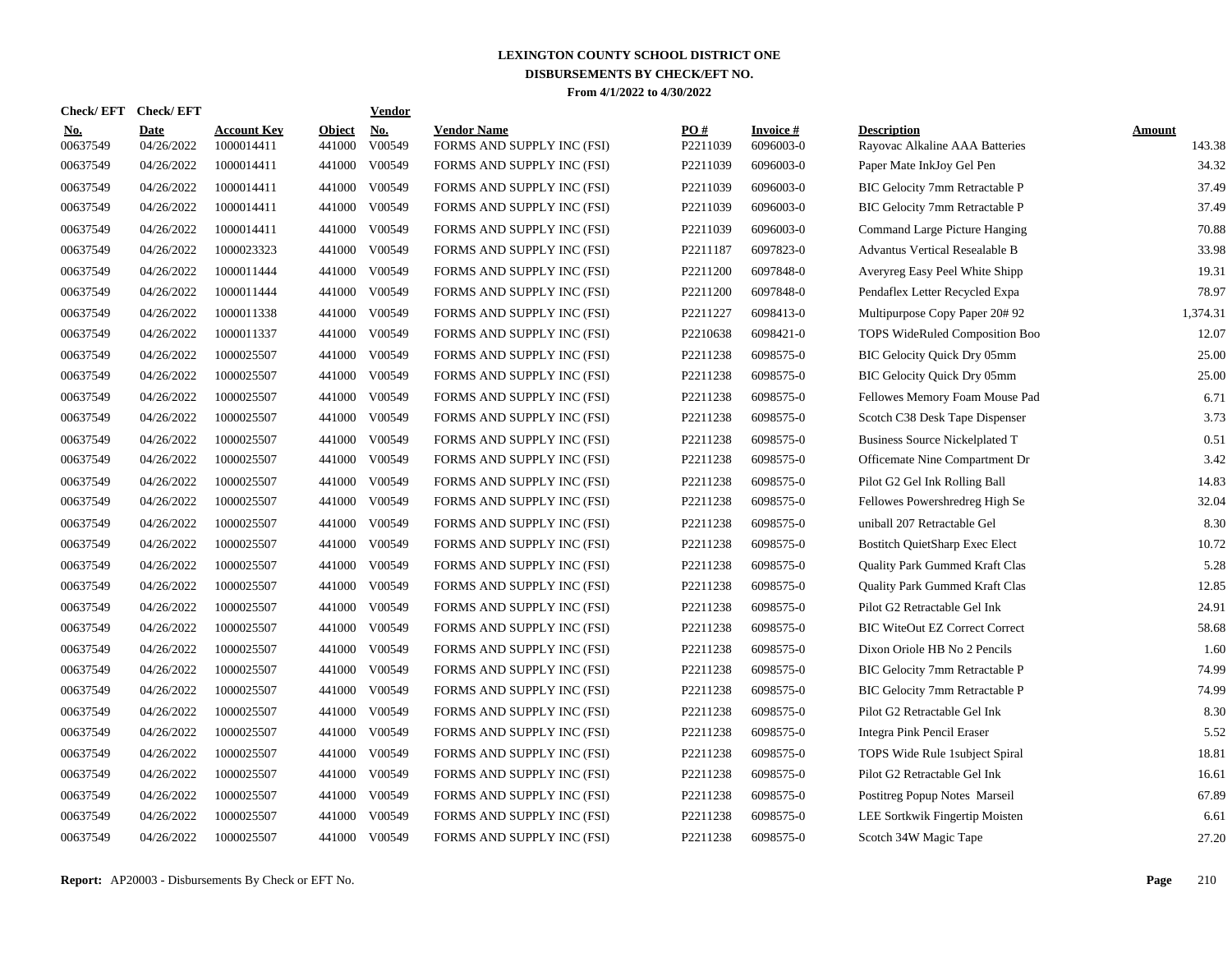|                      | Check/EFT Check/EFT      |                                                            |                         | <b>Vendor</b>                  |                                                          |                      |                        |                                                                  |                   |
|----------------------|--------------------------|------------------------------------------------------------|-------------------------|--------------------------------|----------------------------------------------------------|----------------------|------------------------|------------------------------------------------------------------|-------------------|
| <u>No.</u>           | <b>Date</b>              | <b>Account Key</b>                                         | <b>Object</b><br>441000 | <b>No.</b>                     | <b>Vendor Name</b>                                       | PO#                  | <b>Invoice#</b>        | <b>Description</b>                                               | <b>Amount</b>     |
| 00637549<br>00637549 | 04/26/2022<br>04/26/2022 | 1000025507<br>1000026693                                   | 441000                  | V00549<br>V00549               | FORMS AND SUPPLY INC (FSI)<br>FORMS AND SUPPLY INC (FSI) | P2211238<br>P2211237 | 6098575-1<br>6098734-0 | Postitreg Popup Notes Cape To<br>Rayovac Fusion Alkaline AAA Ba  | 18.64<br>25.45    |
| 00637549             | 04/26/2022               | 1000026693                                                 |                         | 441000 V00549                  |                                                          | P2211237             | 6098734-0              |                                                                  | 23.48             |
| 00637549             | 04/26/2022               | 1000026693                                                 |                         | 441000 V00549                  | FORMS AND SUPPLY INC (FSI)<br>FORMS AND SUPPLY INC (FSI) | P2211237             | 6098734-0              | Rayovac Ultra Pro Alkaline C B<br>Rayovac Ultra Pro Alkaline D B | 13.29             |
|                      |                          |                                                            |                         |                                |                                                          |                      |                        |                                                                  |                   |
| 00637549<br>00637549 | 04/26/2022<br>04/26/2022 | 1000026693<br>7743019041                                   |                         | 441000 V00549<br>466041 V00549 | FORMS AND SUPPLY INC (FSI)<br>FORMS AND SUPPLY INC (FSI) | P2211237<br>P2211274 | 6098734-1<br>6099494-0 | Rayovac Ready Power Alkaline A                                   | 55.96<br>1,374.31 |
|                      |                          |                                                            |                         |                                |                                                          |                      |                        | Pallet of Copy Paper                                             |                   |
|                      |                          |                                                            |                         |                                |                                                          |                      |                        | <b>Check Total</b>                                               | 9,395.89          |
| 00637550             | 04/26/2022               | 1000023339                                                 |                         | 441000 V11161                  | <b>GEIGER CAROLINAS</b>                                  | P2207992             | 4730716                | <b>Giant Hang Tags</b>                                           | 770.40            |
| 00637550             | 04/26/2022               | 1000023339                                                 |                         | 441000 V11161                  | <b>GEIGER CAROLINAS</b>                                  | P2207992             | 4730716                | Shipping                                                         | 49.43             |
|                      |                          |                                                            |                         |                                |                                                          |                      |                        | <b>Check Total</b>                                               | 819.83            |
| 00637551             | 04/26/2022               | 7733027046                                                 |                         | 466031 V14791                  | HORIZON MOTOR COACH INC                                  | P2208764             | 24061.FINAL            | Final Payment Due 4/28/22, Cha                                   | 1,845.00          |
|                      |                          |                                                            |                         |                                |                                                          |                      |                        | <b>Check Total</b>                                               | 1,845.00          |
| 00637552             | 04/26/2022               | 2372222411                                                 |                         | 431200 V16354                  | JULIE WRIGHT CONSULTING LLC                              | P2206106             | 2040A                  | Small Group/1:1 E-Consulting,                                    | 1,200.00          |
|                      |                          |                                                            |                         |                                |                                                          |                      |                        | <b>Check Total</b>                                               | 1,200.00          |
| 00637553             | 04/26/2022               | 1000025416                                                 |                         | 432900 V00448                  | LEXINGTON COUNTY DEPARTMENT OF                           | P2211391             | 11681                  | PES - Trash to the Land Fill                                     | 24.48             |
| 00637553             | 04/26/2022               | 1000025421                                                 |                         | 432900 V00448                  | LEXINGTON COUNTY DEPARTMENT OF                           | P2211391             | 11681                  | LTC - Trash to the Land Fill                                     | 24.75             |
| 00637553             | 04/26/2022               | 1000025434                                                 | 432900                  | V00448                         | LEXINGTON COUNTY DEPARTMENT OF                           | P2211391             | 11681                  | PHMS - Trash to the Land Fill                                    | 37.13             |
| 00637553             | 04/26/2022               | 1000025434                                                 |                         | 432900 V00448                  | LEXINGTON COUNTY DEPARTMENT OF P2211391                  |                      | 11681                  | LTC - Trash to the Land Fill                                     | 143.10            |
|                      |                          |                                                            |                         |                                |                                                          |                      |                        | <b>Check Total</b>                                               | 229.46            |
| 00637554             | 04/26/2022               | 6000025644                                                 |                         | 433200 EXXXXX                  | Employee                                                 |                      | 03.24.22               | Travel                                                           | 2.81              |
|                      |                          |                                                            |                         |                                |                                                          |                      |                        | <b>Check Total</b>                                               | 2.81              |
|                      |                          |                                                            |                         |                                |                                                          |                      |                        |                                                                  |                   |
| 00637555             | 04/26/2022               | 1000011521                                                 |                         | 433200 Exxxxx                  | Employee                                                 |                      | 03.24.03.25.22         | SkillsUSA                                                        | 272.80            |
|                      |                          |                                                            |                         |                                |                                                          |                      |                        | <b>Check Total</b>                                               | 272.80            |
| 00637556             | 04/26/2022               | 3280011521                                                 |                         | 441000 V14611                  | NATIONAL RESTAURANT ASSOCIATIO                           | P2205894             | 16N7182392             | level 1 student textbook                                         | 1,520.00          |
| 00637556             | 04/26/2022               | 3280011521                                                 |                         | 441000 V14611                  | NATIONAL RESTAURANT ASSOCIATIO                           | P2205894             | 16N7182392             | LEVEL 2 STUDENT TEXBOOK                                          | 1,520.00          |
| 00637556             | 04/26/2022               | 3280011521                                                 |                         | 441000 V14611                  | NATIONAL RESTAURANT ASSOCIATIO                           | P2205894             | 16N7182392             | LEVEL 1 TEACHER RESOURCE                                         | 170.00            |
| 00637556             | 04/26/2022               | 3280011521                                                 |                         | 441000 V14611                  | NATIONAL RESTAURANT ASSOCIATIO                           | P2205894             | 16N7182392             | LEVEL 2 TEACHER RESOURCE                                         | 170.00            |
| 00637556             | 04/26/2022               | 3280011521                                                 |                         | 441000 V14611                  | NATIONAL RESTAURANT ASSOCIATIO                           | P2205894             | 16N7182392             | <b>SHIPPING CHARGE</b>                                           | 106.13            |
|                      |                          | <b>Report:</b> AP20003 - Disbursements By Check or EFT No. |                         |                                |                                                          |                      |                        |                                                                  | Page<br>211       |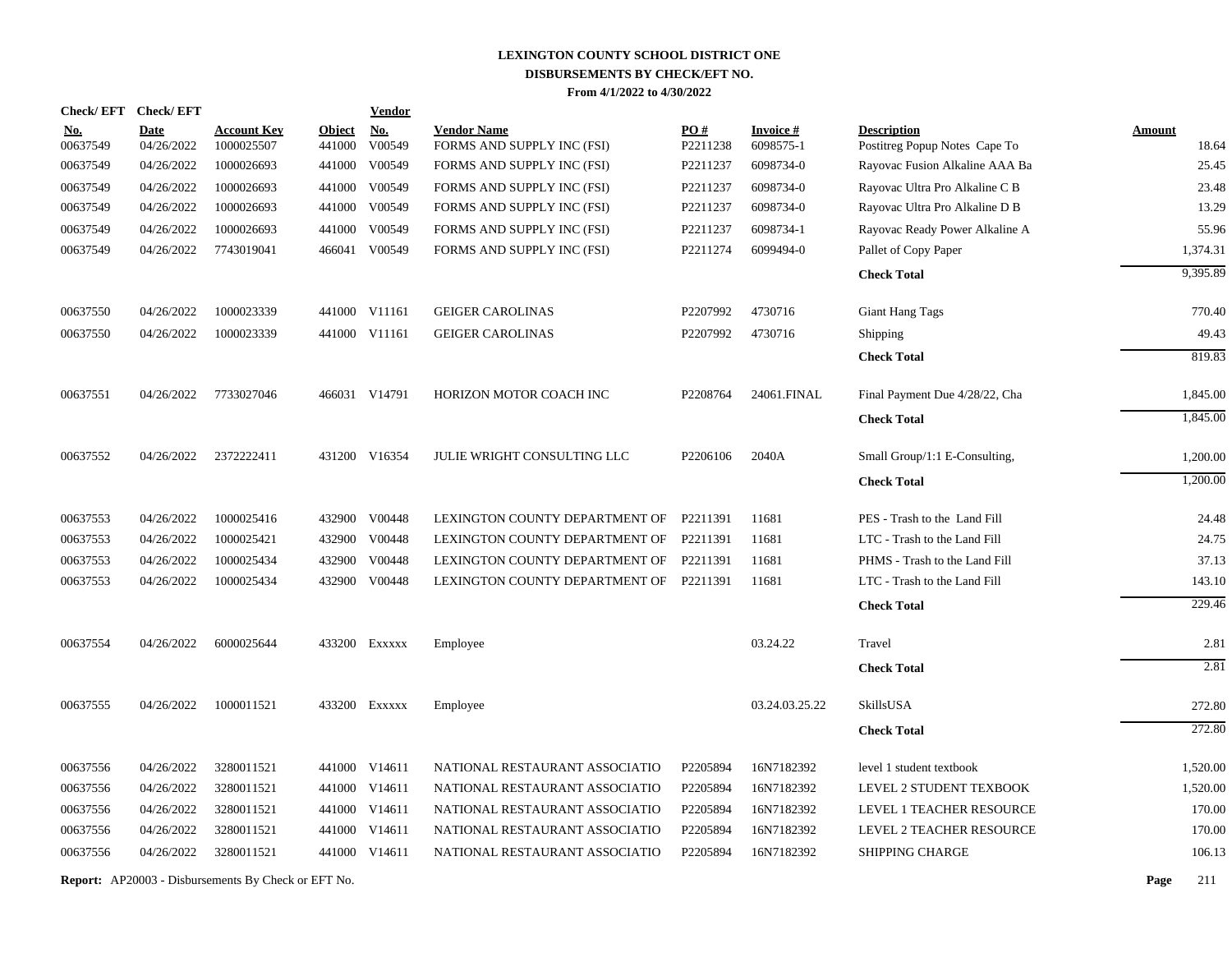| <b>Check/EFT</b> | <b>Check/EFT</b> |                                                            |               | <b>Vendor</b> |                                |          |                  |                                |               |           |
|------------------|------------------|------------------------------------------------------------|---------------|---------------|--------------------------------|----------|------------------|--------------------------------|---------------|-----------|
| <b>No.</b>       | <b>Date</b>      | <b>Account Key</b>                                         | <b>Object</b> | No.           | <b>Vendor Name</b>             | PO#      | <u>Invoice #</u> | <b>Description</b>             | <b>Amount</b> |           |
|                  |                  |                                                            |               |               |                                |          |                  | <b>Check Total</b>             |               | 3,486.13  |
| 00637557         | 04/26/2022       | 1000025408                                                 |               | 441020 V16166 | PALMETTO EQUIPMENT             | P2210051 | 7571             | DM - Ramp for SMO14            |               | 1,427.81  |
|                  |                  |                                                            |               |               |                                |          |                  | <b>Check Total</b>             |               | 1,427.81  |
| 00637558         | 04/26/2022       | 1000025429                                                 |               | 447000 V00082 | PALMETTO PROPANE               |          | 670536           | Energy                         |               | 518.18    |
| 00637558         | 04/26/2022       | 1000025429                                                 |               | 447000 V00082 | PALMETTO PROPANE               |          | 670537           | Energy                         |               | 378.20    |
|                  |                  |                                                            |               |               |                                |          |                  | <b>Check Total</b>             |               | 896.38    |
| 00637559         | 04/26/2022       | 1000014446                                                 |               | 436000 V00103 | PINE PRESS OF LEXINGTON INC    | P2211119 | 134627           | Banner - 2021-2023 Recognition |               | 102.06    |
|                  |                  |                                                            |               |               |                                |          |                  | <b>Check Total</b>             |               | 102.06    |
| 00637560         | 04/26/2022       | 2042112703                                                 |               | 441000 V00104 | PRO ED INC                     | P2210125 | 2933155          | PCI Reading Program Level One: |               | 340.00    |
| 00637560         | 04/26/2022       | 2042112703                                                 |               | 441000 V00104 | PRO ED INC                     | P2210125 | 2933155          | PCI Reading Program Level One: |               | 3,675.00  |
| 00637560         | 04/26/2022       | 2042112703                                                 |               | 441000 V00104 | PRO ED INC                     | P2210125 | 2933155          | PCI Reading Program Levels 1 & |               | 795.00    |
| 00637560         | 04/26/2022       | 2042112703                                                 |               | 441000 V00104 | PRO ED INC                     | P2210125 | 2933155          | PCI Reading Program Level One: |               | 400.00    |
| 00637560         | 04/26/2022       | 2042112703                                                 | 441000        | V00104        | PRO ED INC                     | P2210125 | 2933155          | PCI Reading Program Level Two: |               | 2,373.00  |
| 00637560         | 04/26/2022       | 2042112703                                                 |               | 441000 V00104 | PRO ED INC                     | P2210125 | 2933155          | PCI Reading Program Level Two: |               | 160.00    |
| 00637560         | 04/26/2022       | 2042112703                                                 | 441000        | V00104        | PRO ED INC                     | P2210125 | 2933155          | PCI Reading Program Level Two: |               | 114.00    |
| 00637560         | 04/26/2022       | 2042112703                                                 |               | 441000 V00104 | PRO ED INC                     | P2210125 | 2933155          | PCI Reading Program Level Thre |               | 2,610.00  |
| 00637560         | 04/26/2022       | 2042112703                                                 | 441000        | V00104        | PRO ED INC                     | P2210125 | 2933155          | PCI Reading Program Level Thre |               | 136.00    |
| 00637560         | 04/26/2022       | 2042112703                                                 |               | 441000 V00104 | PRO ED INC                     | P2210125 | 2933155          | PCI Reading Program Level Thre |               | 136.00    |
| 00637560         | 04/26/2022       | 2042112703                                                 | 441000        | V00104        | PRO ED INC                     | P2210125 | 2933155          | Basic Writing Series COMBO (Se |               | 1,820.00  |
| 00637560         | 04/26/2022       | 2042112703                                                 |               | 441000 V00104 | PRO ED INC                     | P2210125 | 2933155          | Shipping                       |               | 1,255.90  |
|                  |                  |                                                            |               |               |                                |          |                  | <b>Check Total</b>             |               | 13,814.90 |
| 00637561         | 04/26/2022       | 7886027037                                                 |               | 466099 V00708 | SCHOOL CUTS SCREENING AND EMBR | P2209861 | 54515            | Gildan Style 2000 t-shirt      |               | 194.52    |
| 00637561         | 04/26/2022       | 7886027037                                                 | 466099        | V00708        | SCHOOL CUTS SCREENING AND EMBR | P2209861 | 54515            | Gildan Style 2000 t-shirt      |               | 48.63     |
| 00637561         | 04/26/2022       | 7886027037                                                 | 466099        | V00708        | SCHOOL CUTS SCREENING AND EMBR | P2209861 | 54515            | Gildan Style 2000 XXXL t-shirt |               | 20.28     |
|                  |                  |                                                            |               |               |                                |          |                  | <b>Check Total</b>             |               | 263.43    |
| 00637563         | 04/26/2022       | 1000011346                                                 |               | 441000 V16452 | SCHOOL SPECIALTY LLC           | P2210748 | 208129736693     | Southworth Fine Parchment Acid |               | 94.72     |
| 00637563         | 04/26/2022       | 1000011346                                                 |               | 441000 V16452 | SCHOOL SPECIALTY LLC           | P2210748 | 208129736693     | Southworth Fine Parchment Acid |               | 94.72     |
| 00637563         | 04/26/2022       | 1000011322                                                 | 441000        | V16452        | SCHOOL SPECIALTY LLC           | P2210577 | 208129736727     | Colored Cardstock 8.5x11 assor |               | 16.68     |
| 00637563         | 04/26/2022       | 1000011322                                                 |               | 441000 V16452 | SCHOOL SPECIALTY LLC           | P2210577 | 208129736727     | Paper Astrobrights 8.5x11 Eco  |               | 16.68     |
|                  |                  | <b>Report:</b> AP20003 - Disbursements By Check or EFT No. |               |               |                                |          |                  |                                | Page          | 212       |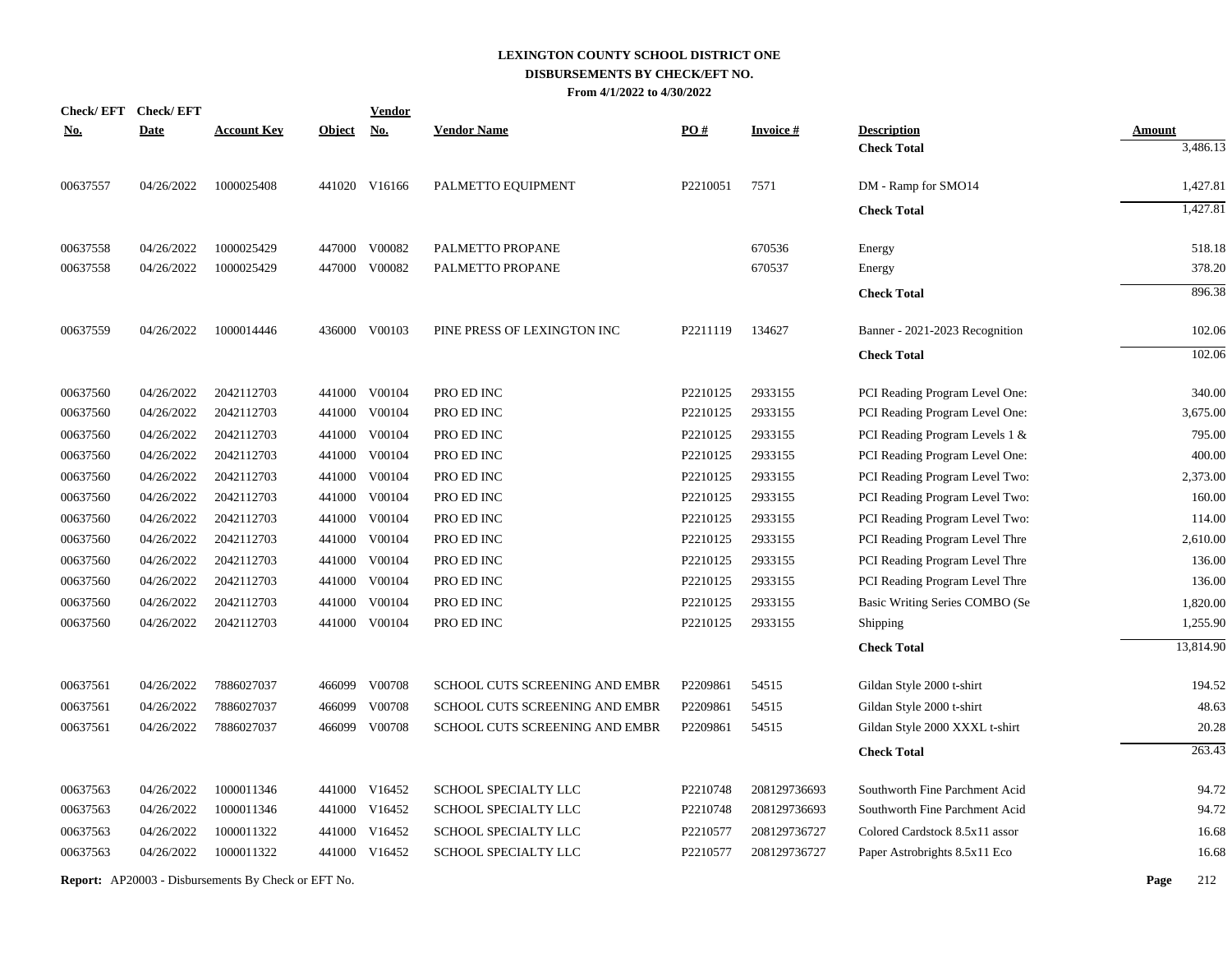| <b>Check/EFT</b>       | <b>Check/EFT</b>          |                           |                         | <b>Vendor</b> |                                            |                 |                                  |                                                     |                       |
|------------------------|---------------------------|---------------------------|-------------------------|---------------|--------------------------------------------|-----------------|----------------------------------|-----------------------------------------------------|-----------------------|
| <u>No.</u><br>00637563 | <b>Date</b><br>04/26/2022 | Account Kev<br>1000011322 | <b>Object</b><br>441000 | No.<br>V16452 | <b>Vendor Name</b><br>SCHOOL SPECIALTY LLC | PO#<br>P2210577 | <b>Invoice</b> #<br>208129736727 | <b>Description</b><br>Marker Mr. Sketch Scented set | <b>Amount</b><br>8.34 |
| 00637563               | 04/26/2022                | 1000011322                | 441000                  | V16452        | SCHOOL SPECIALTY LLC                       | P2210577        | 208129736727                     | Notes Post-It Super Sticky Lin                      | 24.61                 |
| 00637563               | 04/26/2022                | 1000011322                | 441000                  | V16452        | SCHOOL SPECIALTY LLC                       | P2210577        | 208129736727                     | Paper Cardstock 8.5x11 Bright                       | 16.20                 |
| 00637563               | 04/26/2022                | 1000011322                |                         | 441000 V16452 | SCHOOL SPECIALTY LLC                       | P2210577        | 208129736727                     | Laminating Pouches Scotch 8.9x                      | 20.44                 |
| 00637563               | 04/26/2022                | 7713527028                | 466041                  | V16452        | SCHOOL SPECIALTY LLC                       | P2208375        | 208129736824                     | Crayola Color Sticks Woodless                       | 29.62                 |
| 00637563               | 04/26/2022                | 1000022227                |                         | 441000 V16452 | SCHOOL SPECIALTY LLC                       | P2208708        | 208129736834                     | Drawstring Sports Backpack 14                       | 83.25                 |
| 00637563               | 04/26/2022                | 1000011325                | 441000                  | V16452        | SCHOOL SPECIALTY LLC                       | P2208717        | 208129736836                     | Astrobrights Card Stock 812 x                       | 38.93                 |
| 00637563               | 04/26/2022                | 2022011203                | 441000                  | V16452        | SCHOOL SPECIALTY LLC                       | P2210655        | 208129736856                     | Sax Mesh Zippered Bags, 12x16                       | 115.78                |
| 00637563               | 04/26/2022                | 2022011203                | 441000                  | V16452        | SCHOOL SPECIALTY LLC                       | P2210761        | 208129736862                     | <b>Creativity Street Craft Sticks</b>               | 6.94                  |
| 00637563               | 04/26/2022                | 2022011203                | 441000                  | V16452        | SCHOOL SPECIALTY LLC                       | P2210761        | 208129736862                     | <b>Creativity Street Assorted Col</b>               | 1.87                  |
| 00637563               | 04/26/2022                | 2022011203                | 441000                  | V16452        | SCHOOL SPECIALTY LLC                       | P2210759        | 208129736863                     | Drum of Dice                                        | 34.56                 |
| 00637563               | 04/26/2022                | 1000011341                |                         | 441000 V16452 | SCHOOL SPECIALTY LLC                       | P2210588        | 208129736956                     | Avery Durable View Binder 1 In                      | 185.65                |
| 00637563               | 04/26/2022                | 1000011341                |                         | 441000 V16452 | SCHOOL SPECIALTY LLC                       | P2210588        | 208129736956                     | Business Source Index Cards 3                       | 15.57                 |
| 00637563               | 04/26/2022                | 1000011337                |                         | 441000 V16452 | SCHOOL SPECIALTY LLC                       | P2210641        | 208129736989                     | Sparco Heavy Duty Grip Bulldog                      | 9.59                  |
| 00637563               | 04/26/2022                | 1000011337                | 441000                  | V16452        | SCHOOL SPECIALTY LLC                       | P2210641        | 208129736989                     | uniball Air Roller Ball Stick                       | 77.04                 |
| 00637563               | 04/26/2022                | 1000011337                | 441000                  | V16452        | SCHOOL SPECIALTY LLC                       | P2210641        | 208129736989                     | Staedtler Lumocolor Water Base                      | 78.42                 |
| 00637563               | 04/26/2022                | 1000011337                | 441000                  | V16452        | <b>SCHOOL SPECIALTY LLC</b>                | P2210641        | 208129736989                     | <b>BIC Intensity Paint Markers Bu</b>               | 38.24                 |
| 00637563               | 04/26/2022                | 1000011337                | 441000                  | V16452        | SCHOOL SPECIALTY LLC                       | P2210641        | 208129736989                     | Business Source Smiling Face E                      | 27.07                 |
| 00637563               | 04/26/2022                | 1000011338                | 441000                  | V16452        | SCHOOL SPECIALTY LLC                       | P2209778        | 208129737345                     | Edupress Pete the Cat Word Fam                      | 14.25                 |
| 00637563               | 04/26/2022                | 1000011341                |                         | 441000 V16452 | SCHOOL SPECIALTY LLC                       | P2209776        | 208129737346                     | CLine Reusable Dry Erase Pocke                      | 338.92                |
| 00637563               | 04/26/2022                | 1000021246                |                         | 441000 V16452 | SCHOOL SPECIALTY LLC                       | P2210325        | 208129737355                     | School Smart Mini Composition                       | 14.55                 |
| 00637563               | 04/26/2022                | 1000021246                |                         | 441000 V16452 | SCHOOL SPECIALTY LLC                       | P2210325        | 208129737355                     | Sharpie SGel Gel Pens Sleek Me                      | 31.15                 |
| 00637563               | 04/26/2022                | 2022011203                |                         | 441000 V16452 | SCHOOL SPECIALTY LLC                       | P2211023        | 208129750429                     | Post-It Notes, 1.5 x 2, Jaipur                      | 17.78                 |
| 00637563               | 04/26/2022                | 1000011337                | 441000                  | V16452        | SCHOOL SPECIALTY LLC                       | P2210641        | 208129750945                     | School Smart Prong Fasteners 1                      | 4.44                  |
| 00637563               | 04/26/2022                | 1000011337                |                         | 441000 V16452 | SCHOOL SPECIALTY LLC                       | P2210641        | 208129750945                     | School Smart Folder with Faste                      | 66.70                 |
| 00637563               | 04/26/2022                | 1000011337                | 441000                  | V16452        | SCHOOL SPECIALTY LLC                       | P2210641        | 208129750945                     | School Smart Folder with Faste                      | 66.70                 |
| 00637563               | 04/26/2022                | 1000011337                | 441000                  | V16452        | <b>SCHOOL SPECIALTY LLC</b>                | P2210641        | 208129750945                     | School Smart Folder with Faste                      | 66.70                 |
| 00637563               | 04/26/2022                | 1000011337                |                         | 441000 V16452 | SCHOOL SPECIALTY LLC                       | P2210641        | 208129750945                     | School Smart 2Pocket Portfolio                      | 44.47                 |
| 00637563               | 04/26/2022                | 1000011337                |                         | 441000 V16452 | SCHOOL SPECIALTY LLC                       | P2210641        | 208129750945                     | Mavalus Removable Poster Tape                       | 235.94                |
| 00637563               | 04/26/2022                | 1000011337                |                         | 441000 V16452 | SCHOOL SPECIALTY LLC                       | P2210641        | 208129750945                     | School Smart DryErase Student                       | 211.39                |
| 00637563               | 04/26/2022                | 1000011337                |                         | 441000 V16452 | SCHOOL SPECIALTY LLC                       | P2210641        | 208129750945                     | Oxford Index Card Guides 3 x 5                      | 3.68                  |
| 00637563               | 04/26/2022                | 1000011337                |                         | 441000 V16452 | SCHOOL SPECIALTY LLC                       | P2210641        | 208129750945                     | Mr Sketch Premium Washable Sce                      | 27.81                 |
| 00637563               | 04/26/2022                | 1000011337                | 441000                  | V16452        | SCHOOL SPECIALTY LLC                       | P2210641        | 208129750945                     | Sharpie Ultra Fine Point Color                      | 19.46                 |
| 00637563               | 04/26/2022                | 1000011337                |                         | 441000 V16452 | SCHOOL SPECIALTY LLC                       | P2210641        | 208129750945                     | Astrobrights Card Stock 812 x                       | 16.20                 |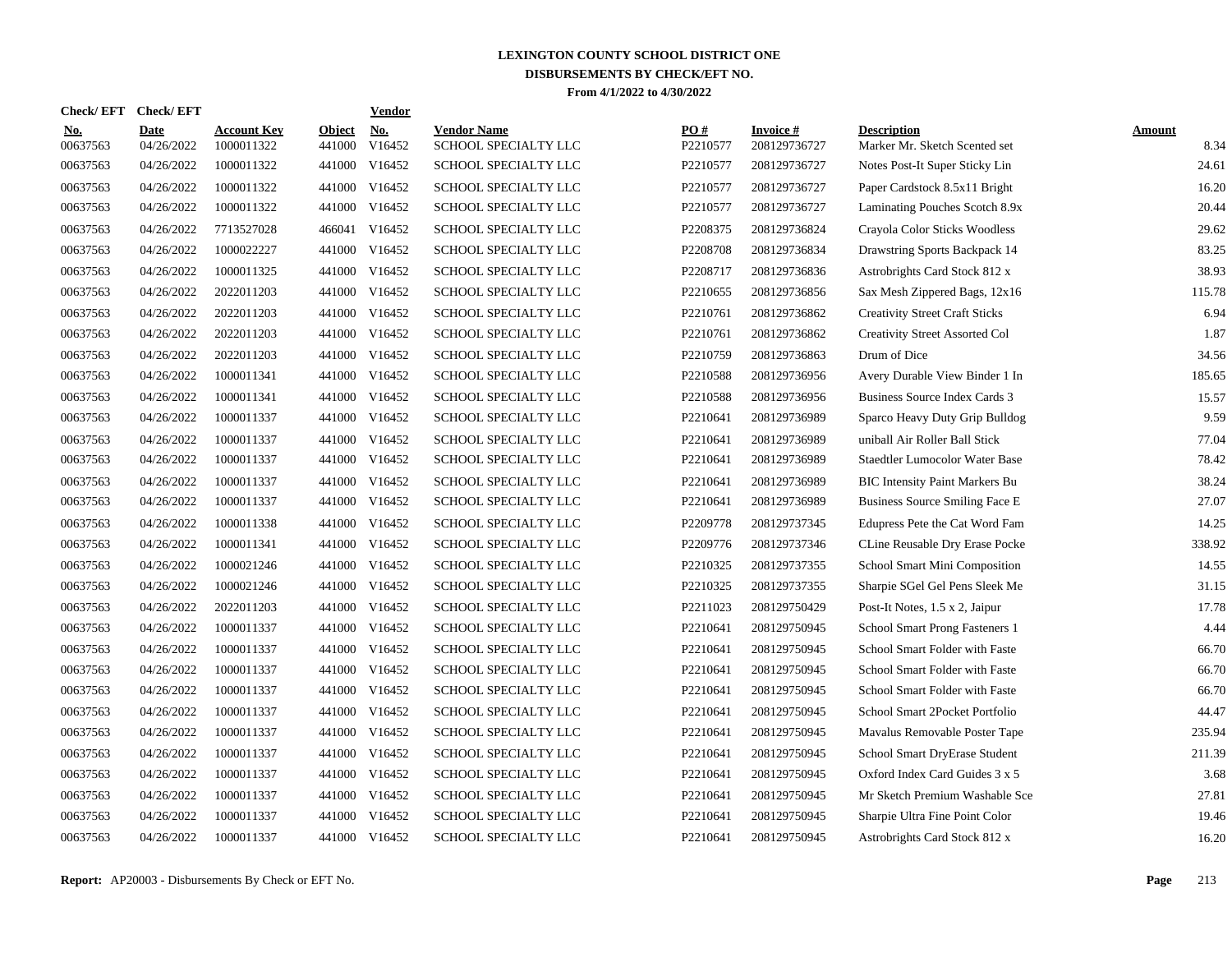| Check/ EFT             | <b>Check/EFT</b>          |                                  |                         | <b>Vendor</b>                       |                                            |                 |                           |                                                     |                 |
|------------------------|---------------------------|----------------------------------|-------------------------|-------------------------------------|--------------------------------------------|-----------------|---------------------------|-----------------------------------------------------|-----------------|
| <u>No.</u><br>00637563 | <b>Date</b><br>04/26/2022 | <b>Account Key</b><br>1000011337 | <b>Object</b><br>441000 | $\underline{\text{No}}$ .<br>V16452 | <b>Vendor Name</b><br>SCHOOL SPECIALTY LLC | PO#<br>P2210641 | Invoice #<br>208129750945 | <b>Description</b><br>Astrobrights Card Stock 812 x | Amount<br>16.20 |
| 00637563               | 04/26/2022                | 1000011337                       | 441000                  | V16452                              | SCHOOL SPECIALTY LLC                       | P2210641        | 208129750945              | Astrobrights Card Stock 812 x                       | 16.20           |
| 00637563               | 04/26/2022                | 1000011337                       | 441000                  | V16452                              | SCHOOL SPECIALTY LLC                       | P2210641        | 208129750945              | Scotch Classic Tape Dispenser                       | 22.20           |
| 00637563               | 04/26/2022                | 1000011337                       |                         | 441000 V16452                       | SCHOOL SPECIALTY LLC                       | P2210641        | 208129750945              | Scotch Classic Tape Dispenser                       | 22.20           |
| 00637563               | 04/26/2022                | 1000011337                       |                         | 441000 V16452                       | SCHOOL SPECIALTY LLC                       | P2210641        | 208129750945              | Maped Vertical Covered Pencil                       | 83.41           |
| 00637563               | 04/26/2022                | 1000011337                       |                         | 441000 V16452                       | SCHOOL SPECIALTY LLC                       | P2210641        | 208129750945              | School Smart TwoTone Reversibl                      | 70.36           |
| 00637563               | 04/26/2022                | 1000011337                       | 441000                  | V16452                              | SCHOOL SPECIALTY LLC                       | P2210641        | 208129750945              | School Smart TwoTone Reversibl                      | 35.18           |
| 00637563               | 04/26/2022                | 1000011337                       | 441000                  | V16452                              | SCHOOL SPECIALTY LLC                       | P2210641        | 208129750945              | School Smart TwoTone Reversibl                      | 35.18           |
| 00637563               | 04/26/2022                | 1000011337                       | 441000                  | V16452                              | SCHOOL SPECIALTY LLC                       | P2210641        | 208129750945              | School Smart Pointed Tip Kids                       | 35.18           |
| 00637563               | 04/26/2022                | 1000011337                       | 441000                  | V16452                              | SCHOOL SPECIALTY LLC                       | P2210641        | 208129750945              | School Smart Hardwood Meter St                      | 14.93           |
| 00637563               | 04/26/2022                | 1000011337                       | 441000                  | V16452                              | SCHOOL SPECIALTY LLC                       | P2210641        | 208129750945              | School Smart Base 10 Component                      | 12.93           |
| 00637563               | 04/26/2022                | 1000011337                       |                         | 441000 V16452                       | SCHOOL SPECIALTY LLC                       | P2210641        | 208129750945              | School Smart Base 10 Component                      | 20.44           |
| 00637563               | 04/26/2022                | 1000011337                       |                         | 441000 V16452                       | SCHOOL SPECIALTY LLC                       | P2210641        | 208129750945              | School Smart Heavy Duty Portfo                      | 21.19           |
| 00637563               | 04/26/2022                | 1000011337                       |                         | 441000 V16452                       | SCHOOL SPECIALTY LLC                       | P2210641        | 208129750945              | <b>School Smart Presentation Bind</b>               | 17.01           |
| 00637563               | 04/26/2022                | 1000021214                       | 441000                  | V16452                              | SCHOOL SPECIALTY LLC                       | P2209927        | 208129751979              | Mr. Sketch Scented Markers                          | 27.81           |
| 00637563               | 04/26/2022                | 1000011341                       | 441000                  | V16452                              | SCHOOL SPECIALTY LLC                       | P2210213        | 208129752106              | Crayola Washable Broad Line Ma                      | 34.75           |
| 00637563               | 04/26/2022                | 1000011228                       | 441000                  | V16452                              | <b>SCHOOL SPECIALTY LLC</b>                | P2210734        | 208129752175              | DYMO LabelWriter 550 Turbo                          | 194.73          |
| 00637563               | 04/26/2022                | 1000011228                       | 441000                  | V16452                              | SCHOOL SPECIALTY LLC                       | P2210734        | 208129752175              | SunWorks Heavyweight Construct                      | 21.83           |
| 00637563               | 04/26/2022                | 1000011228                       | 441000                  | V16452                              | SCHOOL SPECIALTY LLC                       | P2210734        | 208129752175              | TruRay Sulphite Construction P                      | 22.90           |
| 00637563               | 04/26/2022                | 1000011228                       |                         | 441000 V16452                       | SCHOOL SPECIALTY LLC                       | P2210734        | 208129752175              | SunWorks Heavyweight Construct                      | 27.71           |
| 00637563               | 04/26/2022                | 1000011228                       | 441000                  | V16452                              | SCHOOL SPECIALTY LLC                       | P2210734        | 208129752175              | TruRay Sulphite Construction P                      | 38.84           |
| 00637563               | 04/26/2022                | 1000011228                       |                         | 441000 V16452                       | SCHOOL SPECIALTY LLC                       | P2210734        | 208129752175              | TruRay Sulphite Construction P                      | 22.90           |
| 00637563               | 04/26/2022                | 1000011228                       | 441000                  | V16452                              | SCHOOL SPECIALTY LLC                       | P2210734        | 208129752175              | Elmers Glue Stick Classroom Pa                      | 55.60           |
| 00637563               | 04/26/2022                | 1000011346                       | 441000                  | V16452                              | SCHOOL SPECIALTY LLC                       | P2210748        | 208129758883              | Exact Index Cardstock 812 x 11                      | 350.31          |
| 00637563               | 04/26/2022                | 1000011346                       | 441000                  | V16452                              | SCHOOL SPECIALTY LLC                       | P2210748        | 208129758883              | EXPO Dry Erase Whiteboard Liqu                      | 1.007.94        |
| 00637563               | 04/26/2022                | 1000011346                       | 441000                  | V16452                              | SCHOOL SPECIALTY LLC                       | P2210748        | 208129758883              | School Smart Laminating Film R                      | 191.92          |
| 00637563               | 04/26/2022                | 2022011203                       | 441000                  | V16452                              | SCHOOL SPECIALTY LLC                       | P2211027        | 208129759215              | Avery Card Stock Paper, 8.5 x                       | 10.41           |
| 00637563               | 04/26/2022                | 2022011203                       | 441000                  | V16452                              | SCHOOL SPECIALTY LLC                       | P2211027        | 208129759215              | Post-It-Lined Recycled Notes,                       | 20.99           |
| 00637563               | 04/26/2022                | 1000014315                       |                         | 441000 V16452                       | SCHOOL SPECIALTY LLC                       | P2210900        | 208129783748              | <b>Business Source View Binder 5</b>                | 64.80           |
| 00637563               | 04/26/2022                | 1000011314                       |                         | 441000 V16452                       | SCHOOL SPECIALTY LLC                       | P2210844        | 208129783776              | Ziploc Quart Storage Seal Top                       | 24.33           |
| 00637563               | 04/26/2022                | 2240117516                       |                         | 441000 V16452                       | SCHOOL SPECIALTY LLC                       | P2210795        | 208129784025              | clay art white 50 pounds                            | 49.78           |
| 00637563               | 04/26/2022                | 1000011326                       |                         | 441000 V16452                       | SCHOOL SPECIALTY LLC                       | P2210822        | 208129784687              | Edx Geoboards 11 x 11 Pin Set                       | 28.71           |
| 00637563               | 04/26/2022                | 1000011326                       | 441000                  | V16452                              | SCHOOL SPECIALTY LLC                       | P2210822        | 208129784687              | Bankers Box 8Compartment Liter                      | 38.52           |
| 00637563               | 04/26/2022                | 1000011326                       |                         | 441000 V16452                       | SCHOOL SPECIALTY LLC                       | P2210822        | 208129784687              | Fadeless Designs Paper Roll Na                      | 19.12           |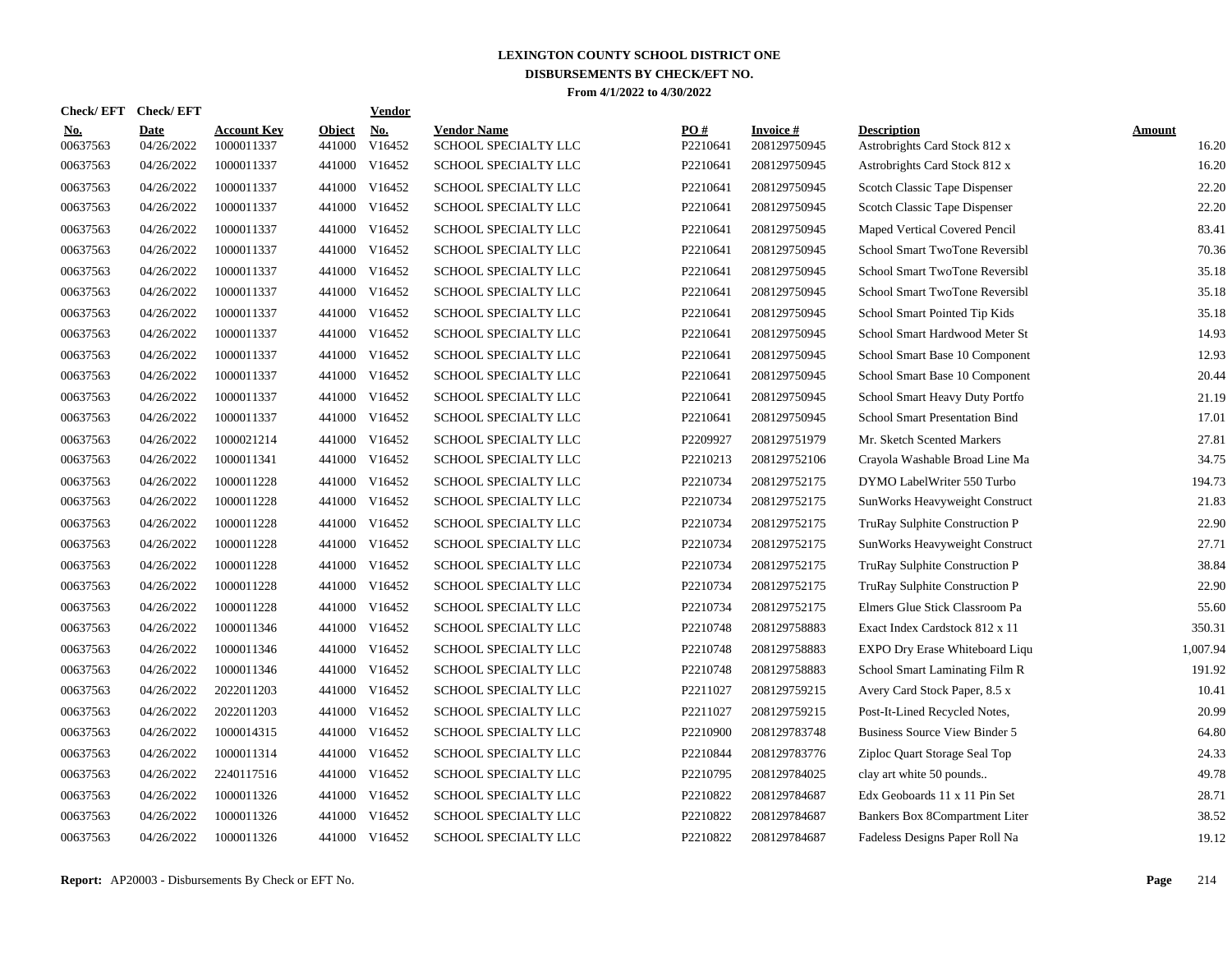| <b>Check/EFT</b> | <b>Check/EFT</b> |                                                            |               | <b>Vendor</b> |                                |          |                 |                                               |               |
|------------------|------------------|------------------------------------------------------------|---------------|---------------|--------------------------------|----------|-----------------|-----------------------------------------------|---------------|
| <u>No.</u>       | <b>Date</b>      | <b>Account Key</b>                                         | <b>Object</b> | <b>No.</b>    | <b>Vendor Name</b>             | PO#      | <b>Invoice#</b> | <b>Description</b>                            | <b>Amount</b> |
| 00637563         | 04/26/2022       | 1000011326                                                 |               | 441000 V16452 | SCHOOL SPECIALTY LLC           | P2210822 | 208129784687    | Fadeless Designs Paper Roll Sh                | 19.12         |
| 00637563         | 04/26/2022       | 1000011326                                                 |               | 441000 V16452 | SCHOOL SPECIALTY LLC           | P2210822 | 208129784687    | Fadeless Designs Paper Roll Bl                | 19.12         |
| 00637563         | 04/26/2022       | 1000011326                                                 |               | 441000 V16452 | SCHOOL SPECIALTY LLC           | P2210822 | 208129784687    | Fadeless Designs Paper Roll Co                | 19.12         |
| 00637563         | 04/26/2022       | 1000011326                                                 |               | 441000 V16452 | SCHOOL SPECIALTY LLC           | P2210822 | 208129784687    | Fadeless Designs Paper Roll Co                | 19.12         |
| 00637563         | 04/26/2022       | 1000011326                                                 |               | 441000 V16452 | SCHOOL SPECIALTY LLC           | P2210822 | 208129784687    | Fadeless Designs Paper Roll Co                | 19.12         |
| 00637563         | 04/26/2022       | 1000011326                                                 |               | 441000 V16452 | SCHOOL SPECIALTY LLC           | P2210822 | 208129784687    | Fadeless Designs Paper Roll Co                | 19.12         |
| 00637563         | 04/26/2022       | 1000011326                                                 |               | 441000 V16452 | SCHOOL SPECIALTY LLC           | P2210822 | 208129784687    | <b>Creativity Street Masking Tape</b>         | 109.30        |
| 00637563         | 04/26/2022       | 3711011326                                                 |               | 441000 V16452 | SCHOOL SPECIALTY LLC           | P2210822 | 208129784687    | Smead HighGloss TwoPocket Fold                | 309.12        |
| 00637563         | 04/26/2022       | 3711011326                                                 |               | 441000 V16452 | SCHOOL SPECIALTY LLC           | P2210822 | 208129784687    | Postit Super Sticky Lined Note                | 123.05        |
| 00637563         | 04/26/2022       | 3711011326                                                 |               | 441000 V16452 | SCHOOL SPECIALTY LLC           | P2210822 | 208129784687    | Postit Lined Notepad 3 x 5 in                 | 278.47        |
| 00637563         | 04/26/2022       | 3711011326                                                 |               | 441000 V16452 | SCHOOL SPECIALTY LLC           | P2210822 | 208129784687    | Crayola Original Fine Tip Mark                | 117.10        |
| 00637563         | 04/26/2022       | 1000011326                                                 |               | 441000 V16452 | SCHOOL SPECIALTY LLC           | P2210937 | 208129784753    | Postit Lined Notepad 3 x 5 in                 | 185.65        |
| 00637563         | 04/26/2022       | 2022011203                                                 |               | 441000 V16452 | <b>SCHOOL SPECIALTY LLC</b>    | P2210933 | 208129784784    | School Smart Dry Erase Boards-                | 37.13         |
| 00637563         | 04/26/2022       | 2022011203                                                 |               | 441000 V16452 | SCHOOL SPECIALTY LLC           | P2210933 | 208129784784    | Post It Wall Easel, 3-1/4x15",                | 24.61         |
| 00637563         | 04/26/2022       | 2022011203                                                 |               | 441000 V16452 | SCHOOL SPECIALTY LLC           | P2210933 | 208129784784    | Learning Resources Double-Side                | 24.68         |
| 00637563         | 04/26/2022       | 2022011203                                                 |               | 441000 V16452 | SCHOOL SPECIALTY LLC           | P2210933 | 208129784784    | Learning Resources Magnetic Po                | 24.13         |
| 00637563         | 04/26/2022       | 2022011203                                                 |               | 441000 V16452 | <b>SCHOOL SPECIALTY LLC</b>    | P2210933 | 208129784784    | Astrobrights "Happy" Assortmen                | 16.68         |
| 00637563         | 04/26/2022       | 2022011203                                                 |               | 441000 V16452 | SCHOOL SPECIALTY LLC           | P2210933 | 208129784784    | School Smart Zipper Pencil Pou                | 25.03         |
| 00637563         | 04/26/2022       | 1000011342                                                 |               | 441000 V16452 | SCHOOL SPECIALTY LLC           | P2210846 | 208129784791    | School Smart Zipper Pencil Pou                | 50.05         |
| 00637563         | 04/26/2022       | 1000011342                                                 |               | 441000 V16452 | SCHOOL SPECIALTY LLC           | P2210846 | 208129784791    | BIC Round Stic Ballpoint Pen 1                | 1.18          |
| 00637563         | 04/26/2022       | 1000011342                                                 |               | 441000 V16452 | SCHOOL SPECIALTY LLC           | P2210849 | 208129784792    | School Smart Chart Paper Pad 2                | 83.35         |
| 00637563         | 04/26/2022       | 1000011342                                                 |               | 441000 V16452 | SCHOOL SPECIALTY LLC           | P2210849 | 208129784792    | School Smart Chart Tablet 24 x                | 41.62         |
| 00637563         | 04/26/2022       | 1000011342                                                 |               | 441000 V16452 | SCHOOL SPECIALTY LLC           | P2210849 | 208129784792    | School Smart Chart Paper Pad 2                | 9.31          |
| 00637563         | 04/26/2022       | 1000011342                                                 |               | 441000 V16452 | SCHOOL SPECIALTY LLC           | P2210849 | 208129784792    | School Smart Chart Paper Pad 2                | 52.52         |
| 00637563         | 04/26/2022       | 1000014123                                                 |               | 441000 V16452 | SCHOOL SPECIALTY LLC           | P2209666 | 208129784970    | Samsill Economy View Binder 1                 | 50.05         |
| 00637563         | 04/26/2022       | 1000011415                                                 |               | 441000 V16452 | SCHOOL SPECIALTY LLC           | P2206377 | 208129785377    | Genuine Joe DisposableReusable                | 88.17         |
|                  |                  |                                                            |               |               |                                |          |                 | <b>Check Total</b>                            | 6,657.49      |
|                  |                  |                                                            |               |               |                                |          |                 |                                               |               |
| 00637564         | 04/26/2022       | 1000011513                                                 |               | 433100 V01115 | <b>SKILLSUSA SC</b>            | P2211432 |                 | SC22010 INVOICE SKillsUSA National Leadership | 780.00        |
| 00637564         | 04/26/2022       | 1000011513                                                 |               | 433200 V01115 | <b>SKILLSUSA SC</b>            | P2211432 |                 | SC22010 INVOICE Advisor Registration Fee      | 195.00        |
|                  |                  |                                                            |               |               |                                |          |                 | <b>Check Total</b>                            | 975.00        |
| 00637565         | 04/26/2022       | 1000025426                                                 |               | 441020 V13230 | SMITH AND JONES JANITORIAL SUP | P2209964 | 217318          | 95118 ATLAS WIPES                             | 184.05        |
| 00637565         | 04/26/2022       | 1000025426                                                 |               | 441020 V13230 | SMITH AND JONES JANITORIAL SUP | P2209964 | 217318          | 20" 20014 BLACK STRIPPING PADS                | 196.61        |
| 00637565         | 04/26/2022       | 1000025416                                                 |               | 441020 V13230 | SMITH AND JONES JANITORIAL SUP | P2209245 | 217319          | LIQUID DEODORIZER                             | 77.41         |
|                  |                  | <b>Report:</b> AP20003 - Disbursements By Check or EFT No. |               |               |                                |          |                 |                                               | Page<br>215   |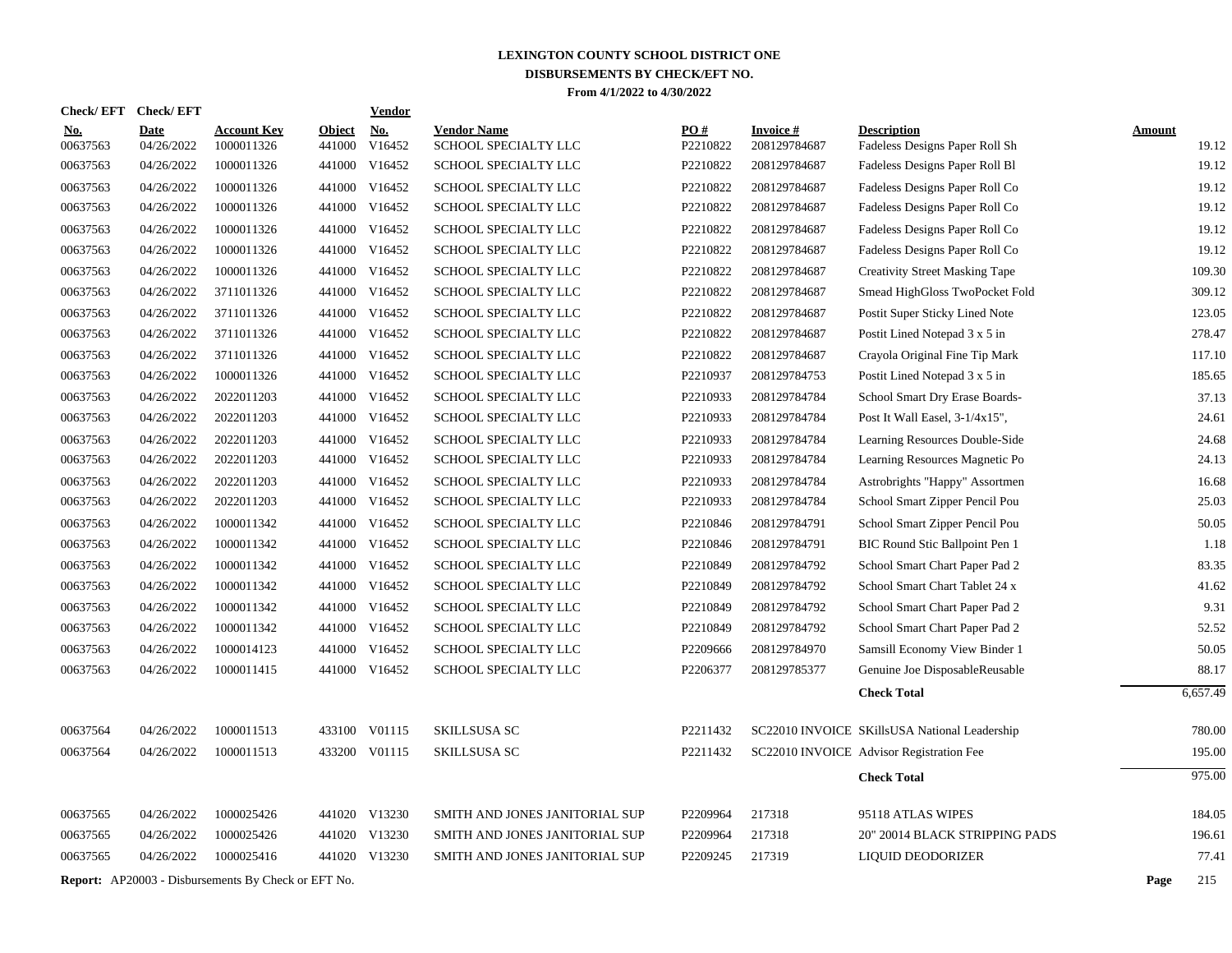| <b>Check/EFT</b>       | <b>Check/EFT</b>          |                                  |               | <b>Vendor</b>        |                                                      |                 |                     |                                            |                  |
|------------------------|---------------------------|----------------------------------|---------------|----------------------|------------------------------------------------------|-----------------|---------------------|--------------------------------------------|------------------|
| <u>No.</u><br>00637565 | <b>Date</b><br>04/26/2022 | <b>Account Kev</b><br>1000025416 | <b>Object</b> | No.<br>441020 V13230 | <b>Vendor Name</b><br>SMITH AND JONES JANITORIAL SUP | PO#<br>P2209245 | Invoice #<br>217319 | <b>Description</b><br>CAN DO FLOOR CLEANER | Amount<br>134.05 |
| 00637565               | 04/26/2022                | 1000025416                       |               | 441020 V13230        | SMITH AND JONES JANITORIAL SUP                       | P2209245        | 217319              | <b>LEMON DISINFECTANT</b>                  | 107.41           |
| 00637565               | 04/26/2022                | 1000025416                       |               | 441020 V13230        | SMITH AND JONES JANITORIAL SUP                       | P2209245        | 217319              | <b>ZIP STRIPPER</b>                        | 2,288.20         |
| 00637565               | 04/26/2022                | 1000025416                       |               | 441020 V13230        | SMITH AND JONES JANITORIAL SUP                       | P2209245        | 217319              | <b>EXQUISIT WAX</b>                        | 2,510.22         |
| 00637565               | 04/26/2022                | 1000025416                       |               | 441020 V13230        | SMITH AND JONES JANITORIAL SUP                       | P2209245        | 217319              | WHITE PEARL HAND SOAP                      | 65.06            |
| 00637565               | 04/26/2022                | 1000025430                       |               | 441020 V13230        | SMITH AND JONES JANITORIAL SUP                       | P2208994        | 217320              | 95118 ATLAS WIPES                          | 276.06           |
| 00637565               | 04/26/2022                | 1000025430                       |               | 441020 V13230        | SMITH AND JONES JANITORIAL SUP                       | P2208994        | 217320              | 20" 20014 BLACK STRIPPING PADS             | 52.43            |
| 00637565               | 04/26/2022                | 1000025430                       |               | 441020 V13230        | SMITH AND JONES JANITORIAL SUP                       | P2208994        | 217320              | 9013 24" DUST MOP 3"                       | 53.45            |
| 00637565               | 04/26/2022                | 1000025430                       |               | 441020 V13230        | SMITH AND JONES JANITORIAL SUP                       | P2208994        | 217320              | 9014 36" DUST MOP 3"                       | 70.62            |
| 00637565               | 04/26/2022                | 1000025430                       |               | 441020 V13230        | SMITH AND JONES JANITORIAL SUP                       | P2208994        | 217320              | 9015 48" DUST MOP 3"                       | 68.48            |
| 00637565               | 04/26/2022                | 1000025430                       |               | 441020 V13230        | SMITH AND JONES JANITORIAL SUP                       | P2208994        | 217320              | 9016 60" DUST MOP 3"                       | 39.16            |
| 00637565               | 04/26/2022                | 1000025430                       |               | 441020 V13230        | SMITH AND JONES JANITORIAL SUP                       | P2209242        | 217322              | LIQUID DEODORIZER                          | 193.57           |
| 00637565               | 04/26/2022                | 1000025430                       | 441020 V13230 |                      | SMITH AND JONES JANITORIAL SUP                       | P2209242        | 217322              | CAN DO FLOOR CLEANER                       | 201.07           |
| 00637565               | 04/26/2022                | 1000025430                       | 441020 V13230 |                      | SMITH AND JONES JANITORIAL SUP                       | P2209242        | 217322              | HUSKI CREAM CLEANER                        | 86.67            |
| 00637565               | 04/26/2022                | 1000025430                       |               | 441020 V13230        | SMITH AND JONES JANITORIAL SUP                       | P2209242        | 217322              | <b>LEMON DISINFECTANT</b>                  | 143.21           |
| 00637565               | 04/26/2022                | 1000025430                       |               | 441020 V13230        | SMITH AND JONES JANITORIAL SUP                       | P2209242        | 217322              | <b>ZIP STRIPPER</b>                        | 1,307.54         |
| 00637565               | 04/26/2022                | 1000025430                       |               | 441020 V13230        | SMITH AND JONES JANITORIAL SUP                       | P2209242        | 217322              | <b>EXQUISIT WAX</b>                        | 1,476.60         |
|                        |                           |                                  |               |                      |                                                      |                 |                     | <b>Check Total</b>                         | 9,531.87         |
| 00637566               | 04/26/2022                | 1000025421                       |               | 441020 V11679        | SPARROW AND KENNEDY TRACTOR CO P2211309              |                 | 959964              | LTC - Clutch                               | 415.49           |
|                        |                           |                                  |               |                      |                                                      |                 |                     | <b>Check Total</b>                         | 415.49           |
| 00637567               | 04/26/2022                | 7744019011                       |               | 466041 V14086        | WARDS NATURAL SCIENCE EST LLC                        | P2210141        | 8807993815          | General Dissection Sheep Brain             | 267.48           |
| 00637567               | 04/26/2022                | 7744019011                       |               | 466041 V14086        | WARDS NATURAL SCIENCE EST LLC                        | P2210141        | 8807993815          | Preserved Fetal Pigs                       | 123.00           |
| 00637567               | 04/26/2022                | 7744019011                       |               | 466041 V14086        | WARDS NATURAL SCIENCE EST LLC                        | P2210141        | 8807993815          | Preserved Fetal Pigs, 10/pk                | 219.34           |
| 00637567               | 04/26/2022                | 2022018839                       |               | 441000 V14086        | WARDS NATURAL SCIENCE EST LLC                        | P2210733        | 8808108929          | Flowerplot Plastic 3.5in pk100             | 64.59            |
|                        |                           |                                  |               |                      |                                                      |                 |                     | <b>Check Total</b>                         | 674.41           |
| 00637568               | 04/26/2022                | 7887081011                       |               | 466049 V00662        | COUNTRY CLUB OF LEXINGTON                            | P2211437        | P2211437.LHS        | Players in fundraiser tourname             | 4,680.00         |
|                        |                           |                                  |               |                      |                                                      |                 |                     | <b>Check Total</b>                         | 4,680.00         |
| 00637569               | 04/26/2022                | 7999127013                       |               | 466099 V17245        | PALMETTO BOYS STATE                                  | P2211430        | P2211430.GHS        | Palmetto Boys Participation Fe             | 600.00           |
| 00637569               | 04/26/2022                | 7999127013                       |               | 466099 V17245        | PALMETTO BOYS STATE                                  | P2211430        | P2211430.GHS        | <b>Student Registration Fees</b>           | 200.00           |
| 00637569               | 04/26/2022                | 7999127013                       |               | 466099 V17245        | PALMETTO BOYS STATE                                  | P2211430        | P2211430.GHS        | Room Key Deposits                          | 40.00            |
|                        |                           |                                  |               |                      |                                                      |                 |                     |                                            |                  |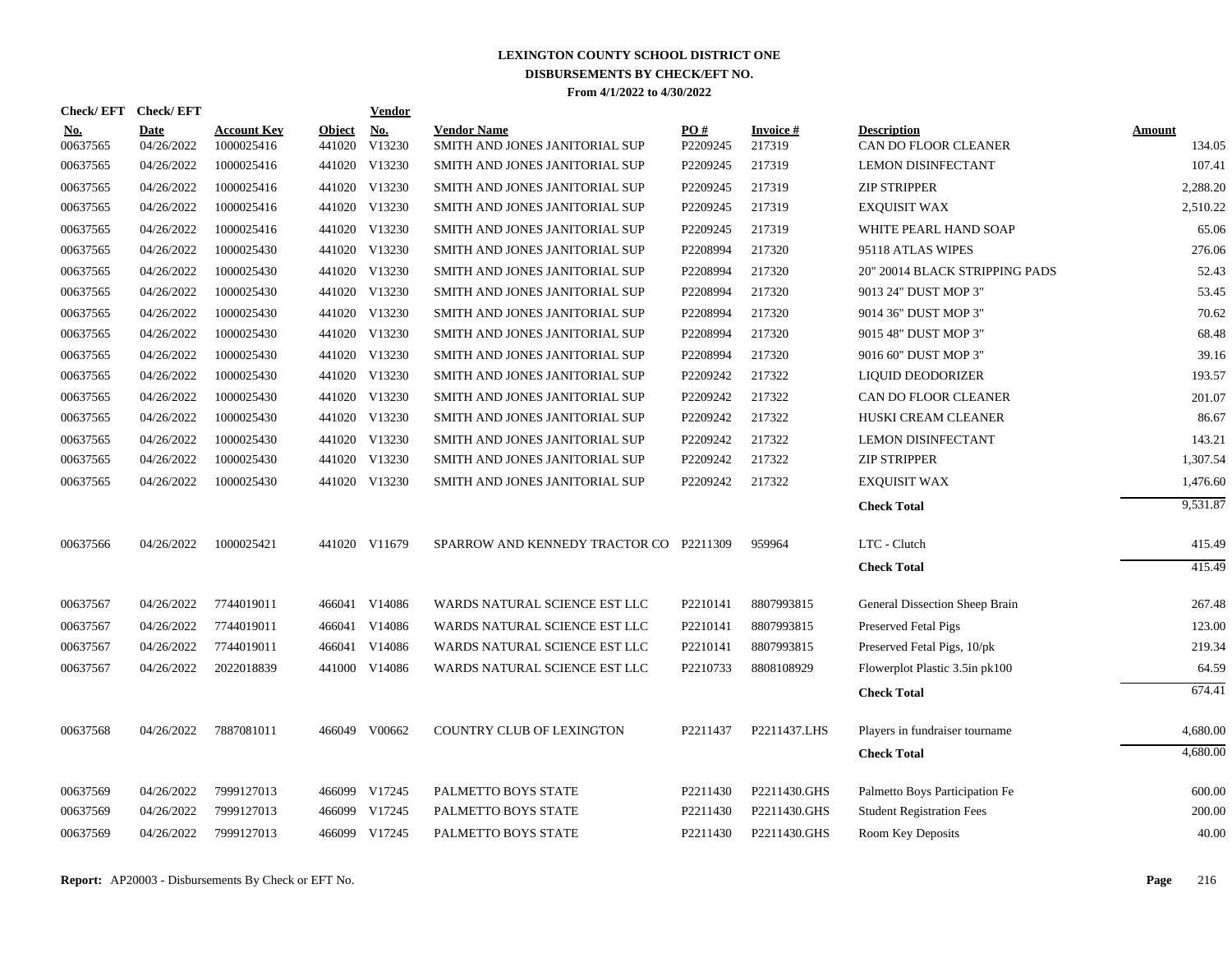| <b>Check/EFT</b> | <b>Check/EFT</b> |                    |               | <b>Vendor</b> |                                |                   |                 |                                |               |
|------------------|------------------|--------------------|---------------|---------------|--------------------------------|-------------------|-----------------|--------------------------------|---------------|
| <u>No.</u>       | <b>Date</b>      | <u>Account Key</u> | <b>Object</b> | <u>No.</u>    | <b>Vendor Name</b>             | $\underline{PO#}$ | <b>Invoice#</b> | <b>Description</b>             | <b>Amount</b> |
|                  |                  |                    |               |               |                                |                   |                 | <b>Check Total</b>             | 840.00        |
| 00637570         | 04/27/2022       | 2042116103         |               | 433200 Exxxxx | Employee                       |                   | 02.28.03.31.22  | <b>ABA</b> Services            | 94.48         |
|                  |                  |                    |               |               |                                |                   |                 | <b>Check Total</b>             | 94.48         |
| 00637571         | 04/27/2022       | 2042121503         |               | 433200 Exxxxx | Employee                       |                   | 02.23.02.25.22  | School Therapy                 | 3.51          |
| 00637571         | 04/27/2022       | 2042121503         |               | 433200 Exxxxx | Employee                       |                   | 03.01.03.24.22  | School Therapy                 | 16.38         |
|                  |                  |                    |               |               |                                |                   |                 | <b>Check Total</b>             | 19.89         |
| 00637572         | 04/27/2022       | 7914027011         |               | 466099 V17117 | <b>CENTRAL ENERGY</b>          | P2208091          | 0514            | Lexington High School Prom 202 | 3,300.00      |
|                  |                  |                    |               |               |                                |                   |                 | <b>Check Total</b>             | 3,300.00      |
| 00637573         | 04/27/2022       | 2042116103         |               | 433200 Exxxxx | Employee                       |                   | 03.01.03.30.22  | Special Services               | 175.79        |
|                  |                  |                    |               |               |                                |                   |                 | <b>Check Total</b>             | 175.79        |
| 00637574         | 04/27/2022       | 3972022403         |               | 431200 V10674 | CONVERSE COLLEGE               | P2205429          | 2780            | Intro to Curriculum & Instruct | 3,300.00      |
|                  |                  |                    |               |               |                                |                   |                 | <b>Check Total</b>             | 3,300.00      |
| 00637575         | 04/27/2022       | 2042121503         |               | 433200 Exxxxx | Employee                       |                   | 03.09.03.30.22  | <b>Between Schools</b>         | 30.13         |
|                  |                  |                    |               |               |                                |                   |                 | <b>Check Total</b>             | 30.13         |
| 00637576         | 04/27/2022       | 1000025408         |               | 441020 V16276 | CULLIGAN WATER CONDITIONING OF | P2202563          | 58083           | Monthly Rental of Cold Water U | 10.70         |
| 00637576         | 04/27/2022       | 1000025408         |               | 441020 V16276 | CULLIGAN WATER CONDITIONING OF | P2202563          | 58083           | Trip Surcharge (July 2021-June | 1.80          |
| 00637576         | 04/27/2022       | 1000025408         |               | 441020 V16276 | CULLIGAN WATER CONDITIONING OF | P2202563          | 58083           | Bottle Charges (July 2021 - Ju | 36.11         |
|                  |                  |                    |               |               |                                |                   |                 | <b>Check Total</b>             | 48.61         |
| 00637577         | 04/27/2022       | 2042112703         |               | 433200 Exxxxx | Employee                       |                   | 02.28.03.28.22  | <b>Itinerant Instruction</b>   | 52.65         |
|                  |                  |                    |               |               |                                |                   |                 | <b>Check Total</b>             | 52.65         |
| 00637579         | 04/27/2022       | 1000011521         |               | 441000 V15897 | FIRST COMMUNITY BANK           | P2211340          | LTC.1329.04.22  | HOME DEPOT                     | 125.46        |
| 00637579         | 04/27/2022       | 1000025421         |               | 432300 V15897 | FIRST COMMUNITY BANK           | P2211340          | LTC.1329.04.22  | KARL CRAPS TIRE SERVICE        | 15.00         |
| 00637579         | 04/27/2022       | 7835027021         |               | 466041 V15897 | FIRST COMMUNITY BANK           | P2211340          | LTC.1329.04.22  | <b>QUICK TRIP</b>              | 93.17         |
| 00637579         | 04/27/2022       | 7835027021         |               | 466069 V15897 | FIRST COMMUNITY BANK           | P2211340          | LTC.1329.04.22  | <b>FUDDRUCKERS</b>             | 55.30         |
| 00637579         | 04/27/2022       | 7835027021         |               | 466069 V15897 | FIRST COMMUNITY BANK           | P2211340          | LTC.1329.04.22  | <b>CRACKER BARREL</b>          | 39.02         |
| 00637579         | 04/27/2022       | 7860527021         |               | 466064 V15897 | FIRST COMMUNITY BANK           | P2211340          | LTC.1329.04.22  | <b>OSWALD LUMBER</b>           | 8.33          |
|                  |                  |                    |               |               |                                |                   |                 |                                |               |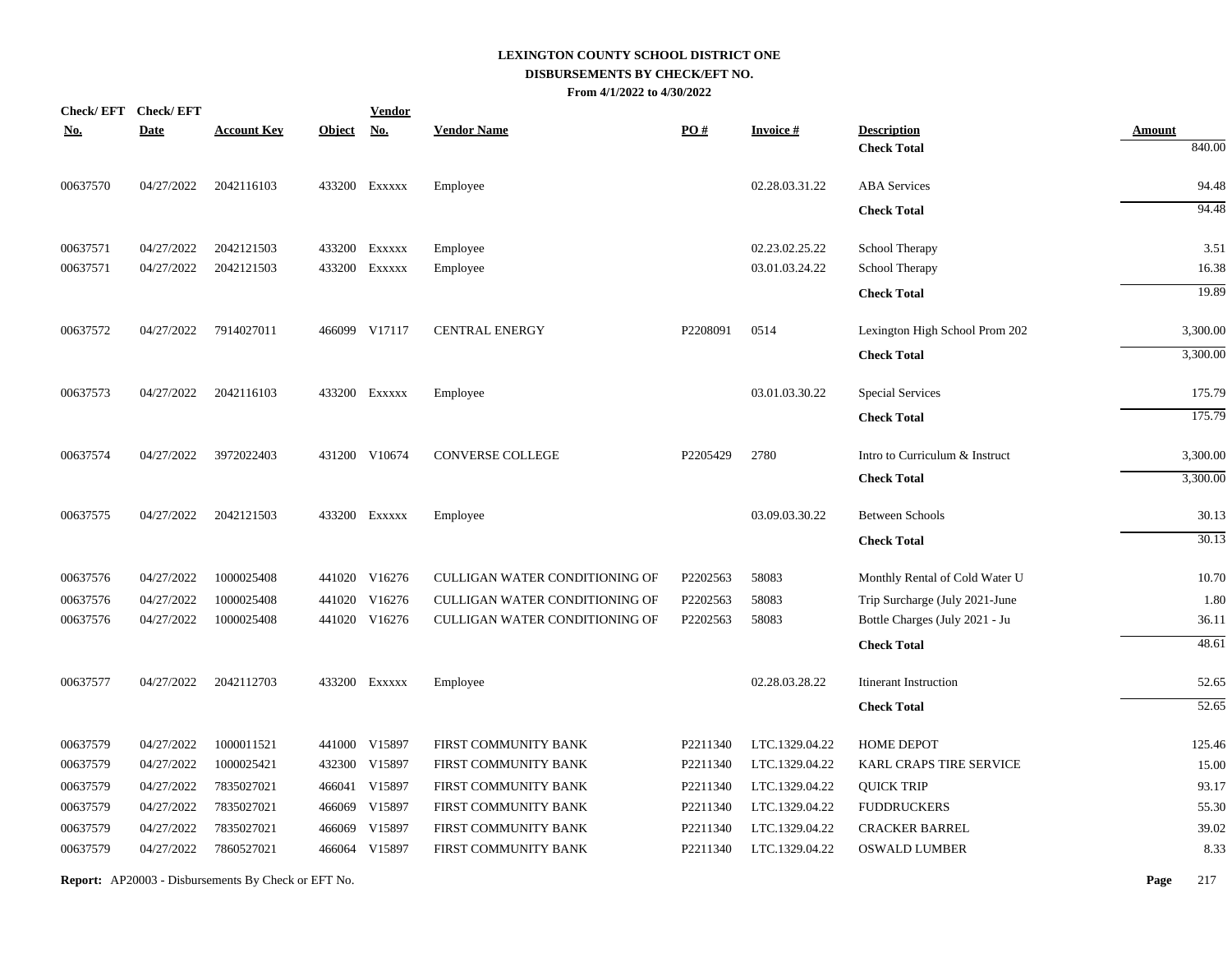|            |          | Check/EFT Check/EFT |                                                            |               | <u>Vendor</u> |                                       |          |                    |                                |               |
|------------|----------|---------------------|------------------------------------------------------------|---------------|---------------|---------------------------------------|----------|--------------------|--------------------------------|---------------|
| <u>No.</u> |          | <b>Date</b>         | <b>Account Key</b>                                         | <b>Object</b> | <b>No.</b>    | <b>Vendor Name</b>                    | PO#      | <b>Invoice#</b>    | <b>Description</b>             | <b>Amount</b> |
|            | 00637579 | 04/27/2022          | 7886027021                                                 | 466041        | V15897        | FIRST COMMUNITY BANK                  | P2211340 | LTC.1329.04.22     | <b>LOWES HOME</b>              | 212.73        |
|            | 00637579 | 04/27/2022          | 7886027021                                                 | 466041        | V15897        | FIRST COMMUNITY BANK                  | P2211340 | LTC.1329.04.22     | <b>LOWES HOME</b>              | 92.80         |
|            | 00637579 | 04/27/2022          | 7886027021                                                 |               | 466041 V15897 | FIRST COMMUNITY BANK                  | P2211340 | LTC.1329.04.22     | <b>HOME DEPOT</b>              | 114.39        |
|            | 00637579 | 04/27/2022          | 7886027021                                                 |               | 466041 V15897 | FIRST COMMUNITY BANK                  | P2211340 | LTC.1329.04.22     | <b>LOWES HOME</b>              | 68.95         |
|            |          |                     |                                                            |               |               |                                       |          |                    | <b>Check Total</b>             | 825.15        |
|            | 00637580 | 04/27/2022          | 1000011427                                                 |               | 441000 V00549 | FORMS AND SUPPLY INC (FSI)            | P2211188 | 6097822-0          | Smartchoice Copy Paper Letter  | 1,356.23      |
|            |          |                     |                                                            |               |               |                                       |          |                    | <b>Check Total</b>             | 1,356.23      |
|            | 00637581 | 04/27/2022          | 2710021303                                                 |               | 434500 V12926 | FRONTLINE EDUCATION                   | P2202647 | <b>INVUS154774</b> | Enrich Medicaid Service 7% Fee | 7,293.35      |
|            |          |                     |                                                            |               |               |                                       |          |                    | <b>Check Total</b>             | 7,293.35      |
|            | 00637583 | 04/27/2022          | 1000025410                                                 |               | 432300 V16957 | <b>GRIFFINS AUTO PAINT AND BODY R</b> | P2208293 | 2                  | Repair of 2001 Chev Silverado  | 1,983.71      |
|            | 00637583 | 04/27/2022          | 1000025410                                                 |               | 432300 V16957 | <b>GRIFFINS AUTO PAINT AND BODY R</b> | P2208293 | 2                  | Labor                          | 1,153.00      |
|            |          |                     |                                                            |               |               |                                       |          |                    | <b>Check Total</b>             | 3,136.71      |
|            | 00637585 | 04/27/2022          | 1000011303                                                 |               | 433200 Exxxxx | Employee                              |          | 03.30.04.03.22     | <b>SCOLT Conference</b>        | 280.05        |
|            |          |                     |                                                            |               |               |                                       |          |                    | <b>Check Total</b>             | 280.05        |
|            | 00637587 | 04/27/2022          | 7981027027                                                 |               | 466041 V14662 | JROTC DOG TAGS INC                    | P2208581 | 90939              | <b>NAME TAGS</b>               | 125.40        |
|            | 00637587 | 04/27/2022          | 7981027027                                                 |               | 466041 V14662 | <b>JROTC DOG TAGS INC</b>             | P2208581 | 90939              | <b>SHIPPING</b>                | 19.00         |
|            |          |                     |                                                            |               |               |                                       |          |                    | <b>Check Total</b>             | 144.40        |
|            | 00637588 | 04/27/2022          | 9240013903                                                 |               | 441000 V00211 | KAPLAN EARLY LEARNING COMPANY         | P2210714 | 0006248589         | Carolina 10 - Storage Locker   | 968.92        |
|            | 00637588 | 04/27/2022          | 9240013903                                                 |               | 441000 V00211 | KAPLAN EARLY LEARNING COMPANY         | P2210714 | 0006248589         | Soft Durable Comfort Pillow fo | 67.96         |
|            | 00637588 | 04/27/2022          | 9240013903                                                 |               | 441000 V00211 | KAPLAN EARLY LEARNING COMPANY         | P2210714 | 0006248589         | Soft Durable Comfort Pillow fo | 67.96         |
|            | 00637588 | 04/27/2022          | 9240013903                                                 |               | 441000 V00211 | KAPLAN EARLY LEARNING COMPANY         | P2210714 | 0006248589         | <b>Tiered Puppet Stand</b>     | 16.96         |
|            | 00637588 | 04/27/2022          | 9240013903                                                 |               | 441000 V00211 | KAPLAN EARLY LEARNING COMPANY         | P2210714 | 0006248589         | Mini Wheels Combo-Set of 3 Tru | 27.16         |
|            | 00637588 | 04/27/2022          | 9240013903                                                 |               | 441000 V00211 | KAPLAN EARLY LEARNING COMPANY         | P2210714 | 0006248589         | The Big Tape                   | 9.31          |
|            |          |                     |                                                            |               |               |                                       |          |                    | <b>Check Total</b>             | 1,158.27      |
|            | 00637589 | 04/27/2022          | 7743019022                                                 |               | 466041 V12065 | KURTZ BROS DBA BENDER BURKOT          | P2211056 | 22650.00           | Pacon Cardstock Ivory          | 28.28         |
|            |          |                     |                                                            |               |               |                                       |          |                    | <b>Check Total</b>             | 28.28         |
|            | 00637590 | 04/27/2022          | 1000021407                                                 |               | 439500 V15288 | LEXINGTON CO COMMUNITY MENTAL         | P2201514 | P2201514.OTR3      | 3rd Quarter January 1, 2022 -  | 33,332.00     |
|            |          |                     | <b>Report:</b> AP20003 - Disbursements By Check or EFT No. |               |               |                                       |          |                    |                                | Page<br>218   |
|            |          |                     |                                                            |               |               |                                       |          |                    |                                |               |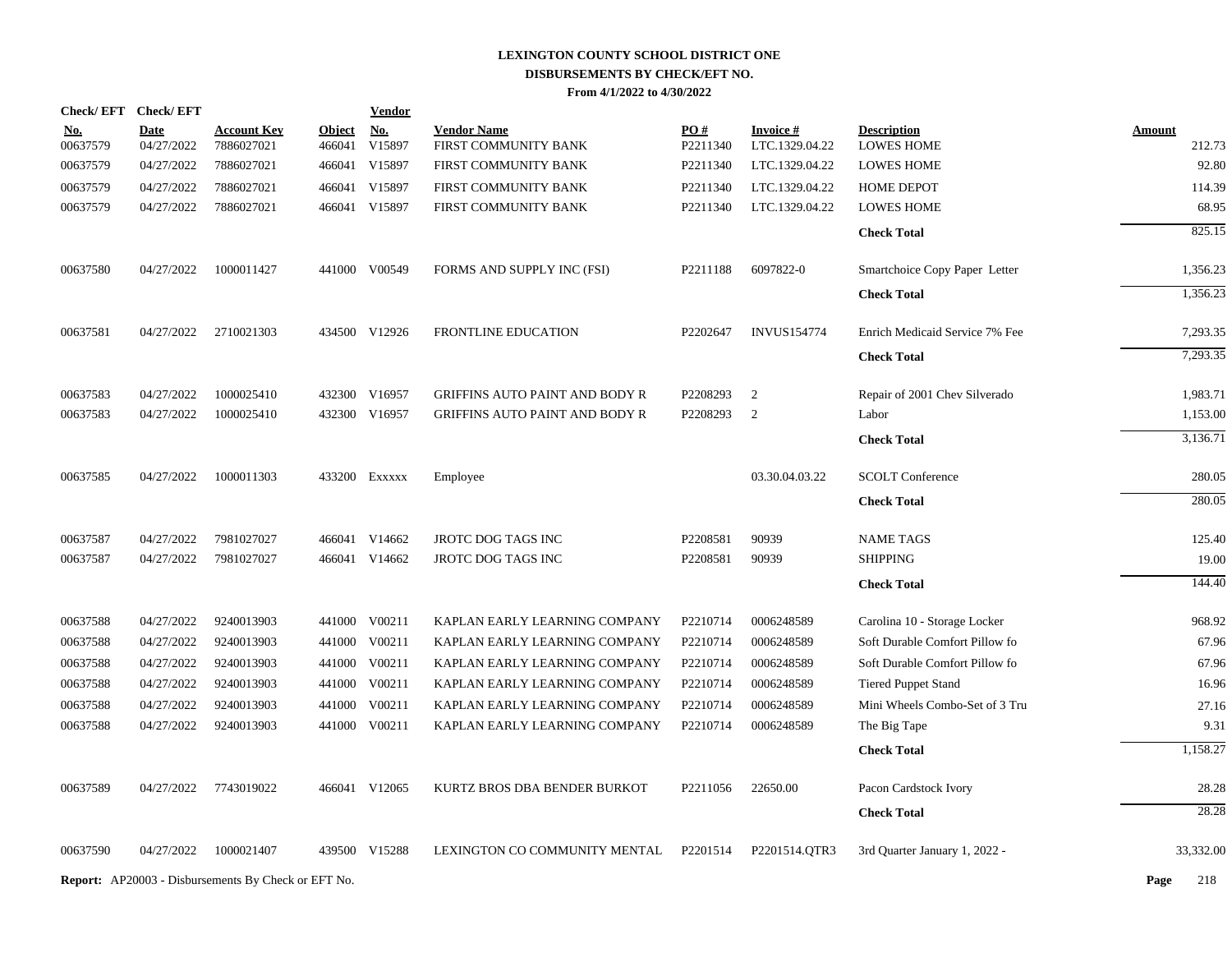# **LEXINGTON COUNTY SCHOOL DISTRICT ONE DISBURSEMENTS BY CHECK/EFT NO.**

**From 4/1/2022 to 4/30/2022**

|                        | Check/EFT Check/EFT       |                                  |                         | <b>Vendor</b>        |                                                     |                 |                                  |                                                     |                            |
|------------------------|---------------------------|----------------------------------|-------------------------|----------------------|-----------------------------------------------------|-----------------|----------------------------------|-----------------------------------------------------|----------------------------|
| <u>No.</u><br>00637590 | <b>Date</b><br>04/27/2022 | <b>Account Key</b><br>2250021407 | <b>Object</b><br>439500 | <b>No.</b><br>V15288 | <b>Vendor Name</b><br>LEXINGTON CO COMMUNITY MENTAL | PO#<br>P2201514 | <b>Invoice#</b><br>P2201514.OTR3 | <b>Description</b><br>3rd Quarter January 1, 2022 - | <b>Amount</b><br>30,000.00 |
|                        |                           |                                  |                         |                      |                                                     |                 |                                  | <b>Check Total</b>                                  | 63,332.00                  |
| 00637591               | 04/27/2022                | 7884027016                       |                         | 466069 Exxxxx        | Employee                                            |                 | 04.22.22                         | Food for Reading Prize Patrol                       | 100.15                     |
|                        |                           |                                  |                         |                      |                                                     |                 |                                  | <b>Check Total</b>                                  | 100.15                     |
| 00637592               | 04/27/2022                | 5725025325                       |                         | 452000 V15848        | MCMILLAN PAZDAN SMITH ARCHITEC                      | P2002075        | 02200432                         | <b>Add Roofing Services</b>                         | 3,850.00                   |
| 00637592               | 04/27/2022                | 5029025325                       |                         | 452000 V15848        | MCMILLAN PAZDAN SMITH ARCHITEC                      | P2104556        | 02200433                         | Architectural Services for Whi                      | 95.11                      |
| 00637592               | 04/27/2022                | 5727025327                       |                         | 452000 V15848        | MCMILLAN PAZDAN SMITH ARCHITEC                      | P2002179        | 02200471                         | Architectural Services for Whi                      | 15,645.00                  |
|                        |                           |                                  |                         |                      |                                                     |                 |                                  | <b>Check Total</b>                                  | 19,590.11                  |
| 00637593               | 04/27/2022                | 5712025312                       |                         | 452000 V02275        | MEAD & HUNT INC                                     | P2013040        | 322843                           | Add Phase 2                                         | 894.00                     |
| 00637593               | 04/27/2022                | 5726025326                       | 452000                  | V02275               | MEAD & HUNT INC                                     | P2013127        | 322849                           | Ch 1 & 17 Inspections/Testing                       | 834.50                     |
| 00637593               | 04/27/2022                | 5725025325                       | 452000                  | V02275               | MEAD & HUNT INC                                     | P2013129        | 322851                           | Ch 1 & 17 Inspections/Testing                       | 1,112.00                   |
|                        |                           |                                  |                         |                      |                                                     |                 |                                  | <b>Check Total</b>                                  | 2,840.50                   |
| 00637594               | 04/27/2022                | 1000011337                       | 432300                  | V00719               | MUSICIAN SUPPLY                                     | P2210484        | 890                              | Bucharest Violin S/N10360                           | 55.00                      |
| 00637594               | 04/27/2022                | 1000011337                       |                         | 432300 V00719        | <b>MUSICIAN SUPPLY</b>                              | P2210484        | 890                              | Bucharest Violin S/N10360                           | 20.00                      |
| 00637594               | 04/27/2022                | 1000011337                       | 432300                  | V00719               | MUSICIAN SUPPLY                                     | P2210484        | 890                              | Bucharest Violin S/N10360                           | 21.39                      |
| 00637594               | 04/27/2022                | 1000011337                       | 432300                  | V00719               | <b>MUSICIAN SUPPLY</b>                              | P2210484        | 890                              | Klaus Meuller Prelude Violin S                      | 20.00                      |
| 00637594               | 04/27/2022                | 1000011337                       | 432300                  | V00719               | MUSICIAN SUPPLY                                     | P2210484        | 890                              | Klaus Meuller Prelude Violin S                      | 23.37                      |
| 00637594               | 04/27/2022                | 1000011337                       | 432300                  | V00719               | MUSICIAN SUPPLY                                     | P2210484        | 890                              | Klaus Meuller Prelude Violin S                      | 21.39                      |
| 00637594               | 04/27/2022                | 1000011337                       |                         | 432300 V00719        | MUSICIAN SUPPLY                                     | P2210484        | 890                              | Glaesel Cello CE42 S/N7Q591                         | 129.00                     |
| 00637594               | 04/27/2022                | 1000011337                       |                         | 432300 V00719        | MUSICIAN SUPPLY                                     | P2210484        | 890                              | Glaesel Cello CE42 S/N7Q591                         | 58.84                      |
| 00637594               | 04/27/2022                | 1000011337                       | 432300                  | V00719               | MUSICIAN SUPPLY                                     | P2210484        | 890                              | Glaesel Cello 3/4 CE42 1997 S/                      | 129.00                     |
| 00637594               | 04/27/2022                | 1000011337                       |                         | 432300 V00719        | MUSICIAN SUPPLY                                     | P2210484        | 890                              | Glaesel Cello 3/4 CE42 1997 S/                      | 200.00                     |
| 00637594               | 04/27/2022                | 1000011337                       | 432300                  | V00719               | MUSICIAN SUPPLY                                     | P2210484        | 890                              | Glaesel Cello 3/4 CE42 1997 S/                      | 105.00                     |
| 00637594               | 04/27/2022                | 1000011337                       | 432300                  | V00719               | MUSICIAN SUPPLY                                     | P2210484        | 890                              | Glaesel Cello 3/4 CE42 1997 S/                      | 58.84                      |
| 00637594               | 04/27/2022                | 1000014137                       | 432300                  | V00719               | <b>MUSICIAN SUPPLY</b>                              | P2210484        | 890                              | Glaesel Bass 1/2 S/N2805                            | 249.99                     |
| 00637594               | 04/27/2022                | 1000014137                       | 432300                  | V00719               | MUSICIAN SUPPLY                                     | P2210484        | 890                              | Glaesel Bass 1/2 S/N2805                            | 150.00                     |
| 00637594               | 04/27/2022                | 1000014137                       | 432300                  | V00719               | MUSICIAN SUPPLY                                     | P2210484        | 890                              | Glaesel Bass 1/2 S/N2805                            | 117.69                     |
| 00637594               | 04/27/2022                | 1000014137                       | 432300                  | V00719               | MUSICIAN SUPPLY                                     | P2210484        | 890                              | Klaus Meuller Prelude Violin S                      | 31.63                      |
| 00637594               | 04/27/2022                | 1000014137                       | 432300                  | V00719               | MUSICIAN SUPPLY                                     | P2210484        | 890                              | Rossetti Viola No Serial Numbe                      | 20.00                      |
| 00637594               | 04/27/2022                | 1000014137                       | 432300                  | V00719               | MUSICIAN SUPPLY                                     | P2210484        | 890                              | Rossetti Viola No Serial Numbe                      | 55.00                      |
| 00637594               | 04/27/2022                | 1000014137                       | 432300                  | V00719               | <b>MUSICIAN SUPPLY</b>                              | P2210484        | 890                              | Samuel Shen Cello S/N2017-11-3                      | 129.00                     |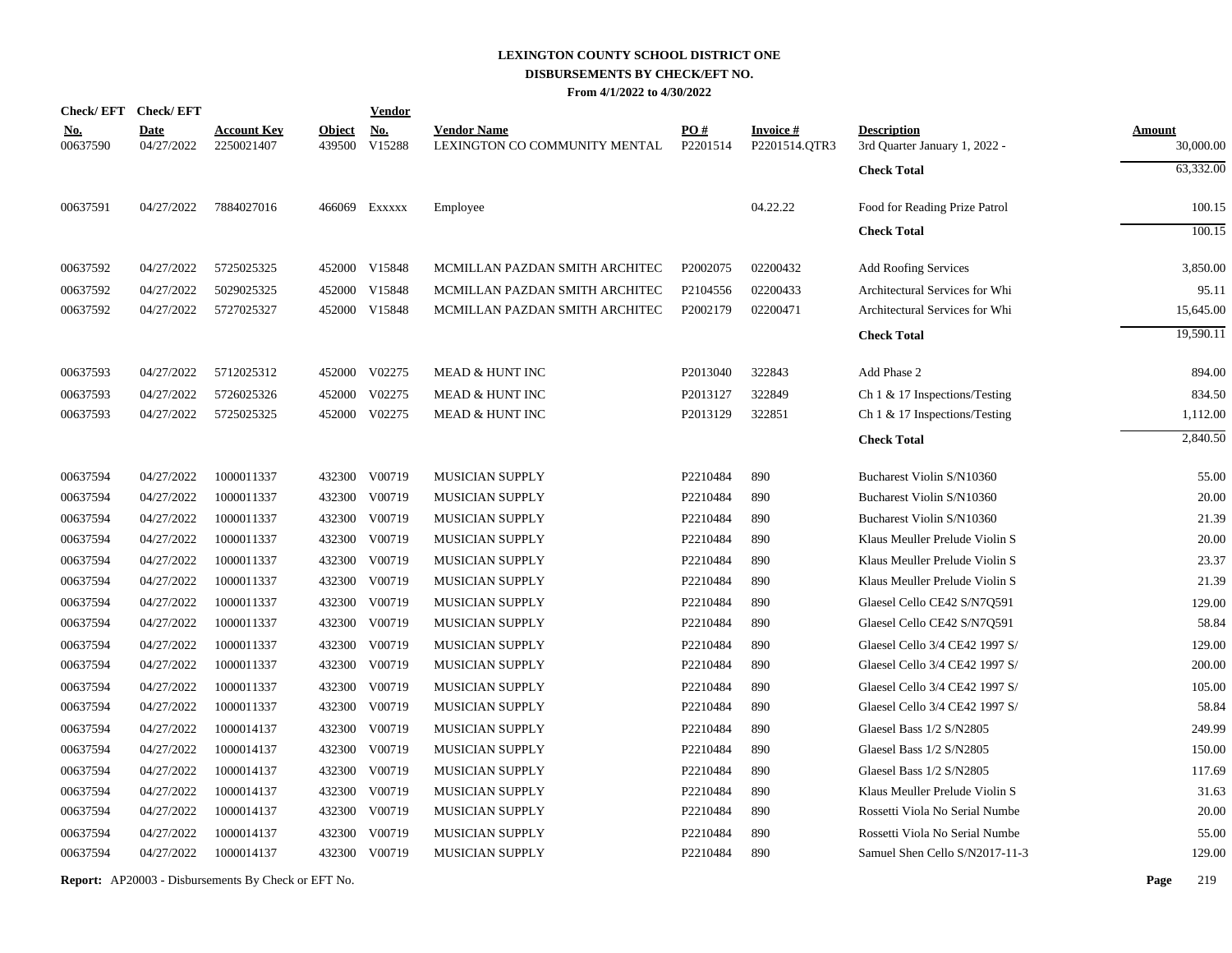| <b>Check/EFT</b>       | <b>Check/EFT</b>          |                                  |                         | <b>Vendor</b>        |                                       |                 |                        |                                                      |                        |
|------------------------|---------------------------|----------------------------------|-------------------------|----------------------|---------------------------------------|-----------------|------------------------|------------------------------------------------------|------------------------|
| <u>No.</u><br>00637594 | <b>Date</b><br>04/27/2022 | <b>Account Key</b><br>1000014137 | <b>Object</b><br>432300 | <b>No.</b><br>V00719 | <b>Vendor Name</b><br>MUSICIAN SUPPLY | PO#<br>P2210484 | <b>Invoice#</b><br>890 | <b>Description</b><br>Samuel Shen Cello S/N2017-11-3 | <b>Amount</b><br>20.00 |
| 00637594               | 04/27/2022                | 1000014137                       | 432300                  | V00719               | MUSICIAN SUPPLY                       | P2210484        | 890                    | Pavia Cello 4/4 1304 2007 S/N0                       | 200.00                 |
| 00637594               | 04/27/2022                | 1000014137                       | 432300                  | V00719               | MUSICIAN SUPPLY                       | P2210484        | 890                    | Pavia Cello 4/4 1304 2007 S/N0                       | 105.00                 |
| 00637594               | 04/27/2022                | 1000014137                       | 432300                  | V00719               | <b>MUSICIAN SUPPLY</b>                | P2210484        | 890                    | Pavia Cello 4/4 1304 2007 S/N0                       | 20.00                  |
| 00637594               | 04/27/2022                | 1000014137                       | 432300                  | V00719               | MUSICIAN SUPPLY                       | P2210484        | 890                    | Pavia Cello 4/4 1304 2007 S/N0                       | 58.84                  |
| 00637594               | 04/27/2022                | 1000014137                       | 432300                  | V00719               | MUSICIAN SUPPLY                       | P2210484        | 890                    | Strobel Cello 4/4 S/N85383-1                         | 55.00                  |
| 00637594               | 04/27/2022                | 1000014137                       | 432300                  | V00719               | MUSICIAN SUPPLY                       | P2210484        | 890                    | Strobel Cello MC80 S/N85383-1P                       | 58.84                  |
| 00637594               | 04/27/2022                | 1000014137                       |                         | 432300 V00719        | <b>MUSICIAN SUPPLY</b>                | P2210484        | 890                    | Pavia Cello 4/4 1304 2007 S/N0                       | 129.00                 |
| 00637594               | 04/27/2022                | 1000014137                       | 441000                  | V00719               | <b>MUSICIAN SUPPLY</b>                | P2210484        | 890                    | Everest EZ-2A Shoulder Rest                          | 18.18                  |
| 00637594               | 04/27/2022                | 1000014137                       | 441000                  | V00719               | <b>MUSICIAN SUPPLY</b>                | P2210484        | 890                    | Everest EZ-4A Shoulder Rest                          | 36.36                  |
| 00637594               | 04/27/2022                | 1000014137                       | 441000                  | V00719               | MUSICIAN SUPPLY                       | P2210484        | 890                    | Everest EZ-VA Shoulder Rest                          | 27.81                  |
| 00637594               | 04/27/2022                | 1000014137                       | 441000                  | V00719               | MUSICIAN SUPPLY                       | P2210484        | 890                    | D'Addario VR300                                      | 51.23                  |
|                        |                           |                                  |                         |                      |                                       |                 |                        | <b>Check Total</b>                                   | 2,375.40               |
| 00637595               | 04/27/2022                | 7714027021                       |                         | 466037 V12188        | <b>NEW READERS PRESS</b>              | P2211260        | 10387                  | VOUCHER GED Ready Vouchers                           | 400.00                 |
|                        |                           |                                  |                         |                      |                                       |                 |                        | <b>Check Total</b>                                   | 400.00                 |
| 00637596               | 04/27/2022                | 2042116103                       | 433200                  | Exxxxx               | Employee                              |                 | 03.01.03.31.22         | <b>Support Students</b>                              | 200.36                 |
|                        |                           |                                  |                         |                      |                                       |                 |                        | <b>Check Total</b>                                   | 200.36                 |
| 00637597               | 04/27/2022                | 7887074015                       |                         | 466041 V14081        | PINEVIEW FLORIST                      | P2211458        | 042550/1               | Red Roses for Senior Night                           | 26.75                  |
| 00637597               | 04/27/2022                | 7887075015                       |                         | 466041 V14081        | PINEVIEW FLORIST                      | P2211458        | 042550/1               | Red Roses for Senior Night                           | 5.35                   |
|                        |                           |                                  |                         |                      |                                       |                 |                        | <b>Check Total</b>                                   | 32.10                  |
| 00637599               | 04/27/2022                | 7743019042                       |                         | 466041 V01303        | ROCHESTER 100 INC                     | P2211110        | <b>INV012356</b>       | WHITE-Communication Folder                           | 72.50                  |
| 00637599               | 04/27/2022                | 7743019042                       |                         | 466041 V01303        | ROCHESTER 100 INC                     | P2211110        | <b>INV012356</b>       | <b>RED-Communication Folder</b>                      | 217.50                 |
| 00637599               | 04/27/2022                | 7743019042                       | 466041                  | V01303               | ROCHESTER 100 INC                     | P2211110        | INV012356              | <b>GREEN-Communication Folder</b>                    | 253.75                 |
| 00637599               | 04/27/2022                | 7743019042                       | 466041                  | V01303               | ROCHESTER 100 INC                     | P2211110        | INV012356              | YELLOW-Communication Folder                          | 290.00                 |
| 00637599               | 04/27/2022                | 7743019042                       | 466041                  | V01303               | ROCHESTER 100 INC                     | P2211110        | <b>INV012356</b>       | METALLIC GOLD-Communication Fo                       | 87.00                  |
| 00637599               | 04/27/2022                | 7743019042                       |                         | 466041 V01303        | ROCHESTER 100 INC                     | P2211110        | INV012356              | METALLIC VIOLET-Communication                        | 145.00                 |
| 00637599               | 04/27/2022                | 7743019042                       | 466041                  | V01303               | ROCHESTER 100 INC                     | P2211110        | INV012356              | METALLIC BLUE-Communication Fo                       | 87.00                  |
| 00637599               | 04/27/2022                | 7743019042                       | 466041                  | V01303               | ROCHESTER 100 INC                     | P2211110        | INV012356              | POWDER BLUE-Communication Fold                       | 326.25                 |
| 00637599               | 04/27/2022                | 7743019042                       |                         | 466041 V01303        | ROCHESTER 100 INC                     | P2211110        | INV012356              | <b>METALLIC Maroon-Communication</b>                 | 290.00                 |
| 00637599               | 04/27/2022                | 1000011214                       | 441000                  | V01303               | ROCHESTER 100 INC                     | P2211261        | INV012892              | <b>Custom Red Communication Folde</b>                | 207.76                 |
| 00637599               | 04/27/2022                | 1000023314                       |                         | 441000 V01303        | ROCHESTER 100 INC                     | P2211261        | <b>INV012892</b>       | <b>Custom Red Communication Folde</b>                | 1,295.24               |
|                        |                           |                                  |                         |                      |                                       |                 |                        |                                                      |                        |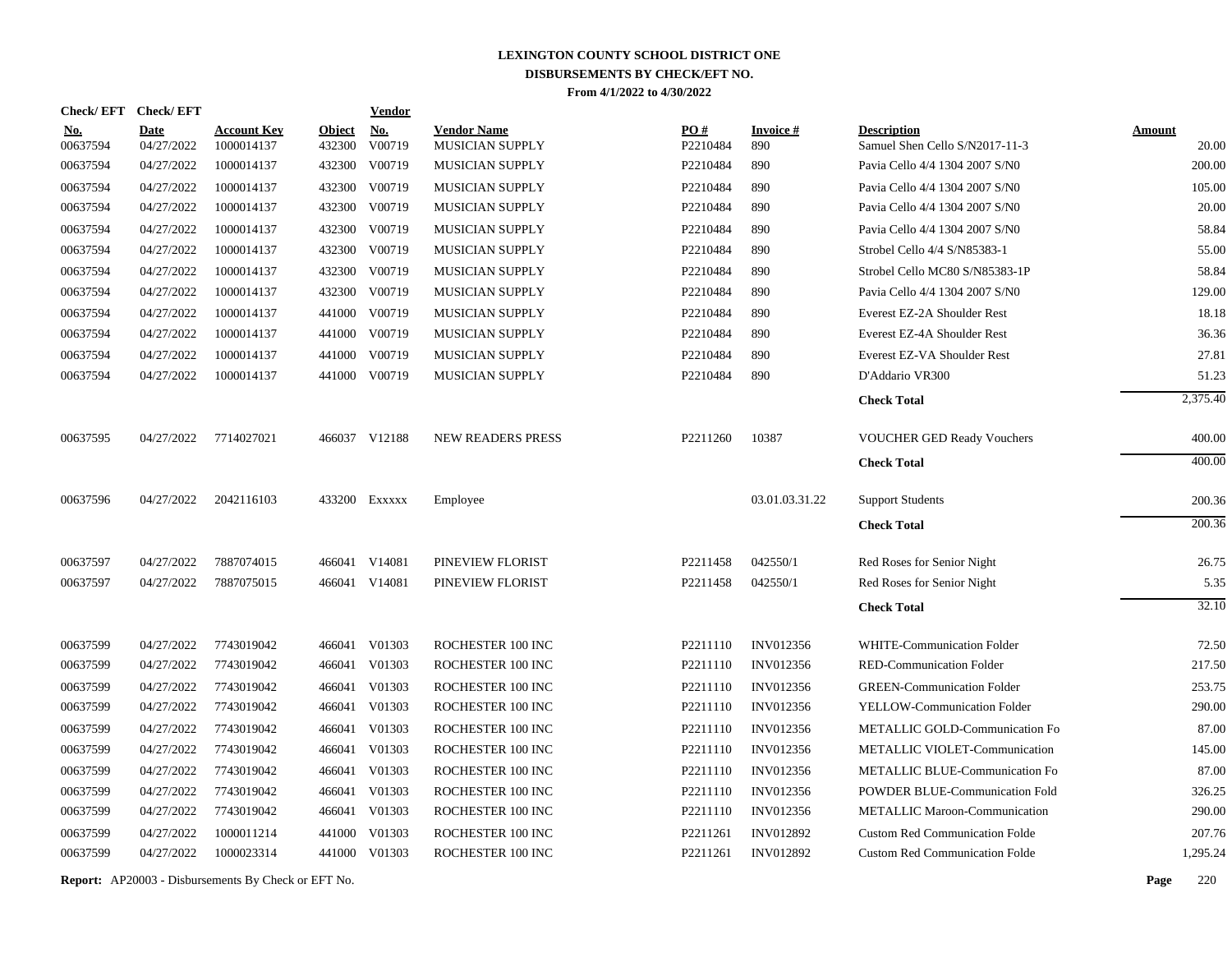| <b>Check/EFT</b> | <b>Check/EFT</b> |                    |               | Vendor        |                             |                   |                 |                                       |               |
|------------------|------------------|--------------------|---------------|---------------|-----------------------------|-------------------|-----------------|---------------------------------------|---------------|
| <u>No.</u>       | <b>Date</b>      | <b>Account Key</b> | <b>Object</b> | <b>No.</b>    | <b>Vendor Name</b>          | $\underline{PO#}$ | <b>Invoice#</b> | <b>Description</b>                    | <b>Amount</b> |
|                  |                  |                    |               |               |                             |                   |                 | <b>Check Total</b>                    | 3,272.00      |
| 00637600         | 04/27/2022       | 1000011214         |               | 436000 V00572 | <b>RYDIN DECAL</b>          | P2210011          | 390483          | Parent Pick Up Tags                   | 1,540.00      |
| 00637600         | 04/27/2022       | 1000011214         | 436000        | V00572        | <b>RYDIN DECAL</b>          | P2210011          | 390483          | Backpack Tags - Quantity 1000         | 550.00        |
|                  |                  |                    |               |               |                             |                   |                 | <b>Check Total</b>                    | 2,090.00      |
| 00637601         | 04/27/2022       | 3972022403         |               | 431200 V00402 | SC DEPARTMENT OF EDUCATION  | P2206669          | P2206669.INSTR  | R2S VirtualSC Course: 2/28/22-        | 2,730.00      |
|                  |                  |                    |               |               |                             |                   |                 | <b>Check Total</b>                    | 2,730.00      |
| 00637603         | 04/27/2022       | 1000011324         |               | 441000 V16452 | SCHOOL SPECIALTY LLC        | P2209850          | 208129730421    | <b>Inovart ScratchFoam Board Prin</b> | 20.16         |
| 00637603         | 04/27/2022       | 2021011239         | 441000        | V16452        | SCHOOL SPECIALTY LLC        | P2209388          | 208129730651    | Spiral Bound Notebooks                | 149.27        |
| 00637603         | 04/27/2022       | 1000011316         |               | 441000 V16452 | SCHOOL SPECIALTY LLC        | P2206011          | 208129730724    | PullBuoy InLine Wheel Turbo           | 233.20        |
| 00637603         | 04/27/2022       | 1000011444         |               | 441000 V16452 | <b>SCHOOL SPECIALTY LLC</b> | P2209212          | 208129736922    | School Smart Mini Presentation        | 35.26         |
| 00637603         | 04/27/2022       | 2022011214         |               | 441000 V16452 | <b>SCHOOL SPECIALTY LLC</b> | P2209893          | 208129751035    | Post It Labeling and Cover Up         | 31.60         |
| 00637603         | 04/27/2022       | 2022011214         | 441000        | V16452        | SCHOOL SPECIALTY LLC        | P2209893          | 208129751035    | Expo Vis-??-vis markers Black         | 30.03         |
| 00637603         | 04/27/2022       | 2022011214         |               | 441000 V16452 | SCHOOL SPECIALTY LLC        | P2209893          | 208129751035    | 100 Artists Sketch Book               | 87.56         |
| 00637603         | 04/27/2022       | 2022011214         | 441000        | V16452        | SCHOOL SPECIALTY LLC        | P2209893          | 208129751035    | White Envelopes 500pk                 | 27.81         |
| 00637603         | 04/27/2022       | 2243017539         | 441000        | V16452        | SCHOOL SPECIALTY LLC        | P2208805          | 208129759652    | Mad Mattr Dough Pack 10 Ounces        | 27.11         |
| 00637603         | 04/27/2022       | 2022011203         | 441000        | V16452        | SCHOOL SPECIALTY LLC        | P2211022          | 208129784070    | School Smart Pencil Cap Eraser        | 7.85          |
| 00637603         | 04/27/2022       | 2022011203         |               | 441000 V16452 | SCHOOL SPECIALTY LLC        | P2211022          | 208129784070    | School Smart Dry Erase Student        | 52.85         |
| 00637603         | 04/27/2022       | 1000011338         | 441000        | V16452        | SCHOOL SPECIALTY LLC        | P2210676          | 208129784176    | Sportime Gradeball Rubber Juni        | 156.04        |
| 00637603         | 04/27/2022       | 1000011338         | 441000        | V16452        | SCHOOL SPECIALTY LLC        | P2210676          | 208129784176    | Sportime FoldACart with Yellow        | 99.45         |
| 00637603         | 04/27/2022       | 1000011322         |               | 441000 V16452 | SCHOOL SPECIALTY LLC        | P2210645          | 208129784187    | Marvel Education Co Pretend Pl        | 32.61         |
| 00637603         | 04/27/2022       | 1000011322         |               | 441000 V16452 | SCHOOL SPECIALTY LLC        | P2210645          | 208129784187    | Abilitations AbiliWeights Dots        | 13.90         |
| 00637603         | 04/27/2022       | 1000011322         |               | 441000 V16452 | SCHOOL SPECIALTY LLC        | P2210645          | 208129784187    | Abilitations AbiliWeights Smil        | 27.80         |
| 00637603         | 04/27/2022       | 1000011322         |               | 441000 V16452 | SCHOOL SPECIALTY LLC        | P2210645          | 208129784187    | Maped Vertical 2Hole Pencil           | 6.61          |
| 00637603         | 04/27/2022       | 1000011322         |               | 441000 V16452 | SCHOOL SPECIALTY LLC        | P2210645          | 208129784187    | Sharpie Cosmic Color Permanent        | 5.55          |
| 00637603         | 04/27/2022       | 1000011322         |               | 441000 V16452 | SCHOOL SPECIALTY LLC        | P2210645          | 208129784187    | EXPO Low Odor Dry Erase Marker        | 11.66         |
| 00637603         | 04/27/2022       | 1000011322         |               | 441000 V16452 | SCHOOL SPECIALTY LLC        | P2210645          | 208129784187    | EXPO Dry Erase Marker Chisel T        | 10.14         |
| 00637603         | 04/27/2022       | 1000011322         |               | 441000 V16452 | SCHOOL SPECIALTY LLC        | P2210645          | 208129784187    | School Smart Magnetic Whiteboa        | 4.14          |
| 00637603         | 04/27/2022       | 1000011322         |               | 441000 V16452 | SCHOOL SPECIALTY LLC        | P2210645          | 208129784187    | School Smart Blunt Tip Kid Sci        | 17.59         |
| 00637603         | 04/27/2022       | 1000011322         |               | 441000 V16452 | SCHOOL SPECIALTY LLC        | P2210645          | 208129784187    | School Smart Colored Pencils A        | 17.59         |
| 00637603         | 04/27/2022       | 1000011338         | 441000        | V16452        | SCHOOL SPECIALTY LLC        | P2210642          | 208129784194    | Martin Manufacturers HeavyDuty        | 97.58         |
| 00637603         | 04/27/2022       | 1000011338         | 441000        | V16452        | SCHOOL SPECIALTY LLC        | P2210642          | 208129784194    | Skillastics Fitness Game for G        | 213.30        |
| 00637603         | 04/27/2022       | 1000011338         |               | 441000 V16452 | SCHOOL SPECIALTY LLC        | P2210642          | 208129784194    | Sportime Gradestuff Foam Flier        | 217.64        |
|                  |                  |                    |               |               |                             |                   |                 |                                       |               |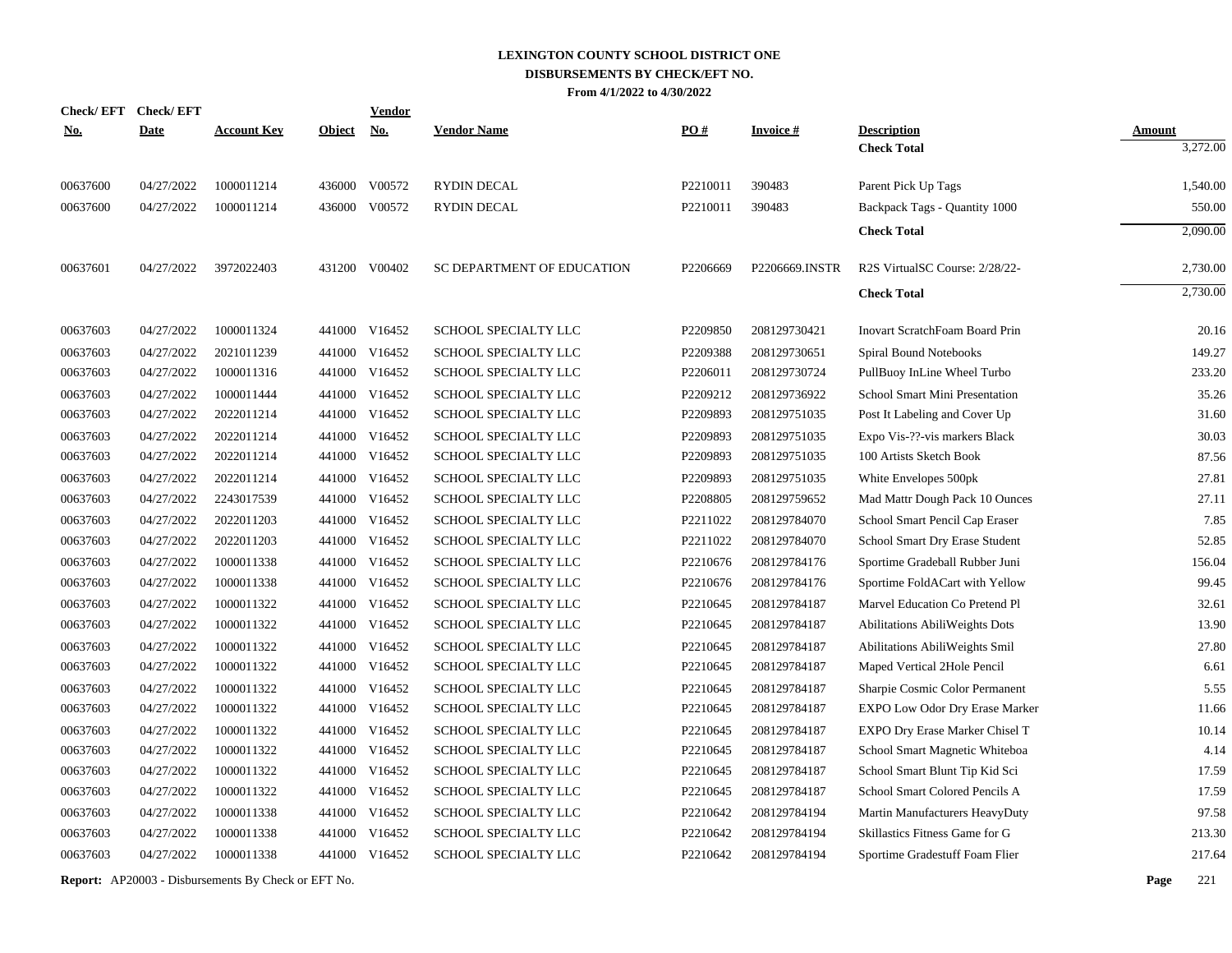| <b>Check/EFT</b>       | <b>Check/EFT</b>          |                                  |                  | <b>Vendor</b> |                                            |                               |                           |                                                      |                  |
|------------------------|---------------------------|----------------------------------|------------------|---------------|--------------------------------------------|-------------------------------|---------------------------|------------------------------------------------------|------------------|
| <b>No.</b><br>00637603 | <b>Date</b><br>04/27/2022 | <b>Account Key</b><br>2022011203 | Object<br>441000 | No.<br>V16452 | <b>Vendor Name</b><br>SCHOOL SPECIALTY LLC | $\underline{PO#}$<br>P2210932 | Invoice #<br>208129784531 | <b>Description</b><br>Sharpie Fine Permanent Markers | Amount<br>129.69 |
| 00637603               | 04/27/2022                | 2022011203                       | 441000           | V16452        | <b>SCHOOL SPECIALTY LLC</b>                | P2210932                      | 208129784531              | <b>School Smart Dry Erase Markers</b>                | 60.81            |
| 00637603               | 04/27/2022                | 2022011203                       |                  | 441000 V16452 | SCHOOL SPECIALTY LLC                       | P2210932                      | 208129784531              | School Smart Value White Drawi                       | 8.34             |
| 00637603               | 04/27/2022                | 2022011203                       |                  | 441000 V16452 | SCHOOL SPECIALTY LLC                       | P2210932                      | 208129784531              | EXPO Dry Erase Markers 2 in 1,                       | 38.56            |
| 00637603               | 04/27/2022                | 1000011322                       |                  | 441000 V16452 | SCHOOL SPECIALTY LLC                       | P2210747                      | 208129784783              | Scotch Thermal Laminating Pouc                       | 19.26            |
| 00637603               | 04/27/2022                | 1000011322                       |                  | 441000 V16452 | SCHOOL SPECIALTY LLC                       | P2210747                      | 208129784783              | Carson Dellosa Celebrate Learn                       | 2.71             |
| 00637603               | 04/27/2022                | 1000011322                       |                  | 441000 V16452 | SCHOOL SPECIALTY LLC                       | P2210747                      | 208129784783              | CraZArt Washable Watercolor                          | 57.51            |
| 00637603               | 04/27/2022                | 1000011342                       | 441000           | V16452        | SCHOOL SPECIALTY LLC                       | P2211024                      | 208129784795              | School Smart Dry Erase Boards                        | 167.08           |
| 00637603               | 04/27/2022                | 1000011342                       |                  | 441000 V16452 | SCHOOL SPECIALTY LLC                       | P2211024                      | 208129784795              | Pacon Chart Tablet 24 x 16 Inc                       | 83.33            |
| 00637603               | 04/27/2022                | 1000011342                       |                  | 441000 V16452 | SCHOOL SPECIALTY LLC                       | P2211024                      | 208129784795              | Stanley Bostitch 3Hole Electri                       | 326.71           |
| 00637603               | 04/27/2022                | 1000011342                       |                  | 441000 V16452 | SCHOOL SPECIALTY LLC                       | P2211024                      | 208129784795              | PlayDoh Super Color Pack 3 Oun                       | 34.75            |
| 00637603               | 04/27/2022                | 1000011342                       |                  | 441000 V16452 | <b>SCHOOL SPECIALTY LLC</b>                | P2211024                      | 208129784795              | Sharpie Fine Point Color Burst                       | 16.68            |
| 00637603               | 04/27/2022                | 1000011342                       |                  | 441000 V16452 | SCHOOL SPECIALTY LLC                       | P2211024                      | 208129784795              | Energizer Max Alkaline Premium                       | 189.39           |
| 00637603               | 04/27/2022                | 1000014142                       |                  | 441000 V16452 | SCHOOL SPECIALTY LLC                       | P2211024                      | 208129784795              | School Smart Tangrams Assorted                       | 89.08            |
| 00637603               | 04/27/2022                | 1000011342                       |                  | 441000 V16452 | SCHOOL SPECIALTY LLC                       | P2211017                      | 208129784796              | Paper Mate Flair Ultra Fine Ca                       | 35.40            |
| 00637603               | 04/27/2022                | 1000011342                       |                  | 441000 V16452 | SCHOOL SPECIALTY LLC                       | P2211017                      | 208129784796              | School Smart Zipper Pencil Pou                       | 50.05            |
| 00637603               | 04/27/2022                | 7732019046                       |                  | 466041 V16452 | SCHOOL SPECIALTY LLC                       | P2210229                      | 208129785009              | Fredrix Mini Cut Edge Panels W                       | 61.18            |
| 00637603               | 04/27/2022                | 1000011337                       |                  | 441000 V16452 | SCHOOL SPECIALTY LLC                       | P2210233                      | 208129785010              | Spikeball Game Ball and Net Se                       | 116.82           |
| 00637603               | 04/27/2022                | 1000011223                       |                  | 441000 V16452 | SCHOOL SPECIALTY LLC                       | P2209879                      | 208129785015              | School Smart Paper Gift Bags 6                       | 46.22            |
| 00637603               | 04/27/2022                | 1000011223                       |                  | 441000 V16452 | SCHOOL SPECIALTY LLC                       | P2209879                      | 208129785015              | Flipside Magnetic Dry Erase Er                       | 110.04           |
|                        |                           |                                  |                  |               |                                            |                               |                           | <b>Check Total</b>                                   | 3,277.91         |
| 00637604               | 04/27/2022                | 7884027043                       |                  | 466035 V01207 | <b>SHRED WITH US</b>                       | P2202573                      | 250336                    | On-site sixty-five $(65)$ gallon                     | 5.50             |
| 00637604               | 04/27/2022                | 7884027043                       |                  | 466035 V01207 | <b>SHRED WITH US</b>                       | P2202573                      | 250336                    | On-site shredding service mini                       | 19.99            |
|                        |                           |                                  |                  |               |                                            |                               |                           | <b>Check Total</b>                                   | 25.49            |
| 00637605               | 04/27/2022                | 1000025415                       |                  | 441020 V13230 | SMITH AND JONES JANITORIAL SUP             | P2209744                      | 217317                    | 95118 ATLAS WIPES                                    | 460.10           |
| 00637605               | 04/27/2022                | 1000025415                       |                  | 441020 V13230 | SMITH AND JONES JANITORIAL SUP             | P2209744                      | 217317                    | 20" 20014 BLACK STRIPPING PADS                       | 65.54            |
| 00637605               | 04/27/2022                | 1000025415                       |                  | 441020 V13230 | SMITH AND JONES JANITORIAL SUP             | P2209744                      | 217317                    | 22" 20016 BLACK STRIPPING PADS                       | 195.81           |
|                        |                           |                                  |                  |               |                                            |                               |                           | <b>Check Total</b>                                   | 721.45           |
| 00637606               | 04/27/2022                | 1000025447                       |                  | 441020 V00302 | SOUTHEASTERN PAPER GROUP                   | P2209955                      | 05583262                  | TORK MB540A MULTIFOLD PAPER TO                       | 2,381.55         |
| 00637606               | 04/27/2022                | 1000025447                       | 441020           | V00302        | SOUTHEASTERN PAPER GROUP                   | P2209955                      | 05583262                  | TORK 120932 CENTER PULL PAPER                        | 276.70           |
|                        |                           |                                  |                  |               |                                            |                               |                           | <b>Check Total</b>                                   | 2,658.25         |
|                        |                           |                                  |                  |               |                                            |                               |                           |                                                      |                  |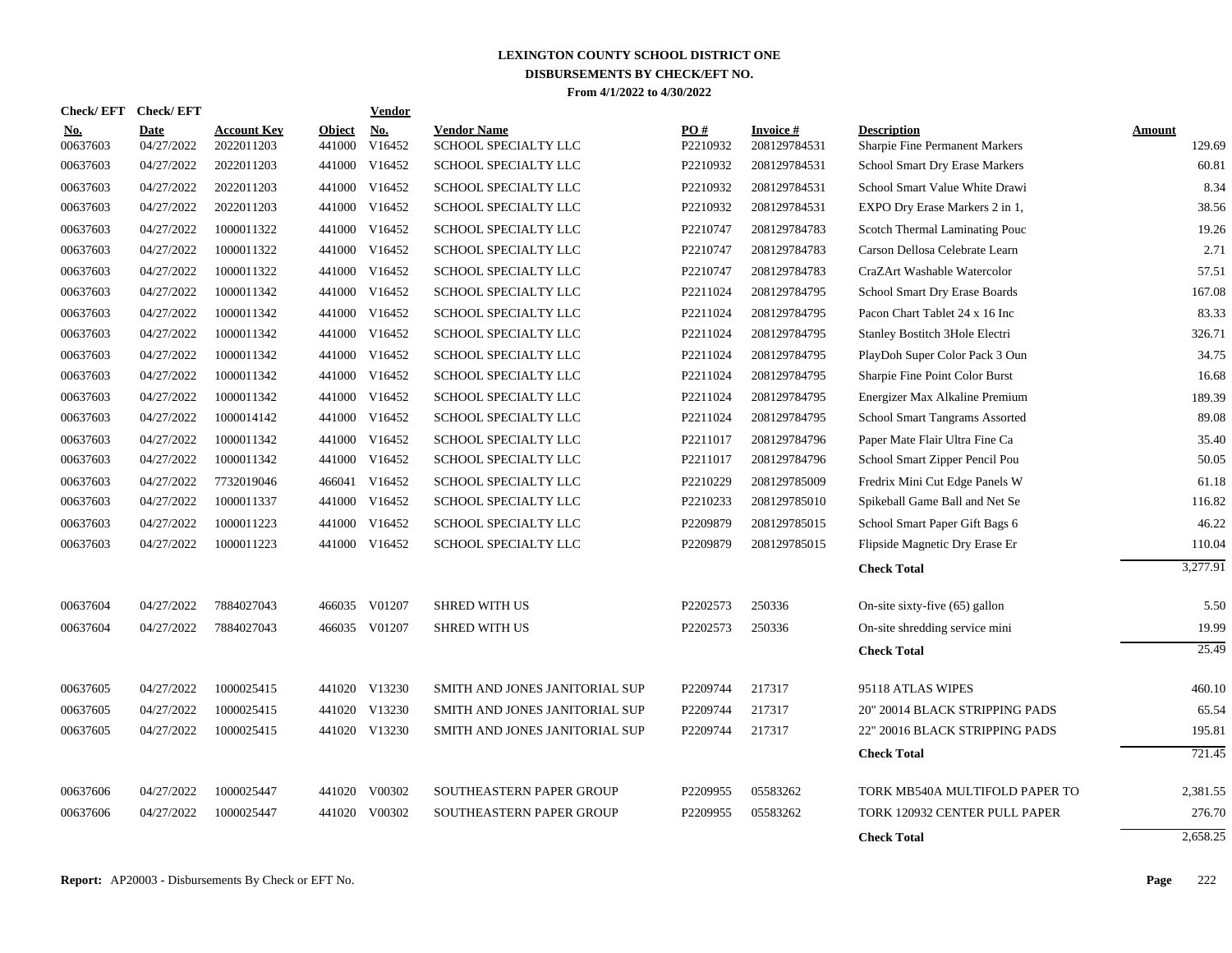| <b>Check/EFT</b>       | <b>Check/EFT</b>          |                                  |                         | Vendor               |                                                |                 |                           |                                                  |                            |
|------------------------|---------------------------|----------------------------------|-------------------------|----------------------|------------------------------------------------|-----------------|---------------------------|--------------------------------------------------|----------------------------|
| <u>No.</u><br>00637607 | <b>Date</b><br>04/27/2022 | <b>Account Key</b><br>5012025320 | <b>Object</b><br>444510 | <b>No.</b><br>V16712 | <b>Vendor Name</b><br>STAR ASSETT SECURITY LLC | PO#<br>P2111186 | <b>Invoice#</b><br>403421 | <b>Description</b><br>PIM400-1501 POE CONTROLLER | <b>Amount</b><br>11,836.37 |
| 00637607               | 04/27/2022                | 5012025320                       |                         | 444510 V16712        | STAR ASSETT SECURITY LLC                       | P2111186        | 403421                    | AD 400 NETWORKED WIRELESS ELEC                   | 23,567.78                  |
| 00637607               | 04/27/2022                | 5012025320                       |                         | 444510 V16712        | STAR ASSETT SECURITY LLC                       | P2111186        | 403421                    | <b>LABOR FOR INSTALL</b>                         | 6,855.00                   |
|                        |                           |                                  |                         |                      |                                                |                 |                           |                                                  |                            |
|                        |                           |                                  |                         |                      |                                                |                 |                           | <b>Check Total</b>                               | 42,259.15                  |
| 00637608               | 04/27/2022                | 2042116103                       |                         | 433200 Exxxxx        | Employee                                       |                 | 03.04.03.21.22            | <b>Therapy Services</b>                          | 20.77                      |
|                        |                           |                                  |                         |                      |                                                |                 |                           | <b>Check Total</b>                               | 20.77                      |
| 00637610               | 04/27/2022                | 7744019027                       |                         | 466041 Exxxxx        | Employee                                       |                 | 04.20.22                  | Reimb astronomy supplies                         | 46.27                      |
|                        |                           |                                  |                         |                      |                                                |                 |                           | <b>Check Total</b>                               | 46.27                      |
| 00637611               | 04/27/2022                | 7802072046                       |                         | 466099 V10542        | THE TROPHY & AWARDS CENTER                     | P2210490        | 18512                     | Curved Glass Awards (MPI-GL303                   | 105.93                     |
|                        |                           |                                  |                         |                      |                                                |                 |                           | <b>Check Total</b>                               | 105.93                     |
| 00637612               | 04/27/2022                | 2042112403                       |                         | 433200 Exxxxx        | Employee                                       |                 | 03.01.03.31.22            | <b>Itinerant Vision Services</b>                 | 214.52                     |
|                        |                           |                                  |                         |                      |                                                |                 |                           | <b>Check Total</b>                               | 214.52                     |
| 00637613               | 04/27/2022                | 2042112503                       |                         | 433200 Exxxxx        | Employee                                       |                 | 03.01.03.31.22            | Itinerant Language/IA Services                   | 122.27                     |
|                        |                           |                                  |                         |                      |                                                |                 |                           | <b>Check Total</b>                               | 122.27                     |
| 00637614               | 04/27/2022                | 7791027027                       |                         | 466041 EXXXXX        | Employee                                       |                 | 04.08.22                  | Student prizes/fishing tourney                   | 95.00                      |
|                        |                           |                                  |                         |                      |                                                |                 |                           | <b>Check Total</b>                               | 95.00                      |
| 00637616               | 04/27/2022                | 7766019027                       |                         | 466032 Exxxxx        | Employee                                       |                 | 02.23.04.07.22            | Supervise Clinical Students                      | 276.82                     |
|                        |                           |                                  |                         |                      |                                                |                 |                           | <b>Check Total</b>                               | 276.82                     |
| 00637621               | 04/27/2022                | 7745027046                       |                         | 466090 V15934        | BEECHWOOD MIDDLE SCHOOL                        | P2211451        | P2211451.BMS              | Check #1771                                      | 17.00                      |
| 00637621               | 04/27/2022                | 7802072046                       |                         | 466090 V15934        | BEECHWOOD MIDDLE SCHOOL                        | P2211451        | P2211451.BMS              | Check #1769                                      | 5.00                       |
| 00637621               | 04/27/2022                | 7802073046                       |                         | 466090 V15934        | BEECHWOOD MIDDLE SCHOOL                        | P2211451        | P2211451.BMS              | Check #1770                                      | 30.00                      |
| 00637621               | 04/27/2022                | 7809027046                       |                         | 466069 V15934        | BEECHWOOD MIDDLE SCHOOL                        | P2211451        | P2211451.BMS              | Check #1766                                      | 113.76                     |
| 00637621               | 04/27/2022                | 7809027046                       |                         | 466069 V15934        | BEECHWOOD MIDDLE SCHOOL                        | P2211451        | P2211451.BMS              | Check #1765                                      | 153.80                     |
| 00637621               | 04/27/2022                | 7809027046                       |                         | 466069 V15934        | BEECHWOOD MIDDLE SCHOOL                        | P2211451        | P2211451.BMS              | Check #1767                                      | 92.98                      |
| 00637621               | 04/27/2022                | 7914527046                       | 466090                  | V15934               | BEECHWOOD MIDDLE SCHOOL                        | P2211451        | P2211451.BMS              | Check #1777                                      | 65.00                      |
| 00637621               | 04/27/2022                | 7932027046                       |                         | 466064 V15934        | BEECHWOOD MIDDLE SCHOOL                        | P2211451        | P2211451.BMS              | Check #1772                                      | 240.00                     |
|                        |                           |                                  |                         |                      |                                                |                 |                           |                                                  |                            |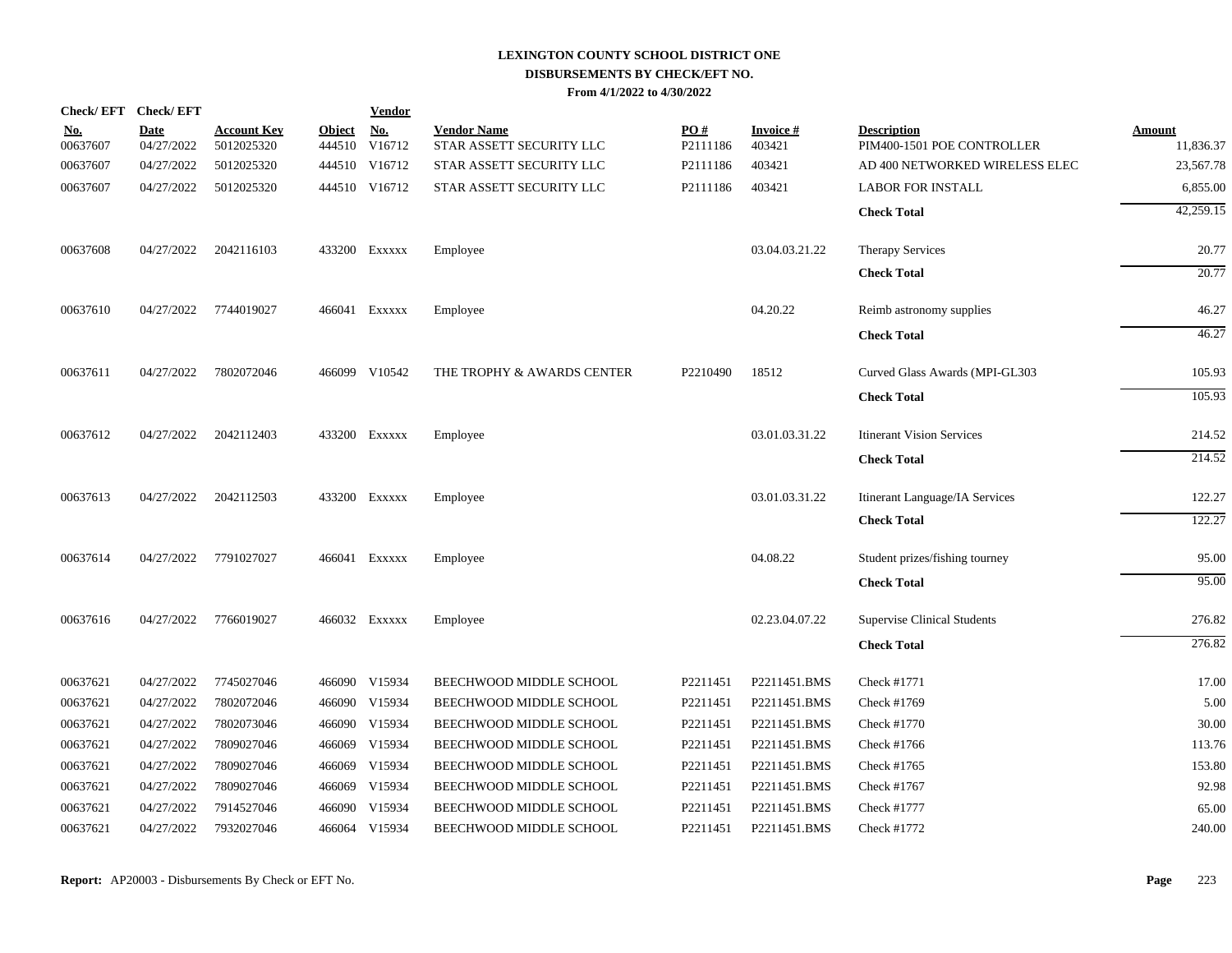| <b>Check/EFT</b> | <b>Check/EFT</b> |                    |               | <b>Vendor</b> |                                |                      |                 |                                |               |
|------------------|------------------|--------------------|---------------|---------------|--------------------------------|----------------------|-----------------|--------------------------------|---------------|
| <u>No.</u>       | <b>Date</b>      | <b>Account Key</b> | <b>Object</b> | <b>No.</b>    | <b>Vendor Name</b>             | PO#                  | <b>Invoice#</b> | <b>Description</b>             | <b>Amount</b> |
|                  |                  |                    |               |               |                                |                      |                 | <b>Check Total</b>             | 717.54        |
| 00637622         | 04/27/2022       | 7860527027         | 466069        | V01887        | <b>SALSARITAS</b>              | P2209336             | 1025            | 250- Soft Tortilla & Crispy Co | 2,474.38      |
| 00637622         | 04/27/2022       | 7860527027         | 466069        | V01887        | <b>SALSARITAS</b>              | P2209336             | 1025            | <b>Additional Tax</b>          | 46.25         |
|                  |                  |                    |               |               |                                |                      |                 | <b>Check Total</b>             | 2,520.63      |
| 00637623         | 04/27/2022       | 7744019044         |               | 466041 V01284 | <b>SALUDA SHOALS PARK</b>      | P2209845             | FA-12767        | <b>Guided Nature Walk</b>      | 35.00         |
|                  |                  |                    |               |               |                                |                      |                 | <b>Check Total</b>             | 35.00         |
| 00637624         | 04/27/2022       | 1000000000         |               | 245400 V00172 | <b>SC RETIREMENT SYSTEM</b>    |                      | 04.05.2022      | Service credit purchase        | 350.55        |
|                  |                  |                    |               |               |                                |                      |                 | <b>Check Total</b>             | 350.55        |
| 00637625         | 04/27/2022       | 1000025507         |               | 433200 Exxxxx | Employee                       |                      | 03.01.03.31.22  | Attendance and route assessmen | 452.79        |
|                  |                  |                    |               |               |                                |                      |                 | <b>Check Total</b>             | 452.79        |
| 00637626         | 04/27/2022       | 7814027013         | 466064        | V00531        | <b>SC FFA ASSOC</b>            | P2211147             | 668989.REPRINT  | Membership Batch # 668989      | 375.00        |
| 00637626         | 04/27/2022       | 7814027013         |               | 466064 V00531 | <b>SC FFA ASSOC</b>            | P2211147             | 668989.REPRINT  | 101 125 National Affiliation T | 675.00        |
|                  |                  |                    |               |               |                                |                      |                 | <b>Check Total</b>             | 1,050.00      |
| 00637627         | 04/28/2022       | 1000011411         | 441000        | V02519        | ACADEMIC SUPPLIER DBA RASIX CO | P2210654             | ID80561         | HP 414A Black Toner Cartridge  | 149.10        |
| 00637627         | 04/28/2022       | 1000011411         | 441000        | V02519        | ACADEMIC SUPPLIER DBA RASIX CO | P2210654             | ID80561         | HP 414A Cyan Toner Cartridge   | 96.48         |
| 00637627         | 04/28/2022       | 1000011411         | 441000        | V02519        | ACADEMIC SUPPLIER DBA RASIX CO | P2210654             | ID80561         | HP 414A Yellow Toner Cartridge | 96.48         |
| 00637627         | 04/28/2022       | 1000011411         | 441000        | V02519        | ACADEMIC SUPPLIER DBA RASIX CO | P2210654             | ID80561         | HP 414A Magenta Toner Cartridg | 96.48         |
| 00637627         | 04/28/2022       | 1000025507         | 441000        | V02519        | ACADEMIC SUPPLIER DBA RASIX CO | P2210382             | ID80567         | CF226A Toner Cartridge         | 277.12        |
| 00637627         | 04/28/2022       | 1000025204         | 441000        | V02519        | ACADEMIC SUPPLIER DBA RASIX CO | P2211049             | ID81026         | HP58A Toner Cartridge, black,  | 369.52        |
| 00637627         | 04/28/2022       | 1000025204         | 441000        | V02519        | ACADEMIC SUPPLIER DBA RASIX CO | P2211049             | ID81026         | HP 26A Black original LaserJet | 415.68        |
| 00637627         | 04/28/2022       | 1000025204         | 441000        | V02519        | ACADEMIC SUPPLIER DBA RASIX CO | P2211049             | ID81026         | HP 78A Black Original LaserJet | 94.68         |
| 00637627         | 04/28/2022       | 1000025204         | 441000        | V02519        | ACADEMIC SUPPLIER DBA RASIX CO | P2211049             | ID81026         | HP410A Cyan LaserJet tone cart | 66.51         |
| 00637627         | 04/28/2022       | 1000025204         | 441000        | V02519        | ACADEMIC SUPPLIER DBA RASIX CO | P2211049             | ID81026         | HP410A Yellow LaserJet toner c | 66.51         |
| 00637627         | 04/28/2022       | 1000026306         | 441000        | V02519        | ACADEMIC SUPPLIER DBA RASIX CO | P2210855             | ID81035         | Toner-Cyan                     | 133.02        |
| 00637627         | 04/28/2022       | 1000026306         | 441000        | V02519        | ACADEMIC SUPPLIER DBA RASIX CO | P2210855             | ID81035         | Toner-Yellow                   | 66.51         |
| 00637627         | 04/28/2022       | 1000026306         | 441000        | V02519        | ACADEMIC SUPPLIER DBA RASIX CO | P2210855             | ID81035         | Toner-Magenta                  | 199.53        |
| 00637627         | 04/28/2022       | 1000026306         | 441000        | V02519        | ACADEMIC SUPPLIER DBA RASIX CO | P2210855             | ID81035         | Toner-Black                    | 257.73        |
| 00637627         | 04/28/2022       | 1000014411         | 441000        | V02519        | ACADEMIC SUPPLIER DBA RASIX CO | P2211045             | ID81206         | HP 414A Black Toner Cartridge  | 372.75        |
| 00637627         | 04/28/2022       | 1000014411         | 441000        | V02519        | ACADEMIC SUPPLIER DBA RASIX CO | P <sub>2211045</sub> | ID81206         | HP 414A Cyan Toner Cartridge   | 482.40        |
|                  |                  |                    |               |               |                                |                      |                 |                                |               |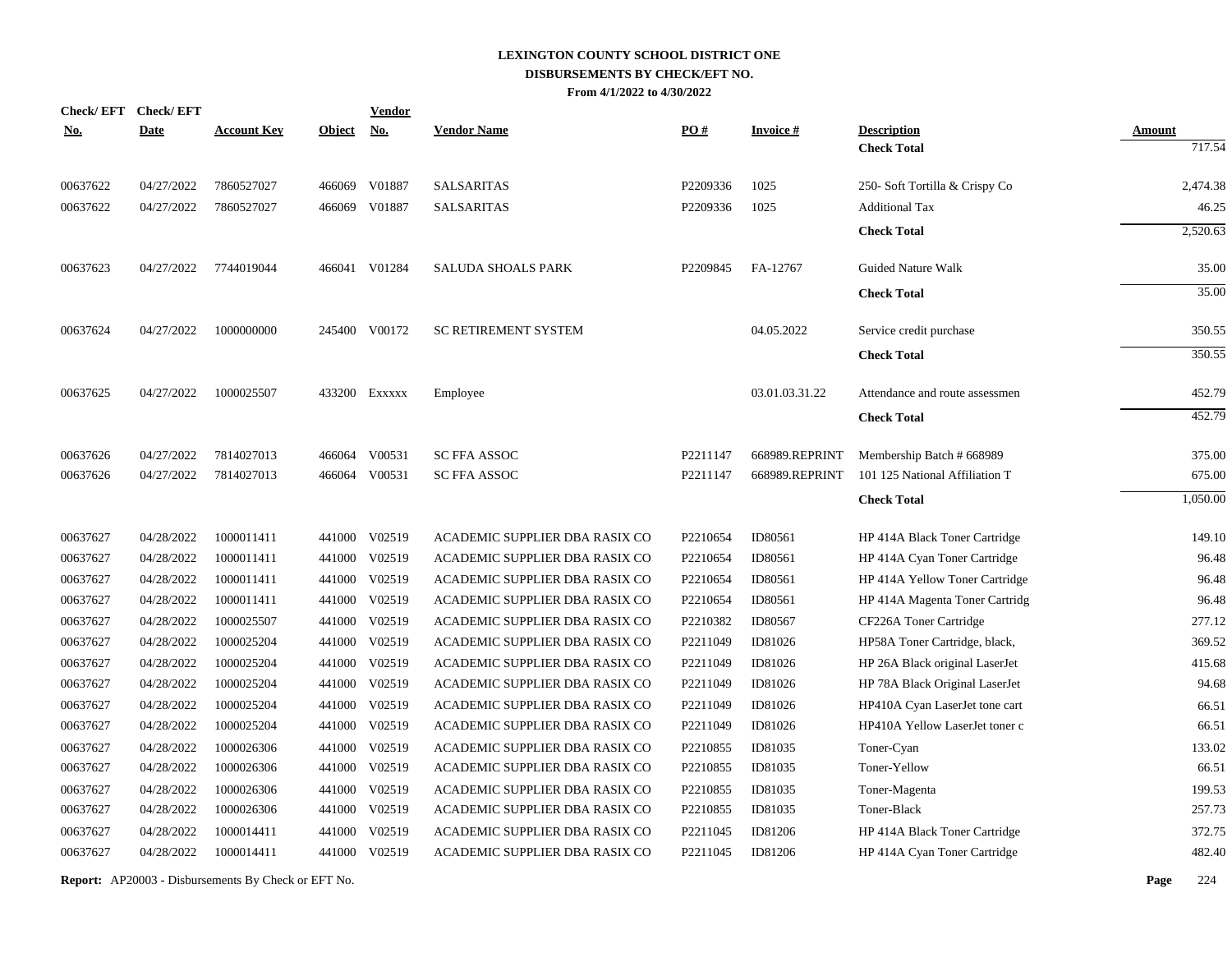|            | Check/EFT Check/EFT                                        |                    |               | <b>Vendor</b> |                                |                   |                           |                                |               |          |
|------------|------------------------------------------------------------|--------------------|---------------|---------------|--------------------------------|-------------------|---------------------------|--------------------------------|---------------|----------|
| <u>No.</u> | <b>Date</b>                                                | <b>Account Key</b> | <b>Object</b> | <b>No.</b>    | <b>Vendor Name</b>             | $\underline{PO#}$ | <b>Invoice#</b>           | <b>Description</b>             | <b>Amount</b> |          |
| 00637627   | 04/28/2022                                                 | 1000014411         | 441000        | V02519        | ACADEMIC SUPPLIER DBA RASIX CO | P2211045          | ID81206                   | HP 414A Yellow Toner Cartridge |               | 482.40   |
| 00637627   | 04/28/2022                                                 | 1000014411         | 441000        | V02519        | ACADEMIC SUPPLIER DBA RASIX CO | P2211045          | ID81206                   | HP 414A Magenta Toner Cartridg |               | 482.40   |
|            |                                                            |                    |               |               |                                |                   |                           | <b>Check Total</b>             |               | 4,205.30 |
| 00637628   | 04/28/2022                                                 | 1000011326         |               | 441000 V12266 | <b>ADM SIGNS</b>               | P2210349          | 214827                    | Student Drop Sign              |               | 85.60    |
| 00637628   | 04/28/2022                                                 | 1000011326         |               | 441000 V12266 | <b>ADM SIGNS</b>               | P2210349          | 214827                    | Please Move forward Student D  |               | 42.80    |
| 00637628   | 04/28/2022                                                 | 1000011326         |               | 441000 V12266 | <b>ADM SIGNS</b>               | P2210349          | 214827                    | Car Drop Off Morning           |               | 23.54    |
| 00637628   | 04/28/2022                                                 | 1000011326         |               | 441000 V12266 | <b>ADM SIGNS</b>               | P2210349          | 214827                    | Event Parking Sign             |               | 23.54    |
| 00637628   | 04/28/2022                                                 | 1000011326         |               | 441000 V12266 | <b>ADM SIGNS</b>               | P2210349          | 214827                    | Gym Parking Sign               |               | 47.08    |
| 00637628   | 04/28/2022                                                 | 1000011326         |               | 441000 V12266 | <b>ADM SIGNS</b>               | P2210349          | 214827                    | Delivery Sign                  |               | 23.54    |
| 00637628   | 04/28/2022                                                 | 1000011326         |               | 441000 V12266 | <b>ADM SIGNS</b>               | P2210349          | 214827                    | Staff & Gym Parking Sign       |               | 23.54    |
| 00637628   | 04/28/2022                                                 | 1000011326         |               | 441000 V12266 | <b>ADM SIGNS</b>               | P2210349          | 214827                    | Visitor Parking Sign With Arr  |               | 23.54    |
| 00637628   | 04/28/2022                                                 | 1000011326         |               | 441000 V12266 | <b>ADM SIGNS</b>               | P2210349          | 214827                    | Visitor Parking Sign           |               | 23.54    |
| 00637628   | 04/28/2022                                                 | 1000011326         |               | 441000 V12266 | <b>ADM SIGNS</b>               | P2210349          | 214827                    | <b>Bus Parking Sign</b>        |               | 18.19    |
| 00637628   | 04/28/2022                                                 | 1000011326         |               | 441000 V12266 | <b>ADM SIGNS</b>               | P2210349          | 214827                    | <b>Bus Drop Off Morning</b>    |               | 23.54    |
| 00637628   | 04/28/2022                                                 | 1000011326         |               | 441000 V12266 | <b>ADM SIGNS</b>               | P2210349          | 214827                    | <b>Bus Drop Off Morning</b>    |               | 23.54    |
| 00637628   | 04/28/2022                                                 | 1000011326         |               | 441000 V12266 | <b>ADM SIGNS</b>               | P2210349          | 214827                    | Delivery Fee                   |               | 26.75    |
|            |                                                            |                    |               |               |                                |                   |                           | <b>Check Total</b>             |               | 408.74   |
| 00637629   | 04/28/2022                                                 | 7745027028         |               | 466041 V13824 | <b>BEDFORD FALLS BOOK FAIR</b> | P2211510          | 3768                      | Book Fair Payment to Bedford F |               | 8,223.47 |
|            |                                                            |                    |               |               |                                |                   |                           | <b>Check Total</b>             |               | 8,223.47 |
| 00637630   | 04/28/2022                                                 | 7802070027         |               | 466034 V13557 | <b>BILES, LOUIS WINSLOW</b>    |                   | SOF.WK.4.19.2022 OFFICIAL |                                |               | 101.50   |
|            |                                                            |                    |               |               |                                |                   |                           | <b>Check Total</b>             |               | 101.50   |
| 00637631   | 04/28/2022                                                 | 1000022493         |               | 433200 Exxxxx | Employee                       |                   | 03.11.04.08.22            | Technology & Innovation        |               | 104.72   |
|            |                                                            |                    |               |               |                                |                   |                           | <b>Check Total</b>             |               | 104.72   |
| 00637632   | 04/28/2022                                                 | 2022011203         |               | 441000 V00884 | <b>BOOKSOURCE</b>              | P2208854          | 22984865                  | Order of Student Books         |               | 407.92   |
|            |                                                            |                    |               |               |                                |                   |                           | <b>Check Total</b>             |               | 407.92   |
| 00637636   | 04/28/2022                                                 | 6000025622         |               | 446030 V16416 | <b>BORDEN DAIRY</b>            |                   | 482642205                 | 022-Oak Grove ES #02972        |               | 235.22   |
| 00637636   | 04/28/2022                                                 | 6000025642         |               | 446030 V16416 | <b>BORDEN DAIRY</b>            |                   | 482642206                 | 042-Meadow Glen ES #970605     |               | 290.48   |
| 00637636   | 04/28/2022                                                 | 6000025644         | 446030        | V16416        | <b>BORDEN DAIRY</b>            |                   | 482642208                 | 044-River Bluff HS #148842     |               | 399.63   |
| 00637636   | 04/28/2022                                                 | 6000025627         |               | 446030 V16416 | <b>BORDEN DAIRY</b>            |                   | 482642219                 | 027-White Knoll HS #14942      |               | 400.24   |
|            | <b>Report:</b> AP20003 - Disbursements By Check or EFT No. |                    |               |               |                                |                   |                           |                                | Page          | 225      |
|            |                                                            |                    |               |               |                                |                   |                           |                                |               |          |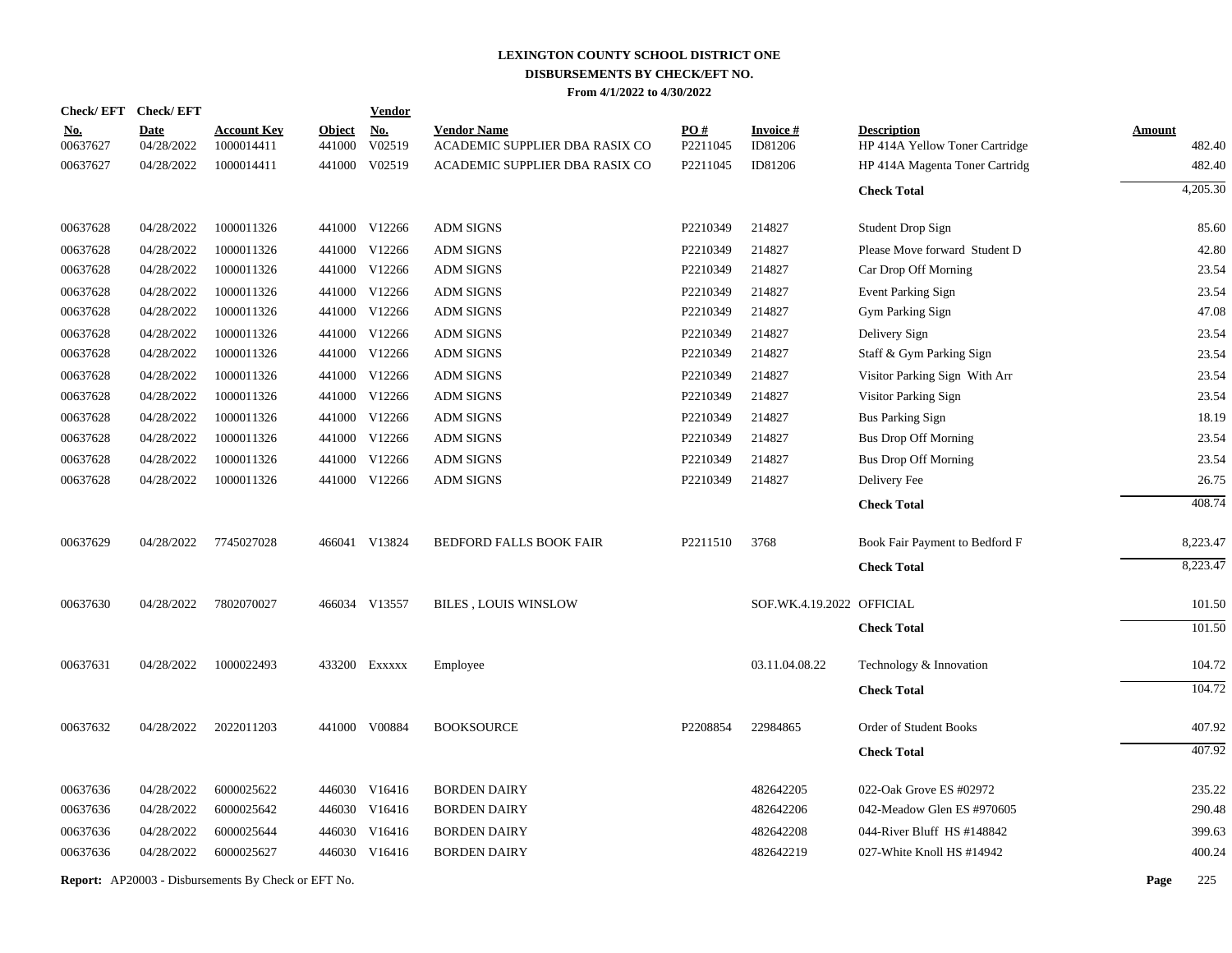| <b>Check/EFT</b>       | <b>Check/EFT</b>          |                                  |                         | <b>Vendor</b> |                                           |     |                              |                                                |                         |
|------------------------|---------------------------|----------------------------------|-------------------------|---------------|-------------------------------------------|-----|------------------------------|------------------------------------------------|-------------------------|
| <b>No.</b><br>00637636 | <b>Date</b><br>04/28/2022 | <b>Account Key</b><br>6000025639 | <b>Object</b><br>446030 | No.<br>V16416 | <b>Vendor Name</b><br><b>BORDEN DAIRY</b> | PO# | <b>Invoice#</b><br>482845701 | <b>Description</b><br>039-Forts Pond ES #20961 | <b>Amount</b><br>237.05 |
| 00637636               | 04/28/2022                | 6000025616                       |                         | 446030 V16416 | <b>BORDEN DAIRY</b>                       |     | 482845703                    | 016-Pelion ES #02977                           | 401.46                  |
| 00637636               | 04/28/2022                | 6000025630                       |                         | 446030 V16416 | <b>BORDEN DAIRY</b>                       |     | 482845704                    | 030-Pelion MS #14943                           | 235.22                  |
| 00637636               | 04/28/2022                | 6000025615                       |                         | 446030 V16416 | <b>BORDEN DAIRY</b>                       |     | 482845705                    | 015-Pelion HS #02982                           | 211.82                  |
| 00637636               | 04/28/2022                | 6000025623                       |                         | 446030 V16416 | <b>BORDEN DAIRY</b>                       |     | 482845706                    | 023-Saxe Gotha ES #02999                       | 352.22                  |
| 00637636               | 04/28/2022                | 6000025626                       |                         | 446030 V16416 | <b>BORDEN DAIRY</b>                       |     | 482845707                    | 026-White Knoll MS #03005                      | 364.30                  |
| 00637636               | 04/28/2022                | 6000025625                       | 446030                  | V16416        | <b>BORDEN DAIRY</b>                       |     | 482845708                    | 025-White Knoll ES #03001                      | 449.29                  |
| 00637636               | 04/28/2022                | 6000025637                       | 446030                  | V16416        | <b>BORDEN DAIRY</b>                       |     | 482845710                    | 037-Carolina Springs MS #20542                 | 235.22                  |
| 00637636               | 04/28/2022                | 6000025645                       |                         | 446030 V16416 | <b>BORDEN DAIRY</b>                       |     | 482845712                    | 045-Deerfield ES #179155                       | 478.94                  |
| 00637636               | 04/28/2022                | 6000025647                       |                         | 446030 V16416 | <b>BORDEN DAIRY</b>                       |     | 482845713                    | 047-Centerville ES #158535                     | 493.98                  |
| 00637636               | 04/28/2022                | 6000025614                       |                         | 446030 V16416 | <b>BORDEN DAIRY</b>                       |     | 482845715                    | 014-Gilbert ES #16053                          | 411.78                  |
| 00637636               | 04/28/2022                | 6000025629                       |                         | 446030 V16416 | <b>BORDEN DAIRY</b>                       |     | 482845716                    | 029-Gilbert MS #02954                          | 235.22                  |
| 00637636               | 04/28/2022                | 6000025613                       |                         | 446030 V16416 | <b>BORDEN DAIRY</b>                       |     | 482845717                    | 013-Gilbert HS #02949                          | 211.21                  |
| 00637636               | 04/28/2022                | 6000025622                       |                         | 446030 V16416 | <b>BORDEN DAIRY</b>                       |     | 483006373                    | 022-Oak Grove ES #02972                        | 188.42                  |
| 00637636               | 04/28/2022                | 6000025642                       | 446030                  | V16416        | <b>BORDEN DAIRY</b>                       |     | 483006374                    | 042-Meadow Glen ES #970605                     | 165.02                  |
| 00637636               | 04/28/2022                | 6000025643                       | 446030                  | V16416        | <b>BORDEN DAIRY</b>                       |     | 483006375                    | 043-Meadow Glen MS #978160                     | 368.52                  |
| 00637636               | 04/28/2022                | 6000025644                       |                         | 446030 V16416 | <b>BORDEN DAIRY</b>                       |     | 483006376                    | 044-River Bluff HS #148842                     | 423.64                  |
| 00637636               | 04/28/2022                | 6000025620                       |                         | 446030 V16416 | <b>BORDEN DAIRY</b>                       |     | 483006377                    | 020-Lexington MS #14941                        | 94.21                   |
| 00637636               | 04/28/2022                | 6000025612                       |                         | 446030 V16416 | <b>BORDEN DAIRY</b>                       |     | 483006378                    | 012-Lexington ES #02956                        | 259.23                  |
| 00637636               | 04/28/2022                | 6000025619                       |                         | 446030 V16416 | <b>BORDEN DAIRY</b>                       |     | 483006379                    | 019-AES #02964                                 | 47.11                   |
| 00637636               | 04/28/2022                | 6000025628                       |                         | 446030 V16416 | <b>BORDEN DAIRY</b>                       |     | 483006380                    | 028-Midway ES #02968                           | 282.63                  |
| 00637636               | 04/28/2022                | 6000025640                       |                         | 446030 V16416 | <b>BORDEN DAIRY</b>                       |     | 483006381                    | 040-New Providence ES #20962                   | 353.33                  |
| 00637636               | 04/28/2022                | 6000025631                       | 446030                  | V16416        | <b>BORDEN DAIRY</b>                       |     | 483006382                    | 031-Lake Murray ES #14944                      | 404.02                  |
| 00637636               | 04/28/2022                | 6000025646                       | 446030                  | V16416        | <b>BORDEN DAIRY</b>                       |     | 483006383                    | 046-Beechwood MS #143304                       | 235.22                  |
| 00637636               | 04/28/2022                | 6000025641                       |                         | 446030 V16416 | <b>BORDEN DAIRY</b>                       |     | 483006384                    | 041-Rocky Creek ES #21656                      | 287.02                  |
| 00637636               | 04/28/2022                | 6000025611                       |                         | 446030 V16416 | <b>BORDEN DAIRY</b>                       |     | 483006385                    | 011-Lexington HS #02963                        | 352.53                  |
| 00637636               | 04/28/2022                | 6000025634                       |                         | 446030 V16416 | <b>BORDEN DAIRY</b>                       |     | 483006386                    | 034-Pleasant Hill MS #19730                    | 247.36                  |
| 00637636               | 04/28/2022                | 6000025635                       |                         | 446030 V16416 | <b>BORDEN DAIRY</b>                       |     | 483006387                    | 035-Pleasant Hill ES #19754                    | 153.02                  |
| 00637636               | 04/28/2022                | 6000025627                       |                         | 446030 V16416 | <b>BORDEN DAIRY</b>                       |     | 483006388                    | 027-White Knoll HS #14942                      | 329.43                  |
| 00637636               | 04/28/2022                | 6000025642                       |                         | 446030 V16416 | <b>BORDEN DAIRY</b>                       |     | 483167585                    | 042-Meadow Glen ES #970605                     | 270.63                  |
| 00637636               | 04/28/2022                | 6000025622                       | 446030                  | V16416        | <b>BORDEN DAIRY</b>                       |     | 483167586                    | 022-Oak Grove ES #02972                        | 211.82                  |
| 00637636               | 04/28/2022                | 6000025625                       | 446030                  | V16416        | <b>BORDEN DAIRY</b>                       |     | 483167587                    | 025-White Knoll ES #03001                      | 331.26                  |
| 00637636               | 04/28/2022                | 6000025624                       | 446030                  | V16416        | <b>BORDEN DAIRY</b>                       |     | 483167588                    | 024-Red Bank ES #02983                         | 259.23                  |
| 00637636               | 04/28/2022                | 6000025623                       |                         | 446030 V16416 | <b>BORDEN DAIRY</b>                       |     | 483167589                    | 023-Saxe Gotha ES #02999                       | 235.22                  |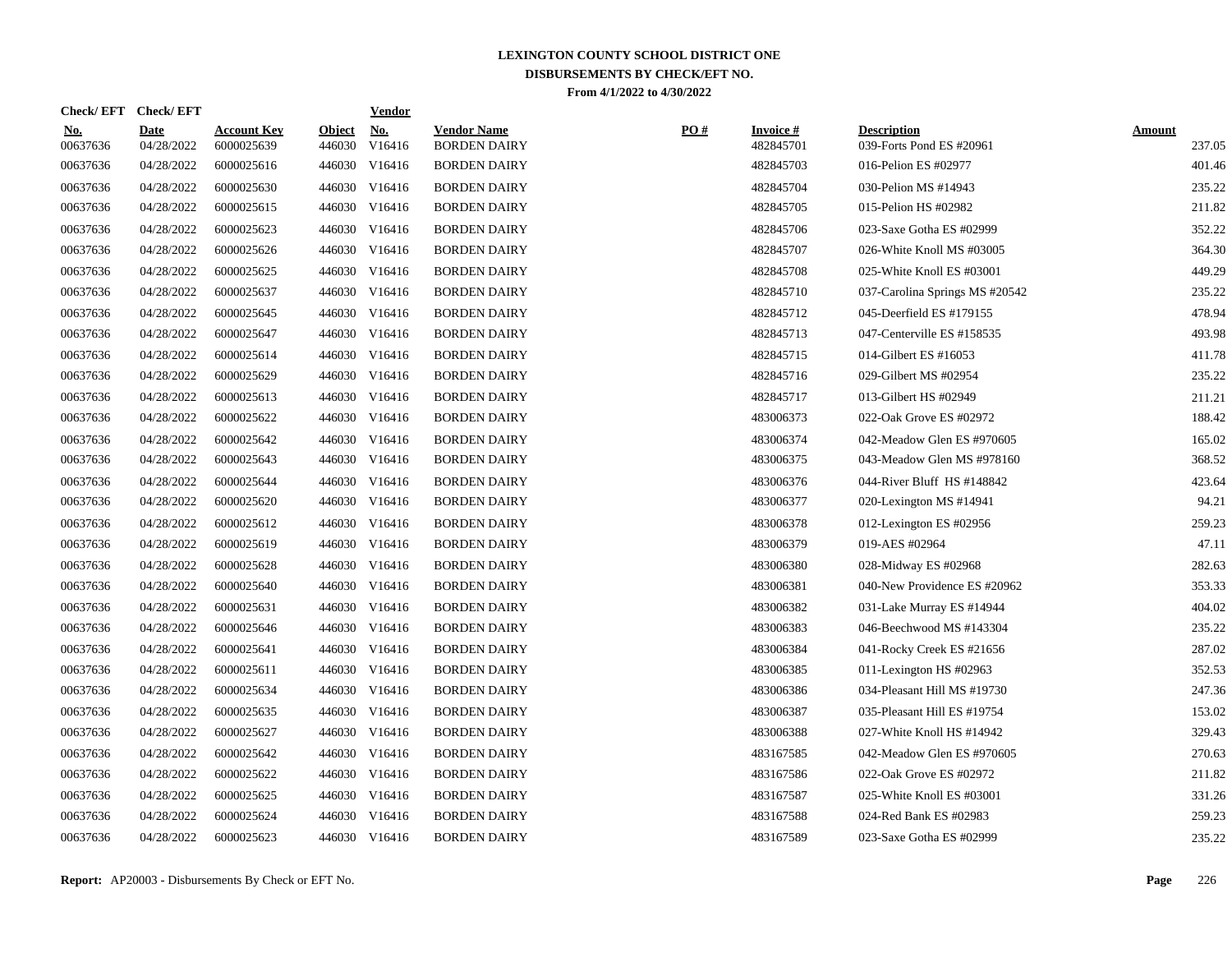| <u>No.</u><br>00637636 | <b>Date</b><br>04/28/2022 | <b>Account Key</b><br>6000025638 | <b>Object</b><br>446030 | <u>No.</u><br>V16416 | <b>Vendor Name</b><br><b>BORDEN DAIRY</b> | $\underline{PO#}$ | <b>Invoice#</b><br>483167590 | <b>Description</b><br>038-Carolina Springs ES #20541 | <b>Amount</b><br>352.83 |
|------------------------|---------------------------|----------------------------------|-------------------------|----------------------|-------------------------------------------|-------------------|------------------------------|------------------------------------------------------|-------------------------|
| 00637636               | 04/28/2022                | 6000025639                       |                         | 446030 V16416        | <b>BORDEN DAIRY</b>                       |                   | 483167591                    | 039-Forts Pond ES #20961                             | 177.64                  |
| 00637636               | 04/28/2022                | 6000025616                       |                         | 446030 V16416        | <b>BORDEN DAIRY</b>                       |                   | 483167592                    | 016-Pelion ES #02977                                 | 235.83                  |
| 00637636               | 04/28/2022                | 6000025613                       |                         | 446030 V16416        | <b>BORDEN DAIRY</b>                       |                   | 483167593                    | 013-Gilbert HS #02949                                | 164.41                  |
| 00637636               | 04/28/2022                | 6000025629                       |                         | 446030 V16416        | <b>BORDEN DAIRY</b>                       |                   | 483167595                    | 029-Gilbert MS #02954                                | 281.72                  |
| 00637636               | 04/28/2022                | 6000025614                       |                         | 446030 V16416        | <b>BORDEN DAIRY</b>                       |                   | 483167596                    | 014-Gilbert ES #16053                                | 282.02                  |
| 00637636               | 04/28/2022                | 6000025647                       |                         | 446030 V16416        | <b>BORDEN DAIRY</b>                       |                   | 483167597                    | 047-Centerville ES #158535                           | 376.48                  |
| 00637636               | 04/28/2022                | 6000025641                       |                         | 446030 V16416        | <b>BORDEN DAIRY</b>                       |                   | 483167598                    | 041-Rocky Creek ES #21656                            | 140.40                  |
| 00637636               | 04/28/2022                | 6000025635                       |                         | 446030 V16416        | <b>BORDEN DAIRY</b>                       |                   | 483167599                    | 035-Pleasant Hill ES #19754                          | 259.23                  |
| 00637636               | 04/28/2022                | 6000025628                       |                         | 446030 V16416        | <b>BORDEN DAIRY</b>                       |                   | 483167600                    | 028-Midway ES #02968                                 | 282.63                  |
| 00637636               | 04/28/2022                | 6000025620                       |                         | 446030 V16416        | <b>BORDEN DAIRY</b>                       |                   | 483167601                    | 020-Lexington MS #14941                              | 105.91                  |
| 00637636               | 04/28/2022                | 6000025612                       |                         | 446030 V16416        | <b>BORDEN DAIRY</b>                       |                   | 483167602                    | 012-Lexington ES #02956                              | 187.81                  |
| 00637636               | 04/28/2022                | 6000025639                       |                         | 446030 V16416        | <b>BORDEN DAIRY</b>                       |                   | 483312391                    | 039-Forts Pond ES #20961                             | 118.83                  |
| 00637636               | 04/28/2022                | 6000025616                       |                         | 446031 V16416        | <b>BORDEN DAIRY</b>                       |                   | 483312392                    | 016-Pelion ES #02977                                 | 70.20                   |
| 00637636               | 04/28/2022                | 6000025630                       |                         | 446030 V16416        | <b>BORDEN DAIRY</b>                       |                   | 483312393                    | 030-Pelion MS #14943                                 | 105.91                  |
| 00637636               | 04/28/2022                | 6000025615                       |                         | 446030 V16416        | <b>BORDEN DAIRY</b>                       |                   | 483312394                    | 015-Pelion HS #02982                                 | 141.01                  |
| 00637636               | 04/28/2022                | 6000025615                       |                         | 446030 V16416        | <b>BORDEN DAIRY</b>                       |                   | 483312395                    | 015-Pelion HS #02982                                 | 329.43                  |
| 00637636               | 04/28/2022                | 6000025626                       |                         | 446030 V16416        | <b>BORDEN DAIRY</b>                       |                   | 483312396                    | 026-White Knoll MS #03005                            | 200.07                  |
| 00637636               | 04/28/2022                | 6000025625                       |                         | 446030 V16416        | <b>BORDEN DAIRY</b>                       |                   | 483312397                    | 025-White Knoll ES #03001                            | 142.23                  |
| 00637636               | 04/28/2022                | 6000025624                       |                         | 446030 V16416        | <b>BORDEN DAIRY</b>                       |                   | 483312398                    | 024-Red Bank ES #02983                               | 211.82                  |
| 00637636               | 04/28/2022                | 6000025637                       |                         | 446030 V16416        | <b>BORDEN DAIRY</b>                       |                   | 483312400                    | 037-Carolina Springs MS #20542                       | 333.01                  |
| 00637636               | 04/28/2022                | 6000025638                       |                         | 446030 V16416        | <b>BORDEN DAIRY</b>                       |                   | 483312401                    | 038-Carolina Springs ES #20541                       | 235.22                  |
| 00637636               | 04/28/2022                | 6000025645                       |                         | 446030 V16416        | <b>BORDEN DAIRY</b>                       |                   | 483312402                    | 045-Deerfield ES #179155                             | 294.59                  |
| 00637636               | 04/28/2022                | 6000025647                       |                         | 446030 V16416        | <b>BORDEN DAIRY</b>                       |                   | 483312403                    | 047-Centerville ES #158535                           | 258.87                  |
| 00637636               | 04/28/2022                | 6000025614                       | 446030                  | V16416               | <b>BORDEN DAIRY</b>                       |                   | 483312404                    | 014-Gilbert ES #16053                                | 313.80                  |
| 00637636               | 04/28/2022                | 6000025622                       |                         | 446030 V16416        | <b>BORDEN DAIRY</b>                       |                   | 483474252                    | 022-Oak Grove ES #02972                              | 282.63                  |
| 00637636               | 04/28/2022                | 6000025643                       |                         | 446030 V16416        | <b>BORDEN DAIRY</b>                       |                   | 483474254                    | 043-Meadow Glen MS #978160                           | 117.61                  |
| 00637636               | 04/28/2022                | 6000025644                       |                         | 446030 V16416        | <b>BORDEN DAIRY</b>                       |                   | 483474255                    | 044-River Bluff HS #148842                           | 235.83                  |
| 00637636               | 04/28/2022                | 6000025620                       |                         | 446030 V16416        | <b>BORDEN DAIRY</b>                       |                   | 483474256                    | 020-Lexington MS #14941                              | 94.21                   |
| 00637636               | 04/28/2022                | 6000025612                       |                         | 446030 V16416        | <b>BORDEN DAIRY</b>                       |                   | 483474257                    | 012-Lexington ES #02956                              | 237.05                  |
| 00637636               | 04/28/2022                | 6000025628                       |                         | 446030 V16416        | <b>BORDEN DAIRY</b>                       |                   | 483474258                    | 028-Midway ES #02968                                 | 282.63                  |
| 00637636               | 04/28/2022                | 6000025640                       | 446030                  | V16416               | <b>BORDEN DAIRY</b>                       |                   | 483474259                    | 040-New Providence ES #20962                         | 283.24                  |
| 00637636               | 04/28/2022                | 6000025631                       | 446030                  | V16416               | <b>BORDEN DAIRY</b>                       |                   | 483474260                    | 031-Lake Murray ES #14944                            | 153.02                  |
| 00637636               | 04/28/2022                | 6000025646                       |                         | 446030 V16416        | <b>BORDEN DAIRY</b>                       |                   | 483474261                    | 046-Beechwood MS #143304                             | 188.42                  |

**Check/ EFT Vendor Check/ EFT**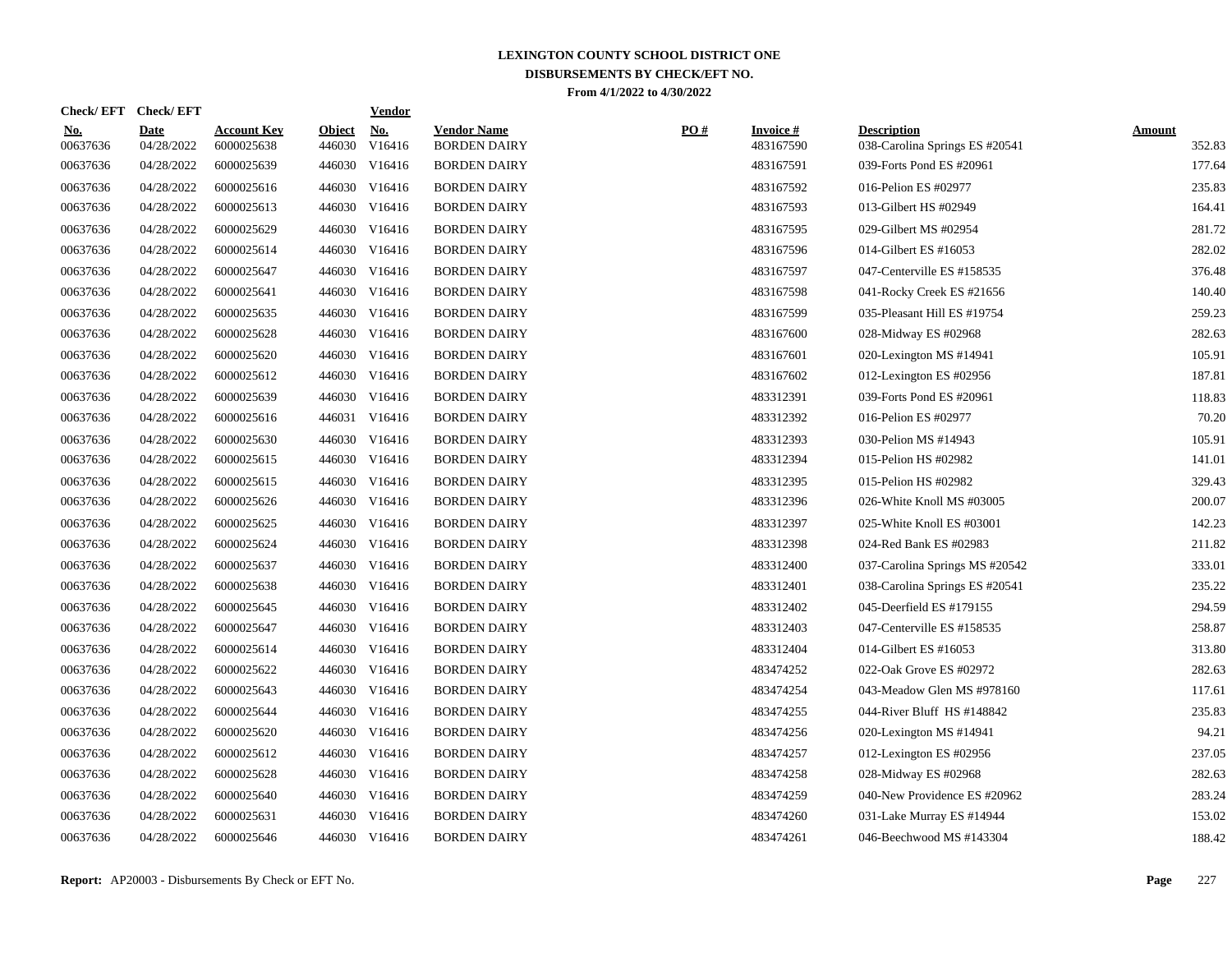| <b>Check/EFT</b>       | <b>Check/EFT</b>          |                                  |               | <b>Vendor</b>               |                                           |          |                               |                                                 |                         |
|------------------------|---------------------------|----------------------------------|---------------|-----------------------------|-------------------------------------------|----------|-------------------------------|-------------------------------------------------|-------------------------|
| <u>No.</u><br>00637636 | <b>Date</b><br>04/28/2022 | <u>Account Key</u><br>6000025641 | <b>Object</b> | <u>No.</u><br>446030 V16416 | <b>Vendor Name</b><br><b>BORDEN DAIRY</b> | PO#      | <u>Invoice #</u><br>483474262 | <b>Description</b><br>041-Rocky Creek ES #21656 | <b>Amount</b><br>294.64 |
| 00637636               | 04/28/2022                | 6000025611                       |               | 446030 V16416               | <b>BORDEN DAIRY</b>                       |          | 483474263                     | 011-Lexington HS $\#02963$                      | 235.22                  |
| 00637636               | 04/28/2022                | 6000025635                       |               | 446030 V16416               | <b>BORDEN DAIRY</b>                       |          | 483474264                     | 035-Pleasant Hill ES #19754                     | 258.62                  |
| 00637636               | 04/28/2022                | 6000025634                       |               | 446030 V16416               | <b>BORDEN DAIRY</b>                       |          | 483474265                     | 034-Pleasant Hill MS #19730                     | 165.02                  |
| 00637636               | 04/28/2022                | 6000025627                       |               | 446030 V16416               | <b>BORDEN DAIRY</b>                       |          | 483474266                     | 027-White Knoll HS #14942                       | 352.83                  |
|                        |                           |                                  |               |                             |                                           |          |                               | <b>Check Total</b>                              | 19,925.02               |
| 00637637               | 04/28/2022                | 1000022230                       |               | 441000 V00297               | <b>BRODART (SUPPLIES AND FURN)</b>        | P2210753 | 600873                        | Brodart Standard-Size Book Sup                  | 6.88                    |
|                        |                           |                                  |               |                             |                                           |          |                               | <b>Check Total</b>                              | 6.88                    |
| 00637638               | 04/28/2022                | 1000025425                       |               | 441020 V15374               | CENTRAL POLY BAG CORPORATION              | P2210003 | 288519                        | CP3340N16 CAN LINER                             | 877.40                  |
| 00637638               | 04/28/2022                | 1000025425                       |               | 441020 V15374               | CENTRAL POLY BAG CORPORATION              | P2210003 | 288519                        | CP3858K1.7 CAN LINER                            | 829.25                  |
| 00637638               | 04/28/2022                | 1000025445                       |               | 441020 V15374               | CENTRAL POLY BAG CORPORATION              | P2209234 | 288520                        | CP3340N16 CAN LINER                             | 438.70                  |
| 00637638               | 04/28/2022                | 1000025445                       |               | 441020 V15374               | CENTRAL POLY BAG CORPORATION              | P2209234 | 288520                        | CP3858K1.7 CAN LINER                            | 1,243.88                |
| 00637638               | 04/28/2022                | 1000025431                       |               | 441020 V15374               | CENTRAL POLY BAG CORPORATION              | P2209259 | 288521                        | CP3340N16 CAN LINER                             | 353.10                  |
| 00637638               | 04/28/2022                | 1000025431                       |               | 441020 V15374               | CENTRAL POLY BAG CORPORATION              | P2209259 | 288521                        | CP3858K1.7 CAN LINER                            | 340.26                  |
| 00637638               | 04/28/2022                | 1000025427                       |               | 441020 V15374               | CENTRAL POLY BAG CORPORATION              | P2209800 | 288522                        | CP3340N16 CAN LINER                             | 877.40                  |
| 00637638               | 04/28/2022                | 1000025427                       |               | 441020 V15374               | CENTRAL POLY BAG CORPORATION              | P2209800 | 288522                        | CP3858K1.7 CAN LINER                            | 1,658.50                |
| 00637638               | 04/28/2022                | 1000025428                       |               | 441020 V15374               | CENTRAL POLY BAG CORPORATION              | P2209803 | 288523                        | CP2433N8 CAN LINER                              | 767.19                  |
| 00637638               | 04/28/2022                | 1000025428                       |               | 441020 V15374               | CENTRAL POLY BAG CORPORATION              | P2209803 | 288523                        | CP3340N16 CAN LINER                             | 526.44                  |
| 00637638               | 04/28/2022                | 1000025428                       |               | 441020 V15374               | <b>CENTRAL POLY BAG CORPORATION</b>       | P2209803 | 288523                        | CP3858K1.7 CAN LINER                            | 995.10                  |
| 00637638               | 04/28/2022                | 1000025442                       |               | 441020 V15374               | CENTRAL POLY BAG CORPORATION              | P2209810 | 288524                        | CP2433N8 CAN LINER                              | 394.83                  |
| 00637638               | 04/28/2022                | 1000025442                       |               | 441020 V15374               | CENTRAL POLY BAG CORPORATION              | P2209810 | 288524                        | CP3340N16 CAN LINER                             | 264.83                  |
| 00637638               | 04/28/2022                | 1000025442                       |               | 441020 V15374               | <b>CENTRAL POLY BAG CORPORATION</b>       | P2209810 | 288524                        | CP3858K1.7 CAN LINER                            | 1,020.78                |
| 00637638               | 04/28/2022                | 1000025437                       |               | 441020 V15374               | CENTRAL POLY BAG CORPORATION              | P2209888 | 288525                        | CP22433N8 CAN LINER                             | 263.22                  |
| 00637638               | 04/28/2022                | 1000025437                       |               | 441020 V15374               | <b>CENTRAL POLY BAG CORPORATION</b>       | P2209888 | 288525                        | CP3340N16 CAN LINER                             | 176.55                  |
| 00637638               | 04/28/2022                | 1000025437                       |               | 441020 V15374               | CENTRAL POLY BAG CORPORATION              | P2209888 | 288525                        | CP3858K1.7 CAN LINER                            | 1,190.91                |
| 00637638               | 04/28/2022                | 1000025440                       |               | 441020 V15374               | CENTRAL POLY BAG CORPORATION              | P2209953 | 288526                        | CP3340N16 CAN LINER                             | 353.10                  |
| 00637638               | 04/28/2022                | 1000025440                       |               | 441020 V15374               | CENTRAL POLY BAG CORPORATION              | P2209953 | 288526                        | CP3858K1.7 CAN LINER                            | 850.65                  |
| 00637638               | 04/28/2022                | 1000025447                       |               | 441020 V15374               | CENTRAL POLY BAG CORPORATION              | P2209966 | 288527                        | CP2433N8 CAN LINER                              | 315.86                  |
| 00637638               | 04/28/2022                | 1000025447                       |               | 441020 V15374               | <b>CENTRAL POLY BAG CORPORATION</b>       | P2209966 | 288527                        | CP3340N16 CAN LINER                             | 282.48                  |
| 00637638               | 04/28/2022                | 1000025447                       |               | 441020 V15374               | CENTRAL POLY BAG CORPORATION              | P2209966 | 288527                        | CP3858K1.7 CAN LINER                            | 765.59                  |
| 00637638               | 04/28/2022                | 1000025454                       |               | 441020 V15374               | CENTRAL POLY BAG CORPORATION              | P2210208 | 288528                        | CP2433N8 CAN LINER                              | 789.66                  |
| 00637638               | 04/28/2022                | 1000025454                       |               | 441020 V15374               | CENTRAL POLY BAG CORPORATION              | P2210208 | 288528                        | CP3340N16 CAN LINER                             | 529.65                  |
| 00637638               | 04/28/2022                | 1000025454                       |               | 441020 V15374               | CENTRAL POLY BAG CORPORATION              | P2210208 | 288528                        | CP3858K1.7 CAN LINER                            | 850.65                  |
|                        |                           |                                  |               |                             |                                           |          |                               |                                                 |                         |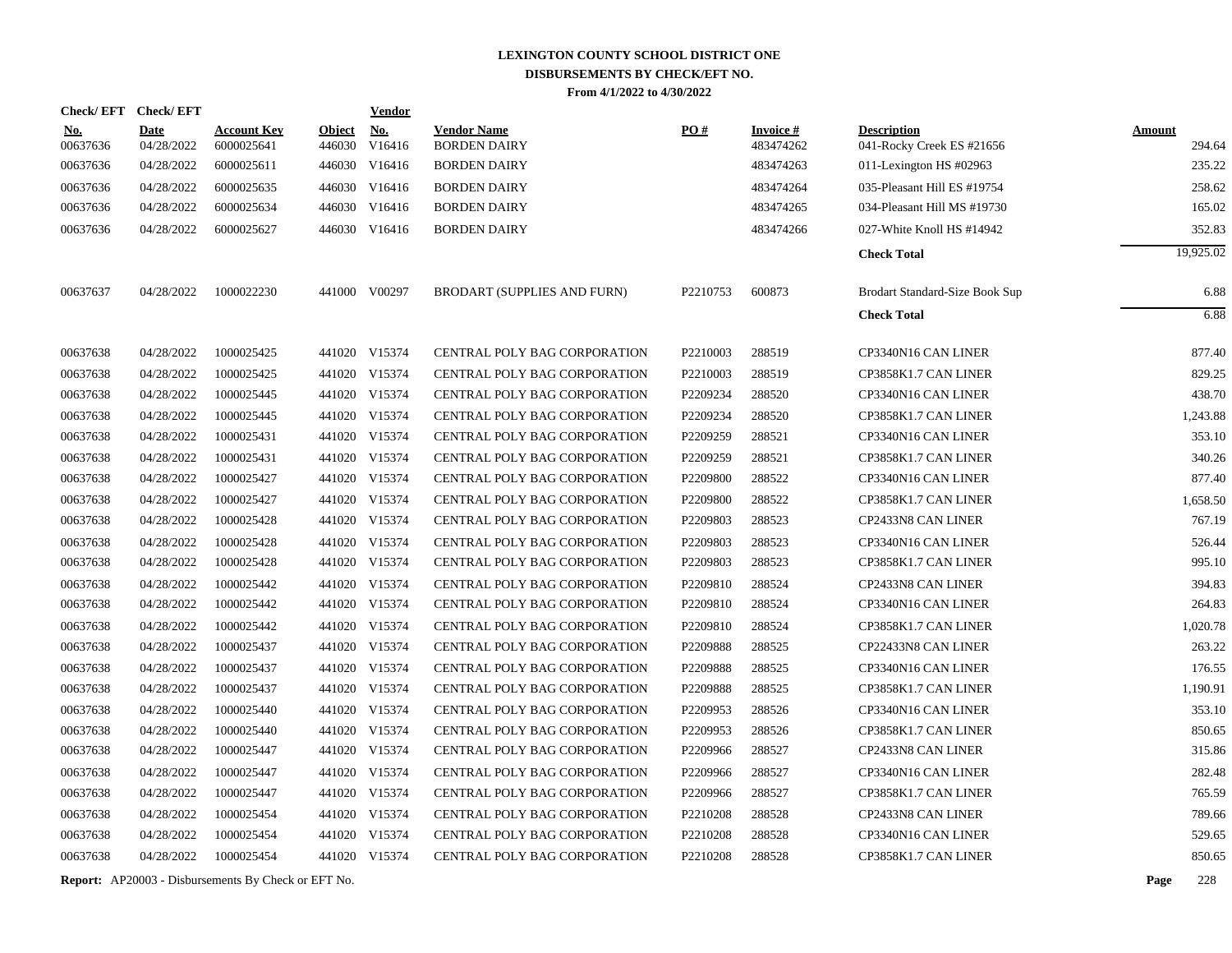| Check/EFT Check/EFT    |                           |                                  |                         | <b>Vendor</b> |                                                    |                 |                           |                                          |                  |
|------------------------|---------------------------|----------------------------------|-------------------------|---------------|----------------------------------------------------|-----------------|---------------------------|------------------------------------------|------------------|
| <u>No.</u><br>00637638 | <b>Date</b><br>04/28/2022 | <b>Account Key</b><br>1000025411 | <b>Object</b><br>441020 | No.<br>V15374 | <b>Vendor Name</b><br>CENTRAL POLY BAG CORPORATION | PO#<br>P2209693 | Invoice #<br>288534       | <b>Description</b><br>CP2433N8 CAN LINER | Amount<br>153.44 |
| 00637638               | 04/28/2022                | 1000025411                       |                         | 441020 V15374 | <b>CENTRAL POLY BAG CORPORATION</b>                | P2209693        | 288534                    | CP3858K1.7 CAN LINER                     | 1,990.20         |
|                        |                           |                                  |                         |               |                                                    |                 |                           | <b>Check Total</b>                       | 19.099.62        |
| 00637639               | 04/28/2022                | 7802070027                       |                         | 466034 V15615 | CHAPMAN, ZHACKERY ALLAN                            |                 | VBAS.WK.4.22.202 OFFICIAL |                                          | 74.00            |
| 00637639               | 04/28/2022                | 7802074044                       |                         | 466034 V15615 | CHAPMAN, ZHACKERY ALLAN                            |                 |                           | <b>VBASE/CHAPIN/4/ V BASE VS CHAPIN</b>  | 74.00            |
|                        |                           |                                  |                         |               |                                                    |                 |                           | <b>Check Total</b>                       | 148.00           |
| 00637640               | 04/28/2022                | 7802070027                       |                         | 466034 V15688 | CHERUP, DAVID                                      |                 | WSOC.WK.4.21.202OFFICIAL  |                                          | 98.00            |
|                        |                           |                                  |                         |               |                                                    |                 |                           | <b>Check Total</b>                       | 98.00            |
| 00637641               | 04/28/2022                | 7802078015                       |                         | 466034 V11155 | <b>CHERUP, MONTY</b>                               |                 | WMSC.PE.04.26.22 Official |                                          | 69.00            |
|                        |                           |                                  |                         |               |                                                    |                 |                           | <b>Check Total</b>                       | 69.00            |
| 00637642               | 04/28/2022                | 1000011324                       |                         | 443000 V13107 | CHILD 1ST PUBLICATIONS LLC                         | P2211277        | 6253                      | SnapWords List A Pocket Chart            | 71.80            |
| 00637642               | 04/28/2022                | 1000011324                       |                         | 443000 V13107 | CHILD 1ST PUBLICATIONS LLC                         | P2211277        | 6253                      | SnapWords List B Pocket Chart            | 71.80            |
| 00637642               | 04/28/2022                | 1000011324                       |                         | 443000 V13107 | CHILD 1ST PUBLICATIONS LLC                         | P2211277        | 6253                      | The Complete Sight Words in Se           | 79.80            |
| 00637642               | 04/28/2022                | 1000011324                       |                         | 443000 V13107 | CHILD 1ST PUBLICATIONS LLC                         | P2211277        | 6253                      | Snapwords 306 Pocket Chart Car           | 179.90           |
| 00637642               | 04/28/2022                | 1000011324                       |                         | 443000 V13107 | <b>CHILD 1ST PUBLICATIONS LLC</b>                  | P2211277        | 6253                      | Shipping and Handling                    | 40.33            |
|                        |                           |                                  |                         |               |                                                    |                 |                           | <b>Check Total</b>                       | 443.63           |
| 00637643               | 04/28/2022                | 7887075044                       |                         | 466034 V02630 | <b>COMBS, OBIE</b>                                 |                 |                           | SBALL/WKNOLL/4SBALL VS WHITE KNOLL       | 117.70           |
|                        |                           |                                  |                         |               |                                                    |                 |                           | <b>Check Total</b>                       | 117.70           |
| 00637644               | 04/28/2022                | 1000014144                       |                         | 441000 V16576 | CONCORD THEATRICALS CORP                           | P2202975        | 10590635                  | Scripts Production "Play On!"            | 99.50            |
| 00637644               | 04/28/2022                | 1000014144                       |                         | 441000 V16576 | CONCORD THEATRICALS CORP                           | P2202975        | 10590635                  | Shipping                                 | 10.10            |
|                        |                           |                                  |                         |               |                                                    |                 |                           | <b>Check Total</b>                       | 109.60           |
| 00637645               | 04/28/2022                | 2022018847                       |                         | 441000 V15024 | <b>CORWIN PRESS INC</b>                            | P2210787        | 687302KI                  | Engage Every Family Second edi           | 35.26            |
| 00637645               | 04/28/2022                | 2022018847                       |                         | 441000 V15024 | <b>CORWIN PRESS INC</b>                            | P2210787        | 687302KI                  | shipping                                 | 16.87            |
|                        |                           |                                  |                         |               |                                                    |                 |                           | <b>Check Total</b>                       | 52.13            |
| 00637646               | 04/28/2022                | 1000025507                       |                         | 441000 V15594 | <b>COX TIRE LLC</b>                                | P2211117        | 21746                     | 31-MHD Interstate Batteries              | 1,711.47         |
| 00637646               | 04/28/2022                | 1000025507                       |                         | 441000 V15594 | COX TIRE LLC                                       | P2211117        | 21746                     | Battery disposal                         | 53.50            |
|                        |                           |                                  |                         |               |                                                    |                 |                           |                                          |                  |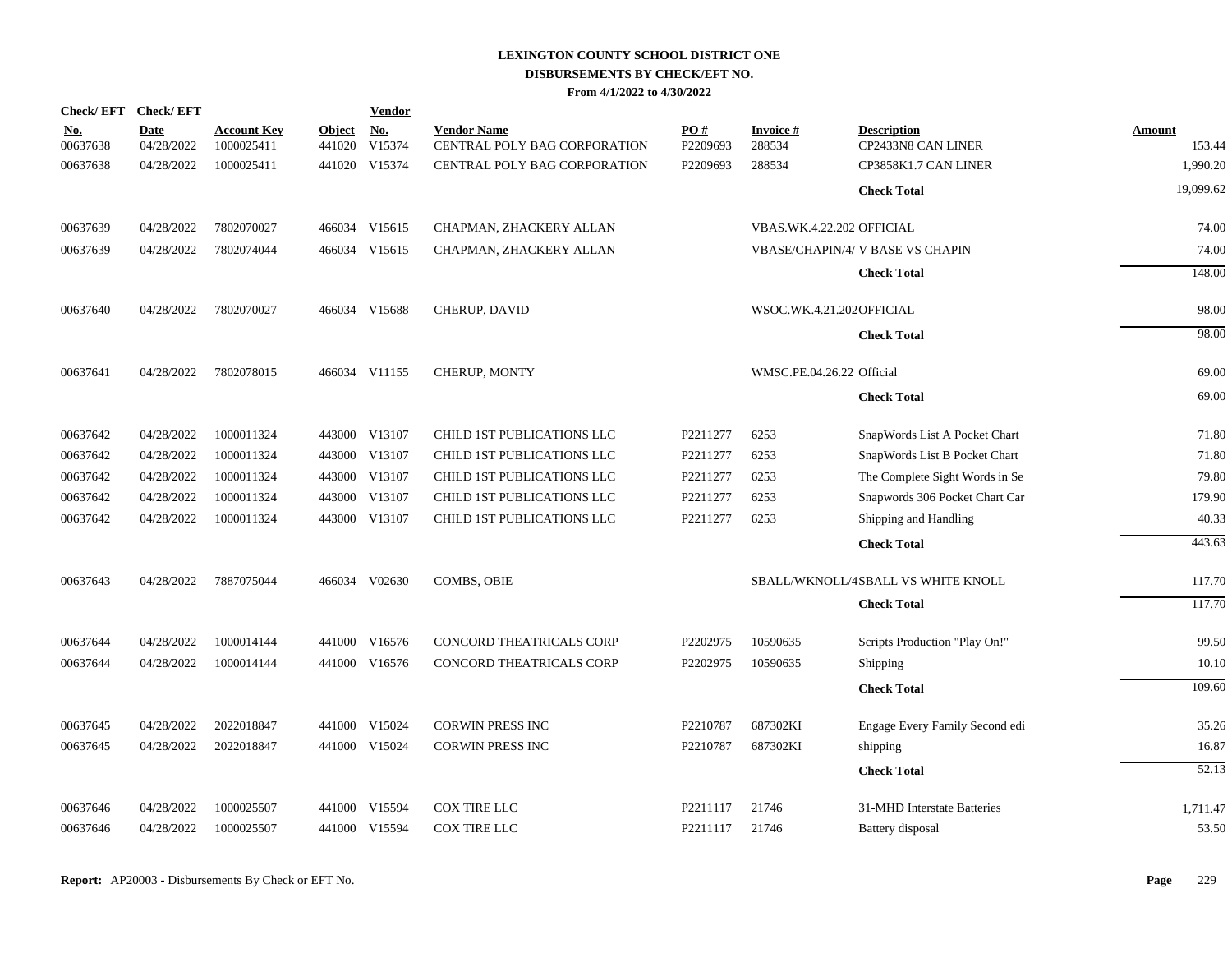|            | Check/EFT Check/EFT |                    |               | <b>Vendor</b> |                        |                      |                                    |                                          |                           |
|------------|---------------------|--------------------|---------------|---------------|------------------------|----------------------|------------------------------------|------------------------------------------|---------------------------|
| <u>No.</u> | <b>Date</b>         | <b>Account Key</b> | <b>Object</b> | <b>No.</b>    | <b>Vendor Name</b>     | PO#                  | <b>Invoice#</b>                    | <b>Description</b><br><b>Check Total</b> | <b>Amount</b><br>1,764.97 |
| 00637647   | 04/28/2022          | 7802070027         |               | 466034 V02843 | CRAPS, GREGG           |                      | SOF.WK.4.19.2022 OFFICIAL          |                                          | 97.00                     |
|            |                     |                    |               |               |                        |                      |                                    | <b>Check Total</b>                       | 97.00                     |
| 00637648   | 04/28/2022          | 7802070027         |               | 466034 V17255 | <b>CREEL, STEPHEN</b>  |                      | BJBA.WK.4.21.202 OFFICIAL          |                                          | 171.80                    |
|            |                     |                    |               |               |                        |                      |                                    | <b>Check Total</b>                       | 171.80                    |
| 00637649   | 04/28/2022          | 7802074013         |               | 466034 V02807 | <b>CROMER, ANTHONY</b> |                      | VBAS.GI.04.22.22 Athletic Official |                                          | 99.20                     |
|            |                     |                    |               |               |                        |                      |                                    | <b>Check Total</b>                       | 99.20                     |
| 00637650   | 04/28/2022          | 7802078013         |               | 466034 V02758 | DARNELL, STEVE         |                      | WSOCC.GI.04.19.2 Athletic Official |                                          | 123.00                    |
|            |                     |                    |               |               |                        |                      |                                    | <b>Check Total</b>                       | 123.00                    |
| 00637651   | 04/28/2022          | 7802070027         |               | 466034 V03015 | DAY, JAMES             |                      | WSOC.WK.4.19.202OFFICIAL           |                                          | 123.50                    |
|            |                     |                    |               |               |                        |                      |                                    | <b>Check Total</b>                       | 123.50                    |
| 00637652   | 04/28/2022          | 1000011346         | 441000        | V00645        | DEMCO INC              | P2210551             | 7107527                            | Color-Tinted Label Protectors            | 21.19                     |
| 00637652   | 04/28/2022          | 1000011346         |               | 441000 V00645 | DEMCO INC              | P2210551             | 7107527                            | Labels Permanent Young Adult 1           | 11.76                     |
| 00637652   | 04/28/2022          | 1000011346         | 441000        | V00645        | DEMCO INC              | P2210551             | 7107527                            | Clear Glossy label Protectors            | 39.20                     |
| 00637652   | 04/28/2022          | 1000011346         | 441000        | V00645        | DEMCO INC              | P2210551             | 7107527                            | Acrylic Display Riser 4" x 12            | 69.95                     |
| 00637652   | 04/28/2022          | 1000011346         | 441000        | V00645        | DEMCO INC              | P2210551             | 7107527                            | Acrylic Display Riser 6" x 16"           | 141.21                    |
| 00637652   | 04/28/2022          | 1000011346         |               | 441000 V00645 | DEMCO INC              | P2210551             | 7107527                            | Reddi Corner Clear Polyester 2           | 24.63                     |
| 00637652   | 04/28/2022          | 1000011346         | 441000        | V00645        | DEMCO INC              | P2210551             | 7107527                            | <b>Book Repair Wings Clear Polyes</b>    | 39.96                     |
| 00637652   | 04/28/2022          | 1000011346         |               | 441000 V00645 | DEMCO INC              | P2210551             | 7107527                            | Shipping                                 | 38.26                     |
|            |                     |                    |               |               |                        |                      |                                    | <b>Check Total</b>                       | 386.16                    |
| 00637653   | 04/28/2022          | 1000011341         |               | 441000 V12213 | DISCOUNT SCHOOL SUPPLY | P2210965             | P41234050102                       | Magna-Tiles Clear Colors                 | 124.32                    |
| 00637653   | 04/28/2022          | 1000011341         |               | 441000 V12213 | DISCOUNT SCHOOL SUPPLY | P2210965             | P41234050102                       | Flexiblocks Jumbo Set                    | 115.55                    |
| 00637653   | 04/28/2022          | 1000011341         |               | 441000 V12213 | DISCOUNT SCHOOL SUPPLY | P2210965             | P41234050102                       | <b>Excellerations Junior Magnetic</b>    | 56.70                     |
|            |                     |                    |               |               |                        |                      |                                    | <b>Check Total</b>                       | 296.57                    |
| 00637654   | 04/28/2022          | 2022011203         |               | 441000 V00817 | EAI (ERIC ARMIN INC)   | P2209419             | INV1164285                         | School To Home Kits, Grades 4-           | 509.20                    |
| 00637654   | 04/28/2022          | 2022011203         | 441000        | V00817        | EAI (ERIC ARMIN INC)   | P2211166             | INV1164286                         | <b>Division Dominoes</b>                 | 10.45                     |
| 00637654   | 04/28/2022          | 2022011203         |               | 441000 V00817 | EAI (ERIC ARMIN INC)   | P <sub>2211166</sub> | INV1164286                         | I Have, Who Has? Math Game, Gr           | 48.41                     |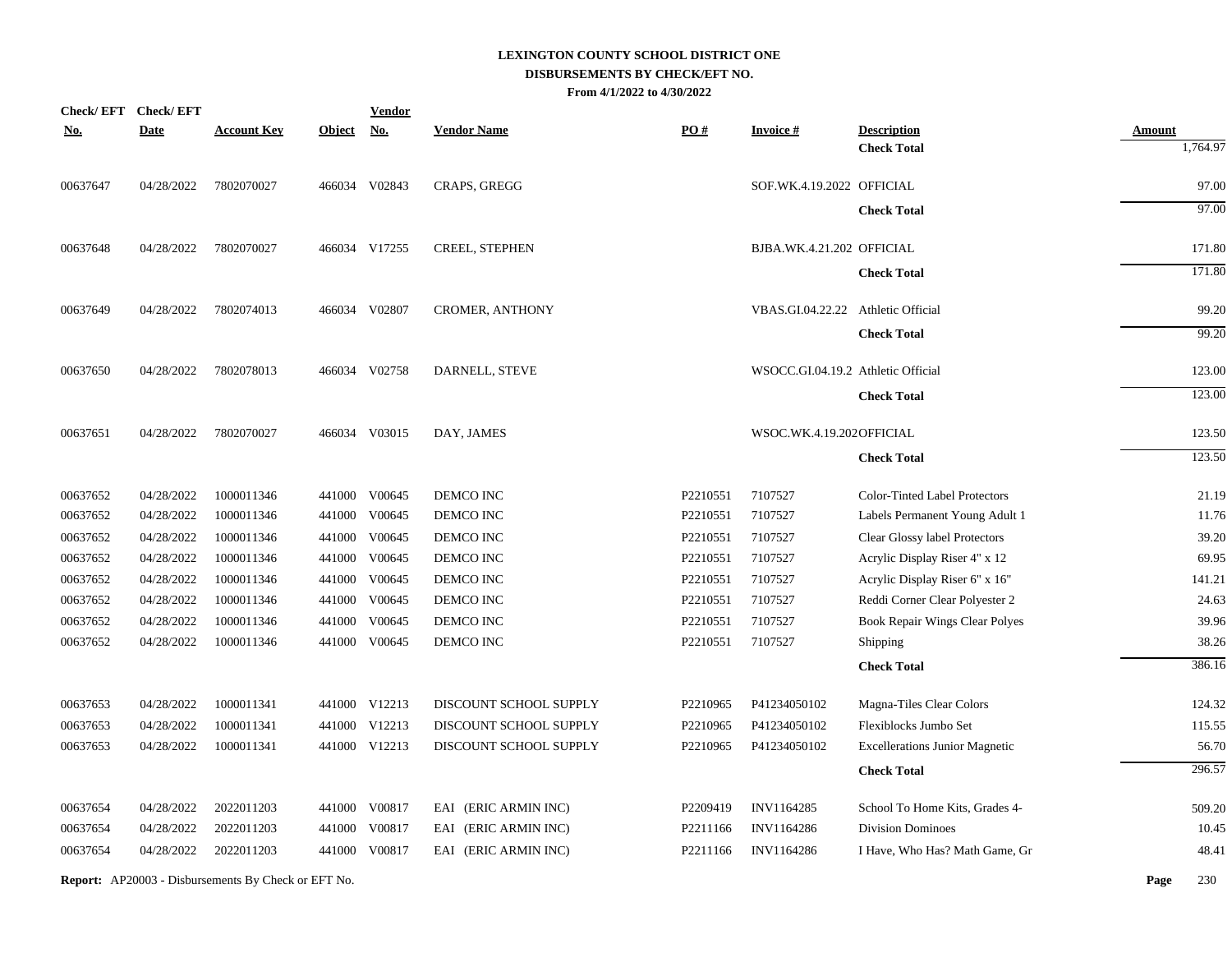| Check/ EFT | <b>Check/EFT</b> |                    |               | <u>Vendor</u> |                      |                   |                   |                                    |               |
|------------|------------------|--------------------|---------------|---------------|----------------------|-------------------|-------------------|------------------------------------|---------------|
| <u>No.</u> | <b>Date</b>      | <b>Account Key</b> | <b>Object</b> | <b>No.</b>    | <b>Vendor Name</b>   | $\underline{PO#}$ | <b>Invoice</b> #  | <b>Description</b>                 | <b>Amount</b> |
| 00637654   | 04/28/2022       | 2022011203         | 441000        | V00817        | EAI (ERIC ARMIN INC) | P2211166          | INV1164286        | Decimal Match Games: Grades 5-     | 25.46         |
| 00637654   | 04/28/2022       | 2022011203         | 441000        | V00817        | EAI (ERIC ARMIN INC) | P2211166          | INV1164286        | 50 Playing card Activities         | 11.86         |
| 00637654   | 04/28/2022       | 2022011203         | 441000        | V00817        | EAI (ERIC ARMIN INC) | P2211166          | INV1164286        | Build & Solve Fraction Circles     | 74.76         |
| 00637654   | 04/28/2022       | 2022011203         | 441000        | V00817        | EAI (ERIC ARMIN INC) | P2211166          | INV1164286        | Area & Perimeter Dominoes          | 14.41         |
| 00637654   | 04/28/2022       | 2022011203         | 441000        | V00817        | EAI (ERIC ARMIN INC) | P2211166          | INV1164286        | Parts of a Whole Playing Cards     | 4.91          |
| 00637654   | 04/28/2022       | 2022011203         | 441000        | V00817        | EAI (ERIC ARMIN INC) | P2211166          | INV1164286        | Geometry Match Games, Grades 4     | 25.46         |
| 00637654   | 04/28/2022       | 2022011203         | 441000        | V00817        | EAI (ERIC ARMIN INC) | P2211166          | INV1164286        | <b>Volume Measurement Dominoes</b> | 14.41         |
| 00637654   | 04/28/2022       | 2022011203         | 441000        | V00817        | EAI (ERIC ARMIN INC) | P2211166          | INV1164286        | 24 Game Tournament Kit             | 74.76         |
| 00637654   | 04/28/2022       | 2022011203         | 441000        | V00817        | EAI (ERIC ARMIN INC) | P2211166          | INV1164286        | Math Fact-Oh!                      | 19.97         |
| 00637654   | 04/28/2022       | 2022011203         | 441000        | V00817        | EAI (ERIC ARMIN INC) | P2211166          | INV1164286        | Tri-Facta Multiplication and D     | 22.91         |
| 00637654   | 04/28/2022       | 2022011203         | 441000        | V00817        | EAI (ERIC ARMIN INC) | P2211166          | INV1164286        | Multiplication Visual Model Ma     | 25.46         |
| 00637654   | 04/28/2022       | 2022011203         | 441000        | V00817        | EAI (ERIC ARMIN INC) | P2211166          | INV1164286        | PEMDice Order of Operations        | 11.30         |
| 00637654   | 04/28/2022       | 2022011203         | 441000        | V00817        | EAI (ERIC ARMIN INC) | P2209438          | INV1164287        | School To Home Kits, 4-5           | 509.20        |
| 00637654   | 04/28/2022       | 2022011203         | 441000        | V00817        | EAI (ERIC ARMIN INC) | P2210998          | INV1164338        | Magnetic Ten Frames Dry-Erase      | 110.46        |
| 00637654   | 04/28/2022       | 2022011203         | 441000        | V00817        | EAI (ERIC ARMIN INC) | P2210998          | INV1164338        | Jumbo QuietShape Foam Dice-Set     | 37.36         |
| 00637654   | 04/28/2022       | 2022011203         | 441000        | V00817        | EAI (ERIC ARMIN INC) | P2210998          | INV1164338        | Magnetic QuietShape Foam 3"        | 16.11         |
| 00637654   | 04/28/2022       | 2022011203         | 441000        | V00817        | EAI (ERIC ARMIN INC) | P2210998          | INV1164338        | Double-Six Dominoes: Wood, Col     | 16.11         |
| 00637654   | 04/28/2022       | 2250012703         | 441001        | V00817        | EAI (ERIC ARMIN INC) | P2211167          | INV1164339        | Unifix Cubes-Set of 100            | 331.51        |
| 00637654   | 04/28/2022       | 2250012703         | 441001        | V00817        | EAI (ERIC ARMIN INC) | P2211167          | INV1164339        | Two-Color Counters: Red/Yello      | 45.81         |
| 00637654   | 04/28/2022       | 2250012703         | 441001        | V00817        | EAI (ERIC ARMIN INC) | P2211167          | INV1164339        | Double-Sided Dry Erase Number      | 67.57         |
| 00637654   | 04/28/2022       | 2250012703         | 441001        | V00817        | EAI (ERIC ARMIN INC) | P2211167          | INV1164339        | Dice: Red/Green/White -Set of      | 18.27         |
| 00637654   | 04/28/2022       | 2250012703         | 441001        | V00817        | EAI (ERIC ARMIN INC) | P2211167          | INV1164339        | Color Tiles: Plastic - Set of      | 70.51         |
| 00637654   | 04/28/2022       | 1000011320         | 441000        | V00817        | EAI (ERIC ARMIN INC) | P2209514          | INV1164494        | Magnetic QuietShape Foam Algeb     | 17.85         |
| 00637654   | 04/28/2022       | 1000011320         | 441000        | V00817        | EAI (ERIC ARMIN INC) | P2209514          | INV1164494        | Algebra Tiles: classroom set f     | 247.17        |
| 00637654   | 04/28/2022       | 1000011320         | 441000        | V00817        | EAI (ERIC ARMIN INC) | P2209514          | <b>INV1164494</b> | Color Tiles: Plastic, set of 4     | 28.78         |
| 00637654   | 04/28/2022       | 1000011320         | 441000        | V00817        | EAI (ERIC ARMIN INC) | P2209514          | <b>INV1164494</b> | Double-sided Centimeter Dry-er     | 1,123.90      |
| 00637654   | 04/28/2022       | 1000011320         | 441000        | V00817        | EAI (ERIC ARMIN INC) | P2209514          | <b>INV1164494</b> | Jumbo Magnetic X-Y Coordinate      | 201.51        |
| 00637654   | 04/28/2022       | 1000011320         | 441000        | V00817        | EAI (ERIC ARMIN INC) | P2209514          | <b>INV1164494</b> | Counters, two-color: Two-color     | 192.51        |
| 00637654   | 04/28/2022       | 1000011320         | 441000        | V00817        | EAI (ERIC ARMIN INC) | P2209514          | <b>INV1164494</b> | Cubes: 1 cm, plastic, bucket o     | 15.39         |
| 00637654   | 04/28/2022       | 1000011320         | 441000        | V00817        | EAI (ERIC ARMIN INC) | P2209514          | <b>INV1164494</b> | Cubes: 1 inch plain wooden cub     | 48.39         |
| 00637654   | 04/28/2022       | 1000011320         |               | 441000 V00817 | EAI (ERIC ARMIN INC) | P2209514          | <b>INV1164494</b> | Fraction Tiles: Each student s     | 158.78        |
| 00637654   | 04/28/2022       | 1000011320         | 441000        | V00817        | EAI (ERIC ARMIN INC) | P2209514          | INV1164494        | Folding GeoShapes: Set of tran     | 291.51        |
| 00637654   | 04/28/2022       | 1000011320         | 441000        | V00817        | EAI (ERIC ARMIN INC) | P2209514          | INV1164494        | Relational Geometric Solids se     | 210.51        |
| 00637654   | 04/28/2022       | 1000011320         | 441000        | V00817        | EAI (ERIC ARMIN INC) | P2209514          | <b>INV1164494</b> | Dot Dice: set of 144 in storag     | 49.17         |
|            |                  |                    |               |               |                      |                   |                   |                                    |               |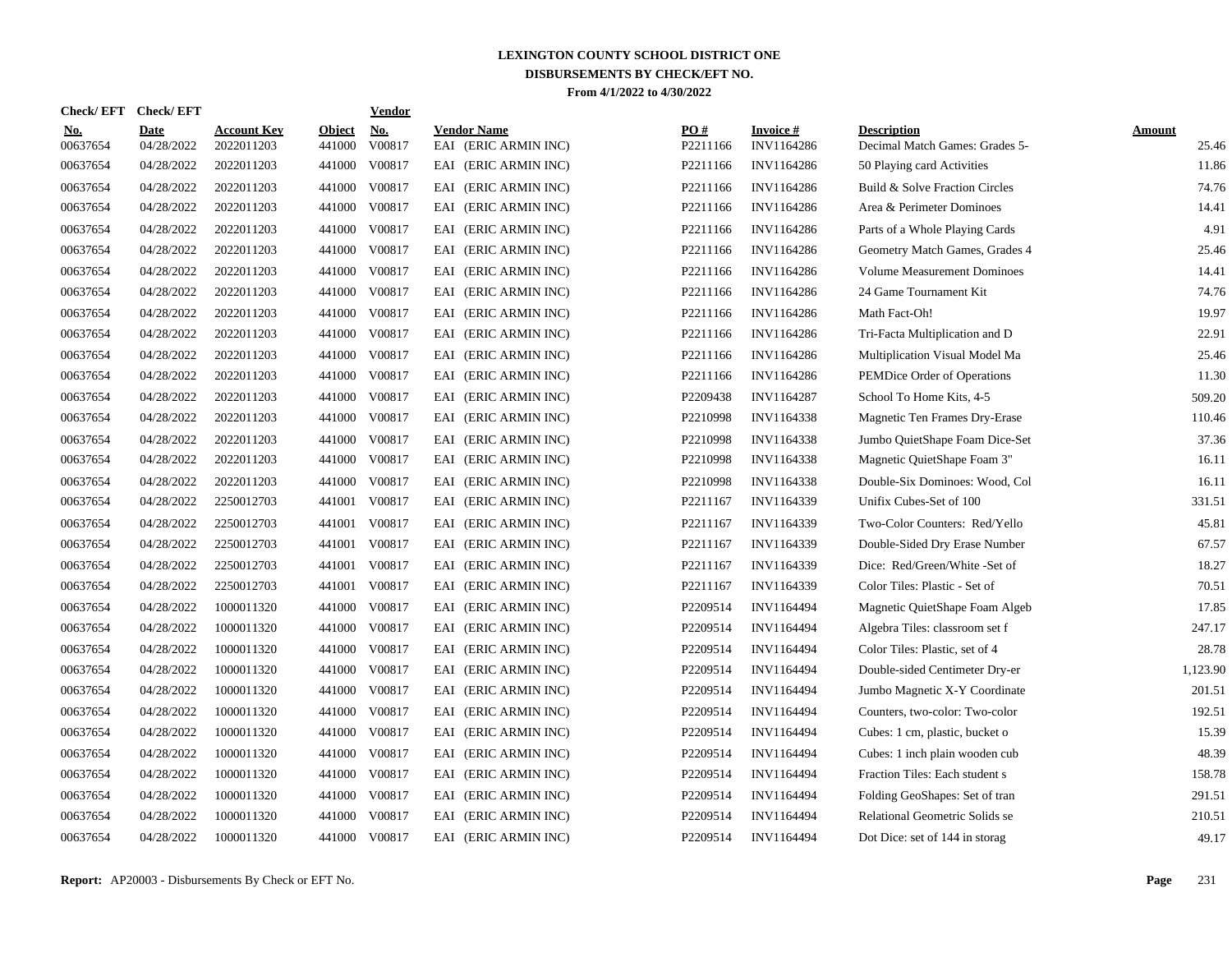| Check/EFT Check/EFT    |                           |                                                            |                         | Vendor        |                                            |                 |                               |                                                      |               |          |
|------------------------|---------------------------|------------------------------------------------------------|-------------------------|---------------|--------------------------------------------|-----------------|-------------------------------|------------------------------------------------------|---------------|----------|
| <u>No.</u><br>00637654 | <b>Date</b><br>04/28/2022 | <b>Account Key</b><br>1000011320                           | <b>Object</b><br>441000 | No.<br>V00817 | <b>Vendor Name</b><br>EAI (ERIC ARMIN INC) | PO#<br>P2209514 | <b>Invoice#</b><br>INV1164494 | <b>Description</b><br>Dry erase open number lines se | <b>Amount</b> | 122.92   |
| 00637654               | 04/28/2022                | 1000011320                                                 | 441000                  | V00817        | EAI (ERIC ARMIN INC)                       | P2209514        | INV1164494                    | Classroom Measurement Kit: Inc                       |               | 773.90   |
| 00637654               | 04/28/2022                | 1000011320                                                 | 441000                  | V00817        | EAI (ERIC ARMIN INC)                       | P2209514        | INV1164494                    | Spinners: Includes 5 each: 3-c                       |               | 16.17    |
| 00637654               | 04/28/2022                | 1000011320                                                 | 441000                  | V00817        | EAI (ERIC ARMIN INC)                       | P2209514        | INV1164494                    | Giant face Playing Cards: six                        |               | 48.51    |
| 00637654               | 04/28/2022                | 1000011320                                                 | 441000                  | V00817        | EAI (ERIC ARMIN INC)                       | P2209514        | INV1164494                    | Unifix Cubes - Set of 500 in 1                       |               | 213.56   |
| 00637654               | 04/28/2022                | 1000011320                                                 | 441000                  | V00817        | EAI (ERIC ARMIN INC)                       | P2209514        | INV1164494                    | Magnetic Jumbo Foam Counters:                        |               | 56.34    |
| 00637654               | 04/28/2022                | 1000011320                                                 | 441000                  | V00817        | EAI (ERIC ARMIN INC)                       | P2209514        | INV1164494                    | Operation Dice: Set of six inc                       |               | 102.33   |
| 00637654               | 04/28/2022                | 1000011320                                                 | 441000                  | V00817        | EAI (ERIC ARMIN INC)                       | P2209514        | INV1164494                    | Folding Nets: Set of 11 includ                       |               | 872.55   |
| 00637654               | 04/28/2022                | 1000011320                                                 | 441000                  | V00817        | EAI (ERIC ARMIN INC)                       | P2209514        | <b>INV1164494</b>             | Jumbo Magnetic 2D Shapes: Set                        |               | 206.34   |
| 00637654               | 04/28/2022                | 1000011320                                                 | 441000                  | V00817        | EAI (ERIC ARMIN INC)                       | P2209514        | INV1164494                    | 6" Shatter Proof Ruler: C                            |               | 37.39    |
|                        |                           |                                                            |                         |               |                                            |                 |                               | <b>Check Total</b>                                   |               | 7,152.12 |
| 00637655               | 04/28/2022                | 7802078015                                                 |                         | 466034 V14959 | <b>EARLEY, MATTHEW S</b>                   |                 | WMSC.PE.04.26.22 Official     |                                                      |               | 69.00    |
|                        |                           |                                                            |                         |               |                                            |                 |                               | <b>Check Total</b>                                   |               | 69.00    |
| 00637656               | 04/28/2022                | 6000025622                                                 |                         | 446020 V11591 | EARTHGRAINS BAKING COMPANIES I             |                 | 51472604635                   | 022-Oak Grove ES #97577                              |               | 33.75    |
| 00637656               | 04/28/2022                | 6000025644                                                 |                         | 446020 V11591 | EARTHGRAINS BAKING COMPANIES I             |                 | 51472604637                   | 044-River Bluff HS #99834                            |               | 70.80    |
| 00637656               | 04/28/2022                | 6000025628                                                 |                         | 446020 V11591 | EARTHGRAINS BAKING COMPANIES I             |                 | 51472604639                   | 028-Midway ES #97582                                 |               | 44.00    |
| 00637656               | 04/28/2022                | 6000025640                                                 |                         | 446020 V11591 | EARTHGRAINS BAKING COMPANIES I             |                 | 51472604641                   | 040-New Providence ES #98574                         |               | 38.00    |
| 00637656               | 04/28/2022                | 6000025631                                                 |                         | 446020 V11591 | EARTHGRAINS BAKING COMPANIES I             |                 | 51472604642                   | 031-Lake Murray ES #97584                            |               | 60.00    |
| 00637656               | 04/28/2022                | 6000025620                                                 |                         | 446020 V11591 | EARTHGRAINS BAKING COMPANIES I             |                 | 51472604644                   | 020-Lexington MS #97575                              |               | 44.75    |
| 00637656               | 04/28/2022                | 6000025619                                                 |                         | 446020 V11591 | EARTHGRAINS BAKING COMPANIES I             |                 | 51472604647                   | 019-AES #97574                                       |               | 10.80    |
| 00637656               | 04/28/2022                | 6000025634                                                 |                         | 446020 V11591 | EARTHGRAINS BAKING COMPANIES I             |                 | 51472604649                   | 034-Pleasant Hill MS #97899                          |               | 47.25    |
| 00637656               | 04/28/2022                | 6000025635                                                 |                         | 446020 V11591 | EARTHGRAINS BAKING COMPANIES I             |                 | 51472604650                   | 035-Pleasant Hill ES #97898                          |               | 85.25    |
| 00637656               | 04/28/2022                | 6000025611                                                 |                         | 446020 V11591 | EARTHGRAINS BAKING COMPANIES I             |                 | 51472604651                   | 011-Lexington HS #97570                              |               | 117.75   |
| 00637656               | 04/28/2022                | 6000025647                                                 |                         | 446020 V11591 | EARTHGRAINS BAKING COMPANIES I             |                 | 51472604653                   | 047-Centerville ES # 975700025                       |               | 77.75    |
| 00637656               | 04/28/2022                | 6000025629                                                 |                         | 446020 V11591 | EARTHGRAINS BAKING COMPANIES I             |                 | 51472604655                   | 029-Gilbert MS #97583                                |               | 89.50    |
| 00637656               | 04/28/2022                | 6000025614                                                 |                         | 446020 V11591 | EARTHGRAINS BAKING COMPANIES I             |                 | 51472604657                   | 014-Gilbert ES #97573                                |               | 55.00    |
| 00637656               | 04/28/2022                | 6000025645                                                 |                         | 446020 V11591 | EARTHGRAINS BAKING COMPANIES I             |                 | 51472604660                   | 045-Deerfield ES #975710258                          |               | 139.85   |
| 00637656               | 04/28/2022                | 6000025616                                                 |                         | 446020 V11591 | EARTHGRAINS BAKING COMPANIES I             |                 | 51472604662                   | 016-Pelion ES #97540                                 |               | 111.50   |
| 00637656               | 04/28/2022                | 6000025615                                                 |                         | 446020 V11591 | EARTHGRAINS BAKING COMPANIES I             |                 | 51472604664                   | 015-Pelion HS #97542                                 |               | 110.90   |
| 00637656               | 04/28/2022                | 6000025630                                                 |                         | 446020 V11591 | EARTHGRAINS BAKING COMPANIES I             |                 | 51472604666                   | 030-Pelion MS #97541                                 |               | 43.20    |
| 00637656               | 04/28/2022                | 6000025638                                                 |                         | 446020 V11591 | EARTHGRAINS BAKING COMPANIES I             |                 | 51472604668                   | 038-Carolina Springs ES #9827                        |               | 60.00    |
| 00637656               | 04/28/2022                | 6000025637                                                 |                         | 446020 V11591 | EARTHGRAINS BAKING COMPANIES I             |                 | 51472604669                   | 037-Carolina Springs MS #9827                        |               | 30.78    |
| 00637656               | 04/28/2022                | 6000025624                                                 |                         | 446020 V11591 | EARTHGRAINS BAKING COMPANIES I             |                 | 51472604670                   | 024-Red Bank ES #97579                               |               | 39.90    |
|                        |                           | <b>Report:</b> AP20003 - Disbursements By Check or EFT No. |                         |               |                                            |                 |                               |                                                      | Page          | 232      |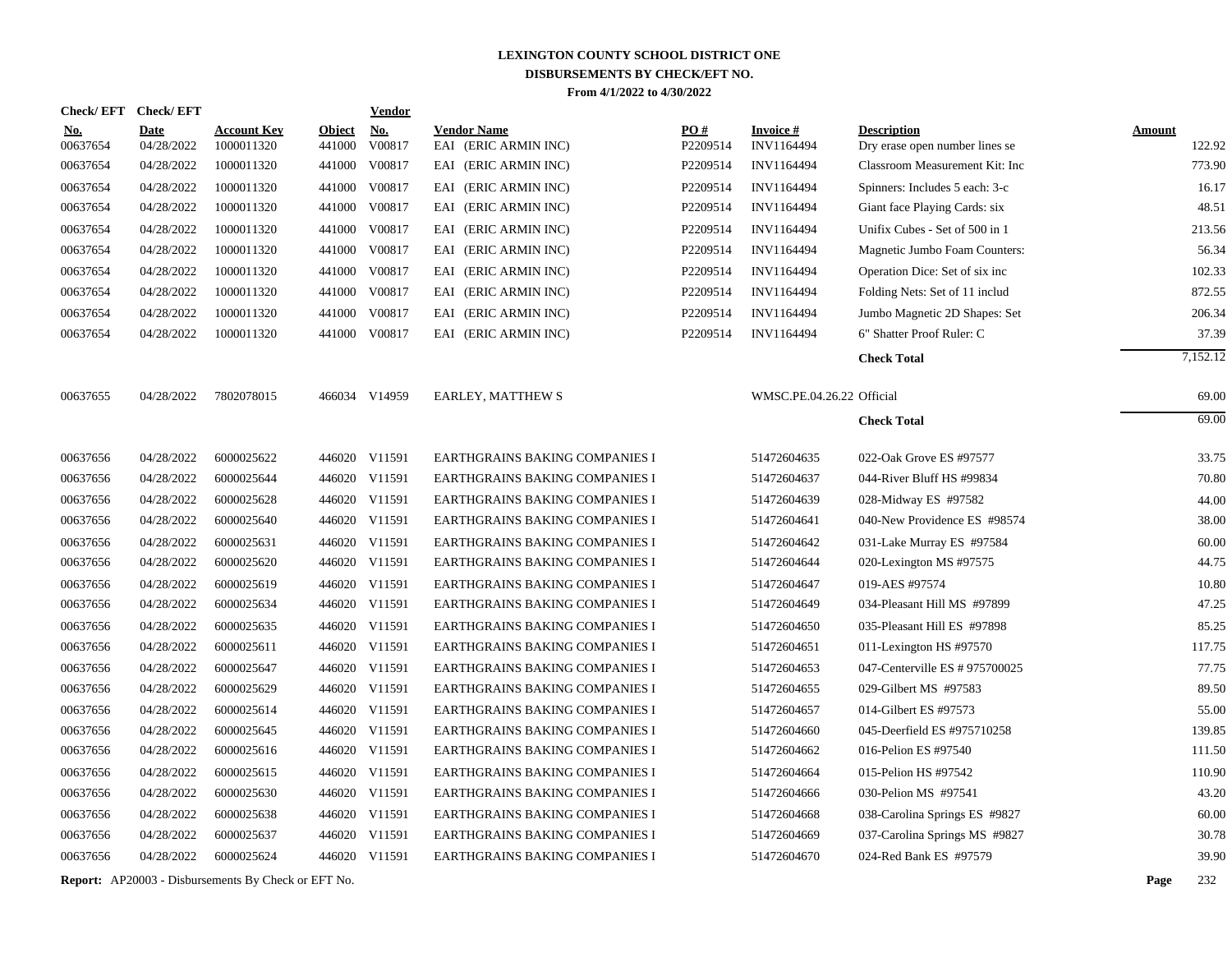|                        | Check/EFT Check/EFT       |                                  |                         | <b>Vendor</b>        |                                                      |                   |                                |                                                         |                         |
|------------------------|---------------------------|----------------------------------|-------------------------|----------------------|------------------------------------------------------|-------------------|--------------------------------|---------------------------------------------------------|-------------------------|
| <u>No.</u><br>00637656 | <b>Date</b><br>04/28/2022 | <b>Account Key</b><br>6000025627 | <b>Object</b><br>446020 | <b>No.</b><br>V11591 | <b>Vendor Name</b><br>EARTHGRAINS BAKING COMPANIES I | $\underline{PO#}$ | <b>Invoice#</b><br>51472604672 | <b>Description</b><br>027-White Knoll HS #97576         | <b>Amount</b><br>230.15 |
| 00637656               | 04/28/2022                | 6000025626                       |                         | 446020 V11591        | EARTHGRAINS BAKING COMPANIES I                       |                   | 51472604674                    | 026-White Knoll MS #97581                               | 67.50                   |
|                        |                           |                                  |                         |                      |                                                      |                   |                                | <b>Check Total</b>                                      | 1,608.38                |
|                        |                           |                                  |                         |                      |                                                      |                   |                                |                                                         |                         |
| 00637657               | 04/28/2022                | 7802078044                       |                         | 466034 V12983        | ERBACHER, DAVID                                      |                   |                                | <b>BSOCCER/DFORK/BOYS SOCCER VS D FORK</b>              | 123.50                  |
|                        |                           |                                  |                         |                      |                                                      |                   |                                | <b>Check Total</b>                                      | 123.50                  |
|                        |                           |                                  |                         |                      |                                                      |                   |                                |                                                         |                         |
| 00637658               | 04/28/2022                | 7802078044                       |                         | 466034 V03132        | FARIAS-PEREZ, CARLOS                                 |                   |                                | <b>BSOCCER/CHAPINBOYS SOCCER VS CHAPIN</b>              | 125.30                  |
|                        |                           |                                  |                         |                      |                                                      |                   |                                | <b>Check Total</b>                                      | 125.30                  |
| 00637659               |                           | 6000025612                       |                         | 441000 V01340        | <b>FASTENAL CO</b>                                   | P2210590          | <b>SCLEX130563</b>             |                                                         | 113.44                  |
| 00637659               | 04/28/2022<br>04/28/2022  | 6000025612                       |                         | 441000 V01340        | <b>FASTENAL CO</b>                                   | P2210590          | <b>SCLEX130563</b>             | BLACK, FORK, HW 1000/CASE<br>BLACK, SPOON, HW 1000/CASE | 113.44                  |
| 00637659               | 04/28/2022                | 6000025619                       |                         | 441000 V01340        | <b>FASTENAL CO</b>                                   | P2210600          | <b>SCLEX130568</b>             | BLACK, FORK, HW 1000/CASE                               | 37.82                   |
| 00637659               | 04/28/2022                | 6000025619                       |                         | 441000 V01340        | <b>FASTENAL CO</b>                                   | P2210600          | <b>SCLEX130568</b>             | BLACK, SPOON, HW 1000/CASE                              | 37.81                   |
| 00637659               | 04/28/2022                | 6000025622                       |                         | 441000 V01340        | <b>FASTENAL CO</b>                                   | P2210602          | <b>SCLEX130570</b>             | BLACK, FORK, HW 1000/CASE                               | 113.44                  |
| 00637659               | 04/28/2022                | 6000025622                       |                         | 441000 V01340        | <b>FASTENAL CO</b>                                   | P2210602          | <b>SCLEX130570</b>             | BLACK, SPOON, HW 1000/CASE                              | 75.63                   |
| 00637659               | 04/28/2022                | 6000025620                       |                         | 441000 V01340        | <b>FASTENAL CO</b>                                   | P2210601          | <b>SCLEX130571</b>             | BLACK, FORK, HW 1000/CASE                               | 113.44                  |
| 00637659               | 04/28/2022                | 6000025620                       |                         | 441000 V01340        | <b>FASTENAL CO</b>                                   | P2210601          | <b>SCLEX130571</b>             | BLACK, SPOON, HW 1000/CASE                              | 75.63                   |
| 00637659               | 04/28/2022                | 6000025623                       |                         | 441000 V01340        | <b>FASTENAL CO</b>                                   | P2210603          | <b>SCLEX130572</b>             | BLACK, FORK, HW 1000/CASE                               | 75.62                   |
| 00637659               | 04/28/2022                | 6000025623                       |                         | 441000 V01340        | <b>FASTENAL CO</b>                                   | P2210603          | <b>SCLEX130572</b>             | BLACK, SPOON, HW 1000/CASE                              | 151.26                  |
| 00637659               | 04/28/2022                | 6000025624                       |                         | 441000 V01340        | <b>FASTENAL CO</b>                                   | P2210604          | <b>SCLEX130573</b>             | BLACK, FORK, HW 1000/CASE                               | 75.63                   |
| 00637659               | 04/28/2022                | 6000025624                       |                         | 441000 V01340        | <b>FASTENAL CO</b>                                   | P2210604          | <b>SCLEX130573</b>             | BLACK, SPOON, HW 1000/CASE                              | 75.63                   |
| 00637659               | 04/28/2022                | 6000025626                       |                         | 441000 V01340        | <b>FASTENAL CO</b>                                   | P2210606          | <b>SCLEX130574</b>             | BLACK, FORK, HW 1000/CASE                               | 113.44                  |
| 00637659               | 04/28/2022                | 6000025626                       |                         | 441000 V01340        | <b>FASTENAL CO</b>                                   | P2210606          | <b>SCLEX130574</b>             | BLACK, SPOON, HW 1000/CASE                              | 113.44                  |
| 00637659               | 04/28/2022                | 6000025631                       |                         | 441000 V01340        | <b>FASTENAL CO</b>                                   | P2210608          | <b>SCLEX130579</b>             | BLACK, FORK, HW 1000/CASE                               | 113.44                  |
| 00637659               | 04/28/2022                | 6000025631                       |                         | 441000 V01340        | <b>FASTENAL CO</b>                                   | P2210608          | <b>SCLEX130579</b>             | BLACK, SPOON, HW 1000/CASE                              | 113.44                  |
| 00637659               | 04/28/2022                | 6000025637                       |                         | 441000 V01340        | <b>FASTENAL CO</b>                                   | P2210614          | <b>SCLEX130584</b>             | BLACK, FORK, HW 1000/CASE                               | 113.44                  |
| 00637659               | 04/28/2022                | 6000025637                       |                         | 441000 V01340        | <b>FASTENAL CO</b>                                   | P2210614          | <b>SCLEX130584</b>             | BLACK, SPOON, HW 1000/CASE                              | 113.44                  |
| 00637659               | 04/28/2022                | 6000025638                       |                         | 441000 V01340        | <b>FASTENAL CO</b>                                   | P2210616          | <b>SCLEX130586</b>             | BLACK, FORK, HW 1000/CASE                               | 113.44                  |
| 00637659               | 04/28/2022                | 6000025638                       |                         | 441000 V01340        | <b>FASTENAL CO</b>                                   | P2210616          | <b>SCLEX130586</b>             | BLACK, SPOON, HW 1000/CASE                              | 113.44                  |
| 00637659               | 04/28/2022                | 6000025642                       |                         | 441000 V01340        | <b>FASTENAL CO</b>                                   | P2210619          | <b>SCLEX130588</b>             | BLACK, FORK, HW 1000/CASE                               | 75.63                   |
| 00637659               | 04/28/2022                | 6000025642                       |                         | 441000 V01340        | <b>FASTENAL CO</b>                                   | P2210619          | <b>SCLEX130588</b>             | BLACK, SPOON, HW 1000/CASE                              | 75.63                   |
| 00637659               | 04/28/2022                | 6000025643                       |                         | 441000 V01340        | <b>FASTENAL CO</b>                                   | P2210621          | <b>SCLEX130589</b>             | BLACK, FORK, HW 1000/CASE                               | 113.44                  |
| 00637659               | 04/28/2022                | 6000025643                       |                         | 441000 V01340        | <b>FASTENAL CO</b>                                   | P2210621          | <b>SCLEX130589</b>             | BLACK, SPOON, HW 1000/CASE                              | 113.44                  |
| 00637659               | 04/28/2022                | 6000025644                       |                         | 441000 V01340        | <b>FASTENAL CO</b>                                   | P2210620          | <b>SCLEX130591</b>             | BLACK, FORK, HW 1000/CASE                               | 151.25                  |
|                        |                           |                                  |                         |                      |                                                      |                   |                                |                                                         |                         |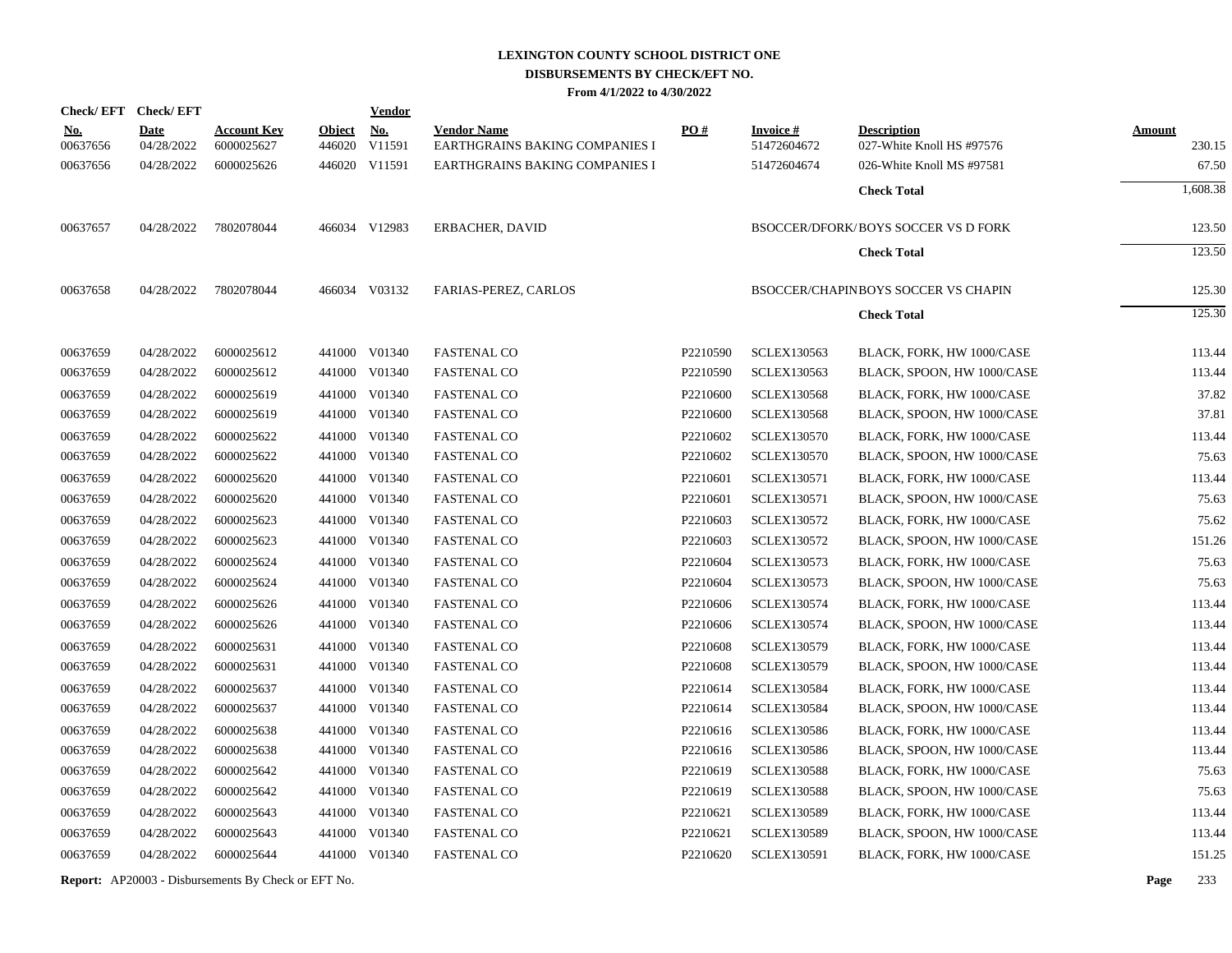|                        | Check/EFT Check/EFT       |                                                            |                         | Vendor               |                                          |                 |                                       |                                                  |               |          |
|------------------------|---------------------------|------------------------------------------------------------|-------------------------|----------------------|------------------------------------------|-----------------|---------------------------------------|--------------------------------------------------|---------------|----------|
| <u>No.</u><br>00637659 | <b>Date</b><br>04/28/2022 | <b>Account Key</b><br>6000025644                           | <b>Object</b><br>441000 | <b>No.</b><br>V01340 | <b>Vendor Name</b><br><b>FASTENAL CO</b> | PO#<br>P2210620 | <b>Invoice#</b><br><b>SCLEX130591</b> | <b>Description</b><br>BLACK, SPOON, HW 1000/CASE | <b>Amount</b> | 75.63    |
| 00637659               | 04/28/2022                | 6000025645                                                 | 441000                  | V01340               | <b>FASTENAL CO</b>                       | P2210622        | <b>SCLEX130592</b>                    | BLACK, FORK, HW 1000/CASE                        |               | 113.37   |
| 00637659               | 04/28/2022                | 6000025645                                                 |                         | 441000 V01340        | <b>FASTENAL CO</b>                       | P2210622        | <b>SCLEX130592</b>                    | BLACK, SPOON, HW 1000/CASE                       |               | 113.51   |
|                        |                           |                                                            |                         |                      |                                          |                 |                                       | <b>Check Total</b>                               |               | 2,798.21 |
|                        |                           |                                                            |                         |                      |                                          |                 |                                       |                                                  |               |          |
| 00637660               | 04/28/2022                | 7802078015                                                 |                         | 466034 V16642        | FINNEGAN, MICHAEL JOHN                   |                 | WMSC.PE.04.22.22 Official             |                                                  |               | 73.50    |
| 00637660               | 04/28/2022                | 7802078015                                                 |                         | 466034 V16642        | FINNEGAN, MICHAEL JOHN                   |                 | WMSC.PE.04.25.22 Official             |                                                  |               | 73.50    |
|                        |                           |                                                            |                         |                      |                                          |                 |                                       | <b>Check Total</b>                               |               | 147.00   |
|                        |                           |                                                            |                         |                      |                                          |                 |                                       |                                                  |               |          |
| 00637661               | 04/28/2022                | 1000021107                                                 |                         | 433200 V15897        | FIRST COMMUNITY BANK                     | P2211488        | ADM.2079.04.22                        | THE ACE CONFERENCE LLC                           |               | 299.00   |
| 00637661               | 04/28/2022                | 1000021107                                                 | 433200                  | V15897               | FIRST COMMUNITY BANK                     | P2211488        | ADM.2079.04.22                        | W NASHVILLE NASHVILLE TN                         |               | 694.20   |
| 00637661               | 04/28/2022                | 1000021107                                                 | 441000                  | V15897               | FIRST COMMUNITY BANK                     | P2211488        | ADM.2079.04.22                        | <b>CHICK FIL A</b>                               |               | 122.95   |
| 00637661               | 04/28/2022                | 1000021207                                                 |                         | 441000 V15897        | FIRST COMMUNITY BANK                     | P2211488        | ADM.2079.04.22                        | THINGS REMEMBERED                                |               | 96.30    |
| 00637661               | 04/28/2022                | 1000025408                                                 | 433200                  | V15897               | FIRST COMMUNITY BANK                     | P2211498        | ADM.2087.04.22                        | <b>Marriott Spartanburg</b>                      |               | 382.62   |
| 00637661               | 04/28/2022                | 1000025204                                                 |                         | 441000 V15897        | FIRST COMMUNITY BANK                     | P2211483        | ADM.4058.04.22                        | Walmart                                          |               | 7.52     |
| 00637661               | 04/28/2022                | 1000025204                                                 |                         | 441000 V15897        | FIRST COMMUNITY BANK                     | P2211483        | ADM.4058.04.22                        | Sams Club                                        |               | 26.96    |
| 00637661               | 04/28/2022                | 1000025204                                                 |                         | 441000 V15897        | FIRST COMMUNITY BANK                     | P2211483        | ADM.4058.04.22                        | Publix                                           |               | 30.45    |
| 00637661               | 04/28/2022                | 1000025204                                                 |                         | 464000 V15897        | FIRST COMMUNITY BANK                     | P2211483        | ADM.4058.04.22                        | Hilton, Myrtle Beach                             |               | 152.32   |
| 00637661               | 04/28/2022                | 1000025408                                                 |                         | 433200 V15897        | FIRST COMMUNITY BANK                     | P2211483        | ADM.4058.04.22                        | Marriott, Spartanburg, SC                        |               | 191.31   |
| 00637661               | 04/28/2022                | 1000025408                                                 |                         | 441000 V15897        | FIRST COMMUNITY BANK                     | P2211483        | ADM.4058.04.22                        | Walmart                                          |               | 10.94    |
| 00637661               | 04/28/2022                | 1000025808                                                 |                         | 441000 V15897        | FIRST COMMUNITY BANK                     | P2211483        | ADM.4058.04.22                        | Lowes Home Improvement                           |               | 255.49   |
| 00637661               | 04/28/2022                | 1000025808                                                 |                         | 441000 V15897        | FIRST COMMUNITY BANK                     | P2211483        | ADM.4058.04.22                        | Northern Tool & Equipment                        |               | 53.46    |
| 00637661               | 04/28/2022                | 1000025808                                                 |                         | 441000 V15897        | FIRST COMMUNITY BANK                     | P2211483        | ADM.4058.04.22                        | Chic-Fil-A                                       |               | 160.97   |
| 00637661               | 04/28/2022                | 1000025808                                                 | 441000                  | V15897               | FIRST COMMUNITY BANK                     | P2211483        | ADM.4058.04.22                        | <b>USPS</b>                                      |               | 7.38     |
| 00637661               | 04/28/2022                | 8170025408                                                 |                         | 441000 V15897        | FIRST COMMUNITY BANK                     | P2211483        | ADM.4058.04.22                        | Home Depot                                       |               | 1,001.52 |
| 00637661               | 04/28/2022                | 1000021107                                                 | 433200                  | V15897               | FIRST COMMUNITY BANK                     | P2211487        | ADM.4710.04.22                        | MARRIOTT CHARLES RIVER                           |               | 618.72   |
| 00637661               | 04/28/2022                | 1000025408                                                 |                         | 441020 V15897        | FIRST COMMUNITY BANK                     | P2211408        | ADM.5279.04.22                        | Lowe's                                           |               | 118.77   |
| 00637661               | 04/28/2022                | 1000025408                                                 |                         | 441020 V15897        | FIRST COMMUNITY BANK                     | P2211408        | ADM.5279.04.22                        | Home Depot                                       |               | 267.47   |
| 00637661               | 04/28/2022                | 1000025408                                                 |                         | 441020 V15897        | FIRST COMMUNITY BANK                     | P2211408        | ADM.5279.04.22                        | Home Depot                                       |               | 146.23   |
| 00637661               | 04/28/2022                | 1000025408                                                 |                         | 441020 V15897        | FIRST COMMUNITY BANK                     | P2211408        | ADM.5279.04.22                        | Lowe's                                           |               | 44.53    |
| 00637661               | 04/28/2022                | 1000025413                                                 |                         | 441020 V15897        | FIRST COMMUNITY BANK                     | P2211408        | ADM.5279.04.22                        | Lowe's                                           |               | 65.63    |
| 00637661               | 04/28/2022                | 1000025413                                                 |                         | 441020 V15897        | FIRST COMMUNITY BANK                     | P2211408        | ADM.5279.04.22                        | Home Depot                                       |               | 110.38   |
| 00637661               | 04/28/2022                | 1000025421                                                 |                         | 441020 V15897        | FIRST COMMUNITY BANK                     | P2211408        | ADM.5279.04.22                        | Home Depot                                       |               | 38.27    |
| 00637661               | 04/28/2022                | 1000025437                                                 |                         | 441020 V15897        | FIRST COMMUNITY BANK                     | P2211408        | ADM.5279.04.22                        | Lowe's                                           |               | 68.07    |
| 00637661               | 04/28/2022                | 1000025437                                                 |                         | 441020 V15897        | FIRST COMMUNITY BANK                     | P2211408        | ADM.5279.04.22                        | Lowe's                                           |               | 49.50    |
|                        |                           | <b>Report:</b> AP20003 - Disbursements By Check or EFT No. |                         |                      |                                          |                 |                                       |                                                  | Page          | 234      |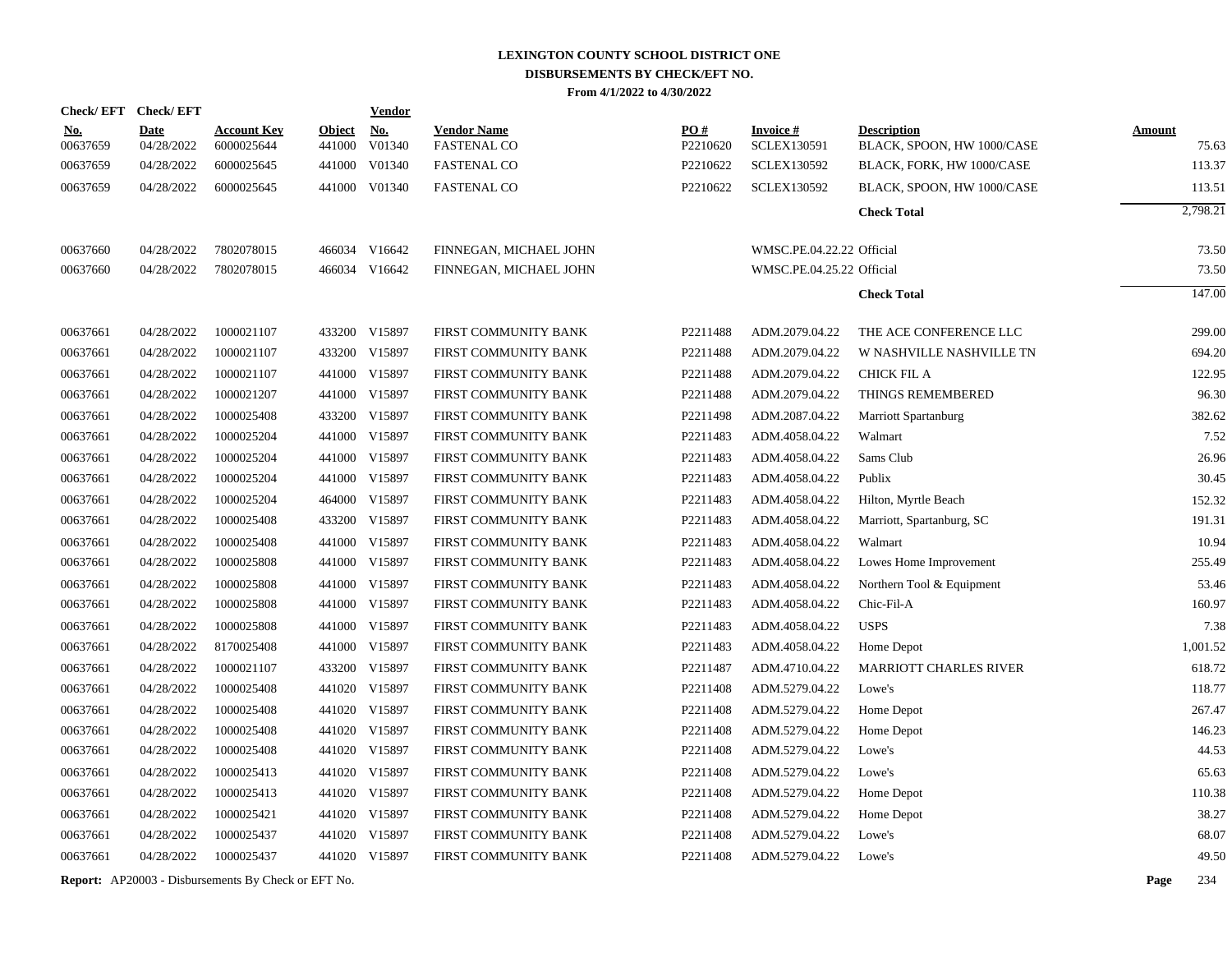| Check/EFT Check/EFT    |                           |                                  |                         | <b>Vendor</b> |                                            |                 |                             |                              |                        |
|------------------------|---------------------------|----------------------------------|-------------------------|---------------|--------------------------------------------|-----------------|-----------------------------|------------------------------|------------------------|
| <u>No.</u><br>00637661 | <b>Date</b><br>04/28/2022 | <b>Account Key</b><br>1000025438 | <b>Object</b><br>441020 | No.<br>V15897 | <b>Vendor Name</b><br>FIRST COMMUNITY BANK | PO#<br>P2211408 | Invoice #<br>ADM.5279.04.22 | <b>Description</b><br>Lowe's | <b>Amount</b><br>61.92 |
| 00637661               | 04/28/2022                | 1000025408                       |                         | 432300 V15897 | FIRST COMMUNITY BANK                       | P2211503        | ADM.5352.04.22              | Cox Tire                     | 140.10                 |
| 00637661               | 04/28/2022                | 1000025408                       |                         | 432300 V15897 | FIRST COMMUNITY BANK                       | P2211503        | ADM.5352.04.22              | Cox Tire                     | 20.00                  |
| 00637661               | 04/28/2022                | 1000025408                       |                         | 432300 V15897 | FIRST COMMUNITY BANK                       | P2211503        | ADM.5352.04.22              | Cox Tire                     | 19.95                  |
| 00637661               | 04/28/2022                | 1000025408                       |                         | 432300 V15897 | FIRST COMMUNITY BANK                       | P2211503        | ADM.5352.04.22              | Cox Tire                     | 47.85                  |
| 00637661               | 04/28/2022                | 1000025408                       |                         | 432300 V15897 | FIRST COMMUNITY BANK                       | P2211503        | ADM.5352.04.22              | Cox Tire                     | 101.20                 |
| 00637661               | 04/28/2022                | 1000025408                       |                         | 441020 V15897 | FIRST COMMUNITY BANK                       | P2211503        | ADM.5352.04.22              | A-Z Lawnmower                | 30.95                  |
| 00637661               | 04/28/2022                | 1000025408                       |                         | 441020 V15897 | FIRST COMMUNITY BANK                       | P2211503        | ADM.5352.04.22              | Enlows                       | 115.39                 |
| 00637661               | 04/28/2022                | 1000025408                       |                         | 441020 V15897 | FIRST COMMUNITY BANK                       | P2211503        | ADM.5352.04.22              | <b>O'Reilly</b>              | 67.40                  |
| 00637661               | 04/28/2022                | 1000025408                       |                         | 441020 V15897 | FIRST COMMUNITY BANK                       | P2211503        | ADM.5352.04.22              | Enlows                       | 156.84                 |
| 00637661               | 04/28/2022                | 1000025408                       |                         | 441020 V15897 | FIRST COMMUNITY BANK                       | P2211503        | ADM.5352.04.22              | Enlows                       | 68.77                  |
| 00637661               | 04/28/2022                | 1000025408                       |                         | 441020 V15897 | FIRST COMMUNITY BANK                       | P2211503        | ADM.5352.04.22              | AutoZone                     | 145.67                 |
| 00637661               | 04/28/2022                | 1000025408                       |                         | 441020 V15897 | FIRST COMMUNITY BANK                       | P2211503        | ADM.5352.04.22              | Herdon                       | 13.42                  |
| 00637661               | 04/28/2022                | 1000025408                       |                         | 441020 V15897 | FIRST COMMUNITY BANK                       | P2211503        | ADM.5352.04.22              | A-Z Lawnmower                | 153.64                 |
| 00637661               | 04/28/2022                | 1000025408                       |                         | 441020 V15897 | FIRST COMMUNITY BANK                       | P2211503        | ADM.5352.04.22              | Northern Tool                | 74.89                  |
| 00637661               | 04/28/2022                | 1000025408                       |                         | 441020 V15897 | FIRST COMMUNITY BANK                       | P2211503        | ADM.5352.04.22              | AutoZone                     | 114.82                 |
| 00637661               | 04/28/2022                | 1000025411                       |                         | 441020 V15897 | FIRST COMMUNITY BANK                       | P2211503        | ADM.5352.04.22              | A-Z Lawnmower                | 57.77                  |
| 00637661               | 04/28/2022                | 1000025411                       |                         | 441020 V15897 | FIRST COMMUNITY BANK                       | P2211503        | ADM.5352.04.22              | Enlows                       | 106.66                 |
| 00637661               | 04/28/2022                | 1000025411                       |                         | 441020 V15897 | FIRST COMMUNITY BANK                       | P2211503        | ADM.5352.04.22              | A-Z Lawnmower                | 21.65                  |
| 00637661               | 04/28/2022                | 1000025415                       |                         | 441020 V15897 | FIRST COMMUNITY BANK                       | P2211503        | ADM.5352.04.22              | Carts Plus                   | 226.08                 |
| 00637661               | 04/28/2022                | 1000025415                       |                         | 441020 V15897 | FIRST COMMUNITY BANK                       | P2211503        | ADM.5352.04.22              | Lexington Power Equipment    | 26.75                  |
| 00637661               | 04/28/2022                | 1000025421                       |                         | 441020 V15897 | FIRST COMMUNITY BANK                       | P2211503        | ADM.5352.04.22              | LTC - Strobe Light           | 45.96                  |
| 00637661               | 04/28/2022                | 1000025421                       |                         | 441020 V15897 | FIRST COMMUNITY BANK                       | P2211503        | ADM.5352.04.22              | LTC - Horn Kit               | 26.70                  |
| 00637661               | 04/28/2022                | 1000025421                       |                         | 441020 V15897 | FIRST COMMUNITY BANK                       | P2211503        | ADM.5352.04.22              | Enlows                       | 96.14                  |
| 00637661               | 04/28/2022                | 1000025421                       |                         | 441020 V15897 | FIRST COMMUNITY BANK                       | P2211503        | ADM.5352.04.22              | Sparrow & Kennedy            | 116.59                 |
| 00637661               | 04/28/2022                | 1000025426                       |                         | 441020 V15897 | FIRST COMMUNITY BANK                       | P2211503        | ADM.5352.04.22              | A-Z Lawnmower                | 9.57                   |
| 00637661               | 04/28/2022                | 1000025427                       |                         | 441020 V15897 | FIRST COMMUNITY BANK                       | P2211503        | ADM.5352.04.22              | Carts Plus                   | 38.51                  |
| 00637661               | 04/28/2022                | 1000025428                       |                         | 441020 V15897 | FIRST COMMUNITY BANK                       | P2211503        | ADM.5352.04.22              | Home Depot                   | 126.26                 |
| 00637661               | 04/28/2022                | 1000025431                       |                         | 441020 V15897 | FIRST COMMUNITY BANK                       | P2211503        | ADM.5352.04.22              | A-Z Lawnmower                | 24.64                  |
| 00637661               | 04/28/2022                | 1000025444                       |                         | 441020 V15897 | FIRST COMMUNITY BANK                       | P2211503        | ADM.5352.04.22              | Carts Plus                   | 133.64                 |
| 00637661               | 04/28/2022                | 1000025444                       |                         | 441020 V15897 | FIRST COMMUNITY BANK                       | P2211503        | ADM.5352.04.22              | Carts Plus                   | 105.88                 |
| 00637661               | 04/28/2022                | 1000026405                       |                         | 433200 V15897 | FIRST COMMUNITY BANK                       | P2211501        | ADM.5725.04.22              | AMERICAN 0012416762400       | 560.70                 |
| 00637661               | 04/28/2022                | 1000026405                       |                         | 433200 V15897 | FIRST COMMUNITY BANK                       | P2211501        | ADM.5725.04.22              | AMERICAN 0012416762398       | 560.70                 |
| 00637661               | 04/28/2022                | 1000026405                       |                         | 433200 V15897 | FIRST COMMUNITY BANK                       | P2211501        | ADM.5725.04.22              | AMERICAN 0012416762399       | 560.70                 |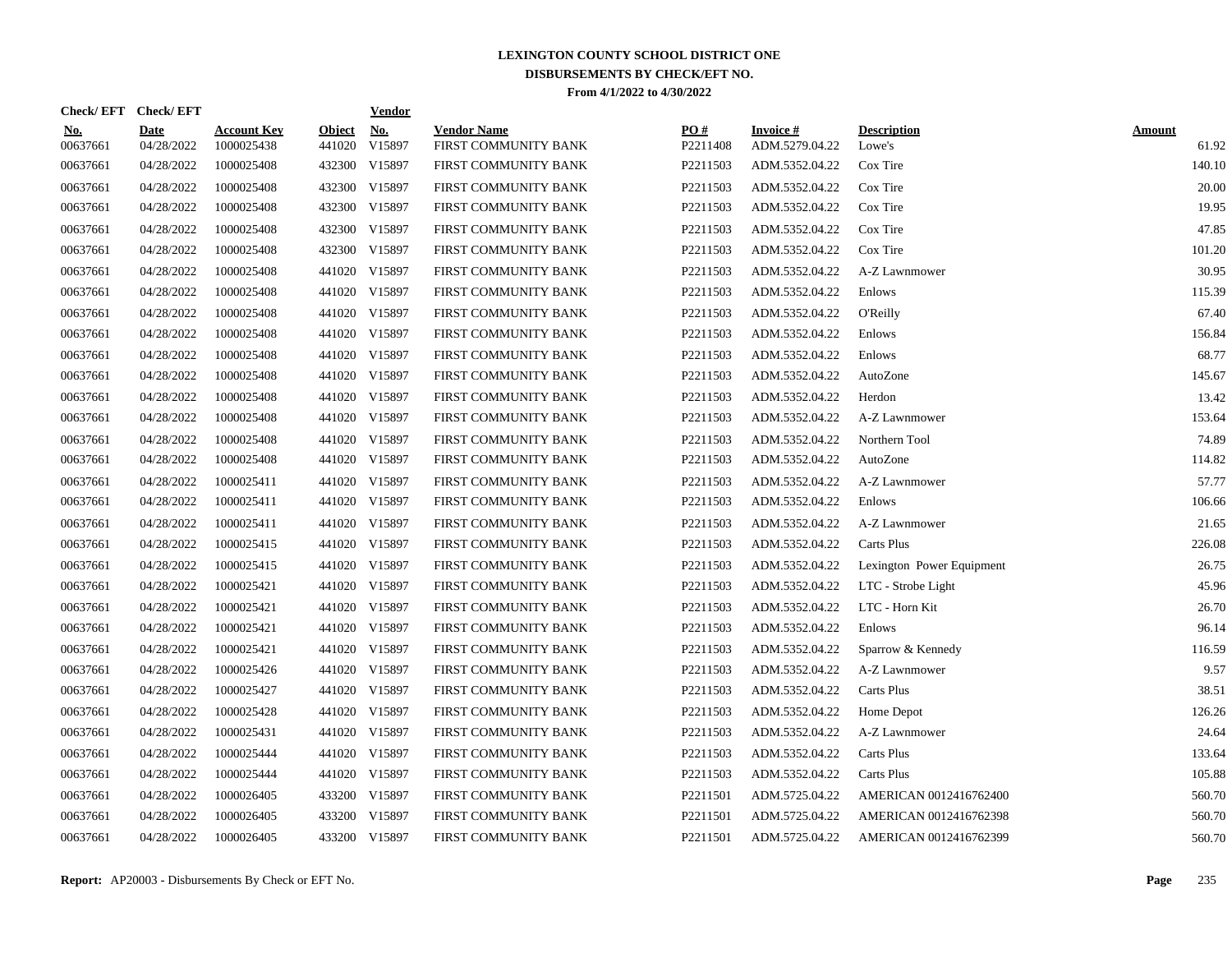| Check/EFT Check/EFT    |                           |                                  |                         | <b>Vendor</b> |                                            |                      |                             |                                     |                        |
|------------------------|---------------------------|----------------------------------|-------------------------|---------------|--------------------------------------------|----------------------|-----------------------------|-------------------------------------|------------------------|
| <u>No.</u><br>00637661 | <b>Date</b><br>04/28/2022 | <b>Account Key</b><br>1000026405 | <b>Object</b><br>469000 | No.<br>V15897 | <b>Vendor Name</b><br>FIRST COMMUNITY BANK | PO#<br>P2211501      | Invoice #<br>ADM.5725.04.22 | <b>Description</b><br><b>TARGET</b> | <b>Amount</b><br>22.78 |
| 00637661               | 04/28/2022                | 1000026405                       |                         | 433200 V15897 | FIRST COMMUNITY BANK                       | P2211502             | ADM.5956.04.22              | <b>GSU ONLINE PURCHASE</b>          | 50.00                  |
| 00637661               | 04/28/2022                | 1000026405                       |                         | 433200 V15897 | FIRST COMMUNITY BANK                       | P2211502             | ADM.5956.04.22              | SOCIETYFORHUMANRESOURC              | 1,645.00               |
| 00637661               | 04/28/2022                | 1000026405                       |                         | 435000 V15897 | FIRST COMMUNITY BANK                       | P2211502             | ADM.5956.04.22              | <b>ASSOCIATIO* SCASA</b>            | 440.00                 |
| 00637661               | 04/28/2022                | 1000026405                       |                         | 439500 V15897 | FIRST COMMUNITY BANK                       | P2211502             | ADM.5956.04.22              | <b>SLED</b>                         | 234.00                 |
| 00637661               | 04/28/2022                | 1000026405                       |                         | 439500 V15897 | FIRST COMMUNITY BANK                       | P2211502             | ADM.5956.04.22              | <b>AZURA INVESTIGATIONS</b>         | 286.50                 |
| 00637661               | 04/28/2022                | 1000026405                       | 441000                  | V15897        | FIRST COMMUNITY BANK                       | P2211502             | ADM.5956.04.22              | OTC BRANDS INC                      | 197.91                 |
| 00637661               | 04/28/2022                | 1000026405                       |                         | 441000 V15897 | FIRST COMMUNITY BANK                       | P2211502             | ADM.5956.04.22              | OTC BRANDS INC                      | 28.86                  |
| 00637661               | 04/28/2022                | 1000026405                       |                         | 441000 V15897 | FIRST COMMUNITY BANK                       | P2211502             | ADM.5956.04.22              | <b>USPS PO 4502210072</b>           | 58.00                  |
| 00637661               | 04/28/2022                | 1000026405                       |                         | 441000 V15897 | FIRST COMMUNITY BANK                       | P2211502             | ADM.5956.04.22              | <b>AMZN MKTP US*</b>                | 20.32                  |
| 00637661               | 04/28/2022                | 1000026405                       |                         | 469000 V15897 | FIRST COMMUNITY BANK                       | P2211502             | ADM.5956.04.22              | CHICK-FIL-A #00609                  | 26.76                  |
| 00637661               | 04/28/2022                | 1000026405                       |                         | 469000 V15897 | FIRST COMMUNITY BANK                       | P2211502             | ADM.5956.04.22              | CHICK-FIL-A #00609                  | 59.76                  |
| 00637661               | 04/28/2022                | 1000026405                       |                         | 469000 V15897 | FIRST COMMUNITY BANK                       | P2211502             | ADM.5956.04.22              | <b>GROUCHO'S DELI OF LEX</b>        | 106.33                 |
| 00637661               | 04/28/2022                | 1000026405                       |                         | 469000 V15897 | FIRST COMMUNITY BANK                       | P2211502             | ADM.5956.04.22              | DOLLAR GENERAL #16237               | 9.25                   |
| 00637661               | 04/28/2022                | 1000026405                       | 469000                  | V15897        | FIRST COMMUNITY BANK                       | P2211502             | ADM.5956.04.22              | CHICK-FIL-A #03138                  | 10.95                  |
| 00637661               | 04/28/2022                | 1000026405                       |                         | 433200 V15897 | FIRST COMMUNITY BANK                       | P2211494             | ADM.5964.04.22              | SOCIETYFORHUMANRESOURC              | 1,645.00               |
| 00637661               | 04/28/2022                | 1000026405                       | 433200                  | V15897        | FIRST COMMUNITY BANK                       | P2211494             | ADM.5964.04.22              | SOCIETYFORHUMANRESOURC              | 1,645.00               |
| 00637661               | 04/28/2022                | 1000026405                       |                         | 433200 V15897 | FIRST COMMUNITY BANK                       | P2211494             | ADM.5964.04.22              | SHRM HOUSING800.906.42              | 306.74                 |
| 00637661               | 04/28/2022                | 1000026405                       |                         | 433200 V15897 | FIRST COMMUNITY BANK                       | P2211494             | ADM.5964.04.22              | SHRM HOUSING800.906.42              | 306.74                 |
| 00637661               | 04/28/2022                | 1000026405                       |                         | 433200 V15897 | FIRST COMMUNITY BANK                       | P2211494             | ADM.5964.04.22              | SHRM HOUSING800.906.42              | 306.74                 |
| 00637661               | 04/28/2022                | 1000026405                       |                         | 439500 V15897 | FIRST COMMUNITY BANK                       | P2211494             | ADM.5964.04.22              | LTI Language Test                   | 256.00                 |
| 00637661               | 04/28/2022                | 1000011337                       |                         | 441000 V15897 | FIRST COMMUNITY BANK                       | P2211500             | CSM.1857.04.22              | El Education                        | 118.51                 |
| 00637661               | 04/28/2022                | 1000011337                       |                         | 441000 V15897 | FIRST COMMUNITY BANK                       | P2211500             | CSM.1857.04.22              | My AVID Store                       | 1.783.26               |
| 00637661               | 04/28/2022                | 1000011337                       |                         | 441000 V15897 | FIRST COMMUNITY BANK                       | P2211500             | CSM.1857.04.22              | Amazon                              | 40.24                  |
| 00637661               | 04/28/2022                | 1000011337                       |                         | 441000 V15897 | FIRST COMMUNITY BANK                       | P2211500             | CSM.1857.04.22              | Walmart                             | 25.25                  |
| 00637661               | 04/28/2022                | 1000011337                       | 441000                  | V15897        | FIRST COMMUNITY BANK                       | P2211500             | CSM.1857.04.22              | Amazon                              | 17.11                  |
| 00637661               | 04/28/2022                | 1000011337                       |                         | 441000 V15897 | FIRST COMMUNITY BANK                       | P <sub>2211500</sub> | CSM.1857.04.22              | My AVID Store                       | $-41.70$               |
| 00637661               | 04/28/2022                | 1000014137                       |                         | 441000 V15897 | FIRST COMMUNITY BANK                       | P2211500             | CSM.1857.04.22              | <b>JW</b> Pepper                    | 210.99                 |
| 00637661               | 04/28/2022                | 1000022237                       |                         | 443000 V15897 | FIRST COMMUNITY BANK                       | P2211500             | CSM.1857.04.22              | Amazon                              | 300.90                 |
| 00637661               | 04/28/2022                | 1000025437                       |                         | 441000 V15897 | FIRST COMMUNITY BANK                       | P2211500             | CSM.1857.04.22              | Amazon                              | 31.00                  |
| 00637661               | 04/28/2022                | 7733019037                       |                         | 466041 V15897 | FIRST COMMUNITY BANK                       | P2211500             | CSM.1857.04.22              | <b>JW</b> Pepper                    | 45.00                  |
| 00637661               | 04/28/2022                | 7733019037                       |                         | 466041 V15897 | FIRST COMMUNITY BANK                       | P2211500             | CSM.1857.04.22              | Amazon                              | 18.13                  |
| 00637661               | 04/28/2022                | 7733019037                       | 466041                  | V15897        | FIRST COMMUNITY BANK                       | P2211500             | CSM.1857.04.22              | Amazon                              | 21.95                  |
| 00637661               | 04/28/2022                | 7743019037                       |                         | 466041 V15897 | FIRST COMMUNITY BANK                       | P2211500             | CSM.1857.04.22              | <b>USPS</b>                         | 7.38                   |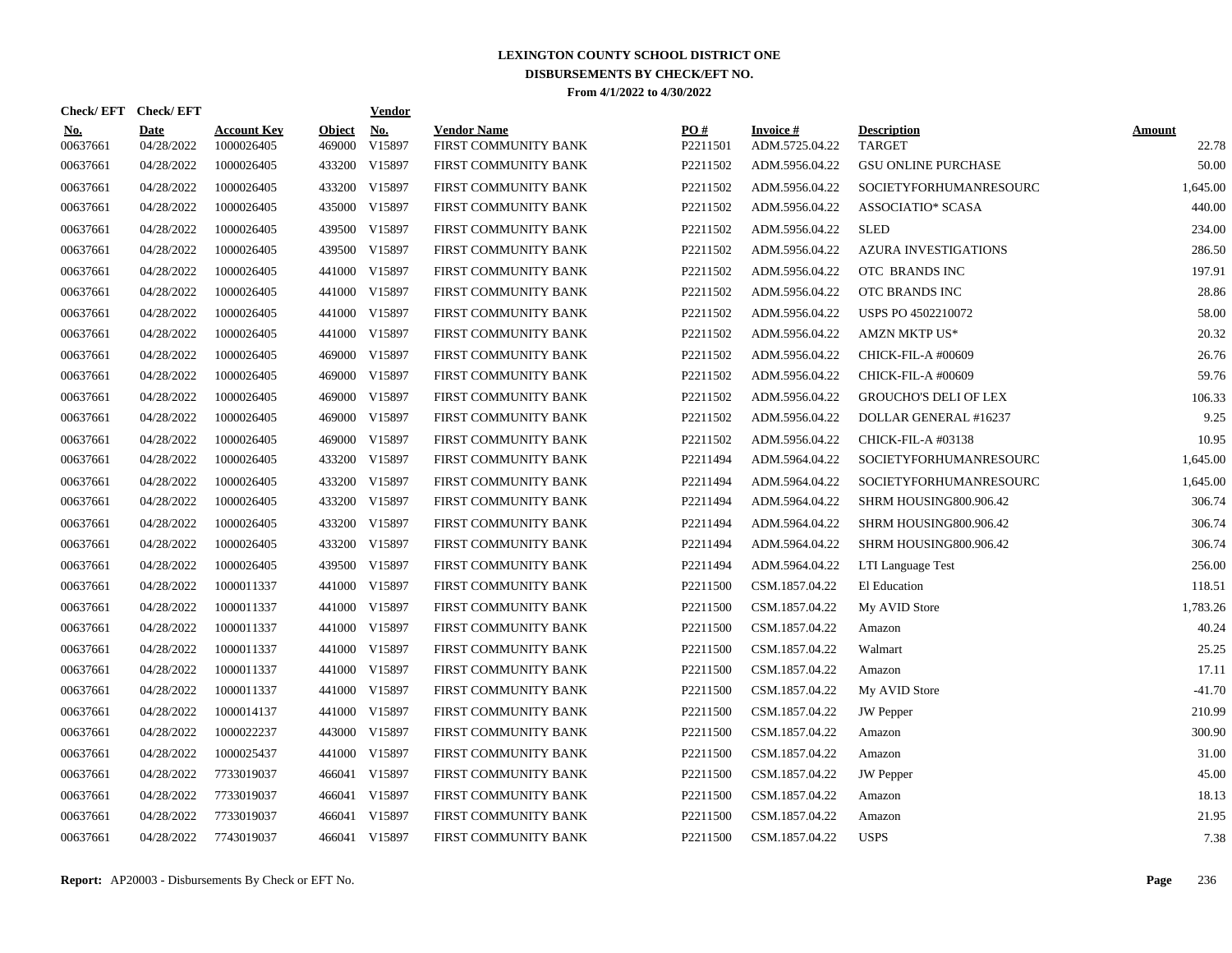| Check/EFT Check/EFT    |                           |                                  |                         | <b>Vendor</b> |                                            |                 |                             |                               |                        |
|------------------------|---------------------------|----------------------------------|-------------------------|---------------|--------------------------------------------|-----------------|-----------------------------|-------------------------------|------------------------|
| <u>No.</u><br>00637661 | <b>Date</b><br>04/28/2022 | <b>Account Key</b><br>7793027037 | <b>Object</b><br>466069 | No.<br>V15897 | <b>Vendor Name</b><br>FIRST COMMUNITY BANK | PO#<br>P2211500 | Invoice #<br>CSM.1857.04.22 | <b>Description</b><br>Walmart | <b>Amount</b><br>65.76 |
| 00637661               | 04/28/2022                | 7860527037                       | 466041                  | V15897        | FIRST COMMUNITY BANK                       | P2211500        | CSM.1857.04.22              | Amazon                        | 38.50                  |
| 00637661               | 04/28/2022                | 7860527037                       | 466069                  | V15897        | FIRST COMMUNITY BANK                       | P2211500        | CSM.1857.04.22              | Aldi                          | 12.18                  |
| 00637661               | 04/28/2022                | 7860527037                       |                         | 466069 V15897 | FIRST COMMUNITY BANK                       | P2211500        | CSM.1857.04.22              | Walmart                       | 20.86                  |
| 00637661               | 04/28/2022                | 7860527037                       | 466069                  | V15897        | FIRST COMMUNITY BANK                       | P2211500        | CSM.1857.04.22              | <b>Bojangles</b>              | 33.00                  |
| 00637661               | 04/28/2022                | 7860527037                       |                         | 466069 V15897 | FIRST COMMUNITY BANK                       | P2211500        | CSM.1857.04.22              | <b>CSMS</b> Cafe              | 199.13                 |
| 00637661               | 04/28/2022                | 7860527037                       | 466069                  | V15897        | FIRST COMMUNITY BANK                       | P2211500        | CSM.1857.04.22              | O'Hara's                      | 60.00                  |
| 00637661               | 04/28/2022                | 7860527037                       | 466099                  | V15897        | FIRST COMMUNITY BANK                       | P2211500        | CSM.1857.04.22              | Walmart                       | 31.71                  |
| 00637661               | 04/28/2022                | 7885027037                       |                         | 466041 V15897 | FIRST COMMUNITY BANK                       | P2211500        | CSM.1857.04.22              | Walmart                       | 45.65                  |
| 00637661               | 04/28/2022                | 7885027037                       |                         | 466041 V15897 | FIRST COMMUNITY BANK                       | P2211500        | CSM.1857.04.22              | Amazon                        | 45.69                  |
| 00637661               | 04/28/2022                | 7891527037                       |                         | 466041 V15897 | FIRST COMMUNITY BANK                       | P2211500        | CSM.1857.04.22              | Walmart                       | 16.37                  |
| 00637661               | 04/28/2022                | 7932027037                       |                         | 466031 V15897 | FIRST COMMUNITY BANK                       | P2211500        | CSM.1857.04.22              | Enterprise                    | 141.56                 |
| 00637661               | 04/28/2022                | 1000011337                       |                         | 441000 V15897 | FIRST COMMUNITY BANK                       | P2211499        | CSM.6061.04.22              | Jones School Supply           | 1,383.15               |
| 00637661               | 04/28/2022                | 1000011337                       |                         | 441000 V15897 | FIRST COMMUNITY BANK                       | P2211499        | CSM.6061.04.22              | Amazon                        | 28.68                  |
| 00637661               | 04/28/2022                | 1000011337                       | 441000                  | V15897        | FIRST COMMUNITY BANK                       | P2211499        | CSM.6061.04.22              | Wipebook                      | 195.47                 |
| 00637661               | 04/28/2022                | 1000011337                       |                         | 441000 V15897 | FIRST COMMUNITY BANK                       | P2211499        | CSM.6061.04.22              | Amazon                        | 188.51                 |
| 00637661               | 04/28/2022                | 1000025437                       | 441000                  | V15897        | FIRST COMMUNITY BANK                       | P2211499        | CSM.6061.04.22              | Lowes                         | 88.01                  |
| 00637661               | 04/28/2022                | 1000025437                       | 441000                  | V15897        | FIRST COMMUNITY BANK                       | P2211499        | CSM.6061.04.22              | Shell                         | 86.00                  |
| 00637661               | 04/28/2022                | 1000025437                       | 441000                  | V15897        | FIRST COMMUNITY BANK                       | P2211499        | CSM.6061.04.22              | Shell                         | $-0.86$                |
| 00637661               | 04/28/2022                | 7793027037                       |                         | 466041 V15897 | FIRST COMMUNITY BANK                       | P2211499        | CSM.6061.04.22              | Jones School Supply           | 59.16                  |
| 00637661               | 04/28/2022                | 7793027037                       | 466069                  | V15897        | FIRST COMMUNITY BANK                       | P2211499        | CSM.6061.04.22              | Krispy Kreme                  | 19.59                  |
| 00637661               | 04/28/2022                | 7793027037                       | 466069                  | V15897        | FIRST COMMUNITY BANK                       | P2211499        | CSM.6061.04.22              | Little Caesars                | 37.40                  |
| 00637661               | 04/28/2022                | 7798027037                       | 466069                  | V15897        | FIRST COMMUNITY BANK                       | P2211499        | CSM.6061.04.22              | Walmart                       | 34.39                  |
| 00637661               | 04/28/2022                | 7802072037                       |                         | 466036 V15897 | FIRST COMMUNITY BANK                       | P2211499        | CSM.6061.04.22              | Link Signs and Graphics       | 51.84                  |
| 00637661               | 04/28/2022                | 7860527037                       | 466041                  | V15897        | FIRST COMMUNITY BANK                       | P2211499        | CSM.6061.04.22              | Amazon                        | 29.70                  |
| 00637661               | 04/28/2022                | 7860527037                       | 466069                  | V15897        | FIRST COMMUNITY BANK                       | P2211499        | CSM.6061.04.22              | <b>Little Caesars</b>         | 38.46                  |
| 00637661               | 04/28/2022                | 7860527037                       | 466069                  | V15897        | FIRST COMMUNITY BANK                       | P2211499        | CSM.6061.04.22              | <b>Little Caesars</b>         | 38.46                  |
| 00637661               | 04/28/2022                | 7860527037                       | 466069                  | V15897        | FIRST COMMUNITY BANK                       | P2211499        | CSM.6061.04.22              | <b>Little Caesars</b>         | 76.91                  |
| 00637661               | 04/28/2022                | 7860527037                       |                         | 466069 V15897 | FIRST COMMUNITY BANK                       | P2211499        | CSM.6061.04.22              | Marcos Pizza                  | 38.83                  |
| 00637661               | 04/28/2022                | 7860527037                       | 466069                  | V15897        | FIRST COMMUNITY BANK                       | P2211499        | CSM.6061.04.22              | Aldi                          | 18.02                  |
| 00637661               | 04/28/2022                | 7881027037                       |                         | 466041 V15897 | FIRST COMMUNITY BANK                       | P2211499        | CSM.6061.04.22              | Amazon                        | 65.39                  |
| 00637661               | 04/28/2022                | 7885027037                       | 466041                  | V15897        | FIRST COMMUNITY BANK                       | P2211499        | CSM.6061.04.22              | Walmart                       | 223.73                 |
| 00637661               | 04/28/2022                | 7885027037                       | 466041                  | V15897        | FIRST COMMUNITY BANK                       | P2211499        | CSM.6061.04.22              | Dollar Tree                   | 33.75                  |
| 00637661               | 04/28/2022                | 7885027037                       |                         | 466041 V15897 | FIRST COMMUNITY BANK                       | P2211499        | CSM.6061.04.22              | Walmart                       | 118.38                 |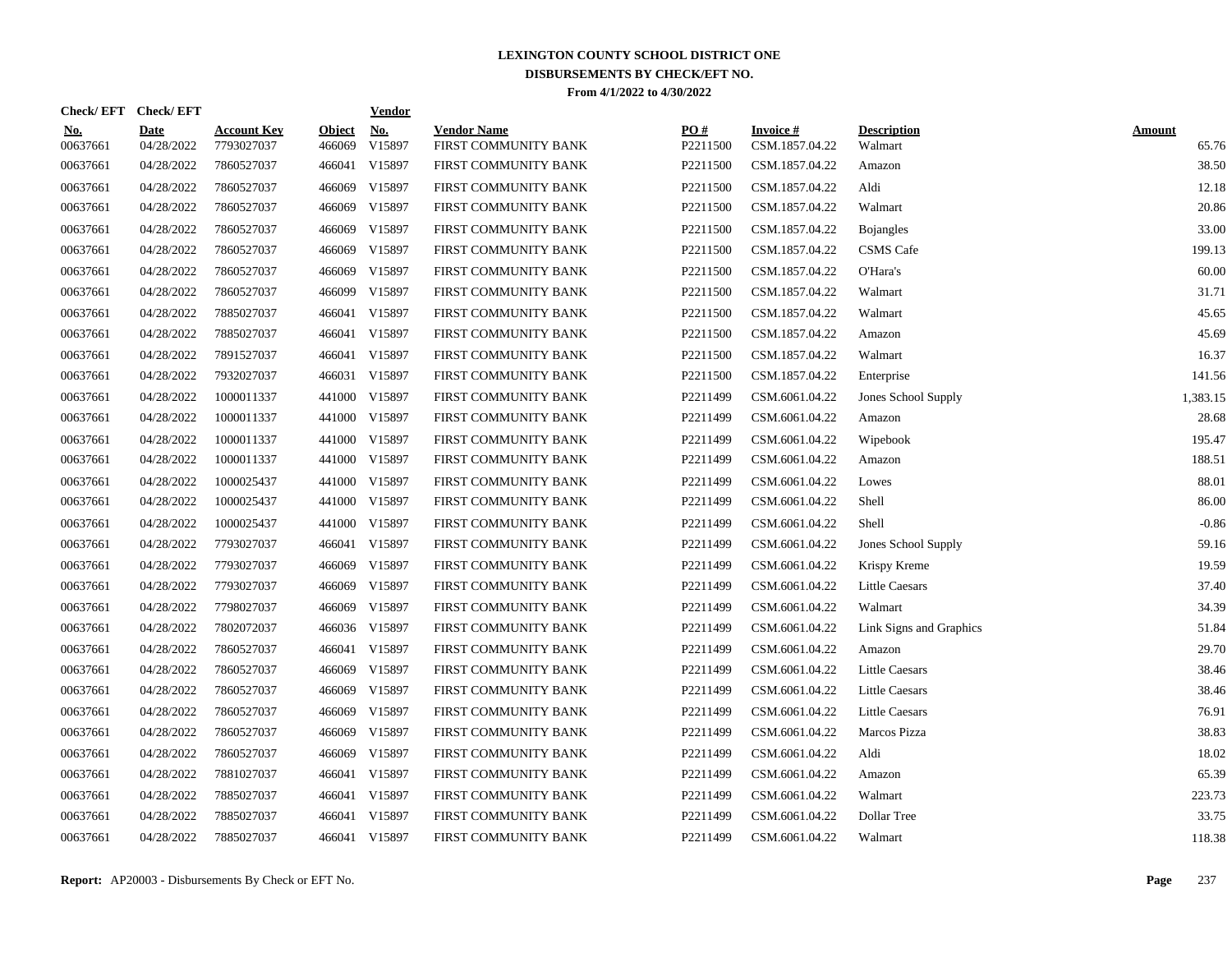| Check/EFT Check/EFT    |                           |                                  |                         | <b>Vendor</b> |                                            |                 |                             |                              |                        |
|------------------------|---------------------------|----------------------------------|-------------------------|---------------|--------------------------------------------|-----------------|-----------------------------|------------------------------|------------------------|
| <u>No.</u><br>00637661 | <b>Date</b><br>04/28/2022 | <b>Account Key</b><br>7886027037 | <b>Object</b><br>466069 | No.<br>V15897 | <b>Vendor Name</b><br>FIRST COMMUNITY BANK | PO#<br>P2211499 | Invoice #<br>CSM.6061.04.22 | <b>Description</b><br>Hwy 55 | <b>Amount</b><br>50.00 |
| 00637661               | 04/28/2022                | 1000011312                       | 441000                  | V15897        | FIRST COMMUNITY BANK                       | P2211486        | LES.1899.04.22              | <b>UPS</b> Store             | 126.00                 |
| 00637661               | 04/28/2022                | 1000011312                       |                         | 441000 V15897 | FIRST COMMUNITY BANK                       | P2211486        | LES.1899.04.22              | Amazon                       | 101.38                 |
| 00637661               | 04/28/2022                | 1000011312                       |                         | 441000 V15897 | FIRST COMMUNITY BANK                       | P2211486        | LES.1899.04.22              | Raptor                       | 200.00                 |
| 00637661               | 04/28/2022                | 1000025412                       |                         | 441000 V15897 | FIRST COMMUNITY BANK                       | P2211486        | LES.1899.04.22              | Lowe's                       | 30.17                  |
| 00637661               | 04/28/2022                | 2022018812                       |                         | 441000 V15897 | FIRST COMMUNITY BANK                       | P2211486        | LES.1899.04.22              | Amazon                       | 251.12                 |
| 00637661               | 04/28/2022                | 7793027012                       |                         | 466041 V15897 | FIRST COMMUNITY BANK                       | P2211486        | LES.1899.04.22              | Michael's                    | 138.96                 |
| 00637661               | 04/28/2022                | 7793027012                       |                         | 466041 V15897 | FIRST COMMUNITY BANK                       | P2211486        | LES.1899.04.22              | <b>Hobby Lobby</b>           | 81.21                  |
| 00637661               | 04/28/2022                | 7793027012                       |                         | 466041 V15897 | FIRST COMMUNITY BANK                       | P2211486        | LES.1899.04.22              | Walmart                      | 25.81                  |
| 00637661               | 04/28/2022                | 7854027012                       | 466069                  | V15897        | FIRST COMMUNITY BANK                       | P2211486        | LES.1899.04.22              | Chick Fil A                  | 250.00                 |
| 00637661               | 04/28/2022                | 7863027012                       |                         | 466069 V15897 | FIRST COMMUNITY BANK                       | P2211486        | LES.1899.04.22              | Walmart                      | 74.01                  |
| 00637661               | 04/28/2022                | 7863027012                       |                         | 466069 V15897 | FIRST COMMUNITY BANK                       | P2211486        | LES.1899.04.22              | Walmart                      | 34.33                  |
| 00637661               | 04/28/2022                | 7863027012                       |                         | 466069 V15897 | FIRST COMMUNITY BANK                       | P2211486        | LES.1899.04.22              | WALMART                      | 17.01                  |
| 00637661               | 04/28/2022                | 7863027012                       |                         | 466069 V15897 | FIRST COMMUNITY BANK                       | P2211486        | LES.1899.04.22              | WALMART                      | 64.94                  |
| 00637661               | 04/28/2022                | 7863027012                       | 466069                  | V15897        | FIRST COMMUNITY BANK                       | P2211486        | LES.1899.04.22              | Walmart                      | 43.84                  |
| 00637661               | 04/28/2022                | 7863027012                       | 466069                  | V15897        | FIRST COMMUNITY BANK                       | P2211486        | LES.1899.04.22              | Walmart                      | $-30.70$               |
| 00637661               | 04/28/2022                | 7866027012                       | 466069                  | V15897        | FIRST COMMUNITY BANK                       | P2211486        | LES.1899.04.22              | Panera Bread                 | 294.42                 |
| 00637661               | 04/28/2022                | 7881027012                       |                         | 466041 V15897 | FIRST COMMUNITY BANK                       | P2211486        | LES.1899.04.22              | Walmart                      | 59.31                  |
| 00637661               | 04/28/2022                | 7881027012                       | 466069                  | V15897        | FIRST COMMUNITY BANK                       | P2211486        | LES.1899.04.22              | <b>Crumbl Cookies</b>        | 52.85                  |
| 00637661               | 04/28/2022                | 7881027012                       |                         | 466069 V15897 | FIRST COMMUNITY BANK                       | P2211486        | LES.1899.04.22              | Zaxby's                      | 40.00                  |
| 00637661               | 04/28/2022                | 1000011324                       |                         | 441000 V15897 | FIRST COMMUNITY BANK                       | P2211492        | RBE.4595.04.22              | Amazon.com                   | 17.75                  |
| 00637661               | 04/28/2022                | 1000011324                       |                         | 443000 V15897 | FIRST COMMUNITY BANK                       | P2211492        | RBE.4595.04.22              | Amazon.com                   | 75.39                  |
| 00637661               | 04/28/2022                | 1000022224                       |                         | 441000 V15897 | FIRST COMMUNITY BANK                       | P2211492        | RBE.4595.04.22              | Amazon.com                   | 154.02                 |
| 00637661               | 04/28/2022                | 7841827024                       |                         | 466099 V15897 | FIRST COMMUNITY BANK                       | P2211492        | RBE.4595.04.22              | Amazon.com                   | 51.65                  |
| 00637661               | 04/28/2022                | 7846027024                       | 466041                  | V15897        | FIRST COMMUNITY BANK                       | P2211492        | RBE.4595.04.22              | Pay Pal                      | 59.29                  |
| 00637661               | 04/28/2022                | 7846027024                       | 466069                  | V15897        | FIRST COMMUNITY BANK                       | P2211492        | RBE.4595.04.22              | Dollar General               | 87.65                  |
| 00637661               | 04/28/2022                | 7863027024                       |                         | 466041 V15897 | FIRST COMMUNITY BANK                       | P2211492        | RBE.4595.04.22              | Amazon                       | 146.40                 |
| 00637661               | 04/28/2022                | 7866027024                       |                         | 466041 V15897 | FIRST COMMUNITY BANK                       | P2211492        | RBE.4595.04.22              | Amazon.com                   | 37.24                  |
| 00637661               | 04/28/2022                | 1000011324                       |                         | 441000 V15897 | FIRST COMMUNITY BANK                       | P2211495        | RBE.4603.04.22              | Raptor                       | 200.00                 |
| 00637661               | 04/28/2022                | 1000025424                       |                         | 441000 V15897 | FIRST COMMUNITY BANK                       | P2211495        | RBE.4603.04.22              | Lowe's                       | 40.87                  |
| 00637661               | 04/28/2022                | 2022018824                       |                         | 441000 V15897 | FIRST COMMUNITY BANK                       | P2211495        | RBE.4603.04.22              | Krispy Kreme                 | 62.62                  |
| 00637661               | 04/28/2022                | 7745027024                       |                         | 466069 V15897 | FIRST COMMUNITY BANK                       | P2211495        | RBE.4603.04.22              | Wal Mart                     | 113.86                 |
| 00637661               | 04/28/2022                | 7846027024                       |                         | 466041 V15897 | FIRST COMMUNITY BANK                       | P2211495        | RBE.4603.04.22              | Shell                        | $-0.84$                |
| 00637661               | 04/28/2022                | 7956027024                       |                         | 466069 V15897 | FIRST COMMUNITY BANK                       | P2211495        | RBE.4603.04.22              | Chickfila                    | 500.00                 |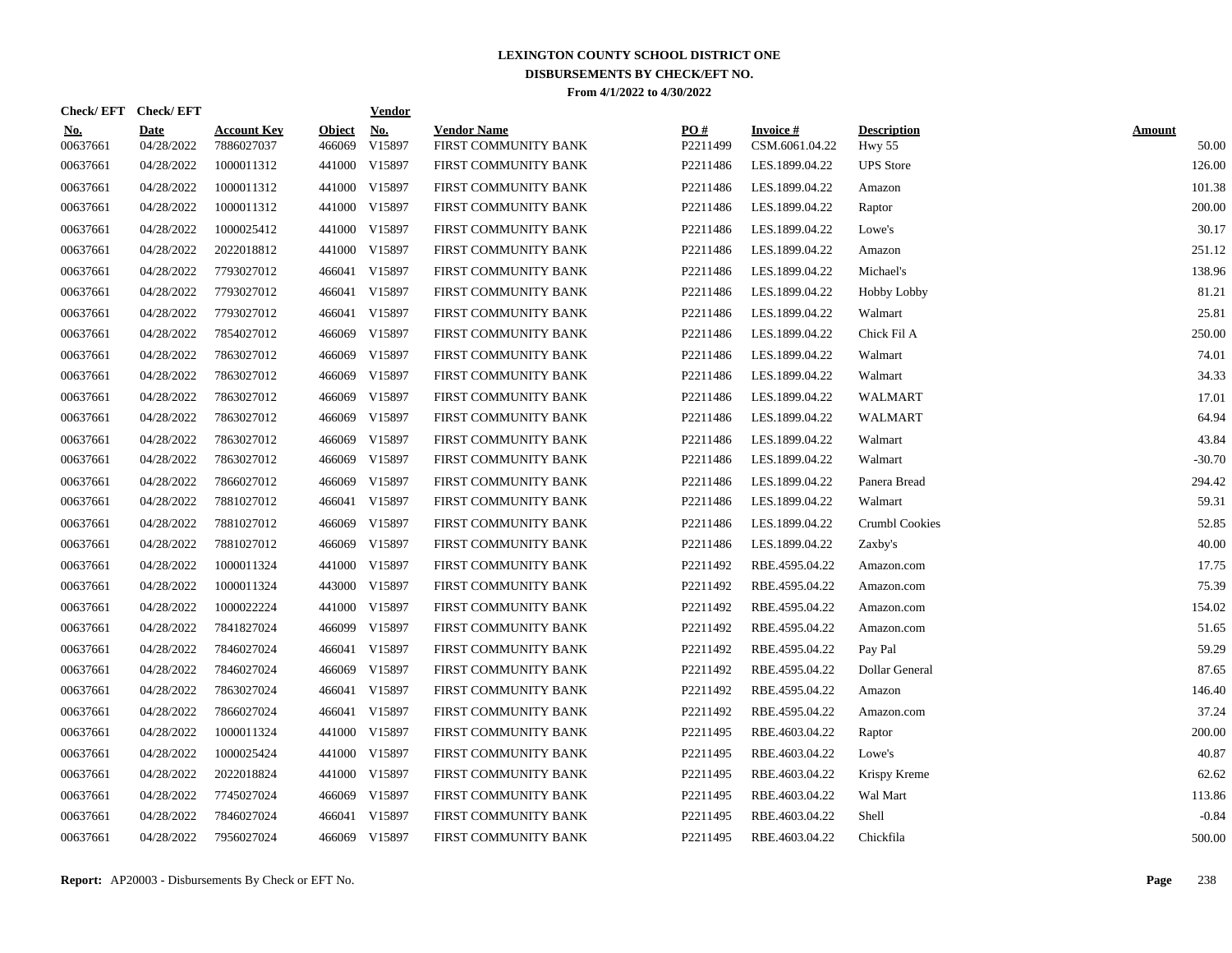| Check/EFT Check/EFT    |                           |                                  |                         | <b>Vendor</b> |                                            |                 |                             |                                       |                        |
|------------------------|---------------------------|----------------------------------|-------------------------|---------------|--------------------------------------------|-----------------|-----------------------------|---------------------------------------|------------------------|
| <b>No.</b><br>00637661 | <b>Date</b><br>04/28/2022 | <b>Account Key</b><br>8175139024 | <b>Object</b><br>441000 | No.<br>V15897 | <b>Vendor Name</b><br>FIRST COMMUNITY BANK | PO#<br>P2211495 | Invoice #<br>RBE.4603.04.22 | <b>Description</b><br>Dollar Tree     | <b>Amount</b><br>30.97 |
| 00637661               | 04/28/2022                | 8175139024                       |                         | 441000 V15897 | FIRST COMMUNITY BANK                       | P2211495        | RBE.4603.04.22              | Wal Mart                              | 82.92                  |
| 00637661               | 04/28/2022                | 8175139024                       |                         | 441000 V15897 | FIRST COMMUNITY BANK                       | P2211495        | RBE.4603.04.22              | Lidl                                  | 36.24                  |
| 00637661               | 04/28/2022                | 8175139024                       |                         | 441000 V15897 | FIRST COMMUNITY BANK                       | P2211495        | RBE.4603.04.22              | Dollar General                        | 21.72                  |
| 00637661               | 04/28/2022                | 1000011223                       |                         | 441000 V15897 | FIRST COMMUNITY BANK                       | P2211484        | SGE.4694.04.22              | Amazon                                | 37.40                  |
| 00637661               | 04/28/2022                | 1000011223                       |                         | 441000 V15897 | FIRST COMMUNITY BANK                       | P2211484        | SGE.4694.04.22              | Amazon                                | 21.35                  |
| 00637661               | 04/28/2022                | 1000011223                       |                         | 441000 V15897 | FIRST COMMUNITY BANK                       | P2211484        | SGE.4694.04.22              | Amazon                                | 111.19                 |
| 00637661               | 04/28/2022                | 1000023323                       |                         | 441000 V15897 | FIRST COMMUNITY BANK                       | P2211484        | SGE.4694.04.22              | Amazon                                | 40.64                  |
| 00637661               | 04/28/2022                | 1000023323                       |                         | 441000 V15897 | FIRST COMMUNITY BANK                       | P2211484        | SGE.4694.04.22              | Amazon                                | 213.99                 |
| 00637661               | 04/28/2022                | 7863027023                       |                         | 466069 V15897 | FIRST COMMUNITY BANK                       | P2211484        | SGE.4694.04.22              | Sam's Club                            | 265.49                 |
| 00637661               | 04/28/2022                | 1000014123                       |                         | 441000 V15897 | FIRST COMMUNITY BANK                       | P2211485        | SGE.4702.04.22              | Amazon                                | 157.33                 |
| 00637661               | 04/28/2022                | 1000021223                       |                         | 441000 V15897 | FIRST COMMUNITY BANK                       | P2211485        | SGE.4702.04.22              | Amazon                                | 16.36                  |
| 00637661               | 04/28/2022                | 1000021223                       |                         | 441000 V15897 | FIRST COMMUNITY BANK                       | P2211485        | SGE.4702.04.22              | Amazon                                | 36.35                  |
| 00637661               | 04/28/2022                | 1000021323                       |                         | 441000 V15897 | FIRST COMMUNITY BANK                       | P2211485        | SGE.4702.04.22              | Walmart                               | 68.18                  |
| 00637661               | 04/28/2022                | 1000023323                       |                         | 441000 V15897 | FIRST COMMUNITY BANK                       | P2211485        | SGE.4702.04.22              | Amazon                                | 78.66                  |
| 00637661               | 04/28/2022                | 1000023323                       |                         | 441000 V15897 | FIRST COMMUNITY BANK                       | P2211485        | SGE.4702.04.22              | Dollar Tree                           | 40.65                  |
| 00637661               | 04/28/2022                | 1000023323                       |                         | 441000 V15897 | FIRST COMMUNITY BANK                       | P2211485        | SGE.4702.04.22              | Amazon                                | 59.90                  |
| 00637661               | 04/28/2022                | 1000023323                       |                         | 441000 V15897 | FIRST COMMUNITY BANK                       | P2211485        | SGE.4702.04.22              | Acco brand direct                     | $-40.85$               |
| 00637661               | 04/28/2022                | 1000025423                       |                         | 441000 V15897 | FIRST COMMUNITY BANK                       | P2211485        | SGE.4702.04.22              | Lowe's                                | 59.62                  |
| 00637661               | 04/28/2022                | 2022018823                       |                         | 441000 V15897 | FIRST COMMUNITY BANK                       | P2211485        | SGE.4702.04.22              | Walmart                               | 24.91                  |
| 00637661               | 04/28/2022                | 2022018823                       |                         | 441000 V15897 | FIRST COMMUNITY BANK                       | P2211485        | SGE.4702.04.22              | Cromers P-nuts                        | 35.59                  |
| 00637661               | 04/28/2022                | 7745027023                       |                         | 466041 V15897 | FIRST COMMUNITY BANK                       | P2211485        | SGE.4702.04.22              | Amazon                                | 5.85                   |
| 00637661               | 04/28/2022                | 7745027023                       | 466041                  | V15897        | FIRST COMMUNITY BANK                       | P2211485        | SGE.4702.04.22              | Amazon                                | 10.72                  |
| 00637661               | 04/28/2022                | 7863027023                       | 466041                  | V15897        | FIRST COMMUNITY BANK                       | P2211485        | SGE.4702.04.22              | Lowe's                                | 103.40                 |
| 00637661               | 04/28/2022                | 7863027023                       |                         | 466041 V15897 | FIRST COMMUNITY BANK                       | P2211485        | SGE.4702.04.22              | Lowe's                                | 31.80                  |
| 00637661               | 04/28/2022                | 7863027023                       |                         | 466069 V15897 | FIRST COMMUNITY BANK                       | P2211485        | SGE.4702.04.22              | Walmart                               | 106.52                 |
| 00637661               | 04/28/2022                | 7891527023                       |                         | 466041 V15897 | FIRST COMMUNITY BANK                       | P2211485        | SGE.4702.04.22              | Amazon                                | 151.82                 |
| 00637661               | 04/28/2022                | 7891527023                       |                         | 466041 V15897 | FIRST COMMUNITY BANK                       | P2211485        | SGE.4702.04.22              | Amazon                                | 8.55                   |
| 00637661               | 04/28/2022                | 7891527023                       |                         | 466041 V15897 | FIRST COMMUNITY BANK                       | P2211485        | SGE.4702.04.22              | Lowe's                                | 229.95                 |
| 00637661               | 04/28/2022                | 7891527023                       |                         | 466041 V15897 | FIRST COMMUNITY BANK                       | P2211485        | SGE.4702.04.22              | Amazon                                | 284.52                 |
| 00637661               | 04/28/2022                | 7891527023                       |                         | 466041 V15897 | FIRST COMMUNITY BANK                       | P2211485        | SGE.4702.04.22              | Walmart                               | 63.94                  |
| 00637661               | 04/28/2022                | 1000025425                       | 441000                  | V15897        | FIRST COMMUNITY BANK                       | P2211489        | WKE.1824.04.22              | Ace Hardware                          | 68.45                  |
| 00637661               | 04/28/2022                | 2022022425                       | 433200                  | V15897        | FIRST COMMUNITY BANK                       | P2211489        | WKE.1824.04.22              | <b>AVID Summer Leadership Registr</b> | 6,125.00               |
| 00637661               | 04/28/2022                | 7704027025                       |                         | 466041 V15897 | FIRST COMMUNITY BANK                       | P2211489        | WKE.1824.04.22              | Amazon-PD Books                       | 47.94                  |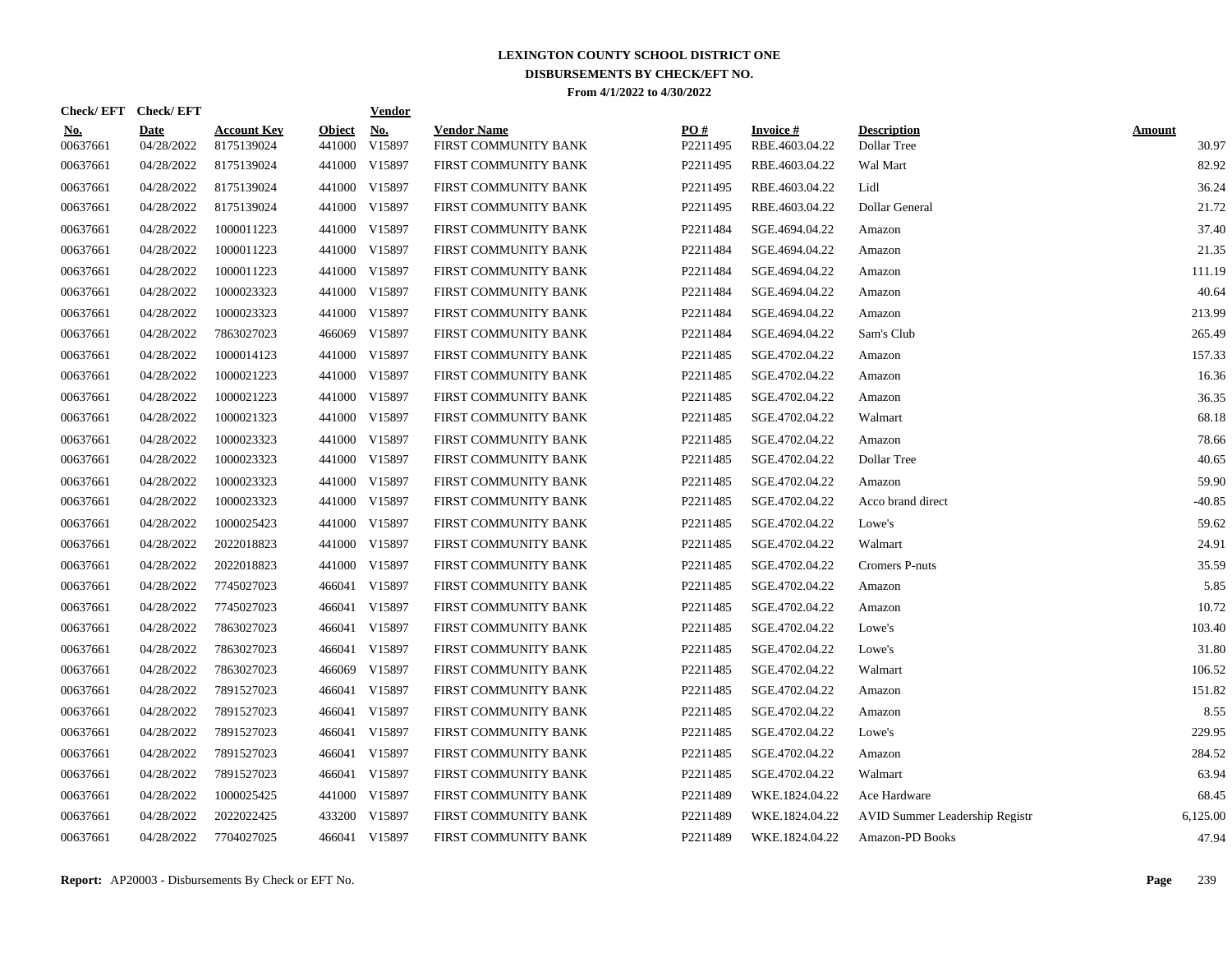| Check/ EFT             | <b>Check/EFT</b>          |                                  |                         | <b>Vendor</b>        |                                            |                 |                             |                                |                 |
|------------------------|---------------------------|----------------------------------|-------------------------|----------------------|--------------------------------------------|-----------------|-----------------------------|--------------------------------|-----------------|
| <u>No.</u><br>00637661 | <b>Date</b><br>04/28/2022 | <b>Account Key</b><br>7745027025 | <b>Object</b><br>466041 | <b>No.</b><br>V15897 | <b>Vendor Name</b><br>FIRST COMMUNITY BANK | PO#<br>P2211489 | Invoice #<br>WKE.1824.04.22 | <b>Description</b><br>Amazon   | Amount<br>10.15 |
| 00637661               | 04/28/2022                | 7745027025                       | 466041                  | V15897               | FIRST COMMUNITY BANK                       | P2211489        | WKE.1824.04.22              | Amazon-Coding Supplies/PD      | 84.42           |
| 00637661               | 04/28/2022                | 7745027025                       | 466041                  | V15897               | FIRST COMMUNITY BANK                       | P2211489        | WKE.1824.04.22              | <b>Stick Together</b>          | 44.35           |
| 00637661               | 04/28/2022                | 7745027025                       |                         | 466041 V15897        | FIRST COMMUNITY BANK                       | P2211489        | WKE.1824.04.22              | Walmart/Student Grant          | 294.49          |
| 00637661               | 04/28/2022                | 7745027025                       | 466041                  | V15897               | FIRST COMMUNITY BANK                       | P2211489        | WKE.1824.04.22              | Dollar General                 | 75.73           |
| 00637661               | 04/28/2022                | 7793027025                       | 466069                  | V15897               | FIRST COMMUNITY BANK                       | P2211489        | WKE.1824.04.22              | Domino's Pizza                 | 51.27           |
| 00637661               | 04/28/2022                | 7841827025                       | 466099                  | V15897               | FIRST COMMUNITY BANK                       | P2211489        | WKE.1824.04.22              | Rack Room/Student Need         | 77.55           |
| 00637661               | 04/28/2022                | 7846027025                       | 466041                  | V15897               | FIRST COMMUNITY BANK                       | P2211489        | WKE.1824.04.22              | <b>Pearson Education</b>       | 185.97          |
| 00637661               | 04/28/2022                | 7846027025                       | 466069                  | V15897               | FIRST COMMUNITY BANK                       | P2211489        | WKE.1824.04.22              | Walmart                        | 25.10           |
| 00637661               | 04/28/2022                | 7846027025                       | 466069                  | V15897               | FIRST COMMUNITY BANK                       | P2211489        | WKE.1824.04.22              | Sam's Club                     | 73.18           |
| 00637661               | 04/28/2022                | 7849527025                       | 466099                  | V15897               | FIRST COMMUNITY BANK                       | P2211489        | WKE.1824.04.22              | Target                         | 188.79          |
| 00637661               | 04/28/2022                | 7849527025                       |                         | 466099 V15897        | FIRST COMMUNITY BANK                       | P2211489        | WKE.1824.04.22              | Shoe Dept-Student Need         | 197.91          |
| 00637661               | 04/28/2022                | 7863027025                       |                         | 466041 V15897        | FIRST COMMUNITY BANK                       | P2211489        | WKE.1824.04.22              | Amazon for Health Room         | 95.21           |
| 00637661               | 04/28/2022                | 7915027025                       | 466069                  | V15897               | FIRST COMMUNITY BANK                       | P2211489        | WKE.1824.04.22              | Amazon                         | 28.44           |
| 00637661               | 04/28/2022                | 7915027025                       | 466069                  | V15897               | FIRST COMMUNITY BANK                       | P2211489        | WKE.1824.04.22              | Harry and David                | 34.99           |
| 00637661               | 04/28/2022                | 1000011326                       | 441000                  | V15897               | FIRST COMMUNITY BANK                       | P2211490        | WKM.1881.04.22              | Jones School Supply- A and AB  | 1,061.76        |
| 00637661               | 04/28/2022                | 1000011326                       | 441000                  | V15897               | FIRST COMMUNITY BANK                       | P2211490        | WKM.1881.04.22              | Walmart- juice, wipes, cups, t | 95.71           |
| 00637661               | 04/28/2022                | 1000011326                       | 441000                  | V15897               | FIRST COMMUNITY BANK                       | P2211490        | WKM.1881.04.22              | Amazon-storage rack            | 66.58           |
| 00637661               | 04/28/2022                | 1000011326                       | 441000                  | V15897               | FIRST COMMUNITY BANK                       | P2211490        | WKM.1881.04.22              | Western Psychological Torrance | 71.50           |
| 00637661               | 04/28/2022                | 1000011626                       | 441000                  | V15897               | FIRST COMMUNITY BANK                       | P2211490        | WKM.1881.04.22              | Walmart-tablecloths and felt   | 13.65           |
| 00637661               | 04/28/2022                | 1000021326                       | 441000                  | V15897               | FIRST COMMUNITY BANK                       | P2211490        | WKM.1881.04.22              | School Nurse Supply- underwea  | 103.67          |
| 00637661               | 04/28/2022                | 1000021326                       |                         | 441000 V15897        | FIRST COMMUNITY BANK                       | P2211490        | WKM.1881.04.22              | Walmart- bags, tissue, underwe | 41.49           |
| 00637661               | 04/28/2022                | 1000021326                       | 441000                  | V15897               | FIRST COMMUNITY BANK                       | P2211490        | WKM.1881.04.22              | School Nurse Supply- ear ease  | 23.76           |
| 00637661               | 04/28/2022                | 1000023326                       | 433200                  | V15897               | FIRST COMMUNITY BANK                       | P2211490        | WKM.1881.04.22              | SCASA-registration fee         | 305.00          |
| 00637661               | 04/28/2022                | 1000023326                       | 433200                  | V15897               | FIRST COMMUNITY BANK                       | P2211490        | WKM.1881.04.22              | Beach Cove Resort-hotel for S  | 752.64          |
| 00637661               | 04/28/2022                | 1000025426                       | 441000                  | V15897               | FIRST COMMUNITY BANK                       | P2211490        | WKM.1881.04.22              | Lowes-lock starter, commander  | 157.14          |
| 00637661               | 04/28/2022                | 1000025426                       | 441000                  | V15897               | FIRST COMMUNITY BANK                       | P2211490        | WKM.1881.04.22              | Lowes-lumber crayon, fibergla  | 29.37           |
| 00637661               | 04/28/2022                | 1000025426                       | 441000                  | V15897               | FIRST COMMUNITY BANK                       | P2211490        | WKM.1881.04.22              | Walmart-gas                    | 58.64           |
| 00637661               | 04/28/2022                | 3711022426                       |                         | 441000 V15897        | FIRST COMMUNITY BANK                       | P2211490        | WKM.1881.04.22              | Amazon-number lines            | 38.48           |
| 00637661               | 04/28/2022                | 3711022426                       |                         | 441000 V15897        | FIRST COMMUNITY BANK                       | P2211490        | WKM.1881.04.22              | Container Store-storage draw   | 288.71          |
| 00637661               | 04/28/2022                | 7748019026                       | 466064                  | V15897               | FIRST COMMUNITY BANK                       | P2211490        | WKM.1881.04.22              | SCMEA- orchestra fee           | 125.00          |
| 00637661               | 04/28/2022                | 7860527026                       | 466041                  | V15897               | FIRST COMMUNITY BANK                       | P2211490        | WKM.1881.04.22              | Walmart-tablecloths and felt   | 21.15           |
| 00637661               | 04/28/2022                | 7860527026                       | 466041                  | V15897               | FIRST COMMUNITY BANK                       | P2211490        | WKM.1881.04.22              | Rose's-flowers for pens        | 6.93            |
| 00637661               | 04/28/2022                | 7860527026                       |                         | 466041 V15897        | FIRST COMMUNITY BANK                       | P2211490        | WKM.1881.04.22              | Hobby Lobby- wall decor for lo | 28.23           |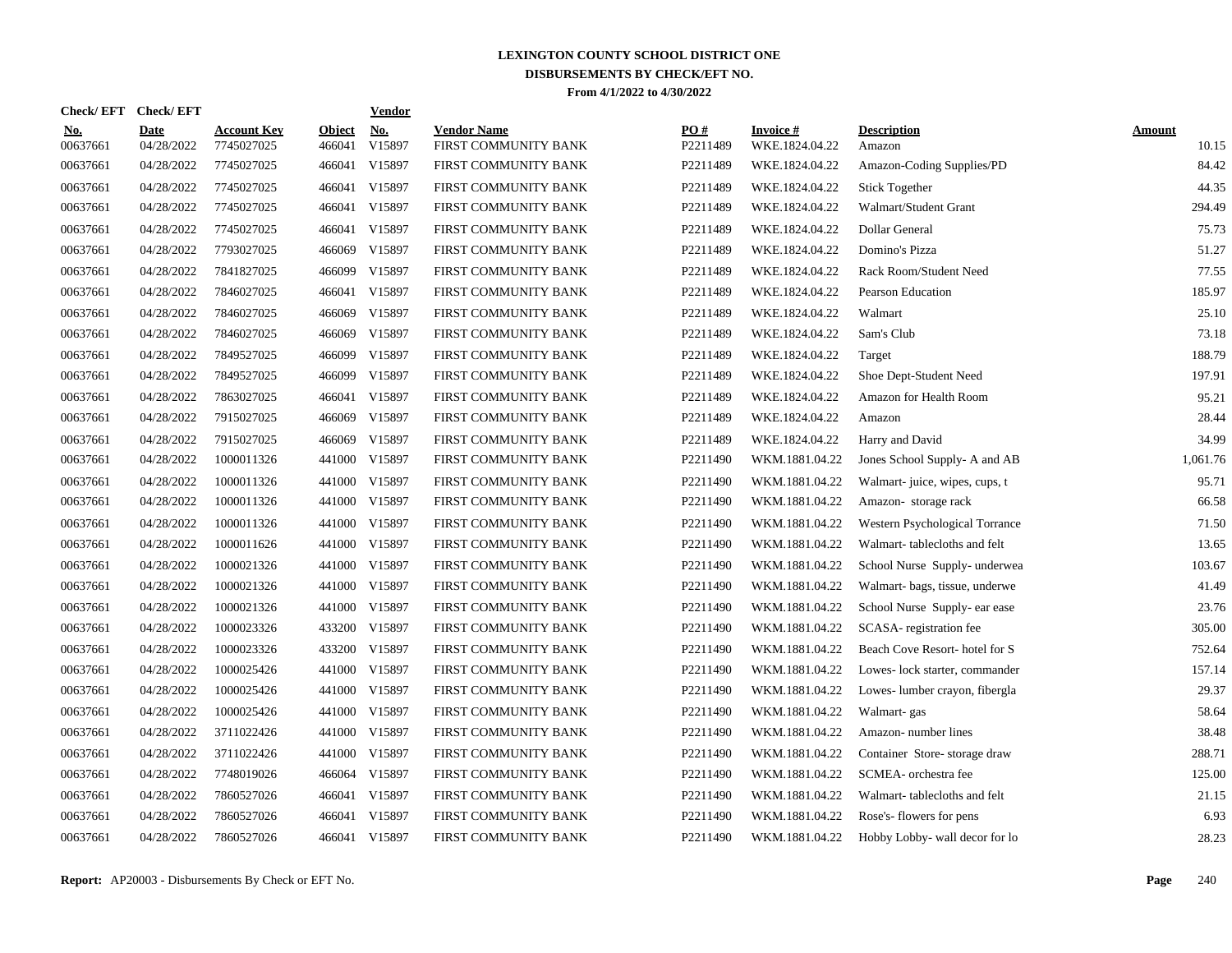| Check/ EFT             | <b>Check/EFT</b>          |                                  |                         | <b>Vendor</b> |                                            |                 |                             |                                                      |                  |
|------------------------|---------------------------|----------------------------------|-------------------------|---------------|--------------------------------------------|-----------------|-----------------------------|------------------------------------------------------|------------------|
| <u>No.</u><br>00637661 | <b>Date</b><br>04/28/2022 | <b>Account Key</b><br>7860527026 | <b>Object</b><br>466041 | No.<br>V15897 | <b>Vendor Name</b><br>FIRST COMMUNITY BANK | PO#<br>P2211490 | Invoice #<br>WKM.1881.04.22 | <b>Description</b><br>Walmart- microwave for staff b | Amount<br>127.33 |
| 00637661               | 04/28/2022                | 7860527026                       | 466041                  | V15897        | FIRST COMMUNITY BANK                       | P2211490        | WKM.1881.04.22              | Ace Hardware-certified mail                          | 7.73             |
| 00637661               | 04/28/2022                | 7860527026                       | 466069                  | V15897        | FIRST COMMUNITY BANK                       | P2211490        | WKM.1881.04.22              | Walmart- juice, wipes, cups, t                       | 26.47            |
| 00637661               | 04/28/2022                | 7860527026                       | 466069                  | V15897        | FIRST COMMUNITY BANK                       | P2211490        | WKM.1881.04.22              | Chick Fil A- lunch for intervi                       | 28.76            |
| 00637661               | 04/28/2022                | 7860527026                       | 466069                  | V15897        | FIRST COMMUNITY BANK                       | P2211490        | WKM.1881.04.22              | Walmart-candy/snacks for fund                        | 105.62           |
| 00637661               | 04/28/2022                | 7860527026                       | 466069                  | V15897        | FIRST COMMUNITY BANK                       | P2211490        | WKM.1881.04.22              | Little Caesars- pizza for stud                       | 19.23            |
| 00637661               | 04/28/2022                | 7860527026                       | 466069                  | V15897        | FIRST COMMUNITY BANK                       | P2211490        | WKM.1881.04.22              | Mama Henry's- lunch for SRO                          | 12.83            |
| 00637661               | 04/28/2022                | 7860527026                       | 466069                  | V15897        | FIRST COMMUNITY BANK                       | P2211490        | WKM.1881.04.22              | Mama Henry's-lunch for libra                         | 19.24            |
| 00637661               | 04/28/2022                | 7860527026                       | 466099                  | V15897        | FIRST COMMUNITY BANK                       | P2211490        | WKM.1881.04.22              | Lowes-flowers                                        | 134.23           |
| 00637661               | 04/28/2022                | 7928527026                       | 466041                  | V15897        | FIRST COMMUNITY BANK                       | P2211490        | WKM.1881.04.22              | Walmart- bags, tissue, underwe                       | 57.29            |
| 00637661               | 04/28/2022                | 7928527026                       |                         | 466099 V15897 | FIRST COMMUNITY BANK                       | P2211490        | WKM.1881.04.22              | Food Lion-grocery gift cards                         | 725.00           |
| 00637661               | 04/28/2022                | 1000011326                       |                         | 441000 V15897 | FIRST COMMUNITY BANK                       | P2211491        | WKM.5220.04.22              | Amazon-number lines, behavior                        | 157.63           |
| 00637661               | 04/28/2022                | 1000011326                       | 441000                  | V15897        | FIRST COMMUNITY BANK                       | P2211491        | WKM.5220.04.22              | Amazon- ink, chair bands,                            | 488.02           |
| 00637661               | 04/28/2022                | 1000011326                       |                         | 441000 V15897 | FIRST COMMUNITY BANK                       | P2211491        | WKM.5220.04.22              | Amazon-storage bins                                  | 65.66            |
| 00637661               | 04/28/2022                | 1000011326                       | 441000                  | V15897        | FIRST COMMUNITY BANK                       | P2211491        | WKM.5220.04.22              | Amazon-storage bins                                  | 43.86            |
| 00637661               | 04/28/2022                | 1000011326                       | 441000                  | V15897        | FIRST COMMUNITY BANK                       | P2211491        | WKM.5220.04.22              | Amazon-2.5 gallon storage bag                        | 65.34            |
| 00637661               | 04/28/2022                | 1000011326                       | 441000                  | V15897        | FIRST COMMUNITY BANK                       | P2211491        | WKM.5220.04.22              | Amazon- desktop webcams                              | 163.62           |
| 00637661               | 04/28/2022                | 1000021226                       | 441000                  | V15897        | FIRST COMMUNITY BANK                       | P2211491        | WKM.5220.04.22              | Walmart- bags, candy, snack ca                       | 72.44            |
| 00637661               | 04/28/2022                | 1000022226                       | 441000                  | V15897        | FIRST COMMUNITY BANK                       | P2211491        | WKM.5220.04.22              | Amazon-book                                          | 20.82            |
| 00637661               | 04/28/2022                | 1000022226                       | 441000                  | V15897        | FIRST COMMUNITY BANK                       | P2211491        | WKM.5220.04.22              | Amazon-book                                          | 29.96            |
| 00637661               | 04/28/2022                | 1000022226                       | 441000                  | V15897        | FIRST COMMUNITY BANK                       | P2211491        | WKM.5220.04.22              | Amazon-book                                          | 23.54            |
| 00637661               | 04/28/2022                | 1000025426                       | 441000                  | V15897        | FIRST COMMUNITY BANK                       | P2211491        | WKM.5220.04.22              | Lowes-turf                                           | 115.39           |
| 00637661               | 04/28/2022                | 3711022426                       | 433200                  | V15897        | FIRST COMMUNITY BANK                       | P2211491        | WKM.5220.04.22              | AVID-conference registration                         | 875.00           |
| 00637661               | 04/28/2022                | 3711022426                       | 441000                  | V15897        | FIRST COMMUNITY BANK                       | P2211491        | WKM.5220.04.22              | Amazon-books                                         | 21.30            |
| 00637661               | 04/28/2022                | 3711022426                       | 441000                  | V15897        | FIRST COMMUNITY BANK                       | P2211491        | WKM.5220.04.22              | Amazon-book                                          | 5.42             |
| 00637661               | 04/28/2022                | 3711022426                       | 441000                  | V15897        | FIRST COMMUNITY BANK                       | P2211491        | WKM.5220.04.22              | Amazon-tangrams with cards                           | 11.76            |
| 00637661               | 04/28/2022                | 3711022426                       | 441000                  | V15897        | FIRST COMMUNITY BANK                       | P2211491        | WKM.5220.04.22              | Amazon-clothes rack and books                        | 31.01            |
| 00637661               | 04/28/2022                | 7733019026                       | 466041                  | V15897        | FIRST COMMUNITY BANK                       | P2211491        | WKM.5220.04.22              | JW Pepper- music for band                            | 15.94            |
| 00637661               | 04/28/2022                | 7750019026                       |                         | 466041 V15897 | FIRST COMMUNITY BANK                       | P2211491        | WKM.5220.04.22              | Amazon-volleyball game sets                          | 314.56           |
| 00637661               | 04/28/2022                | 7750019026                       | 466041                  | V15897        | FIRST COMMUNITY BANK                       | P2211491        | WKM.5220.04.22              | Amazon-slam ball games                               | 141.20           |
| 00637661               | 04/28/2022                | 7750019026                       |                         | 466041 V15897 | FIRST COMMUNITY BANK                       | P2211491        | WKM.5220.04.22              | Amazon-water balloons for fie                        | 54.54            |
| 00637661               | 04/28/2022                | 7860527026                       | 466041                  | V15897        | FIRST COMMUNITY BANK                       | P2211491        | WKM.5220.04.22              | Amazon-benches                                       | 256.08           |
| 00637661               | 04/28/2022                | 7860527026                       | 466041                  | V15897        | FIRST COMMUNITY BANK                       | P2211491        | WKM.5220.04.22              | Le Bleu-water for nurse                              | 34.04            |
| 00637661               | 04/28/2022                | 7860527026                       | 466041                  | V15897        | FIRST COMMUNITY BANK                       | P2211491        | WKM.5220.04.22              | Amazon-clothes rack and books                        | 42.79            |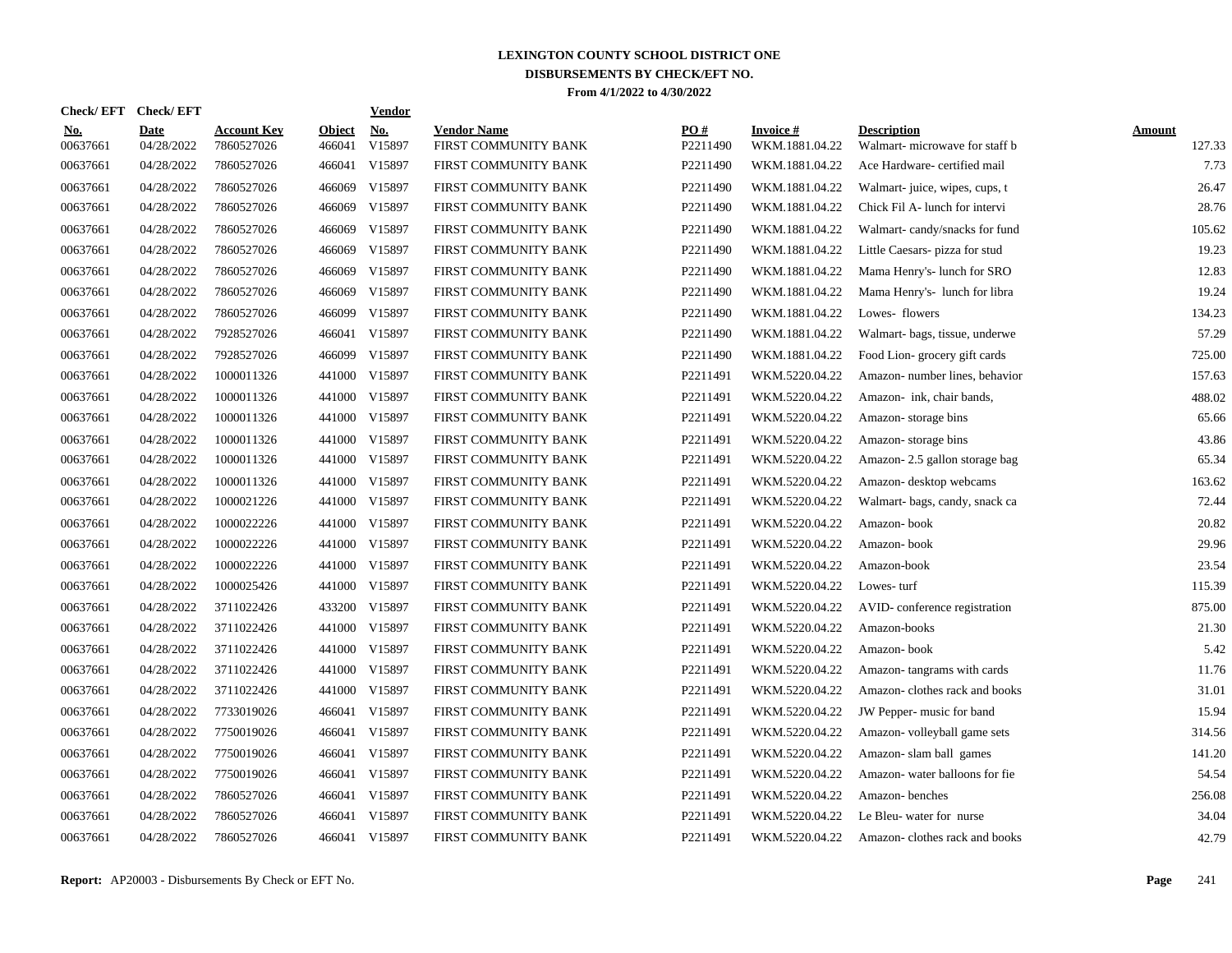|            | <b>Check/EFT</b> | <b>Check/EFT</b> |                                                            |               | Vendor        |                            |          |                  |                                       |               |           |
|------------|------------------|------------------|------------------------------------------------------------|---------------|---------------|----------------------------|----------|------------------|---------------------------------------|---------------|-----------|
| <u>No.</u> |                  | <b>Date</b>      | <b>Account Key</b>                                         | <b>Object</b> | <b>No.</b>    | <b>Vendor Name</b>         | PO#      | <b>Invoice#</b>  | <b>Description</b>                    | <b>Amount</b> |           |
| 00637661   |                  | 04/28/2022       | 7860527026                                                 | 466069        | V15897        | FIRST COMMUNITY BANK       | P2211491 | WKM.5220.04.22   | Chick Fil A- breakfast for sta        |               | 344.06    |
| 00637661   |                  | 04/28/2022       | 7860527026                                                 | 466069        | V15897        | FIRST COMMUNITY BANK       | P2211491 | WKM.5220.04.22   | Sam's - candy for fundraiser          |               | 312.54    |
| 00637661   |                  | 04/28/2022       | 7860527026                                                 | 466069        | V15897        | FIRST COMMUNITY BANK       | P2211491 | WKM.5220.04.22   | Sam's- drinks for fundraiser          |               | 138.48    |
| 00637661   |                  | 04/28/2022       | 7860527026                                                 | 466069        | V15897        | FIRST COMMUNITY BANK       | P2211491 | WKM.5220.04.22   | Sam's-snacks and drinks for f         |               | 183.76    |
| 00637661   |                  | 04/28/2022       | 7943027026                                                 |               | 466069 V15897 | FIRST COMMUNITY BANK       | P2211491 | WKM.5220.04.22   | Bojangles-breakfast for LOCC s        |               | 13.89     |
|            |                  |                  |                                                            |               |               |                            |          |                  | <b>Check Total</b>                    |               | 45,153.68 |
| 00637662   |                  | 04/28/2022       | 7887074044                                                 |               | 466034 V17208 | FISHER, PETER              |          |                  | <b>BASE/CHAPIN/4/19BASE VS CHAPIN</b> |               | 124.70    |
| 00637662   |                  | 04/28/2022       | 7802074013                                                 |               | 466034 V17208 | FISHER, PETER              |          | JBAS.GI.04.20.22 | Athletic Official                     |               | 78.00     |
|            |                  |                  |                                                            |               |               |                            |          |                  | <b>Check Total</b>                    |               | 202.70    |
| 00637663   |                  | 04/28/2022       | 1000011337                                                 |               | 441000 V00549 | FORMS AND SUPPLY INC (FSI) | P2210359 | 6084587-3        | Crayola Broadline Classpack Ma        |               | 82.75     |
| 00637663   |                  | 04/28/2022       | 1000011330                                                 | 441000        | V00549        | FORMS AND SUPPLY INC (FSI) | P2210495 | 6087025-1        | AirWorks Bowl Clip                    |               | 38.08     |
| 00637663   |                  | 04/28/2022       | 2022011203                                                 |               | 441000 V00549 | FORMS AND SUPPLY INC (FSI) | P2210913 | 6093970-0        | Flipside Magnetic Whiteboard          |               | 22.51     |
| 00637663   |                  | 04/28/2022       | 2022011203                                                 |               | 441000 V00549 | FORMS AND SUPPLY INC (FSI) | P2210948 | 6094068-0        | Postitreg SelfStick Easel Pads        |               | 29.68     |
| 00637663   |                  | 04/28/2022       | 2022011203                                                 | 441000        | V00549        | FORMS AND SUPPLY INC (FSI) | P2210948 | 6094068-0        | <b>Business Source Extreme Color</b>  |               | 21.96     |
| 00637663   |                  | 04/28/2022       | 2022011203                                                 |               | 441000 V00549 | FORMS AND SUPPLY INC (FSI) | P2210948 | 6094068-0        | Ticonderoga Presharpened No 2         |               | 27.26     |
| 00637663   |                  | 04/28/2022       | 2022011203                                                 | 441000        | V00549        | FORMS AND SUPPLY INC (FSI) | P2210951 | 6094071-0        | <b>BIC Brite Liner Fluorescent Hi</b> |               | 32.05     |
| 00637663   |                  | 04/28/2022       | 2022011203                                                 |               | 441000 V00549 | FORMS AND SUPPLY INC (FSI) | P2210951 | 6094071-0        | Ticonderoga Presharpened No 2         |               | 15.58     |
| 00637663   |                  | 04/28/2022       | 1000011330                                                 | 441000        | V00549        | FORMS AND SUPPLY INC (FSI) | P2211033 | 6095984-0        | Dri Mark Counterfeit Detector         |               | 12.27     |
| 00637663   |                  | 04/28/2022       | 1000011330                                                 |               | 441000 V00549 | FORMS AND SUPPLY INC (FSI) | P2211033 | 6095984-0        | Hammermill Paper for Multi 85x        |               | 54.38     |
| 00637663   |                  | 04/28/2022       | 1000011330                                                 | 441000        | V00549        | FORMS AND SUPPLY INC (FSI) | P2211033 | 6095984-0        | Kleenex Naturals Facial Tissue        |               | 106.46    |
| 00637663   |                  | 04/28/2022       | 1000011330                                                 |               | 441000 V00549 | FORMS AND SUPPLY INC (FSI) | P2211033 | 6095984-0        | Adams Tapebound 3part Money Re        |               | 89.34     |
| 00637663   |                  | 04/28/2022       | 1000011342                                                 | 441000        | V00549        | FORMS AND SUPPLY INC (FSI) | P2211037 | 6096001-0        | <b>BIC Intensity Fine Point White</b> |               | 31.54     |
| 00637663   |                  | 04/28/2022       | 1000011342                                                 | 441000        | V00549        | FORMS AND SUPPLY INC (FSI) | P2211037 | 6096001-0        | <b>BIC</b> Intensity Fine Point White |               | 16.65     |
| 00637663   |                  | 04/28/2022       | 1000011342                                                 | 441000        | V00549        | FORMS AND SUPPLY INC (FSI) | P2211037 | 6096001-0        | <b>BIC</b> Intensity Fine Point White |               | 31.54     |
| 00637663   |                  | 04/28/2022       | 1000011342                                                 | 441000        | V00549        | FORMS AND SUPPLY INC (FSI) | P2211037 | 6096001-0        | EconomyValue ClearVue RoundRin        |               | 79.61     |
| 00637663   |                  | 04/28/2022       | 1000011342                                                 | 441000        | V00549        | FORMS AND SUPPLY INC (FSI) | P2211037 | 6096001-0        | Energizer Ultimate Lithium AA         |               | 231.06    |
| 00637663   |                  | 04/28/2022       | 1000011342                                                 | 441000        | V00549        | FORMS AND SUPPLY INC (FSI) | P2211037 | 6096001-0        | Averyreg Easy Peelreg Address         |               | 187.46    |
| 00637663   |                  | 04/28/2022       | 1000011342                                                 | 441000        | V00549        | FORMS AND SUPPLY INC (FSI) | P2211037 | 6096001-0        | Smartchoice 13 Tab Cut Letter         |               | 42.16     |
| 00637663   |                  | 04/28/2022       | 2022011203                                                 | 441000        | V00549        | FORMS AND SUPPLY INC (FSI) | P2211036 | 6096016-0        | <b>Flair Pens</b>                     |               | 36.69     |
| 00637663   |                  | 04/28/2022       | 2022011203                                                 | 441000        | V00549        | FORMS AND SUPPLY INC (FSI) | P2211036 | 6096016-0        | Post-It Page Markers                  |               | 22.68     |
| 00637663   |                  | 04/28/2022       | 2022011203                                                 | 441000        | V00549        | FORMS AND SUPPLY INC (FSI) | P2211036 | 6096016-0        | Astrobright Laser Color Paper         |               | 13.36     |
| 00637663   |                  | 04/28/2022       | 2022011203                                                 | 441000        | V00549        | FORMS AND SUPPLY INC (FSI) | P2211036 | 6096016-0        | EXPO Color Markers, Assorted,         |               | 5.52      |
| 00637663   |                  | 04/28/2022       | 2022011203                                                 |               | 441000 V00549 | FORMS AND SUPPLY INC (FSI) | P2211036 | 6096016-0        | EXPO Color Markers, Assorted,         |               | 11.21     |
|            |                  |                  | <b>Report:</b> AP20003 - Disbursements By Check or EFT No. |               |               |                            |          |                  |                                       | Page          | 242       |
|            |                  |                  |                                                            |               |               |                            |          |                  |                                       |               |           |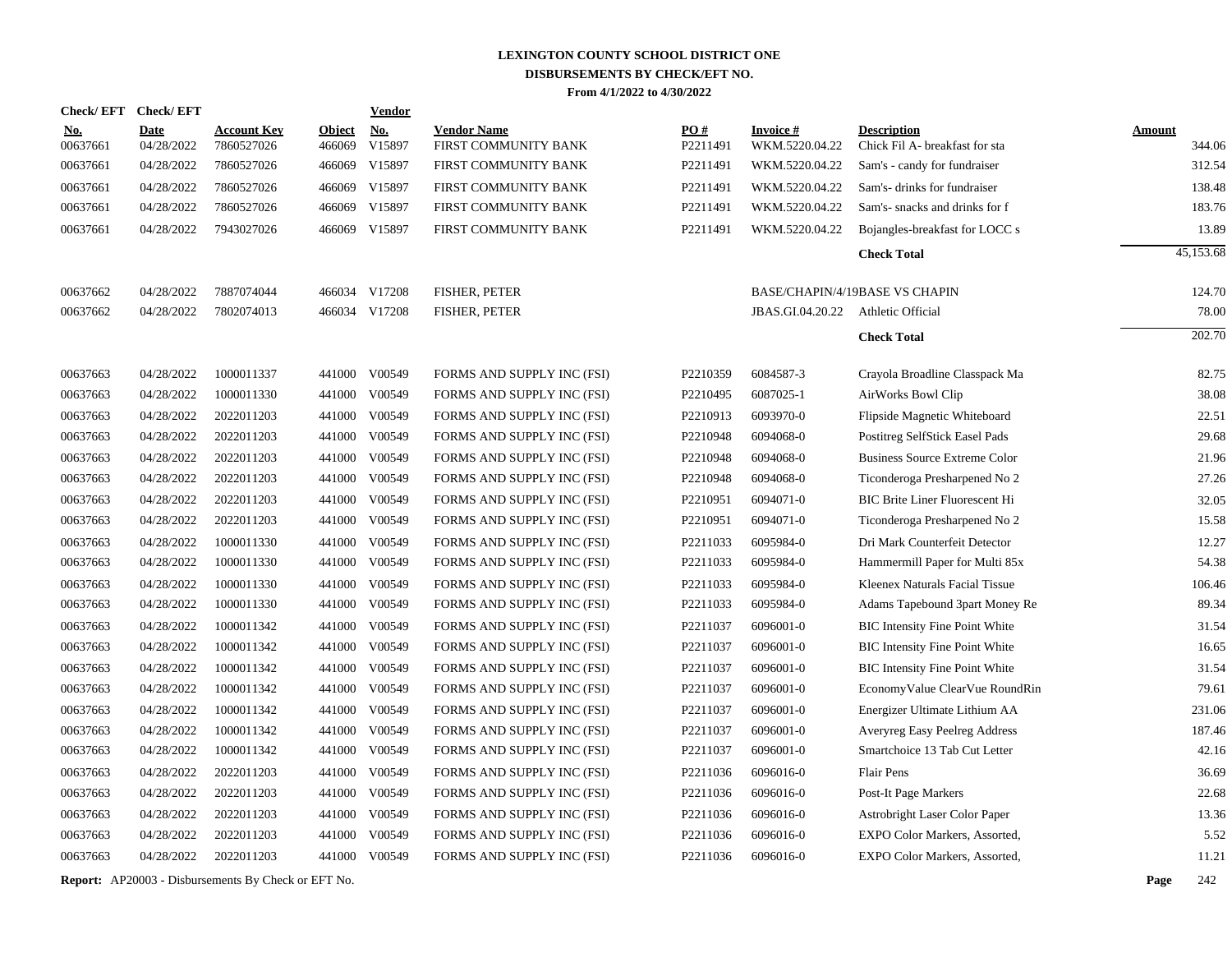|                        | Check/EFT Check/EFT       |                                                            |                         | Vendor               |                                                  |                 |                              |                                       |                       |
|------------------------|---------------------------|------------------------------------------------------------|-------------------------|----------------------|--------------------------------------------------|-----------------|------------------------------|---------------------------------------|-----------------------|
| <u>No.</u><br>00637663 | <b>Date</b><br>04/28/2022 | <b>Account Key</b><br>2022011203                           | <b>Object</b><br>441000 | <b>No.</b><br>V00549 | <b>Vendor Name</b><br>FORMS AND SUPPLY INC (FSI) | PO#<br>P2211038 | <b>Invoice#</b><br>6096017-0 | <b>Description</b><br>Sentence Strips | <b>Amount</b><br>4.43 |
| 00637663               | 04/28/2022                | 2022011203                                                 |                         | 441000 V00549        | FORMS AND SUPPLY INC (FSI)                       | P2211038        | 6096017-0                    | <b>Sunworks Construction Paper</b>    | 9.52                  |
| 00637663               | 04/28/2022                | 2022011203                                                 |                         | 441000 V00549        | FORMS AND SUPPLY INC (FSI)                       | P2211038        | 6096017-0                    | <b>BIC</b> Whiteout                   | 4.07                  |
| 00637663               | 04/28/2022                | 2022011203                                                 |                         | 441000 V00549        | FORMS AND SUPPLY INC (FSI)                       | P2211038        | 6096017-0                    | <b>Business Source Tape Dispenser</b> | 1.71                  |
| 00637663               | 04/28/2022                | 1000011411                                                 |                         | 441000 V00549        | FORMS AND SUPPLY INC (FSI)                       | P2211046        | 6096037-0                    | Postitreg Tabs 2 Angled Lined         | 2.62                  |
| 00637663               | 04/28/2022                | 1000011411                                                 |                         | 441000 V00549        | FORMS AND SUPPLY INC (FSI)                       | P2211046        | 6096037-0                    | Postitreg Lined Durable Tabs          | 2.43                  |
| 00637663               | 04/28/2022                | 1000011411                                                 |                         | 441000 V00549        | FORMS AND SUPPLY INC (FSI)                       | P2211046        | 6096037-0                    | FIREWORX Colored Paper 201b 81        | 4.96                  |
| 00637663               | 04/28/2022                | 1000011411                                                 |                         | 441000 V00549        | FORMS AND SUPPLY INC (FSI)                       | P2211046        | 6096037-0                    | Astrobrights Inkjet Laser Colo        | 8.54                  |
| 00637663               | 04/28/2022                | 1000011411                                                 | 441000                  | V00549               | FORMS AND SUPPLY INC (FSI)                       | P2211046        | 6096037-0                    | Astrobrights Inkjet Laser Colo        | 8.54                  |
| 00637663               | 04/28/2022                | 1000011411                                                 |                         | 441000 V00549        | FORMS AND SUPPLY INC (FSI)                       | P2211046        | 6096037-0                    | Quality Park DabNSeal Envelope        | 3.79                  |
| 00637663               | 04/28/2022                | 1000011411                                                 | 441000                  | V00549               | FORMS AND SUPPLY INC (FSI)                       | P2211046        | 6096037-0                    | Dymo LabelWriter Address Label        | 12.04                 |
| 00637663               | 04/28/2022                | 1000014311                                                 |                         | 441000 V00549        | FORMS AND SUPPLY INC (FSI)                       | P2211046        | 6096037-0                    | Postitreg Flags 2 Dispensers          | 4.02                  |
| 00637663               | 04/28/2022                | 1000014311                                                 | 441000                  | V00549               | FORMS AND SUPPLY INC (FSI)                       | P2211046        | 6096037-0                    | Astrobrights Inkjet Laser Colo        | 8.54                  |
| 00637663               | 04/28/2022                | 1000021211                                                 | 441000                  | V00549               | FORMS AND SUPPLY INC (FSI)                       | P2211046        | 6096037-0                    | Postitreg 12W Flags in Primary        | 3.87                  |
| 00637663               | 04/28/2022                | 1000021311                                                 | 441000                  | V00549               | FORMS AND SUPPLY INC (FSI)                       | P2211046        | 6096037-0                    | Smead SuperTab 13 Tab Cut Lett        | 40.15                 |
| 00637663               | 04/28/2022                | 1000025204                                                 |                         | 441000 V00549        | FORMS AND SUPPLY INC (FSI)                       | P2211135        | 6097038-0                    | Xstamper VOID stamp                   | 12.09                 |
| 00637663               | 04/28/2022                | 1000025204                                                 | 441000                  | V00549               | FORMS AND SUPPLY INC (FSI)                       | P2211135        | 6097038-0                    | Pentel EnerGel .7mm blue refil        | 18.75                 |
| 00637663               | 04/28/2022                | 1000025204                                                 | 441000                  | V00549               | FORMS AND SUPPLY INC (FSI)                       | P2211135        | 6097038-0                    | Swingline Standard Staple Cart        | 19.86                 |
| 00637663               | 04/28/2022                | 1000025204                                                 |                         | 441000 V00549        | FORMS AND SUPPLY INC (FSI)                       | P2211135        | 6097038-0                    | Scotch mounting tape                  | 11.30                 |
|                        |                           |                                                            |                         |                      |                                                  |                 |                              | <b>Check Total</b>                    | 1,423.03              |
|                        |                           |                                                            |                         |                      |                                                  |                 |                              |                                       |                       |
| 00637664               | 04/28/2022                | 7750019027                                                 |                         | 466041 V13175        | GOPHER SPORT PLAY WITH A PURP                    | P2210110        | IN162634                     | Fox 40 Pearl                          | 40.45                 |
|                        |                           |                                                            |                         |                      |                                                  |                 |                              | <b>Check Total</b>                    | 40.45                 |
| 00637665               | 04/28/2022                | 7802070027                                                 |                         | 466034 V02794        | <b>GRAY, CHRISTOPHER W</b>                       |                 | WSOC.WK.4.21.202OFFICIAL     |                                       | 53.00                 |
|                        |                           |                                                            |                         |                      |                                                  |                 |                              | <b>Check Total</b>                    | 53.00                 |
| 00637666               | 04/28/2022                | 1000025411                                                 |                         | 441020 V00477        | <b>GRAYBAR ELECTRIC CO INC</b>                   | P2209081        | 9326284266                   | LHS, RCLC - F40T12/CW/Supreme/A       | 1,738.21              |
| 00637666               | 04/28/2022                | 1000025419                                                 |                         | 441020 V00477        | <b>GRAYBAR ELECTRIC CO INC</b>                   | P2209081        | 9326284266                   | LHS, RCLC - F40T12/CW/Supreme/A       | 1,738.22              |
|                        |                           |                                                            |                         |                      |                                                  |                 |                              | <b>Check Total</b>                    | 3,476.43              |
|                        |                           | 1000011326                                                 |                         | 441000 V02048        |                                                  | P2210946        | 6228031                      |                                       | 160.03                |
| 00637667<br>00637667   | 04/28/2022<br>04/28/2022  | 1000011326                                                 |                         | 441000 V02048        | <b>GROVE MEDICAL</b><br><b>GROVE MEDICAL</b>     | P2210946        | 6228031                      | Clorox wipes<br><b>Hand Sanitizer</b> | 193.34                |
| 00637667               | 04/28/2022                | 1000011326                                                 |                         | 441000 V02048        | <b>GROVE MEDICAL</b>                             | P2210946        | 6228031                      | mask                                  | 114.22                |
| 00637667               | 04/28/2022                | 1000021326                                                 |                         | 441000 V02048        | <b>GROVE MEDICAL</b>                             | P2210946        | 6228031                      | Coban 1" wrap                         | 9.84                  |
|                        |                           |                                                            |                         |                      |                                                  |                 |                              |                                       |                       |
|                        |                           | <b>Report:</b> AP20003 - Disbursements By Check or EFT No. |                         |                      |                                                  |                 |                              |                                       | Page<br>243           |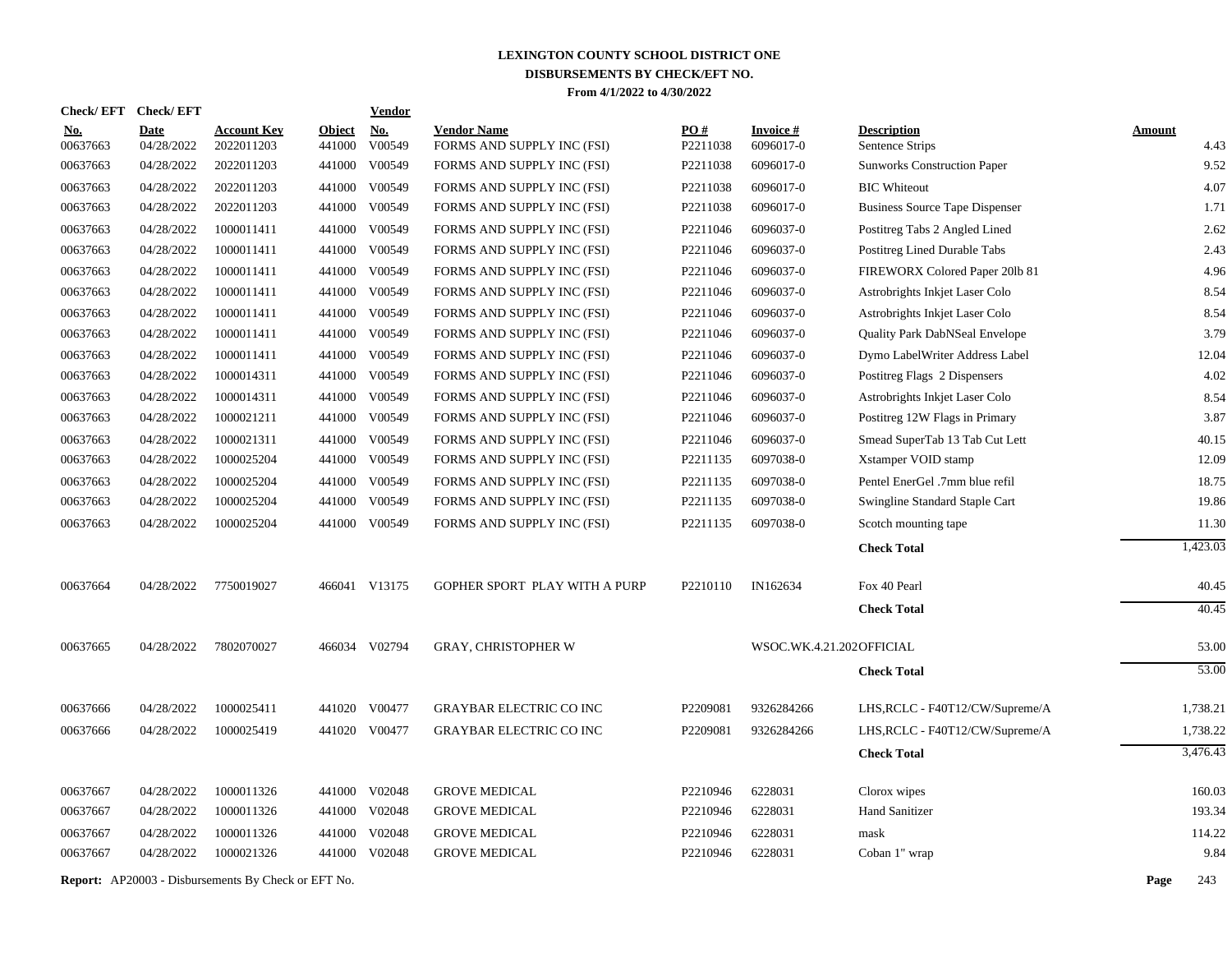| Check/EFT Check/EFT    |                           |                                  |                         | <b>Vendor</b>        |                                            |                 |                            |                                            |                       |
|------------------------|---------------------------|----------------------------------|-------------------------|----------------------|--------------------------------------------|-----------------|----------------------------|--------------------------------------------|-----------------------|
| <u>No.</u><br>00637667 | <b>Date</b><br>04/28/2022 | <b>Account Key</b><br>1000011326 | <b>Object</b><br>441000 | <b>No.</b><br>V02048 | <b>Vendor Name</b><br><b>GROVE MEDICAL</b> | PO#<br>P2210946 | <b>Invoice#</b><br>6228068 | <b>Description</b><br>Kleenex tissue       | <b>Amount</b><br>7.19 |
| 00637667               | 04/28/2022                | 1000021329                       | 441000                  | V02048               | <b>GROVE MEDICAL</b>                       | P2210981        | 6228072                    | Gauze Sponge 8 ply 2x2 STR 2's             | 1.45                  |
| 00637667               | 04/28/2022                | 1000021329                       | 441000                  | V02048               | <b>GROVE MEDICAL</b>                       | P2210981        | 6228072                    | Gauze 3x3 12ply NS Basic PK200             | 3.64                  |
| 00637667               | 04/28/2022                | 1000021329                       | 441000                  | V02048               | <b>GROVE MEDICAL</b>                       | P2210981        | 6228072                    | BZK (Benzalkonium Chloride) an             | 15.68                 |
| 00637667               | 04/28/2022                | 1000021329                       |                         | 441000 V02048        | <b>GROVE MEDICAL</b>                       | P2210981        | 6228072                    | Bandage Scissors Lister 5 1/2              | 2.40                  |
|                        |                           |                                  |                         |                      |                                            |                 |                            | <b>Check Total</b>                         | 507.79                |
| 00637668               | 04/28/2022                | 7802078044                       |                         | 466034 V16688        | <b>GUSTAFSON, KYLE</b>                     |                 |                            | <b>BSOCCER/DFORK/BOYS SOCCER VS D FORK</b> | 62.90                 |
|                        |                           |                                  |                         |                      |                                            |                 |                            | <b>Check Total</b>                         | 62.90                 |
| 00637669               | 04/28/2022                | 2021022414                       |                         | 441000 V12508        | <b>HEINEMANN</b>                           | P2209449        | 7427025                    | Scoggin/Trusting Readers PD Bo             | 24.00                 |
| 00637669               | 04/28/2022                | 2021022414                       |                         | 441000 V12508        | <b>HEINEMANN</b>                           | P2209449        | 7427025                    | Shipping and Handling                      | 7.00                  |
| 00637669               | 04/28/2022                | 1000011335                       |                         | 443000 V12508        | <b>HEINEMANN</b>                           | P2210053        | 7427501                    | Fountas/FPC Shared Reading Gra             | 1,760.00              |
| 00637669               | 04/28/2022                | 1000011335                       |                         | 443000 V12508        | <b>HEINEMANN</b>                           | P2210053        | 7427501                    | Fountas/FPC Shared Reading Gra             | 2,369.24              |
| 00637669               | 04/28/2022                | 7743019035                       |                         | 466041 V12508        | <b>HEINEMANN</b>                           | P2210053        | 7427501                    | Fountas/FPC Shared Reading Gra             | 1,455.76              |
| 00637669               | 04/28/2022                | 7743019035                       |                         | 466041 V12508        | <b>HEINEMANN</b>                           | P2210053        | 7427501                    | Shipping Charge                            | 502.65                |
| 00637669               | 04/28/2022                | 2021011216                       |                         | 441000 V12508        | <b>HEINEMANN</b>                           | P2210112        | 7427716                    | 978-0-325-07770-3 Fountas/Benc             | 1,350.00              |
| 00637669               | 04/28/2022                | 2021011216                       |                         | 441000 V12508        | <b>HEINEMANN</b>                           | P2210112        | 7427716                    | 978-0-325-07433-7 Serravallo/R             | 39.00                 |
| 00637669               | 04/28/2022                | 2021011216                       |                         | 441000 V12508        | <b>HEINEMANN</b>                           | P2210112        | 7427716                    | 978-0-325-07822-9 Serravallo/W             | 273.00                |
| 00637669               | 04/28/2022                | 2021011216                       |                         | 441000 V12508        | <b>HEINEMANN</b>                           | P2210112        | 7427716                    | shipping                                   | 166.20                |
| 00637669               | 04/28/2022                | 2022022303                       |                         | 441000 V12508        | <b>HEINEMANN</b>                           | P2210092        | 7427803                    | 978-0-325-09233-1                          | 118.00                |
| 00637669               | 04/28/2022                | 2022022303                       |                         | 441000 V12508        | <b>HEINEMANN</b>                           | P2210092        | 7427803                    | Shipping                                   | 11.80                 |
|                        |                           |                                  |                         |                      |                                            |                 |                            | <b>Check Total</b>                         | 8,076.65              |
| 00637670               | 04/28/2022                | 6000025637                       |                         | 446000 V12469        | HERSHEYS ICE CREAM                         | P2210345        | INVE0017600631             | FRUIT PUNCH POLAR BLAST BAR                | 9.55                  |
| 00637670               | 04/28/2022                | 6000025637                       |                         | 446000 V12469        | <b>HERSHEYS ICE CREAM</b>                  | P2210345        | INVE0017600631             | <b>CHOCOLATE SCOOTER BAR</b>               | 23.98                 |
| 00637670               | 04/28/2022                | 6000025637                       |                         | 446000 V12469        | HERSHEYS ICE CREAM                         | P2210345        | INVE0017600631             | STRAWBERRY SCOOTER BAR                     | 71.94                 |
| 00637670               | 04/28/2022                | 6000025637                       |                         | 446000 V12469        | HERSHEYS ICE CREAM                         | P2210345        | INVE0017600631             | <b>FUDGE-O BAR</b>                         | 9.55                  |
| 00637670               | 04/28/2022                | 6000025637                       |                         | 446000 V12469        | HERSHEYS ICE CREAM                         | P2210345        | INVE0017600631             | <b>CRAZY CONE</b>                          | 43.96                 |
| 00637670               | 04/28/2022                | 6000025637                       |                         | 446000 V12469        | HERSHEYS ICE CREAM                         | P2210345        | INVE0017600631             | <b>COOKIES &amp; CREAM CONE</b>            | 54.95                 |
| 00637670               | 04/28/2022                | 6000025637                       |                         | 446000 V12469        | HERSHEYS ICE CREAM                         | P2210345        | INVE0017600631             | VANILLA SANDWICH                           | 22.98                 |
| 00637670               | 04/28/2022                | 6000025637                       |                         | 446000 V12469        | HERSHEYS ICE CREAM                         | P2210345        | INVE0017600631             | COOKIES & CREAM SANDWICH                   | 45.96                 |
| 00637670               | 04/28/2022                | 6000025637                       |                         | 446000 V12469        | HERSHEYS ICE CREAM                         | P2210345        | INVE0017600631             | BROWNIE BATTER SANDWICH                    | 11.49                 |
| 00637670               | 04/28/2022                | 6000025637                       |                         | 446000 V12469        | HERSHEYS ICE CREAM                         | P2210345        | INVE0017600631             | <b>BIRTHDAY CAKE YOGURT CUP</b>            | 53.92                 |
| 00637670               | 04/28/2022                | 6000025637                       |                         | 446000 V12469        | HERSHEYS ICE CREAM                         | P2210345        | INVE0017600631             | <b>COTTON CANDY CUP</b>                    | 26.96                 |
|                        |                           |                                  |                         |                      |                                            |                 |                            |                                            |                       |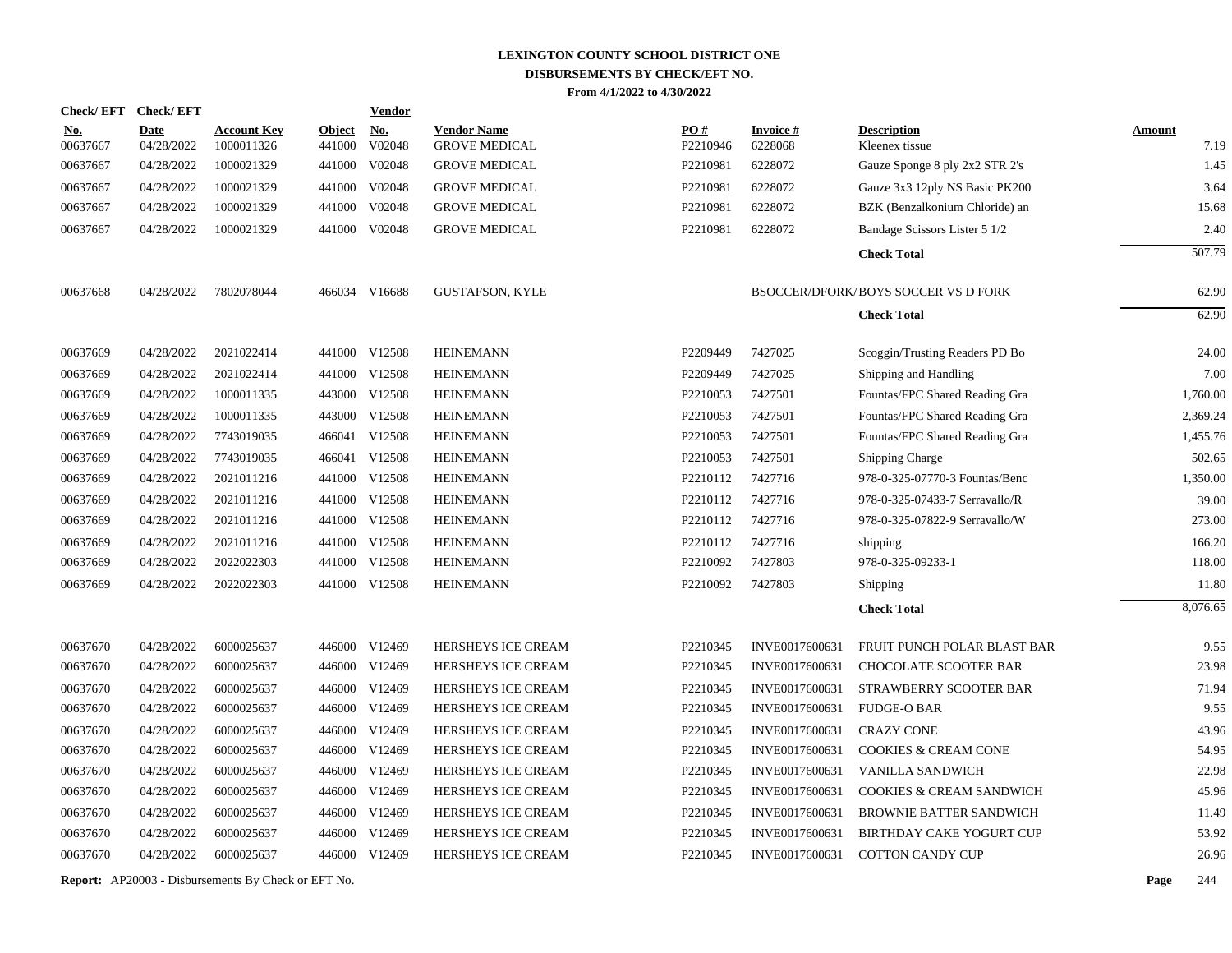| Check/EFT Check/EFT |             |                                                            |               | <b>Vendor</b> |                           |          |                   |                                  |               |
|---------------------|-------------|------------------------------------------------------------|---------------|---------------|---------------------------|----------|-------------------|----------------------------------|---------------|
| <u>No.</u>          | <b>Date</b> | <b>Account Key</b>                                         | <b>Object</b> | <b>No.</b>    | <b>Vendor Name</b>        | PO#      | <b>Invoice#</b>   | <b>Description</b>               | <b>Amount</b> |
| 00637670            | 04/28/2022  | 6000025637                                                 | 446000        | V12469        | HERSHEYS ICE CREAM        | P2210345 | INVE0017600631    | CHOCOLATE SUNDAE CUP             | 13.48         |
| 00637670            | 04/28/2022  | 6000025637                                                 | 446000        | V12469        | HERSHEYS ICE CREAM        | P2210345 | INVE0017600631    | <b>COTTON CANDY TWISTER</b>      | 37.44         |
| 00637670            | 04/28/2022  | 6000025637                                                 |               | 446000 V12469 | <b>HERSHEYS ICE CREAM</b> | P2210345 | INVE0017600631    | SOUR BLUE RASPBERRY TWISTER      | 9.36          |
|                     |             |                                                            |               |               |                           |          |                   | <b>Check Total</b>               | 435.52        |
| 00637671            | 04/28/2022  | 7802075015                                                 |               | 466034 V02932 | HIGHTOWER, JOSEPH         |          | SOF.PE.04.25.22   | Official                         | 106.00        |
|                     |             |                                                            |               |               |                           |          |                   | <b>Check Total</b>               | 106.00        |
| 00637672            | 04/28/2022  | 1000025447                                                 |               | 441020 V12096 | HYMAN PAPER CO INC        | P2209967 | 288210A           | SPARTAN TERRA GLAZE 5810-5       | 237.93        |
| 00637672            | 04/28/2022  | 1000025438                                                 |               | 441020 V12096 | HYMAN PAPER CO INC        | P2209973 | 288219A           | SPARTAN 302403 DEFOAMER          | 130.64        |
| 00637672            | 04/28/2022  | 1000025425                                                 |               | 441020 V12096 | HYMAN PAPER CO INC        | P2209998 | 288227A           | CARLISLE 3643903 PLUNGER         | 31.00         |
| 00637672            | 04/28/2022  | 1000025425                                                 |               | 441020 V12096 | HYMAN PAPER CO INC        | P2209998 | 288227A           | SPARTAN TERRA GLAZE 5810-5       | 634.47        |
| 00637672            | 04/28/2022  | 1000025446                                                 |               | 441020 V12096 | HYMAN PAPER CO INC        | P2209902 | 288230A           | CARLISLE 3643903 PLUNGER         | 61.98         |
| 00637672            | 04/28/2022  | 1000025446                                                 |               | 441020 V12096 | HYMAN PAPER CO INC        | P2209902 | 288230A           | SPARTAN TERRA GLAZE 5810-5       | 793.07        |
| 00637672            | 04/28/2022  | 1000025446                                                 |               | 441020 V12096 | <b>HYMAN PAPER CO INC</b> | P2209902 | 288230A           | SPARTAN 3024403 DEFOAMER         | 130.64        |
| 00637672            | 04/28/2022  | 1000025407                                                 |               | 441020 V12096 | HYMAN PAPER CO INC        | P2210868 | 288947            | CARLISLE 4072500 SCRUB PAD BLU   | 15.82         |
| 00637672            | 04/28/2022  | 1000025407                                                 |               | 441020 V12096 | HYMAN PAPER CO INC        | P2210868 | 288947            | CARLISLE 36315700 POLYWOOL DUS   | 11.81         |
| 00637672            | 04/28/2022  | 1000025407                                                 |               | 441020 V12096 | HYMAN PAPER CO INC        | P2210868 | 288947            | SPARTAN 3195 SANITYZE            | 30.77         |
|                     |             |                                                            |               |               |                           |          |                   | <b>Check Total</b>               | 2,078.13      |
| 00637673            | 04/28/2022  | 1000014411                                                 |               | 441000 V14381 | <b>IB SOURCE</b>          | P2209278 | <b>INV-000354</b> | <b>Biology - Skills Book</b>     | 500.00        |
| 00637673            | 04/28/2022  | 1000014411                                                 |               | 441000 V14381 | <b>IB SOURCE</b>          | P2209278 | <b>INV-000354</b> | Literature - Literary Analysis   | 775.00        |
| 00637673            | 04/28/2022  | 1000014411                                                 |               | 441000 V14381 | <b>IB SOURCE</b>          | P2209278 | INV-000354        | Chemistry - Skills Book          | 145.00        |
| 00637673            | 04/28/2022  | 1000014411                                                 |               | 441000 V14381 | <b>IB SOURCE</b>          | P2209278 | <b>INV-000354</b> | Psychology - Skills Book         | 155.00        |
| 00637673            | 04/28/2022  | 1000014411                                                 |               | 441000 V14381 | <b>IB SOURCE</b>          | P2209278 | <b>INV-000354</b> | Shipping                         | 81.10         |
|                     |             |                                                            |               |               |                           |          |                   | <b>Check Total</b>               | 1,656.10      |
| 00637674            | 04/28/2022  | 7914027011                                                 |               | 466041 V12271 | IT TAKES 2 PHOTO BOOTHS   | P2211514 | 328               | Photo Booth Rental for 4 Hours   | 837.00        |
|                     |             |                                                            |               |               |                           |          |                   | <b>Check Total</b>               | 837.00        |
| 00637675            | 04/28/2022  | 7863027012                                                 |               | 466041 Exxxxx | Employee                  |          | 04.07.2022        | Supplies Reimbursement           | 34.22         |
|                     |             |                                                            |               |               |                           |          |                   | <b>Check Total</b>               | 34.22         |
| 00637676            | 04/28/2022  | 7965027011                                                 | 466041        | V00867        | <b>JOSTENS</b>            | P2209314 | N003024071        | Chenille Single 3-D Letter "L"   | 89.40         |
| 00637676            | 04/28/2022  | 7965027011                                                 |               | 466041 V00867 | <b>JOSTENS</b>            | P2209314 | N003024071        | <b>Custom Embroidery (Dance)</b> | 28.20         |
|                     |             | <b>Report:</b> AP20003 - Disbursements By Check or EFT No. |               |               |                           |          |                   |                                  | Page<br>245   |
|                     |             |                                                            |               |               |                           |          |                   |                                  |               |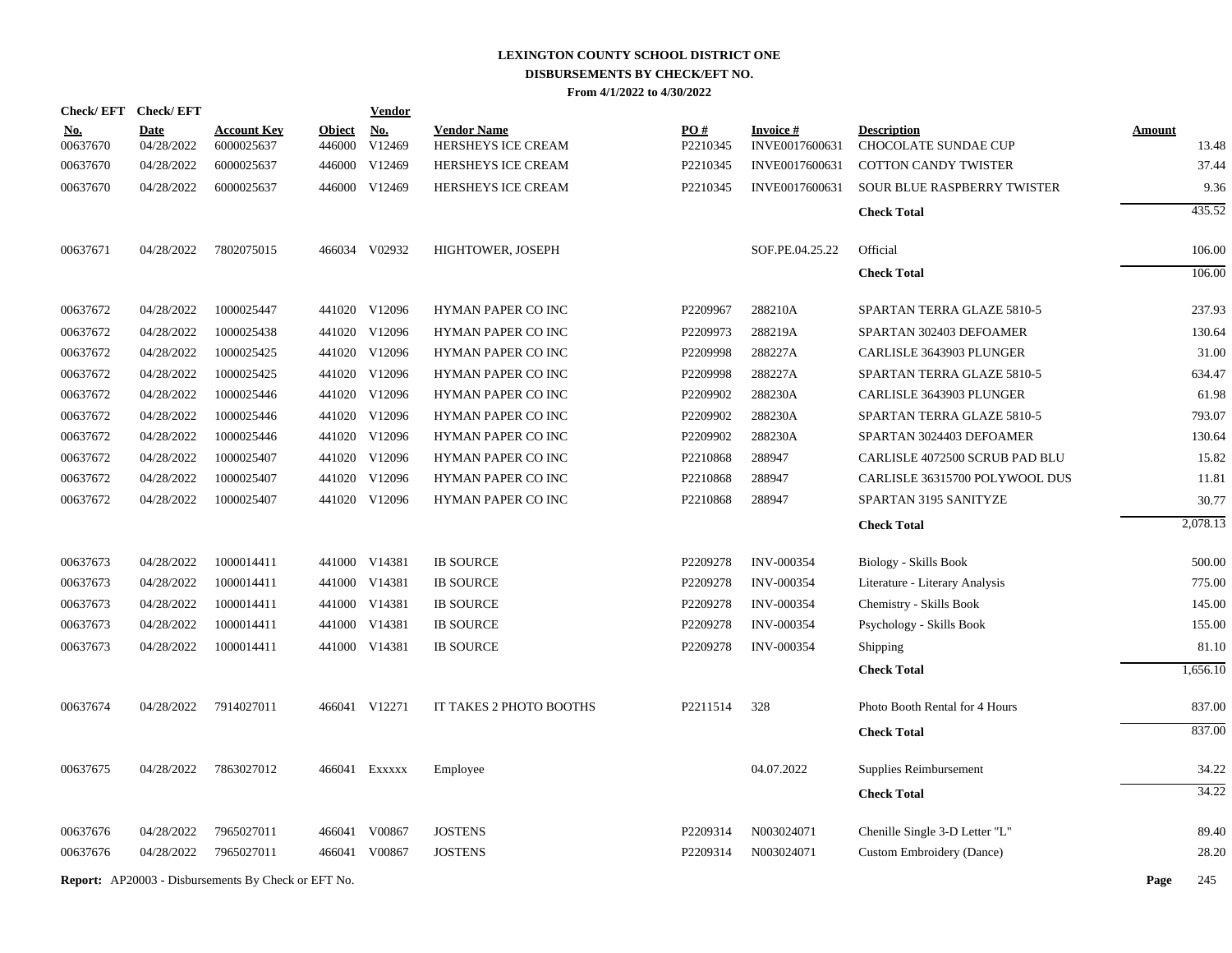# **LEXINGTON COUNTY SCHOOL DISTRICT ONE DISBURSEMENTS BY CHECK/EFT NO.**

**From 4/1/2022 to 4/30/2022**

| Check/EFT Check/EFT    |                           |                                  |                         | <b>Vendor</b> |                                      |                      |                               |                                |                       |
|------------------------|---------------------------|----------------------------------|-------------------------|---------------|--------------------------------------|----------------------|-------------------------------|--------------------------------|-----------------------|
| <b>No.</b><br>00637676 | <b>Date</b><br>04/28/2022 | <b>Account Key</b><br>7965027011 | <b>Object</b><br>466041 | No.<br>V00867 | <b>Vendor Name</b><br><b>JOSTENS</b> | PO#<br>P2209314      | <b>Invoice#</b><br>N003024071 | <b>Description</b><br>Shipping | <b>Amount</b><br>9.95 |
|                        |                           |                                  |                         |               |                                      |                      |                               | <b>Check Total</b>             | 127.55                |
| 00637677               | 04/28/2022                | 7802074015                       |                         | 466034 V02872 | KEMFORT, JAMES                       |                      | VBAS.PE.04.25.22 Official     |                                | 87.50                 |
|                        |                           |                                  |                         |               |                                      |                      |                               | <b>Check Total</b>             | 87.50                 |
| 00637678               | 04/28/2022                | 1000011131                       |                         | 441000 V12065 | KURTZ BROS DBA BENDER BURKOT         | P2209846             | 20582.00                      | DRY ERASE POCKETS-NEON ASST    | 42.87                 |
| 00637678               | 04/28/2022                | 1000011231                       | 441000                  | V12065        | KURTZ BROS DBA BENDER BURKOT         | P2209846             | 20582.00                      | DRY ERASE POCKETS-NEON ASST    | 19.34                 |
| 00637678               | 04/28/2022                | 1000011231                       | 441000                  | V12065        | KURTZ BROS DBA BENDER BURKOT         | P2209846             | 20582.00                      | TOP LOADING SHEET PROTECTORS   | 62.05                 |
| 00637678               | 04/28/2022                | 1000011331                       | 441000                  | V12065        | KURTZ BROS DBA BENDER BURKOT         | P2209846             | 20582.00                      | DRY ERASE POCKETS-NEON ASST    | 148.48                |
| 00637678               | 04/28/2022                | 1000022231                       | 441000                  | V12065        | KURTZ BROS DBA BENDER BURKOT         | P2209846             | 20582.00                      | <b>TREX TAPE</b>               | 12.23                 |
| 00637678               | 04/28/2022                | 2021018803                       | 441000                  | V12065        | KURTZ BROS DBA BENDER BURKOT         | P2210422             | 20614.00                      | Ticonderoga Compass/Gold Penci | 69.15                 |
| 00637678               | 04/28/2022                | 2021018803                       |                         | 441000 V12065 | KURTZ BROS DBA BENDER BURKOT         | P2210422             | 20614.00                      | Crayola Dough Classpack, 3 oz. | 299.88                |
| 00637678               | 04/28/2022                | 1000021216                       |                         | 441000 V12065 | KURTZ BROS DBA BENDER BURKOT         | P2210873             | 22643.00                      | composition books              | 35.28                 |
| 00637678               | 04/28/2022                | 1000021216                       |                         | 441000 V12065 | KURTZ BROS DBA BENDER BURKOT         | P2210873             | 22643.00                      | crayons $(16)$                 | 39.48                 |
| 00637678               | 04/28/2022                | 1000021216                       | 441000                  | V12065        | KURTZ BROS DBA BENDER BURKOT         | P2210873             | 22643.00                      | drawstring bags (blue)         | 2.24                  |
| 00637678               | 04/28/2022                | 1000021216                       | 441000                  | V12065        | KURTZ BROS DBA BENDER BURKOT         | P2210873             | 22643.00                      | pencil sharpener (24)          | 3.08                  |
| 00637678               | 04/28/2022                | 1000021216                       | 441000                  | V12065        | KURTZ BROS DBA BENDER BURKOT         | P2210873             | 22643.00                      | chenille stem class packs (reg | 15.89                 |
| 00637678               | 04/28/2022                | 1000021216                       | 441000                  | V12065        | KURTZ BROS DBA BENDER BURKOT         | P2210873             | 22643.00                      | motivational sticker book      | 4.69                  |
| 00637678               | 04/28/2022                | 1000021216                       | 441000                  | V12065        | KURTZ BROS DBA BENDER BURKOT         | P2210873             | 22643.00                      | wiggly eyes cluster case       | 10.29                 |
| 00637678               | 04/28/2022                | 1000021216                       |                         | 441000 V12065 | KURTZ BROS DBA BENDER BURKOT         | P2210873             | 22643.00                      | brown paper bag (3 lb. bag)    | 19.95                 |
| 00637678               | 04/28/2022                | 1000021216                       | 441000                  | V12065        | KURTZ BROS DBA BENDER BURKOT         | P2210873             | 22643.00                      | jumbo craft sticks             | 8.47                  |
| 00637678               | 04/28/2022                | 1000021216                       |                         | 441000 V12065 | KURTZ BROS DBA BENDER BURKOT         | P2210873             | 22643.00                      | paper fasteners                | 1.15                  |
| 00637678               | 04/28/2022                | 1000021216                       | 441000                  | V12065        | KURTZ BROS DBA BENDER BURKOT         | P2210873             | 22643.00                      | medium tubs for teachers       | 28.35                 |
| 00637678               | 04/28/2022                | 1000021216                       | 441000                  | V12065        | KURTZ BROS DBA BENDER BURKOT         | P2210873             | 22643.00                      | purple felt pens (office)      | 4.55                  |
| 00637678               | 04/28/2022                | 1000011316                       |                         | 441000 V12065 | KURTZ BROS DBA BENDER BURKOT         | P2210807             | 22646.00                      | Yahtzee                        | 13.83                 |
|                        |                           |                                  |                         |               |                                      |                      |                               | <b>Check Total</b>             | 841.25                |
| 00637679               | 04/28/2022                | 1000025427                       |                         | 441020 V13954 | L AND W SUPPLY CORPORATION           | P2209395             | 1002007581-001                | WKHS - Ceiling Tile            | 221.20                |
| 00637679               | 04/28/2022                | 1000025428                       |                         | 441020 V13954 | L AND W SUPPLY CORPORATION           | P2209395             | 1002007581-001                | MES - Ceiling Tile             | 265.42                |
|                        |                           |                                  |                         |               |                                      |                      |                               | <b>Check Total</b>             | 486.62                |
| 00637680               | 04/28/2022                | 7887091044                       |                         | 466041 V17071 | LACROSSE UNLIMITED INC               | P <sub>2207752</sub> | <b>INV50375</b>               | SHOULDER PADS - MAVERICK MS EK | 1,310.00              |
| 00637680               | 04/28/2022                | 7887091044                       | 466041                  | V17071        | LACROSSE UNLIMITED INC               | P2207752             | <b>INV50375</b>               | <b>FEDEX GROUND</b>            | 25.00                 |
|                        |                           |                                  |                         |               |                                      |                      |                               |                                |                       |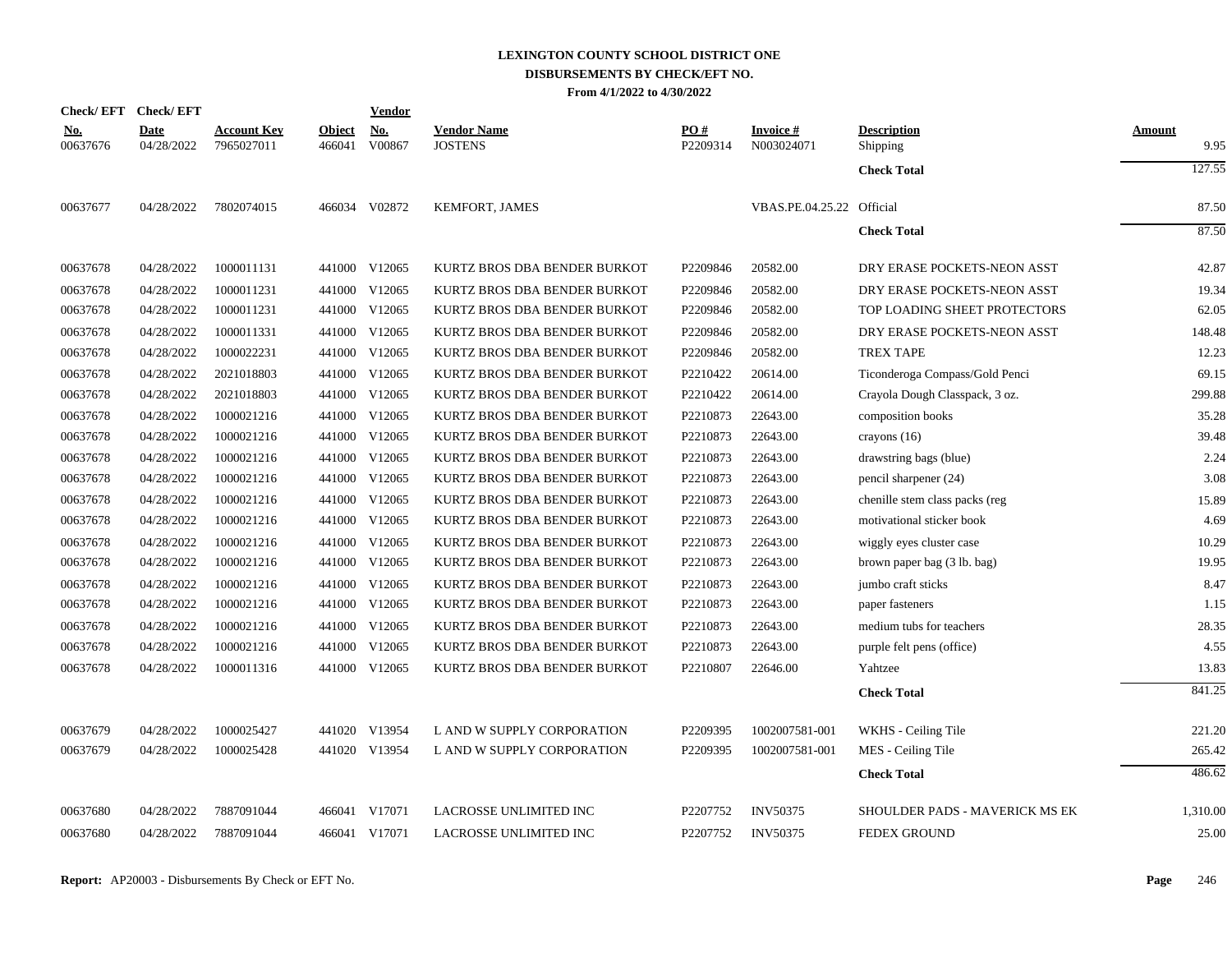| <b>Check/EFT</b> | <b>Check/EFT</b>                                           |                    |               | <u>Vendor</u> |                              |          |                  |                                       |               |
|------------------|------------------------------------------------------------|--------------------|---------------|---------------|------------------------------|----------|------------------|---------------------------------------|---------------|
| <u>No.</u>       | <b>Date</b>                                                | <b>Account Key</b> | <b>Object</b> | No.           | <b>Vendor Name</b>           | PO#      | <b>Invoice#</b>  | <b>Description</b>                    | <b>Amount</b> |
|                  |                                                            |                    |               |               |                              |          |                  | <b>Check Total</b>                    | 1,335.00      |
| 00637681         | 04/28/2022                                                 | 9240013903         |               | 441000 V00500 | LAKESHORE LEARNING MATERIALS | P2206274 | 214655040622     | Lakeshore Hardwood Super Garag        | 171.79        |
| 00637681         | 04/28/2022                                                 | 2022018812         | 441000        | V00500        | LAKESHORE LEARNING MATERIALS | P2210652 | 774805040422     | Family engagement language pac        | 242.95        |
| 00637681         | 04/28/2022                                                 | 2022018812         |               | 441000 V00500 | LAKESHORE LEARNING MATERIALS | P2210652 | 774805040422     | Family engagement Packs storag        | 152.44        |
| 00637681         | 04/28/2022                                                 | 2022018812         |               | 441000 V00500 | LAKESHORE LEARNING MATERIALS | P2210652 | 774805040422     | TENS FRAMES CLASS SET                 | 40.65         |
| 00637681         | 04/28/2022                                                 | 2022018812         |               | 441000 V00500 | LAKESHORE LEARNING MATERIALS | P2210652 | 774805040422     | <b>JUMBO BUTTONS</b>                  | 30.48         |
| 00637681         | 04/28/2022                                                 | 2022018812         |               | 441000 V00500 | LAKESHORE LEARNING MATERIALS | P2210652 | 774805040422     | linking cubes                         | 40.64         |
| 00637681         | 04/28/2022                                                 | 2022018812         |               | 441000 V00500 | LAKESHORE LEARNING MATERIALS | P2210652 | 774805040422     | Elementary Math Manipulative 1        | 334.43        |
|                  |                                                            |                    |               |               |                              |          |                  | <b>Check Total</b>                    | 1,013.38      |
| 00637682         | 04/28/2022                                                 | 2200012903         |               | 434512 V16958 | LITTERA EDUCATION INC        | P2204583 | 1014             | Littera Academic Support Platf        | 18,000.00     |
| 00637682         | 04/28/2022                                                 | 2200012903         |               | 434512 V16958 | LITTERA EDUCATION INC        | P2204583 | 1014             | Teacher College Readers and Wr        | 18,000.00     |
| 00637682         | 04/28/2022                                                 | 2200012903         |               | 434512 V16958 | LITTERA EDUCATION INC        | P2204583 | 1014             | Platform Implementation and Tr        | 2,000.00      |
| 00637682         | 04/28/2022                                                 | 2200012903         |               | 434512 V16958 | LITTERA EDUCATION INC        | P2204583 | 1014             | Littera Academic Support Platf        | 3,750.00      |
| 00637682         | 04/28/2022                                                 | 2200012903         |               | 434512 V16958 | LITTERA EDUCATION INC        | P2204583 | 1014             | Teachers College Readers and W        | 3,750.00      |
| 00637682         | 04/28/2022                                                 | 2200022403         |               | 431212 V16958 | LITTERA EDUCATION INC        | P2204583 | 1014             | Training Days provided. Octobe        | 5,000.00      |
|                  |                                                            |                    |               |               |                              |          |                  | <b>Check Total</b>                    | 50,500.00     |
| 00637683         | 04/28/2022                                                 | 5313025329         |               | 453000 V01171 | M B KAHN CONSTRUCTION CO INC | P2203700 | 617623-003       | GMP - GMS Teacher's Parking Lo        | 6,688.90      |
| 00637683         | 04/28/2022                                                 | 5729025329         |               | 452000 V01171 | M B KAHN CONSTRUCTION CO INC | P2203516 | 617624-006       | GMS - GMP - Classroom Addition        | 95,986.19     |
| 00637683         | 04/28/2022                                                 | 5313025329         |               | 452000 V01171 | M B KAHN CONSTRUCTION CO INC | P2207034 | 617628-002       | GMP - GMS - HVAC Replacement a        | 81,215.32     |
|                  |                                                            |                    |               |               |                              |          |                  | <b>Check Total</b>                    | 183,890.41    |
| 00637684         | 04/28/2022                                                 | 1000011521         |               | 441000 V16780 | MOSAIC MANUFACTURING LTD     | P2200304 | D3149            | Palette 3 Pro                         | 699.00        |
| 00637684         | 04/28/2022                                                 | 1000011521         |               | 441000 V16780 | MOSAIC MANUFACTURING LTD     | P2200304 | D3149            | <b>Shipping Charge</b>                | 18.49         |
|                  |                                                            |                    |               |               |                              |          |                  | <b>Check Total</b>                    | 717.49        |
| 00637685         | 04/28/2022                                                 | 7887074044         |               | 466034 V16662 | <b>MOUNTS, GUS</b>           |          |                  | <b>BASE/CHAPIN/4/19BASE VS CHAPIN</b> | 228.20        |
|                  |                                                            |                    |               |               |                              |          |                  | <b>Check Total</b>                    | 228.20        |
| 00637686         | 04/28/2022                                                 | 7802078013         |               | 466034 V16674 | MUNDY, SAMMY WILSON          |          | JMSC.GI.04.20.22 | Athletic Official                     | 56.70         |
|                  |                                                            |                    |               |               |                              |          |                  | <b>Check Total</b>                    | 56.70         |
| 00637687         | 04/28/2022                                                 | 7738027046         |               | 466041 V00425 | MUSIC THEATRE INTERNATIONAL  |          | 04.25.2022       | Supplies Reimbursement                | 1,173.07      |
|                  | <b>Report:</b> AP20003 - Disbursements By Check or EFT No. |                    |               |               |                              |          |                  |                                       | Page<br>247   |
|                  |                                                            |                    |               |               |                              |          |                  |                                       |               |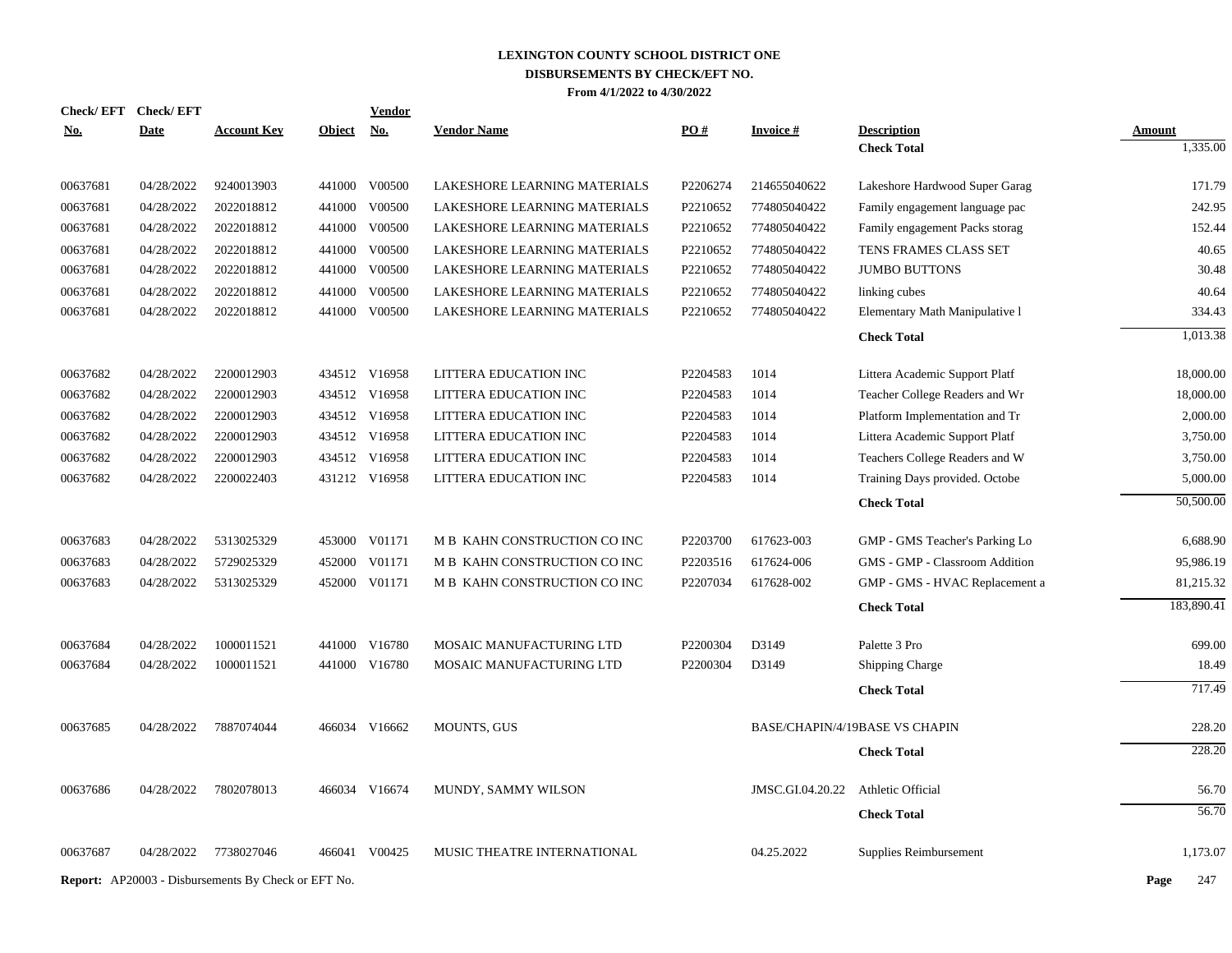| <b>Check/EFT</b> | <b>Check/EFT</b> |                    |               | Vendor        |                                |          |                           |                                            |                    |
|------------------|------------------|--------------------|---------------|---------------|--------------------------------|----------|---------------------------|--------------------------------------------|--------------------|
| <u>No.</u>       | <b>Date</b>      | <b>Account Key</b> | <b>Object</b> | No.           | <b>Vendor Name</b>             | PO#      | <b>Invoice#</b>           | <b>Description</b>                         | Amount<br>1,173.07 |
|                  |                  |                    |               |               |                                |          |                           | <b>Check Total</b>                         |                    |
| 00637688         | 04/28/2022       | 1000011521         |               | 433200 EXXXXX | Employee                       |          | 02.23.03.31.22            | <b>LTC</b> Administrative Duties           | 32.47              |
| 00637688         | 04/28/2022       | 1000023321         |               | 433200 EXXXXX | Employee                       |          | 02.23.03.31.22            | <b>LTC</b> Administrative Duties           | 32.47              |
|                  |                  |                    |               |               |                                |          |                           | <b>Check Total</b>                         | 64.94              |
| 00637689         | 04/28/2022       | 7802078015         |               | 466034 V14931 | MYHILL, KEVIN                  |          | WMSC.PE.04.25.22 Official |                                            | 69.00              |
|                  |                  |                    |               |               |                                |          |                           | <b>Check Total</b>                         | 69.00              |
| 00637690         | 04/28/2022       | 1000023323         | 441000        | V01210        | NATIONAL CENTER FOR YOUTH ISSU | P2210532 | 10185633                  | <b>Behavior Interventions:</b>             | 159.50             |
| 00637690         | 04/28/2022       | 1000023323         |               | 441000 V01210 | NATIONAL CENTER FOR YOUTH ISSU | P2210532 | 10185633                  | shipping: 8%                               | 12.76              |
|                  |                  |                    |               |               |                                |          |                           | <b>Check Total</b>                         | 172.26             |
| 00637691         | 04/28/2022       | 7802070027         |               | 466034 V17254 | NEWMAN, ROBERT                 |          | WSOC.WK.4.19.202OFFICIAL  |                                            | 102.50             |
|                  |                  |                    |               |               |                                |          |                           | <b>Check Total</b>                         | 102.50             |
| 00637692         | 04/28/2022       | 7802078044         |               | 466034 V17193 | PAULEN, ANDREW                 |          |                           | <b>BSOCCER/DFORK/BOYS SOCCER VS D FORK</b> | 98.00              |
|                  |                  |                    |               |               |                                |          |                           | <b>Check Total</b>                         | 98.00              |
| 00637693         | 04/28/2022       | 7802078044         |               | 466034 V12127 | PERRY, ZACHARY                 |          |                           | <b>BSOCCER/CHAPINBOYS SOCCER VS CHAPIN</b> | 55.70              |
|                  |                  |                    |               |               |                                |          |                           | <b>Check Total</b>                         | 55.70              |
| 00637694         | 04/28/2022       | 7770027015         | 466041        | V14081        | PINEVIEW FLORIST               | P2211296 | 038774/1                  | Dishgarden-                                | 64.20              |
| 00637694         | 04/28/2022       | 7770027015         |               | 466041 V14081 | PINEVIEW FLORIST               | P2211296 | 038774/1                  | Delivery                                   | 10.00              |
|                  |                  |                    |               |               |                                |          |                           | <b>Check Total</b>                         | 74.20              |
| 00637695         | 04/28/2022       | 1000011124         |               | 441000 V15036 | PIONEER VALLEY BOOKS           | P2207579 | I229893                   | <b>Unlined Writing Book</b>                | 64.20              |
| 00637695         | 04/28/2022       | 1000011124         |               | 441000 V15036 | PIONEER VALLEY BOOKS           | P2207579 | I229893                   | Storage Box for Magnetic Lette             | 29.96              |
| 00637695         | 04/28/2022       | 1000011124         | 441000        | V15036        | PIONEER VALLEY BOOKS           | P2207579 | I229893                   | Oliver the cat plush                       | 53.50              |
| 00637695         | 04/28/2022       | 1000011224         | 441030        | V15036        | PIONEER VALLEY BOOKS           | P2207579 | I229893                   | Clarence the Dragon                        | 74.90              |
| 00637695         | 04/28/2022       | 1000011224         |               | 441030 V15036 | PIONEER VALLEY BOOKS           | P2207579 | I229893                   | Shipping                                   | 22.26              |
| 00637695         | 04/28/2022       | 1000011214         |               | 441000 V15036 | PIONEER VALLEY BOOKS           | P2210625 | I229983                   | Sentence Strips - packet of 30             | 27.80              |
| 00637695         | 04/28/2022       | 1000011214         |               | 441000 V15036 | PIONEER VALLEY BOOKS           | P2210625 | I229983                   | Shipping and Handling                      | 3.21               |
|                  |                  |                    |               |               |                                |          |                           | <b>Check Total</b>                         | 275.83             |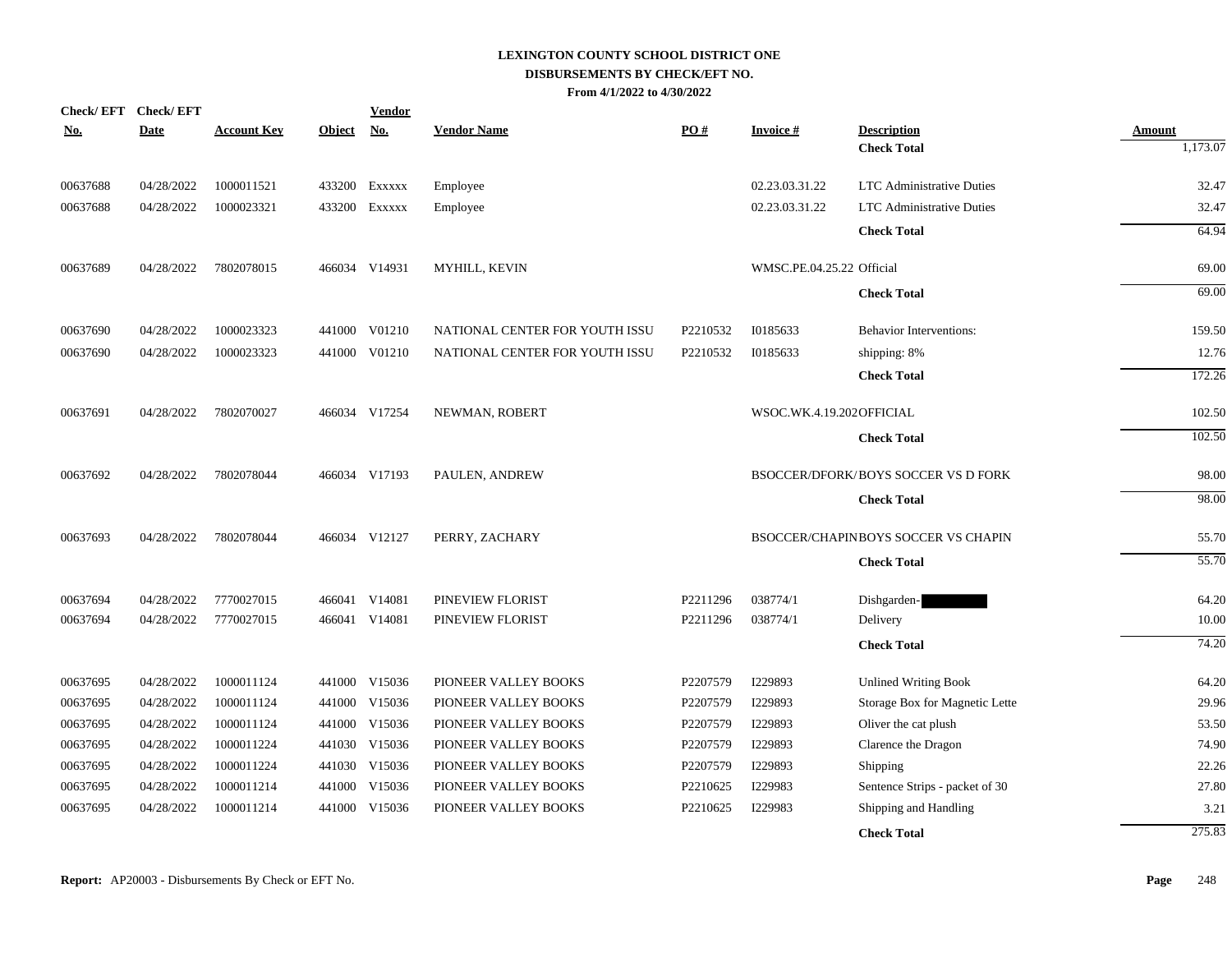| Check/EFT Check/EFT    |                           |                                                            |               | <b>Vendor</b>               |                                            |                             |                                 |                                              |               |          |
|------------------------|---------------------------|------------------------------------------------------------|---------------|-----------------------------|--------------------------------------------|-----------------------------|---------------------------------|----------------------------------------------|---------------|----------|
| <u>No.</u><br>00637696 | <b>Date</b><br>04/28/2022 | <b>Account Key</b><br>3290011629                           | <b>Object</b> | <b>No.</b><br>444500 V16824 | <b>Vendor Name</b><br>PITSCO EDUCATION LLC | PO#<br>P <sub>2210500</sub> | <b>Invoice#</b><br>22-000008092 | <b>Description</b><br>GameSir T1d Controller | <b>Amount</b> | 117.70   |
|                        |                           |                                                            |               |                             |                                            |                             |                                 | <b>Check Total</b>                           |               | 117.70   |
| 00637697               | 04/28/2022                | 7802078044                                                 |               | 466034 V15005               | PITTS, WILLIAM AUBURN                      |                             |                                 | BSOCCER/CHAPINBOYS SOCCER VS CHAPIN          |               | 107.90   |
|                        |                           |                                                            |               |                             |                                            |                             |                                 | <b>Check Total</b>                           |               | 107.90   |
| 00637698               | 04/28/2022                | 2042112603                                                 |               | 441000 V00104               | PRO ED INC                                 | P2210066                    | 2932814                         | TOLD-I:5: Test of Language                   |               | 328.49   |
| 00637698               | 04/28/2022                | 2042112603                                                 |               | 441000 V00104               | PRO ED INC                                 | P2210066                    | 2932814                         | CAAP-2: Clinical Assessment of               |               | 603.48   |
| 00637698               | 04/28/2022                | 2042112603                                                 |               | 441000 V00104               | PRO ED INC                                 | P2210066                    | 2932814                         | Shipping                                     |               | 93.20    |
|                        |                           |                                                            |               |                             |                                            |                             |                                 | <b>Check Total</b>                           |               | 1,025.17 |
| 00637699               | 04/28/2022                | 7887072044                                                 |               | 466041 V02326               | RAE CROWTHER FOOTBALL/STRENGTH P2209484    |                             | 2212091050                      | DEFENSIVE REACTION MACHINE                   |               | 2,566.93 |
| 00637699               | 04/28/2022                | 7887072044                                                 |               | 466041 V02326               | RAE CROWTHER FOOTBALL/STRENGTH P2209484    |                             | 2212091050                      | TACKLE BREAKER SLED WITH GREEN               |               | 2,455.65 |
|                        |                           |                                                            |               |                             |                                            |                             |                                 | <b>Check Total</b>                           |               | 5,022.58 |
| 00637700               | 04/28/2022                | 7802070027                                                 |               | 466034 V15012               | RAYLE, JON                                 |                             | WSOC.WK.4.21.202OFFICIAL        |                                              |               | 130.70   |
|                        |                           |                                                            |               |                             |                                            |                             |                                 | <b>Check Total</b>                           |               | 130.70   |
| 00637701               | 04/28/2022                | 7802074044                                                 |               | 466034 V14935               | RICE, CHRISTOPHER                          |                             |                                 | <b>BBASE/CHAPIN/4/ B BASE VS CHAPIN</b>      |               | 156.00   |
|                        |                           |                                                            |               |                             |                                            |                             |                                 | <b>Check Total</b>                           |               | 156.00   |
| 00637702               | 04/28/2022                | 7802075013                                                 |               | 466034 V02887               | SAYE, TOM                                  |                             | VSOF.GI.04.22.22                | Athletic Official                            |               | 111.40   |
|                        |                           |                                                            |               |                             |                                            |                             |                                 | <b>Check Total</b>                           |               | 111.40   |
| 00637703               | 04/28/2022                | 7802070027                                                 |               | 466064 V02541               | SC BASKETBALL COACHES ASSOCIAT             | P2211463                    | 8541441A-0001                   | Girls basketball summer showca               |               | 400.00   |
|                        |                           |                                                            |               |                             |                                            |                             |                                 | <b>Check Total</b>                           |               | 400.00   |
| 00637704               | 04/28/2022                | 1000021314                                                 |               | 441000 V00661               | <b>SCHOOL HEALTH CORP</b>                  | P2210627                    | 4045473-00                      | Bags Zipper Seal Tip 4x6 2JL T               |               | 12.68    |
| 00637704               | 04/28/2022                | 1000021314                                                 |               | 441000 V00661               | <b>SCHOOL HEALTH CORP</b>                  | P2210627                    | 4045473-00                      | Bags Zipper Seal Top 5x7 2ml t               |               | 3.20     |
| 00637704               | 04/28/2022                | 1000021314                                                 |               | 441000 V00661               | <b>SCHOOL HEALTH CORP</b>                  | P2210627                    | 4045473-00                      | Pill Counter                                 |               | 11.17    |
| 00637704               | 04/28/2022                | 1000021314                                                 | 441000        | V00661                      | <b>SCHOOL HEALTH CORP</b>                  | P2210627                    | 4045473-00                      | Dispenser for cups (Fits All C               |               | 27.00    |
| 00637704               | 04/28/2022                | 1000021314                                                 |               | 441000 V00661               | <b>SCHOOL HEALTH CORP</b>                  | P2210627                    | 4045473-00                      | Cups Paper 5oz Flat Bottom 100               |               | 60.56    |
|                        |                           |                                                            |               |                             |                                            |                             |                                 | <b>Check Total</b>                           |               | 114.61   |
| 00637706               | 04/28/2022                | 1000014123                                                 |               | 441000 V16452               | SCHOOL SPECIALTY LLC                       | P2209990                    | 208129689073                    | <b>BIC Intensity Advanced Dry Era</b>        |               | 52.01    |
|                        |                           | <b>Report:</b> AP20003 - Disbursements By Check or EFT No. |               |                             |                                            |                             |                                 |                                              | Page          | 249      |
|                        |                           |                                                            |               |                             |                                            |                             |                                 |                                              |               |          |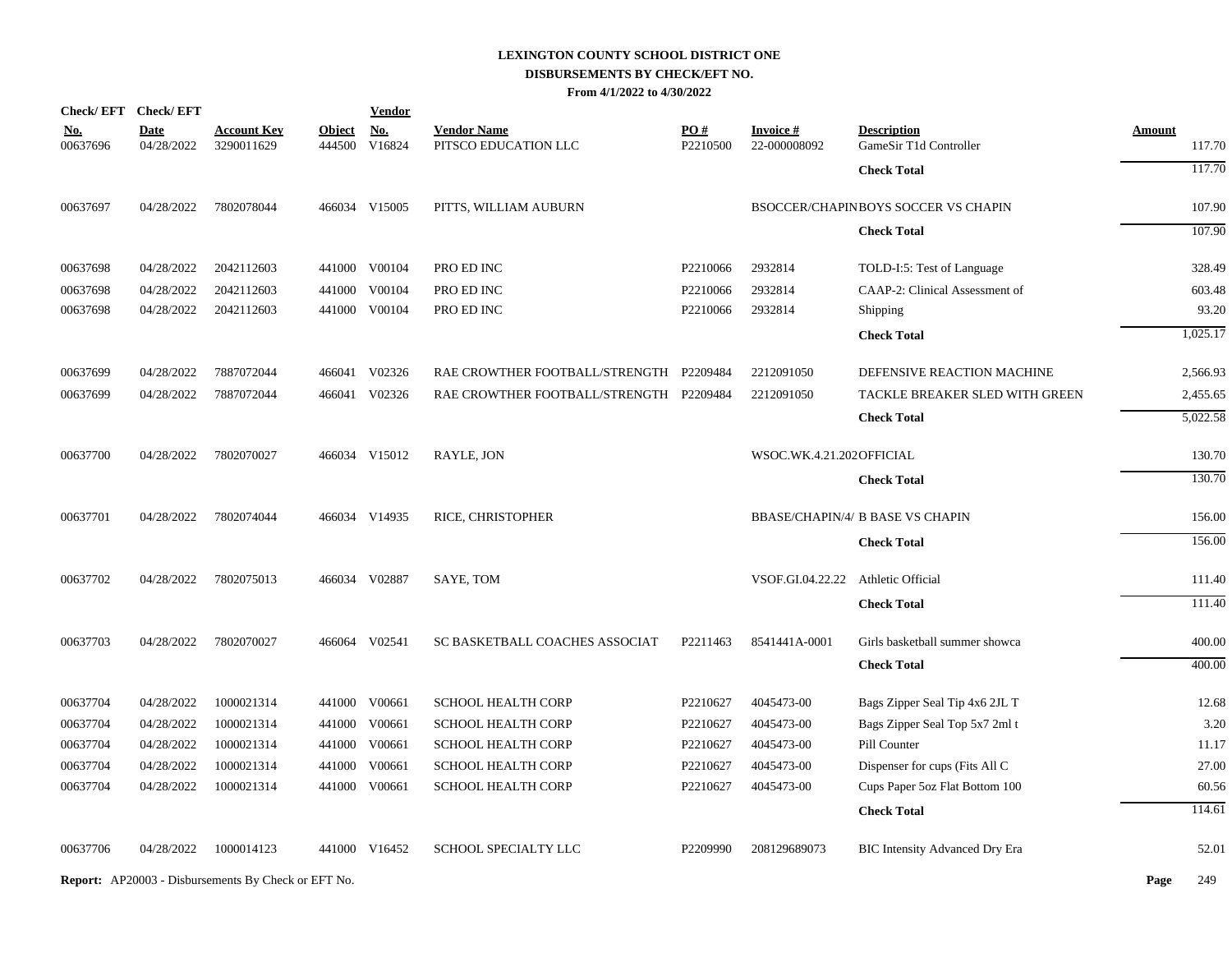| Check/ EFT             | <b>Check/EFT</b>          |                                  |                         | <b>Vendor</b>                       |                                            |                 |                           |                                                      |                        |
|------------------------|---------------------------|----------------------------------|-------------------------|-------------------------------------|--------------------------------------------|-----------------|---------------------------|------------------------------------------------------|------------------------|
| <u>No.</u><br>00637706 | <b>Date</b><br>04/28/2022 | <b>Account Key</b><br>1000014123 | <b>Object</b><br>441000 | $\underline{\text{No}}$ .<br>V16452 | <b>Vendor Name</b><br>SCHOOL SPECIALTY LLC | PO#<br>P2209990 | Invoice #<br>208129689073 | <b>Description</b><br>School Smart Colored Pencils A | <b>Amount</b><br>59.38 |
| 00637706               | 04/28/2022                | 1000014123                       | 441000                  | V16452                              | SCHOOL SPECIALTY LLC                       | P2209990        | 208129689073              | Avery Easy Peel PermanentAdhes                       | 14.18                  |
| 00637706               | 04/28/2022                | 1000023323                       | 441000                  | V16452                              | SCHOOL SPECIALTY LLC                       | P2209991        | 208129689074              | Scotch Thermal Laminating Pouc                       | 88.72                  |
| 00637706               | 04/28/2022                | 1000023323                       |                         | 441000 V16452                       | SCHOOL SPECIALTY LLC                       | P2209991        | 208129689074              | School Smart LowProfile Acryli                       | 92.02                  |
| 00637706               | 04/28/2022                | 1000023323                       |                         | 441000 V16452                       | SCHOOL SPECIALTY LLC                       | P2209991        | 208129689074              | School Smart Pencil Tip Wedge                        | 16.67                  |
| 00637706               | 04/28/2022                | 1000023323                       |                         | 441000 V16452                       | SCHOOL SPECIALTY LLC                       | P2209991        | 208129689074              | Avery 74773 Repositionable Ult                       | 7.21                   |
| 00637706               | 04/28/2022                | 1000023323                       | 441000                  | V16452                              | SCHOOL SPECIALTY LLC                       | P2209991        | 208129689074              | Avery 74774 Repositionable Ult                       | 7.21                   |
| 00637706               | 04/28/2022                | 1000011123                       | 441000                  | V16452                              | SCHOOL SPECIALTY LLC                       | P2209934        | 208129689075              | Childcraft Magnetic Building T                       | 208.60                 |
| 00637706               | 04/28/2022                | 1000011123                       | 441000                  | V16452                              | SCHOOL SPECIALTY LLC                       | P2209934        | 208129689075              | Popular Playthings Playstix Su                       | 141.86                 |
| 00637706               | 04/28/2022                | 1000011123                       | 441000                  | V16452                              | SCHOOL SPECIALTY LLC                       | P2209935        | 208129689079              | School Smart Lined SelfStick A                       | 9.44                   |
| 00637706               | 04/28/2022                | 1000011123                       | 441000                  | V16452                              | SCHOOL SPECIALTY LLC                       | P2209935        | 208129689079              | School Smart Ruled Sentence St                       | 2.35                   |
| 00637706               | 04/28/2022                | 1000011123                       |                         | 441000 V16452                       | SCHOOL SPECIALTY LLC                       | P2209935        | 208129689079              | Creative Teaching Press Emoji                        | 4.10                   |
| 00637706               | 04/28/2022                | 1000011123                       |                         | 441000 V16452                       | SCHOOL SPECIALTY LLC                       | P2209935        | 208129689079              | Sax Liquid Washable Watercolor                       | 27.81                  |
| 00637706               | 04/28/2022                | 1000011123                       |                         | 441000 V16452                       | SCHOOL SPECIALTY LLC                       | P2209935        | 208129689079              | <b>Creativity Street Round Wiggle</b>                | 2.29                   |
| 00637706               | 04/28/2022                | 1000011123                       | 441000                  | V16452                              | SCHOOL SPECIALTY LLC                       | P2209935        | 208129689079              | School Smart Dual Temperature                        | 10.27                  |
| 00637706               | 04/28/2022                | 1000011123                       | 441000                  | V16452                              | SCHOOL SPECIALTY LLC                       | P2209935        | 208129689079              | School Smart Wooden Clay Stamp                       | 25.02                  |
| 00637706               | 04/28/2022                | 1000011123                       | 441000                  | V16452                              | <b>SCHOOL SPECIALTY LLC</b>                | P2209935        | 208129689079              | <b>Standard Block Grid Base Plate</b>                | 17.38                  |
| 00637706               | 04/28/2022                | 1000011123                       | 441000                  | V16452                              | SCHOOL SPECIALTY LLC                       | P2209935        | 208129689079              | Array Card Stock Paper 812 x 1                       | 64.65                  |
| 00637706               | 04/28/2022                | 1000011123                       | 441000                  | V16452                              | SCHOOL SPECIALTY LLC                       | P2209935        | 208129689079              | SunWorks Heavyweight Construct                       | 2.91                   |
| 00637706               | 04/28/2022                | 1000011123                       |                         | 441000 V16452                       | SCHOOL SPECIALTY LLC                       | P2209935        | 208129689079              | SunWorks Heavyweight Construct                       | 2.91                   |
| 00637706               | 04/28/2022                | 1000011123                       |                         | 441000 V16452                       | SCHOOL SPECIALTY LLC                       | P2209935        | 208129689079              | SunWorks Heavyweight Construct                       | 2.91                   |
| 00637706               | 04/28/2022                | 1000011123                       |                         | 441000 V16452                       | SCHOOL SPECIALTY LLC                       | P2209935        | 208129689079              | SunWorks Heavyweight Construct                       | 1.46                   |
| 00637706               | 04/28/2022                | 1000011123                       |                         | 441000 V16452                       | SCHOOL SPECIALTY LLC                       | P2209935        | 208129689079              | Learning Resources Alphabet Pu                       | 9.31                   |
| 00637706               | 04/28/2022                | 1000011123                       | 441000                  | V16452                              | SCHOOL SPECIALTY LLC                       | P2209935        | 208129689079              | Melissa & Doug Colorful Upperc                       | 18.56                  |
| 00637706               | 04/28/2022                | 1000011123                       | 441000                  | V16452                              | SCHOOL SPECIALTY LLC                       | P2209935        | 208129689079              | Melissa & Doug Numbers Sound P                       | 19.88                  |
| 00637706               | 04/28/2022                | 1000011123                       | 441000                  | V16452                              | SCHOOL SPECIALTY LLC                       | P2209935        | 208129689079              | Educational Insights Jumbo Was                       | 5.14                   |
| 00637706               | 04/28/2022                | 1000011123                       | 441000                  | V16452                              | SCHOOL SPECIALTY LLC                       | P2209935        | 208129689079              | Center Enterprises Jumbo Circu                       | 5.14                   |
| 00637706               | 04/28/2022                | 1000011123                       | 441000                  | V16452                              | SCHOOL SPECIALTY LLC                       | P2209935        | 208129689079              | School Smart Binder Clips 114                        | 1.66                   |
| 00637706               | 04/28/2022                | 1000011123                       |                         | 441000 V16452                       | SCHOOL SPECIALTY LLC                       | P2209935        | 208129689079              | School Smart Binder Clip Large                       | 3.54                   |
| 00637706               | 04/28/2022                | 1000011123                       |                         | 441000 V16452                       | SCHOOL SPECIALTY LLC                       | P2209935        | 208129689079              | <b>School Smart Permanent Markers</b>                | 6.67                   |
| 00637706               | 04/28/2022                | 7750019046                       |                         | 466041 V16452                       | SCHOOL SPECIALTY LLC                       | P2210236        | 208129689448              | Rhino Skin Dodgeballs 6 Inch S                       | 194.65                 |
| 00637706               | 04/28/2022                | 3711011326                       |                         | 441000 V16452                       | SCHOOL SPECIALTY LLC                       | P2209941        | 208129689460              | Flipside Dry Erase Boards Clas                       | 198.04                 |
| 00637706               | 04/28/2022                | 1000011138                       |                         | 441000 V16452                       | SCHOOL SPECIALTY LLC                       | P2209225        | 208129702194              | PlayDoh Super Color Pack 3 Oun                       | 17.38                  |
| 00637706               | 04/28/2022                | 2022011203                       |                         | 441000 V16452                       | SCHOOL SPECIALTY LLC                       | P2210326        | 208129703565              | Poly Folders, Blue, 25/PK                            | 20.75                  |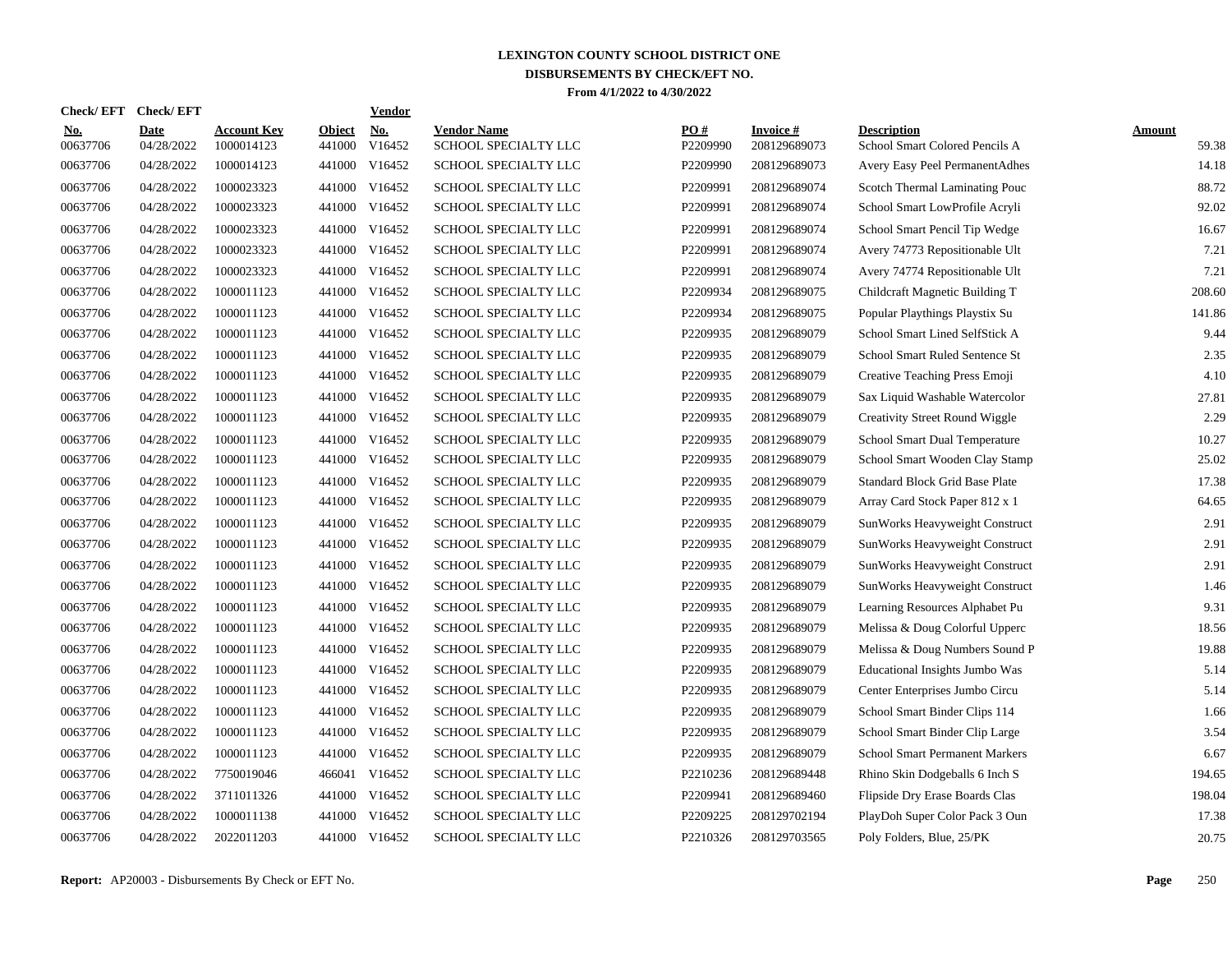| <b>Check/EFT</b>       | <b>Check/EFT</b>          |                                  |                         | <b>Vendor</b> |                                            |                 |                                  |                                                   |                        |
|------------------------|---------------------------|----------------------------------|-------------------------|---------------|--------------------------------------------|-----------------|----------------------------------|---------------------------------------------------|------------------------|
| <u>No.</u><br>00637706 | <b>Date</b><br>04/28/2022 | <b>Account Kev</b><br>2022011203 | <b>Object</b><br>441000 | No.<br>V16452 | <b>Vendor Name</b><br>SCHOOL SPECIALTY LLC | PO#<br>P2210326 | <b>Invoice</b> #<br>208129703565 | <b>Description</b><br>Poly Folders, Yellow, 25/PK | <b>Amount</b><br>20.85 |
| 00637706               | 04/28/2022                | 2022011203                       | 441000                  | V16452        | SCHOOL SPECIALTY LLC                       | P2210326        | 208129703565                     | Pacon Dual Ruled Composition B                    | 69.38                  |
| 00637706               | 04/28/2022                | 2022011203                       | 441000                  | V16452        | SCHOOL SPECIALTY LLC                       | P2210326        | 208129703565                     | Astrobrights White Card Stock,                    | 16.20                  |
| 00637706               | 04/28/2022                | 2021011247                       |                         | 441000 V16452 | SCHOOL SPECIALTY LLC                       | P2209602        | 208129704407                     | Guidecraft LED Activity Tablet                    | 122.40                 |
| 00637706               | 04/28/2022                | 7750019046                       | 466041                  | V16452        | SCHOOL SPECIALTY LLC                       | P2210236        | 208129704648                     | Duracart AllTerrain Racquet Ca                    | 222.49                 |
| 00637706               | 04/28/2022                | 2022011203                       |                         | 441000 V16452 | SCHOOL SPECIALTY LLC                       | P2210327        | 208129717228                     | Storex Small Supplies Caddy, B                    | 13.90                  |
| 00637706               | 04/28/2022                | 1000011444                       | 441000                  | V16452        | SCHOOL SPECIALTY LLC                       | P2210328        | 208129717547                     | Pendaflex 13 Cut TwoTone Top T                    | 19.46                  |
| 00637706               | 04/28/2022                | 1000011444                       | 441000                  | V16452        | SCHOOL SPECIALTY LLC                       | P2210328        | 208129717547                     | The Pencil Grip Inc Magnetic D                    | 296.12                 |
| 00637706               | 04/28/2022                | 1000011444                       | 441000                  | V16452        | SCHOOL SPECIALTY LLC                       | P2210328        | 208129717547                     | Bankers Box 8Compartment Liter                    | 19.26                  |
| 00637706               | 04/28/2022                | 1000011339                       | 441000                  | V16452        | SCHOOL SPECIALTY LLC                       | P2210195        | 208129717646                     | Scotch 101 Value Masking Tape                     | 12.20                  |
| 00637706               | 04/28/2022                | 1000011339                       |                         | 441000 V16452 | SCHOOL SPECIALTY LLC                       | P2210195        | 208129717646                     | Sax True Flow Underglaze Apric                    | 14.81                  |
| 00637706               | 04/28/2022                | 1000011339                       |                         | 441000 V16452 | SCHOOL SPECIALTY LLC                       | P2210195        | 208129717646                     | Sax True Flow Underglaze Brigh                    | 14.81                  |
| 00637706               | 04/28/2022                | 1000011339                       |                         | 441000 V16452 | SCHOOL SPECIALTY LLC                       | P2210195        | 208129717646                     | Sax True Flow Underglaze Chai                     | 14.81                  |
| 00637706               | 04/28/2022                | 1000011339                       |                         | 441000 V16452 | SCHOOL SPECIALTY LLC                       | P2210195        | 208129717646                     | Sax True Flow Underglaze Fern                     | 14.81                  |
| 00637706               | 04/28/2022                | 1000011339                       | 441000                  | V16452        | SCHOOL SPECIALTY LLC                       | P2210195        | 208129717646                     | Sax True Flow Underglaze Fire                     | 14.81                  |
| 00637706               | 04/28/2022                | 1000011339                       | 441000                  | V16452        | SCHOOL SPECIALTY LLC                       | P2210195        | 208129717646                     | Sax True Flow Underglaze China                    | 14.81                  |
| 00637706               | 04/28/2022                | 1000011339                       | 441000                  | V16452        | <b>SCHOOL SPECIALTY LLC</b>                | P2210195        | 208129717646                     | Sax True Flow Underglaze Leaf                     | 14.81                  |
| 00637706               | 04/28/2022                | 1000011339                       | 441000                  | V16452        | SCHOOL SPECIALTY LLC                       | P2210195        | 208129717646                     | Sax True Flow Underglaze Jet B                    | 14.81                  |
| 00637706               | 04/28/2022                | 1000011339                       | 441000                  | V16452        | SCHOOL SPECIALTY LLC                       | P2210195        | 208129717646                     | Sax True Flow Underglaze Wedge                    | 14.81                  |
| 00637706               | 04/28/2022                | 1000011339                       |                         | 441000 V16452 | SCHOOL SPECIALTY LLC                       | P2210195        | 208129717646                     | Sax True Flow Underglaze Fog 1                    | 14.81                  |
| 00637706               | 04/28/2022                | 1000011339                       |                         | 441000 V16452 | SCHOOL SPECIALTY LLC                       | P2210195        | 208129717646                     | Sax True Flow Underglaze Peony                    | 14.81                  |
| 00637706               | 04/28/2022                | 1000011339                       |                         | 441000 V16452 | SCHOOL SPECIALTY LLC                       | P2210195        | 208129717646                     | Sax True Flow Underglaze Regal                    | 14.81                  |
| 00637706               | 04/28/2022                | 1000011339                       |                         | 441000 V16452 | SCHOOL SPECIALTY LLC                       | P2210195        | 208129717646                     | AMACO Crystaltex Glaze Snap Dr                    | 22.25                  |
| 00637706               | 04/28/2022                | 1000011339                       | 441000                  | V16452        | SCHOOL SPECIALTY LLC                       | P2210195        | 208129717646                     | Sax True Flow Gloss Glaze Sass                    | 10.84                  |
| 00637706               | 04/28/2022                | 1000011339                       |                         | 441000 V16452 | SCHOOL SPECIALTY LLC                       | P2210195        | 208129717646                     | TruRay Sulphite Construction P                    | 8.13                   |
| 00637706               | 04/28/2022                | 1000011339                       | 441000                  | V16452        | SCHOOL SPECIALTY LLC                       | P2210195        | 208129717646                     | TruRay Sulphite Construction P                    | 7.77                   |
| 00637706               | 04/28/2022                | 1000011339                       | 441000                  | V16452        | <b>SCHOOL SPECIALTY LLC</b>                | P2210195        | 208129717646                     | Jack Richeson AcidFree Rice Pa                    | 37.69                  |
| 00637706               | 04/28/2022                | 1000011339                       |                         | 441000 V16452 | SCHOOL SPECIALTY LLC                       | P2210195        | 208129717646                     | Jack Richeson Large Tempera Ca                    | 8.34                   |
| 00637706               | 04/28/2022                | 1000011339                       |                         | 441000 V16452 | SCHOOL SPECIALTY LLC                       | P2210195        | 208129717646                     | Gorilla Glue Precision Glue Pe                    | 3.61                   |
| 00637706               | 04/28/2022                | 1000011339                       |                         | 441000 V16452 | SCHOOL SPECIALTY LLC                       | P2210195        | 208129717646                     | The Pencil Grip Inc Kwik Stix                     | 60.29                  |
| 00637706               | 04/28/2022                | 1000021239                       |                         | 441000 V16452 | SCHOOL SPECIALTY LLC                       | P2209914        | 208129718111                     | PlayDoh Super Color Pack 3 Oun                    | 34.75                  |
| 00637706               | 04/28/2022                | 1000011346                       |                         | 441000 V16452 | SCHOOL SPECIALTY LLC                       | P2210332        | 208129718127                     | Astrobrights Sentence Strips 3                    | 8.20                   |
| 00637706               | 04/28/2022                | 1000011346                       | 441000                  | V16452        | SCHOOL SPECIALTY LLC                       | P2210332        | 208129718127                     | Dixon PreSharpened GolfCompass                    | 10.64                  |
| 00637706               | 04/28/2022                | 7793027042                       |                         | 466041 V16452 | SCHOOL SPECIALTY LLC                       | P2210376        | 208129718304                     | Sportime Max Size 5 Soccer Bal                    | 61.41                  |
|                        |                           |                                  |                         |               |                                            |                 |                                  |                                                   |                        |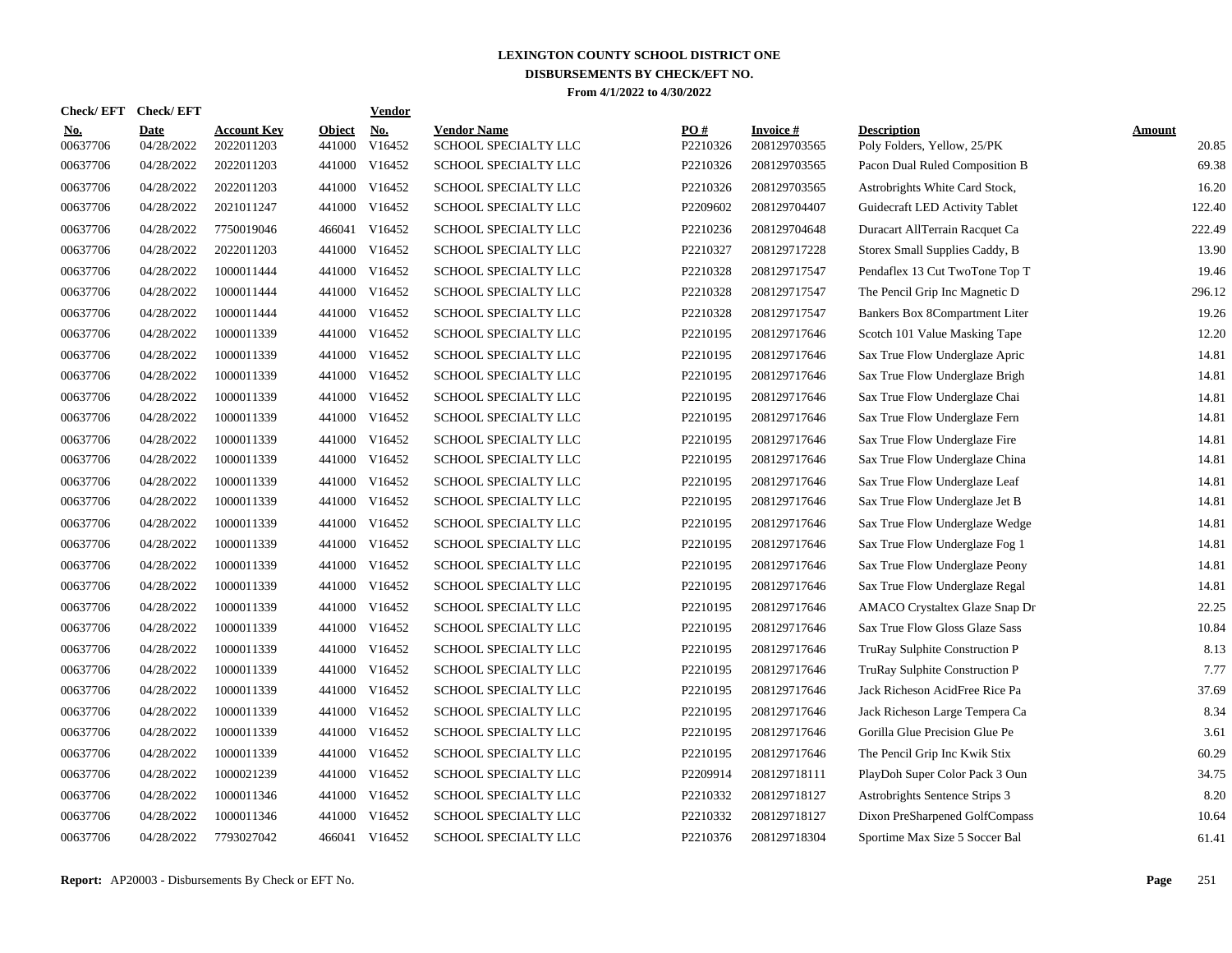| <b>Check/EFT</b>       | <b>Check/EFT</b>          |                                  |                         | <b>Vendor</b>        |                                            |                 |                                  |                                                      |                        |
|------------------------|---------------------------|----------------------------------|-------------------------|----------------------|--------------------------------------------|-----------------|----------------------------------|------------------------------------------------------|------------------------|
| <u>No.</u><br>00637706 | <b>Date</b><br>04/28/2022 | <b>Account Kev</b><br>7793027042 | <b>Object</b><br>466041 | <b>No.</b><br>V16452 | <b>Vendor Name</b><br>SCHOOL SPECIALTY LLC | PO#<br>P2210376 | <b>Invoice</b> #<br>208129718304 | <b>Description</b><br>SportimeMax Mens Basketballs 2 | <b>Amount</b><br>64.88 |
| 00637706               | 04/28/2022                | 7793027042                       | 466041                  | V16452               | SCHOOL SPECIALTY LLC                       | P2210376        | 208129718304                     | Kelpro InGround Tetherball Pol                       | 153.00                 |
| 00637706               | 04/28/2022                | 7793027042                       | 466041                  | V16452               | SCHOOL SPECIALTY LLC                       | P2210376        | 208129718304                     | Sportime DurOHoops 24 Inch and                       | 203.00                 |
| 00637706               | 04/28/2022                | 7793027042                       | 466041                  | V16452               | SCHOOL SPECIALTY LLC                       | P2210376        | 208129718304                     | Sportime Jump Ropes 8 Feet Ass                       | 33.58                  |
| 00637706               | 04/28/2022                | 7793027042                       | 466041                  | V16452               | SCHOOL SPECIALTY LLC                       | P2210376        | 208129718304                     | Sportime Gradeball Junior Rubb                       | 322.54                 |
| 00637706               | 04/28/2022                | 7793027042                       | 466041                  | V16452               | SCHOOL SPECIALTY LLC                       | P2210376        | 208129718304                     | Sportime Max Sports Tetherball                       | 45.87                  |
| 00637706               | 04/28/2022                | 1000011322                       | 441000                  | V16452               | SCHOOL SPECIALTY LLC                       | P2210577        | 208129718723                     | Notes Post-It 1.5x2" Jaipur Co                       | 8.89                   |
| 00637706               | 04/28/2022                | 1000011135                       | 441000                  | V16452               | SCHOOL SPECIALTY LLC                       | P2210214        | 208129730372                     | Sharpie Fine Metallic Permanen                       | 46.38                  |
| 00637706               | 04/28/2022                | 1000011135                       | 441000                  | V16452               | SCHOOL SPECIALTY LLC                       | P2210214        | 208129730372                     | <b>EXPO Low Odor Dry Erase Marker</b>                | 81.69                  |
| 00637706               | 04/28/2022                | 1000011135                       | 441000                  | V16452               | SCHOOL SPECIALTY LLC                       | P2210214        | 208129730372                     | School Smart Highlighter Chise                       | 27.71                  |
| 00637706               | 04/28/2022                | 1000011322                       | 441000                  | V16452               | SCHOOL SPECIALTY LLC                       | P2210377        | 208129730388                     | XACTO TeacherPro Electric Penc                       | 47.28                  |
| 00637706               | 04/28/2022                | 1000011322                       |                         | 441000 V16452        | SCHOOL SPECIALTY LLC                       | P2210377        | 208129730388                     | KleenSlate Small Dry Erase Cap                       | 3.12                   |
| 00637706               | 04/28/2022                | 1000011322                       |                         | 441000 V16452        | SCHOOL SPECIALTY LLC                       | P2210377        | 208129730388                     | Sharpie SGel Pens Medium Point                       | 15.29                  |
| 00637706               | 04/28/2022                | 1000011322                       |                         | 441000 V16452        | SCHOOL SPECIALTY LLC                       | P2210377        | 208129730388                     | Dymo Letratag Paper SelfAdhesi                       | 7.22                   |
| 00637706               | 04/28/2022                | 1000011322                       |                         | 441000 V16452        | SCHOOL SPECIALTY LLC                       | P2210377        | 208129730388                     | XACTO SchoolPro Electric Penci                       | 34.56                  |
| 00637706               | 04/28/2022                | 1000011322                       | 441000                  | V16452               | SCHOOL SPECIALTY LLC                       | P2210377        | 208129730388                     | TCR Home Sweet Classroom Mini                        | 6.53                   |
| 00637706               | 04/28/2022                | 1000011322                       | 441000                  | V16452               | <b>SCHOOL SPECIALTY LLC</b>                | P2210377        | 208129730388                     | <b>Teacher Created Resources Magn</b>                | 15.01                  |
| 00637706               | 04/28/2022                | 1000011322                       | 441000                  | V16452               | SCHOOL SPECIALTY LLC                       | P2210329        | 208129730399                     | <b>Educational Insights Hot Dots</b>                 | 14.25                  |
| 00637706               | 04/28/2022                | 1000011322                       | 441000                  | V16452               | SCHOOL SPECIALTY LLC                       | P2210329        | 208129730399                     | <b>Educational Insights Hot Dots</b>                 | 17.17                  |
| 00637706               | 04/28/2022                | 1000011322                       |                         | 441000 V16452        | SCHOOL SPECIALTY LLC                       | P2210329        | 208129730399                     | Didax Basic Skills Puzzles Rhy                       | 11.61                  |
| 00637706               | 04/28/2022                | 1000011322                       |                         | 441000 V16452        | SCHOOL SPECIALTY LLC                       | P2210329        | 208129730399                     | Learning Resources ABC Party C                       | 23.78                  |
| 00637706               | 04/28/2022                | 1000011322                       |                         | 441000 V16452        | SCHOOL SPECIALTY LLC                       | P2210329        | 208129730399                     | <b>Edupress Emotions Flash Cards</b>                 | 2.99                   |
| 00637706               | 04/28/2022                | 1000011322                       |                         | 441000 V16452        | SCHOOL SPECIALTY LLC                       | P2210329        | 208129730399                     | Hasbro Elefun & Friends Barrel                       | 5.07                   |
| 00637706               | 04/28/2022                | 1000011322                       |                         | 441000 V16452        | SCHOOL SPECIALTY LLC                       | P2210331        | 208129730408                     | Westcott Soft Grip Kid Scissor                       | 21.28                  |
| 00637706               | 04/28/2022                | 1000011322                       | 441000                  | V16452               | SCHOOL SPECIALTY LLC                       | P2210331        | 208129730408                     | Paper Mate Flair Scented Felt                        | 16.12                  |
| 00637706               | 04/28/2022                | 1000011322                       | 441000                  | V16452               | SCHOOL SPECIALTY LLC                       | P2210331        | 208129730408                     | School Smart Colored Pencils A                       | 29.69                  |
| 00637706               | 04/28/2022                | 1000011322                       | 441000                  | V16452               | SCHOOL SPECIALTY LLC                       | P2210331        | 208129730408                     | The Pencil Grip Inc Eisen 2Hol                       | 5.54                   |
| 00637706               | 04/28/2022                | 1000011322                       |                         | 441000 V16452        | SCHOOL SPECIALTY LLC                       | P2210331        | 208129730408                     | <b>Sharpie Fine Permanent Markers</b>                | 11.33                  |
| 00637706               | 04/28/2022                | 1000011322                       |                         | 441000 V16452        | SCHOOL SPECIALTY LLC                       | P2210331        | 208129730408                     | <b>Bostitch Dynamo Stapler Black</b>                 | 9.24                   |
| 00637706               | 04/28/2022                | 1000011322                       |                         | 441000 V16452        | SCHOOL SPECIALTY LLC                       | P2210331        | 208129730408                     | School Smart Prong Fasteners 1                       | 0.89                   |
| 00637706               | 04/28/2022                | 1000011322                       |                         | 441000 V16452        | SCHOOL SPECIALTY LLC                       | P2210331        | 208129730408                     | School Smart Colored Pencils A                       | 17.59                  |
| 00637706               | 04/28/2022                | 1000011322                       |                         | 441000 V16452        | SCHOOL SPECIALTY LLC                       | P2210331        | 208129730408                     | School Smart Washable Tempera                        | 3.74                   |
| 00637706               | 04/28/2022                | 1000011322                       |                         | 441000 V16452        | SCHOOL SPECIALTY LLC                       | P2210331        | 208129730408                     | <b>BIC WiteOut EZ Correct Correct</b>                | 10.83                  |
| 00637706               | 04/28/2022                | 1000011322                       |                         | 441000 V16452        | SCHOOL SPECIALTY LLC                       | P2210331        | 208129730408                     | EXPO Soft Pile Dry Erase Board                       | 3.05                   |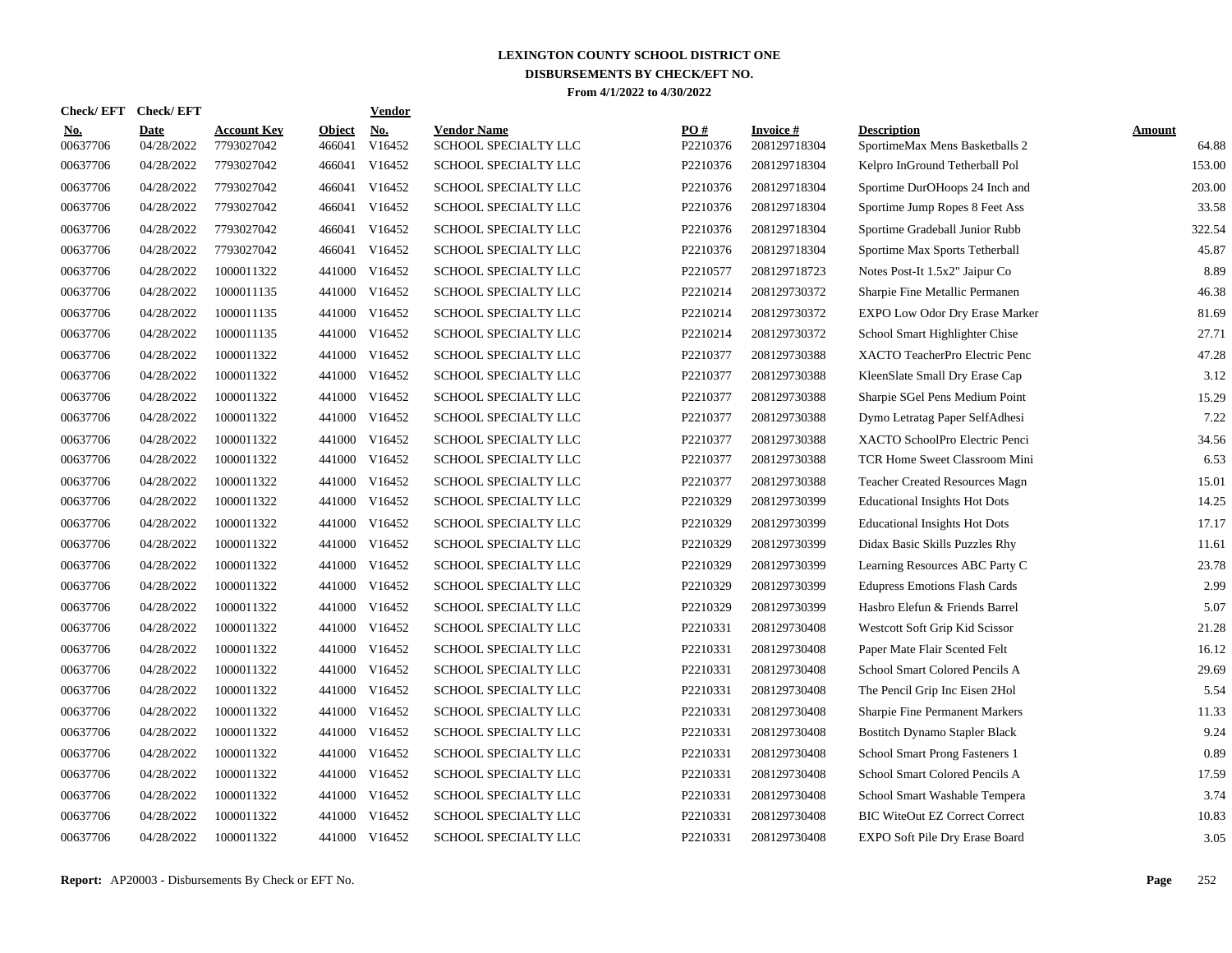| <b>Check/EFT</b>       | <b>Check/EFT</b>          |                                                            |               | <b>Vendor</b>                  |                                              |                      |                                 |                                                                         |               |                |
|------------------------|---------------------------|------------------------------------------------------------|---------------|--------------------------------|----------------------------------------------|----------------------|---------------------------------|-------------------------------------------------------------------------|---------------|----------------|
| <u>No.</u><br>00637706 | <b>Date</b><br>04/28/2022 | <b>Account Key</b><br>1000011322                           | <b>Object</b> | <b>No.</b><br>441000 V16452    | <b>Vendor Name</b><br>SCHOOL SPECIALTY LLC   | PO#<br>P2210331      | <b>Invoice#</b><br>208129730408 | <b>Description</b><br>Scotch 101 Value Masking Tape                     | <b>Amount</b> | 6.10           |
| 00637706               | 04/28/2022                | 1000011322                                                 |               | 441000 V16452                  | SCHOOL SPECIALTY LLC                         | P2210331             | 208129730408                    | Sensational Classroom 6Cup Wir                                          |               | 16.68          |
| 00637706               | 04/28/2022                | 1000011322                                                 |               | 441000 V16452                  | SCHOOL SPECIALTY LLC                         | P2210331             | 208129730408                    | <b>Westcott French Curves Drawing</b>                                   |               | 9.73           |
| 00637706               | 04/28/2022                | 1000011322                                                 |               | 441000 V16452                  | SCHOOL SPECIALTY LLC                         | P2210331             | 208129730408                    | School Smart Adhesive Backed M                                          |               | 5.83           |
| 00637706               | 04/28/2022                | 1000011322                                                 |               | 441000 V16452                  | SCHOOL SPECIALTY LLC                         | P2210331             | 208129730408                    |                                                                         |               | 13.33          |
| 00637706               | 04/28/2022                | 1000011322                                                 |               | 441000 V16452                  | SCHOOL SPECIALTY LLC                         | P2210331             | 208129730408                    | Scotch Dry Erase Removable Tap<br>Barker Creek Moroccan File Fol        |               | 22.79          |
| 00637706               | 04/28/2022                | 1000011322                                                 |               | 441000 V16452                  | SCHOOL SPECIALTY LLC                         | P2210331             | 208129730408                    |                                                                         |               | 2.43           |
| 00637706               | 04/28/2022                | 2022011203                                                 |               | 441000 V16452                  | SCHOOL SPECIALTY LLC                         | P2210850             | 208129731235                    | <b>BIC WiteOut Shake n Squeeze</b><br>Flipside Magnetic Dry Erase Bo    |               | 75.73          |
| 00637706               | 04/28/2022                | 7793027042                                                 |               | 466041 V16452                  | SCHOOL SPECIALTY LLC                         | P2210376             | 208129731254                    |                                                                         |               | 23.91          |
| 00637706               | 04/28/2022                | 9240013903                                                 |               | 441000 V16452                  | SCHOOL SPECIALTY LLC                         | P2209865             | 208129736887                    | Sportime Foam Tennis Trainer B<br>Paper Roll Holder For Wood Eas        |               | 22.22          |
| 00637706               | 04/28/2022                | 9240013903                                                 |               | 441000 V16452                  | SCHOOL SPECIALTY LLC                         | P2206272             | 208129753044                    |                                                                         |               | 464.03         |
| 00637706               | 04/28/2022                | 9240013903                                                 |               | 441000 V16452                  | SCHOOL SPECIALTY LLC                         | P2209865             | 208129758876                    | <b>Childcraft Chalk Spots Seating</b><br>Construction Paper 9x12 Lively |               | 11.45          |
|                        |                           |                                                            |               |                                |                                              |                      |                                 |                                                                         |               |                |
| 00637706<br>00637706   | 04/28/2022<br>04/28/2022  | 1000014142<br>1000014142                                   |               | 441000 V16452<br>441000 V16452 | SCHOOL SPECIALTY LLC<br>SCHOOL SPECIALTY LLC | P2210677<br>P2210677 | 208129784169<br>208129784169    | Mr Sketch Premium Washable Sce                                          |               | 27.81<br>11.53 |
|                        |                           |                                                            |               |                                |                                              |                      |                                 | Mr Sketch Premium Scented Stix                                          |               |                |
| 00637706               | 04/28/2022                | 1000014142                                                 |               | 441000 V16452                  | SCHOOL SPECIALTY LLC                         | P2210735             | 208129784626                    | Yeti in My Spaghetti Hey Get O                                          |               | 16.12          |
| 00637706               | 04/28/2022                | 1000014142                                                 |               | 441000 V16452                  | SCHOOL SPECIALTY LLC                         | P2210735             | 208129784626                    | Array Card Stock Paper 812 x 1                                          |               | 12.09          |
| 00637706               | 04/28/2022                | 1000011342                                                 |               | 441000 V16452                  | SCHOOL SPECIALTY LLC                         | P2210764             | 208129784782                    | Sax Colored Art Paper 9 x 12 I                                          |               | 51.36          |
| 00637706               | 04/28/2022                | 1000011342                                                 |               | 441000 V16452                  | SCHOOL SPECIALTY LLC                         | P2210848             | 208129784793                    | School Smart Zipper Pencil Pou                                          |               | 25.03          |
| 00637706               | 04/28/2022                | 2022011225                                                 |               | 441000 V16452                  | SCHOOL SPECIALTY LLC                         | P2211010             | 208129784837                    | 3M Postit Notes 4 x 6 Inches P                                          |               | 30.94          |
| 00637706               | 04/28/2022                | 2022011225                                                 |               | 441000 V16452                  | SCHOOL SPECIALTY LLC                         | P2211010             | 208129784837                    | Avery Diamond Clear Super Heav                                          |               | 155.04         |
| 00637706               | 04/28/2022                | 2022011225                                                 |               | 441000 V16452                  | SCHOOL SPECIALTY LLC                         | P2211010             | 208129784837                    | Smead 13 Assorted Cut Top Tab                                           |               | 109.72         |
| 00637706               | 04/28/2022                | 1000011225                                                 |               | 441000 V16452                  | SCHOOL SPECIALTY LLC                         | P2210740             | 208129784848                    | Paper Mate Handwriting Mechani                                          |               | 27.77          |
| 00637706               | 04/28/2022                | 1000011325                                                 |               | 441000 V16452                  | SCHOOL SPECIALTY LLC                         | P2210755             | 208129785144                    | Scotch Thermal Laminating Pouc                                          |               | 98.65          |
| 00637706               | 04/28/2022                | 1000011325                                                 |               | 441000 V16452                  | SCHOOL SPECIALTY LLC                         | P2210755             | 208129785144                    | Smead File Folder 13 Top Tab F                                          |               | 83.72          |
| 00637706               | 04/28/2022                | 1000011325                                                 |               | 441000 V16452                  | <b>SCHOOL SPECIALTY LLC</b>                  | P2210755             | 208129785144                    | Smead File Folder 13 Top Tab F                                          |               | 83.72          |
| 00637706               | 04/28/2022                | 1000011325                                                 |               | 441000 V16452                  | SCHOOL SPECIALTY LLC                         | P2210755             | 208129785144                    | Business Source File Folder In                                          |               | 62.57          |
| 00637706               | 04/28/2022                | 1000011325                                                 |               | 441000 V16452                  | SCHOOL SPECIALTY LLC                         | P2210755             | 208129785144                    | Swingline SF 4 Premium Staples                                          |               | 28.84          |
| 00637706               | 04/28/2022                | 1000011325                                                 |               | 441000 V16452                  | SCHOOL SPECIALTY LLC                         | P2210755             | 208129785144                    | Business Source File Folder In                                          |               | 31.29          |
|                        |                           |                                                            |               |                                |                                              |                      |                                 | <b>Check Total</b>                                                      |               | 5,477.13       |
| 00637708               | 04/28/2022                | 6000025647                                                 |               | 446040 V00879                  | SENN BROTHERS INC                            |                      | M66214                          | 047-Centerville ES #2120                                                |               | 899.90         |
| 00637708               | 04/28/2022                | 6000025639                                                 |               | 446040 V00879                  | SENN BROTHERS INC                            |                      | M66219                          | 039-Forts Pond ES #2114                                                 |               | 288.05         |
| 00637708               | 04/28/2022                | 6000025614                                                 |               | 446040 V00879                  | SENN BROTHERS INC                            |                      | M66220                          | 014-Gilbert ES #853                                                     |               | 643.73         |
| 00637708               | 04/28/2022                | 6000025613                                                 |               | 446040 V00879                  | SENN BROTHERS INC                            |                      | M66222                          | 013-Gilbert HS #852                                                     |               | 525.69         |
| 00637708               | 04/28/2022                | 6000025629                                                 |               | 446040 V00879                  | <b>SENN BROTHERS INC</b>                     |                      | M66223                          | 029-Gilbert MS #864                                                     |               | 516.57         |
|                        |                           | <b>Report:</b> AP20003 - Disbursements By Check or EFT No. |               |                                |                                              |                      |                                 |                                                                         | Page          | 253            |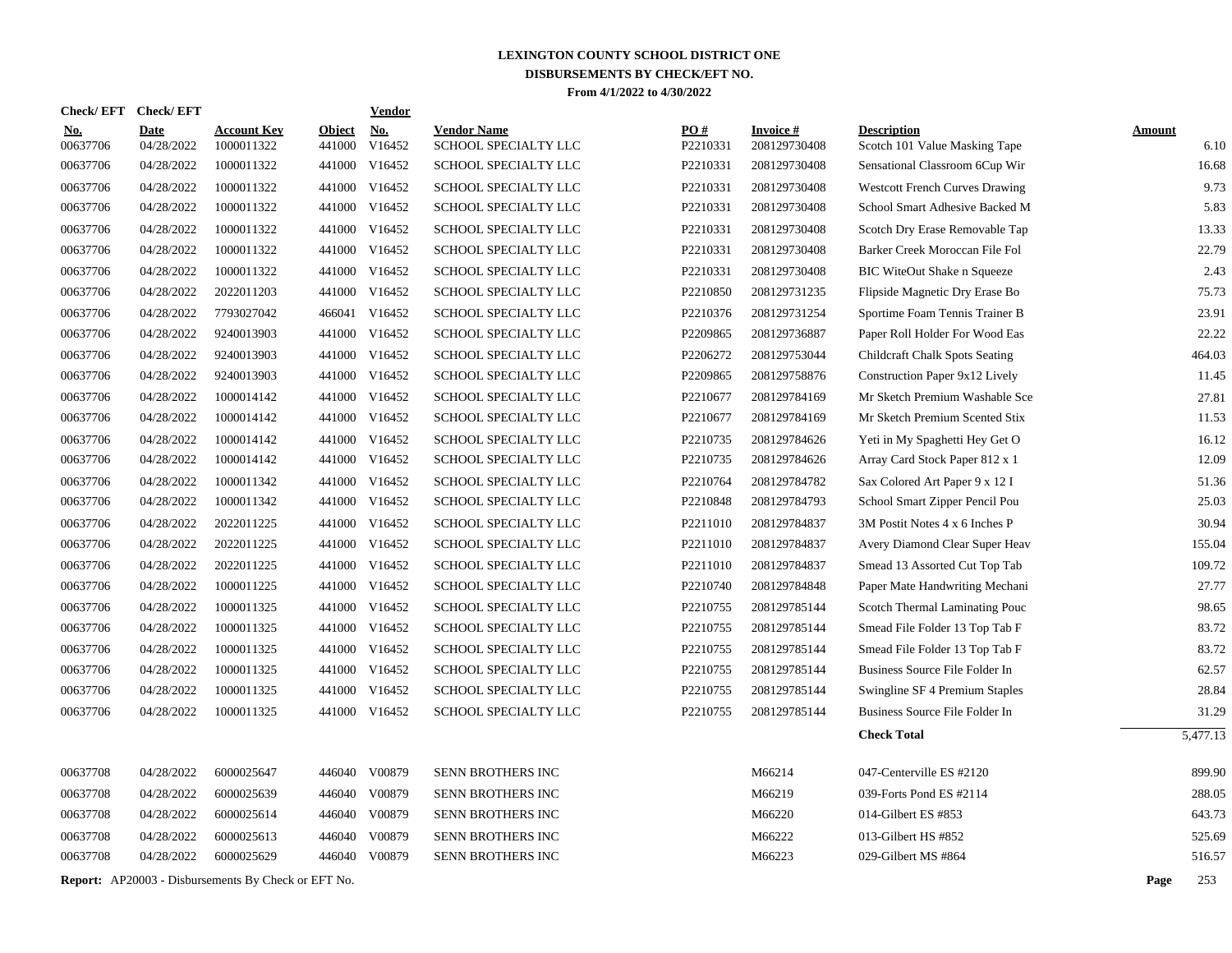|                        | Check/EFT Check/EFT       |                                                            |                         | <u>Vendor</u>        |                                         |          |                           |                                          |               |           |
|------------------------|---------------------------|------------------------------------------------------------|-------------------------|----------------------|-----------------------------------------|----------|---------------------------|------------------------------------------|---------------|-----------|
| <u>No.</u><br>00637708 | <b>Date</b><br>04/28/2022 | <b>Account Key</b><br>6000025616                           | <b>Object</b><br>446040 | <b>No.</b><br>V00879 | <b>Vendor Name</b><br>SENN BROTHERS INC | PO#      | <b>Invoice#</b><br>M66225 | <b>Description</b><br>016-Pelion ES #855 | <b>Amount</b> | 430.50    |
| 00637708               | 04/28/2022                | 6000025615                                                 |                         | 446040 V00879        | SENN BROTHERS INC                       |          | M66226                    | 015-Pelion HS #854                       |               | 340.22    |
| 00637708               | 04/28/2022                | 6000025630                                                 |                         | 446040 V00879        | SENN BROTHERS INC                       |          | M66227                    | 030-Pelion MS #2011                      |               | 349.00    |
| 00637708               | 04/28/2022                | 6000025646                                                 |                         | 446040 V00879        | SENN BROTHERS INC                       |          | M67202                    | 046-Beechwood MS #2119                   |               | 315.05    |
| 00637708               | 04/28/2022                | 6000025638                                                 |                         | 446040 V00879        | <b>SENN BROTHERS INC</b>                |          | M67203                    | 038-Carolina Springs ES #1926            |               | 789.05    |
| 00637708               | 04/28/2022                | 6000025637                                                 |                         | 446040 V00879        | SENN BROTHERS INC                       |          | M67204                    | 037-Carolina Springs MS#1925             |               | 448.40    |
| 00637708               | 04/28/2022                | 6000025645                                                 |                         | 446040 V00879        | <b>SENN BROTHERS INC</b>                |          | M67205                    | 045-Deerfield ES #2118                   |               | 672.05    |
| 00637708               | 04/28/2022                | 6000025631                                                 |                         | 446040 V00879        | <b>SENN BROTHERS INC</b>                |          | M67206                    | 031-Lake Murray ES #1524                 |               | 612.30    |
| 00637708               | 04/28/2022                | 6000025611                                                 | 446040                  | V00879               | <b>SENN BROTHERS INC</b>                |          | M67207                    | 011-Lexington HS #845                    |               | 1.069.20  |
| 00637708               | 04/28/2022                | 6000025640                                                 |                         | 446040 V00879        | SENN BROTHERS INC                       |          | M67208                    | 040-New Providence ES # 2115             |               | 641.90    |
| 00637708               | 04/28/2022                | 6000025635                                                 | 446040                  | V00879               | SENN BROTHERS INC                       |          | M67209                    | 035-Pleasant Hill ES#3220                |               | 644.00    |
| 00637708               | 04/28/2022                | 6000025634                                                 |                         | 446040 V00879        | <b>SENN BROTHERS INC</b>                |          | M67210                    | 034-Pleasant Hill MS #3219               |               | 287.05    |
| 00637708               | 04/28/2022                | 6000025624                                                 | 446040                  | V00879               | <b>SENN BROTHERS INC</b>                |          | M67211                    | 024-Red Bank ES #860                     |               | 534.16    |
| 00637708               | 04/28/2022                | 6000025641                                                 |                         | 446040 V00879        | SENN BROTHERS INC                       |          | M67212                    | 041-Rocky Creek ES # 2116                |               | 800.45    |
| 00637708               | 04/28/2022                | 6000025623                                                 | 446040                  | V00879               | SENN BROTHERS INC                       |          | M67213                    | 023-Saxe Gotha ES #859                   |               | 755.00    |
| 00637708               | 04/28/2022                | 6000025625                                                 |                         | 446040 V00879        | <b>SENN BROTHERS INC</b>                |          | M67214                    | 025-White Knoll ES #861                  |               | 786.07    |
| 00637708               | 04/28/2022                | 6000025627                                                 | 446040                  | V00879               | <b>SENN BROTHERS INC</b>                |          | M67215                    | 027-White Knoll HS #1791                 |               | 884.75    |
| 00637708               | 04/28/2022                | 6000025626                                                 | 446040                  | V00879               | SENN BROTHERS INC                       |          | M67216                    | 026-White Knoll MS #862                  |               | 385.81    |
| 00637708               | 04/28/2022                | 6000025620                                                 | 446040                  | V00879               | SENN BROTHERS INC                       |          | M67217                    | 020-Lexington MS #857                    |               | 300.20    |
| 00637708               | 04/28/2022                | 6000025612                                                 | 446040                  | V00879               | SENN BROTHERS INC                       |          | M67218                    | 012-Lexington ES #851                    |               | 802.46    |
| 00637708               | 04/28/2022                | 6000025619                                                 | 446040                  | V00879               | <b>SENN BROTHERS INC</b>                |          | M67219                    | 019-AES #856                             |               | 48.15     |
| 00637708               | 04/28/2022                | 6000025642                                                 |                         | 446040 V00879        | SENN BROTHERS INC                       |          | M67569                    | 042-Meadow Glen ES # 2117                |               | 760.75    |
| 00637708               | 04/28/2022                | 6000025643                                                 | 446040                  | V00879               | SENN BROTHERS INC                       |          | M67570                    | 043-Meadow Glen MS #52912                |               | 125.35    |
| 00637708               | 04/28/2022                | 6000025628                                                 |                         | 446040 V00879        | SENN BROTHERS INC                       |          | M67571                    | 028-Midway ES #863                       |               | 448.11    |
| 00637708               | 04/28/2022                | 6000025644                                                 | 446040                  | V00879               | SENN BROTHERS INC                       |          | M67575                    | 044-River Bluff HS #1311                 |               | 675.40    |
| 00637708               | 04/28/2022                | 6000025622                                                 |                         | 446040 V00879        | SENN BROTHERS INC                       |          | M67599                    | 022-Oak Grove ES #858                    |               | 284.35    |
|                        |                           |                                                            |                         |                      |                                         |          |                           | <b>Check Total</b>                       |               | 17,063.67 |
| 00637709               | 04/28/2022                | 7802078044                                                 |                         | 466034 V17243        | <b>SHIVERS, SINJIN</b>                  |          |                           | BSOCCER/NFORD/BOYS SOCCER VS NATION FORD |               | 73.70     |
|                        |                           |                                                            |                         |                      |                                         |          |                           | <b>Check Total</b>                       |               | 73.70     |
| 00637710               | 04/28/2022                | 1000025408                                                 |                         | 441020 V13230        | SMITH AND JONES JANITORIAL SUP          | P2210192 | 217024                    | <b>GLASS CLEANER</b>                     |               | 27.86     |
| 00637710               | 04/28/2022                | 1000025408                                                 |                         | 441020 V13230        | SMITH AND JONES JANITORIAL SUP          | P2210192 | 217024                    | HUSKI CREAM CLEANER                      |               | 28.89     |
| 00637710               | 04/28/2022                | 1000025408                                                 |                         | 441020 V13230        | SMITH AND JONES JANITORIAL SUP          | P2210192 | 217024                    | WHITE PEARL HAND SOAP                    |               | 32.53     |
| 00637710               | 04/28/2022                | 1000025407                                                 |                         | 441020 V13230        | SMITH AND JONES JANITORIAL SUP          | P2210861 | 217026                    | <b>SPEEDIKLEEN</b>                       |               | 11.24     |
|                        |                           |                                                            |                         |                      |                                         |          |                           |                                          |               |           |
|                        |                           | <b>Report:</b> AP20003 - Disbursements By Check or EFT No. |                         |                      |                                         |          |                           |                                          | Page          | 254       |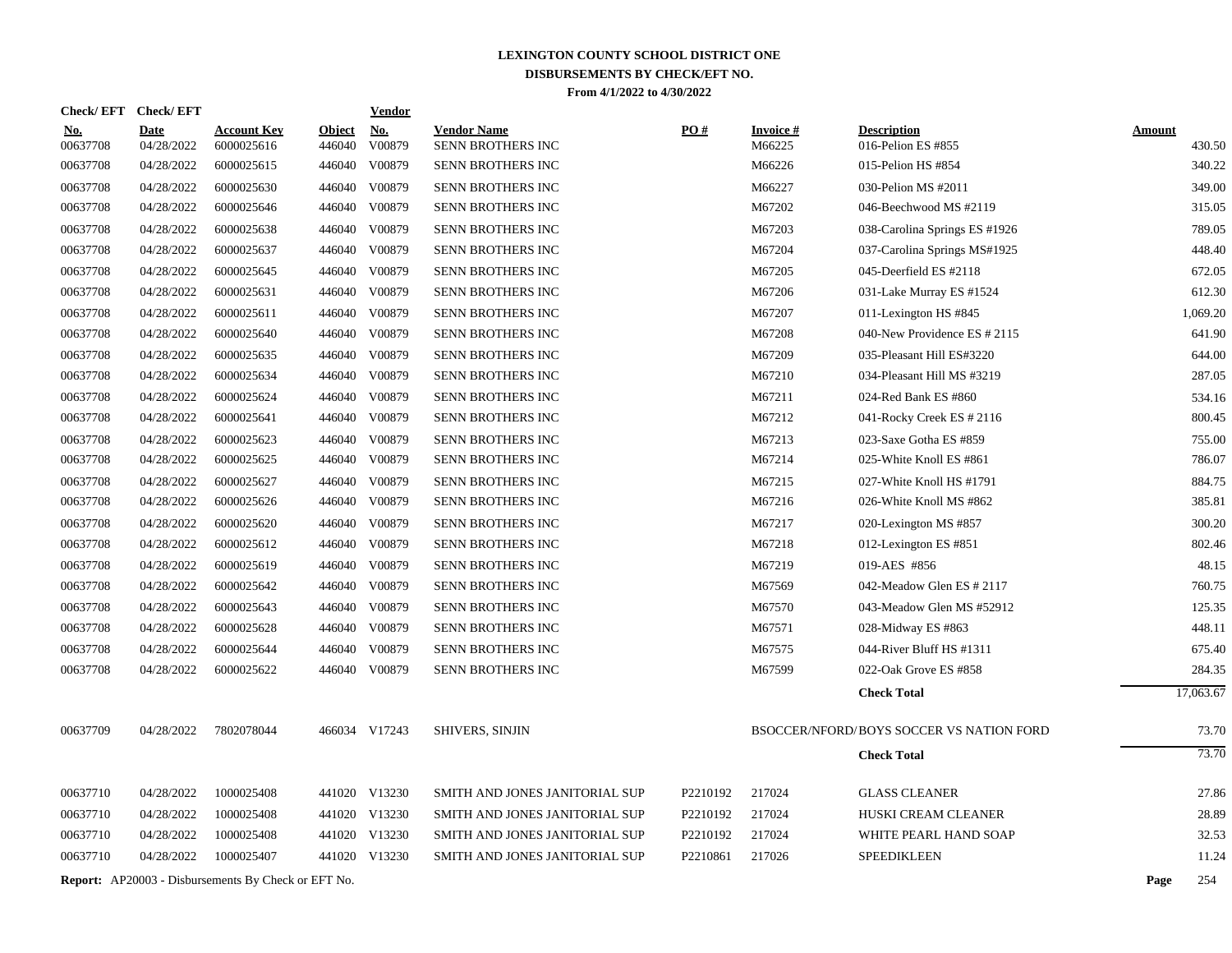# **LEXINGTON COUNTY SCHOOL DISTRICT ONE DISBURSEMENTS BY CHECK/EFT NO.**

**From 4/1/2022 to 4/30/2022**

| <b>Check/EFT</b>       | <b>Check/EFT</b>          |                                                            |               | <u>Vendor</u>               |                                                      |                 |                           |                                              |               |          |
|------------------------|---------------------------|------------------------------------------------------------|---------------|-----------------------------|------------------------------------------------------|-----------------|---------------------------|----------------------------------------------|---------------|----------|
| <u>No.</u><br>00637710 | <b>Date</b><br>04/28/2022 | <u>Account Key</u><br>1000025407                           | <b>Object</b> | <b>No.</b><br>441020 V13230 | <b>Vendor Name</b><br>SMITH AND JONES JANITORIAL SUP | PO#<br>P2210861 | <b>Invoice#</b><br>217026 | <b>Description</b><br>ANTIBACTERIAL BAG SOAP | <b>Amount</b> | 208.65   |
|                        |                           |                                                            |               |                             |                                                      |                 |                           | <b>Check Total</b>                           |               | 309.17   |
| 00637711               | 04/28/2022                | 7887075044                                                 |               | 466034 V10196               | SNYDER, MICHAEL                                      |                 |                           | SBALL/DFORK/4/2 SBALL VS D FORK              |               | 97.00    |
|                        |                           |                                                            |               |                             |                                                      |                 |                           | <b>Check Total</b>                           |               | 97.00    |
| 00637712               | 04/28/2022                | 7802070027                                                 |               | 466034 V16648               | SULLIVAN, SCOTT                                      |                 | VBAS.WK.4.22.202 OFFICIAL |                                              |               | 96.50    |
|                        |                           |                                                            |               |                             |                                                      |                 |                           | <b>Check Total</b>                           |               | 96.50    |
| 00637713               | 04/28/2022                | 5313025334                                                 |               | 453000 V12716               | SURVEY AND MAPPING SERVICES OF                       | P2207378        | 22004                     | Topographical survey for PHMS                |               | 1,834.00 |
| 00637713               | 04/28/2022                | 5734025334                                                 |               | 453000 V12716               | SURVEY AND MAPPING SERVICES OF                       | P2207378        | 22004                     | Topographical survey for PHMS                |               | 1,833.00 |
| 00637713               | 04/28/2022                | 5735025335                                                 |               | 453000 V12716               | SURVEY AND MAPPING SERVICES OF                       | P2207378        | 22004                     | Topographical survey for PHES                |               | 1,833.00 |
|                        |                           |                                                            |               |                             |                                                      |                 |                           | <b>Check Total</b>                           |               | 5,500.00 |
| 00637714               | 04/28/2022                | 7887073013                                                 |               | 466099 V00137               | T AND T SPORTS                                       | P2210797        | 422-001                   | <b>Black Dame Shoes BBT</b>                  |               | 145.52   |
| 00637714               | 04/28/2022                | 7887078013                                                 |               | 466099 V00137               | T AND T SPORTS                                       | P2210797        | 422-001                   | White Metro V OTC Socks BSO                  |               | 282.48   |
| 00637714               | 04/28/2022                | 7887078013                                                 | 466099        | V00137                      | T AND T SPORTS                                       | P2210797        | 422-001                   | Set of 6 Training Poles BSO                  |               | 90.95    |
| 00637714               | 04/28/2022                | 7887078013                                                 |               | 466099 V00137               | <b>T AND T SPORTS</b>                                | P2210797        | 422-001                   | Predator Match Goal Keeper Glo               |               | 102.72   |
| 00637714               | 04/28/2022                | 7887078013                                                 | 466099        | V00137                      | T AND T SPORTS                                       | P2210797        | 422-001                   | Shipping                                     |               | 53.50    |
| 00637714               | 04/28/2022                | 7802074015                                                 | 466041        | V00137                      | T AND T SPORTS                                       | P2211208        | 422-002                   | WHITE BASEBALL PANTS                         |               | 995.10   |
| 00637714               | 04/28/2022                | 7802074015                                                 | 466041        | V00137                      | T AND T SPORTS                                       | P2211208        | 422-002                   | FILL IN BASEBALL UNIFORM                     |               | 697.64   |
| 00637714               | 04/28/2022                | 7802074015                                                 | 466041        | V00137                      | T AND T SPORTS                                       | P2211208        | 422-002                   | <b>SHIPPING</b>                              |               | 42.80    |
|                        |                           |                                                            |               |                             |                                                      |                 |                           | <b>Check Total</b>                           |               | 2,410.71 |
| 00637715               | 04/28/2022                | 7975027021                                                 |               | 466041 V00183               | THE BURMAX CO INC                                    | P2209334        | 1075446-01                | CHEMICAL PROOF EXPRESSIONS AP                |               | 10.47    |
|                        |                           |                                                            |               |                             |                                                      |                 |                           | <b>Check Total</b>                           |               | 10.47    |
| 00637716               | 04/28/2022                | 2022011203                                                 |               | 441000 V01584               | THE READING WAREHOUSE INC                            | P2211220        | 217807                    | <b>Guided Math Workstations</b>              |               | 15.56    |
| 00637716               | 04/28/2022                | 2022011203                                                 |               | 441000 V01584               | THE READING WAREHOUSE INC                            | P2211220        | 217807                    | Shipping                                     |               | 4.28     |
|                        |                           |                                                            |               |                             |                                                      |                 |                           | <b>Check Total</b>                           |               | 19.84    |
| 00637717               | 04/28/2022                | 7802070027                                                 |               | 466034 V15710               | TINKER, DANEILYA                                     |                 | WMSC.WK.4.19.20 OFFICIAL  |                                              |               | 64.70    |
|                        |                           |                                                            |               |                             |                                                      |                 |                           | <b>Check Total</b>                           |               | 64.70    |
| 00637718               | 04/28/2022                | 1000014503                                                 |               | 433200 EXXXXX               | Employee                                             |                 | 03.07.04.08.22            | <b>Homebound Services</b>                    |               | 34.98    |
|                        |                           | <b>Report:</b> AP20003 - Disbursements By Check or EFT No. |               |                             |                                                      |                 |                           |                                              | Page          | 255      |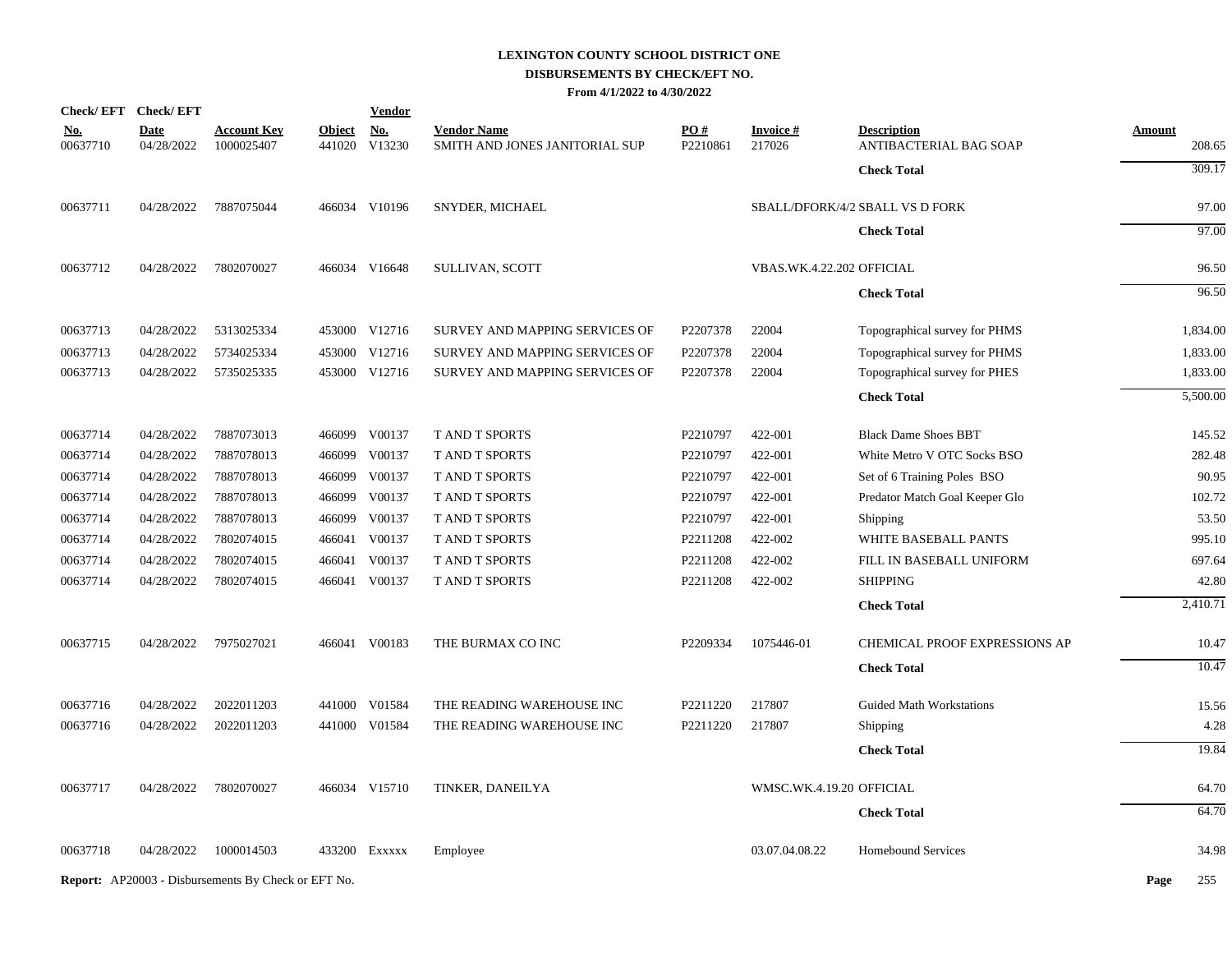| Check/EFT Check/EFT |             |                    |               | <b>Vendor</b> |                      |          |                 |                                |               |
|---------------------|-------------|--------------------|---------------|---------------|----------------------|----------|-----------------|--------------------------------|---------------|
| <u>No.</u>          | <b>Date</b> | <b>Account Key</b> | <b>Object</b> | <b>No.</b>    | <b>Vendor Name</b>   | PO#      | <b>Invoice#</b> | <b>Description</b>             | <b>Amount</b> |
|                     |             |                    |               |               |                      |          |                 | <b>Check Total</b>             | 34.98         |
| 00637719            | 04/28/2022  | 1000011411         |               | 441000 V01893 | <b>ULINE</b>         | P2210712 | 147142193       | Standard Carpet mat - 4' X 8', | 552.10        |
| 00637719            | 04/28/2022  | 1000011411         |               | 441000 V01893 | <b>ULINE</b>         | P2210712 | 147142193       | Shipping                       | 58.70         |
|                     |             |                    |               |               |                      |          |                 | <b>Check Total</b>             | 610.80        |
| 00637720            | 04/28/2022  | 7802070027         |               | 466041 V12916 | <b>US AWARDS INC</b> | P2209108 | <b>INV72738</b> | 6" letter WK Varsity Navy Chen | 576.00        |
| 00637720            | 04/28/2022  | 7802070027         |               | 466041 V12916 | US AWARDS INC        | P2209108 | <b>INV72738</b> | freight                        | 27.66         |
|                     |             |                    |               |               |                      |          |                 | <b>Check Total</b>             | 603.66        |
| 00637723            | 04/28/2022  | 6000025635         |               | 441000 V00079 | <b>US FOODS</b>      |          | 2996675         | 035-Pleasant Hill ES cust #108 | $-10.90$      |
| 00637723            | 04/28/2022  | 6000025634         |               | 441000 V00079 | <b>US FOODS</b>      |          | 2996774         | 034-Pleasant Hill MS cust #908 | $-53.41$      |
| 00637723            | 04/28/2022  | 6000025624         |               | 446010 V00079 | <b>US FOODS</b>      |          | 618281          | 024-Red Bank ES cust #2083831  | 4,228.45      |
| 00637723            | 04/28/2022  | 6000025623         |               | 446010 V00079 | <b>US FOODS</b>      |          | 618282          | 023-Saxe Gotha ES cust #308383 | 3,396.34      |
| 00637723            | 04/28/2022  | 6000025625         |               | 446010 V00079 | <b>US FOODS</b>      |          | 618283          | 025-White Knoll ES cust #70839 | 4,373.57      |
| 00637723            | 04/28/2022  | 6000025637         |               | 446010 V00079 | <b>US FOODS</b>      |          | 618284          | 037-Carolina Springs MS cust # | 5,623.98      |
| 00637723            | 04/28/2022  | 6000025626         |               | 446010 V00079 | <b>US FOODS</b>      |          | 618285          | 026-White Knoll MS cust #80839 | 3,462.93      |
| 00637723            | 04/28/2022  | 6000025638         |               | 446010 V00079 | <b>US FOODS</b>      |          | 618286          | 038-Carolina Springs ES cust # | 5,453.17      |
| 00637723            | 04/28/2022  | 6000025627         |               | 446010 V00079 | US FOODS             |          | 618287          | 027-White Knoll HS cust #90839 | 6,815.29      |
| 00637723            | 04/28/2022  | 6000025624         |               | 441000 V00079 | US FOODS             |          | 618288          | 024-Red Bank ES cust #2083831  | 522.34        |
| 00637723            | 04/28/2022  | 6000025623         |               | 441000 V00079 | <b>US FOODS</b>      |          | 618289          | 023-Saxe Gotha ES cust #308383 | 176.28        |
| 00637723            | 04/28/2022  | 6000025625         |               | 441000 V00079 | US FOODS             |          | 618290          | 025-White Knoll ES cust #70839 | 900.22        |
| 00637723            | 04/28/2022  | 6000025637         |               | 441000 V00079 | US FOODS             |          | 618291          | 037-Carolina Springs MS cust # | 122.75        |
| 00637723            | 04/28/2022  | 6000025626         |               | 441000 V00079 | US FOODS             |          | 618292          | 026-White Knoll MS cust #80839 | 690.28        |
| 00637723            | 04/28/2022  | 6000025638         | 441000        | V00079        | <b>US FOODS</b>      |          | 618293          | 038-Carolina Springs ES cust # | 549.24        |
| 00637723            | 04/28/2022  | 6000025627         | 441000        | V00079        | US FOODS             |          | 618294          | 027-White Knoll HS cust #90839 | 892.49        |
| 00637723            | 04/28/2022  | 6000025626         |               | 446200 V00079 | US FOODS             |          | 618295          | 026-White Knoll MS cust #80839 | 8.00          |
| 00637723            | 04/28/2022  | 6000025613         |               | 446010 V00079 | <b>US FOODS</b>      |          | 618314          | 013-Gilbert HS cust #40837809  | 3,984.94      |
| 00637723            | 04/28/2022  | 6000025647         |               | 446010 V00079 | <b>US FOODS</b>      |          | 618315          | 047-Centerville ES cust #41421 | 3,948.43      |
| 00637723            | 04/28/2022  | 6000025614         |               | 446010 V00079 | <b>US FOODS</b>      |          | 618316          | 014-Gilbert ES cust 70837802   | 2,309.96      |
| 00637723            | 04/28/2022  | 6000025629         |               | 446010 V00079 | <b>US FOODS</b>      |          | 618318          | 029-Gilbert MS cust #60837804  | 4,273.84      |
| 00637723            | 04/28/2022  | 6000025613         |               | 441000 V00079 | <b>US FOODS</b>      |          | 618319          | 013-Gilbert HS cust #40837809  | 112.93        |
| 00637723            | 04/28/2022  | 6000025647         |               | 441000 V00079 | <b>US FOODS</b>      |          | 618320          | 047-Centerville #41421348      | 235.77        |
| 00637723            | 04/28/2022  | 6000025614         |               | 441000 V00079 | <b>US FOODS</b>      |          | 618321          | 014-Gilbert ES cust #70837802  | 122.75        |
| 00637723            | 04/28/2022  | 6000025629         |               | 441000 V00079 | <b>US FOODS</b>      |          | 618322          | 029-Gilbert MS cust #60837804  | 431.24        |
|                     |             |                    |               |               |                      |          |                 |                                |               |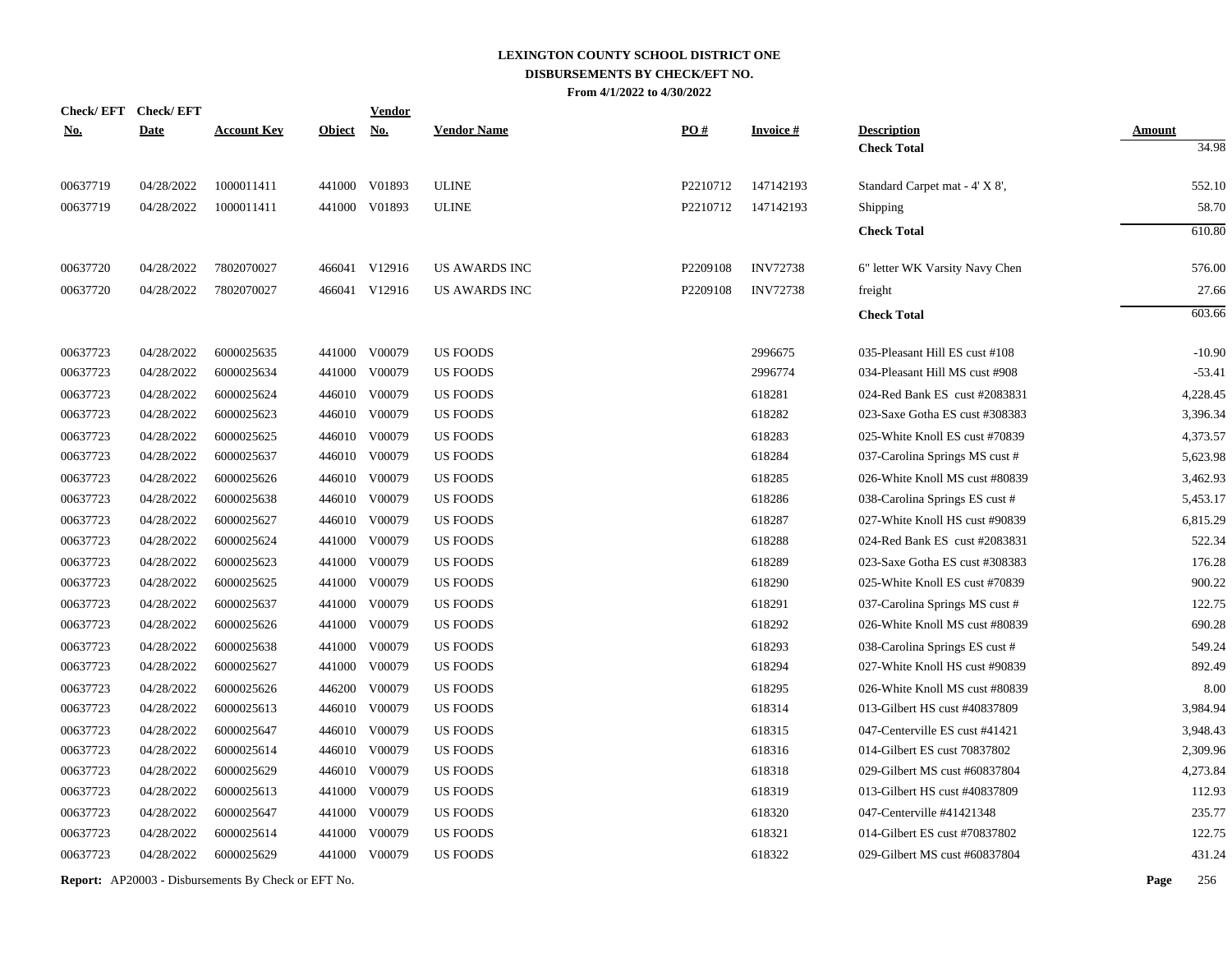| <u>No.</u><br>00637723 | <b>Date</b><br>04/28/2022 | <b>Account Key</b><br>6000025616 | <b>Object</b><br>441000 | <u>No.</u><br>V00079 | <b>Vendor Name</b><br><b>US FOODS</b> | $\underline{PO#}$ | <b>Invoice#</b><br>618363 | <b>Description</b><br>016-Pelion ES cust #10838290 | <b>Amount</b><br>86.38 |
|------------------------|---------------------------|----------------------------------|-------------------------|----------------------|---------------------------------------|-------------------|---------------------------|----------------------------------------------------|------------------------|
| 00637723               | 04/28/2022                | 6000025612                       | 446010                  | V00079               | <b>US FOODS</b>                       |                   | 618476                    | 012-Lexington EScust #40838088                     | 4,738.12               |
| 00637723               | 04/28/2022                | 6000025620                       | 446010                  | V00079               | <b>US FOODS</b>                       |                   | 618477                    | 020-Lexington MS cust #6083808                     | 2,151.43               |
| 00637723               | 04/28/2022                | 6000025612                       | 441000                  | V00079               | <b>US FOODS</b>                       |                   | 618478                    | 012-Lexington EScust #40838088                     | 56.68                  |
| 00637723               | 04/28/2022                | 6000025620                       |                         | 441000 V00079        | <b>US FOODS</b>                       |                   | 618479                    | 020-Lexington MS cust #6083808                     | 93.46                  |
| 00637723               | 04/28/2022                | 6000025631                       |                         | 446010 V00079        | <b>US FOODS</b>                       |                   | 618487                    | 031-Lake Murray ES cust #30838                     | 2,928.24               |
| 00637723               | 04/28/2022                | 6000025631                       |                         | 441000 V00079        | <b>US FOODS</b>                       |                   | 618488                    | 031-Lake Murray ES cust #30838                     | 500.24                 |
| 00637723               | 04/28/2022                | 6000025616                       |                         | 446010 V00079        | <b>US FOODS</b>                       |                   | 618631                    | 016-Pelion ES cust #10838290                       | 4,979.26               |
| 00637723               | 04/28/2022                | 6000025639                       |                         | 446010 V00079        | <b>US FOODS</b>                       |                   | 618633                    | 039-Forts Pond ES cust #208378                     | 440.36                 |
| 00637723               | 04/28/2022                | 6000025639                       |                         | 446016 V00079        | <b>US FOODS</b>                       |                   | 618634                    | 039-Forts Pond ES cust #208378                     | 209.15                 |
| 00637723               | 04/28/2022                | 6000025615                       |                         | 446010 V00079        | <b>US FOODS</b>                       |                   | 618635                    | 015-Pelion HS cust #60838307                       | 4,152.90               |
| 00637723               | 04/28/2022                | 6000025639                       |                         | 441060 V00079        | <b>US FOODS</b>                       |                   | 618637                    | 039-Forts Pond ES cust #208378                     | 189.92                 |
| 00637723               | 04/28/2022                | 6000025639                       | 441000                  | V00079               | <b>US FOODS</b>                       |                   | 618638                    | 039-Forts Pond ES cust #208378                     | 326.39                 |
| 00637723               | 04/28/2022                | 6000025615                       | 441000                  | V00079               | <b>US FOODS</b>                       |                   | 618639                    | 015-Pelion HS cust #60838307                       | 108.24                 |
| 00637723               | 04/28/2022                | 6000025630                       |                         | 446010 V00079        | <b>US FOODS</b>                       |                   | 618640                    | 030-Pelion MS cust #90838301                       | 265.65                 |
| 00637723               | 04/28/2022                | 6000025630                       |                         | 446010 V00079        | <b>US FOODS</b>                       |                   | 618641                    | 030-Pelion MS cust #90838301                       | 531.31                 |
| 00637723               | 04/28/2022                | 6000025635                       |                         | 446010 V00079        | <b>US FOODS</b>                       |                   | 618649                    | 035-Pleasant Hill ES cust #108                     | 5,273.26               |
| 00637723               | 04/28/2022                | 6000025645                       |                         | 446010 V00079        | <b>US FOODS</b>                       |                   | 618650                    | 045-Deerfield ES cust #4083399                     | 3,626.78               |
| 00637723               | 04/28/2022                | 6000025641                       |                         | 446010 V00079        | <b>US FOODS</b>                       |                   | 618651                    | 041-Rocky Creek ES cust #30880                     | 2,218.94               |
| 00637723               | 04/28/2022                | 6000025611                       |                         | 446010 V00079        | <b>US FOODS</b>                       |                   | 618652                    | 011-Lexington HS cust #7083808                     | 8,146.56               |
| 00637723               | 04/28/2022                | 6000025634                       |                         | 446010 V00079        | <b>US FOODS</b>                       |                   | 618653                    | 034-Pleasant Hill MS cust #908                     | 3,068.24               |
| 00637723               | 04/28/2022                | 6000025646                       |                         | 446010 V00079        | <b>US FOODS</b>                       |                   | 618654                    | 046-Beechwood MS cust #9134117                     | 2,103.87               |
| 00637723               | 04/28/2022                | 6000025635                       | 441000                  | V00079               | US FOODS                              |                   | 618655                    | 035-Pleasant Hill ES cust #108                     | 301.36                 |
| 00637723               | 04/28/2022                | 6000025645                       |                         | 441000 V00079        | <b>US FOODS</b>                       |                   | 618656                    | 045-Deerfield ES #40833998                         | 582.78                 |
| 00637723               | 04/28/2022                | 6000025641                       | 441000                  | V00079               | <b>US FOODS</b>                       |                   | 618657                    | 041-Rocky Creek ES cust #30880                     | 637.81                 |
| 00637723               | 04/28/2022                | 6000025611                       | 441000                  | V00079               | <b>US FOODS</b>                       |                   | 618658                    | 011-Lexington HS cust #7083808                     | 350.27                 |
| 00637723               | 04/28/2022                | 6000025634                       | 441000                  | V00079               | <b>US FOODS</b>                       |                   | 618659                    | 034-Pleasant Hill MS cust #908                     | 304.70                 |
| 00637723               | 04/28/2022                | 6000025646                       | 441000                  | V00079               | <b>US FOODS</b>                       |                   | 618660                    | 046-Beechwood MS #91341172                         | 86.69                  |
| 00637723               | 04/28/2022                | 6000025640                       |                         | 446010 V00079        | <b>US FOODS</b>                       |                   | 618713                    | 040-New Providence ES cust #20                     | 4,219.49               |
| 00637723               | 04/28/2022                | 6000025642                       |                         | 446010 V00079        | US FOODS                              |                   | 618714                    | 042-Meadow Glen ES cust #20915                     | 2,762.31               |
| 00637723               | 04/28/2022                | 6000025643                       |                         | 446010 V00079        | <b>US FOODS</b>                       |                   | 618715                    | 043-Meadow Glen MS cust #30978                     | 4,067.98               |
| 00637723               | 04/28/2022                | 6000025628                       |                         | 446010 V00079        | <b>US FOODS</b>                       |                   | 618716                    | 028-Midway ES cust #80838089                       | 3,869.69               |
| 00637723               | 04/28/2022                | 6000025622                       |                         | 446010 V00079        | <b>US FOODS</b>                       |                   | 618717                    | 022-Oak Grove ES cust #8083830                     | 3,595.79               |
| 00637723               | 04/28/2022                | 6000025642                       |                         | 441000 V00079        | <b>US FOODS</b>                       |                   | 618718                    | 042-Meadow Glen ES cust #20915                     | 469.52                 |

**Check/ EFT Vendor Check/ EFT**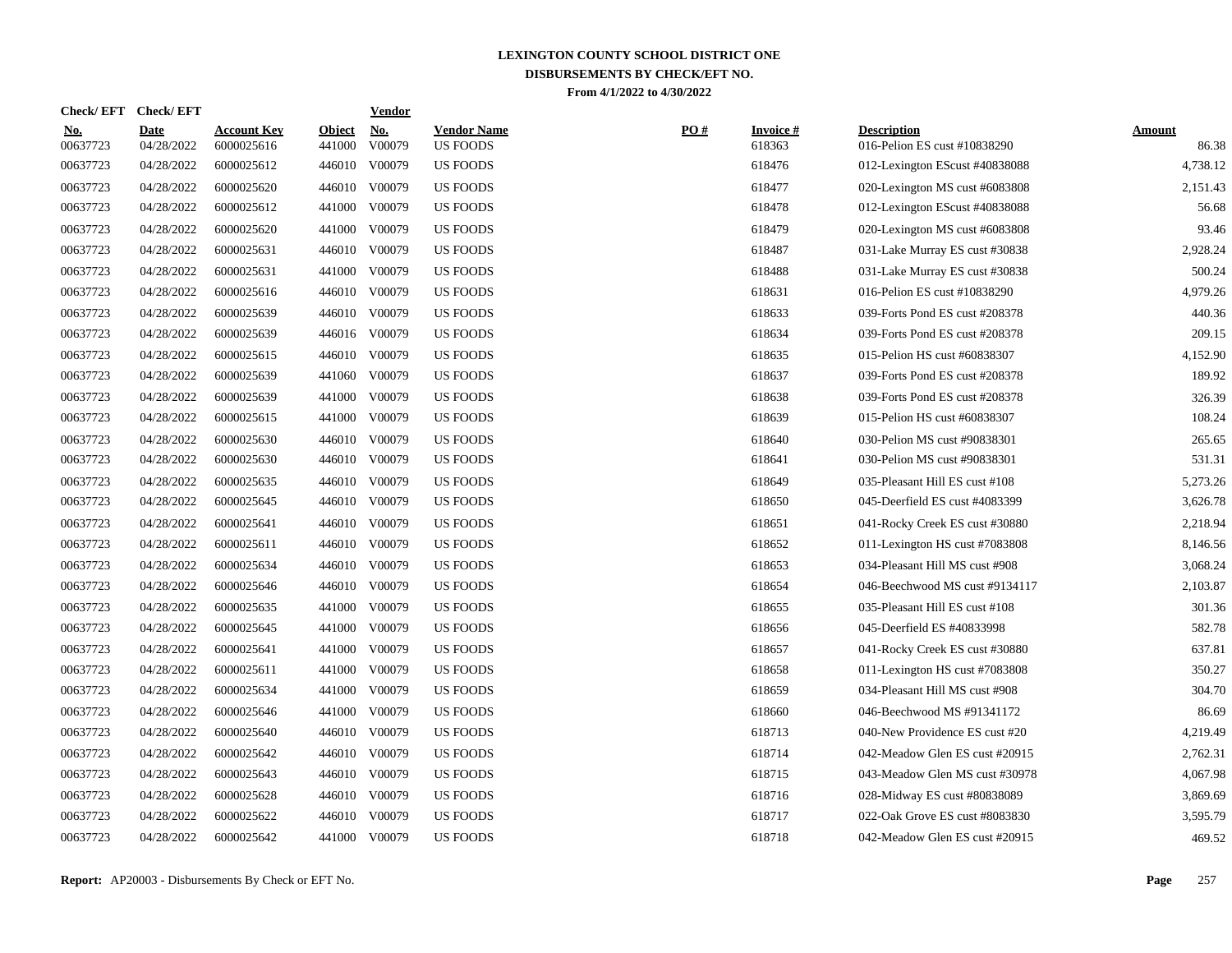|                        | Check/EFT Check/EFT       |                                                            |                         | <b>Vendor</b> |                                       |          |                                    |                                                      |                         |
|------------------------|---------------------------|------------------------------------------------------------|-------------------------|---------------|---------------------------------------|----------|------------------------------------|------------------------------------------------------|-------------------------|
| <u>No.</u><br>00637723 | <b>Date</b><br>04/28/2022 | <b>Account Key</b><br>6000025643                           | <b>Object</b><br>441000 | No.<br>V00079 | <b>Vendor Name</b><br><b>US FOODS</b> | PO#      | <b>Invoice</b> $#$<br>618719       | <b>Description</b><br>043-Meadow Glen MS cust #30978 | <b>Amount</b><br>240.75 |
| 00637723               | 04/28/2022                | 6000025628                                                 |                         | 441000 V00079 | <b>US FOODS</b>                       |          | 618720                             | 028-Midway ES cust #80838089                         | 200.90                  |
| 00637723               | 04/28/2022                | 6000025622                                                 |                         | 441000 V00079 | <b>US FOODS</b>                       |          | 618721                             | 022-Oak Grove ES cust #8083830                       | 587.63                  |
| 00637723               | 04/28/2022                | 6000025644                                                 |                         | 446010 V00079 | <b>US FOODS</b>                       |          | 618782                             | 044-River Bluff HS Cust #7104                        | 6,531.00                |
| 00637723               | 04/28/2022                | 6000025644                                                 |                         | 441000 V00079 | <b>US FOODS</b>                       |          | 618783                             | 044-River Bluff HS Cust #7104                        | 699.04                  |
| 00637723               | 04/28/2022                | 6000025619                                                 |                         | 446010 V00079 | <b>US FOODS</b>                       |          | 661492                             | 019-AES Cust #50838085                               | 475.46                  |
|                        |                           |                                                            |                         |               |                                       |          |                                    | <b>Check Total</b>                                   | 128,749.43              |
|                        |                           |                                                            |                         |               |                                       |          |                                    |                                                      |                         |
| 00637724               | 04/28/2022                | 1000022403                                                 |                         | 439500 V16563 | VERBATIM LANGUAGE SERVICES INC        | P2202776 | 10616                              | Onsite Interpreting: Hourly co                       | 134.56                  |
| 00637724               | 04/28/2022                | 1000022403                                                 |                         | 439500 V16563 | <b>VERBATIM LANGUAGE SERVICES INC</b> | P2202776 | 10616                              | Mileage for Interpreter Travel                       | 29.84                   |
| 00637724               | 04/28/2022                | 1000022403                                                 |                         | 439500 V16563 | VERBATIM LANGUAGE SERVICES INC        | P2202776 | 10935                              | Onsite Interpreting: Hourly co                       | 134.56                  |
|                        |                           |                                                            |                         |               |                                       |          |                                    | <b>Check Total</b>                                   | 298.96                  |
| 00637725               | 04/28/2022                | 1000025408                                                 |                         | 441020 V00189 | <b>WW GRAINGER</b>                    | P2210181 | 9265203696                         | PAPER TOWEL ROLL(30)                                 | 45.73                   |
| 00637725               | 04/28/2022                | 1000025414                                                 |                         | 441020 V00189 | <b>WW GRAINGER</b>                    | P2210794 | 9266798918                         | <b>GES</b> - Fuse Block                              | 23.56                   |
|                        |                           |                                                            |                         |               |                                       |          |                                    | <b>Check Total</b>                                   | 69.29                   |
| 00637726               | 04/28/2022                | 7744019011                                                 |                         | 466041 V14086 | WARDS NATURAL SCIENCE EST LLC         | P2210215 | 8808009793                         | Pure Preserved Cow Eyes, 10/pk                       | 92.65                   |
| 00637726               | 04/28/2022                | 7744019011                                                 |                         | 466041 V14086 | WARDS NATURAL SCIENCE EST LLC         | P2210215 | 8808009793                         | Sheep Heart w/out Pericardium,                       | 152.66                  |
|                        |                           |                                                            |                         |               |                                       |          |                                    | <b>Check Total</b>                                   | 245.31                  |
| 00637727               | 04/28/2022                | 7887075044                                                 |                         | 466034 V02841 | WERTS IV, JOHN                        |          |                                    | SBALL/DFORK/4/2 SBALL VS D FORK                      | 99.70                   |
|                        |                           |                                                            |                         |               |                                       |          |                                    | <b>Check Total</b>                                   | 99.70                   |
| 00637728               | 04/28/2022                | 7802074044                                                 |                         | 466034 V15593 | WIMBERLY, KEVIN P                     |          |                                    | <b>BBASE/CHAPIN/4/ B BASE VS CHAPIN</b>              | 136.20                  |
| 00637728               | 04/28/2022                | 7802074013                                                 |                         | 466034 V15593 | WIMBERLY, KEVIN P                     |          | VBAS.GI.04.22.22 Athletic Official |                                                      | 88.40                   |
|                        |                           |                                                            |                         |               |                                       |          |                                    | <b>Check Total</b>                                   | 224.60                  |
| 00637729               | 04/28/2022                | 7802074044                                                 |                         | 466034 V02659 | WOODRING, JIM                         |          |                                    | <b>VBASE/CHAPIN/4/ V BASE VS CHAPIN</b>              | 74.00                   |
|                        |                           |                                                            |                         |               |                                       |          |                                    | <b>Check Total</b>                                   | 74.00                   |
| 00637730               | 04/28/2022                | 7802070027                                                 |                         | 466034 V10184 | WOODRING, STEVE                       |          | BJBA.WK.4.21.202 OFFICIAL          |                                                      | 165.50                  |
|                        |                           |                                                            |                         |               |                                       |          |                                    | <b>Check Total</b>                                   | 165.50                  |
| 00637731               | 04/28/2022                | 7887082044                                                 |                         | 466064 V01732 | SC ATHLETIC COACHES ASSOCIATIO        | P2211507 | P2211507.RBH                       | ENTRY FEE NORTH                                      | 100.00                  |
|                        |                           | <b>Report:</b> AP20003 - Disbursements By Check or EFT No. |                         |               |                                       |          |                                    |                                                      | Page<br>258             |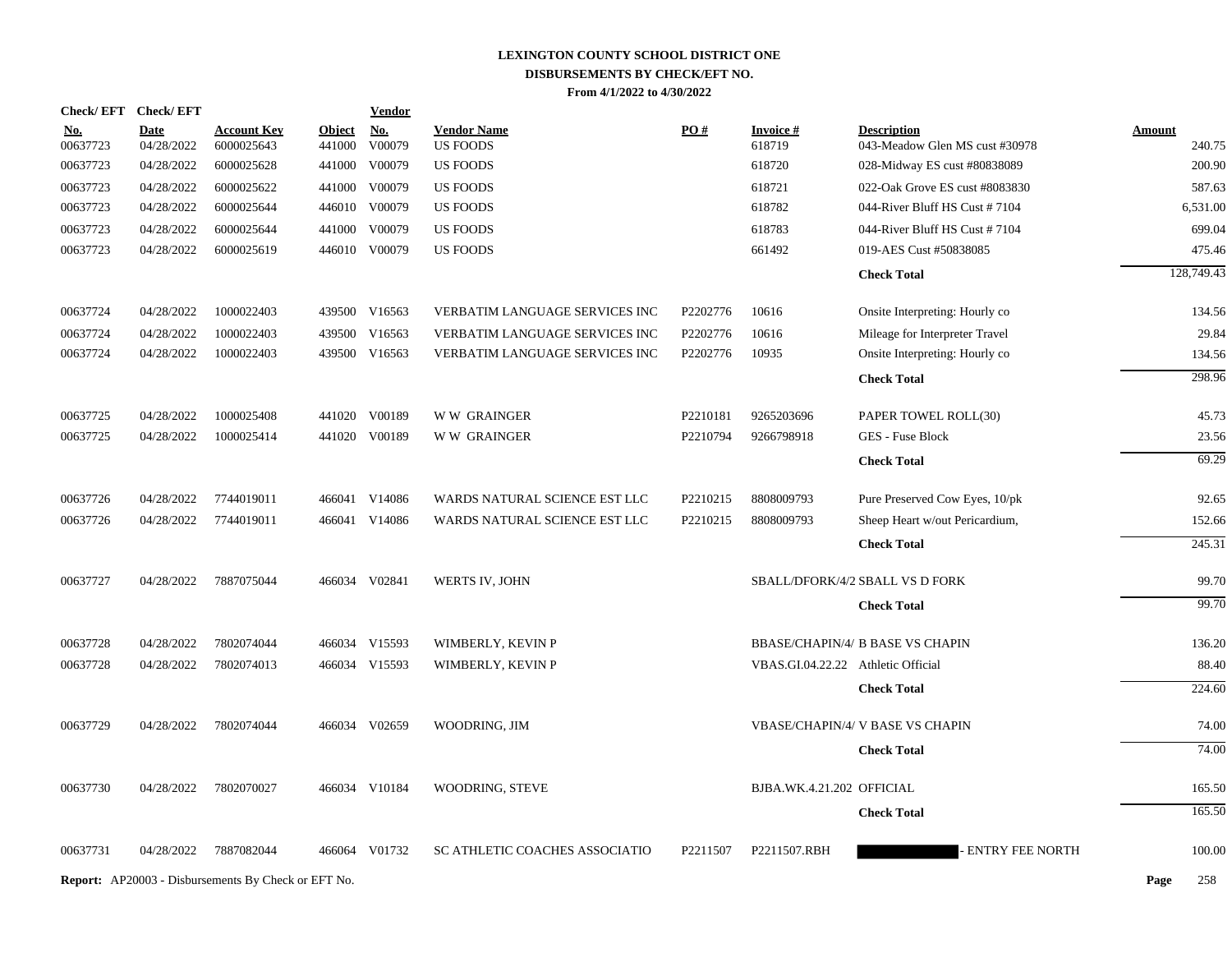| <b>Check/EFT</b> | <b>Check/EFT</b> |                    |               | <b>Vendor</b> |                                       |                   |                 |                                          |                         |
|------------------|------------------|--------------------|---------------|---------------|---------------------------------------|-------------------|-----------------|------------------------------------------|-------------------------|
| <u>No.</u>       | <b>Date</b>      | <b>Account Key</b> | <b>Object</b> | <b>No.</b>    | <b>Vendor Name</b>                    | $\underline{PO#}$ | <b>Invoice#</b> | <b>Description</b><br><b>Check Total</b> | <b>Amount</b><br>100.00 |
|                  |                  |                    |               |               |                                       |                   |                 |                                          |                         |
| 00637732         | 04/28/2022       | 2180012603         |               | 439501 V17083 | PALMETTO CHATTERBOX SPEECH PAT        | P2206930          | 014             | Speech Language Therapy                  | 3,047.75                |
|                  |                  |                    |               |               |                                       |                   |                 | <b>Check Total</b>                       | 3,047.75                |
| 00637733         | 04/29/2022       | 1000011413         |               | 441000 V02519 | ACADEMIC SUPPLIER DBA RASIX CO        | P2211280          | ID81236         | HP CE505D Toner Cartridge                | 289.62                  |
|                  |                  |                    |               |               |                                       |                   |                 | <b>Check Total</b>                       | 289.62                  |
| 00637734         | 04/29/2022       | 1000011415         |               | 441000 V15937 | AIRGAS USA LLC                        | P2210649          | 9124978943      | Industrial Gas, Acetylene, Siz           | 21.18                   |
| 00637734         | 04/29/2022       | 1000011415         | 441000        | V15937        | <b>AIRGAS USA LLC</b>                 | P2210649          | 9124978943      | delivery                                 | 10.17                   |
|                  |                  |                    |               |               |                                       |                   |                 | <b>Check Total</b>                       | 31.35                   |
| 00637735         | 04/29/2022       | 1000011411         |               | 441000 V10452 | <b>BOLCHAZY CARDUCCI PUBLISHERS I</b> | P2210891          | 223894          | Shipping                                 | 21.40                   |
| 00637735         | 04/29/2022       | 1000014411         |               | 441000 V10452 | <b>BOLCHAZY CARDUCCI PUBLISHERS I</b> | P2210891          | 223894          | A Sallust Reader: Selections f           | 17.60                   |
| 00637735         | 04/29/2022       | 1000014411         |               | 441000 V10452 | <b>BOLCHAZY CARDUCCI PUBLISHERS I</b> | P2210891          | 223894          | A Seneca Reader: Selections fr           | 19.00                   |
| 00637735         | 04/29/2022       | 1000014411         |               | 441000 V10452 | <b>BOLCHAZY CARDUCCI PUBLISHERS I</b> | P2210891          | 223894          | Ovid: Amores, Metamorphoses Se           | 29.00                   |
| 00637735         | 04/29/2022       | 1000014411         | 441000        | V10452        | <b>BOLCHAZY CARDUCCI PUBLISHERS I</b> | P2210891          | 223894          | Cicero: Pro Caelio, 3rd Editio           | 46.00                   |
| 00637735         | 04/29/2022       | 1000014411         |               | 441000 V10452 | BOLCHAZY CARDUCCI PUBLISHERS I        | P2210891          | 223894          | Reading Livy's Rome: Selection           | 44.00                   |
| 00637735         | 04/29/2022       | 1000014411         | 441000        | V10452        | <b>BOLCHAZY CARDUCCI PUBLISHERS I</b> | P2210891          | 223894          | Vergil's Aeneid: Books I-VI: W           | 59.00                   |
| 00637735         | 04/29/2022       | 1000014411         | 441000        | V10452        | <b>BOLCHAZY CARDUCCI PUBLISHERS I</b> | P2210891          | 223894          | Pliny the Younger: Selected Le           | 29.00                   |
| 00637735         | 04/29/2022       | 1000014411         | 441000        | V10452        | BOLCHAZY CARDUCCI PUBLISHERS I        | P2210891          | 223894          | Horace: In His Odes                      | 34.00                   |
| 00637735         | 04/29/2022       | 1000014411         | 441000        | V10452        | <b>BOLCHAZY CARDUCCI PUBLISHERS I</b> | P2210891          | 223894          | Horace Fully Parsed: Word by W           | 15.00                   |
| 00637735         | 04/29/2022       | 1000014411         | 441000        | V10452        | <b>BOLCHAZY CARDUCCI PUBLISHERS I</b> | P2210891          | 223894          | An Ovid Reader: Selections fro           | 19.00                   |
| 00637735         | 04/29/2022       | 1000014411         | 441000        | V10452        | <b>BOLCHAZY CARDUCCI PUBLISHERS I</b> | P2210891          | 223894          | Carmina Burana Cantiones Profa           | 19.00                   |
| 00637735         | 04/29/2022       | 1000014411         | 441000        | V10452        | <b>BOLCHAZY CARDUCCI PUBLISHERS I</b> | P2210891          | 223894          | Lucretius: Selections from De            | 39.00                   |
| 00637735         | 04/29/2022       | 1000014411         | 441000        | V10452        | <b>BOLCHAZY CARDUCCI PUBLISHERS I</b> | P2210891          | 223894          | A Tibullus Reader: Seven Selec           | 19.00                   |
| 00637735         | 04/29/2022       | 1000014411         |               | 441000 V10452 | BOLCHAZY CARDUCCI PUBLISHERS I        | P2210891          | 223894          | A Propertius Reader: Eleven Se           | 19.00                   |
|                  |                  |                    |               |               |                                       |                   |                 | <b>Check Total</b>                       | 429.00                  |
| 00637736         | 04/29/2022       | 7758527037         |               | 466045 V01145 | CAMCOR INC.                           | P2210457          | 2527252         | Williams Sound Digi-Wave                 | 3,718.14                |
| 00637736         | 04/29/2022       | 1000022226         |               | 444500 V01145 | CAMCOR INC.                           | P2208480          | 2527310         | Promaster 6660dually charger-            | 16.00                   |
| 00637736         | 04/29/2022       | 1000022226         | 444500        | V01145        | CAMCOR INC.                           | P2208480          | 2527310         | Promaster 4614 Canon LP-E12 Li           | 42.69                   |
| 00637736         | 04/29/2022       | 1000022226         |               | 444500 V01145 | CAMCOR INC.                           | P2208480          | 2527310         | Canon 0576C001 Lens Cap E-49             | 14.45                   |
| 00637736         | 04/29/2022       | 1000026306         | 444500        | V01145        | CAMCOR INC.                           | P2211136          | 2527555         | Canon 1483C002 EOS 5D Mark IV            | 5,455.93                |
| 00637736         | 04/29/2022       | 5708025393         |               | 434510 V01145 | CAMCOR INC.                           | P2203633          | 2527579         | <b>Installation Charges</b>              | 46,575.00               |
|                  |                  |                    |               |               |                                       |                   |                 |                                          |                         |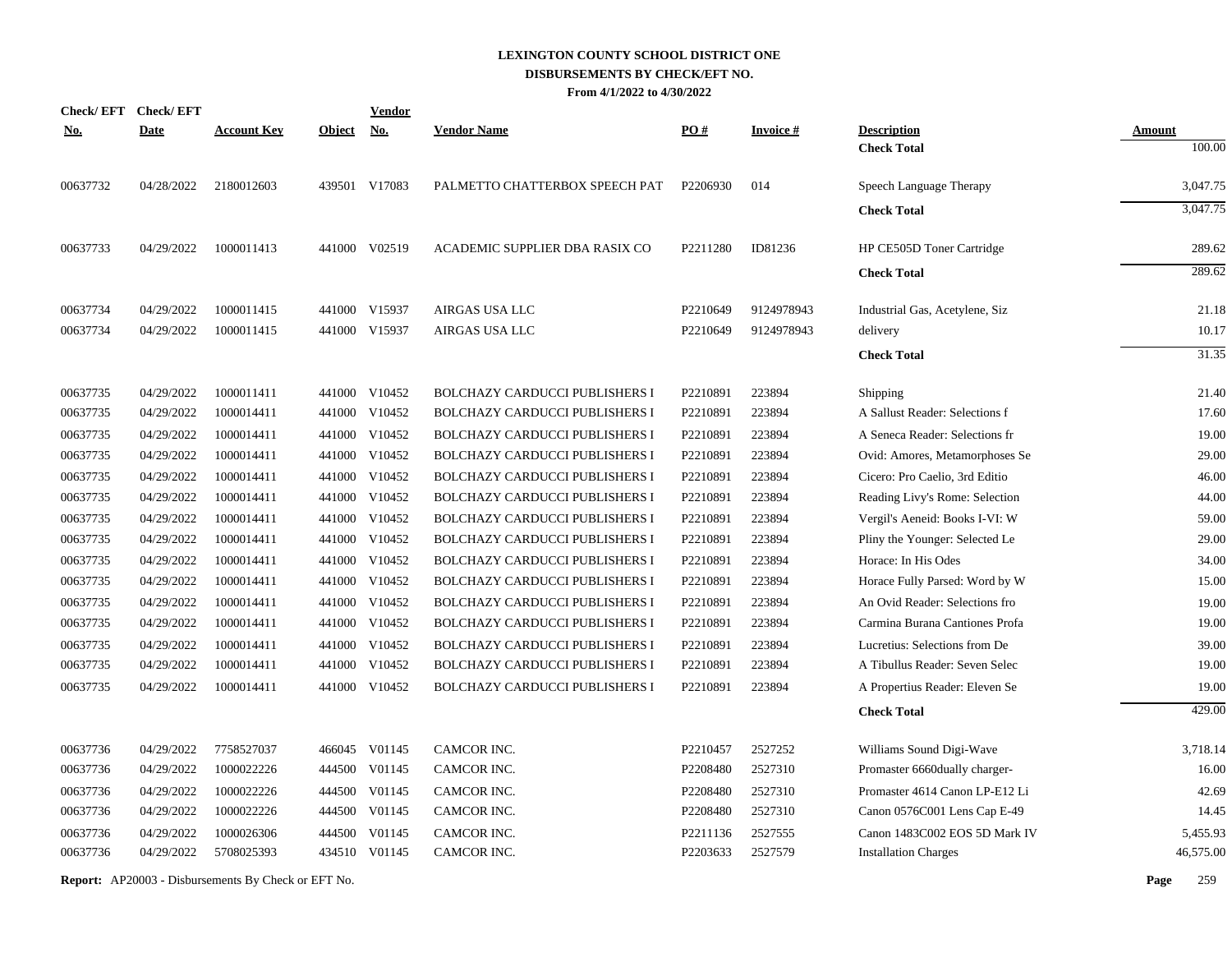|                        | <b>Check/EFT</b> | <b>Check/EFT</b>          |                                  |                         | <b>Vendor</b> |                                   |                 |                      |                                                      |                     |
|------------------------|------------------|---------------------------|----------------------------------|-------------------------|---------------|-----------------------------------|-----------------|----------------------|------------------------------------------------------|---------------------|
| <u>No.</u><br>00637736 |                  | <b>Date</b><br>04/29/2022 | <b>Account Kev</b><br>5708025393 | <b>Object</b><br>444510 | No.<br>V01145 | <b>Vendor Name</b><br>CAMCOR INC. | PO#<br>P2203633 | Invoice #<br>2527579 | <b>Description</b><br>LG 32LT340CBUB 32in. HD, HDMI, | Amount<br>11,497.16 |
| 00637736               |                  | 04/29/2022                | 5708025393                       |                         | 444510 V01145 | CAMCOR INC.                       | P2203633        | 2527579              | ERGOTRON 97-759 VESA BRACKET A                       | 1,366.93            |
| 00637736               |                  | 04/29/2022                | 5708025393                       |                         | 444510 V01145 | CAMCOR INC.                       | P2203633        | 2527579              | Ergotron 45-241-026 LX Desk Mo                       | 4,568.90            |
| 00637736               |                  | 04/29/2022                | 5708025393                       |                         | 444510 V01145 | CAMCOR INC.                       | P2203633        | 2527579              | Tripp Lite TLP606B Protect IT                        | 511.19              |
| 00637736               |                  | 04/29/2022                | 5708025393                       |                         | 444510 V01145 | CAMCOR INC.                       | P2203633        | 2527579              | KRAMER C-HM/HM-3 HDMI (Male -                        | 299.23              |
| 00637736               |                  | 04/29/2022                | 2200011393                       |                         | 444509 V01145 | CAMCOR INC.                       | P2208205        | 2527617              | eGlass HCeG-35 eGlass 35in. Li                       | 13,728.10           |
| 00637736               |                  | 04/29/2022                | 1000011346                       |                         | 444500 V01145 | CAMCOR INC.                       | P2211087        | 2527622              | LocknCharge 10237 Joey 30 Cart                       | 1.278.65            |
| 00637736               |                  | 04/29/2022                | 1000026306                       |                         | 444500 V01145 | CAMCOR INC.                       | P2211136        | 2527630              | Dukane WC350 webcam                                  | 100.85              |
| 00637736               |                  | 04/29/2022                | 1000011527                       |                         | 441000 V01145 | CAMCOR INC.                       | P2211141        | 2527645              | <b>BALT 27735 MOOREPOWER TOWER</b>                   | 1,900.53            |
| 00637736               |                  | 04/29/2022                | 1000022226                       |                         | 444500 V01145 | CAMCOR INC.                       | P2208476        | 2527762              | Kramer C-HM/HM/A-D-6 Cable HDM                       | 14.45               |
| 00637736               |                  | 04/29/2022                | 7743019035                       |                         | 466045 V01145 | CAMCOR INC.                       | P2211075        | 2527768              | Audio Enhancement XD-9050 Micr                       | 240.70              |
|                        |                  |                           |                                  |                         |               |                                   |                 |                      | <b>Check Total</b>                                   | 91,328.90           |
| 00637737               |                  | 04/29/2022                | 1000026306                       |                         | 439500 V15623 | CARLOS D HARRIS DBA CDH TRANSL    | P2211506        | 22016                | Spanish translation                                  | 10.00               |
|                        |                  |                           |                                  |                         |               |                                   |                 |                      | <b>Check Total</b>                                   | 10.00               |
| 00637738               |                  | 04/29/2022                | 7846027041                       |                         | 466041 V00018 | CEDAR TERRACE PAPER CO            | P2209520        | 94945                | Case of Spoons                                       | 57.04               |
| 00637738               |                  | 04/29/2022                | 7846027041                       |                         | 466041 V00018 | CEDAR TERRACE PAPER CO            | P2209520        | 94945                | Case of 16 ounce Styrofoam cup                       | 223.65              |
| 00637738               |                  | 04/29/2022                | 7846027041                       |                         | 466041 V00018 | CEDAR TERRACE PAPER CO            | P2209520        | 94945                | Case of 6 ounce Styrofoam cups                       | 46.87               |
|                        |                  |                           |                                  |                         |               |                                   |                 |                      | <b>Check Total</b>                                   | 327.56              |
| 00637739               |                  | 04/29/2022                | 7932027013                       |                         | 466099 V17039 | CENTERSHOT MINISTRIES INC         | P2211547        |                      | 3D-N-KY-22231630 Invoice Nos.: 3D-N-KY-22231630      | 25.00               |
| 00637739               |                  | 04/29/2022                | 7932027013                       |                         | 466099 V17039 | CENTERSHOT MINISTRIES INC         | P2211547        |                      | 3D-N-KY-22233208 Invoice Nos.: 3D-N-KY-22231630      | 75.00               |
| 00637739               |                  | 04/29/2022                | 7932027013                       |                         | 466099 V17039 | CENTERSHOT MINISTRIES INC         | P2211547        |                      | 3D-N-KY-22268357 Invoice Nos.: 3D-N-KY-22231630      | 75.00               |
| 00637739               |                  | 04/29/2022                | 7932027013                       |                         | 466099 V17039 | CENTERSHOT MINISTRIES INC         | P2211547        |                      | BE-N-KY-2221892 Invoice Nos: BE-N-KY-22297584        | 250.00              |
| 00637739               |                  | 04/29/2022                | 7932027013                       |                         | 466099 V17039 | CENTERSHOT MINISTRIES INC         | P2211547        |                      | BE-N-KY-22245131 Invoice Nos: BE-N-KY-22297584       | 300.00              |
| 00637739               |                  | 04/29/2022                | 7932027013                       |                         | 466099 V17039 | CENTERSHOT MINISTRIES INC         | P2211547        |                      | BE-N-KY-22297584 Invoice Nos: BE-N-KY-22297584       | 25.00               |
|                        |                  |                           |                                  |                         |               |                                   |                 |                      | <b>Check Total</b>                                   | 750.00              |
| 00637740               |                  | 04/29/2022                | 1000025443                       |                         | 441020 V15374 | CENTRAL POLY BAG CORPORATION      | P2209792        | 288517               | CP3340N16 CAN LINERS                                 | 438.70              |
| 00637740               |                  | 04/29/2022                | 1000025443                       |                         | 441020 V15374 | CENTRAL POLY BAG CORPORATION      | P2209792        | 288517               | CP3858K1.7 CAN LINER                                 | 1,243.88            |
| 00637740               |                  | 04/29/2022                | 1000025446                       |                         | 441020 V15374 | CENTRAL POLY BAG CORPORATION      | P2209901        | 288518               | CP2433N8 CAN LINER                                   | 263.22              |
| 00637740               |                  | 04/29/2022                | 1000025446                       |                         | 441020 V15374 | CENTRAL POLY BAG CORPORATION      | P2209901        | 288518               | CP3858K1.7 CAN LINER                                 | 1,020.78            |
|                        |                  |                           |                                  |                         |               |                                   |                 |                      | <b>Check Total</b>                                   | 2.966.58            |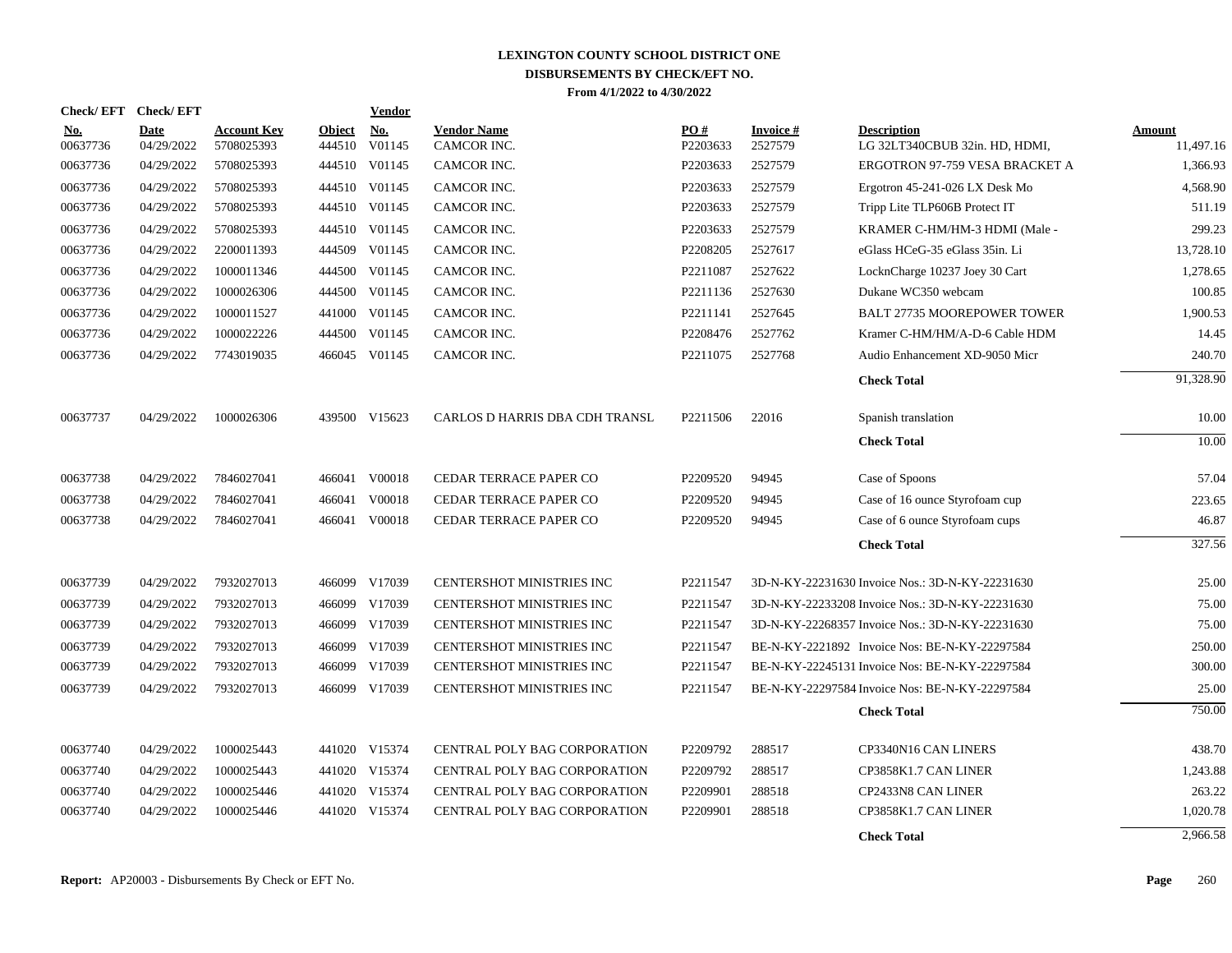|                        | Check/EFT Check/EFT       |                                  |                         | <b>Vendor</b>        |                                             |                 |                            |                                                      |                           |
|------------------------|---------------------------|----------------------------------|-------------------------|----------------------|---------------------------------------------|-----------------|----------------------------|------------------------------------------------------|---------------------------|
| <u>No.</u><br>00637741 | <b>Date</b><br>04/29/2022 | <u>Account Key</u><br>7919527011 | <b>Object</b><br>466049 | <u>No.</u><br>V00868 | <b>Vendor Name</b><br>CHICK FIL A LEXINGTON | PO#<br>P2211531 | <b>Invoice#</b><br>9114062 | <b>Description</b><br>Lexington High School SIA Bisc | <b>Amount</b><br>1,075.00 |
|                        |                           |                                  |                         |                      |                                             |                 |                            | <b>Check Total</b>                                   | 1,075.00                  |
| 00637742               | 04/29/2022                | 1000025507                       |                         | 441000 V15594        | <b>COX TIRE LLC</b>                         | P2210575        | 21365                      | 331 MHD Interstate Batteries                         | 342.29                    |
| 00637742               | 04/29/2022                | 1000025507                       |                         | 441000 V15594        | COX TIRE LLC                                | P2210575        | 21365                      | Battery disposal fee                                 | 10.70                     |
| 00637742               | 04/29/2022                | 1000025507                       |                         | 441000 V15594        | COX TIRE LLC                                | P2210575        | 21366                      | 331 MHD Interstate Batteries                         | 342.29                    |
| 00637742               | 04/29/2022                | 1000025507                       |                         | 441000 V15594        | COX TIRE LLC                                | P2210575        | 21366                      | Battery disposal fee                                 | 10.70                     |
|                        |                           |                                  |                         |                      |                                             |                 |                            | <b>Check Total</b>                                   | 705.98                    |
| 00637743               | 04/29/2022                | 1000011326                       |                         | 444500 V01040        | <b>DELL COMPUTERS</b>                       | P2211160        | 10578322473                | dell 24 monitor- P2422h                              | 290.98                    |
|                        |                           |                                  |                         |                      |                                             |                 |                            | <b>Check Total</b>                                   | 290.98                    |
| 00637744               | 04/29/2022                | 3972022403                       |                         | 441000 V00954        | DODGE LEARNING RESOURCES                    | P2210268        | 91200                      | Strategies that Work 3rd Editi                       | 988.00                    |
|                        |                           |                                  |                         |                      |                                             |                 |                            | <b>Check Total</b>                                   | 988.00                    |
| 00637745               | 04/29/2022                | 1000026693                       |                         | 441000 V00549        | FORMS AND SUPPLY INC (FSI)                  | P2210766        | 6091634-1                  | Quality Park 9x12 Heavy-duty E                       | 49.53                     |
| 00637745               | 04/29/2022                | 1000021316                       |                         | 441000 V00549        | FORMS AND SUPPLY INC (FSI)                  | P2210773        | 6091673-1                  | Sharpie SGel Pens                                    | 17.66                     |
| 00637745               | 04/29/2022                | 2022011203                       |                         | 441000 V00549        | FORMS AND SUPPLY INC (FSI)                  | P2210781        | 6091709-1                  | Post-It Pop Up Notes-Cape Town                       | 9.32                      |
| 00637745               | 04/29/2022                | 1000011342                       | 441000                  | V00549               | FORMS AND SUPPLY INC (FSI)                  | P2210826        | 6092313-0                  | Fellowes Thermal Laminating Po                       | 181.94                    |
| 00637745               | 04/29/2022                | 1000011342                       | 441000                  | V00549               | FORMS AND SUPPLY INC (FSI)                  | P2210826        | 6092313-0                  | Sharpie Flip Chart Markers Bu                        | 12.84                     |
| 00637745               | 04/29/2022                | 1000011342                       |                         | 441000 V00549        | FORMS AND SUPPLY INC (FSI)                  | P2210826        | 6092313-0                  | <b>Business Source Letter Recycle</b>                | 26.73                     |
| 00637745               | 04/29/2022                | 1000011342                       | 441000                  | V00549               | FORMS AND SUPPLY INC (FSI)                  | P2210826        | 6092313-0                  | <b>Business Source Letter Recycle</b>                | 21.96                     |
| 00637745               | 04/29/2022                | 1000023314                       |                         | 441000 V00549        | FORMS AND SUPPLY INC (FSI)                  | P2210829        | 6092325-0                  | Scotch HeavyDuty ShippingPacka                       | 94.66                     |
| 00637745               | 04/29/2022                | 1000023314                       | 441000                  | V00549               | FORMS AND SUPPLY INC (FSI)                  | P2210829        | 6092325-0                  | Performer ClearVue Round Ring                        | 74.36                     |
| 00637745               | 04/29/2022                | 1000023314                       |                         | 441000 V00549        | FORMS AND SUPPLY INC (FSI)                  | P2210829        | 6092325-0                  | TOPS Performer ClearVue Round                        | 74.36                     |
| 00637745               | 04/29/2022                | 1000023314                       |                         | 441000 V00549        | FORMS AND SUPPLY INC (FSI)                  | P2210829        | 6092325-0                  | Direct Thermal Printing Therma                       | 26.76                     |
| 00637745               | 04/29/2022                | 1000023314                       |                         | 441000 V00549        | FORMS AND SUPPLY INC (FSI)                  | P2210829        | 6092325-0                  | Deflecto Classic Image Wall Mo                       | 229.19                    |
| 00637745               | 04/29/2022                | 1000023314                       |                         | 441000 V00549        | FORMS AND SUPPLY INC (FSI)                  | P2210829        | 6092325-0                  | Bankers Box STORFILE File Stor                       | 83.76                     |
| 00637745               | 04/29/2022                | 2022011203                       |                         | 441000 V00549        | FORMS AND SUPPLY INC (FSI)                  | P2210824        | 6092353-0                  | EXPO Large Barrell Dry Erase M                       | 34.75                     |
| 00637745               | 04/29/2022                | 2022011203                       |                         | 441000 V00549        | FORMS AND SUPPLY INC (FSI)                  | P2210832        | 6092410-0                  | EXPO Markers, black                                  | 34.75                     |
| 00637745               | 04/29/2022                | 1000011324                       |                         | 441000 V00549        | FORMS AND SUPPLY INC (FSI)                  | P2210879        | 6092839-0                  | <b>Business Source Vinylcoated Ge</b>                | 6.05                      |
| 00637745               | 04/29/2022                | 1000011324                       |                         | 441000 V00549        | FORMS AND SUPPLY INC (FSI)                  | P2210879        | 6092839-0                  | Swingline Optima Premium Stapl                       | 23.86                     |
| 00637745               | 04/29/2022                | 1000011324                       |                         | 441000 V00549        | FORMS AND SUPPLY INC (FSI)                  | P2210879        | 6092839-0                  | <b>BIC WiteOut EZ Correct Correct</b>                | 48.90                     |
| 00637745               | 04/29/2022                | 1000011324                       | 441000                  | V00549               | FORMS AND SUPPLY INC (FSI)                  | P2210879        | 6092839-0                  | EconomyValue ClearVue RoundRin                       | 113.31                    |
| 00637745               | 04/29/2022                | 1000011324                       |                         | 441000 V00549        | FORMS AND SUPPLY INC (FSI)                  | P2210879        | 6092839-0                  | EconomyValue ClearVue Round Ri                       | 26.96                     |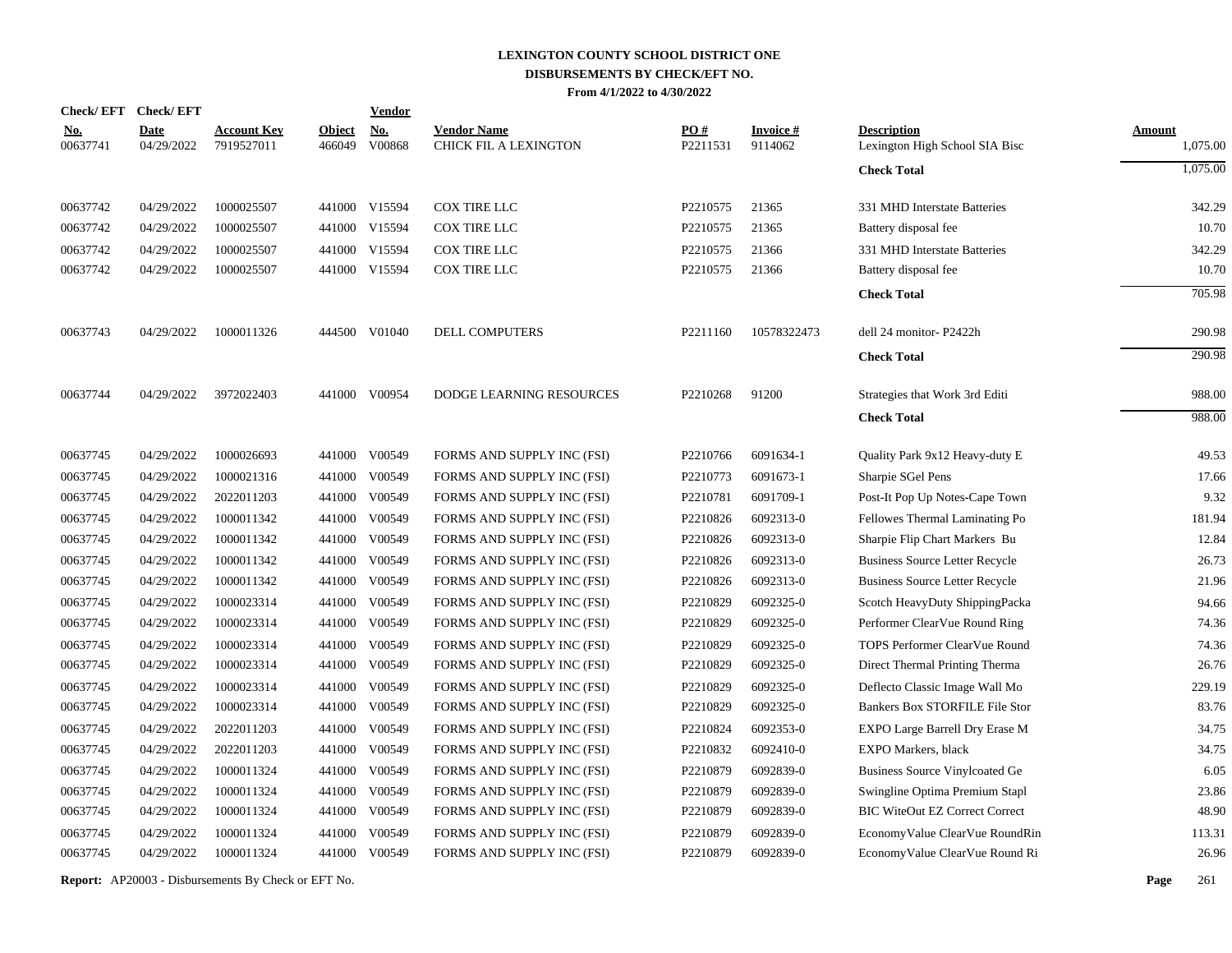| Check/ EFT             | <b>Check/EFT</b>          |                                  |                         | <b>Vendor</b>                       |                                                  |                 |                              |                                                     |                 |
|------------------------|---------------------------|----------------------------------|-------------------------|-------------------------------------|--------------------------------------------------|-----------------|------------------------------|-----------------------------------------------------|-----------------|
| <u>No.</u><br>00637745 | <b>Date</b><br>04/29/2022 | <b>Account Key</b><br>1000011338 | <b>Object</b><br>441000 | $\underline{\text{No}}$ .<br>V00549 | <b>Vendor Name</b><br>FORMS AND SUPPLY INC (FSI) | PO#<br>P2210881 | <b>Invoice#</b><br>6092862-1 | <b>Description</b><br>Postitreg Popup Notes Cape To | Amount<br>93.20 |
| 00637745               | 04/29/2022                | 1000011411                       | 441000                  | V00549                              | FORMS AND SUPPLY INC (FSI)                       | P2210901        | 6093325-0                    | Adams Tapebound 3part Money Re                      | 89.35           |
| 00637745               | 04/29/2022                | 1000014411                       | 441000                  | V00549                              | FORMS AND SUPPLY INC (FSI)                       | P2210901        | 6093325-0                    | Bostitch Impulse 25 Electric S                      | 77.20           |
| 00637745               | 04/29/2022                | 1000014411                       | 441000                  | V00549                              | FORMS AND SUPPLY INC (FSI)                       | P2210901        | 6093325-0                    | MasterVision Maya Series Alumi                      | 78.61           |
| 00637745               | 04/29/2022                | 1000014411                       | 441000                  | V00549                              | FORMS AND SUPPLY INC (FSI)                       | P2210901        | 6093325-0                    | <b>Averyreg Easy Peelreg Address</b>                | 187.46          |
| 00637745               | 04/29/2022                | 1000011411                       | 441000                  | V00549                              | FORMS AND SUPPLY INC (FSI)                       | P2210902        | 6093328-0                    | Multipurpose Copy Paper 20# 92                      | 1,397.84        |
| 00637745               | 04/29/2022                | 1000011411                       | 441000                  | V00549                              | FORMS AND SUPPLY INC (FSI)                       | P2210902        | 6093328-0                    | <b>Bankers Boxreg StorFiletrade</b>                 | 17.25           |
| 00637745               | 04/29/2022                | 1000011411                       | 441000                  | V00549                              | FORMS AND SUPPLY INC (FSI)                       | P2210902        | 6093328-0                    | Victor 700 Pocket Calculator                        | 12.89           |
| 00637745               | 04/29/2022                | 1000014311                       | 441000                  | V00549                              | FORMS AND SUPPLY INC (FSI)                       | P2210902        | 6093328-0                    | <b>BIC Round Stic Ballpoint Pens</b>                | 19.20           |
| 00637745               | 04/29/2022                | 1000014311                       | 441000                  | V00549                              | FORMS AND SUPPLY INC (FSI)                       | P2210902        | 6093328-0                    | <b>BIC Round Stic Ballpoint Pens</b>                | 19.20           |
| 00637745               | 04/29/2022                | 1000014311                       | 441000                  | V00549                              | FORMS AND SUPPLY INC (FSI)                       | P2210902        | 6093328-0                    | Pendaflex 13 Tab Cut Letter To                      | 145.22          |
| 00637745               | 04/29/2022                | 1000011316                       | 441000                  | V00549                              | FORMS AND SUPPLY INC (FSI)                       | P2210945        | 6094065-0                    | Astrobrights Colored Cardstock                      | 40.17           |
| 00637745               | 04/29/2022                | 1000011316                       | 441000                  | V00549                              | FORMS AND SUPPLY INC (FSI)                       | P2210945        | 6094065-0                    | Astrobrights Inkjet Laser Prin                      | 43.46           |
| 00637745               | 04/29/2022                | 1000011316                       | 441000                  | V00549                              | FORMS AND SUPPLY INC (FSI)                       | P2210945        | 6094065-0                    | <b>Business Source Economy Weight</b>               | 15.88           |
| 00637745               | 04/29/2022                | 1000011316                       | 441000                  | V00549                              | FORMS AND SUPPLY INC (FSI)                       | P2210945        | 6094065-0                    | Pendaflex Essentials 15 Tab Cu                      | 17.55           |
| 00637745               | 04/29/2022                | 1000011316                       | 441000                  | V00549                              | FORMS AND SUPPLY INC (FSI)                       | P2210945        | 6094065-0                    | Pendaflex SureHook Letter Recy                      | 26.02           |
| 00637745               | 04/29/2022                | 1000011316                       | 441000                  | V00549                              | FORMS AND SUPPLY INC (FSI)                       | P2210945        | 6094065-0                    | CLine Vinyl Shop Ticket Holder                      | 145.31          |
| 00637745               | 04/29/2022                | 1000011316                       | 441000                  | V00549                              | FORMS AND SUPPLY INC (FSI)                       | P2210945        | 6094065-0                    | NuDell EZ Mount Plastic Wall F                      | 76.08           |
| 00637745               | 04/29/2022                | 1000021316                       | 441000                  | V00549                              | FORMS AND SUPPLY INC (FSI)                       | P2210945        | 6094065-0                    | Astrobrights Colored Cardstock                      | 3.29            |
| 00637745               | 04/29/2022                | 1000011342                       | 441000                  | V00549                              | FORMS AND SUPPLY INC (FSI)                       | P2210950        | 6094072-0                    | Crayola Regular Size Crayon Se                      | 9.73            |
| 00637745               | 04/29/2022                | 1000011342                       | 441000                  | V00549                              | FORMS AND SUPPLY INC (FSI)                       | P2210950        | 6094072-0                    | Crayola Classic Colors Broad L                      | 8.92            |
| 00637745               | 04/29/2022                | 1000011342                       | 441000                  | V00549                              | FORMS AND SUPPLY INC (FSI)                       | P2210950        | 6094072-0                    | Smartchoice 13 Tab Cut Letter                       | 4.22            |
| 00637745               | 04/29/2022                | 1000011342                       | 441000                  | V00549                              | FORMS AND SUPPLY INC (FSI)                       | P2210950        | 6094072-0                    | <b>Business Source Allpurpose</b>                   | 4.27            |
| 00637745               | 04/29/2022                | 1000011342                       | 441000                  | V00549                              | FORMS AND SUPPLY INC (FSI)                       | P2210950        | 6094072-0                    | Dixon Oriole Presharpened Penc                      | 26.96           |
| 00637745               | 04/29/2022                | 1000011342                       | 441000                  | V00549                              | FORMS AND SUPPLY INC (FSI)                       | P2210950        | 6094072-0                    | Business Source Ruled White In                      | 1.03            |
| 00637745               | 04/29/2022                | 1000011342                       | 441000                  | V00549                              | FORMS AND SUPPLY INC (FSI)                       | P2210950        | 6094072-0                    | Averyreg Glue Stick 026 oz 1                        | 7.85            |
| 00637745               | 04/29/2022                | 1000011342                       | 441000                  | V00549                              | FORMS AND SUPPLY INC (FSI)                       | P2210950        | 6094072-0                    | <b>Business Source Foldback Binde</b>               | 0.36            |
| 00637745               | 04/29/2022                | 1000011342                       | 441000                  | V00549                              | FORMS AND SUPPLY INC (FSI)                       | P2210950        | 6094072-0                    | <b>Business Source Foldback Binde</b>               | 0.15            |
| 00637745               | 04/29/2022                | 1000011342                       | 441000                  | V00549                              | FORMS AND SUPPLY INC (FSI)                       | P2210950        | 6094072-0                    | Pilot G2 Retractable Gel Ink                        | 16.61           |
| 00637745               | 04/29/2022                | 1000011342                       | 441000                  | V00549                              | FORMS AND SUPPLY INC (FSI)                       | P2210950        | 6094072-0                    | Pilot G2 Retractable Gel Ink                        | 16.61           |
| 00637745               | 04/29/2022                | 1000011342                       |                         | 441000 V00549                       | FORMS AND SUPPLY INC (FSI)                       | P2210950        | 6094072-0                    | Business Source Letter Recycle                      | 27.45           |
| 00637745               | 04/29/2022                | 1000011342                       | 441000                  | V00549                              | FORMS AND SUPPLY INC (FSI)                       | P2210950        | 6094072-0                    | <b>Business Source Letter Recycle</b>               | 27.45           |
| 00637745               | 04/29/2022                | 1000011342                       | 441000                  | V00549                              | FORMS AND SUPPLY INC (FSI)                       | P2210950        | 6094072-0                    | <b>Business Source Letter Recycle</b>               | 27.45           |
| 00637745               | 04/29/2022                | 1000011342                       |                         | 441000 V00549                       | FORMS AND SUPPLY INC (FSI)                       | P2210950        | 6094072-0                    | Crayola Broadline Classpack Ma                      | 82.75           |
|                        |                           |                                  |                         |                                     |                                                  |                 |                              |                                                     |                 |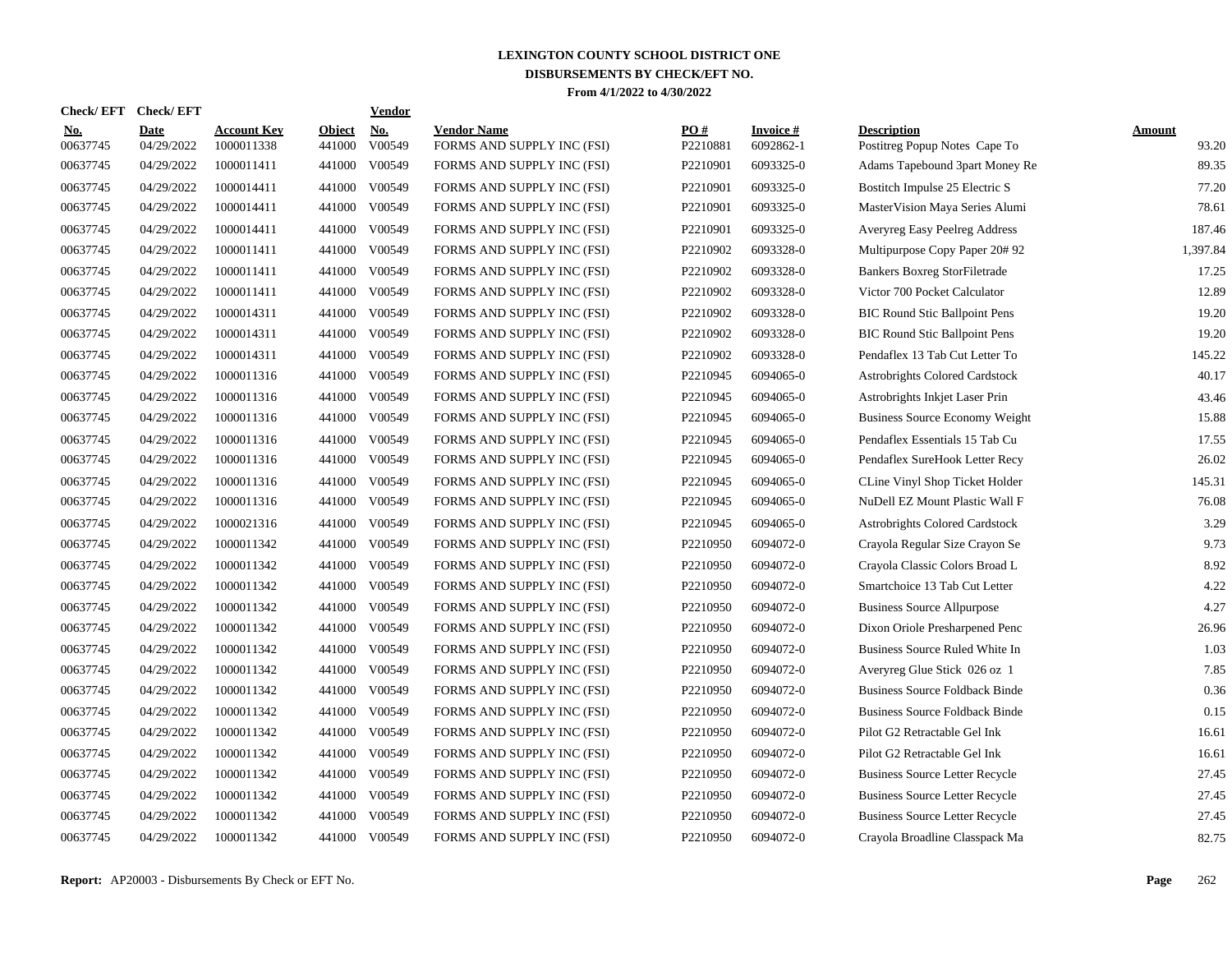| <b>Check/EFT</b>       | <b>Check/EFT</b>          |                                  |                         | <b>Vendor</b>                       |                                                  |                 |                              |                                                             |                        |
|------------------------|---------------------------|----------------------------------|-------------------------|-------------------------------------|--------------------------------------------------|-----------------|------------------------------|-------------------------------------------------------------|------------------------|
| <u>No.</u><br>00637745 | <b>Date</b><br>04/29/2022 | <b>Account Key</b><br>1000021242 | <b>Object</b><br>441000 | $\underline{\textbf{No}}$<br>V00549 | <b>Vendor Name</b><br>FORMS AND SUPPLY INC (FSI) | PO#<br>P2210950 | <b>Invoice#</b><br>6094072-0 | <b>Description</b><br><b>Business Source Economy Weight</b> | <b>Amount</b><br>15.88 |
| 00637745               | 04/29/2022                | 1000026405                       |                         | 441000 V00549                       | FORMS AND SUPPLY INC (FSI)                       | P2210953        | 6094080-0                    | Averyreg Easy Peel Address Lab                              | 42.18                  |
| 00637745               | 04/29/2022                | 1000026405                       |                         | 441000 V00549                       | FORMS AND SUPPLY INC (FSI)                       | P2210953        | 6094080-0                    | Compucessory Gel Mouse Pads                                 | 18.61                  |
| 00637745               | 04/29/2022                | 1000026405                       | 441000                  | V00549                              | FORMS AND SUPPLY INC (FSI)                       | P2210953        | 6094080-0                    | Business Source 13 Tab Cut Let                              | 59.45                  |
| 00637745               | 04/29/2022                | 1000026405                       | 441000                  | V00549                              | FORMS AND SUPPLY INC (FSI)                       | P2210953        | 6094080-0                    | Elmers AllPurpose Washable Glu                              | 8.11                   |
| 00637745               | 04/29/2022                | 1000026405                       |                         | 441000 V00549                       | FORMS AND SUPPLY INC (FSI)                       | P2210953        | 6094080-0                    | Scotch 34W Magic Tape                                       | 13.60                  |
| 00637745               | 04/29/2022                | 1000026405                       |                         | 441000 V00549                       | FORMS AND SUPPLY INC (FSI)                       | P2210953        | 6094080-0                    | Pendaflex 25 Tab Cut Letter                                 | 571.64                 |
| 00637745               | 04/29/2022                | 1000026405                       |                         | 441000 V00549                       | FORMS AND SUPPLY INC (FSI)                       | P2210953        | 6094080-0                    | Smartchoice Copy Paper Letter                               | 361.66                 |
| 00637745               | 04/29/2022                | 1000011339                       |                         | 441000 V00549                       | FORMS AND SUPPLY INC (FSI)                       | P2211183        | 6097578-0                    | Multipurpose Copy Paper                                     | 1,374.31               |
| 00637745               | 04/29/2022                | 1000021213                       |                         | 441000 V00549                       | FORMS AND SUPPLY INC (FSI)                       | P2211203        | 6097870-1                    | Postitreg Popup Notes Cape To                               | 9.32                   |
| 00637745               | 04/29/2022                | 7745019013                       |                         | 466041 V00549                       | FORMS AND SUPPLY INC (FSI)                       | P2211184        | 6097882-0                    | OfficeMate Upright Sign Holder                              | 7.60                   |
|                        |                           |                                  |                         |                                     |                                                  |                 |                              | <b>Check Total</b>                                          | 6,441.00               |
| 00637746               | 04/29/2022                | 2710021303                       |                         | 434500 V12926                       | FRONTLINE EDUCATION                              | P2202647        | <b>INVUS154647</b>           | PSNI Nursing: 7% Fee - January                              | 7,745.92               |
|                        |                           |                                  |                         |                                     |                                                  |                 |                              | <b>Check Total</b>                                          | 7,745.92               |
| 00637747               | 04/29/2022                | 5720025320                       |                         | 452000 V02159                       | H G REYNOLDS COMPANY INC                         | P2102856        | 20M.P2102856                 | New LMS GMP Main Building                                   | 504,898.46             |
| 00637747               | 04/29/2022                | 5720025320                       |                         | 452000 V02159                       | H G REYNOLDS COMPANY INC                         | P2011533        | 24S.P2011533                 | New Lexington Middle School -                               | 570,059.08             |
| 00637747               | 04/29/2022                | 5720025320                       |                         | 453000 V02159                       | H G REYNOLDS COMPANY INC                         | P2200761        | 9.P2200761                   | New LMS - GMP - Offsite Road W                              | 221,347.82             |
|                        |                           |                                  |                         |                                     |                                                  |                 |                              | <b>Check Total</b>                                          | 1,296,305.36           |
| 00637748               | 04/29/2022                | 3280011515                       |                         | 441000 V01292                       | HENRY SCHEIN INC                                 | P2210791        | 18978309                     | <b>COMPEX WIRELESS</b>                                      | 453.55                 |
| 00637748               | 04/29/2022                | 3280011515                       |                         | 441000 V01292                       | HENRY SCHEIN INC                                 | P2210791        | 19108320                     | DUAL CONNECTOR HOSE SPORT                                   | 371.17                 |
| 00637748               | 04/29/2022                | 1000021312                       |                         | 441000 V01292                       | HENRY SCHEIN INC                                 | P2210961        | 19110507                     | Curity Clear Adhesvie Tape                                  | 154.62                 |
| 00637748               | 04/29/2022                | 1000021312                       |                         | 441000 V01292                       | HENRY SCHEIN INC                                 | P2210961        | 19110507                     | 100/pk Ziplock plastic 2ml                                  | 18.62                  |
| 00637748               | 04/29/2022                | 1000021312                       |                         | 441000 V01292                       | HENRY SCHEIN INC                                 | P2210961        | 19110507                     | Bandage Adhesive sheer 1"x3"                                | 59.64                  |
| 00637748               | 04/29/2022                | 1000021312                       |                         | 441000 V01292                       | HENRY SCHEIN INC                                 | P2210961        | 19110507                     | Bandage Adhesive Sheet 3/4"                                 | 17.79                  |
| 00637748               | 04/29/2022                | 1000021312                       |                         | 441000 V01292                       | HENRY SCHEIN INC                                 | P2210961        | 19110507                     | 200/pk Criterion non-woven spo                              | 7.34                   |
| 00637748               | 04/29/2022                | 1000021312                       |                         | 441000 V01292                       | HENRY SCHEIN INC                                 | P2210961        | 19110507                     | Necklace tooth saver 144/pk                                 | 17.19                  |
| 00637748               | 04/29/2022                | 1000021312                       |                         | 441000 V01292                       | HENRY SCHEIN INC                                 | P2210961        | 19110507                     | 5oz Paper cups                                              | 41.67                  |
| 00637748               | 04/29/2022                | 1000021312                       |                         | 441000 V01292                       | HENRY SCHEIN INC                                 | P2210961        | 19110507                     | Hygea Washcloth Personal                                    | 21.58                  |
| 00637748               | 04/29/2022                | 1000021312                       |                         | 441000 V01292                       | HENRY SCHEIN INC                                 | P2210961        | 19110507                     | Criterion Non woven sponge 2 X                              | 3.57                   |
| 00637748               | 04/29/2022                | 1000021316                       |                         | 441000 V01292                       | HENRY SCHEIN INC                                 | P2211051        | 19132908                     | co-flex bandage tan                                         | 80.83                  |
| 00637748               | 04/29/2022                | 1000021316                       |                         | 441000 V01292                       | HENRY SCHEIN INC                                 | P2211051        | 19132908                     | sani-cloth plus large                                       | 10.44                  |
| 00637748               | 04/29/2022                | 1000021316                       |                         | 441000 V01292                       | HENRY SCHEIN INC                                 | P2211051        | 19132908                     | hygea flushable wipes                                       | 24.14                  |
|                        |                           |                                  |                         |                                     |                                                  |                 |                              |                                                             |                        |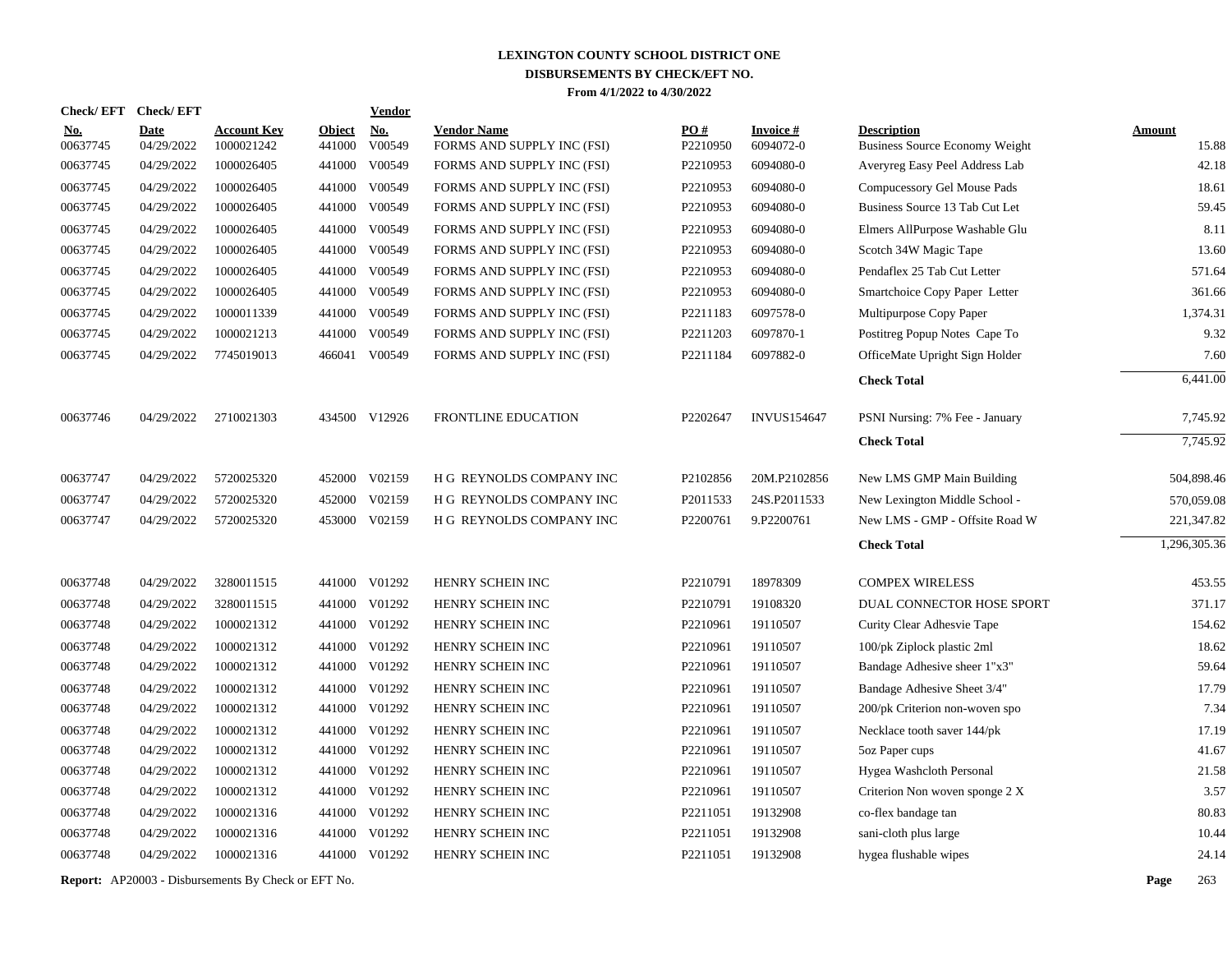| <b>Check/EFT</b>       | <b>Check/EFT</b>          |                                  |                         | <b>Vendor</b>        |                                        |                 |                             |                                              |                        |
|------------------------|---------------------------|----------------------------------|-------------------------|----------------------|----------------------------------------|-----------------|-----------------------------|----------------------------------------------|------------------------|
| <u>No.</u><br>00637748 | <b>Date</b><br>04/29/2022 | <b>Account Key</b><br>1000021316 | <b>Object</b><br>441000 | <b>No.</b><br>V01292 | <b>Vendor Name</b><br>HENRY SCHEIN INC | PO#<br>P2211051 | <b>Invoice#</b><br>19132908 | <b>Description</b><br>sam splint orange/blue | <b>Amount</b><br>30.44 |
| 00637748               | 04/29/2022                | 1000021316                       | 441000                  | V01292               | HENRY SCHEIN INC                       | P2211051        | 19132908                    | AA battery                                   | 7.69                   |
| 00637748               | 04/29/2022                | 1000021316                       | 441000                  | V01292               | HENRY SCHEIN INC                       | P2211051        | 19132908                    | AAA battery                                  | 15.39                  |
| 00637748               | 04/29/2022                | 1000021316                       | 441000                  | V01292               | HENRY SCHEIN INC                       | P2211051        | 19132908                    | bandage ace peg self adhe                    | 191.00                 |
| 00637748               | 04/29/2022                | 1000021316                       | 441000                  | V01292               | HENRY SCHEIN INC                       | P2211051        | 19132908                    | eye wash irrigation twist                    | 22.26                  |
| 00637748               | 04/29/2022                | 1000021329                       | 441000                  | V01292               | HENRY SCHEIN INC                       | P2211048        | 19166154                    | Battery Rechargeable for Power               | 48.83                  |
| 00637748               | 04/29/2022                | 1000021329                       | 441000                  | V01292               | HENRY SCHEIN INC                       | P2211048        | 19166154                    | Cotton Roll Medium Size 2 Non                | 13.26                  |
| 00637748               | 04/29/2022                | 1000021329                       |                         | 441000 V01292        | HENRY SCHEIN INC                       | P2211048        | 19166154                    | Cotton Roll Braided Small Non                | 37.52                  |
|                        |                           |                                  |                         |                      |                                        |                 |                             | <b>Check Total</b>                           | 1,648.54               |
| 00637749               | 04/29/2022                | 1000011411                       |                         | 441000 V00102        | JW PEPPER AND SON INC                  | P2210476        | 364192160                   | Olympic Spirit                               | 65.00                  |
| 00637749               | 04/29/2022                | 1000011411                       |                         | 441000 V00102        | JW PEPPER AND SON INC                  | P2210476        | 364192160                   | Shipping                                     | 16.99                  |
|                        |                           |                                  |                         |                      |                                        |                 |                             | <b>Check Total</b>                           | 81.99                  |
| 00637750               | 04/29/2022                | 1000011303                       | 441000                  | V00500               | LAKESHORE LEARNING MATERIALS           | P2210187        | 749283042022                | Spanish Pic Book Read-Along se               | 232.78                 |
|                        |                           |                                  |                         |                      |                                        |                 |                             | <b>Check Total</b>                           | 232.78                 |
| 00637751               | 04/29/2022                | 1000021313                       | 441000                  | V01805               | MACGILL & CO                           | P2211194        | IN0793336                   | Therma Kool Covers - 6 x 10                  | 66.00                  |
| 00637751               | 04/29/2022                | 1000021313                       | 441000                  | V01805               | MACGILL & CO                           | P2211194        | IN0793336                   | Aloe Vera                                    | 6.95                   |
| 00637751               | 04/29/2022                | 1000021313                       | 441000                  | V01805               | MACGILL & CO                           | P2211194        | IN0793336                   | Clear Tape (12/Rolls)                        | 11.95                  |
| 00637751               | 04/29/2022                | 1000021313                       | 441000                  | V01805               | MACGILL & CO                           | P2211194        | IN0793336                   | <b>Transcend Glucose Gel</b>                 | 17.50                  |
| 00637751               | 04/29/2022                | 1000021313                       | 441000                  | V01805               | MACGILL & CO                           | P2211194        | IN0793336                   | Emergency Eye Wash                           | 25.95                  |
|                        |                           |                                  |                         |                      |                                        |                 |                             | <b>Check Total</b>                           | 128.35                 |
| 00637752               | 04/29/2022                | 6000025631                       |                         | 432300 V13001        | PRO KITCHEN LLC                        | P2205841        | 37904                       | Remove existing HOBART dish ma               | 8,900.00               |
|                        |                           |                                  |                         |                      |                                        |                 |                             | <b>Check Total</b>                           | 8,900.00               |
| 00637753               | 04/29/2022                | 1000026612                       | 434000                  | V00338               | SC DEPARTMENT OF ADMINISTRATIO         |                 | 90337401                    | <b>Current Month Internet Service</b>        | 73.76                  |
| 00637753               | 04/29/2022                | 1000026614                       | 434000                  | V00338               | SC DEPARTMENT OF ADMINISTRATIO         |                 | 90337401                    | <b>Current Month Internet Service</b>        | 73.76                  |
| 00637753               | 04/29/2022                | 1000026615                       | 434000                  | V00338               | SC DEPARTMENT OF ADMINISTRATIO         |                 | 90337401                    | <b>Current Month Internet Service</b>        | 73.76                  |
| 00637753               | 04/29/2022                | 1000026616                       |                         | 434000 V00338        | SC DEPARTMENT OF ADMINISTRATIO         |                 | 90337401                    | <b>Current Month Internet Service</b>        | 73.76                  |
| 00637753               | 04/29/2022                | 1000026619                       | 434000                  | V00338               | SC DEPARTMENT OF ADMINISTRATIO         |                 | 90337401                    | <b>Current Month Internet Service</b>        | 73.76                  |
| 00637753               | 04/29/2022                | 1000026620                       | 434000                  | V00338               | SC DEPARTMENT OF ADMINISTRATIO         |                 | 90337401                    | <b>Current Month Internet Service</b>        | 73.76                  |
| 00637753               | 04/29/2022                | 1000026620                       | 434000                  | V00338               | SC DEPARTMENT OF ADMINISTRATIO         |                 | 90337401                    | <b>Current Month Internet Service</b>        | 73.76                  |
| 00637753               | 04/29/2022                | 1000026621                       |                         | 434000 V00338        | SC DEPARTMENT OF ADMINISTRATIO         |                 | 90337401                    | <b>Current Month Internet Service</b>        | 73.76                  |
|                        |                           |                                  |                         |                      |                                        |                 |                             |                                              |                        |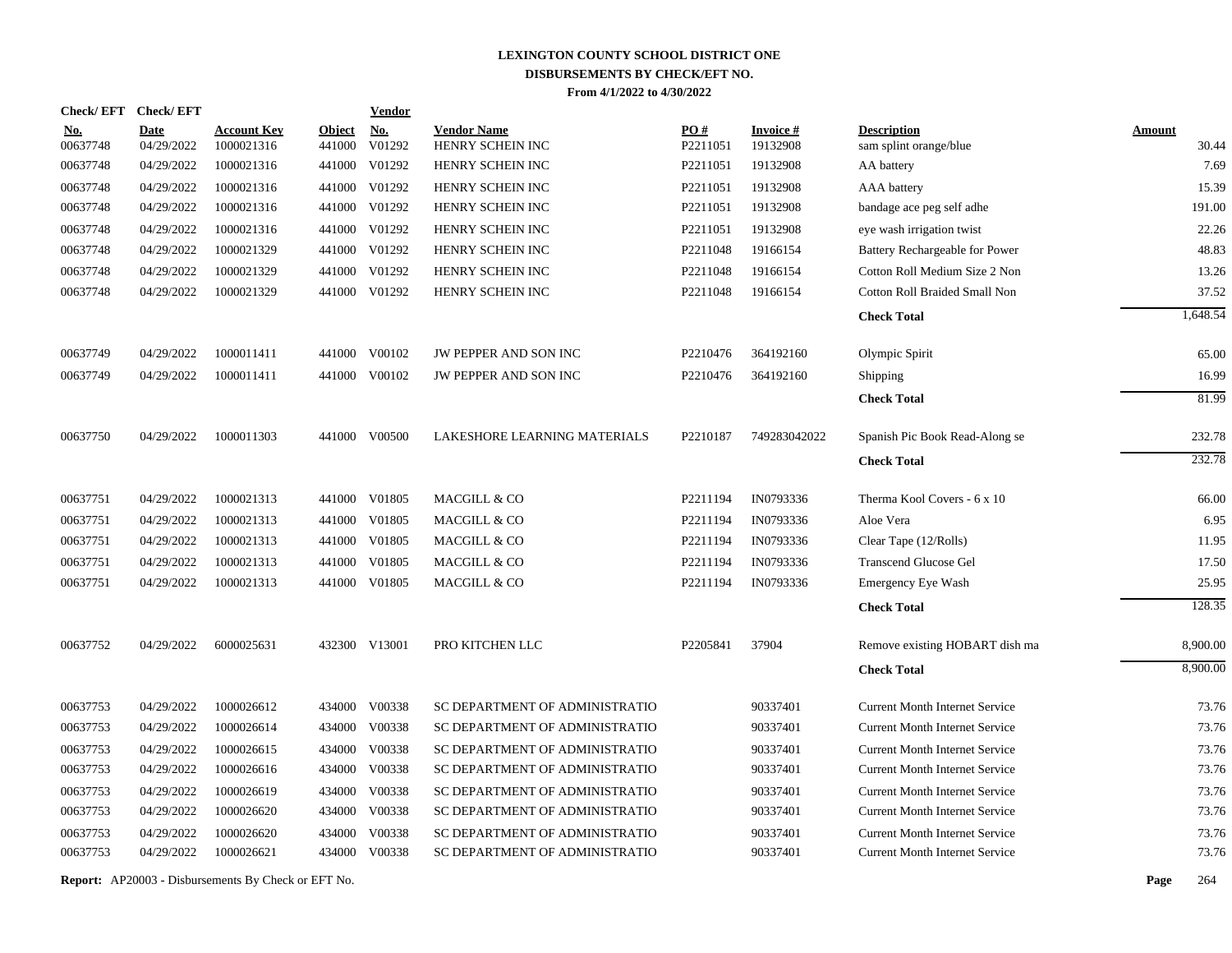|                      | Check/EFT Check/EFT      |                                                            |                  | Vendor               |                                                                  |          |                      |                                                                                |                |
|----------------------|--------------------------|------------------------------------------------------------|------------------|----------------------|------------------------------------------------------------------|----------|----------------------|--------------------------------------------------------------------------------|----------------|
| <u>No.</u>           | <b>Date</b>              | <b>Account Key</b>                                         | <b>Object</b>    | <b>No.</b><br>V00338 | <b>Vendor Name</b>                                               | PO#      | <b>Invoice#</b>      | <b>Description</b>                                                             | <b>Amount</b>  |
| 00637753<br>00637753 | 04/29/2022<br>04/29/2022 | 1000026622<br>1000026623                                   | 434000<br>434000 | V00338               | SC DEPARTMENT OF ADMINISTRATIO<br>SC DEPARTMENT OF ADMINISTRATIO |          | 90337401<br>90337401 | <b>Current Month Internet Service</b><br><b>Current Month Internet Service</b> | 73.76<br>73.76 |
| 00637753             | 04/29/2022               | 1000026624                                                 | 434000           | V00338               | SC DEPARTMENT OF ADMINISTRATIO                                   |          | 90337401             | <b>Current Month Internet Service</b>                                          | 73.76          |
| 00637753             | 04/29/2022               | 1000026625                                                 | 434000           | V00338               | SC DEPARTMENT OF ADMINISTRATIO                                   |          | 90337401             | <b>Current Month Internet Service</b>                                          | 73.76          |
|                      | 04/29/2022               | 1000026626                                                 | 434000           | V00338               | SC DEPARTMENT OF ADMINISTRATIO                                   |          | 90337401             | <b>Current Month Internet Service</b>                                          | 73.76          |
| 00637753<br>00637753 | 04/29/2022               | 1000026628                                                 | 434000           | V00338               | SC DEPARTMENT OF ADMINISTRATIO                                   |          | 90337401             | <b>Current Month Internet Service</b>                                          | 73.76          |
|                      |                          |                                                            | 434000           | V00338               |                                                                  |          |                      | <b>Current Month Internet Service</b>                                          | 73.76          |
| 00637753<br>00637753 | 04/29/2022<br>04/29/2022 | 1000026629<br>1000026630                                   | 434000           | V00338               | SC DEPARTMENT OF ADMINISTRATIO<br>SC DEPARTMENT OF ADMINISTRATIO |          | 90337401<br>90337401 | <b>Current Month Internet Service</b>                                          | 73.76          |
|                      |                          |                                                            |                  |                      |                                                                  |          |                      |                                                                                |                |
| 00637753<br>00637753 | 04/29/2022<br>04/29/2022 | 1000026631<br>1000026634                                   | 434000<br>434000 | V00338<br>V00338     | SC DEPARTMENT OF ADMINISTRATIO<br>SC DEPARTMENT OF ADMINISTRATIO |          | 90337401<br>90337401 | <b>Current Month Internet Service</b><br><b>Current Month Internet Service</b> | 73.76<br>73.76 |
|                      |                          |                                                            |                  |                      |                                                                  |          |                      |                                                                                |                |
| 00637753             | 04/29/2022               | 1000026635                                                 | 434000           | V00338               | SC DEPARTMENT OF ADMINISTRATIO                                   |          | 90337401             | <b>Current Month Internet Service</b>                                          | 73.76<br>73.76 |
| 00637753             | 04/29/2022               | 1000026637                                                 | 434000           | V00338               | SC DEPARTMENT OF ADMINISTRATIO                                   |          | 90337401             | <b>Current Month Internet Service</b>                                          |                |
| 00637753             | 04/29/2022               | 1000026638                                                 | 434000           | V00338               | SC DEPARTMENT OF ADMINISTRATIO                                   |          | 90337401             | <b>Current Month Internet Service</b>                                          | 73.76          |
| 00637753             | 04/29/2022               | 1000026639                                                 | 434000           | V00338               | SC DEPARTMENT OF ADMINISTRATIO                                   |          | 90337401             | <b>Current Month Internet Service</b>                                          | 73.76          |
| 00637753             | 04/29/2022               | 1000026640                                                 | 434000           | V00338               | SC DEPARTMENT OF ADMINISTRATIO                                   |          | 90337401             | <b>Current Month Internet Service</b>                                          | 73.76          |
| 00637753             | 04/29/2022               | 1000026641                                                 | 434000           | V00338               | SC DEPARTMENT OF ADMINISTRATIO                                   |          | 90337401             | <b>Current Month Internet Service</b>                                          | 73.76          |
| 00637753             | 04/29/2022               | 1000026642                                                 | 434000           | V00338               | SC DEPARTMENT OF ADMINISTRATIO                                   |          | 90337401             | <b>Current Month Internet Service</b>                                          | 73.76          |
| 00637753             | 04/29/2022               | 1000026643                                                 | 434000           | V00338               | SC DEPARTMENT OF ADMINISTRATIO                                   |          | 90337401             | <b>Current Month Internet Service</b>                                          | 73.76          |
| 00637753             | 04/29/2022               | 1000026645                                                 | 434000           | V00338               | SC DEPARTMENT OF ADMINISTRATIO                                   |          | 90337401             | <b>Current Month Internet Service</b>                                          | 73.76          |
| 00637753             | 04/29/2022               | 1000026646                                                 | 434000           | V00338               | SC DEPARTMENT OF ADMINISTRATIO                                   |          | 90337401             | <b>Current Month Internet Service</b>                                          | 73.76          |
| 00637753             | 04/29/2022               | 1000026647                                                 | 434000           | V00338               | SC DEPARTMENT OF ADMINISTRATIO                                   |          | 90337401             | <b>Current Month Internet Service</b>                                          | 73.76          |
| 00637753             | 04/29/2022               | 1000026693                                                 | 434000           | V00338               | SC DEPARTMENT OF ADMINISTRATIO                                   |          | 90337401             | <b>Current Month Internet Service</b>                                          | 1,069.42       |
|                      |                          |                                                            |                  |                      |                                                                  |          |                      | <b>Check Total</b>                                                             | 3,208.46       |
| 00637754             | 04/29/2022               | 7893027013                                                 | 466064           | V00920               | <b>SC HOSA</b>                                                   | P2211539 | 2808                 | Invoice #2808                                                                  | 40.00          |
| 00637754             | 04/29/2022               | 7893027013                                                 |                  | 466064 V00920        | <b>SC HOSA</b>                                                   | P2211539 | 2808                 | Student Membership Dues 2021-2                                                 | 20.00          |
|                      |                          |                                                            |                  |                      |                                                                  |          |                      | <b>Check Total</b>                                                             | 60.00          |
|                      |                          |                                                            |                  |                      |                                                                  |          |                      |                                                                                |                |
| 00637755             | 04/29/2022               | 2022011238                                                 | 441000           | V16452               | <b>SCHOOL SPECIALTY LLC</b>                                      | P2209766 | 208129687667         | Califone 8200HP20L Lightweight                                                 | 5,453.82       |
| 00637755             | 04/29/2022               | 2022011238                                                 |                  | 441000 V16452        | <b>SCHOOL SPECIALTY LLC</b>                                      | P2209766 | 208129687667         | School Smart Flexible Cover Ru                                                 | 5,865.82       |
| 00637755             | 04/29/2022               | 2022011238                                                 | 441000           | V16452               | SCHOOL SPECIALTY LLC                                             | P2209766 | 208129687667         | School Smart 3Hole Punched Fil                                                 | 683.94         |
| 00637755             | 04/29/2022               | 2022011238                                                 |                  | 441000 V16452        | SCHOOL SPECIALTY LLC                                             | P2209766 | 208129687667         | CLine Poly Portfolio Folder wi                                                 | 5,507.08       |
| 00637755             | 04/29/2022               | 2022011238                                                 | 441000           | V16452               | SCHOOL SPECIALTY LLC                                             | P2209766 | 208129687667         | CLine Poly Portfolio Folder wi                                                 | 826.06         |
| 00637755             | 04/29/2022               | 2022011238                                                 | 441000           | V16452               | SCHOOL SPECIALTY LLC                                             | P2209766 | 208129687667         | CLine Poly Portfolio Folders L                                                 | 208.59         |
| 00637755             | 04/29/2022               | 2022011238                                                 |                  | 441000 V16452        | SCHOOL SPECIALTY LLC                                             | P2209766 | 208129687667         | Califone E1 Stereo Earbuds 35m                                                 | 412.48         |
|                      |                          | <b>Report:</b> AP20003 - Disbursements By Check or EFT No. |                  |                      |                                                                  |          |                      |                                                                                | Page<br>265    |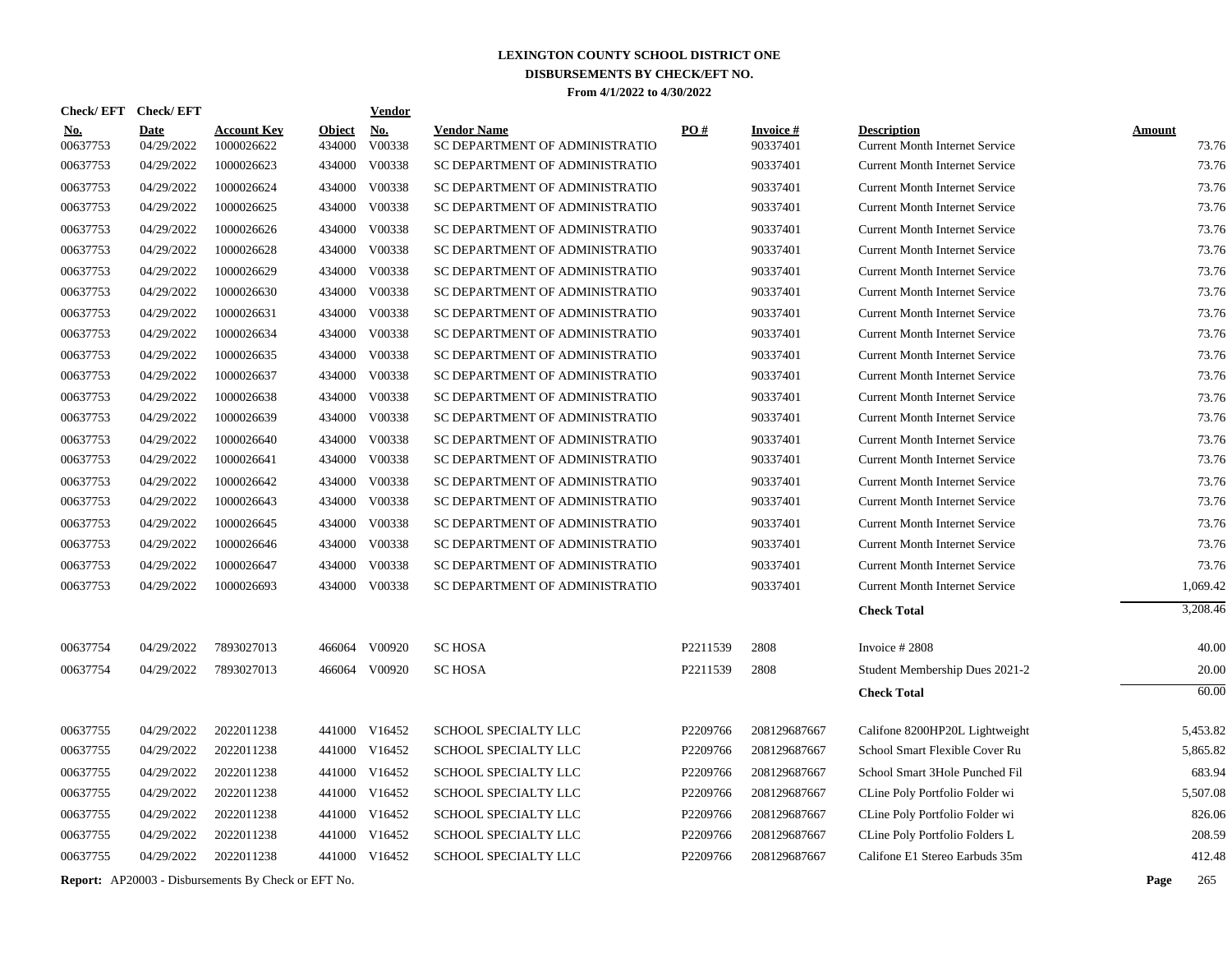| <b>Check/EFT</b>       | <b>Check/EFT</b>          |                           |                         | <b>Vendor</b> |                                            |                 |                                  |                                                     |                 |
|------------------------|---------------------------|---------------------------|-------------------------|---------------|--------------------------------------------|-----------------|----------------------------------|-----------------------------------------------------|-----------------|
| <u>No.</u><br>00637755 | <b>Date</b><br>04/29/2022 | Account Kev<br>2022011214 | <b>Object</b><br>441000 | No.<br>V16452 | <b>Vendor Name</b><br>SCHOOL SPECIALTY LLC | PO#<br>P2209878 | <b>Invoice</b> #<br>208129687725 | <b>Description</b><br>Crayola Crayon Classroom Pack | Amount<br>97.35 |
| 00637755               | 04/29/2022                | 2022011214                | 441000                  | V16452        | SCHOOL SPECIALTY LLC                       | P2209878        | 208129687725                     | Crayola Colored Pencil Classpa                      | 62.24           |
| 00637755               | 04/29/2022                | 2022011214                | 441000                  | V16452        | SCHOOL SPECIALTY LLC                       | P2209878        | 208129687725                     | Paper Mate Flair Felt Tip Pens                      | 167.99          |
| 00637755               | 04/29/2022                | 2022011214                |                         | 441000 V16452 | SCHOOL SPECIALTY LLC                       | P2209878        | 208129687725                     | Ticonderoga Original No 2 Penc                      | 94.44           |
| 00637755               | 04/29/2022                | 2022011214                | 441000                  | V16452        | SCHOOL SPECIALTY LLC                       | P2209878        | 208129687725                     | Baumgartens Twistn Write Penci                      | 63.88           |
| 00637755               | 04/29/2022                | 2022011214                |                         | 441000 V16452 | SCHOOL SPECIALTY LLC                       | P2209878        | 208129687725                     | <b>BIC Round Stic Xtra Life Ball</b>                | 20.37           |
| 00637755               | 04/29/2022                | 2022011214                | 441000                  | V16452        | SCHOOL SPECIALTY LLC                       | P2209878        | 208129687725                     | Elmers Washable School Glue St                      | 26.00           |
| 00637755               | 04/29/2022                | 2022011214                | 441000                  | V16452        | SCHOOL SPECIALTY LLC                       | P2209878        | 208129687725                     | CLine Poly Portfolio Folder Sp                      | 29.98           |
| 00637755               | 04/29/2022                | 2022011214                | 441000                  | V16452        | SCHOOL SPECIALTY LLC                       | P2209878        | 208129687725                     | Samsill Economy View Binder 1                       | 25.03           |
| 00637755               | 04/29/2022                | 2022011214                | 441000                  | V16452        | SCHOOL SPECIALTY LLC                       | P2209878        | 208129687725                     | Pacon Picture Story Chart Tabl                      | 22.21           |
| 00637755               | 04/29/2022                | 2022011214                | 441000                  | V16452        | SCHOOL SPECIALTY LLC                       | P2209878        | 208129687725                     | Lettermark MultiPurpose Copy P                      | 695.39          |
| 00637755               | 04/29/2022                | 2022011214                |                         | 441000 V16452 | SCHOOL SPECIALTY LLC                       | P2209878        | 208129687725                     | School Smart Flexible Cover Ru                      | 558.54          |
| 00637755               | 04/29/2022                | 2022011214                |                         | 441000 V16452 | SCHOOL SPECIALTY LLC                       | P2209878        | 208129687725                     | Crayola Washable Marker Classr                      | 69.54           |
| 00637755               | 04/29/2022                | 8145011224                |                         | 441000 V16452 | SCHOOL SPECIALTY LLC                       | P2206630        | 208129689070                     | <b>Abilitations Sensory Garden</b>                  | 66.76           |
| 00637755               | 04/29/2022                | 1000011223                | 441000                  | V16452        | SCHOOL SPECIALTY LLC                       | P2209882        | 208129689071                     | Crayola Construction Paper 9 x                      | 12.09           |
| 00637755               | 04/29/2022                | 1000011223                | 441000                  | V16452        | SCHOOL SPECIALTY LLC                       | P2209882        | 208129689071                     | School Smart Standard Staples                       | 1.87            |
| 00637755               | 04/29/2022                | 1000011223                | 441000                  | V16452        | <b>SCHOOL SPECIALTY LLC</b>                | P2209882        | 208129689071                     | Avery Removable SelfAdhesive N                      | 6.10            |
| 00637755               | 04/29/2022                | 1000011223                | 441000                  | V16452        | SCHOOL SPECIALTY LLC                       | P2209882        | 208129689071                     | School Smart Dual Temperature                       | 5.00            |
| 00637755               | 04/29/2022                | 1000011223                | 441000                  | V16452        | SCHOOL SPECIALTY LLC                       | P2209882        | 208129689071                     | Crayola NonToxic Washable Mark                      | 13.05           |
| 00637755               | 04/29/2022                | 1000011223                |                         | 441000 V16452 | SCHOOL SPECIALTY LLC                       | P2209882        | 208129689071                     | <b>Trend Enterprises Animal Stars</b>               | 11.81           |
| 00637755               | 04/29/2022                | 1000011223                |                         | 441000 V16452 | SCHOOL SPECIALTY LLC                       | P2209882        | 208129689071                     | Creative Teaching Press Cut &                       | 9.94            |
| 00637755               | 04/29/2022                | 1000011223                |                         | 441000 V16452 | SCHOOL SPECIALTY LLC                       | P2209882        | 208129689071                     | <b>Essential Learning Products Wo</b>               | 29.62           |
| 00637755               | 04/29/2022                | 1000011223                | 441000                  | V16452        | SCHOOL SPECIALTY LLC                       | P2209882        | 208129689071                     | Paper Mate Pink Pearl Premium                       | 13.90           |
| 00637755               | 04/29/2022                | 1000011223                | 441000                  | V16452        | SCHOOL SPECIALTY LLC                       | P2209882        | 208129689071                     | School Smart Reusable Dry Eras                      | 62.57           |
| 00637755               | 04/29/2022                | 1000011223                |                         | 441000 V16452 | SCHOOL SPECIALTY LLC                       | P2209882        | 208129689071                     | School Smart PopUp SelfStick                        | 5.83            |
| 00637755               | 04/29/2022                | 1000011223                | 441000                  | V16452        | SCHOOL SPECIALTY LLC                       | P2209882        | 208129689071                     | Pacon Sentence Strips 3 x 24 I                      | 4.72            |
| 00637755               | 04/29/2022                | 1000011223                | 441000                  | V16452        | <b>SCHOOL SPECIALTY LLC</b>                | P2209882        | 208129689071                     | Roylco Flexible Straws and Con                      | 18.56           |
| 00637755               | 04/29/2022                | 1000011223                |                         | 441000 V16452 | SCHOOL SPECIALTY LLC                       | P2209882        | 208129689071                     | Edushape Magic Sticky Brix Set                      | 27.05           |
| 00637755               | 04/29/2022                | 1000011223                |                         | 441000 V16452 | SCHOOL SPECIALTY LLC                       | P2209882        | 208129689071                     | Crayola Crayon Classroom Pack                       | 48.67           |
| 00637755               | 04/29/2022                | 1000011223                |                         | 441000 V16452 | SCHOOL SPECIALTY LLC                       | P2209882        | 208129689071                     | School Smart Take Home HeavyDu                      | 37.06           |
| 00637755               | 04/29/2022                | 1000011223                |                         | 441000 V16452 | SCHOOL SPECIALTY LLC                       | P2209882        | 208129689071                     | NewPath Hundred Counting Chart                      | 22.11           |
| 00637755               | 04/29/2022                | 1000011223                |                         | 441000 V16452 | SCHOOL SPECIALTY LLC                       | P2209882        | 208129689071                     | Mr Sketch Scented Markers Asso                      | 15.09           |
| 00637755               | 04/29/2022                | 1000011223                | 441000                  | V16452        | SCHOOL SPECIALTY LLC                       | P2209882        | 208129689071                     | Roylco Sight Word StringUps                         | 34.28           |
| 00637755               | 04/29/2022                | 1000011223                |                         | 441000 V16452 | SCHOOL SPECIALTY LLC                       | P2209882        | 208129689071                     | Classroom Keepers Storage Cont                      | 23.34           |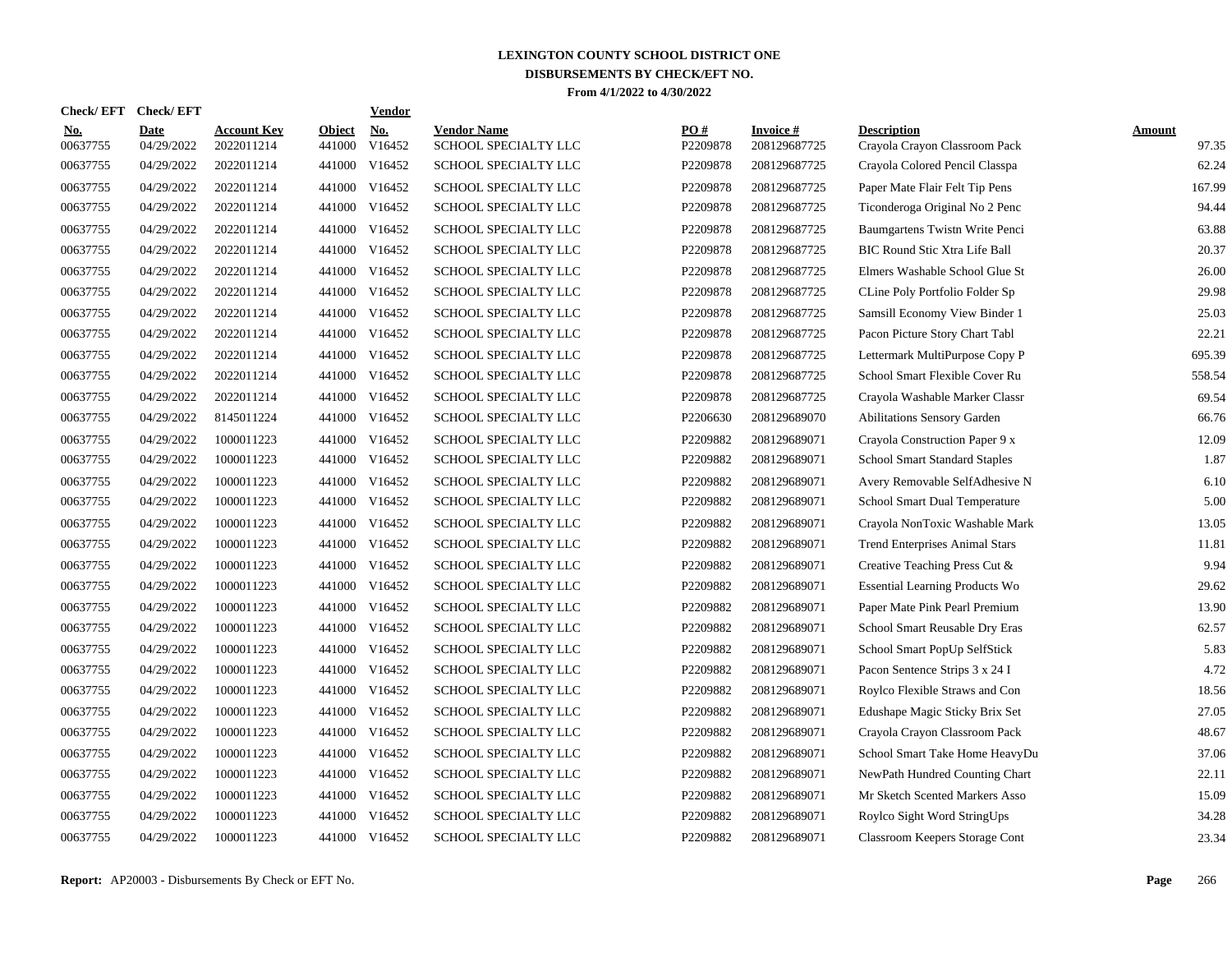| Check/EFT Check/EFT    |                           |                                  |                         | <b>Vendor</b> |                                            |                 |                           |                                                      |                 |
|------------------------|---------------------------|----------------------------------|-------------------------|---------------|--------------------------------------------|-----------------|---------------------------|------------------------------------------------------|-----------------|
| <u>No.</u><br>00637755 | <b>Date</b><br>04/29/2022 | <b>Account Key</b><br>1000011223 | <b>Object</b><br>441000 | No.<br>V16452 | <b>Vendor Name</b><br>SCHOOL SPECIALTY LLC | PO#<br>P2209882 | Invoice #<br>208129689071 | <b>Description</b><br>NewPath Learning Calendar Lear | Amount<br>22.11 |
| 00637755               | 04/29/2022                | 1000011223                       | 441000                  | V16452        | SCHOOL SPECIALTY LLC                       | P2209882        | 208129689071              | Pacon Dry Erase Sentence Strip                       | 6.05            |
| 00637755               | 04/29/2022                | 1000011223                       | 441000                  | V16452        | SCHOOL SPECIALTY LLC                       | P2209882        | 208129689071              | SunWorks Heavyweight Construct                       | 2.77            |
| 00637755               | 04/29/2022                | 1000011223                       |                         | 441000 V16452 | SCHOOL SPECIALTY LLC                       | P2209879        | 208129689072              | <b>Teacher Created Resources Terr</b>                | 72.18           |
| 00637755               | 04/29/2022                | 1000011223                       |                         | 441000 V16452 | SCHOOL SPECIALTY LLC                       | P2209879        | 208129689072              | Musgrave Pencil Co Smiley Face                       | 92.62           |
| 00637755               | 04/29/2022                | 1000011223                       |                         | 441000 V16452 | SCHOOL SPECIALTY LLC                       | P2209879        | 208129689072              | Junior Learning Rainbow Senten                       | 20.86           |
| 00637755               | 04/29/2022                | 1000011223                       | 441000                  | V16452        | SCHOOL SPECIALTY LLC                       | P2209879        | 208129689072              | School Smart Reusable Dry Eras                       | 80.51           |
| 00637755               | 04/29/2022                | 1000011323                       | 441000                  | V16452        | SCHOOL SPECIALTY LLC                       | P2209928        | 208129689076              | <b>BIC Clic Stic Retractable Ball</b>                | 39.27           |
| 00637755               | 04/29/2022                | 1000011323                       | 441000                  | V16452        | SCHOOL SPECIALTY LLC                       | P2209928        | 208129689076              | School Smart Pen Style Highlig                       | 47.94           |
| 00637755               | 04/29/2022                | 1000011323                       | 441000                  | V16452        | SCHOOL SPECIALTY LLC                       | P2209928        | 208129689076              | School Smart Pen Style Highlig                       | 47.94           |
| 00637755               | 04/29/2022                | 1000011323                       |                         | 441000 V16452 | SCHOOL SPECIALTY LLC                       | P2209928        | 208129689076              | EXPO 2in1 Dual Ended Marker Ch                       | 38.57           |
| 00637755               | 04/29/2022                | 1000011323                       |                         | 441000 V16452 | SCHOOL SPECIALTY LLC                       | P2209928        | 208129689076              | School Smart Reusable Dry Eras                       | 62.57           |
| 00637755               | 04/29/2022                | 1000011323                       |                         | 441000 V16452 | SCHOOL SPECIALTY LLC                       | P2209928        | 208129689076              | School Smart Lined SelfStick A                       | 23.59           |
| 00637755               | 04/29/2022                | 1000011323                       |                         | 441000 V16452 | SCHOOL SPECIALTY LLC                       | P2209928        | 208129689076              | Postit Original Notes Cabinet                        | 139.05          |
| 00637755               | 04/29/2022                | 1000011323                       | 441000                  | V16452        | SCHOOL SPECIALTY LLC                       | P2209928        | 208129689076              | School Smart LowProfile Acryli                       | 73.62           |
| 00637755               | 04/29/2022                | 1000011323                       | 441000                  | V16452        | SCHOOL SPECIALTY LLC                       | P2209928        | 208129689076              | Mr Sketch Scented Washable Mar                       | 27.77           |
| 00637755               | 04/29/2022                | 1000011323                       | 441000                  | V16452        | SCHOOL SPECIALTY LLC                       | P2209928        | 208129689076              | PostIt SelfStick Easel Pad 25                        | 157.66          |
| 00637755               | 04/29/2022                | 1000011323                       | 441000                  | V16452        | SCHOOL SPECIALTY LLC                       | P2209928        | 208129689076              | School Smart Dry Erase Marker                        | 23.14           |
| 00637755               | 04/29/2022                | 1000011223                       | 441000                  | V16452        | SCHOOL SPECIALTY LLC                       | P2209884        | 208129689087              | <b>BIC WiteOut EZ Correct Correct</b>                | 7.44            |
| 00637755               | 04/29/2022                | 1000011223                       |                         | 441000 V16452 | SCHOOL SPECIALTY LLC                       | P2209884        | 208129689087              | Fiskars NonStick Bent Handle R                       | 13.90           |
| 00637755               | 04/29/2022                | 1000011223                       | 441000                  | V16452        | SCHOOL SPECIALTY LLC                       | P2209884        | 208129689087              | PostIt Mini SelfStick Easel Pa                       | 83.40           |
| 00637755               | 04/29/2022                | 1000011223                       |                         | 441000 V16452 | SCHOOL SPECIALTY LLC                       | P2209884        | 208129689087              | Postit SelfStick Primary Ruled                       | 278.31          |
| 00637755               | 04/29/2022                | 1000011223                       | 441000                  | V16452        | SCHOOL SPECIALTY LLC                       | P2209884        | 208129689087              | Array MultiPurpose Paper 812 x                       | 41.71           |
| 00637755               | 04/29/2022                | 1000011223                       | 441000                  | V16452        | SCHOOL SPECIALTY LLC                       | P2209884        | 208129689087              | School Smart Highlighter Chise                       | 15.01           |
| 00637755               | 04/29/2022                | 1000011223                       | 441000                  | V16452        | <b>SCHOOL SPECIALTY LLC</b>                | P2209884        | 208129689087              | <b>EXPO Low Odor Dry Erase Marker</b>                | 40.75           |
| 00637755               | 04/29/2022                | 1000011223                       | 441000                  | V16452        | SCHOOL SPECIALTY LLC                       | P2209884        | 208129689087              | School Smart Magnetic Whiteboa                       | 8.28            |
| 00637755               | 04/29/2022                | 2021011247                       | 441000                  | V16452        | <b>SCHOOL SPECIALTY LLC</b>                | P2208691        | 208129689120              | Scotch Thermal Laminating Pouc                       | 24.33           |
| 00637755               | 04/29/2022                | 2021011247                       | 441000                  | V16452        | SCHOOL SPECIALTY LLC                       | P2208698        | 208129689121              | Creativity Street Premium Wood                       | 8.83            |
| 00637755               | 04/29/2022                | 1000011324                       |                         | 441000 V16452 | SCHOOL SPECIALTY LLC                       | P2203603        | 208129689125              | EID0000656PAPER JOURNAL HIWRIT                       | 9.87            |
| 00637755               | 04/29/2022                | 1000011322                       |                         | 441000 V16452 | SCHOOL SPECIALTY LLC                       | P2208989        | 208129689127              | Junior Learning Word Family Do                       | 13.90           |
| 00637755               | 04/29/2022                | 1000011322                       |                         | 441000 V16452 | SCHOOL SPECIALTY LLC                       | P2208989        | 208129689127              | Edupress Splat Card Game Grade                       | 14.81           |
| 00637755               | 04/29/2022                | 2021011239                       | 441000                  | V16452        | <b>SCHOOL SPECIALTY LLC</b>                | P2209388        | 208129689247              | Sax Mesh Zipper Bags                                 | 38.59           |
| 00637755               | 04/29/2022                | 7727019044                       | 466041                  | V16452        | SCHOOL SPECIALTY LLC                       | P2208811        | 208129689397              | Creativity Street Premium Craf                       | 76.40           |
| 00637755               | 04/29/2022                | 9240013903                       |                         | 441000 V16452 | SCHOOL SPECIALTY LLC                       | P2206256        | 208129768140              | <b>Childcraft Chalk Spots Seating</b>                | 464.03          |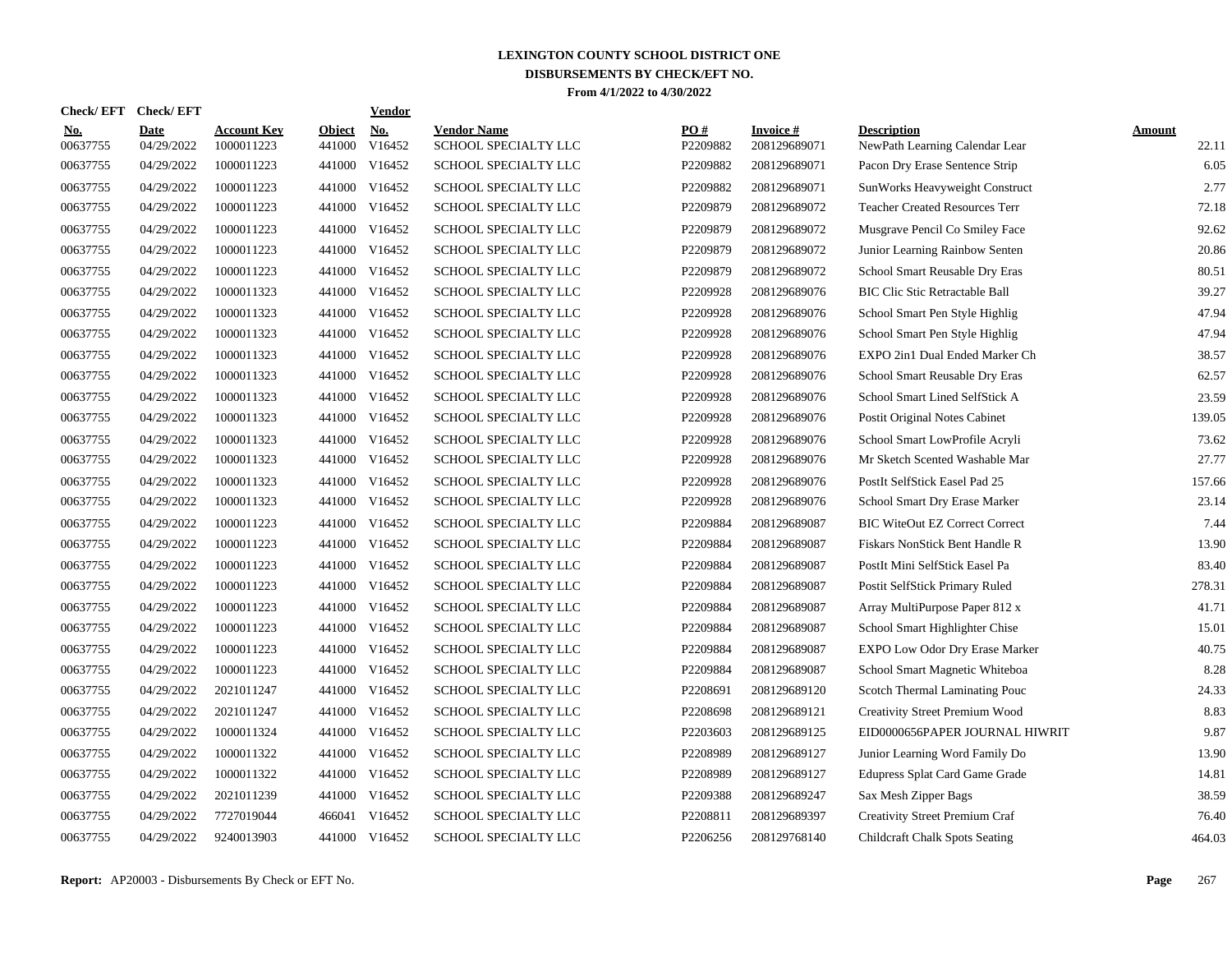| <b>Check/EFT</b>       | <b>Check/EFT</b>          |                                  |                         | <b>Vendor</b> |                                            |                 |                           |                                                      |                        |
|------------------------|---------------------------|----------------------------------|-------------------------|---------------|--------------------------------------------|-----------------|---------------------------|------------------------------------------------------|------------------------|
| <b>No.</b><br>00637755 | <b>Date</b><br>04/29/2022 | <b>Account Key</b><br>1000011322 | <b>Object</b><br>441000 | No.<br>V16452 | <b>Vendor Name</b><br>SCHOOL SPECIALTY LLC | PO#<br>P2210631 | Invoice #<br>208129768671 | <b>Description</b><br>Crayola Modeling Dough Classpa | <b>Amount</b><br>45.89 |
| 00637755               | 04/29/2022                | 1000011322                       |                         | 441000 V16452 | SCHOOL SPECIALTY LLC                       | P2210631        | 208129768671              | Elmers Washable School Glue St                       | 26.00                  |
| 00637755               | 04/29/2022                | 1000011322                       |                         | 441000 V16452 | SCHOOL SPECIALTY LLC                       | P2210631        | 208129768671              | Avery Easy Peel PermanentAdhes                       | 15.78                  |
| 00637755               | 04/29/2022                | 1000011322                       |                         | 441000 V16452 | SCHOOL SPECIALTY LLC                       | P2210631        | 208129768671              | <b>BIC WiteOut EZ Correct Correct</b>                | 7.44                   |
| 00637755               | 04/29/2022                | 1000011322                       |                         | 441000 V16452 | SCHOOL SPECIALTY LLC                       | P2210631        | 208129768671              | Rhythm Band 8Note Diatonic Set                       | 60.78                  |
| 00637755               | 04/29/2022                | 2022018839                       |                         | 441000 V16452 | SCHOOL SPECIALTY LLC                       | P2210653        | 208129768697              | Hero Arts Rubber NonToxic Stam                       | 4.30                   |
| 00637755               | 04/29/2022                | 2022018839                       |                         | 441000 V16452 | SCHOOL SPECIALTY LLC                       | P2210653        | 208129768697              | Hero Arts Rubber NonToxic Stam                       | 4.30                   |
| 00637755               | 04/29/2022                | 2022018839                       |                         | 441000 V16452 | SCHOOL SPECIALTY LLC                       | P2210653        | 208129768697              | Hero Arts Rubber NonToxic Stam                       | 4.30                   |
| 00637755               | 04/29/2022                | 2022018839                       |                         | 441000 V16452 | SCHOOL SPECIALTY LLC                       | P2210653        | 208129768697              | Hero Arts Rubber NonToxic Stam                       | 4.30                   |
| 00637755               | 04/29/2022                | 2022018839                       |                         | 441000 V16452 | SCHOOL SPECIALTY LLC                       | P2210653        | 208129768697              | Hero Arts Just for Kids Rubber                       | 4.30                   |
| 00637755               | 04/29/2022                | 2022018839                       |                         | 441000 V16452 | SCHOOL SPECIALTY LLC                       | P2210653        | 208129768697              | Hero Arts Just for Kids Rubber                       | 4.30                   |
| 00637755               | 04/29/2022                | 2022018839                       |                         | 441000 V16452 | SCHOOL SPECIALTY LLC                       | P2210653        | 208129768697              | Rayovac UltraPro Batteries Siz                       | 57.27                  |
| 00637755               | 04/29/2022                | 2022018839                       |                         | 441000 V16452 | SCHOOL SPECIALTY LLC                       | P2210653        | 208129768697              | Creativity Street Peel and Sti                       | 22.20                  |
| 00637755               | 04/29/2022                | 1000021246                       |                         | 441000 V16452 | SCHOOL SPECIALTY LLC                       | P2210325        | 20812976954               | Command Picture Hanging Strip                        | 28.33                  |
| 00637755               | 04/29/2022                | 1000021246                       |                         | 441000 V16452 | SCHOOL SPECIALTY LLC                       | P2210325        | 20812976954               | <b>Business Source Adhesive Note</b>                 | 23.14                  |
| 00637755               | 04/29/2022                | 1000021246                       |                         | 441000 V16452 | SCHOOL SPECIALTY LLC                       | P2210325        | 20812976954               | <b>Business Source Adhesive Notes</b>                | 22.08                  |
| 00637755               | 04/29/2022                | 1000011346                       |                         | 441000 V16452 | SCHOOL SPECIALTY LLC                       | P2210332        | 208129770183              | Flipside Red and Blue Ruled Dr                       | 90.40                  |
| 00637755               | 04/29/2022                | 1000011346                       |                         | 441000 V16452 | SCHOOL SPECIALTY LLC                       | P2210228        | 208129770691              | EXPO Dry Erase Markers Value P                       | 350.40                 |
| 00637755               | 04/29/2022                | 2022011203                       |                         | 441000 V16452 | SCHOOL SPECIALTY LLC                       | P2211027        | 208129778378              | Flipside Magnetic Two Sided Re                       | 75.73                  |
| 00637755               | 04/29/2022                | 2021011247                       |                         | 441000 V16452 | SCHOOL SPECIALTY LLC                       | P2208680        | 208129824109              | School Smart Presentation Boar                       | 57.99                  |
| 00637755               | 04/29/2022                | 1000021246                       |                         | 441000 V16452 | SCHOOL SPECIALTY LLC                       | P2210325        | 208129824351              | <b>Business Source Recycled Adhes</b>                | 23.14                  |
| 00637755               | 04/29/2022                | 1000011320                       |                         | 441000 V16452 | SCHOOL SPECIALTY LLC                       | P2209608        | 208129825309              | Fujipla 25 Inch School Laminat                       | 3,213.15               |
|                        |                           |                                  |                         |               |                                            |                 |                           | <b>Check Total</b>                                   | 27,623.47              |
| 00637756               | 04/29/2022                | 1000025438                       |                         | 441020 V13230 | SMITH AND JONES JANITORIAL SUP             | P2209994        | 217293                    | 95118 ATLAS WIPES                                    | 184.04                 |
| 00637756               | 04/29/2022                | 1000025438                       |                         | 441020 V13230 | SMITH AND JONES JANITORIAL SUP             | P2209994        | 217293                    | 20" REDWOOD FLOOR PADS                               | 256.80                 |
| 00637756               | 04/29/2022                | 1000025438                       |                         | 441020 V13230 | SMITH AND JONES JANITORIAL SUP             | P2209994        | 217293                    | 9013 24" DUST MOP 3"                                 | 128.27                 |
| 00637756               | 04/29/2022                | 1000025438                       |                         | 441020 V13230 | SMITH AND JONES JANITORIAL SUP             | P2209994        | 217293                    | 9014 36" DUST MOP 3"                                 | 169.49                 |
| 00637756               | 04/29/2022                | 1000025438                       |                         | 441020 V13230 | SMITH AND JONES JANITORIAL SUP             | P2209994        | 217293                    | 9016 60" DUST MOP 3"                                 | 352.46                 |
| 00637756               | 04/29/2022                | 1000025438                       |                         | 441020 V13230 | SMITH AND JONES JANITORIAL SUP             | P2209994        | 217293                    | 9113 24" FRAME 3"                                    | 7.70                   |
| 00637756               | 04/29/2022                | 1000025438                       |                         | 441020 V13230 | SMITH AND JONES JANITORIAL SUP             | P2209994        | 217293                    | 9114 36" FRAME 3"                                    | 8.67                   |
| 00637756               | 04/29/2022                | 1000025438                       |                         | 441020 V13230 | SMITH AND JONES JANITORIAL SUP             | P2209994        | 217293                    | 9115 48" FRAME 3"                                    | 10.91                  |
| 00637756               | 04/29/2022                | 1000025438                       | 441020                  | V13230        | SMITH AND JONES JANITORIAL SUP             | P2209994        | 217293                    | 9116 60" FRAME 3"                                    | 13.05                  |
|                        |                           |                                  |                         |               |                                            |                 |                           | <b>Check Total</b>                                   | 1,131.39               |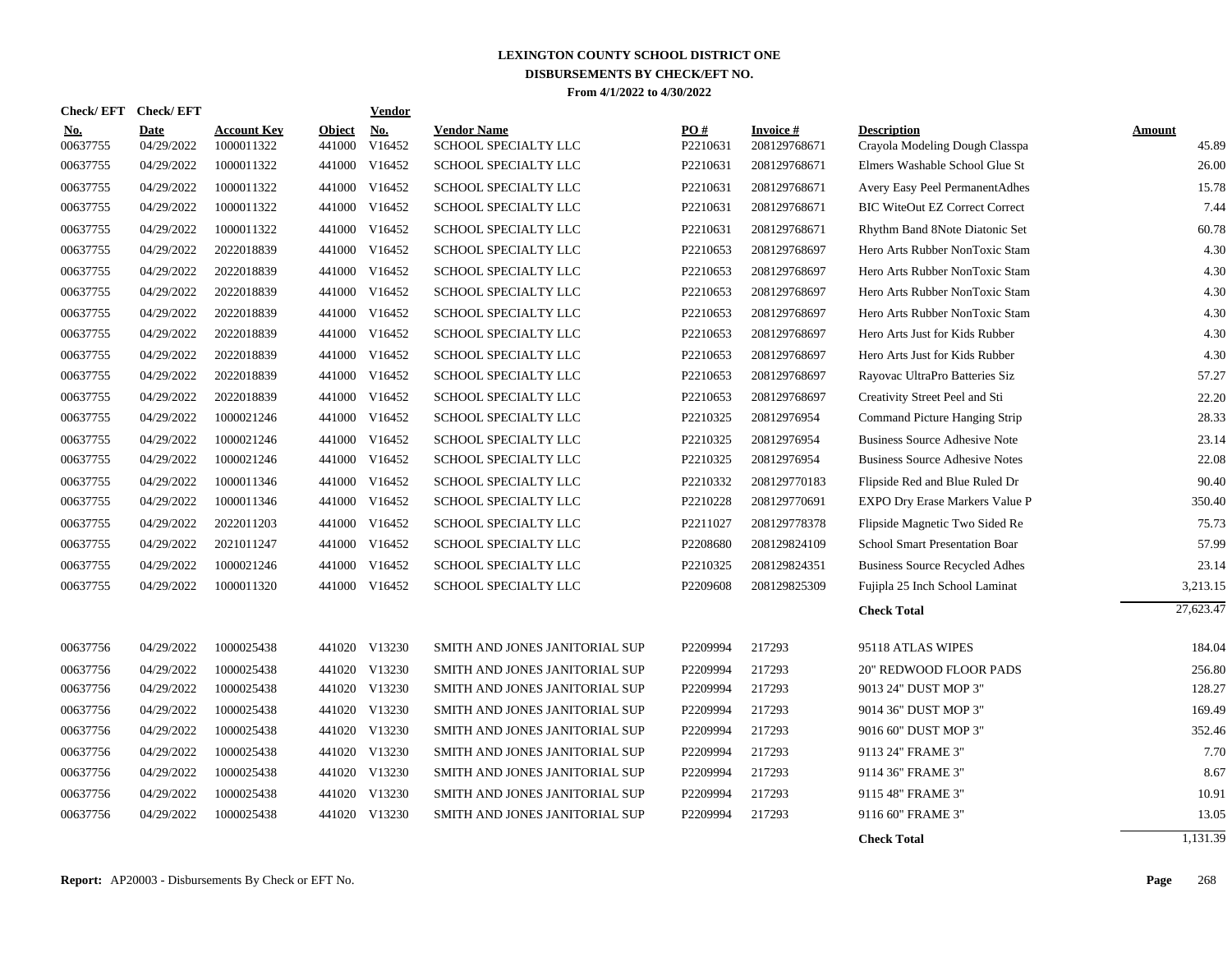|                        | Check/EFT Check/EFT       |                                                            |                         | <u>Vendor</u>        |                                              |                      |                            |                                                    |                        |
|------------------------|---------------------------|------------------------------------------------------------|-------------------------|----------------------|----------------------------------------------|----------------------|----------------------------|----------------------------------------------------|------------------------|
| <u>No.</u><br>00637757 | <b>Date</b><br>04/29/2022 | <b>Account Key</b><br>7863027042                           | <b>Object</b><br>466041 | <b>No.</b><br>V00285 | <b>Vendor Name</b><br>SNACKTIME DISTRIBUTORS | PO#<br>P2211497      | <b>Invoice#</b><br>1541257 | <b>Description</b><br>Payment for invoice #1541257 | <b>Amount</b><br>81.32 |
|                        |                           |                                                            |                         |                      |                                              |                      |                            | <b>Check Total</b>                                 | 81.32                  |
| 00637758               | 04/29/2022                | 1000025426                                                 |                         | 441020 V00302        | SOUTHEASTERN PAPER GROUP                     | P2209956             | 05583164                   | TORK MB540A MULTIFOLD PAPER TO                     | 492.74                 |
| 00637758               | 04/29/2022                | 1000025438                                                 | 441020                  | V00302               | SOUTHEASTERN PAPER GROUP                     | P2209957             | 05583165                   | TORK MB540A MULTIFOLD PAPER TO                     | 1,560.33               |
| 00637758               | 04/29/2022                | 1000025437                                                 |                         | 441020 V00302        | SOUTHEASTERN PAPER GROUP                     | P2209887             | 05583166                   | TORK MB540A MULTIFOLD PAPER TO                     | 1,231.83               |
| 00637758               | 04/29/2022                | 1000025437                                                 |                         | 441020 V00302        | SOUTHEASTERN PAPER GROUP                     | P2209887             | 05583166                   | TORK 120932 CENTER PULL PAPER                      | 295.15                 |
| 00637758               | 04/29/2022                | 1000025437                                                 | 441020                  | V00302               | <b>SOUTHEASTERN PAPER GROUP</b>              | P2209887             | 05583166                   | TORK TJ0922A JUMBO TP                              | 458.39                 |
| 00637758               | 04/29/2022                | 1000025412                                                 |                         | 441020 V00302        | SOUTHEASTERN PAPER GROUP                     | P2209696             | 05583259                   | TORK 120932 CENTER PULL PAPER                      | 221.36                 |
| 00637758               | 04/29/2022                | 1000025435                                                 |                         | 441020 V00302        | SOUTHEASTERN PAPER GROUP                     | P2209670             | 05583261                   | TORK 120932 CENTER PULL PAPER                      | 221.36                 |
| 00637758               | 04/29/2022                | 1000025440                                                 |                         | 441020 V00302        | SOUTHEASTERN PAPER GROUP                     | P2209954             | 05583263                   | TORK MB540A MULTIFOLD PAPER TO                     | 213.52                 |
| 00637758               | 04/29/2022                | 1000025454                                                 |                         | 441020 V00302        | SOUTHEASTERN PAPER GROUP                     | P2210184             | 05583266                   | TORK MB540A MULTIFOLD PAPER TO                     | 410.61                 |
| 00637758               | 04/29/2022                | 1000025454                                                 |                         | 441020 V00302        | SOUTHEASTERN PAPER GROUP                     | P2210184             | 05583266                   | TORK 120932 CENTER PULL PAPER                      | 737.87                 |
| 00637758               | 04/29/2022                | 1000025408                                                 |                         | 441020 V00302        | <b>SOUTHEASTERN PAPER GROUP</b>              | P2210183             | 05583267                   | TORK TM1616S 2 PLY TP                              | 289.01                 |
|                        |                           |                                                            |                         |                      |                                              |                      |                            | <b>Check Total</b>                                 | 6,132.17               |
| 00637759               | 04/29/2022                | 2243017539                                                 |                         | 441000 V16006        | <b>STEM SUPPLIES</b>                         | P2208568             | IN148891                   | AstroReality Solar System Mini                     | 208.65                 |
| 00637759               | 04/29/2022                | 2243017539                                                 |                         | 441000 V16006        | <b>STEM SUPPLIES</b>                         | P <sub>2208568</sub> | IN148891                   | Shipping and Handling                              | 25.03                  |
|                        |                           |                                                            |                         |                      |                                              |                      |                            | <b>Check Total</b>                                 | 233.68                 |
| 00637760               | 04/29/2022                | 1000011411                                                 |                         | 432300 V01073        | STEVE WEISS MUSIC INC                        | P2210563             | INV1124164.1               | 06" Remo Suede Emperor Crimplo                     | 65.96                  |
| 00637760               | 04/29/2022                | 1000011411                                                 | 432300                  | V01073               | STEVE WEISS MUSIC INC                        | P2210563             | INV1124164.1               | 10" Remo Suede Emperor Crimplo                     | 75.80                  |
| 00637760               | 04/29/2022                | 1000011411                                                 | 432300                  | V01073               | STEVE WEISS MUSIC INC                        | P2210563             | INV1124164.1               | 12" Remo Suede Emperor Crimplo                     | 79.80                  |
| 00637760               | 04/29/2022                | 1000011411                                                 | 432300                  | V01073               | STEVE WEISS MUSIC INC                        | P2210563             | INV1124164.1               | 13" Remo Suede Emperor Crimplo                     | 83.80                  |
| 00637760               | 04/29/2022                | 1000011411                                                 | 432300                  | V01073               | STEVE WEISS MUSIC INC                        | P2210563             | INV1124164.1               | 14" Remo Suede Emperor Crimplo                     | 87.80                  |
| 00637760               | 04/29/2022                | 1000011411                                                 |                         | 441000 V01073        | STEVE WEISS MUSIC INC                        | P2210563             | INV1124164.1               | Marimba One Double Helix DHB6                      | 42.95                  |
| 00637760               | 04/29/2022                | 1000011411                                                 | 441000                  | V01073               | STEVE WEISS MUSIC INC                        | P2210563             | INV1124164.1               | Marimba One Double Helix DHB5                      | 85.90                  |
| 00637760               | 04/29/2022                | 1000011411                                                 |                         | 441000 V01073        | STEVE WEISS MUSIC INC                        | P2210563             | INV1124164.1               | Shipping                                           | 9.95                   |
|                        |                           |                                                            |                         |                      |                                              |                      |                            | <b>Check Total</b>                                 | 531.96                 |
| 00637761               | 04/29/2022                | 7981027027                                                 |                         | 466064 V11089        | MAULDIN HIGH SCHOOL NJROTC                   | P2211544             | P2211544.WKH               | MAVERICK NAVY - AIR RIFLE TEAM                     | 25.00                  |
| 00637761               | 04/29/2022                | 7981027027                                                 |                         | 466064 V11089        | MAULDIN HIGH SCHOOL NJROTC                   | P2211544             | P2211544.WKH               | PT TEAM ENTRY                                      | 175.00                 |
|                        |                           |                                                            |                         |                      |                                              |                      |                            | <b>Check Total</b>                                 | 200.00                 |
| 00637762               | 04/29/2022                | 7981027027                                                 |                         | 466064 V11696        | MIDLAND VALLEY HIGH SCHOOL                   | P2211542             | P2211542.WKH               | MIDLAND VALLEY HIGH                                | 100.00                 |
|                        |                           | <b>Report:</b> AP20003 - Disbursements By Check or EFT No. |                         |                      |                                              |                      |                            |                                                    | Page<br>269            |